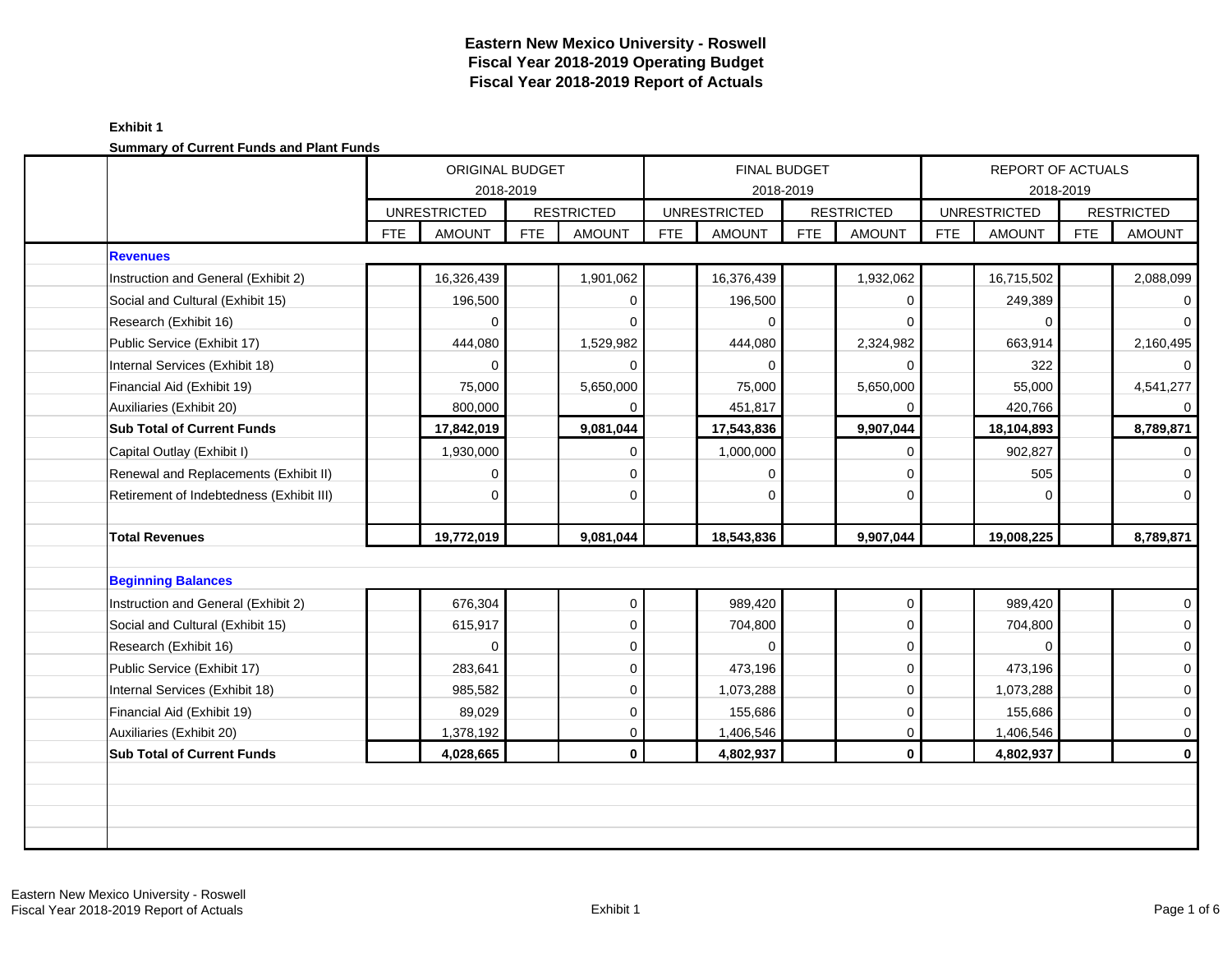| Summary of Current Funds and Flant Funds | ORIGINAL BUDGET             |            |                   |            |                     |                     |                   |            |                          |            |                   |
|------------------------------------------|-----------------------------|------------|-------------------|------------|---------------------|---------------------|-------------------|------------|--------------------------|------------|-------------------|
|                                          |                             |            |                   |            |                     | <b>FINAL BUDGET</b> |                   |            | <b>REPORT OF ACTUALS</b> |            |                   |
|                                          |                             | 2018-2019  |                   |            |                     | 2018-2019           |                   |            |                          | 2018-2019  |                   |
|                                          | <b>UNRESTRICTED</b>         |            | <b>RESTRICTED</b> |            | <b>UNRESTRICTED</b> |                     | <b>RESTRICTED</b> |            | <b>UNRESTRICTED</b>      |            | <b>RESTRICTED</b> |
|                                          | <b>FTE</b><br><b>AMOUNT</b> | <b>FTE</b> | <b>AMOUNT</b>     | <b>FTE</b> | <b>AMOUNT</b>       | <b>FTE</b>          | <b>AMOUNT</b>     | <b>FTE</b> | <b>AMOUNT</b>            | <b>FTE</b> | <b>AMOUNT</b>     |
| <b>Beginning Balances (Continued)</b>    |                             |            |                   |            |                     |                     |                   |            |                          |            |                   |
| Capital Outlay (Exhibit I)               | 10,676,035                  |            | 0                 |            | 10,924,136          |                     | $\mathbf 0$       |            | 10,924,136               |            | $\overline{0}$    |
| Renewal and Replacements (Exhibit II)    | 6,670,048                   |            | $\mathbf 0$       |            | 6,824,242           |                     | $\mathbf 0$       |            | 6,824,242                |            | $\overline{0}$    |
| Retirement of Indebtedness (Exhibit III) | $\mathbf 0$                 |            | 0                 |            | $\Omega$            |                     | $\mathbf 0$       |            | $\Omega$                 |            | $\overline{0}$    |
| <b>Total Beginning Balances</b>          | 21,374,748                  |            | $\mathbf 0$       |            | 22,551,315          |                     | $\mathbf 0$       |            | 22,551,315               |            | $\mathbf{0}$      |
| <b>Total Available</b>                   |                             |            |                   |            |                     |                     |                   |            |                          |            |                   |
| Instruction and General (Exhibit 2)      | 17,002,743                  |            | 1,901,062         |            | 17,365,859          |                     | 1,932,062         |            | 17,704,922               |            | 2,088,099         |
| Social and Cultural (Exhibit 15)         | 812,417                     |            | $\mathbf 0$       |            | 901,300             |                     | $\mathbf{0}$      |            | 954,189                  |            | $\overline{0}$    |
| Research (Exhibit 16)                    | 0                           |            | $\Omega$          |            | $\Omega$            |                     | $\Omega$          |            | $\Omega$                 |            | $\overline{0}$    |
| Public Service (Exhibit 17)              | 727,721                     |            | 1,529,982         |            | 917,276             |                     | 2,324,982         |            | 1,137,110                |            | 2,160,495         |
| Internal Services (Exhibit 18)           | 985,582                     |            | 0                 |            | 1,073,288           |                     | $\Omega$          |            | 1,073,610                |            | $\overline{0}$    |
| Financial Aid (Exhibit 19)               | 164,029                     |            | 5,650,000         |            | 230,686             |                     | 5,650,000         |            | 210,686                  |            | 4,541,277         |
| Auxiliaries (Exhibit 20)                 | 2,178,192                   |            | 0                 |            | 1,858,363           |                     | 0                 |            | 1,827,312                |            | $\overline{0}$    |
| <b>Sub Total of Current Funds</b>        | 21,870,684                  |            | 9,081,044         |            | 22,346,773          |                     | 9,907,044         |            | 22,907,830               |            | 8,789,871         |
| Capital Outlay (Exhibit I)               | 12,606,035                  |            | 0                 |            | 11,924,136          |                     | $\mathbf 0$       |            | 11,826,963               |            | $\overline{0}$    |
| Renewal and Replacements (Exhibit II)    | 6,670,048                   |            | $\Omega$          |            | 6,824,242           |                     | $\Omega$          |            | 6,824,747                |            | $\overline{0}$    |
| Retirement of Indebtedness (Exhibit III) | $\Omega$                    |            | $\Omega$          |            | $\Omega$            |                     | $\mathbf 0$       |            | $\mathbf 0$              |            | $\overline{0}$    |
| <b>Total Available Balances</b>          | 41,146,767                  |            | 9,081,044         |            | 41,095,151          |                     | 9,907,044         |            | 41,559,540               |            | 8,789,871         |
|                                          |                             |            |                   |            |                     |                     |                   |            |                          |            |                   |
|                                          |                             |            |                   |            |                     |                     |                   |            |                          |            |                   |
|                                          |                             |            |                   |            |                     |                     |                   |            |                          |            |                   |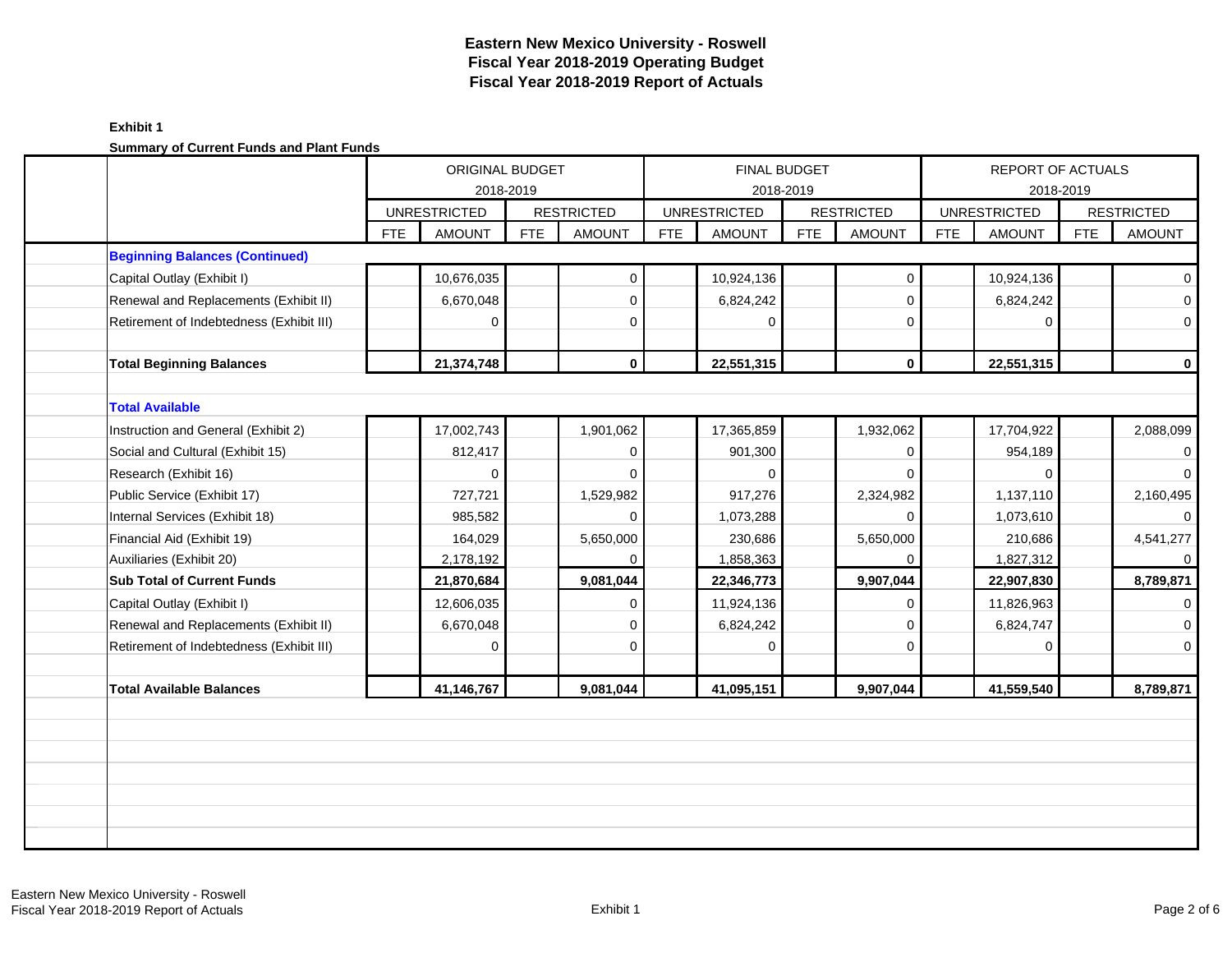| <u>Udininaly Or UditCht Funds and Flant Funds</u> |            | ORIGINAL BUDGET     | 2018-2019  |                   | FINAL BUDGET<br>2018-2019 |                     |            |                   |            |                     | REPORT OF ACTUALS<br>2018-2019 |                   |
|---------------------------------------------------|------------|---------------------|------------|-------------------|---------------------------|---------------------|------------|-------------------|------------|---------------------|--------------------------------|-------------------|
|                                                   |            | <b>UNRESTRICTED</b> |            | <b>RESTRICTED</b> |                           | <b>UNRESTRICTED</b> |            | <b>RESTRICTED</b> |            | <b>UNRESTRICTED</b> |                                | <b>RESTRICTED</b> |
|                                                   | <b>FTE</b> | <b>AMOUNT</b>       | <b>FTE</b> | <b>AMOUNT</b>     | <b>FTE</b>                | <b>AMOUNT</b>       | <b>FTE</b> | <b>AMOUNT</b>     | <b>FTE</b> | <b>AMOUNT</b>       | <b>FTE</b>                     | <b>AMOUNT</b>     |
| <b>Expenditures</b>                               |            |                     |            |                   |                           |                     |            |                   |            |                     |                                |                   |
| Instruction and General (Exhibit 2)               | 174.90     | 15,597,106          | 28.70      | 1,901,062         | 175.10                    | 16,072,107          | 28.70      | 1,932,062         | 172.00     | 15,989,791          | 21.39                          | 2,088,099         |
| Social and Cultural (Exhibit 15)                  | 2.50       | 196,479             | 0.00       | $\Omega$          | 2.50                      | 196,479             | 0.00       | 0                 | 1.75       | 146,079             | 0.00                           | 0                 |
| Research (Exhibit 16)                             | 0.00       | 0                   | 0.00       | $\Omega$          | 0.00                      | 0                   | 0.00       | 0                 | 0.00       | 0                   | 0.00                           | $\mathbf 0$       |
| Public Service (Exhibit 17)                       | 2.75       | 376,698             | 17.02      | 1,529,982         | 2.75                      | 573,560             | 23.02      | 2,324,982         | 3.15       | 570,451             | 24.91                          | 2,160,495         |
| Internal Services (Exhibit 18)                    | 10.25      | 166,022             | 0.00       | 0                 | 10.25                     | 166,022             | 0.00       | 0                 | 7.00       | (75, 414)           | 0.00                           | $\mathbf 0$       |
| Financial Aid (Exhibit 19)                        | 0.00       | 270,000             | 0.00       | 5,650,000         | 0.00                      | 320,000             | 0.00       | 5,650,000         | 0.00       | 334,867             | 0.00                           | 4,541,277         |
| Auxiliaries (Exhibit 20)                          | 0.75       | 754,905             | 0.00       | 0                 | 0.75                      | 428,011             | 0.00       | 0                 | 1.00       | 416,852             | 0.00                           | $\overline{0}$    |
| <b>Sub Total of Current Funds</b>                 |            | 17,361,210          |            | 9,081,044         |                           | 17,756,179          |            | 9,907,044         |            | 17,382,626          |                                | 8,789,871         |
| Capital Outlay (Exhibit I)                        |            | 1,965,000           |            | $\Omega$          |                           | 1,600,000           |            | 0                 |            | 1,474,948           |                                | $\mathbf 0$       |
| Renewal and Replacements (Exhibit II)             |            | 300,000             |            | $\mathbf 0$       |                           | 400,000             |            | $\mathbf 0$       |            | 113,171             |                                | $\mathbf 0$       |
| Retirement of Indebtedness (Exhibit III)          |            | 0                   |            | 0                 |                           | 0                   |            | 0                 |            | 0                   |                                | $\mathbf 0$       |
|                                                   |            |                     |            |                   |                           |                     |            |                   |            |                     |                                |                   |
| <b>Total Expenditures</b>                         | 191.15     | 19,626,210          | 45.72      | 9,081,044 191.35  |                           | 19,756,179 51.72    |            | 9,907,044         | 184.90     | 18,970,745          | 46.30                          | 8,789,871         |
|                                                   |            |                     |            |                   |                           |                     |            |                   |            |                     |                                |                   |
| Transfers In or (Out)                             |            |                     |            |                   |                           |                     |            |                   |            |                     |                                |                   |
| Instruction and General (Exhibit 2)               |            | (246, 136)          |            | $\mathbf 0$       |                           | (246, 136)          |            | $\mathbf 0$       |            | (246, 136)          |                                | $\overline{0}$    |
| Student Social and Cultural (Exhibit 15)          |            | 0                   |            | 0                 |                           | $\Omega$            |            | 0                 |            | 0                   |                                | $\mathbf 0$       |
| Research (Exhibit 16)                             |            | 0                   |            | 0                 |                           | $\Omega$            |            | 0                 |            | 0                   |                                | $\mathbf 0$       |
| Public Service (Exhibit 17)                       |            | 0                   |            | $\mathbf 0$       |                           | 19,462              |            | 0                 |            | 19,462              |                                | $\mathbf 0$       |
| Internal Service (Exhibit 18)                     |            | 0                   |            | 0                 |                           | $\Omega$            |            | 0                 |            | 0                   |                                | $\mathbf 0$       |
| Student Aid (Exhibit 19)                          |            | 246,136             |            | $\mathbf 0$       |                           | 246,136             |            | 0                 |            | 246,136             |                                | $\mathbf 0$       |
| Auxiliaries (Exhibit 20)                          |            | 0                   |            | 0                 |                           | (19, 462)           |            | 0                 |            | (19, 462)           |                                | $\mathbf 0$       |
| <b>Sub Total of Transfers</b>                     |            | $\mathbf{0}$        |            | $\mathbf 0$       |                           | $\bf{0}$            |            | $\bf{0}$          |            | $\mathbf{0}$        |                                | $\mathbf{0}$      |
|                                                   |            |                     |            |                   |                           |                     |            |                   |            |                     |                                |                   |
|                                                   |            |                     |            |                   |                           |                     |            |                   |            |                     |                                |                   |
|                                                   |            |                     |            |                   |                           |                     |            |                   |            |                     |                                |                   |
|                                                   |            |                     |            |                   |                           |                     |            |                   |            |                     |                                |                   |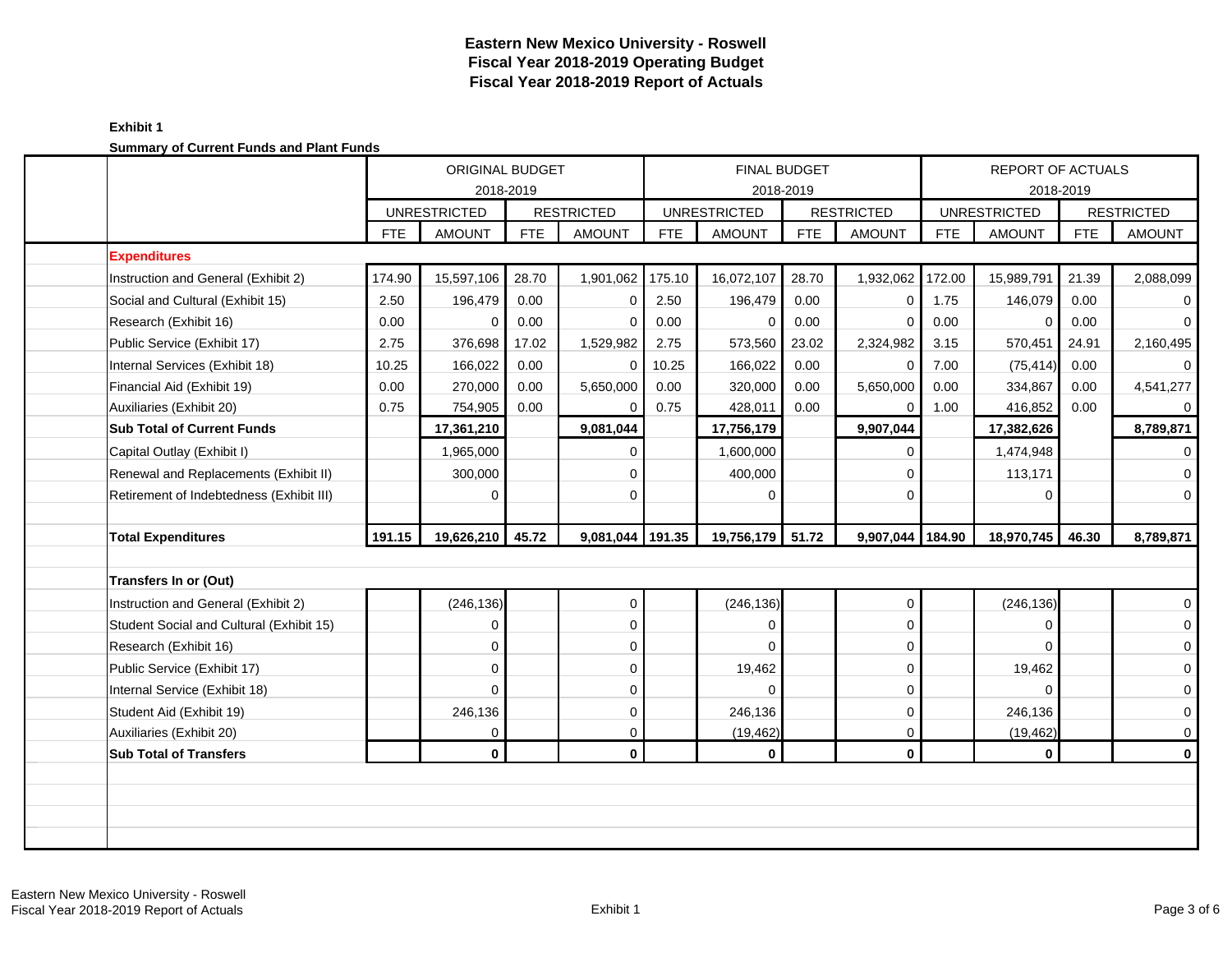|                                          |            | ORIGINAL BUDGET<br>2018-2019<br><b>UNRESTRICTED</b><br><b>AMOUNT</b> |            |                   |            | <b>FINAL BUDGET</b><br>2018-2019 |            |                   |            | REPORT OF ACTUALS   | 2018-2019  |                     |
|------------------------------------------|------------|----------------------------------------------------------------------|------------|-------------------|------------|----------------------------------|------------|-------------------|------------|---------------------|------------|---------------------|
|                                          |            |                                                                      |            | <b>RESTRICTED</b> |            | <b>UNRESTRICTED</b>              |            | <b>RESTRICTED</b> |            | <b>UNRESTRICTED</b> |            | <b>RESTRICTED</b>   |
|                                          | <b>FTE</b> |                                                                      | <b>FTE</b> | <b>AMOUNT</b>     | <b>FTE</b> | <b>AMOUNT</b>                    | <b>FTE</b> | <b>AMOUNT</b>     | <b>FTE</b> | <b>AMOUNT</b>       | <b>FTE</b> | <b>AMOUNT</b>       |
| <b>Transfers (Continued)</b>             |            |                                                                      |            |                   |            |                                  |            |                   |            |                     |            |                     |
| Capital Outlay (Exhibit I)               |            | 0                                                                    |            | $\mathbf 0$       |            | $\mathbf 0$                      |            | $\mathbf 0$       |            | $\mathbf 0$         |            | $\mathbf{0}$        |
| Renewal and Replacements (Exhibit II)    |            | $\Omega$                                                             |            | $\Omega$          |            | $\Omega$                         |            | $\mathbf 0$       |            | $\Omega$            |            | $\mathbf 0$         |
| Retirement of Indebtedness (Exhibit III) |            | 0                                                                    |            | $\Omega$          |            | $\Omega$                         |            | $\mathbf 0$       |            | $\Omega$            |            | $\mathbf{0}$        |
| Non-Budgetary, Endowment, Other          |            | 0                                                                    |            | 0                 |            | 0                                |            | 0                 |            | 0                   |            | $\mathsf{O}\xspace$ |
| <b>Total Transfers</b>                   |            | $\mathbf{0}$                                                         |            | $\mathbf{0}$      |            | $\mathbf 0$                      |            | $\mathbf{0}$      |            | $\mathbf{0}$        |            | $\mathbf 0$         |
|                                          |            |                                                                      |            |                   |            |                                  |            |                   |            |                     |            |                     |
| <b>Ending Balances</b>                   |            |                                                                      |            |                   |            |                                  |            |                   |            |                     |            |                     |
| Instruction and General (Exhibit 2)      |            | 1,159,501                                                            |            | $\mathbf 0$       |            | 1,047,616                        |            | $\mathbf{0}$      |            | 1,468,995           |            | $\mathbf{0}$        |
| Social and Cultural (Exhibit 15)         |            | 615,938                                                              |            | $\Omega$          |            | 704,821                          |            | $\mathbf 0$       |            | 808,110             |            | $\mathsf{O}\xspace$ |
| Research (Exhibit 16)                    |            | $\Omega$                                                             |            | $\Omega$          |            | $\Omega$                         |            | $\mathbf 0$       |            | $\Omega$            |            | $\mathbf 0$         |
| Public Service (Exhibit 17)              |            | 351,023                                                              |            | $\Omega$          |            | 363,178                          |            | $\mathbf 0$       |            | 586,121             |            | $\mathbf{O}$        |
| Internal Services (Exhibit 18)           |            | 819,560                                                              |            | $\Omega$          |            | 907,266                          |            | $\mathbf 0$       |            | 1,149,024           |            | $\mathbf 0$         |
| Financial Aid (Exhibit 19)               |            | 140,165                                                              |            | $\mathbf 0$       |            | 156,822                          |            | $\mathbf 0$       |            | 121,955             |            | $\mathsf{O}\,$      |
| Auxiliaries (Exhibit 20)                 |            | 1,423,287                                                            |            | $\Omega$          |            | 1,410,890                        |            | $\mathbf 0$       |            | 1,390,998           |            | $\mathsf{O}\xspace$ |
| <b>Sub Total of Current Funds</b>        | 0.00       | 4,509,474                                                            | 0.00       | $\bf{0}$          | 0.00       | 4,590,594                        | 0.00       | $\mathbf 0$       | 0.00       | 5,525,204           | 0.00       | $\mathbf 0$         |
| Capital Outlay (Exhibit I)               |            | 10,641,035                                                           |            | $\mathbf 0$       |            | 10,324,136                       |            | $\mathbf 0$       |            | 10,352,015          |            | $\mathbf 0$         |
| Renewal and Replacements (Exhibit II)    |            | 6,370,048                                                            |            | $\Omega$          |            | 6,424,242                        |            | $\mathbf 0$       |            | 6,711,576           |            | $\overline{0}$      |
| Retirement of Indebtedness (Exhibit III) |            | 0                                                                    |            | $\mathbf 0$       |            | $\Omega$                         |            | $\mathbf 0$       |            | 0                   |            | $\mathbf 0$         |
| Non-Budgetary, Endowment, Other          |            | ∩                                                                    |            | $\Omega$          |            | $\Omega$                         |            | $\mathbf 0$       |            | $\Omega$            |            | $\mathbf 0$         |
| <b>Total Ending Balances</b>             | 0.00       | 21,520,557                                                           | 0.00       | $\mathbf{0}$      | 0.00       | 21,338,972                       | 0.00       | $\mathbf{0}$      | 0.00       | 22,588,795          | 0.00       | $\mathbf 0$         |
|                                          |            |                                                                      |            |                   |            |                                  |            |                   |            |                     |            |                     |
| <b>Total Expenditures, Transfers</b>     |            |                                                                      |            |                   |            |                                  |            |                   |            |                     |            |                     |
|                                          | 0.00       | 41,146,767                                                           | 0.00       | 9,081,044         | 0.00       | 41,095,151                       | 0.00       | 9,907,044         | 0.00       | 41,559,540          | 0.00       | 8,789,871           |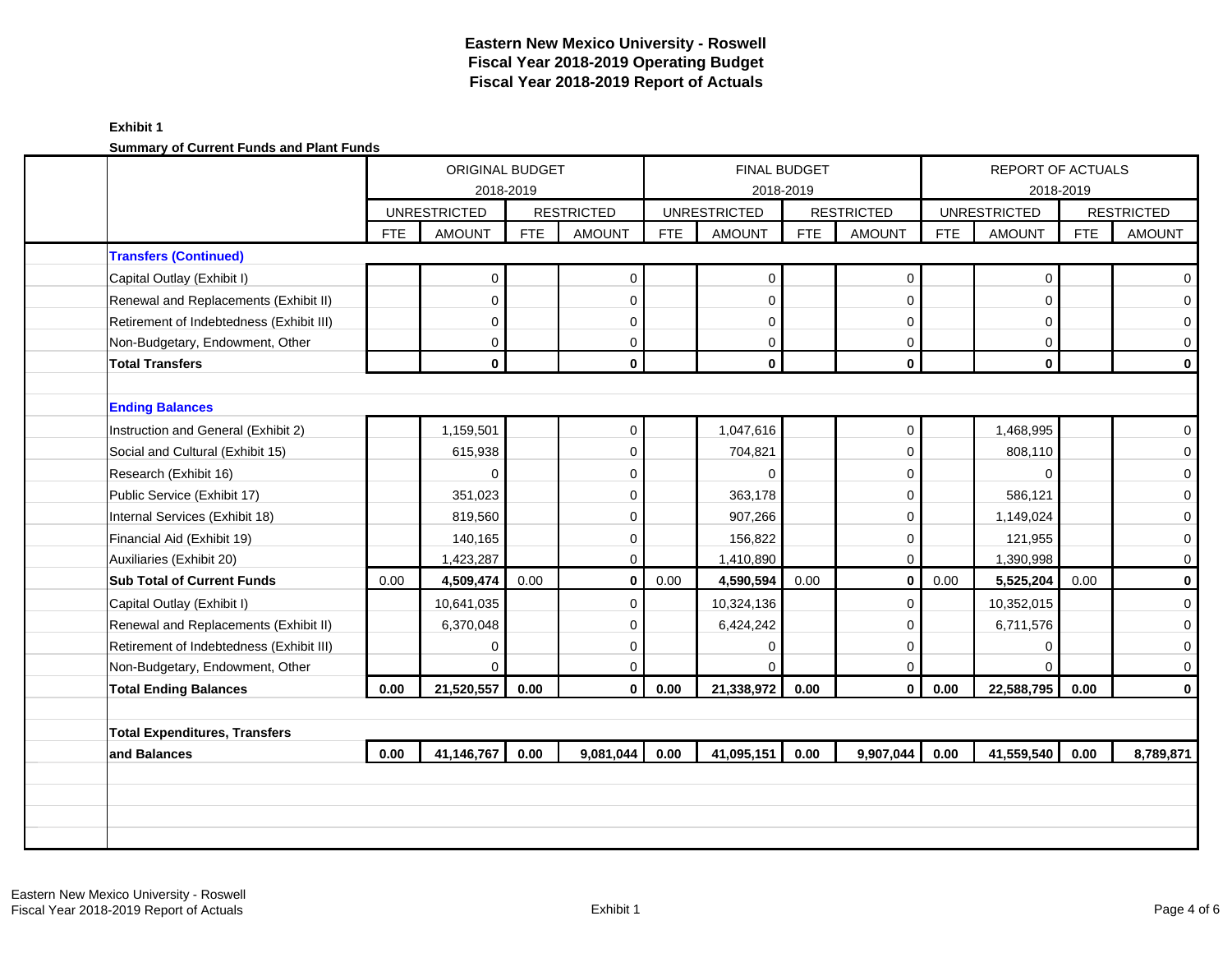| Exhibit |  |
|---------|--|
|---------|--|

**Detail of Transfers**

|                                 |            | ORIGINAL BUDGET     | 2018-2019  |                   |            |                     | <b>FINAL BUDGET</b><br>2018-2019 |                   |            |                     | REPORT OF ACTUALS<br>2018-2019 |                   |
|---------------------------------|------------|---------------------|------------|-------------------|------------|---------------------|----------------------------------|-------------------|------------|---------------------|--------------------------------|-------------------|
|                                 |            | <b>UNRESTRICTED</b> |            | <b>RESTRICTED</b> |            | <b>UNRESTRICTED</b> |                                  | <b>RESTRICTED</b> |            | <b>UNRESTRICTED</b> |                                | <b>RESTRICTED</b> |
|                                 | <b>FTE</b> | <b>AMOUNT</b>       | <b>FTE</b> | <b>AMOUNT</b>     | <b>FTE</b> | <b>AMOUNT</b>       | <b>FTE</b>                       | <b>AMOUNT</b>     | <b>FTE</b> | <b>AMOUNT</b>       | <b>FTE</b>                     | <b>AMOUNT</b>     |
| Section A - I&G In or (Out)     |            |                     |            |                   |            |                     |                                  |                   |            |                     |                                |                   |
| <b>Mandatory Transfers</b>      |            |                     |            |                   |            |                     |                                  |                   |            |                     |                                |                   |
| Retirement of Indebtedness      |            | 0                   |            |                   |            | $\pmb{0}$           |                                  |                   |            | $\mathbf 0$         |                                |                   |
| Student Loan Matching           |            | $\overline{0}$      |            |                   |            | $\overline{0}$      |                                  |                   |            | $\overline{0}$      |                                |                   |
|                                 |            |                     |            |                   |            |                     |                                  |                   |            |                     |                                |                   |
| <b>Required Transfers</b>       |            |                     |            |                   |            |                     |                                  |                   |            |                     |                                |                   |
| State 3% Scholarship            |            | (104, 836)          |            |                   |            | (104, 836)          |                                  |                   |            | (104, 836)          |                                |                   |
| Building Renewals & Replacement |            | 0                   |            |                   |            | $\mathbf 0$         |                                  |                   |            | $\mathbf 0$         |                                |                   |
| Equipment Renewal & Replacement |            | 0                   |            |                   |            | $\mathbf 0$         |                                  |                   |            | $\Omega$            |                                |                   |
| <b>Capital Outlay</b>           |            | 0                   |            |                   |            | 0                   |                                  |                   |            | 0                   |                                |                   |
| Plant Equipment                 |            | 0                   |            |                   |            | $\Omega$            |                                  |                   |            | $\mathbf 0$         |                                |                   |
|                                 |            |                     |            |                   |            |                     |                                  |                   |            |                     |                                |                   |
| <b>Non Mandatory Transfers</b>  |            |                     |            |                   |            |                     |                                  |                   |            |                     |                                |                   |
| Research                        |            | 0                   |            |                   |            | $\mathbf 0$         |                                  |                   |            | $\mathbf 0$         |                                |                   |
| <b>Public Service</b>           |            | 0                   |            |                   |            | (19, 462)           |                                  |                   |            | (19, 462)           |                                |                   |
| <b>Internal Services</b>        |            | 0                   |            |                   |            | $\mathbf 0$         |                                  |                   |            | $\mathbf 0$         |                                |                   |
| Financial Aid                   |            | (141, 300)          |            |                   |            | (141, 300)          |                                  |                   |            | (141, 300)          |                                |                   |
| Auxiliaries                     |            | 0                   |            |                   |            | 19,462              |                                  |                   |            | 19,462              |                                |                   |
| <b>Capital Outlay</b>           |            | $\mathbf 0$         |            |                   |            | $\mathbf{0}$        |                                  |                   |            | $\mathbf 0$         |                                |                   |
| Renewals and Replacement        |            | $\mathbf 0$         |            |                   |            | $\mathbf{0}$        |                                  |                   |            | $\Omega$            |                                |                   |
| <b>Endowment Funds</b>          |            | $\Omega$            |            |                   |            | $\mathbf 0$         |                                  |                   |            | $\Omega$            |                                |                   |
| <b>Total from I&amp;G</b>       |            | (246, 136)          |            |                   |            | (246, 136)          |                                  |                   |            | (246, 136)          |                                |                   |
|                                 |            |                     |            |                   |            |                     |                                  |                   |            |                     |                                |                   |
|                                 |            |                     |            |                   |            |                     |                                  |                   |            |                     |                                |                   |
|                                 |            |                     |            |                   |            |                     |                                  |                   |            |                     |                                |                   |
|                                 |            |                     |            |                   |            |                     |                                  |                   |            |                     |                                |                   |
|                                 |            |                     |            |                   |            |                     |                                  |                   |            |                     |                                |                   |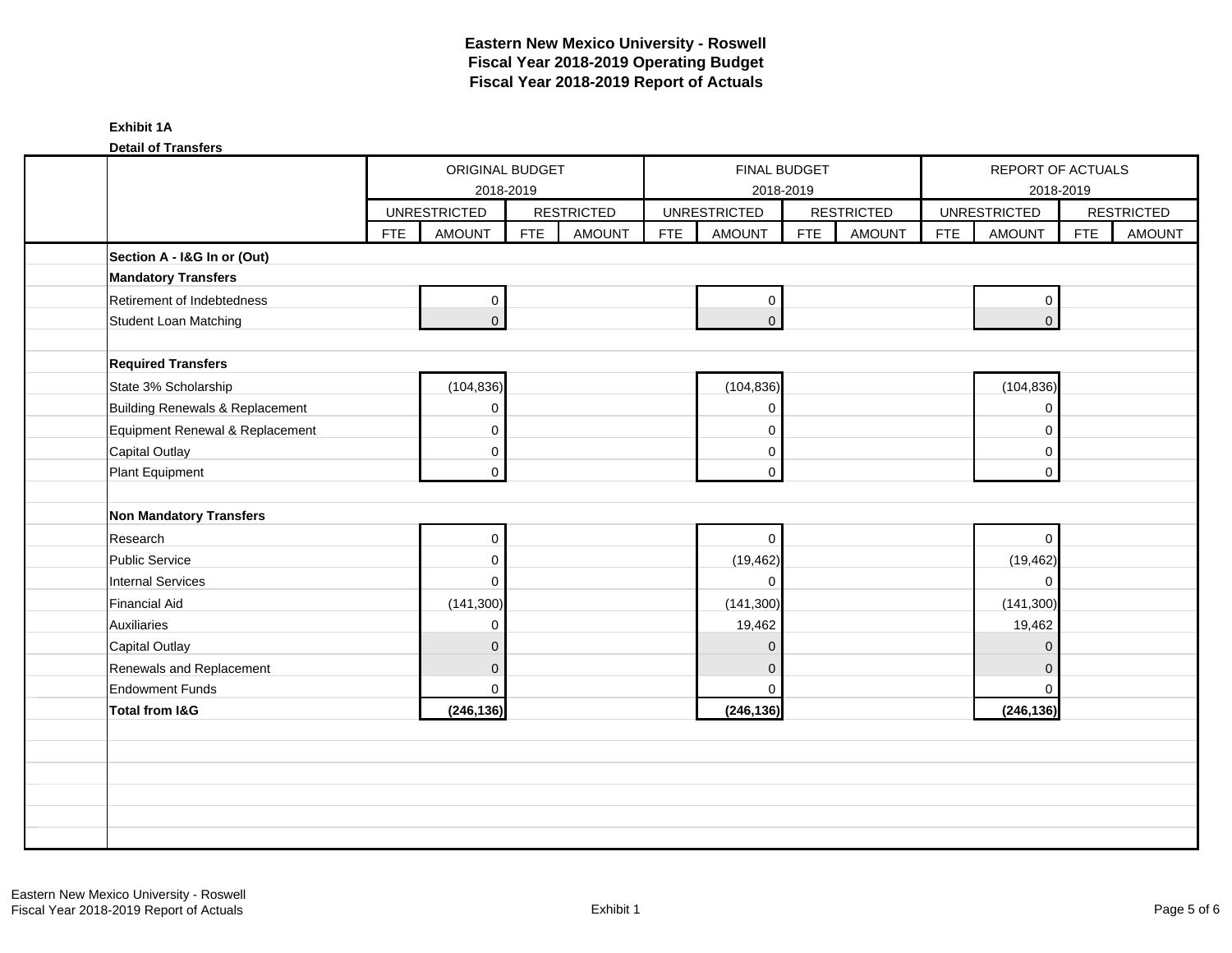|  | Exhibit |
|--|---------|
|--|---------|

**Detail of Transfers**

| <b>Polan VI Transford</b>  |            | ORIGINAL BUDGET<br>2018-2019<br><b>UNRESTRICTED</b> |            |                   |            | FINAL BUDGET<br>2018-2019 |            |                   |            | REPORT OF ACTUALS<br>2018-2019 |            |                   |
|----------------------------|------------|-----------------------------------------------------|------------|-------------------|------------|---------------------------|------------|-------------------|------------|--------------------------------|------------|-------------------|
|                            |            |                                                     |            | <b>RESTRICTED</b> |            | <b>UNRESTRICTED</b>       |            | <b>RESTRICTED</b> |            | <b>UNRESTRICTED</b>            |            | <b>RESTRICTED</b> |
|                            | <b>FTE</b> | <b>AMOUNT</b>                                       | <b>FTE</b> | <b>AMOUNT</b>     | <b>FTE</b> | <b>AMOUNT</b>             | <b>FTE</b> | <b>AMOUNT</b>     | <b>FTE</b> | <b>AMOUNT</b>                  | <b>FTE</b> | <b>AMOUNT</b>     |
| <b>Section B</b>           |            |                                                     |            |                   |            |                           |            |                   |            |                                |            |                   |
| Net Transfers In or (Out)  |            |                                                     |            |                   |            |                           |            |                   |            |                                |            |                   |
| Instruction & General      |            | (246, 136)                                          |            |                   |            | (246, 136)                |            |                   |            | (246, 136)                     |            |                   |
| Research                   |            | 0                                                   |            |                   |            | $\pmb{0}$                 |            |                   |            | $\mathsf{O}\xspace$            |            |                   |
| <b>Public Services</b>     |            | 0                                                   |            |                   |            | 19,462                    |            |                   |            | 19,462                         |            |                   |
| <b>Internal Services</b>   |            | $\mathbf 0$                                         |            |                   |            | $\mathbf 0$               |            |                   |            | $\mathbf 0$                    |            |                   |
| <b>Financial Aid</b>       |            | 246,136                                             |            |                   |            | 246,136                   |            |                   |            | 246,136                        |            |                   |
| Auxiliaries                |            | $\mathbf 0$                                         |            |                   |            | (19, 462)                 |            |                   |            | (19, 462)                      |            |                   |
|                            |            |                                                     |            |                   |            |                           |            |                   |            |                                |            |                   |
| Net Transfers In or (Out)  |            |                                                     |            |                   |            |                           |            |                   |            |                                |            |                   |
| <b>Current Funds</b>       |            | $\pmb{0}$                                           |            |                   |            | $\mathbf 0$               |            |                   |            | $\overline{0}$                 |            |                   |
| Capital Outlay             |            | 0                                                   |            |                   |            | $\pmb{0}$                 |            |                   |            | $\mathbf 0$                    |            |                   |
| Plant Equipment            |            | $\mathbf 0$                                         |            |                   |            | $\mathbf 0$               |            |                   |            | $\mathbf 0$                    |            |                   |
| Renewals and Replacement   |            | 0                                                   |            |                   |            | $\mathbf 0$               |            |                   |            | $\mathbf 0$                    |            |                   |
| Retirement of Indebtedness |            | $\pmb{0}$                                           |            |                   |            | $\pmb{0}$                 |            |                   |            | $\mathbf 0$                    |            |                   |
| Loan Funds                 |            | 0                                                   |            |                   |            | 0                         |            |                   |            | $\mathbf 0$                    |            |                   |
| <b>Endowment Funds</b>     |            | $\overline{0}$                                      |            |                   |            | $\mathbf{0}$              |            |                   |            | $\overline{0}$                 |            |                   |
|                            |            |                                                     |            |                   |            |                           |            |                   |            |                                |            |                   |
|                            |            | $\mathbf{0}$                                        |            |                   |            | $\mathbf 0$               |            |                   |            | $\mathbf{0}$                   |            |                   |
|                            |            |                                                     |            |                   |            |                           |            |                   |            |                                |            |                   |
|                            |            |                                                     |            |                   |            |                           |            |                   |            |                                |            |                   |
|                            |            |                                                     |            |                   |            |                           |            |                   |            |                                |            |                   |
|                            |            |                                                     |            |                   |            |                           |            |                   |            |                                |            |                   |
|                            |            |                                                     |            |                   |            |                           |            |                   |            |                                |            |                   |
|                            |            |                                                     |            |                   |            |                           |            |                   |            |                                |            |                   |
|                            |            |                                                     |            |                   |            |                           |            |                   |            |                                |            |                   |
|                            |            |                                                     |            |                   |            |                           |            |                   |            |                                |            |                   |
|                            |            |                                                     |            |                   |            |                           |            |                   |            |                                |            |                   |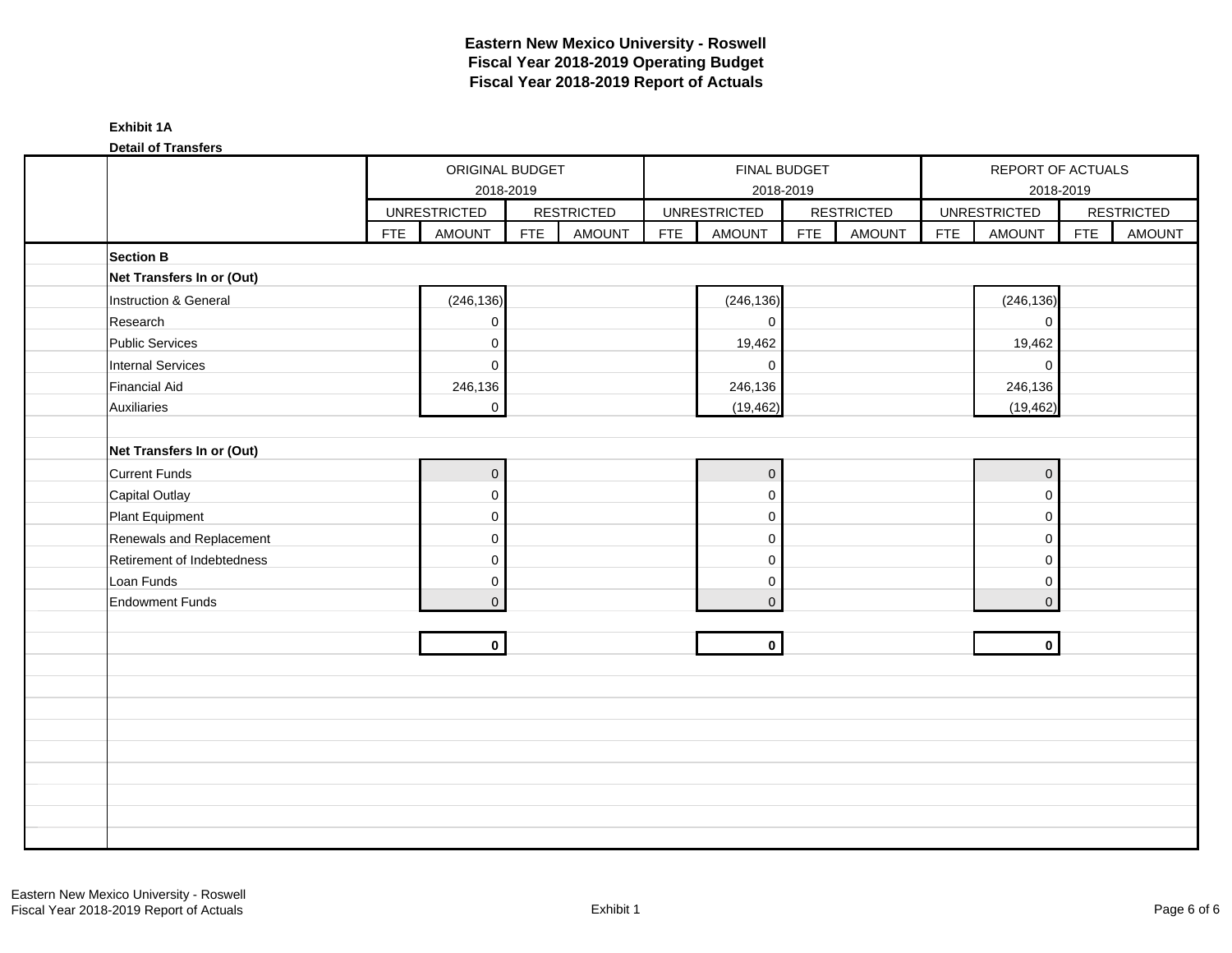### **Exhibit 2 Summary of Instructional and General**

|                                                     |            | ORIGINAL BUDGET<br>2018-2019 |            |                   |            |                     | <b>FINAL BUDGET</b><br>2018-2019 |                   | <b>REPORT OF ACTUALS</b><br>2018-2019 |                     |            |                   |  |
|-----------------------------------------------------|------------|------------------------------|------------|-------------------|------------|---------------------|----------------------------------|-------------------|---------------------------------------|---------------------|------------|-------------------|--|
|                                                     |            | <b>UNRESTRICTED</b>          |            | <b>RESTRICTED</b> |            | <b>UNRESTRICTED</b> |                                  | <b>RESTRICTED</b> |                                       | <b>UNRESTRICTED</b> |            | <b>RESTRICTED</b> |  |
|                                                     | <b>FTE</b> | <b>AMOUNT</b>                | <b>FTE</b> | <b>AMOUNT</b>     | <b>FTE</b> | <b>AMOUNT</b>       | <b>FTE</b>                       | <b>AMOUNT</b>     | <b>FTE</b>                            | <b>AMOUNT</b>       | <b>FTE</b> | <b>AMOUNT</b>     |  |
| <b>Revenues</b>                                     |            |                              |            |                   |            |                     |                                  |                   |                                       |                     |            |                   |  |
| Tuition and Fees (Exhibit 3)                        |            | 3,711,289                    |            | 0                 |            | 3,711,289           |                                  | 0                 |                                       | 3,621,466           |            | 0                 |  |
| Federal Appropriations (Exhibit 4)                  |            | $\Omega$                     |            | $\mathbf 0$       |            | $\Omega$            |                                  | 0                 |                                       | $\mathbf 0$         |            | 0                 |  |
| State Appropriations (Exhibit 4)                    |            | 11,361,900                   |            | $\mathbf 0$       |            | 11,411,900          |                                  | 0                 |                                       | 11,411,900          |            | 0                 |  |
| Local Appropriations (Exhibit 4)                    |            | 1,060,000                    |            | $\Omega$          |            | 1,060,000           |                                  | $\Omega$          |                                       | 1,178,125           |            | $\Omega$          |  |
| Federal Grants and Contracts (Exhibit 5)            |            | $\mathbf 0$                  |            | 1,579,391         |            | 0                   |                                  | 1,610,391         |                                       | $\mathbf 0$         |            | 1,752,599         |  |
| State Grants and Contracts (Exhibit 5)              |            | $\mathbf 0$                  |            | 321,671           |            | $\Omega$            |                                  | 321,671           |                                       | $\Omega$            |            | 333,825           |  |
| Local Grants and Contracts (Exhibit 5)              |            | $\mathbf 0$                  |            | $\Omega$          |            | $\Omega$            |                                  | 0                 |                                       | $\Omega$            |            | 1,675             |  |
| Private Gifts (Exhibit 6)                           |            | $\mathbf 0$                  |            | $\Omega$          |            | $\Omega$            |                                  | $\mathbf 0$       |                                       | $\Omega$            |            | 0                 |  |
| Endowments, Land, and Permanent Fund<br>(Exhibit 7) |            | $\mathbf 0$                  |            | $\mathbf 0$       |            | $\mathbf 0$         |                                  | 0                 |                                       | $\mathbf 0$         |            | 0                 |  |
| Sales and Services (Exhibit 8)                      |            | $\Omega$                     |            | $\mathbf 0$       |            | $\Omega$            |                                  | $\mathbf 0$       |                                       | $\Omega$            |            | 0                 |  |
| Other Sources (Exhibit 9)                           |            | 193,250                      |            | 0                 |            | 193,250             |                                  | $\Omega$          |                                       | 504,011             |            | $\Omega$          |  |
| <b>Total Revenues</b>                               |            | 16,326,439                   |            | 1,901,062         |            | 16,376,439          |                                  | 1,932,062         |                                       | 16,715,502          |            | 2,088,099         |  |
|                                                     |            |                              |            |                   |            |                     |                                  |                   |                                       |                     |            |                   |  |
| <b>Beginning Balances</b>                           |            | 676,304                      |            | $\mathbf{0}$      |            | 989,420             |                                  | $\mathbf{0}$      |                                       | 989,420             |            | $\mathbf{0}$      |  |
| <b>Total Available</b>                              |            | 17,002,743                   |            | 1,901,062         |            | 17,365,859          |                                  | 1,932,062         |                                       | 17,704,922          |            | 2,088,099         |  |
|                                                     |            |                              |            |                   |            |                     |                                  |                   |                                       |                     |            |                   |  |
| <b>Expenditures</b>                                 |            |                              |            |                   |            |                     |                                  |                   |                                       |                     |            |                   |  |
| Instruction and General (Exhibit 10)                | 78.55      | 6,392,510                    | 28.70      | 1,901,062         | 78.75      | 6,692,510           | 28.70                            | 1,932,062         | 75.40                                 | 6,813,991           | 21.39      | 2,088,099         |  |
| Instructional Support (Exhibit 11)                  | 12.55      | 1,149,859                    | 0.00       | $\mathbf 0$       | 12.55      | 1,149,859           | 0.00                             | $\mathbf 0$       | 14.32                                 | 1,254,974           | 0.00       | $\mathbf 0$       |  |
| Student Affairs (Exhibit 12)                        | 21.05      | 1,571,155                    | 0.00       | $\Omega$          | 21.05      | 1,646,155           | 0.00                             | $\Omega$          | 21.30                                 | 1,597,294           | 0.00       | $\Omega$          |  |
| Institutional Support (Exhibit 13)                  | 37.75      | 4,311,718                    | 0.00       | $\Omega$          | 37.75      | 4,311,718           | 0.00                             | $\Omega$          | 34.23                                 | 4,133,051           | 0.00       | $\Omega$          |  |
| Plant Operations (Exhibit 14)                       | 25.00      | 2,171,864                    | 0.00       | $\Omega$          | 25.00      | 2,271,864           | 0.00                             | $\mathbf 0$       | 26.75                                 | 2,190,481           | 0.00       | $\Omega$          |  |
| <b>Total Expenditures</b>                           | 174.90     | 15,597,106                   | 28.70      | 1,901,062 175.10  |            | 16,072,107          | 28.70                            | 1,932,062 172.00  |                                       | 15,989,791          | 21.39      | 2,088,099         |  |
|                                                     |            |                              |            |                   |            |                     |                                  |                   |                                       |                     |            |                   |  |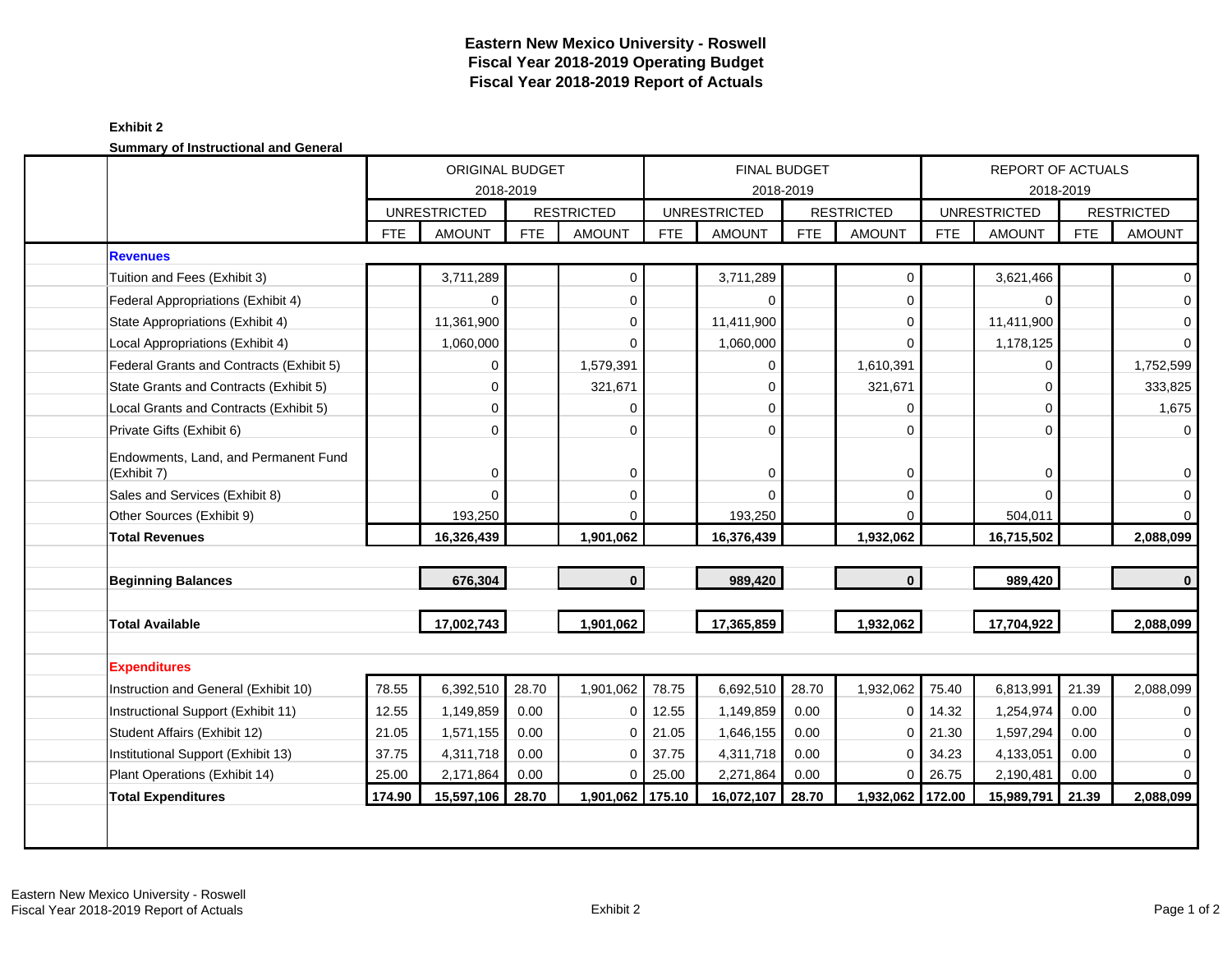### **Exhibit 2 Summary of Instructional and General**

|                                  |            | ORIGINAL BUDGET<br>2018-2019<br><b>UNRESTRICTED</b> |            |                   |            |                     | FINAL BUDGET<br>2018-2019 |                   |            | REPORT OF ACTUALS   | 2018-2019  |                          |
|----------------------------------|------------|-----------------------------------------------------|------------|-------------------|------------|---------------------|---------------------------|-------------------|------------|---------------------|------------|--------------------------|
|                                  |            |                                                     |            | <b>RESTRICTED</b> |            | <b>UNRESTRICTED</b> |                           | <b>RESTRICTED</b> |            | <b>UNRESTRICTED</b> |            | <b>RESTRICTED</b>        |
|                                  | <b>FTE</b> | <b>AMOUNT</b>                                       | <b>FTE</b> | <b>AMOUNT</b>     | <b>FTE</b> | <b>AMOUNT</b>       | <b>FTE</b>                | <b>AMOUNT</b>     | <b>FTE</b> | <b>AMOUNT</b>       | <b>FTE</b> | <b>AMOUNT</b>            |
| Transfers In or (Out)            |            |                                                     |            |                   |            |                     |                           |                   |            |                     |            |                          |
| Plant Operations (Exhibit 14)    |            | $\mathbf 0$                                         |            | $\mathbf{0}$      |            | $\mathbf{0}$        |                           | $\mathbf{0}$      |            | $\mathbf 0$         |            | $\mathsf{O}\xspace$      |
| Social and Cultural (Exhibit 15) |            | $\Omega$                                            |            | $\mathbf 0$       |            | $\Omega$            |                           | $\mathbf 0$       |            | $\Omega$            |            | $\mathsf{O}\xspace$      |
| Research (Exhibit 16)            |            | $\mathbf{0}$                                        |            | $\mathbf{0}$      |            | $\Omega$            |                           | 0                 |            | $\Omega$            |            | $\overline{0}$           |
| Public Service (Exhibit 17)      |            | $\mathbf 0$                                         |            | $\Omega$          |            | (19, 462)           |                           | 0                 |            | (19, 462)           |            | $\mathsf{O}\xspace$      |
| Internal Services (Exhibit 18)   |            | $\mathbf 0$                                         |            | $\Omega$          |            | $\Omega$            |                           | $\mathbf 0$       |            | $\Omega$            |            | $\mathbf{O}$             |
| Financial Aid 3%                 |            | (104, 836)                                          |            | $\Omega$          |            | (104, 836)          |                           | 0                 |            | (104, 836)          |            | $\mathbf 0$              |
| Financial Aid (Exhibit 19)       |            | (141, 300)                                          |            | $\Omega$          |            | (141, 300)          |                           | $\mathbf 0$       |            | (141, 300)          |            | $\mathsf{O}\xspace$      |
| Auxiliaries (Exhibit 20)         |            | 0                                                   |            | $\Omega$          |            | 19,462              |                           | $\Omega$          |            | 19,462              |            | $\mathbf 0$              |
| <b>Student Loan</b>              |            | $\mathbf{0}$                                        |            | $\Omega$          |            | $\Omega$            |                           | $\mathbf{0}$      |            | $\Omega$            |            | $\overline{0}$           |
| Equipment (New Life Cycle)       |            | $\mathbf{0}$                                        |            | $\Omega$          |            | $\Omega$            |                           | $\mathbf{0}$      |            | $\Omega$            |            | $\mathsf{O}\xspace$      |
| <b>Capital Outlay</b>            |            | $\Omega$                                            |            | $\Omega$          |            | $\Omega$            |                           | $\mathbf 0$       |            | $\Omega$            |            | $\mathbf{O}$             |
| Retirement of Indebtedness       |            | 0                                                   |            | $\Omega$          |            | $\Omega$            |                           | 0                 |            | $\Omega$            |            | $\mathbf 0$              |
| Building Renewal & Replacement   |            | 0                                                   |            | $\Omega$          |            | $\Omega$            |                           | $\Omega$          |            | $\Omega$            |            | $\mathbf{O}$             |
| Equipment Renewal & Replacement  |            | $\mathbf{0}$                                        |            | $\Omega$          |            | $\Omega$            |                           | $\mathbf{0}$      |            | $\Omega$            |            | $\mathsf{O}\ \mathsf{I}$ |
| Non-Budgetary, Endowment, Other  |            | $\Omega$                                            |            | $\mathbf{0}$      |            | $\Omega$            |                           | $\mathbf{0}$      |            | $\Omega$            |            | $\mathsf{O}\xspace$      |
| <b>Total Transfers</b>           |            | (246, 136)                                          |            | $\mathbf{0}$      |            | (246, 136)          |                           | $\mathbf{0}$      |            | (246, 136)          |            | $\mathbf 0$              |
|                                  |            |                                                     |            |                   |            |                     |                           |                   |            |                     |            |                          |
| <b>Ending Balance</b>            |            | 1,159,501                                           |            | $\mathbf{0}$      |            | 1,047,616           |                           | $\mathbf{0}$      |            | 1,468,995           |            | $\mathbf 0$              |
|                                  |            |                                                     |            |                   |            |                     |                           |                   |            |                     |            |                          |
| Instruction and General          |            | 40.99%                                              |            |                   |            | 41.64%              |                           |                   |            | 42.61%              |            |                          |
| Instructional Support            |            | 7.37%                                               |            |                   |            | 7.15%               |                           |                   |            | 7.85%               |            |                          |
| <b>Student Affairs</b>           |            | 10.07%                                              |            |                   |            | 10.24%              |                           |                   |            | 9.99%               |            |                          |
| Institutional Support            |            | 27.64%                                              |            |                   |            | 26.83%              |                           |                   |            | 25.85%              |            |                          |
| <b>Plant Operations</b>          |            | 13.92%                                              |            |                   |            | 14.14%              |                           |                   |            | 13.70%              |            |                          |
|                                  |            |                                                     |            |                   |            |                     |                           |                   |            |                     |            |                          |
|                                  |            |                                                     |            |                   |            |                     |                           |                   |            |                     |            |                          |
|                                  |            |                                                     |            |                   |            |                     |                           |                   |            |                     |            |                          |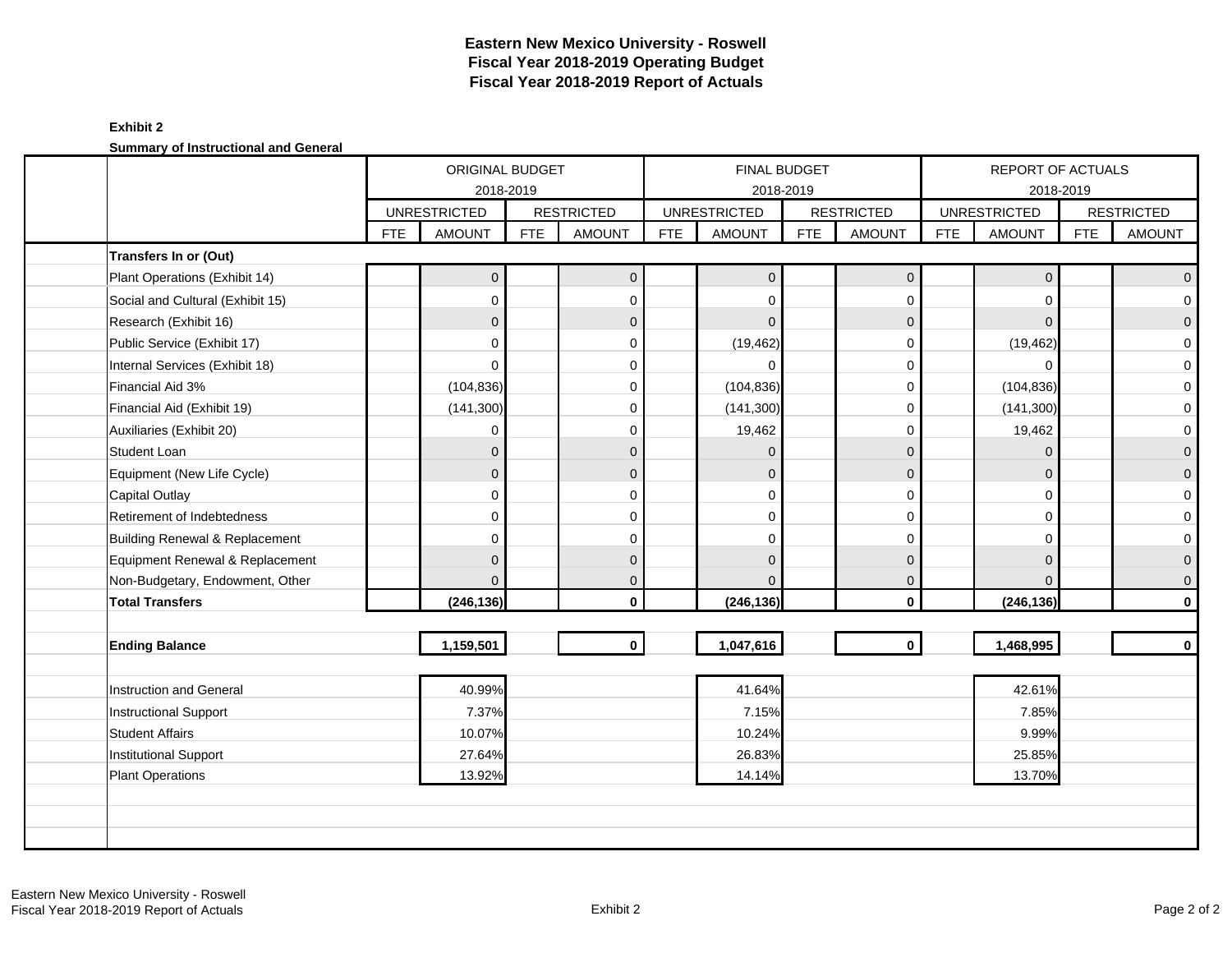### **Exhibit 3 Student Tuition and Miscellaneous Fees for I&G**

| <u>Julient Tullium and Miscenaneous Fees for 1980</u> |                             | ORIGINAL BUDGET<br>2018-2019 |                   |            |                     | FINAL BUDGET<br>2018-2019 |                   | REPORT OF ACTUALS |                     |            |                   |
|-------------------------------------------------------|-----------------------------|------------------------------|-------------------|------------|---------------------|---------------------------|-------------------|-------------------|---------------------|------------|-------------------|
|                                                       |                             |                              |                   |            |                     |                           |                   |                   |                     | 2018-2019  |                   |
|                                                       | <b>UNRESTRICTED</b>         |                              | <b>RESTRICTED</b> |            | <b>UNRESTRICTED</b> |                           | <b>RESTRICTED</b> |                   | <b>UNRESTRICTED</b> |            | <b>RESTRICTED</b> |
|                                                       | <b>FTE</b><br><b>AMOUNT</b> | <b>FTE</b>                   | <b>AMOUNT</b>     | <b>FTE</b> | <b>AMOUNT</b>       | FTE                       | <b>AMOUNT</b>     | <b>FTE</b>        | <b>AMOUNT</b>       | <b>FTE</b> | <b>AMOUNT</b>     |
| <b>Tuition</b>                                        |                             |                              |                   |            |                     |                           |                   |                   |                     |            |                   |
| <b>Resident Full-Time</b>                             |                             |                              |                   |            |                     |                           |                   |                   |                     |            |                   |
| Summer                                                | 14,000                      |                              |                   |            | 14,000              |                           |                   |                   | 13,550              |            |                   |
| Fall                                                  | 725,000                     |                              |                   |            | 725,000             |                           |                   |                   | 700,236             |            |                   |
| Spring                                                | 675,000                     |                              |                   |            | 675,000             |                           |                   |                   | 564,700             |            |                   |
| <b>Total</b>                                          | 1,414,000                   |                              |                   |            | 1,414,000           |                           |                   |                   | 1,278,486           |            |                   |
|                                                       |                             |                              |                   |            |                     |                           |                   |                   |                     |            |                   |
| <b>Resident Part-Time</b>                             |                             |                              |                   |            |                     |                           |                   |                   |                     |            |                   |
| Summer                                                | 185,000                     |                              |                   |            | 185,000             |                           |                   |                   | 290,888             |            |                   |
| Fall                                                  | 400,000                     |                              |                   |            | 400,000             |                           |                   |                   | 451,683             |            |                   |
| Spring                                                | 285,000                     |                              |                   |            | 285,000             |                           |                   |                   | 366,683             |            |                   |
| <b>Total</b>                                          | 870,000                     |                              |                   |            | 870,000             |                           |                   |                   | 1,109,254           |            |                   |
|                                                       |                             |                              |                   |            |                     |                           |                   |                   |                     |            |                   |
| <b>Total Resident Tuition</b>                         | 2,284,000                   |                              |                   |            | 2,284,000           |                           |                   |                   | 2,387,740           |            |                   |
|                                                       |                             |                              |                   |            |                     |                           |                   |                   |                     |            |                   |
| <b>Non-Resident Full-Time</b>                         |                             |                              |                   |            |                     |                           |                   |                   |                     |            |                   |
| Summer                                                | $\overline{0}$              |                              |                   |            | $\mathbf{0}$        |                           |                   |                   | $\mathbf 0$         |            |                   |
| Fall                                                  | 105,000                     |                              |                   |            | 105,000             |                           |                   |                   | 97,880              |            |                   |
| Spring                                                | 95,000                      |                              |                   |            | 95,000              |                           |                   |                   | 83,266              |            |                   |
| Total                                                 | 200,000                     |                              |                   |            | 200,000             |                           |                   |                   | 181,146             |            |                   |
|                                                       |                             |                              |                   |            |                     |                           |                   |                   |                     |            |                   |
|                                                       |                             |                              |                   |            |                     |                           |                   |                   |                     |            |                   |
|                                                       |                             |                              |                   |            |                     |                           |                   |                   |                     |            |                   |
|                                                       |                             |                              |                   |            |                     |                           |                   |                   |                     |            |                   |
|                                                       |                             |                              |                   |            |                     |                           |                   |                   |                     |            |                   |
|                                                       |                             |                              |                   |            |                     |                           |                   |                   |                     |            |                   |
|                                                       |                             |                              |                   |            |                     |                           |                   |                   |                     |            |                   |
|                                                       |                             |                              |                   |            |                     |                           |                   |                   |                     |            |                   |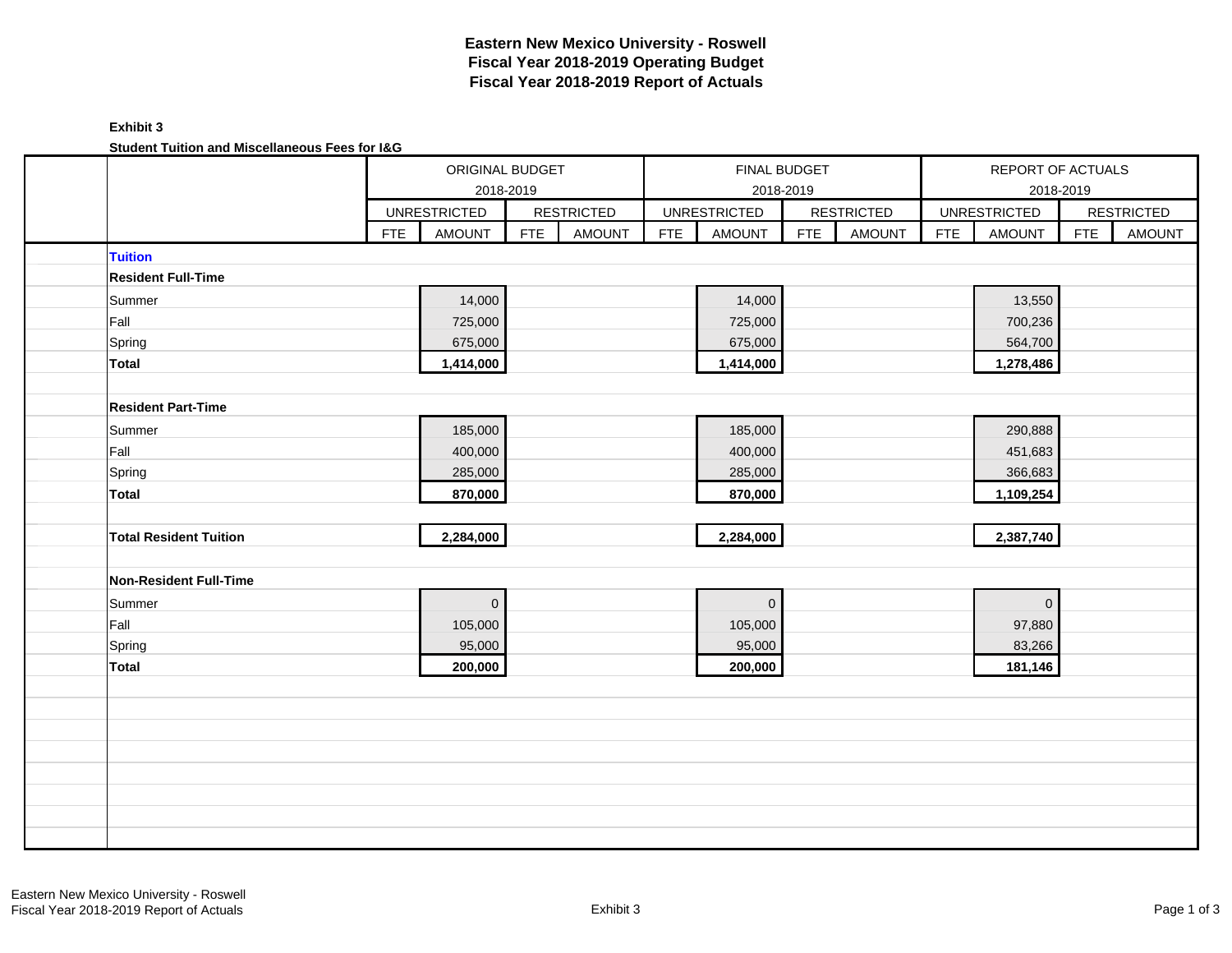### **Exhibit 3 Student Tuition and Miscellaneous Fees for I&G**

| Student Tuition and Miscenaneous Fees for lad | ORIGINAL BUDGET<br><b>UNRESTRICTED</b> |                     |            |                   | FINAL BUDGET |                     |            |                   | REPORT OF ACTUALS |                     |            |                   |  |
|-----------------------------------------------|----------------------------------------|---------------------|------------|-------------------|--------------|---------------------|------------|-------------------|-------------------|---------------------|------------|-------------------|--|
|                                               |                                        | 2018-2019           |            |                   |              |                     | 2018-2019  |                   |                   |                     | 2018-2019  |                   |  |
|                                               |                                        |                     |            | <b>RESTRICTED</b> |              | <b>UNRESTRICTED</b> |            | <b>RESTRICTED</b> |                   | <b>UNRESTRICTED</b> |            | <b>RESTRICTED</b> |  |
|                                               | <b>FTE</b>                             | <b>AMOUNT</b>       | <b>FTE</b> | <b>AMOUNT</b>     | <b>FTE</b>   | <b>AMOUNT</b>       | <b>FTE</b> | <b>AMOUNT</b>     | <b>FTE</b>        | <b>AMOUNT</b>       | <b>FTE</b> | <b>AMOUNT</b>     |  |
|                                               |                                        |                     |            |                   |              |                     |            |                   |                   |                     |            |                   |  |
| Non-Resident Part-Time                        |                                        |                     |            |                   |              |                     |            |                   |                   |                     |            |                   |  |
| Summer                                        |                                        | 51,801              |            |                   |              | 51,801              |            |                   |                   | 16,734              |            |                   |  |
| Fall                                          |                                        | 28,734              |            |                   |              | 28,734              |            |                   |                   | 55,801              |            |                   |  |
| Spring                                        |                                        | 44,214              |            |                   |              | 44,214              |            |                   |                   | 44,214              |            |                   |  |
| Total                                         |                                        | 124,749             |            |                   |              | 124,749             |            |                   |                   | 116,749             |            |                   |  |
|                                               |                                        |                     |            |                   |              |                     |            |                   |                   |                     |            |                   |  |
| <b>Total Non-Resident Tuition</b>             |                                        | 324,749             |            |                   |              | 324,749             |            |                   |                   | 297,895             |            |                   |  |
|                                               |                                        |                     |            |                   |              |                     |            |                   |                   |                     |            |                   |  |
| Out of District Tuition                       |                                        |                     |            |                   |              |                     |            |                   |                   |                     |            |                   |  |
| Summer                                        |                                        | 10,701              |            |                   |              | 10,701              |            |                   |                   | 157,612             |            |                   |  |
| Fall                                          |                                        | 151,167             |            |                   |              | 151,167             |            |                   |                   | 295,514             |            |                   |  |
| Spring                                        |                                        | 148,547             |            |                   |              | 148,547             |            |                   |                   | 246,585             |            |                   |  |
| <b>Total</b>                                  |                                        | 310,415             |            |                   |              | 310,415             |            |                   |                   | 699,711             |            |                   |  |
|                                               |                                        |                     |            |                   |              |                     |            |                   |                   |                     |            |                   |  |
| Less High School Waivers                      |                                        | $\mathsf{O}\xspace$ |            |                   |              | $\mathbf{0}$        |            |                   |                   | (714, 629)          |            |                   |  |
| Other Tuition Waivers                         |                                        | $\overline{0}$      |            |                   |              | $\mathbf 0$         |            |                   |                   | (6, 858)            |            |                   |  |
| <b>Total</b>                                  |                                        | $\mathbf 0$         |            |                   |              | $\mathbf{0}$        |            |                   |                   | (721, 487)          |            |                   |  |
|                                               |                                        |                     |            |                   |              |                     |            |                   |                   |                     |            |                   |  |
| <b>Total Tuition</b>                          |                                        | 2,919,164           |            |                   |              | 2,919,164           |            |                   |                   | 2,663,859           |            |                   |  |
|                                               |                                        |                     |            |                   |              |                     |            |                   |                   |                     |            |                   |  |
|                                               |                                        |                     |            |                   |              |                     |            |                   |                   |                     |            |                   |  |
|                                               |                                        |                     |            |                   |              |                     |            |                   |                   |                     |            |                   |  |
|                                               |                                        |                     |            |                   |              |                     |            |                   |                   |                     |            |                   |  |
|                                               |                                        |                     |            |                   |              |                     |            |                   |                   |                     |            |                   |  |
|                                               |                                        |                     |            |                   |              |                     |            |                   |                   |                     |            |                   |  |
|                                               |                                        |                     |            |                   |              |                     |            |                   |                   |                     |            |                   |  |
|                                               |                                        |                     |            |                   |              |                     |            |                   |                   |                     |            |                   |  |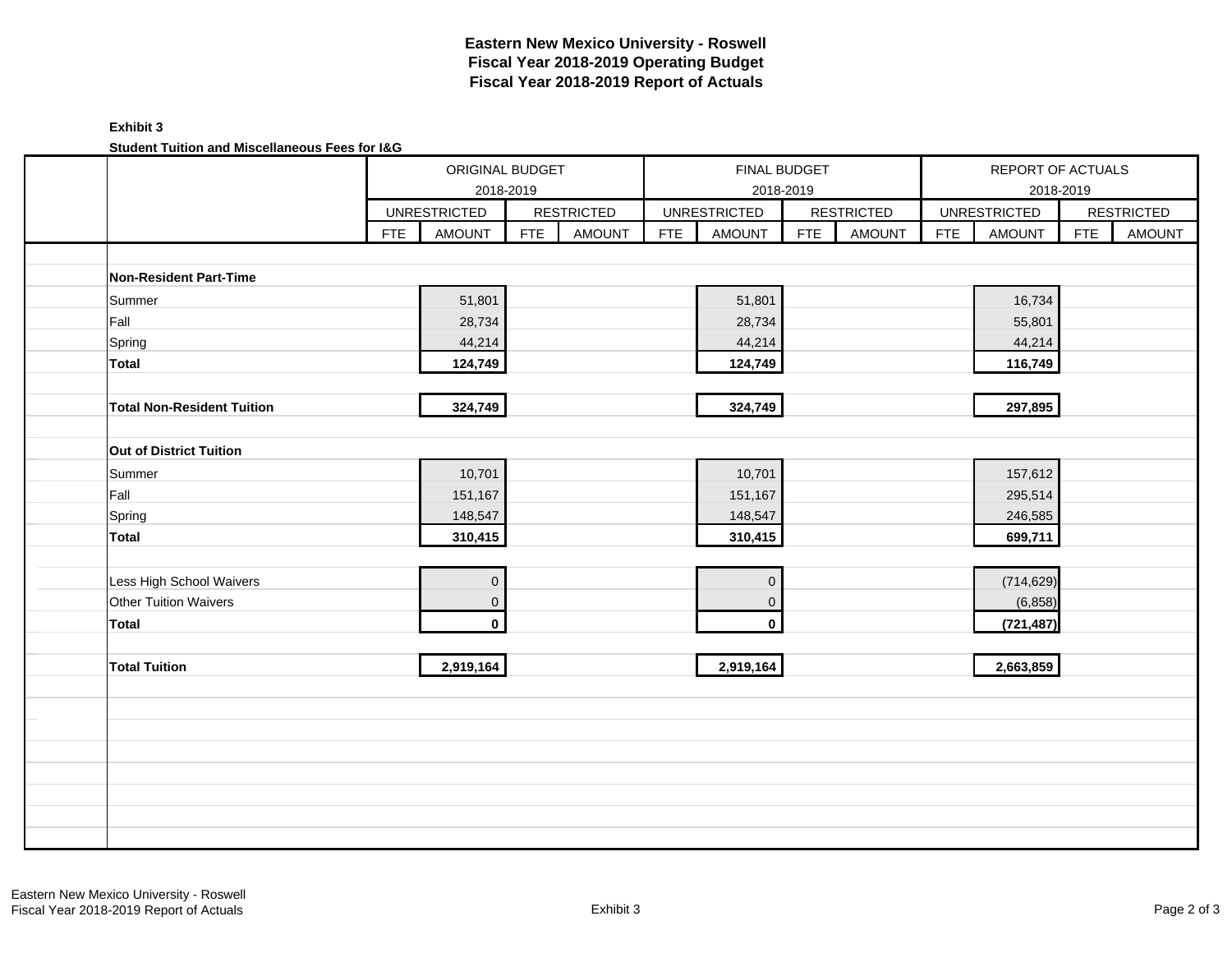### **Exhibit 3 Student Tuition and Miscellaneous Fees for I&G**

| <u>Julient Tullium and Miscenaneous Fees for 198</u> |            | ORIGINAL BUDGET<br>2018-2019 |            |                   |            | FINAL BUDGET        | 2018-2019  |                   |            | REPORT OF ACTUALS   | 2018-2019  |                   |
|------------------------------------------------------|------------|------------------------------|------------|-------------------|------------|---------------------|------------|-------------------|------------|---------------------|------------|-------------------|
|                                                      |            | <b>UNRESTRICTED</b>          |            | <b>RESTRICTED</b> |            | <b>UNRESTRICTED</b> |            | <b>RESTRICTED</b> |            | <b>UNRESTRICTED</b> |            | <b>RESTRICTED</b> |
|                                                      | <b>FTE</b> | <b>AMOUNT</b>                | <b>FTE</b> | <b>AMOUNT</b>     | <b>FTE</b> | <b>AMOUNT</b>       | <b>FTE</b> | <b>AMOUNT</b>     | <b>FTE</b> | <b>AMOUNT</b>       | <b>FTE</b> | <b>AMOUNT</b>     |
|                                                      |            |                              |            |                   |            |                     |            |                   |            |                     |            |                   |
| <b>Miscellaneous Fees</b>                            |            |                              |            |                   |            |                     |            |                   |            |                     |            |                   |
| Graduation                                           |            | 275                          |            |                   |            | 275                 |            |                   |            | 250                 |            |                   |
| Lab Fee                                              |            | 75,000                       |            |                   |            | 75,000              |            |                   |            | 12,253              |            |                   |
| Special Exam                                         |            | 95,000                       |            |                   |            | 95,000              |            |                   |            | 63,909              |            |                   |
| Miscellaneous Fees                                   |            | 2,000                        |            |                   |            | 2,000               |            |                   |            | 35                  |            |                   |
| <b>Participant Fees</b>                              |            | 351,000                      |            |                   |            | 351,000             |            |                   |            | 474,987             |            |                   |
| <b>General Class Fees</b>                            |            | 207,000                      |            |                   |            | 207,000             |            |                   |            | 267,238             |            |                   |
| Testing                                              |            | 16,000                       |            |                   |            | 16,000              |            |                   |            | $\mathbf 0$         |            |                   |
| Medical Instruction Liability Fees                   |            | 3,150                        |            |                   |            | 3,150               |            |                   |            | 3,892               |            |                   |
| <b>TEAS Testing Fees</b>                             |            | 1,330                        |            |                   |            | 1,330               |            |                   |            | $\mathbf{0}$        |            |                   |
| Distance Ed Fee                                      |            | 40,000                       |            |                   |            | 40,000              |            |                   |            | 135,043             |            |                   |
| Laser Grade Testing                                  |            | 870                          |            |                   |            | 870                 |            |                   |            | $\overline{0}$      |            |                   |
| Nursing Assistant Testing Fee                        |            | 500                          |            |                   |            | 500                 |            |                   |            | $\mathbf{0}$        |            |                   |
|                                                      |            |                              |            |                   |            |                     |            |                   |            |                     |            |                   |
|                                                      |            |                              |            |                   |            |                     |            |                   |            |                     |            |                   |
|                                                      |            |                              |            |                   |            |                     |            |                   |            |                     |            |                   |
|                                                      |            |                              |            |                   |            |                     |            |                   |            |                     |            |                   |
|                                                      |            |                              |            |                   |            |                     |            |                   |            |                     |            |                   |
|                                                      |            |                              |            |                   |            |                     |            |                   |            |                     |            |                   |
|                                                      |            |                              |            |                   |            |                     |            |                   |            |                     |            |                   |
|                                                      |            |                              |            |                   |            |                     |            |                   |            |                     |            |                   |
|                                                      |            |                              |            |                   |            |                     |            |                   |            |                     |            |                   |
|                                                      |            |                              |            |                   |            |                     |            |                   |            |                     |            |                   |
| <b>Total</b>                                         |            | 792,125                      |            |                   |            | 792,125             |            |                   |            | 957,607             |            |                   |
|                                                      |            |                              |            |                   |            |                     |            |                   |            |                     |            |                   |
| <b>Total Tuition and Fees</b>                        |            | 3,711,289                    |            |                   |            | 3,711,289           |            |                   |            | 3,621,466           |            |                   |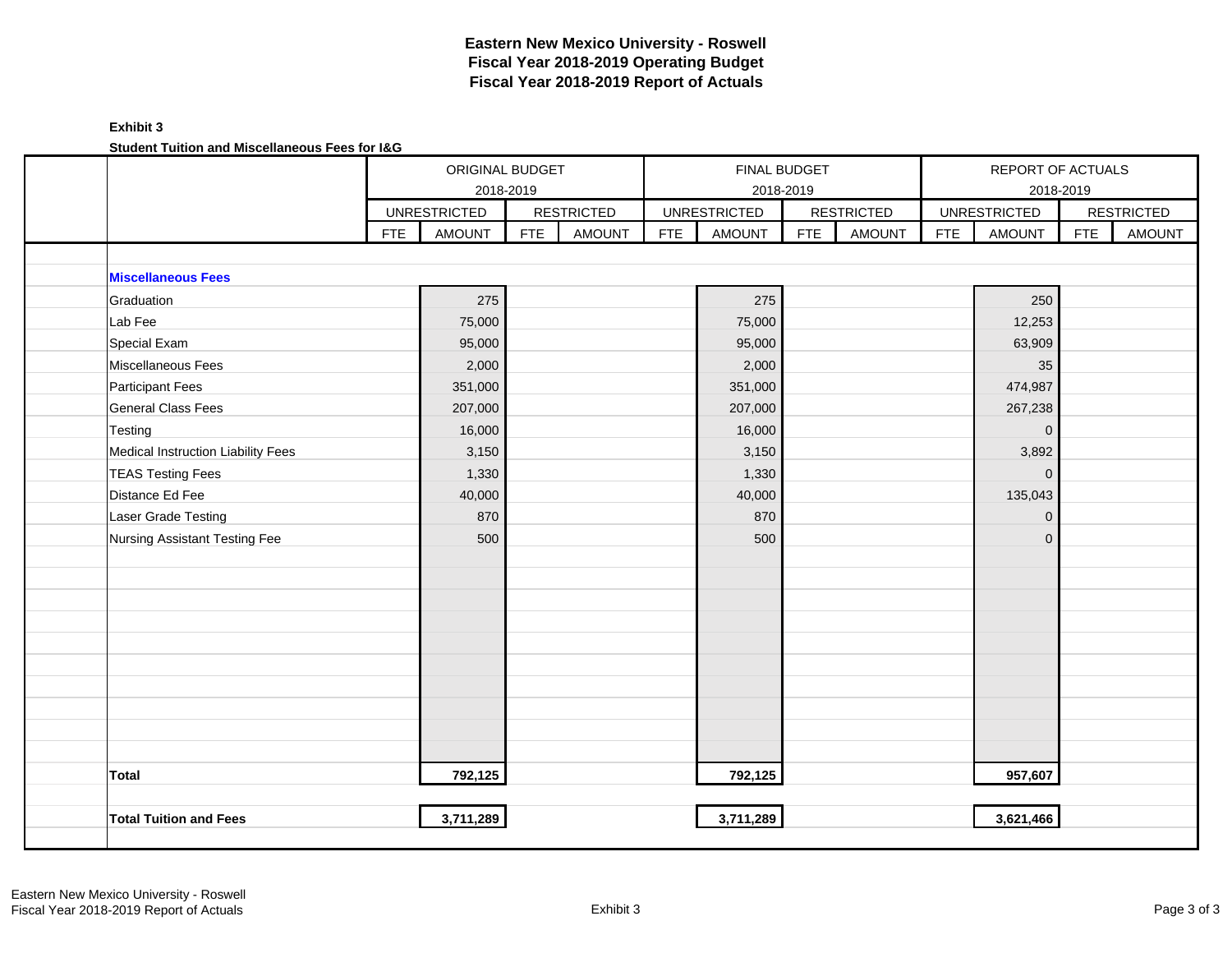### **Exhibit 4**

**Government Appropriations for Instruction and General**

|                                        |            | ORIGINAL BUDGET<br>2018-2019 |            |                   |            |                     | FINAL BUDGET<br>2018-2019 |                   |            | REPORT OF ACTUALS   | 2018-2019  |                   |
|----------------------------------------|------------|------------------------------|------------|-------------------|------------|---------------------|---------------------------|-------------------|------------|---------------------|------------|-------------------|
|                                        |            | <b>UNRESTRICTED</b>          |            | <b>RESTRICTED</b> |            | <b>UNRESTRICTED</b> |                           | <b>RESTRICTED</b> |            | <b>UNRESTRICTED</b> |            | <b>RESTRICTED</b> |
|                                        | <b>FTE</b> | <b>AMOUNT</b>                | <b>FTE</b> | <b>AMOUNT</b>     | <b>FTE</b> | <b>AMOUNT</b>       | <b>FTE</b>                | <b>AMOUNT</b>     | <b>FTE</b> | <b>AMOUNT</b>       | <b>FTE</b> | <b>AMOUNT</b>     |
| <b>Regular Appropriations</b>          |            |                              |            |                   |            |                     |                           |                   |            |                     |            |                   |
| Federal Appropriations                 |            | $\mathbf 0$                  |            | $\mathbf{0}$      |            | $\overline{0}$      |                           | $\mathbf 0$       |            | $\mathbf 0$         |            | $\mathbf 0$       |
| State Appropriations                   |            | 11,181,500                   |            | $\overline{0}$    |            | 11,036,200          |                           | $\mathbf 0$       |            | 11,036,200          |            | $\mathbf{0}$      |
| Compensation Distribution              |            | $\overline{0}$               |            | $\overline{0}$    |            | 145,300             |                           | $\mathbf 0$       |            | 145,300             |            | $\overline{0}$    |
| Airframe Mechanics Program             |            | 55,300                       |            | $\mathbf{0}$      |            | 55,300              |                           | $\mathbf 0$       |            | 55,300              |            | $\mathbf{0}$      |
| Nursing Expansion                      |            | 68,500                       |            | $\mathbf 0$       |            | 68,500              |                           | $\mathbf 0$       |            | 68,500              |            | $\pmb{0}$         |
| Special Services Program Expansion     |            | 56,600                       |            | $\mathbf 0$       |            | 56,600              |                           | $\mathbf{0}$      |            | 56,600              |            | $\mathbf 0$       |
| Other Appropriations                   |            | $\overline{0}$               |            | $\mathbf{0}$      |            | 50,000              |                           | 0                 |            | 50,000              |            | $\mathbf 0$       |
| Local Tax Levy                         |            | 1,060,000                    |            | $\mathbf{0}$      |            | 1,060,000           |                           | $\mathbf 0$       |            | 1,178,125           |            | $\mathbf{0}$      |
|                                        |            | $\mathbf 0$                  |            | $\mathbf{0}$      |            |                     |                           | 0                 |            | $\mathbf 0$         |            | $\overline{0}$    |
| Reduction Contingency                  |            | $\overline{0}$               |            | $\mathbf{0}$      |            | $\mathbf 0$         |                           | $\mathbf 0$       |            | $\mathbf{0}$        |            | $\mathbf 0$       |
| <b>Total Government Appropriations</b> |            | 12,421,900                   |            | $\mathbf 0$       |            | 12,471,900          |                           | $\pmb{0}$         |            | 12,590,025          |            | $\mathbf 0$       |
|                                        |            |                              |            |                   |            |                     |                           |                   |            |                     |            |                   |
|                                        |            |                              |            |                   |            |                     |                           |                   |            |                     |            |                   |
|                                        |            |                              |            |                   |            |                     |                           |                   |            |                     |            |                   |
|                                        |            |                              |            |                   |            |                     |                           |                   |            |                     |            |                   |
|                                        |            |                              |            |                   |            |                     |                           |                   |            |                     |            |                   |
|                                        |            |                              |            |                   |            |                     |                           |                   |            |                     |            |                   |
|                                        |            |                              |            |                   |            |                     |                           |                   |            |                     |            |                   |
|                                        |            |                              |            |                   |            |                     |                           |                   |            |                     |            |                   |
|                                        |            |                              |            |                   |            |                     |                           |                   |            |                     |            |                   |
|                                        |            |                              |            |                   |            |                     |                           |                   |            |                     |            |                   |
|                                        |            |                              |            |                   |            |                     |                           |                   |            |                     |            |                   |
|                                        |            |                              |            |                   |            |                     |                           |                   |            |                     |            |                   |
|                                        |            |                              |            |                   |            |                     |                           |                   |            |                     |            |                   |
|                                        |            |                              |            |                   |            |                     |                           |                   |            |                     |            |                   |
|                                        |            |                              |            |                   |            |                     |                           |                   |            |                     |            |                   |
|                                        |            |                              |            |                   |            |                     |                           |                   |            |                     |            |                   |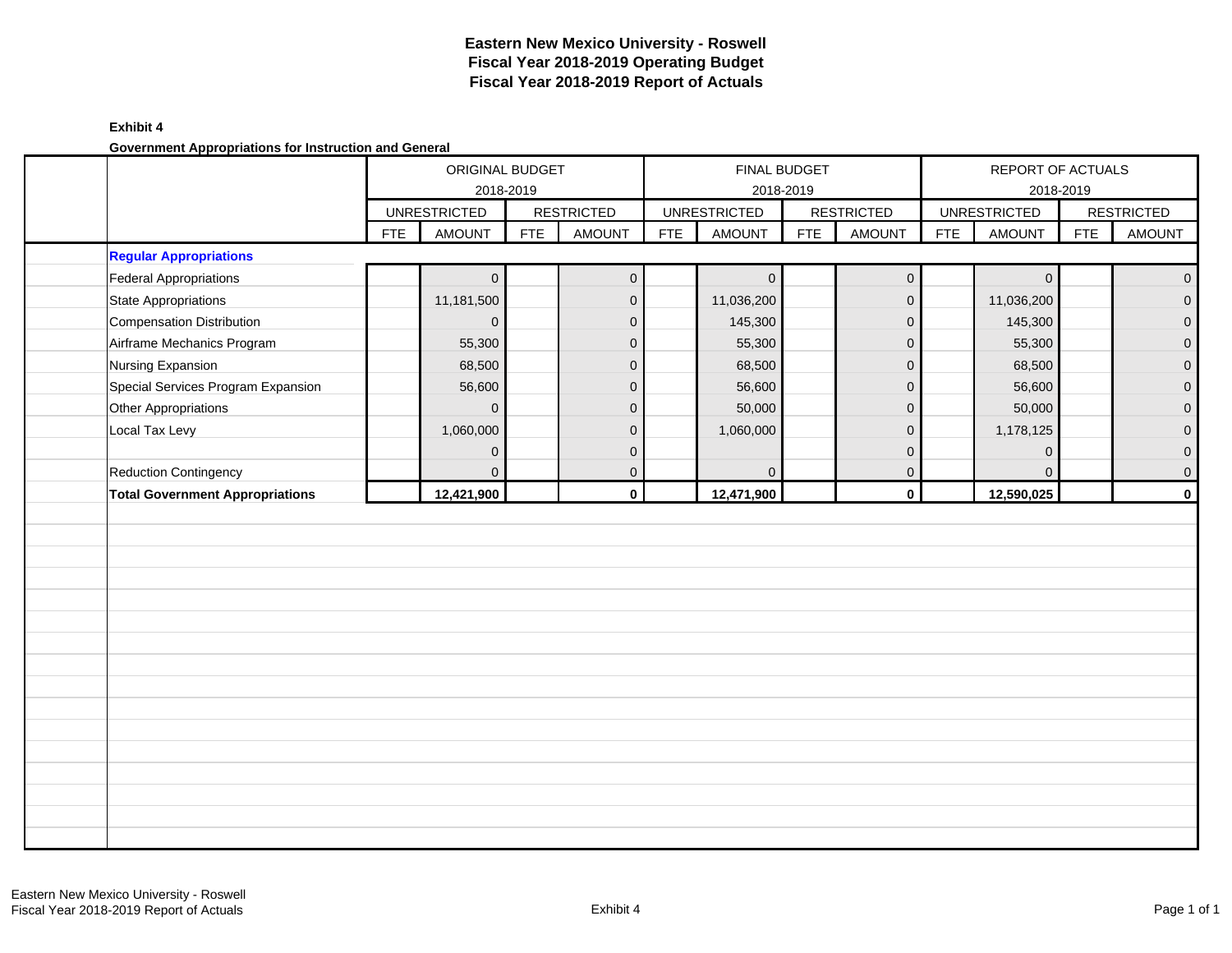#### **Exhibit 5 Government Appropriations for Instruction and General**

|        | se remment rippropriations for moti action and concrete |            | <b>ORIGINAL BUDGET</b><br>2018-2019 |            |                   |            |                     | <b>FINAL BUDGET</b><br>2018-2019 |                   |            | <b>REPORT OF ACTUALS</b> | 2018-2019  |                   |
|--------|---------------------------------------------------------|------------|-------------------------------------|------------|-------------------|------------|---------------------|----------------------------------|-------------------|------------|--------------------------|------------|-------------------|
|        |                                                         |            | <b>UNRESTRICTED</b>                 |            | <b>RESTRICTED</b> |            | <b>UNRESTRICTED</b> |                                  | <b>RESTRICTED</b> |            | <b>UNRESTRICTED</b>      |            | <b>RESTRICTED</b> |
|        |                                                         | <b>FTE</b> | <b>AMOUNT</b>                       | <b>FTE</b> | <b>AMOUNT</b>     | <b>FTE</b> | <b>AMOUNT</b>       | <b>FTE</b>                       | <b>AMOUNT</b>     | <b>FTE</b> | <b>AMOUNT</b>            | <b>FTE</b> | <b>AMOUNT</b>     |
|        | <b>Federal Appropriations</b>                           |            |                                     |            |                   |            |                     |                                  |                   |            |                          |            |                   |
|        | Administration of Student Aid                           | 0.00       | $\Omega$                            | 0.00       | $\mathbf{0}$      | 0.00       | $\overline{0}$      | 0.00                             | $\mathbf{0}$      | 0.00       | $\overline{0}$           | 0.00       | $\Omega$          |
| 3ABET  | ABE - Textbooks [ABE-T] (S)                             | 0.00       | $\Omega$                            | 0.00       | 15,000            | 0.00       | $\mathbf 0$         | 0.00                             | 15,000            | 0.00       | $\overline{0}$           | 0.00       | 3,686             |
| 3ABEFG | ABE Federal (F)                                         | 0.00       | $\mathbf 0$                         | 5.21       | 180,908           | 0.00       | $\Omega$            | 5.21                             | 180,908           | 0.00       | $\mathbf 0$              | 4.48       | 183,131           |
| 3CARF  | <b>Carl Perkins Federal</b>                             | 0.00       | $\Omega$                            | 0.10       | 120,000           | 0.00       | $\Omega$            | 0.10                             | 120,000           | 0.00       | $\mathbf 0$              | 0.00       | 131,889           |
| 3CARRE | Carl Perkins Redistribution                             | 0.00       | $\mathbf 0$                         | 0.00       | 12,000            | 0.00       | $\mathbf 0$         | 0.00                             | 12,000            | 0.00       | $\mathbf 0$              | 0.00       | 9,318             |
| 3CFDA  | Child Adult and Summer Food Program                     | 0.00       | $\mathbf 0$                         | 0.00       | 4,000             | 0.00       | $\mathbf 0$         | 0.00                             | 4,000             | 0.00       | $\mathbf 0$              | 0.00       | 10,144            |
| 3ECIVG | English Lang/Civics Program                             | 0.00       | $\Omega$                            | 0.25       | 17,109            | 0.00       | $\Omega$            | 0.25                             | 17,109            | 0.00       | $\Omega$                 | 0.35       | 15,040            |
|        | <b>Federal Workstudy</b>                                | 0.00       | $\mathbf 0$                         | 0.00       | $\mathbf 0$       | 0.00       | $\mathbf 0$         | 0.00                             | $\mathbf 0$       | 0.00       | $\mathbf 0$              | 0.00       | $\mathbf 0$       |
| 3ABEC  | <b>AE Justice Initiative</b>                            | 0.00       | $\mathbf 0$                         | 0.00       | $\mathbf 0$       | 0.00       | $\mathbf 0$         | 0.00                             | $\mathbf 0$       | 0.00       | $\mathbf 0$              | 0.02       | 2,045             |
| 3STEM  | Senderos STEM Grant                                     | 0.00       | $\Omega$                            | 9.00       | 681,000           | 0.00       | $\Omega$            | 9.00                             | 681,000           | 0.00       | $\mathbf 0$              | 4.75       | 541,400           |
| 3SHAR  | <b>TAACT</b>                                            | 0.00       | $\mathbf 0$                         | 0.25       | 30,000            | 0.00       | $\mathbf 0$         | 0.25                             | 30,000            | 0.00       | $\mathbf 0$              | 0.20       | 27,368            |
| 3TITL2 | Title V                                                 | 0.00       | $\mathbf 0$                         | 0.00       | $\Omega$          | 0.00       | $\mathbf 0$         | 0.00                             | 31,000            | 0.00       | $\mathbf 0$              | 0.31       | 34,504            |
| 3T5COR | Title V COOP Roswell                                    | 0.00       | $\Omega$                            | 3.00       | 300,000           | 0.00       | $\mathbf 0$         | 3.00                             | 300,000           | 0.00       | $\mathbf 0$              | 5.25       | 313,695           |
| 3T5COT | Title V COOP Taos                                       | 0.00       | $\mathbf 0$                         | 3.00       | 219,374           | 0.00       | $\Omega$            | 3.00                             | 219,374           | 0.00       | $\Omega$                 | 0.00       | 478,654           |
| 3SCHW  | School to Work                                          | 0.00       | $\mathbf 0$                         | 0.00       | $\mathbf 0$       | 0.00       | $\mathbf 0$         | 0.00                             | 0                 | 0.00       | $\mathbf 0$              | 0.00       | 1,725             |
|        |                                                         |            |                                     |            |                   |            |                     |                                  |                   |            |                          |            |                   |
|        |                                                         |            |                                     |            |                   |            |                     |                                  |                   |            |                          |            |                   |
|        | <b>Total Federal Appropriations</b>                     | 0.00       | $\overline{0}$                      | 20.81      | 1,579,391         | 0.00       | $\mathbf{0}$        | 20.81                            | 1,610,391         | 0.00       | $\overline{\mathbf{0}}$  | 15.36      | 1,752,599         |
|        |                                                         |            |                                     |            |                   |            |                     |                                  |                   |            |                          |            |                   |
|        | <b>State Appropriations</b>                             |            |                                     |            |                   |            |                     |                                  |                   |            |                          |            |                   |
|        | State Workstudy                                         | 0.00       | $\Omega$                            | 0.00       | $\Omega$          | 0.00       | $\Omega$            | 0.00                             | $\Omega$          | 0.00       | $\overline{0}$           | 0.00       | $\mathbf 0$       |
| 3ABESG | ABE - State                                             | 0.00       | 0                                   | 7.89       | 321,671           | 0.00       | $\mathbf 0$         | 7.89                             | 321,671           | 0.00       | $\mathbf 0$              | 6.03       | 333,825           |
|        |                                                         |            |                                     |            |                   |            |                     |                                  |                   |            |                          |            |                   |
|        | <b>Total State Appropriations</b>                       | 0.00       | $\mathbf{0}$                        | 7.89       | 321,671           | 0.00       | $\bf{0}$            | 7.89                             | 321,671           | 0.00       | $\overline{0}$           | 6.03       | 333,825           |
|        |                                                         |            |                                     |            |                   |            |                     |                                  |                   |            |                          |            |                   |
|        |                                                         |            |                                     |            |                   |            |                     |                                  |                   |            |                          |            |                   |
|        |                                                         |            |                                     |            |                   |            |                     |                                  |                   |            |                          |            |                   |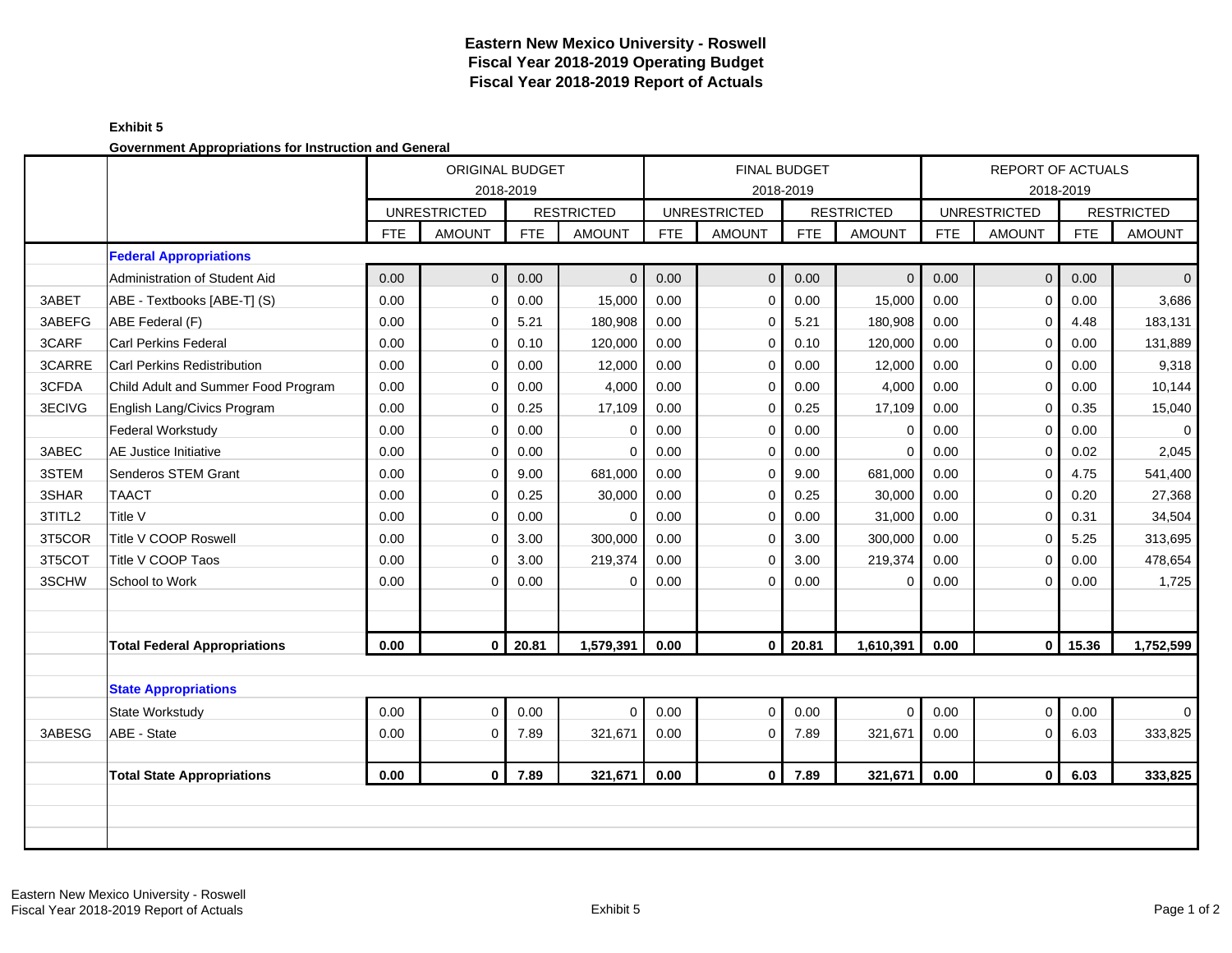### **Exhibit 5**

**Government Appropriations for Instruction and General**

|                                               |            | ORIGINAL BUDGET<br>2018-2019 |                |                   |            |                     | FINAL BUDGET<br>2018-2019 |                   |            | REPORT OF ACTUALS<br>2018-2019 |            |                     |
|-----------------------------------------------|------------|------------------------------|----------------|-------------------|------------|---------------------|---------------------------|-------------------|------------|--------------------------------|------------|---------------------|
|                                               |            | <b>UNRESTRICTED</b>          |                | <b>RESTRICTED</b> |            | <b>UNRESTRICTED</b> |                           | <b>RESTRICTED</b> |            | <b>UNRESTRICTED</b>            |            | <b>RESTRICTED</b>   |
|                                               | <b>FTE</b> | <b>AMOUNT</b>                | <b>FTE</b>     | <b>AMOUNT</b>     | <b>FTE</b> | <b>AMOUNT</b>       | <b>FTE</b>                | <b>AMOUNT</b>     | <b>FTE</b> | <b>AMOUNT</b>                  | <b>FTE</b> | <b>AMOUNT</b>       |
|                                               |            |                              |                |                   |            |                     |                           |                   |            |                                |            |                     |
| <b>Benefits - Merit Pay</b>                   |            | $\mathbf{0}$                 |                |                   |            | $\Omega$            |                           |                   |            | $\overline{0}$                 |            |                     |
|                                               |            |                              |                |                   |            |                     |                           |                   |            |                                |            |                     |
| <b>Total Grants and Contracts for I&amp;G</b> | 0.00       |                              | $0 \mid 28.70$ | 1,901,062         | 0.00       | $\mathsf{O}\xspace$ | 28.70                     | 1,932,062         | 0.00       |                                | $0$ 21.39  | 2,086,424           |
|                                               |            |                              |                |                   |            |                     |                           |                   |            |                                |            |                     |
| Other                                         |            |                              |                |                   |            |                     |                           |                   |            |                                |            |                     |
| <b>ABE Discretionary</b>                      |            | $\overline{0}$               |                | $\overline{0}$    |            | $\mathbf 0$         |                           | $\mathbf 0$       |            | $\mathbf 0$                    |            | $\mathbf{0}$        |
| <b>Energy Grant</b>                           |            | $\overline{0}$               |                | $\mathbf 0$       |            | $\overline{0}$      |                           | $\mathbf{0}$      |            | $\mathbf 0$                    |            | $\mathbf 0$         |
| School to Work                                |            | $\overline{0}$               |                | $\mathbf 0$       |            | $\overline{0}$      |                           | $\mathbf{0}$      |            | $\mathbf{0}$                   |            | $\mathbf 0$         |
| <b>UB Fundraising</b>                         |            | $\overline{0}$               |                | $\mathbf 0$       |            | $\mathbf{0}$        |                           | $\mathbf{0}$      |            | $\overline{0}$                 |            | $\mathsf{O}\xspace$ |
| Xcel Solar                                    |            | $\overline{0}$               |                | $\mathbf 0$       |            | $\overline{0}$      |                           | $\mathbf 0$       |            | $\mathbf 0$                    |            | $\mathbf{0}$        |
| HEP/HIV                                       |            | $\mathbf 0$                  |                | $\pmb{0}$         |            | 0                   |                           | $\mathbf 0$       |            | $\mathbf 0$                    |            | 1,675               |
|                                               |            | $\overline{0}$               |                | $\mathbf 0$       |            | $\overline{0}$      |                           | $\mathbf 0$       |            | $\mathbf 0$                    |            | $\mathbf 0$         |
|                                               |            | $\mathbf{0}$                 |                | $\mathbf 0$       |            | $\mathbf{0}$        |                           | $\mathbf{0}$      |            | $\mathbf 0$                    |            | $\mathbf 0$         |
| <b>Total Other</b>                            | 0.00       | $\mathbf 0$                  | 0.00           | $\mathbf{0}$      | 0.00       | $\mathbf 0$         | 0.00                      | $\mathbf 0$       | 0.00       | $\mathbf{0}$                   | 0.00       | 1,675               |
|                                               |            |                              |                |                   |            |                     |                           |                   |            |                                |            |                     |
|                                               |            |                              |                |                   |            |                     |                           |                   |            |                                |            |                     |
|                                               |            |                              |                |                   |            |                     |                           |                   |            |                                |            |                     |
|                                               |            |                              |                |                   |            |                     |                           |                   |            |                                |            |                     |
|                                               |            |                              |                |                   |            |                     |                           |                   |            |                                |            |                     |
|                                               |            |                              |                |                   |            |                     |                           |                   |            |                                |            |                     |
|                                               |            |                              |                |                   |            |                     |                           |                   |            |                                |            |                     |
|                                               |            |                              |                |                   |            |                     |                           |                   |            |                                |            |                     |
|                                               |            |                              |                |                   |            |                     |                           |                   |            |                                |            |                     |
|                                               |            |                              |                |                   |            |                     |                           |                   |            |                                |            |                     |
|                                               |            |                              |                |                   |            |                     |                           |                   |            |                                |            |                     |
|                                               |            |                              |                |                   |            |                     |                           |                   |            |                                |            |                     |
|                                               |            |                              |                |                   |            |                     |                           |                   |            |                                |            |                     |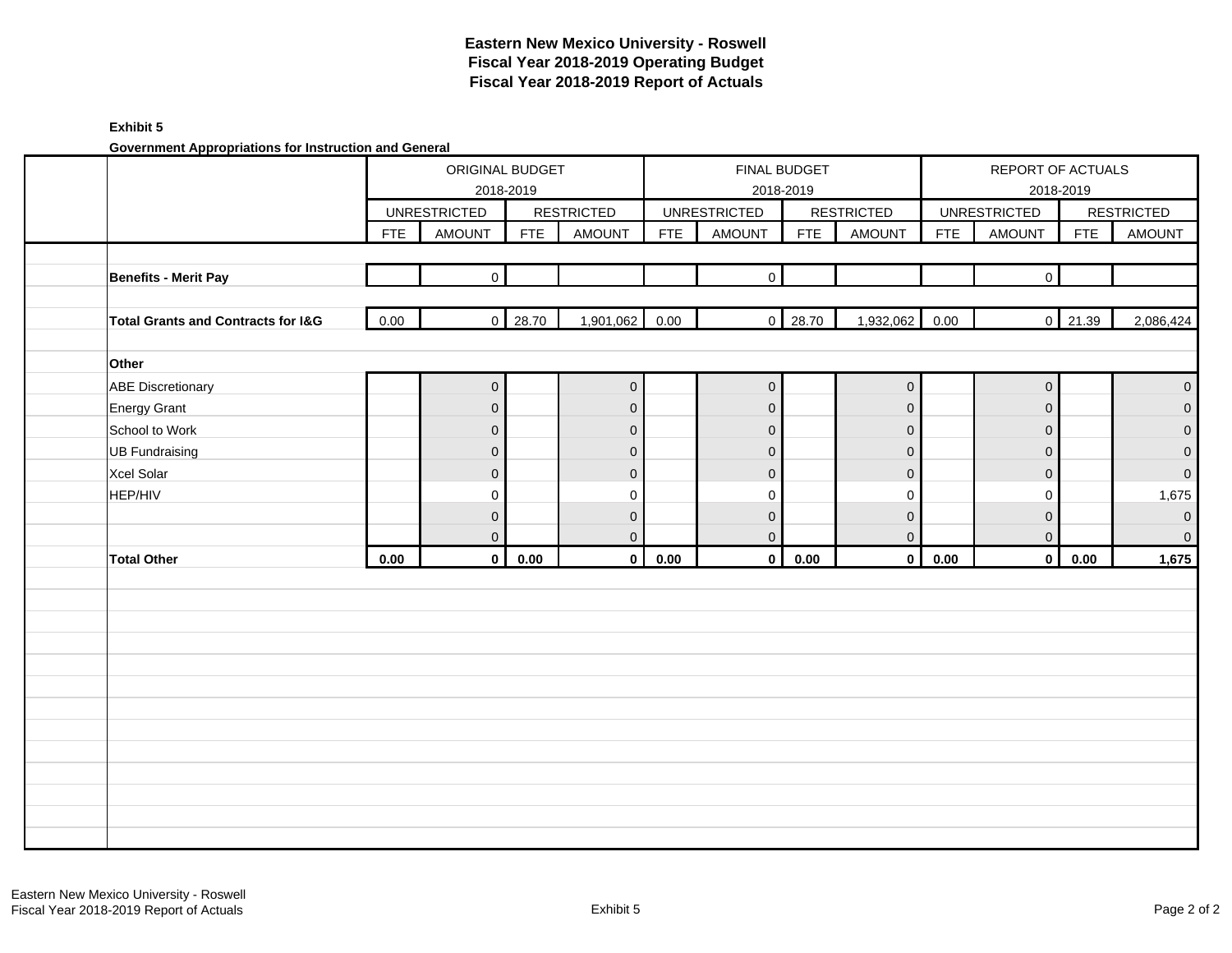**Exhibit 6 Private Gifts, Grants, and Contracts for Instructional and General**

|                            |            | ORIGINAL BUDGET<br>2018-2019 |            |                   |            |                     | <b>FINAL BUDGET</b><br>2018-2019 |                   |            | REPORT OF ACTUALS   | 2018-2019  |                   |
|----------------------------|------------|------------------------------|------------|-------------------|------------|---------------------|----------------------------------|-------------------|------------|---------------------|------------|-------------------|
|                            |            | <b>UNRESTRICTED</b>          |            | <b>RESTRICTED</b> |            | <b>UNRESTRICTED</b> |                                  | <b>RESTRICTED</b> |            | <b>UNRESTRICTED</b> |            | <b>RESTRICTED</b> |
|                            | <b>FTE</b> | <b>AMOUNT</b>                | <b>FTE</b> | <b>AMOUNT</b>     | <b>FTE</b> | <b>AMOUNT</b>       | <b>FTE</b>                       | <b>AMOUNT</b>     | <b>FTE</b> | <b>AMOUNT</b>       | <b>FTE</b> | <b>AMOUNT</b>     |
| <b>Private Gifts</b>       |            |                              |            |                   |            |                     |                                  |                   |            |                     |            |                   |
| <b>Private Gifts</b>       |            | $\mathbf 0$                  |            | $\mathbf 0$       |            | $\mathbf 0$         |                                  | $\mathbf 0$       |            | $\overline{0}$      |            | $\mathbf{0}$      |
| <b>Private Gifts</b>       |            | $\mathbf 0$                  |            | $\mathbf{0}$      |            | $\mathbf{0}$        |                                  | $\mathbf{0}$      |            | $\Omega$            |            |                   |
| <b>Private Gifts</b>       |            | $\mathbf{0}$                 |            | $\mathbf{0}$      |            | $\Omega$            |                                  | $\mathbf{0}$      |            | $\Omega$            |            |                   |
| <b>Private Gifts</b>       |            | $\pmb{0}$                    |            | $\mathbf{0}$      |            | $\mathbf{0}$        |                                  | $\mathbf 0$       |            | $\Omega$            |            | O                 |
| <b>Private Gifts</b>       |            | $\mathbf{0}$                 |            | $\mathbf{0}$      |            | $\mathbf{0}$        |                                  | $\mathbf{0}$      |            | $\Omega$            |            |                   |
| <b>Private Gifts</b>       |            | $\mathbf{0}$                 |            | $\mathbf{0}$      |            | $\Omega$            |                                  | $\mathbf{0}$      |            | $\Omega$            |            |                   |
| <b>Private Gifts</b>       |            | $\pmb{0}$                    |            | $\mathbf{0}$      |            | $\mathbf{0}$        |                                  | $\mathbf 0$       |            | $\Omega$            |            | $\Omega$          |
| <b>Private Gifts</b>       |            | $\overline{0}$               |            | $\mathbf{0}$      |            | $\Omega$            |                                  | $\mathbf{0}$      |            | $\Omega$            |            |                   |
| <b>Private Gifts</b>       |            | $\mathbf 0$                  |            | $\mathbf{0}$      |            | $\Omega$            |                                  | $\mathbf{0}$      |            | $\Omega$            |            |                   |
| <b>Private Gifts</b>       |            | $\pmb{0}$                    |            | $\mathbf{0}$      |            | $\mathbf 0$         |                                  | $\mathbf 0$       |            | $\Omega$            |            | 0                 |
| <b>Private Gifts</b>       |            | $\mathbf{0}$                 |            | $\mathbf{0}$      |            | $\mathbf{0}$        |                                  | $\mathbf{0}$      |            | $\Omega$            |            |                   |
| <b>Private Gifts</b>       |            | $\mathbf 0$                  |            | $\mathbf{0}$      |            | $\Omega$            |                                  | $\mathbf{0}$      |            | $\Omega$            |            |                   |
| <b>Private Gifts</b>       |            | $\pmb{0}$                    |            | $\mathbf{0}$      |            | $\mathbf 0$         |                                  | $\mathbf 0$       |            | $\Omega$            |            | O                 |
| <b>Private Gifts</b>       |            | $\mathbf{0}$                 |            | $\mathbf 0$       |            | $\mathbf{0}$        |                                  | $\mathbf 0$       |            | $\Omega$            |            |                   |
| <b>Private Gifts</b>       |            | $\mathbf 0$                  |            | $\mathbf{0}$      |            | $\Omega$            |                                  | $\mathbf{0}$      |            | $\Omega$            |            |                   |
| <b>Private Gifts</b>       |            | $\pmb{0}$                    |            | $\mathbf{0}$      |            | $\mathbf 0$         |                                  | $\mathbf{0}$      |            | $\Omega$            |            |                   |
| <b>Private Gifts</b>       |            | $\mathbf 0$                  |            | $\mathbf{0}$      |            | $\mathbf{0}$        |                                  | $\mathbf 0$       |            | $\Omega$            |            |                   |
| <b>Private Gifts</b>       |            | $\mathbf 0$                  |            | $\mathbf{0}$      |            | $\Omega$            |                                  | $\mathbf{0}$      |            | $\Omega$            |            |                   |
| <b>Private Gifts</b>       |            | $\pmb{0}$                    |            | $\mathbf{0}$      |            | $\Omega$            |                                  | $\mathbf 0$       |            | $\Omega$            |            |                   |
| <b>Private Gifts</b>       |            | $\pmb{0}$                    |            | $\mathbf{0}$      |            | $\mathbf{0}$        |                                  | $\mathbf 0$       |            | $\Omega$            |            |                   |
| <b>Private Gifts</b>       |            | $\mathbf{0}$                 |            | $\Omega$          |            | $\Omega$            |                                  | $\Omega$          |            | 0                   |            |                   |
| <b>Private Gifts</b>       |            | $\overline{0}$               |            | $\Omega$          |            | $\Omega$            |                                  | $\mathbf{0}$      |            | $\Omega$            |            |                   |
| <b>Private Gifts</b>       |            | $\pmb{0}$                    |            | $\mathbf{0}$      |            | $\mathbf{0}$        |                                  | $\mathbf 0$       |            | $\Omega$            |            |                   |
| <b>Private Gifts</b>       |            | $\mathbf{0}$                 |            | $\Omega$          |            | $\Omega$            |                                  | $\Omega$          |            | $\Omega$            |            | $\Omega$          |
| <b>Private Gifts</b>       |            | $\mathbf{0}$                 |            | $\mathbf 0$       |            | $\mathbf{0}$        |                                  | $\bf{0}$          |            | $\mathbf 0$         |            | $\mathbf 0$       |
| <b>Total Private Gifts</b> |            | $\mathbf 0$                  |            | $\mathbf 0$       |            | $\mathbf 0$         |                                  | $\mathbf 0$       |            | $\pmb{0}$           |            | $\mathbf 0$       |
|                            |            |                              |            |                   |            |                     |                                  |                   |            |                     |            |                   |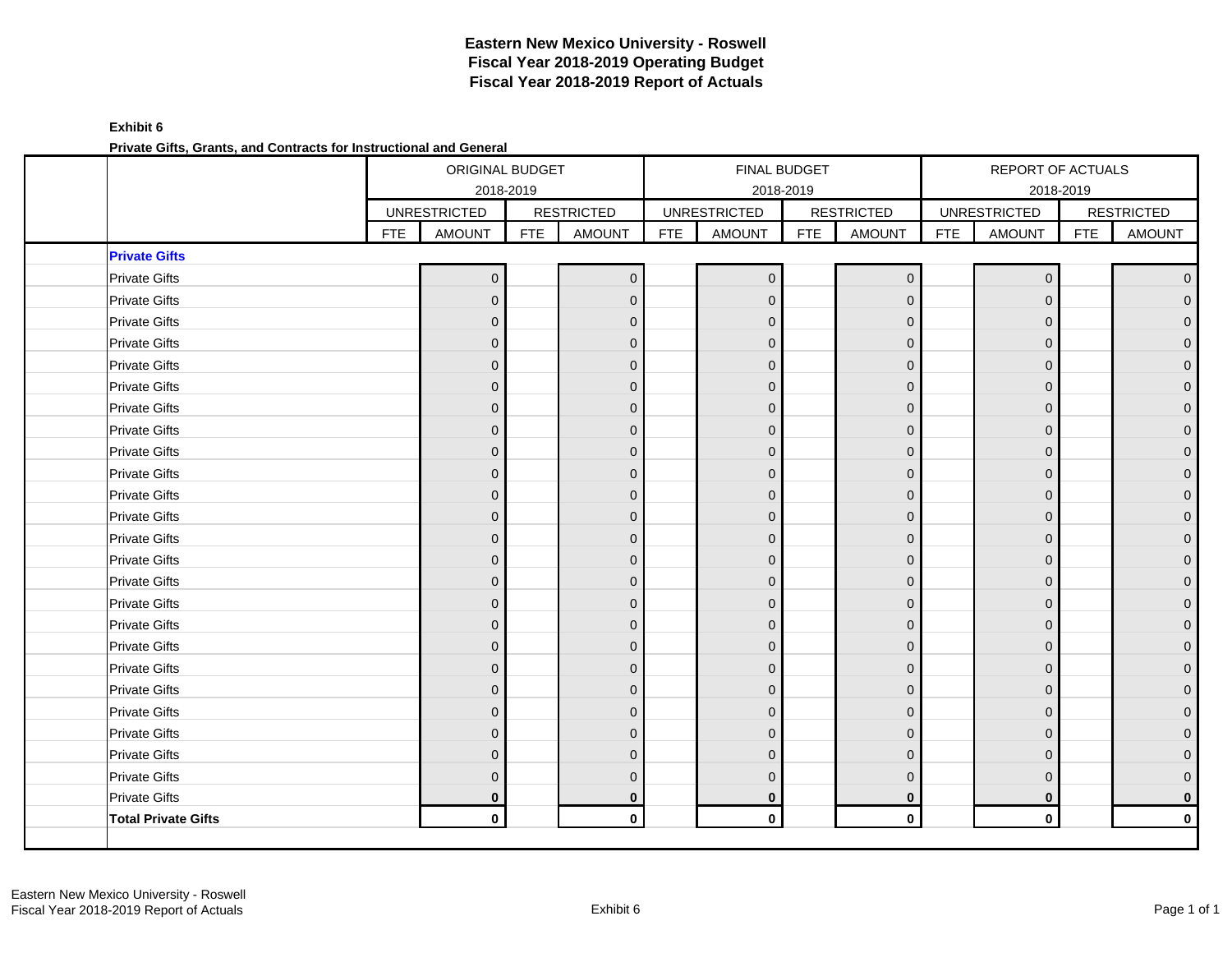**Exhibit 7 Endowment, Land, and Permanent Income for Instruction and General**

|                                            |            | <b>ORIGINAL BUDGET</b><br>2018-2019 |            |                   |            |                     | <b>FINAL BUDGET</b><br>2018-2019 |                   |     | REPORT OF ACTUALS<br>2018-2019 |            |                   |
|--------------------------------------------|------------|-------------------------------------|------------|-------------------|------------|---------------------|----------------------------------|-------------------|-----|--------------------------------|------------|-------------------|
|                                            |            | <b>UNRESTRICTED</b>                 |            | <b>RESTRICTED</b> |            | <b>UNRESTRICTED</b> |                                  | <b>RESTRICTED</b> |     | <b>UNRESTRICTED</b>            |            | <b>RESTRICTED</b> |
|                                            | <b>FTE</b> | <b>AMOUNT</b>                       | <b>FTE</b> | <b>AMOUNT</b>     | <b>FTE</b> | <b>AMOUNT</b>       | <b>FTE</b>                       | <b>AMOUNT</b>     | FTE | <b>AMOUNT</b>                  | <b>FTE</b> | <b>AMOUNT</b>     |
| <b>Endowment, Land, and Permanent Fund</b> |            |                                     |            |                   |            |                     |                                  |                   |     |                                |            |                   |
| Endowment, Land and Permanent Fund         |            | $\Omega$                            |            | $\Omega$          |            | $\Omega$            |                                  | $\mathbf{0}$      |     | $\Omega$                       |            | $\overline{0}$    |
| Endowment, Land and Permanent Fund         |            | $\overline{0}$                      |            | $\mathbf{0}$      |            | $\Omega$            |                                  | $\Omega$          |     | $\Omega$                       |            | $\mathbf{0}$      |
| Endowment, Land and Permanent Fund         |            | 0                                   |            | $\Omega$          |            | $\Omega$            |                                  | $\Omega$          |     |                                |            | $\overline{0}$    |
| Endowment, Land and Permanent Fund         |            | $\Omega$                            |            | $\Omega$          |            | $\Omega$            |                                  | $\Omega$          |     | $\Omega$                       |            | $\overline{0}$    |
| Endowment, Land and Permanent Fund         |            | $\Omega$                            |            | $\Omega$          |            | $\Omega$            |                                  | $\Omega$          |     | $\Omega$                       |            | $\mathbf{0}$      |
| Endowment, Land and Permanent Fund         |            | $\Omega$                            |            | $\Omega$          |            | $\Omega$            |                                  | 0                 |     |                                |            | $\mathbf 0$       |
| Endowment, Land and Permanent Fund         |            | $\Omega$                            |            | $\Omega$          |            | $\Omega$            |                                  | $\Omega$          |     | $\Omega$                       |            | $\overline{0}$    |
| Endowment, Land and Permanent Fund         |            | $\Omega$                            |            | $\Omega$          |            | $\Omega$            |                                  | $\Omega$          |     | $\Omega$                       |            | $\mathbf{O}$      |
| Endowment, Land and Permanent Fund         |            | $\Omega$                            |            | $\Omega$          |            | $\Omega$            |                                  | 0                 |     |                                |            | $\mathbf{0}$      |
| Endowment, Land and Permanent Fund         |            | $\Omega$                            |            | $\Omega$          |            | $\Omega$            |                                  | $\mathbf{0}$      |     | $\Omega$                       |            | $\overline{0}$    |
| Endowment, Land and Permanent Fund         |            | $\Omega$                            |            | $\Omega$          |            | $\Omega$            |                                  | $\Omega$          |     | $\Omega$                       |            | $\mathbf 0$       |
| Endowment, Land and Permanent Fund         |            | $\Omega$                            |            | $\Omega$          |            | $\Omega$            |                                  | $\Omega$          |     |                                |            | $\mathbf{0}$      |
| Endowment, Land and Permanent Fund         |            | $\Omega$                            |            | $\Omega$          |            | $\Omega$            |                                  | $\mathbf{0}$      |     | $\Omega$                       |            | $\mathbf{0}$      |
| Endowment, Land and Permanent Fund         |            | $\Omega$                            |            | $\mathbf{0}$      |            | $\Omega$            |                                  | $\Omega$          |     | $\Omega$                       |            | $\mathbf{O}$      |
| Endowment, Land and Permanent Fund         |            | 0                                   |            | $\Omega$          |            | $\Omega$            |                                  | $\mathbf{0}$      |     |                                |            | $\mathbf 0$       |
| Endowment, Land and Permanent Fund         |            | $\Omega$                            |            | $\Omega$          |            | $\Omega$            |                                  | $\Omega$          |     | $\Omega$                       |            | $\mathbf{0}$      |
| Endowment, Land and Permanent Fund         |            | $\Omega$                            |            | $\Omega$          |            | $\Omega$            |                                  | $\Omega$          |     | $\Omega$                       |            | $\mathbf 0$       |
| Endowment, Land and Permanent Fund         |            | $\Omega$                            |            | $\Omega$          |            | $\Omega$            |                                  | 0                 |     |                                |            | $\mathbf 0$       |
| Endowment, Land and Permanent Fund         |            | $\mathbf{0}$                        |            | $\mathbf{0}$      |            | $\Omega$            |                                  | $\mathbf{0}$      |     | $\Omega$                       |            | $\overline{0}$    |
| Endowment, Land and Permanent Fund         |            | $\Omega$                            |            | $\Omega$          |            | $\Omega$            |                                  | $\Omega$          |     | $\Omega$                       |            | $\mathbf{0}$      |
| Endowment, Land and Permanent Fund         |            | $\Omega$                            |            | $\Omega$          |            | $\Omega$            |                                  | $\Omega$          |     |                                |            | $\mathbf 0$       |
| Endowment, Land and Permanent Fund         |            | $\Omega$                            |            | $\Omega$          |            | $\Omega$            |                                  | $\Omega$          |     | $\Omega$                       |            | $\overline{0}$    |
| Endowment, Land and Permanent Fund         |            | 0                                   |            | $\mathbf{0}$      |            | $\Omega$            |                                  | $\Omega$          |     | $\Omega$                       |            | $\mathbf 0$       |
| Endowment, Land and Permanent Fund         |            | $\Omega$                            |            | $\Omega$          |            | $\Omega$            |                                  | $\Omega$          |     | $\Omega$                       |            | $\pmb{0}$         |
| Endowment, Land and Permanent Fund         |            | $\bf{0}$                            |            | $\bf{0}$          |            | $\bf{0}$            |                                  | $\bf{0}$          |     | $\bf{0}$                       |            | $\mathbf 0$       |
| <b>Total Land and Permanent Fund</b>       |            | $\mathbf{0}$                        |            | $\mathbf{0}$      |            | $\mathbf 0$         |                                  | $\mathbf{0}$      |     | $\mathbf{0}$                   |            | $\mathbf 0$       |
|                                            |            |                                     |            |                   |            |                     |                                  |                   |     |                                |            |                   |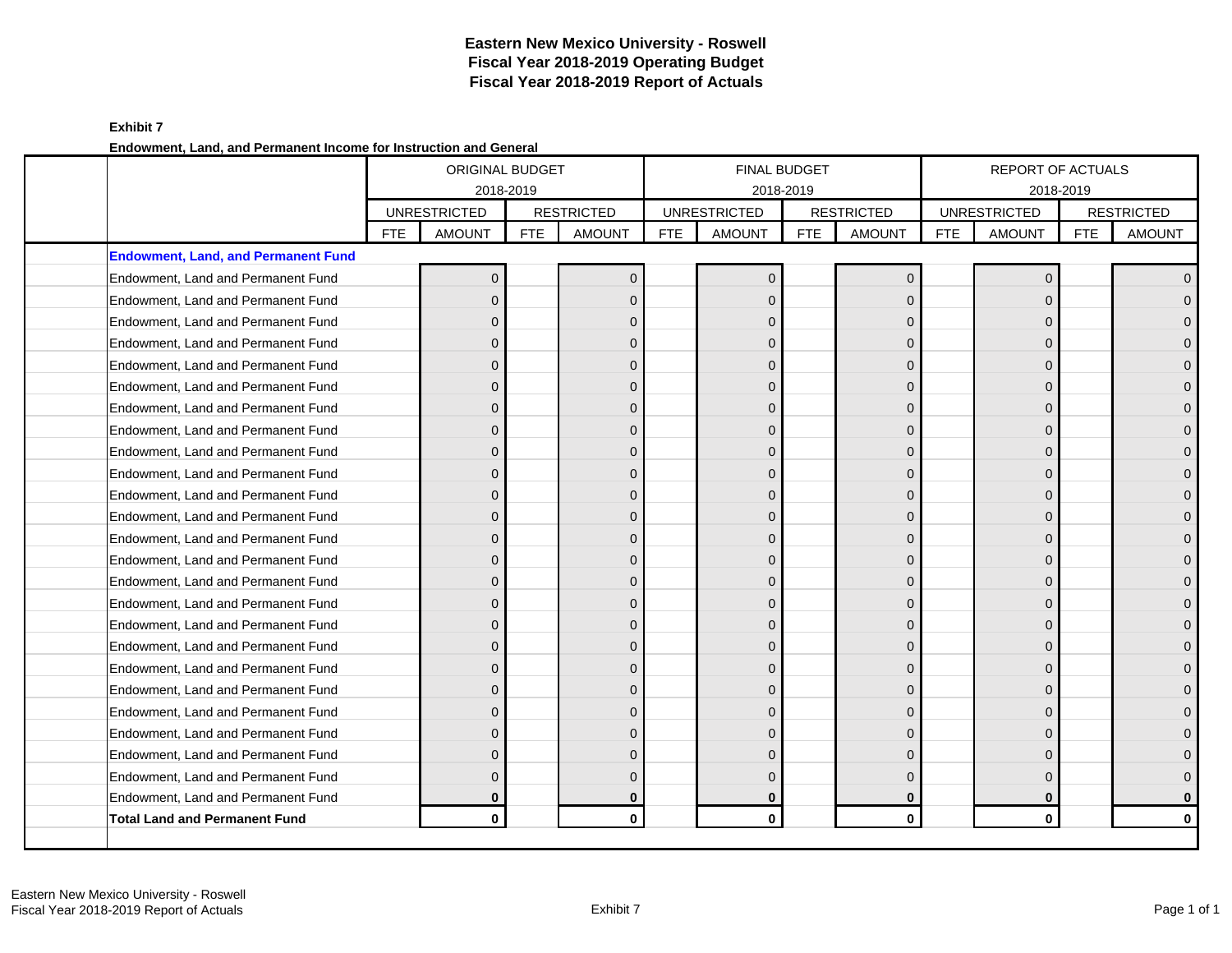### **Exhibit 8 Sales and Services for Instruction and General**

| <b>RESTRICTED</b><br><b>RESTRICTED</b><br><b>UNRESTRICTED</b><br><b>RESTRICTED</b><br><b>UNRESTRICTED</b><br><b>UNRESTRICTED</b><br><b>FTE</b><br><b>FTE</b><br><b>FTE</b><br><b>FTE</b><br><b>AMOUNT</b><br><b>FTE</b><br><b>AMOUNT</b><br><b>AMOUNT</b><br><b>FTE</b><br><b>AMOUNT</b><br><b>AMOUNT</b><br><b>Sales and Services</b><br>Sales and Services<br>$\mathbf{0}$<br>$\Omega$<br>$\mathbf{0}$<br>$\Omega$<br>$\Omega$<br>Sales and Services<br>$\mathbf{0}$<br>$\Omega$<br>$\Omega$<br>$\Omega$<br>$\Omega$<br>Sales and Services<br>$\mathbf{0}$<br>$\overline{0}$<br>$\mathbf{0}$<br>$\Omega$<br>Sales and Services<br>$\mathbf{0}$<br>$\mathbf{0}$<br>$\mathbf 0$<br>0<br>$\Omega$<br>Sales and Services<br>$\Omega$<br>$\Omega$<br>$\Omega$<br>O<br>Sales and Services<br>$\mathbf{0}$<br>$\Omega$<br>$\Omega$<br>$\Omega$<br>Sales and Services<br>$\overline{0}$<br>$\Omega$<br>$\Omega$<br>$\Omega$<br>$\Omega$<br>Sales and Services<br>$\mathbf{0}$<br>$\Omega$<br>$\Omega$<br>0<br>Sales and Services<br>$\Omega$<br>$\Omega$<br>$\Omega$<br>$\Omega$<br>Sales and Services<br>$\overline{0}$<br>$\Omega$<br>$\Omega$<br>O<br>$\Omega$<br>Sales and Services<br>$\mathbf{0}$<br>$\Omega$<br>$\Omega$<br>U<br>Sales and Services<br>$\mathbf{0}$<br>$\mathbf{0}$<br>$\Omega$<br>$\Omega$<br>Sales and Services<br>$\mathbf{0}$<br>$\mathbf{0}$<br>$\mathbf 0$<br>0<br>$\Omega$<br>Sales and Services<br>$\Omega$<br>$\Omega$<br>$\Omega$<br>O<br>Sales and Services<br>$\mathbf{0}$<br>$\Omega$<br>$\Omega$<br>$\Omega$<br>Sales and Services<br>$\overline{0}$<br>$\Omega$<br>$\Omega$<br>0<br>$\Omega$<br>Sales and Services<br>$\mathbf{0}$<br>$\Omega$<br>$\Omega$<br>0<br>Sales and Services<br>$\Omega$<br>$\Omega$<br>$\Omega$<br>$\Omega$<br>Sales and Services<br>$\overline{0}$<br>$\Omega$<br>$\Omega$<br>$\Omega$<br>$\Omega$<br>Sales and Services<br>$\mathbf{0}$<br>$\Omega$<br>$\Omega$<br>U<br>n<br>Sales and Services<br>$\mathbf{0}$<br>$\Omega$<br>$\Omega$<br>0<br>Sales and Services<br>$\mathbf{0}$<br>$\mathbf 0$<br>$\Omega$<br>0<br>$\Omega$<br>Sales and Services<br>$\Omega$<br>$\Omega$<br>$\Omega$<br>∩<br>Sales and Services<br>$\Omega$<br>$\Omega$<br>$\Omega$<br>$\Omega$ |  | ORIGINAL BUDGET<br>2018-2019 |  |  | <b>FINAL BUDGET</b><br>2018-2019 |  | REPORT OF ACTUALS<br>2018-2019 |                |
|---------------------------------------------------------------------------------------------------------------------------------------------------------------------------------------------------------------------------------------------------------------------------------------------------------------------------------------------------------------------------------------------------------------------------------------------------------------------------------------------------------------------------------------------------------------------------------------------------------------------------------------------------------------------------------------------------------------------------------------------------------------------------------------------------------------------------------------------------------------------------------------------------------------------------------------------------------------------------------------------------------------------------------------------------------------------------------------------------------------------------------------------------------------------------------------------------------------------------------------------------------------------------------------------------------------------------------------------------------------------------------------------------------------------------------------------------------------------------------------------------------------------------------------------------------------------------------------------------------------------------------------------------------------------------------------------------------------------------------------------------------------------------------------------------------------------------------------------------------------------------------------------------------------------------------------------------------------------------------------------------------------------------------------------------------------------------------------------------------------------------------------------------------------------------------------------------------------------------------|--|------------------------------|--|--|----------------------------------|--|--------------------------------|----------------|
|                                                                                                                                                                                                                                                                                                                                                                                                                                                                                                                                                                                                                                                                                                                                                                                                                                                                                                                                                                                                                                                                                                                                                                                                                                                                                                                                                                                                                                                                                                                                                                                                                                                                                                                                                                                                                                                                                                                                                                                                                                                                                                                                                                                                                                 |  |                              |  |  |                                  |  |                                |                |
|                                                                                                                                                                                                                                                                                                                                                                                                                                                                                                                                                                                                                                                                                                                                                                                                                                                                                                                                                                                                                                                                                                                                                                                                                                                                                                                                                                                                                                                                                                                                                                                                                                                                                                                                                                                                                                                                                                                                                                                                                                                                                                                                                                                                                                 |  |                              |  |  |                                  |  |                                | <b>AMOUNT</b>  |
|                                                                                                                                                                                                                                                                                                                                                                                                                                                                                                                                                                                                                                                                                                                                                                                                                                                                                                                                                                                                                                                                                                                                                                                                                                                                                                                                                                                                                                                                                                                                                                                                                                                                                                                                                                                                                                                                                                                                                                                                                                                                                                                                                                                                                                 |  |                              |  |  |                                  |  |                                |                |
|                                                                                                                                                                                                                                                                                                                                                                                                                                                                                                                                                                                                                                                                                                                                                                                                                                                                                                                                                                                                                                                                                                                                                                                                                                                                                                                                                                                                                                                                                                                                                                                                                                                                                                                                                                                                                                                                                                                                                                                                                                                                                                                                                                                                                                 |  |                              |  |  |                                  |  |                                | $\overline{0}$ |
|                                                                                                                                                                                                                                                                                                                                                                                                                                                                                                                                                                                                                                                                                                                                                                                                                                                                                                                                                                                                                                                                                                                                                                                                                                                                                                                                                                                                                                                                                                                                                                                                                                                                                                                                                                                                                                                                                                                                                                                                                                                                                                                                                                                                                                 |  |                              |  |  |                                  |  |                                | $\mathbf{O}$   |
|                                                                                                                                                                                                                                                                                                                                                                                                                                                                                                                                                                                                                                                                                                                                                                                                                                                                                                                                                                                                                                                                                                                                                                                                                                                                                                                                                                                                                                                                                                                                                                                                                                                                                                                                                                                                                                                                                                                                                                                                                                                                                                                                                                                                                                 |  |                              |  |  |                                  |  |                                | $\overline{0}$ |
|                                                                                                                                                                                                                                                                                                                                                                                                                                                                                                                                                                                                                                                                                                                                                                                                                                                                                                                                                                                                                                                                                                                                                                                                                                                                                                                                                                                                                                                                                                                                                                                                                                                                                                                                                                                                                                                                                                                                                                                                                                                                                                                                                                                                                                 |  |                              |  |  |                                  |  |                                | $\mathbf{O}$   |
|                                                                                                                                                                                                                                                                                                                                                                                                                                                                                                                                                                                                                                                                                                                                                                                                                                                                                                                                                                                                                                                                                                                                                                                                                                                                                                                                                                                                                                                                                                                                                                                                                                                                                                                                                                                                                                                                                                                                                                                                                                                                                                                                                                                                                                 |  |                              |  |  |                                  |  |                                | $\mathbf{0}$   |
|                                                                                                                                                                                                                                                                                                                                                                                                                                                                                                                                                                                                                                                                                                                                                                                                                                                                                                                                                                                                                                                                                                                                                                                                                                                                                                                                                                                                                                                                                                                                                                                                                                                                                                                                                                                                                                                                                                                                                                                                                                                                                                                                                                                                                                 |  |                              |  |  |                                  |  |                                | $\pmb{0}$      |
|                                                                                                                                                                                                                                                                                                                                                                                                                                                                                                                                                                                                                                                                                                                                                                                                                                                                                                                                                                                                                                                                                                                                                                                                                                                                                                                                                                                                                                                                                                                                                                                                                                                                                                                                                                                                                                                                                                                                                                                                                                                                                                                                                                                                                                 |  |                              |  |  |                                  |  |                                | $\mathbf 0$    |
|                                                                                                                                                                                                                                                                                                                                                                                                                                                                                                                                                                                                                                                                                                                                                                                                                                                                                                                                                                                                                                                                                                                                                                                                                                                                                                                                                                                                                                                                                                                                                                                                                                                                                                                                                                                                                                                                                                                                                                                                                                                                                                                                                                                                                                 |  |                              |  |  |                                  |  |                                | $\pmb{0}$      |
|                                                                                                                                                                                                                                                                                                                                                                                                                                                                                                                                                                                                                                                                                                                                                                                                                                                                                                                                                                                                                                                                                                                                                                                                                                                                                                                                                                                                                                                                                                                                                                                                                                                                                                                                                                                                                                                                                                                                                                                                                                                                                                                                                                                                                                 |  |                              |  |  |                                  |  |                                | $\mathbf{O}$   |
|                                                                                                                                                                                                                                                                                                                                                                                                                                                                                                                                                                                                                                                                                                                                                                                                                                                                                                                                                                                                                                                                                                                                                                                                                                                                                                                                                                                                                                                                                                                                                                                                                                                                                                                                                                                                                                                                                                                                                                                                                                                                                                                                                                                                                                 |  |                              |  |  |                                  |  |                                | $\mathbf 0$    |
|                                                                                                                                                                                                                                                                                                                                                                                                                                                                                                                                                                                                                                                                                                                                                                                                                                                                                                                                                                                                                                                                                                                                                                                                                                                                                                                                                                                                                                                                                                                                                                                                                                                                                                                                                                                                                                                                                                                                                                                                                                                                                                                                                                                                                                 |  |                              |  |  |                                  |  |                                | $\mathbf{O}$   |
|                                                                                                                                                                                                                                                                                                                                                                                                                                                                                                                                                                                                                                                                                                                                                                                                                                                                                                                                                                                                                                                                                                                                                                                                                                                                                                                                                                                                                                                                                                                                                                                                                                                                                                                                                                                                                                                                                                                                                                                                                                                                                                                                                                                                                                 |  |                              |  |  |                                  |  |                                | $\mathbf 0$    |
|                                                                                                                                                                                                                                                                                                                                                                                                                                                                                                                                                                                                                                                                                                                                                                                                                                                                                                                                                                                                                                                                                                                                                                                                                                                                                                                                                                                                                                                                                                                                                                                                                                                                                                                                                                                                                                                                                                                                                                                                                                                                                                                                                                                                                                 |  |                              |  |  |                                  |  |                                | $\pmb{0}$      |
|                                                                                                                                                                                                                                                                                                                                                                                                                                                                                                                                                                                                                                                                                                                                                                                                                                                                                                                                                                                                                                                                                                                                                                                                                                                                                                                                                                                                                                                                                                                                                                                                                                                                                                                                                                                                                                                                                                                                                                                                                                                                                                                                                                                                                                 |  |                              |  |  |                                  |  |                                | $\pmb{0}$      |
|                                                                                                                                                                                                                                                                                                                                                                                                                                                                                                                                                                                                                                                                                                                                                                                                                                                                                                                                                                                                                                                                                                                                                                                                                                                                                                                                                                                                                                                                                                                                                                                                                                                                                                                                                                                                                                                                                                                                                                                                                                                                                                                                                                                                                                 |  |                              |  |  |                                  |  |                                | $\pmb{0}$      |
|                                                                                                                                                                                                                                                                                                                                                                                                                                                                                                                                                                                                                                                                                                                                                                                                                                                                                                                                                                                                                                                                                                                                                                                                                                                                                                                                                                                                                                                                                                                                                                                                                                                                                                                                                                                                                                                                                                                                                                                                                                                                                                                                                                                                                                 |  |                              |  |  |                                  |  |                                | $\pmb{0}$      |
|                                                                                                                                                                                                                                                                                                                                                                                                                                                                                                                                                                                                                                                                                                                                                                                                                                                                                                                                                                                                                                                                                                                                                                                                                                                                                                                                                                                                                                                                                                                                                                                                                                                                                                                                                                                                                                                                                                                                                                                                                                                                                                                                                                                                                                 |  |                              |  |  |                                  |  |                                | $\mathbf 0$    |
|                                                                                                                                                                                                                                                                                                                                                                                                                                                                                                                                                                                                                                                                                                                                                                                                                                                                                                                                                                                                                                                                                                                                                                                                                                                                                                                                                                                                                                                                                                                                                                                                                                                                                                                                                                                                                                                                                                                                                                                                                                                                                                                                                                                                                                 |  |                              |  |  |                                  |  |                                | $\mathbf{O}$   |
|                                                                                                                                                                                                                                                                                                                                                                                                                                                                                                                                                                                                                                                                                                                                                                                                                                                                                                                                                                                                                                                                                                                                                                                                                                                                                                                                                                                                                                                                                                                                                                                                                                                                                                                                                                                                                                                                                                                                                                                                                                                                                                                                                                                                                                 |  |                              |  |  |                                  |  |                                | $\pmb{0}$      |
|                                                                                                                                                                                                                                                                                                                                                                                                                                                                                                                                                                                                                                                                                                                                                                                                                                                                                                                                                                                                                                                                                                                                                                                                                                                                                                                                                                                                                                                                                                                                                                                                                                                                                                                                                                                                                                                                                                                                                                                                                                                                                                                                                                                                                                 |  |                              |  |  |                                  |  |                                | $\mathbf 0$    |
|                                                                                                                                                                                                                                                                                                                                                                                                                                                                                                                                                                                                                                                                                                                                                                                                                                                                                                                                                                                                                                                                                                                                                                                                                                                                                                                                                                                                                                                                                                                                                                                                                                                                                                                                                                                                                                                                                                                                                                                                                                                                                                                                                                                                                                 |  |                              |  |  |                                  |  |                                | $\mathbf 0$    |
|                                                                                                                                                                                                                                                                                                                                                                                                                                                                                                                                                                                                                                                                                                                                                                                                                                                                                                                                                                                                                                                                                                                                                                                                                                                                                                                                                                                                                                                                                                                                                                                                                                                                                                                                                                                                                                                                                                                                                                                                                                                                                                                                                                                                                                 |  |                              |  |  |                                  |  |                                | $\mathbf 0$    |
|                                                                                                                                                                                                                                                                                                                                                                                                                                                                                                                                                                                                                                                                                                                                                                                                                                                                                                                                                                                                                                                                                                                                                                                                                                                                                                                                                                                                                                                                                                                                                                                                                                                                                                                                                                                                                                                                                                                                                                                                                                                                                                                                                                                                                                 |  |                              |  |  |                                  |  |                                | $\mathbf 0$    |
|                                                                                                                                                                                                                                                                                                                                                                                                                                                                                                                                                                                                                                                                                                                                                                                                                                                                                                                                                                                                                                                                                                                                                                                                                                                                                                                                                                                                                                                                                                                                                                                                                                                                                                                                                                                                                                                                                                                                                                                                                                                                                                                                                                                                                                 |  |                              |  |  |                                  |  |                                | $\overline{0}$ |
| Sales and Services<br>$\bf{0}$<br>$\mathbf{0}$<br>$\mathbf{0}$<br>0<br>$\bf{0}$                                                                                                                                                                                                                                                                                                                                                                                                                                                                                                                                                                                                                                                                                                                                                                                                                                                                                                                                                                                                                                                                                                                                                                                                                                                                                                                                                                                                                                                                                                                                                                                                                                                                                                                                                                                                                                                                                                                                                                                                                                                                                                                                                 |  |                              |  |  |                                  |  |                                | $\mathbf 0$    |
| $\mathbf 0$<br>$\mathbf 0$<br>$\mathbf 0$<br>$\mathbf{0}$<br><b>Total Sales and Services</b><br>$\bf{0}$                                                                                                                                                                                                                                                                                                                                                                                                                                                                                                                                                                                                                                                                                                                                                                                                                                                                                                                                                                                                                                                                                                                                                                                                                                                                                                                                                                                                                                                                                                                                                                                                                                                                                                                                                                                                                                                                                                                                                                                                                                                                                                                        |  |                              |  |  |                                  |  |                                | $\mathbf 0$    |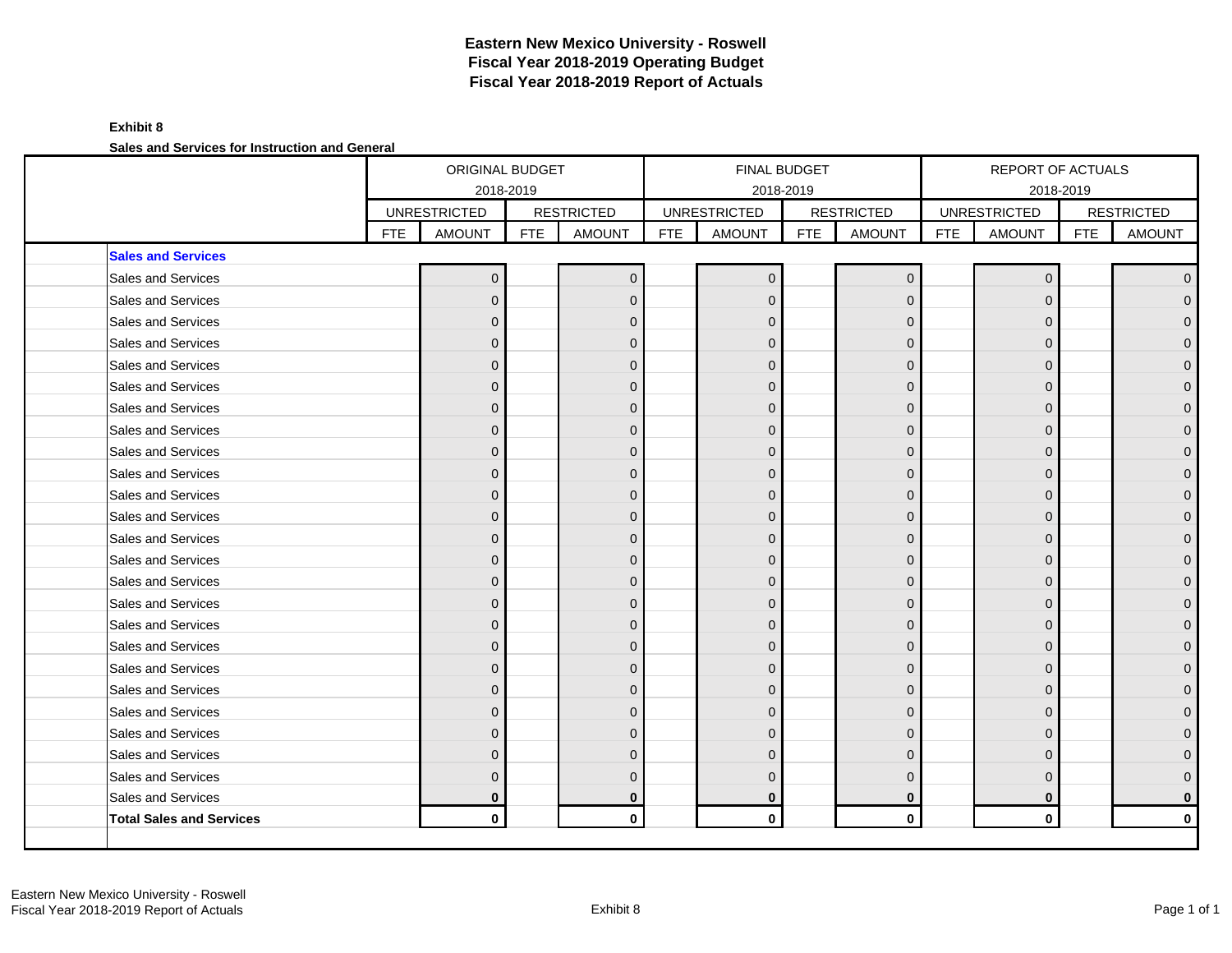### **Exhibit 9**

**Other Sources of Revenue for Instructional and General**

|                                     |            | <b>ORIGINAL BUDGET</b> |            |                   |            |                     | FINAL BUDGET |                   |            | <b>REPORT OF ACTUALS</b> |            |                   |
|-------------------------------------|------------|------------------------|------------|-------------------|------------|---------------------|--------------|-------------------|------------|--------------------------|------------|-------------------|
|                                     |            | 2018-2019              |            |                   |            | 2018-2019           |              |                   |            | 2018-2019                |            |                   |
|                                     |            | <b>UNRESTRICTED</b>    |            | <b>RESTRICTED</b> |            | <b>UNRESTRICTED</b> |              | <b>RESTRICTED</b> |            | <b>UNRESTRICTED</b>      |            | <b>RESTRICTED</b> |
|                                     | <b>FTE</b> | <b>AMOUNT</b>          | <b>FTE</b> | <b>AMOUNT</b>     | <b>FTE</b> | <b>AMOUNT</b>       | <b>FTE</b>   | <b>AMOUNT</b>     | <b>FTE</b> | <b>AMOUNT</b>            | <b>FTE</b> | <b>AMOUNT</b>     |
| <b>Other Sources of Revenue</b>     |            |                        |            |                   |            |                     |              |                   |            |                          |            |                   |
| <b>Bank Charges</b>                 |            | $\Omega$               |            | $\overline{0}$    |            | $\mathbf{0}$        |              | $\mathbf 0$       |            | (53, 136)                |            | $\overline{0}$    |
| <b>Classroom Rental</b>             |            | $\Omega$               |            | $\Omega$          |            | $\Omega$            |              | $\Omega$          |            | 2,010                    |            | $\overline{0}$    |
| Computer Lab Rental                 |            | $\mathbf{0}$           |            | $\mathbf{0}$      |            | $\Omega$            |              | $\mathbf{0}$      |            | 1,025                    |            | $\overline{0}$    |
| <b>CWSP IDC</b>                     |            | $\Omega$               |            | $\Omega$          |            | $\Omega$            |              | $\mathbf{0}$      |            | 23,208                   |            | 0                 |
| <b>Facilities Income</b>            |            | $\Omega$               |            | $\Omega$          |            | $\Omega$            |              | $\mathbf 0$       |            | 5,750                    |            | $\overline{0}$    |
| <b>High School Waivers</b>          |            | $\Omega$               |            | $\Omega$          |            | $\Omega$            |              | $\Omega$          |            | $\Omega$                 |            | $\overline{0}$    |
| <b>ID Replacement</b>               |            | 200                    |            | $\overline{0}$    |            | 200                 |              | $\mathbf{0}$      |            | 660                      |            | 0                 |
| Indirect Cost Recovery              |            | 190,000                |            | $\mathbf{0}$      |            | 190,000             |              | $\overline{0}$    |            | 201,592                  |            | $\overline{0}$    |
| Interest Income                     |            | $\Omega$               |            | $\Omega$          |            | $\Omega$            |              | $\Omega$          |            | 209,684                  |            | $\overline{0}$    |
| <b>Investment Earnings</b>          |            | $\Omega$               |            | $\Omega$          |            | $\Omega$            |              | $\Omega$          |            | $\mathbf 0$              |            | 0                 |
| <b>Library Fines</b>                |            | $\Omega$               |            | $\Omega$          |            | $\Omega$            |              | $\mathbf{0}$      |            | 84                       |            | $\mathbf{0}$      |
| Miscellaneous Income                |            | $\Omega$               |            | $\Omega$          |            | $\Omega$            |              | $\Omega$          |            | 9,814                    |            | 0                 |
| <b>Office Rental</b>                |            | 2,550                  |            | $\mathbf{0}$      |            | 2,550               |              | $\mathbf{0}$      |            | 2,400                    |            | $\overline{0}$    |
| <b>Other Rental</b>                 |            | $\Omega$               |            | $\Omega$          |            | $\Omega$            |              | $\Omega$          |            | $\Omega$                 |            | $\mathbf{0}$      |
| Pay Telephones                      |            | $\Omega$               |            | $\mathbf 0$       |            | $\Omega$            |              | $\mathbf{0}$      |            | $\Omega$                 |            | 0                 |
| Pool Rental                         |            | $\Omega$               |            | $\Omega$          |            | $\Omega$            |              | $\mathbf{0}$      |            | $\Omega$                 |            | $\overline{0}$    |
| Unrealized Gain or Loss             |            | $\Omega$               |            | $\Omega$          |            | $\Omega$            |              | $\mathbf{0}$      |            | 100,319                  |            | 0                 |
| <b>Vending Machines</b>             |            | 500                    |            | $\Omega$          |            | 500                 |              | $\Omega$          |            | 601                      |            | 0                 |
| Miscellaneous Tuition & Fee Waivers |            | $\Omega$               |            | $\mathbf{0}$      |            | $\Omega$            |              | $\mathbf{0}$      |            | $\mathbf 0$              |            | 0                 |
| Realized Gain or Loss               |            | $\overline{0}$         |            | $\overline{0}$    |            | $\Omega$            |              | $\mathbf{0}$      |            | $\Omega$                 |            | $\overline{0}$    |
| Other                               |            | $\Omega$               |            | $\Omega$          |            | $\Omega$            |              | $\Omega$          |            | $\Omega$                 |            | $\overline{0}$    |
| Other                               |            | $\Omega$               |            | $\Omega$          |            | $\Omega$            |              | $\Omega$          |            | $\Omega$                 |            | $\mathbf{0}$      |
| Other                               |            | $\Omega$               |            | $\mathbf{0}$      |            | $\Omega$            |              | $\Omega$          |            | $\Omega$                 |            | 0                 |
| Other                               |            | $\Omega$               |            | $\Omega$          |            | $\Omega$            |              | $\mathbf{0}$      |            | $\Omega$                 |            | 0                 |
| Other                               |            | O                      |            | $\bf{0}$          |            | O                   |              | $\bf{0}$          |            | $\bf{0}$                 |            | 0                 |
| Total Other Sources of Revenue      |            | 193,250                |            | $\mathbf 0$       |            | 193,250             |              | $\mathbf{0}$      |            | 504,011                  |            | $\mathbf{0}$      |
|                                     |            |                        |            |                   |            |                     |              |                   |            |                          |            |                   |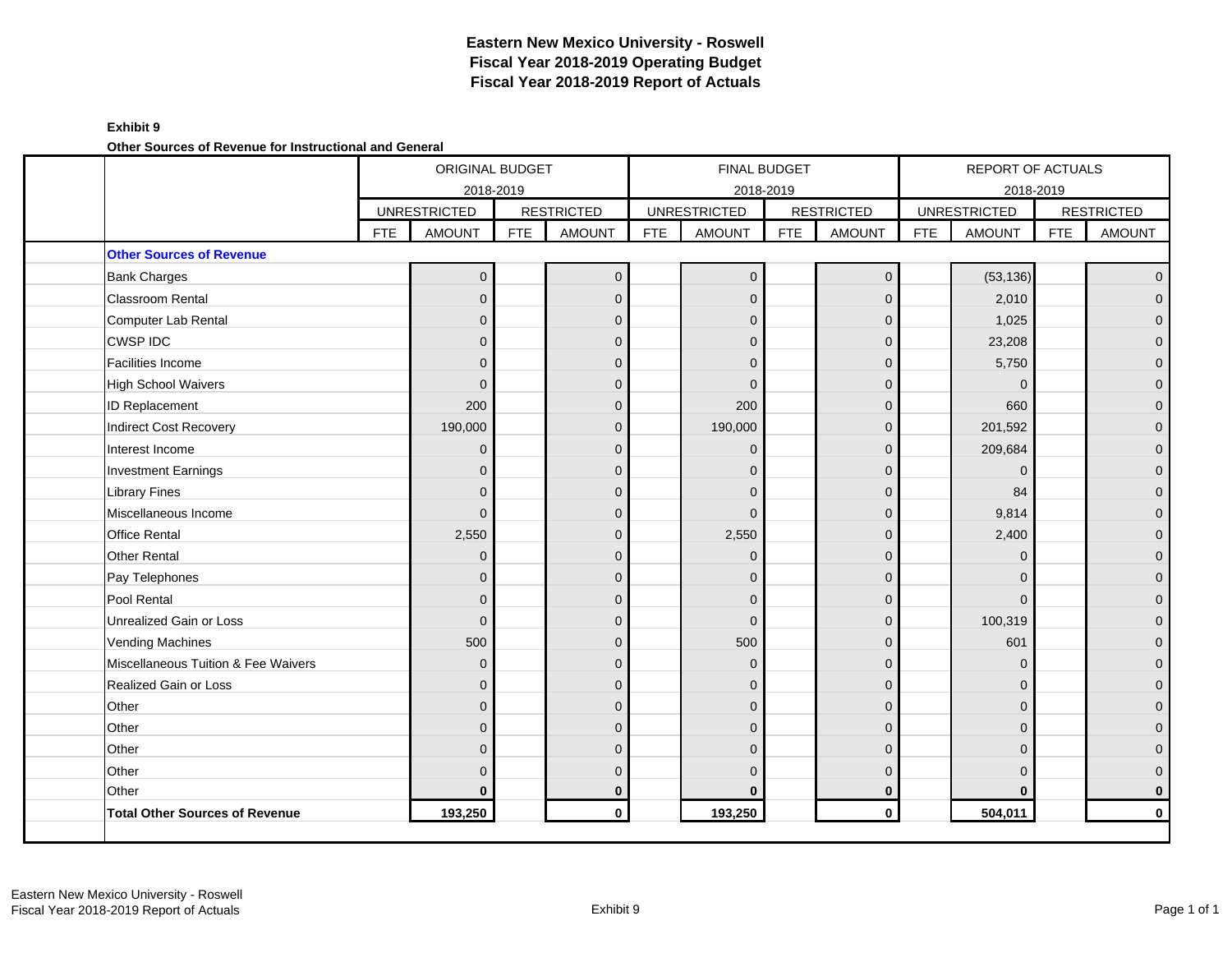### **Exhibit 10**

|                |                                   |            | ORIGINAL BUDGET     |            |                   |            | FINAL BUDGET        |            |                   |            | REPORT OF ACTUALS   |            |                   |
|----------------|-----------------------------------|------------|---------------------|------------|-------------------|------------|---------------------|------------|-------------------|------------|---------------------|------------|-------------------|
|                |                                   |            | 2018-2019           |            |                   |            | 2018-2019           |            |                   |            | 2018-2019           |            |                   |
|                |                                   |            | <b>UNRESTRICTED</b> |            | <b>RESTRICTED</b> |            | <b>UNRESTRICTED</b> |            | <b>RESTRICTED</b> |            | <b>UNRESTRICTED</b> |            | <b>RESTRICTED</b> |
|                | <b>Academic Instruction</b>       | <b>FTE</b> | <b>AMOUNT</b>       | <b>FTE</b> | <b>AMOUNT</b>     | <b>FTE</b> | <b>AMOUNT</b>       | <b>FTE</b> | <b>AMOUNT</b>     | <b>FTE</b> | <b>AMOUNT</b>       | <b>FTE</b> | <b>AMOUNT</b>     |
| 3BUSA          | <b>Business Administration</b>    | 2.25       | 113,823             | 0.00       | $\mathbf{0}$      | 2.25       | 123,823             | 0.00       | $\mathbf 0$       | 2.20       | 123,329             | 0.00       | 0                 |
| 3CRIM          | <b>Criminal Justice</b>           | 1.10       | 47,138              | 0.00       | $\mathbf 0$       | 1.10       | 47,138              | 0.00       | $\mathbf 0$       | 1.07       | 45,751              | 0.00       | $\mathbf 0$       |
| 3NTSC          | <b>Natural Sciences</b>           | 7.35       | 400,070             | 0.00       | $\mathbf 0$       | 7.35       | 415,070             | 0.00       | $\mathbf 0$       | 9.20       | 441,620             | 0.00       | $\mathbf 0$       |
| 3LIBA          | <b>Liberal Arts</b>               | 11.80      | 668,765             | 0.00       | $\mathbf 0$       | 11.80      | 709,765             | 0.00       | $\mathsf{O}$      | 0.00       | 666,431             | 0.00       | $\mathbf 0$       |
| 3HSVC          | Human Services                    | 0.71       | 32,210              | 0.00       | $\mathbf 0$       | 0.71       | 32,706              | 0.00       | $\mathbf 0$       | 0.70       | 32,752              | 0.00       | $\mathbf 0$       |
| 3DEDHS         | Sun Path On-Line                  | 0.00       | $\mathbf 0$         | 0.00       | $\mathbf 0$       | 0.00       | $\Omega$            | 0.00       | $\mathbf 0$       | 0.00       | $\mathbf 0$         | 0.00       | $\mathbf 0$       |
| 3STRP          | <b>Student Success Center</b>     | 0.00       | $\mathbf 0$         | 0.00       | $\mathbf 0$       | 0.10       | 5,500               | 0.00       | $\mathbf 0$       | 0.25       | 6,325               | 0.00       | $\mathbf 0$       |
| A3             | <b>Additional Future Programs</b> | 0.00       | $\Omega$            | 0.00       | $\mathbf 0$       | 0.00       | $\mathbf 0$         | 0.00       | $\mathbf 0$       | 0.00       | $\mathbf 0$         | 0.00       | $\mathbf 0$       |
| A4             | <b>Additional Future Programs</b> | 0.00       | $\mathbf 0$         | 0.00       | $\mathbf{0}$      | 0.00       | $\Omega$            | 0.00       | $\mathbf 0$       | 0.00       | $\mathbf 0$         | 0.00       | $\mathbf 0$       |
| A <sub>5</sub> | <b>Additional Future Programs</b> | 0.00       | $\mathbf 0$         | 0.00       | $\mathbf 0$       | 0.00       | $\mathbf 0$         | 0.00       | $\mathsf{O}$      | 0.00       | $\overline{0}$      | 0.00       | $\mathbf 0$       |
| A <sub>6</sub> | <b>Additional Future Programs</b> | 0.00       | $\Omega$            | 0.00       | $\mathbf 0$       | 0.00       | $\mathbf 0$         | 0.00       | $\mathbf 0$       | 0.00       | $\mathbf 0$         | 0.00       | $\mathbf 0$       |
| A7             | <b>Additional Future Programs</b> | 0.00       | $\Omega$            | 0.00       | $\mathbf 0$       | 0.00       | $\mathbf 0$         | 0.00       | $\mathbf 0$       | 0.00       | $\mathbf{0}$        | 0.00       | $\mathbf 0$       |
| A8             | <b>Additional Future Programs</b> | 0.00       | $\Omega$            | 0.00       | $\mathbf 0$       | 0.00       | $\mathbf 0$         | 0.00       | $\mathbf 0$       | 0.00       | $\mathbf 0$         | 0.00       | $\mathbf 0$       |
|                |                                   |            |                     |            |                   |            |                     |            |                   |            |                     |            |                   |
|                |                                   |            |                     |            |                   |            |                     |            |                   |            |                     |            |                   |
|                | <b>Total Academic Instruction</b> | 23.21      | 1,262,006           | 0.00       | $\mathbf{0}$      | 23.31      | 1,334,002           | 0.00       | $\overline{0}$    | 13.42      | 1,316,208           | 0.00       | 0                 |
|                |                                   |            |                     |            |                   |            |                     |            |                   |            |                     |            |                   |
|                |                                   |            |                     |            |                   |            |                     |            |                   |            |                     |            |                   |
|                |                                   |            |                     |            |                   |            |                     |            |                   |            |                     |            |                   |
|                |                                   |            |                     |            |                   |            |                     |            |                   |            |                     |            |                   |
|                |                                   |            |                     |            |                   |            |                     |            |                   |            |                     |            |                   |
|                |                                   |            |                     |            |                   |            |                     |            |                   |            |                     |            |                   |
|                |                                   |            |                     |            |                   |            |                     |            |                   |            |                     |            |                   |
|                |                                   |            |                     |            |                   |            |                     |            |                   |            |                     |            |                   |
|                |                                   |            |                     |            |                   |            |                     |            |                   |            |                     |            |                   |
|                |                                   |            |                     |            |                   |            |                     |            |                   |            |                     |            |                   |
|                |                                   |            |                     |            |                   |            |                     |            |                   |            |                     |            |                   |
|                |                                   |            |                     |            |                   |            |                     |            |                   |            |                     |            |                   |
|                |                                   |            |                     |            |                   |            |                     |            |                   |            |                     |            |                   |
|                |                                   |            |                     |            |                   |            |                     |            |                   |            |                     |            |                   |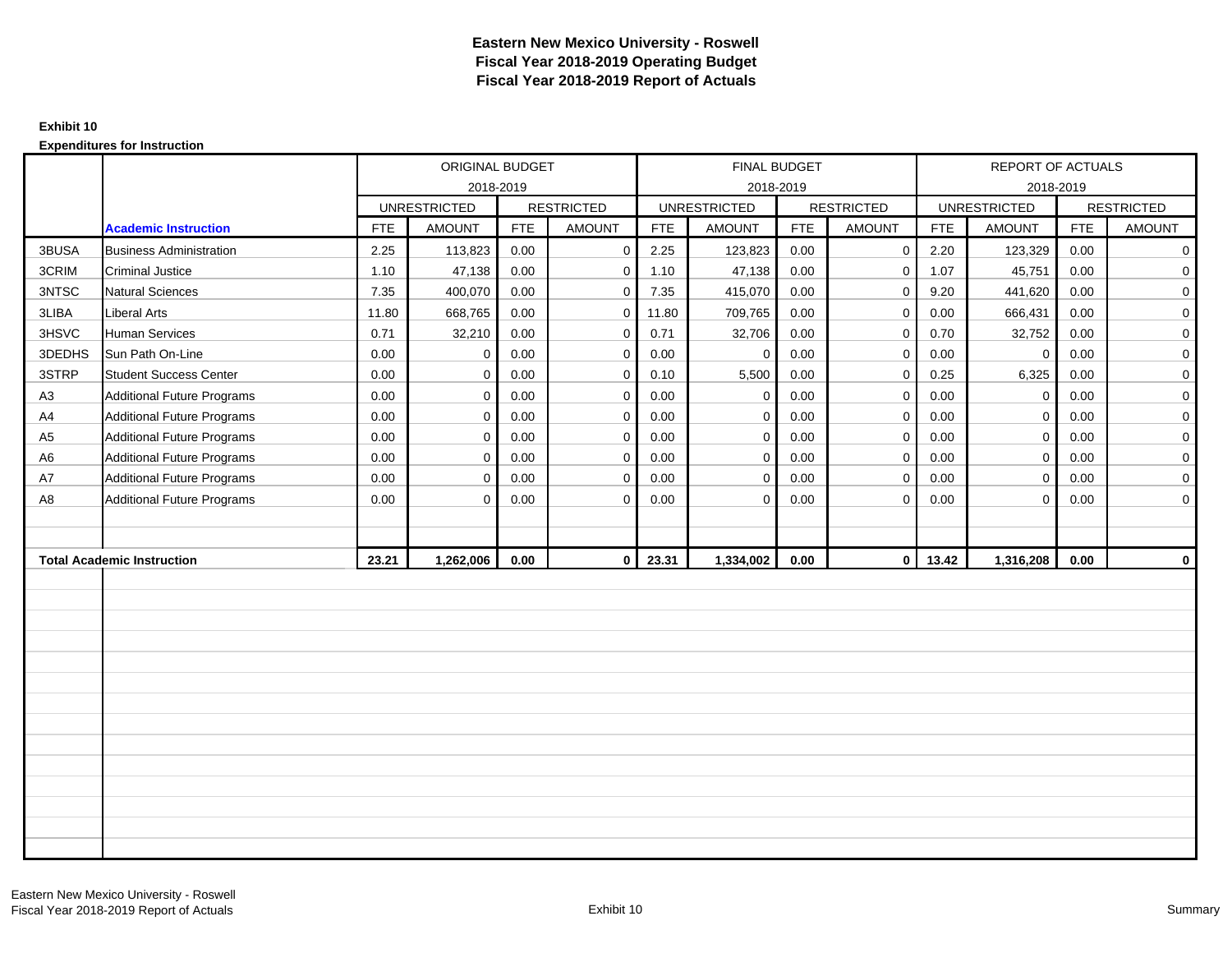|                | <b>VOCATIONAL INSTRUCTION</b>       |       |           |      |              |       |           |      |              |       |             |      |              |
|----------------|-------------------------------------|-------|-----------|------|--------------|-------|-----------|------|--------------|-------|-------------|------|--------------|
| 3AIRP          | Airframe and Powerplant             | 4.25  | 270,725   | 0.00 | $\mathbf 0$  | 4.25  | 285,725   | 0.00 | $\mathbf 0$  | 4.07  | 259,387     | 0.00 | $\mathbf 0$  |
| 3AUTO          | Auto Mechanics                      | 1.60  | 104,163   | 0.00 | $\mathbf 0$  | 1.60  | 119,163   | 0.00 | $\Omega$     | 1.60  | 94,108      | 0.00 | $\mathbf 0$  |
| 3CDEV          | <b>Child Development</b>            | 0.33  | 17,900    | 0.00 | $\mathbf 0$  | 0.33  | 17,900    | 0.00 | $\Omega$     | 0.00  | $\Omega$    | 0.00 | 0            |
| 3CDL2          | <b>CDL Training Program</b>         | 1.29  | 88,960    | 0.00 | 0            | 1.39  | 111,460   | 0.00 | 0            | 1.50  | 159,292     | 0.00 | 0            |
| 3DRAF          | Drafting and Design                 | 0.50  | 33,813    | 0.00 | $\mathbf 0$  | 0.50  | 43,813    | 0.00 | $\mathbf 0$  | 0.65  | 37,772      | 0.00 | $\mathbf 0$  |
| 3EMT           | <b>Emergency Medical Technician</b> | 8.60  | 470,898   | 0.00 | $\mathbf 0$  | 8.60  | 490,898   | 0.00 | 0            | 8.70  | 461,015     | 0.00 | 0            |
| 3EPT           | <b>Electronic Publishing Tech</b>   | 2.00  | 103,754   | 0.00 | $\mathbf 0$  | 2.00  | 118,754   | 0.00 | 0            | 2.00  | 108,564     | 0.00 | 0            |
| 3FIRE          | Fire Technology                     | 0.10  | 3,300     | 0.00 | $\mathbf 0$  | 0.10  | 3,300     | 0.00 | $\Omega$     | 0.08  | 4,344       | 0.00 | $\pmb{0}$    |
| 3HVAC          | <b>Heating and Cooling</b>          | 1.15  | 74,384    | 0.00 | $\mathbf 0$  | 1.15  | 89,384    | 0.00 | $\Omega$     | 1.16  | 78,364      | 0.00 | $\mathbf 0$  |
| 3INDU          | Industrial Engineering Technology   | 0.25  | 17,500    | 0.00 | $\Omega$     | 0.25  | 32,500    | 0.00 | $\Omega$     | 0.50  | 30,676      | 0.00 | $\mathbf 0$  |
| 3MEDA          | <b>Medical Assisting</b>            | 2.68  | 153,565   | 0.00 | $\mathbf 0$  | 2.68  | 158,565   | 0.00 | $\Omega$     | 3.05  | 204,297     | 0.00 | 0            |
| 3NURA          | <b>Nursing Assistant</b>            | 3.30  | 131,779   | 0.00 | $\mathbf 0$  | 3.30  | 136,779   | 0.00 | $\Omega$     | 2.66  | 139,734     | 0.00 | 0            |
| 3NURS          | Nursing                             | 6.25  | 373,568   | 0.00 | $\mathbf 0$  | 6.25  | 373,568   | 0.00 | $\Omega$     | 6.50  | 436,629     | 0.00 | 0            |
| 3NURX          | Nursing Expansion                   | 1.00  | 68,500    | 0.00 | $\mathbf 0$  | 1.00  | 68,500    | 0.00 | 0            | 1.00  | 53,289      | 0.00 | 0            |
| 3OCCP          | Occupational Therapy                | 3.30  | 171,850   | 0.00 | $\mathbf 0$  | 3.30  | 181,850   | 0.00 | $\mathbf 0$  | 3.58  | 205,413     | 0.00 | $\mathbf 0$  |
| 3OFFP          | <b>Office Practices</b>             | 2.30  | 113,705   | 0.00 | $\mathbf 0$  | 2.30  | 118,705   | 0.00 | 0            | 2.83  | 147,378     | 0.00 | 0            |
| 3OUTC          | <b>Outcomes Measurement</b>         | 0.00  | 10,000    | 0.00 | $\mathbf 0$  | 0.00  | 15,000    | 0.00 | 0            | 0.00  | 19,519      | 0.00 | 0            |
| 3PHAR          | <b>Pharmacy Program</b>             | 0.38  | 13,500    | 0.00 | $\mathbf 0$  | 0.38  | 23,500    | 0.00 | $\Omega$     | 0.25  | 11,882      | 0.00 | $\mathbf 0$  |
| 3PHLB          | Phlebotomy                          | 0.28  | 24,909    | 0.00 | $\mathbf 0$  | 0.28  | 34,909    | 0.00 | $\Omega$     | 0.15  | 10,913      | 0.00 | 0            |
| 3PLOT          | Professional Pilot Training         | 1.40  | 144,032   | 0.00 | $\mathbf 0$  | 1.40  | 144,032   | 0.00 | 0            | 1.25  | 122,072     | 0.00 | $\mathbf 0$  |
| 3RESP          | <b>Respiratory Therapy</b>          | 2.68  | 135,842   | 0.00 | $\Omega$     | 2.68  | 145,842   | 0.00 | $\Omega$     | 2.80  | 157,973     | 0.00 | $\mathbf 0$  |
| 3SAFE          | Safety Engineering Technology       | 1.20  | 61,539    | 0.00 | $\mathbf 0$  | 1.20  | 66,539    | 0.00 | $\mathbf 0$  | 1.40  | 71,223      | 0.00 | 0            |
| 3SPEC          | <b>Special Services</b>             | 5.25  | 312,356   | 0.00 | $\mathbf 0$  | 5.25  | 322,356   | 0.00 | $\Omega$     | 9.50  | 486,875     | 0.00 | $\mathbf 0$  |
| 3TEST          | Testing                             | 3.00  | 155,720   | 0.00 | $\mathbf 0$  | 3.00  | 160,720   | 0.00 | 0            | 3.25  | 155,112     | 0.00 | $\mathbf 0$  |
| 3WELD          | Welding                             | 2.25  | 122,088   | 0.00 | $\mathbf 0$  | 2.25  | 137,088   | 0.00 | 0            | 3.25  | 173,845     | 0.00 | 0            |
| V <sub>1</sub> | <b>Additional Future Programs</b>   | 0.00  | 0         | 0.00 | $\mathbf 0$  | 0.00  | $\Omega$  | 0.00 | 0            | 0.00  | $\mathbf 0$ | 0.00 | $\mathbf 0$  |
| V <sub>2</sub> | <b>Additional Future Programs</b>   | 0.00  | $\Omega$  | 0.00 | $\mathbf 0$  | 0.00  | $\Omega$  | 0.00 | 0            | 0.00  | $\mathbf 0$ | 0.00 | 0            |
| V <sub>3</sub> | <b>Additional Future Programs</b>   | 0.00  | 0         | 0.00 | $\mathbf 0$  | 0.00  | $\Omega$  | 0.00 | $\Omega$     | 0.00  | $\mathbf 0$ | 0.00 | 0            |
| V4             | <b>Additional Future Programs</b>   | 0.00  | 0         | 0.00 | 0            | 0.00  | $\Omega$  | 0.00 | $\Omega$     | 0.00  | $\Omega$    | 0.00 | 0            |
| V <sub>5</sub> | <b>Additional Future Programs</b>   | 0.00  | $\Omega$  | 0.00 | $\mathbf 0$  | 0.00  | $\Omega$  | 0.00 | $\Omega$     | 0.00  | $\Omega$    | 0.00 | $\mathbf 0$  |
| 961017         | <b>Student Hire</b>                 | 0.00  | $\Omega$  | 0.00 | $\mathbf 0$  | 0.00  | $\Omega$  | 0.00 | $\Omega$     | 0.00  | $\Omega$    | 0.00 | $\pmb{0}$    |
| 961019         | Federal Work-study                  | 0.00  | $\Omega$  | 0.00 | $\Omega$     | 0.00  | $\Omega$  | 0.00 | $\Omega$     | 0.25  | 11,246      | 0.00 | $\mathbf 0$  |
| 961016         | State Work-study                    | 0.00  | $\Omega$  | 0.00 | $\mathbf 0$  | 0.00  | $\Omega$  | 0.00 | 0            | 0.00  | $\Omega$    | 0.00 | 0            |
|                | <b>Total Vocational Instruction</b> | 55.34 | 3,178,350 | 0.00 | $\mathbf{0}$ | 55.44 | 3,400,850 | 0.00 | $\mathbf{0}$ | 61.98 | 3,640,922   | 0.00 | $\mathbf{0}$ |
|                |                                     |       |           |      |              |       |           |      |              |       |             |      |              |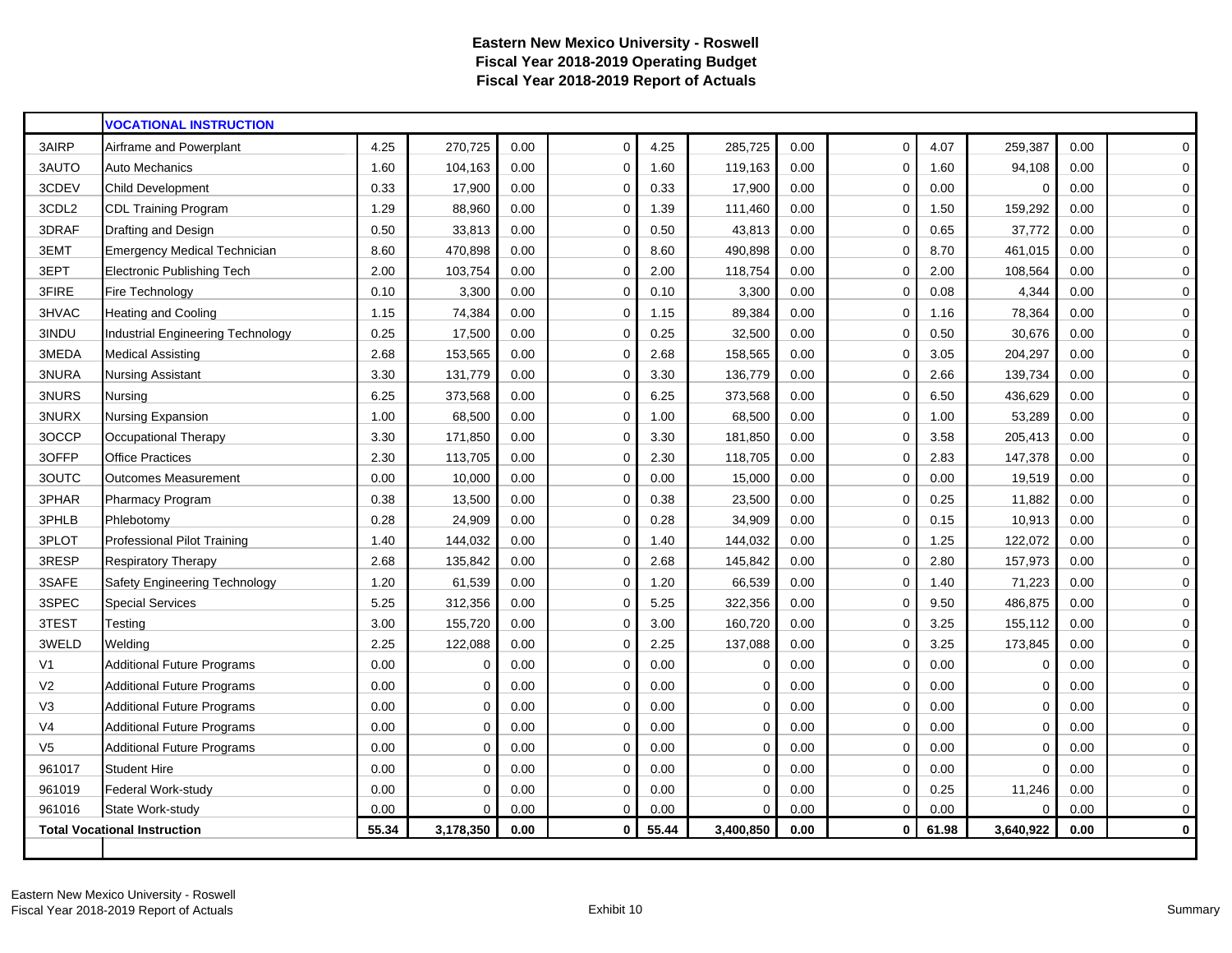|        | <b>COMMUNITY EDUCATION</b>             |      |          |       |           |      |             |       |           |      |              |       |           |
|--------|----------------------------------------|------|----------|-------|-----------|------|-------------|-------|-----------|------|--------------|-------|-----------|
| 3ABEF  | <b>ABE Federal</b>                     | 0.00 | $\Omega$ | 5.21  | 180,908   | 0.00 | $\Omega$    | 5.21  | 180,908   | 0.00 | $\Omega$     | 4.48  | 183,131   |
| 3ABES  | <b>ABE State</b>                       | 0.00 | 0        | 7.89  | 321,671   | 0.00 | $\Omega$    | 7.89  | 321,671   | 0.00 | 0            | 6.03  | 333,825   |
| 3ABET  | ABE - Textbooks [ABE-T] (F)            | 0.00 | $\Omega$ | 0.00  | 15,000    | 0.00 | $\Omega$    | 0.00  | 15,000    | 0.00 | $\Omega$     | 0.00  | 3,686     |
| 3CARF  | Carl Perkins Federal                   | 0.00 | 0        | 0.10  | 120,000   | 0.00 | $\Omega$    | 0.10  | 120,000   | 0.00 | $\Omega$     | 0.00  | 131,889   |
| 3TEPF  | Perkins Non-Traditional                | 0.00 | 0        | 0.00  | $\Omega$  | 0.00 | $\Omega$    | 0.00  | $\Omega$  | 0.00 | 0            | 0.02  | 2,045     |
| 3CARRE | Carl Perkins - Redistribution          | 0.00 | $\Omega$ | 0.00  | 12,000    | 0.00 | $\Omega$    | 0.00  | 12,000    | 0.00 | $\mathbf{0}$ | 0.00  | 9,318     |
| 3CFDA  | Child Adult and Summer Food Program    | 0.00 | $\Omega$ | 0.00  | 4,000     | 0.00 | $\Omega$    | 0.00  | 4,000     | 0.00 | 0            | 0.00  | 10,144    |
| 3ELCIV | English Lang/Civics Program            | 0.00 | 0        | 0.25  | 17,109    | 0.00 | $\mathbf 0$ | 0.25  | 17,109    | 0.00 | 0            | 0.35  | 15,040    |
| 3STEM  | Science, Technology, Engineering, Math | 0.00 | $\Omega$ | 9.00  | 681,000   | 0.00 | 0           | 9.00  | 681,000   | 0.00 | 0            | 4.75  | 541,400   |
| 3SHAR  | <b>TAACT</b>                           | 0.00 | 0        | 0.25  | 30,000    | 0.00 | $\mathbf 0$ | 0.25  | 30,000    | 0.00 | 0            | 0.20  | 27,368    |
| 3T5COR | Title V - Roswell                      | 0.00 | 0        | 3.00  | 300,000   | 0.00 | 0           | 3.00  | 300,000   | 0.00 | $\mathbf{0}$ | 5.25  | 313,695   |
| 3T5COT | Title V Taos                           | 0.00 | 0        | 3.00  | 219,374   | 0.00 | 0           | 3.00  | 219,374   | 0.00 | 0            | 0.00  | 478,654   |
| 3TITL2 | Title V                                | 0.00 | $\Omega$ | 0.00  | $\Omega$  | 0.00 | $\Omega$    | 0.00  | 31,000    | 0.00 |              | 0.31  | 34,504    |
| 3SCHW  | School of Work                         | 0.00 | $\Omega$ | 0.00  | 0         | 0.00 | $\Omega$    | 0.00  | 0         | 0.00 | 0            | 0.00  | 1,725     |
| 3DOL   | <b>HEP/HIV</b>                         | 0.00 | $\Omega$ | 0.00  | 0         | 0.00 | $\Omega$    | 0.00  | $\Omega$  | 0.00 | 0            | 0.00  | 1,675     |
|        |                                        |      |          |       |           |      |             |       |           |      |              |       |           |
|        |                                        |      |          |       |           |      |             |       |           |      |              |       |           |
|        | <b>Total Community Education</b>       | 0.00 | 0        | 28.70 | 1,901,062 | 0.00 | 0           | 28.70 | 1,932,062 | 0.00 | $\mathbf{0}$ | 21.39 | 2,088,099 |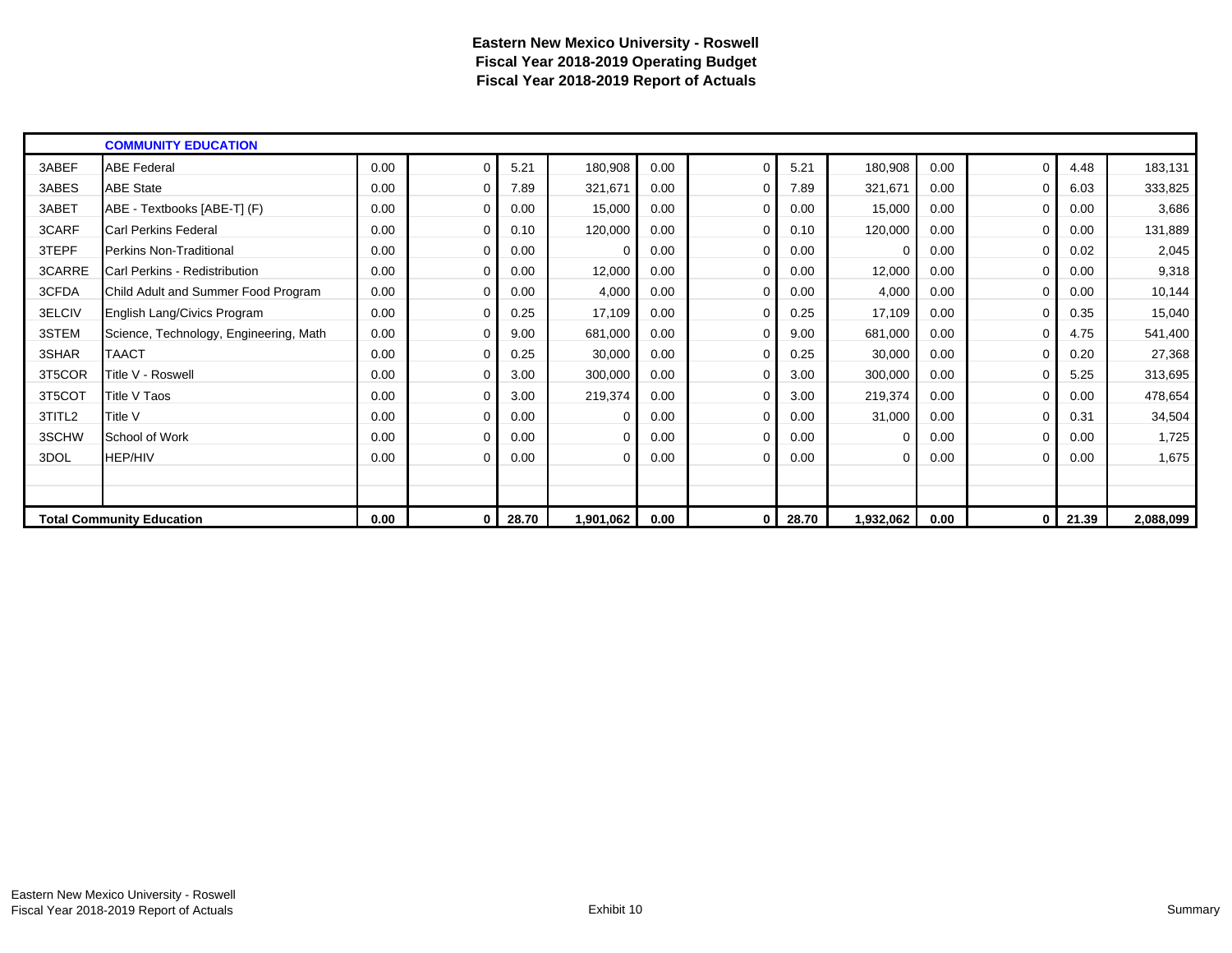|                          | <b>ITEMS NOT IN 10As</b>     |       |              |       |                |       |              |       |                 |                |       |           |
|--------------------------|------------------------------|-------|--------------|-------|----------------|-------|--------------|-------|-----------------|----------------|-------|-----------|
| 962061                   | Retirement                   |       | 544,509      |       |                |       | 546,594      |       |                 | 544,297        |       |           |
| 962062                   | Social Security and Medicare |       | 299,676      |       |                |       | 300,823      |       |                 | 325,015        |       |           |
| 962063                   | Group Insurance              |       | 483,398      |       |                |       | 485,249      |       |                 | 457,716        |       |           |
| 962064                   | <b>Worker's Compensation</b> |       | 63,160       |       |                |       | 63,160       |       |                 | 28,243         |       |           |
| 962065                   | Unemployment Insurance       |       | 18,381       |       |                |       | 18,428       |       |                 | 2,257          |       |           |
| 962068                   | Waiver of Tuition            |       | 38,000       |       |                |       | 38,000       |       |                 | 29,327         |       |           |
| 962069                   | <b>Vacation Accruals</b>     |       | 20,700       |       |                |       | 20,700       |       |                 | 4,359          |       |           |
| 962066                   | Retiree Health               |       | 97,659       |       |                |       | 98,033       |       |                 | 78,975         |       |           |
| 110-920                  | <b>Internal Services</b>     |       | 386,672      |       |                |       | 386,672      |       |                 | 386,672        |       |           |
|                          | Professional Merit Pay       |       | $\mathbf 0$  |       |                |       | 0            |       |                 | $\mathbf 0$    |       |           |
|                          | <b>Staff Merit Pay</b>       |       | $\mathbf 0$  |       |                |       | 0            |       |                 | $\overline{0}$ |       |           |
|                          | <b>Faculty Merit Pay</b>     |       | $\mathbf 0$  |       |                |       | $\mathbf{0}$ |       |                 | $\mathbf 0$    |       |           |
|                          | Unallocated                  |       | $\mathbf{0}$ |       |                |       | $\Omega$     |       |                 | $\overline{0}$ |       |           |
| <b>Total Benefits</b>    |                              |       | 1,952,155    |       | $\overline{0}$ |       | 1,957,659    |       | $\mathbf{0}$    | 1,856,861      |       | 0         |
|                          |                              |       |              |       |                |       |              |       |                 |                |       |           |
| <b>Total Instruction</b> |                              | 78.55 | 6,392,510    | 28.70 | 1,901,062      | 78.75 | 6,692,510    | 28.70 | 1,932,062 75.40 | 6,813,991      | 21.39 | 2,088,099 |
|                          |                              |       |              |       |                |       |              |       |                 |                |       |           |
|                          |                              |       |              |       |                |       |              |       |                 |                |       |           |
|                          |                              |       |              |       |                |       |              |       |                 |                |       |           |
|                          |                              |       |              |       |                |       |              |       |                 |                |       |           |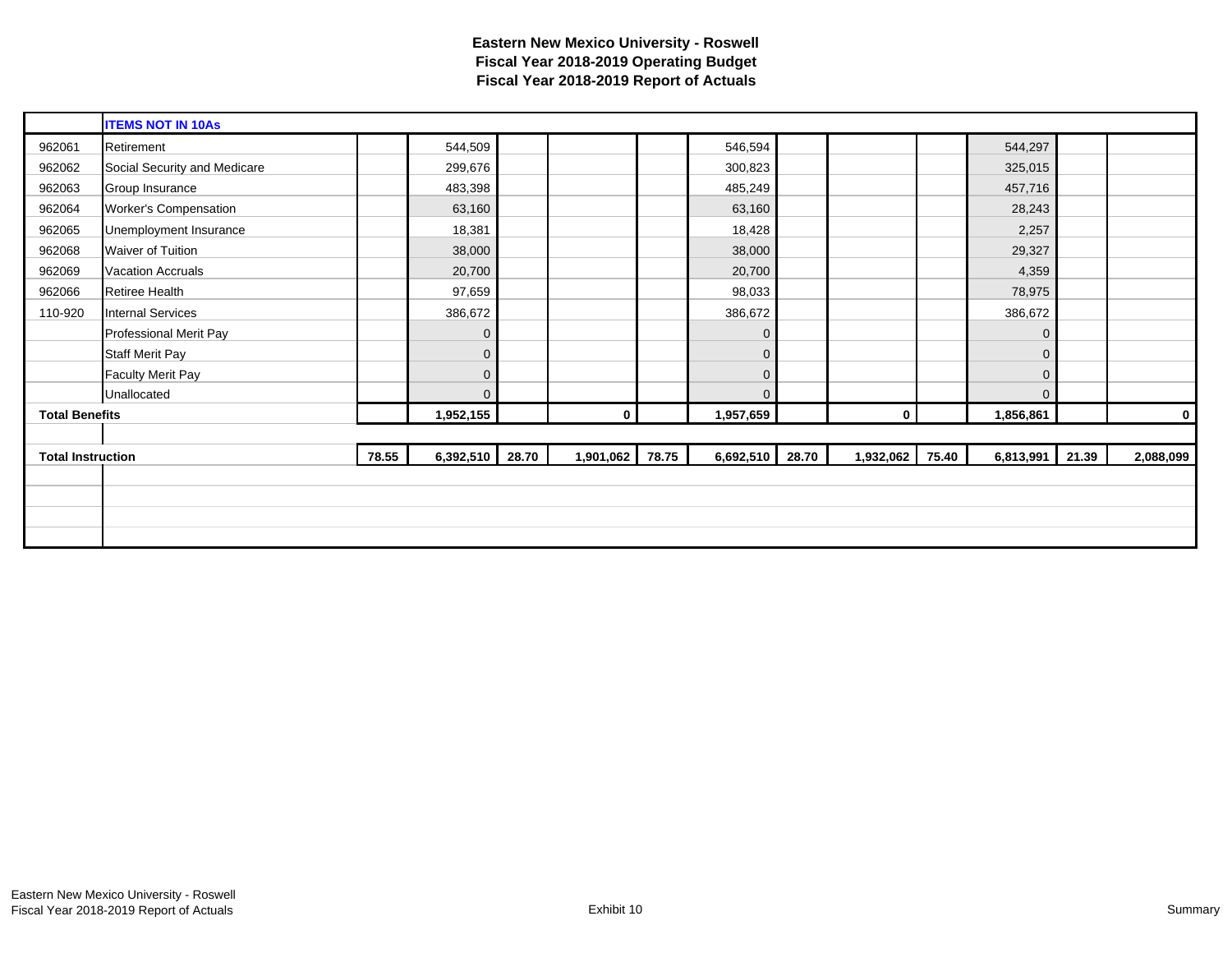|                                       |            | ORIGINAL BUDGET     |            |                   |            | <b>FINAL BUDGET</b> |            |                   |            | <b>REPORT OF ACTUALS</b> |            |                     |
|---------------------------------------|------------|---------------------|------------|-------------------|------------|---------------------|------------|-------------------|------------|--------------------------|------------|---------------------|
|                                       |            | 2018-2019           |            |                   |            | 2018-2019           |            |                   |            | 2018-2019                |            |                     |
|                                       |            | <b>UNRESTRICTED</b> |            | <b>RESTRICTED</b> |            | <b>UNRESTRICTED</b> |            | <b>RESTRICTED</b> |            | <b>UNRESTRICTED</b>      |            | <b>RESTRICTED</b>   |
| <b>Academic Instruction</b>           | <b>FTE</b> | <b>AMOUNT</b>       | <b>FTE</b> | <b>AMOUNT</b>     | <b>FTE</b> | <b>AMOUNT</b>       | <b>FTE</b> | <b>AMOUNT</b>     | <b>FTE</b> | <b>AMOUNT</b>            | <b>FTE</b> | <b>AMOUNT</b>       |
| <b>Detail of Academic Instruction</b> |            |                     |            |                   |            |                     |            |                   |            |                          |            |                     |
| <b>Professional Salaries</b>          | 9.80       | 607,507             | 6.00       | 273,320           | 9.90       | 612,507             | 6.00       | 273,320           | 16.05      | 936,659                  | 11.40      | 562,936             |
| <b>Faculty Salaries</b>               | 47.48      | 2,449,183           | 19.25      | 707,934           | 47.48      | 2,449,183           | 19.25      | 707,934           | 33.98      | 2,013,787                | 0.30       | 17,962              |
| <b>Support Salaries</b>               | 2.41       | 66,784              | 0.35       | 10,000            | 2.41       | 66,784              | 0.35       | 10,000            | 1.43       | 50,878                   | 1.35       | 40,305              |
| <b>Temporary Salaries</b>             | 0.00       | $\mathbf 0$         | 0.00       | $\mathbf 0$       | 0.00       | $\mathbf 0$         | 0.00       | $\mathbf 0$       | 2.45       | 149,513                  | 7.01       | 237,219             |
| <b>Adjunct Salaries</b>               | 17.86      | 725,356             | 3.00       | 65,000            | 17.96      | 735,356             | 3.00       | 65,000            | 19.84      | 1,126,512                | 0.36       | 12,337              |
| <b>Technician Salaries</b>            | 0.00       | $\Omega$            | 0.00       | $\Omega$          | 0.00       | $\Omega$            | 0.00       | $\mathbf 0$       | 0.00       | $\Omega$                 | 0.00       | 0                   |
| <b>Other Salaries</b>                 | 1.00       | 68,500              | 0.10       | 1,586             | 1.00       | 68,500              | 0.10       | 1,586             | 1.00       | 85,289                   | 0.00       | $\mathbf 0$         |
| <b>Student Salaries</b>               | 0.00       | $\mathbf 0$         | 0.00       | $\mathbf 0$       | 0.00       | $\mathbf 0$         | 0.00       | $\mathbf 0$       | 0.40       | 11,322                   | 0.97       | 33,120              |
| <b>Federal Work-study Salaries</b>    | 0.00       | $\Omega$            | 0.00       | $\Omega$          | 0.00       | $\Omega$            | 0.00       | $\mathbf 0$       | 0.00       | $\Omega$                 | 0.00       | $\mathbf 0$         |
| <b>State Work-study Salaries</b>      | 0.00       | $\mathbf 0$         | 0.00       | $\Omega$          | 0.00       | 0                   | 0.00       | $\mathbf 0$       | 0.00       | $\Omega$                 | 0.00       | 0                   |
| Supplies and Expenses                 |            | 514,526             |            | 174,948           |            | 794,022             |            | 205,948           |            | 471,628                  |            | 653,201             |
| Travel                                |            | 6,000               |            | 53,244            |            | 6,000               |            | 53,244            |            | 57,577                   |            | 55,805              |
| Equipment                             |            | $\mathbf 0$         |            | 108,989           |            | 0                   |            | 108,989           |            | 39,669                   |            | 140,141             |
| <b>Benefits</b>                       |            | $\Omega$            |            | 365,775           |            | $\Omega$            |            | 365,775           |            | $\Omega$                 |            | 277,513             |
| <b>Indirect Cost</b>                  |            | $\mathbf 0$         |            | 86,651            |            | $\Omega$            |            | 86,651            |            | $\Omega$                 |            | 56,594              |
| Miscellaneous                         |            | 2,500               |            | 53,615            |            | 2,500               |            | 53,615            |            | 3,050                    |            | 966                 |
|                                       |            | $\mathbf 0$         |            | 0                 |            | $\mathbf 0$         |            | $\mathbf 0$       |            | $\mathbf 0$              |            | $\mathbf 0$         |
|                                       |            | $\mathbf 0$         |            | 0                 |            | 0                   |            | $\mathbf 0$       |            | $\mathbf 0$              |            | $\mathbf 0$         |
|                                       |            | $\Omega$            |            | $\mathbf 0$       |            | $\Omega$            |            | $\mathbf 0$       |            | $\Omega$                 |            | $\overline{0}$      |
|                                       |            | $\Omega$            |            | $\mathbf 0$       |            | $\Omega$            |            | $\mathbf 0$       |            | $\Omega$                 |            | 0                   |
|                                       |            | $\mathbf 0$         |            | $\mathbf 0$       |            | 0                   |            | $\mathbf 0$       |            | $\Omega$                 |            | $\mathsf{O}\xspace$ |
|                                       |            | $\mathbf 0$         |            | 0                 |            | 0                   |            | $\mathbf 0$       |            | $\Omega$                 |            | 0                   |
|                                       |            | $\mathbf 0$         |            | 0                 |            | 0                   |            | $\mathbf 0$       |            | $\Omega$                 |            | $\overline{0}$      |
|                                       |            | $\mathbf 0$         |            | $\mathbf 0$       |            | $\Omega$            |            | $\mathbf 0$       |            | $\mathbf 0$              |            | 0                   |
|                                       |            | $\mathbf 0$         |            | $\mathbf 0$       |            | 0                   |            | $\mathbf 0$       |            | $\Omega$                 |            | 0                   |
| Student Hire - Other                  | 0.00       | $\Omega$            | 0.00       | $\Omega$          | 0.00       | $\Omega$            | 0.00       | $\Omega$          | 0.00       | $\Omega$                 | 0.00       | $\mathbf 0$         |
| Federal Work-study                    | 0.00       | $\mathbf 0$         | 0.00       | $\Omega$          | 0.00       | $\Omega$            | 0.00       | $\mathbf 0$       | 0.25       | 11,246                   | 0.00       | 0                   |
| State Work-study                      | 0.00       | $\mathbf 0$         | 0.00       | $\mathbf 0$       | 0.00       | $\Omega$            | 0.00       | $\mathbf 0$       | 0.00       | $\Omega$                 | 0.00       | $\mathbf{0}$        |
| <b>Total</b>                          | 78.55      | 4,440,355           | 28.70      | 1,901,062         | 78.75      | 4,734,852           | 28.70      | 1,932,062         | 75.40      | 4,957,130                | 21.39      | 2,088,099           |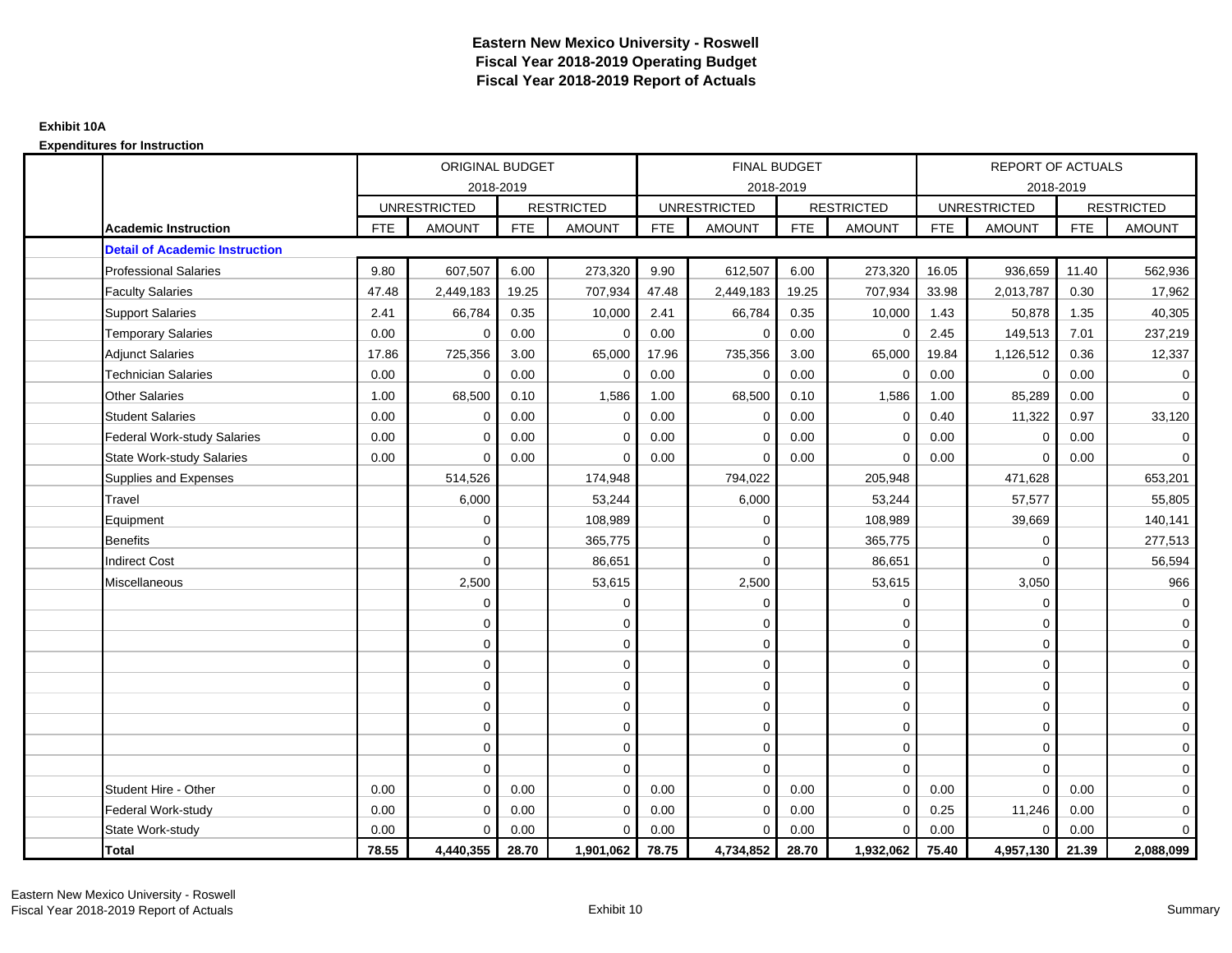|                                       |            | <b>ORIGINAL BUDGET</b> |            |                   |            | <b>FINAL BUDGET</b> |            |                   |            | <b>REPORT OF ACTUALS</b> |            |                   |
|---------------------------------------|------------|------------------------|------------|-------------------|------------|---------------------|------------|-------------------|------------|--------------------------|------------|-------------------|
|                                       |            | 2018-2019              |            |                   |            | 2018-2019           |            |                   |            | 2018-2019                |            |                   |
|                                       |            | <b>UNRESTRICTED</b>    |            | <b>RESTRICTED</b> |            | <b>UNRESTRICTED</b> |            | <b>RESTRICTED</b> |            | <b>UNRESTRICTED</b>      |            | <b>RESTRICTED</b> |
| <b>Academic Instruction</b>           | <b>FTE</b> | <b>AMOUNT</b>          | <b>FTE</b> | <b>AMOUNT</b>     | <b>FTE</b> | <b>AMOUNT</b>       | <b>FTE</b> | <b>AMOUNT</b>     | <b>FTE</b> | <b>AMOUNT</b>            | <b>FTE</b> | <b>AMOUNT</b>     |
| <b>Detail of Academic Instruction</b> |            |                        |            |                   |            |                     |            |                   |            |                          |            |                   |
| <b>Professional Salaries</b>          | 0.25       | 20,000                 | 0.00       | $\Omega$          | 0.35       | 25,000              | 0.00       | $\mathbf{0}$      | 0.05       | 5,917                    | 0.00       | $\overline{0}$    |
| <b>Faculty Salaries</b>               | 15.98      | 932,602                | 0.00       | $\mathbf 0$       | 15.98      | 932,602             | 0.00       | $\mathbf 0$       | 9.33       | 821,334                  | 0.00       | $\mathbf 0$       |
| <b>Support Salaries</b>               | 0.00       | $\mathbf 0$            | 0.00       | $\mathbf 0$       | 0.00       | $\mathbf 0$         | 0.00       | $\mathbf 0$       | 0.00       | $\mathbf 0$              | 0.00       | $\mathbf 0$       |
| <b>Temporary Salaries</b>             | 0.00       | $\Omega$               | 0.00       | $\Omega$          | 0.00       | $\Omega$            | 0.00       | $\mathbf 0$       | 0.20       | 47,498                   | 0.00       | $\overline{0}$    |
| <b>Adjunct Salaries</b>               | 6.98       | 241,054                | 0.00       | $\Omega$          | 6.98       | 241,054             | 0.00       | $\mathbf 0$       | 3.64       | 362,576                  | 0.00       | $\overline{0}$    |
| <b>Technician Salaries</b>            | 0.00       | $\mathbf 0$            | 0.00       | $\Omega$          | 0.00       | $\mathbf 0$         | 0.00       | $\mathbf 0$       | 0.00       | $\mathbf 0$              | 0.00       | $\mathbf 0$       |
| <b>Other Salaries</b>                 | 0.00       | $\mathbf 0$            | 0.00       | $\mathbf 0$       | 0.00       | $\mathbf{0}$        | 0.00       | $\mathbf 0$       | 0.00       | 20,000                   | 0.00       | $\overline{0}$    |
| <b>Student Salaries</b>               | 0.00       | $\mathbf 0$            | 0.00       | $\mathbf 0$       | 0.00       | $\mathbf 0$         | 0.00       | 0                 | 0.20       | 6,048                    | 0.00       | $\mathbf 0$       |
| <b>Federal Work-study Salaries</b>    | 0.00       | $\mathbf 0$            | 0.00       | 0                 | 0.00       | $\Omega$            | 0.00       | $\mathbf 0$       | 0.00       | $\mathbf 0$              | 0.00       | $\mathbf 0$       |
| <b>State Work-study Salaries</b>      | 0.00       | $\Omega$               | 0.00       | $\Omega$          | 0.00       | $\Omega$            | 0.00       | $\mathbf 0$       | 0.00       | $\Omega$                 | 0.00       | $\mathbf 0$       |
| Supplies and Expenses                 |            | 66,350                 |            | $\mathbf 0$       |            | 133,346             |            | $\mathbf 0$       |            | 41,679                   |            | $\mathbf 0$       |
| Travel                                |            | 2,000                  |            | $\mathbf 0$       |            | 2,000               |            | $\mathbf 0$       |            | 9,398                    |            | $\mathbf 0$       |
| Equipment                             |            | $\Omega$               |            | $\mathbf 0$       |            | $\Omega$            |            | $\mathbf 0$       |            | 1,758                    |            | $\overline{0}$    |
| <b>Benefits</b>                       |            | $\mathbf 0$            |            | $\mathbf 0$       |            | $\mathbf 0$         |            | $\mathbf 0$       |            | $\mathbf 0$              |            | $\mathbf 0$       |
| <b>Indirect Cost</b>                  |            | $\mathbf 0$            |            | $\mathbf 0$       |            | $\Omega$            |            | $\mathbf 0$       |            | $\Omega$                 |            | $\mathbf 0$       |
| Miscellaneous                         |            | $\Omega$               |            | $\mathbf 0$       |            | $\Omega$            |            | $\mathbf 0$       |            | $\Omega$                 |            | $\mathbf 0$       |
|                                       |            | $\mathbf 0$            |            | $\mathbf 0$       |            | $\mathbf{0}$        |            | $\mathbf 0$       |            | $\mathbf 0$              |            | $\overline{0}$    |
|                                       |            | $\mathbf 0$            |            | $\mathbf 0$       |            | $\mathbf 0$         |            | $\mathbf 0$       |            | $\mathbf 0$              |            | $\mathbf 0$       |
|                                       |            | $\Omega$               |            | $\mathbf 0$       |            | $\Omega$            |            | $\mathbf 0$       |            | $\Omega$                 |            | $\overline{0}$    |
|                                       |            | $\mathbf 0$            |            | $\mathbf 0$       |            | $\mathbf 0$         |            | $\mathbf 0$       |            | $\mathbf 0$              |            | $\mathbf 0$       |
|                                       |            | $\mathbf 0$            |            | $\mathbf 0$       |            | $\mathbf 0$         |            | $\mathbf 0$       |            | $\mathbf 0$              |            | $\mathbf 0$       |
|                                       |            | $\mathbf 0$            |            | $\mathbf 0$       |            | $\mathbf{0}$        |            | $\mathbf 0$       |            | $\mathbf 0$              |            | $\mathbf 0$       |
|                                       |            | $\mathbf 0$            |            | $\mathbf 0$       |            | $\mathbf 0$         |            | $\mathbf 0$       |            | $\mathbf 0$              |            | $\mathbf 0$       |
|                                       |            | $\mathbf 0$            |            | $\mathbf 0$       |            | $\Omega$            |            | $\mathbf 0$       |            | $\mathbf 0$              |            | $\mathbf 0$       |
|                                       |            | $\Omega$               |            | $\mathbf 0$       |            | $\Omega$            |            | $\mathbf 0$       |            | $\mathbf 0$              |            | $\mathbf 0$       |
|                                       |            | $\mathbf 0$            |            | $\mathbf 0$       |            | $\mathbf 0$         |            | $\mathbf 0$       |            | $\mathbf 0$              |            | $\overline{0}$    |
|                                       |            | $\mathbf 0$            |            | 0                 |            | 0                   |            | $\mathbf 0$       |            | $\mathbf 0$              |            | $\mathbf 0$       |
|                                       |            | $\Omega$               |            | $\mathbf 0$       |            | $\Omega$            |            | $\mathbf 0$       |            | $\Omega$                 |            | $\mathbf 0$       |
| Total                                 | 23.21      | 1,262,006              | 0.00       | $\mathbf{0}$      | 23.31      | 1,334,002           | 0.00       | $\overline{0}$    | 13.42      | 1,316,208                | 0.00       | $\mathbf 0$       |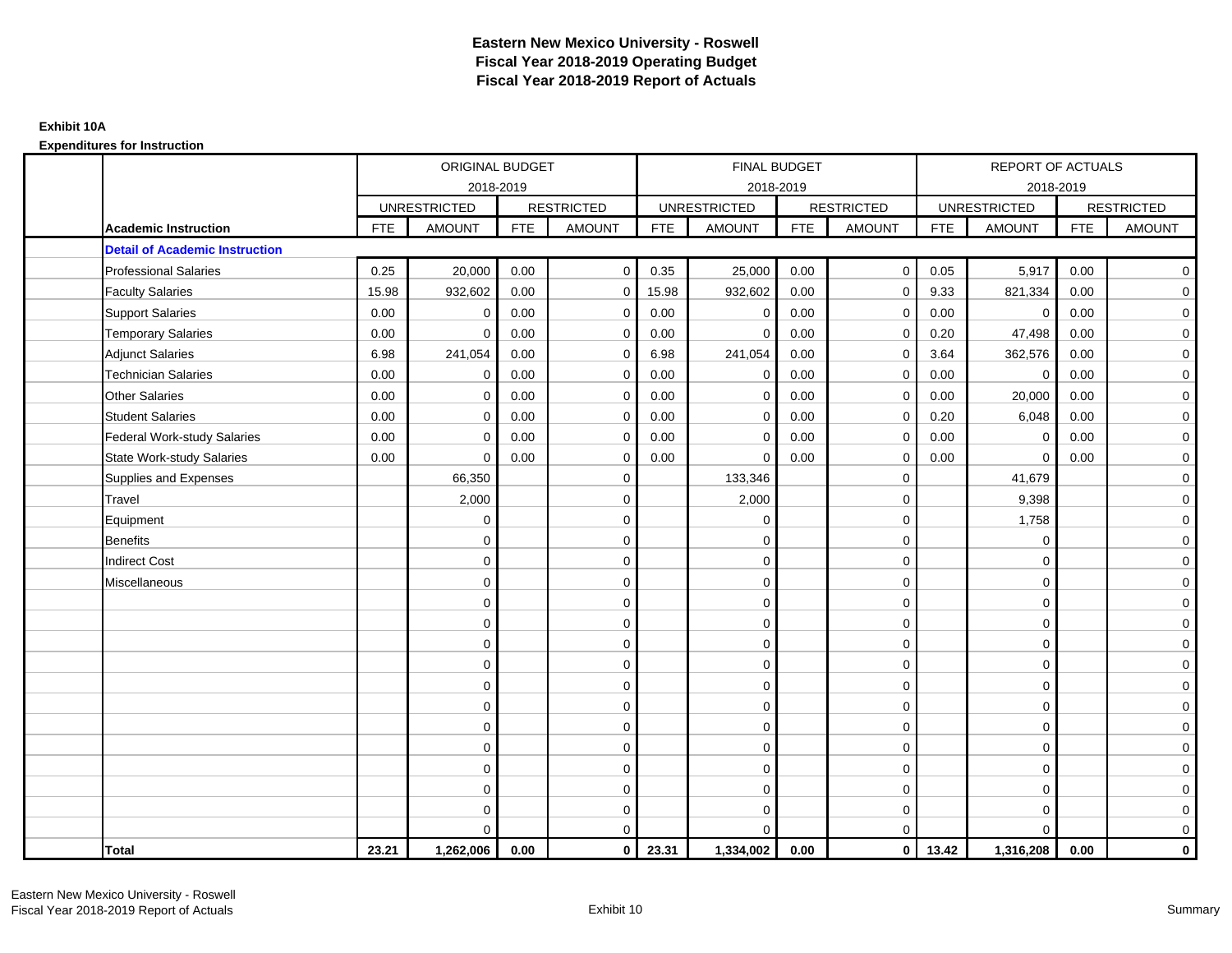|              |                                    |            | ORIGINAL BUDGET     |            |                   |            | <b>FINAL BUDGET</b> |            |                   |            | REPORT OF ACTUALS   |            |                   |
|--------------|------------------------------------|------------|---------------------|------------|-------------------|------------|---------------------|------------|-------------------|------------|---------------------|------------|-------------------|
|              |                                    |            | 2018-2019           |            |                   |            | 2018-2019           |            |                   |            | 2018-2019           |            |                   |
|              |                                    |            | <b>UNRESTRICTED</b> |            | <b>RESTRICTED</b> |            | <b>UNRESTRICTED</b> |            | <b>RESTRICTED</b> |            | <b>UNRESTRICTED</b> |            | <b>RESTRICTED</b> |
|              | <b>Academic Instruction</b>        | <b>FTE</b> | <b>AMOUNT</b>       | <b>FTE</b> | <b>AMOUNT</b>     | <b>FTE</b> | <b>AMOUNT</b>       | <b>FTE</b> | <b>AMOUNT</b>     | <b>FTE</b> | <b>AMOUNT</b>       | <b>FTE</b> | <b>AMOUNT</b>     |
| <b>3BUSA</b> | <b>Business Administration</b>     |            |                     |            |                   |            |                     |            |                   |            |                     |            |                   |
| 171010       | <b>Professional Salaries</b>       | 0.00       | $\Omega$            | 0.00       | $\mathbf{0}$      | 0.00       | $\mathbf{0}$        | 0.00       | $\mathbf{0}$      | 0.00       | $\overline{0}$      | 0.00       | $\overline{0}$    |
| 722001       | <b>Faculty Salaries</b>            | 2.00       | 96,064              | 0.00       | $\mathbf 0$       | 2.00       | 96,064              | 0.00       | $\mathbf{0}$      | 2.00       | 96,098              | 0.00       | $\overline{0}$    |
|              | <b>Support Salaries</b>            | 0.00       | $\Omega$            | 0.00       | $\mathbf 0$       | 0.00       | $\mathbf 0$         | 0.00       | $\mathbf{0}$      | 0.00       | $\mathbf 0$         | 0.00       | $\overline{0}$    |
|              | <b>Temporary Salaries</b>          | 0.00       | $\Omega$            | 0.00       | $\mathbf{0}$      | 0.00       | $\Omega$            | 0.00       | $\mathbf 0$       | 0.00       | $\mathbf{0}$        | 0.00       | $\overline{0}$    |
|              | <b>Adjunct Salaries</b>            | 0.25       | 15,759              | 0.00       | $\Omega$          | 0.25       | 15,759              | 0.00       | $\mathbf{0}$      | 0.20       | 21,317              | 0.00       | $\overline{0}$    |
|              | <b>Technician Salaries</b>         | 0.00       | $\mathbf 0$         | 0.00       | $\mathbf{0}$      | 0.00       | $\mathbf{0}$        | 0.00       | $\mathbf{0}$      | 0.00       | $\mathbf 0$         | 0.00       | $\mathbf{0}$      |
|              | <b>Other Salaries</b>              | 0.00       | $\mathbf{0}$        | 0.00       | $\mathbf{0}$      | 0.00       | $\mathbf{0}$        | 0.00       | $\mathbf{0}$      | 0.00       | $\overline{0}$      | 0.00       | $\overline{0}$    |
|              | <b>Student Salaries</b>            | 0.00       | $\mathbf{0}$        | 0.00       | $\mathbf{0}$      | 0.00       | $\mathbf{0}$        | 0.00       | $\mathbf{0}$      | 0.00       | $\overline{0}$      | 0.00       | $\overline{0}$    |
|              | <b>Federal Work-study Salaries</b> | 0.00       | $\mathbf{0}$        | 0.00       | $\mathbf{0}$      | 0.00       | $\mathbf{0}$        | 0.00       | $\mathbf 0$       | 0.00       | $\mathbf 0$         | 0.00       | $\overline{0}$    |
|              | <b>State Work-study Salaries</b>   | 0.00       | $\mathbf{0}$        | 0.00       | $\mathbf{0}$      | 0.00       | $\mathbf{0}$        | 0.00       | $\mathbf{0}$      | 0.00       | $\mathbf{0}$        | 0.00       | $\overline{0}$    |
|              | Supplies and Expenses              |            | 2,000               |            | $\mathbf{0}$      |            | 12,000              |            | $\mathbf{0}$      |            | 5,596               |            | $\mathbf{0}$      |
|              | Travel                             |            | $\overline{0}$      |            | $\mathbf{0}$      |            | $\mathbf{0}$        |            | $\mathbf{0}$      |            | 318                 |            | $\overline{0}$    |
|              | Equipment                          |            | $\Omega$            |            | $\mathbf 0$       |            | $\mathbf{0}$        |            | $\mathbf 0$       |            | $\mathbf 0$         |            | $\overline{0}$    |
|              | <b>Benefits</b>                    |            | $\mathbf{0}$        |            | $\mathbf{0}$      |            | $\Omega$            |            | $\mathbf 0$       |            | $\mathbf{0}$        |            | $\overline{0}$    |
|              | <b>Indirect Cost</b>               |            | $\Omega$            |            | $\mathbf{0}$      |            | $\Omega$            |            | $\mathbf{0}$      |            | $\Omega$            |            | $\overline{0}$    |
|              | Miscellaneous                      |            | $\Omega$            |            | $\mathbf 0$       |            | $\mathbf{0}$        |            | $\mathbf 0$       |            | $\mathbf{0}$        |            | $\mathbf{0}$      |
|              |                                    |            | $\mathbf{0}$        |            | $\mathbf 0$       |            | $\Omega$            |            | $\mathbf{0}$      |            | $\mathbf{0}$        |            | $\overline{0}$    |
|              |                                    |            | $\Omega$            |            | $\mathbf 0$       |            | $\mathbf{0}$        |            | $\mathbf{0}$      |            | $\mathbf{0}$        |            | $\overline{0}$    |
|              |                                    |            | $\Omega$            |            | $\mathbf 0$       |            | $\mathbf{0}$        |            | $\mathbf 0$       |            | $\mathbf{0}$        |            | $\overline{0}$    |
|              |                                    |            | $\Omega$            |            | $\mathbf 0$       |            | $\Omega$            |            | $\mathbf{0}$      |            | $\mathbf{0}$        |            | $\mathbf{0}$      |
|              |                                    |            | $\Omega$            |            | $\mathbf{0}$      |            | $\Omega$            |            | $\mathbf{0}$      |            | $\Omega$            |            | $\mathbf{0}$      |
|              |                                    |            | $\Omega$            |            | $\mathbf 0$       |            | $\Omega$            |            | $\mathbf{0}$      |            | $\Omega$            |            | $\overline{0}$    |
|              |                                    |            | $\Omega$            |            | $\mathbf 0$       |            | $\mathbf{0}$        |            | $\mathbf 0$       |            | $\mathbf{0}$        |            | $\overline{0}$    |
|              |                                    |            | $\Omega$            |            | $\mathbf 0$       |            | $\Omega$            |            | $\mathbf{0}$      |            | $\mathbf{0}$        |            | $\overline{0}$    |
|              |                                    |            | $\Omega$            |            | $\mathbf{0}$      |            | $\Omega$            |            | $\mathbf{0}$      |            | $\Omega$            |            | $\overline{0}$    |
|              |                                    |            | $\Omega$            |            | $\mathbf 0$       |            | $\mathbf{0}$        |            | $\mathbf 0$       |            | $\mathbf{0}$        |            | $\mathbf{0}$      |
|              |                                    |            | $\Omega$            |            | $\mathbf 0$       |            | $\mathbf{0}$        |            | $\mathbf 0$       |            | $\mathbf{0}$        |            | $\mathbf{0}$      |
|              |                                    |            | $\Omega$            |            | $\mathbf{0}$      |            | $\Omega$            |            | $\mathbf{0}$      |            | $\Omega$            |            | $\overline{0}$    |
|              | <b>Total</b>                       | 2.25       | 113,823             | 0.00       | $\mathbf{0}$      | 2.25       | 123,823             | 0.00       | $\mathbf{0}$      | 2.20       | 123,329             | 0.00       | $\mathbf 0$       |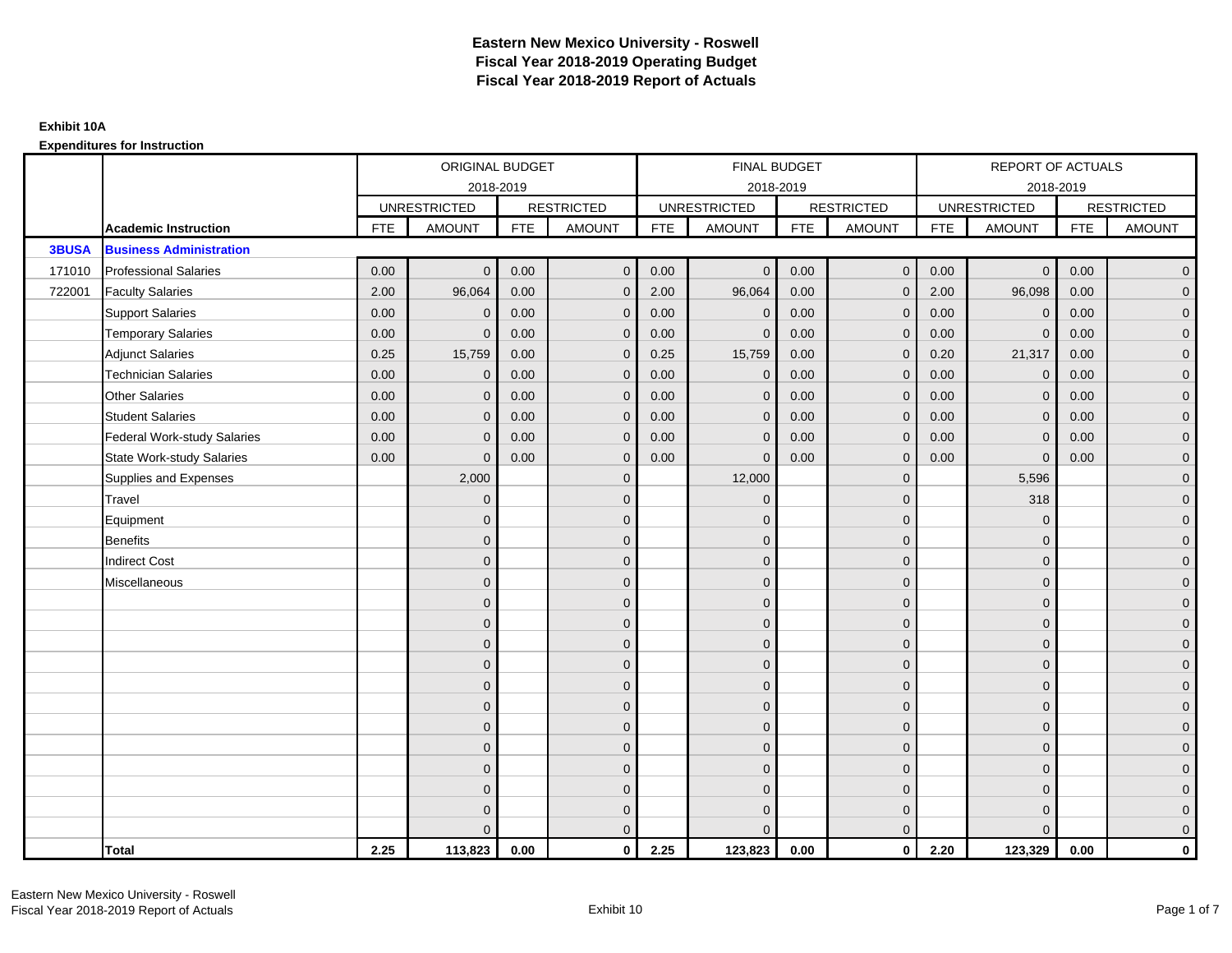|              |                                    |            | ORIGINAL BUDGET     |            |                   |            | <b>FINAL BUDGET</b> |            |                   |            | REPORT OF ACTUALS   |            |                     |
|--------------|------------------------------------|------------|---------------------|------------|-------------------|------------|---------------------|------------|-------------------|------------|---------------------|------------|---------------------|
|              |                                    |            | 2018-2019           |            |                   |            | 2018-2019           |            |                   |            | 2018-2019           |            |                     |
|              |                                    |            | <b>UNRESTRICTED</b> |            | <b>RESTRICTED</b> |            | <b>UNRESTRICTED</b> |            | <b>RESTRICTED</b> |            | <b>UNRESTRICTED</b> |            | <b>RESTRICTED</b>   |
|              | <b>Academic Instruction</b>        | <b>FTE</b> | <b>AMOUNT</b>       | <b>FTE</b> | <b>AMOUNT</b>     | <b>FTE</b> | <b>AMOUNT</b>       | <b>FTE</b> | <b>AMOUNT</b>     | <b>FTE</b> | <b>AMOUNT</b>       | <b>FTE</b> | <b>AMOUNT</b>       |
| <b>3CRIM</b> | <b>Criminal Justice</b>            |            |                     |            |                   |            |                     |            |                   |            |                     |            |                     |
| 171010       | <b>Professional Salaries</b>       | 0.00       | $\Omega$            | 0.00       | $\mathbf 0$       | 0.00       | $\overline{0}$      | 0.00       | $\overline{0}$    | 0.00       | $\overline{0}$      | 0.00       | $\overline{0}$      |
| 721020       | <b>Faculty Salaries</b>            | 1.00       | 42,637              | 0.00       | $\mathbf 0$       | 1.00       | 42,637              | 0.00       | $\mathbf{0}$      | 1.00       | 42,637              | 0.00       | $\overline{0}$      |
|              | <b>Support Salaries</b>            | 0.00       | $\Omega$            | 0.00       | $\overline{0}$    | 0.00       | $\mathbf{0}$        | 0.00       | $\Omega$          | 0.00       | $\mathbf 0$         | 0.00       | $\overline{0}$      |
|              | <b>Temporary Salaries</b>          | 0.00       | $\mathbf{0}$        | 0.00       | $\mathbf 0$       | 0.00       | $\mathbf{0}$        | 0.00       | $\Omega$          | 0.00       | $\mathbf 0$         | 0.00       | $\overline{0}$      |
|              | <b>Adjunct Salaries</b>            | 0.10       | 3,151               | 0.00       | $\overline{0}$    | 0.10       | 3,151               | 0.00       | $\mathbf{0}$      | 0.07       | 2,773               | 0.00       | $\overline{0}$      |
|              | <b>Technician Salaries</b>         | 0.00       | $\Omega$            | 0.00       | $\mathbf{0}$      | 0.00       | $\mathbf{0}$        | 0.00       | $\Omega$          | 0.00       | $\mathbf 0$         | 0.00       | $\mathbf{0}$        |
|              | <b>Other Salaries</b>              | 0.00       | $\mathbf{0}$        | 0.00       | $\overline{0}$    | 0.00       | $\Omega$            | 0.00       | $\Omega$          | 0.00       | $\mathbf 0$         | 0.00       | $\overline{0}$      |
|              | <b>Student Salaries</b>            | 0.00       | $\overline{0}$      | 0.00       | $\mathbf 0$       | 0.00       | $\mathbf 0$         | 0.00       | $\mathbf 0$       | 0.00       | $\mathbf 0$         | 0.00       | $\mathsf{O}\xspace$ |
|              | <b>Federal Work-study Salaries</b> | 0.00       | $\mathbf{0}$        | 0.00       | $\mathbf 0$       | 0.00       | $\mathbf{0}$        | 0.00       | $\Omega$          | 0.00       | $\mathbf 0$         | 0.00       | $\overline{0}$      |
|              | State Work-study Salaries          | 0.00       | $\Omega$            | 0.00       | $\overline{0}$    | 0.00       | $\mathbf{0}$        | 0.00       | $\mathbf{0}$      | 0.00       | $\mathbf{0}$        | 0.00       | $\overline{0}$      |
|              | Supplies and Expenses              |            | 1,350               |            | $\mathbf 0$       |            | 1,350               |            | $\mathbf{0}$      |            | 341                 |            | $\overline{0}$      |
|              | Travel                             |            | $\Omega$            |            | $\mathbf 0$       |            | $\mathbf{0}$        |            | $\mathbf{0}$      |            | $\mathbf{0}$        |            | $\overline{0}$      |
|              | Equipment                          |            | $\Omega$            |            | $\mathbf 0$       |            | $\mathbf{0}$        |            | $\mathbf{0}$      |            | $\mathbf{0}$        |            | $\overline{0}$      |
|              | <b>Benefits</b>                    |            | $\mathbf{0}$        |            | $\mathbf 0$       |            | $\mathbf{0}$        |            | $\mathbf 0$       |            | $\mathbf{0}$        |            | $\overline{0}$      |
|              | <b>Indirect Cost</b>               |            | $\Omega$            |            | $\mathbf 0$       |            | $\Omega$            |            | $\mathbf{0}$      |            | $\mathbf{0}$        |            | $\overline{0}$      |
|              | Miscellaneous                      |            | $\Omega$            |            | $\overline{0}$    |            | $\Omega$            |            | $\mathbf{0}$      |            | $\Omega$            |            | $\overline{0}$      |
|              |                                    |            | $\mathbf{0}$        |            | $\mathbf 0$       |            | $\mathbf{0}$        |            | $\mathbf 0$       |            | $\mathbf{0}$        |            | $\overline{0}$      |
|              |                                    |            | $\Omega$            |            | $\mathbf 0$       |            | $\mathbf{0}$        |            | $\mathbf{0}$      |            | $\mathbf{0}$        |            | $\overline{0}$      |
|              |                                    |            | $\Omega$            |            | $\mathbf 0$       |            | $\Omega$            |            | $\mathbf 0$       |            | $\mathbf{0}$        |            | $\overline{0}$      |
|              |                                    |            | $\Omega$            |            | $\overline{0}$    |            | $\Omega$            |            | $\mathbf{0}$      |            | $\Omega$            |            | $\overline{0}$      |
|              |                                    |            | $\mathbf{0}$        |            | $\mathbf 0$       |            | $\mathbf{0}$        |            | $\mathbf 0$       |            | $\mathbf{0}$        |            | $\mathsf{O}\xspace$ |
|              |                                    |            | $\Omega$            |            | $\mathbf 0$       |            | $\mathbf{0}$        |            | $\mathbf 0$       |            | $\mathbf{0}$        |            | $\overline{0}$      |
|              |                                    |            | $\Omega$            |            | $\overline{0}$    |            | $\Omega$            |            | $\mathbf{0}$      |            | $\mathbf{0}$        |            | $\overline{0}$      |
|              |                                    |            | $\Omega$            |            | $\mathbf 0$       |            | $\Omega$            |            | $\Omega$          |            | $\Omega$            |            | $\overline{0}$      |
|              |                                    |            | $\Omega$            |            | $\mathbf 0$       |            | $\mathbf{0}$        |            | $\mathbf 0$       |            | $\mathbf{0}$        |            | $\mathsf{O}\xspace$ |
|              |                                    |            | $\mathbf{0}$        |            | $\mathbf 0$       |            | $\mathbf{0}$        |            | $\mathbf{0}$      |            | $\mathbf{0}$        |            | $\overline{0}$      |
|              |                                    |            | $\Omega$            |            | $\mathbf 0$       |            | $\mathbf{0}$        |            | $\mathbf 0$       |            | $\mathbf{0}$        |            | $\overline{0}$      |
|              |                                    |            |                     |            | $\mathbf{0}$      |            | $\Omega$            |            | $\Omega$          |            | $\Omega$            |            | $\mathbf{0}$        |
|              | <b>Total</b>                       | 1.10       | 47,138              | 0.00       | $\mathbf{0}$      | 1.10       | 47,138              | 0.00       | $\mathbf{0}$      | 1.07       | 45,751              | 0.00       | $\mathbf{0}$        |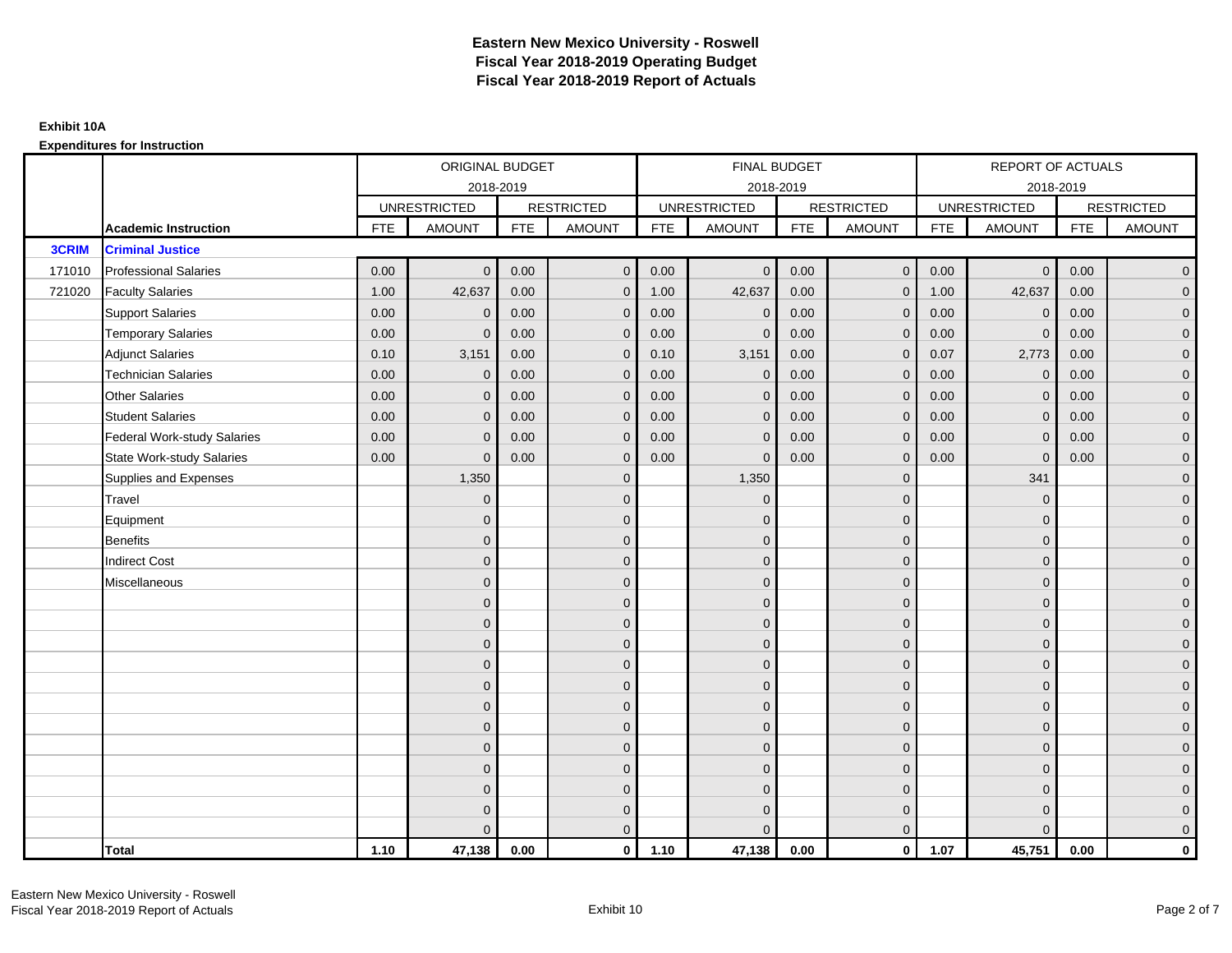|               |                                    |            | ORIGINAL BUDGET     |            |                   |            | <b>FINAL BUDGET</b> |            |                   |            | REPORT OF ACTUALS   |            |                   |
|---------------|------------------------------------|------------|---------------------|------------|-------------------|------------|---------------------|------------|-------------------|------------|---------------------|------------|-------------------|
|               |                                    |            | 2018-2019           |            |                   |            | 2018-2019           |            |                   |            | 2018-2019           |            |                   |
|               |                                    |            | <b>UNRESTRICTED</b> |            | <b>RESTRICTED</b> |            | <b>UNRESTRICTED</b> |            | <b>RESTRICTED</b> |            | <b>UNRESTRICTED</b> |            | <b>RESTRICTED</b> |
|               | <b>Academic Instruction</b>        | <b>FTE</b> | <b>AMOUNT</b>       | <b>FTE</b> | AMOUNT            | <b>FTE</b> | <b>AMOUNT</b>       | <b>FTE</b> | <b>AMOUNT</b>     | <b>FTE</b> | <b>AMOUNT</b>       | <b>FTE</b> | <b>AMOUNT</b>     |
| <b>3DEDHS</b> | <b>Sun Path On-Line</b>            |            |                     |            |                   |            |                     |            |                   |            |                     |            |                   |
| 171010        | <b>Professional Salaries</b>       | 0.00       | $\mathbf{0}$        | 0.00       | $\mathbf{0}$      | 0.00       | $\overline{0}$      | 0.00       | $\mathbf{0}$      | 0.00       | $\overline{0}$      | 0.00       | $\overline{0}$    |
| 720009        | <b>Faculty Salaries</b>            | 0.00       | $\mathbf 0$         | 0.00       | $\mathbf 0$       | 0.00       | $\mathbf 0$         | 0.00       | $\mathbf{0}$      | 0.00       | $\overline{0}$      | 0.00       | $\overline{0}$    |
|               | <b>Support Salaries</b>            | 0.00       | $\mathbf{0}$        | 0.00       | $\mathbf 0$       | 0.00       | $\mathbf 0$         | 0.00       | $\mathbf{0}$      | 0.00       | $\overline{0}$      | 0.00       | $\overline{0}$    |
|               | <b>Temporary Salaries</b>          | 0.00       | $\mathbf{0}$        | 0.00       | $\mathbf{0}$      | 0.00       | $\mathbf{0}$        | 0.00       | $\mathbf 0$       | 0.00       | $\mathbf 0$         | 0.00       | $\overline{0}$    |
|               | <b>Adjunct Salaries</b>            | 0.00       | $\Omega$            | 0.00       | $\mathbf{0}$      | 0.00       | $\Omega$            | 0.00       | $\mathbf{0}$      | 0.00       | $\mathbf{0}$        | 0.00       | $\overline{0}$    |
|               | <b>Technician Salaries</b>         | 0.00       | $\mathbf{0}$        | 0.00       | $\mathbf{0}$      | 0.00       | $\mathbf{0}$        | 0.00       | $\mathbf{0}$      | 0.00       | $\mathbf{0}$        | 0.00       | $\mathbf{0}$      |
|               | <b>Other Salaries</b>              | 0.00       | $\mathbf{0}$        | 0.00       | $\mathbf{0}$      | 0.00       | $\mathbf{0}$        | 0.00       | $\mathbf{0}$      | 0.00       | $\overline{0}$      | 0.00       | $\overline{0}$    |
|               | <b>Student Salaries</b>            | 0.00       | $\mathbf{0}$        | 0.00       | $\mathbf{0}$      | 0.00       | $\mathbf{0}$        | 0.00       | $\mathbf{0}$      | 0.00       | $\overline{0}$      | 0.00       | $\overline{0}$    |
|               | <b>Federal Work-study Salaries</b> | 0.00       | $\mathbf 0$         | 0.00       | $\mathbf{0}$      | 0.00       | $\mathbf{0}$        | 0.00       | $\mathbf 0$       | 0.00       | $\mathbf 0$         | 0.00       | $\overline{0}$    |
|               | <b>State Work-study Salaries</b>   | 0.00       | $\mathbf{0}$        | 0.00       | $\mathbf{0}$      | 0.00       | $\mathbf{0}$        | 0.00       | $\mathbf{0}$      | 0.00       | $\mathbf 0$         | 0.00       | $\overline{0}$    |
|               | Supplies and Expenses              |            | $\Omega$            |            | $\mathbf{0}$      |            | $\Omega$            |            | $\mathbf{0}$      |            | $\mathbf 0$         |            | $\overline{0}$    |
|               | Travel                             |            | $\Omega$            |            | $\mathbf 0$       |            | $\Omega$            |            | $\mathbf{0}$      |            | $\mathbf{0}$        |            | $\overline{0}$    |
|               | Equipment                          |            | $\Omega$            |            | $\mathbf 0$       |            | $\mathbf{0}$        |            | $\mathbf 0$       |            | $\mathbf{0}$        |            | $\overline{0}$    |
|               | <b>Benefits</b>                    |            | $\overline{0}$      |            | $\mathbf{0}$      |            | $\Omega$            |            | $\mathbf 0$       |            | $\mathbf{0}$        |            | $\overline{0}$    |
|               | <b>Indirect Cost</b>               |            | $\Omega$            |            | $\mathbf{0}$      |            | $\Omega$            |            | $\mathbf{0}$      |            | $\Omega$            |            | $\overline{0}$    |
|               | Miscellaneous                      |            | $\Omega$            |            | $\mathbf 0$       |            | $\mathbf{0}$        |            | $\mathbf 0$       |            | $\mathbf{0}$        |            | $\mathbf{0}$      |
|               |                                    |            | $\mathbf{0}$        |            | $\mathbf 0$       |            | $\Omega$            |            | $\mathbf{0}$      |            | $\mathbf{0}$        |            | $\overline{0}$    |
|               |                                    |            | $\Omega$            |            | $\mathbf 0$       |            | $\mathbf{0}$        |            | $\mathbf{0}$      |            | $\mathbf{0}$        |            | $\overline{0}$    |
|               |                                    |            | $\Omega$            |            | $\mathbf 0$       |            | $\mathbf{0}$        |            | $\mathbf 0$       |            | $\mathbf{0}$        |            | $\mathbf{0}$      |
|               |                                    |            | $\Omega$            |            | $\mathbf 0$       |            | $\Omega$            |            | $\mathbf{0}$      |            | $\mathbf{0}$        |            | $\mathbf{0}$      |
|               |                                    |            | $\Omega$            |            | $\mathbf{0}$      |            | $\Omega$            |            | $\mathbf{0}$      |            | $\Omega$            |            | $\mathbf{0}$      |
|               |                                    |            | $\Omega$            |            | $\mathbf 0$       |            | $\Omega$            |            | $\mathbf{0}$      |            | $\Omega$            |            | $\overline{0}$    |
|               |                                    |            | $\Omega$            |            | $\mathbf 0$       |            | $\mathbf{0}$        |            | $\mathbf 0$       |            | $\mathbf{0}$        |            | $\mathbf{0}$      |
|               |                                    |            | $\Omega$            |            | $\mathbf 0$       |            | $\Omega$            |            | $\mathbf 0$       |            | $\mathbf{0}$        |            | $\overline{0}$    |
|               |                                    |            | $\Omega$            |            | $\mathbf{0}$      |            | $\Omega$            |            | $\mathbf{0}$      |            | $\Omega$            |            | $\overline{0}$    |
|               |                                    |            | $\Omega$            |            | $\mathbf 0$       |            | $\mathbf{0}$        |            | $\mathbf 0$       |            | $\mathbf{0}$        |            | $\mathbf{0}$      |
|               |                                    |            | $\mathbf{0}$        |            | $\mathbf 0$       |            | $\mathbf{0}$        |            | $\mathbf 0$       |            | $\mathbf{0}$        |            | $\mathbf{0}$      |
|               |                                    |            | $\Omega$            |            | $\mathbf{0}$      |            | $\Omega$            |            | $\mathbf{0}$      |            | $\Omega$            |            | $\overline{0}$    |
|               | <b>Total</b>                       | 0.00       | $\mathbf{0}$        | 0.00       | $\mathbf{0}$      | 0.00       | $\mathbf{0}$        | 0.00       | $\mathbf{0}$      | 0.00       | $\mathbf{0}$        | 0.00       | $\mathbf 0$       |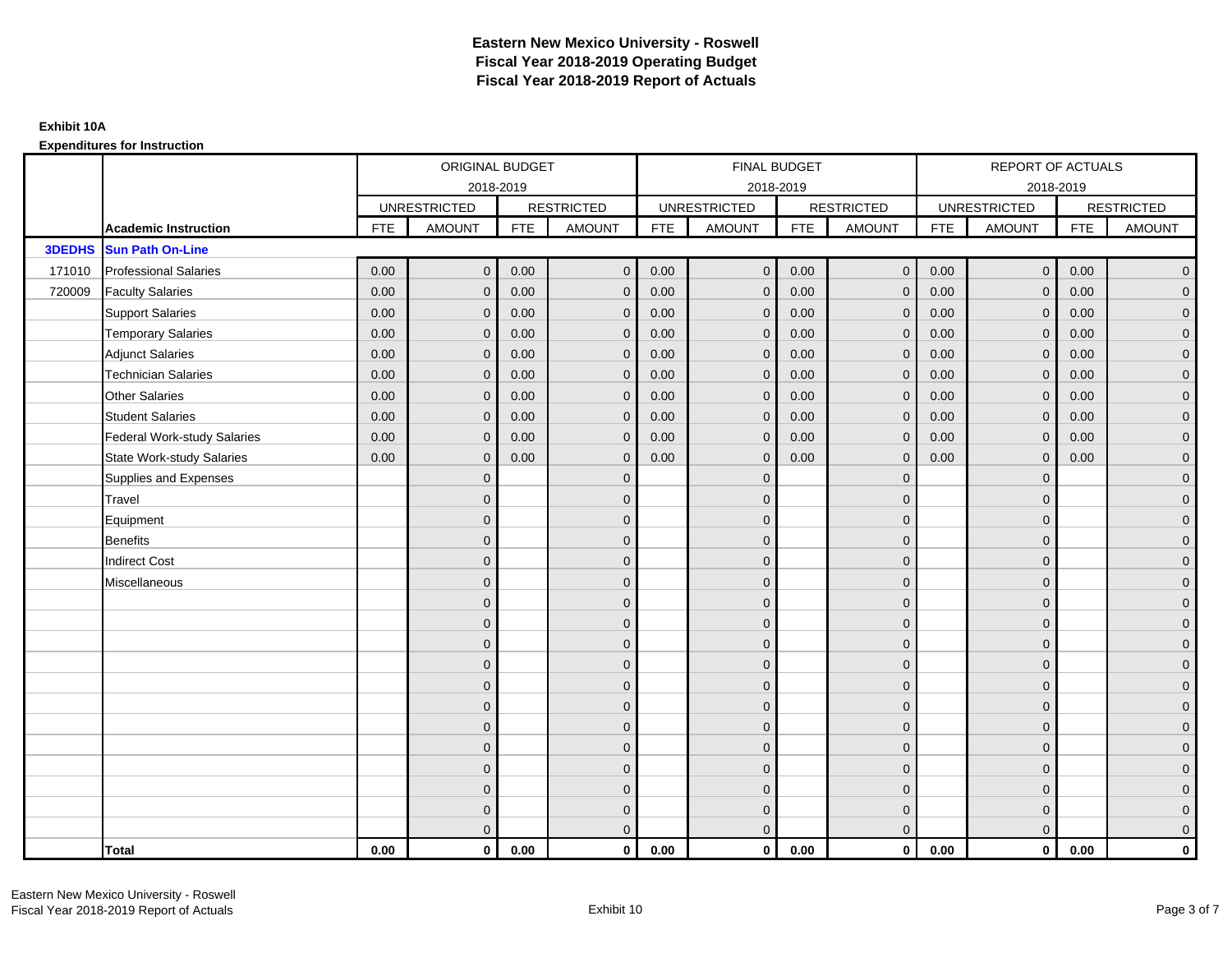|              |                                    |            | ORIGINAL BUDGET     |            |                   |            | <b>FINAL BUDGET</b> |            |                   |            | REPORT OF ACTUALS   |            |                     |
|--------------|------------------------------------|------------|---------------------|------------|-------------------|------------|---------------------|------------|-------------------|------------|---------------------|------------|---------------------|
|              |                                    |            |                     | 2018-2019  |                   |            | 2018-2019           |            |                   |            | 2018-2019           |            |                     |
|              |                                    |            | <b>UNRESTRICTED</b> |            | <b>RESTRICTED</b> |            | <b>UNRESTRICTED</b> |            | <b>RESTRICTED</b> |            | <b>UNRESTRICTED</b> |            | <b>RESTRICTED</b>   |
|              | <b>Academic Instruction</b>        | <b>FTE</b> | <b>AMOUNT</b>       | <b>FTE</b> | <b>AMOUNT</b>     | <b>FTE</b> | <b>AMOUNT</b>       | <b>FTE</b> | <b>AMOUNT</b>     | <b>FTE</b> | <b>AMOUNT</b>       | <b>FTE</b> | <b>AMOUNT</b>       |
| <b>3HSVC</b> | <b>Human Services</b>              |            |                     |            |                   |            |                     |            |                   |            |                     |            |                     |
| 171010       | <b>Professional Salaries</b>       | 0.00       | $\Omega$            | 0.00       | $\mathbf 0$       | 0.00       | $\overline{0}$      | 0.00       | $\mathbf{0}$      | 0.00       | $\overline{0}$      | 0.00       | $\overline{0}$      |
| 721040       | <b>Faculty Salaries</b>            | 0.33       | 19,011              | 0.00       | $\mathbf 0$       | 0.33       | 19,011              | 0.00       | $\Omega$          | 0.33       | 20,163              | 0.00       | $\overline{0}$      |
|              | <b>Support Salaries</b>            | 0.00       | $\Omega$            | 0.00       | $\mathbf{0}$      | 0.00       | $\mathbf{0}$        | 0.00       | $\Omega$          | 0.00       | $\mathbf 0$         | 0.00       | $\overline{0}$      |
|              | <b>Temporary Salaries</b>          | 0.00       | $\mathbf{0}$        | 0.00       | $\mathbf 0$       | 0.00       | $\mathbf{0}$        | 0.00       | $\Omega$          | 0.00       | $\mathbf 0$         | 0.00       | $\overline{0}$      |
|              | <b>Adjunct Salaries</b>            | 0.38       | 12,199              | 0.00       | $\overline{0}$    | 0.38       | 12,199              | 0.00       | $\mathbf{0}$      | 0.37       | 12,160              | 0.00       | $\overline{0}$      |
|              | <b>Technician Salaries</b>         | 0.00       | $\Omega$            | 0.00       | $\mathbf{0}$      | 0.00       | $\Omega$            | 0.00       | $\Omega$          | 0.00       | $\mathbf 0$         | 0.00       | $\mathbf{0}$        |
|              | <b>Other Salaries</b>              | 0.00       | $\mathbf{0}$        | 0.00       | $\overline{0}$    | 0.00       | $\Omega$            | 0.00       | $\Omega$          | 0.00       | $\mathbf 0$         | 0.00       | $\overline{0}$      |
|              | <b>Student Salaries</b>            | 0.00       | $\mathbf 0$         | 0.00       | $\mathbf 0$       | 0.00       | $\mathbf 0$         | 0.00       | $\mathbf 0$       | 0.00       | $\mathbf 0$         | 0.00       | $\mathsf{O}\xspace$ |
|              | <b>Federal Work-study Salaries</b> | 0.00       | $\mathbf{0}$        | 0.00       | $\mathbf 0$       | 0.00       | $\mathbf{0}$        | 0.00       | $\Omega$          | 0.00       | $\mathbf 0$         | 0.00       | $\overline{0}$      |
|              | State Work-study Salaries          | 0.00       | $\Omega$            | 0.00       | $\overline{0}$    | 0.00       | $\mathbf{0}$        | 0.00       | $\mathbf{0}$      | 0.00       | $\mathbf{0}$        | 0.00       | $\overline{0}$      |
|              | Supplies and Expenses              |            | 1,000               |            | $\mathbf 0$       |            | 1,496               |            | $\mathbf{0}$      |            | 429                 |            | $\overline{0}$      |
|              | Travel                             |            | $\Omega$            |            | $\mathbf 0$       |            | $\mathbf{0}$        |            | $\mathbf{0}$      |            | $\mathbf{0}$        |            | $\overline{0}$      |
|              | Equipment                          |            | $\Omega$            |            | $\mathbf 0$       |            | $\mathbf{0}$        |            | $\mathbf{0}$      |            | $\mathbf{0}$        |            | $\overline{0}$      |
|              | <b>Benefits</b>                    |            | $\mathbf{0}$        |            | $\mathbf 0$       |            | $\mathbf{0}$        |            | $\mathbf 0$       |            | $\mathbf{0}$        |            | $\overline{0}$      |
|              | <b>Indirect Cost</b>               |            | $\Omega$            |            | $\mathbf 0$       |            | $\Omega$            |            | $\mathbf{0}$      |            | $\mathbf{0}$        |            | $\overline{0}$      |
|              | Miscellaneous                      |            | $\Omega$            |            | $\overline{0}$    |            | $\Omega$            |            | $\mathbf{0}$      |            | $\Omega$            |            | $\overline{0}$      |
|              |                                    |            | $\mathbf{0}$        |            | $\mathbf 0$       |            | $\mathbf{0}$        |            | $\mathbf 0$       |            | $\mathbf{0}$        |            | $\overline{0}$      |
|              |                                    |            | $\Omega$            |            | $\mathbf 0$       |            | $\mathbf{0}$        |            | $\mathbf{0}$      |            | $\mathbf{0}$        |            | $\overline{0}$      |
|              |                                    |            | $\Omega$            |            | $\mathbf 0$       |            | $\Omega$            |            | $\mathbf 0$       |            | $\mathbf{0}$        |            | $\overline{0}$      |
|              |                                    |            | $\Omega$            |            | $\overline{0}$    |            | $\Omega$            |            | $\mathbf{0}$      |            | $\Omega$            |            | $\overline{0}$      |
|              |                                    |            | $\mathbf{0}$        |            | $\mathbf 0$       |            | $\mathbf{0}$        |            | $\mathbf 0$       |            | $\mathbf{0}$        |            | $\mathsf{O}\xspace$ |
|              |                                    |            | $\Omega$            |            | $\mathbf 0$       |            | $\mathbf{0}$        |            | $\mathbf 0$       |            | $\mathbf{0}$        |            | $\overline{0}$      |
|              |                                    |            | $\Omega$            |            | $\overline{0}$    |            | $\Omega$            |            | $\mathbf{0}$      |            | $\mathbf{0}$        |            | $\overline{0}$      |
|              |                                    |            | $\Omega$            |            | $\mathbf 0$       |            | $\Omega$            |            | $\Omega$          |            | $\Omega$            |            | $\overline{0}$      |
|              |                                    |            | $\Omega$            |            | $\mathbf 0$       |            | $\mathbf{0}$        |            | $\mathbf 0$       |            | $\mathbf{0}$        |            | $\mathsf{O}\xspace$ |
|              |                                    |            | $\mathbf{0}$        |            | $\mathbf 0$       |            | $\mathbf{0}$        |            | $\mathbf{0}$      |            | $\mathbf{0}$        |            | $\overline{0}$      |
|              |                                    |            | $\Omega$            |            | $\mathbf 0$       |            | $\mathbf{0}$        |            | $\mathbf 0$       |            | $\mathbf{0}$        |            | $\overline{0}$      |
|              |                                    |            |                     |            | $\mathbf{0}$      |            | $\Omega$            |            | $\Omega$          |            | $\Omega$            |            | $\mathbf{0}$        |
|              | <b>Total</b>                       | 0.71       | 32,210              | 0.00       | $\mathbf{0}$      | 0.71       | 32,706              | 0.00       | $\mathbf{0}$      | 0.70       | 32,752              | 0.00       | $\mathbf{0}$        |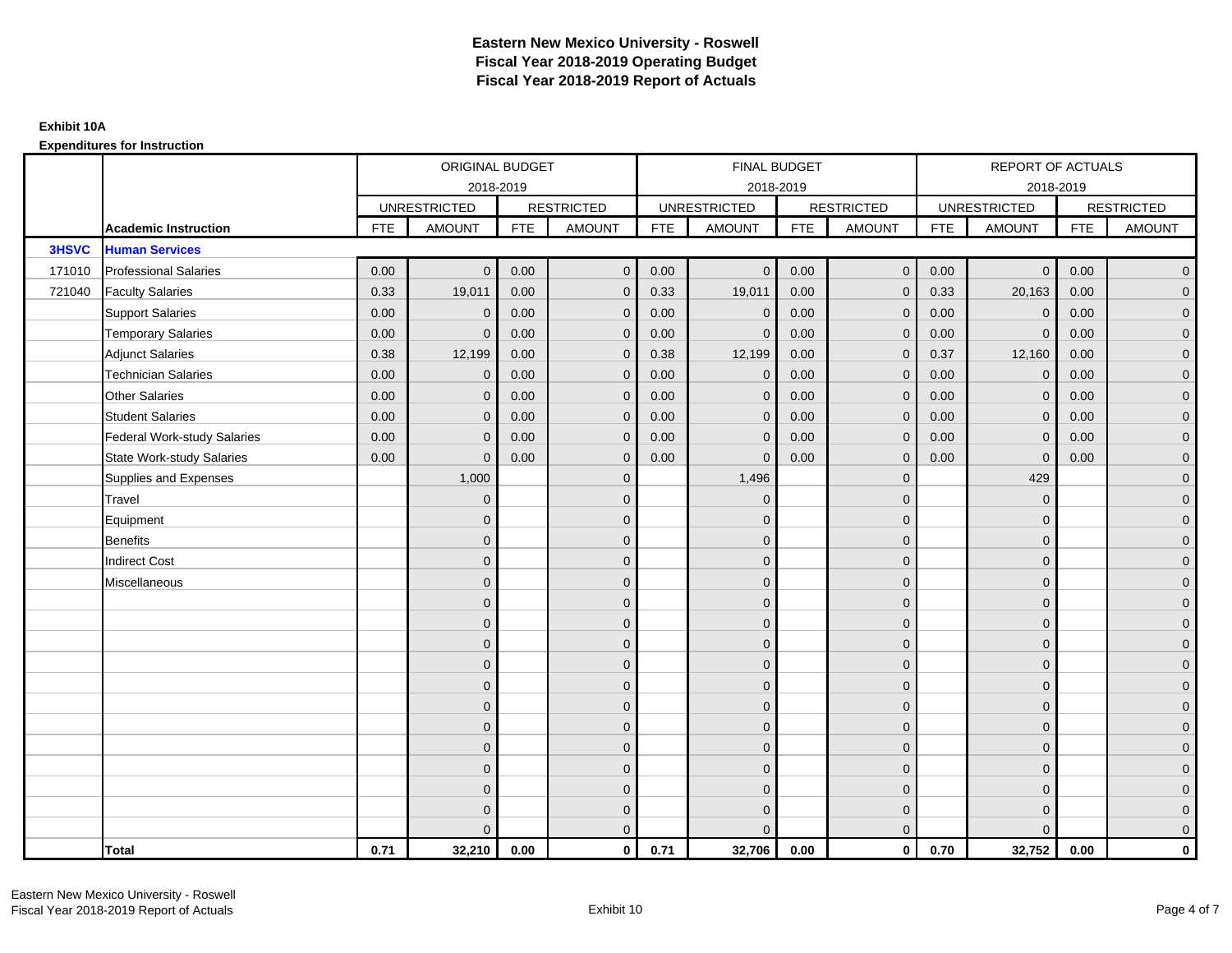|              |                                    |            | ORIGINAL BUDGET     |            |                   |            | <b>FINAL BUDGET</b> |            |                   |            | REPORT OF ACTUALS   |            |                     |
|--------------|------------------------------------|------------|---------------------|------------|-------------------|------------|---------------------|------------|-------------------|------------|---------------------|------------|---------------------|
|              |                                    |            | 2018-2019           |            |                   |            | 2018-2019           |            |                   |            | 2018-2019           |            |                     |
|              |                                    |            | <b>UNRESTRICTED</b> |            | <b>RESTRICTED</b> |            | <b>UNRESTRICTED</b> |            | <b>RESTRICTED</b> |            | <b>UNRESTRICTED</b> |            | <b>RESTRICTED</b>   |
|              | <b>Academic Instruction</b>        | <b>FTE</b> | <b>AMOUNT</b>       | <b>FTE</b> | <b>AMOUNT</b>     | <b>FTE</b> | <b>AMOUNT</b>       | <b>FTE</b> | <b>AMOUNT</b>     | <b>FTE</b> | <b>AMOUNT</b>       | <b>FTE</b> | <b>AMOUNT</b>       |
| <b>3LIBA</b> | <b>Liberal Arts</b>                |            |                     |            |                   |            |                     |            |                   |            |                     |            |                     |
| 171010       | <b>Professional Salaries</b>       | 0.15       | 12,000              | 0.00       | $\mathbf{0}$      | 0.15       | 12,000              | 0.00       | $\overline{0}$    | 0.00       | 3,878               | 0.00       | $\overline{0}$      |
| 721010       | <b>Faculty Salaries</b>            | 6.65       | 475,520             | 0.00       | $\mathbf{0}$      | 6.65       | 475,520             | 0.00       | $\Omega$          | 0.00       | 384,106             | 0.00       | $\overline{0}$      |
|              | <b>Support Salaries</b>            | 0.00       | $\Omega$            | 0.00       | $\mathbf{0}$      | 0.00       | $\mathbf 0$         | 0.00       | $\mathbf{0}$      | 0.00       | $\overline{0}$      | 0.00       | $\overline{0}$      |
|              | <b>Temporary Salaries</b>          | 0.00       | $\mathbf{0}$        | 0.00       | $\mathbf 0$       | 0.00       | $\mathbf{0}$        | 0.00       | 0                 | 0.00       | 43,212              | 0.00       | $\mathbf{0}$        |
|              | <b>Adjunct Salaries</b>            | 5.00       | 149,245             | 0.00       | $\mathbf{0}$      | 5.00       | 149,245             | 0.00       | $\mathbf{0}$      | 0.00       | 191,587             | 0.00       | $\overline{0}$      |
|              | <b>Technician Salaries</b>         | 0.00       | $\Omega$            | 0.00       | $\Omega$          | 0.00       | $\mathbf{0}$        | 0.00       | $\mathbf{0}$      | 0.00       | $\mathbf 0$         | 0.00       | $\mathbf{0}$        |
|              | <b>Other Salaries</b>              | 0.00       | $\mathbf{0}$        | 0.00       | $\mathbf{0}$      | 0.00       | $\mathbf{0}$        | 0.00       | $\mathbf{0}$      | 0.00       | 12,000              | 0.00       | $\overline{0}$      |
|              | <b>Student Salaries</b>            | 0.00       | $\mathbf 0$         | 0.00       | $\mathbf 0$       | 0.00       | $\mathbf 0$         | 0.00       | $\mathbf 0$       | 0.00       | $\pmb{0}$           | 0.00       | $\mathsf{O}\xspace$ |
|              | <b>Federal Work-study Salaries</b> | 0.00       | $\mathbf{0}$        | 0.00       | $\mathbf{0}$      | 0.00       | $\mathbf{0}$        | 0.00       | $\mathbf 0$       | 0.00       | $\mathbf 0$         | 0.00       | $\overline{0}$      |
|              | <b>State Work-study Salaries</b>   | 0.00       | $\Omega$            | 0.00       | $\mathbf{0}$      | 0.00       | $\mathbf{0}$        | 0.00       | $\mathbf{0}$      | 0.00       | $\mathbf{0}$        | 0.00       | $\overline{0}$      |
|              | Supplies and Expenses              |            | 32,000              |            | $\mathbf{0}$      |            | 73,000              |            | $\mathbf{0}$      |            | 20,810              |            | $\overline{0}$      |
|              | Travel                             |            | $\overline{0}$      |            | $\mathbf 0$       |            | $\mathbf{0}$        |            | $\mathbf{0}$      |            | 9,080               |            | $\overline{0}$      |
|              | Equipment                          |            | $\Omega$            |            | $\mathbf{0}$      |            | $\mathbf{0}$        |            | $\mathbf 0$       |            | 1,758               |            | $\overline{0}$      |
|              | <b>Benefits</b>                    |            | 0                   |            | $\mathbf{0}$      |            | $\mathbf{0}$        |            | $\mathbf 0$       |            | $\mathbf 0$         |            | $\overline{0}$      |
|              | <b>Indirect Cost</b>               |            | $\Omega$            |            | $\mathbf{0}$      |            | $\Omega$            |            | $\mathbf{0}$      |            | $\Omega$            |            | $\overline{0}$      |
|              | Miscellaneous                      |            | $\Omega$            |            | $\mathbf{0}$      |            | $\Omega$            |            | $\mathbf{0}$      |            | $\Omega$            |            | $\overline{0}$      |
|              |                                    |            | $\mathbf{0}$        |            | $\mathbf 0$       |            | $\mathbf{0}$        |            | $\mathbf 0$       |            | $\mathbf{0}$        |            | $\overline{0}$      |
|              |                                    |            | $\Omega$            |            | $\mathbf{0}$      |            | $\mathbf{0}$        |            | $\mathbf 0$       |            | $\mathbf{0}$        |            | $\overline{0}$      |
|              |                                    |            | $\mathbf{0}$        |            | $\mathbf{0}$      |            | $\Omega$            |            | $\mathbf{0}$      |            | $\mathbf 0$         |            | $\overline{0}$      |
|              |                                    |            | $\Omega$            |            | $\mathbf{0}$      |            | $\Omega$            |            | $\mathbf{0}$      |            | $\Omega$            |            | $\overline{0}$      |
|              |                                    |            | $\overline{0}$      |            | $\mathbf 0$       |            | $\mathbf{0}$        |            | $\mathbf 0$       |            | $\mathbf{0}$        |            | $\mathsf{O}\xspace$ |
|              |                                    |            | $\Omega$            |            | $\mathbf 0$       |            | $\mathbf{0}$        |            | $\mathbf 0$       |            | $\mathbf{0}$        |            | $\overline{0}$      |
|              |                                    |            | $\Omega$            |            | $\mathbf{0}$      |            | $\Omega$            |            | $\mathbf 0$       |            | $\mathbf{0}$        |            | $\overline{0}$      |
|              |                                    |            | $\Omega$            |            | $\mathbf{0}$      |            | $\Omega$            |            | $\mathbf{0}$      |            | $\Omega$            |            | $\overline{0}$      |
|              |                                    |            | $\Omega$            |            | $\mathbf 0$       |            | $\mathbf{0}$        |            | $\mathbf 0$       |            | $\mathbf 0$         |            | $\mathsf{O}\xspace$ |
|              |                                    |            | $\mathbf{0}$        |            | $\mathbf 0$       |            | $\mathbf{0}$        |            | $\mathbf 0$       |            | $\mathbf{0}$        |            | $\overline{0}$      |
|              |                                    |            | $\Omega$            |            | $\mathbf{0}$      |            | $\mathbf{0}$        |            | $\mathbf 0$       |            | $\mathbf{0}$        |            | $\mathbf 0$         |
|              |                                    |            | U                   |            | $\mathbf{0}$      |            | $\Omega$            |            | $\Omega$          |            | $\Omega$            |            | $\mathbf{0}$        |
|              | <b>Total</b>                       | 11.80      | 668,765             | 0.00       | $\mathbf{0}$      | 11.80      | 709,765             | 0.00       | $\mathbf{0}$      | 0.00       | 666,431             | 0.00       | $\mathbf{0}$        |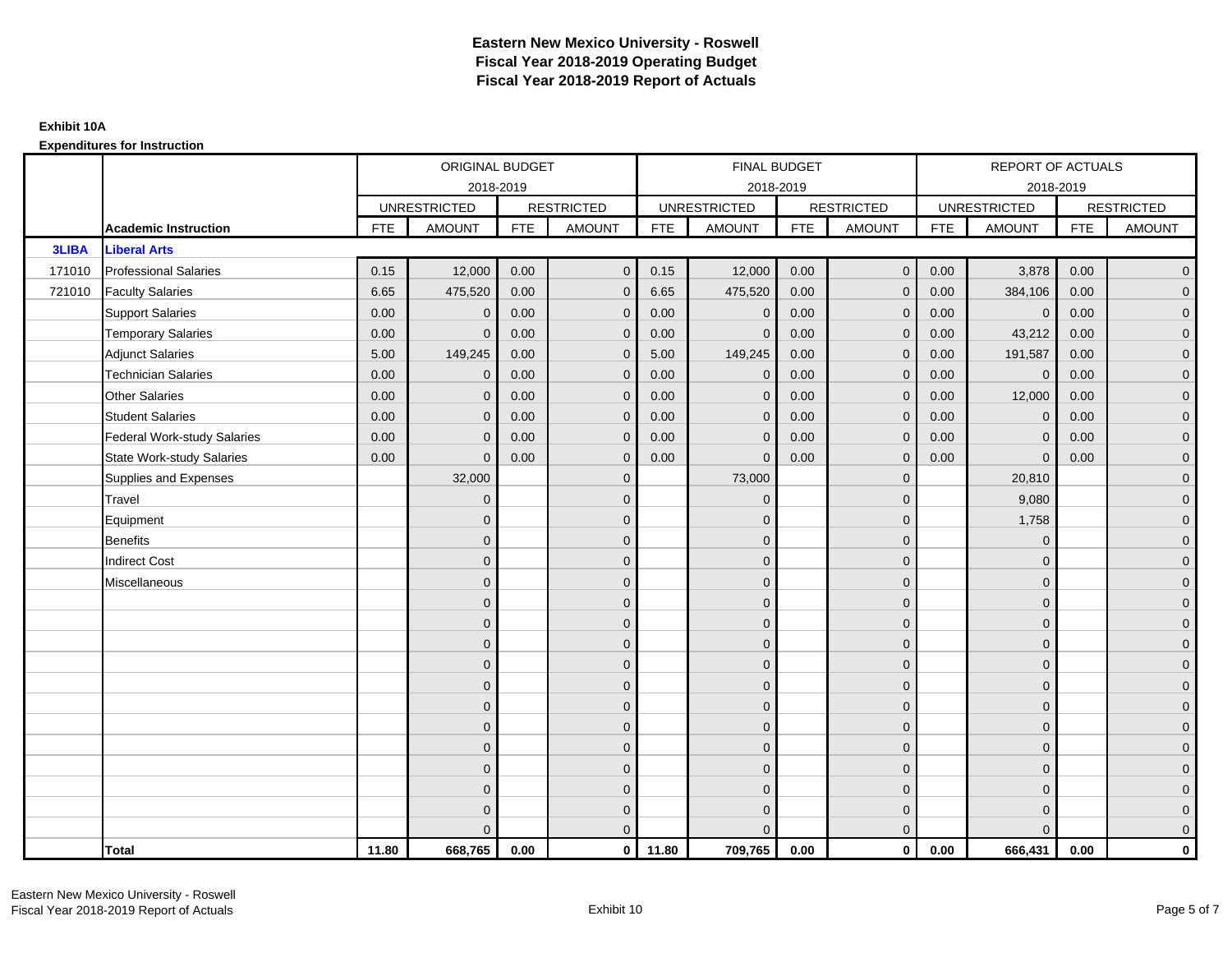|              |                                    |            | ORIGINAL BUDGET     |            |                   |            | <b>FINAL BUDGET</b> |            |                   |            | REPORT OF ACTUALS   |            |                     |
|--------------|------------------------------------|------------|---------------------|------------|-------------------|------------|---------------------|------------|-------------------|------------|---------------------|------------|---------------------|
|              |                                    |            | 2018-2019           |            |                   |            | 2018-2019           |            |                   |            | 2018-2019           |            |                     |
|              |                                    |            | <b>UNRESTRICTED</b> |            | <b>RESTRICTED</b> |            | <b>UNRESTRICTED</b> |            | <b>RESTRICTED</b> |            | <b>UNRESTRICTED</b> |            | <b>RESTRICTED</b>   |
|              | <b>Academic Instruction</b>        | <b>FTE</b> | <b>AMOUNT</b>       | <b>FTE</b> | <b>AMOUNT</b>     | <b>FTE</b> | <b>AMOUNT</b>       | <b>FTE</b> | <b>AMOUNT</b>     | <b>FTE</b> | <b>AMOUNT</b>       | <b>FTE</b> | <b>AMOUNT</b>       |
| <b>3NTSC</b> | <b>Natural Sciences</b>            |            |                     |            |                   |            |                     |            |                   |            |                     |            |                     |
| 171010       | <b>Professional Salaries</b>       | 0.10       | 8,000               | 0.00       | $\mathbf{0}$      | 0.10       | 8,000               | 0.00       | $\overline{0}$    | 0.00       | $\overline{0}$      | 0.00       | $\overline{0}$      |
| 722003       | <b>Faculty Salaries</b>            | 6.00       | 299,370             | 0.00       | $\mathbf{0}$      | 6.00       | 299,370             | 0.00       | $\Omega$          | 6.00       | 278,330             | 0.00       | $\overline{0}$      |
|              | <b>Support Salaries</b>            | 0.00       | $\Omega$            | 0.00       | $\mathbf 0$       | 0.00       | $\mathbf 0$         | 0.00       | $\mathbf{0}$      | 0.00       | $\mathbf 0$         | 0.00       | $\overline{0}$      |
|              | <b>Temporary Salaries</b>          | 0.00       | $\mathbf{0}$        | 0.00       | $\mathbf{0}$      | 0.00       | $\mathbf{0}$        | 0.00       | 0                 | 0.00       | $\mathbf{0}$        | 0.00       | $\overline{0}$      |
|              | <b>Adjunct Salaries</b>            | 1.25       | 60,700              | 0.00       | $\mathbf{0}$      | 1.25       | 60,700              | 0.00       | $\mathbf{0}$      | 3.00       | 134,739             | 0.00       | $\overline{0}$      |
|              | <b>Technician Salaries</b>         | 0.00       | $\Omega$            | 0.00       | $\Omega$          | 0.00       | $\Omega$            | 0.00       | $\Omega$          | 0.00       | $\mathbf{0}$        | 0.00       | $\overline{0}$      |
|              | <b>Other Salaries</b>              | 0.00       | $\mathbf{0}$        | 0.00       | $\mathbf 0$       | 0.00       | $\mathbf{0}$        | 0.00       | $\mathbf{0}$      | 0.00       | 8,000               | 0.00       | $\overline{0}$      |
|              | <b>Student Salaries</b>            | 0.00       | $\mathbf{0}$        | 0.00       | $\mathbf 0$       | 0.00       | $\mathbf{0}$        | 0.00       | $\mathbf 0$       | 0.20       | 6,048               | 0.00       | $\overline{0}$      |
|              | <b>Federal Work-study Salaries</b> | 0.00       | $\mathbf{0}$        | 0.00       | $\mathbf{0}$      | 0.00       | $\mathbf{0}$        | 0.00       | $\Omega$          | 0.00       | $\mathbf 0$         | 0.00       | $\overline{0}$      |
|              | <b>State Work-study Salaries</b>   | 0.00       | $\Omega$            | 0.00       | $\mathbf{0}$      | 0.00       | $\Omega$            | 0.00       | $\mathbf{0}$      | 0.00       | $\Omega$            | 0.00       | $\overline{0}$      |
|              | Supplies and Expenses              |            | 30,000              |            | $\mathbf 0$       |            | 45,000              |            | $\mathbf 0$       |            | 14,503              |            | $\mathbf{0}$        |
|              | Travel                             |            | 2,000               |            | $\mathbf 0$       |            | 2,000               |            | $\mathbf{0}$      |            | $\mathbf 0$         |            | $\mathbf{0}$        |
|              | Equipment                          |            | $\Omega$            |            | $\mathbf{0}$      |            | $\mathbf{0}$        |            | $\mathbf{0}$      |            | $\mathbf{0}$        |            | $\overline{0}$      |
|              | <b>Benefits</b>                    |            | $\Omega$            |            | $\mathbf 0$       |            | $\mathbf{0}$        |            | $\mathbf 0$       |            | $\mathbf 0$         |            | $\overline{0}$      |
|              | <b>Indirect Cost</b>               |            | $\Omega$            |            | $\mathbf 0$       |            | $\Omega$            |            | $\mathbf{0}$      |            | $\mathbf{0}$        |            | $\mathbf{0}$        |
|              | Miscellaneous                      |            | $\Omega$            |            | $\mathbf 0$       |            | $\Omega$            |            | $\mathbf{0}$      |            | $\mathbf{0}$        |            | $\mathbf{0}$        |
|              |                                    |            | $\overline{0}$      |            | $\mathbf 0$       |            | $\Omega$            |            | $\mathbf{0}$      |            | $\Omega$            |            | $\overline{0}$      |
|              |                                    |            | $\Omega$            |            | $\mathbf 0$       |            | $\mathbf{0}$        |            | $\mathbf 0$       |            | $\mathbf{0}$        |            | $\mathsf{O}\xspace$ |
|              |                                    |            | $\Omega$            |            | $\mathbf 0$       |            | $\mathbf{0}$        |            | $\mathbf 0$       |            | $\mathbf{0}$        |            | $\overline{0}$      |
|              |                                    |            | $\Omega$            |            | $\mathbf{0}$      |            | $\mathbf{0}$        |            | $\mathbf{0}$      |            | $\mathbf 0$         |            | $\mathsf{O}\xspace$ |
|              |                                    |            | $\Omega$            |            | $\mathbf{0}$      |            | $\Omega$            |            | $\mathbf{0}$      |            | $\Omega$            |            | $\overline{0}$      |
|              |                                    |            | $\mathbf{0}$        |            | $\mathbf 0$       |            | $\mathbf{0}$        |            | $\mathbf 0$       |            | $\mathbf{0}$        |            | $\overline{0}$      |
|              |                                    |            | $\Omega$            |            | $\mathbf{0}$      |            | $\Omega$            |            | $\mathbf{0}$      |            | $\mathbf{0}$        |            | $\overline{0}$      |
|              |                                    |            | $\mathbf{0}$        |            | $\mathbf{0}$      |            | $\Omega$            |            | $\mathbf{0}$      |            | $\mathbf 0$         |            | $\overline{0}$      |
|              |                                    |            | $\Omega$            |            | $\mathbf{0}$      |            | $\Omega$            |            | $\mathbf{0}$      |            | $\Omega$            |            | $\mathsf{O}\xspace$ |
|              |                                    |            | $\overline{0}$      |            | $\mathbf 0$       |            | $\mathbf{0}$        |            | $\mathbf 0$       |            | $\mathbf{0}$        |            | $\mathbf{0}$        |
|              |                                    |            | $\Omega$            |            | $\mathbf 0$       |            | $\mathbf{0}$        |            | $\mathbf 0$       |            | $\mathbf{0}$        |            | $\overline{0}$      |
|              |                                    |            | U                   |            | $\mathbf{0}$      |            | $\Omega$            |            | $\mathbf{0}$      |            | $\Omega$            |            | $\mathbf 0$         |
|              | <b>Total</b>                       | 7.35       | 400,070             | 0.00       | $\mathbf{0}$      | 7.35       | 415,070             | 0.00       | $\mathbf{0}$      | 9.20       | 441,620             | 0.00       | $\mathbf 0$         |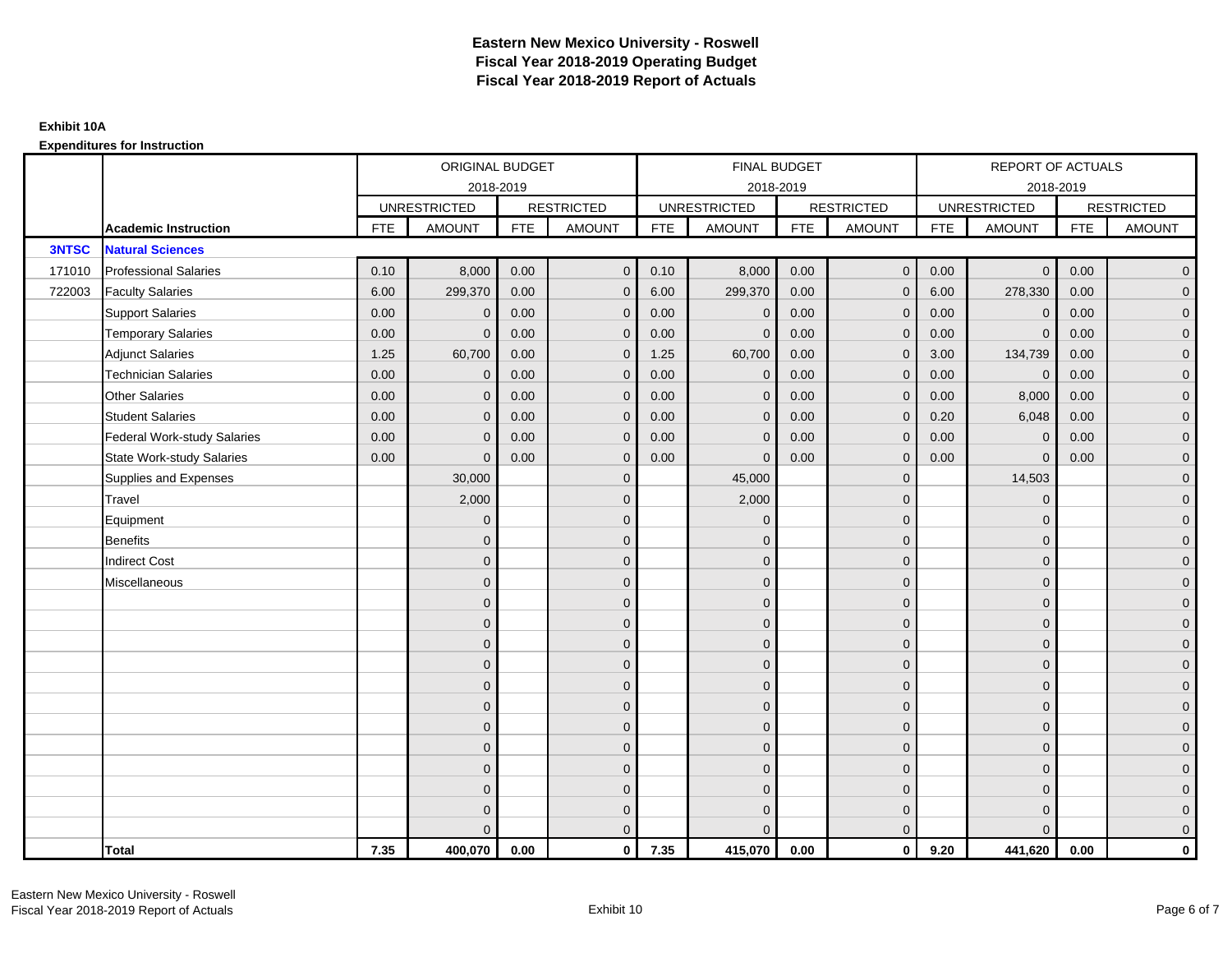|        |                                    |            | ORIGINAL BUDGET     |            |                   |            | FINAL BUDGET        |            |                   |            | <b>REPORT OF ACTUALS</b> |            |                     |
|--------|------------------------------------|------------|---------------------|------------|-------------------|------------|---------------------|------------|-------------------|------------|--------------------------|------------|---------------------|
|        |                                    |            | 2018-2019           |            |                   |            | 2018-2019           |            |                   |            | 2018-2019                |            |                     |
|        |                                    |            | <b>UNRESTRICTED</b> |            | <b>RESTRICTED</b> |            | <b>UNRESTRICTED</b> |            | <b>RESTRICTED</b> |            | <b>UNRESTRICTED</b>      |            | <b>RESTRICTED</b>   |
|        | <b>Academic Instruction</b>        | <b>FTE</b> | <b>AMOUNT</b>       | <b>FTE</b> | <b>AMOUNT</b>     | <b>FTE</b> | <b>AMOUNT</b>       | <b>FTE</b> | <b>AMOUNT</b>     | <b>FTE</b> | <b>AMOUNT</b>            | <b>FTE</b> | <b>AMOUNT</b>       |
| 3STRP  | <b>Student Success Center</b>      |            |                     |            |                   |            |                     |            |                   |            |                          |            |                     |
| 171010 | <b>Professional Salaries</b>       | 0.00       | $\mathbf{0}$        | 0.00       | $\overline{0}$    | 0.10       | 5,000               | 0.00       | $\mathbf{0}$      | 0.05       | 2,039                    | 0.00       | $\overline{0}$      |
| 721002 | <b>Faculty Salaries</b>            | 0.00       | $\mathbf{0}$        | 0.00       | $\mathbf{0}$      | 0.00       | $\mathbf{0}$        | 0.00       | $\Omega$          | 0.00       | $\mathbf 0$              | 0.00       | $\overline{0}$      |
|        | <b>Support Salaries</b>            | 0.00       | $\mathbf 0$         | 0.00       | $\mathbf 0$       | 0.00       | $\mathbf 0$         | 0.00       | $\mathbf 0$       | 0.00       | $\overline{0}$           | 0.00       | $\overline{0}$      |
|        | <b>Temporary Salaries</b>          | 0.00       | $\mathbf{0}$        | 0.00       | $\mathbf{0}$      | 0.00       | $\mathbf{0}$        | 0.00       | $\mathbf{0}$      | 0.20       | 4,286                    | 0.00       | $\overline{0}$      |
|        | <b>Adjunct Salaries</b>            | 0.00       | $\mathbf{0}$        | 0.00       | $\mathbf{0}$      | 0.00       | $\mathbf{0}$        | 0.00       | $\mathbf{0}$      | 0.00       | $\mathbf{0}$             | 0.00       | $\overline{0}$      |
|        | <b>Technician Salaries</b>         | 0.00       | $\Omega$            | 0.00       | $\Omega$          | 0.00       | $\Omega$            | 0.00       | $\mathbf{0}$      | 0.00       | $\mathbf{0}$             | 0.00       | $\overline{0}$      |
|        | <b>Other Salaries</b>              | 0.00       | $\mathbf 0$         | 0.00       | $\mathbf 0$       | 0.00       | $\mathbf{0}$        | 0.00       | $\mathbf{0}$      | 0.00       | $\overline{0}$           | 0.00       | $\overline{0}$      |
|        | <b>Student Salaries</b>            | 0.00       | $\mathbf{0}$        | 0.00       | $\mathbf 0$       | 0.00       | $\mathbf{0}$        | 0.00       | $\mathbf 0$       | 0.00       | $\overline{0}$           | 0.00       | $\overline{0}$      |
|        | <b>Federal Work-study Salaries</b> | 0.00       | $\mathbf{0}$        | 0.00       | $\mathbf{0}$      | 0.00       | $\mathbf{0}$        | 0.00       | $\overline{0}$    | 0.00       | $\mathbf 0$              | 0.00       | $\overline{0}$      |
|        | <b>State Work-study Salaries</b>   | 0.00       | $\mathbf{0}$        | 0.00       | $\mathbf{0}$      | 0.00       | $\mathbf{0}$        | 0.00       | $\mathbf 0$       | 0.00       | $\mathbf{0}$             | 0.00       | $\overline{0}$      |
|        | Supplies and Expenses              |            | $\Omega$            |            | $\mathbf 0$       |            | 500                 |            | $\overline{0}$    |            | $\mathbf 0$              |            | $\overline{0}$      |
|        | Travel                             |            | $\mathbf{0}$        |            | $\mathbf 0$       |            | $\mathbf{0}$        |            | $\mathbf{0}$      |            | $\mathbf{0}$             |            | $\mathbf{0}$        |
|        | Equipment                          |            | $\Omega$            |            | $\mathbf 0$       |            | $\mathbf{0}$        |            | $\mathbf 0$       |            | $\mathbf{0}$             |            | $\overline{0}$      |
|        | <b>Benefits</b>                    |            | $\overline{0}$      |            | $\mathbf 0$       |            | $\mathbf{0}$        |            | $\mathbf 0$       |            | $\mathbf{0}$             |            | $\mathbf{0}$        |
|        | <b>Indirect Cost</b>               |            | $\mathbf{0}$        |            | $\mathbf 0$       |            | $\Omega$            |            | $\mathbf 0$       |            | $\mathbf{0}$             |            | $\mathbf{0}$        |
|        | Miscellaneous                      |            | $\Omega$            |            | $\mathbf 0$       |            | $\mathbf{0}$        |            | $\mathbf 0$       |            | $\mathbf 0$              |            | $\mathsf{O}\xspace$ |
|        |                                    |            | $\overline{0}$      |            | $\mathbf 0$       |            | $\Omega$            |            | $\mathbf{0}$      |            | $\Omega$                 |            | $\overline{0}$      |
|        |                                    |            | $\Omega$            |            | $\mathbf 0$       |            | $\mathbf{0}$        |            | $\mathbf{0}$      |            | $\mathbf 0$              |            | $\mathsf{O}\xspace$ |
|        |                                    |            | $\Omega$            |            | $\mathbf 0$       |            | $\Omega$            |            | $\mathbf 0$       |            | $\mathbf{0}$             |            | $\overline{0}$      |
|        |                                    |            | $\Omega$            |            | $\mathbf 0$       |            | $\Omega$            |            | $\mathbf{0}$      |            | $\mathbf{0}$             |            | $\overline{0}$      |
|        |                                    |            | $\Omega$            |            | $\mathbf{0}$      |            | $\Omega$            |            | $\overline{0}$    |            | $\Omega$                 |            | $\mathbf{0}$        |
|        |                                    |            | $\mathbf{0}$        |            | $\mathbf 0$       |            | $\mathbf{0}$        |            | $\mathbf 0$       |            | $\mathbf{0}$             |            | $\overline{0}$      |
|        |                                    |            | $\Omega$            |            | $\mathbf 0$       |            | $\mathbf{0}$        |            | $\mathbf 0$       |            | $\mathbf{0}$             |            | $\overline{0}$      |
|        |                                    |            | $\Omega$            |            | $\mathbf 0$       |            | $\Omega$            |            | $\mathbf{0}$      |            | $\mathbf{0}$             |            | $\overline{0}$      |
|        |                                    |            | $\Omega$            |            | $\overline{0}$    |            | $\Omega$            |            | $\mathbf{0}$      |            | $\Omega$                 |            | $\overline{0}$      |
|        |                                    |            | $\Omega$            |            | $\mathbf 0$       |            | $\mathbf{0}$        |            | $\mathbf 0$       |            | $\mathbf{0}$             |            | $\mathbf{0}$        |
|        |                                    |            | $\mathbf{0}$        |            | $\mathbf 0$       |            | $\mathbf{0}$        |            | $\mathbf 0$       |            | $\mathbf{0}$             |            | $\mathbf{0}$        |
|        |                                    |            | $\Omega$            |            | $\mathbf{0}$      |            | $\Omega$            |            | $\mathbf{0}$      |            | $\Omega$                 |            | $\overline{0}$      |
|        | <b>Total</b>                       | 0.00       | $\mathbf{0}$        | 0.00       | $\mathbf{0}$      | 0.10       | 5,500               | 0.00       | $\mathbf{0}$      | 0.25       | 6,325                    | 0.00       | $\mathbf 0$         |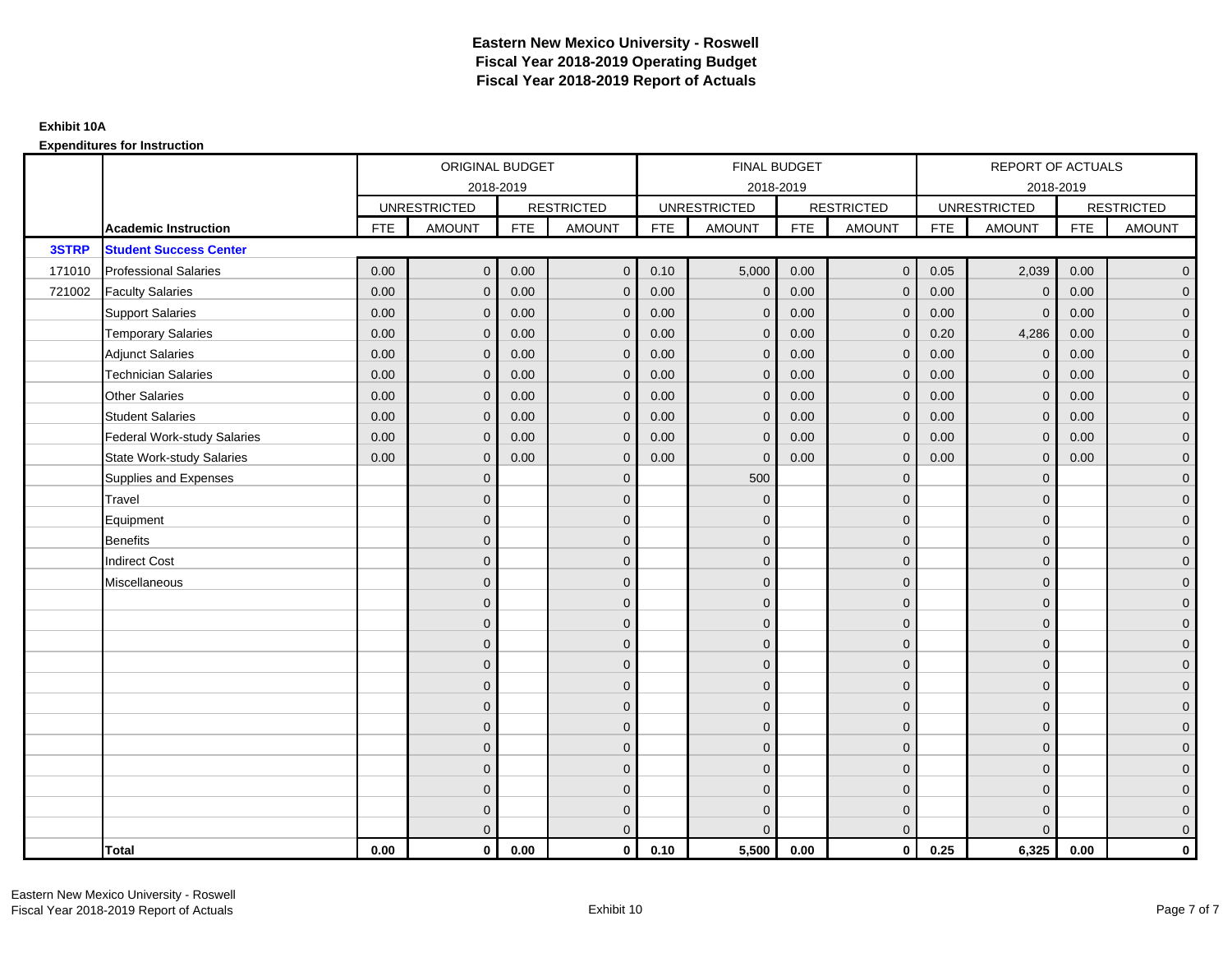|                                         |            | <b>ORIGINAL BUDGET</b> |            |                   |            | <b>FINAL BUDGET</b> |            |                   |            | <b>REPORT OF ACTUALS</b> |            |                   |
|-----------------------------------------|------------|------------------------|------------|-------------------|------------|---------------------|------------|-------------------|------------|--------------------------|------------|-------------------|
|                                         |            | 2018-2019              |            |                   |            | 2018-2019           |            |                   |            | 2018-2019                |            |                   |
|                                         |            | <b>UNRESTRICTED</b>    |            | <b>RESTRICTED</b> |            | <b>UNRESTRICTED</b> |            | <b>RESTRICTED</b> |            | <b>UNRESTRICTED</b>      |            | <b>RESTRICTED</b> |
| <b>Vocational Instruction</b>           | <b>FTE</b> | <b>AMOUNT</b>          | <b>FTE</b> | <b>AMOUNT</b>     | <b>FTE</b> | <b>AMOUNT</b>       | <b>FTE</b> | <b>AMOUNT</b>     | <b>FTE</b> | <b>AMOUNT</b>            | <b>FTE</b> | <b>AMOUNT</b>     |
| <b>Detail of Vocational Instruction</b> |            |                        |            |                   |            |                     |            |                   |            |                          |            |                   |
| <b>Professional Salaries</b>            | 9.55       | 587,507                | 0.00       | $\mathbf 0$       | 9.55       | 587,507             | 0.00       | $\overline{0}$    | 16.00      | 930,742                  | 0.00       | $\overline{0}$    |
| <b>Faculty Salaries</b>                 | 31.50      | 1,516,581              | 0.00       | $\mathbf 0$       | 31.50      | 1,516,581           | 0.00       | $\mathbf 0$       | 24.65      | 1,192,453                | 0.00       | $\overline{0}$    |
| <b>Support Salaries</b>                 | 2.41       | 66,784                 | 0.00       | $\mathbf 0$       | 2.41       | 66,784              | 0.00       | $\mathbf{0}$      | 1.43       | 50,878                   | 0.00       | $\overline{0}$    |
| <b>Temporary Salaries</b>               | 0.00       | $\mathbf 0$            | 0.00       | $\mathbf 0$       | 0.00       | $\mathbf 0$         | 0.00       | $\mathbf 0$       | 2.25       | 102,015                  | 0.00       | $\mathbf 0$       |
| <b>Adjunct Salaries</b>                 | 10.88      | 484,302                | 0.00       | $\Omega$          | 10.98      | 494,302             | 0.00       | $\mathbf 0$       | 16.20      | 763,936                  | 0.00       | $\overline{0}$    |
| <b>Technician Salaries</b>              | 0.00       | $\Omega$               | 0.00       | $\Omega$          | 0.00       | $\mathbf 0$         | 0.00       | $\Omega$          | 0.00       | $\mathbf 0$              | 0.00       | $\mathbf 0$       |
| <b>Other Salaries</b>                   | 1.00       | 68,500                 | 0.00       | 0                 | 1.00       | 68,500              | 0.00       | $\mathbf 0$       | 1.00       | 65,289                   | 0.00       | $\overline{0}$    |
| <b>Student Salaries</b>                 | 0.00       | $\mathbf 0$            | 0.00       | 0                 | 0.00       | 0                   | 0.00       | $\mathbf 0$       | 0.20       | 5,274                    | 0.00       | $\mathbf 0$       |
| <b>Federal Work-study Salaries</b>      | 0.00       | $\Omega$               | 0.00       | $\Omega$          | 0.00       | $\Omega$            | 0.00       | $\Omega$          | 0.00       | $\mathbf 0$              | 0.00       | $\overline{0}$    |
| <b>State Work-study Salaries</b>        | 0.00       | $\mathbf 0$            | 0.00       | $\mathbf 0$       | 0.00       | 0                   | 0.00       | 0                 | 0.00       | $\mathbf 0$              | 0.00       | $\mathbf 0$       |
| Supplies and Expenses                   |            | 448,176                |            | $\mathbf 0$       |            | 660,676             |            | $\mathbf 0$       |            | 429,949                  |            | $\mathbf 0$       |
| Travel                                  |            | 4,000                  |            | $\mathbf 0$       |            | 4,000               |            | $\mathbf 0$       |            | 48,179                   |            | $\overline{0}$    |
| Equipment                               |            | 0                      |            | 0                 |            | $\mathbf 0$         |            | $\mathbf 0$       |            | 37,911                   |            | $\mathbf 0$       |
| <b>Benefits</b>                         |            | $\Omega$               |            | $\mathbf 0$       |            | $\Omega$            |            | $\mathbf 0$       |            | $\mathbf 0$              |            | $\mathbf 0$       |
| <b>Indirect Cost</b>                    |            | $\mathbf 0$            |            | 0                 |            | $\mathbf 0$         |            | $\mathbf 0$       |            | $\mathbf 0$              |            | $\mathbf 0$       |
| Miscellaneous                           |            | 2,500                  |            | $\mathbf 0$       |            | 2,500               |            | $\mathbf 0$       |            | 3,050                    |            | $\mathbf 0$       |
|                                         |            | $\mathbf 0$            |            | $\mathbf 0$       |            | $\mathbf 0$         |            | $\mathbf 0$       |            | $\mathbf 0$              |            | $\overline{0}$    |
|                                         |            | $\mathbf 0$            |            | $\mathbf 0$       |            | $\mathbf 0$         |            | $\mathbf 0$       |            | $\mathbf 0$              |            | $\overline{0}$    |
|                                         |            | $\Omega$               |            | $\mathbf 0$       |            | $\Omega$            |            | $\mathbf 0$       |            | $\Omega$                 |            | $\overline{0}$    |
|                                         |            | $\Omega$               |            | $\mathbf 0$       |            | $\Omega$            |            | $\mathbf 0$       |            | $\Omega$                 |            | $\overline{0}$    |
|                                         |            | $\mathbf 0$            |            | $\mathbf 0$       |            | $\mathbf 0$         |            | $\mathbf 0$       |            | $\mathbf 0$              |            | $\mathbf 0$       |
|                                         |            | $\mathbf 0$            |            | $\mathbf 0$       |            | $\mathbf 0$         |            | $\mathbf 0$       |            | $\mathbf 0$              |            | $\mathbf 0$       |
|                                         |            | $\mathbf 0$            |            | $\mathbf 0$       |            | $\mathbf 0$         |            | $\mathbf 0$       |            | $\mathbf 0$              |            | $\overline{0}$    |
|                                         |            | 0                      |            | $\mathbf 0$       |            | $\mathbf 0$         |            | $\mathbf 0$       |            | $\mathbf 0$              |            | $\overline{0}$    |
|                                         |            | $\Omega$               |            | $\mathbf 0$       |            | $\mathbf 0$         |            | $\mathbf 0$       |            | $\mathbf 0$              |            | $\mathbf 0$       |
| Student Hire - Other                    | 0.00       | $\Omega$               | 0.00       | $\Omega$          | 0.00       | $\Omega$            | 0.00       | $\Omega$          | 0.00       | $\Omega$                 | 0.00       | $\mathbf 0$       |
| <b>Federal Work Study</b>               | 0.00       | $\mathbf 0$            | 0.00       | $\mathbf 0$       | 0.00       | $\mathbf 0$         | 0.00       | $\mathbf 0$       | 0.25       | 11,246                   | 0.00       | $\overline{0}$    |
| State Work Study                        | 0.00       | $\mathbf 0$            | 0.00       | $\mathbf 0$       | 0.00       | $\mathbf 0$         | 0.00       | $\mathbf 0$       | 0.00       | $\mathbf 0$              | 0.00       | $\mathbf 0$       |
| <b>Total</b>                            | 55.34      | 3,178,350              | 0.00       | $\mathbf 0$       | 55.44      | 3,400,850           | 0.00       | $\mathbf{0}$      | 61.98      | 3,640,922                | 0.00       | $\mathbf{0}$      |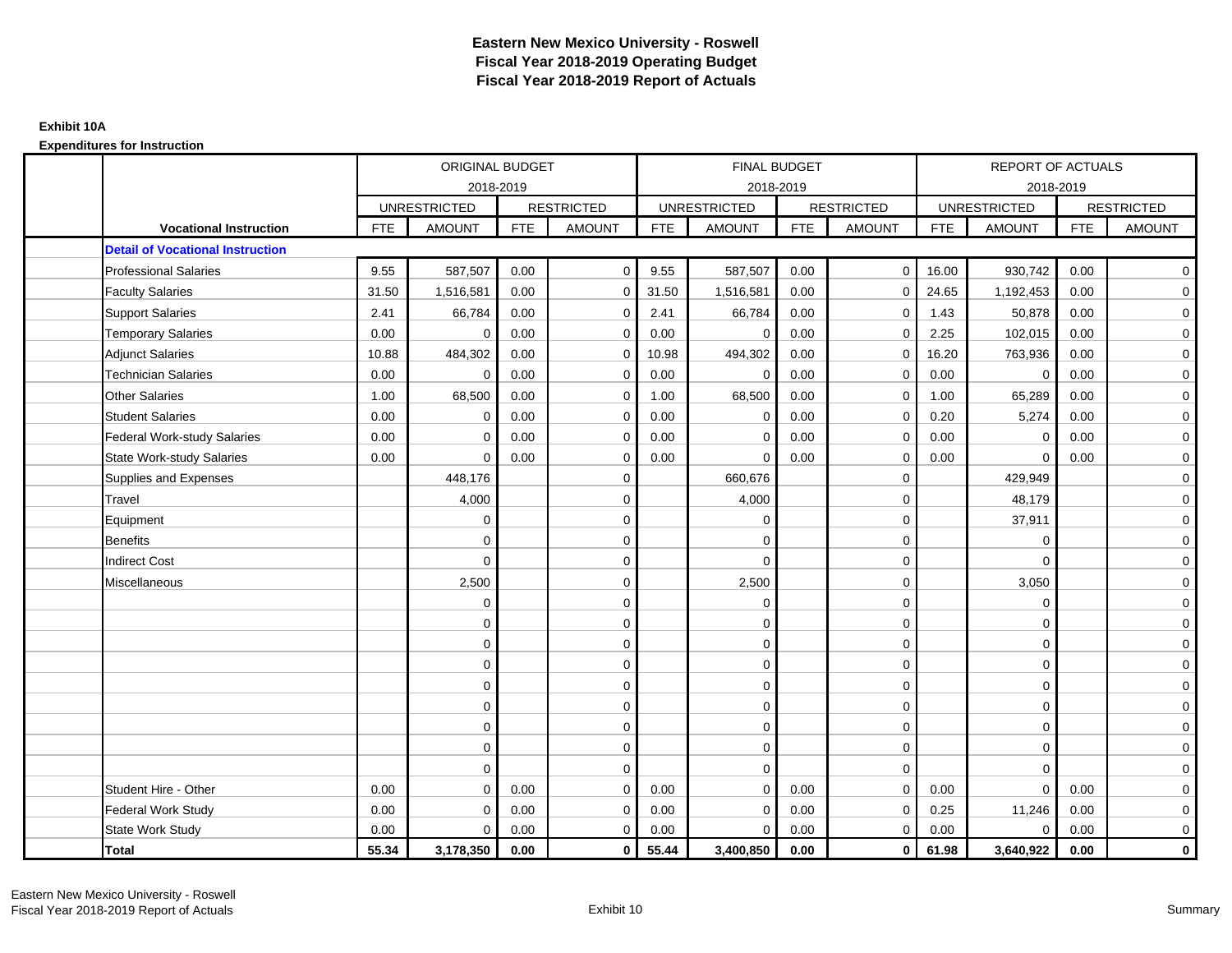|              |                                    |            | ORIGINAL BUDGET     |            |                   |            | <b>FINAL BUDGET</b> |            |                   |            | REPORT OF ACTUALS   |            |                   |
|--------------|------------------------------------|------------|---------------------|------------|-------------------|------------|---------------------|------------|-------------------|------------|---------------------|------------|-------------------|
|              |                                    |            |                     | 2018-2019  |                   |            | 2018-2019           |            |                   |            | 2018-2019           |            |                   |
|              |                                    |            | <b>UNRESTRICTED</b> |            | <b>RESTRICTED</b> |            | <b>UNRESTRICTED</b> |            | <b>RESTRICTED</b> |            | <b>UNRESTRICTED</b> |            | <b>RESTRICTED</b> |
|              | <b>Vocational Instruction</b>      | <b>FTE</b> | <b>AMOUNT</b>       | <b>FTE</b> | <b>AMOUNT</b>     | <b>FTE</b> | <b>AMOUNT</b>       | <b>FTE</b> | <b>AMOUNT</b>     | <b>FTE</b> | <b>AMOUNT</b>       | <b>FTE</b> | <b>AMOUNT</b>     |
| <b>3AIRP</b> | <b>Airframe and Powerplant</b>     |            |                     |            |                   |            |                     |            |                   |            |                     |            |                   |
| 171010       | <b>Professional Salaries</b>       | 1.00       | 56,411              | 0.00       | $\mathbf{0}$      | 1.00       | 56,411              | 0.00       | $\mathbf{0}$      | 2.00       | 109,314             | 0.00       | $\overline{0}$    |
| 725020       | <b>Faculty Salaries</b>            | 3.00       | 170,115             | 0.00       | $\mathbf 0$       | 3.00       | 170,115             | 0.00       | $\mathbf{0}$      | 2.00       | 117,251             | 0.00       | $\overline{0}$    |
|              | <b>Support Salaries</b>            | 0.00       | $\mathbf{0}$        | 0.00       | $\mathbf 0$       | 0.00       | $\mathbf 0$         | 0.00       | $\mathbf 0$       | 0.00       | $\mathbf 0$         | 0.00       | $\overline{0}$    |
|              | <b>Temporary Salaries</b>          | 0.00       | $\Omega$            | 0.00       | $\overline{0}$    | 0.00       | $\Omega$            | 0.00       | $\Omega$          | 0.00       | $\mathbf{0}$        | 0.00       | $\overline{0}$    |
|              | <b>Adjunct Salaries</b>            | 0.25       | 14,199              | 0.00       | $\Omega$          | 0.25       | 14,199              | 0.00       | $\Omega$          | 0.07       | 3,588               | 0.00       | $\overline{0}$    |
|              | <b>Technician Salaries</b>         | 0.00       | $\Omega$            | 0.00       | $\mathbf{0}$      | 0.00       | $\Omega$            | 0.00       | $\mathbf 0$       | 0.00       | $\mathbf 0$         | 0.00       | $\mathbf{0}$      |
|              | <b>Other Salaries</b>              | 0.00       | $\mathbf{0}$        | 0.00       | $\mathbf 0$       | 0.00       | $\Omega$            | 0.00       | $\mathbf{0}$      | 0.00       | $\overline{0}$      | 0.00       | $\overline{0}$    |
|              | <b>Student Salaries</b>            | 0.00       | $\mathbf{0}$        | 0.00       | $\overline{0}$    | 0.00       | $\Omega$            | 0.00       | $\mathbf{0}$      | 0.00       | $\mathbf 0$         | 0.00       | $\overline{0}$    |
|              | <b>Federal Work-study Salaries</b> | 0.00       | $\mathbf{0}$        | 0.00       | $\mathbf 0$       | 0.00       | $\mathbf{0}$        | 0.00       | $\Omega$          | 0.00       | $\mathbf 0$         | 0.00       | $\overline{0}$    |
|              | <b>State Work-study Salaries</b>   | 0.00       | $\mathbf{0}$        | 0.00       | $\overline{0}$    | 0.00       | $\mathbf{0}$        | 0.00       | $\mathbf{0}$      | 0.00       | $\mathbf{0}$        | 0.00       | $\overline{0}$    |
|              | Supplies and Expenses              |            | 30,000              |            | $\overline{0}$    |            | 45,000              |            | $\overline{0}$    |            | 27,820              |            | $\overline{0}$    |
|              | Travel                             |            | $\Omega$            |            | $\mathbf 0$       |            | $\Omega$            |            | $\mathbf{0}$      |            | 1,414               |            | $\overline{0}$    |
|              | Equipment                          |            | $\mathbf{0}$        |            | $\mathbf 0$       |            | $\Omega$            |            | $\mathbf 0$       |            | $\mathbf 0$         |            | $\overline{0}$    |
|              | <b>Benefits</b>                    |            | $\mathbf{0}$        |            | $\mathbf 0$       |            | $\Omega$            |            | $\mathbf{0}$      |            | $\mathbf{0}$        |            | $\overline{0}$    |
|              | <b>Indirect Cost</b>               |            | $\Omega$            |            | $\overline{0}$    |            | $\Omega$            |            | $\Omega$          |            | $\Omega$            |            | $\overline{0}$    |
|              | Miscellaneous                      |            | $\mathbf{0}$        |            | $\mathbf 0$       |            | $\Omega$            |            | $\mathbf 0$       |            | $\mathbf{0}$        |            | $\mathbf{0}$      |
|              |                                    |            | $\mathbf{0}$        |            | $\mathbf 0$       |            | $\Omega$            |            | $\mathbf{0}$      |            | $\mathbf{0}$        |            | $\overline{0}$    |
|              |                                    |            | $\Omega$            |            | $\mathbf 0$       |            | $\Omega$            |            | $\mathbf{0}$      |            | $\mathbf{0}$        |            | $\overline{0}$    |
|              |                                    |            | $\mathbf{0}$        |            | $\mathbf 0$       |            | $\Omega$            |            | $\mathbf 0$       |            | $\mathbf{0}$        |            | $\overline{0}$    |
|              |                                    |            | $\Omega$            |            | $\mathbf 0$       |            | $\Omega$            |            | $\mathbf{0}$      |            | $\mathbf{0}$        |            | $\mathbf{0}$      |
|              |                                    |            | $\Omega$            |            | $\mathbf 0$       |            | $\Omega$            |            | $\mathbf{0}$      |            | $\Omega$            |            | $\mathbf{0}$      |
|              |                                    |            | $\Omega$            |            | $\mathbf 0$       |            | $\Omega$            |            | $\mathbf{0}$      |            | $\Omega$            |            | $\overline{0}$    |
|              |                                    |            | $\mathbf{0}$        |            | $\mathbf 0$       |            | $\Omega$            |            | $\mathbf{0}$      |            | $\mathbf{0}$        |            | $\overline{0}$    |
|              |                                    |            | $\mathbf{0}$        |            | $\mathbf 0$       |            | $\Omega$            |            | $\mathbf{0}$      |            | $\mathbf{0}$        |            | $\overline{0}$    |
|              |                                    |            | $\Omega$            |            | $\mathbf 0$       |            | $\Omega$            |            | $\mathbf{0}$      |            | $\Omega$            |            | $\overline{0}$    |
|              |                                    |            | $\Omega$            |            | $\mathbf 0$       |            | $\Omega$            |            | $\mathbf{0}$      |            | $\mathbf{0}$        |            | $\mathbf{0}$      |
|              |                                    |            | $\Omega$            |            | $\mathbf 0$       |            | $\Omega$            |            | $\mathbf 0$       |            | $\mathbf{0}$        |            | $\mathbf{0}$      |
|              |                                    |            | $\Omega$            |            | $\overline{0}$    |            | $\Omega$            |            | $\mathbf{0}$      |            | $\Omega$            |            | $\overline{0}$    |
|              | <b>Total</b>                       | 4.25       | 270,725             | 0.00       | $\mathbf{0}$      | 4.25       | 285,725             | 0.00       | $\mathbf{0}$      | 4.07       | 259,387             | 0.00       | $\mathbf 0$       |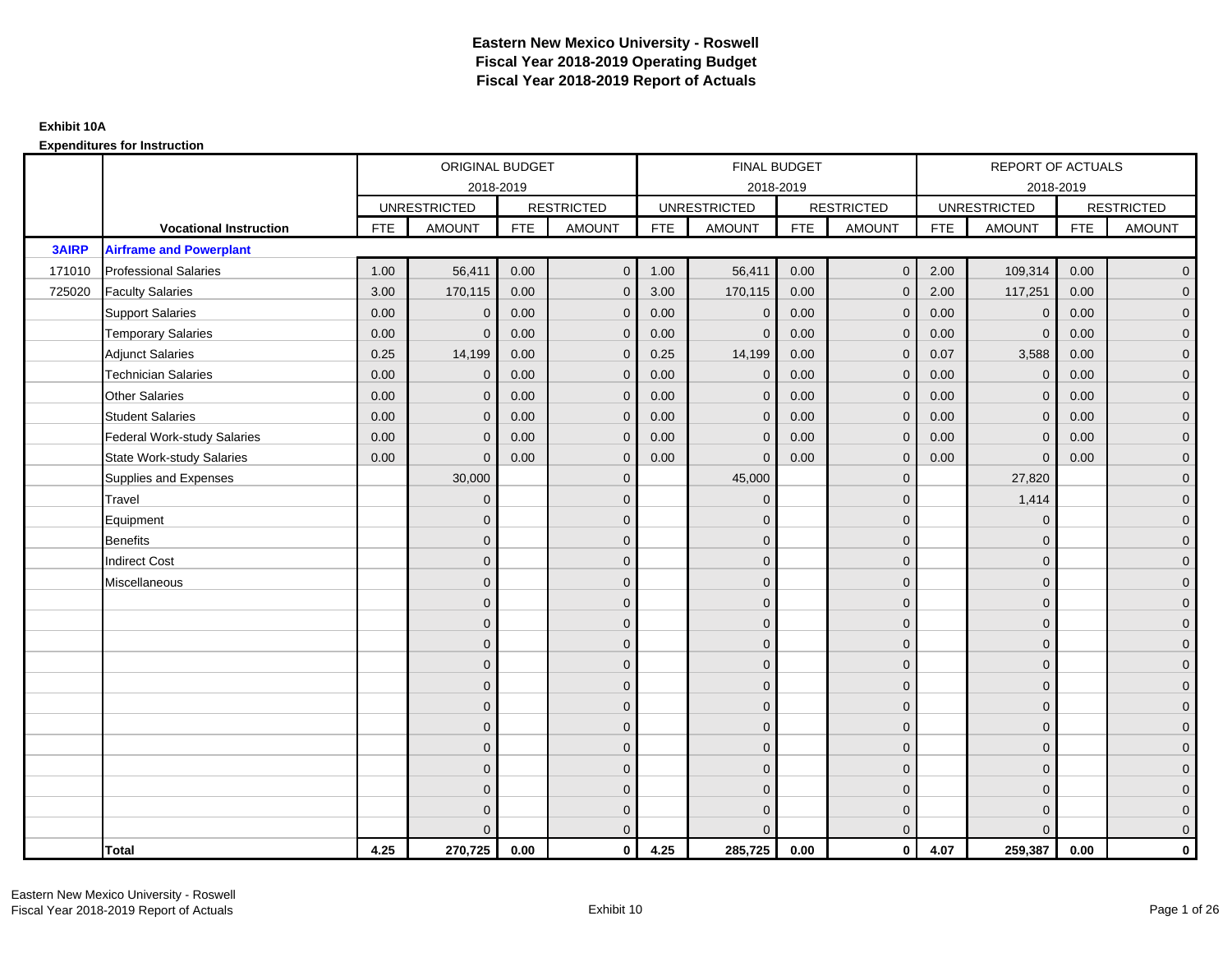|              |                                    |            | ORIGINAL BUDGET     |            |                   |            | <b>FINAL BUDGET</b> |            |                   |            | REPORT OF ACTUALS   |            |                   |
|--------------|------------------------------------|------------|---------------------|------------|-------------------|------------|---------------------|------------|-------------------|------------|---------------------|------------|-------------------|
|              |                                    |            | 2018-2019           |            |                   |            | 2018-2019           |            |                   |            | 2018-2019           |            |                   |
|              |                                    |            | <b>UNRESTRICTED</b> |            | <b>RESTRICTED</b> |            | <b>UNRESTRICTED</b> |            | <b>RESTRICTED</b> |            | <b>UNRESTRICTED</b> |            | <b>RESTRICTED</b> |
|              | <b>Vocational Instruction</b>      | <b>FTE</b> | <b>AMOUNT</b>       | <b>FTE</b> | <b>AMOUNT</b>     | <b>FTE</b> | <b>AMOUNT</b>       | <b>FTE</b> | <b>AMOUNT</b>     | <b>FTE</b> | <b>AMOUNT</b>       | <b>FTE</b> | <b>AMOUNT</b>     |
| <b>3AUTO</b> | <b>Auto Mechanics</b>              |            |                     |            |                   |            |                     |            |                   |            |                     |            |                   |
| 171010       | <b>Professional Salaries</b>       | 0.00       | $\Omega$            | 0.00       | $\overline{0}$    | 0.00       | $\Omega$            | 0.00       | $\overline{0}$    | 0.00       | $\overline{0}$      | 0.00       | $\overline{0}$    |
| 725030       | <b>Faculty Salaries</b>            | 1.00       | 48,961              | 0.00       | $\mathbf 0$       | 1.00       | 48,961              | 0.00       | $\mathbf{0}$      | 1.00       | 48,961              | 0.00       | $\overline{0}$    |
|              | <b>Support Salaries</b>            | 0.00       | $\mathbf 0$         | 0.00       | $\mathbf 0$       | 0.00       | $\mathbf 0$         | 0.00       | $\mathbf{0}$      | 0.00       | $\mathbf 0$         | 0.00       | $\overline{0}$    |
|              | <b>Temporary Salaries</b>          | 0.00       | $\Omega$            | 0.00       | $\overline{0}$    | 0.00       | $\Omega$            | 0.00       | $\Omega$          | 0.00       | $\mathbf{0}$        | 0.00       | $\overline{0}$    |
|              | <b>Adjunct Salaries</b>            | 0.60       | 39,312              | 0.00       | $\overline{0}$    | 0.60       | 39,312              | 0.00       | $\Omega$          | 0.60       | 31,272              | 0.00       | $\overline{0}$    |
|              | <b>Technician Salaries</b>         | 0.00       | $\mathbf 0$         | 0.00       | $\mathbf{0}$      | 0.00       | $\mathbf{0}$        | 0.00       | $\mathbf{0}$      | 0.00       | $\mathbf 0$         | 0.00       | $\mathbf{0}$      |
|              | <b>Other Salaries</b>              | 0.00       | $\mathbf{0}$        | 0.00       | $\overline{0}$    | 0.00       | $\mathbf{0}$        | 0.00       | $\mathbf{0}$      | 0.00       | 4,000               | 0.00       | $\overline{0}$    |
|              | <b>Student Salaries</b>            | 0.00       | $\mathbf{0}$        | 0.00       | $\overline{0}$    | 0.00       | $\mathbf{0}$        | 0.00       | $\mathbf{0}$      | 0.00       | $\mathbf 0$         | 0.00       | $\overline{0}$    |
|              | <b>Federal Work-study Salaries</b> | 0.00       | $\mathbf{0}$        | 0.00       | $\mathbf 0$       | 0.00       | $\mathbf{0}$        | 0.00       | $\Omega$          | 0.00       | $\mathbf 0$         | 0.00       | $\overline{0}$    |
|              | State Work-study Salaries          | 0.00       | $\mathbf{0}$        | 0.00       | $\overline{0}$    | 0.00       | $\mathbf{0}$        | 0.00       | $\mathbf{0}$      | 0.00       | $\mathbf{0}$        | 0.00       | $\overline{0}$    |
|              | Supplies and Expenses              |            | 15,890              |            | $\mathbf{0}$      |            | 30,890              |            | $\mathbf{0}$      |            | 9,114               |            | $\mathbf{0}$      |
|              | Travel                             |            | $\Omega$            |            | $\mathbf 0$       |            | $\mathbf{0}$        |            | $\mathbf{0}$      |            | 761                 |            | $\overline{0}$    |
|              | Equipment                          |            | $\Omega$            |            | $\mathbf 0$       |            | $\mathbf{0}$        |            | $\mathbf 0$       |            | $\mathbf 0$         |            | $\overline{0}$    |
|              | <b>Benefits</b>                    |            | $\mathbf{0}$        |            | $\mathbf 0$       |            | $\Omega$            |            | $\mathbf 0$       |            | $\mathbf{0}$        |            | $\overline{0}$    |
|              | <b>Indirect Cost</b>               |            | $\Omega$            |            | $\overline{0}$    |            | $\Omega$            |            | $\Omega$          |            | $\Omega$            |            | $\overline{0}$    |
|              | Miscellaneous                      |            | $\Omega$            |            | $\mathbf 0$       |            | $\mathbf{0}$        |            | $\Omega$          |            | $\mathbf{0}$        |            | $\mathbf{0}$      |
|              |                                    |            | $\Omega$            |            | $\mathbf 0$       |            | $\mathbf{0}$        |            | $\mathbf{0}$      |            | $\mathbf{0}$        |            | $\overline{0}$    |
|              |                                    |            | $\Omega$            |            | $\mathbf 0$       |            | $\mathbf{0}$        |            | $\mathbf{0}$      |            | $\mathbf{0}$        |            | $\overline{0}$    |
|              |                                    |            | $\Omega$            |            | $\mathbf 0$       |            | $\mathbf{0}$        |            | $\mathbf 0$       |            | $\mathbf{0}$        |            | $\overline{0}$    |
|              |                                    |            | $\Omega$            |            | $\mathbf 0$       |            | $\Omega$            |            | $\mathbf{0}$      |            | $\mathbf{0}$        |            | $\mathbf{0}$      |
|              |                                    |            | $\Omega$            |            | $\mathbf 0$       |            | $\Omega$            |            | $\overline{0}$    |            | $\Omega$            |            | $\mathbf{0}$      |
|              |                                    |            | $\Omega$            |            | $\mathbf 0$       |            | $\Omega$            |            | $\mathbf{0}$      |            | $\Omega$            |            | $\overline{0}$    |
|              |                                    |            | $\Omega$            |            | $\mathbf 0$       |            | $\mathbf{0}$        |            | $\mathbf 0$       |            | $\mathbf{0}$        |            | $\overline{0}$    |
|              |                                    |            | $\mathbf{0}$        |            | $\mathbf 0$       |            | $\Omega$            |            | $\mathbf 0$       |            | $\mathbf{0}$        |            | $\overline{0}$    |
|              |                                    |            | $\Omega$            |            | $\mathbf 0$       |            | $\Omega$            |            | $\mathbf{0}$      |            | $\Omega$            |            | $\overline{0}$    |
|              |                                    |            | $\Omega$            |            | $\mathbf 0$       |            | $\mathbf{0}$        |            | $\mathbf 0$       |            | $\mathbf{0}$        |            | $\mathbf{0}$      |
|              |                                    |            | $\Omega$            |            | $\mathbf 0$       |            | $\Omega$            |            | $\mathbf{0}$      |            | $\mathbf{0}$        |            | $\mathbf{0}$      |
|              |                                    |            | $\Omega$            |            | $\overline{0}$    |            | $\Omega$            |            | $\mathbf{0}$      |            | $\Omega$            |            | $\overline{0}$    |
|              | <b>Total</b>                       | 1.60       | 104,163             | 0.00       | $\mathbf{0}$      | 1.60       | 119,163             | 0.00       | $\mathbf{0}$      | 1.60       | 94,108              | 0.00       | $\mathbf 0$       |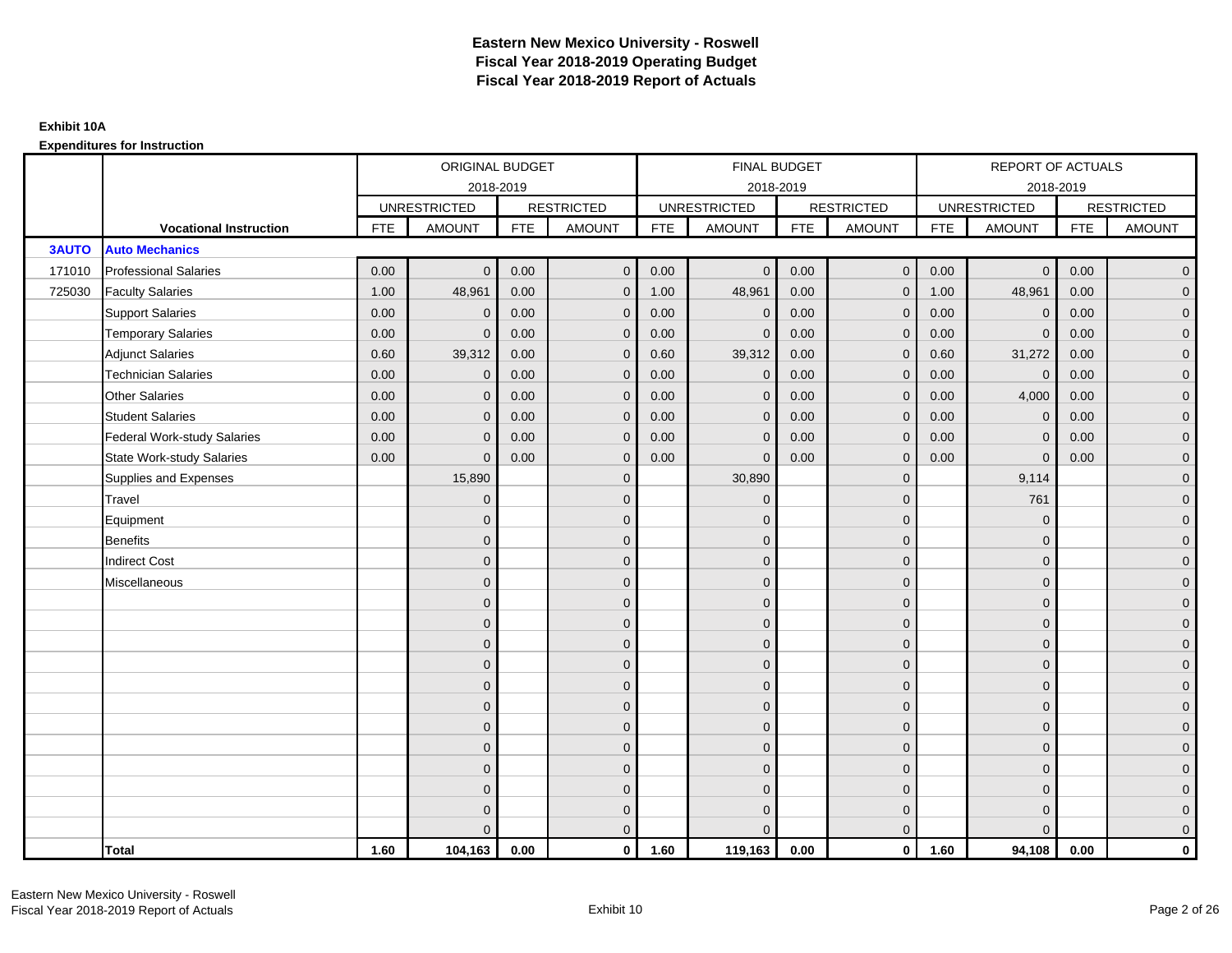|        |                                    | ORIGINAL BUDGET     |               |                   | <b>FINAL BUDGET</b> |                     |                |                   | REPORT OF ACTUALS |                     |                |                   |                |
|--------|------------------------------------|---------------------|---------------|-------------------|---------------------|---------------------|----------------|-------------------|-------------------|---------------------|----------------|-------------------|----------------|
|        |                                    | 2018-2019           |               |                   |                     | 2018-2019           |                |                   |                   | 2018-2019           |                |                   |                |
|        |                                    | <b>UNRESTRICTED</b> |               | <b>RESTRICTED</b> |                     | <b>UNRESTRICTED</b> |                | <b>RESTRICTED</b> |                   | <b>UNRESTRICTED</b> |                | <b>RESTRICTED</b> |                |
|        | <b>Vocational Instruction</b>      | <b>FTE</b>          | <b>AMOUNT</b> | <b>FTE</b>        | <b>AMOUNT</b>       | <b>FTE</b>          | <b>AMOUNT</b>  | <b>FTE</b>        | <b>AMOUNT</b>     | <b>FTE</b>          | <b>AMOUNT</b>  | <b>FTE</b>        | <b>AMOUNT</b>  |
| 3CDEV  | <b>Child Development Center</b>    |                     |               |                   |                     |                     |                |                   |                   |                     |                |                   |                |
| 171010 | <b>Professional Salaries</b>       | 0.00                | $\Omega$      | 0.00              | $\overline{0}$      | 0.00                | $\overline{0}$ | 0.00              | $\mathbf{0}$      | 0.00                | $\overline{0}$ | 0.00              | $\overline{0}$ |
| 723020 | <b>Faculty Salaries</b>            | 0.00                | $\mathbf 0$   | 0.00              | $\mathbf 0$         | 0.00                | $\mathbf{0}$   | 0.00              | $\mathbf{0}$      | 0.00                | $\mathbf 0$    | 0.00              | $\overline{0}$ |
|        | <b>Support Salaries</b>            | 0.00                | $\Omega$      | 0.00              | $\mathbf 0$         | 0.00                | $\mathbf{0}$   | 0.00              | $\mathbf 0$       | 0.00                | $\mathbf 0$    | 0.00              | $\overline{0}$ |
|        | <b>Temporary Salaries</b>          | 0.00                | $\Omega$      | 0.00              | $\overline{0}$      | 0.00                | $\Omega$       | 0.00              | $\Omega$          | 0.00                | $\mathbf 0$    | 0.00              | $\overline{0}$ |
|        | <b>Adjunct Salaries</b>            | 0.33                | 17,600        | 0.00              | $\overline{0}$      | 0.33                | 17,600         | 0.00              | $\Omega$          | 0.00                | $\overline{0}$ | 0.00              | $\overline{0}$ |
|        | <b>Technician Salaries</b>         | 0.00                | $\mathbf 0$   | 0.00              | $\mathbf{0}$        | 0.00                | $\mathbf{0}$   | 0.00              | $\mathbf{0}$      | 0.00                | $\mathbf{0}$   | 0.00              | $\mathbf{0}$   |
|        | <b>Other Salaries</b>              | 0.00                | $\mathbf{0}$  | 0.00              | $\overline{0}$      | 0.00                | $\mathbf{0}$   | 0.00              | $\Omega$          | 0.00                | $\overline{0}$ | 0.00              | $\overline{0}$ |
|        | <b>Student Salaries</b>            | 0.00                | $\mathbf{0}$  | 0.00              | $\overline{0}$      | 0.00                | $\mathbf{0}$   | 0.00              | $\mathbf 0$       | 0.00                | $\mathbf 0$    | 0.00              | $\overline{0}$ |
|        | <b>Federal Work-study Salaries</b> | 0.00                | $\mathbf{0}$  | 0.00              | $\mathbf 0$         | 0.00                | $\mathbf{0}$   | 0.00              | $\Omega$          | 0.00                | $\mathbf 0$    | 0.00              | $\overline{0}$ |
|        | State Work-study Salaries          | 0.00                | $\mathbf{0}$  | 0.00              | $\overline{0}$      | 0.00                | $\mathbf{0}$   | 0.00              | $\mathbf 0$       | 0.00                | $\mathbf{0}$   | 0.00              | $\overline{0}$ |
|        | Supplies and Expenses              |                     | 300           |                   | $\mathbf{0}$        |                     | 300            |                   | $\mathbf 0$       |                     | $\mathbf{0}$   |                   | $\mathbf{0}$   |
|        | <b>Travel</b>                      |                     | $\Omega$      |                   | $\mathbf 0$         |                     | $\Omega$       |                   | $\mathbf{0}$      |                     | $\mathbf{0}$   |                   | $\overline{0}$ |
|        | Equipment                          |                     | $\Omega$      |                   | $\mathbf 0$         |                     | $\mathbf{0}$   |                   | $\mathbf 0$       |                     | $\mathbf{0}$   |                   | $\overline{0}$ |
|        | <b>Benefits</b>                    |                     | $\mathbf{0}$  |                   | $\mathbf 0$         |                     | $\Omega$       |                   | $\mathbf 0$       |                     | $\mathbf{0}$   |                   | $\overline{0}$ |
|        | <b>Indirect Cost</b>               |                     | $\Omega$      |                   | $\overline{0}$      |                     | $\Omega$       |                   | $\Omega$          |                     | $\Omega$       |                   | $\overline{0}$ |
|        | Miscellaneous                      |                     | $\Omega$      |                   | $\mathbf 0$         |                     | $\mathbf{0}$   |                   | $\Omega$          |                     | $\mathbf{0}$   |                   | $\mathbf{0}$   |
|        |                                    |                     | $\Omega$      |                   | $\mathbf 0$         |                     | $\mathbf{0}$   |                   | $\mathbf{0}$      |                     | $\mathbf{0}$   |                   | $\overline{0}$ |
|        |                                    |                     | $\Omega$      |                   | $\mathbf 0$         |                     | $\mathbf{0}$   |                   | $\mathbf{0}$      |                     | $\mathbf{0}$   |                   | $\overline{0}$ |
|        |                                    |                     | $\Omega$      |                   | $\mathbf 0$         |                     | $\mathbf{0}$   |                   | $\mathbf 0$       |                     | $\mathbf{0}$   |                   | $\overline{0}$ |
|        |                                    |                     | $\Omega$      |                   | $\mathbf 0$         |                     | $\Omega$       |                   | $\mathbf{0}$      |                     | $\mathbf{0}$   |                   | $\mathbf{0}$   |
|        |                                    |                     | $\Omega$      |                   | $\mathbf 0$         |                     | $\Omega$       |                   | $\overline{0}$    |                     | $\Omega$       |                   | $\mathbf{0}$   |
|        |                                    |                     | $\Omega$      |                   | $\mathbf 0$         |                     | $\Omega$       |                   | $\mathbf{0}$      |                     | $\Omega$       |                   | $\overline{0}$ |
|        |                                    |                     | $\Omega$      |                   | $\mathbf 0$         |                     | $\mathbf{0}$   |                   | $\mathbf 0$       |                     | $\mathbf{0}$   |                   | $\overline{0}$ |
|        |                                    |                     | $\Omega$      |                   | $\mathbf 0$         |                     | $\Omega$       |                   | $\mathbf 0$       |                     | $\mathbf{0}$   |                   | $\overline{0}$ |
|        |                                    |                     | $\Omega$      |                   | $\mathbf 0$         |                     | $\Omega$       |                   | $\mathbf{0}$      |                     | $\Omega$       |                   | $\overline{0}$ |
|        |                                    |                     | $\Omega$      |                   | $\mathbf 0$         |                     | $\mathbf{0}$   |                   | $\mathbf 0$       |                     | $\mathbf{0}$   |                   | $\mathbf{0}$   |
|        |                                    |                     | $\Omega$      |                   | $\mathbf 0$         |                     | $\Omega$       |                   | $\mathbf{0}$      |                     | $\mathbf{0}$   |                   | $\mathbf{0}$   |
|        |                                    |                     | $\Omega$      |                   | $\overline{0}$      |                     | $\Omega$       |                   | $\mathbf{0}$      |                     | $\mathbf{0}$   |                   | $\overline{0}$ |
|        | <b>Total</b>                       | 0.33                | 17,900        | 0.00              | $\mathbf{0}$        | 0.33                | 17,900         | 0.00              | $\mathbf{0}$      | 0.00                | $\mathbf{0}$   | 0.00              | $\mathbf 0$    |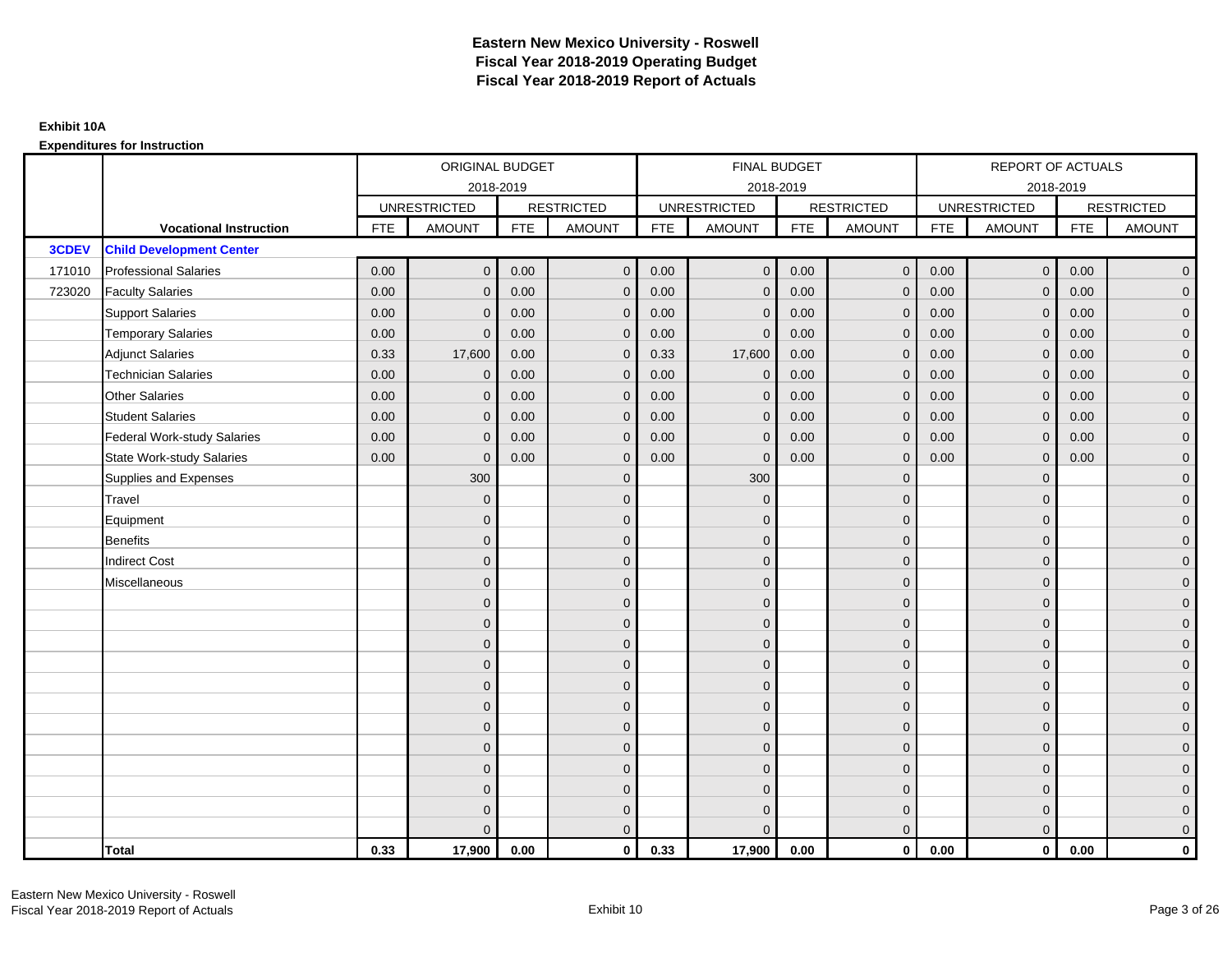|                   |                                    | ORIGINAL BUDGET |                     |                   | <b>FINAL BUDGET</b> |                     |                |                   | REPORT OF ACTUALS |                     |                |                   |                     |  |
|-------------------|------------------------------------|-----------------|---------------------|-------------------|---------------------|---------------------|----------------|-------------------|-------------------|---------------------|----------------|-------------------|---------------------|--|
|                   |                                    | 2018-2019       |                     |                   |                     | 2018-2019           |                |                   |                   |                     | 2018-2019      |                   |                     |  |
|                   |                                    |                 | <b>UNRESTRICTED</b> | <b>RESTRICTED</b> |                     | <b>UNRESTRICTED</b> |                | <b>RESTRICTED</b> |                   | <b>UNRESTRICTED</b> |                | <b>RESTRICTED</b> |                     |  |
|                   | <b>Vocational Instruction</b>      | <b>FTE</b>      | <b>AMOUNT</b>       | <b>FTE</b>        | <b>AMOUNT</b>       | <b>FTE</b>          | <b>AMOUNT</b>  | <b>FTE</b>        | <b>AMOUNT</b>     | <b>FTE</b>          | <b>AMOUNT</b>  | <b>FTE</b>        | <b>AMOUNT</b>       |  |
| 3CDL <sub>2</sub> | <b>CDL Training Program</b>        |                 |                     |                   |                     |                     |                |                   |                   |                     |                |                   |                     |  |
| 171010            | <b>Professional Salaries</b>       | 0.00            | $\Omega$            | 0.00              | $\mathbf 0$         | 0.00                | $\overline{0}$ | 0.00              | $\mathbf 0$       | 1.00                | 54,817         | 0.00              | $\overline{0}$      |  |
|                   | <b>Faculty Salaries</b>            | 1.00            | 55,202              | 0.00              | $\mathbf 0$         | 1.00                | 55,202         | 0.00              | $\Omega$          | 0.00                | $\mathbf 0$    | 0.00              | $\overline{0}$      |  |
|                   | <b>Support Salaries</b>            | 0.00            | $\Omega$            | 0.00              | $\mathbf{0}$        | 0.00                | $\mathbf{0}$   | 0.00              | $\Omega$          | 0.00                | $\mathbf{0}$   | 0.00              | $\overline{0}$      |  |
|                   | <b>Temporary Salaries</b>          | 0.00            | $\mathbf{0}$        | 0.00              | $\mathbf 0$         | 0.00                | $\mathbf{0}$   | 0.00              | $\Omega$          | 0.25                | 15,947         | 0.00              | $\overline{0}$      |  |
|                   | <b>Adjunct Salaries</b>            | 0.29            | 8,758               | 0.00              | $\overline{0}$      | 0.39                | 18,758         | 0.00              | $\mathbf{0}$      | 0.25                | 14,920         | 0.00              | $\overline{0}$      |  |
|                   | <b>Technician Salaries</b>         | 0.00            | $\Omega$            | 0.00              | $\mathbf{0}$        | 0.00                | $\Omega$       | 0.00              | $\Omega$          | 0.00                | $\mathbf 0$    | 0.00              | $\mathbf{0}$        |  |
|                   | <b>Other Salaries</b>              | 0.00            | $\mathbf{0}$        | 0.00              | $\overline{0}$      | 0.00                | $\Omega$       | 0.00              | $\Omega$          | 0.00                | $\overline{0}$ | 0.00              | $\overline{0}$      |  |
|                   | <b>Student Salaries</b>            | 0.00            | $\mathbf 0$         | 0.00              | $\mathbf 0$         | 0.00                | $\mathbf 0$    | 0.00              | $\mathbf 0$       | 0.00                | $\mathbf 0$    | 0.00              | $\mathsf{O}\xspace$ |  |
|                   | <b>Federal Work-study Salaries</b> | 0.00            | $\mathbf{0}$        | 0.00              | $\mathbf 0$         | 0.00                | $\mathbf{0}$   | 0.00              | $\Omega$          | 0.00                | $\mathbf 0$    | 0.00              | $\overline{0}$      |  |
|                   | State Work-study Salaries          | 0.00            | $\Omega$            | 0.00              | $\overline{0}$      | 0.00                | $\Omega$       | 0.00              | $\mathbf{0}$      | 0.00                | $\mathbf{0}$   | 0.00              | $\overline{0}$      |  |
|                   | Supplies and Expenses              |                 | 25,000              |                   | $\overline{0}$      |                     | 37,500         |                   | $\Omega$          |                     | 41,608         |                   | $\overline{0}$      |  |
|                   | Travel                             |                 | $\Omega$            |                   | $\mathbf 0$         |                     | $\mathbf{0}$   |                   | $\mathbf{0}$      |                     | $\mathbf{0}$   |                   | $\overline{0}$      |  |
|                   | Equipment                          |                 | $\Omega$            |                   | $\mathbf 0$         |                     | $\Omega$       |                   | $\mathbf{0}$      |                     | 32,000         |                   | $\overline{0}$      |  |
|                   | <b>Benefits</b>                    |                 | $\mathbf{0}$        |                   | $\mathbf 0$         |                     | $\mathbf{0}$   |                   | $\mathbf 0$       |                     | $\mathbf{0}$   |                   | $\overline{0}$      |  |
|                   | <b>Indirect Cost</b>               |                 | $\Omega$            |                   | $\overline{0}$      |                     | $\Omega$       |                   | $\mathbf{0}$      |                     | $\Omega$       |                   | $\overline{0}$      |  |
|                   | Miscellaneous                      |                 | $\Omega$            |                   | $\overline{0}$      |                     | $\Omega$       |                   | $\mathbf{0}$      |                     | $\Omega$       |                   | $\overline{0}$      |  |
|                   |                                    |                 | $\mathbf{0}$        |                   | $\mathbf 0$         |                     | $\mathbf{0}$   |                   | $\mathbf 0$       |                     | $\mathbf{0}$   |                   | $\overline{0}$      |  |
|                   |                                    |                 | $\Omega$            |                   | $\mathbf 0$         |                     | $\Omega$       |                   | $\mathbf{0}$      |                     | $\mathbf{0}$   |                   | $\overline{0}$      |  |
|                   |                                    |                 | $\Omega$            |                   | $\overline{0}$      |                     | $\Omega$       |                   | $\mathbf 0$       |                     | $\mathbf{0}$   |                   | $\overline{0}$      |  |
|                   |                                    |                 | $\Omega$            |                   | $\mathbf{0}$        |                     | $\Omega$       |                   | $\mathbf{0}$      |                     | $\Omega$       |                   | $\overline{0}$      |  |
|                   |                                    |                 | $\mathbf{0}$        |                   | $\mathbf 0$         |                     | $\mathbf{0}$   |                   | $\mathbf 0$       |                     | $\mathbf{0}$   |                   | $\mathsf{O}\xspace$ |  |
|                   |                                    |                 | $\Omega$            |                   | $\mathbf 0$         |                     | $\overline{0}$ |                   | $\mathbf{0}$      |                     | $\mathbf{0}$   |                   | $\overline{0}$      |  |
|                   |                                    |                 | $\Omega$            |                   | $\overline{0}$      |                     | $\Omega$       |                   | $\mathbf{0}$      |                     | $\mathbf{0}$   |                   | $\overline{0}$      |  |
|                   |                                    |                 | $\Omega$            |                   | $\overline{0}$      |                     | $\Omega$       |                   | $\Omega$          |                     | $\Omega$       |                   | $\overline{0}$      |  |
|                   |                                    |                 | $\Omega$            |                   | $\mathbf 0$         |                     | $\mathbf{0}$   |                   | $\mathbf 0$       |                     | $\mathbf{0}$   |                   | $\mathsf{O}\xspace$ |  |
|                   |                                    |                 | $\mathbf{0}$        |                   | $\mathbf 0$         |                     | $\mathbf{0}$   |                   | $\mathbf{0}$      |                     | $\mathbf{0}$   |                   | $\overline{0}$      |  |
|                   |                                    |                 | $\Omega$            |                   | $\mathbf 0$         |                     | $\mathbf{0}$   |                   | $\mathbf 0$       |                     | $\mathbf{0}$   |                   | $\mathbf 0$         |  |
|                   |                                    |                 |                     |                   | $\mathbf{0}$        |                     | $\Omega$       |                   | $\Omega$          |                     | $\Omega$       |                   | $\mathbf{0}$        |  |
|                   | <b>Total</b>                       | 1.29            | 88,960              | 0.00              | $\mathbf{0}$        | 1.39                | 111,460        | 0.00              | $\mathbf{0}$      | 1.50                | 159,292        | 0.00              | $\mathbf{0}$        |  |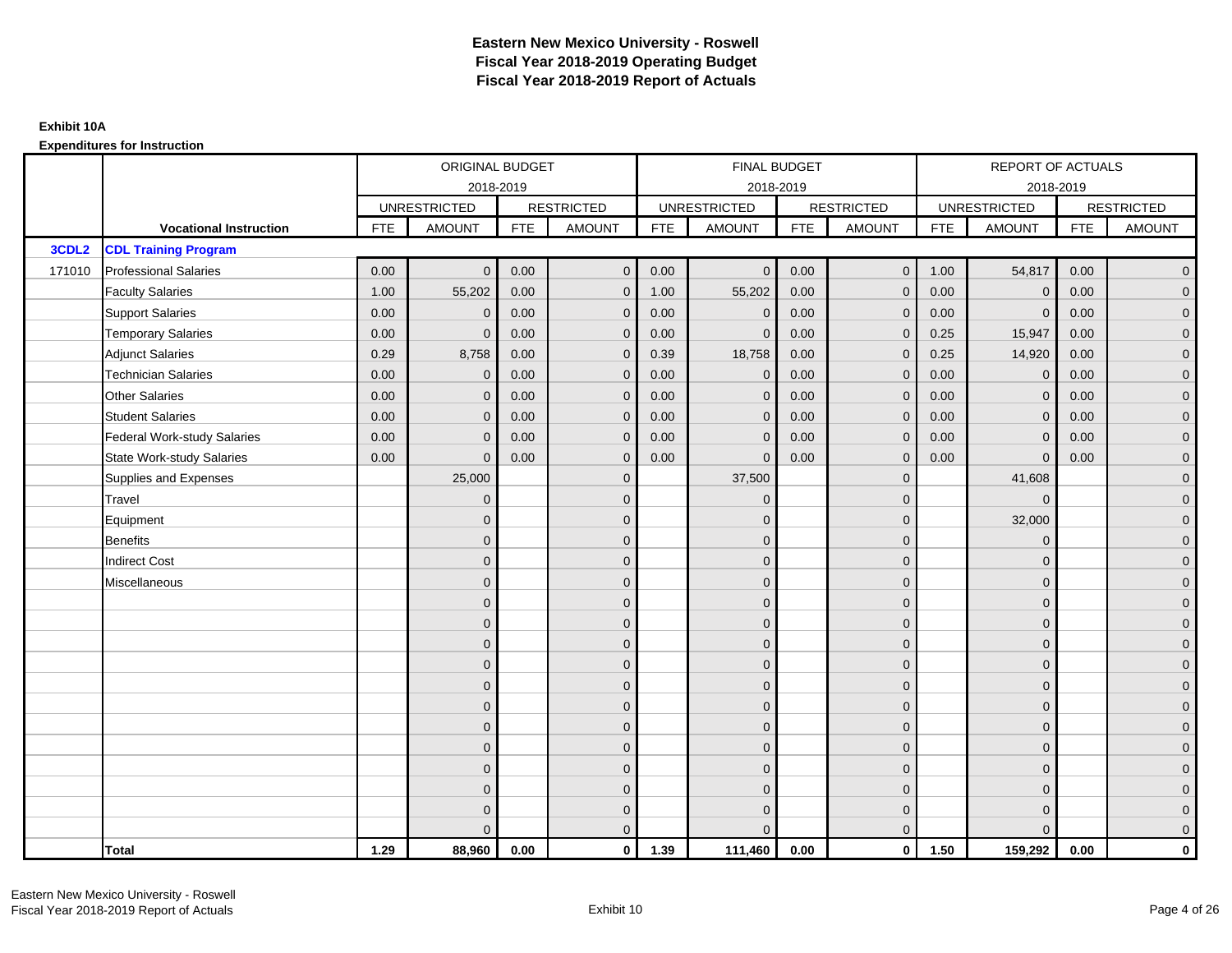|              |                                    |            | ORIGINAL BUDGET     |            |                   |            | <b>FINAL BUDGET</b> |            |                   |            | REPORT OF ACTUALS   |            |                   |
|--------------|------------------------------------|------------|---------------------|------------|-------------------|------------|---------------------|------------|-------------------|------------|---------------------|------------|-------------------|
|              |                                    |            |                     | 2018-2019  |                   |            | 2018-2019           |            |                   |            | 2018-2019           |            |                   |
|              |                                    |            | <b>UNRESTRICTED</b> |            | <b>RESTRICTED</b> |            | <b>UNRESTRICTED</b> |            | <b>RESTRICTED</b> |            | <b>UNRESTRICTED</b> |            | <b>RESTRICTED</b> |
|              | <b>Vocational Instruction</b>      | <b>FTE</b> | <b>AMOUNT</b>       | <b>FTE</b> | <b>AMOUNT</b>     | <b>FTE</b> | <b>AMOUNT</b>       | <b>FTE</b> | <b>AMOUNT</b>     | <b>FTE</b> | <b>AMOUNT</b>       | <b>FTE</b> | <b>AMOUNT</b>     |
| <b>3DRAF</b> | <b>Drafting and Design</b>         |            |                     |            |                   |            |                     |            |                   |            |                     |            |                   |
| 171010       | <b>Professional Salaries</b>       | 0.00       | $\Omega$            | 0.00       | $\mathbf{0}$      | 0.00       | $\Omega$            | 0.00       | $\mathbf{0}$      | 0.00       | $\overline{0}$      | 0.00       | $\overline{0}$    |
| 725040       | <b>Faculty Salaries</b>            | 0.50       | 31,813              | 0.00       | $\mathbf 0$       | 0.50       | 31,813              | 0.00       | $\mathbf{0}$      | 0.50       | 29,938              | 0.00       | $\overline{0}$    |
|              | <b>Support Salaries</b>            | 0.00       | $\mathbf{0}$        | 0.00       | $\mathbf 0$       | 0.00       | $\mathbf{0}$        | 0.00       | $\mathbf 0$       | 0.00       | $\mathbf 0$         | 0.00       | $\overline{0}$    |
|              | <b>Temporary Salaries</b>          | 0.00       | $\mathbf{0}$        | 0.00       | $\overline{0}$    | 0.00       | $\Omega$            | 0.00       | $\Omega$          | 0.00       | $\mathbf{0}$        | 0.00       | $\overline{0}$    |
|              | <b>Adjunct Salaries</b>            | 0.00       | $\Omega$            | 0.00       | $\overline{0}$    | 0.00       | $\Omega$            | 0.00       | $\Omega$          | 0.15       | 6,800               | 0.00       | $\overline{0}$    |
|              | <b>Technician Salaries</b>         | 0.00       | $\mathbf{0}$        | 0.00       | $\mathbf{0}$      | 0.00       | $\Omega$            | 0.00       | $\mathbf 0$       | 0.00       | $\mathbf 0$         | 0.00       | $\mathbf{0}$      |
|              | <b>Other Salaries</b>              | 0.00       | $\mathbf 0$         | 0.00       | $\mathbf 0$       | 0.00       | $\Omega$            | 0.00       | $\mathbf{0}$      | 0.00       | $\overline{0}$      | 0.00       | $\overline{0}$    |
|              | <b>Student Salaries</b>            | 0.00       | $\mathbf 0$         | 0.00       | $\mathbf 0$       | 0.00       | $\Omega$            | 0.00       | $\mathbf 0$       | 0.00       | $\mathbf 0$         | 0.00       | $\overline{0}$    |
|              | <b>Federal Work-study Salaries</b> | 0.00       | $\mathbf 0$         | 0.00       | $\mathbf 0$       | 0.00       | $\mathbf{0}$        | 0.00       | $\Omega$          | 0.00       | $\mathbf 0$         | 0.00       | $\overline{0}$    |
|              | <b>State Work-study Salaries</b>   | 0.00       | $\mathbf{0}$        | 0.00       | $\overline{0}$    | 0.00       | $\mathbf{0}$        | 0.00       | $\overline{0}$    | 0.00       | $\mathbf{0}$        | 0.00       | $\overline{0}$    |
|              | Supplies and Expenses              |            | 2,000               |            | $\mathbf{0}$      |            | 12,000              |            | $\overline{0}$    |            | 1,034               |            | $\mathbf{0}$      |
|              | Travel                             |            | $\Omega$            |            | $\mathbf 0$       |            | $\Omega$            |            | $\mathbf{0}$      |            | $\mathbf{0}$        |            | $\overline{0}$    |
|              | Equipment                          |            | $\mathbf{0}$        |            | $\mathbf 0$       |            | $\Omega$            |            | $\mathbf 0$       |            | $\mathbf{0}$        |            | $\overline{0}$    |
|              | <b>Benefits</b>                    |            | $\mathbf{0}$        |            | $\mathbf 0$       |            | $\Omega$            |            | $\mathbf 0$       |            | $\mathbf{0}$        |            | $\overline{0}$    |
|              | <b>Indirect Cost</b>               |            | $\Omega$            |            | $\mathbf{0}$      |            | $\Omega$            |            | $\Omega$          |            | $\Omega$            |            | $\overline{0}$    |
|              | Miscellaneous                      |            | $\mathbf{0}$        |            | $\mathbf 0$       |            | $\Omega$            |            | $\mathbf 0$       |            | $\mathbf{0}$        |            | $\mathbf{0}$      |
|              |                                    |            | $\mathbf{0}$        |            | $\mathbf 0$       |            | $\Omega$            |            | $\mathbf{0}$      |            | $\mathbf{0}$        |            | $\overline{0}$    |
|              |                                    |            | $\mathbf 0$         |            | $\mathbf 0$       |            | $\Omega$            |            | $\mathbf{0}$      |            | $\mathbf{0}$        |            | $\overline{0}$    |
|              |                                    |            | $\mathbf 0$         |            | $\mathbf 0$       |            | $\Omega$            |            | $\mathbf 0$       |            | $\mathbf{0}$        |            | $\overline{0}$    |
|              |                                    |            | $\Omega$            |            | $\mathbf 0$       |            | $\Omega$            |            | $\mathbf{0}$      |            | $\mathbf{0}$        |            | $\mathbf{0}$      |
|              |                                    |            | $\Omega$            |            | $\mathbf 0$       |            | $\Omega$            |            | $\mathbf 0$       |            | $\Omega$            |            | $\mathbf{0}$      |
|              |                                    |            | $\Omega$            |            | $\mathbf 0$       |            | $\Omega$            |            | $\mathbf{0}$      |            | $\Omega$            |            | $\overline{0}$    |
|              |                                    |            | $\mathbf{0}$        |            | $\mathbf 0$       |            | $\Omega$            |            | $\mathbf 0$       |            | $\mathbf 0$         |            | $\overline{0}$    |
|              |                                    |            | $\mathbf{0}$        |            | $\mathbf 0$       |            | $\Omega$            |            | $\mathbf 0$       |            | $\mathbf{0}$        |            | $\overline{0}$    |
|              |                                    |            | $\Omega$            |            | $\mathbf 0$       |            | $\Omega$            |            | $\mathbf{0}$      |            | $\Omega$            |            | $\overline{0}$    |
|              |                                    |            | $\mathbf 0$         |            | $\mathbf 0$       |            | $\Omega$            |            | $\mathbf 0$       |            | $\mathbf{0}$        |            | $\overline{0}$    |
|              |                                    |            | $\mathbf{0}$        |            | $\mathbf 0$       |            | $\Omega$            |            | $\mathbf 0$       |            | $\mathbf{0}$        |            | $\mathbf{0}$      |
|              |                                    |            | $\Omega$            |            | $\overline{0}$    |            |                     |            | $\mathbf{0}$      |            | $\Omega$            |            | $\overline{0}$    |
|              | <b>Total</b>                       | 0.50       | 33,813              | 0.00       | $\mathbf{0}$      | 0.50       | 43,813              | 0.00       | $\mathbf{0}$      | 0.65       | 37,772              | 0.00       | $\mathbf 0$       |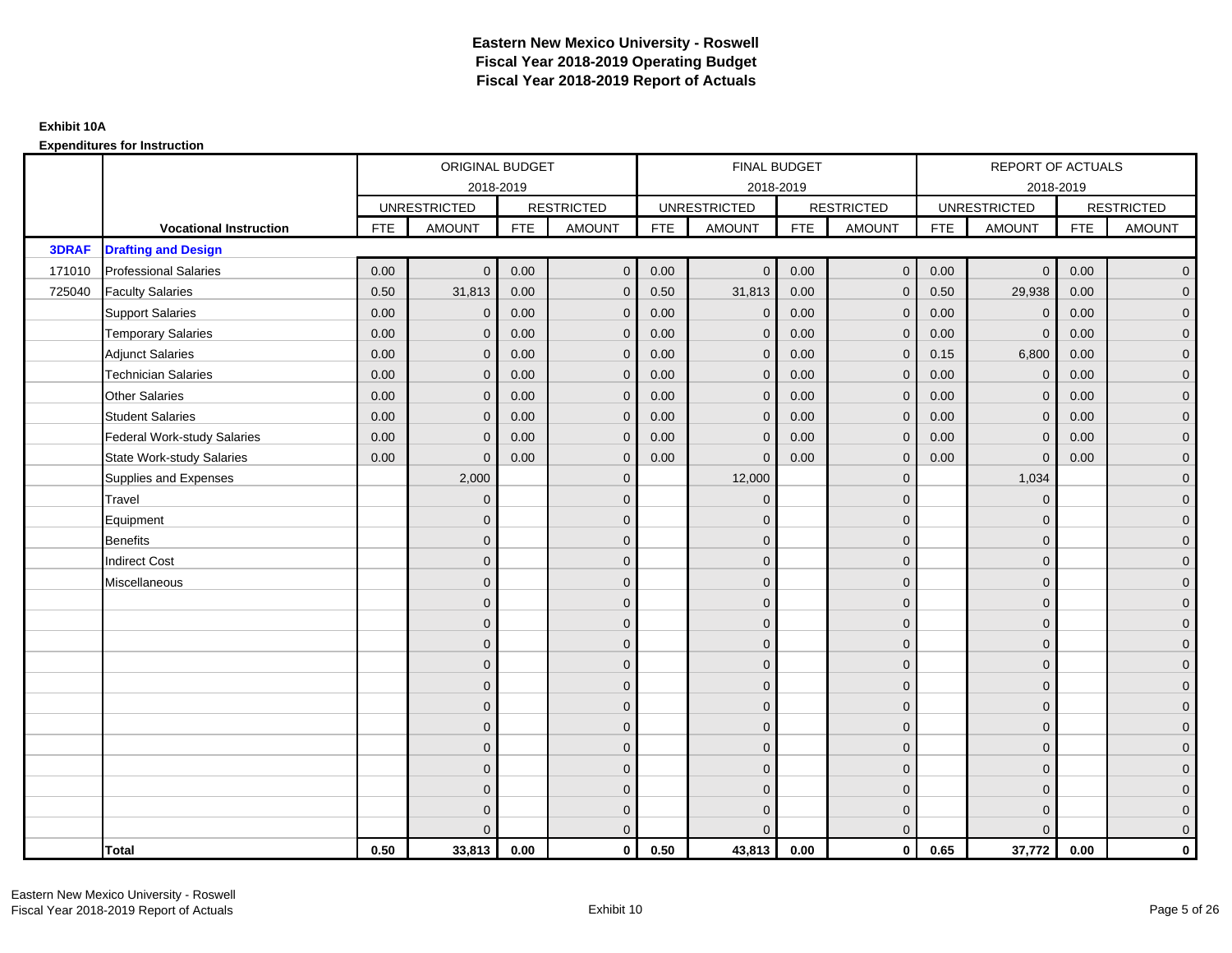|        |                                     |            | ORIGINAL BUDGET     |            |                   |            | FINAL BUDGET        |            |                   |            | REPORT OF ACTUALS   |            |                   |
|--------|-------------------------------------|------------|---------------------|------------|-------------------|------------|---------------------|------------|-------------------|------------|---------------------|------------|-------------------|
|        |                                     |            | 2018-2019           |            |                   |            | 2018-2019           |            |                   |            | 2018-2019           |            |                   |
|        |                                     |            | <b>UNRESTRICTED</b> |            | <b>RESTRICTED</b> |            | <b>UNRESTRICTED</b> |            | <b>RESTRICTED</b> |            | <b>UNRESTRICTED</b> |            | <b>RESTRICTED</b> |
|        | <b>Vocational Instruction</b>       | <b>FTE</b> | <b>AMOUNT</b>       | <b>FTE</b> | <b>AMOUNT</b>     | <b>FTE</b> | <b>AMOUNT</b>       | <b>FTE</b> | <b>AMOUNT</b>     | <b>FTE</b> | <b>AMOUNT</b>       | <b>FTE</b> | <b>AMOUNT</b>     |
| 3EMT   | <b>Emergency Medical Technician</b> |            |                     |            |                   |            |                     |            |                   |            |                     |            |                   |
| 171010 | <b>Professional Salaries</b>        | 1.10       | 108,212             | 0.00       | $\overline{0}$    | 1.10       | 108,212             | 0.00       | $\mathbf{0}$      | 3.00       | 196,360             | 0.00       | $\overline{0}$    |
| 723030 | <b>Faculty Salaries</b>             | 4.00       | 186,183             | 0.00       | $\mathbf 0$       | 4.00       | 186,183             | 0.00       | $\Omega$          | 3.50       | 129,771             | 0.00       | $\overline{0}$    |
|        | <b>Support Salaries</b>             | 0.50       | 11,503              | 0.00       | $\mathbf 0$       | 0.50       | 11,503              | 0.00       | $\Omega$          | 0.05       | 1,284               | 0.00       | $\overline{0}$    |
|        | <b>Temporary Salaries</b>           | 0.00       | $\Omega$            | 0.00       | $\overline{0}$    | 0.00       | $\mathbf{0}$        | 0.00       | $\Omega$          | 0.00       | $\mathbf{0}$        | 0.00       | $\overline{0}$    |
|        | <b>Adjunct Salaries</b>             | 3.00       | 100,000             | 0.00       | $\Omega$          | 3.00       | 100,000             | 0.00       | $\Omega$          | 2.00       | 83,083              | 0.00       | $\overline{0}$    |
|        | <b>Technician Salaries</b>          | 0.00       | $\Omega$            | 0.00       | $\mathbf{0}$      | 0.00       | $\mathbf{0}$        | 0.00       | $\mathbf 0$       | 0.00       | $\mathbf 0$         | 0.00       | $\mathbf{0}$      |
|        | <b>Other Salaries</b>               | 0.00       | $\mathbf{0}$        | 0.00       | $\overline{0}$    | 0.00       | $\mathbf{0}$        | 0.00       | $\Omega$          | 0.00       | $\mathbf 0$         | 0.00       | $\overline{0}$    |
|        | <b>Student Salaries</b>             | 0.00       | $\Omega$            | 0.00       | $\overline{0}$    | 0.00       | $\mathbf{0}$        | 0.00       | $\Omega$          | 0.15       | 2,872               | 0.00       | $\overline{0}$    |
|        | <b>Federal Work-study Salaries</b>  | 0.00       | $\mathbf{0}$        | 0.00       | $\mathbf 0$       | 0.00       | $\mathbf{0}$        | 0.00       | $\Omega$          | 0.00       | $\mathbf 0$         | 0.00       | $\overline{0}$    |
|        | <b>State Work-study Salaries</b>    | 0.00       | $\mathbf{0}$        | 0.00       | $\overline{0}$    | 0.00       | $\mathbf{0}$        | 0.00       | $\mathbf 0$       | 0.00       | $\mathbf{0}$        | 0.00       | $\overline{0}$    |
|        | Supplies and Expenses               |            | 65,000              |            | $\mathbf{0}$      |            | 85,000              |            | $\mathbf 0$       |            | 28,039              |            | $\overline{0}$    |
|        | Travel                              |            | $\Omega$            |            | $\mathbf 0$       |            | $\Omega$            |            | $\Omega$          |            | 17,155              |            | $\overline{0}$    |
|        | Equipment                           |            | $\Omega$            |            | $\mathbf 0$       |            | $\mathbf{0}$        |            | $\mathbf{0}$      |            | 2,451               |            | $\overline{0}$    |
|        | <b>Benefits</b>                     |            | $\Omega$            |            | $\mathbf 0$       |            | $\Omega$            |            | $\mathbf{0}$      |            | $\mathbf{0}$        |            | $\overline{0}$    |
|        | <b>Indirect Cost</b>                |            | $\Omega$            |            | $\overline{0}$    |            | $\Omega$            |            | $\Omega$          |            | $\Omega$            |            | $\overline{0}$    |
|        | Miscellaneous                       |            | $\Omega$            |            | $\mathbf 0$       |            | $\mathbf{0}$        |            | $\Omega$          |            | $\mathbf{0}$        |            | $\mathbf{0}$      |
|        |                                     |            | $\Omega$            |            | $\mathbf 0$       |            | $\Omega$            |            | $\mathbf{0}$      |            | $\mathbf{0}$        |            | $\overline{0}$    |
|        |                                     |            | $\Omega$            |            | $\mathbf 0$       |            | $\Omega$            |            | $\mathbf{0}$      |            | $\mathbf{0}$        |            | $\overline{0}$    |
|        |                                     |            | $\Omega$            |            | $\mathbf 0$       |            | $\mathbf{0}$        |            | $\overline{0}$    |            | $\mathbf{0}$        |            | $\overline{0}$    |
|        |                                     |            | $\Omega$            |            | $\mathbf 0$       |            | $\Omega$            |            | $\mathbf{0}$      |            | $\mathbf{0}$        |            | $\overline{0}$    |
|        |                                     |            | $\Omega$            |            | $\mathbf 0$       |            | $\Omega$            |            | $\mathbf 0$       |            | $\Omega$            |            | $\mathbf{0}$      |
|        |                                     |            | $\Omega$            |            | $\mathbf 0$       |            | $\Omega$            |            | $\mathbf{0}$      |            | $\Omega$            |            | $\overline{0}$    |
|        |                                     |            | $\Omega$            |            | $\mathbf 0$       |            | $\mathbf{0}$        |            | $\mathbf{0}$      |            | $\mathbf{0}$        |            | $\overline{0}$    |
|        |                                     |            | $\Omega$            |            | $\mathbf 0$       |            | $\Omega$            |            | $\mathbf 0$       |            | $\mathbf{0}$        |            | $\mathbf 0$       |
|        |                                     |            | $\Omega$            |            | $\overline{0}$    |            | $\Omega$            |            | $\Omega$          |            | $\Omega$            |            | $\overline{0}$    |
|        |                                     |            | $\Omega$            |            | $\mathbf 0$       |            | $\mathbf{0}$        |            | $\mathbf{0}$      |            | $\mathbf{0}$        |            | $\mathbf{0}$      |
|        |                                     |            | $\Omega$            |            | $\mathbf 0$       |            | $\Omega$            |            | $\mathbf{0}$      |            | $\mathbf{0}$        |            | $\mathbf{0}$      |
|        |                                     |            |                     |            | $\mathbf{0}$      |            | $\Omega$            |            | $\mathbf{0}$      |            | $\Omega$            |            | $\overline{0}$    |
|        | <b>Total</b>                        | 8.60       | 470,898             | 0.00       | $\mathbf{0}$      | 8.60       | 490,898             | 0.00       | $\mathbf{0}$      | 8.70       | 461,015             | 0.00       | $\mathbf 0$       |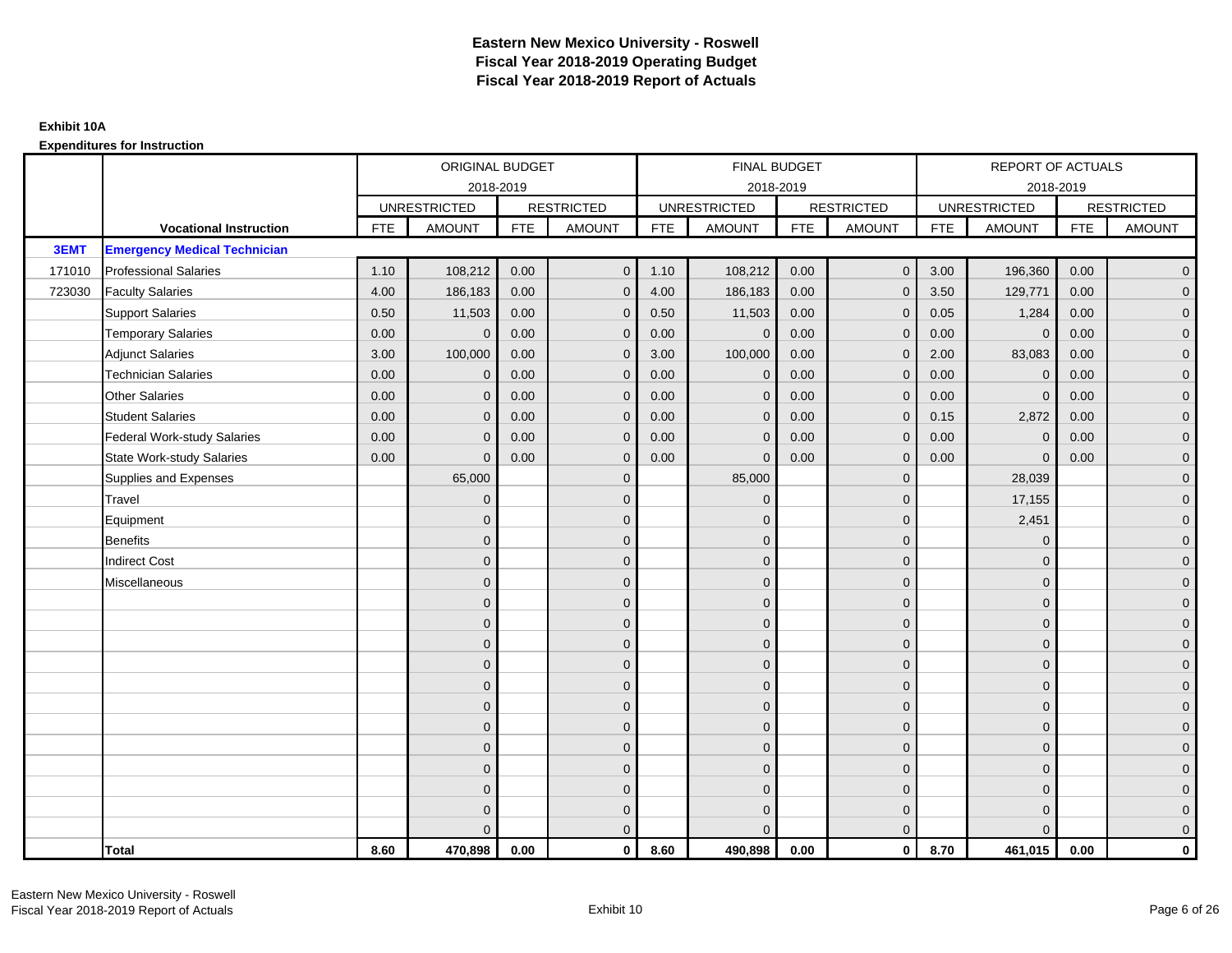|        |                                         |            | ORIGINAL BUDGET     |            |                   |            | <b>FINAL BUDGET</b> |            |                   |            | REPORT OF ACTUALS   |            |                   |
|--------|-----------------------------------------|------------|---------------------|------------|-------------------|------------|---------------------|------------|-------------------|------------|---------------------|------------|-------------------|
|        |                                         |            | 2018-2019           |            |                   |            | 2018-2019           |            |                   |            | 2018-2019           |            |                   |
|        |                                         |            | <b>UNRESTRICTED</b> |            | <b>RESTRICTED</b> |            | <b>UNRESTRICTED</b> |            | <b>RESTRICTED</b> |            | <b>UNRESTRICTED</b> |            | <b>RESTRICTED</b> |
|        | <b>Vocational Instruction</b>           | <b>FTE</b> | <b>AMOUNT</b>       | <b>FTE</b> | <b>AMOUNT</b>     | <b>FTE</b> | <b>AMOUNT</b>       | <b>FTE</b> | <b>AMOUNT</b>     | <b>FTE</b> | <b>AMOUNT</b>       | <b>FTE</b> | <b>AMOUNT</b>     |
| 3EPT   | <b>Electronic Publishing Technology</b> |            |                     |            |                   |            |                     |            |                   |            |                     |            |                   |
| 171010 | <b>Professional Salaries</b>            | 0.00       | $\Omega$            | 0.00       | $\overline{0}$    | 0.00       | $\overline{0}$      | 0.00       | $\mathbf{0}$      | 0.00       | $\overline{0}$      | 0.00       | $\overline{0}$    |
| 721061 | <b>Faculty Salaries</b>                 | 1.00       | 46,877              | 0.00       | $\mathbf 0$       | 1.00       | 46,877              | 0.00       | $\mathbf{0}$      | 1.00       | 46,877              | 0.00       | $\overline{0}$    |
|        | <b>Support Salaries</b>                 | 0.00       | $\mathbf 0$         | 0.00       | $\mathbf 0$       | 0.00       | $\mathbf 0$         | 0.00       | $\Omega$          | 0.00       | $\mathbf 0$         | 0.00       | $\overline{0}$    |
|        | <b>Temporary Salaries</b>               | 0.00       | $\Omega$            | 0.00       | $\overline{0}$    | 0.00       | $\Omega$            | 0.00       | $\Omega$          | 0.00       | $\mathbf{0}$        | 0.00       | $\overline{0}$    |
|        | <b>Adjunct Salaries</b>                 | 1.00       | 46,877              | 0.00       | $\overline{0}$    | 1.00       | 46,877              | 0.00       | $\Omega$          | 1.00       | 48,297              | 0.00       | $\overline{0}$    |
|        | <b>Technician Salaries</b>              | 0.00       | $\Omega$            | 0.00       | $\mathbf{0}$      | 0.00       | $\mathbf{0}$        | 0.00       | $\mathbf{0}$      | 0.00       | $\mathbf 0$         | 0.00       | $\mathbf{0}$      |
|        | Other Salaries                          | 0.00       | $\mathbf{0}$        | 0.00       | $\overline{0}$    | 0.00       | $\mathbf{0}$        | 0.00       | $\Omega$          | 0.00       | $\overline{0}$      | 0.00       | $\overline{0}$    |
|        | <b>Student Salaries</b>                 | 0.00       | $\mathbf{0}$        | 0.00       | $\overline{0}$    | 0.00       | $\mathbf{0}$        | 0.00       | $\mathbf 0$       | 0.00       | $\mathbf 0$         | 0.00       | $\overline{0}$    |
|        | <b>Federal Work-study Salaries</b>      | 0.00       | $\mathbf{0}$        | 0.00       | $\mathbf 0$       | 0.00       | $\mathbf{0}$        | 0.00       | $\Omega$          | 0.00       | $\mathbf 0$         | 0.00       | $\overline{0}$    |
|        | <b>State Work-study Salaries</b>        | 0.00       | $\mathbf{0}$        | 0.00       | $\overline{0}$    | 0.00       | $\mathbf{0}$        | 0.00       | $\mathbf{0}$      | 0.00       | $\mathbf{0}$        | 0.00       | $\overline{0}$    |
|        | Supplies and Expenses                   |            | 10,000              |            | $\mathbf{0}$      |            | 25,000              |            | $\mathbf 0$       |            | 12,699              |            | $\overline{0}$    |
|        | Travel                                  |            | $\Omega$            |            | $\mathbf 0$       |            | $\Omega$            |            | $\Omega$          |            | 691                 |            | $\overline{0}$    |
|        | Equipment                               |            | $\Omega$            |            | $\mathbf 0$       |            | $\mathbf{0}$        |            | $\mathbf 0$       |            | $\mathbf 0$         |            | $\overline{0}$    |
|        | <b>Benefits</b>                         |            | $\mathbf{0}$        |            | $\mathbf 0$       |            | $\Omega$            |            | $\mathbf 0$       |            | $\mathbf{0}$        |            | $\overline{0}$    |
|        | <b>Indirect Cost</b>                    |            | $\Omega$            |            | $\overline{0}$    |            | $\Omega$            |            | $\Omega$          |            | $\Omega$            |            | $\overline{0}$    |
|        | Miscellaneous                           |            | $\Omega$            |            | $\mathbf 0$       |            | $\mathbf{0}$        |            | $\Omega$          |            | $\mathbf{0}$        |            | $\mathbf{0}$      |
|        |                                         |            | $\Omega$            |            | $\mathbf 0$       |            | $\mathbf{0}$        |            | $\mathbf{0}$      |            | $\mathbf{0}$        |            | $\overline{0}$    |
|        |                                         |            | $\Omega$            |            | $\mathbf 0$       |            | $\overline{0}$      |            | $\mathbf{0}$      |            | $\mathbf{0}$        |            | $\overline{0}$    |
|        |                                         |            | $\Omega$            |            | $\mathbf 0$       |            | $\mathbf{0}$        |            | $\mathbf 0$       |            | $\mathbf{0}$        |            | $\overline{0}$    |
|        |                                         |            | $\Omega$            |            | $\mathbf 0$       |            | $\Omega$            |            | $\mathbf{0}$      |            | $\mathbf{0}$        |            | $\overline{0}$    |
|        |                                         |            | $\Omega$            |            | $\mathbf 0$       |            | $\Omega$            |            | $\overline{0}$    |            | $\Omega$            |            | $\mathbf{0}$      |
|        |                                         |            | $\Omega$            |            | $\mathbf 0$       |            | $\Omega$            |            | $\mathbf{0}$      |            | $\Omega$            |            | $\overline{0}$    |
|        |                                         |            | $\Omega$            |            | $\mathbf 0$       |            | $\mathbf{0}$        |            | $\mathbf{0}$      |            | $\mathbf{0}$        |            | $\overline{0}$    |
|        |                                         |            | $\Omega$            |            | $\mathbf 0$       |            | $\Omega$            |            | $\mathbf 0$       |            | $\mathbf{0}$        |            | $\mathbf 0$       |
|        |                                         |            | $\Omega$            |            | $\overline{0}$    |            | $\Omega$            |            | $\Omega$          |            | $\Omega$            |            | $\mathbf 0$       |
|        |                                         |            | $\Omega$            |            | $\mathbf 0$       |            | $\mathbf{0}$        |            | $\mathbf 0$       |            | $\mathbf{0}$        |            | $\mathbf{0}$      |
|        |                                         |            | $\Omega$            |            | $\mathbf 0$       |            | $\Omega$            |            | $\mathbf{0}$      |            | $\mathbf{0}$        |            | $\mathbf{0}$      |
|        |                                         |            |                     |            | $\overline{0}$    |            | $\Omega$            |            | $\mathbf{0}$      |            | $\Omega$            |            | $\overline{0}$    |
|        | <b>Total</b>                            | 2.00       | 103,754             | 0.00       | $\mathbf{0}$      | 2.00       | 118,754             | 0.00       | $\mathbf{0}$      | 2.00       | 108,564             | 0.00       | $\mathbf 0$       |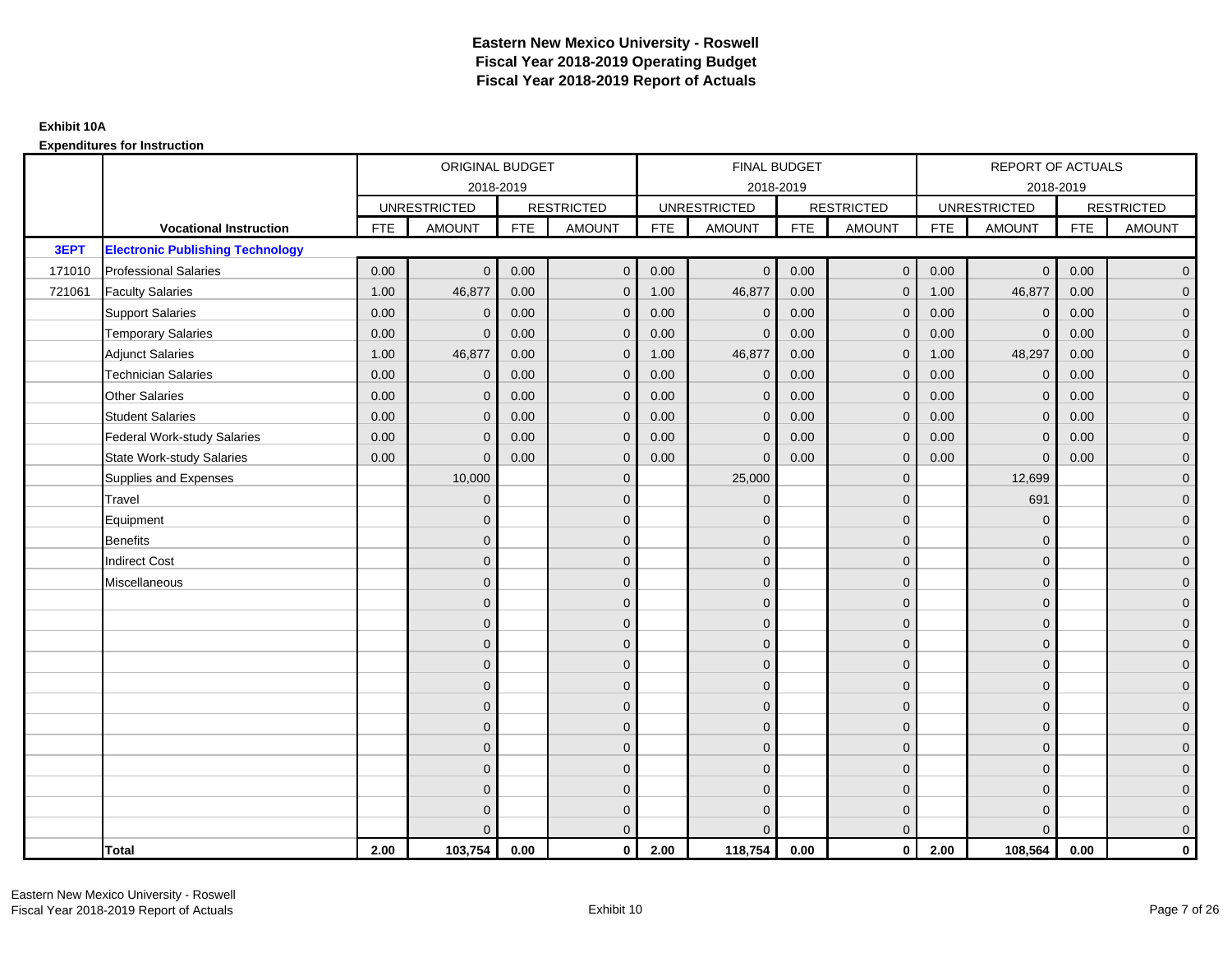|              |                                    |            | ORIGINAL BUDGET     |            |                     |            | FINAL BUDGET        |            |                   |            | <b>REPORT OF ACTUALS</b> |            |                     |
|--------------|------------------------------------|------------|---------------------|------------|---------------------|------------|---------------------|------------|-------------------|------------|--------------------------|------------|---------------------|
|              |                                    |            |                     | 2018-2019  |                     |            | 2018-2019           |            |                   |            | 2018-2019                |            |                     |
|              |                                    |            | <b>UNRESTRICTED</b> |            | <b>RESTRICTED</b>   |            | <b>UNRESTRICTED</b> |            | <b>RESTRICTED</b> |            | <b>UNRESTRICTED</b>      |            | <b>RESTRICTED</b>   |
|              | <b>Vocational Instruction</b>      | <b>FTE</b> | <b>AMOUNT</b>       | <b>FTE</b> | <b>AMOUNT</b>       | <b>FTE</b> | <b>AMOUNT</b>       | <b>FTE</b> | <b>AMOUNT</b>     | <b>FTE</b> | <b>AMOUNT</b>            | <b>FTE</b> | <b>AMOUNT</b>       |
| <b>3FIRE</b> | <b>Fire Technology</b>             |            |                     |            |                     |            |                     |            |                   |            |                          |            |                     |
| 171010       | <b>Professional Salaries</b>       | 0.00       | $\mathbf{0}$        | 0.00       | $\overline{0}$      | 0.00       | $\mathbf{0}$        | 0.00       | $\overline{0}$    | 0.00       | $\overline{0}$           | 0.00       | $\overline{0}$      |
| 725060       | <b>Faculty Salaries</b>            | 0.00       | $\mathbf{0}$        | 0.00       | $\mathbf 0$         | 0.00       | $\Omega$            | 0.00       | $\Omega$          | 0.00       | $\overline{0}$           | 0.00       | $\overline{0}$      |
|              | <b>Support Salaries</b>            | 0.00       | $\mathbf 0$         | 0.00       | $\mathbf 0$         | 0.00       | $\Omega$            | 0.00       | $\mathbf{0}$      | 0.00       | $\mathbf 0$              | 0.00       | $\overline{0}$      |
|              | <b>Temporary Salaries</b>          | 0.00       | $\mathbf{0}$        | 0.00       | $\mathbf 0$         | 0.00       | $\mathbf{0}$        | 0.00       | $\mathbf 0$       | 0.00       | $\mathbf 0$              | 0.00       | $\overline{0}$      |
|              | <b>Adjunct Salaries</b>            | 0.10       | 3,000               | 0.00       | $\overline{0}$      | 0.10       | 3,000               | 0.00       | $\mathbf{0}$      | 0.08       | 3,810                    | 0.00       | $\overline{0}$      |
|              | <b>Technician Salaries</b>         | 0.00       | $\Omega$            | 0.00       | $\overline{0}$      | 0.00       | $\Omega$            | 0.00       | $\Omega$          | 0.00       | $\mathbf{0}$             | 0.00       | $\overline{0}$      |
|              | <b>Other Salaries</b>              | 0.00       | $\mathbf{0}$        | 0.00       | $\mathbf 0$         | 0.00       | $\mathbf{0}$        | 0.00       | $\mathbf{0}$      | 0.00       | $\mathbf 0$              | 0.00       | $\overline{0}$      |
|              | <b>Student Salaries</b>            | 0.00       | $\mathbf{0}$        | 0.00       | $\mathbf 0$         | 0.00       | $\mathbf{0}$        | 0.00       | $\mathbf{0}$      | 0.00       | $\overline{0}$           | 0.00       | $\overline{0}$      |
|              | <b>Federal Work-study Salaries</b> | 0.00       | $\mathbf{0}$        | 0.00       | $\overline{0}$      | 0.00       | $\Omega$            | 0.00       | $\Omega$          | 0.00       | $\mathbf{0}$             | 0.00       | $\overline{0}$      |
|              | <b>State Work-study Salaries</b>   | 0.00       | $\mathbf{0}$        | 0.00       | $\overline{0}$      | 0.00       | $\Omega$            | 0.00       | $\Omega$          | 0.00       | $\mathbf{0}$             | 0.00       | $\overline{0}$      |
|              | Supplies and Expenses              |            | 300                 |            | $\mathbf 0$         |            | 300                 |            | $\mathbf{0}$      |            | 534                      |            | $\mathbf{0}$        |
|              | Travel                             |            | $\mathbf{0}$        |            | $\mathbf 0$         |            | $\mathbf{0}$        |            | $\mathbf 0$       |            | $\mathbf 0$              |            | $\mathbf{0}$        |
|              | Equipment                          |            | $\mathbf{0}$        |            | $\mathbf 0$         |            | $\Omega$            |            | $\mathbf{0}$      |            | $\mathbf{0}$             |            | $\overline{0}$      |
|              | <b>Benefits</b>                    |            | $\mathbf{0}$        |            | $\mathbf 0$         |            | $\mathbf{0}$        |            | $\mathbf 0$       |            | $\mathbf 0$              |            | $\mathbf{0}$        |
|              | <b>Indirect Cost</b>               |            | $\mathbf{0}$        |            | $\mathbf 0$         |            | $\Omega$            |            | $\mathbf{0}$      |            | $\mathbf{0}$             |            | $\mathbf{0}$        |
|              | Miscellaneous                      |            | $\Omega$            |            | $\mathbf 0$         |            | $\Omega$            |            | $\mathbf{0}$      |            | $\mathbf{0}$             |            | $\mathsf{O}\xspace$ |
|              |                                    |            | $\Omega$            |            | $\mathbf 0$         |            | $\Omega$            |            | $\mathbf{0}$      |            | $\Omega$                 |            | $\overline{0}$      |
|              |                                    |            | $\overline{0}$      |            | $\mathsf{O}\xspace$ |            | $\mathbf{0}$        |            | $\mathbf 0$       |            | $\mathbf 0$              |            | $\mathsf{O}\xspace$ |
|              |                                    |            | $\mathbf{0}$        |            | $\mathbf 0$         |            | $\Omega$            |            | $\mathbf 0$       |            | $\mathbf{0}$             |            | $\overline{0}$      |
|              |                                    |            | $\Omega$            |            | $\mathbf 0$         |            | $\Omega$            |            | $\mathbf{0}$      |            | $\mathbf{0}$             |            | $\overline{0}$      |
|              |                                    |            | $\Omega$            |            | $\overline{0}$      |            | $\Omega$            |            | $\mathbf{0}$      |            | $\Omega$                 |            | $\overline{0}$      |
|              |                                    |            | $\mathbf{0}$        |            | $\mathbf 0$         |            | $\Omega$            |            | $\mathbf 0$       |            | $\mathbf{0}$             |            | $\overline{0}$      |
|              |                                    |            | $\mathbf{0}$        |            | $\mathbf 0$         |            | $\Omega$            |            | $\mathbf{0}$      |            | $\mathbf{0}$             |            | $\overline{0}$      |
|              |                                    |            | $\mathbf{0}$        |            | $\mathbf 0$         |            | $\Omega$            |            | $\mathbf{0}$      |            | $\mathbf{0}$             |            | $\overline{0}$      |
|              |                                    |            | $\Omega$            |            | $\mathbf 0$         |            | $\Omega$            |            | $\mathbf{0}$      |            | $\Omega$                 |            | $\overline{0}$      |
|              |                                    |            | $\mathbf{0}$        |            | $\mathbf 0$         |            | $\Omega$            |            | $\mathbf 0$       |            | $\mathbf{0}$             |            | $\overline{0}$      |
|              |                                    |            | $\mathbf{0}$        |            | $\mathbf 0$         |            | $\Omega$            |            | $\mathbf 0$       |            | $\mathbf{0}$             |            | $\mathbf{0}$        |
|              |                                    |            | $\Omega$            |            | $\overline{0}$      |            | $\Omega$            |            | $\mathbf{0}$      |            | $\Omega$                 |            | $\overline{0}$      |
|              | <b>Total</b>                       | 0.10       | 3,300               | 0.00       | $\mathbf{0}$        | 0.10       | 3,300               | 0.00       | $\mathbf{0}$      | 0.08       | 4,344                    | 0.00       | $\mathbf 0$         |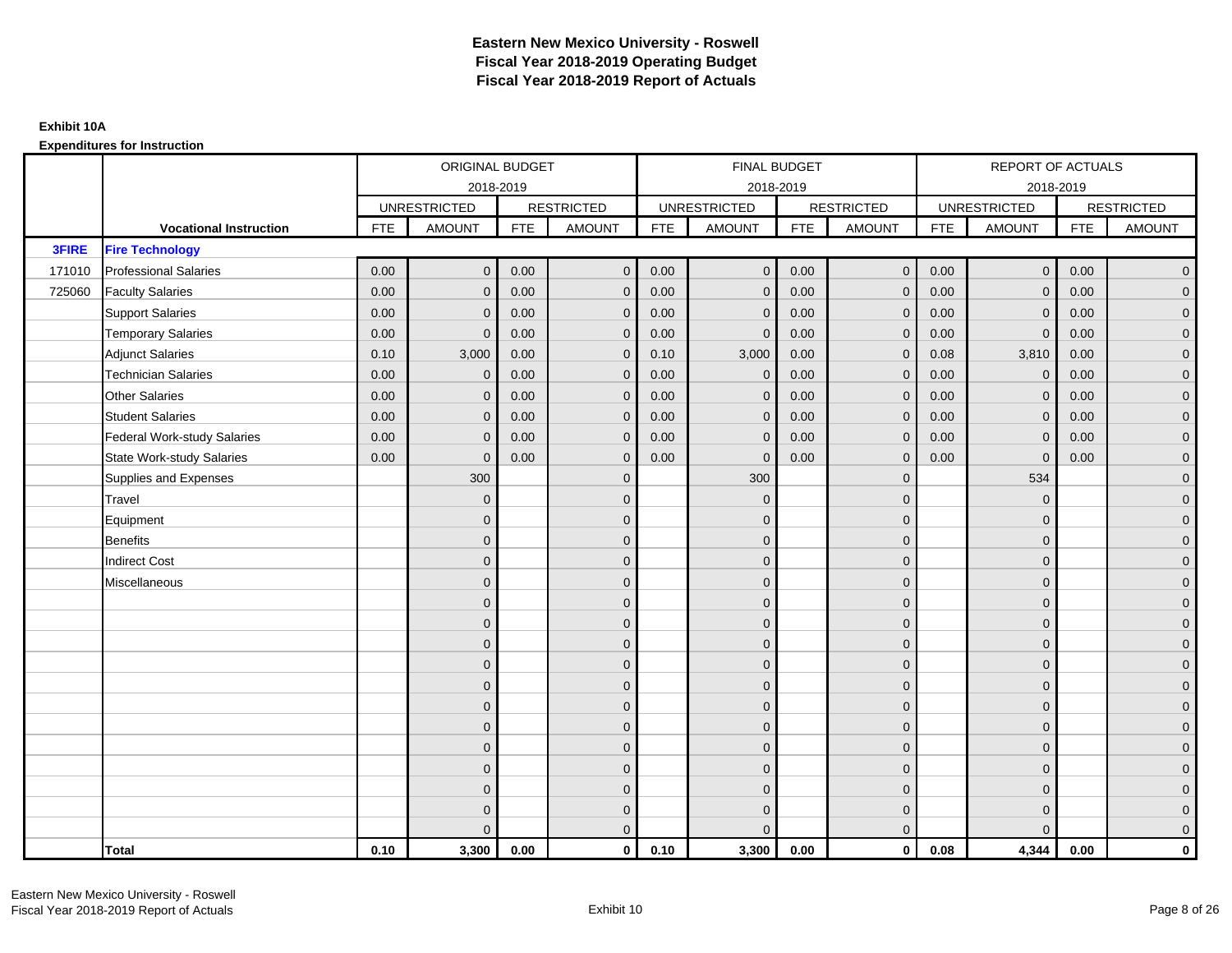|              |                               |            | ORIGINAL BUDGET     |            |                     |            | FINAL BUDGET        |            |                   |            | <b>REPORT OF ACTUALS</b> |            |                     |
|--------------|-------------------------------|------------|---------------------|------------|---------------------|------------|---------------------|------------|-------------------|------------|--------------------------|------------|---------------------|
|              |                               |            | 2018-2019           |            |                     |            | 2018-2019           |            |                   |            | 2018-2019                |            |                     |
|              |                               |            | <b>UNRESTRICTED</b> |            | <b>RESTRICTED</b>   |            | <b>UNRESTRICTED</b> |            | <b>RESTRICTED</b> |            | <b>UNRESTRICTED</b>      |            | <b>RESTRICTED</b>   |
|              | <b>Vocational Instruction</b> | <b>FTE</b> | <b>AMOUNT</b>       | <b>FTE</b> | <b>AMOUNT</b>       | <b>FTE</b> | <b>AMOUNT</b>       | <b>FTE</b> | <b>AMOUNT</b>     | <b>FTE</b> | <b>AMOUNT</b>            | <b>FTE</b> | <b>AMOUNT</b>       |
| <b>3HAVC</b> | <b>Heating and Cooling</b>    |            |                     |            |                     |            |                     |            |                   |            |                          |            |                     |
| 171010       | <b>Professional Salaries</b>  | 0.00       | $\mathbf{0}$        | 0.00       | $\overline{0}$      | 0.00       | $\overline{0}$      | 0.00       | $\mathbf{0}$      | 0.00       | $\overline{0}$           | 0.00       | $\overline{0}$      |
| 725027       | <b>Faculty Salaries</b>       | 1.00       | 47,627              | 0.00       | $\mathbf 0$         | 1.00       | 47,627              | 0.00       | $\Omega$          | 1.00       | 47,627                   | 0.00       | $\overline{0}$      |
|              | <b>Support Salaries</b>       | 0.00       | $\mathbf{0}$        | 0.00       | $\mathbf 0$         | 0.00       | $\mathbf 0$         | 0.00       | $\mathbf{0}$      | 0.00       | $\mathbf 0$              | 0.00       | $\overline{0}$      |
|              | <b>Temporary Salaries</b>     | 0.00       | $\mathbf{0}$        | 0.00       | $\mathbf 0$         | 0.00       | $\mathbf{0}$        | 0.00       | 0                 | 0.00       | $\mathbf 0$              | 0.00       | $\overline{0}$      |
|              | <b>Adjunct Salaries</b>       | 0.15       | 11,557              | 0.00       | $\overline{0}$      | 0.15       | 11,557              | 0.00       | $\Omega$          | 0.16       | 13,970                   | 0.00       | $\overline{0}$      |
|              | <b>Technician Salaries</b>    | 0.00       | $\Omega$            | 0.00       | $\mathbf{0}$        | 0.00       | $\Omega$            | 0.00       | $\Omega$          | 0.00       | $\mathbf{0}$             | 0.00       | $\overline{0}$      |
|              | <b>Other Salaries</b>         | 0.00       | $\mathbf{0}$        | 0.00       | $\mathbf 0$         | 0.00       | $\mathbf{0}$        | 0.00       | $\mathbf{0}$      | 0.00       | $\mathbf 0$              | 0.00       | $\mathbf{0}$        |
|              | <b>Student Salaries</b>       | 0.00       | $\mathbf{0}$        | 0.00       | $\mathbf 0$         | 0.00       | $\mathbf{0}$        | 0.00       | $\mathbf{0}$      | 0.00       | $\mathbf 0$              | 0.00       | $\overline{0}$      |
|              | Federal Work-study Salaries   | 0.00       | $\mathbf{0}$        | 0.00       | $\overline{0}$      | 0.00       | $\Omega$            | 0.00       | $\Omega$          | 0.00       | $\mathbf{0}$             | 0.00       | $\overline{0}$      |
|              | State Work-study Salaries     | 0.00       | $\Omega$            | 0.00       | $\overline{0}$      | 0.00       | $\Omega$            | 0.00       | $\Omega$          | 0.00       | $\Omega$                 | 0.00       | $\overline{0}$      |
|              | Supplies and Expenses         |            | 15,200              |            | $\mathbf 0$         |            | 30,200              |            | $\mathbf{0}$      |            | 13,307                   |            | $\mathbf{0}$        |
|              | <b>Travel</b>                 |            | $\mathbf{0}$        |            | $\mathbf 0$         |            | $\mathbf{0}$        |            | $\mathbf{0}$      |            | $\mathbf 0$              |            | $\overline{0}$      |
|              | Equipment                     |            | $\Omega$            |            | $\mathbf 0$         |            | $\Omega$            |            | $\mathbf{0}$      |            | 3,460                    |            | $\overline{0}$      |
|              | Benefits                      |            | $\mathbf{0}$        |            | $\mathbf 0$         |            | $\mathbf{0}$        |            | $\mathbf 0$       |            | $\mathbf 0$              |            | $\overline{0}$      |
|              | <b>Indirect Cost</b>          |            | $\Omega$            |            | $\mathbf 0$         |            | $\Omega$            |            | $\mathbf{0}$      |            | $\Omega$                 |            | $\mathbf{0}$        |
|              | Miscellaneous                 |            | $\Omega$            |            | $\mathbf 0$         |            | $\Omega$            |            | $\mathbf{0}$      |            | $\mathbf{0}$             |            | $\mathsf{O}\xspace$ |
|              |                               |            | $\Omega$            |            | $\mathbf 0$         |            | $\Omega$            |            | $\mathbf{0}$      |            | $\Omega$                 |            | $\overline{0}$      |
|              |                               |            | $\mathbf{0}$        |            | $\mathsf{O}\xspace$ |            | $\mathbf{0}$        |            | $\mathbf 0$       |            | $\mathbf 0$              |            | $\mathsf{O}\xspace$ |
|              |                               |            | $\Omega$            |            | $\mathbf 0$         |            | $\Omega$            |            | $\mathbf 0$       |            | $\mathbf{0}$             |            | $\overline{0}$      |
|              |                               |            | $\Omega$            |            | $\mathbf 0$         |            | $\Omega$            |            | $\mathbf{0}$      |            | $\mathbf{0}$             |            | $\overline{0}$      |
|              |                               |            | $\Omega$            |            | $\mathbf{0}$        |            | $\Omega$            |            | $\Omega$          |            | $\Omega$                 |            | $\overline{0}$      |
|              |                               |            | $\mathbf{0}$        |            | $\mathsf{O}\xspace$ |            | $\mathbf{0}$        |            | $\mathbf 0$       |            | $\mathbf{0}$             |            | $\overline{0}$      |
|              |                               |            | $\Omega$            |            | $\mathbf 0$         |            | $\overline{0}$      |            | $\mathbf{0}$      |            | $\mathbf{0}$             |            | $\overline{0}$      |
|              |                               |            | $\Omega$            |            | $\mathbf 0$         |            | $\Omega$            |            | $\mathbf 0$       |            | $\mathbf{0}$             |            | $\overline{0}$      |
|              |                               |            | $\Omega$            |            | $\overline{0}$      |            | $\Omega$            |            | $\Omega$          |            | $\Omega$                 |            | $\overline{0}$      |
|              |                               |            | $\Omega$            |            | $\mathbf 0$         |            | $\mathbf{0}$        |            | $\mathbf 0$       |            | $\mathbf{0}$             |            | $\mathbf{0}$        |
|              |                               |            | $\Omega$            |            | $\mathbf 0$         |            | $\Omega$            |            | $\mathbf{0}$      |            | $\mathbf{0}$             |            | $\mathbf{0}$        |
|              |                               |            |                     |            | $\overline{0}$      |            | $\Omega$            |            | $\mathbf{0}$      |            | $\Omega$                 |            | $\overline{0}$      |
|              | <b>Total</b>                  | 1.15       | 74,384              | 0.00       | $\mathbf{0}$        | 1.15       | 89,384              | 0.00       | $\mathbf{0}$      | 1.16       | 78,364                   | 0.00       | $\mathbf 0$         |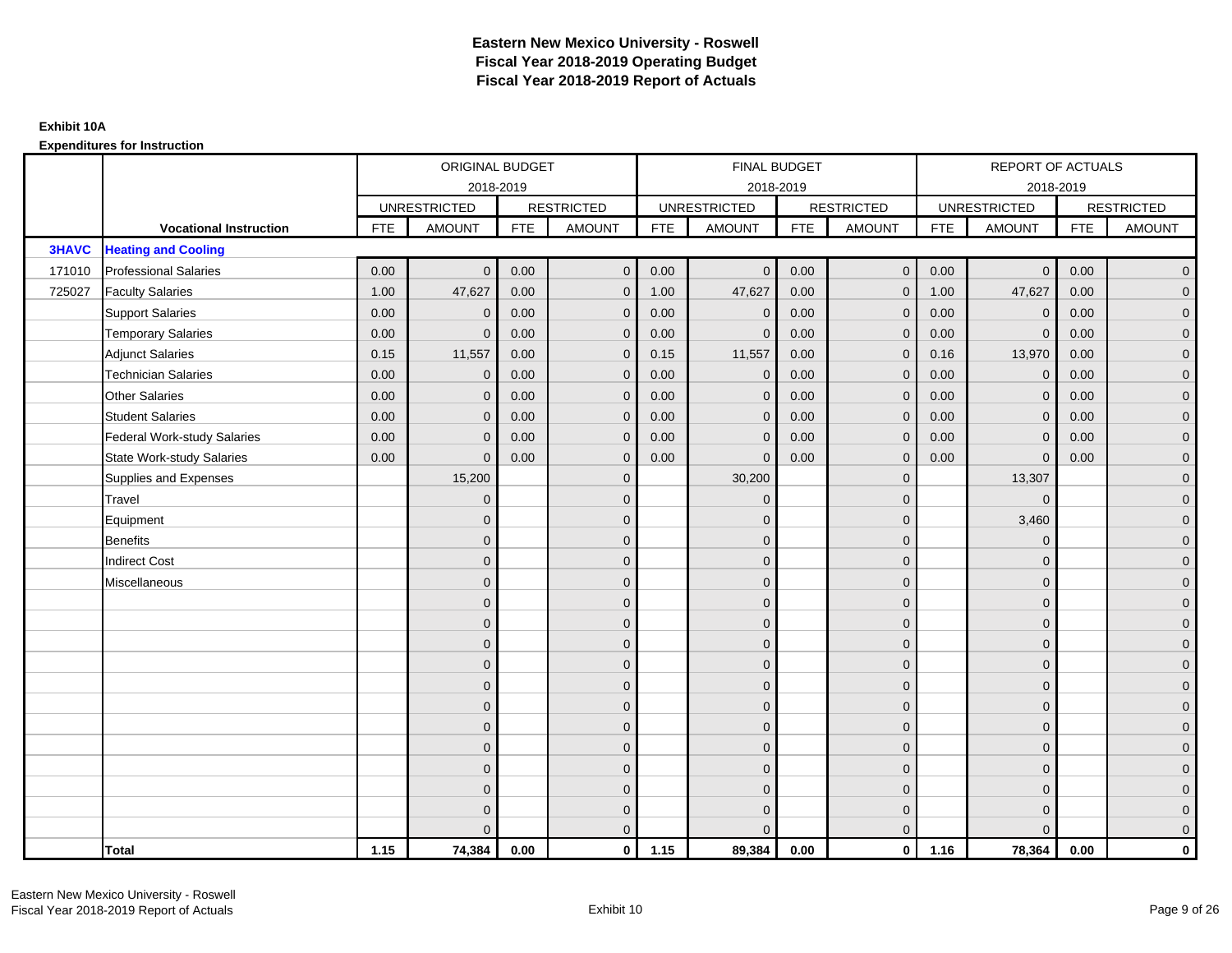|              |                                          |            | ORIGINAL BUDGET     |            |                   |            | <b>FINAL BUDGET</b> |            |                   |            | REPORT OF ACTUALS   |            |                   |
|--------------|------------------------------------------|------------|---------------------|------------|-------------------|------------|---------------------|------------|-------------------|------------|---------------------|------------|-------------------|
|              |                                          |            | 2018-2019           |            |                   |            | 2018-2019           |            |                   |            | 2018-2019           |            |                   |
|              |                                          |            | <b>UNRESTRICTED</b> |            | <b>RESTRICTED</b> |            | <b>UNRESTRICTED</b> |            | <b>RESTRICTED</b> |            | <b>UNRESTRICTED</b> |            | <b>RESTRICTED</b> |
|              | <b>Vocational Instruction</b>            | <b>FTE</b> | <b>AMOUNT</b>       | <b>FTE</b> | <b>AMOUNT</b>     | <b>FTE</b> | <b>AMOUNT</b>       | <b>FTE</b> | <b>AMOUNT</b>     | <b>FTE</b> | <b>AMOUNT</b>       | <b>FTE</b> | <b>AMOUNT</b>     |
| <b>3INDU</b> | <b>Industrial Engineering Technology</b> |            |                     |            |                   |            |                     |            |                   |            |                     |            |                   |
| 171010       | <b>Professional Salaries</b>             | 0.00       | $\Omega$            | 0.00       | $\overline{0}$    | 0.00       | $\overline{0}$      | 0.00       | $\mathbf{0}$      | 0.00       | $\overline{0}$      | 0.00       | $\overline{0}$    |
| 725070       | <b>Faculty Salaries</b>                  | 0.00       | $\mathbf 0$         | 0.00       | $\mathbf 0$       | 0.00       | $\mathbf{0}$        | 0.00       | $\mathbf{0}$      | 0.00       | $\mathbf 0$         | 0.00       | $\overline{0}$    |
|              | <b>Support Salaries</b>                  | 0.00       | $\Omega$            | 0.00       | $\mathbf 0$       | 0.00       | $\mathbf{0}$        | 0.00       | 0                 | 0.00       | $\mathbf 0$         | 0.00       | $\overline{0}$    |
|              | <b>Temporary Salaries</b>                | 0.00       | $\Omega$            | 0.00       | $\overline{0}$    | 0.00       | $\Omega$            | 0.00       | $\Omega$          | 0.00       | $\mathbf{0}$        | 0.00       | $\overline{0}$    |
|              | <b>Adjunct Salaries</b>                  | 0.25       | 15,000              | 0.00       | $\Omega$          | 0.25       | 15,000              | 0.00       | $\Omega$          | 0.50       | 24,212              | 0.00       | $\overline{0}$    |
|              | <b>Technician Salaries</b>               | 0.00       | $\mathbf 0$         | 0.00       | $\mathbf{0}$      | 0.00       | $\mathbf{0}$        | 0.00       | $\mathbf 0$       | 0.00       | $\mathbf 0$         | 0.00       | $\mathbf{0}$      |
|              | Other Salaries                           | 0.00       | $\mathbf{0}$        | 0.00       | $\overline{0}$    | 0.00       | $\mathbf{0}$        | 0.00       | $\Omega$          | 0.00       | $\overline{0}$      | 0.00       | $\overline{0}$    |
|              | <b>Student Salaries</b>                  | 0.00       | $\mathbf{0}$        | 0.00       | $\overline{0}$    | 0.00       | $\mathbf{0}$        | 0.00       | $\mathbf{0}$      | 0.00       | $\mathbf 0$         | 0.00       | $\overline{0}$    |
|              | <b>Federal Work-study Salaries</b>       | 0.00       | $\mathbf{0}$        | 0.00       | $\mathbf 0$       | 0.00       | $\mathbf{0}$        | 0.00       | $\Omega$          | 0.00       | $\mathbf 0$         | 0.00       | $\overline{0}$    |
|              | <b>State Work-study Salaries</b>         | 0.00       | $\mathbf{0}$        | 0.00       | $\overline{0}$    | 0.00       | $\mathbf{0}$        | 0.00       | $\mathbf 0$       | 0.00       | $\mathbf{0}$        | 0.00       | $\overline{0}$    |
|              | Supplies and Expenses                    |            | 2,500               |            | $\mathbf{0}$      |            | 17,500              |            | $\mathbf 0$       |            | 6,464               |            | $\overline{0}$    |
|              | Travel                                   |            | $\Omega$            |            | $\mathbf 0$       |            | $\mathbf{0}$        |            | $\Omega$          |            | $\mathbf{0}$        |            | $\overline{0}$    |
|              | Equipment                                |            | $\Omega$            |            | $\mathbf 0$       |            | $\mathbf{0}$        |            | $\mathbf 0$       |            | $\mathbf{0}$        |            | $\overline{0}$    |
|              | <b>Benefits</b>                          |            | $\mathbf{0}$        |            | $\mathbf 0$       |            | $\Omega$            |            | $\mathbf 0$       |            | $\mathbf{0}$        |            | $\overline{0}$    |
|              | <b>Indirect Cost</b>                     |            | $\Omega$            |            | $\overline{0}$    |            | $\Omega$            |            | $\Omega$          |            | $\Omega$            |            | $\overline{0}$    |
|              | Miscellaneous                            |            | $\Omega$            |            | $\mathbf 0$       |            | $\mathbf{0}$        |            | $\Omega$          |            | $\mathbf{0}$        |            | $\mathbf{0}$      |
|              |                                          |            | $\Omega$            |            | $\mathbf 0$       |            | $\mathbf{0}$        |            | $\mathbf{0}$      |            | $\mathbf{0}$        |            | $\overline{0}$    |
|              |                                          |            | $\Omega$            |            | $\mathbf 0$       |            | $\overline{0}$      |            | $\mathbf{0}$      |            | $\mathbf{0}$        |            | $\overline{0}$    |
|              |                                          |            | $\Omega$            |            | $\mathbf 0$       |            | $\mathbf{0}$        |            | $\mathbf 0$       |            | $\mathbf{0}$        |            | $\overline{0}$    |
|              |                                          |            | $\Omega$            |            | $\mathbf 0$       |            | $\Omega$            |            | $\mathbf{0}$      |            | $\mathbf{0}$        |            | $\overline{0}$    |
|              |                                          |            | $\Omega$            |            | $\mathbf 0$       |            | $\Omega$            |            | $\overline{0}$    |            | $\Omega$            |            | $\mathbf{0}$      |
|              |                                          |            | $\Omega$            |            | $\mathbf 0$       |            | $\Omega$            |            | $\mathbf{0}$      |            | $\Omega$            |            | $\overline{0}$    |
|              |                                          |            | $\Omega$            |            | $\mathbf 0$       |            | $\mathbf{0}$        |            | $\mathbf{0}$      |            | $\mathbf{0}$        |            | $\overline{0}$    |
|              |                                          |            | $\Omega$            |            | $\mathbf 0$       |            | $\Omega$            |            | $\mathbf 0$       |            | $\mathbf{0}$        |            | $\overline{0}$    |
|              |                                          |            | $\Omega$            |            | $\overline{0}$    |            | $\Omega$            |            | $\Omega$          |            | $\Omega$            |            | $\overline{0}$    |
|              |                                          |            | $\Omega$            |            | $\mathbf 0$       |            | $\mathbf{0}$        |            | $\mathbf 0$       |            | $\mathbf{0}$        |            | $\mathbf{0}$      |
|              |                                          |            | $\Omega$            |            | $\mathbf 0$       |            | $\Omega$            |            | $\mathbf{0}$      |            | $\mathbf{0}$        |            | $\mathbf{0}$      |
|              |                                          |            |                     |            | $\overline{0}$    |            | $\Omega$            |            | $\mathbf{0}$      |            | $\Omega$            |            | $\overline{0}$    |
|              | <b>Total</b>                             | 0.25       | 17,500              | 0.00       | $\mathbf{0}$      | 0.25       | 32,500              | 0.00       | $\mathbf{0}$      | 0.50       | 30,676              | 0.00       | $\mathbf 0$       |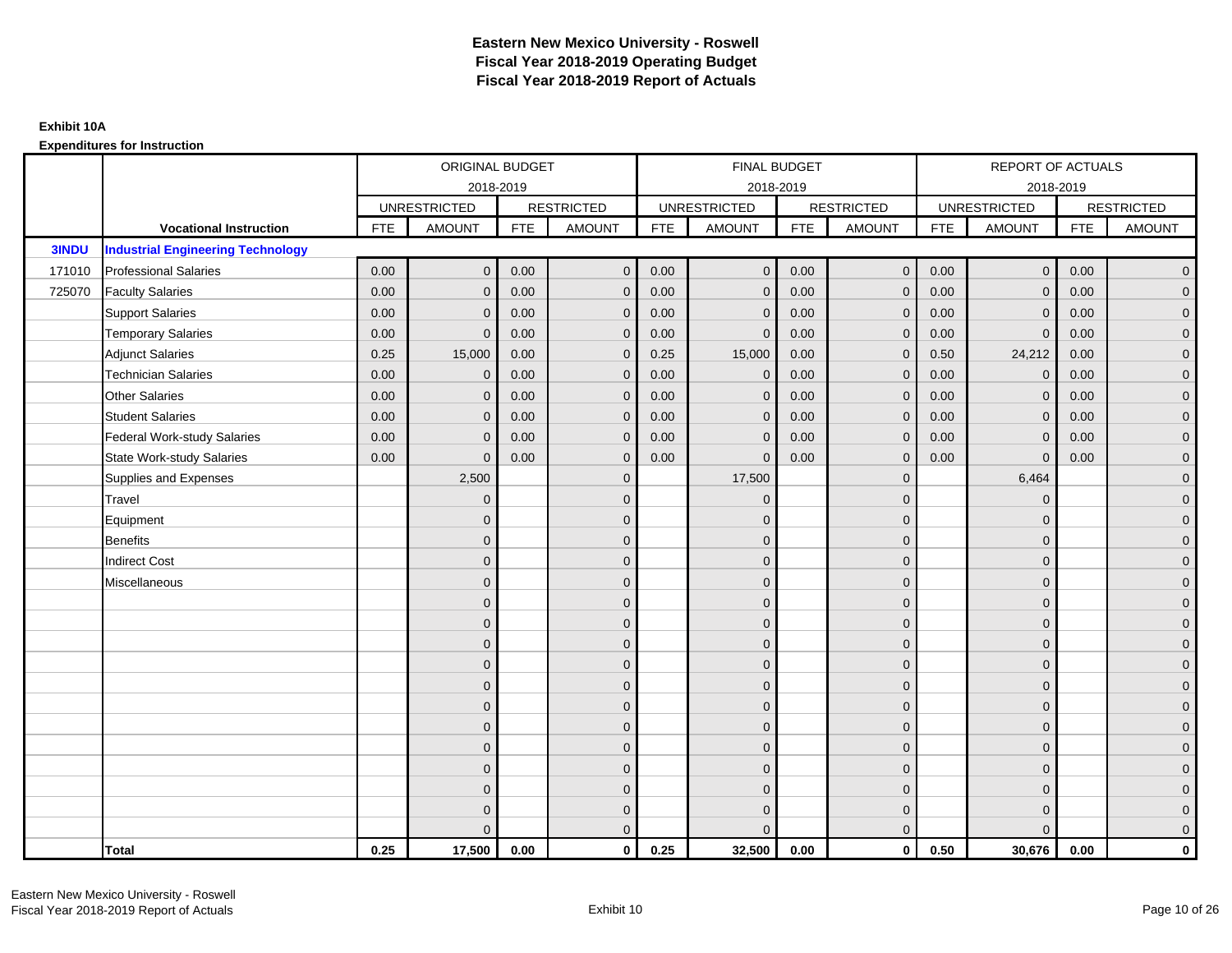|              |                                    |            | ORIGINAL BUDGET     |            |                   |            | <b>FINAL BUDGET</b> |            |                   |            | REPORT OF ACTUALS   |            |                   |
|--------------|------------------------------------|------------|---------------------|------------|-------------------|------------|---------------------|------------|-------------------|------------|---------------------|------------|-------------------|
|              |                                    |            |                     | 2018-2019  |                   |            | 2018-2019           |            |                   |            | 2018-2019           |            |                   |
|              |                                    |            | <b>UNRESTRICTED</b> |            | <b>RESTRICTED</b> |            | <b>UNRESTRICTED</b> |            | <b>RESTRICTED</b> |            | <b>UNRESTRICTED</b> |            | <b>RESTRICTED</b> |
|              | <b>Vocational Instruction</b>      | <b>FTE</b> | <b>AMOUNT</b>       | <b>FTE</b> | <b>AMOUNT</b>     | <b>FTE</b> | <b>AMOUNT</b>       | <b>FTE</b> | <b>AMOUNT</b>     | <b>FTE</b> | <b>AMOUNT</b>       | <b>FTE</b> | <b>AMOUNT</b>     |
| <b>3MEDA</b> | <b>Medical Assisting</b>           |            |                     |            |                   |            |                     |            |                   |            |                     |            |                   |
| 171010       | <b>Professional Salaries</b>       | 0.10       | 4,000               | 0.00       | $\mathbf{0}$      | 0.10       | 4,000               | 0.00       | $\overline{0}$    | 0.00       | 4,000               | 0.00       | $\overline{0}$    |
| 723040       | <b>Faculty Salaries</b>            | 2.00       | 91,731              | 0.00       | $\mathbf 0$       | 2.00       | 91,731              | 0.00       | $\mathbf{0}$      | 2.00       | 124,135             | 0.00       | $\overline{0}$    |
|              | <b>Support Salaries</b>            | 0.33       | 10,316              | 0.00       | $\mathbf 0$       | 0.33       | 10,316              | 0.00       | $\mathbf 0$       | 0.00       | $\mathbf 0$         | 0.00       | $\overline{0}$    |
|              | <b>Temporary Salaries</b>          | 0.00       | $\Omega$            | 0.00       | $\mathbf{0}$      | 0.00       | $\Omega$            | 0.00       | $\Omega$          | 0.00       | $\mathbf{0}$        | 0.00       | $\overline{0}$    |
|              | <b>Adjunct Salaries</b>            | 0.25       | 22,518              | 0.00       | $\Omega$          | 0.25       | 22,518              | 0.00       | $\Omega$          | 1.00       | 47,958              | 0.00       | $\overline{0}$    |
|              | <b>Technician Salaries</b>         | 0.00       | $\mathbf{0}$        | 0.00       | $\mathbf{0}$      | 0.00       | $\mathbf 0$         | 0.00       | $\mathbf{0}$      | 0.00       | $\mathbf 0$         | 0.00       | $\mathbf{0}$      |
|              | <b>Other Salaries</b>              | 0.00       | $\mathbf{0}$        | 0.00       | $\mathbf 0$       | 0.00       | $\Omega$            | 0.00       | $\mathbf{0}$      | 0.00       | $\mathbf 0$         | 0.00       | $\overline{0}$    |
|              | <b>Student Salaries</b>            | 0.00       | $\mathbf{0}$        | 0.00       | $\overline{0}$    | 0.00       | $\Omega$            | 0.00       | $\mathbf{0}$      | 0.05       | 2,330               | 0.00       | $\overline{0}$    |
|              | <b>Federal Work-study Salaries</b> | 0.00       | $\mathbf{0}$        | 0.00       | $\mathbf 0$       | 0.00       | $\mathbf{0}$        | 0.00       | $\Omega$          | 0.00       | $\mathbf 0$         | 0.00       | $\overline{0}$    |
|              | <b>State Work-study Salaries</b>   | 0.00       | $\mathbf{0}$        | 0.00       | $\overline{0}$    | 0.00       | $\mathbf{0}$        | 0.00       | $\mathbf{0}$      | 0.00       | $\mathbf{0}$        | 0.00       | $\overline{0}$    |
|              | Supplies and Expenses              |            | 25,000              |            | $\overline{0}$    |            | 30,000              |            | $\mathbf{0}$      |            | 24,033              |            | $\overline{0}$    |
|              | Travel                             |            | $\Omega$            |            | $\mathbf 0$       |            | $\Omega$            |            | $\mathbf{0}$      |            | 1,841               |            | $\overline{0}$    |
|              | Equipment                          |            | $\mathbf{0}$        |            | $\mathbf 0$       |            | $\Omega$            |            | $\mathbf 0$       |            | $\mathbf 0$         |            | $\overline{0}$    |
|              | <b>Benefits</b>                    |            | $\mathbf{0}$        |            | $\mathbf 0$       |            | $\Omega$            |            | $\mathbf{0}$      |            | $\mathbf{0}$        |            | $\overline{0}$    |
|              | <b>Indirect Cost</b>               |            | $\Omega$            |            | $\overline{0}$    |            | $\Omega$            |            | $\Omega$          |            | $\Omega$            |            | $\overline{0}$    |
|              | Miscellaneous                      |            | $\mathbf{0}$        |            | $\mathbf 0$       |            | $\Omega$            |            | $\mathbf 0$       |            | $\mathbf{0}$        |            | $\mathbf{0}$      |
|              |                                    |            | $\mathbf{0}$        |            | $\mathbf 0$       |            | $\Omega$            |            | $\mathbf{0}$      |            | $\mathbf{0}$        |            | $\overline{0}$    |
|              |                                    |            | $\Omega$            |            | $\mathbf 0$       |            | $\Omega$            |            | $\mathbf{0}$      |            | $\mathbf{0}$        |            | $\overline{0}$    |
|              |                                    |            | $\mathbf{0}$        |            | $\mathbf 0$       |            | $\Omega$            |            | $\mathbf 0$       |            | $\mathbf{0}$        |            | $\overline{0}$    |
|              |                                    |            | $\Omega$            |            | $\mathbf 0$       |            | $\Omega$            |            | $\mathbf{0}$      |            | $\mathbf{0}$        |            | $\mathbf{0}$      |
|              |                                    |            | $\Omega$            |            | $\mathbf 0$       |            | $\Omega$            |            | $\mathbf 0$       |            | $\Omega$            |            | $\mathbf{0}$      |
|              |                                    |            | $\Omega$            |            | $\mathbf 0$       |            | $\Omega$            |            | $\mathbf{0}$      |            | $\Omega$            |            | $\overline{0}$    |
|              |                                    |            | $\mathbf{0}$        |            | $\mathbf 0$       |            | $\Omega$            |            | $\mathbf{0}$      |            | $\mathbf{0}$        |            | $\overline{0}$    |
|              |                                    |            | $\mathbf{0}$        |            | $\mathbf 0$       |            | $\Omega$            |            | $\mathbf 0$       |            | $\mathbf{0}$        |            | $\overline{0}$    |
|              |                                    |            | $\Omega$            |            | $\mathbf 0$       |            | $\Omega$            |            | $\mathbf{0}$      |            | $\Omega$            |            | $\overline{0}$    |
|              |                                    |            | $\mathbf{0}$        |            | $\mathbf 0$       |            | $\Omega$            |            | $\mathbf 0$       |            | $\mathbf{0}$        |            | $\mathbf{0}$      |
|              |                                    |            | $\mathbf{0}$        |            | $\mathbf 0$       |            | $\Omega$            |            | $\mathbf 0$       |            | $\mathbf{0}$        |            | $\mathbf{0}$      |
|              |                                    |            | $\Omega$            |            | $\overline{0}$    |            | $\Omega$            |            | $\mathbf{0}$      |            | $\Omega$            |            | $\overline{0}$    |
|              | <b>Total</b>                       | 2.68       | 153,565             | 0.00       | $\mathbf{0}$      | 2.68       | 158,565             | 0.00       | $\mathbf{0}$      | 3.05       | 204,297             | 0.00       | $\mathbf 0$       |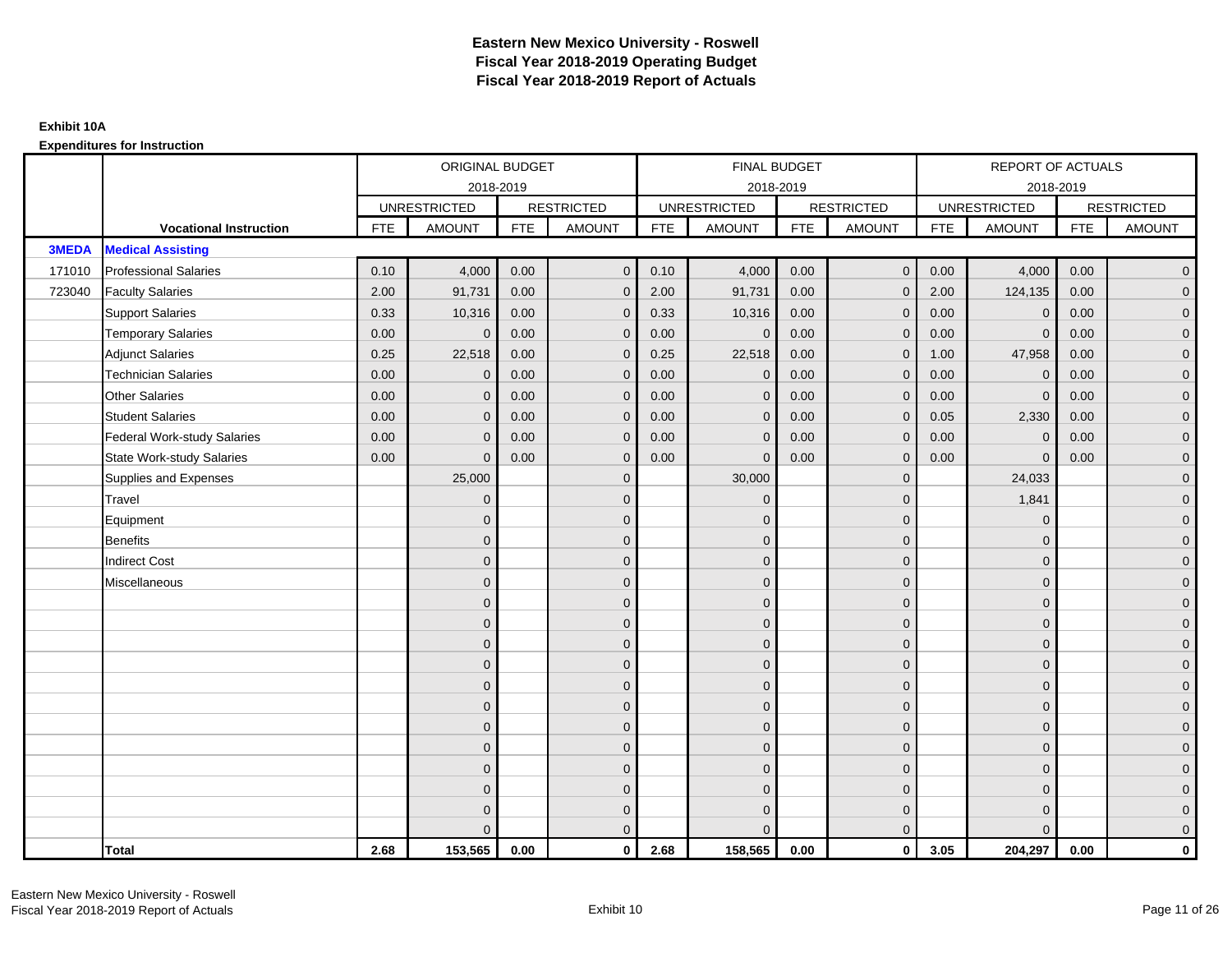|              |                                    |            | ORIGINAL BUDGET     |            |                   |            | FINAL BUDGET        |            |                   |            | <b>REPORT OF ACTUALS</b> |            |                     |
|--------------|------------------------------------|------------|---------------------|------------|-------------------|------------|---------------------|------------|-------------------|------------|--------------------------|------------|---------------------|
|              |                                    |            |                     | 2018-2019  |                   |            | 2018-2019           |            |                   |            | 2018-2019                |            |                     |
|              |                                    |            | <b>UNRESTRICTED</b> |            | <b>RESTRICTED</b> |            | <b>UNRESTRICTED</b> |            | <b>RESTRICTED</b> |            | <b>UNRESTRICTED</b>      |            | <b>RESTRICTED</b>   |
|              | <b>Vocational Instruction</b>      | <b>FTE</b> | <b>AMOUNT</b>       | <b>FTE</b> | <b>AMOUNT</b>     | <b>FTE</b> | <b>AMOUNT</b>       | <b>FTE</b> | <b>AMOUNT</b>     | <b>FTE</b> | <b>AMOUNT</b>            | <b>FTE</b> | <b>AMOUNT</b>       |
| <b>3NURA</b> | <b>Nursing Assistant</b>           |            |                     |            |                   |            |                     |            |                   |            |                          |            |                     |
| 171010       | <b>Professional Salaries</b>       | 0.05       | 4,000               | 0.00       | $\overline{0}$    | 0.05       | 4,000               | 0.00       | $\mathbf{0}$      | 0.00       | 4,752                    | 0.00       | $\overline{0}$      |
| 723070       | <b>Faculty Salaries</b>            | 2.00       | 90,379              | 0.00       | $\overline{0}$    | 2.00       | 90,379              | 0.00       | $\Omega$          | 1.30       | 65,053                   | 0.00       | $\overline{0}$      |
|              | <b>Support Salaries</b>            | 0.00       | $\mathbf 0$         | 0.00       | $\mathbf 0$       | 0.00       | $\mathbf 0$         | 0.00       | $\mathbf{0}$      | 0.05       | 1,880                    | 0.00       | $\overline{0}$      |
|              | <b>Temporary Salaries</b>          | 0.00       | $\mathbf{0}$        | 0.00       | $\mathbf 0$       | 0.00       | $\Omega$            | 0.00       | 0                 | 0.75       | 29,160                   | 0.00       | $\overline{0}$      |
|              | <b>Adjunct Salaries</b>            | 1.25       | 27,500              | 0.00       | $\overline{0}$    | 1.25       | 27,500              | 0.00       | $\mathbf{0}$      | 0.56       | 27,799                   | 0.00       | $\overline{0}$      |
|              | <b>Technician Salaries</b>         | 0.00       | $\Omega$            | 0.00       | $\overline{0}$    | 0.00       | $\Omega$            | 0.00       | $\Omega$          | 0.00       | $\mathbf{0}$             | 0.00       | $\overline{0}$      |
|              | <b>Other Salaries</b>              | 0.00       | $\mathbf{0}$        | 0.00       | $\mathbf 0$       | 0.00       | $\mathbf{0}$        | 0.00       | $\mathbf{0}$      | 0.00       | $\mathbf 0$              | 0.00       | $\overline{0}$      |
|              | <b>Student Salaries</b>            | 0.00       | $\mathbf{0}$        | 0.00       | $\mathbf 0$       | 0.00       | $\mathbf{0}$        | 0.00       | $\mathbf{0}$      | 0.00       | 72                       | 0.00       | $\overline{0}$      |
|              | <b>Federal Work-study Salaries</b> | 0.00       | $\mathbf{0}$        | 0.00       | $\overline{0}$    | 0.00       | $\Omega$            | 0.00       | $\Omega$          | 0.00       | $\mathbf{0}$             | 0.00       | $\overline{0}$      |
|              | <b>State Work-study Salaries</b>   | 0.00       | $\mathbf{0}$        | 0.00       | $\overline{0}$    | 0.00       | $\Omega$            | 0.00       | $\Omega$          | 0.00       | $\Omega$                 | 0.00       | $\overline{0}$      |
|              | Supplies and Expenses              |            | 9,900               |            | $\mathbf 0$       |            | 14,900              |            | $\mathbf{0}$      |            | 11,018                   |            | $\mathbf{0}$        |
|              | Travel                             |            | $\mathbf{0}$        |            | $\mathbf 0$       |            | $\mathbf{0}$        |            | $\mathbf{0}$      |            | $\mathbf 0$              |            | $\overline{0}$      |
|              | Equipment                          |            | $\Omega$            |            | $\mathbf 0$       |            | $\Omega$            |            | $\mathbf{0}$      |            | $\mathbf{0}$             |            | $\overline{0}$      |
|              | <b>Benefits</b>                    |            | $\mathbf{0}$        |            | $\mathbf 0$       |            | $\mathbf{0}$        |            | $\mathbf 0$       |            | $\mathbf 0$              |            | $\overline{0}$      |
|              | <b>Indirect Cost</b>               |            | $\Omega$            |            | $\mathbf 0$       |            | $\Omega$            |            | $\mathbf{0}$      |            | $\mathbf{0}$             |            | $\mathbf{0}$        |
|              | Miscellaneous                      |            | $\Omega$            |            | $\overline{0}$    |            | $\Omega$            |            | $\mathbf{0}$      |            | $\mathbf{0}$             |            | $\mathsf{O}\xspace$ |
|              |                                    |            | $\Omega$            |            | $\mathbf 0$       |            | $\Omega$            |            | $\mathbf{0}$      |            | $\Omega$                 |            | $\overline{0}$      |
|              |                                    |            | $\overline{0}$      |            | $\mathbf 0$       |            | $\mathbf{0}$        |            | $\mathbf 0$       |            | $\mathbf 0$              |            | $\overline{0}$      |
|              |                                    |            | $\mathbf{0}$        |            | $\mathbf 0$       |            | $\Omega$            |            | $\mathbf{0}$      |            | $\mathbf{0}$             |            | $\overline{0}$      |
|              |                                    |            | $\Omega$            |            | $\mathbf 0$       |            | $\Omega$            |            | $\mathbf{0}$      |            | $\mathbf{0}$             |            | $\overline{0}$      |
|              |                                    |            | $\Omega$            |            | $\overline{0}$    |            | $\Omega$            |            | $\mathbf{0}$      |            | $\Omega$                 |            | $\overline{0}$      |
|              |                                    |            | $\mathbf{0}$        |            | $\mathbf 0$       |            | $\Omega$            |            | $\mathbf 0$       |            | $\mathbf{0}$             |            | $\overline{0}$      |
|              |                                    |            | $\mathbf{0}$        |            | $\mathbf 0$       |            | $\Omega$            |            | $\mathbf{0}$      |            | $\mathbf{0}$             |            | $\overline{0}$      |
|              |                                    |            | $\mathbf{0}$        |            | $\mathbf 0$       |            | $\Omega$            |            | $\mathbf{0}$      |            | $\mathbf{0}$             |            | $\overline{0}$      |
|              |                                    |            | $\Omega$            |            | $\mathbf 0$       |            | $\Omega$            |            | $\mathbf{0}$      |            | $\Omega$                 |            | $\overline{0}$      |
|              |                                    |            | $\mathbf{0}$        |            | $\mathbf 0$       |            | $\Omega$            |            | $\mathbf 0$       |            | $\mathbf{0}$             |            | $\overline{0}$      |
|              |                                    |            | $\Omega$            |            | $\mathbf 0$       |            | $\Omega$            |            | $\mathbf 0$       |            | $\mathbf{0}$             |            | $\mathbf{0}$        |
|              |                                    |            | $\Omega$            |            | $\overline{0}$    |            |                     |            | $\mathbf{0}$      |            | $\Omega$                 |            | $\overline{0}$      |
|              | <b>Total</b>                       | 3.30       | 131,779             | 0.00       | $\mathbf{0}$      | 3.30       | 136,779             | 0.00       | $\mathbf{0}$      | 2.66       | 139,734                  | 0.00       | $\mathbf 0$         |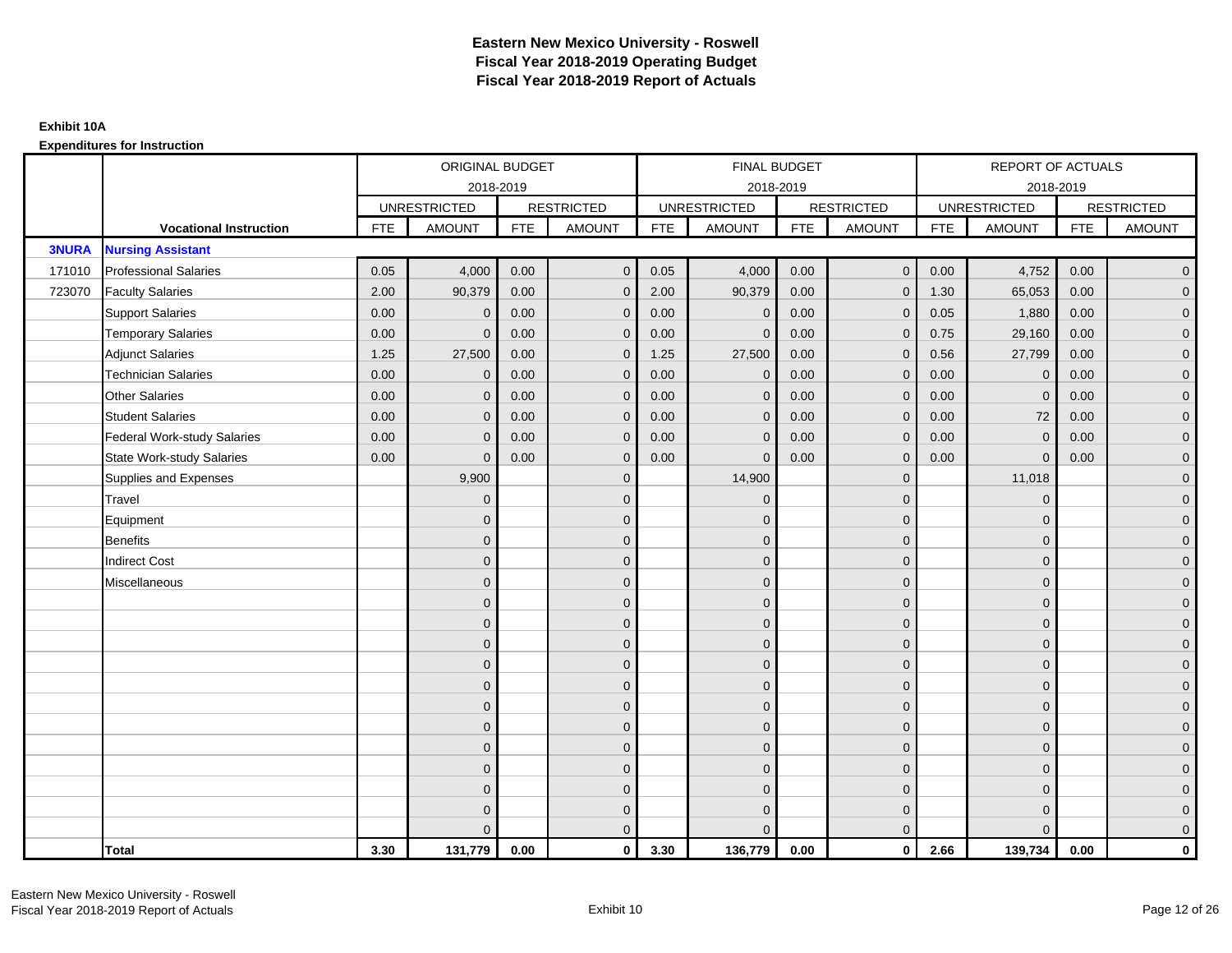|              |                                    |            | ORIGINAL BUDGET     |            |                   |            | <b>FINAL BUDGET</b> |            |                   |            | REPORT OF ACTUALS   |            |                   |
|--------------|------------------------------------|------------|---------------------|------------|-------------------|------------|---------------------|------------|-------------------|------------|---------------------|------------|-------------------|
|              |                                    |            | 2018-2019           |            |                   |            | 2018-2019           |            |                   |            | 2018-2019           |            |                   |
|              |                                    |            | <b>UNRESTRICTED</b> |            | <b>RESTRICTED</b> |            | <b>UNRESTRICTED</b> |            | <b>RESTRICTED</b> |            | <b>UNRESTRICTED</b> |            | <b>RESTRICTED</b> |
|              | <b>Vocational Instruction</b>      | <b>FTE</b> | <b>AMOUNT</b>       | <b>FTE</b> | <b>AMOUNT</b>     | <b>FTE</b> | <b>AMOUNT</b>       | <b>FTE</b> | <b>AMOUNT</b>     | <b>FTE</b> | <b>AMOUNT</b>       | <b>FTE</b> | <b>AMOUNT</b>     |
| <b>3NURS</b> | <b>Nursing</b>                     |            |                     |            |                   |            |                     |            |                   |            |                     |            |                   |
| 171010       | <b>Professional Salaries</b>       | 1.00       | 75,748              | 0.00       | $\overline{0}$    | 1.00       | 75,748              | 0.00       | $\mathbf 0$       | 1.00       | 73,904              | 0.00       | $\overline{0}$    |
| 723060       | <b>Faculty Salaries</b>            | 5.00       | 240,320             | 0.00       | $\mathbf 0$       | 5.00       | 240,320             | 0.00       | $\mathbf{0}$      | 4.25       | 216,227             | 0.00       | $\overline{0}$    |
|              | <b>Support Salaries</b>            | 0.00       | $\Omega$            | 0.00       | $\mathbf 0$       | 0.00       | $\mathbf 0$         | 0.00       | $\Omega$          | 0.00       | 8,458               | 0.00       | $\overline{0}$    |
|              | <b>Temporary Salaries</b>          | 0.00       | $\Omega$            | 0.00       | $\overline{0}$    | 0.00       | $\Omega$            | 0.00       | $\Omega$          | 0.00       | $\mathbf{0}$        | 0.00       | $\overline{0}$    |
|              | <b>Adjunct Salaries</b>            | 0.25       | 20,000              | 0.00       | $\overline{0}$    | 0.25       | 20,000              | 0.00       | $\Omega$          | 1.25       | 67,654              | 0.00       | $\overline{0}$    |
|              | <b>Technician Salaries</b>         | 0.00       | $\mathbf 0$         | 0.00       | $\mathbf{0}$      | 0.00       | $\mathbf{0}$        | 0.00       | $\mathbf{0}$      | 0.00       | $\mathbf 0$         | 0.00       | $\mathbf{0}$      |
|              | <b>Other Salaries</b>              | 0.00       | $\mathbf{0}$        | 0.00       | $\overline{0}$    | 0.00       | $\mathbf{0}$        | 0.00       | $\mathbf{0}$      | 0.00       | $\overline{0}$      | 0.00       | $\overline{0}$    |
|              | <b>Student Salaries</b>            | 0.00       | $\Omega$            | 0.00       | $\overline{0}$    | 0.00       | $\mathbf{0}$        | 0.00       | $\mathbf{0}$      | 0.00       | $\mathbf 0$         | 0.00       | $\overline{0}$    |
|              | <b>Federal Work-study Salaries</b> | 0.00       | $\mathbf{0}$        | 0.00       | $\mathbf 0$       | 0.00       | $\mathbf{0}$        | 0.00       | $\Omega$          | 0.00       | $\mathbf 0$         | 0.00       | $\overline{0}$    |
|              | <b>State Work-study Salaries</b>   | 0.00       | $\mathbf{0}$        | 0.00       | $\overline{0}$    | 0.00       | $\mathbf{0}$        | 0.00       | $\mathbf{0}$      | 0.00       | $\mathbf{0}$        | 0.00       | $\overline{0}$    |
|              | Supplies and Expenses              |            | 35,000              |            | $\mathbf{0}$      |            | 35,000              |            | $\mathbf{0}$      |            | 70,386              |            | $\mathbf{0}$      |
|              | Travel                             |            | $\Omega$            |            | $\mathbf 0$       |            | $\Omega$            |            | $\mathbf{0}$      |            | $\mathbf{0}$        |            | $\overline{0}$    |
|              | Equipment                          |            | $\Omega$            |            | $\mathbf 0$       |            | $\mathbf{0}$        |            | $\mathbf 0$       |            | $\mathbf{0}$        |            | $\overline{0}$    |
|              | <b>Benefits</b>                    |            | $\Omega$            |            | $\mathbf 0$       |            | $\Omega$            |            | $\mathbf 0$       |            | $\mathbf{0}$        |            | $\overline{0}$    |
|              | <b>Indirect Cost</b>               |            | $\Omega$            |            | $\overline{0}$    |            | $\Omega$            |            | $\Omega$          |            | $\Omega$            |            | $\overline{0}$    |
|              | Miscellaneous                      |            | 2,500               |            | $\mathbf 0$       |            | 2,500               |            | $\overline{0}$    |            | $\mathbf{0}$        |            | $\mathbf{0}$      |
|              |                                    |            | $\mathbf{0}$        |            | $\mathbf 0$       |            | $\mathbf{0}$        |            | $\mathbf{0}$      |            | $\mathbf{0}$        |            | $\overline{0}$    |
|              |                                    |            | $\Omega$            |            | $\mathbf 0$       |            | $\Omega$            |            | $\mathbf{0}$      |            | $\mathbf{0}$        |            | $\overline{0}$    |
|              |                                    |            | $\Omega$            |            | $\mathbf 0$       |            | $\mathbf{0}$        |            | $\mathbf 0$       |            | $\mathbf{0}$        |            | $\overline{0}$    |
|              |                                    |            | $\Omega$            |            | $\mathbf 0$       |            | $\Omega$            |            | $\mathbf{0}$      |            | $\mathbf{0}$        |            | $\mathbf{0}$      |
|              |                                    |            | $\Omega$            |            | $\mathbf 0$       |            | $\Omega$            |            | $\overline{0}$    |            | $\Omega$            |            | $\mathbf{0}$      |
|              |                                    |            | $\Omega$            |            | $\mathbf 0$       |            | $\Omega$            |            | $\mathbf{0}$      |            | $\Omega$            |            | $\overline{0}$    |
|              |                                    |            | $\Omega$            |            | $\mathbf 0$       |            | $\mathbf{0}$        |            | $\mathbf{0}$      |            | $\mathbf{0}$        |            | $\overline{0}$    |
|              |                                    |            | $\Omega$            |            | $\mathbf 0$       |            | $\Omega$            |            | $\mathbf 0$       |            | $\mathbf{0}$        |            | $\overline{0}$    |
|              |                                    |            | $\Omega$            |            | $\mathbf 0$       |            | $\Omega$            |            | $\mathbf{0}$      |            | $\Omega$            |            | $\overline{0}$    |
|              |                                    |            | $\Omega$            |            | $\mathbf 0$       |            | $\mathbf{0}$        |            | $\mathbf 0$       |            | $\mathbf{0}$        |            | $\mathbf{0}$      |
|              |                                    |            | $\Omega$            |            | $\mathbf 0$       |            | $\mathbf{0}$        |            | $\mathbf{0}$      |            | $\mathbf{0}$        |            | $\mathbf{0}$      |
|              |                                    |            |                     |            | $\overline{0}$    |            | $\Omega$            |            | $\mathbf{0}$      |            | $\Omega$            |            | $\overline{0}$    |
|              | <b>Total</b>                       | 6.25       | 373,568             | 0.00       | $\mathbf{0}$      | 6.25       | 373,568             | 0.00       | $\mathbf{0}$      | 6.50       | 436,629             | 0.00       | $\mathbf 0$       |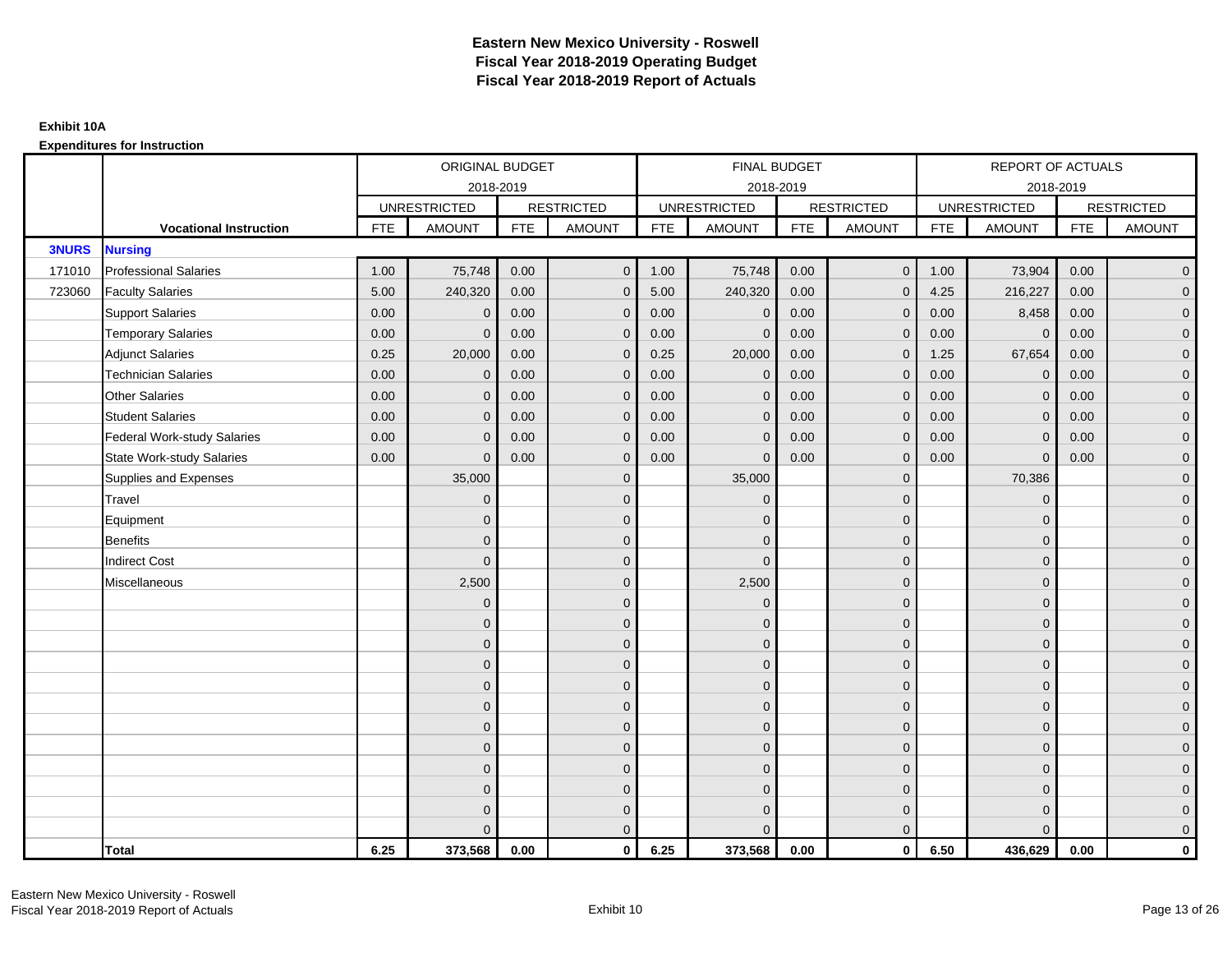|              |                                    |            | ORIGINAL BUDGET     |            |                   |            | <b>FINAL BUDGET</b> |            |                   |            | REPORT OF ACTUALS   |            |                   |
|--------------|------------------------------------|------------|---------------------|------------|-------------------|------------|---------------------|------------|-------------------|------------|---------------------|------------|-------------------|
|              |                                    |            |                     | 2018-2019  |                   |            | 2018-2019           |            |                   |            | 2018-2019           |            |                   |
|              |                                    |            | <b>UNRESTRICTED</b> |            | <b>RESTRICTED</b> |            | <b>UNRESTRICTED</b> |            | <b>RESTRICTED</b> |            | <b>UNRESTRICTED</b> |            | <b>RESTRICTED</b> |
|              | <b>Vocational Instruction</b>      | <b>FTE</b> | <b>AMOUNT</b>       | <b>FTE</b> | <b>AMOUNT</b>     | <b>FTE</b> | <b>AMOUNT</b>       | <b>FTE</b> | <b>AMOUNT</b>     | <b>FTE</b> | <b>AMOUNT</b>       | <b>FTE</b> | <b>AMOUNT</b>     |
| <b>3NURX</b> | <b>Nursing Extension</b>           |            |                     |            |                   |            |                     |            |                   |            |                     |            |                   |
| 171010       | <b>Professional Salaries</b>       | 0.00       | $\Omega$            | 0.00       | $\mathbf{0}$      | 0.00       | $\Omega$            | 0.00       | $\mathbf{0}$      | 0.00       | $\overline{0}$      | 0.00       | $\overline{0}$    |
| 723061       | <b>Faculty Salaries</b>            | 0.00       | $\mathbf 0$         | 0.00       | $\mathbf 0$       | 0.00       | $\mathbf{0}$        | 0.00       | $\mathbf{0}$      | 0.00       | $\mathbf 0$         | 0.00       | $\overline{0}$    |
|              | <b>Support Salaries</b>            | 0.00       | $\mathbf{0}$        | 0.00       | $\mathbf 0$       | 0.00       | $\mathbf{0}$        | 0.00       | $\mathbf 0$       | 0.00       | $\mathbf 0$         | 0.00       | $\overline{0}$    |
|              | <b>Temporary Salaries</b>          | 0.00       | $\mathbf{0}$        | 0.00       | $\overline{0}$    | 0.00       | $\Omega$            | 0.00       | $\Omega$          | 0.00       | $\mathbf 0$         | 0.00       | $\overline{0}$    |
|              | <b>Adjunct Salaries</b>            | 0.00       | $\Omega$            | 0.00       | $\overline{0}$    | 0.00       | $\Omega$            | 0.00       | $\Omega$          | 0.00       | $\mathbf{0}$        | 0.00       | $\overline{0}$    |
|              | <b>Technician Salaries</b>         | 0.00       | $\Omega$            | 0.00       | $\mathbf{0}$      | 0.00       | $\mathbf 0$         | 0.00       | $\mathbf 0$       | 0.00       | $\mathbf{0}$        | 0.00       | $\mathbf{0}$      |
|              | <b>Other Salaries</b>              | 1.00       | 68,500              | 0.00       | $\mathbf 0$       | 1.00       | 68,500              | 0.00       | $\mathbf{0}$      | 1.00       | 53,289              | 0.00       | $\overline{0}$    |
|              | <b>Student Salaries</b>            | 0.00       | $\mathbf{0}$        | 0.00       | $\mathbf 0$       | 0.00       | $\mathbf{0}$        | 0.00       | $\mathbf{0}$      | 0.00       | $\mathbf 0$         | 0.00       | $\overline{0}$    |
|              | <b>Federal Work-study Salaries</b> | 0.00       | $\mathbf 0$         | 0.00       | $\mathbf 0$       | 0.00       | $\mathbf{0}$        | 0.00       | $\Omega$          | 0.00       | $\mathbf 0$         | 0.00       | $\overline{0}$    |
|              | <b>State Work-study Salaries</b>   | 0.00       | $\mathbf{0}$        | 0.00       | $\overline{0}$    | 0.00       | $\Omega$            | 0.00       | $\mathbf 0$       | 0.00       | $\mathbf{0}$        | 0.00       | $\overline{0}$    |
|              | Supplies and Expenses              |            | $\Omega$            |            | $\overline{0}$    |            | $\Omega$            |            | $\overline{0}$    |            | $\mathbf{0}$        |            | $\overline{0}$    |
|              | Travel                             |            | $\Omega$            |            | $\mathbf 0$       |            | $\Omega$            |            | $\mathbf{0}$      |            | $\mathbf{0}$        |            | $\overline{0}$    |
|              | Equipment                          |            | $\mathbf{0}$        |            | $\mathbf 0$       |            | $\mathbf{0}$        |            | $\mathbf 0$       |            | $\mathbf{0}$        |            | $\overline{0}$    |
|              | <b>Benefits</b>                    |            | $\mathbf{0}$        |            | $\mathbf 0$       |            | $\Omega$            |            | $\mathbf{0}$      |            | $\mathbf{0}$        |            | $\overline{0}$    |
|              | <b>Indirect Cost</b>               |            | $\Omega$            |            | $\overline{0}$    |            | $\Omega$            |            | $\Omega$          |            | $\Omega$            |            | $\overline{0}$    |
|              | Miscellaneous                      |            | $\mathbf{0}$        |            | $\mathbf 0$       |            | $\Omega$            |            | $\mathbf 0$       |            | $\mathbf{0}$        |            | $\mathbf{0}$      |
|              |                                    |            | $\mathbf{0}$        |            | $\mathbf 0$       |            | $\Omega$            |            | $\mathbf{0}$      |            | $\mathbf{0}$        |            | $\overline{0}$    |
|              |                                    |            | $\Omega$            |            | $\mathbf 0$       |            | $\Omega$            |            | $\mathbf{0}$      |            | $\mathbf{0}$        |            | $\overline{0}$    |
|              |                                    |            | $\mathbf{0}$        |            | $\mathbf 0$       |            | $\Omega$            |            | $\mathbf 0$       |            | $\mathbf{0}$        |            | $\mathbf{0}$      |
|              |                                    |            | $\Omega$            |            | $\mathbf 0$       |            | $\Omega$            |            | $\mathbf{0}$      |            | $\mathbf{0}$        |            | $\mathbf{0}$      |
|              |                                    |            | $\Omega$            |            | $\mathbf 0$       |            | $\Omega$            |            | $\mathbf{0}$      |            | $\Omega$            |            | $\mathbf{0}$      |
|              |                                    |            | $\Omega$            |            | $\mathbf 0$       |            | $\Omega$            |            | $\mathbf{0}$      |            | $\Omega$            |            | $\overline{0}$    |
|              |                                    |            | $\mathbf{0}$        |            | $\mathbf 0$       |            | $\Omega$            |            | $\mathbf 0$       |            | $\mathbf{0}$        |            | $\overline{0}$    |
|              |                                    |            | $\mathbf{0}$        |            | $\mathbf 0$       |            | $\Omega$            |            | $\mathbf{0}$      |            | $\mathbf{0}$        |            | $\overline{0}$    |
|              |                                    |            | $\Omega$            |            | $\mathbf 0$       |            | $\Omega$            |            | $\mathbf{0}$      |            | $\Omega$            |            | $\overline{0}$    |
|              |                                    |            | $\mathbf{0}$        |            | $\mathbf 0$       |            | $\Omega$            |            | $\mathbf 0$       |            | $\mathbf{0}$        |            | $\mathbf{0}$      |
|              |                                    |            | $\mathbf{0}$        |            | $\overline{0}$    |            | $\Omega$            |            | $\mathbf 0$       |            | $\mathbf{0}$        |            | $\mathbf{0}$      |
|              |                                    |            | $\Omega$            |            | $\overline{0}$    |            |                     |            | $\mathbf{0}$      |            | $\Omega$            |            | $\overline{0}$    |
|              | <b>Total</b>                       | 1.00       | 68,500              | 0.00       | $\mathbf{0}$      | 1.00       | 68,500              | 0.00       | $\mathbf{0}$      | 1.00       | 53,289              | 0.00       | $\mathbf 0$       |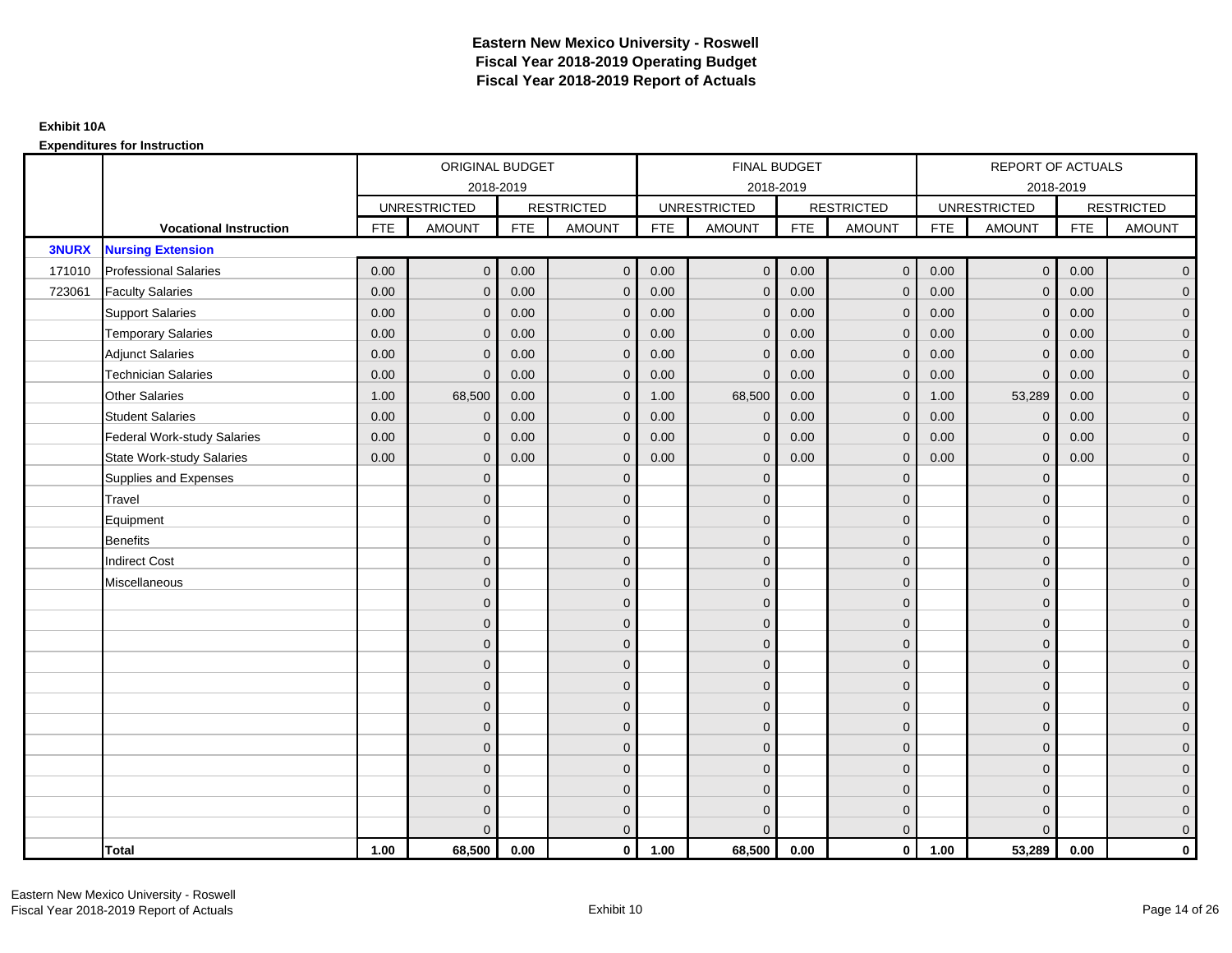|        |                                    |            | ORIGINAL BUDGET     |            |                   |            | <b>FINAL BUDGET</b> |            |                   |            | REPORT OF ACTUALS   |            |                   |
|--------|------------------------------------|------------|---------------------|------------|-------------------|------------|---------------------|------------|-------------------|------------|---------------------|------------|-------------------|
|        |                                    |            |                     | 2018-2019  |                   |            | 2018-2019           |            |                   |            | 2018-2019           |            |                   |
|        |                                    |            | <b>UNRESTRICTED</b> |            | <b>RESTRICTED</b> |            | <b>UNRESTRICTED</b> |            | <b>RESTRICTED</b> |            | <b>UNRESTRICTED</b> |            | <b>RESTRICTED</b> |
|        | <b>Vocational Instruction</b>      | <b>FTE</b> | <b>AMOUNT</b>       | <b>FTE</b> | <b>AMOUNT</b>     | <b>FTE</b> | <b>AMOUNT</b>       | <b>FTE</b> | <b>AMOUNT</b>     | <b>FTE</b> | <b>AMOUNT</b>       | <b>FTE</b> | <b>AMOUNT</b>     |
| 3OCCP  | <b>Occupational Therapy</b>        |            |                     |            |                   |            |                     |            |                   |            |                     |            |                   |
| 171010 | <b>Professional Salaries</b>       | 0.05       | 4,000               | 0.00       | $\mathbf{0}$      | 0.05       | 4,000               | 0.00       | $\mathbf{0}$      | 1.00       | 69,436              | 0.00       | $\overline{0}$    |
| 723080 | <b>Faculty Salaries</b>            | 3.00       | 133,548             | 0.00       | $\mathbf 0$       | 3.00       | 133,548             | 0.00       | $\mathbf 0$       | 2.00       | 93,135              | 0.00       | $\overline{0}$    |
|        | <b>Support Salaries</b>            | 0.00       | $\Omega$            | 0.00       | $\mathbf 0$       | 0.00       | $\mathbf 0$         | 0.00       | $\mathbf 0$       | 0.33       | 9,741               | 0.00       | $\overline{0}$    |
|        | <b>Temporary Salaries</b>          | 0.00       | $\Omega$            | 0.00       | $\mathbf{0}$      | 0.00       | $\Omega$            | 0.00       | $\Omega$          | 0.00       | $\overline{0}$      | 0.00       | $\overline{0}$    |
|        | <b>Adjunct Salaries</b>            | 0.25       | 15,852              | 0.00       | $\Omega$          | 0.25       | 15,852              | 0.00       | $\Omega$          | 0.25       | 16,702              | 0.00       | $\overline{0}$    |
|        | <b>Technician Salaries</b>         | 0.00       | $\mathbf{0}$        | 0.00       | $\mathbf{0}$      | 0.00       | $\mathbf 0$         | 0.00       | $\mathbf 0$       | 0.00       | $\mathbf 0$         | 0.00       | $\mathbf{0}$      |
|        | <b>Other Salaries</b>              | 0.00       | $\mathbf 0$         | 0.00       | $\mathbf 0$       | 0.00       | $\Omega$            | 0.00       | $\Omega$          | 0.00       | $\overline{0}$      | 0.00       | $\overline{0}$    |
|        | <b>Student Salaries</b>            | 0.00       | $\mathbf 0$         | 0.00       | $\overline{0}$    | 0.00       | $\Omega$            | 0.00       | $\mathbf 0$       | 0.00       | $\mathbf 0$         | 0.00       | $\overline{0}$    |
|        | <b>Federal Work-study Salaries</b> | 0.00       | $\mathbf 0$         | 0.00       | $\mathbf 0$       | 0.00       | $\mathbf{0}$        | 0.00       | $\Omega$          | 0.00       | $\mathbf 0$         | 0.00       | $\overline{0}$    |
|        | <b>State Work-study Salaries</b>   | 0.00       | $\mathbf{0}$        | 0.00       | $\overline{0}$    | 0.00       | $\Omega$            | 0.00       | $\mathbf 0$       | 0.00       | $\mathbf{0}$        | 0.00       | $\overline{0}$    |
|        | Supplies and Expenses              |            | 16,450              |            | $\overline{0}$    |            | 26,450              |            | $\mathbf{0}$      |            | 13,610              |            | $\overline{0}$    |
|        | Travel                             |            | 2,000               |            | $\overline{0}$    |            | 2,000               |            | $\mathbf{0}$      |            | 2,789               |            | $\overline{0}$    |
|        | Equipment                          |            | $\Omega$            |            | $\mathbf 0$       |            | $\Omega$            |            | $\mathbf 0$       |            | $\mathbf 0$         |            | $\overline{0}$    |
|        | <b>Benefits</b>                    |            | $\Omega$            |            | $\mathbf 0$       |            | $\Omega$            |            | $\mathbf{0}$      |            | $\mathbf{0}$        |            | $\overline{0}$    |
|        | <b>Indirect Cost</b>               |            | $\Omega$            |            | $\overline{0}$    |            | $\Omega$            |            | $\Omega$          |            | $\Omega$            |            | $\overline{0}$    |
|        | Miscellaneous                      |            | $\Omega$            |            | $\mathbf 0$       |            | $\Omega$            |            | $\mathbf 0$       |            | $\mathbf{0}$        |            | $\mathbf{0}$      |
|        |                                    |            | $\mathbf{0}$        |            | $\mathbf 0$       |            | $\Omega$            |            | $\mathbf{0}$      |            | $\mathbf{0}$        |            | $\overline{0}$    |
|        |                                    |            | $\Omega$            |            | $\mathbf 0$       |            | $\Omega$            |            | $\mathbf{0}$      |            | $\mathbf{0}$        |            | $\overline{0}$    |
|        |                                    |            | $\mathbf{0}$        |            | $\mathbf 0$       |            | $\Omega$            |            | $\mathbf 0$       |            | $\mathbf{0}$        |            | $\overline{0}$    |
|        |                                    |            | $\Omega$            |            | $\mathbf 0$       |            | $\Omega$            |            | $\mathbf{0}$      |            | $\mathbf{0}$        |            | $\mathbf{0}$      |
|        |                                    |            | $\Omega$            |            | $\mathbf 0$       |            | $\Omega$            |            | $\mathbf{0}$      |            | $\Omega$            |            | $\mathbf{0}$      |
|        |                                    |            | $\Omega$            |            | $\mathbf 0$       |            | $\Omega$            |            | $\mathbf{0}$      |            | $\Omega$            |            | $\overline{0}$    |
|        |                                    |            | $\mathbf{0}$        |            | $\mathbf 0$       |            | $\Omega$            |            | $\mathbf{0}$      |            | $\mathbf{0}$        |            | $\overline{0}$    |
|        |                                    |            | $\mathbf{0}$        |            | $\mathbf 0$       |            | $\Omega$            |            | $\mathbf 0$       |            | $\mathbf{0}$        |            | $\overline{0}$    |
|        |                                    |            | $\Omega$            |            | $\mathbf 0$       |            | $\Omega$            |            | $\mathbf{0}$      |            | $\Omega$            |            | $\overline{0}$    |
|        |                                    |            | $\Omega$            |            | $\mathbf 0$       |            | $\Omega$            |            | $\mathbf{0}$      |            | $\mathbf{0}$        |            | $\mathbf{0}$      |
|        |                                    |            | $\Omega$            |            | $\mathbf 0$       |            | $\Omega$            |            | $\mathbf 0$       |            | $\mathbf{0}$        |            | $\mathbf{0}$      |
|        |                                    |            | $\Omega$            |            | $\overline{0}$    |            |                     |            | $\mathbf{0}$      |            | $\Omega$            |            | $\overline{0}$    |
|        | <b>Total</b>                       | 3.30       | 171,850             | 0.00       | $\mathbf{0}$      | 3.30       | 181,850             | 0.00       | $\mathbf{0}$      | 3.58       | 205,413             | 0.00       | $\mathbf 0$       |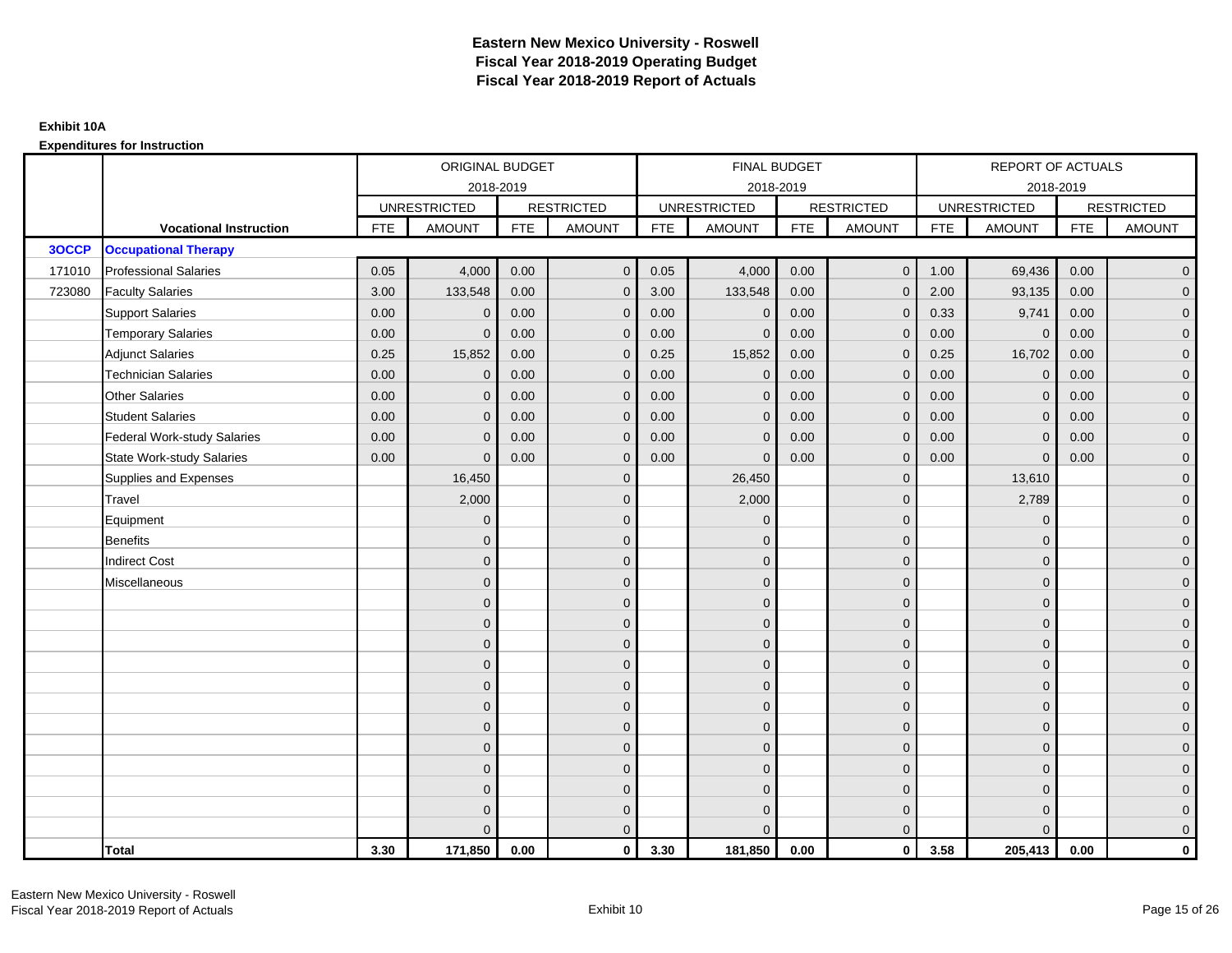|        |                                    |            | ORIGINAL BUDGET     |            |                   |            | FINAL BUDGET        |            |                   |            | <b>REPORT OF ACTUALS</b> |            |                     |
|--------|------------------------------------|------------|---------------------|------------|-------------------|------------|---------------------|------------|-------------------|------------|--------------------------|------------|---------------------|
|        |                                    |            |                     | 2018-2019  |                   |            | 2018-2019           |            |                   |            | 2018-2019                |            |                     |
|        |                                    |            | <b>UNRESTRICTED</b> |            | <b>RESTRICTED</b> |            | <b>UNRESTRICTED</b> |            | <b>RESTRICTED</b> |            | <b>UNRESTRICTED</b>      |            | <b>RESTRICTED</b>   |
|        | <b>Vocational Instruction</b>      | <b>FTE</b> | <b>AMOUNT</b>       | <b>FTE</b> | <b>AMOUNT</b>     | <b>FTE</b> | <b>AMOUNT</b>       | <b>FTE</b> | <b>AMOUNT</b>     | <b>FTE</b> | <b>AMOUNT</b>            | <b>FTE</b> | <b>AMOUNT</b>       |
| 3OFFP  | <b>Office Practices</b>            |            |                     |            |                   |            |                     |            |                   |            |                          |            |                     |
| 171010 | <b>Professional Salaries</b>       | 0.05       | 4,000               | 0.00       | $\mathbf{0}$      | 0.05       | 4,000               | 0.00       | $\mathbf{0}$      | 0.00       | $\overline{0}$           | 0.00       | $\mathbf 0$         |
| 722002 | <b>Faculty Salaries</b>            | 2.00       | 89,405              | 0.00       | $\mathbf{0}$      | 2.00       | 89,405              | 0.00       | $\mathbf{0}$      | 2.00       | 89,405                   | 0.00       | $\overline{0}$      |
|        | <b>Support Salaries</b>            | 0.00       | $\mathbf 0$         | 0.00       | $\mathbf 0$       | 0.00       | $\mathbf 0$         | 0.00       | $\mathbf 0$       | 0.00       | $\overline{0}$           | 0.00       | $\mathbf 0$         |
|        | <b>Temporary Salaries</b>          | 0.00       | $\mathbf{0}$        | 0.00       | $\overline{0}$    | 0.00       | $\mathbf{0}$        | 0.00       | $\mathbf{0}$      | 0.50       | 22,168                   | 0.00       | $\mathbf 0$         |
|        | <b>Adjunct Salaries</b>            | 0.25       | 15,300              | 0.00       | $\mathbf{0}$      | 0.25       | 15,300              | 0.00       | $\mathbf{0}$      | 0.33       | 29,528                   | 0.00       | $\mathbf 0$         |
|        | <b>Technician Salaries</b>         | 0.00       | $\Omega$            | 0.00       | $\mathbf{0}$      | 0.00       | $\Omega$            | 0.00       | $\mathbf{0}$      | 0.00       | $\mathbf{0}$             | 0.00       | $\mathbf 0$         |
|        | <b>Other Salaries</b>              | 0.00       | $\mathbf{0}$        | 0.00       | $\mathbf 0$       | 0.00       | $\mathbf{0}$        | 0.00       | $\mathbf{0}$      | 0.00       | 4,000                    | 0.00       | $\mathbf 0$         |
|        | <b>Student Salaries</b>            | 0.00       | $\mathbf{0}$        | 0.00       | $\mathbf 0$       | 0.00       | $\mathbf{0}$        | 0.00       | $\mathbf{0}$      | 0.00       | $\mathbf 0$              | 0.00       | $\overline{0}$      |
|        | <b>Federal Work-study Salaries</b> | 0.00       | $\mathbf{0}$        | 0.00       | $\mathbf{0}$      | 0.00       | $\mathbf{0}$        | 0.00       | $\mathbf{0}$      | 0.00       | $\mathbf{0}$             | 0.00       | $\mathbf 0$         |
|        | <b>State Work-study Salaries</b>   | 0.00       | $\mathbf{0}$        | 0.00       | $\mathbf{0}$      | 0.00       | $\Omega$            | 0.00       | $\mathbf{0}$      | 0.00       | $\mathbf 0$              | 0.00       | $\mathbf 0$         |
|        | Supplies and Expenses              |            | 5,000               |            | $\mathbf 0$       |            | 10,000              |            | $\mathbf{0}$      |            | 598                      |            | $\overline{0}$      |
|        | Travel                             |            | $\mathbf{0}$        |            | $\mathbf 0$       |            | $\mathbf{0}$        |            | $\mathbf 0$       |            | 1,679                    |            | $\mathbf 0$         |
|        | Equipment                          |            | $\mathbf{0}$        |            | $\mathbf 0$       |            | $\Omega$            |            | $\mathbf{0}$      |            | $\mathbf{0}$             |            | $\mathbf 0$         |
|        | <b>Benefits</b>                    |            | $\mathbf{0}$        |            | $\mathbf 0$       |            | $\mathbf{0}$        |            | $\mathbf 0$       |            | $\mathbf{0}$             |            | $\mathbf 0$         |
|        | <b>Indirect Cost</b>               |            | $\Omega$            |            | $\mathbf 0$       |            | $\Omega$            |            | $\mathbf 0$       |            | $\Omega$                 |            | $\mathbf 0$         |
|        | Miscellaneous                      |            | $\Omega$            |            | $\mathbf{0}$      |            | $\Omega$            |            | $\mathbf{0}$      |            | $\mathbf{0}$             |            | $\pmb{0}$           |
|        |                                    |            | $\Omega$            |            | $\mathbf 0$       |            | $\Omega$            |            | $\overline{0}$    |            | $\Omega$                 |            | $\overline{0}$      |
|        |                                    |            | $\mathbf{0}$        |            | $\mathbf 0$       |            | $\mathbf 0$         |            | $\mathbf 0$       |            | $\mathbf{0}$             |            | $\mathbf 0$         |
|        |                                    |            | $\mathbf{0}$        |            | $\mathbf 0$       |            | $\Omega$            |            | $\mathbf{0}$      |            | $\mathbf{0}$             |            | $\mathbf 0$         |
|        |                                    |            | $\Omega$            |            | $\mathbf 0$       |            | $\Omega$            |            | $\mathbf{0}$      |            | $\Omega$                 |            | $\mathbf 0$         |
|        |                                    |            | $\Omega$            |            | $\mathbf 0$       |            | $\Omega$            |            | $\mathbf{0}$      |            | $\Omega$                 |            | $\mathsf{O}\xspace$ |
|        |                                    |            | $\mathbf{0}$        |            | $\mathbf 0$       |            | $\mathbf{0}$        |            | $\mathbf 0$       |            | $\mathbf{0}$             |            | $\mathbf 0$         |
|        |                                    |            | $\mathbf{0}$        |            | $\mathbf 0$       |            | $\Omega$            |            | $\mathbf 0$       |            | $\mathbf{0}$             |            | $\mathbf 0$         |
|        |                                    |            | $\mathbf{0}$        |            | $\mathbf 0$       |            | $\Omega$            |            | $\mathbf{0}$      |            | $\mathbf{0}$             |            | $\mathbf 0$         |
|        |                                    |            | $\Omega$            |            | $\mathbf{0}$      |            | $\Omega$            |            | $\mathbf{0}$      |            | $\Omega$                 |            | $\mathbf 0$         |
|        |                                    |            | $\mathbf{0}$        |            | $\mathbf 0$       |            | $\mathbf{0}$        |            | $\mathbf 0$       |            | $\mathbf{0}$             |            | $\mathbf 0$         |
|        |                                    |            | $\Omega$            |            | $\mathbf 0$       |            | $\Omega$            |            | $\mathbf 0$       |            | $\mathbf{0}$             |            | $\pmb{0}$           |
|        |                                    |            | $\Omega$            |            | $\mathbf{0}$      |            |                     |            | $\overline{0}$    |            | $\Omega$                 |            | $\mathbf 0$         |
|        | <b>Total</b>                       | 2.30       | 113,705             | 0.00       | $\mathbf{0}$      | 2.30       | 118,705             | 0.00       | $\mathbf{0}$      | 2.83       | 147,378                  | 0.00       | $\mathbf{0}$        |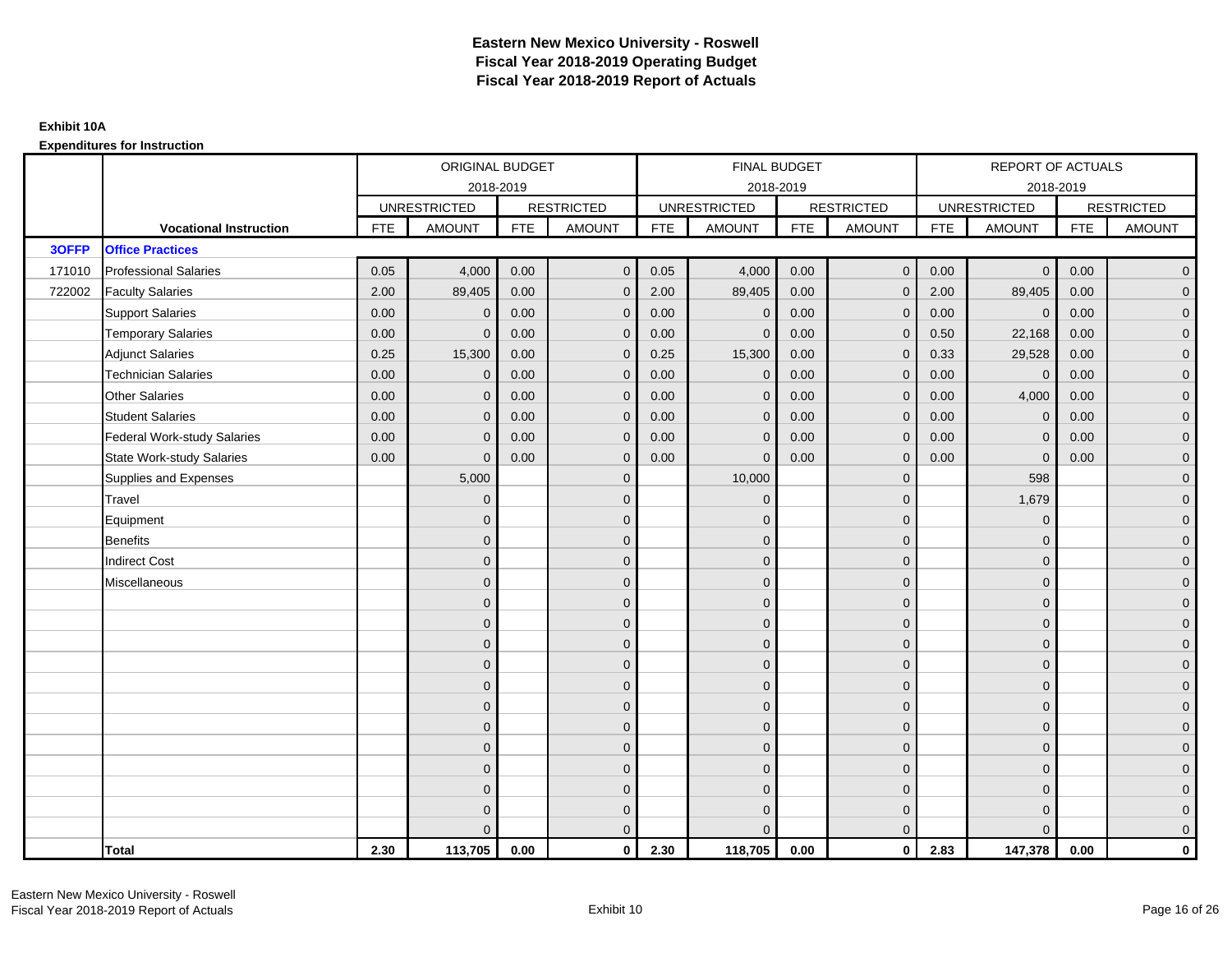|              |                                    |            | ORIGINAL BUDGET     |            |                     |            | FINAL BUDGET        |            |                   |            | <b>REPORT OF ACTUALS</b> |            |                     |
|--------------|------------------------------------|------------|---------------------|------------|---------------------|------------|---------------------|------------|-------------------|------------|--------------------------|------------|---------------------|
|              |                                    |            |                     | 2018-2019  |                     |            | 2018-2019           |            |                   |            |                          | 2018-2019  |                     |
|              |                                    |            | <b>UNRESTRICTED</b> |            | <b>RESTRICTED</b>   |            | <b>UNRESTRICTED</b> |            | <b>RESTRICTED</b> |            | <b>UNRESTRICTED</b>      |            | <b>RESTRICTED</b>   |
|              | <b>Vocational Instruction</b>      | <b>FTE</b> | <b>AMOUNT</b>       | <b>FTE</b> | <b>AMOUNT</b>       | <b>FTE</b> | <b>AMOUNT</b>       | <b>FTE</b> | <b>AMOUNT</b>     | <b>FTE</b> | <b>AMOUNT</b>            | <b>FTE</b> | <b>AMOUNT</b>       |
| <b>3OUTC</b> | <b>Outcomes Measures</b>           |            |                     |            |                     |            |                     |            |                   |            |                          |            |                     |
| 171010       | <b>Professional Salaries</b>       | 0.00       | $\mathbf{0}$        | 0.00       | $\overline{0}$      | 0.00       | $\mathbf{0}$        | 0.00       | $\overline{0}$    | 0.00       | $\overline{0}$           | 0.00       | $\overline{0}$      |
| 724040       | <b>Faculty Salaries</b>            | 0.00       | $\mathbf{0}$        | 0.00       | $\mathbf 0$         | 0.00       | $\Omega$            | 0.00       | $\Omega$          | 0.00       | $\overline{0}$           | 0.00       | $\overline{0}$      |
|              | <b>Support Salaries</b>            | 0.00       | $\mathbf 0$         | 0.00       | $\mathbf 0$         | 0.00       | $\mathbf{0}$        | 0.00       | $\mathbf{0}$      | 0.00       | $\overline{0}$           | 0.00       | $\overline{0}$      |
|              | <b>Temporary Salaries</b>          | 0.00       | $\mathbf 0$         | 0.00       | $\mathbf 0$         | 0.00       | $\mathbf{0}$        | 0.00       | $\overline{0}$    | 0.00       | $\mathbf 0$              | 0.00       | $\overline{0}$      |
|              | <b>Adjunct Salaries</b>            | 0.00       | $\mathbf{0}$        | 0.00       | $\overline{0}$      | 0.00       | $\Omega$            | 0.00       | $\mathbf{0}$      | 0.00       | $\overline{0}$           | 0.00       | $\overline{0}$      |
|              | <b>Technician Salaries</b>         | 0.00       | $\Omega$            | 0.00       | $\overline{0}$      | 0.00       | $\Omega$            | 0.00       | $\Omega$          | 0.00       | $\overline{0}$           | 0.00       | $\overline{0}$      |
|              | <b>Other Salaries</b>              | 0.00       | $\mathbf{0}$        | 0.00       | $\mathbf 0$         | 0.00       | $\Omega$            | 0.00       | $\mathbf{0}$      | 0.00       | $\mathbf 0$              | 0.00       | $\overline{0}$      |
|              | <b>Student Salaries</b>            | 0.00       | $\mathbf{0}$        | 0.00       | $\mathbf 0$         | 0.00       | $\mathbf{0}$        | 0.00       | $\mathbf{0}$      | 0.00       | $\mathbf 0$              | 0.00       | $\overline{0}$      |
|              | <b>Federal Work-study Salaries</b> | 0.00       | $\mathbf{0}$        | 0.00       | $\overline{0}$      | 0.00       | $\Omega$            | 0.00       | $\Omega$          | 0.00       | $\mathbf{0}$             | 0.00       | $\overline{0}$      |
|              | <b>State Work-study Salaries</b>   | 0.00       | $\mathbf{0}$        | 0.00       | $\overline{0}$      | 0.00       | $\Omega$            | 0.00       | $\mathbf 0$       | 0.00       | $\Omega$                 | 0.00       | $\overline{0}$      |
|              | Supplies and Expenses              |            | 10,000              |            | $\mathbf 0$         |            | 15,000              |            | $\mathbf{0}$      |            | 19,519                   |            | $\mathbf{0}$        |
|              | Travel                             |            | $\mathbf{0}$        |            | $\mathbf 0$         |            | $\mathbf{0}$        |            | $\mathbf 0$       |            | $\mathbf 0$              |            | $\mathbf{0}$        |
|              | Equipment                          |            | $\mathbf{0}$        |            | $\mathbf 0$         |            | $\Omega$            |            | $\mathbf{0}$      |            | $\mathbf{0}$             |            | $\overline{0}$      |
|              | <b>Benefits</b>                    |            | $\mathbf{0}$        |            | $\mathbf 0$         |            | $\mathbf{0}$        |            | $\mathbf 0$       |            | $\mathbf 0$              |            | $\mathbf{0}$        |
|              | <b>Indirect Cost</b>               |            | $\Omega$            |            | $\mathbf 0$         |            | $\Omega$            |            | $\mathbf 0$       |            | $\mathbf{0}$             |            | $\mathbf{0}$        |
|              | Miscellaneous                      |            | $\Omega$            |            | $\mathbf 0$         |            | $\Omega$            |            | $\mathbf{0}$      |            | $\mathbf{0}$             |            | $\mathsf{O}\xspace$ |
|              |                                    |            | $\Omega$            |            | $\mathbf 0$         |            | $\Omega$            |            | $\mathbf{0}$      |            | $\Omega$                 |            | $\overline{0}$      |
|              |                                    |            | $\mathbf{0}$        |            | $\mathsf{O}\xspace$ |            | $\mathbf{0}$        |            | $\mathbf 0$       |            | $\mathbf 0$              |            | $\mathsf{O}\xspace$ |
|              |                                    |            | $\mathbf{0}$        |            | $\mathbf 0$         |            | $\Omega$            |            | $\mathbf 0$       |            | $\mathbf{0}$             |            | $\overline{0}$      |
|              |                                    |            | $\Omega$            |            | $\mathbf 0$         |            | $\Omega$            |            | $\mathbf{0}$      |            | $\mathbf{0}$             |            | $\overline{0}$      |
|              |                                    |            | $\Omega$            |            | $\overline{0}$      |            | $\Omega$            |            | $\mathbf{0}$      |            | $\Omega$                 |            | $\overline{0}$      |
|              |                                    |            | $\mathbf{0}$        |            | $\mathbf 0$         |            | $\Omega$            |            | $\mathbf 0$       |            | $\mathbf{0}$             |            | $\overline{0}$      |
|              |                                    |            | $\mathbf{0}$        |            | $\mathbf 0$         |            | $\Omega$            |            | $\mathbf{0}$      |            | $\mathbf{0}$             |            | $\overline{0}$      |
|              |                                    |            | $\mathbf{0}$        |            | $\mathbf 0$         |            | $\Omega$            |            | $\mathbf 0$       |            | $\mathbf{0}$             |            | $\overline{0}$      |
|              |                                    |            | $\Omega$            |            | $\mathbf 0$         |            | $\Omega$            |            | $\mathbf{0}$      |            | $\Omega$                 |            | $\overline{0}$      |
|              |                                    |            | $\mathbf{0}$        |            | $\mathbf 0$         |            | $\Omega$            |            | $\mathbf 0$       |            | $\mathbf{0}$             |            | $\overline{0}$      |
|              |                                    |            | $\mathbf{0}$        |            | $\mathbf 0$         |            | $\Omega$            |            | $\mathbf 0$       |            | $\mathbf{0}$             |            | $\mathbf{0}$        |
|              |                                    |            | $\Omega$            |            | $\overline{0}$      |            | $\Omega$            |            | $\mathbf{0}$      |            | $\Omega$                 |            | $\overline{0}$      |
|              | <b>Total</b>                       | 0.00       | 10,000              | 0.00       | $\mathbf{0}$        | 0.00       | 15,000              | 0.00       | $\mathbf{0}$      | 0.00       | 19,519                   | 0.00       | $\mathbf 0$         |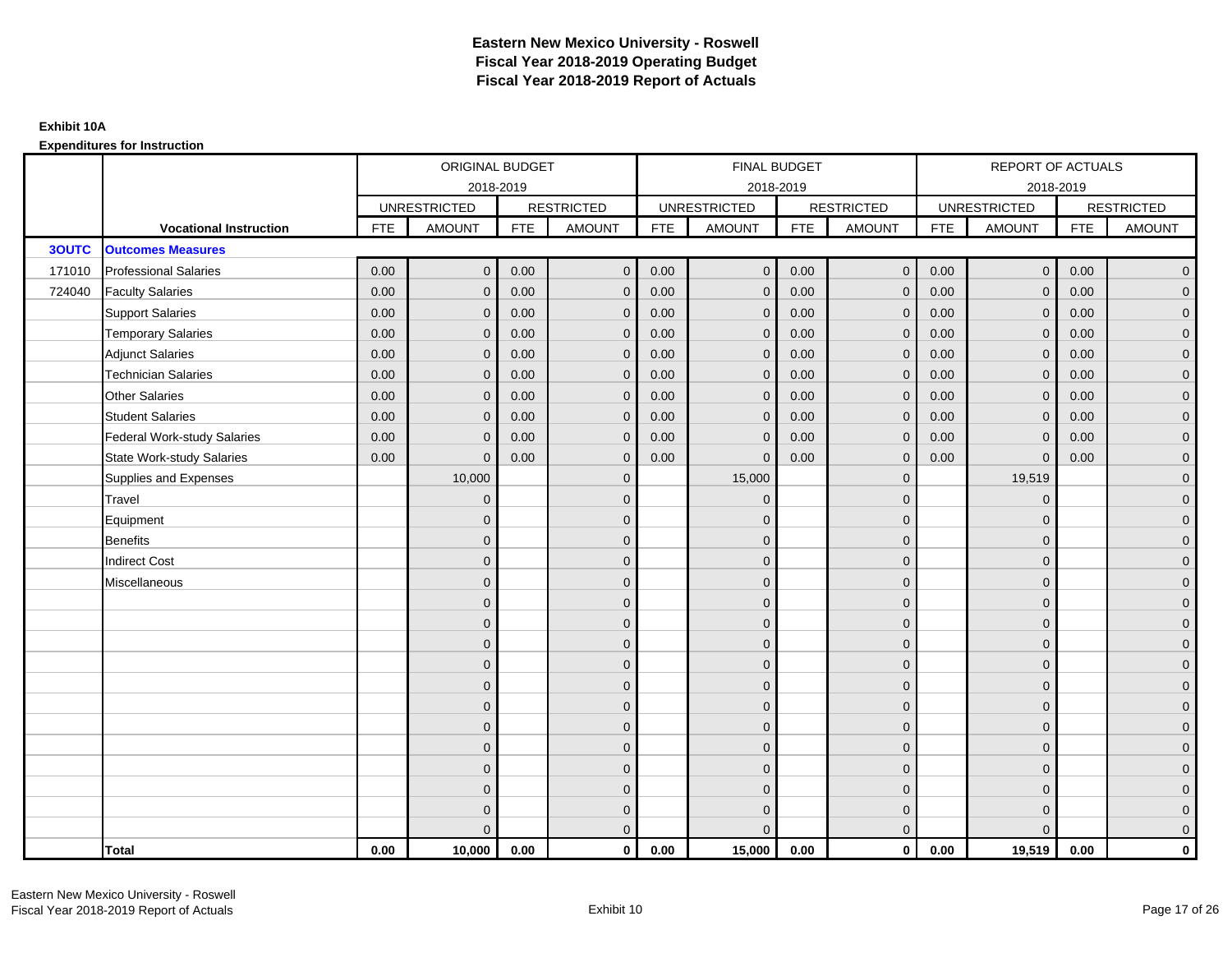|              |                                    |            | ORIGINAL BUDGET     |            |                   |            | <b>FINAL BUDGET</b> |            |                   |            | REPORT OF ACTUALS   |            |                   |
|--------------|------------------------------------|------------|---------------------|------------|-------------------|------------|---------------------|------------|-------------------|------------|---------------------|------------|-------------------|
|              |                                    |            |                     | 2018-2019  |                   |            | 2018-2019           |            |                   |            | 2018-2019           |            |                   |
|              |                                    |            | <b>UNRESTRICTED</b> |            | <b>RESTRICTED</b> |            | <b>UNRESTRICTED</b> |            | <b>RESTRICTED</b> |            | <b>UNRESTRICTED</b> |            | <b>RESTRICTED</b> |
|              | <b>Vocational Instruction</b>      | <b>FTE</b> | <b>AMOUNT</b>       | <b>FTE</b> | <b>AMOUNT</b>     | <b>FTE</b> | <b>AMOUNT</b>       | <b>FTE</b> | <b>AMOUNT</b>     | <b>FTE</b> | <b>AMOUNT</b>       | <b>FTE</b> | <b>AMOUNT</b>     |
| <b>3PHAR</b> | <b>Pharmacy Program</b>            |            |                     |            |                   |            |                     |            |                   |            |                     |            |                   |
| 171010       | <b>Professional Salaries</b>       | 0.00       | $\Omega$            | 0.00       | $\mathbf{0}$      | 0.00       | $\Omega$            | 0.00       | $\mathbf{0}$      | 0.00       | $\overline{0}$      | 0.00       | $\overline{0}$    |
| 723090       | <b>Faculty Salaries</b>            | 0.00       | $\mathbf 0$         | 0.00       | $\mathbf 0$       | 0.00       | $\mathbf{0}$        | 0.00       | $\mathbf{0}$      | 0.00       | $\mathbf 0$         | 0.00       | $\overline{0}$    |
|              | <b>Support Salaries</b>            | 0.00       | $\mathbf{0}$        | 0.00       | $\mathbf 0$       | 0.00       | $\Omega$            | 0.00       | $\mathbf 0$       | 0.00       | $\mathbf 0$         | 0.00       | $\overline{0}$    |
|              | <b>Temporary Salaries</b>          | 0.00       | $\Omega$            | 0.00       | $\overline{0}$    | 0.00       | $\Omega$            | 0.00       | $\Omega$          | 0.00       | $\overline{0}$      | 0.00       | $\overline{0}$    |
|              | <b>Adjunct Salaries</b>            | 0.38       | 11,000              | 0.00       | $\overline{0}$    | 0.38       | 11,000              | 0.00       | $\Omega$          | 0.25       | 10,438              | 0.00       | $\overline{0}$    |
|              | <b>Technician Salaries</b>         | 0.00       | $\mathbf{0}$        | 0.00       | $\mathbf{0}$      | 0.00       | $\mathbf{0}$        | 0.00       | $\mathbf{0}$      | 0.00       | $\mathbf 0$         | 0.00       | $\mathbf{0}$      |
|              | <b>Other Salaries</b>              | 0.00       | $\mathbf{0}$        | 0.00       | $\mathbf 0$       | 0.00       | $\Omega$            | 0.00       | $\mathbf{0}$      | 0.00       | $\overline{0}$      | 0.00       | $\overline{0}$    |
|              | <b>Student Salaries</b>            | 0.00       | $\mathbf{0}$        | 0.00       | $\mathbf 0$       | 0.00       | $\mathbf{0}$        | 0.00       | $\mathbf{0}$      | 0.00       | $\mathbf 0$         | 0.00       | $\overline{0}$    |
|              | <b>Federal Work-study Salaries</b> | 0.00       | $\mathbf{0}$        | 0.00       | $\mathbf 0$       | 0.00       | $\mathbf{0}$        | 0.00       | $\Omega$          | 0.00       | $\mathbf 0$         | 0.00       | $\overline{0}$    |
|              | <b>State Work-study Salaries</b>   | 0.00       | $\mathbf{0}$        | 0.00       | $\overline{0}$    | 0.00       | $\mathbf{0}$        | 0.00       | $\mathbf{0}$      | 0.00       | $\mathbf{0}$        | 0.00       | $\overline{0}$    |
|              | Supplies and Expenses              |            | 2,500               |            | $\overline{0}$    |            | 12,500              |            | $\overline{0}$    |            | 1,444               |            | $\mathbf{0}$      |
|              | Travel                             |            | $\Omega$            |            | $\mathbf 0$       |            | $\Omega$            |            | $\mathbf{0}$      |            | $\mathbf{0}$        |            | $\overline{0}$    |
|              | Equipment                          |            | $\mathbf{0}$        |            | $\mathbf 0$       |            | $\Omega$            |            | $\mathbf 0$       |            | $\mathbf{0}$        |            | $\overline{0}$    |
|              | <b>Benefits</b>                    |            | $\mathbf{0}$        |            | $\mathbf 0$       |            | $\Omega$            |            | $\mathbf 0$       |            | $\mathbf{0}$        |            | $\overline{0}$    |
|              | <b>Indirect Cost</b>               |            | $\Omega$            |            | $\overline{0}$    |            | $\Omega$            |            | $\Omega$          |            | $\Omega$            |            | $\overline{0}$    |
|              | Miscellaneous                      |            | $\mathbf{0}$        |            | $\mathbf 0$       |            | $\Omega$            |            | $\mathbf 0$       |            | $\mathbf{0}$        |            | $\mathbf{0}$      |
|              |                                    |            | $\mathbf{0}$        |            | $\mathbf 0$       |            | $\Omega$            |            | $\mathbf{0}$      |            | $\mathbf{0}$        |            | $\overline{0}$    |
|              |                                    |            | $\mathbf{0}$        |            | $\mathbf 0$       |            | $\Omega$            |            | $\mathbf{0}$      |            | $\mathbf{0}$        |            | $\overline{0}$    |
|              |                                    |            | $\mathbf{0}$        |            | $\mathbf 0$       |            | $\Omega$            |            | $\mathbf 0$       |            | $\mathbf{0}$        |            | $\overline{0}$    |
|              |                                    |            | $\Omega$            |            | $\mathbf 0$       |            | $\Omega$            |            | $\mathbf{0}$      |            | $\mathbf{0}$        |            | $\mathbf{0}$      |
|              |                                    |            | $\Omega$            |            | $\mathbf 0$       |            | $\Omega$            |            | $\mathbf{0}$      |            | $\Omega$            |            | $\mathbf{0}$      |
|              |                                    |            | $\Omega$            |            | $\mathbf 0$       |            | $\Omega$            |            | $\mathbf{0}$      |            | $\Omega$            |            | $\overline{0}$    |
|              |                                    |            | $\mathbf{0}$        |            | $\mathbf 0$       |            | $\Omega$            |            | $\mathbf 0$       |            | $\mathbf{0}$        |            | $\overline{0}$    |
|              |                                    |            | $\mathbf{0}$        |            | $\mathbf 0$       |            | $\Omega$            |            | $\mathbf{0}$      |            | $\mathbf{0}$        |            | $\overline{0}$    |
|              |                                    |            | $\Omega$            |            | $\mathbf 0$       |            | $\Omega$            |            | $\mathbf{0}$      |            | $\Omega$            |            | $\overline{0}$    |
|              |                                    |            | $\mathbf{0}$        |            | $\mathbf 0$       |            | $\Omega$            |            | $\mathbf 0$       |            | $\mathbf{0}$        |            | $\mathbf{0}$      |
|              |                                    |            | $\mathbf{0}$        |            | $\mathbf 0$       |            | $\Omega$            |            | $\mathbf 0$       |            | $\mathbf{0}$        |            | $\mathbf{0}$      |
|              |                                    |            | $\Omega$            |            | $\overline{0}$    |            | $\Omega$            |            | $\overline{0}$    |            | $\Omega$            |            | $\overline{0}$    |
|              | <b>Total</b>                       | 0.38       | 13,500              | 0.00       | $\mathbf{0}$      | 0.38       | 23,500              | 0.00       | $\mathbf{0}$      | 0.25       | 11,882              | 0.00       | $\mathbf 0$       |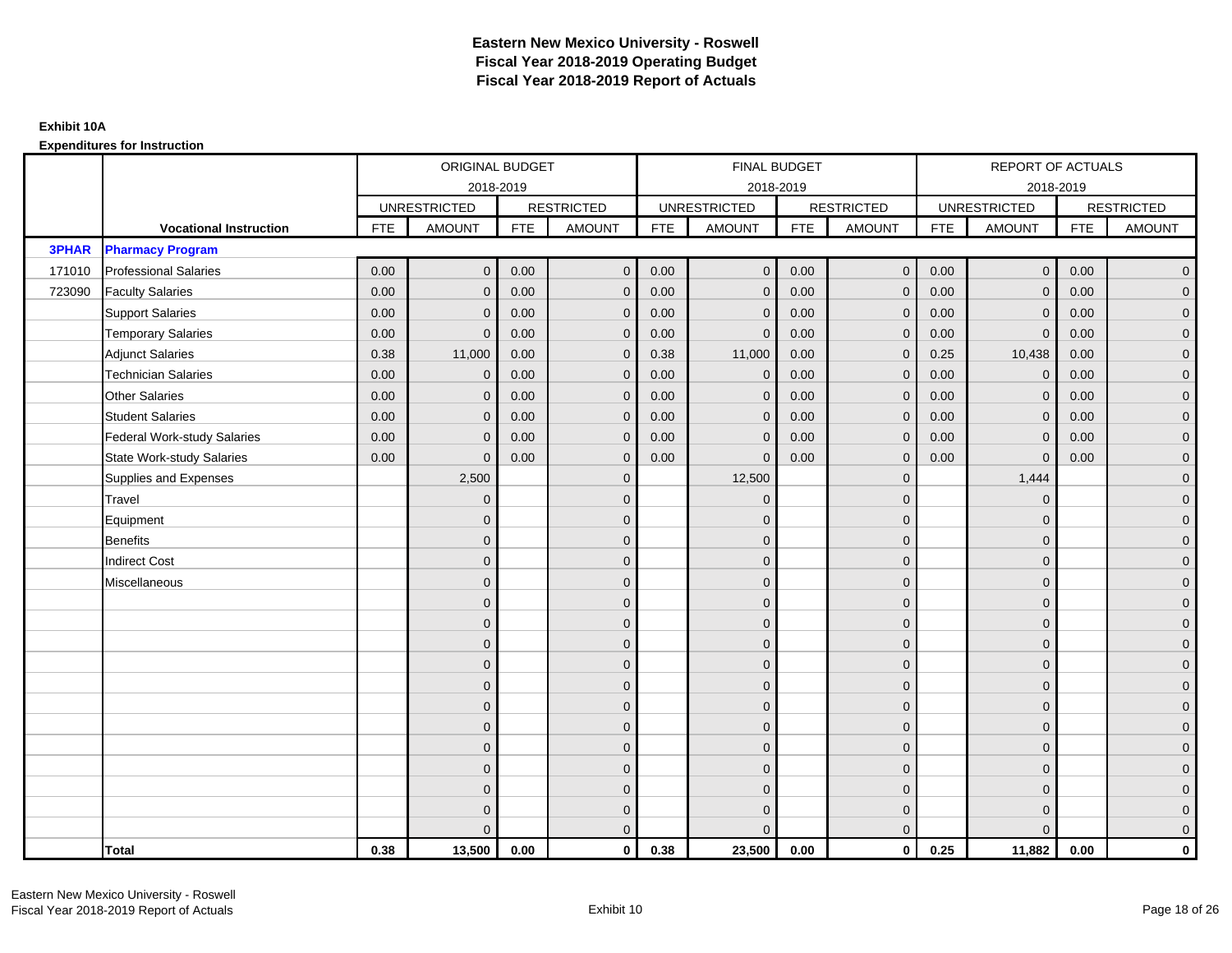|              |                                    |            | ORIGINAL BUDGET     |            |                   |            | <b>FINAL BUDGET</b> |            |                   |            | REPORT OF ACTUALS   |            |                   |
|--------------|------------------------------------|------------|---------------------|------------|-------------------|------------|---------------------|------------|-------------------|------------|---------------------|------------|-------------------|
|              |                                    |            |                     | 2018-2019  |                   |            | 2018-2019           |            |                   |            | 2018-2019           |            |                   |
|              |                                    |            | <b>UNRESTRICTED</b> |            | <b>RESTRICTED</b> |            | <b>UNRESTRICTED</b> |            | <b>RESTRICTED</b> |            | <b>UNRESTRICTED</b> |            | <b>RESTRICTED</b> |
|              | <b>Vocational Instruction</b>      | <b>FTE</b> | <b>AMOUNT</b>       | <b>FTE</b> | <b>AMOUNT</b>     | <b>FTE</b> | <b>AMOUNT</b>       | <b>FTE</b> | <b>AMOUNT</b>     | <b>FTE</b> | <b>AMOUNT</b>       | <b>FTE</b> | <b>AMOUNT</b>     |
| <b>3PHLB</b> | <b>Phlebotomy</b>                  |            |                     |            |                   |            |                     |            |                   |            |                     |            |                   |
| 171010       | <b>Professional Salaries</b>       | 0.00       | $\Omega$            | 0.00       | $\overline{0}$    | 0.00       | $\overline{0}$      | 0.00       | $\overline{0}$    | 0.00       | $\overline{0}$      | 0.00       | $\overline{0}$    |
| 723100       | <b>Faculty Salaries</b>            | 0.00       | $\mathbf 0$         | 0.00       | $\mathbf 0$       | 0.00       | $\mathbf{0}$        | 0.00       | $\mathbf{0}$      | 0.00       | $\mathbf 0$         | 0.00       | $\overline{0}$    |
|              | <b>Support Salaries</b>            | 0.00       | $\Omega$            | 0.00       | $\mathbf 0$       | 0.00       | $\mathbf{0}$        | 0.00       | $\mathbf 0$       | 0.00       | $\mathbf 0$         | 0.00       | $\overline{0}$    |
|              | <b>Temporary Salaries</b>          | 0.00       | $\Omega$            | 0.00       | $\overline{0}$    | 0.00       | $\Omega$            | 0.00       | $\Omega$          | 0.00       | $\mathbf{0}$        | 0.00       | $\overline{0}$    |
|              | <b>Adjunct Salaries</b>            | 0.28       | 14,909              | 0.00       | $\overline{0}$    | 0.28       | 14,909              | 0.00       | $\Omega$          | 0.15       | 5,661               | 0.00       | $\overline{0}$    |
|              | <b>Technician Salaries</b>         | 0.00       | $\Omega$            | 0.00       | $\mathbf{0}$      | 0.00       | $\mathbf{0}$        | 0.00       | $\mathbf{0}$      | 0.00       | $\mathbf 0$         | 0.00       | $\mathbf{0}$      |
|              | <b>Other Salaries</b>              | 0.00       | $\mathbf{0}$        | 0.00       | $\overline{0}$    | 0.00       | $\mathbf{0}$        | 0.00       | $\mathbf{0}$      | 0.00       | $\mathbf 0$         | 0.00       | $\overline{0}$    |
|              | <b>Student Salaries</b>            | 0.00       | $\mathbf{0}$        | 0.00       | $\mathbf 0$       | 0.00       | $\mathbf{0}$        | 0.00       | $\mathbf{0}$      | 0.00       | $\mathbf 0$         | 0.00       | $\overline{0}$    |
|              | <b>Federal Work-study Salaries</b> | 0.00       | $\mathbf{0}$        | 0.00       | $\mathbf 0$       | 0.00       | $\mathbf{0}$        | 0.00       | $\Omega$          | 0.00       | $\mathbf 0$         | 0.00       | $\overline{0}$    |
|              | State Work-study Salaries          | 0.00       | $\mathbf{0}$        | 0.00       | $\overline{0}$    | 0.00       | $\mathbf{0}$        | 0.00       | $\mathbf{0}$      | 0.00       | $\mathbf{0}$        | 0.00       | $\overline{0}$    |
|              | Supplies and Expenses              |            | 10,000              |            | $\mathbf{0}$      |            | 20,000              |            | $\mathbf{0}$      |            | 5,252               |            | $\mathbf{0}$      |
|              | <b>Travel</b>                      |            | $\Omega$            |            | $\mathbf 0$       |            | $\mathbf{0}$        |            | $\mathbf{0}$      |            | $\mathbf{0}$        |            | $\overline{0}$    |
|              | Equipment                          |            | $\Omega$            |            | $\mathbf 0$       |            | $\mathbf{0}$        |            | $\mathbf 0$       |            | $\mathbf{0}$        |            | $\overline{0}$    |
|              | <b>Benefits</b>                    |            | $\mathbf{0}$        |            | $\mathbf 0$       |            | $\Omega$            |            | $\mathbf 0$       |            | $\mathbf{0}$        |            | $\overline{0}$    |
|              | <b>Indirect Cost</b>               |            | $\Omega$            |            | $\overline{0}$    |            | $\Omega$            |            | $\Omega$          |            | $\Omega$            |            | $\overline{0}$    |
|              | Miscellaneous                      |            | $\Omega$            |            | $\mathbf 0$       |            | $\mathbf{0}$        |            | $\overline{0}$    |            | $\mathbf{0}$        |            | $\mathbf{0}$      |
|              |                                    |            | $\Omega$            |            | $\mathbf 0$       |            | $\mathbf{0}$        |            | $\mathbf{0}$      |            | $\mathbf{0}$        |            | $\overline{0}$    |
|              |                                    |            | $\Omega$            |            | $\mathbf 0$       |            | $\mathbf{0}$        |            | $\mathbf{0}$      |            | $\mathbf{0}$        |            | $\overline{0}$    |
|              |                                    |            | $\Omega$            |            | $\mathbf 0$       |            | $\mathbf{0}$        |            | $\mathbf 0$       |            | $\mathbf{0}$        |            | $\overline{0}$    |
|              |                                    |            | $\Omega$            |            | $\mathbf 0$       |            | $\Omega$            |            | $\mathbf{0}$      |            | $\mathbf{0}$        |            | $\mathbf{0}$      |
|              |                                    |            | $\Omega$            |            | $\mathbf 0$       |            | $\Omega$            |            | $\overline{0}$    |            | $\Omega$            |            | $\mathbf{0}$      |
|              |                                    |            | $\Omega$            |            | $\mathbf 0$       |            | $\Omega$            |            | $\mathbf{0}$      |            | $\Omega$            |            | $\overline{0}$    |
|              |                                    |            | $\Omega$            |            | $\mathbf 0$       |            | $\mathbf{0}$        |            | $\mathbf 0$       |            | $\mathbf{0}$        |            | $\overline{0}$    |
|              |                                    |            | $\mathbf{0}$        |            | $\mathbf 0$       |            | $\Omega$            |            | $\mathbf 0$       |            | $\mathbf{0}$        |            | $\overline{0}$    |
|              |                                    |            | $\Omega$            |            | $\mathbf 0$       |            | $\Omega$            |            | $\mathbf{0}$      |            | $\Omega$            |            | $\overline{0}$    |
|              |                                    |            | $\Omega$            |            | $\mathbf 0$       |            | $\mathbf{0}$        |            | $\mathbf 0$       |            | $\mathbf{0}$        |            | $\overline{0}$    |
|              |                                    |            | $\Omega$            |            | $\mathbf 0$       |            | $\mathbf{0}$        |            | $\mathbf 0$       |            | $\mathbf{0}$        |            | $\mathbf{0}$      |
|              |                                    |            | $\Omega$            |            | $\overline{0}$    |            | $\Omega$            |            | $\mathbf{0}$      |            | $\Omega$            |            | $\overline{0}$    |
|              | <b>Total</b>                       | 0.28       | 24,909              | 0.00       | $\mathbf{0}$      | 0.28       | 34,909              | 0.00       | $\mathbf{0}$      | 0.15       | 10,913              | 0.00       | $\mathbf 0$       |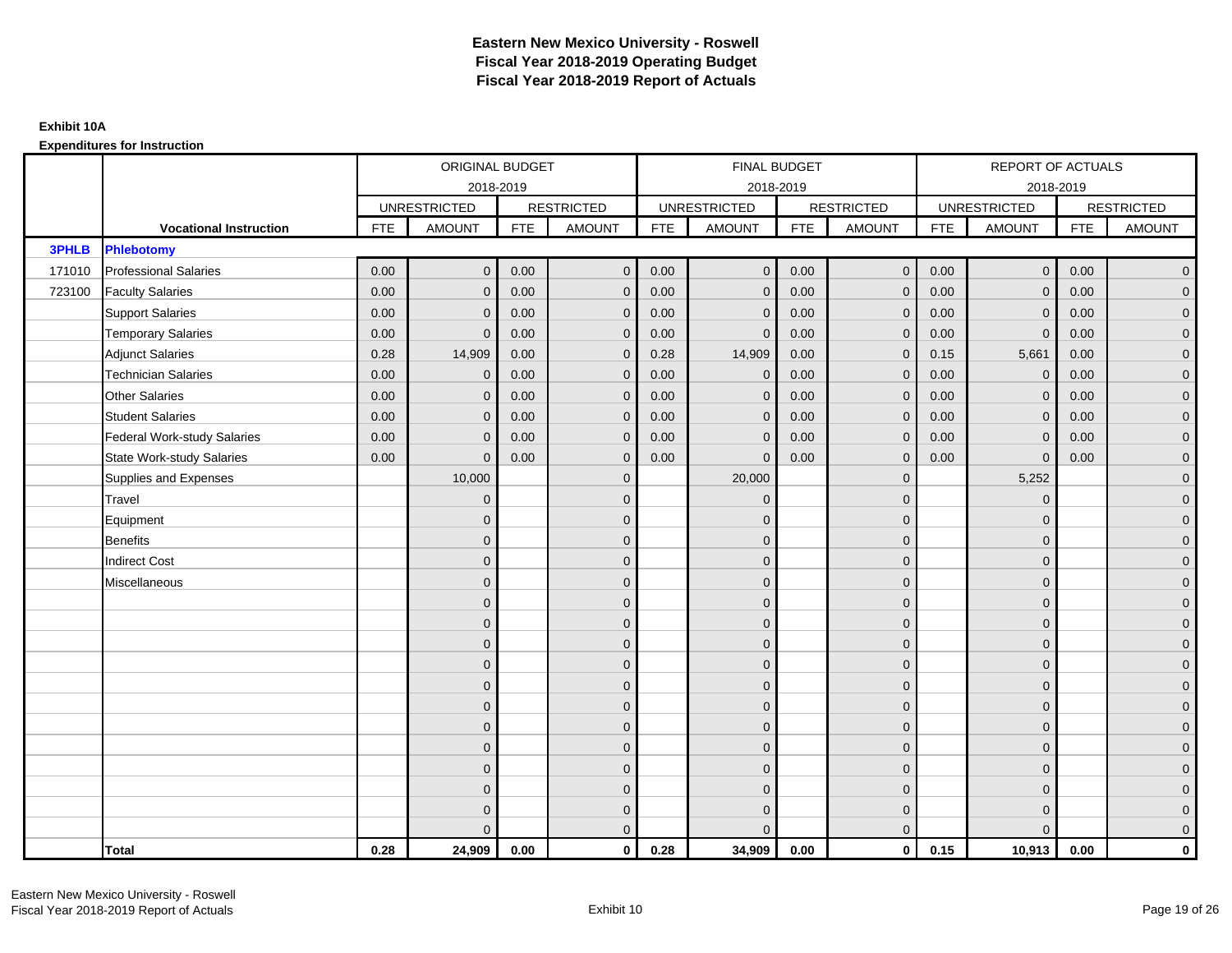|              |                                    |            | ORIGINAL BUDGET     |            |                   |            | <b>FINAL BUDGET</b> |            |                   |            | REPORT OF ACTUALS   |            |                     |
|--------------|------------------------------------|------------|---------------------|------------|-------------------|------------|---------------------|------------|-------------------|------------|---------------------|------------|---------------------|
|              |                                    |            | 2018-2019           |            |                   |            | 2018-2019           |            |                   |            | 2018-2019           |            |                     |
|              |                                    |            | <b>UNRESTRICTED</b> |            | <b>RESTRICTED</b> |            | <b>UNRESTRICTED</b> |            | <b>RESTRICTED</b> |            | <b>UNRESTRICTED</b> |            | <b>RESTRICTED</b>   |
|              | <b>Vocational Instruction</b>      | <b>FTE</b> | <b>AMOUNT</b>       | <b>FTE</b> | <b>AMOUNT</b>     | <b>FTE</b> | <b>AMOUNT</b>       | <b>FTE</b> | <b>AMOUNT</b>     | <b>FTE</b> | <b>AMOUNT</b>       | <b>FTE</b> | <b>AMOUNT</b>       |
| <b>3PLOT</b> | <b>Professional Pilot Training</b> |            |                     |            |                   |            |                     |            |                   |            |                     |            |                     |
| 171010       | <b>Professional Salaries</b>       | 1.00       | 76,500              | 0.00       | $\overline{0}$    | 1.00       | 76,500              | 0.00       | $\mathbf{0}$      | 1.00       | 63,744              | 0.00       | $\overline{0}$      |
| 725080       | <b>Faculty Salaries</b>            | 0.00       | $\mathbf{0}$        | 0.00       | $\mathbf 0$       | 0.00       | $\mathbf{0}$        | 0.00       | $\Omega$          | 0.00       | $\mathbf 0$         | 0.00       | $\overline{0}$      |
|              | <b>Support Salaries</b>            | 0.25       | 7,354               | 0.00       | $\mathbf 0$       | 0.25       | 7,354               | 0.00       | 0                 | 0.00       | $\mathbf 0$         | 0.00       | $\overline{0}$      |
|              | <b>Temporary Salaries</b>          | 0.00       | $\mathbf{0}$        | 0.00       | $\mathbf 0$       | 0.00       | $\Omega$            | 0.00       | $\Omega$          | 0.00       | $\mathbf{0}$        | 0.00       | $\overline{0}$      |
|              | <b>Adjunct Salaries</b>            | 0.15       | 8,058               | 0.00       | $\overline{0}$    | 0.15       | 8,058               | 0.00       | $\Omega$          | 0.25       | 14,012              | 0.00       | $\overline{0}$      |
|              | <b>Technician Salaries</b>         | 0.00       | $\Omega$            | 0.00       | $\Omega$          | 0.00       | $\Omega$            | 0.00       | $\Omega$          | 0.00       | $\mathbf{0}$        | 0.00       | $\overline{0}$      |
|              | <b>Other Salaries</b>              | 0.00       | $\mathbf 0$         | 0.00       | $\mathbf 0$       | 0.00       | $\mathbf{0}$        | 0.00       | $\mathbf{0}$      | 0.00       | $\mathbf 0$         | 0.00       | $\overline{0}$      |
|              | <b>Student Salaries</b>            | 0.00       | $\mathbf{0}$        | 0.00       | $\mathbf 0$       | 0.00       | $\mathbf{0}$        | 0.00       | $\mathbf 0$       | 0.00       | $\mathbf 0$         | 0.00       | $\overline{0}$      |
|              | <b>Federal Work-study Salaries</b> | 0.00       | $\mathbf{0}$        | 0.00       | $\overline{0}$    | 0.00       | $\Omega$            | 0.00       | $\Omega$          | 0.00       | $\mathbf{0}$        | 0.00       | $\overline{0}$      |
|              | <b>State Work-study Salaries</b>   | 0.00       | $\Omega$            | 0.00       | $\overline{0}$    | 0.00       | $\Omega$            | 0.00       | $\Omega$          | 0.00       | $\Omega$            | 0.00       | $\overline{0}$      |
|              | Supplies and Expenses              |            | 52,120              |            | $\mathbf 0$       |            | 52,120              |            | $\mathbf{0}$      |            | 39,886              |            | $\mathbf{0}$        |
|              | Travel                             |            | $\mathbf{0}$        |            | $\mathbf 0$       |            | $\mathbf{0}$        |            | $\mathbf{0}$      |            | 1,380               |            | $\overline{0}$      |
|              | Equipment                          |            | $\Omega$            |            | $\overline{0}$    |            | $\Omega$            |            | $\mathbf{0}$      |            | $\mathbf{0}$        |            | $\overline{0}$      |
|              | <b>Benefits</b>                    |            | $\mathbf 0$         |            | $\mathbf 0$       |            | $\mathbf{0}$        |            | $\mathbf 0$       |            | $\mathbf 0$         |            | $\overline{0}$      |
|              | <b>Indirect Cost</b>               |            | $\mathbf{0}$        |            | $\mathbf 0$       |            | $\Omega$            |            | $\mathbf{0}$      |            | $\mathbf{0}$        |            | $\overline{0}$      |
|              | Miscellaneous                      |            | $\Omega$            |            | $\mathbf 0$       |            | $\Omega$            |            | $\mathbf 0$       |            | 3,050               |            | $\mathbf{0}$        |
|              |                                    |            | $\Omega$            |            | $\mathbf 0$       |            | $\Omega$            |            | $\mathbf{0}$      |            | $\mathbf{0}$        |            | $\overline{0}$      |
|              |                                    |            | $\mathbf{0}$        |            | $\mathbf 0$       |            | $\Omega$            |            | $\mathbf 0$       |            | $\mathbf 0$         |            | $\mathsf{O}\xspace$ |
|              |                                    |            | $\mathbf{0}$        |            | $\mathbf 0$       |            | $\Omega$            |            | $\mathbf 0$       |            | $\mathbf{0}$        |            | $\overline{0}$      |
|              |                                    |            | $\Omega$            |            | $\mathbf 0$       |            | $\Omega$            |            | $\mathbf 0$       |            | $\mathbf{0}$        |            | $\overline{0}$      |
|              |                                    |            | $\Omega$            |            | $\mathbf 0$       |            | $\Omega$            |            | $\mathbf{0}$      |            | $\Omega$            |            | $\overline{0}$      |
|              |                                    |            | $\mathbf{0}$        |            | $\mathbf 0$       |            | $\mathbf{0}$        |            | $\mathbf 0$       |            | $\mathbf{0}$        |            | $\overline{0}$      |
|              |                                    |            | $\Omega$            |            | $\mathbf{0}$      |            | $\Omega$            |            | $\mathbf 0$       |            | $\mathbf{0}$        |            | $\overline{0}$      |
|              |                                    |            | $\Omega$            |            | $\mathbf 0$       |            | $\Omega$            |            | $\mathbf 0$       |            | $\mathbf{0}$        |            | $\overline{0}$      |
|              |                                    |            | $\Omega$            |            | $\overline{0}$    |            | $\Omega$            |            | $\mathbf{0}$      |            | $\mathbf{0}$        |            | $\mathsf{O}\xspace$ |
|              |                                    |            | $\mathbf{0}$        |            | $\mathbf 0$       |            | $\Omega$            |            | $\mathbf 0$       |            | $\mathbf{0}$        |            | $\mathbf{0}$        |
|              |                                    |            | $\mathbf{0}$        |            | $\mathbf 0$       |            | $\Omega$            |            | $\mathbf 0$       |            | $\mathbf{0}$        |            | $\overline{0}$      |
|              |                                    |            | $\Omega$            |            | $\mathbf{0}$      |            | $\Omega$            |            | $\Omega$          |            | $\Omega$            |            | $\mathbf 0$         |
|              | Total                              | 1.40       | 144,032             | 0.00       | $\mathbf{0}$      | 1.40       | 144,032             | 0.00       | $\mathbf{0}$      | 1.25       | 122,072             | 0.00       | $\mathbf 0$         |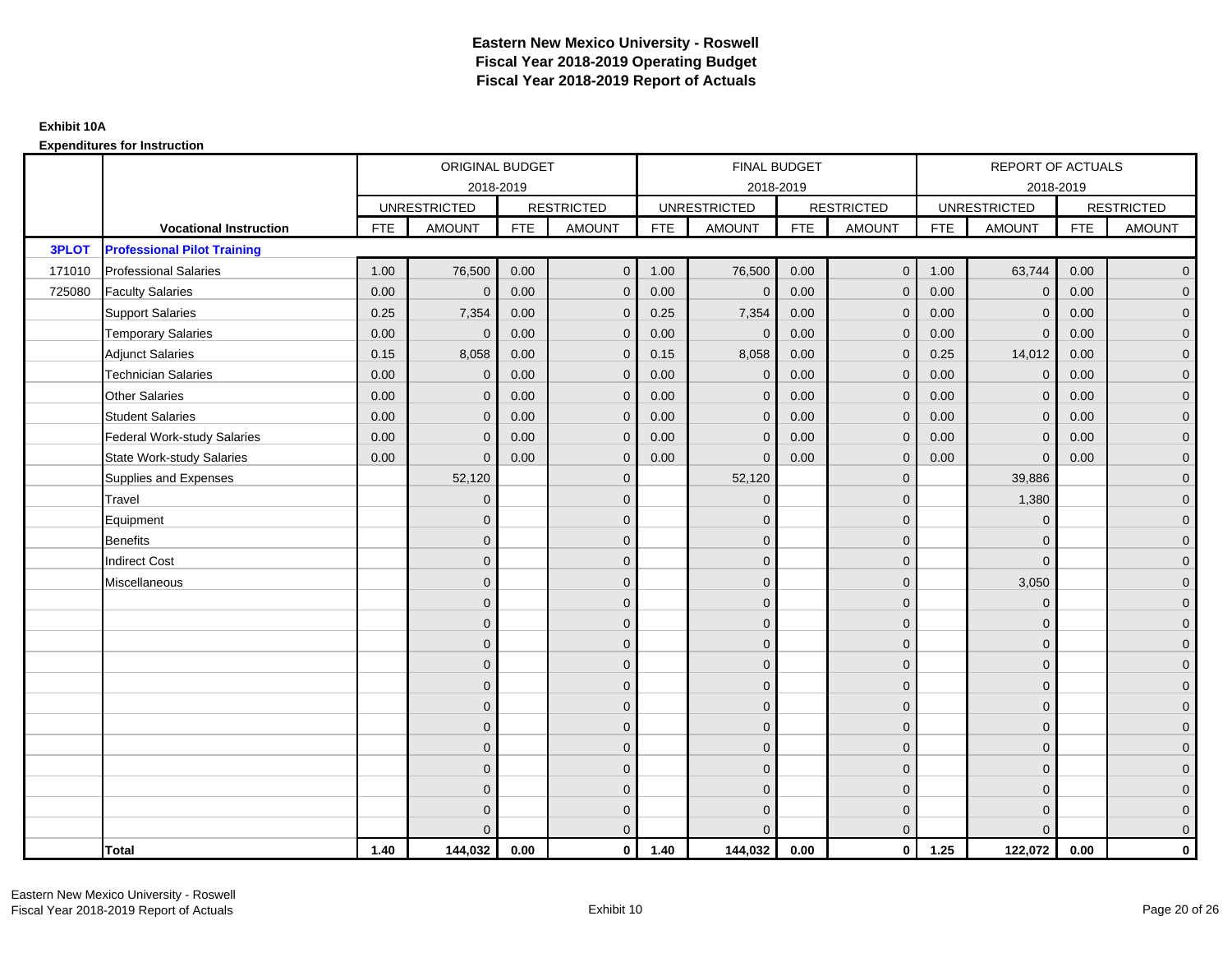|              |                                    |            | ORIGINAL BUDGET     |            |                   |            | <b>FINAL BUDGET</b> |            |                   |            | REPORT OF ACTUALS   |            |                   |
|--------------|------------------------------------|------------|---------------------|------------|-------------------|------------|---------------------|------------|-------------------|------------|---------------------|------------|-------------------|
|              |                                    |            | 2018-2019           |            |                   |            | 2018-2019           |            |                   |            | 2018-2019           |            |                   |
|              |                                    |            | <b>UNRESTRICTED</b> |            | <b>RESTRICTED</b> |            | <b>UNRESTRICTED</b> |            | <b>RESTRICTED</b> |            | <b>UNRESTRICTED</b> |            | <b>RESTRICTED</b> |
|              | <b>Vocational Instruction</b>      | <b>FTE</b> | <b>AMOUNT</b>       | <b>FTE</b> | <b>AMOUNT</b>     | <b>FTE</b> | <b>AMOUNT</b>       | <b>FTE</b> | <b>AMOUNT</b>     | <b>FTE</b> | <b>AMOUNT</b>       | <b>FTE</b> | <b>AMOUNT</b>     |
| <b>3RESP</b> | <b>Respiratory Therapy</b>         |            |                     |            |                   |            |                     |            |                   |            |                     |            |                   |
| 171010       | <b>Professional Salaries</b>       | 0.10       | 8,000               | 0.00       | $\mathbf{0}$      | 0.10       | 8,000               | 0.00       | $\mathbf{0}$      | 2.00       | 97,322              | 0.00       | $\overline{0}$    |
| 723110       | <b>Faculty Salaries</b>            | 2.00       | 94,004              | 0.00       | $\mathbf 0$       | 2.00       | 94,004              | 0.00       | $\mathbf{0}$      | 0.10       | 4,989               | 0.00       | $\overline{0}$    |
|              | <b>Support Salaries</b>            | 0.33       | 10,316              | 0.00       | $\mathbf 0$       | 0.33       | 10,316              | 0.00       | $\mathbf 0$       | 0.00       | $\mathbf 0$         | 0.00       | $\overline{0}$    |
|              | <b>Temporary Salaries</b>          | 0.00       | $\Omega$            | 0.00       | $\overline{0}$    | 0.00       | $\Omega$            | 0.00       | $\Omega$          | 0.50       | 21,279              | 0.00       | $\overline{0}$    |
|              | <b>Adjunct Salaries</b>            | 0.25       | 10,506              | 0.00       | $\Omega$          | 0.25       | 10,506              | 0.00       | $\Omega$          | 0.20       | 9,670               | 0.00       | $\overline{0}$    |
|              | <b>Technician Salaries</b>         | 0.00       | $\Omega$            | 0.00       | $\mathbf{0}$      | 0.00       | $\Omega$            | 0.00       | $\mathbf 0$       | 0.00       | $\mathbf 0$         | 0.00       | $\mathbf{0}$      |
|              | <b>Other Salaries</b>              | 0.00       | $\mathbf{0}$        | 0.00       | $\mathbf 0$       | 0.00       | $\Omega$            | 0.00       | $\mathbf{0}$      | 0.00       | $\overline{0}$      | 0.00       | $\overline{0}$    |
|              | <b>Student Salaries</b>            | 0.00       | $\mathbf{0}$        | 0.00       | $\overline{0}$    | 0.00       | $\Omega$            | 0.00       | $\mathbf 0$       | 0.00       | $\mathbf 0$         | 0.00       | $\overline{0}$    |
|              | <b>Federal Work-study Salaries</b> | 0.00       | $\mathbf{0}$        | 0.00       | $\mathbf 0$       | 0.00       | $\mathbf{0}$        | 0.00       | $\Omega$          | 0.00       | $\mathbf 0$         | 0.00       | $\overline{0}$    |
|              | <b>State Work-study Salaries</b>   | 0.00       | $\mathbf{0}$        | 0.00       | $\overline{0}$    | 0.00       | $\Omega$            | 0.00       | $\mathbf 0$       | 0.00       | $\mathbf{0}$        | 0.00       | $\overline{0}$    |
|              | Supplies and Expenses              |            | 11,016              |            | $\overline{0}$    |            | 21,016              |            | $\mathbf{0}$      |            | 16,891              |            | $\mathbf{0}$      |
|              | Travel                             |            | 2,000               |            | $\mathbf 0$       |            | 2,000               |            | $\mathbf{0}$      |            | 7,822               |            | $\overline{0}$    |
|              | Equipment                          |            | $\Omega$            |            | $\mathbf 0$       |            | $\Omega$            |            | $\mathbf 0$       |            | $\mathbf 0$         |            | $\overline{0}$    |
|              | <b>Benefits</b>                    |            | $\Omega$            |            | $\mathbf 0$       |            | $\Omega$            |            | $\mathbf{0}$      |            | $\mathbf{0}$        |            | $\overline{0}$    |
|              | <b>Indirect Cost</b>               |            | $\Omega$            |            | $\overline{0}$    |            | $\Omega$            |            | $\Omega$          |            | $\Omega$            |            | $\overline{0}$    |
|              | Miscellaneous                      |            | $\mathbf{0}$        |            | $\mathbf 0$       |            | $\Omega$            |            | $\mathbf 0$       |            | $\mathbf{0}$        |            | $\mathbf{0}$      |
|              |                                    |            | $\mathbf{0}$        |            | $\mathbf 0$       |            | $\Omega$            |            | $\mathbf{0}$      |            | $\mathbf{0}$        |            | $\overline{0}$    |
|              |                                    |            | $\Omega$            |            | $\mathbf 0$       |            | $\Omega$            |            | $\mathbf{0}$      |            | $\mathbf{0}$        |            | $\overline{0}$    |
|              |                                    |            | $\mathbf{0}$        |            | $\mathbf 0$       |            | $\Omega$            |            | $\mathbf 0$       |            | $\mathbf{0}$        |            | $\overline{0}$    |
|              |                                    |            | $\Omega$            |            | $\mathbf 0$       |            | $\Omega$            |            | $\mathbf{0}$      |            | $\mathbf{0}$        |            | $\mathbf{0}$      |
|              |                                    |            | $\Omega$            |            | $\mathbf 0$       |            | $\Omega$            |            | $\mathbf{0}$      |            | $\Omega$            |            | $\mathbf{0}$      |
|              |                                    |            | $\Omega$            |            | $\mathbf 0$       |            | $\Omega$            |            | $\mathbf{0}$      |            | $\Omega$            |            | $\overline{0}$    |
|              |                                    |            | $\mathbf{0}$        |            | $\mathbf 0$       |            | $\Omega$            |            | $\mathbf{0}$      |            | $\mathbf{0}$        |            | $\overline{0}$    |
|              |                                    |            | $\mathbf{0}$        |            | $\mathbf 0$       |            | $\Omega$            |            | $\mathbf{0}$      |            | $\mathbf{0}$        |            | $\overline{0}$    |
|              |                                    |            | $\Omega$            |            | $\mathbf 0$       |            | $\Omega$            |            | $\mathbf{0}$      |            | $\Omega$            |            | $\overline{0}$    |
|              |                                    |            | $\mathbf{0}$        |            | $\mathbf 0$       |            | $\Omega$            |            | $\mathbf 0$       |            | $\mathbf{0}$        |            | $\overline{0}$    |
|              |                                    |            | $\mathbf{0}$        |            | $\mathbf 0$       |            | $\Omega$            |            | $\mathbf 0$       |            | $\mathbf{0}$        |            | $\mathbf{0}$      |
|              |                                    |            | $\Omega$            |            | $\overline{0}$    |            |                     |            | $\mathbf{0}$      |            | $\Omega$            |            | $\overline{0}$    |
|              | <b>Total</b>                       | 2.68       | 135,842             | 0.00       | $\mathbf{0}$      | 2.68       | 145,842             | 0.00       | $\mathbf{0}$      | 2.80       | 157,973             | 0.00       | $\mathbf 0$       |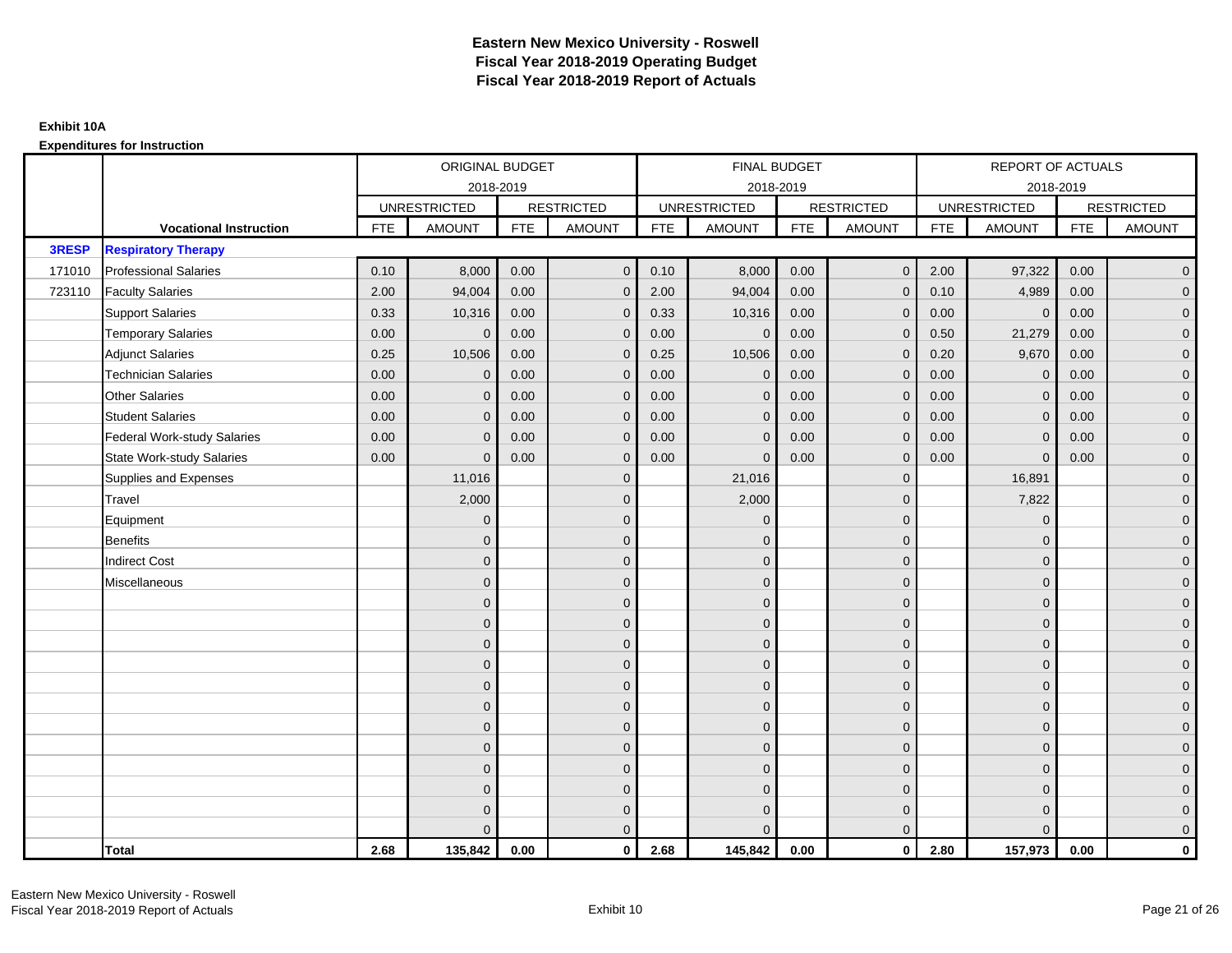|        |                                    |            | ORIGINAL BUDGET     |            |                   |            | <b>FINAL BUDGET</b> |            |                   |            | REPORT OF ACTUALS   |            |                   |
|--------|------------------------------------|------------|---------------------|------------|-------------------|------------|---------------------|------------|-------------------|------------|---------------------|------------|-------------------|
|        |                                    |            |                     | 2018-2019  |                   |            | 2018-2019           |            |                   |            | 2018-2019           |            |                   |
|        |                                    |            | <b>UNRESTRICTED</b> |            | <b>RESTRICTED</b> |            | <b>UNRESTRICTED</b> |            | <b>RESTRICTED</b> |            | <b>UNRESTRICTED</b> |            | <b>RESTRICTED</b> |
|        | <b>Vocational Instruction</b>      | <b>FTE</b> | <b>AMOUNT</b>       | <b>FTE</b> | <b>AMOUNT</b>     | <b>FTE</b> | <b>AMOUNT</b>       | <b>FTE</b> | <b>AMOUNT</b>     | <b>FTE</b> | <b>AMOUNT</b>       | <b>FTE</b> | <b>AMOUNT</b>     |
| 3SAFE  | <b>Safety Engineering</b>          |            |                     |            |                   |            |                     |            |                   |            |                     |            |                   |
| 171010 | <b>Professional Salaries</b>       | 0.10       | 4,000               | 0.00       | $\mathbf{0}$      | 0.10       | 4,000               | 0.00       | $\mathbf{0}$      | 0.00       | $\overline{0}$      | 0.00       | $\overline{0}$    |
| 725090 | <b>Faculty Salaries</b>            | 1.00       | 50,539              | 0.00       | $\mathbf 0$       | 1.00       | 50,539              | 0.00       | $\mathbf{0}$      | 1.00       | 50,539              | 0.00       | $\overline{0}$    |
|        | <b>Support Salaries</b>            | 0.00       | $\mathbf 0$         | 0.00       | $\mathbf 0$       | 0.00       | $\mathbf 0$         | 0.00       | $\mathbf 0$       | 0.00       | $\mathbf 0$         | 0.00       | $\overline{0}$    |
|        | <b>Temporary Salaries</b>          | 0.00       | $\mathbf{0}$        | 0.00       | $\overline{0}$    | 0.00       | $\Omega$            | 0.00       | $\Omega$          | 0.00       | $\mathbf{0}$        | 0.00       | $\overline{0}$    |
|        | <b>Adjunct Salaries</b>            | 0.10       | 4,000               | 0.00       | $\overline{0}$    | 0.10       | 4,000               | 0.00       | $\Omega$          | 0.40       | 18,431              | 0.00       | $\overline{0}$    |
|        | <b>Technician Salaries</b>         | 0.00       | $\mathbf{0}$        | 0.00       | $\mathbf{0}$      | 0.00       | $\mathbf 0$         | 0.00       | $\mathbf 0$       | 0.00       | $\mathbf 0$         | 0.00       | $\mathbf{0}$      |
|        | <b>Other Salaries</b>              | 0.00       | $\mathbf{0}$        | 0.00       | $\mathbf 0$       | 0.00       | $\Omega$            | 0.00       | $\mathbf{0}$      | 0.00       | $\overline{0}$      | 0.00       | $\overline{0}$    |
|        | <b>Student Salaries</b>            | 0.00       | $\mathbf{0}$        | 0.00       | $\mathbf 0$       | 0.00       | $\mathbf{0}$        | 0.00       | $\mathbf{0}$      | 0.00       | $\mathbf 0$         | 0.00       | $\overline{0}$    |
|        | <b>Federal Work-study Salaries</b> | 0.00       | $\mathbf{0}$        | 0.00       | $\mathbf 0$       | 0.00       | $\mathbf{0}$        | 0.00       | $\Omega$          | 0.00       | $\mathbf 0$         | 0.00       | $\overline{0}$    |
|        | <b>State Work-study Salaries</b>   | 0.00       | $\mathbf{0}$        | 0.00       | $\overline{0}$    | 0.00       | $\mathbf{0}$        | 0.00       | $\mathbf 0$       | 0.00       | $\mathbf{0}$        | 0.00       | $\overline{0}$    |
|        | Supplies and Expenses              |            | 3,000               |            | $\overline{0}$    |            | 8,000               |            | $\overline{0}$    |            | 2,253               |            | $\mathbf{0}$      |
|        | Travel                             |            | $\Omega$            |            | $\mathbf 0$       |            | $\Omega$            |            | $\mathbf{0}$      |            | $\mathbf{0}$        |            | $\overline{0}$    |
|        | Equipment                          |            | $\mathbf{0}$        |            | $\mathbf 0$       |            | $\Omega$            |            | $\mathbf 0$       |            | $\mathbf{0}$        |            | $\overline{0}$    |
|        | <b>Benefits</b>                    |            | $\mathbf 0$         |            | $\mathbf 0$       |            | $\Omega$            |            | $\mathbf{0}$      |            | $\mathbf{0}$        |            | $\overline{0}$    |
|        | <b>Indirect Cost</b>               |            | $\Omega$            |            | $\overline{0}$    |            | $\Omega$            |            | $\Omega$          |            | $\Omega$            |            | $\overline{0}$    |
|        | Miscellaneous                      |            | $\mathbf{0}$        |            | $\mathbf 0$       |            | $\Omega$            |            | $\mathbf 0$       |            | $\mathbf{0}$        |            | $\mathbf{0}$      |
|        |                                    |            | $\mathbf{0}$        |            | $\mathbf 0$       |            | $\Omega$            |            | $\mathbf{0}$      |            | $\mathbf{0}$        |            | $\overline{0}$    |
|        |                                    |            | $\mathbf 0$         |            | $\mathbf 0$       |            | $\Omega$            |            | $\mathbf{0}$      |            | $\mathbf{0}$        |            | $\overline{0}$    |
|        |                                    |            | $\mathbf 0$         |            | $\mathbf 0$       |            | $\Omega$            |            | $\mathbf 0$       |            | $\mathbf{0}$        |            | $\overline{0}$    |
|        |                                    |            | $\Omega$            |            | $\mathbf 0$       |            | $\Omega$            |            | $\mathbf{0}$      |            | $\mathbf{0}$        |            | $\mathbf{0}$      |
|        |                                    |            | $\Omega$            |            | $\mathbf 0$       |            | $\Omega$            |            | $\mathbf{0}$      |            | $\Omega$            |            | $\mathbf{0}$      |
|        |                                    |            | $\Omega$            |            | $\mathbf 0$       |            | $\Omega$            |            | $\mathbf{0}$      |            | $\Omega$            |            | $\overline{0}$    |
|        |                                    |            | $\mathbf{0}$        |            | $\mathbf 0$       |            | $\Omega$            |            | $\mathbf 0$       |            | $\mathbf{0}$        |            | $\overline{0}$    |
|        |                                    |            | $\mathbf{0}$        |            | $\mathbf 0$       |            | $\Omega$            |            | $\mathbf{0}$      |            | $\mathbf{0}$        |            | $\overline{0}$    |
|        |                                    |            | $\Omega$            |            | $\mathbf 0$       |            | $\Omega$            |            | $\mathbf{0}$      |            | $\Omega$            |            | $\overline{0}$    |
|        |                                    |            | $\mathbf{0}$        |            | $\mathbf 0$       |            | $\Omega$            |            | $\mathbf 0$       |            | $\mathbf{0}$        |            | $\mathbf{0}$      |
|        |                                    |            | $\mathbf{0}$        |            | $\mathbf 0$       |            | $\Omega$            |            | $\mathbf 0$       |            | $\mathbf{0}$        |            | $\mathbf{0}$      |
|        |                                    |            | $\Omega$            |            | $\overline{0}$    |            |                     |            | $\mathbf{0}$      |            | $\Omega$            |            | $\overline{0}$    |
|        | <b>Total</b>                       | 1.20       | 61,539              | 0.00       | $\mathbf{0}$      | 1.20       | 66,539              | 0.00       | $\mathbf{0}$      | 1.40       | 71,223              | 0.00       | $\mathbf 0$       |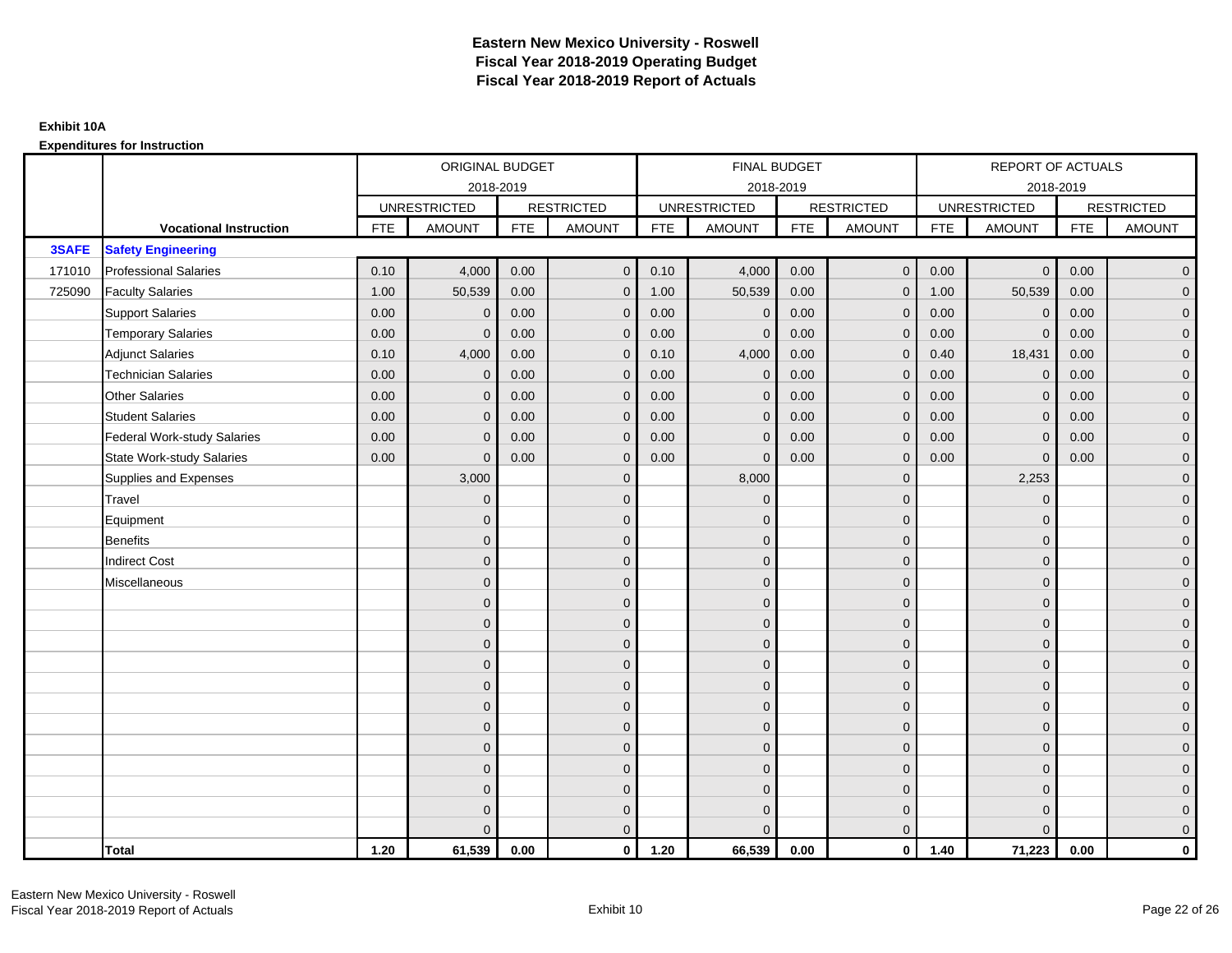|        |                               |            | ORIGINAL BUDGET     |            |                     |            | FINAL BUDGET        |            |                   |            | <b>REPORT OF ACTUALS</b> |            |                     |
|--------|-------------------------------|------------|---------------------|------------|---------------------|------------|---------------------|------------|-------------------|------------|--------------------------|------------|---------------------|
|        |                               |            | 2018-2019           |            |                     |            | 2018-2019           |            |                   |            | 2018-2019                |            |                     |
|        |                               |            | <b>UNRESTRICTED</b> |            | <b>RESTRICTED</b>   |            | <b>UNRESTRICTED</b> |            | <b>RESTRICTED</b> |            | <b>UNRESTRICTED</b>      |            | <b>RESTRICTED</b>   |
|        | <b>Vocational Instruction</b> | <b>FTE</b> | <b>AMOUNT</b>       | <b>FTE</b> | <b>AMOUNT</b>       | <b>FTE</b> | <b>AMOUNT</b>       | <b>FTE</b> | <b>AMOUNT</b>     | <b>FTE</b> | <b>AMOUNT</b>            | <b>FTE</b> | <b>AMOUNT</b>       |
| 3SPEC  | <b>Special Services</b>       |            |                     |            |                     |            |                     |            |                   |            |                          |            |                     |
| 171010 | <b>Professional Salaries</b>  | 2.00       | 106,916             | 0.00       | $\overline{0}$      | 2.00       | 106,916             | 0.00       | $\mathbf{0}$      | 2.00       | 121,313                  | 0.00       | $\overline{0}$      |
| 724050 | <b>Faculty Salaries</b>       | 1.00       | 50,295              | 0.00       | $\overline{0}$      | 1.00       | 50,295              | 0.00       | $\Omega$          | 1.00       | 46,042                   | 0.00       | $\overline{0}$      |
|        | <b>Support Salaries</b>       | 1.00       | 27,295              | 0.00       | $\mathbf 0$         | 1.00       | 27,295              | 0.00       | $\mathbf 0$       | 1.00       | 29,515                   | 0.00       | $\overline{0}$      |
|        | <b>Temporary Salaries</b>     | 0.00       | $\mathbf 0$         | 0.00       | $\mathbf{0}$        | 0.00       | $\mathbf{0}$        | 0.00       | 0                 | 0.00       | $\mathbf 0$              | 0.00       | $\overline{0}$      |
|        | <b>Adjunct Salaries</b>       | 1.25       | 67,850              | 0.00       | $\overline{0}$      | 1.25       | 67,850              | 0.00       | $\Omega$          | 5.50       | 230,849                  | 0.00       | $\overline{0}$      |
|        | <b>Technician Salaries</b>    | 0.00       | $\Omega$            | 0.00       | $\mathbf{0}$        | 0.00       | $\Omega$            | 0.00       | $\Omega$          | 0.00       | $\mathbf{0}$             | 0.00       | $\overline{0}$      |
|        | <b>Other Salaries</b>         | 0.00       | $\mathbf{0}$        | 0.00       | $\mathbf 0$         | 0.00       | $\mathbf{0}$        | 0.00       | $\mathbf{0}$      | 0.00       | $\mathbf 0$              | 0.00       | $\mathbf{0}$        |
|        | <b>Student Salaries</b>       | 0.00       | $\mathbf{0}$        | 0.00       | $\mathbf 0$         | 0.00       | $\mathbf{0}$        | 0.00       | $\mathbf{0}$      | 0.00       | $\mathbf 0$              | 0.00       | $\overline{0}$      |
|        | Federal Work-study Salaries   | 0.00       | $\Omega$            | 0.00       | $\overline{0}$      | 0.00       | $\Omega$            | 0.00       | $\Omega$          | 0.00       | $\mathbf{0}$             | 0.00       | $\overline{0}$      |
|        | State Work-study Salaries     | 0.00       | $\Omega$            | 0.00       | $\overline{0}$      | 0.00       | $\Omega$            | 0.00       | $\Omega$          | 0.00       | $\Omega$                 | 0.00       | $\overline{0}$      |
|        | Supplies and Expenses         |            | 60,000              |            | $\mathbf 0$         |            | 70,000              |            | $\mathbf{0}$      |            | 48,232                   |            | $\mathbf{0}$        |
|        | <b>Travel</b>                 |            | $\mathbf{0}$        |            | $\mathbf 0$         |            | $\mathbf{0}$        |            | $\mathbf{0}$      |            | 10,924                   |            | $\mathbf{0}$        |
|        | Equipment                     |            | $\Omega$            |            | $\mathbf 0$         |            | $\Omega$            |            | $\mathbf{0}$      |            | $\mathbf{0}$             |            | $\overline{0}$      |
|        | Benefits                      |            | $\Omega$            |            | $\mathbf 0$         |            | $\mathbf{0}$        |            | $\mathbf 0$       |            | $\mathbf 0$              |            | $\overline{0}$      |
|        | <b>Indirect Cost</b>          |            | $\Omega$            |            | $\mathbf 0$         |            | $\Omega$            |            | $\mathbf{0}$      |            | $\mathbf{0}$             |            | $\mathbf{0}$        |
|        | Miscellaneous                 |            | $\Omega$            |            | $\mathbf 0$         |            | $\Omega$            |            | $\mathbf{0}$      |            | $\mathbf{0}$             |            | $\mathbf{0}$        |
|        |                               |            | $\Omega$            |            | $\mathbf 0$         |            | $\Omega$            |            | $\mathbf{0}$      |            | $\Omega$                 |            | $\overline{0}$      |
|        |                               |            | $\mathbf{0}$        |            | $\mathsf{O}\xspace$ |            | $\mathbf{0}$        |            | $\mathbf 0$       |            | $\mathbf 0$              |            | $\mathsf{O}\xspace$ |
|        |                               |            | $\Omega$            |            | $\mathbf 0$         |            | $\Omega$            |            | $\mathbf 0$       |            | $\mathbf{0}$             |            | $\overline{0}$      |
|        |                               |            | $\Omega$            |            | $\mathbf 0$         |            | $\Omega$            |            | $\mathbf{0}$      |            | $\mathbf{0}$             |            | $\overline{0}$      |
|        |                               |            | $\Omega$            |            | $\overline{0}$      |            | $\Omega$            |            | $\Omega$          |            | $\Omega$                 |            | $\overline{0}$      |
|        |                               |            | $\mathbf{0}$        |            | $\mathsf{O}\xspace$ |            | $\mathbf{0}$        |            | $\mathbf 0$       |            | $\mathbf{0}$             |            | $\mathbf{0}$        |
|        |                               |            | $\Omega$            |            | $\mathbf 0$         |            | $\overline{0}$      |            | $\mathbf{0}$      |            | $\mathbf{0}$             |            | $\overline{0}$      |
|        |                               |            | $\Omega$            |            | $\mathbf 0$         |            | $\Omega$            |            | $\mathbf 0$       |            | $\mathbf{0}$             |            | $\overline{0}$      |
|        |                               |            | $\Omega$            |            | $\mathbf 0$         |            | $\Omega$            |            | $\mathbf{0}$      |            | $\Omega$                 |            | $\overline{0}$      |
|        |                               |            | $\Omega$            |            | $\mathbf 0$         |            | $\mathbf{0}$        |            | $\mathbf 0$       |            | $\mathbf{0}$             |            | $\mathbf{0}$        |
|        |                               |            | $\Omega$            |            | $\mathbf 0$         |            | $\mathbf{0}$        |            | $\mathbf{0}$      |            | $\mathbf{0}$             |            | $\mathbf{0}$        |
|        |                               |            |                     |            | $\overline{0}$      |            | $\Omega$            |            | $\mathbf{0}$      |            | $\Omega$                 |            | $\overline{0}$      |
|        | <b>Total</b>                  | 5.25       | 312,356             | 0.00       | $\mathbf{0}$        | 5.25       | 322,356             | 0.00       | $\mathbf{0}$      | 9.50       | 486,875                  | 0.00       | $\mathbf 0$         |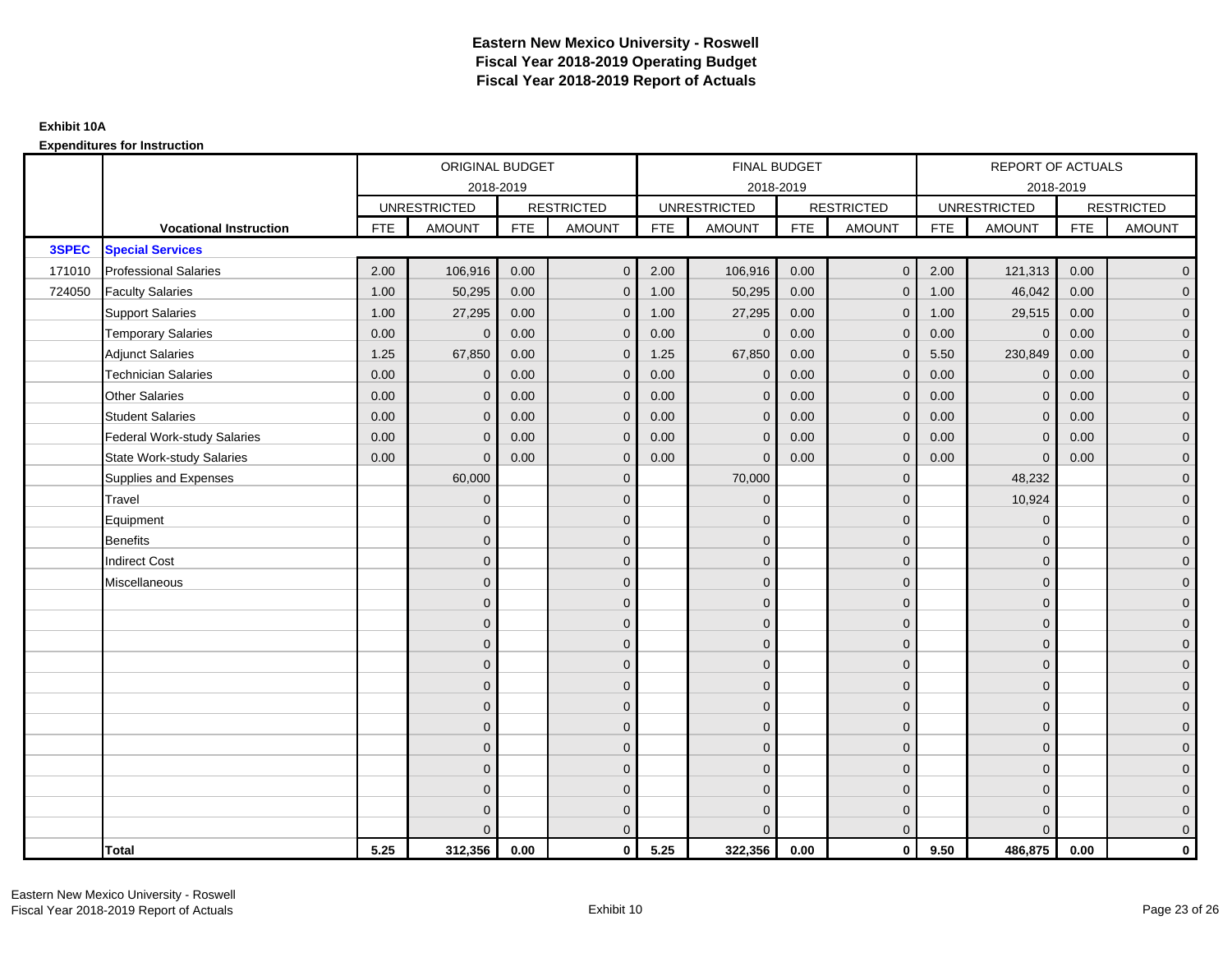|        |                                    |            | ORIGINAL BUDGET     |            |                   |            | FINAL BUDGET        |            |                   |            | <b>REPORT OF ACTUALS</b> |            |                     |
|--------|------------------------------------|------------|---------------------|------------|-------------------|------------|---------------------|------------|-------------------|------------|--------------------------|------------|---------------------|
|        |                                    |            |                     | 2018-2019  |                   |            | 2018-2019           |            |                   |            | 2018-2019                |            |                     |
|        |                                    |            | <b>UNRESTRICTED</b> |            | <b>RESTRICTED</b> |            | <b>UNRESTRICTED</b> |            | <b>RESTRICTED</b> |            | <b>UNRESTRICTED</b>      |            | <b>RESTRICTED</b>   |
|        | <b>Vocational Instruction</b>      | <b>FTE</b> | <b>AMOUNT</b>       | <b>FTE</b> | <b>AMOUNT</b>     | <b>FTE</b> | <b>AMOUNT</b>       | <b>FTE</b> | <b>AMOUNT</b>     | <b>FTE</b> | <b>AMOUNT</b>            | <b>FTE</b> | <b>AMOUNT</b>       |
| 3TEST  | <b>Testing</b>                     |            |                     |            |                   |            |                     |            |                   |            |                          |            |                     |
| 171010 | <b>Professional Salaries</b>       | 3.00       | 135,720             | 0.00       | $\mathbf{0}$      | 3.00       | 135,720             | 0.00       | $\overline{0}$    | 3.00       | 135,780                  | 0.00       | $\mathbf 0$         |
| 724060 | <b>Faculty Salaries</b>            | 0.00       | $\mathbf{0}$        | 0.00       | $\mathbf{0}$      | 0.00       | $\mathbf{0}$        | 0.00       | $\mathbf{0}$      | 0.00       | $\mathbf{0}$             | 0.00       | $\mathbf 0$         |
|        | <b>Support Salaries</b>            | 0.00       | $\mathbf 0$         | 0.00       | $\mathbf 0$       | 0.00       | $\mathbf 0$         | 0.00       | $\mathbf 0$       | 0.00       | $\mathbf 0$              | 0.00       | $\mathbf 0$         |
|        | <b>Temporary Salaries</b>          | 0.00       | $\mathbf 0$         | 0.00       | $\mathbf 0$       | 0.00       | $\mathbf{0}$        | 0.00       | $\mathbf{0}$      | 0.25       | 13,461                   | 0.00       | $\mathbf 0$         |
|        | <b>Adjunct Salaries</b>            | 0.00       | $\mathbf{0}$        | 0.00       | $\overline{0}$    | 0.00       | $\Omega$            | 0.00       | $\mathbf{0}$      | 0.00       | $\mathbf{0}$             | 0.00       | $\mathbf 0$         |
|        | <b>Technician Salaries</b>         | 0.00       | $\Omega$            | 0.00       | $\mathbf{0}$      | 0.00       | $\Omega$            | 0.00       | $\mathbf{0}$      | 0.00       | $\Omega$                 | 0.00       | $\mathbf 0$         |
|        | <b>Other Salaries</b>              | 0.00       | $\mathbf{0}$        | 0.00       | $\mathbf 0$       | 0.00       | $\mathbf{0}$        | 0.00       | $\mathbf{0}$      | 0.00       | $\mathbf{0}$             | 0.00       | $\mathbf 0$         |
|        | <b>Student Salaries</b>            | 0.00       | $\mathbf{0}$        | 0.00       | $\mathbf 0$       | 0.00       | $\mathbf{0}$        | 0.00       | $\mathbf{0}$      | 0.00       | $\mathbf 0$              | 0.00       | $\overline{0}$      |
|        | <b>Federal Work-study Salaries</b> | 0.00       | $\mathbf{0}$        | 0.00       | $\mathbf{0}$      | 0.00       | $\mathbf{0}$        | 0.00       | $\mathbf{0}$      | 0.00       | $\mathbf{0}$             | 0.00       | $\mathbf 0$         |
|        | <b>State Work-study Salaries</b>   | 0.00       | $\mathbf{0}$        | 0.00       | $\mathbf{0}$      | 0.00       | $\Omega$            | 0.00       | $\mathbf{0}$      | 0.00       | $\overline{0}$           | 0.00       | $\mathbf 0$         |
|        | Supplies and Expenses              |            | 20,000              |            | $\mathbf 0$       |            | 25,000              |            | $\mathbf 0$       |            | 4,540                    |            | $\mathbf 0$         |
|        | Travel                             |            | $\mathbf{0}$        |            | $\mathbf 0$       |            | $\mathbf{0}$        |            | $\mathbf 0$       |            | 1,331                    |            | $\mathbf 0$         |
|        | Equipment                          |            | $\mathbf{0}$        |            | $\mathbf 0$       |            | $\Omega$            |            | $\mathbf{0}$      |            | $\mathbf 0$              |            | $\mathbf 0$         |
|        | <b>Benefits</b>                    |            | $\mathbf{0}$        |            | $\mathbf 0$       |            | $\mathbf{0}$        |            | $\mathbf 0$       |            | $\mathbf{0}$             |            | $\mathbf 0$         |
|        | <b>Indirect Cost</b>               |            | $\mathbf{0}$        |            | $\mathbf 0$       |            | $\Omega$            |            | $\mathbf 0$       |            | $\Omega$                 |            | $\mathbf 0$         |
|        | Miscellaneous                      |            | $\Omega$            |            | $\mathbf{0}$      |            | $\Omega$            |            | $\mathbf{0}$      |            | $\mathbf{0}$             |            | $\mathsf{O}\xspace$ |
|        |                                    |            | $\Omega$            |            | $\mathbf 0$       |            | $\Omega$            |            | $\mathbf 0$       |            | $\Omega$                 |            | $\overline{0}$      |
|        |                                    |            | $\mathbf{0}$        |            | $\mathbf 0$       |            | $\mathbf{0}$        |            | $\mathbf{0}$      |            | $\mathbf{0}$             |            | $\mathbf 0$         |
|        |                                    |            | $\mathbf{0}$        |            | $\mathbf 0$       |            | $\Omega$            |            | $\mathbf 0$       |            | $\mathbf{0}$             |            | $\mathbf 0$         |
|        |                                    |            | $\Omega$            |            | $\mathbf 0$       |            | $\Omega$            |            | $\mathbf{0}$      |            | $\Omega$                 |            | $\mathbf 0$         |
|        |                                    |            | $\Omega$            |            | $\mathbf 0$       |            | $\Omega$            |            | $\mathbf{0}$      |            | $\Omega$                 |            | $\mathbf 0$         |
|        |                                    |            | $\mathbf{0}$        |            | $\mathbf 0$       |            | $\mathbf{0}$        |            | $\mathbf 0$       |            | $\mathbf{0}$             |            | $\mathbf 0$         |
|        |                                    |            | $\mathbf{0}$        |            | $\mathbf 0$       |            | $\Omega$            |            | $\mathbf 0$       |            | $\mathbf{0}$             |            | $\overline{0}$      |
|        |                                    |            | $\mathbf{0}$        |            | $\mathbf 0$       |            | $\Omega$            |            | $\mathbf{0}$      |            | $\mathbf{0}$             |            | $\mathbf 0$         |
|        |                                    |            | $\Omega$            |            | $\mathbf{0}$      |            | $\Omega$            |            | $\mathbf{0}$      |            | $\Omega$                 |            | $\mathbf 0$         |
|        |                                    |            | $\mathbf{0}$        |            | $\mathbf 0$       |            | $\mathbf{0}$        |            | $\mathbf 0$       |            | $\mathbf{0}$             |            | $\mathbf 0$         |
|        |                                    |            | $\mathbf{0}$        |            | $\mathbf 0$       |            | $\Omega$            |            | $\mathbf 0$       |            | $\mathbf{0}$             |            | $\mathsf{O}\xspace$ |
|        |                                    |            | $\Omega$            |            | $\mathbf{0}$      |            | $\Omega$            |            | $\mathbf{0}$      |            | $\Omega$                 |            | $\overline{0}$      |
|        | <b>Total</b>                       | 3.00       | 155,720             | 0.00       | $\mathbf{0}$      | 3.00       | 160,720             | 0.00       | $\mathbf{0}$      | 3.25       | 155,112                  | 0.00       | $\mathbf 0$         |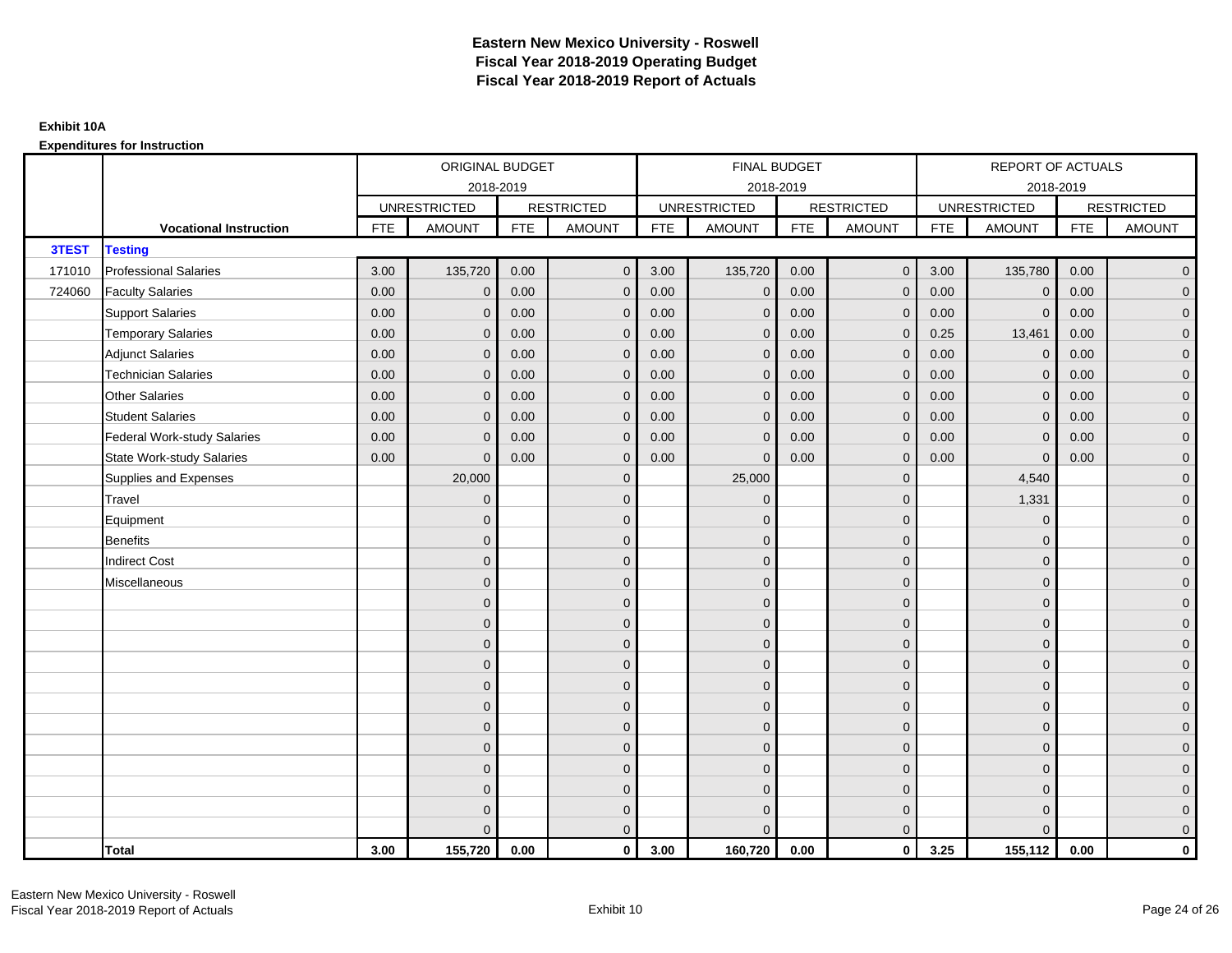|              |                                    |            | ORIGINAL BUDGET     |            |                   |            | <b>FINAL BUDGET</b> |            |                     |            | <b>REPORT OF ACTUALS</b> |            |                     |
|--------------|------------------------------------|------------|---------------------|------------|-------------------|------------|---------------------|------------|---------------------|------------|--------------------------|------------|---------------------|
|              |                                    |            | 2018-2019           |            |                   |            | 2018-2019           |            |                     |            | 2018-2019                |            |                     |
|              |                                    |            | <b>UNRESTRICTED</b> |            | <b>RESTRICTED</b> |            | <b>UNRESTRICTED</b> |            | <b>RESTRICTED</b>   |            | <b>UNRESTRICTED</b>      |            | <b>RESTRICTED</b>   |
|              | <b>Vocational Instruction</b>      | <b>FTE</b> | <b>AMOUNT</b>       | <b>FTE</b> | <b>AMOUNT</b>     | <b>FTE</b> | <b>AMOUNT</b>       | <b>FTE</b> | <b>AMOUNT</b>       | <b>FTE</b> | <b>AMOUNT</b>            | <b>FTE</b> | <b>AMOUNT</b>       |
| <b>3WELD</b> | <b>Welding</b>                     |            |                     |            |                   |            |                     |            |                     |            |                          |            |                     |
| 171010       | <b>Professional Salaries</b>       | 0.00       | $\mathbf{0}$        | 0.00       | $\mathbf{0}$      | 0.00       | $\mathbf{0}$        | 0.00       | $\overline{0}$      | 0.00       | $\mathbf{0}$             | 0.00       | $\overline{0}$      |
| 725110       | <b>Faculty Salaries</b>            | 2.00       | 89,582              | 0.00       | $\mathbf{0}$      | 2.00       | 89,582              | 0.00       | $\mathbf{0}$        | 2.00       | 82,503                   | 0.00       | $\overline{0}$      |
|              | <b>Support Salaries</b>            | 0.00       | $\mathbf 0$         | 0.00       | $\mathbf 0$       | 0.00       | $\mathbf 0$         | 0.00       | $\mathbf{0}$        | 0.00       | $\mathbf 0$              | 0.00       | $\overline{0}$      |
|              | <b>Temporary Salaries</b>          | 0.00       | $\mathbf{0}$        | 0.00       | $\mathbf{0}$      | 0.00       | $\mathbf{0}$        | 0.00       | $\mathbf 0$         | 0.00       | $\mathbf{0}$             | 0.00       | $\overline{0}$      |
|              | <b>Adjunct Salaries</b>            | 0.25       | 10,506              | 0.00       | $\Omega$          | 0.25       | 10,506              | 0.00       | $\mathbf{0}$        | 1.25       | 55,282                   | 0.00       | $\overline{0}$      |
|              | <b>Technician Salaries</b>         | 0.00       | $\mathbf{0}$        | 0.00       | $\mathbf{0}$      | 0.00       | $\mathbf{0}$        | 0.00       | $\mathbf 0$         | 0.00       | $\Omega$                 | 0.00       | $\mathbf 0$         |
|              | <b>Other Salaries</b>              | 0.00       | $\mathbf{0}$        | 0.00       | $\mathbf{0}$      | 0.00       | $\mathbf{0}$        | 0.00       | $\mathbf{0}$        | 0.00       | 4,000                    | 0.00       | $\overline{0}$      |
|              | <b>Student Salaries</b>            | 0.00       | $\mathbf{0}$        | 0.00       | $\mathbf{0}$      | 0.00       | $\mathbf{0}$        | 0.00       | $\mathbf 0$         | 0.00       | $\mathbf{0}$             | 0.00       | $\overline{0}$      |
|              | <b>Federal Work-study Salaries</b> | 0.00       | $\mathbf 0$         | 0.00       | $\mathbf 0$       | 0.00       | $\mathbf{0}$        | 0.00       | $\mathbf 0$         | 0.00       | $\overline{0}$           | 0.00       | $\overline{0}$      |
|              | <b>State Work-study Salaries</b>   | 0.00       | $\mathbf{0}$        | 0.00       | $\mathbf{0}$      | 0.00       | $\mathbf{0}$        | 0.00       | $\mathbf{0}$        | 0.00       | $\Omega$                 | 0.00       | $\overline{0}$      |
|              | Supplies and Expenses              |            | 22,000              |            | $\mathbf 0$       |            | 37,000              |            | $\mathbf{0}$        |            | 31,668                   |            | $\overline{0}$      |
|              | Travel                             |            | $\overline{0}$      |            | $\mathbf{0}$      |            | $\mathbf{0}$        |            | $\mathbf{0}$        |            | 392                      |            | $\overline{0}$      |
|              | Equipment                          |            | $\mathbf{0}$        |            | $\mathbf 0$       |            | $\mathbf{0}$        |            | $\mathbf 0$         |            | $\mathbf{0}$             |            | $\overline{0}$      |
|              | <b>Benefits</b>                    |            | $\overline{0}$      |            | $\mathbf{0}$      |            | $\Omega$            |            | $\mathbf 0$         |            | $\mathbf{0}$             |            | $\overline{0}$      |
|              | <b>Indirect Cost</b>               |            | $\Omega$            |            | $\mathbf{0}$      |            | $\Omega$            |            | $\mathbf{0}$        |            | $\Omega$                 |            | $\mathbf 0$         |
|              | Miscellaneous                      |            | $\mathbf{0}$        |            | $\mathbf 0$       |            | $\mathbf{0}$        |            | $\mathbf 0$         |            | $\Omega$                 |            | $\mathsf{O}\xspace$ |
|              |                                    |            | $\overline{0}$      |            | $\mathbf 0$       |            | $\mathbf{0}$        |            | $\mathbf 0$         |            | $\Omega$                 |            | $\overline{0}$      |
|              |                                    |            | $\mathbf{0}$        |            | $\mathbf 0$       |            | $\Omega$            |            | $\mathbf 0$         |            | $\Omega$                 |            | $\overline{0}$      |
|              |                                    |            | $\mathbf{0}$        |            | $\mathbf 0$       |            | $\Omega$            |            | $\mathsf{O}\xspace$ |            | $\mathbf{0}$             |            | $\overline{0}$      |
|              |                                    |            | $\mathbf{0}$        |            | $\mathbf 0$       |            | $\Omega$            |            | $\mathbf 0$         |            | $\Omega$                 |            | $\mathbf 0$         |
|              |                                    |            | $\Omega$            |            | $\mathbf{0}$      |            | $\Omega$            |            | $\mathbf{0}$        |            | $\Omega$                 |            | $\mathsf{O}\xspace$ |
|              |                                    |            | $\mathbf{0}$        |            | $\mathbf{0}$      |            | $\Omega$            |            | $\mathbf{0}$        |            | $\Omega$                 |            | $\overline{0}$      |
|              |                                    |            | $\mathbf{0}$        |            | $\mathbf 0$       |            | $\mathbf{0}$        |            | $\mathbf 0$         |            | $\mathbf{0}$             |            | $\mathbf 0$         |
|              |                                    |            | $\mathbf{0}$        |            | $\mathbf{0}$      |            | $\Omega$            |            | $\mathbf 0$         |            | $\mathbf{0}$             |            | $\overline{0}$      |
|              |                                    |            | $\Omega$            |            | $\mathbf{0}$      |            | $\Omega$            |            | $\mathbf{0}$        |            | $\Omega$                 |            | $\mathbf 0$         |
|              |                                    |            | $\Omega$            |            | $\mathbf 0$       |            | $\mathbf{0}$        |            | $\mathbf 0$         |            | $\mathbf{0}$             |            | $\overline{0}$      |
|              |                                    |            | $\mathbf{0}$        |            | $\mathbf 0$       |            | $\mathbf{0}$        |            | $\mathbf 0$         |            | $\mathbf{0}$             |            | $\pmb{0}$           |
|              |                                    |            | $\Omega$            |            | $\mathbf{0}$      |            | $\Omega$            |            | $\mathbf{0}$        |            | $\Omega$                 |            | $\mathbf 0$         |
|              | <b>Total</b>                       | 2.25       | 122,088             | 0.00       | $\mathbf{0}$      | 2.25       | 137,088             | 0.00       | $\mathbf{0}$        | 3.25       | 173,845                  | 0.00       | $\mathbf 0$         |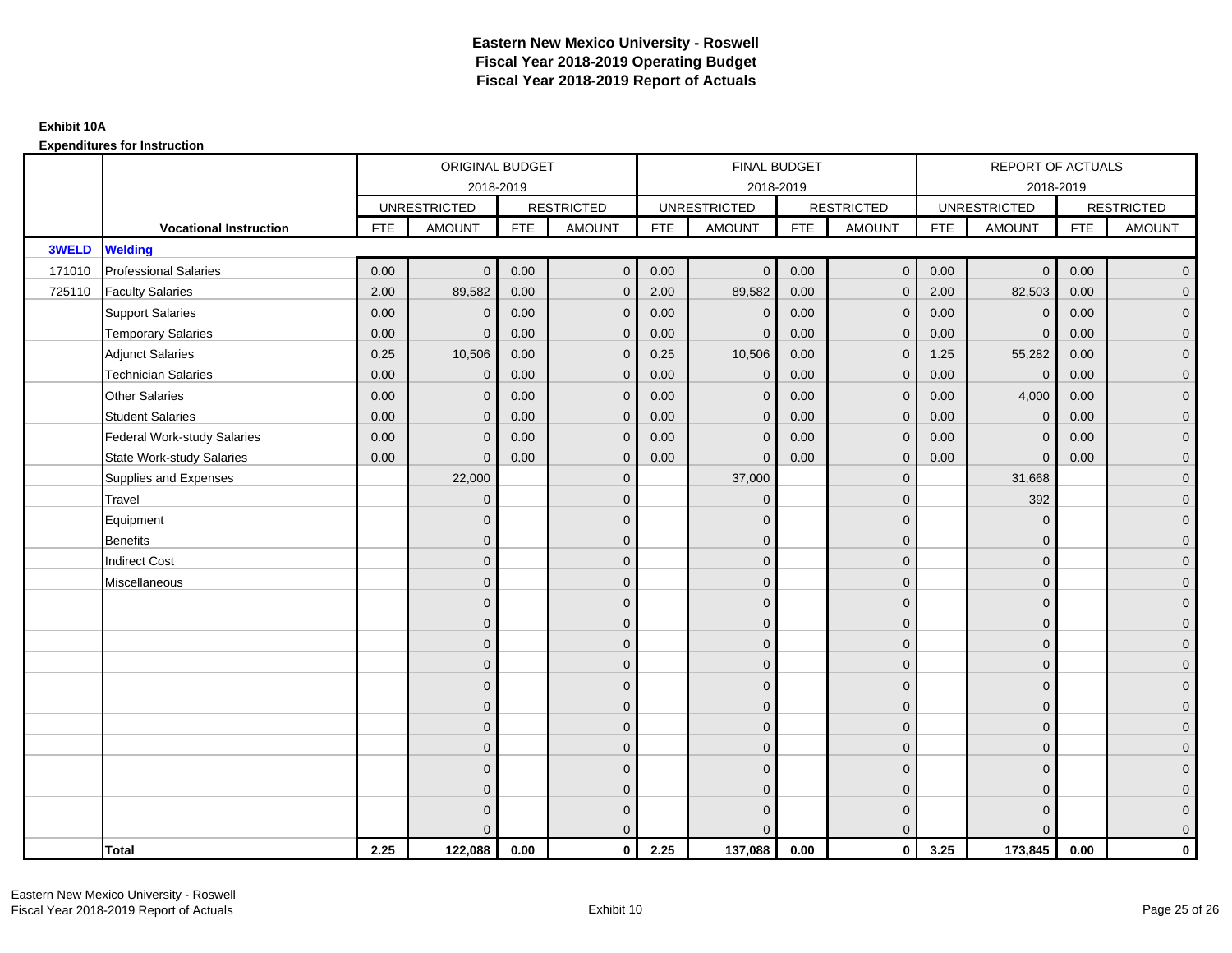|                                    |      | ORIGINAL BUDGET<br>2018-2019 |            |                   |            | FINAL BUDGET        |            |                   |      | <b>REPORT OF ACTUALS</b> |            |                   |
|------------------------------------|------|------------------------------|------------|-------------------|------------|---------------------|------------|-------------------|------|--------------------------|------------|-------------------|
|                                    |      |                              |            |                   |            | 2018-2019           |            |                   |      | 2018-2019                |            |                   |
|                                    |      | <b>UNRESTRICTED</b>          |            | <b>RESTRICTED</b> |            | <b>UNRESTRICTED</b> |            | <b>RESTRICTED</b> |      | <b>UNRESTRICTED</b>      |            | <b>RESTRICTED</b> |
| <b>Vocational Instruction</b>      | FTE  | <b>AMOUNT</b>                | <b>FTE</b> | <b>AMOUNT</b>     | <b>FTE</b> | <b>AMOUNT</b>       | <b>FTE</b> | <b>AMOUNT</b>     | FTE  | <b>AMOUNT</b>            | <b>FTE</b> | <b>AMOUNT</b>     |
| <b>Work Study</b>                  |      |                              |            |                   |            |                     |            |                   |      |                          |            |                   |
| <b>Professional Salaries</b>       | 0.00 | $\mathbf{0}$                 | 0.00       | $\mathbf{0}$      | 0.00       | $\mathbf 0$         | 0.00       | $\overline{0}$    | 0.00 | $\mathbf 0$              | 0.00       | $\overline{0}$    |
| <b>Faculty Salaries</b>            | 0.00 | $\mathbf{0}$                 | 0.00       | $\mathbf{0}$      | 0.00       | $\mathbf{0}$        | 0.00       | $\mathbf 0$       | 0.00 | $\mathbf{0}$             | 0.00       | $\overline{0}$    |
| <b>Support Salaries</b>            | 0.00 | $\mathbf{0}$                 | 0.00       | $\mathbf{0}$      | 0.00       | $\mathbf{0}$        | 0.00       | $\mathbf 0$       | 0.00 | $\mathbf{0}$             | 0.00       | $\overline{0}$    |
| <b>Temporary Salaries</b>          | 0.00 | $\mathbf{0}$                 | 0.00       | $\mathbf{0}$      | 0.00       | $\mathbf 0$         | 0.00       | $\mathbf 0$       | 0.00 | $\mathbf 0$              | 0.00       | $\overline{0}$    |
| <b>Adjunct Salaries</b>            | 0.00 | $\Omega$                     | 0.00       | $\mathbf{0}$      | 0.00       | $\mathbf{0}$        | 0.00       | $\mathbf{0}$      | 0.00 | $\Omega$                 | 0.00       | $\mathbf 0$       |
| <b>Technician Salaries</b>         | 0.00 | $\Omega$                     | 0.00       | $\Omega$          | 0.00       | $\Omega$            | 0.00       | $\mathbf{0}$      | 0.00 | $\Omega$                 | 0.00       | $\overline{0}$    |
| <b>Other Salaries</b>              | 0.00 | $\mathbf{0}$                 | 0.00       | $\mathbf{0}$      | 0.00       | $\mathbf{0}$        | 0.00       | $\mathbf 0$       | 0.00 | $\mathbf{0}$             | 0.00       | $\overline{0}$    |
| <b>Student Salaries</b>            | 0.00 | $\mathbf{0}$                 | 0.00       | $\mathbf{0}$      | 0.00       | $\mathbf{0}$        | 0.00       | $\mathbf 0$       | 0.00 | $\mathbf{0}$             | 0.00       | $\overline{0}$    |
| <b>Federal Work-study Salaries</b> | 0.00 | $\Omega$                     | 0.00       | $\Omega$          | 0.00       | $\Omega$            | 0.00       | $\mathbf{0}$      | 0.00 | $\mathbf{0}$             | 0.00       | $\overline{0}$    |
| <b>State Work-study Salaries</b>   | 0.00 | $\mathbf{0}$                 | 0.00       | $\mathbf{0}$      | 0.00       | $\mathbf{0}$        | 0.00       | $\mathbf{0}$      | 0.00 | $\mathbf{0}$             | 0.00       | $\overline{0}$    |
| Supplies and Expenses              |      | $\Omega$                     |            | $\mathbf{0}$      |            | $\Omega$            |            | $\mathbf{0}$      |      | $\mathbf{0}$             |            | $\overline{0}$    |
| Travel                             |      | $\Omega$                     |            | $\mathbf{0}$      |            | $\Omega$            |            | $\mathbf{0}$      |      | $\Omega$                 |            | $\overline{0}$    |
| Equipment                          |      | $\mathbf{0}$                 |            | $\mathbf 0$       |            | $\overline{0}$      |            | $\mathbf 0$       |      | $\mathbf{0}$             |            | $\overline{0}$    |
| <b>Benefits</b>                    |      | $\Omega$                     |            | $\mathbf{0}$      |            | $\Omega$            |            | $\mathbf 0$       |      | $\Omega$                 |            | $\overline{0}$    |
| <b>Indirect Cost</b>               |      | $\mathbf{0}$                 |            | $\mathbf{0}$      |            | $\Omega$            |            | $\mathbf 0$       |      | $\mathbf{0}$             |            | $\mathbf 0$       |
| Miscellaneous                      |      | $\Omega$                     |            | $\mathbf 0$       |            | $\Omega$            |            | $\mathbf 0$       |      | $\mathbf{0}$             |            | $\mathbf 0$       |
|                                    |      | $\Omega$                     |            | $\mathbf{0}$      |            | $\Omega$            |            | $\mathbf{0}$      |      | $\Omega$                 |            | $\overline{0}$    |
|                                    |      | $\mathbf{0}$                 |            | $\mathbf 0$       |            | $\Omega$            |            | $\mathbf 0$       |      | $\mathbf{0}$             |            | $\overline{0}$    |
|                                    |      | $\Omega$                     |            | $\mathbf{0}$      |            | $\Omega$            |            | $\mathbf 0$       |      | $\mathbf{0}$             |            | $\overline{0}$    |
|                                    |      | $\Omega$                     |            | $\Omega$          |            | $\Omega$            |            | $\mathbf{0}$      |      | $\Omega$                 |            | $\overline{0}$    |
|                                    |      | $\Omega$                     |            | $\mathbf 0$       |            | $\Omega$            |            | $\mathbf 0$       |      | $\mathbf{0}$             |            | $\mathbf 0$       |
|                                    |      | $\mathbf{0}$                 |            | $\mathbf 0$       |            | $\Omega$            |            | $\mathbf 0$       |      | $\Omega$                 |            | $\overline{0}$    |
|                                    |      | $\Omega$                     |            | $\mathbf{0}$      |            | $\Omega$            |            | $\mathbf 0$       |      | $\Omega$                 |            | $\overline{0}$    |
|                                    |      | $\Omega$                     |            | $\mathbf{0}$      |            | $\Omega$            |            | $\mathbf 0$       |      | $\mathbf{0}$             |            | $\overline{0}$    |
|                                    |      | $\Omega$                     |            | $\mathbf{0}$      |            | $\Omega$            |            | $\mathbf{0}$      |      | $\Omega$                 |            | $\overline{0}$    |
| Student Hire - Other               | 0.00 | $\Omega$                     | 0.00       | $\Omega$          | 0.00       | $\Omega$            | 0.00       | $\Omega$          | 0.00 | $\Omega$                 | 0.00       | $\overline{0}$    |
| Federal Work Study                 | 0.00 | $\mathbf{0}$                 | 0.00       | $\mathbf{0}$      | 0.00       | $\mathbf{0}$        | 0.00       | $\mathbf 0$       | 0.25 | 11,246                   | 0.00       | $\overline{0}$    |
| State Work Study                   | 0.00 | $\mathbf{0}$                 | 0.00       | $\mathbf{0}$      | 0.00       | $\mathbf{0}$        | 0.00       | $\mathbf{0}$      | 0.00 | $\mathbf{0}$             | 0.00       | $\overline{0}$    |
| <b>Total</b>                       | 0.00 | $\mathbf 0$                  | 0.00       | $\mathbf{0}$      | 0.00       | $\mathbf{0}$        | 0.00       | $\overline{0}$    | 0.25 | 11,246                   | 0.00       | $\mathbf 0$       |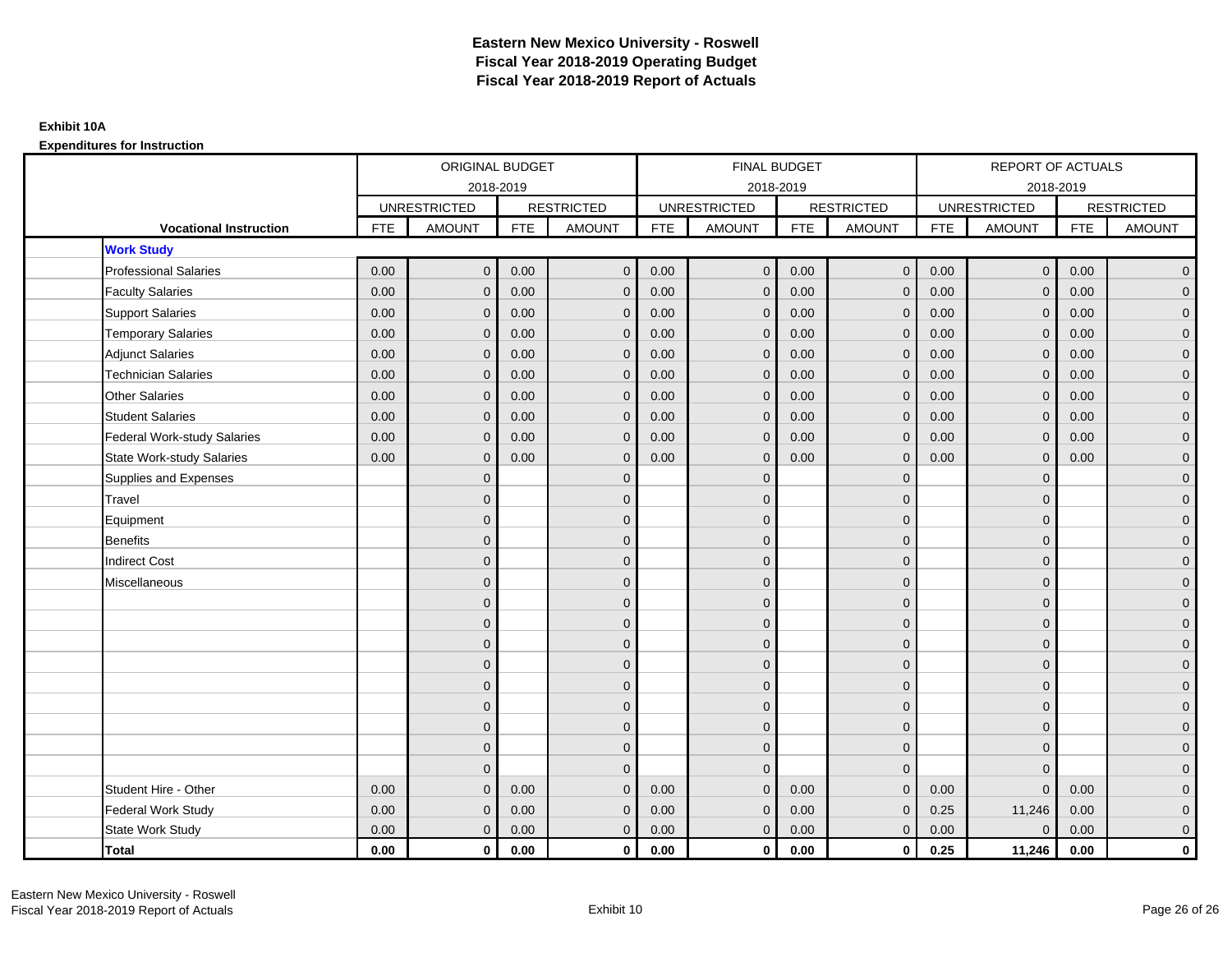|                                    |            | ORIGINAL BUDGET     |            |                   |            | FINAL BUDGET        |            |                   |            | <b>REPORT OF ACTUALS</b> |            |                   |
|------------------------------------|------------|---------------------|------------|-------------------|------------|---------------------|------------|-------------------|------------|--------------------------|------------|-------------------|
|                                    |            | 2018-2019           |            |                   |            | 2018-2019           |            |                   |            | 2018-2019                |            |                   |
|                                    |            | <b>UNRESTRICTED</b> |            | <b>RESTRICTED</b> |            | <b>UNRESTRICTED</b> |            | <b>RESTRICTED</b> |            | <b>UNRESTRICTED</b>      |            | <b>RESTRICTED</b> |
| <b>Community Education</b>         | <b>FTE</b> | <b>AMOUNT</b>       | <b>FTE</b> | <b>AMOUNT</b>     | <b>FTE</b> | AMOUNT              | <b>FTE</b> | <b>AMOUNT</b>     | <b>FTE</b> | <b>AMOUNT</b>            | <b>FTE</b> | <b>AMOUNT</b>     |
| <b>Program 10 Grants</b>           |            |                     |            |                   |            |                     |            |                   |            |                          |            |                   |
| <b>Professional Salaries</b>       | 0.00       | $\mathbf 0$         | 6.00       | 273,320           | 0.00       | $\mathbf 0$         | 6.00       | 273,320           | 0.00       | $\overline{0}$           | 11.40      | 562,936           |
| <b>Faculty Salaries</b>            | 0.00       | $\mathbf 0$         | 19.25      | 707,934           | 0.00       | $\mathbf 0$         | 19.25      | 707,934           | 0.00       | $\mathbf 0$              | 0.30       | 17,962            |
| <b>Support Salaries</b>            | 0.00       | $\mathbf 0$         | 0.35       | 10,000            | 0.00       | $\mathbf{0}$        | 0.35       | 10,000            | 0.00       | $\mathbf 0$              | 1.35       | 40,305            |
| <b>Temporary Salaries</b>          | 0.00       | $\mathbf 0$         | 0.00       | $\mathbf 0$       | 0.00       | $\mathbf 0$         | 0.00       | $\mathbf 0$       | 0.00       | $\mathbf 0$              | 7.01       | 237,219           |
| <b>Adjunct Salaries</b>            | 0.00       | $\mathbf 0$         | 3.00       | 65,000            | 0.00       | $\Omega$            | 3.00       | 65,000            | 0.00       | $\mathbf 0$              | 0.36       | 12,337            |
| <b>Technician Salaries</b>         | 0.00       | $\mathbf 0$         | 0.00       | 0                 | 0.00       | $\mathbf 0$         | 0.00       | 0                 | 0.00       | $\mathbf 0$              | 0.00       | $\mathbf 0$       |
| <b>Other Salaries</b>              | 0.00       | $\mathbf 0$         | 0.10       | 1,586             | 0.00       | $\Omega$            | 0.10       | 1,586             | 0.00       | $\mathbf 0$              | 0.00       | $\overline{0}$    |
| <b>Student Salaries</b>            | 0.00       | $\mathbf 0$         | 0.00       | $\mathbf 0$       | 0.00       | $\mathbf{0}$        | 0.00       | $\mathbf 0$       | 0.00       | $\mathbf 0$              | 0.97       | 33,120            |
| <b>Federal Work-study Salaries</b> | 0.00       | $\mathbf 0$         | 0.00       | $\mathbf 0$       | 0.00       | $\mathbf 0$         | 0.00       | $\mathbf 0$       | 0.00       | $\mathbf 0$              | 0.00       | $\mathbf 0$       |
| <b>State Work-study Salaries</b>   | 0.00       | $\mathbf 0$         | 0.00       | 0                 | 0.00       | 0                   | 0.00       | $\mathbf 0$       | 0.00       | 0                        | 0.00       | $\mathbf 0$       |
| Supplies and Expenses              |            | $\mathbf 0$         |            | 174,948           |            | $\mathbf 0$         |            | 205,948           |            | $\mathbf 0$              |            | 653,201           |
| Travel                             |            | $\mathbf 0$         |            | 53,244            |            | $\mathbf 0$         |            | 53,244            |            | $\mathbf 0$              |            | 55,805            |
| Equipment                          |            | $\mathbf 0$         |            | 108,989           |            | $\mathbf{0}$        |            | 108,989           |            | $\mathbf 0$              |            | 140,141           |
| <b>Benefits</b>                    |            | $\mathbf 0$         |            | 365,775           |            | $\mathbf 0$         |            | 365,775           |            | $\mathbf 0$              |            | 277,513           |
| <b>Indirect Cost</b>               |            | $\mathbf 0$         |            | 86,651            |            | $\Omega$            |            | 86,651            |            | $\Omega$                 |            | 56,594            |
| Miscellaneous                      |            | $\mathbf 0$         |            | 53,615            |            | 0                   |            | 53,615            |            | $\mathbf 0$              |            | 966               |
|                                    |            | $\mathbf 0$         |            | $\Omega$          |            | $\mathbf 0$         |            | $\mathbf 0$       |            | $\mathbf 0$              |            | $\mathbf 0$       |
|                                    |            | $\mathbf 0$         |            | 0                 |            | $\mathbf{0}$        |            | $\mathbf 0$       |            | $\mathbf 0$              |            | $\overline{0}$    |
|                                    |            | $\mathbf 0$         |            | $\mathbf 0$       |            | $\mathbf 0$         |            | $\mathbf 0$       |            | $\mathbf 0$              |            | $\overline{0}$    |
|                                    |            | 0                   |            | 0                 |            | $\Omega$            |            | $\mathbf 0$       |            | $\mathbf 0$              |            | $\mathbf 0$       |
|                                    |            | $\mathbf 0$         |            | $\mathbf 0$       |            | $\mathbf 0$         |            | $\mathbf 0$       |            | $\mathbf 0$              |            | $\mathbf 0$       |
|                                    |            | $\mathbf 0$         |            | $\mathbf 0$       |            | $\mathbf 0$         |            | $\mathbf 0$       |            | $\Omega$                 |            | $\overline{0}$    |
|                                    |            | $\mathbf 0$         |            | 0                 |            | 0                   |            | $\mathbf 0$       |            | $\mathbf 0$              |            | $\overline{0}$    |
|                                    |            | $\Omega$            |            | $\mathbf 0$       |            | $\Omega$            |            | $\mathbf 0$       |            | $\mathbf 0$              |            | $\mathbf 0$       |
|                                    |            | $\mathbf 0$         |            | $\mathbf 0$       |            | $\mathbf 0$         |            | $\mathbf 0$       |            | $\mathbf 0$              |            | $\mathbf 0$       |
|                                    |            | $\mathbf 0$         |            | $\mathbf 0$       |            | $\mathbf{0}$        |            | $\mathbf 0$       |            | $\mathbf 0$              |            | $\mathbf 0$       |
| Federal Work Study                 | 0.00       | $\mathbf 0$         | 0.00       | $\Omega$          | 0.00       | $\mathbf{0}$        | 0.00       | $\mathbf 0$       | 0.00       | $\mathbf 0$              | 0.00       | $\mathbf 0$       |
| <b>State Work Study</b>            | 0.00       | $\mathbf 0$         | 0.00       | $\mathbf 0$       | 0.00       | $\mathbf{0}$        | 0.00       | $\mathbf 0$       | 0.00       | $\mathbf 0$              | 0.00       | $\overline{0}$    |
| <b>Total</b>                       | 0.00       | $\mathbf 0$         | 28.70      | 1,901,062         | 0.00       | $\mathbf{0}$        | 28.70      | 1,932,062         | 0.00       | $\mathbf{0}$             | 21.39      | 2,088,099         |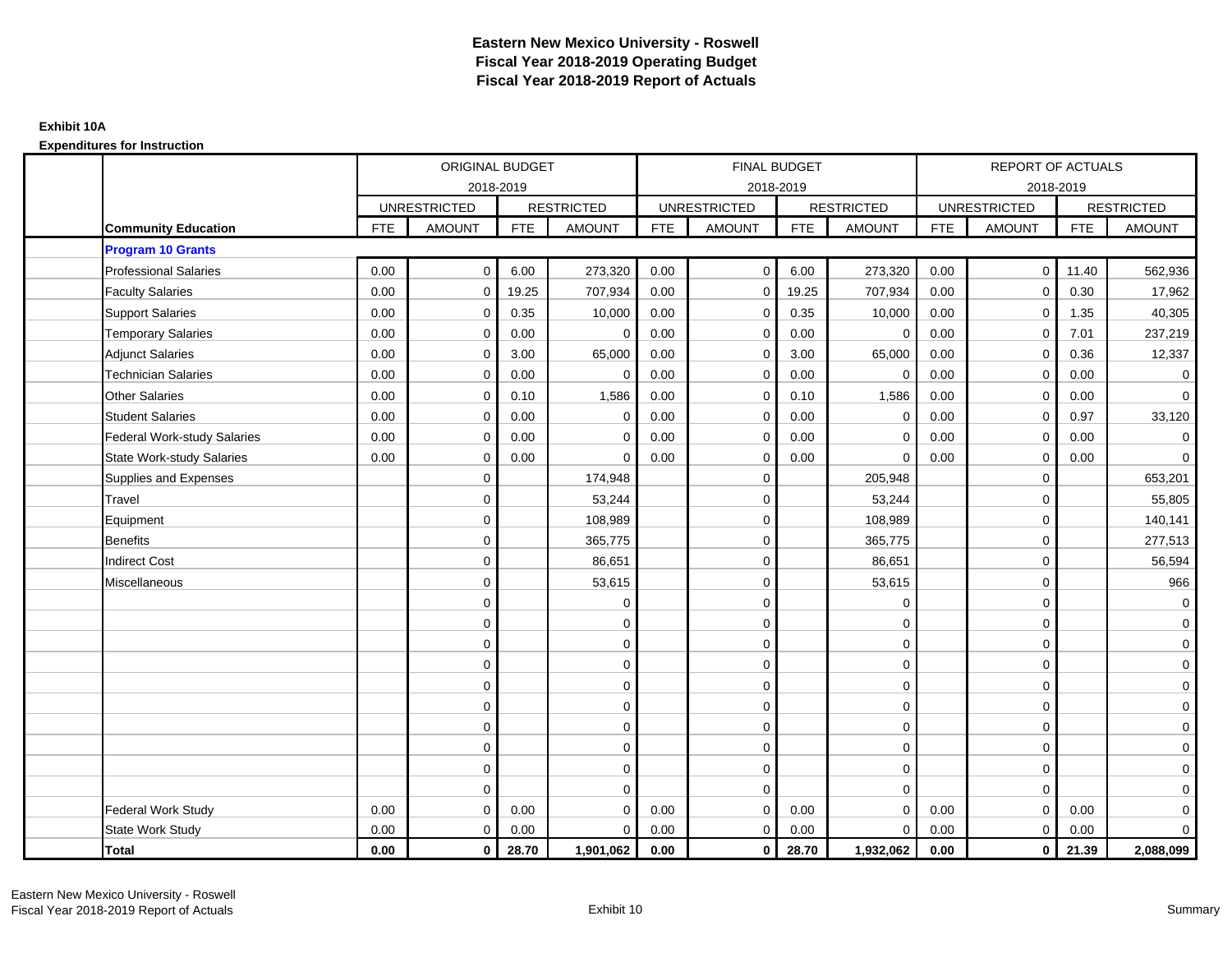|               |                                        |            | ORIGINAL BUDGET     |            |                   |            | <b>FINAL BUDGET</b> |            |                   |            | <b>REPORT OF ACTUALS</b> |            |                   |
|---------------|----------------------------------------|------------|---------------------|------------|-------------------|------------|---------------------|------------|-------------------|------------|--------------------------|------------|-------------------|
|               |                                        |            | 2018-2019           |            |                   |            | 2018-2019           |            |                   |            | 2018-2019                |            |                   |
|               |                                        |            | <b>UNRESTRICTED</b> |            | <b>RESTRICTED</b> |            | <b>UNRESTRICTED</b> |            | <b>RESTRICTED</b> |            | <b>UNRESTRICTED</b>      |            | <b>RESTRICTED</b> |
|               | <b>Community Education</b>             | <b>FTE</b> | <b>AMOUNT</b>       | <b>FTE</b> | <b>AMOUNT</b>     | <b>FTE</b> | <b>AMOUNT</b>       | <b>FTE</b> | <b>AMOUNT</b>     | <b>FTE</b> | <b>AMOUNT</b>            | <b>FTE</b> | <b>AMOUNT</b>     |
| <b>3ABEFG</b> | <b>Adult Basic Education - Federal</b> |            |                     |            |                   |            |                     |            |                   |            |                          |            |                   |
| 282052        | <b>Professional Salaries</b>           | 0.00       | $\mathbf{0}$        | 0.00       | $\mathbf{0}$      | 0.00       | $\mathbf 0$         | 0.00       | $\overline{0}$    | 0.00       | $\mathbf 0$              | 0.00       | $\overline{0}$    |
| 812047        | <b>Faculty Salaries</b>                | 0.00       | $\mathbf{0}$        | 5.21       | 145,249           | 0.00       | $\mathbf{0}$        | 5.21       | 145,249           | 0.00       | $\mathbf{0}$             | 0.00       | $\overline{0}$    |
|               | <b>Support Salaries</b>                | 0.00       | $\mathbf 0$         | 0.00       | $\mathbf 0$       | 0.00       | $\mathbf 0$         | 0.00       | $\mathbf 0$       | 0.00       | $\mathbf 0$              | 0.20       | 11,896            |
|               | <b>Temporary Salaries</b>              | 0.00       | $\mathbf{0}$        | 0.00       | $\Omega$          | 0.00       | $\mathbf{0}$        | 0.00       | $\mathbf 0$       | 0.00       | $\mathbf{0}$             | 4.00       | 132,785           |
|               | <b>Adjunct Salaries</b>                | 0.00       | $\Omega$            | 0.00       | $\Omega$          | 0.00       | $\Omega$            | 0.00       | $\mathbf{0}$      | 0.00       | $\Omega$                 | 0.00       | $\overline{0}$    |
|               | <b>Technician Salaries</b>             | 0.00       | $\mathbf{0}$        | 0.00       | $\Omega$          | 0.00       | $\mathbf{0}$        | 0.00       | $\mathbf{0}$      | 0.00       | $\Omega$                 | 0.00       | $\mathbf 0$       |
|               | <b>Other Salaries</b>                  | 0.00       | $\mathbf{0}$        | 0.00       | $\mathbf{0}$      | 0.00       | $\mathbf{0}$        | 0.00       | $\mathbf{0}$      | 0.00       | $\mathbf{0}$             | 0.00       | $\overline{0}$    |
|               | <b>Student Salaries</b>                | 0.00       | $\mathbf{0}$        | 0.00       | $\Omega$          | 0.00       | $\mathbf{0}$        | 0.00       | $\mathbf{0}$      | 0.00       | $\mathbf{0}$             | 0.28       | 8,071             |
|               | <b>Federal Work-study Salaries</b>     | 0.00       | $\mathbf{0}$        | 0.00       | $\Omega$          | 0.00       | $\mathbf{0}$        | 0.00       | $\mathbf{0}$      | 0.00       | $\mathbf{0}$             | 0.00       | $\mathbf 0$       |
|               | <b>State Work-study Salaries</b>       | 0.00       | $\mathbf{0}$        | 0.00       | $\Omega$          | 0.00       | $\mathbf{0}$        | 0.00       | $\Omega$          | 0.00       | $\Omega$                 | 0.00       | $\mathbf{0}$      |
|               | Supplies and Expenses                  |            | $\mathbf{0}$        |            | 1,000             |            | $\overline{0}$      |            | 1,000             |            | $\mathbf{0}$             |            | 838               |
|               | Travel                                 |            | $\mathbf{0}$        |            | 500               |            | $\mathbf{0}$        |            | 500               |            | $\mathbf{0}$             |            | $\mathbf 0$       |
|               | Equipment                              |            | $\mathbf{0}$        |            | $\Omega$          |            | $\Omega$            |            | $\Omega$          |            | $\Omega$                 |            | $\overline{0}$    |
|               | Benefits                               |            | $\mathbf{0}$        |            | 25,544            |            | $\Omega$            |            | 25,544            |            | $\mathbf{0}$             |            | 20,821            |
|               | <b>Indirect Cost</b>                   |            | $\Omega$            |            | $\Omega$          |            | $\Omega$            |            | $\Omega$          |            | $\Omega$                 |            | 8,720             |
|               | Miscellaneous                          |            | $\Omega$            |            | 8,615             |            | $\Omega$            |            | 8,615             |            | $\Omega$                 |            | $\mathbf 0$       |
|               |                                        |            | $\mathbf{0}$        |            | $\mathbf{0}$      |            | $\mathbf{0}$        |            | $\mathbf{0}$      |            | $\mathbf{0}$             |            | $\overline{0}$    |
|               |                                        |            | $\mathbf{0}$        |            | $\mathbf{0}$      |            | $\Omega$            |            | $\mathbf{0}$      |            | $\Omega$                 |            | $\overline{0}$    |
|               |                                        |            | $\Omega$            |            | $\mathbf{0}$      |            | $\Omega$            |            | $\mathbf 0$       |            | $\mathbf{0}$             |            | $\overline{0}$    |
|               |                                        |            | $\Omega$            |            | $\mathbf{0}$      |            | $\Omega$            |            | $\mathbf{0}$      |            | $\Omega$                 |            | $\mathbf 0$       |
|               |                                        |            | $\Omega$            |            | $\mathbf{0}$      |            | $\Omega$            |            | $\mathbf{0}$      |            | $\Omega$                 |            | $\mathbf 0$       |
|               |                                        |            | $\mathbf{0}$        |            | $\mathbf 0$       |            | $\mathbf{0}$        |            | $\mathbf 0$       |            | $\mathbf{0}$             |            | $\mathbf 0$       |
|               |                                        |            | $\mathbf{0}$        |            | $\mathbf{0}$      |            | $\overline{0}$      |            | $\mathbf 0$       |            | $\Omega$                 |            | $\overline{0}$    |
|               |                                        |            | $\mathbf{0}$        |            | $\mathbf{0}$      |            | $\Omega$            |            | $\mathbf 0$       |            | $\mathbf{0}$             |            | $\overline{0}$    |
|               |                                        |            | $\overline{0}$      |            | $\mathbf{0}$      |            | $\mathbf{0}$        |            | $\mathbf{0}$      |            | $\mathbf{0}$             |            | $\mathbf 0$       |
|               |                                        |            | $\Omega$            |            | $\mathbf{0}$      |            | $\Omega$            |            | $\mathbf{0}$      |            | $\Omega$                 |            | $\overline{0}$    |
|               | Federal Work Study                     | 0.00       | $\mathbf{0}$        | 0.00       | $\Omega$          | 0.00       | $\mathbf{0}$        | 0.00       | $\mathbf{0}$      | 0.00       | $\mathbf{0}$             | 0.00       | $\mathbf 0$       |
|               | State Work Study                       | 0.00       | $\mathbf{0}$        | 0.00       | $\Omega$          | 0.00       | $\mathbf{0}$        | 0.00       | $\mathbf{0}$      | 0.00       | $\mathbf{0}$             | 0.00       | $\overline{0}$    |
|               | <b>Total</b>                           | 0.00       | $\mathbf 0$         | 5.21       | 180,908           | 0.00       | $\mathbf{0}$        | 5.21       | 180,908           | 0.00       | $\mathbf{0}$             | 4.48       | 183,131           |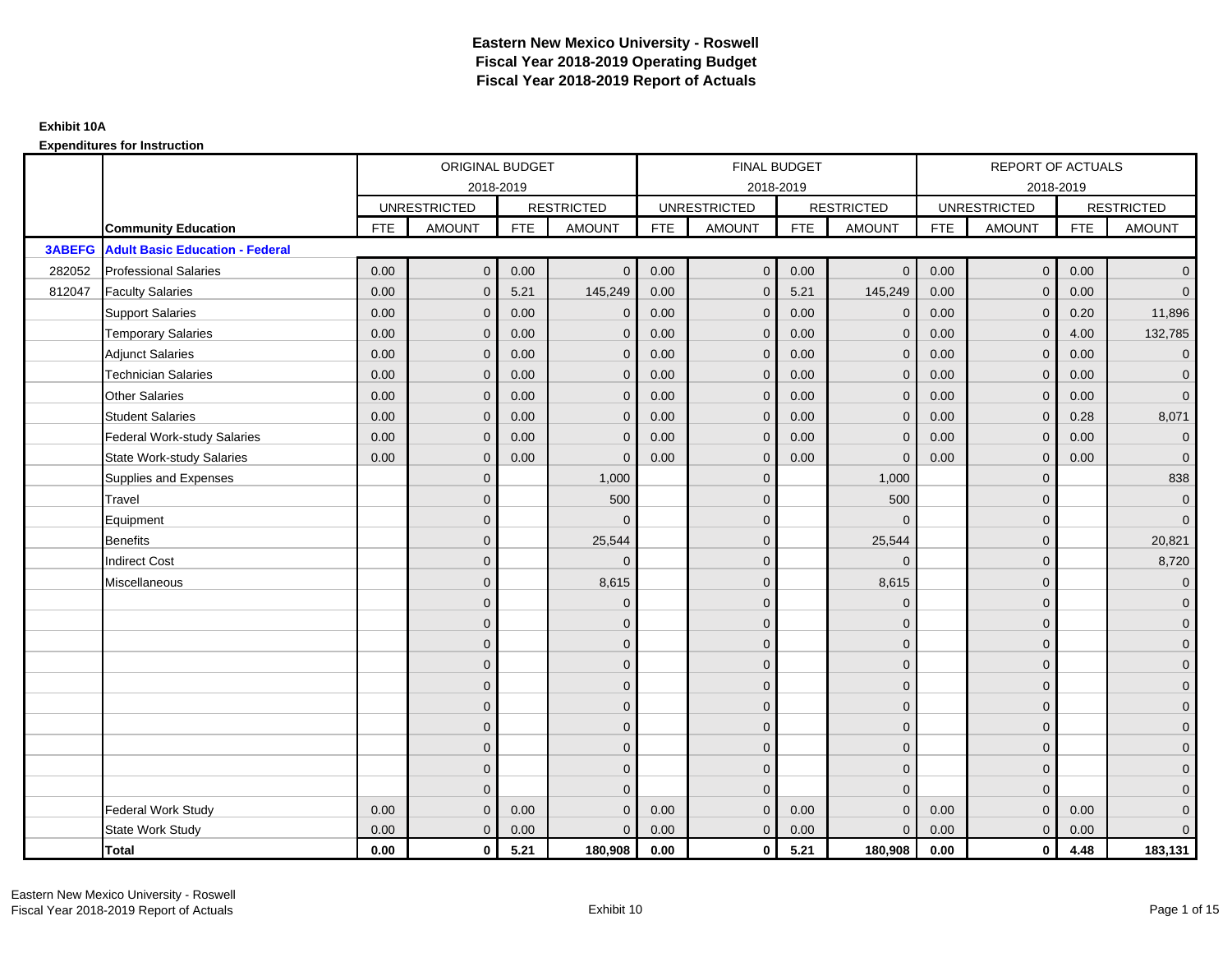|               |                                      |            | ORIGINAL BUDGET     |            |                   |            | <b>FINAL BUDGET</b> |            |                   |            | REPORT OF ACTUALS   |            |                     |
|---------------|--------------------------------------|------------|---------------------|------------|-------------------|------------|---------------------|------------|-------------------|------------|---------------------|------------|---------------------|
|               |                                      |            |                     | 2018-2019  |                   |            | 2018-2019           |            |                   |            | 2018-2019           |            |                     |
|               |                                      |            | <b>UNRESTRICTED</b> |            | <b>RESTRICTED</b> |            | <b>UNRESTRICTED</b> |            | <b>RESTRICTED</b> |            | <b>UNRESTRICTED</b> |            | <b>RESTRICTED</b>   |
|               | <b>Community Education</b>           | <b>FTE</b> | <b>AMOUNT</b>       | <b>FTE</b> | <b>AMOUNT</b>     | <b>FTE</b> | <b>AMOUNT</b>       | <b>FTE</b> | <b>AMOUNT</b>     | <b>FTE</b> | <b>AMOUNT</b>       | <b>FTE</b> | <b>AMOUNT</b>       |
| <b>3ABESG</b> | <b>Adult Basic Education - State</b> |            |                     |            |                   |            |                     |            |                   |            |                     |            |                     |
| 282051        | <b>Professional Salaries</b>         | 0.00       | $\mathbf{0}$        | 3.50       | 110,486           | 0.00       | $\mathbf{0}$        | 3.50       | 110,486           | 0.00       | $\overline{0}$      | 3.00       | 138,617             |
| 812046        | <b>Faculty Salaries</b>              | 0.00       | $\mathbf{0}$        | 4.04       | 112,685           | 0.00       | $\mathbf{0}$        | 4.04       | 112,685           | 0.00       | $\mathbf 0$         | 0.00       | $\overline{0}$      |
|               | <b>Support Salaries</b>              | 0.00       | $\mathbf{0}$        | 0.35       | 10,000            | 0.00       | $\mathbf{0}$        | 0.35       | 10,000            | 0.00       | $\overline{0}$      | 0.15       | 5,129               |
|               | <b>Temporary Salaries</b>            | 0.00       | $\mathbf 0$         | 0.00       | $\mathbf 0$       | 0.00       | $\mathbf{0}$        | 0.00       | $\mathbf 0$       | 0.00       | $\mathbf 0$         | 2.50       | 83,368              |
|               | <b>Adjunct Salaries</b>              | 0.00       | $\mathbf{0}$        | 0.00       | $\Omega$          | 0.00       | $\mathbf{0}$        | 0.00       | $\mathbf{0}$      | 0.00       | $\mathbf{0}$        | 0.20       | 6,201               |
|               | <b>Technician Salaries</b>           | 0.00       | $\Omega$            | 0.00       | $\Omega$          | 0.00       | $\Omega$            | 0.00       | $\Omega$          | 0.00       | $\mathbf{0}$        | 0.00       | $\overline{0}$      |
|               | <b>Other Salaries</b>                | 0.00       | $\mathbf{0}$        | 0.00       | $\mathbf{0}$      | 0.00       | $\mathbf{0}$        | 0.00       | $\mathbf{0}$      | 0.00       | $\mathbf 0$         | 0.00       | $\overline{0}$      |
|               | <b>Student Salaries</b>              | 0.00       | $\mathbf{0}$        | 0.00       | $\mathbf{0}$      | 0.00       | $\mathbf{0}$        | 0.00       | $\mathbf{0}$      | 0.00       | $\mathbf{0}$        | 0.18       | 1,426               |
|               | <b>Federal Work-study Salaries</b>   | 0.00       | $\mathbf{0}$        | 0.00       | $\Omega$          | 0.00       | $\Omega$            | 0.00       | $\mathbf 0$       | 0.00       | $\mathbf{0}$        | 0.00       | $\mathbf{0}$        |
|               | <b>State Work-study Salaries</b>     | 0.00       | $\mathbf{0}$        | 0.00       | $\Omega$          | 0.00       | $\mathbf{0}$        | 0.00       | $\Omega$          | 0.00       | $\mathbf{0}$        | 0.00       | $\mathbf{0}$        |
|               | Supplies and Expenses                |            | $\mathbf{0}$        |            | 20,000            |            | $\mathbf{0}$        |            | 20,000            |            | $\mathbf 0$         |            | 16,810              |
|               | Travel                               |            | $\overline{0}$      |            | 5,500             |            | $\Omega$            |            | 5,500             |            | $\mathbf{0}$        |            | 9,227               |
|               | Equipment                            |            | $\overline{0}$      |            | $\Omega$          |            | $\mathbf{0}$        |            | $\mathbf 0$       |            | $\mathbf{0}$        |            | $\overline{0}$      |
|               | <b>Benefits</b>                      |            | $\Omega$            |            | 63,000            |            | $\Omega$            |            | 63,000            |            | $\mathbf{0}$        |            | 72,756              |
|               | <b>Indirect Cost</b>                 |            | $\overline{0}$      |            | $\mathbf 0$       |            | $\mathbf{0}$        |            | $\mathbf 0$       |            | $\mathbf 0$         |            | $\overline{0}$      |
|               | Miscellaneous                        |            | $\overline{0}$      |            | $\mathbf 0$       |            | $\mathbf{0}$        |            | $\mathbf 0$       |            | $\mathbf 0$         |            | 291                 |
|               |                                      |            | $\overline{0}$      |            | $\mathbf{0}$      |            | $\Omega$            |            | $\mathbf{0}$      |            | $\Omega$            |            | $\overline{0}$      |
|               |                                      |            | $\overline{0}$      |            | $\mathbf 0$       |            | $\mathbf{0}$        |            | $\mathbf 0$       |            | $\mathbf{0}$        |            | $\overline{0}$      |
|               |                                      |            | $\mathbf{0}$        |            | $\mathbf{0}$      |            | $\Omega$            |            | $\mathbf 0$       |            | $\mathbf{0}$        |            | $\overline{0}$      |
|               |                                      |            | $\Omega$            |            | $\mathbf{0}$      |            | $\Omega$            |            | $\mathbf{0}$      |            | $\Omega$            |            | $\overline{0}$      |
|               |                                      |            | $\mathbf{0}$        |            | $\mathbf 0$       |            | $\mathbf{0}$        |            | $\mathbf 0$       |            | $\mathbf 0$         |            | $\mathbf 0$         |
|               |                                      |            | $\overline{0}$      |            | $\mathbf 0$       |            | $\mathbf{0}$        |            | $\mathbf{0}$      |            | $\mathbf{0}$        |            | $\overline{0}$      |
|               |                                      |            | $\Omega$            |            | $\mathbf{0}$      |            | $\mathbf{0}$        |            | $\mathbf 0$       |            | $\mathbf{0}$        |            | $\overline{0}$      |
|               |                                      |            | $\mathbf{0}$        |            | $\mathbf{0}$      |            | $\Omega$            |            | $\mathbf 0$       |            | $\mathbf 0$         |            | $\overline{0}$      |
|               |                                      |            | $\mathbf{0}$        |            | $\mathbf{0}$      |            | $\Omega$            |            | $\mathbf{0}$      |            | $\mathbf{0}$        |            | $\overline{0}$      |
|               |                                      |            | $\Omega$            |            | $\Omega$          |            | $\Omega$            |            | $\mathbf{0}$      |            | $\Omega$            |            | $\mathsf{O}\xspace$ |
|               | <b>Federal Work Study</b>            | 0.00       | $\mathbf{0}$        | 0.00       | $\Omega$          | 0.00       | $\mathbf{0}$        | 0.00       | $\mathbf{0}$      | 0.00       | $\mathbf{0}$        | 0.00       | $\mathbf{0}$        |
|               | State Work Study                     | 0.00       | $\mathbf{0}$        | 0.00       | $\Omega$          | 0.00       | $\overline{0}$      | 0.00       | $\mathbf{0}$      | 0.00       | $\mathbf{0}$        | 0.00       | $\overline{0}$      |
|               | Total                                | 0.00       | $\mathbf 0$         | 7.89       | 321,671           | 0.00       | $\mathbf{0}$        | 7.89       | 321,671           | 0.00       | $\mathbf 0$         | 6.03       | 333,825             |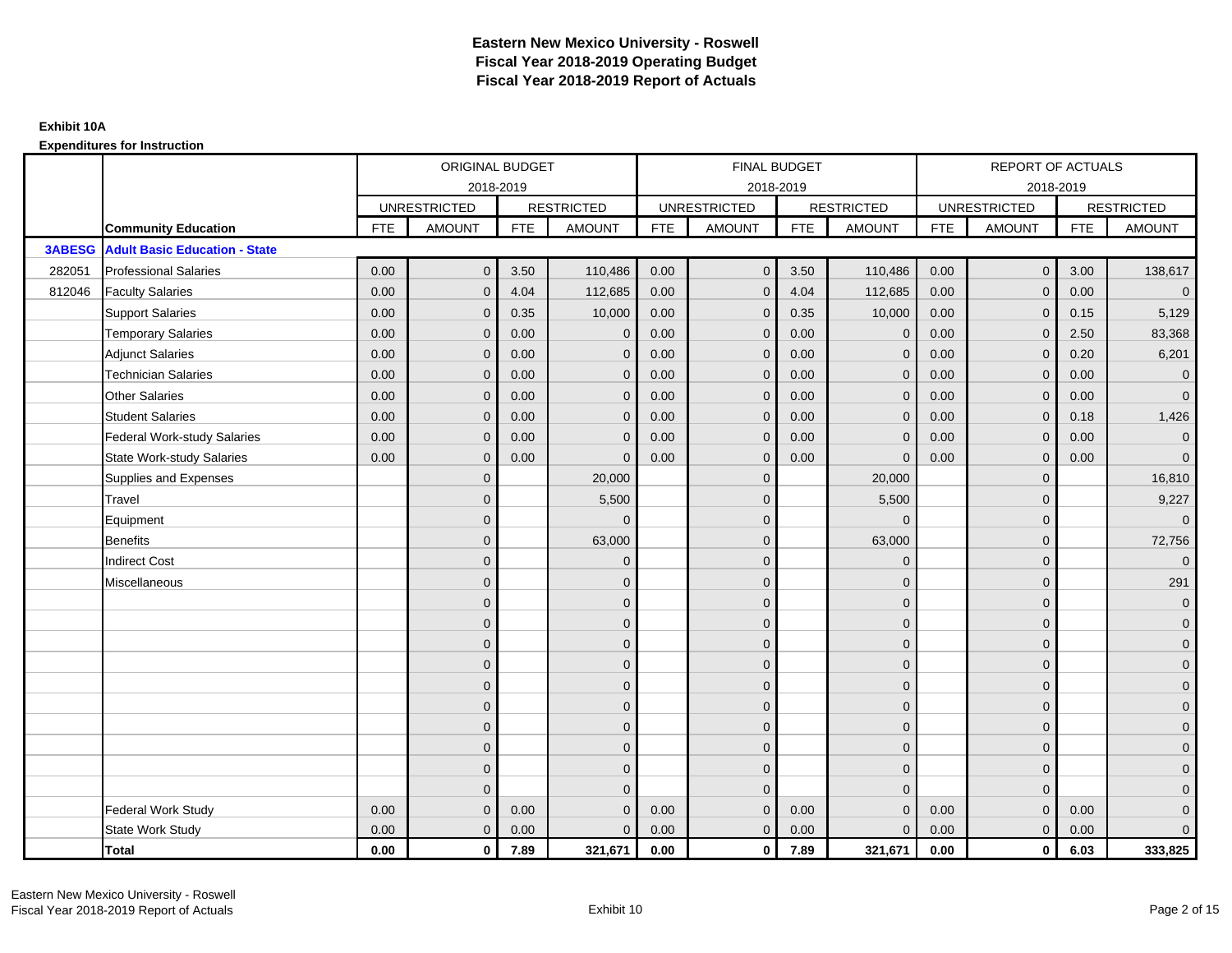|        |                                         | ORIGINAL BUDGET<br>2018-2019<br><b>UNRESTRICTED</b><br><b>RESTRICTED</b><br><b>FTE</b><br><b>AMOUNT</b><br><b>FTE</b><br><b>AMOUNT</b><br>$\mathbf{0}$<br>0.00<br>0.00<br>0.00<br>0.00<br>$\mathbf{0}$<br>0.00<br>0.00<br>$\mathbf{0}$<br>0.00<br>0.00<br>$\mathbf 0$<br>0.00<br>0.00<br>$\mathbf{0}$<br>0.00<br>0.00<br>$\Omega$<br>0.00<br>$\mathbf{0}$<br>0.00<br>0.00<br>$\mathbf{0}$<br>0.00<br>0.00<br>0.00<br>$\mathbf{0}$<br>0.00<br>0.00<br>$\mathbf{0}$<br>$\Omega$<br>$\Omega$<br>$\overline{0}$<br>$\Omega$ |                |      |              |            | <b>FINAL BUDGET</b> |            |                   |            | REPORT OF ACTUALS   |            |                     |
|--------|-----------------------------------------|-------------------------------------------------------------------------------------------------------------------------------------------------------------------------------------------------------------------------------------------------------------------------------------------------------------------------------------------------------------------------------------------------------------------------------------------------------------------------------------------------------------------------|----------------|------|--------------|------------|---------------------|------------|-------------------|------------|---------------------|------------|---------------------|
|        |                                         |                                                                                                                                                                                                                                                                                                                                                                                                                                                                                                                         |                |      |              |            | 2018-2019           |            |                   |            | 2018-2019           |            |                     |
|        |                                         |                                                                                                                                                                                                                                                                                                                                                                                                                                                                                                                         |                |      |              |            | <b>UNRESTRICTED</b> |            | <b>RESTRICTED</b> |            | <b>UNRESTRICTED</b> |            | <b>RESTRICTED</b>   |
|        | <b>Community Education</b>              |                                                                                                                                                                                                                                                                                                                                                                                                                                                                                                                         |                |      |              | <b>FTE</b> | AMOUNT              | <b>FTE</b> | <b>AMOUNT</b>     | <b>FTE</b> | <b>AMOUNT</b>       | <b>FTE</b> | <b>AMOUNT</b>       |
| 3ABET  | <b>Adult Basic Education - Texbooks</b> |                                                                                                                                                                                                                                                                                                                                                                                                                                                                                                                         |                |      |              |            |                     |            |                   |            |                     |            |                     |
| 282002 | <b>Professional Salaries</b>            |                                                                                                                                                                                                                                                                                                                                                                                                                                                                                                                         |                |      | $\mathbf{0}$ | 0.00       | $\mathbf 0$         | 0.00       | $\overline{0}$    | 0.00       | $\overline{0}$      | 0.00       | $\overline{0}$      |
| 822002 | <b>Faculty Salaries</b>                 |                                                                                                                                                                                                                                                                                                                                                                                                                                                                                                                         |                |      | $\mathbf{0}$ | 0.00       | $\mathbf{0}$        | 0.00       | $\mathbf{0}$      | 0.00       | $\mathbf 0$         | 0.00       | $\overline{0}$      |
|        | <b>Support Salaries</b>                 |                                                                                                                                                                                                                                                                                                                                                                                                                                                                                                                         |                |      | $\mathbf 0$  | 0.00       | $\mathbf{0}$        | 0.00       | $\mathbf{0}$      | 0.00       | $\overline{0}$      | 0.00       | $\overline{0}$      |
|        | <b>Temporary Salaries</b>               |                                                                                                                                                                                                                                                                                                                                                                                                                                                                                                                         |                |      | $\mathbf{0}$ | 0.00       | $\mathbf{0}$        | 0.00       | $\mathbf 0$       | 0.00       | $\mathbf 0$         | 0.00       | $\overline{0}$      |
|        | <b>Adjunct Salaries</b>                 |                                                                                                                                                                                                                                                                                                                                                                                                                                                                                                                         |                |      | $\Omega$     | 0.00       | $\mathbf{0}$        | 0.00       | $\mathbf{0}$      | 0.00       | $\mathbf{0}$        | 0.00       | $\overline{0}$      |
|        | <b>Technician Salaries</b>              |                                                                                                                                                                                                                                                                                                                                                                                                                                                                                                                         |                |      | $\Omega$     | 0.00       | $\Omega$            | 0.00       | $\mathbf{0}$      | 0.00       | $\mathbf{0}$        | 0.00       | $\overline{0}$      |
|        | <b>Other Salaries</b>                   |                                                                                                                                                                                                                                                                                                                                                                                                                                                                                                                         |                |      | $\mathbf{0}$ | 0.00       | $\mathbf{0}$        | 0.00       | $\mathbf{0}$      | 0.00       | $\mathbf 0$         | 0.00       | $\overline{0}$      |
|        | <b>Student Salaries</b>                 |                                                                                                                                                                                                                                                                                                                                                                                                                                                                                                                         |                |      | $\mathbf{0}$ | 0.00       | $\mathbf{0}$        | 0.00       | $\mathbf 0$       | 0.00       | $\mathbf{0}$        | 0.00       | $\overline{0}$      |
|        | <b>Federal Work-study Salaries</b>      |                                                                                                                                                                                                                                                                                                                                                                                                                                                                                                                         |                |      | $\Omega$     | 0.00       | $\Omega$            | 0.00       | $\overline{0}$    | 0.00       | $\mathbf{0}$        | 0.00       | $\overline{0}$      |
|        | <b>State Work-study Salaries</b>        |                                                                                                                                                                                                                                                                                                                                                                                                                                                                                                                         |                |      | $\mathbf{0}$ | 0.00       | $\mathbf{0}$        | 0.00       | $\mathbf 0$       | 0.00       | $\mathbf{0}$        | 0.00       | $\mathbf{0}$        |
|        | Supplies and Expenses                   |                                                                                                                                                                                                                                                                                                                                                                                                                                                                                                                         |                |      | $\mathbf 0$  |            | $\mathbf{0}$        |            | $\overline{0}$    |            | $\mathbf 0$         |            | 3,686               |
|        | Travel                                  |                                                                                                                                                                                                                                                                                                                                                                                                                                                                                                                         |                |      | $\mathbf{0}$ |            | $\Omega$            |            | $\mathbf{0}$      |            | $\mathbf{0}$        |            | $\overline{0}$      |
|        | Equipment                               |                                                                                                                                                                                                                                                                                                                                                                                                                                                                                                                         |                |      | $\mathbf{0}$ |            | $\mathbf{0}$        |            | $\mathbf 0$       |            | $\mathbf{0}$        |            | $\overline{0}$      |
|        | <b>Benefits</b>                         |                                                                                                                                                                                                                                                                                                                                                                                                                                                                                                                         |                |      | $\Omega$     |            | $\Omega$            |            | $\mathbf 0$       |            | $\mathbf{0}$        |            | $\overline{0}$      |
|        | <b>Indirect Cost</b>                    |                                                                                                                                                                                                                                                                                                                                                                                                                                                                                                                         | $\overline{0}$ |      | $\mathbf{0}$ |            | $\mathbf{0}$        |            | $\mathbf 0$       |            | $\mathbf 0$         |            | $\overline{0}$      |
|        | Miscellaneous                           |                                                                                                                                                                                                                                                                                                                                                                                                                                                                                                                         | $\overline{0}$ |      | 15,000       |            | $\mathbf{0}$        |            | 15,000            |            | $\mathbf 0$         |            | $\mathbf 0$         |
|        |                                         |                                                                                                                                                                                                                                                                                                                                                                                                                                                                                                                         | $\overline{0}$ |      | $\mathbf 0$  |            | $\Omega$            |            | $\mathbf 0$       |            | $\Omega$            |            | $\overline{0}$      |
|        |                                         |                                                                                                                                                                                                                                                                                                                                                                                                                                                                                                                         | $\overline{0}$ |      | $\mathbf 0$  |            | $\mathbf{0}$        |            | $\mathbf 0$       |            | $\mathbf{0}$        |            | $\overline{0}$      |
|        |                                         |                                                                                                                                                                                                                                                                                                                                                                                                                                                                                                                         | $\Omega$       |      | $\mathbf{0}$ |            | $\Omega$            |            | $\mathbf 0$       |            | $\mathbf{0}$        |            | $\overline{0}$      |
|        |                                         |                                                                                                                                                                                                                                                                                                                                                                                                                                                                                                                         | $\Omega$       |      | $\Omega$     |            | $\Omega$            |            | $\mathbf 0$       |            | $\Omega$            |            | $\overline{0}$      |
|        |                                         |                                                                                                                                                                                                                                                                                                                                                                                                                                                                                                                         | $\mathbf{0}$   |      | $\mathbf 0$  |            | $\mathbf{0}$        |            | $\mathbf 0$       |            | $\mathbf 0$         |            | $\mathsf{O}\xspace$ |
|        |                                         |                                                                                                                                                                                                                                                                                                                                                                                                                                                                                                                         | $\mathbf{0}$   |      | $\mathbf{0}$ |            | $\mathbf{0}$        |            | $\mathbf{0}$      |            | $\mathbf{0}$        |            | $\overline{0}$      |
|        |                                         |                                                                                                                                                                                                                                                                                                                                                                                                                                                                                                                         | $\Omega$       |      | $\mathbf{0}$ |            | $\Omega$            |            | $\mathbf 0$       |            | $\mathbf{0}$        |            | $\overline{0}$      |
|        |                                         |                                                                                                                                                                                                                                                                                                                                                                                                                                                                                                                         | $\mathbf{0}$   |      | $\mathbf{0}$ |            | $\Omega$            |            | $\overline{0}$    |            | $\mathbf{0}$        |            | $\overline{0}$      |
|        |                                         |                                                                                                                                                                                                                                                                                                                                                                                                                                                                                                                         | $\mathbf{0}$   |      | $\mathbf{0}$ |            | $\Omega$            |            | $\mathbf{0}$      |            | $\mathbf{0}$        |            | $\overline{0}$      |
|        |                                         |                                                                                                                                                                                                                                                                                                                                                                                                                                                                                                                         | $\Omega$       |      | $\Omega$     |            | $\Omega$            |            | $\mathbf{0}$      |            | $\Omega$            |            | $\mathsf{O}\xspace$ |
|        | <b>Federal Work Study</b>               | 0.00                                                                                                                                                                                                                                                                                                                                                                                                                                                                                                                    | $\mathbf{0}$   | 0.00 | $\mathbf 0$  | 0.00       | $\mathbf{0}$        | 0.00       | $\mathbf{0}$      | 0.00       | $\mathbf{0}$        | 0.00       | $\mathbf{0}$        |
|        | State Work Study                        | 0.00                                                                                                                                                                                                                                                                                                                                                                                                                                                                                                                    | $\mathbf{0}$   | 0.00 | $\mathbf{0}$ | 0.00       | $\overline{0}$      | 0.00       | $\mathbf{0}$      | 0.00       | $\mathbf{0}$        | 0.00       | $\overline{0}$      |
|        | Total                                   | 0.00                                                                                                                                                                                                                                                                                                                                                                                                                                                                                                                    | $\mathbf 0$    | 0.00 | 15,000       | 0.00       | $\mathbf{0}$        | 0.00       | 15,000            | 0.00       | $\mathbf 0$         | 0.00       | 3,686               |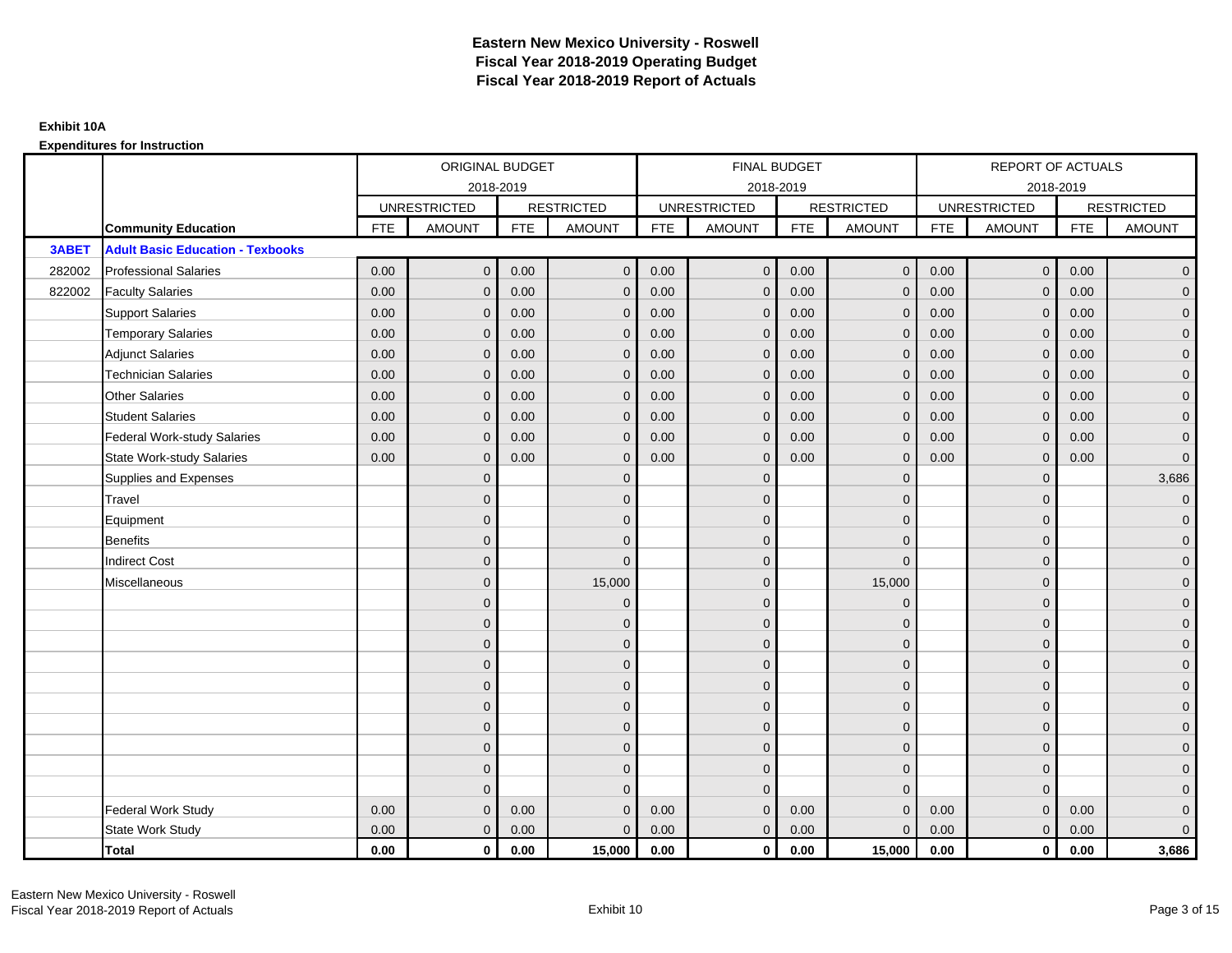|              |                                    |            | ORIGINAL BUDGET     |            |                   |            | <b>FINAL BUDGET</b> |            |                   |            | REPORT OF ACTUALS   |            |                     |
|--------------|------------------------------------|------------|---------------------|------------|-------------------|------------|---------------------|------------|-------------------|------------|---------------------|------------|---------------------|
|              |                                    |            |                     | 2018-2019  |                   |            | 2018-2019           |            |                   |            | 2018-2019           |            |                     |
|              |                                    |            | <b>UNRESTRICTED</b> |            | <b>RESTRICTED</b> |            | <b>UNRESTRICTED</b> |            | <b>RESTRICTED</b> |            | <b>UNRESTRICTED</b> |            | <b>RESTRICTED</b>   |
|              | <b>Community Education</b>         | <b>FTE</b> | <b>AMOUNT</b>       | <b>FTE</b> | <b>AMOUNT</b>     | <b>FTE</b> | <b>AMOUNT</b>       | <b>FTE</b> | <b>AMOUNT</b>     | <b>FTE</b> | <b>AMOUNT</b>       | <b>FTE</b> | <b>AMOUNT</b>       |
| <b>3CARF</b> | <b>Carl Perkins</b>                |            |                     |            |                   |            |                     |            |                   |            |                     |            |                     |
| 273002       | <b>Professional Salaries</b>       | 0.00       | $\mathbf{0}$        | 0.00       | $\mathbf{0}$      | 0.00       | $\mathsf{O}\xspace$ | 0.00       | $\overline{0}$    | 0.00       | $\overline{0}$      | 0.00       | $\overline{0}$      |
| 813003       | <b>Faculty Salaries</b>            | 0.00       | $\mathbf{0}$        | 0.00       | $\mathbf 0$       | 0.00       | $\mathbf{0}$        | 0.00       | $\mathbf{0}$      | 0.00       | $\mathbf{0}$        | 0.00       | $\overline{0}$      |
|              | <b>Support Salaries</b>            | 0.00       | $\mathbf{0}$        | 0.00       | $\mathbf{0}$      | 0.00       | $\mathbf{0}$        | 0.00       | $\mathbf{0}$      | 0.00       | $\overline{0}$      | 0.00       | $\overline{0}$      |
|              | <b>Temporary Salaries</b>          | 0.00       | $\mathbf{0}$        | 0.00       | $\mathbf{0}$      | 0.00       | $\mathbf{0}$        | 0.00       | 0                 | 0.00       | $\mathbf 0$         | 0.00       | $\overline{0}$      |
|              | <b>Adjunct Salaries</b>            | 0.00       | $\mathbf{0}$        | 0.00       | $\mathbf{0}$      | 0.00       | $\Omega$            | 0.00       | $\mathbf 0$       | 0.00       | $\mathbf{0}$        | 0.00       | $\overline{0}$      |
|              | <b>Technician Salaries</b>         | 0.00       | $\Omega$            | 0.00       | $\Omega$          | 0.00       | $\Omega$            | 0.00       | $\Omega$          | 0.00       | $\mathbf{0}$        | 0.00       | $\overline{0}$      |
|              | <b>Other Salaries</b>              | 0.00       | $\mathbf{0}$        | 0.10       | 1,586             | 0.00       | $\mathbf{0}$        | 0.10       | 1,586             | 0.00       | $\mathbf{0}$        | 0.00       | $\overline{0}$      |
|              | <b>Student Salaries</b>            | 0.00       | $\mathbf{0}$        | 0.00       | $\mathbf 0$       | 0.00       | $\mathbf{0}$        | 0.00       | $\mathbf 0$       | 0.00       | $\mathbf{0}$        | 0.00       | $\overline{0}$      |
|              | <b>Federal Work-study Salaries</b> | 0.00       | $\mathbf{0}$        | 0.00       | $\Omega$          | 0.00       | $\Omega$            | 0.00       | $\Omega$          | 0.00       | $\mathbf{0}$        | 0.00       | $\overline{0}$      |
|              | <b>State Work-study Salaries</b>   | 0.00       | $\mathbf{0}$        | 0.00       | $\mathbf{0}$      | 0.00       | $\mathbf{0}$        | 0.00       | $\Omega$          | 0.00       | $\mathbf{0}$        | 0.00       | $\overline{0}$      |
|              | Supplies and Expenses              |            | $\Omega$            |            | 5,824             |            | $\mathbf{0}$        |            | 5,824             |            | $\mathbf 0$         |            | 32,885              |
|              | Travel                             |            | $\overline{0}$      |            | 210               |            | $\Omega$            |            | 210               |            | $\mathbf{0}$        |            | 13,855              |
|              | Equipment                          |            | $\Omega$            |            | 108,989           |            | $\mathbf{0}$        |            | 108,989           |            | $\mathbf 0$         |            | 80,353              |
|              | <b>Benefits</b>                    |            | $\Omega$            |            | 391               |            | $\Omega$            |            | 391               |            | $\mathbf{0}$        |            | $\overline{0}$      |
|              | <b>Indirect Cost</b>               |            | $\overline{0}$      |            | 3,000             |            | $\mathbf{0}$        |            | 3,000             |            | $\mathbf{0}$        |            | 4,121               |
|              | Miscellaneous                      |            | $\Omega$            |            | $\mathbf 0$       |            | $\mathbf{0}$        |            | $\Omega$          |            | $\mathbf{0}$        |            | 675                 |
|              |                                    |            | $\overline{0}$      |            | $\mathbf 0$       |            | $\Omega$            |            | $\mathbf{0}$      |            | $\mathbf{0}$        |            | $\overline{0}$      |
|              |                                    |            | $\mathbf{0}$        |            | $\mathbf 0$       |            | $\mathbf{0}$        |            | $\mathbf 0$       |            | $\mathbf{0}$        |            | $\overline{0}$      |
|              |                                    |            | $\Omega$            |            | $\mathbf{0}$      |            | $\Omega$            |            | $\mathbf 0$       |            | $\mathbf{0}$        |            | $\overline{0}$      |
|              |                                    |            | $\Omega$            |            | $\mathbf{0}$      |            | $\Omega$            |            | $\mathbf 0$       |            | $\Omega$            |            | $\overline{0}$      |
|              |                                    |            | $\Omega$            |            | $\mathbf 0$       |            | $\mathbf{0}$        |            | $\mathbf 0$       |            | $\mathbf 0$         |            | $\mathsf{O}\xspace$ |
|              |                                    |            | $\overline{0}$      |            | $\mathbf 0$       |            | $\mathbf{0}$        |            | $\mathbf{0}$      |            | $\mathbf{0}$        |            | $\overline{0}$      |
|              |                                    |            | $\Omega$            |            | $\mathbf 0$       |            | $\Omega$            |            | $\mathbf{0}$      |            | $\mathbf{0}$        |            | $\overline{0}$      |
|              |                                    |            | $\Omega$            |            | $\mathbf 0$       |            | $\Omega$            |            | $\overline{0}$    |            | $\mathbf{0}$        |            | $\overline{0}$      |
|              |                                    |            | $\mathbf{0}$        |            | $\mathbf{0}$      |            | $\mathbf{0}$        |            | $\mathbf{0}$      |            | $\mathbf{0}$        |            | $\overline{0}$      |
|              |                                    |            | $\Omega$            |            | $\Omega$          |            | $\Omega$            |            | $\mathbf{0}$      |            | $\Omega$            |            | $\overline{0}$      |
|              | <b>Federal Work Study</b>          | 0.00       | $\mathbf{0}$        | 0.00       | $\mathbf{0}$      | 0.00       | $\mathbf{0}$        | 0.00       | $\mathbf 0$       | 0.00       | $\mathbf{0}$        | 0.00       | $\mathbf{0}$        |
|              | State Work Study                   | 0.00       | $\mathbf{0}$        | 0.00       | $\mathbf{0}$      | 0.00       | $\overline{0}$      | 0.00       | $\mathbf{0}$      | 0.00       | $\overline{0}$      | 0.00       | $\overline{0}$      |
|              | Total                              | 0.00       | $\mathbf 0$         | 0.10       | 120,000           | 0.00       | $\mathbf{0}$        | 0.10       | 120,000           | 0.00       | $\mathbf{0}$        | 0.00       | 131,889             |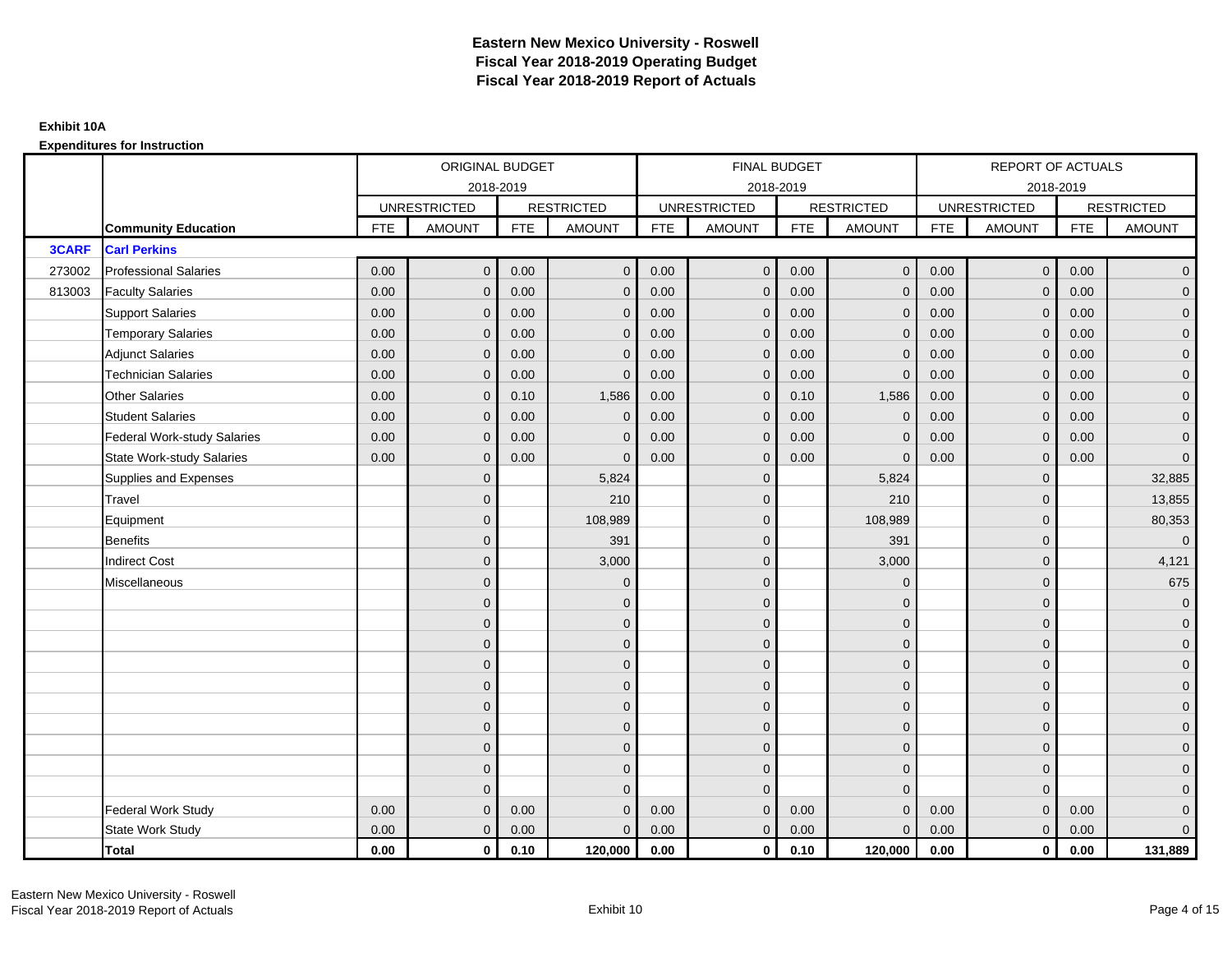|              |                                    |            | ORIGINAL BUDGET     |            |                   |            | <b>FINAL BUDGET</b> |            |                   |            | REPORT OF ACTUALS   |            |                     |
|--------------|------------------------------------|------------|---------------------|------------|-------------------|------------|---------------------|------------|-------------------|------------|---------------------|------------|---------------------|
|              |                                    |            | 2018-2019           |            |                   |            | 2018-2019           |            |                   |            | 2018-2019           |            |                     |
|              |                                    |            | <b>UNRESTRICTED</b> |            | <b>RESTRICTED</b> |            | <b>UNRESTRICTED</b> |            | <b>RESTRICTED</b> |            | <b>UNRESTRICTED</b> |            | <b>RESTRICTED</b>   |
|              | <b>Community Education</b>         | <b>FTE</b> | <b>AMOUNT</b>       | <b>FTE</b> | <b>AMOUNT</b>     | <b>FTE</b> | <b>AMOUNT</b>       | <b>FTE</b> | <b>AMOUNT</b>     | <b>FTE</b> | <b>AMOUNT</b>       | <b>FTE</b> | <b>AMOUNT</b>       |
| <b>3ABEC</b> | <b>AE Justice Initiative</b>       |            |                     |            |                   |            |                     |            |                   |            |                     |            |                     |
| 282032       | <b>Professional Salaries</b>       | 0.00       | $\mathbf{0}$        | 0.00       | $\mathbf{0}$      | 0.00       | $\mathsf{O}\xspace$ | 0.00       | $\overline{0}$    | 0.00       | $\overline{0}$      | 0.00       | $\overline{0}$      |
| 822032       | <b>Faculty Salaries</b>            | 0.00       | $\mathbf{0}$        | 0.00       | $\mathbf 0$       | 0.00       | $\mathbf{0}$        | 0.00       | $\mathbf{0}$      | 0.00       | $\mathbf{0}$        | 0.00       | $\overline{0}$      |
|              | <b>Support Salaries</b>            | 0.00       | $\mathbf{0}$        | 0.00       | $\mathbf{0}$      | 0.00       | $\mathbf{0}$        | 0.00       | $\mathbf{0}$      | 0.00       | $\overline{0}$      | 0.00       | $\overline{0}$      |
|              | <b>Temporary Salaries</b>          | 0.00       | $\mathbf{0}$        | 0.00       | $\mathbf{0}$      | 0.00       | $\mathbf{0}$        | 0.00       | 0                 | 0.00       | $\mathbf 0$         | 0.01       | 731                 |
|              | <b>Adjunct Salaries</b>            | 0.00       | $\mathbf{0}$        | 0.00       | $\mathbf{0}$      | 0.00       | $\Omega$            | 0.00       | $\mathbf{0}$      | 0.00       | $\mathbf{0}$        | 0.01       | 942                 |
|              | <b>Technician Salaries</b>         | 0.00       | $\Omega$            | 0.00       | $\Omega$          | 0.00       | $\Omega$            | 0.00       | $\Omega$          | 0.00       | $\mathbf{0}$        | 0.00       | $\mathsf{O}\xspace$ |
|              | <b>Other Salaries</b>              | 0.00       | $\mathbf{0}$        | 0.00       | $\mathbf 0$       | 0.00       | $\mathbf{0}$        | 0.00       | $\mathbf{0}$      | 0.00       | $\mathbf{0}$        | 0.00       | $\overline{0}$      |
|              | <b>Student Salaries</b>            | 0.00       | $\mathbf{0}$        | 0.00       | $\mathbf 0$       | 0.00       | $\mathbf{0}$        | 0.00       | $\mathbf{0}$      | 0.00       | $\mathbf{0}$        | 0.00       | $\overline{0}$      |
|              | <b>Federal Work-study Salaries</b> | 0.00       | $\mathbf{0}$        | 0.00       | $\Omega$          | 0.00       | $\Omega$            | 0.00       | $\Omega$          | 0.00       | $\mathbf{0}$        | 0.00       | $\overline{0}$      |
|              | <b>State Work-study Salaries</b>   | 0.00       | $\mathbf{0}$        | 0.00       | $\mathbf{0}$      | 0.00       | $\mathbf{0}$        | 0.00       | $\mathbf 0$       | 0.00       | $\mathbf{0}$        | 0.00       | $\mathbf 0$         |
|              | Supplies and Expenses              |            | $\Omega$            |            | $\mathbf{0}$      |            | $\mathbf{0}$        |            | $\overline{0}$    |            | $\mathbf 0$         |            | $20\,$              |
|              | Travel                             |            | $\Omega$            |            | $\mathbf{0}$      |            | $\Omega$            |            | $\mathbf{0}$      |            | $\mathbf{0}$        |            | $\mathbf 0$         |
|              | Equipment                          |            | $\Omega$            |            | $\mathbf 0$       |            | $\mathbf{0}$        |            | $\mathbf 0$       |            | $\mathbf{0}$        |            | $\mathbf{0}$        |
|              | <b>Benefits</b>                    |            | $\Omega$            |            | $\mathbf{0}$      |            | $\Omega$            |            | $\mathbf 0$       |            | $\mathbf{0}$        |            | 255                 |
|              | <b>Indirect Cost</b>               |            | $\Omega$            |            | $\mathbf 0$       |            | $\mathbf{0}$        |            | $\mathbf 0$       |            | $\mathbf{0}$        |            | 97                  |
|              | Miscellaneous                      |            | $\Omega$            |            | $\mathbf 0$       |            | $\mathbf{0}$        |            | $\mathbf 0$       |            | $\mathbf 0$         |            | $\mathbf 0$         |
|              |                                    |            | $\overline{0}$      |            | $\mathbf 0$       |            | $\Omega$            |            | $\mathbf{0}$      |            | $\mathbf{0}$        |            | $\overline{0}$      |
|              |                                    |            | $\mathbf{0}$        |            | $\mathbf 0$       |            | $\mathbf{0}$        |            | $\mathbf 0$       |            | $\mathbf{0}$        |            | $\overline{0}$      |
|              |                                    |            | $\Omega$            |            | $\mathbf{0}$      |            | $\Omega$            |            | $\mathbf 0$       |            | $\mathbf{0}$        |            | $\overline{0}$      |
|              |                                    |            | $\Omega$            |            | $\mathbf{0}$      |            | $\Omega$            |            | $\mathbf 0$       |            | $\Omega$            |            | $\overline{0}$      |
|              |                                    |            | $\Omega$            |            | $\mathbf 0$       |            | $\mathbf{0}$        |            | $\mathbf 0$       |            | $\mathbf 0$         |            | $\mathsf{O}\xspace$ |
|              |                                    |            | $\overline{0}$      |            | $\mathbf 0$       |            | $\mathbf{0}$        |            | $\mathbf{0}$      |            | $\mathbf{0}$        |            | $\overline{0}$      |
|              |                                    |            | $\Omega$            |            | $\mathbf 0$       |            | $\Omega$            |            | $\mathbf{0}$      |            | $\mathbf{0}$        |            | $\overline{0}$      |
|              |                                    |            | $\Omega$            |            | $\mathbf 0$       |            | $\Omega$            |            | $\overline{0}$    |            | $\mathbf{0}$        |            | $\overline{0}$      |
|              |                                    |            | $\mathbf{0}$        |            | $\mathbf{0}$      |            | $\Omega$            |            | $\mathbf{0}$      |            | $\mathbf{0}$        |            | $\overline{0}$      |
|              |                                    |            | $\Omega$            |            | $\mathbf{0}$      |            | $\Omega$            |            | $\mathbf{0}$      |            | $\Omega$            |            | $\overline{0}$      |
|              | <b>Federal Work Study</b>          | 0.00       | $\mathbf{0}$        | 0.00       | $\mathbf{0}$      | 0.00       | $\mathbf{0}$        | 0.00       | $\mathbf{0}$      | 0.00       | $\mathbf{0}$        | 0.00       | $\mathbf{0}$        |
|              | State Work Study                   | 0.00       | $\mathbf{0}$        | 0.00       | $\mathbf{0}$      | 0.00       | $\mathbf{0}$        | 0.00       | $\mathbf{0}$      | 0.00       | $\overline{0}$      | 0.00       | $\overline{0}$      |
|              | Total                              | 0.00       | $\mathbf 0$         | 0.00       | $\mathbf{0}$      | 0.00       | $\mathbf{0}$        | 0.00       | $\overline{0}$    | 0.00       | $\mathbf{0}$        | 0.02       | 2,045               |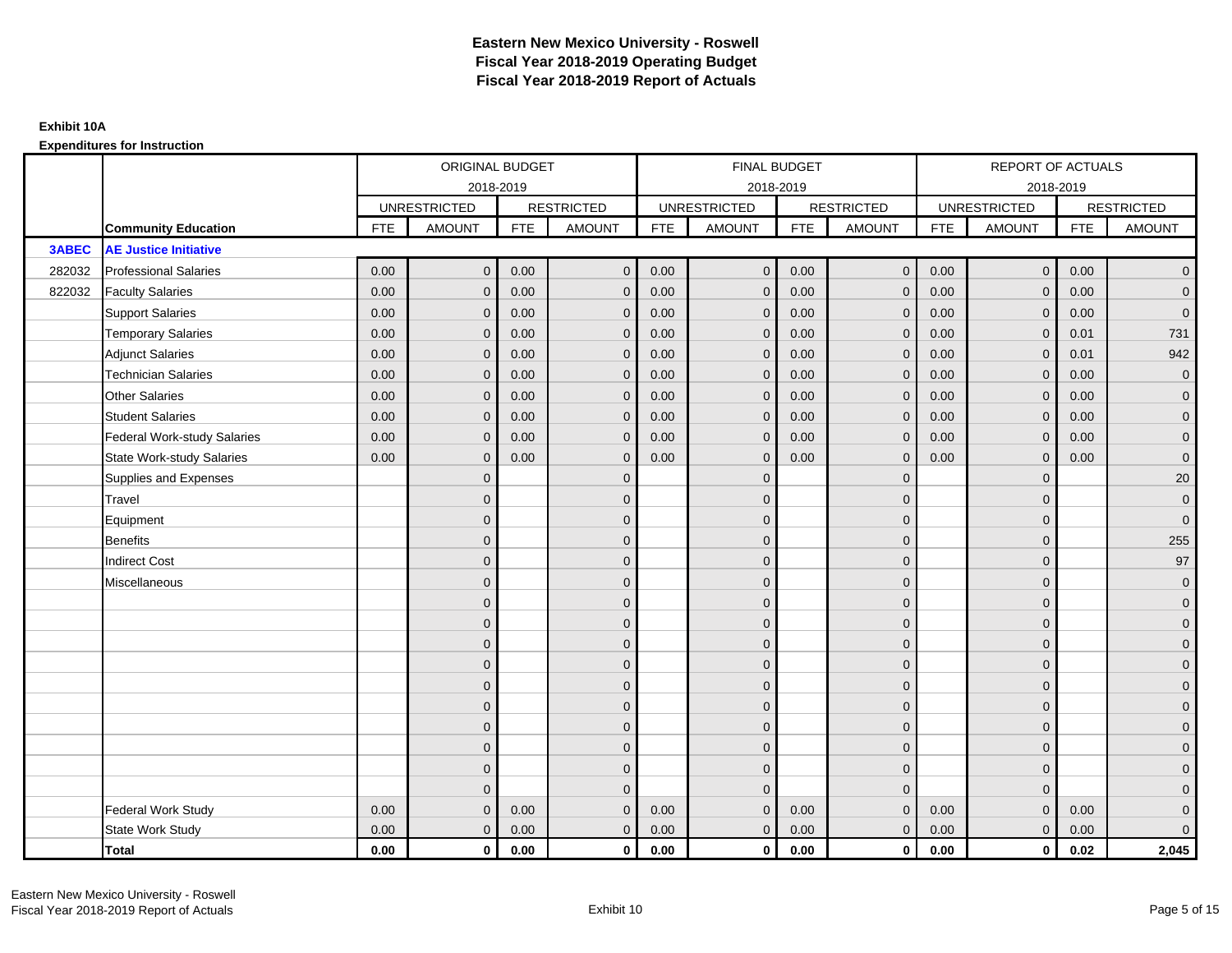|               |                                      | ORIGINAL BUDGET<br>2018-2019<br><b>UNRESTRICTED</b><br><b>RESTRICTED</b><br><b>FTE</b><br><b>AMOUNT</b><br><b>AMOUNT</b><br><b>FTE</b><br>$\mathbf{0}$<br>0.00<br>0.00<br>$\mathbf{0}$<br>0.00<br>0.00<br>$\mathbf{0}$<br>$\mathbf{0}$<br>0.00<br>$\mathbf{0}$<br>0.00<br>$\mathbf{0}$<br>0.00<br>0.00<br>$\mathbf{0}$<br>$\mathbf 0$ |                |      |              | FINAL BUDGET |                     |            |                   | REPORT OF ACTUALS |                     |            |                     |
|---------------|--------------------------------------|---------------------------------------------------------------------------------------------------------------------------------------------------------------------------------------------------------------------------------------------------------------------------------------------------------------------------------------|----------------|------|--------------|--------------|---------------------|------------|-------------------|-------------------|---------------------|------------|---------------------|
|               |                                      |                                                                                                                                                                                                                                                                                                                                       |                |      |              |              | 2018-2019           |            |                   |                   |                     | 2018-2019  |                     |
|               |                                      |                                                                                                                                                                                                                                                                                                                                       |                |      |              |              | <b>UNRESTRICTED</b> |            | <b>RESTRICTED</b> |                   | <b>UNRESTRICTED</b> |            | <b>RESTRICTED</b>   |
|               | <b>Community Education</b>           |                                                                                                                                                                                                                                                                                                                                       |                |      |              | <b>FTE</b>   | AMOUNT              | <b>FTE</b> | <b>AMOUNT</b>     | <b>FTE</b>        | <b>AMOUNT</b>       | <b>FTE</b> | <b>AMOUNT</b>       |
| <b>3CARRE</b> | <b>Carl Perkins - Redistribution</b> |                                                                                                                                                                                                                                                                                                                                       |                |      |              |              |                     |            |                   |                   |                     |            |                     |
| 273018        | <b>Professional Salaries</b>         |                                                                                                                                                                                                                                                                                                                                       |                |      |              | 0.00         | $\mathbf 0$         | 0.00       | $\overline{0}$    | 0.00              | $\overline{0}$      | 0.00       | $\overline{0}$      |
| 813018        | <b>Faculty Salaries</b>              |                                                                                                                                                                                                                                                                                                                                       |                |      |              | 0.00         | $\mathbf{0}$        | 0.00       | $\mathbf{0}$      | 0.00              | $\mathbf 0$         | 0.00       | $\overline{0}$      |
|               | <b>Support Salaries</b>              |                                                                                                                                                                                                                                                                                                                                       |                |      |              | 0.00         | $\mathbf{0}$        | 0.00       | $\mathbf{0}$      | 0.00              | $\mathbf{0}$        | 0.00       | $\overline{0}$      |
|               | <b>Temporary Salaries</b>            |                                                                                                                                                                                                                                                                                                                                       |                |      |              | 0.00         | $\mathbf{0}$        | 0.00       | $\mathbf 0$       | 0.00              | $\mathbf 0$         | 0.00       | $\overline{0}$      |
|               | <b>Adjunct Salaries</b>              | 0.00                                                                                                                                                                                                                                                                                                                                  | $\mathbf{0}$   | 0.00 | $\Omega$     | 0.00         | $\mathbf{0}$        | 0.00       | $\mathbf{0}$      | 0.00              | $\mathbf{0}$        | 0.00       | $\overline{0}$      |
|               | <b>Technician Salaries</b>           | 0.00                                                                                                                                                                                                                                                                                                                                  | $\Omega$       | 0.00 | $\Omega$     | 0.00         | $\Omega$            | 0.00       | $\mathbf{0}$      | 0.00              | $\Omega$            | 0.00       | $\overline{0}$      |
|               | <b>Other Salaries</b>                | 0.00                                                                                                                                                                                                                                                                                                                                  | $\mathbf{0}$   | 0.00 | $\mathbf 0$  | 0.00         | $\mathbf{0}$        | 0.00       | $\mathbf{0}$      | 0.00              | $\mathbf{0}$        | 0.00       | $\mathbf{0}$        |
|               | <b>Student Salaries</b>              | 0.00                                                                                                                                                                                                                                                                                                                                  | $\mathbf{0}$   | 0.00 | $\mathbf{0}$ | 0.00         | $\mathbf{0}$        | 0.00       | $\mathbf 0$       | 0.00              | $\mathbf 0$         | 0.00       | $\overline{0}$      |
|               | <b>Federal Work-study Salaries</b>   | 0.00                                                                                                                                                                                                                                                                                                                                  | $\mathbf{0}$   | 0.00 | $\Omega$     | 0.00         | $\Omega$            | 0.00       | $\mathbf{0}$      | 0.00              | $\mathbf{0}$        | 0.00       | $\overline{0}$      |
|               | <b>State Work-study Salaries</b>     | 0.00                                                                                                                                                                                                                                                                                                                                  | $\mathbf{0}$   | 0.00 | $\Omega$     | 0.00         | $\mathbf{0}$        | 0.00       | $\mathbf 0$       | 0.00              | $\mathbf{0}$        | 0.00       | $\mathbf 0$         |
|               | Supplies and Expenses                |                                                                                                                                                                                                                                                                                                                                       | $\mathbf{0}$   |      | 10,874       |              | $\mathbf{0}$        |            | 10,874            |                   | $\mathbf 0$         |            | 8,874               |
|               | Travel                               |                                                                                                                                                                                                                                                                                                                                       | $\Omega$       |      | $\Omega$     |              | $\Omega$            |            | $\mathbf 0$       |                   | $\Omega$            |            | $\mathbf{0}$        |
|               | Equipment                            |                                                                                                                                                                                                                                                                                                                                       | $\mathbf{0}$   |      | $\Omega$     |              | $\mathbf{0}$        |            | $\mathbf{0}$      |                   | $\mathbf{0}$        |            | $\mathbf 0$         |
|               | <b>Benefits</b>                      |                                                                                                                                                                                                                                                                                                                                       | $\Omega$       |      | $\Omega$     |              | $\Omega$            |            | $\mathbf 0$       |                   | $\mathbf 0$         |            | $\overline{0}$      |
|               | <b>Indirect Cost</b>                 |                                                                                                                                                                                                                                                                                                                                       | $\mathbf{0}$   |      | 1,126        |              | $\mathbf{0}$        |            | 1,126             |                   | $\mathbf 0$         |            | 444                 |
|               | Miscellaneous                        |                                                                                                                                                                                                                                                                                                                                       | $\mathbf{0}$   |      | $\Omega$     |              | $\mathbf{0}$        |            | $\mathbf 0$       |                   | $\mathbf 0$         |            | $\mathbf 0$         |
|               |                                      |                                                                                                                                                                                                                                                                                                                                       | $\overline{0}$ |      | $\mathbf{0}$ |              | $\Omega$            |            | $\mathbf{0}$      |                   | $\Omega$            |            | $\overline{0}$      |
|               |                                      |                                                                                                                                                                                                                                                                                                                                       | $\overline{0}$ |      | $\mathbf 0$  |              | $\mathbf{0}$        |            | $\mathbf 0$       |                   | $\mathbf 0$         |            | $\overline{0}$      |
|               |                                      |                                                                                                                                                                                                                                                                                                                                       | $\Omega$       |      | $\mathbf{0}$ |              | $\Omega$            |            | $\mathbf 0$       |                   | $\mathbf 0$         |            | $\overline{0}$      |
|               |                                      |                                                                                                                                                                                                                                                                                                                                       | $\Omega$       |      | $\Omega$     |              | $\Omega$            |            | $\mathbf{0}$      |                   | $\Omega$            |            | $\overline{0}$      |
|               |                                      |                                                                                                                                                                                                                                                                                                                                       | $\mathbf{0}$   |      | $\mathbf{0}$ |              | $\mathbf{0}$        |            | $\mathbf 0$       |                   | $\mathbf 0$         |            | $\mathsf{O}\xspace$ |
|               |                                      |                                                                                                                                                                                                                                                                                                                                       | $\mathbf{0}$   |      | $\mathbf{0}$ |              | $\Omega$            |            | $\mathbf{0}$      |                   | $\mathbf 0$         |            | $\overline{0}$      |
|               |                                      |                                                                                                                                                                                                                                                                                                                                       | $\Omega$       |      | $\mathbf{0}$ |              | $\Omega$            |            | $\mathbf 0$       |                   | $\mathbf{0}$        |            | $\overline{0}$      |
|               |                                      |                                                                                                                                                                                                                                                                                                                                       | $\mathbf{0}$   |      | $\mathbf{0}$ |              | $\Omega$            |            | $\mathbf 0$       |                   | $\mathbf{0}$        |            | $\overline{0}$      |
|               |                                      |                                                                                                                                                                                                                                                                                                                                       | $\overline{0}$ |      | $\mathbf{0}$ |              | $\Omega$            |            | $\mathbf{0}$      |                   | $\mathbf{0}$        |            | $\overline{0}$      |
|               |                                      |                                                                                                                                                                                                                                                                                                                                       | $\Omega$       |      | $\Omega$     |              | $\Omega$            |            | $\mathbf{0}$      |                   | $\Omega$            |            | $\overline{0}$      |
|               | Federal Work Study                   | 0.00                                                                                                                                                                                                                                                                                                                                  | $\mathbf{0}$   | 0.00 | $\Omega$     | 0.00         | $\mathbf{0}$        | 0.00       | $\mathbf{0}$      | 0.00              | $\mathbf{0}$        | 0.00       | $\mathbf{0}$        |
|               | <b>State Work Study</b>              | 0.00                                                                                                                                                                                                                                                                                                                                  | $\mathbf{0}$   | 0.00 | $\Omega$     | 0.00         | $\overline{0}$      | 0.00       | $\mathbf{0}$      | 0.00              | $\mathbf{0}$        | 0.00       | $\overline{0}$      |
|               | <b>Total</b>                         | 0.00                                                                                                                                                                                                                                                                                                                                  | $\mathbf{0}$   | 0.00 | 12,000       | 0.00         | $\mathbf{0}$        | 0.00       | 12,000            | 0.00              | $\mathbf 0$         | 0.00       | 9,318               |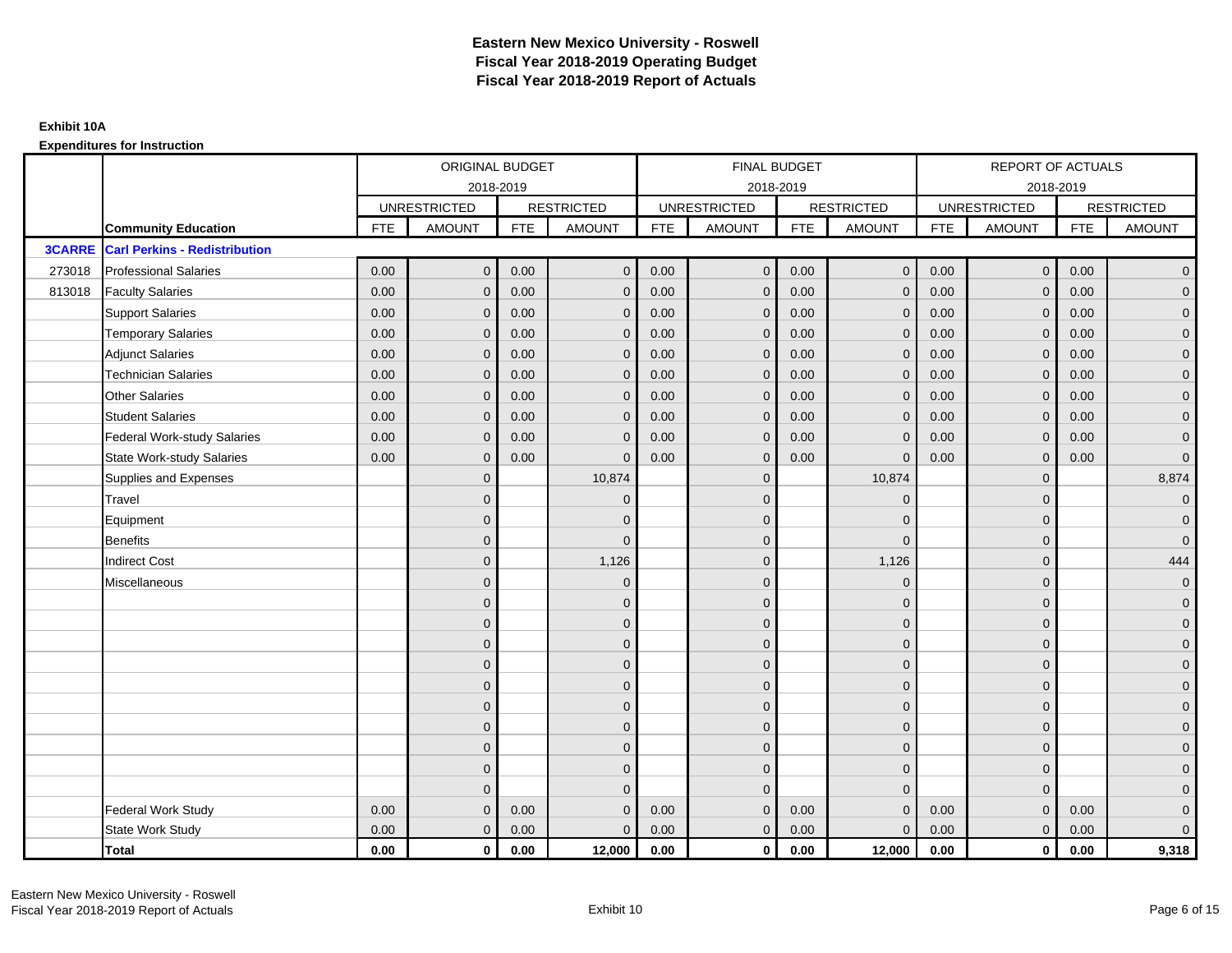|              |                                              | <b>ORIGINAL BUDGET</b><br>2018-2019<br><b>UNRESTRICTED</b><br><b>RESTRICTED</b><br><b>FTE</b><br><b>AMOUNT</b><br><b>FTE</b><br>0.00<br>$\mathbf{0}$<br>0.00<br>0.00<br>0.00<br>$\mathbf{0}$<br>0.00<br>0.00<br>$\mathbf{0}$<br>0.00<br>0.00<br>$\mathbf 0$<br>0.00<br>0.00<br>$\mathbf{0}$<br>0.00<br>0.00<br>$\Omega$<br>0.00<br>0.00<br>$\mathbf{0}$<br>0.00<br>$\mathbf{0}$<br>0.00<br>0.00<br>0.00<br>$\mathbf{0}$<br>0.00<br>0.00<br>$\mathbf{0}$<br>$\Omega$<br>$\Omega$<br>$\mathbf{0}$<br>$\Omega$<br>$\overline{0}$<br>$\mathbf{0}$<br>$\overline{0}$<br>$\overline{0}$<br>$\Omega$ |              |      |               |            | FINAL BUDGET        |            |                   |            | REPORT OF ACTUALS   |            |                     |
|--------------|----------------------------------------------|-----------------------------------------------------------------------------------------------------------------------------------------------------------------------------------------------------------------------------------------------------------------------------------------------------------------------------------------------------------------------------------------------------------------------------------------------------------------------------------------------------------------------------------------------------------------------------------------------|--------------|------|---------------|------------|---------------------|------------|-------------------|------------|---------------------|------------|---------------------|
|              |                                              |                                                                                                                                                                                                                                                                                                                                                                                                                                                                                                                                                                                               |              |      |               |            | 2018-2019           |            |                   |            | 2018-2019           |            |                     |
|              |                                              |                                                                                                                                                                                                                                                                                                                                                                                                                                                                                                                                                                                               |              |      |               |            | <b>UNRESTRICTED</b> |            | <b>RESTRICTED</b> |            | <b>UNRESTRICTED</b> |            | <b>RESTRICTED</b>   |
|              | <b>Community Education</b>                   |                                                                                                                                                                                                                                                                                                                                                                                                                                                                                                                                                                                               |              |      | <b>AMOUNT</b> | <b>FTE</b> | AMOUNT              | <b>FTE</b> | <b>AMOUNT</b>     | <b>FTE</b> | <b>AMOUNT</b>       | <b>FTE</b> | <b>AMOUNT</b>       |
| <b>3CFDA</b> | <b>Child &amp; Adult Summer Food Program</b> |                                                                                                                                                                                                                                                                                                                                                                                                                                                                                                                                                                                               |              |      |               |            |                     |            |                   |            |                     |            |                     |
| 273009       | <b>Professional Salaries</b>                 |                                                                                                                                                                                                                                                                                                                                                                                                                                                                                                                                                                                               |              |      | $\mathbf{0}$  | 0.00       | $\mathbf{0}$        | 0.00       | $\overline{0}$    | 0.00       | $\overline{0}$      | 0.00       | $\overline{0}$      |
| 823041       | <b>Faculty Salaries</b>                      |                                                                                                                                                                                                                                                                                                                                                                                                                                                                                                                                                                                               |              |      | $\mathbf{0}$  | 0.00       | $\mathbf{0}$        | 0.00       | $\mathbf{0}$      | 0.00       | $\mathbf 0$         | 0.00       | $\overline{0}$      |
|              | <b>Support Salaries</b>                      |                                                                                                                                                                                                                                                                                                                                                                                                                                                                                                                                                                                               |              |      | $\mathbf 0$   | 0.00       | $\mathbf{0}$        | 0.00       | $\mathbf{0}$      | 0.00       | $\overline{0}$      | 0.00       | $\overline{0}$      |
|              | <b>Temporary Salaries</b>                    |                                                                                                                                                                                                                                                                                                                                                                                                                                                                                                                                                                                               |              |      | $\mathbf{0}$  | 0.00       | $\mathbf{0}$        | 0.00       | $\mathbf 0$       | 0.00       | $\mathbf 0$         | 0.00       | $\overline{0}$      |
|              | <b>Adjunct Salaries</b>                      |                                                                                                                                                                                                                                                                                                                                                                                                                                                                                                                                                                                               |              |      | $\Omega$      | 0.00       | $\mathbf{0}$        | 0.00       | $\mathbf{0}$      | 0.00       | $\mathbf{0}$        | 0.00       | $\overline{0}$      |
|              | <b>Technician Salaries</b>                   |                                                                                                                                                                                                                                                                                                                                                                                                                                                                                                                                                                                               |              |      | $\Omega$      | 0.00       | $\Omega$            | 0.00       | $\Omega$          | 0.00       | $\Omega$            | 0.00       | $\overline{0}$      |
|              | <b>Other Salaries</b>                        |                                                                                                                                                                                                                                                                                                                                                                                                                                                                                                                                                                                               |              |      | $\mathbf{0}$  | 0.00       | $\mathbf{0}$        | 0.00       | $\mathbf{0}$      | 0.00       | $\mathbf 0$         | 0.00       | $\overline{0}$      |
|              | <b>Student Salaries</b>                      |                                                                                                                                                                                                                                                                                                                                                                                                                                                                                                                                                                                               |              |      | $\mathbf{0}$  | 0.00       | $\mathbf{0}$        | 0.00       | $\mathbf{0}$      | 0.00       | $\mathbf{0}$        | 0.00       | $\overline{0}$      |
|              | <b>Federal Work-study Salaries</b>           |                                                                                                                                                                                                                                                                                                                                                                                                                                                                                                                                                                                               |              |      | $\Omega$      | 0.00       | $\Omega$            | 0.00       | $\overline{0}$    | 0.00       | $\mathbf{0}$        | 0.00       | $\overline{0}$      |
|              | <b>State Work-study Salaries</b>             |                                                                                                                                                                                                                                                                                                                                                                                                                                                                                                                                                                                               |              |      | $\mathbf 0$   | 0.00       | $\mathbf{0}$        | 0.00       | $\Omega$          | 0.00       | $\mathbf{0}$        | 0.00       | $\overline{0}$      |
|              | Supplies and Expenses                        |                                                                                                                                                                                                                                                                                                                                                                                                                                                                                                                                                                                               |              |      | 4,000         |            | $\mathbf{0}$        |            | 4,000             |            | $\mathbf 0$         |            | 10,144              |
|              | Travel                                       |                                                                                                                                                                                                                                                                                                                                                                                                                                                                                                                                                                                               |              |      | $\mathbf 0$   |            | $\Omega$            |            | $\Omega$          |            | $\mathbf{0}$        |            | $\mathbf{0}$        |
|              | Equipment                                    |                                                                                                                                                                                                                                                                                                                                                                                                                                                                                                                                                                                               |              |      | $\mathbf 0$   |            | $\mathbf{0}$        |            | $\mathbf 0$       |            | $\mathbf{0}$        |            | $\overline{0}$      |
|              | <b>Benefits</b>                              |                                                                                                                                                                                                                                                                                                                                                                                                                                                                                                                                                                                               |              |      | $\mathbf{0}$  |            | $\Omega$            |            | $\mathbf{0}$      |            | $\mathbf{0}$        |            | $\overline{0}$      |
|              | <b>Indirect Cost</b>                         |                                                                                                                                                                                                                                                                                                                                                                                                                                                                                                                                                                                               |              |      | $\mathbf{0}$  |            | $\mathbf{0}$        |            | $\mathbf 0$       |            | $\mathbf 0$         |            | $\overline{0}$      |
|              | Miscellaneous                                |                                                                                                                                                                                                                                                                                                                                                                                                                                                                                                                                                                                               |              |      | $\mathbf 0$   |            | $\mathbf{0}$        |            | $\mathbf 0$       |            | $\mathbf 0$         |            | $\mathbf 0$         |
|              |                                              |                                                                                                                                                                                                                                                                                                                                                                                                                                                                                                                                                                                               |              |      | $\mathbf{0}$  |            | $\Omega$            |            | $\mathbf{0}$      |            | $\Omega$            |            | $\overline{0}$      |
|              |                                              |                                                                                                                                                                                                                                                                                                                                                                                                                                                                                                                                                                                               |              |      | $\mathbf 0$   |            | $\mathbf{0}$        |            | $\mathbf 0$       |            | $\mathbf{0}$        |            | $\overline{0}$      |
|              |                                              |                                                                                                                                                                                                                                                                                                                                                                                                                                                                                                                                                                                               |              |      | $\mathbf{0}$  |            | $\Omega$            |            | $\mathbf 0$       |            | $\mathbf{0}$        |            | $\overline{0}$      |
|              |                                              |                                                                                                                                                                                                                                                                                                                                                                                                                                                                                                                                                                                               | $\Omega$     |      | $\mathbf{0}$  |            | $\Omega$            |            | $\mathbf 0$       |            | $\Omega$            |            | $\overline{0}$      |
|              |                                              |                                                                                                                                                                                                                                                                                                                                                                                                                                                                                                                                                                                               | $\mathbf{0}$ |      | $\mathbf 0$   |            | $\mathbf{0}$        |            | $\mathbf 0$       |            | $\mathbf 0$         |            | $\mathsf{O}\xspace$ |
|              |                                              |                                                                                                                                                                                                                                                                                                                                                                                                                                                                                                                                                                                               | $\mathbf{0}$ |      | $\mathbf{0}$  |            | $\mathbf{0}$        |            | $\mathbf{0}$      |            | $\mathbf 0$         |            | $\overline{0}$      |
|              |                                              |                                                                                                                                                                                                                                                                                                                                                                                                                                                                                                                                                                                               | $\Omega$     |      | $\mathbf{0}$  |            | $\Omega$            |            | $\mathbf 0$       |            | $\mathbf{0}$        |            | $\overline{0}$      |
|              |                                              |                                                                                                                                                                                                                                                                                                                                                                                                                                                                                                                                                                                               | $\mathbf{0}$ |      | $\mathbf{0}$  |            | $\Omega$            |            | $\mathbf 0$       |            | $\mathbf{0}$        |            | $\overline{0}$      |
|              |                                              |                                                                                                                                                                                                                                                                                                                                                                                                                                                                                                                                                                                               | $\mathbf{0}$ |      | $\mathbf{0}$  |            | $\Omega$            |            | $\overline{0}$    |            | $\mathbf{0}$        |            | $\overline{0}$      |
|              |                                              |                                                                                                                                                                                                                                                                                                                                                                                                                                                                                                                                                                                               | $\Omega$     |      | $\Omega$      |            | $\Omega$            |            | $\mathbf{0}$      |            | $\Omega$            |            | $\overline{0}$      |
|              | <b>Federal Work Study</b>                    | 0.00                                                                                                                                                                                                                                                                                                                                                                                                                                                                                                                                                                                          | $\mathbf{0}$ | 0.00 | $\mathbf 0$   | 0.00       | $\mathbf{0}$        | 0.00       | $\mathbf 0$       | 0.00       | $\mathbf{0}$        | 0.00       | $\mathbf{0}$        |
|              | State Work Study                             | 0.00                                                                                                                                                                                                                                                                                                                                                                                                                                                                                                                                                                                          | $\mathbf{0}$ | 0.00 | $\mathbf 0$   | 0.00       | $\overline{0}$      | 0.00       | $\mathbf{0}$      | 0.00       | $\mathbf{0}$        | 0.00       | $\overline{0}$      |
|              | Total                                        | 0.00                                                                                                                                                                                                                                                                                                                                                                                                                                                                                                                                                                                          | $\mathbf 0$  | 0.00 | 4,000         | 0.00       | $\mathbf{0}$        | 0.00       | 4,000             | 0.00       | $\mathbf 0$         | 0.00       | 10,144              |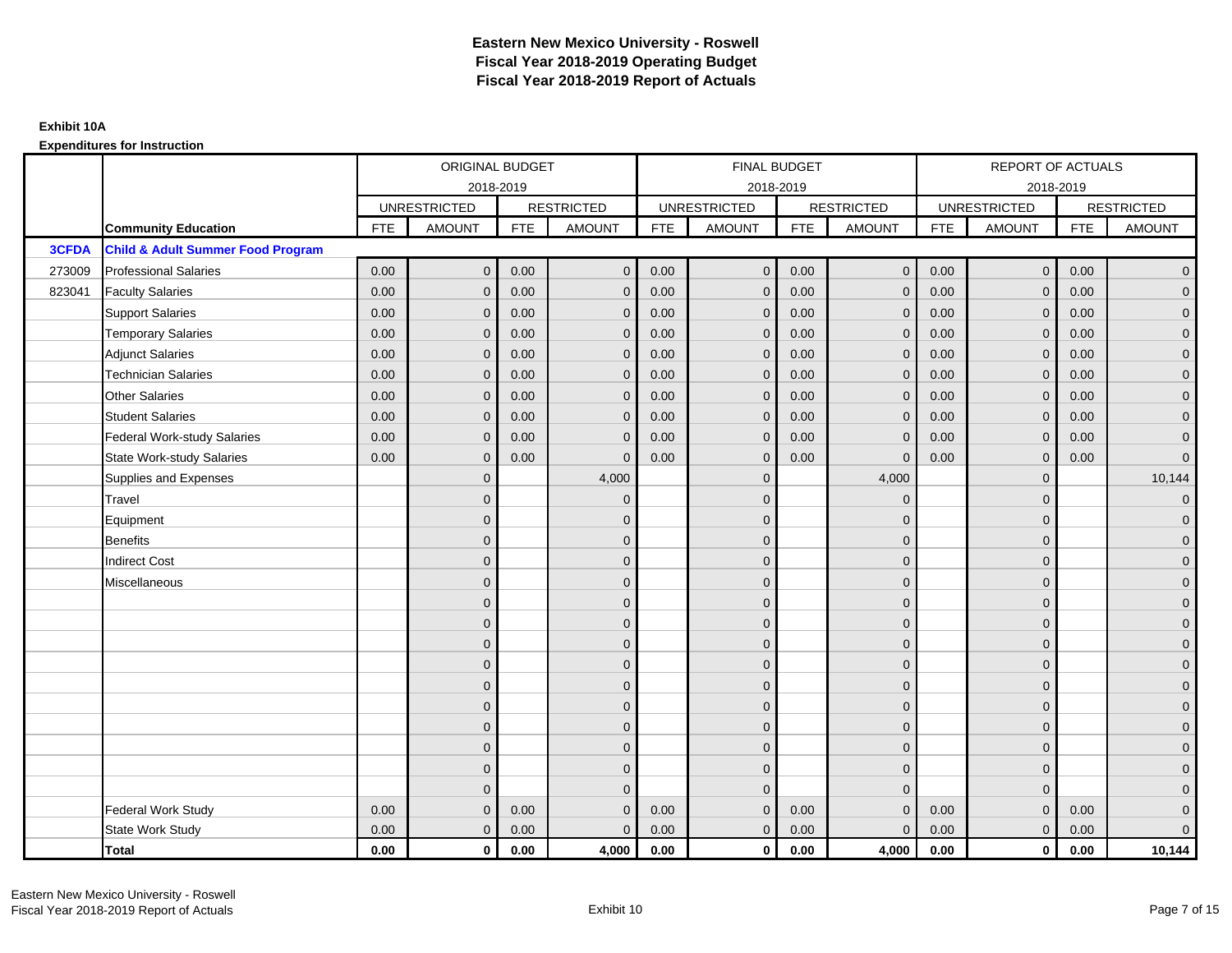|               |                                  |            | ORIGINAL BUDGET     |            |                   |            | <b>FINAL BUDGET</b> |            |                   |            | <b>REPORT OF ACTUALS</b> |            |                     |
|---------------|----------------------------------|------------|---------------------|------------|-------------------|------------|---------------------|------------|-------------------|------------|--------------------------|------------|---------------------|
|               |                                  |            |                     | 2018-2019  |                   |            | 2018-2019           |            |                   |            | 2018-2019                |            |                     |
|               |                                  |            | <b>UNRESTRICTED</b> |            | <b>RESTRICTED</b> |            | <b>UNRESTRICTED</b> |            | <b>RESTRICTED</b> |            | <b>UNRESTRICTED</b>      |            | <b>RESTRICTED</b>   |
|               | <b>Community Education</b>       | <b>FTE</b> | <b>AMOUNT</b>       | <b>FTE</b> | <b>AMOUNT</b>     | <b>FTE</b> | <b>AMOUNT</b>       | <b>FTE</b> | <b>AMOUNT</b>     | <b>FTE</b> | <b>AMOUNT</b>            | <b>FTE</b> | <b>AMOUNT</b>       |
| <b>3ECIVG</b> | <b>Elcivics</b>                  |            |                     |            |                   |            |                     |            |                   |            |                          |            |                     |
| 282053        | <b>Professional Salaries</b>     | 0.00       | $\mathbf{0}$        | 0.25       | 12,834            | 0.00       | $\overline{0}$      | 0.25       | 12,834            | 0.00       | $\overline{0}$           | 0.00       | $\overline{0}$      |
| 812048        | <b>Faculty Salaries</b>          | 0.00       | $\mathbf{0}$        | 0.00       | $\mathbf 0$       | 0.00       | $\mathbf{0}$        | 0.00       | $\overline{0}$    | 0.00       | $\mathbf 0$              | 0.00       | $\overline{0}$      |
|               | <b>Support Salaries</b>          | 0.00       | $\mathbf{0}$        | 0.00       | $\mathbf 0$       | 0.00       | $\overline{0}$      | 0.00       | $\mathbf 0$       | 0.00       | $\mathbf{0}$             | 0.00       | $\overline{0}$      |
|               | <b>Temporary Salaries</b>        | 0.00       | $\mathbf{0}$        | 0.00       | $\mathbf 0$       | 0.00       | $\mathbf{0}$        | 0.00       | $\mathbf{0}$      | 0.00       | $\mathbf 0$              | 0.20       | 7,040               |
|               | <b>Adjunct Salaries</b>          | 0.00       | $\mathbf{0}$        | 0.00       | $\mathbf{0}$      | 0.00       | $\mathbf{0}$        | 0.00       | $\mathbf 0$       | 0.00       | $\mathbf{0}$             | 0.15       | 5,194               |
|               | <b>Technician Salaries</b>       | 0.00       | $\mathbf{0}$        | 0.00       | $\mathbf 0$       | 0.00       | $\mathbf{0}$        | 0.00       | $\mathbf{0}$      | 0.00       | $\mathbf{0}$             | 0.00       | $\mathbf 0$         |
|               | Other Salaries                   | 0.00       | $\mathbf{0}$        | 0.00       | $\Omega$          | 0.00       | $\Omega$            | 0.00       | $\mathbf{0}$      | 0.00       | $\mathbf{0}$             | 0.00       | $\overline{0}$      |
|               | <b>Student Salaries</b>          | 0.00       | $\mathbf 0$         | 0.00       | $\mathbf 0$       | 0.00       | $\overline{0}$      | 0.00       | $\mathbf 0$       | 0.00       | $\mathbf{0}$             | 0.00       | $\overline{0}$      |
|               | Federal Work-study Salaries      | 0.00       | $\mathbf{0}$        | 0.00       | $\Omega$          | 0.00       | $\mathbf{0}$        | 0.00       | $\overline{0}$    | 0.00       | $\mathbf 0$              | 0.00       | $\overline{0}$      |
|               | <b>State Work-study Salaries</b> | 0.00       | $\mathbf{0}$        | 0.00       | $\Omega$          | 0.00       | $\mathbf{0}$        | 0.00       | $\Omega$          | 0.00       | $\mathbf{0}$             | 0.00       | $\mathbf 0$         |
|               | Supplies and Expenses            |            | $\overline{0}$      |            | 250               |            | $\mathbf{0}$        |            | 250               |            | $\mathbf 0$              |            | 403                 |
|               | Travel                           |            | $\overline{0}$      |            | $\mathbf 0$       |            | $\mathbf{0}$        |            | $\mathbf 0$       |            | $\mathbf{0}$             |            | $\mathbf 0$         |
|               | Equipment                        |            | $\overline{0}$      |            | $\Omega$          |            | $\Omega$            |            | $\Omega$          |            | $\mathbf{0}$             |            | $\overline{0}$      |
|               | <b>Benefits</b>                  |            | $\mathbf{0}$        |            | 2,500             |            | $\mathbf{0}$        |            | 2,500             |            | $\mathbf{0}$             |            | 1,687               |
|               | <b>Indirect Cost</b>             |            | $\mathbf{0}$        |            | 1,525             |            | $\Omega$            |            | 1,525             |            | $\mathbf 0$              |            | 716                 |
|               | Miscellaneous                    |            | $\Omega$            |            | $\mathbf 0$       |            | $\mathbf{0}$        |            | $\mathbf 0$       |            | $\mathbf 0$              |            | $\mathsf{O}\xspace$ |
|               |                                  |            | $\overline{0}$      |            | $\mathbf 0$       |            | $\mathbf{0}$        |            | $\mathbf 0$       |            | $\mathbf{0}$             |            | $\mathsf{O}\xspace$ |
|               |                                  |            | $\overline{0}$      |            | $\mathbf 0$       |            | $\mathbf{0}$        |            | $\mathbf 0$       |            | $\mathbf{0}$             |            | $\overline{0}$      |
|               |                                  |            | $\Omega$            |            | $\mathbf{0}$      |            | $\Omega$            |            | $\mathbf 0$       |            | $\Omega$                 |            | $\overline{0}$      |
|               |                                  |            | $\overline{0}$      |            | $\mathbf 0$       |            | $\mathbf{0}$        |            | $\mathbf 0$       |            | $\mathbf 0$              |            | $\mathbf{0}$        |
|               |                                  |            | $\mathbf{0}$        |            | $\mathbf 0$       |            | $\mathbf{0}$        |            | $\mathbf 0$       |            | $\mathbf 0$              |            | $\mathbf 0$         |
|               |                                  |            | $\overline{0}$      |            | $\mathbf{0}$      |            | $\Omega$            |            | $\mathbf{0}$      |            | $\mathbf{0}$             |            | $\overline{0}$      |
|               |                                  |            | $\overline{0}$      |            | $\mathbf 0$       |            | $\mathbf{0}$        |            | $\mathbf 0$       |            | $\mathbf 0$              |            | $\overline{0}$      |
|               |                                  |            | $\mathbf{0}$        |            | $\mathbf{0}$      |            | $\Omega$            |            | $\mathbf 0$       |            | $\mathbf{0}$             |            | $\overline{0}$      |
|               |                                  |            | $\mathbf{0}$        |            | $\mathbf{0}$      |            | $\Omega$            |            | $\mathbf{0}$      |            | $\mathbf{0}$             |            | $\overline{0}$      |
|               |                                  |            | $\Omega$            |            | $\Omega$          |            | $\Omega$            |            | $\mathbf{0}$      |            | $\Omega$                 |            | $\mathsf{O}\xspace$ |
|               | <b>Federal Work Study</b>        | 0.00       | $\mathbf{0}$        | 0.00       | $\mathbf 0$       | 0.00       | $\mathbf{0}$        | 0.00       | $\mathbf{0}$      | 0.00       | $\mathbf{0}$             | 0.00       | $\mathbf{0}$        |
|               | State Work Study                 | 0.00       | $\mathbf{0}$        | 0.00       | $\mathbf{0}$      | 0.00       | $\overline{0}$      | 0.00       | $\mathbf{0}$      | 0.00       | $\mathbf{0}$             | 0.00       | $\overline{0}$      |
|               | <b>Total</b>                     | 0.00       | $\mathbf 0$         | 0.25       | 17,109            | 0.00       | $\mathbf{0}$        | 0.25       | 17,109            | 0.00       | $\mathbf{0}$             | 0.35       | 15,040              |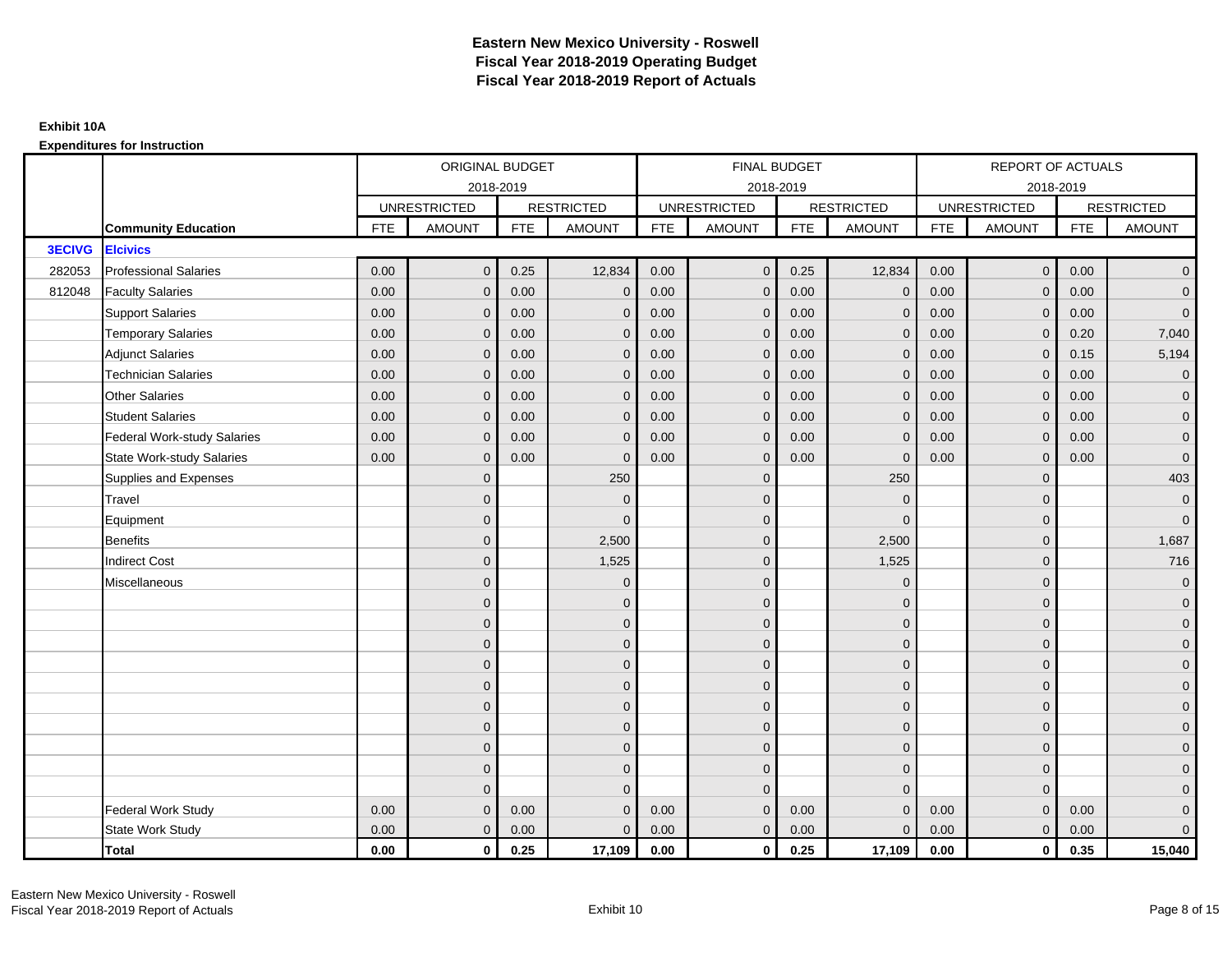|              |                                    | ORIGINAL BUDGET<br>2018-2019<br><b>RESTRICTED</b><br><b>UNRESTRICTED</b><br><b>FTE</b><br><b>AMOUNT</b><br><b>FTE</b><br>0.00<br>0.25<br>$\mathbf{0}$<br>0.00<br>0.00<br>$\mathbf{0}$<br>0.00<br>0.00<br>$\mathbf{0}$<br>0.00<br>0.00<br>$\mathbf{0}$<br>0.00<br>0.00<br>$\mathbf{0}$ |                |      |               |            | <b>FINAL BUDGET</b> |            |                   |            | <b>REPORT OF ACTUALS</b> |            |                     |
|--------------|------------------------------------|---------------------------------------------------------------------------------------------------------------------------------------------------------------------------------------------------------------------------------------------------------------------------------------|----------------|------|---------------|------------|---------------------|------------|-------------------|------------|--------------------------|------------|---------------------|
|              |                                    |                                                                                                                                                                                                                                                                                       |                |      |               |            | 2018-2019           |            |                   |            | 2018-2019                |            |                     |
|              |                                    |                                                                                                                                                                                                                                                                                       |                |      |               |            | <b>UNRESTRICTED</b> |            | <b>RESTRICTED</b> |            | <b>UNRESTRICTED</b>      |            | <b>RESTRICTED</b>   |
|              | <b>Community Education</b>         |                                                                                                                                                                                                                                                                                       |                |      | <b>AMOUNT</b> | <b>FTE</b> | <b>AMOUNT</b>       | <b>FTE</b> | <b>AMOUNT</b>     | <b>FTE</b> | <b>AMOUNT</b>            | <b>FTE</b> | <b>AMOUNT</b>       |
| <b>3SHAR</b> | <b>TAACCT</b>                      |                                                                                                                                                                                                                                                                                       |                |      |               |            |                     |            |                   |            |                          |            |                     |
| 282014       | <b>Professional Salaries</b>       |                                                                                                                                                                                                                                                                                       |                |      | 25,000        | 0.00       | $\mathbf{0}$        | 0.25       | 25,000            | 0.00       | $\overline{0}$           | 0.20       | 18,740              |
| 822014       | <b>Faculty Salaries</b>            |                                                                                                                                                                                                                                                                                       |                |      | $\mathbf 0$   | 0.00       | $\mathbf{0}$        | 0.00       | $\overline{0}$    | 0.00       | $\mathbf 0$              | 0.00       | $\mathbf{0}$        |
|              | <b>Support Salaries</b>            |                                                                                                                                                                                                                                                                                       |                |      | $\mathbf 0$   | 0.00       | $\mathbf{0}$        | 0.00       | $\mathbf{0}$      | 0.00       | $\overline{0}$           | 0.00       | $\overline{0}$      |
|              | <b>Temporary Salaries</b>          |                                                                                                                                                                                                                                                                                       |                |      | $\mathbf{0}$  | 0.00       | $\mathbf{0}$        | 0.00       | $\mathbf 0$       | 0.00       | $\mathbf{0}$             | 0.00       | $\overline{0}$      |
|              | <b>Adjunct Salaries</b>            |                                                                                                                                                                                                                                                                                       |                |      | $\mathbf{0}$  | 0.00       | $\mathbf{0}$        | 0.00       | $\mathbf{0}$      | 0.00       | $\mathbf{0}$             | 0.00       | $\overline{0}$      |
|              | <b>Technician Salaries</b>         | 0.00                                                                                                                                                                                                                                                                                  | $\Omega$       | 0.00 | $\mathbf{0}$  | 0.00       | $\mathbf{0}$        | 0.00       | $\mathbf{0}$      | 0.00       | $\mathbf{0}$             | 0.00       | $\mathbf{0}$        |
|              | <b>Other Salaries</b>              | 0.00                                                                                                                                                                                                                                                                                  | $\Omega$       | 0.00 | $\mathbf{0}$  | 0.00       | $\Omega$            | 0.00       | $\Omega$          | 0.00       | $\mathbf{0}$             | 0.00       | $\overline{0}$      |
|              | <b>Student Salaries</b>            | 0.00                                                                                                                                                                                                                                                                                  | $\mathbf 0$    | 0.00 | $\mathbf 0$   | 0.00       | $\mathbf{0}$        | 0.00       | $\mathbf 0$       | 0.00       | $\mathbf{0}$             | 0.00       | $\overline{0}$      |
|              | <b>Federal Work-study Salaries</b> | 0.00                                                                                                                                                                                                                                                                                  | $\Omega$       | 0.00 | $\mathbf{0}$  | 0.00       | $\mathbf{0}$        | 0.00       | $\mathbf 0$       | 0.00       | $\mathbf 0$              | 0.00       | $\overline{0}$      |
|              | <b>State Work-study Salaries</b>   | 0.00                                                                                                                                                                                                                                                                                  | $\mathbf{0}$   | 0.00 | $\mathbf{0}$  | 0.00       | $\mathbf{0}$        | 0.00       | $\mathbf 0$       | 0.00       | $\mathbf{0}$             | 0.00       | $\mathbf 0$         |
|              | Supplies and Expenses              |                                                                                                                                                                                                                                                                                       | $\Omega$       |      | $\mathbf 0$   |            | $\mathbf{0}$        |            | $\mathbf 0$       |            | $\mathbf 0$              |            | 351                 |
|              | <b>Travel</b>                      |                                                                                                                                                                                                                                                                                       | $\overline{0}$ |      | $\mathbf{0}$  |            | $\mathbf{0}$        |            | $\mathbf{0}$      |            | $\mathbf{0}$             |            | 710                 |
|              | Equipment                          |                                                                                                                                                                                                                                                                                       | $\overline{0}$ |      | $\mathbf{0}$  |            | $\Omega$            |            | $\overline{0}$    |            | $\mathbf{0}$             |            | $\overline{0}$      |
|              | <b>Benefits</b>                    |                                                                                                                                                                                                                                                                                       | $\Omega$       |      | 5,000         |            | $\mathbf{0}$        |            | 5,000             |            | $\mathbf{0}$             |            | 5,175               |
|              | <b>Indirect Cost</b>               |                                                                                                                                                                                                                                                                                       | $\mathbf{0}$   |      | $\mathbf{0}$  |            | $\Omega$            |            | $\Omega$          |            | $\mathbf{0}$             |            | 2,392               |
|              | Miscellaneous                      |                                                                                                                                                                                                                                                                                       | $\Omega$       |      | $\mathbf{0}$  |            | $\mathbf{0}$        |            | $\Omega$          |            | $\mathbf{0}$             |            | $\overline{0}$      |
|              |                                    |                                                                                                                                                                                                                                                                                       | $\overline{0}$ |      | $\mathbf 0$   |            | $\mathbf{0}$        |            | $\mathbf 0$       |            | $\mathbf{0}$             |            | $\mathsf{O}\xspace$ |
|              |                                    |                                                                                                                                                                                                                                                                                       | $\mathbf{0}$   |      | $\mathbf 0$   |            | $\mathbf{0}$        |            | $\mathbf 0$       |            | $\mathbf{0}$             |            | $\overline{0}$      |
|              |                                    |                                                                                                                                                                                                                                                                                       | $\Omega$       |      | $\mathbf{0}$  |            | $\Omega$            |            | $\mathbf{0}$      |            | $\Omega$                 |            | $\overline{0}$      |
|              |                                    |                                                                                                                                                                                                                                                                                       | $\Omega$       |      | $\mathbf 0$   |            | $\mathbf{0}$        |            | $\mathbf 0$       |            | $\mathbf{0}$             |            | $\overline{0}$      |
|              |                                    |                                                                                                                                                                                                                                                                                       | $\Omega$       |      | $\mathbf 0$   |            | $\mathbf{0}$        |            | $\mathbf 0$       |            | $\mathbf 0$              |            | $\mathsf{O}\xspace$ |
|              |                                    |                                                                                                                                                                                                                                                                                       | $\overline{0}$ |      | $\mathbf 0$   |            | $\mathbf{0}$        |            | $\mathbf{0}$      |            | $\mathbf{0}$             |            | $\overline{0}$      |
|              |                                    |                                                                                                                                                                                                                                                                                       | $\mathbf{0}$   |      | $\mathbf 0$   |            | $\mathbf{0}$        |            | $\mathbf 0$       |            | $\mathbf 0$              |            | $\overline{0}$      |
|              |                                    |                                                                                                                                                                                                                                                                                       | $\Omega$       |      | $\mathbf{0}$  |            | $\Omega$            |            | $\mathbf 0$       |            | $\mathbf{0}$             |            | $\overline{0}$      |
|              |                                    |                                                                                                                                                                                                                                                                                       | $\mathbf{0}$   |      | $\mathbf{0}$  |            | $\Omega$            |            | $\mathbf{0}$      |            | $\mathbf{0}$             |            | $\overline{0}$      |
|              |                                    |                                                                                                                                                                                                                                                                                       | $\Omega$       |      | $\Omega$      |            | $\Omega$            |            | $\mathbf{0}$      |            | $\Omega$                 |            | $\pmb{0}$           |
|              | <b>Federal Work Study</b>          | 0.00                                                                                                                                                                                                                                                                                  | $\mathbf{0}$   | 0.00 | $\mathbf{0}$  | 0.00       | $\mathbf{0}$        | 0.00       | $\overline{0}$    | 0.00       | $\mathbf{0}$             | 0.00       | $\mathbf{0}$        |
|              | State Work Study                   | 0.00                                                                                                                                                                                                                                                                                  | $\mathbf{0}$   | 0.00 | $\mathbf{0}$  | 0.00       | $\mathbf{0}$        | 0.00       | $\mathbf{0}$      | 0.00       | $\overline{0}$           | 0.00       | $\overline{0}$      |
|              | Total                              | 0.00                                                                                                                                                                                                                                                                                  | $\mathbf 0$    | 0.25 | 30,000        | 0.00       | $\mathbf{0}$        | 0.25       | 30,000            | 0.00       | $\mathbf 0$              | 0.20       | 27,368              |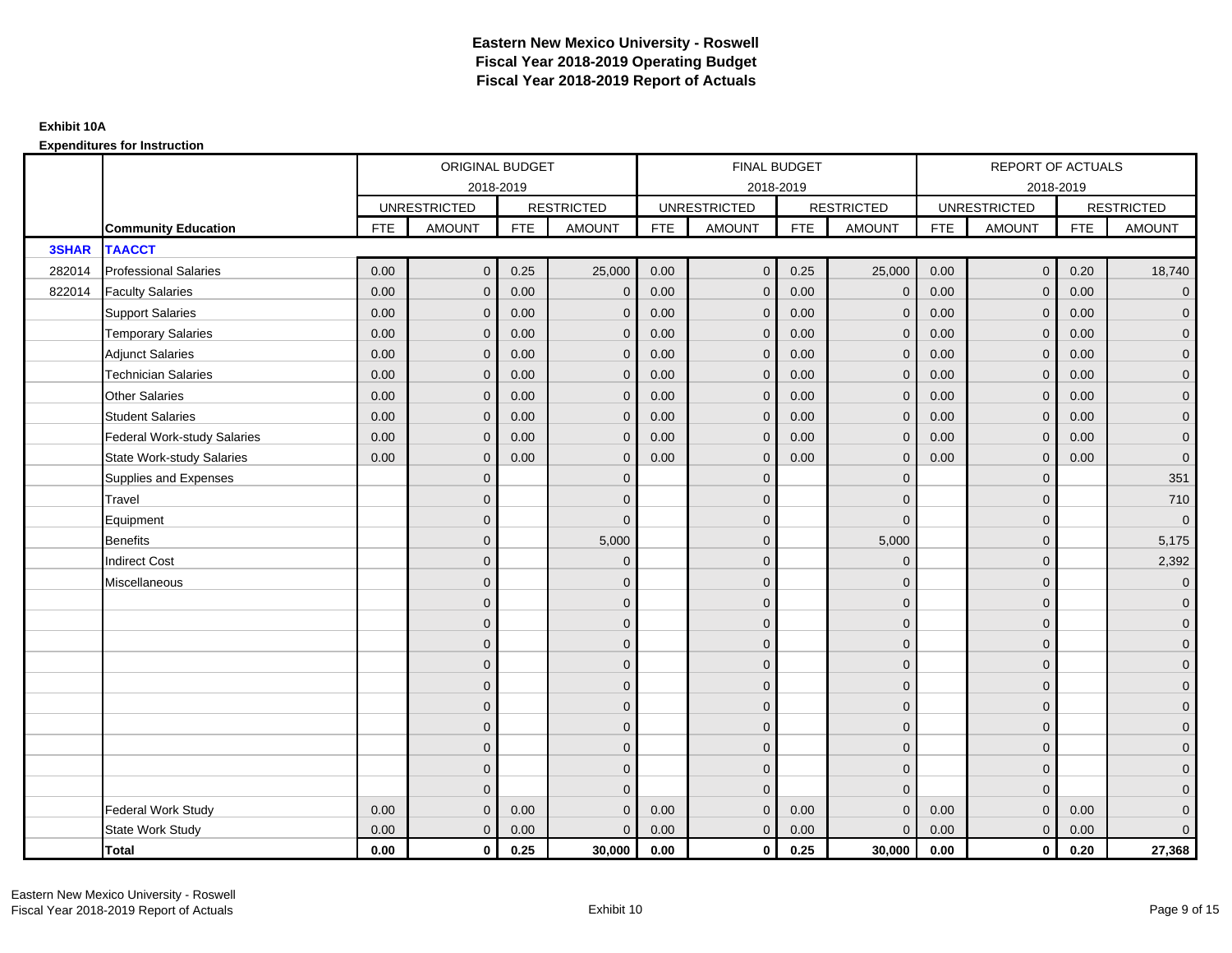|              |                                    |            | ORIGINAL BUDGET     |            |                   |            | <b>FINAL BUDGET</b> |            |                   |            | <b>REPORT OF ACTUALS</b> |            |                     |
|--------------|------------------------------------|------------|---------------------|------------|-------------------|------------|---------------------|------------|-------------------|------------|--------------------------|------------|---------------------|
|              |                                    |            |                     | 2018-2019  |                   |            | 2018-2019           |            |                   |            | 2018-2019                |            |                     |
|              |                                    |            | <b>UNRESTRICTED</b> |            | <b>RESTRICTED</b> |            | <b>UNRESTRICTED</b> |            | <b>RESTRICTED</b> |            | <b>UNRESTRICTED</b>      |            | <b>RESTRICTED</b>   |
|              | <b>Community Education</b>         | <b>FTE</b> | <b>AMOUNT</b>       | <b>FTE</b> | <b>AMOUNT</b>     | <b>FTE</b> | <b>AMOUNT</b>       | <b>FTE</b> | <b>AMOUNT</b>     | <b>FTE</b> | <b>AMOUNT</b>            | <b>FTE</b> | <b>AMOUNT</b>       |
| <b>3STEM</b> | <b>Senderos STEM</b>               |            |                     |            |                   |            |                     |            |                   |            |                          |            |                     |
| 282047       | <b>Professional Salaries</b>       | 0.00       | $\mathbf{0}$        | 2.00       | 125,000           | 0.00       | $\mathbf{0}$        | 2.00       | 125,000           | 0.00       | $\overline{0}$           | 4.00       | 214,612             |
| 812044       | <b>Faculty Salaries</b>            | 0.00       | $\mathbf{0}$        | 4.00       | 200,000           | 0.00       | $\mathbf{0}$        | 4.00       | 200,000           | 0.00       | $\mathbf{0}$             | 0.30       | 17,962              |
|              | <b>Support Salaries</b>            | 0.00       | $\mathbf{0}$        | 0.00       | $\mathbf 0$       | 0.00       | $\mathbf{0}$        | 0.00       | $\overline{0}$    | 0.00       | $\overline{0}$           | 0.00       | $\overline{0}$      |
|              | <b>Temporary Salaries</b>          | 0.00       | $\mathbf{0}$        | 0.00       | $\Omega$          | 0.00       | $\mathbf{0}$        | 0.00       | $\Omega$          | 0.00       | $\mathbf 0$              | 0.20       | 8,976               |
|              | <b>Adjunct Salaries</b>            | 0.00       | $\mathbf{0}$        | 3.00       | 65,000            | 0.00       | $\mathbf{0}$        | 3.00       | 65,000            | 0.00       | $\mathbf{0}$             | 0.00       | $\overline{0}$      |
|              | <b>Technician Salaries</b>         | 0.00       | $\Omega$            | 0.00       | $\mathbf{0}$      | 0.00       | $\mathbf{0}$        | 0.00       | $\mathbf{0}$      | 0.00       | $\mathbf{0}$             | 0.00       | $\mathbf 0$         |
|              | <b>Other Salaries</b>              | 0.00       | $\Omega$            | 0.00       | $\mathbf{0}$      | 0.00       | $\Omega$            | 0.00       | $\Omega$          | 0.00       | $\overline{0}$           | 0.00       | $\overline{0}$      |
|              | <b>Student Salaries</b>            | 0.00       | $\mathbf{0}$        | 0.00       | $\mathbf 0$       | 0.00       | $\mathbf{0}$        | 0.00       | $\mathbf{0}$      | 0.00       | $\mathbf{0}$             | 0.25       | 11,961              |
|              | <b>Federal Work-study Salaries</b> | 0.00       | $\Omega$            | 0.00       | $\mathbf{0}$      | 0.00       | $\mathbf{0}$        | 0.00       | $\Omega$          | 0.00       | $\mathbf 0$              | 0.00       | $\overline{0}$      |
|              | <b>State Work-study Salaries</b>   | 0.00       | $\mathbf{0}$        | 0.00       | $\mathbf{0}$      | 0.00       | $\mathbf{0}$        | 0.00       | $\Omega$          | 0.00       | $\mathbf{0}$             | 0.00       | $\overline{0}$      |
|              | Supplies and Expenses              |            | $\Omega$            |            | 25,000            |            | $\mathbf{0}$        |            | 25,000            |            | $\mathbf 0$              |            | 97,354              |
|              | <b>Travel</b>                      |            | $\overline{0}$      |            | $\mathbf{0}$      |            | $\mathbf{0}$        |            | $\overline{0}$    |            | $\mathbf{0}$             |            | 15,512              |
|              | Equipment                          |            | $\overline{0}$      |            | $\Omega$          |            | $\mathbf{0}$        |            | $\Omega$          |            | $\mathbf{0}$             |            | 30,845              |
|              | <b>Benefits</b>                    |            | $\Omega$            |            | 185,000           |            | $\mathbf{0}$        |            | 185,000           |            | $\mathbf 0$              |            | 104,074             |
|              | <b>Indirect Cost</b>               |            | $\mathbf{0}$        |            | 81,000            |            | $\mathbf{0}$        |            | 81,000            |            | $\mathbf{0}$             |            | 40,104              |
|              | Miscellaneous                      |            | $\Omega$            |            | $\mathbf 0$       |            | $\mathbf{0}$        |            | $\Omega$          |            | $\mathbf{0}$             |            | $\mathbf 0$         |
|              |                                    |            | $\overline{0}$      |            | $\mathbf 0$       |            | $\mathbf{0}$        |            | $\mathbf 0$       |            | $\mathbf{0}$             |            | $\mathbf{0}$        |
|              |                                    |            | $\mathbf{0}$        |            | $\mathbf 0$       |            | $\mathbf{0}$        |            | $\mathbf 0$       |            | $\mathbf{0}$             |            | $\overline{0}$      |
|              |                                    |            | $\Omega$            |            | $\mathbf{0}$      |            | $\Omega$            |            | $\mathbf{0}$      |            | $\Omega$                 |            | $\overline{0}$      |
|              |                                    |            | $\Omega$            |            | $\mathbf 0$       |            | $\mathbf{0}$        |            | $\mathbf 0$       |            | $\mathbf{0}$             |            | $\mathbf{0}$        |
|              |                                    |            | $\Omega$            |            | $\mathbf 0$       |            | $\mathbf{0}$        |            | $\mathbf 0$       |            | $\mathbf 0$              |            | $\mathsf{O}\xspace$ |
|              |                                    |            | $\overline{0}$      |            | $\mathbf 0$       |            | $\mathbf{0}$        |            | $\mathbf{0}$      |            | $\mathbf{0}$             |            | $\overline{0}$      |
|              |                                    |            | $\mathbf{0}$        |            | $\mathbf 0$       |            | $\mathbf{0}$        |            | $\mathbf 0$       |            | $\mathbf 0$              |            | $\overline{0}$      |
|              |                                    |            | $\Omega$            |            | $\mathbf 0$       |            | $\Omega$            |            | $\mathbf 0$       |            | $\mathbf{0}$             |            | $\overline{0}$      |
|              |                                    |            | $\mathbf{0}$        |            | $\mathbf{0}$      |            | $\Omega$            |            | $\mathbf{0}$      |            | $\mathbf{0}$             |            | $\overline{0}$      |
|              |                                    |            | $\Omega$            |            | $\Omega$          |            | $\Omega$            |            | $\mathbf{0}$      |            | $\Omega$                 |            | $\mathsf{O}\xspace$ |
|              | <b>Federal Work Study</b>          | 0.00       | $\mathbf{0}$        | 0.00       | $\mathbf{0}$      | 0.00       | $\mathbf{0}$        | 0.00       | $\mathbf{0}$      | 0.00       | $\mathbf{0}$             | 0.00       | $\mathbf{0}$        |
|              | State Work Study                   | 0.00       | $\mathbf{0}$        | 0.00       | $\mathbf{0}$      | 0.00       | $\mathbf{0}$        | 0.00       | $\mathbf{0}$      | 0.00       | $\overline{0}$           | 0.00       | $\overline{0}$      |
|              | Total                              | 0.00       | $\mathbf 0$         | 9.00       | 681,000           | 0.00       | $\mathbf{0}$        | 9.00       | 681,000           | 0.00       | $\mathbf 0$              | 4.75       | 541,400             |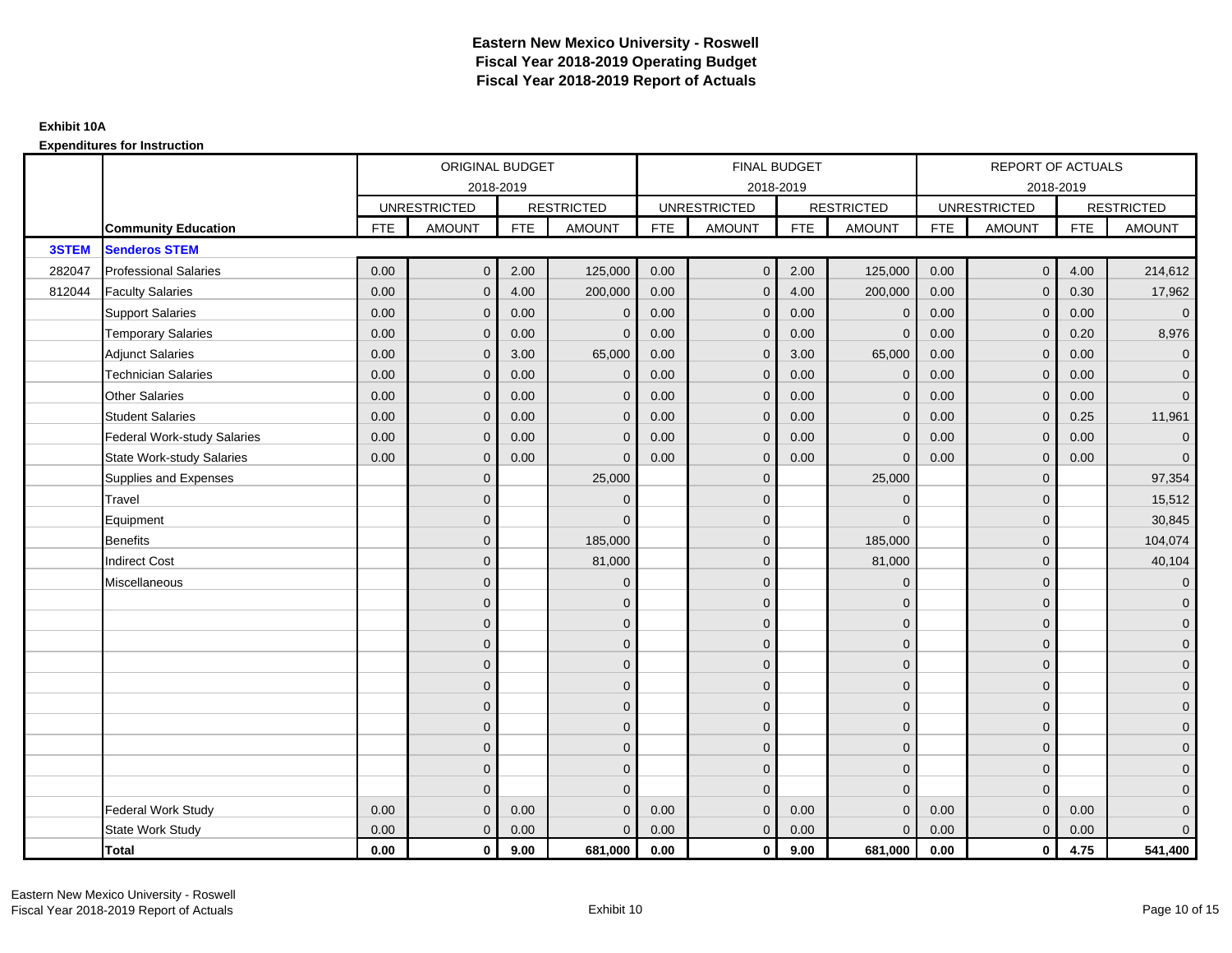|        |                                    |            | ORIGINAL BUDGET     |            |                   |            | FINAL BUDGET        |            |                   |            | REPORT OF ACTUALS   |            |                     |
|--------|------------------------------------|------------|---------------------|------------|-------------------|------------|---------------------|------------|-------------------|------------|---------------------|------------|---------------------|
|        |                                    |            |                     | 2018-2019  |                   |            | 2018-2019           |            |                   |            | 2018-2019           |            |                     |
|        |                                    |            | <b>UNRESTRICTED</b> |            | <b>RESTRICTED</b> |            | <b>UNRESTRICTED</b> |            | <b>RESTRICTED</b> |            | <b>UNRESTRICTED</b> |            | <b>RESTRICTED</b>   |
|        | <b>Community Education</b>         | <b>FTE</b> | <b>AMOUNT</b>       | <b>FTE</b> | <b>AMOUNT</b>     | <b>FTE</b> | AMOUNT              | <b>FTE</b> | <b>AMOUNT</b>     | <b>FTE</b> | <b>AMOUNT</b>       | <b>FTE</b> | <b>AMOUNT</b>       |
| 3T5COR | <b>Title V Coop - Roswell</b>      |            |                     |            |                   |            |                     |            |                   |            |                     |            |                     |
| 282044 | <b>Professional Salaries</b>       | 0.00       | $\mathbf{0}$        | 0.00       | $\mathbf{0}$      | 0.00       | $\mathbf 0$         | 0.00       | $\overline{0}$    | 0.00       | $\pmb{0}$           | 4.00       | 180,480             |
| 812041 | <b>Faculty Salaries</b>            | 0.00       | $\mathbf{0}$        | 3.00       | 125,000           | 0.00       | $\mathbf{0}$        | 3.00       | 125,000           | 0.00       | $\mathbf{0}$        | 0.00       | $\overline{0}$      |
|        | <b>Support Salaries</b>            | 0.00       | $\overline{0}$      | 0.00       | $\mathbf 0$       | 0.00       | $\mathbf{0}$        | 0.00       | $\mathbf 0$       | 0.00       | $\mathbf{0}$        | 1.00       | 23,280              |
|        | <b>Temporary Salaries</b>          | 0.00       | $\mathbf 0$         | 0.00       | $\mathbf 0$       | 0.00       | $\mathbf{0}$        | 0.00       | $\mathbf 0$       | 0.00       | $\mathbf 0$         | 0.00       | $\overline{0}$      |
|        | <b>Adjunct Salaries</b>            | 0.00       | $\mathbf{0}$        | 0.00       | $\Omega$          | 0.00       | $\overline{0}$      | 0.00       | $\mathbf{0}$      | 0.00       | $\Omega$            | 0.00       | $\overline{0}$      |
|        | <b>Technician Salaries</b>         | 0.00       | $\Omega$            | 0.00       | $\Omega$          | 0.00       | $\Omega$            | 0.00       | $\Omega$          | 0.00       | $\Omega$            | 0.00       | $\overline{0}$      |
|        | <b>Other Salaries</b>              | 0.00       | $\mathbf{0}$        | 0.00       | $\mathbf{0}$      | 0.00       | $\mathbf{0}$        | 0.00       | $\mathbf{0}$      | 0.00       | $\mathbf{0}$        | 0.00       | $\overline{0}$      |
|        | <b>Student Salaries</b>            | 0.00       | $\mathbf{0}$        | 0.00       | $\mathbf{0}$      | 0.00       | $\mathbf{0}$        | 0.00       | $\mathbf 0$       | 0.00       | $\mathbf{0}$        | 0.25       | 11,290              |
|        | <b>Federal Work-study Salaries</b> | 0.00       | $\mathbf{0}$        | 0.00       | $\Omega$          | 0.00       | $\Omega$            | 0.00       | $\mathbf{0}$      | 0.00       | $\mathbf{0}$        | 0.00       | $\overline{0}$      |
|        | <b>State Work-study Salaries</b>   | 0.00       | $\mathbf{0}$        | 0.00       | $\Omega$          | 0.00       | $\mathbf{0}$        | 0.00       | $\overline{0}$    | 0.00       | $\mathbf{0}$        | 0.00       | $\overline{0}$      |
|        | Supplies and Expenses              |            | $\mathbf{0}$        |            | 90,000            |            | $\mathbf{0}$        |            | 90,000            |            | $\Omega$            |            | 24,466              |
|        | Travel                             |            | $\overline{0}$      |            | 25,000            |            | $\Omega$            |            | 25,000            |            | $\Omega$            |            | 3,184               |
|        | Equipment                          |            | $\overline{0}$      |            | $\Omega$          |            | $\mathbf{0}$        |            | $\mathbf{0}$      |            | $\mathbf{0}$        |            | 2,166               |
|        | <b>Benefits</b>                    |            | $\Omega$            |            | 45,000            |            | $\Omega$            |            | 45,000            |            | $\mathbf{0}$        |            | 68,829              |
|        | <b>Indirect Cost</b>               |            | $\overline{0}$      |            | $\Omega$          |            | $\mathbf{0}$        |            | $\Omega$          |            | $\mathbf{0}$        |            | $\mathbf 0$         |
|        | Miscellaneous                      |            | $\mathbf{0}$        |            | 15,000            |            | $\mathbf{0}$        |            | 15,000            |            | $\Omega$            |            | $\mathbf 0$         |
|        |                                    |            | $\overline{0}$      |            | $\mathbf 0$       |            | $\Omega$            |            | $\mathbf{0}$      |            | $\Omega$            |            | $\overline{0}$      |
|        |                                    |            | $\mathbf{0}$        |            | $\mathbf 0$       |            | $\mathbf{0}$        |            | $\mathbf 0$       |            | $\mathbf{0}$        |            | $\overline{0}$      |
|        |                                    |            | $\Omega$            |            | $\mathbf 0$       |            | $\Omega$            |            | $\mathbf 0$       |            | $\mathbf{0}$        |            | $\overline{0}$      |
|        |                                    |            | $\Omega$            |            | $\mathbf{0}$      |            | $\Omega$            |            | $\mathbf{0}$      |            | $\Omega$            |            | $\overline{0}$      |
|        |                                    |            | $\Omega$            |            | $\mathbf 0$       |            | $\mathbf{0}$        |            | $\mathbf 0$       |            | $\Omega$            |            | $\mathsf{O}\xspace$ |
|        |                                    |            | $\mathbf{0}$        |            | $\mathbf{0}$      |            | $\Omega$            |            | $\mathbf{0}$      |            | $\Omega$            |            | $\overline{0}$      |
|        |                                    |            | $\mathbf{0}$        |            | $\mathbf{0}$      |            | $\mathbf{0}$        |            | $\mathbf{0}$      |            | $\Omega$            |            | $\overline{0}$      |
|        |                                    |            | $\Omega$            |            | $\mathbf{0}$      |            | $\Omega$            |            | $\mathbf 0$       |            | $\mathbf{0}$        |            | $\overline{0}$      |
|        |                                    |            | $\mathbf{0}$        |            | $\mathbf{0}$      |            | $\Omega$            |            | $\mathbf{0}$      |            | $\mathbf{0}$        |            | $\mathbf 0$         |
|        |                                    |            | $\Omega$            |            | $\Omega$          |            | $\Omega$            |            | $\mathbf{0}$      |            | $\Omega$            |            | $\mathbf 0$         |
|        | <b>Federal Work Study</b>          | 0.00       | $\mathbf{0}$        | 0.00       | $\Omega$          | 0.00       | $\mathbf{0}$        | 0.00       | $\mathbf{0}$      | 0.00       | $\mathbf{0}$        | 0.00       | $\mathbf 0$         |
|        | State Work Study                   | 0.00       | $\mathbf{0}$        | 0.00       | $\mathbf{0}$      | 0.00       | $\overline{0}$      | 0.00       | $\mathbf{0}$      | 0.00       | $\mathbf{0}$        | 0.00       | $\overline{0}$      |
|        | Total                              | 0.00       | $\mathbf 0$         | 3.00       | 300,000           | 0.00       | $\mathbf{0}$        | 3.00       | 300,000           | 0.00       | $\mathbf{0}$        | 5.25       | 313,695             |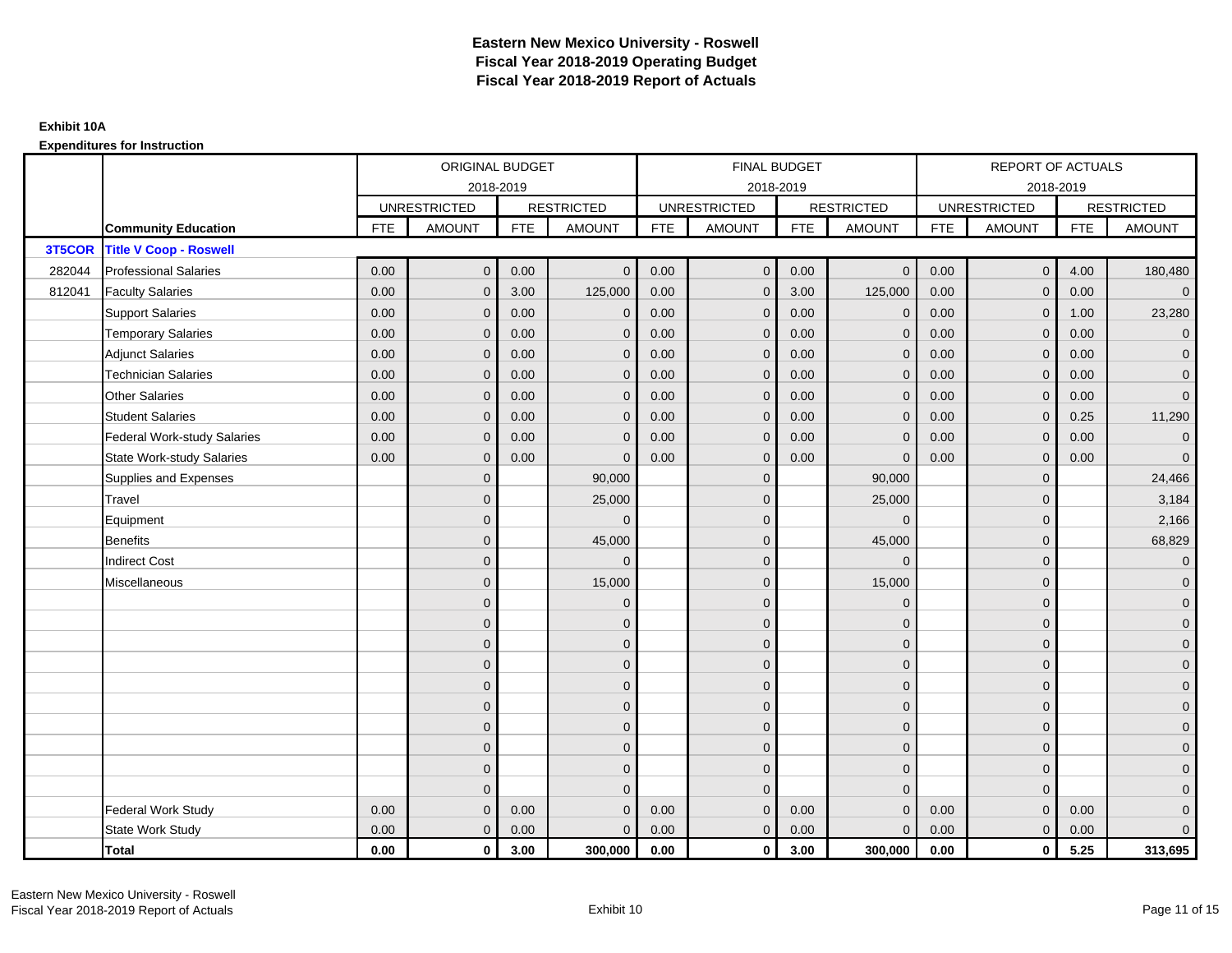|        |                                    |            | ORIGINAL BUDGET     |            |                   |            | <b>FINAL BUDGET</b> |            |                   |            | <b>REPORT OF ACTUALS</b> |            |                     |
|--------|------------------------------------|------------|---------------------|------------|-------------------|------------|---------------------|------------|-------------------|------------|--------------------------|------------|---------------------|
|        |                                    |            |                     | 2018-2019  |                   |            | 2018-2019           |            |                   |            | 2018-2019                |            |                     |
|        |                                    |            | <b>UNRESTRICTED</b> |            | <b>RESTRICTED</b> |            | <b>UNRESTRICTED</b> |            | <b>RESTRICTED</b> |            | <b>UNRESTRICTED</b>      |            | <b>RESTRICTED</b>   |
|        | <b>Community Education</b>         | <b>FTE</b> | <b>AMOUNT</b>       | <b>FTE</b> | <b>AMOUNT</b>     | <b>FTE</b> | <b>AMOUNT</b>       | <b>FTE</b> | <b>AMOUNT</b>     | <b>FTE</b> | <b>AMOUNT</b>            | <b>FTE</b> | <b>AMOUNT</b>       |
| 3T5COT | <b>Title V Coop - Taos</b>         |            |                     |            |                   |            |                     |            |                   |            |                          |            |                     |
| 282043 | <b>Professional Salaries</b>       | 0.00       | $\mathbf{0}$        | 0.00       | $\Omega$          | 0.00       | $\overline{0}$      | 0.00       | $\overline{0}$    | 0.00       | $\mathbf{0}$             | 0.00       | $\overline{0}$      |
| 812041 | <b>Faculty Salaries</b>            | 0.00       | $\mathbf{0}$        | 3.00       | 125,000           | 0.00       | $\mathbf{0}$        | 3.00       | 125,000           | 0.00       | $\mathbf{0}$             | 0.00       | $\overline{0}$      |
|        | <b>Support Salaries</b>            | 0.00       | $\mathbf{0}$        | 0.00       | $\mathbf 0$       | 0.00       | $\overline{0}$      | 0.00       | $\mathbf 0$       | 0.00       | $\mathbf{0}$             | 0.00       | $\overline{0}$      |
|        | <b>Temporary Salaries</b>          | 0.00       | $\mathbf{0}$        | 0.00       | $\Omega$          | 0.00       | $\mathbf{0}$        | 0.00       | $\mathbf{0}$      | 0.00       | $\mathbf{0}$             | 0.00       | $\overline{0}$      |
|        | <b>Adjunct Salaries</b>            | 0.00       | $\mathbf{0}$        | 0.00       | $\mathbf{0}$      | 0.00       | $\overline{0}$      | 0.00       | $\mathbf{0}$      | 0.00       | $\mathbf{0}$             | 0.00       | $\overline{0}$      |
|        | <b>Technician Salaries</b>         | 0.00       | $\mathbf{0}$        | 0.00       | $\Omega$          | 0.00       | $\mathbf{0}$        | 0.00       | $\mathbf{0}$      | 0.00       | $\Omega$                 | 0.00       | $\mathbf 0$         |
|        | <b>Other Salaries</b>              | 0.00       | $\mathbf{0}$        | 0.00       | $\Omega$          | 0.00       | $\Omega$            | 0.00       | $\mathbf{0}$      | 0.00       | $\Omega$                 | 0.00       | $\overline{0}$      |
|        | <b>Student Salaries</b>            | 0.00       | $\mathbf 0$         | 0.00       | $\mathbf{0}$      | 0.00       | $\overline{0}$      | 0.00       | $\mathbf 0$       | 0.00       | $\mathbf 0$              | 0.00       | $\overline{0}$      |
|        | <b>Federal Work-study Salaries</b> | 0.00       | $\mathbf{0}$        | 0.00       | $\Omega$          | 0.00       | $\mathbf{0}$        | 0.00       | $\overline{0}$    | 0.00       | $\mathbf{0}$             | 0.00       | $\overline{0}$      |
|        | <b>State Work-study Salaries</b>   | 0.00       | $\mathbf{0}$        | 0.00       | $\Omega$          | 0.00       | $\mathbf{0}$        | 0.00       | $\Omega$          | 0.00       | $\mathbf{0}$             | 0.00       | $\overline{0}$      |
|        | Supplies and Expenses              |            | $\mathbf{0}$        |            | 18,000            |            | $\mathbf{0}$        |            | 18,000            |            | $\Omega$                 |            | 439,557             |
|        | Travel                             |            | $\mathbf{0}$        |            | 22,034            |            | $\mathbf{0}$        |            | 22,034            |            | $\mathbf{0}$             |            | 12,320              |
|        | Equipment                          |            | $\overline{0}$      |            | $\Omega$          |            | $\Omega$            |            | $\Omega$          |            | $\mathbf{0}$             |            | 26,777              |
|        | <b>Benefits</b>                    |            | $\Omega$            |            | 39,340            |            | $\mathbf{0}$        |            | 39,340            |            | $\mathbf{0}$             |            | $\overline{0}$      |
|        | <b>Indirect Cost</b>               |            | $\mathbf{0}$        |            | $\Omega$          |            | $\Omega$            |            | $\Omega$          |            | $\mathbf{0}$             |            | $\mathbf{0}$        |
|        | Miscellaneous                      |            | $\Omega$            |            | 15,000            |            | $\mathbf{0}$        |            | 15,000            |            | $\Omega$                 |            | $\overline{0}$      |
|        |                                    |            | $\overline{0}$      |            | $\mathbf 0$       |            | $\mathbf{0}$        |            | $\mathbf 0$       |            | $\overline{0}$           |            | $\overline{0}$      |
|        |                                    |            | $\overline{0}$      |            | $\mathbf{0}$      |            | $\mathbf{0}$        |            | $\mathbf 0$       |            | $\Omega$                 |            | $\overline{0}$      |
|        |                                    |            | $\Omega$            |            | $\mathbf 0$       |            | $\Omega$            |            | $\mathbf 0$       |            | $\Omega$                 |            | $\overline{0}$      |
|        |                                    |            | $\overline{0}$      |            | $\mathbf{0}$      |            | $\mathbf{0}$        |            | $\mathbf 0$       |            | $\mathbf{0}$             |            | $\overline{0}$      |
|        |                                    |            | $\Omega$            |            | $\mathbf 0$       |            | $\mathbf{0}$        |            | $\mathbf 0$       |            | $\Omega$                 |            | $\mathbf 0$         |
|        |                                    |            | $\overline{0}$      |            | $\mathbf{0}$      |            | $\Omega$            |            | $\mathbf{0}$      |            | $\Omega$                 |            | $\overline{0}$      |
|        |                                    |            | $\mathbf 0$         |            | $\mathbf 0$       |            | $\mathbf{0}$        |            | $\mathbf 0$       |            | $\mathbf{0}$             |            | $\overline{0}$      |
|        |                                    |            | $\Omega$            |            | $\mathbf 0$       |            | $\Omega$            |            | $\mathbf 0$       |            | $\mathbf{0}$             |            | $\overline{0}$      |
|        |                                    |            | $\mathbf{0}$        |            | $\mathbf{0}$      |            | $\Omega$            |            | $\mathbf{0}$      |            | $\mathbf{0}$             |            | $\overline{0}$      |
|        |                                    |            | $\Omega$            |            | $\Omega$          |            | $\Omega$            |            | $\mathbf{0}$      |            | $\Omega$                 |            | $\mathsf{O}\xspace$ |
|        | <b>Federal Work Study</b>          | 0.00       | $\mathbf{0}$        | 0.00       | $\Omega$          | 0.00       | $\mathbf{0}$        | 0.00       | $\mathbf{0}$      | 0.00       | $\mathbf{0}$             | 0.00       | $\mathbf 0$         |
|        | State Work Study                   | 0.00       | $\mathbf{0}$        | 0.00       | $\Omega$          | 0.00       | $\overline{0}$      | 0.00       | $\mathbf{0}$      | 0.00       | $\mathbf{0}$             | 0.00       | $\overline{0}$      |
|        | Total                              | 0.00       | $\mathbf 0$         | 3.00       | 219,374           | 0.00       | $\mathbf{0}$        | 3.00       | 219,374           | 0.00       | $\mathbf 0$              | 0.00       | 478,654             |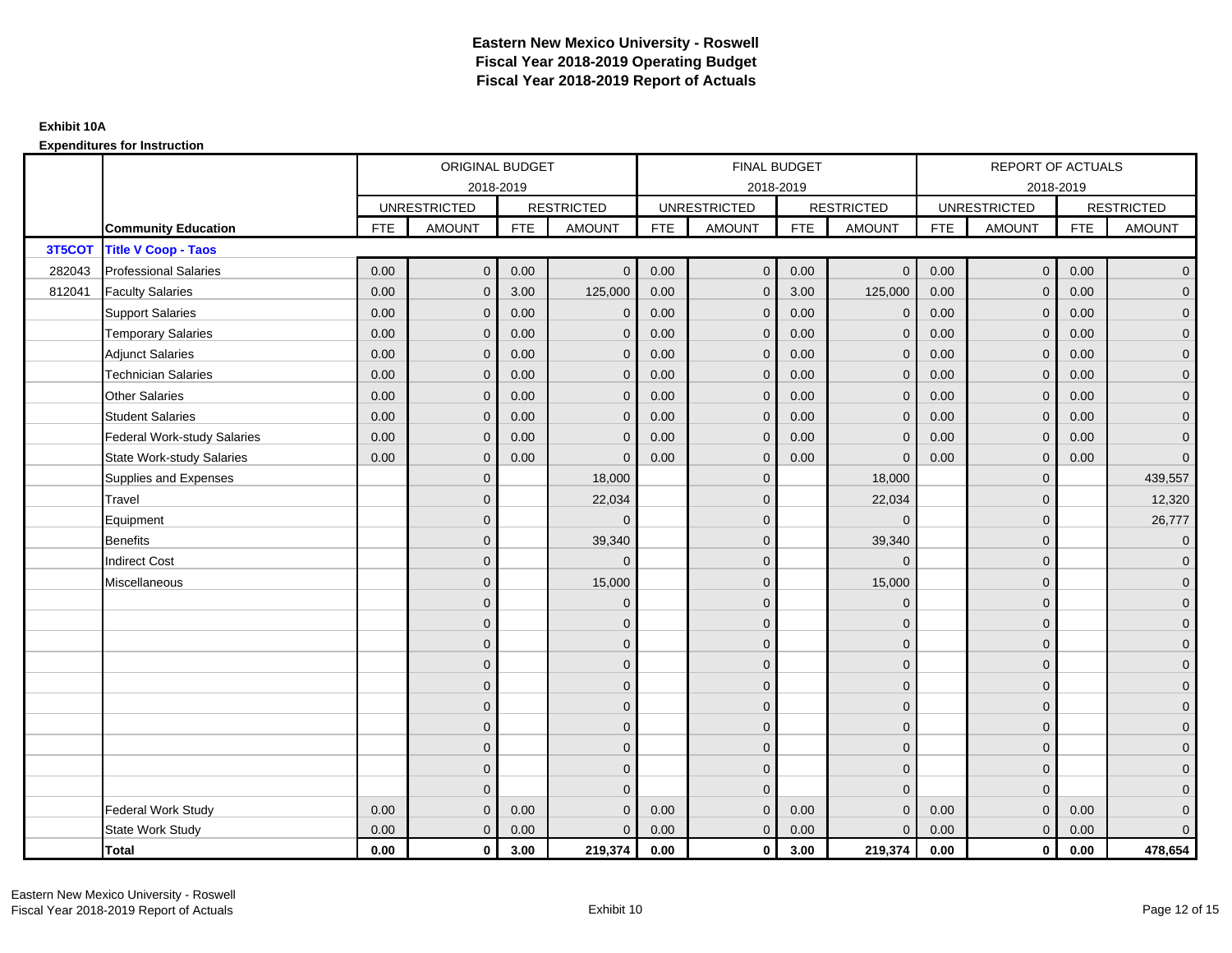|        |                                    |            | ORIGINAL BUDGET     |            |                   |            | <b>FINAL BUDGET</b> |            |                   |            | <b>REPORT OF ACTUALS</b> |            |                     |
|--------|------------------------------------|------------|---------------------|------------|-------------------|------------|---------------------|------------|-------------------|------------|--------------------------|------------|---------------------|
|        |                                    |            | 2018-2019           |            |                   |            | 2018-2019           |            |                   |            | 2018-2019                |            |                     |
|        |                                    |            | <b>UNRESTRICTED</b> |            | <b>RESTRICTED</b> |            | <b>UNRESTRICTED</b> |            | <b>RESTRICTED</b> |            | <b>UNRESTRICTED</b>      |            | <b>RESTRICTED</b>   |
|        | <b>Community Education</b>         | <b>FTE</b> | <b>AMOUNT</b>       | <b>FTE</b> | <b>AMOUNT</b>     | <b>FTE</b> | <b>AMOUNT</b>       | <b>FTE</b> | <b>AMOUNT</b>     | <b>FTE</b> | <b>AMOUNT</b>            | <b>FTE</b> | <b>AMOUNT</b>       |
| 3TITL2 | <b>Title V</b>                     |            |                     |            |                   |            |                     |            |                   |            |                          |            |                     |
| 283003 | <b>Professional Salaries</b>       | 0.00       | $\mathbf{0}$        | 0.00       | $\overline{0}$    | 0.00       | $\mathbf{0}$        | 0.00       | $\overline{0}$    | 0.00       | $\overline{0}$           | 0.20       | 10,487              |
| 823003 | <b>Faculty Salaries</b>            | 0.00       | $\mathbf{0}$        | 0.00       | $\mathbf 0$       | 0.00       | $\mathbf{0}$        | 0.00       | $\mathbf{0}$      | 0.00       | $\mathbf{0}$             | 0.00       | $\overline{0}$      |
|        | <b>Support Salaries</b>            | 0.00       | $\mathbf{0}$        | 0.00       | $\mathbf 0$       | 0.00       | $\mathbf{0}$        | 0.00       | $\mathbf{0}$      | 0.00       | $\overline{0}$           | 0.00       | $\overline{0}$      |
|        | <b>Temporary Salaries</b>          | 0.00       | $\mathbf{0}$        | 0.00       | $\mathbf{0}$      | 0.00       | $\mathbf{0}$        | 0.00       | $\mathbf 0$       | 0.00       | $\mathbf{0}$             | 0.10       | 4,319               |
|        | <b>Adjunct Salaries</b>            | 0.00       | $\mathbf{0}$        | 0.00       | $\mathbf{0}$      | 0.00       | $\mathbf{0}$        | 0.00       | $\mathbf{0}$      | 0.00       | $\mathbf{0}$             | 0.00       | $\overline{0}$      |
|        | <b>Technician Salaries</b>         | 0.00       | $\Omega$            | 0.00       | $\mathbf{0}$      | 0.00       | $\mathbf{0}$        | 0.00       | $\mathbf{0}$      | 0.00       | $\mathbf{0}$             | 0.00       | $\mathbf 0$         |
|        | <b>Other Salaries</b>              | 0.00       | $\mathbf{0}$        | 0.00       | $\mathbf{0}$      | 0.00       | $\Omega$            | 0.00       | $\Omega$          | 0.00       | $\mathbf{0}$             | 0.00       | $\overline{0}$      |
|        | <b>Student Salaries</b>            | 0.00       | $\mathbf 0$         | 0.00       | $\mathbf 0$       | 0.00       | $\mathbf{0}$        | 0.00       | $\mathbf 0$       | 0.00       | $\mathbf{0}$             | 0.01       | 372                 |
|        | <b>Federal Work-study Salaries</b> | 0.00       | $\mathbf 0$         | 0.00       | $\mathbf{0}$      | 0.00       | $\mathbf{0}$        | 0.00       | $\Omega$          | 0.00       | $\mathbf 0$              | 0.00       | $\overline{0}$      |
|        | <b>State Work-study Salaries</b>   | 0.00       | $\mathbf{0}$        | 0.00       | $\mathbf{0}$      | 0.00       | $\mathbf{0}$        | 0.00       | $\Omega$          | 0.00       | $\mathbf{0}$             | 0.00       | $\overline{0}$      |
|        | Supplies and Expenses              |            | $\Omega$            |            | $\mathbf 0$       |            | $\mathbf{0}$        |            | 31,000            |            | $\mathbf 0$              |            | 14,413              |
|        | <b>Travel</b>                      |            | $\overline{0}$      |            | $\mathbf 0$       |            | $\mathbf{0}$        |            | $\overline{0}$    |            | $\mathbf{0}$             |            | 997                 |
|        | Equipment                          |            | $\overline{0}$      |            | $\mathbf 0$       |            | $\mathbf{0}$        |            | $\mathbf{0}$      |            | $\mathbf{0}$             |            | $\overline{0}$      |
|        | <b>Benefits</b>                    |            | $\Omega$            |            | $\mathbf 0$       |            | $\mathbf{0}$        |            | $\mathbf 0$       |            | $\mathbf{0}$             |            | 3,916               |
|        | <b>Indirect Cost</b>               |            | $\mathbf{0}$        |            | $\mathbf 0$       |            | $\Omega$            |            | $\mathbf{0}$      |            | $\mathbf{0}$             |            | $\overline{0}$      |
|        | Miscellaneous                      |            | $\Omega$            |            | $\mathbf 0$       |            | $\mathbf{0}$        |            | $\mathbf{0}$      |            | $\mathbf 0$              |            | $\mathsf{O}\xspace$ |
|        |                                    |            | $\overline{0}$      |            | $\mathbf 0$       |            | $\mathbf{0}$        |            | $\mathbf{0}$      |            | $\mathbf{0}$             |            | $\overline{0}$      |
|        |                                    |            | $\mathbf{0}$        |            | $\mathbf 0$       |            | $\mathbf{0}$        |            | $\mathbf 0$       |            | $\mathbf{0}$             |            | $\overline{0}$      |
|        |                                    |            | $\Omega$            |            | $\mathbf{0}$      |            | $\Omega$            |            | $\mathbf 0$       |            | $\Omega$                 |            | $\overline{0}$      |
|        |                                    |            | $\Omega$            |            | $\mathbf 0$       |            | $\mathbf{0}$        |            | $\mathbf 0$       |            | $\mathbf{0}$             |            | $\overline{0}$      |
|        |                                    |            | $\Omega$            |            | $\mathbf 0$       |            | $\mathbf{0}$        |            | $\mathbf 0$       |            | $\mathbf 0$              |            | $\mathsf{O}\xspace$ |
|        |                                    |            | $\overline{0}$      |            | $\mathbf 0$       |            | $\mathbf{0}$        |            | $\mathbf{0}$      |            | $\mathbf{0}$             |            | $\overline{0}$      |
|        |                                    |            | $\mathbf{0}$        |            | $\mathbf 0$       |            | $\mathbf{0}$        |            | $\mathbf 0$       |            | $\mathbf 0$              |            | $\overline{0}$      |
|        |                                    |            | $\Omega$            |            | $\mathbf 0$       |            | $\Omega$            |            | $\mathbf 0$       |            | $\mathbf{0}$             |            | $\overline{0}$      |
|        |                                    |            | $\mathbf{0}$        |            | $\mathbf{0}$      |            | $\Omega$            |            | $\mathbf{0}$      |            | $\mathbf{0}$             |            | $\overline{0}$      |
|        |                                    |            | $\Omega$            |            | $\mathbf{0}$      |            | $\Omega$            |            | $\mathbf{0}$      |            | $\Omega$                 |            | $\mathsf{O}\xspace$ |
|        | <b>Federal Work Study</b>          | 0.00       | $\mathbf{0}$        | 0.00       | $\mathbf{0}$      | 0.00       | $\mathbf{0}$        | 0.00       | $\overline{0}$    | 0.00       | $\mathbf{0}$             | 0.00       | $\mathbf{0}$        |
|        | State Work Study                   | 0.00       | $\mathbf{0}$        | 0.00       | $\mathbf 0$       | 0.00       | $\mathbf{0}$        | 0.00       | $\mathbf{0}$      | 0.00       | $\overline{0}$           | 0.00       | $\overline{0}$      |
|        | Total                              | 0.00       | $\mathbf 0$         | 0.00       | $\mathbf{0}$      | 0.00       | $\mathbf{0}$        | 0.00       | 31,000            | 0.00       | $\mathbf{0}$             | 0.31       | 34,504              |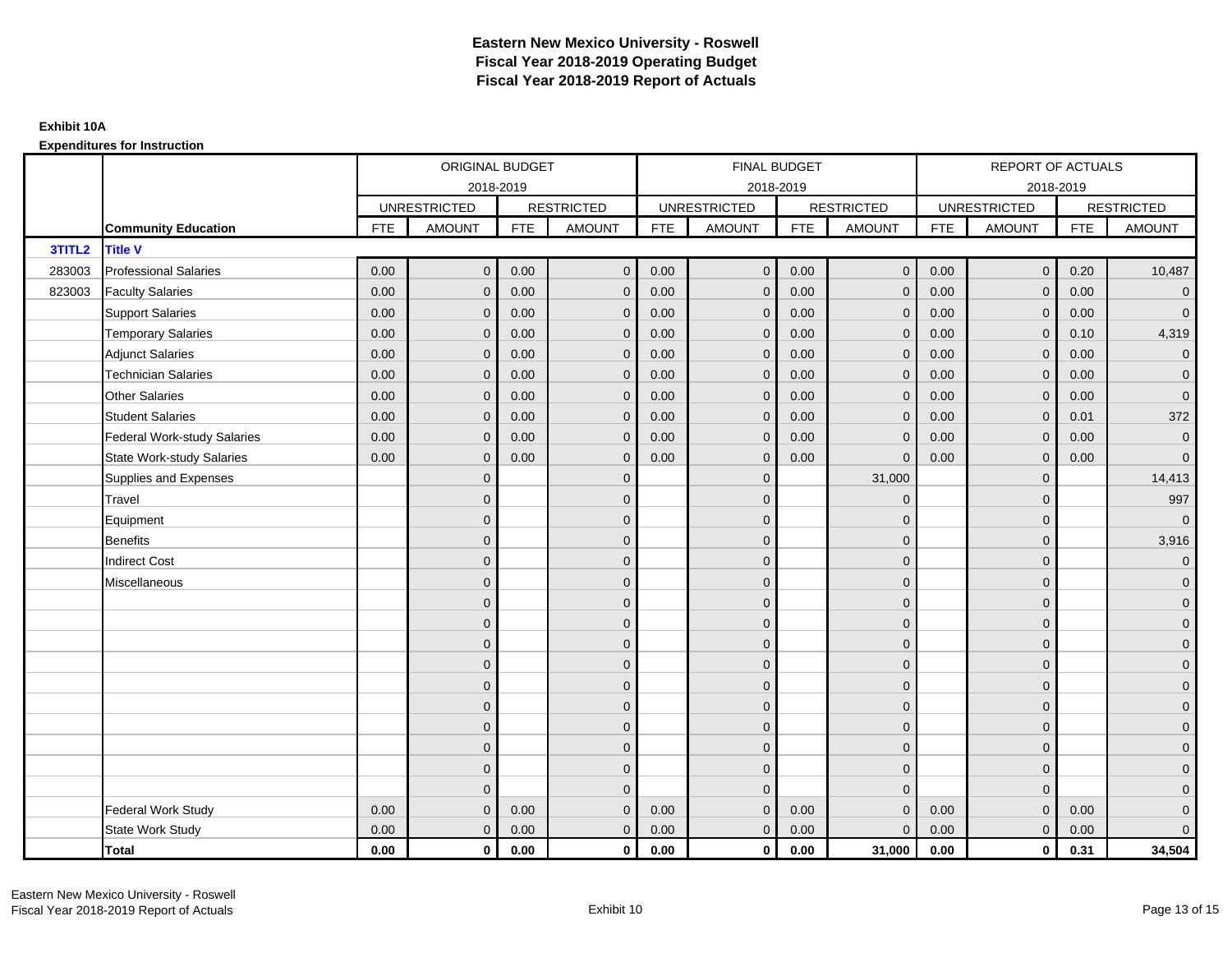### **Expenditures for Instruction**

|        |                                  |            | ORIGINAL BUDGET     |            |                   |            | <b>FINAL BUDGET</b> |            |                   |            | <b>REPORT OF ACTUALS</b> |            |                     |
|--------|----------------------------------|------------|---------------------|------------|-------------------|------------|---------------------|------------|-------------------|------------|--------------------------|------------|---------------------|
|        |                                  |            |                     | 2018-2019  |                   |            | 2018-2019           |            |                   |            | 2018-2019                |            |                     |
|        |                                  |            | <b>UNRESTRICTED</b> |            | <b>RESTRICTED</b> |            | <b>UNRESTRICTED</b> |            | <b>RESTRICTED</b> |            | <b>UNRESTRICTED</b>      |            | <b>RESTRICTED</b>   |
|        | <b>Community Education</b>       | <b>FTE</b> | <b>AMOUNT</b>       | <b>FTE</b> | <b>AMOUNT</b>     | <b>FTE</b> | <b>AMOUNT</b>       | <b>FTE</b> | <b>AMOUNT</b>     | <b>FTE</b> | <b>AMOUNT</b>            | <b>FTE</b> | <b>AMOUNT</b>       |
| 3SCHW  | <b>School to Work</b>            |            |                     |            |                   |            |                     |            |                   |            |                          |            |                     |
| 273006 | <b>Professional Salaries</b>     | 0.00       | $\mathbf{0}$        | 0.00       | $\mathbf{0}$      | 0.00       | $\overline{0}$      | 0.00       | $\overline{0}$    | 0.00       | $\overline{0}$           | 0.00       | $\overline{0}$      |
| 913007 | <b>Faculty Salaries</b>          | 0.00       | $\mathbf 0$         | 0.00       | $\mathbf{0}$      | 0.00       | $\mathbf{0}$        | 0.00       | $\mathbf{0}$      | 0.00       | $\mathbf 0$              | 0.00       | $\overline{0}$      |
|        | <b>Support Salaries</b>          | 0.00       | $\mathbf{0}$        | 0.00       | $\mathbf 0$       | 0.00       | $\overline{0}$      | 0.00       | $\mathbf 0$       | 0.00       | $\mathbf{0}$             | 0.00       | $\overline{0}$      |
|        | <b>Temporary Salaries</b>        | 0.00       | $\mathbf{0}$        | 0.00       | $\mathbf 0$       | 0.00       | $\mathbf{0}$        | 0.00       | $\mathbf{0}$      | 0.00       | $\mathbf 0$              | 0.00       | $\overline{0}$      |
|        | <b>Adjunct Salaries</b>          | 0.00       | $\mathbf{0}$        | 0.00       | $\mathbf{0}$      | 0.00       | $\mathbf{0}$        | 0.00       | $\mathbf 0$       | 0.00       | $\mathbf{0}$             | 0.00       | $\mathbf{0}$        |
|        | <b>Technician Salaries</b>       | 0.00       | $\mathbf{0}$        | 0.00       | $\mathbf 0$       | 0.00       | $\mathbf{0}$        | 0.00       | $\mathbf{0}$      | 0.00       | $\mathbf{0}$             | 0.00       | $\mathbf{0}$        |
|        | Other Salaries                   | 0.00       | $\mathbf{0}$        | 0.00       | $\mathbf{0}$      | 0.00       | $\Omega$            | 0.00       | $\mathbf{0}$      | 0.00       | $\mathbf{0}$             | 0.00       | $\overline{0}$      |
|        | <b>Student Salaries</b>          | 0.00       | $\mathbf 0$         | 0.00       | $\mathbf 0$       | 0.00       | $\overline{0}$      | 0.00       | $\mathbf 0$       | 0.00       | $\mathbf{0}$             | 0.00       | $\overline{0}$      |
|        | Federal Work-study Salaries      | 0.00       | $\mathbf{0}$        | 0.00       | $\mathbf 0$       | 0.00       | $\mathbf{0}$        | 0.00       | $\mathbf 0$       | 0.00       | $\mathbf 0$              | 0.00       | $\overline{0}$      |
|        | <b>State Work-study Salaries</b> | 0.00       | $\mathbf{0}$        | 0.00       | $\mathbf{0}$      | 0.00       | $\mathbf{0}$        | 0.00       | $\mathbf{0}$      | 0.00       | $\mathbf{0}$             | 0.00       | $\overline{0}$      |
|        | Supplies and Expenses            |            | $\mathbf{0}$        |            | $\mathbf 0$       |            | $\mathbf{0}$        |            | $\mathbf 0$       |            | $\mathbf 0$              |            | 1,725               |
|        | Travel                           |            | $\mathbf{0}$        |            | $\mathbf 0$       |            | $\mathbf{0}$        |            | $\mathbf 0$       |            | $\mathbf{0}$             |            | $\overline{0}$      |
|        | Equipment                        |            | $\mathbf{0}$        |            | $\mathbf 0$       |            | $\mathbf{0}$        |            | $\mathbf 0$       |            | $\mathbf{0}$             |            | $\overline{0}$      |
|        | <b>Benefits</b>                  |            | $\mathbf{0}$        |            | $\mathbf{0}$      |            | $\mathbf{0}$        |            | $\mathbf 0$       |            | $\mathbf{0}$             |            | $\overline{0}$      |
|        | <b>Indirect Cost</b>             |            | $\mathbf{0}$        |            | $\mathbf{0}$      |            | $\Omega$            |            | $\mathbf 0$       |            | $\mathbf 0$              |            | $\overline{0}$      |
|        | Miscellaneous                    |            | $\Omega$            |            | $\mathbf{0}$      |            | $\mathbf{0}$        |            | $\mathbf{0}$      |            | $\mathbf 0$              |            | $\overline{0}$      |
|        |                                  |            | $\overline{0}$      |            | $\mathbf 0$       |            | $\mathbf{0}$        |            | $\mathbf{0}$      |            | $\mathbf{0}$             |            | $\mathbf{0}$        |
|        |                                  |            | $\mathbf{0}$        |            | $\mathbf 0$       |            | $\mathbf{0}$        |            | $\mathbf 0$       |            | $\mathbf{0}$             |            | $\overline{0}$      |
|        |                                  |            | $\Omega$            |            | $\mathbf{0}$      |            | $\Omega$            |            | $\mathbf 0$       |            | $\Omega$                 |            | $\overline{0}$      |
|        |                                  |            | $\overline{0}$      |            | $\mathbf 0$       |            | $\mathbf{0}$        |            | $\mathbf 0$       |            | $\mathbf 0$              |            | $\mathbf{0}$        |
|        |                                  |            | $\mathbf{0}$        |            | $\mathbf 0$       |            | $\mathbf{0}$        |            | $\mathbf 0$       |            | $\mathbf 0$              |            | $\mathsf{O}\xspace$ |
|        |                                  |            | $\overline{0}$      |            | $\mathbf{0}$      |            | $\Omega$            |            | $\mathbf{0}$      |            | $\mathbf{0}$             |            | $\overline{0}$      |
|        |                                  |            | $\overline{0}$      |            | $\mathbf 0$       |            | $\mathbf{0}$        |            | $\mathbf 0$       |            | $\mathbf 0$              |            | $\overline{0}$      |
|        |                                  |            | $\mathbf{0}$        |            | $\mathbf{0}$      |            | $\Omega$            |            | $\mathbf 0$       |            | $\mathbf{0}$             |            | $\overline{0}$      |
|        |                                  |            | $\mathbf{0}$        |            | $\mathbf{0}$      |            | $\Omega$            |            | $\mathbf{0}$      |            | $\mathbf{0}$             |            | $\overline{0}$      |
|        |                                  |            | $\Omega$            |            | $\Omega$          |            | $\Omega$            |            | $\mathbf{0}$      |            | $\Omega$                 |            | $\mathsf{O}\xspace$ |
|        | Federal Work Study               | 0.00       | $\mathbf{0}$        | 0.00       | $\mathbf 0$       | 0.00       | $\mathbf{0}$        | 0.00       | $\mathbf{0}$      | 0.00       | $\mathbf{0}$             | 0.00       | $\mathbf{0}$        |
|        | State Work Study                 | 0.00       | $\mathbf{0}$        | 0.00       | $\mathbf{0}$      | 0.00       | $\overline{0}$      | 0.00       | $\overline{0}$    | 0.00       | $\overline{0}$           | 0.00       | $\overline{0}$      |
|        | <b>Total</b>                     | 0.00       | $\mathbf 0$         | 0.00       | $\mathbf 0$       | 0.00       | $\mathbf{0}$        | 0.00       | $\overline{0}$    | 0.00       | $\mathbf{0}$             | 0.00       | 1,725               |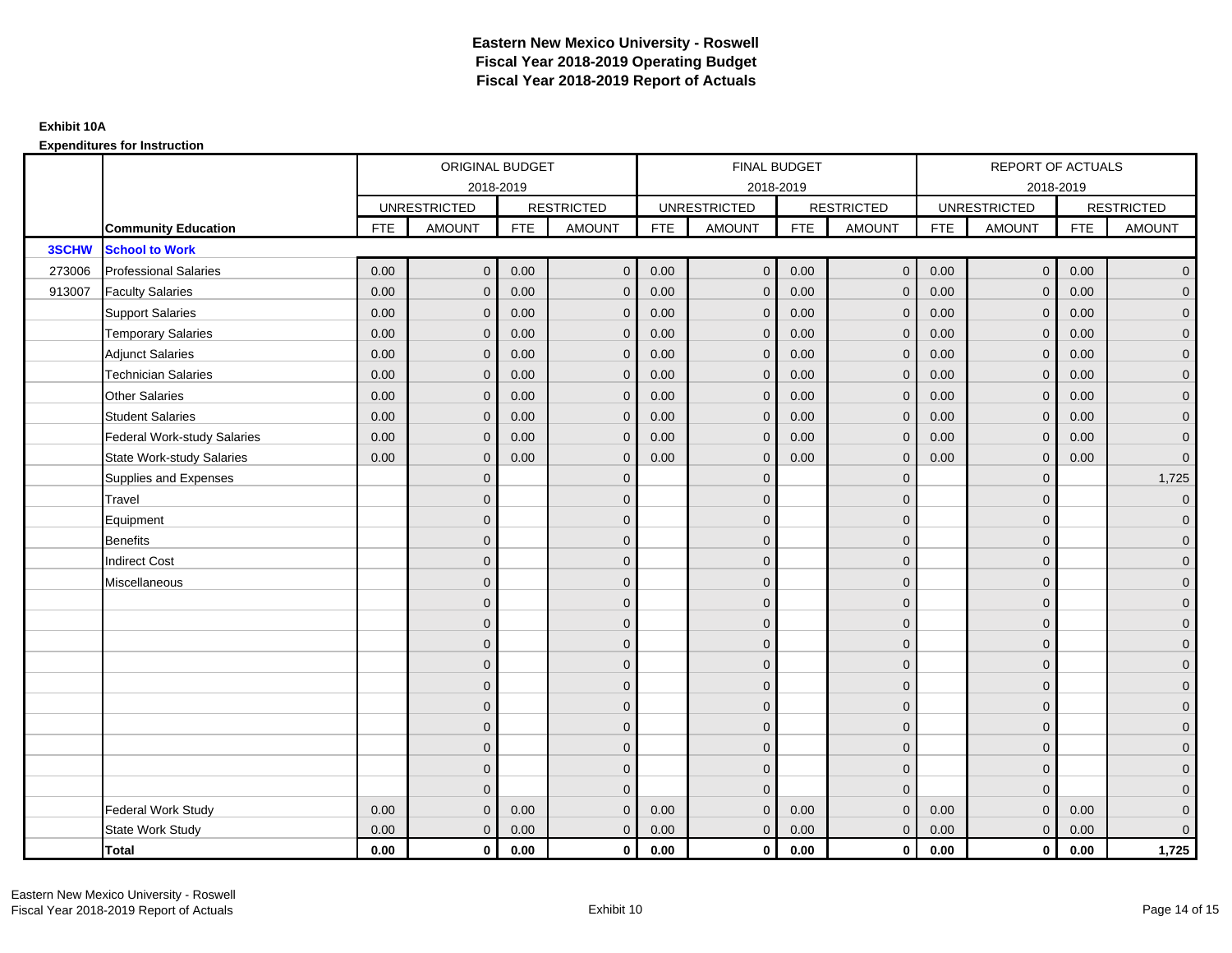### **Expenditures for Instruction**

|        |                                  |            | ORIGINAL BUDGET     |            |                   |            | <b>FINAL BUDGET</b> |            |                   |            | <b>REPORT OF ACTUALS</b> |            |                     |
|--------|----------------------------------|------------|---------------------|------------|-------------------|------------|---------------------|------------|-------------------|------------|--------------------------|------------|---------------------|
|        |                                  |            |                     | 2018-2019  |                   |            | 2018-2019           |            |                   |            | 2018-2019                |            |                     |
|        |                                  |            | <b>UNRESTRICTED</b> |            | <b>RESTRICTED</b> |            | <b>UNRESTRICTED</b> |            | <b>RESTRICTED</b> |            | <b>UNRESTRICTED</b>      |            | <b>RESTRICTED</b>   |
|        | <b>Community Education</b>       | <b>FTE</b> | <b>AMOUNT</b>       | <b>FTE</b> | <b>AMOUNT</b>     | <b>FTE</b> | <b>AMOUNT</b>       | <b>FTE</b> | <b>AMOUNT</b>     | <b>FTE</b> | <b>AMOUNT</b>            | <b>FTE</b> | <b>AMOUNT</b>       |
| 3DOL   | <b>HEP/HIV</b>                   |            |                     |            |                   |            |                     |            |                   |            |                          |            |                     |
| 282033 | <b>Professional Salaries</b>     | 0.00       | $\mathbf{0}$        | 0.00       | $\mathbf{0}$      | 0.00       | $\overline{0}$      | 0.00       | $\overline{0}$    | 0.00       | $\overline{0}$           | 0.00       | $\overline{0}$      |
| 822033 | <b>Faculty Salaries</b>          | 0.00       | $\mathbf{0}$        | 0.00       | $\mathbf{0}$      | 0.00       | $\mathbf{0}$        | 0.00       | $\mathbf{0}$      | 0.00       | $\mathbf 0$              | 0.00       | $\overline{0}$      |
|        | <b>Support Salaries</b>          | 0.00       | $\mathbf{0}$        | 0.00       | $\mathbf 0$       | 0.00       | $\overline{0}$      | 0.00       | $\mathbf 0$       | 0.00       | $\overline{0}$           | 0.00       | $\overline{0}$      |
|        | <b>Temporary Salaries</b>        | 0.00       | $\mathbf{0}$        | 0.00       | $\mathbf 0$       | 0.00       | $\mathbf{0}$        | 0.00       | $\mathbf{0}$      | 0.00       | $\mathbf 0$              | 0.00       | $\overline{0}$      |
|        | <b>Adjunct Salaries</b>          | 0.00       | $\mathbf{0}$        | 0.00       | $\mathbf{0}$      | 0.00       | $\mathbf{0}$        | 0.00       | $\mathbf 0$       | 0.00       | $\mathbf{0}$             | 0.00       | $\mathbf{0}$        |
|        | <b>Technician Salaries</b>       | 0.00       | $\mathbf{0}$        | 0.00       | $\mathbf 0$       | 0.00       | $\mathbf{0}$        | 0.00       | $\mathbf{0}$      | 0.00       | $\mathbf{0}$             | 0.00       | $\mathbf{0}$        |
|        | Other Salaries                   | 0.00       | $\mathbf{0}$        | 0.00       | $\mathbf{0}$      | 0.00       | $\Omega$            | 0.00       | $\mathbf{0}$      | 0.00       | $\mathbf{0}$             | 0.00       | $\overline{0}$      |
|        | <b>Student Salaries</b>          | 0.00       | $\mathbf 0$         | 0.00       | $\mathbf 0$       | 0.00       | $\overline{0}$      | 0.00       | $\mathbf 0$       | 0.00       | $\overline{0}$           | 0.00       | $\overline{0}$      |
|        | Federal Work-study Salaries      | 0.00       | $\mathbf{0}$        | 0.00       | $\mathbf 0$       | 0.00       | $\mathbf{0}$        | 0.00       | $\mathbf 0$       | 0.00       | $\mathbf 0$              | 0.00       | $\overline{0}$      |
|        | <b>State Work-study Salaries</b> | 0.00       | $\mathbf{0}$        | 0.00       | $\mathbf{0}$      | 0.00       | $\Omega$            | 0.00       | $\mathbf{0}$      | 0.00       | $\mathbf{0}$             | 0.00       | $\overline{0}$      |
|        | Supplies and Expenses            |            | $\mathbf{0}$        |            | $\mathbf 0$       |            | $\mathbf{0}$        |            | $\mathbf 0$       |            | $\mathbf 0$              |            | 1,675               |
|        | Travel                           |            | $\mathbf{0}$        |            | $\mathbf 0$       |            | $\mathbf{0}$        |            | $\mathbf 0$       |            | $\mathbf{0}$             |            | $\overline{0}$      |
|        | Equipment                        |            | $\mathbf{0}$        |            | $\mathbf 0$       |            | $\mathbf{0}$        |            | $\mathbf 0$       |            | $\mathbf{0}$             |            | $\overline{0}$      |
|        | <b>Benefits</b>                  |            | $\mathbf{0}$        |            | $\mathbf{0}$      |            | $\mathbf{0}$        |            | $\mathbf 0$       |            | $\mathbf{0}$             |            | $\overline{0}$      |
|        | <b>Indirect Cost</b>             |            | $\mathbf{0}$        |            | $\mathbf{0}$      |            | $\Omega$            |            | $\mathbf 0$       |            | $\mathbf 0$              |            | $\overline{0}$      |
|        | Miscellaneous                    |            | $\Omega$            |            | $\mathbf{0}$      |            | $\mathbf{0}$        |            | $\mathbf{0}$      |            | $\mathbf 0$              |            | $\overline{0}$      |
|        |                                  |            | $\overline{0}$      |            | $\mathbf 0$       |            | $\mathbf{0}$        |            | $\mathbf 0$       |            | $\mathbf{0}$             |            | $\overline{0}$      |
|        |                                  |            | $\overline{0}$      |            | $\mathbf 0$       |            | $\mathbf{0}$        |            | $\mathbf 0$       |            | $\mathbf{0}$             |            | $\overline{0}$      |
|        |                                  |            | $\Omega$            |            | $\mathbf{0}$      |            | $\Omega$            |            | $\mathbf 0$       |            | $\Omega$                 |            | $\overline{0}$      |
|        |                                  |            | $\mathbf{0}$        |            | $\mathbf 0$       |            | $\mathbf{0}$        |            | $\mathbf 0$       |            | $\mathbf 0$              |            | $\overline{0}$      |
|        |                                  |            | $\mathbf{0}$        |            | $\mathbf 0$       |            | $\mathbf{0}$        |            | $\mathbf 0$       |            | $\mathbf 0$              |            | $\mathsf{O}\xspace$ |
|        |                                  |            | $\overline{0}$      |            | $\mathbf{0}$      |            | $\Omega$            |            | $\mathbf{0}$      |            | $\mathbf{0}$             |            | $\overline{0}$      |
|        |                                  |            | $\overline{0}$      |            | $\mathbf 0$       |            | $\mathbf{0}$        |            | $\mathbf 0$       |            | $\mathbf 0$              |            | $\overline{0}$      |
|        |                                  |            | $\mathbf{0}$        |            | $\mathbf{0}$      |            | $\Omega$            |            | $\mathbf 0$       |            | $\mathbf{0}$             |            | $\overline{0}$      |
|        |                                  |            | $\mathbf{0}$        |            | $\mathbf{0}$      |            | $\Omega$            |            | $\mathbf{0}$      |            | $\mathbf{0}$             |            | $\overline{0}$      |
|        |                                  |            | $\Omega$            |            | $\Omega$          |            | $\Omega$            |            | $\mathbf{0}$      |            | $\Omega$                 |            | $\mathsf{O}\xspace$ |
|        | Federal Work Study               | 0.00       | $\mathbf{0}$        | 0.00       | $\mathbf 0$       | 0.00       | $\mathbf{0}$        | 0.00       | $\mathbf{0}$      | 0.00       | $\mathbf{0}$             | 0.00       | $\mathbf{0}$        |
|        | State Work Study                 | 0.00       | $\mathbf{0}$        | 0.00       | $\mathbf{0}$      | 0.00       | $\overline{0}$      | 0.00       | $\overline{0}$    | 0.00       | $\overline{0}$           | 0.00       | $\overline{0}$      |
|        | <b>Total</b>                     | 0.00       | $\mathbf 0$         | 0.00       | $\mathbf 0$       | 0.00       | $\mathbf{0}$        | 0.00       | $\overline{0}$    | 0.00       | $\mathbf{0}$             | 0.00       | 1,675               |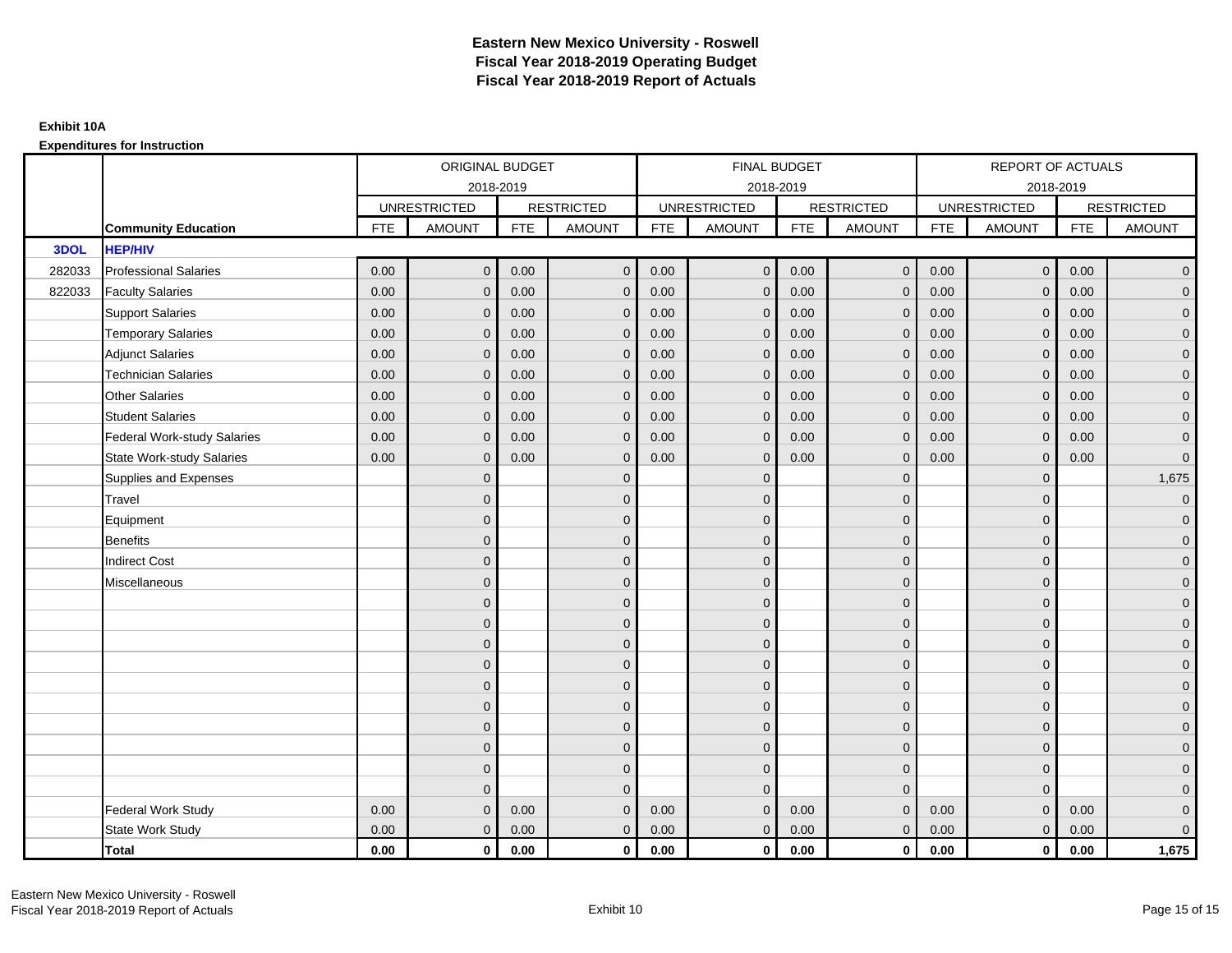#### **Exhibit 11**

|                         |                                                   |            | <b>ORIGINAL BUDGET</b> |            |                   |            |                     | FINAL BUDGET |                   |            | <b>REPORT OF ACTUALS</b> |            |                   |
|-------------------------|---------------------------------------------------|------------|------------------------|------------|-------------------|------------|---------------------|--------------|-------------------|------------|--------------------------|------------|-------------------|
|                         |                                                   |            |                        | 2018-2019  |                   |            |                     | 2018-2019    |                   |            | 2018-2019                |            |                   |
|                         |                                                   |            | <b>UNRESTRICTED</b>    |            | <b>RESTRICTED</b> |            | <b>UNRESTRICTED</b> |              | <b>RESTRICTED</b> |            | <b>UNRESTRICTED</b>      |            | <b>RESTRICTED</b> |
|                         | <b>Libraries</b>                                  | <b>FTE</b> | <b>AMOUNT</b>          | <b>FTE</b> | <b>AMOUNT</b>     | <b>FTE</b> | <b>AMOUNT</b>       | <b>FTE</b>   | <b>AMOUNT</b>     | <b>FTE</b> | <b>AMOUNT</b>            | <b>FTE</b> | <b>AMOUNT</b>     |
| 3LIBR                   | Library                                           | 4.50       | 158,923                | 0.00       | $\mathbf 0$       | 4.50       | 158,923             | 0.00         | $\mathbf 0$       | 5.60       | 232,646                  | 0.00       | $\overline{0}$    |
| AS3                     | <b>Additional Future Support</b>                  | 0.00       | $\mathbf 0$            | 0.00       | $\mathbf 0$       | 0.00       | $\mathbf 0$         | 0.00         | $\mathbf 0$       | 0.00       | $\overline{0}$           | 0.00       | $\overline{0}$    |
| <b>Total Libraries</b>  |                                                   | 4.50       | 158,923                | 0.00       | $\mathbf{0}$      | 4.50       | 158,923             | 0.00         | $\mathbf{0}$      | 5.60       | 232,646                  | 0.00       | $\mathbf 0$       |
|                         |                                                   |            |                        |            |                   |            |                     |              |                   |            |                          |            |                   |
|                         | <b>Academic Support and Personnel Development</b> |            |                        |            |                   |            |                     |              |                   |            |                          |            |                   |
| 3DINS                   | Dean of Instruction - Administration              | 7.90       | 536,178                | 0.00       | $\mathbf 0$       | 7.90       | 536,178             | 0.00         | $\mathbf 0$       | 8.50       | 618,416                  | 0.00       | $\overline{0}$    |
| 3FDEV                   | <b>Faculty Development</b>                        | 0.00       | 1,440                  | 0.00       | $\mathbf 0$       | 0.00       | 1,440               | 0.00         | $\mathsf{O}$      | 0.00       | 5,245                    | 0.00       | $\mathbf 0$       |
| 3FEVL                   | <b>Faculty Evaluation</b>                         | 0.00       | 2,680                  | 0.00       | 0                 | 0.00       | 2,680               | 0.00         | $\mathsf{O}$      | 0.07       | 3,175                    | 0.00       | $\overline{0}$    |
| 3FSEN                   | <b>Faculty Senate</b>                             | 0.15       | 3,794                  | 0.00       | $\mathbf 0$       | 0.15       | 3,794               | 0.00         | $\mathsf{O}$      | 0.15       | 5,183                    | 0.00       | $\overline{0}$    |
| AS1                     | <b>Additional Future Support</b>                  | 0.00       | $\mathbf 0$            | 0.00       | $\mathbf{0}$      | 0.00       | $\mathbf 0$         | 0.00         | $\mathbf 0$       | 0.00       | $\mathbf 0$              | 0.00       | $\overline{0}$    |
| AS <sub>2</sub>         | <b>Additional Future Support</b>                  | 0.00       | $\mathbf 0$            | 0.00       | $\mathbf 0$       | 0.00       | $\mathbf 0$         | 0.00         | $\mathbf{0}$      | 0.00       | $\mathbf 0$              | 0.00       | $\overline{0}$    |
|                         |                                                   |            |                        |            |                   |            |                     |              |                   |            |                          |            |                   |
|                         |                                                   |            |                        |            |                   |            |                     |              |                   |            |                          |            |                   |
|                         | <b>Total Academic Support and</b>                 |            |                        |            |                   |            |                     |              |                   |            |                          |            |                   |
|                         | <b>Personnel Development</b>                      | 8.05       | 544,092                | 0.00       | $\mathbf{0}$      | 8.05       | 544,092             | 0.00         | $\mathbf{0}$      | 8.72       | 632,019                  | 0.00       | $\mathbf{0}$      |
|                         |                                                   |            |                        |            |                   |            |                     |              |                   |            |                          |            |                   |
|                         |                                                   |            |                        |            |                   |            |                     |              |                   |            |                          |            |                   |
|                         | <b>Work Study</b>                                 |            |                        |            |                   |            |                     |              |                   |            |                          |            |                   |
| 961019                  | Federal Work-study                                | 0.00       | $\pmb{0}$              | 0.00       | $\mathbf 0$       | 0.00       | $\mathbf 0$         | 0.00         | $\mathbf 0$       | 0.00       | $\overline{0}$           | 0.00       | $\overline{0}$    |
| 961016                  | State Work-study                                  | 0.00       | $\boldsymbol{0}$       | 0.00       | $\mathbf 0$       | 0.00       | $\mathbf 0$         | 0.00         | $\mathbf 0$       | $0.00\,$   | $\overline{0}$           | 0.00       | $\mathbf 0$       |
| <b>Total Work Study</b> |                                                   | 0.00       | $\mathbf 0$            | 0.00       | $\mathbf 0$       | 0.00       | $\mathbf 0$         | 0.00         | $\mathbf{0}$      | 0.00       | $\overline{0}$           | 0.00       | $\mathbf{0}$      |
|                         |                                                   |            |                        |            |                   |            |                     |              |                   |            |                          |            |                   |
|                         |                                                   |            |                        |            |                   |            |                     |              |                   |            |                          |            |                   |
|                         | <b>Unallocated</b>                                |            | $\mathbf{0}$           |            | $\overline{0}$    |            | $\overline{0}$      |              | $\overline{0}$    |            | $\overline{0}$           |            | $\overline{0}$    |
|                         |                                                   |            |                        |            |                   |            |                     |              |                   |            |                          |            |                   |
|                         |                                                   |            |                        |            |                   |            |                     |              |                   |            |                          |            |                   |
|                         |                                                   |            |                        |            |                   |            |                     |              |                   |            |                          |            |                   |
|                         |                                                   |            |                        |            |                   |            |                     |              |                   |            |                          |            |                   |
|                         |                                                   |            |                        |            |                   |            |                     |              |                   |            |                          |            |                   |
|                         |                                                   |            |                        |            |                   |            |                     |              |                   |            |                          |            |                   |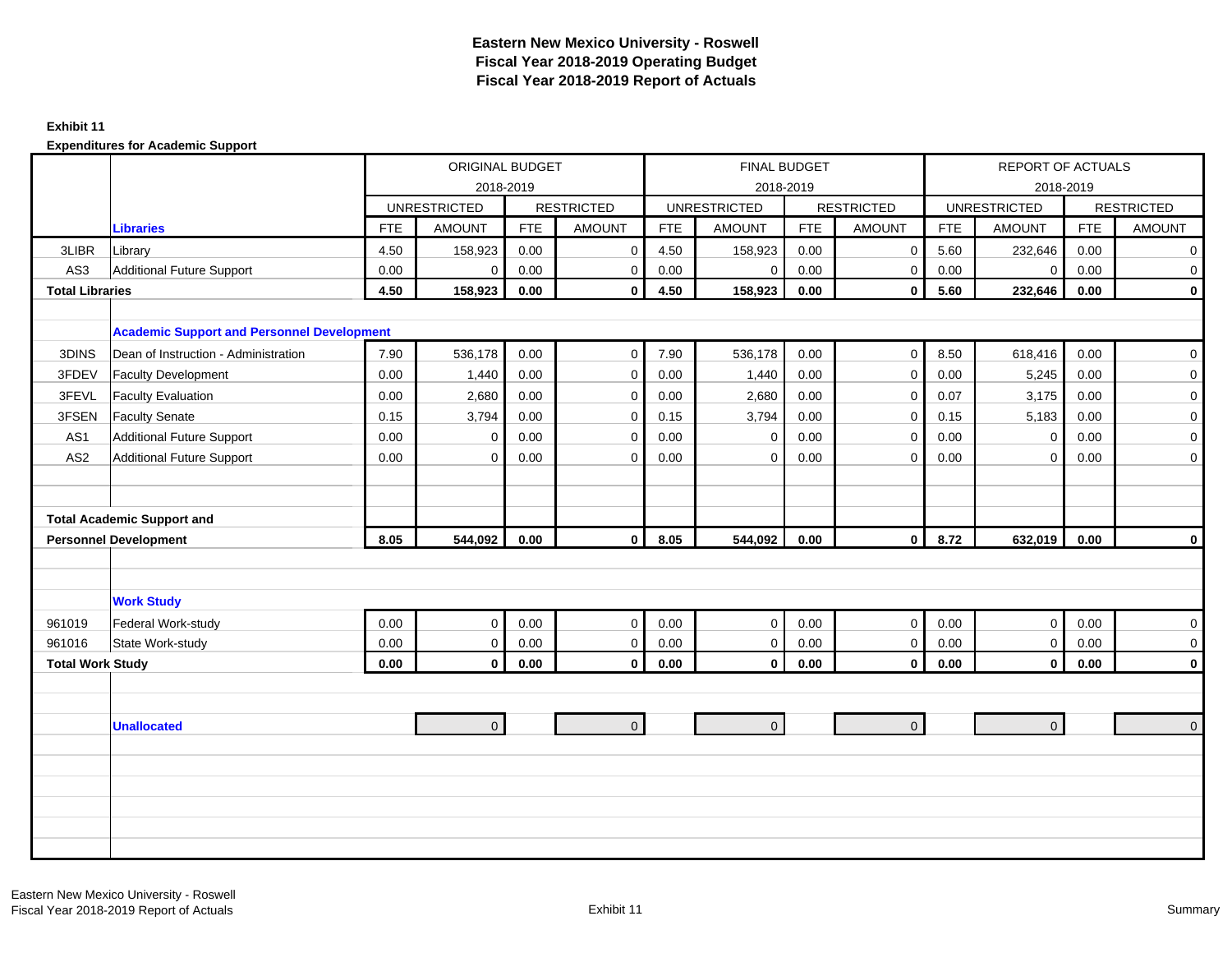|                       | <b>Items Not in 11A</b>       |       |              |      |             |                |                |      |             |       |                     |      |             |
|-----------------------|-------------------------------|-------|--------------|------|-------------|----------------|----------------|------|-------------|-------|---------------------|------|-------------|
| 962061                | Retirement                    |       | 94,366       |      |             |                | 94,366         |      |             |       | 104,544             |      |             |
| 962062                | Social Security and Medicare  |       | 51,935       |      |             |                | 51,935         |      |             |       | 56,972              |      |             |
| 962063                | Group Insurance               |       | 150,307      |      |             |                | 150,307        |      |             |       | 116,759             |      |             |
| 962064                | Worker's Compensation         |       | 3,500        |      |             |                | 3,500          |      |             |       | 4,976               |      |             |
| 962065                | Unemployment Insurance        |       | 36,660       |      |             |                | 36,660         |      |             |       | 399                 |      |             |
| 962068                | Waiver of Tuition             |       | 2,000        |      |             |                | 2,000          |      |             |       | 1,173               |      |             |
| 962069                | <b>Vacation Accruals</b>      |       | 4,500        |      |             |                | 4,500          |      |             |       | 348                 |      |             |
| 962066                | Retiree Health                |       | 13,578       |      |             |                | 13,578         |      |             |       | 15,141              |      |             |
| 110-920               | <b>Internal Services</b>      |       | 89,997       |      |             |                | 89,997         |      |             |       | 89,997              |      |             |
|                       | Professional Merit Pay        |       | $\mathbf 0$  |      |             |                | $\mathbf 0$    |      |             |       | $\mathsf{O}\xspace$ |      |             |
|                       | <b>Staff Merit Pay</b>        |       | $\mathbf 0$  |      |             |                | $\mathbf 0$    |      |             |       | $\mathbf 0$         |      |             |
|                       | <b>Faculty Merit Pay</b>      |       | $\mathbf 0$  |      |             |                | $\mathbf 0$    |      |             |       | $\mathbf 0$         |      |             |
|                       | Unallocated                   |       | $\mathbf{0}$ |      |             |                | $\overline{0}$ |      |             |       | $\overline{0}$      |      |             |
| <b>Total Benefits</b> |                               |       | 446,844      |      | $\mathbf 0$ |                | 446,844        |      | $\mathbf 0$ |       | 390,309             |      | $\mathbf 0$ |
|                       |                               |       |              |      |             |                |                |      |             |       |                     |      |             |
|                       |                               |       |              |      |             |                |                |      |             |       |                     |      |             |
|                       | <b>Total Academic Support</b> | 12.55 | 1,149,859    | 0.00 |             | $0 \mid 12.55$ | 1,149,859      | 0.00 | $\circ$     | 14.32 | 1,254,974           | 0.00 |             |
|                       |                               |       |              |      |             |                |                |      |             |       |                     |      | $\pmb{0}$   |
|                       |                               |       |              |      |             |                |                |      |             |       |                     |      |             |
|                       |                               |       |              |      |             |                |                |      |             |       |                     |      |             |
|                       |                               |       |              |      |             |                |                |      |             |       |                     |      |             |
|                       |                               |       |              |      |             |                |                |      |             |       |                     |      |             |
|                       |                               |       |              |      |             |                |                |      |             |       |                     |      |             |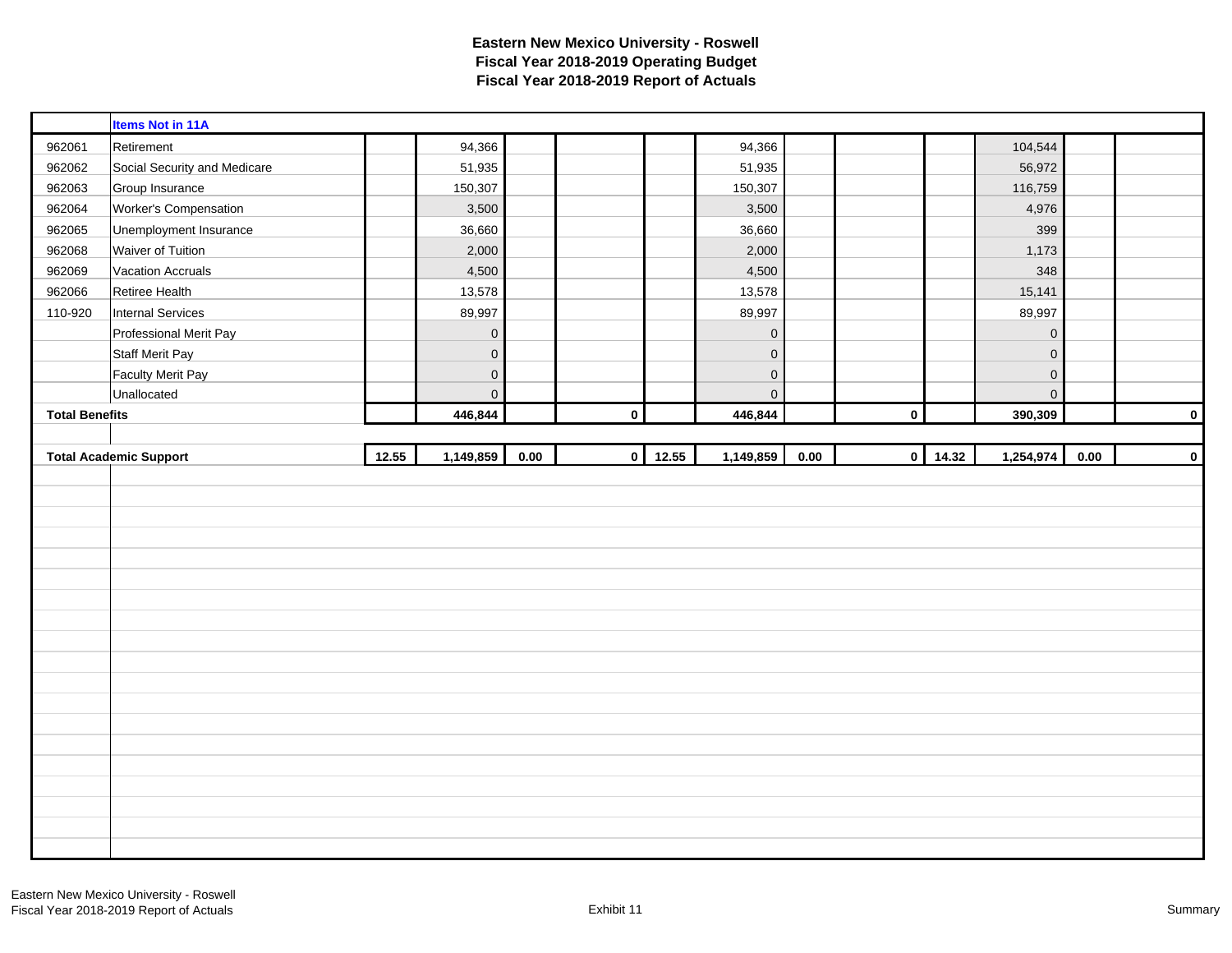### **Exhibit 11A**

|                                    |            | ORIGINAL BUDGET     |            |                   |            | FINAL BUDGET        |            |                         |            | <b>REPORT OF ACTUALS</b> |            |                   |
|------------------------------------|------------|---------------------|------------|-------------------|------------|---------------------|------------|-------------------------|------------|--------------------------|------------|-------------------|
|                                    |            | 2018-2019           |            |                   |            | 2018-2019           |            |                         |            | 2018-2019                |            |                   |
|                                    |            | <b>UNRESTRICTED</b> |            | <b>RESTRICTED</b> |            | <b>UNRESTRICTED</b> |            | <b>RESTRICTED</b>       |            | <b>UNRESTRICTED</b>      |            | <b>RESTRICTED</b> |
| <b>Academic Support</b>            | <b>FTE</b> | <b>AMOUNT</b>       | <b>FTE</b> | <b>AMOUNT</b>     | <b>FTE</b> | <b>AMOUNT</b>       | <b>FTE</b> | <b>AMOUNT</b>           | <b>FTE</b> | <b>AMOUNT</b>            | <b>FTE</b> | <b>AMOUNT</b>     |
|                                    |            |                     |            |                   |            |                     |            |                         |            |                          |            |                   |
| <b>Professional Salaries</b>       | 6.00       | 486,347             | 0.00       | $\mathbf 0$       | 6.00       | 486,347             | 0.00       | $\overline{0}$          | 5.07       | 511,915                  | 0.00       | $\overline{0}$    |
| <b>Faculty Salaries</b>            | 0.15       | 3,794               | 0.00       | $\mathbf 0$       | 0.15       | 3,794               | 0.00       | $\mathbf 0$             | 0.15       | 3,694                    | 0.00       | $\overline{0}$    |
| <b>Support Salaries</b>            | 6.00       | 170,968             | 0.00       | $\mathbf 0$       | 6.00       | 170,968             | 0.00       | $\mathbf 0$             | 6.00       | 158,781                  | 0.00       | $\overline{0}$    |
| <b>Temporary Salaries</b>          | 0.00       | $\mathbf 0$         | 0.00       | $\Omega$          | 0.00       | $\mathbf 0$         | 0.00       | $\mathbf 0$             | 0.00       | $\mathbf 0$              | 0.00       | $\mathbf 0$       |
| <b>Adjunct Salaries</b>            | 0.15       | 7,381               | 0.00       | $\mathbf 0$       | 0.15       | 7,381               | 0.00       | $\mathbf 0$             | 0.50       | 24,464                   | 0.00       | $\mathbf 0$       |
| <b>Technician Salaries</b>         | 0.00       | $\mathbf 0$         | 0.00       | $\mathbf 0$       | 0.00       | $\mathbf 0$         | 0.00       | $\mathbf 0$             | 2.50       | 72,717                   | 0.00       | $\mathbf 0$       |
| <b>Other Salaries</b>              | 0.25       | 10,405              | 0.00       | $\Omega$          | 0.25       | 10,405              | 0.00       | $\mathbf 0$             | 0.00       | 2,477                    | 0.00       | $\overline{0}$    |
| <b>Student Salaries</b>            | 0.00       | $\mathbf 0$         | 0.00       | $\mathbf 0$       | 0.00       | 0                   | 0.00       | $\mathbf 0$             | 0.10       | 3,600                    | 0.00       | $\overline{0}$    |
| <b>Federal Work-study Salaries</b> | 0.00       | $\mathbf 0$         | 0.00       | $\mathbf 0$       | 0.00       | $\Omega$            | 0.00       | $\mathbf 0$             | 0.00       | $\mathbf 0$              | 0.00       | $\overline{0}$    |
| <b>State Work-study Salaries</b>   | 0.00       | $\mathbf 0$         | 0.00       | $\mathbf 0$       | 0.00       | $\Omega$            | 0.00       | $\mathbf 0$             | 0.00       | $\Omega$                 | 0.00       | $\mathbf 0$       |
| Supplies and Expenses              |            | 24,120              |            | $\mathbf 0$       |            | 24,120              |            | $\mathbf 0$             |            | 49,057                   |            | $\mathbf 0$       |
| Travel                             |            | $\mathbf 0$         |            | $\mathbf 0$       |            | $\mathbf 0$         |            | $\mathbf 0$             |            | 30,111                   |            | $\mathbf 0$       |
| Equipment                          |            | $\mathbf 0$         |            | $\mathbf 0$       |            | $\mathbf 0$         |            | $\mathbf 0$             |            | 7,849                    |            | $\mathbf 0$       |
| <b>Benefits</b>                    |            | $\mathbf 0$         |            | $\mathbf 0$       |            | $\mathbf 0$         |            | $\mathbf 0$             |            | $\mathbf 0$              |            | $\mathbf 0$       |
| <b>Indirect Cost</b>               |            | $\mathbf 0$         |            | $\mathbf 0$       |            | $\Omega$            |            | $\mathbf 0$             |            | $\mathbf 0$              |            | $\mathbf 0$       |
| Miscellaneous                      |            | $\mathbf 0$         |            | $\mathbf 0$       |            | $\mathbf 0$         |            | $\mathbf 0$             |            | $\Omega$                 |            | $\mathbf 0$       |
|                                    |            | $\mathbf 0$         |            | $\mathbf 0$       |            | $\mathbf 0$         |            | $\mathbf 0$             |            | $\mathbf 0$              |            | $\overline{0}$    |
|                                    |            | $\mathbf 0$         |            | $\mathbf 0$       |            | $\mathbf 0$         |            | $\mathbf 0$             |            | $\mathbf 0$              |            | $\overline{0}$    |
|                                    |            | $\Omega$            |            | $\mathbf 0$       |            | $\Omega$            |            | $\mathbf 0$             |            | $\Omega$                 |            | $\overline{0}$    |
|                                    |            | $\mathbf 0$         |            | $\mathbf 0$       |            | $\mathbf 0$         |            | $\mathbf 0$             |            | $\mathbf 0$              |            | $\mathbf 0$       |
|                                    |            | $\mathbf 0$         |            | $\mathbf 0$       |            | $\mathbf 0$         |            | $\mathbf 0$             |            | $\mathbf 0$              |            | $\mathbf 0$       |
|                                    |            | $\mathbf 0$         |            | $\mathbf 0$       |            | $\mathbf 0$         |            | $\mathbf 0$             |            | $\Omega$                 |            | $\mathbf 0$       |
|                                    |            | $\mathbf 0$         |            | $\mathsf 0$       |            | 0                   |            | $\mathsf{O}\xspace$     |            | $\mathbf 0$              |            | $\overline{0}$    |
|                                    |            | $\Omega$            |            | $\mathbf 0$       |            | $\Omega$            |            | $\mathbf 0$             |            | $\mathbf 0$              |            | $\overline{0}$    |
|                                    |            | $\mathbf 0$         |            | $\mathbf 0$       |            | 0                   |            | $\mathbf 0$             |            | $\mathbf 0$              |            | $\mathbf 0$       |
|                                    |            | $\Omega$            |            | $\mathbf 0$       |            | $\Omega$            |            | $\mathbf{0}$            |            | $\Omega$                 |            | $\overline{O}$    |
|                                    |            | $\mathbf 0$         |            | $\mathbf 0$       |            | $\mathbf 0$         |            | $\mathbf 0$             |            | $\mathbf 0$              |            | $\mathbf 0$       |
|                                    |            | $\Omega$            |            | $\mathbf 0$       |            | $\Omega$            |            | $\mathbf 0$             |            | $\Omega$                 |            | $\mathbf 0$       |
| <b>Total</b>                       | 12.55      | 703,015             | 0.00       | $\mathbf 0$       | 12.55      | 703,015             | 0.00       | $\overline{\mathbf{0}}$ | 14.32      | 864,665                  | 0.00       | $\mathbf 0$       |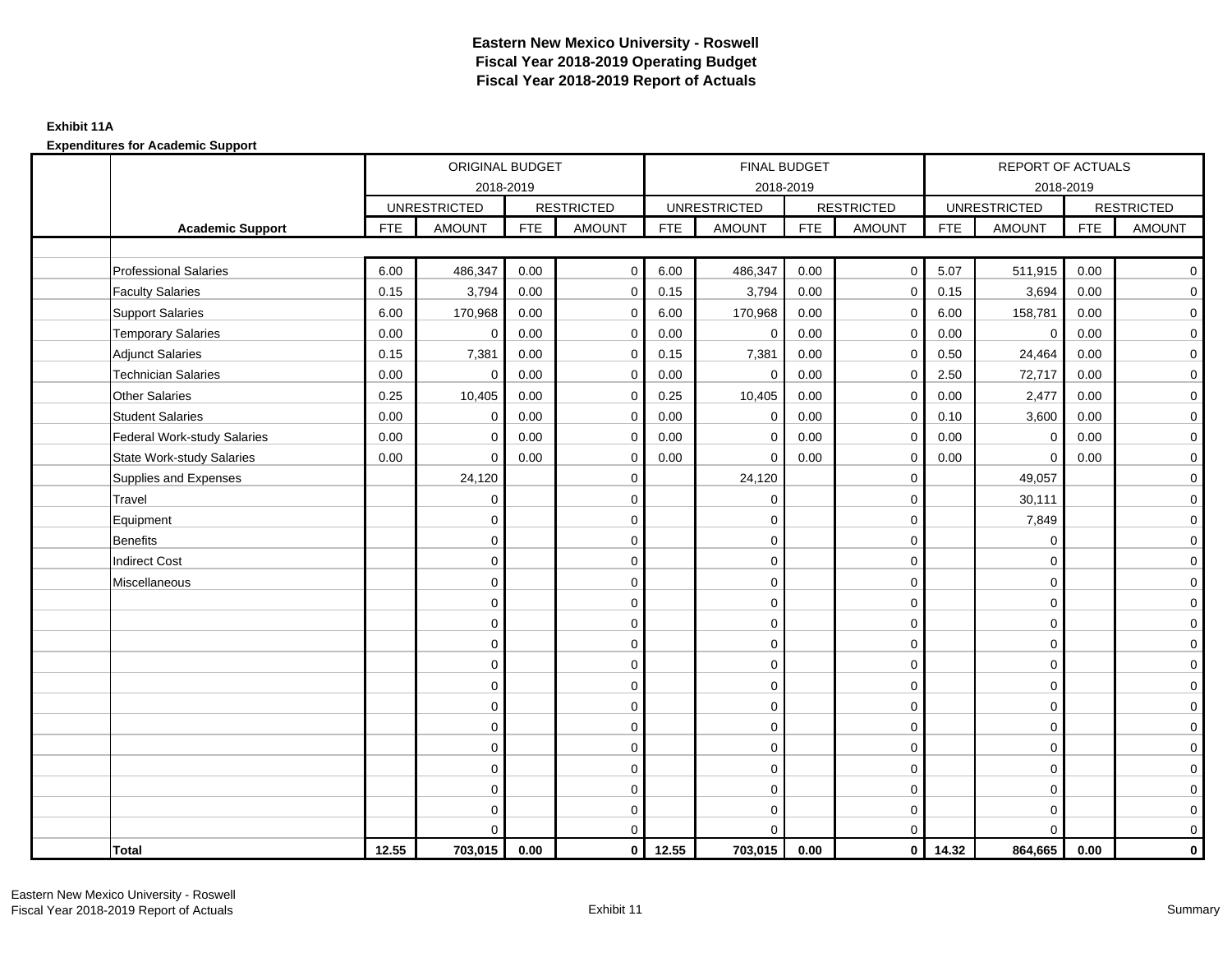|              |                                          | ORIGINAL BUDGET<br>2018-2019 |                     |            |                   |            | FINAL BUDGET        |            |                   |            | REPORT OF ACTUALS   |            |                     |
|--------------|------------------------------------------|------------------------------|---------------------|------------|-------------------|------------|---------------------|------------|-------------------|------------|---------------------|------------|---------------------|
|              |                                          |                              |                     |            |                   |            | 2018-2019           |            |                   |            | 2018-2019           |            |                     |
|              |                                          |                              | <b>UNRESTRICTED</b> |            | <b>RESTRICTED</b> |            | <b>UNRESTRICTED</b> |            | <b>RESTRICTED</b> |            | <b>UNRESTRICTED</b> |            | <b>RESTRICTED</b>   |
|              | <b>Academic Support</b>                  | <b>FTE</b>                   | <b>AMOUNT</b>       | <b>FTE</b> | <b>AMOUNT</b>     | <b>FTE</b> | <b>AMOUNT</b>       | <b>FTE</b> | <b>AMOUNT</b>     | <b>FTE</b> | <b>AMOUNT</b>       | <b>FTE</b> | <b>AMOUNT</b>       |
| <b>3DINS</b> | <b>Dean Instruction - Administration</b> |                              |                     |            |                   |            |                     |            |                   |            |                     |            |                     |
| 171011       | <b>Professional Salaries</b>             | 5.00                         | 425,276             | 0.00       | $\mathbf{0}$      | 5.00       | 425,276             | 0.00       | $\overline{0}$    | 4.00       | 447,669             | 0.00       | $\overline{0}$      |
| 720010       | <b>Faculty Salaries</b>                  | 0.00                         | $\mathbf 0$         | 0.00       | $\mathbf{0}$      | 0.00       | $\mathbf{0}$        | 0.00       | $\mathbf{0}$      | 0.00       | $\mathbf 0$         | 0.00       | $\overline{0}$      |
|              | <b>Support Salaries</b>                  | 2.50                         | 78,116              | 0.00       | $\mathbf{0}$      | 2.50       | 78,116              | 0.00       | $\mathbf{0}$      | 4.00       | 90,764              | 0.00       | $\overline{0}$      |
|              | <b>Temporary Salaries</b>                | 0.00                         | $\mathbf{0}$        | 0.00       | $\mathbf{0}$      | 0.00       | $\mathbf 0$         | 0.00       | $\mathbf 0$       | 0.00       | $\mathbf 0$         | 0.00       | $\mathbf 0$         |
|              | <b>Adjunct Salaries</b>                  | 0.15                         | 7,381               | 0.00       | $\Omega$          | 0.15       | 7,381               | 0.00       | $\mathbf{0}$      | 0.50       | 24,464              | 0.00       | $\mathbf 0$         |
|              | <b>Technician Salaries</b>               | 0.00                         | $\Omega$            | 0.00       | $\Omega$          | 0.00       | $\mathbf{0}$        | 0.00       | $\mathbf{0}$      | 0.00       | $\Omega$            | 0.00       | $\overline{0}$      |
|              | <b>Other Salaries</b>                    | 0.25                         | 10,405              | 0.00       | $\mathbf{0}$      | 0.25       | 10,405              | 0.00       | $\mathbf 0$       | 0.00       | 2,477               | 0.00       | $\overline{0}$      |
|              | <b>Student Salaries</b>                  | 0.00                         | $\mathbf{0}$        | 0.00       | $\mathbf{0}$      | 0.00       | $\mathbf{0}$        | 0.00       | $\mathbf{0}$      | 0.00       | $\mathbf{0}$        | 0.00       | $\overline{0}$      |
|              | <b>Federal Work-study Salaries</b>       | 0.00                         | $\Omega$            | 0.00       | $\Omega$          | 0.00       | $\overline{0}$      | 0.00       | $\mathbf{0}$      | 0.00       | $\Omega$            | 0.00       | $\overline{0}$      |
|              | <b>State Work-study Salaries</b>         | 0.00                         | $\mathbf{0}$        | 0.00       | $\mathbf{0}$      | 0.00       | $\mathbf{0}$        | 0.00       | $\mathbf{0}$      | 0.00       | $\mathbf{0}$        | 0.00       | $\mathbf{0}$        |
|              | Supplies and Expenses                    |                              | 15,000              |            | $\mathbf{0}$      |            | 15,000              |            | $\mathbf{0}$      |            | 23,829              |            | $\overline{0}$      |
|              | Travel                                   |                              | $\mathbf{0}$        |            | $\mathbf{0}$      |            | $\Omega$            |            | $\mathbf{0}$      |            | 25,634              |            | $\overline{0}$      |
|              | Equipment                                |                              | $\mathbf{0}$        |            | $\mathbf 0$       |            | $\mathbf{0}$        |            | $\mathbf{0}$      |            | 3,579               |            | $\overline{0}$      |
|              | <b>Benefits</b>                          |                              | $\Omega$            |            | $\mathbf{0}$      |            | $\Omega$            |            | $\mathbf{0}$      |            | $\mathbf{0}$        |            | $\overline{0}$      |
|              | <b>Indirect Cost</b>                     |                              | $\mathbf{0}$        |            | $\mathbf{0}$      |            | $\Omega$            |            | $\mathbf 0$       |            | $\mathbf{0}$        |            | $\mathbf 0$         |
|              | Miscellaneous                            |                              | $\mathbf{0}$        |            | $\mathbf{0}$      |            | $\Omega$            |            | $\mathbf 0$       |            | $\mathbf{0}$        |            | $\mathbf 0$         |
|              |                                          |                              | $\mathbf{0}$        |            | $\mathbf{0}$      |            | $\Omega$            |            | $\mathbf{0}$      |            | $\Omega$            |            | $\overline{0}$      |
|              |                                          |                              | $\mathbf{0}$        |            | $\mathbf 0$       |            | $\overline{0}$      |            | $\mathbf 0$       |            | $\mathbf{0}$        |            | $\overline{0}$      |
|              |                                          |                              | $\Omega$            |            | $\mathbf{0}$      |            | $\Omega$            |            | $\mathbf 0$       |            | $\mathbf{0}$        |            | $\overline{0}$      |
|              |                                          |                              | $\Omega$            |            | $\Omega$          |            | $\Omega$            |            | $\mathbf{0}$      |            | $\Omega$            |            | $\mathbf 0$         |
|              |                                          |                              | $\mathbf{0}$        |            | $\mathbf{0}$      |            | $\Omega$            |            | $\mathbf 0$       |            | $\mathbf{0}$        |            | $\mathsf{O}\xspace$ |
|              |                                          |                              | $\mathbf{0}$        |            | $\mathbf{0}$      |            | $\Omega$            |            | $\mathbf{0}$      |            | $\Omega$            |            | $\overline{0}$      |
|              |                                          |                              | $\Omega$            |            | $\mathbf{0}$      |            | $\Omega$            |            | $\mathbf{0}$      |            | $\Omega$            |            | $\overline{0}$      |
|              |                                          |                              | $\Omega$            |            | $\mathbf{0}$      |            | $\Omega$            |            | $\mathbf{0}$      |            | $\mathbf{0}$        |            | $\overline{0}$      |
|              |                                          |                              | $\mathbf{0}$        |            | $\mathbf{0}$      |            | $\Omega$            |            | $\mathbf{0}$      |            | $\mathbf{0}$        |            | $\mathbf 0$         |
|              |                                          |                              | $\Omega$            |            | $\mathbf{0}$      |            | $\Omega$            |            | $\mathbf{0}$      |            | $\Omega$            |            | $\mathsf{O}\xspace$ |
|              |                                          |                              | $\Omega$            |            | $\mathbf 0$       |            | $\Omega$            |            | $\mathbf{0}$      |            | $\mathbf{0}$        |            | $\overline{0}$      |
|              |                                          |                              | $\Omega$            |            | $\mathbf{0}$      |            | $\Omega$            |            | $\mathbf{0}$      |            | $\Omega$            |            | $\overline{0}$      |
|              | <b>Total</b>                             | 7.90                         | 536,178             | 0.00       | $\mathbf 0$       | 7.90       | 536,178             | 0.00       | $\overline{0}$    | 8.50       | 618,416             | 0.00       | $\mathbf 0$         |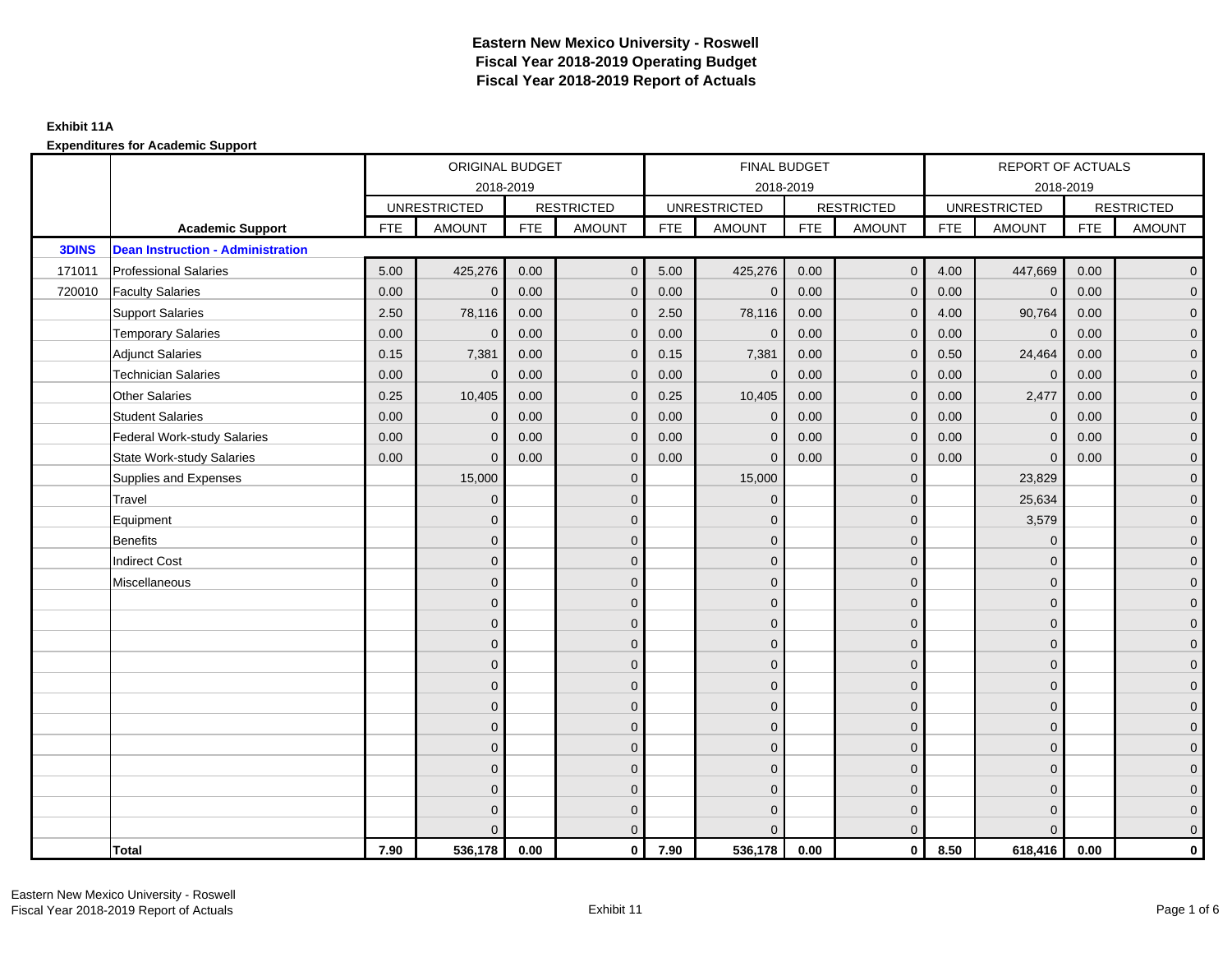|        |                                    | ORIGINAL BUDGET<br>2018-2019 |                     |            |                   |            | FINAL BUDGET        |            |                   |            | REPORT OF ACTUALS   |            |                     |
|--------|------------------------------------|------------------------------|---------------------|------------|-------------------|------------|---------------------|------------|-------------------|------------|---------------------|------------|---------------------|
|        |                                    |                              |                     |            |                   |            | 2018-2019           |            |                   |            | 2018-2019           |            |                     |
|        |                                    |                              | <b>UNRESTRICTED</b> |            | <b>RESTRICTED</b> |            | <b>UNRESTRICTED</b> |            | <b>RESTRICTED</b> |            | <b>UNRESTRICTED</b> |            | <b>RESTRICTED</b>   |
|        | <b>Academic Support</b>            | <b>FTE</b>                   | <b>AMOUNT</b>       | <b>FTE</b> | <b>AMOUNT</b>     | <b>FTE</b> | <b>AMOUNT</b>       | <b>FTE</b> | <b>AMOUNT</b>     | <b>FTE</b> | <b>AMOUNT</b>       | <b>FTE</b> | <b>AMOUNT</b>       |
| 3FDEV  | <b>Faculty Development</b>         |                              |                     |            |                   |            |                     |            |                   |            |                     |            |                     |
| 171011 | <b>Professional Salaries</b>       | 0.00                         | $\mathbf{0}$        | 0.00       | $\mathbf{0}$      | 0.00       | $\mathbf 0$         | 0.00       | $\overline{0}$    | 0.00       | $\mathbf 0$         | 0.00       | $\overline{0}$      |
| 720050 | <b>Faculty Salaries</b>            | 0.00                         | $\mathbf{0}$        | 0.00       | $\mathbf{0}$      | 0.00       | $\mathbf{0}$        | 0.00       | $\mathbf{0}$      | 0.00       | $\mathbf{0}$        | 0.00       | $\overline{0}$      |
|        | <b>Support Salaries</b>            | 0.00                         | $\mathbf{0}$        | 0.00       | $\mathbf{0}$      | 0.00       | $\mathbf{0}$        | 0.00       | $\mathbf{0}$      | 0.00       | $\mathbf{0}$        | 0.00       | $\overline{0}$      |
|        | <b>Temporary Salaries</b>          | 0.00                         | $\mathbf{0}$        | 0.00       | $\mathbf{0}$      | 0.00       | $\mathbf 0$         | 0.00       | $\mathbf{0}$      | 0.00       | $\mathbf 0$         | 0.00       | $\overline{0}$      |
|        | <b>Adjunct Salaries</b>            | 0.00                         | $\mathbf{0}$        | 0.00       | $\Omega$          | 0.00       | $\mathbf{0}$        | 0.00       | $\mathbf{0}$      | 0.00       | $\Omega$            | 0.00       | $\mathbf 0$         |
|        | <b>Technician Salaries</b>         | 0.00                         | $\Omega$            | 0.00       | $\Omega$          | 0.00       | $\Omega$            | 0.00       | $\mathbf{0}$      | 0.00       | $\Omega$            | 0.00       | $\overline{0}$      |
|        | <b>Other Salaries</b>              | 0.00                         | $\mathbf{0}$        | 0.00       | $\mathbf{0}$      | 0.00       | $\mathbf{0}$        | 0.00       | $\mathbf{0}$      | 0.00       | $\mathbf{0}$        | 0.00       | $\overline{0}$      |
|        | <b>Student Salaries</b>            | 0.00                         | $\mathbf{0}$        | 0.00       | $\mathbf{0}$      | 0.00       | $\mathbf{0}$        | 0.00       | $\mathbf{0}$      | 0.00       | $\mathbf{0}$        | 0.00       | $\overline{0}$      |
|        | <b>Federal Work-study Salaries</b> | 0.00                         | $\Omega$            | 0.00       | $\Omega$          | 0.00       | $\mathbf{0}$        | 0.00       | $\mathbf{0}$      | 0.00       | $\mathbf{0}$        | 0.00       | $\overline{0}$      |
|        | <b>State Work-study Salaries</b>   | 0.00                         | $\mathbf{0}$        | 0.00       | $\mathbf{0}$      | 0.00       | $\mathbf{0}$        | 0.00       | $\mathbf{0}$      | 0.00       | $\Omega$            | 0.00       | $\mathbf 0$         |
|        | Supplies and Expenses              |                              | 1,440               |            | $\mathbf{0}$      |            | 1,440               |            | $\mathbf{0}$      |            | 1,335               |            | $\overline{0}$      |
|        | Travel                             |                              | $\mathbf{0}$        |            | $\mathbf{0}$      |            | $\Omega$            |            | $\mathbf{0}$      |            | 3,910               |            | $\overline{0}$      |
|        | Equipment                          |                              | $\mathbf{0}$        |            | $\mathbf 0$       |            | $\mathbf{0}$        |            | $\mathbf{0}$      |            | $\mathbf{0}$        |            | $\overline{0}$      |
|        | <b>Benefits</b>                    |                              | $\Omega$            |            | $\mathbf{0}$      |            | $\Omega$            |            | $\mathbf{0}$      |            | $\Omega$            |            | $\overline{0}$      |
|        | <b>Indirect Cost</b>               |                              | $\mathbf{0}$        |            | $\mathbf{0}$      |            | $\Omega$            |            | $\mathbf 0$       |            | $\mathbf{0}$        |            | $\mathbf 0$         |
|        | Miscellaneous                      |                              | $\mathbf{0}$        |            | $\mathbf{0}$      |            | $\Omega$            |            | $\mathbf 0$       |            | $\mathbf{0}$        |            | $\mathbf 0$         |
|        |                                    |                              | $\mathbf{0}$        |            | $\mathbf{0}$      |            | $\Omega$            |            | $\mathbf{0}$      |            | $\Omega$            |            | $\overline{0}$      |
|        |                                    |                              | $\mathbf{0}$        |            | $\mathbf 0$       |            | $\overline{0}$      |            | $\mathbf 0$       |            | $\mathbf{0}$        |            | $\overline{0}$      |
|        |                                    |                              | $\Omega$            |            | $\mathbf{0}$      |            | $\Omega$            |            | $\mathbf{0}$      |            | $\mathbf{0}$        |            | $\overline{0}$      |
|        |                                    |                              | $\Omega$            |            | $\mathbf{0}$      |            | $\Omega$            |            | $\mathbf{0}$      |            | $\Omega$            |            | $\mathbf 0$         |
|        |                                    |                              | $\mathbf{0}$        |            | $\mathbf{0}$      |            | $\Omega$            |            | $\mathbf 0$       |            | $\mathbf{0}$        |            | $\mathsf{O}\xspace$ |
|        |                                    |                              | $\mathbf{0}$        |            | $\mathbf{0}$      |            | $\Omega$            |            | $\mathbf 0$       |            | $\Omega$            |            | $\overline{0}$      |
|        |                                    |                              | $\Omega$            |            | $\mathbf{0}$      |            | $\Omega$            |            | $\mathbf 0$       |            | $\Omega$            |            | $\overline{0}$      |
|        |                                    |                              | $\Omega$            |            | $\mathbf{0}$      |            | $\Omega$            |            | $\mathbf{0}$      |            | $\mathbf{0}$        |            | $\overline{0}$      |
|        |                                    |                              | $\mathbf{0}$        |            | $\mathbf{0}$      |            | $\Omega$            |            | $\mathbf{0}$      |            | $\mathbf{0}$        |            | $\mathbf 0$         |
|        |                                    |                              | $\Omega$            |            | $\mathbf{0}$      |            | $\Omega$            |            | $\mathbf{0}$      |            | $\Omega$            |            | $\mathsf{O}\xspace$ |
|        |                                    |                              | $\mathbf{0}$        |            | $\mathbf 0$       |            | $\Omega$            |            | $\mathbf{0}$      |            | $\mathbf{0}$        |            | $\mathbf 0$         |
|        |                                    |                              | $\Omega$            |            | $\mathbf{0}$      |            | $\Omega$            |            | $\mathbf{0}$      |            | $\Omega$            |            | $\overline{0}$      |
|        | Total                              | 0.00                         | 1,440               | 0.00       | $\mathbf 0$       | 0.00       | 1,440               | 0.00       | $\overline{0}$    | 0.00       | 5,245               | 0.00       | $\mathbf 0$         |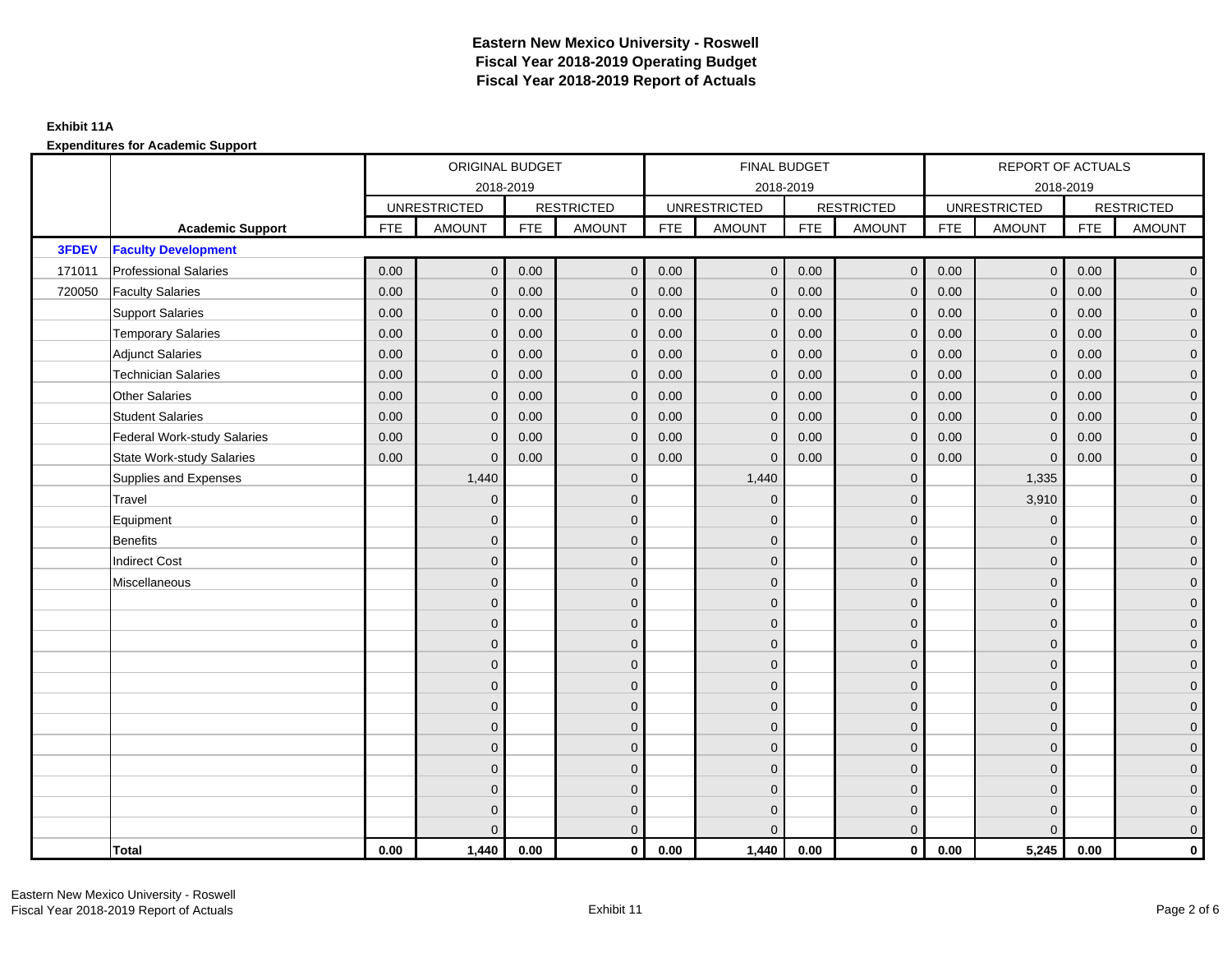|        |                                    | ORIGINAL BUDGET<br>2018-2019 |                     |            |                   |            | FINAL BUDGET        |            |                   |            | REPORT OF ACTUALS   |            |                     |
|--------|------------------------------------|------------------------------|---------------------|------------|-------------------|------------|---------------------|------------|-------------------|------------|---------------------|------------|---------------------|
|        |                                    |                              |                     |            |                   |            | 2018-2019           |            |                   |            | 2018-2019           |            |                     |
|        |                                    |                              | <b>UNRESTRICTED</b> |            | <b>RESTRICTED</b> |            | <b>UNRESTRICTED</b> |            | <b>RESTRICTED</b> |            | <b>UNRESTRICTED</b> |            | <b>RESTRICTED</b>   |
|        | <b>Academic Support</b>            | <b>FTE</b>                   | <b>AMOUNT</b>       | <b>FTE</b> | <b>AMOUNT</b>     | <b>FTE</b> | <b>AMOUNT</b>       | <b>FTE</b> | <b>AMOUNT</b>     | <b>FTE</b> | <b>AMOUNT</b>       | <b>FTE</b> | <b>AMOUNT</b>       |
| 3FEVL  | <b>Faculty Evaluation</b>          |                              |                     |            |                   |            |                     |            |                   |            |                     |            |                     |
| 171011 | <b>Professional Salaries</b>       | 0.00                         | $\mathbf{0}$        | 0.00       | $\mathbf{0}$      | 0.00       | $\mathbf 0$         | 0.00       | $\overline{0}$    | 0.07       | 3,175               | 0.00       | $\overline{0}$      |
| 720060 | <b>Faculty Salaries</b>            | 0.00                         | $\mathbf{0}$        | 0.00       | $\mathbf{0}$      | 0.00       | $\mathbf{0}$        | 0.00       | $\mathbf{0}$      | 0.00       | $\mathbf 0$         | 0.00       | $\overline{0}$      |
|        | <b>Support Salaries</b>            | 0.00                         | $\mathbf{0}$        | 0.00       | $\mathbf{0}$      | 0.00       | $\mathbf{0}$        | 0.00       | $\mathbf{0}$      | 0.00       | $\mathbf{0}$        | 0.00       | $\overline{0}$      |
|        | <b>Temporary Salaries</b>          | 0.00                         | $\mathbf{0}$        | 0.00       | $\mathbf{0}$      | 0.00       | $\mathbf 0$         | 0.00       | $\mathbf{0}$      | 0.00       | $\mathbf 0$         | 0.00       | $\overline{0}$      |
|        | <b>Adjunct Salaries</b>            | 0.00                         | $\mathbf{0}$        | 0.00       | $\Omega$          | 0.00       | $\mathbf{0}$        | 0.00       | $\mathbf{0}$      | 0.00       | $\Omega$            | 0.00       | $\mathbf 0$         |
|        | <b>Technician Salaries</b>         | 0.00                         | $\Omega$            | 0.00       | $\Omega$          | 0.00       | $\Omega$            | 0.00       | $\mathbf{0}$      | 0.00       | $\Omega$            | 0.00       | $\overline{0}$      |
|        | <b>Other Salaries</b>              | 0.00                         | $\mathbf{0}$        | 0.00       | $\mathbf{0}$      | 0.00       | $\mathbf{0}$        | 0.00       | $\mathbf 0$       | 0.00       | $\mathbf{0}$        | 0.00       | $\overline{0}$      |
|        | <b>Student Salaries</b>            | 0.00                         | $\mathbf{0}$        | 0.00       | $\mathbf{0}$      | 0.00       | $\mathbf{0}$        | 0.00       | $\mathbf{0}$      | 0.00       | $\mathbf 0$         | 0.00       | $\overline{0}$      |
|        | <b>Federal Work-study Salaries</b> | 0.00                         | $\Omega$            | 0.00       | $\Omega$          | 0.00       | $\mathbf{0}$        | 0.00       | $\mathbf{0}$      | 0.00       | $\mathbf{0}$        | 0.00       | $\overline{0}$      |
|        | <b>State Work-study Salaries</b>   | 0.00                         | $\mathbf{0}$        | 0.00       | $\mathbf{0}$      | 0.00       | $\mathbf{0}$        | 0.00       | $\mathbf{0}$      | 0.00       | $\mathbf{0}$        | 0.00       | $\overline{0}$      |
|        | Supplies and Expenses              |                              | 2,680               |            | $\mathbf{0}$      |            | 2,680               |            | $\mathbf{0}$      |            | $\mathbf{0}$        |            | $\overline{0}$      |
|        | Travel                             |                              | $\mathbf{0}$        |            | $\mathbf{0}$      |            | $\Omega$            |            | $\mathbf{0}$      |            | $\Omega$            |            | $\overline{0}$      |
|        | Equipment                          |                              | $\mathbf{0}$        |            | $\mathbf 0$       |            | $\mathbf{0}$        |            | $\mathbf{0}$      |            | $\mathbf{0}$        |            | $\overline{0}$      |
|        | <b>Benefits</b>                    |                              | $\Omega$            |            | $\mathbf{0}$      |            | $\Omega$            |            | $\mathbf{0}$      |            | $\mathbf{0}$        |            | $\overline{0}$      |
|        | <b>Indirect Cost</b>               |                              | $\mathbf{0}$        |            | $\mathbf{0}$      |            | $\Omega$            |            | $\mathbf 0$       |            | $\mathbf{0}$        |            | $\mathbf 0$         |
|        | Miscellaneous                      |                              | $\mathbf{0}$        |            | $\mathbf{0}$      |            | $\Omega$            |            | $\mathbf 0$       |            | $\Omega$            |            | $\mathbf 0$         |
|        |                                    |                              | $\mathbf{0}$        |            | $\mathbf{0}$      |            | $\Omega$            |            | $\mathbf{0}$      |            | $\Omega$            |            | $\overline{0}$      |
|        |                                    |                              | $\mathbf{0}$        |            | $\mathbf 0$       |            | $\overline{0}$      |            | $\mathbf 0$       |            | $\mathbf{0}$        |            | $\overline{0}$      |
|        |                                    |                              | $\Omega$            |            | $\mathbf{0}$      |            | $\Omega$            |            | $\mathbf 0$       |            | $\mathbf{0}$        |            | $\overline{0}$      |
|        |                                    |                              | $\Omega$            |            | $\Omega$          |            | $\Omega$            |            | $\mathbf{0}$      |            | $\Omega$            |            | $\mathbf 0$         |
|        |                                    |                              | $\mathbf{0}$        |            | $\mathbf{0}$      |            | $\Omega$            |            | $\mathbf 0$       |            | $\mathbf{0}$        |            | $\mathsf{O}\xspace$ |
|        |                                    |                              | $\mathbf{0}$        |            | $\mathbf{0}$      |            | $\Omega$            |            | $\mathbf 0$       |            | $\Omega$            |            | $\overline{0}$      |
|        |                                    |                              | $\Omega$            |            | $\mathbf{0}$      |            | $\Omega$            |            | $\mathbf{0}$      |            | $\Omega$            |            | $\overline{0}$      |
|        |                                    |                              | $\Omega$            |            | $\mathbf{0}$      |            | $\Omega$            |            | $\mathbf{0}$      |            | $\mathbf{0}$        |            | $\overline{0}$      |
|        |                                    |                              | $\mathbf{0}$        |            | $\mathbf{0}$      |            | $\Omega$            |            | $\mathbf{0}$      |            | $\mathbf{0}$        |            | $\mathbf 0$         |
|        |                                    |                              | $\Omega$            |            | $\mathbf{0}$      |            | $\Omega$            |            | $\mathbf{0}$      |            | $\Omega$            |            | $\mathsf{O}\xspace$ |
|        |                                    |                              | $\mathbf{0}$        |            | $\mathbf 0$       |            | $\Omega$            |            | $\mathbf{0}$      |            | $\mathbf{0}$        |            | $\mathbf 0$         |
|        |                                    |                              | $\Omega$            |            | $\mathbf{0}$      |            | $\Omega$            |            | $\mathbf{0}$      |            | $\Omega$            |            | $\overline{0}$      |
|        | Total                              | 0.00                         | 2,680               | 0.00       | $\mathbf 0$       | 0.00       | 2,680               | 0.00       | $\overline{0}$    | 0.07       | 3,175               | 0.00       | $\mathbf 0$         |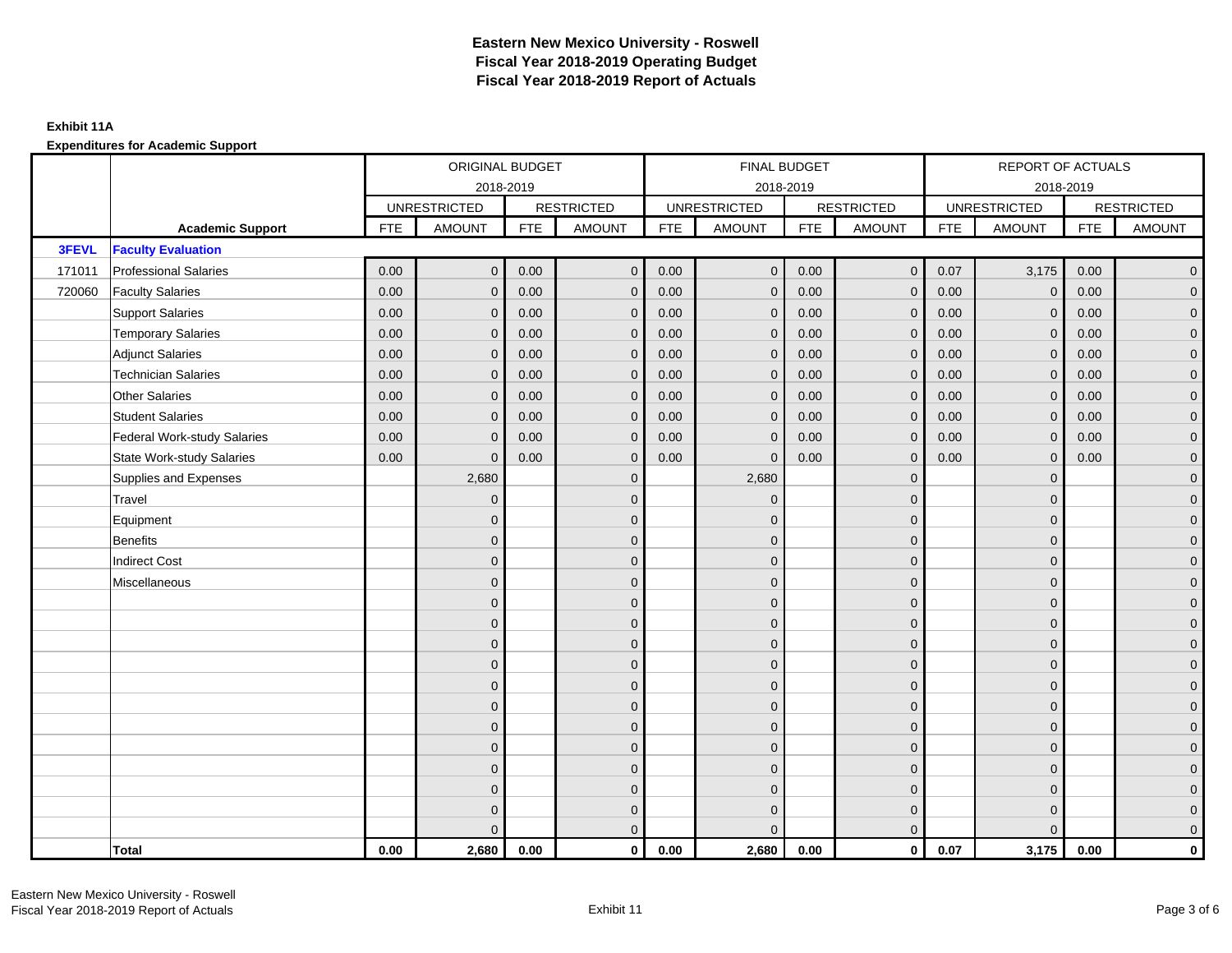|        |                                    | ORIGINAL BUDGET<br>2018-2019 |                     |            |                   |            | FINAL BUDGET        |            |                   |            | REPORT OF ACTUALS   |            |                     |
|--------|------------------------------------|------------------------------|---------------------|------------|-------------------|------------|---------------------|------------|-------------------|------------|---------------------|------------|---------------------|
|        |                                    |                              |                     |            |                   |            | 2018-2019           |            |                   |            | 2018-2019           |            |                     |
|        |                                    |                              | <b>UNRESTRICTED</b> |            | <b>RESTRICTED</b> |            | <b>UNRESTRICTED</b> |            | <b>RESTRICTED</b> |            | <b>UNRESTRICTED</b> |            | <b>RESTRICTED</b>   |
|        | <b>Academic Support</b>            | FTE                          | <b>AMOUNT</b>       | <b>FTE</b> | <b>AMOUNT</b>     | <b>FTE</b> | <b>AMOUNT</b>       | <b>FTE</b> | <b>AMOUNT</b>     | <b>FTE</b> | <b>AMOUNT</b>       | <b>FTE</b> | <b>AMOUNT</b>       |
| 3FSEN  | <b>Faculty Senate</b>              |                              |                     |            |                   |            |                     |            |                   |            |                     |            |                     |
| 171011 | <b>Professional Salaries</b>       | 0.00                         | $\mathbf{0}$        | 0.00       | $\overline{0}$    | 0.00       | $\mathbf 0$         | 0.00       | $\overline{0}$    | 0.00       | $\mathbf 0$         | 0.00       | $\overline{0}$      |
| 720070 | <b>Faculty Salaries</b>            | 0.15                         | 3,794               | 0.00       | $\mathbf{0}$      | 0.15       | 3,794               | 0.00       | $\mathbf{0}$      | 0.15       | 3,694               | 0.00       | $\overline{0}$      |
|        | <b>Support Salaries</b>            | 0.00                         | $\mathbf{0}$        | 0.00       | $\mathbf{0}$      | 0.00       | $\mathbf{0}$        | 0.00       | $\mathbf{0}$      | 0.00       | $\mathbf{0}$        | 0.00       | $\overline{0}$      |
|        | <b>Temporary Salaries</b>          | 0.00                         | $\mathbf{0}$        | 0.00       | $\mathbf{0}$      | 0.00       | $\mathbf 0$         | 0.00       | $\mathbf{0}$      | 0.00       | $\mathbf 0$         | 0.00       | $\overline{0}$      |
|        | <b>Adjunct Salaries</b>            | 0.00                         | $\mathbf{0}$        | 0.00       | $\Omega$          | 0.00       | $\mathbf{0}$        | 0.00       | $\mathbf{0}$      | 0.00       | $\Omega$            | 0.00       | $\mathbf 0$         |
|        | <b>Technician Salaries</b>         | 0.00                         | $\Omega$            | 0.00       | $\Omega$          | 0.00       | $\mathbf{0}$        | 0.00       | $\mathbf{0}$      | 0.00       | $\Omega$            | 0.00       | $\overline{0}$      |
|        | <b>Other Salaries</b>              | 0.00                         | $\mathbf{0}$        | 0.00       | $\mathbf{0}$      | 0.00       | $\mathbf{0}$        | 0.00       | $\mathbf{0}$      | 0.00       | $\mathbf{0}$        | 0.00       | $\overline{0}$      |
|        | <b>Student Salaries</b>            | 0.00                         | $\mathbf{0}$        | 0.00       | $\mathbf{0}$      | 0.00       | $\mathbf{0}$        | 0.00       | $\mathbf{0}$      | 0.00       | $\mathbf{0}$        | 0.00       | $\overline{0}$      |
|        | <b>Federal Work-study Salaries</b> | 0.00                         | $\mathbf{0}$        | 0.00       | $\Omega$          | 0.00       | $\mathbf{0}$        | 0.00       | $\mathbf{0}$      | 0.00       | $\mathbf{0}$        | 0.00       | $\overline{0}$      |
|        | <b>State Work-study Salaries</b>   | 0.00                         | $\mathbf{0}$        | 0.00       | $\mathbf{0}$      | 0.00       | $\mathbf{0}$        | 0.00       | $\mathbf{0}$      | 0.00       | $\mathbf{0}$        | 0.00       | $\overline{0}$      |
|        | Supplies and Expenses              |                              | $\mathbf{0}$        |            | $\mathbf{0}$      |            | $\mathbf{0}$        |            | $\mathbf{0}$      |            | 1,489               |            | $\overline{0}$      |
|        | Travel                             |                              | $\mathbf{0}$        |            | $\mathbf{0}$      |            | $\Omega$            |            | $\mathbf{0}$      |            | $\mathbf{0}$        |            | $\overline{0}$      |
|        | Equipment                          |                              | $\mathbf{0}$        |            | $\mathbf 0$       |            | $\overline{0}$      |            | $\mathbf{0}$      |            | $\mathbf{0}$        |            | $\overline{0}$      |
|        | <b>Benefits</b>                    |                              | $\Omega$            |            | $\mathbf{0}$      |            | $\Omega$            |            | $\mathbf{0}$      |            | $\mathbf{0}$        |            | $\overline{0}$      |
|        | <b>Indirect Cost</b>               |                              | $\mathbf{0}$        |            | $\mathbf{0}$      |            | $\Omega$            |            | $\mathbf 0$       |            | $\mathbf{0}$        |            | $\mathbf 0$         |
|        | Miscellaneous                      |                              | $\mathbf{0}$        |            | $\mathbf{0}$      |            | $\Omega$            |            | $\mathbf 0$       |            | $\mathbf{0}$        |            | $\mathbf 0$         |
|        |                                    |                              | $\mathbf{0}$        |            | $\mathbf{0}$      |            | $\Omega$            |            | $\mathbf{0}$      |            | $\Omega$            |            | $\overline{0}$      |
|        |                                    |                              | $\mathbf{0}$        |            | $\mathbf 0$       |            | $\overline{0}$      |            | $\mathbf 0$       |            | $\mathbf{0}$        |            | $\overline{0}$      |
|        |                                    |                              | $\Omega$            |            | $\mathbf{0}$      |            | $\Omega$            |            | $\mathbf{0}$      |            | $\mathbf{0}$        |            | $\overline{0}$      |
|        |                                    |                              | $\Omega$            |            | $\mathbf{0}$      |            | $\Omega$            |            | $\mathbf{0}$      |            | $\Omega$            |            | $\overline{0}$      |
|        |                                    |                              | $\mathbf{0}$        |            | $\mathbf{0}$      |            | $\Omega$            |            | $\mathbf 0$       |            | $\mathbf{0}$        |            | $\mathsf{O}\xspace$ |
|        |                                    |                              | $\mathbf{0}$        |            | $\mathbf{0}$      |            | $\Omega$            |            | $\mathbf 0$       |            | $\Omega$            |            | $\overline{0}$      |
|        |                                    |                              | $\Omega$            |            | $\mathbf{0}$      |            | $\Omega$            |            | $\mathbf 0$       |            | $\Omega$            |            | $\overline{0}$      |
|        |                                    |                              | $\Omega$            |            | $\mathbf{0}$      |            | $\Omega$            |            | $\mathbf{0}$      |            | $\mathbf{0}$        |            | $\overline{0}$      |
|        |                                    |                              | $\mathbf{0}$        |            | $\mathbf{0}$      |            | $\Omega$            |            | $\mathbf{0}$      |            | $\mathbf{0}$        |            | $\mathbf 0$         |
|        |                                    |                              | $\Omega$            |            | $\mathbf{0}$      |            | $\Omega$            |            | $\mathbf{0}$      |            | $\Omega$            |            | $\mathsf{O}\xspace$ |
|        |                                    |                              | $\mathbf{0}$        |            | $\mathbf 0$       |            | $\Omega$            |            | $\mathbf{0}$      |            | $\mathbf{0}$        |            | $\overline{0}$      |
|        |                                    |                              | $\Omega$            |            | $\mathbf{0}$      |            | $\Omega$            |            | $\mathbf{0}$      |            | $\Omega$            |            | $\overline{0}$      |
|        | Total                              | 0.15                         | 3,794               | 0.00       | $\mathbf 0$       | 0.15       | 3,794               | 0.00       | $\overline{0}$    | 0.15       | 5,183               | 0.00       | $\mathbf 0$         |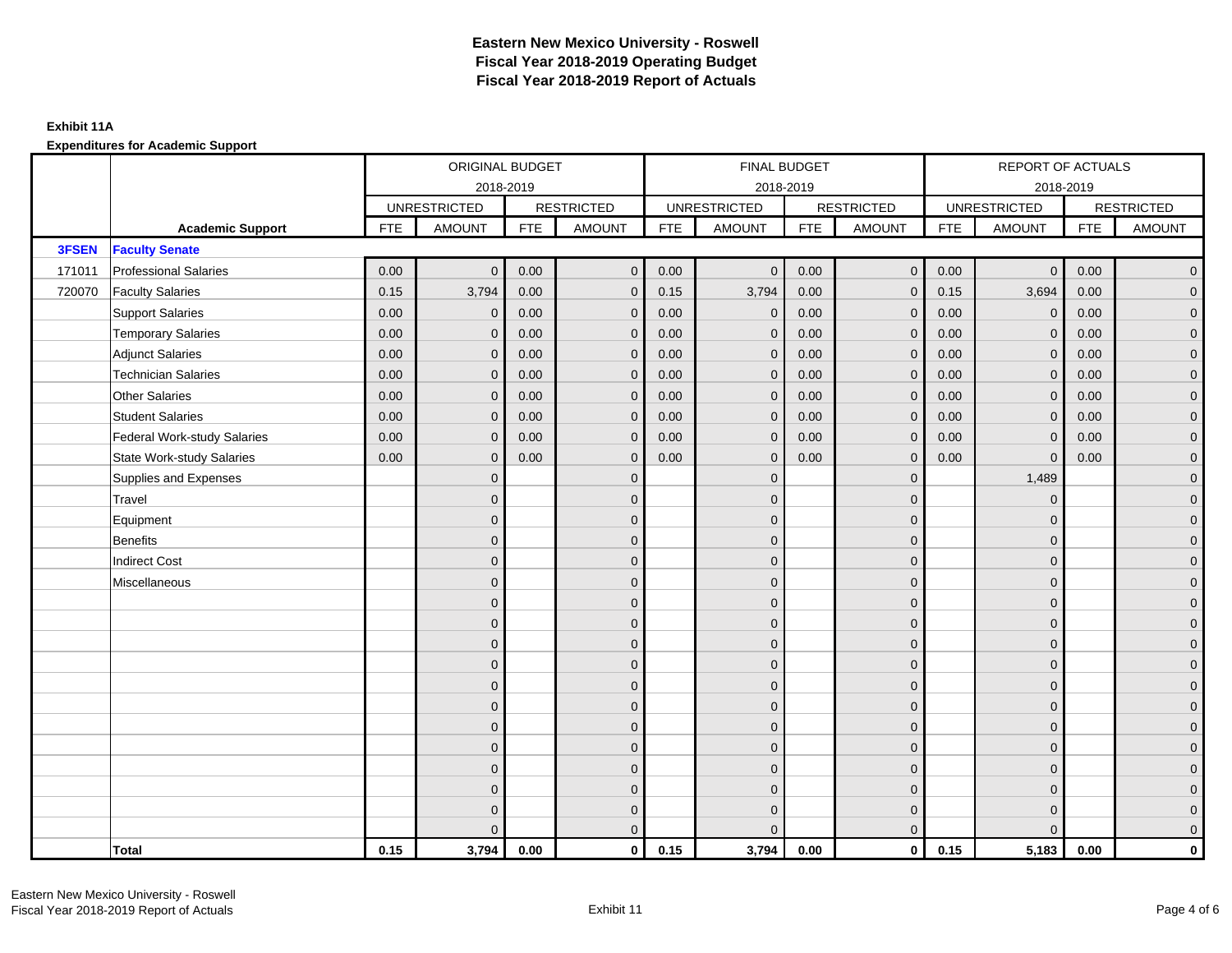#### **Exhibit 11A**

|              |                                    | ORIGINAL BUDGET<br>2018-2019<br><b>UNRESTRICTED</b> |               |            |                   |            | FINAL BUDGET        |            |                   |            | REPORT OF ACTUALS   |            |                     |
|--------------|------------------------------------|-----------------------------------------------------|---------------|------------|-------------------|------------|---------------------|------------|-------------------|------------|---------------------|------------|---------------------|
|              |                                    |                                                     |               |            |                   |            | 2018-2019           |            |                   |            |                     | 2018-2019  |                     |
|              |                                    |                                                     |               |            | <b>RESTRICTED</b> |            | <b>UNRESTRICTED</b> |            | <b>RESTRICTED</b> |            | <b>UNRESTRICTED</b> |            | <b>RESTRICTED</b>   |
|              | <b>Academic Support</b>            | <b>FTE</b>                                          | <b>AMOUNT</b> | <b>FTE</b> | <b>AMOUNT</b>     | <b>FTE</b> | <b>AMOUNT</b>       | <b>FTE</b> | <b>AMOUNT</b>     | <b>FTE</b> | <b>AMOUNT</b>       | <b>FTE</b> | <b>AMOUNT</b>       |
| <b>3LIBR</b> | <b>Library</b>                     |                                                     |               |            |                   |            |                     |            |                   |            |                     |            |                     |
| 171011       | <b>Professional Salaries</b>       | 1.00                                                | 61,071        | 0.00       | $\overline{0}$    | 1.00       | 61,071              | 0.00       | $\overline{0}$    | 1.00       | 61,071              | 0.00       | $\overline{0}$      |
| 720100       | <b>Faculty Salaries</b>            | 0.00                                                | $\mathbf 0$   | 0.00       | $\mathbf{0}$      | 0.00       | $\mathbf 0$         | 0.00       | $\mathbf 0$       | 0.00       | $\mathbf 0$         | 0.00       | $\overline{0}$      |
|              | <b>Support Salaries</b>            | 3.50                                                | 92,852        | 0.00       | $\mathbf{0}$      | 3.50       | 92,852              | 0.00       | $\mathbf{0}$      | 2.00       | 68,017              | 0.00       | $\overline{0}$      |
|              | <b>Temporary Salaries</b>          | 0.00                                                | $\mathbf{0}$  | 0.00       | $\mathbf{0}$      | 0.00       | $\mathbf 0$         | 0.00       | $\mathbf 0$       | 0.00       | $\mathbf 0$         | 0.00       | $\overline{0}$      |
|              | <b>Adjunct Salaries</b>            | 0.00                                                | $\mathbf{0}$  | 0.00       | $\Omega$          | 0.00       | $\mathbf{0}$        | 0.00       | $\mathbf{0}$      | 0.00       | $\Omega$            | 0.00       | $\overline{0}$      |
|              | <b>Technician Salaries</b>         | 0.00                                                | $\mathbf{0}$  | 0.00       | $\mathbf{0}$      | 0.00       | $\mathbf{0}$        | 0.00       | $\mathbf{0}$      | 2.50       | 72,717              | 0.00       | $\mathbf 0$         |
|              | <b>Other Salaries</b>              | 0.00                                                | $\mathbf{0}$  | 0.00       | $\Omega$          | 0.00       | $\Omega$            | 0.00       | $\mathbf{0}$      | 0.00       | $\mathbf 0$         | 0.00       | $\overline{0}$      |
|              | <b>Student Salaries</b>            | 0.00                                                | $\mathbf{0}$  | 0.00       | $\mathbf{0}$      | 0.00       | $\mathbf{0}$        | 0.00       | $\overline{0}$    | 0.10       | 3,600               | 0.00       | $\overline{0}$      |
|              | <b>Federal Work-study Salaries</b> | 0.00                                                | $\mathbf{0}$  | 0.00       | $\mathbf{0}$      | 0.00       | $\mathbf 0$         | 0.00       | $\mathbf{0}$      | 0.00       | $\overline{0}$      | 0.00       | $\overline{0}$      |
|              | <b>State Work-study Salaries</b>   | 0.00                                                | $\mathbf 0$   | 0.00       | $\mathbf{0}$      | 0.00       | $\mathbf{0}$        | 0.00       | $\mathbf 0$       | 0.00       | $\Omega$            | 0.00       | $\overline{0}$      |
|              | Supplies and Expenses              |                                                     | 5,000         |            | $\mathbf{0}$      |            | 5,000               |            | $\mathbf 0$       |            | 22,404              |            | $\mathbf 0$         |
|              | Travel                             |                                                     | $\mathbf{0}$  |            | $\mathbf{0}$      |            | $\mathbf{0}$        |            | $\mathbf{0}$      |            | 567                 |            | $\overline{0}$      |
|              | Equipment                          |                                                     | $\mathbf{0}$  |            | $\mathbf 0$       |            | $\mathbf{0}$        |            | $\mathbf{0}$      |            | 4,270               |            | $\overline{0}$      |
|              | <b>Benefits</b>                    |                                                     | $\mathbf{0}$  |            | $\mathbf{0}$      |            | $\Omega$            |            | $\mathbf{0}$      |            | $\mathbf{0}$        |            | $\overline{0}$      |
|              | <b>Indirect Cost</b>               |                                                     | $\Omega$      |            | $\mathbf{0}$      |            | $\Omega$            |            | $\mathbf{0}$      |            | $\Omega$            |            | $\overline{0}$      |
|              | Miscellaneous                      |                                                     | $\mathbf{0}$  |            | $\mathbf 0$       |            | $\mathbf{0}$        |            | $\mathbf 0$       |            | $\mathbf{0}$        |            | $\mathsf{O}\xspace$ |
|              |                                    |                                                     | $\mathbf{0}$  |            | $\mathbf 0$       |            | $\Omega$            |            | $\mathbf{0}$      |            | $\mathbf{0}$        |            | $\overline{0}$      |
|              |                                    |                                                     | $\mathbf{0}$  |            | $\mathbf 0$       |            | $\Omega$            |            | $\mathbf 0$       |            | $\Omega$            |            | $\overline{0}$      |
|              |                                    |                                                     | $\mathbf{0}$  |            | $\mathbf 0$       |            | $\overline{0}$      |            | $\mathbf 0$       |            | $\mathbf{0}$        |            | $\overline{0}$      |
|              |                                    |                                                     | $\mathbf{0}$  |            | $\mathbf{0}$      |            | $\Omega$            |            | $\mathbf 0$       |            | $\mathbf{0}$        |            | $\overline{0}$      |
|              |                                    |                                                     | $\mathbf{0}$  |            | $\mathbf{0}$      |            | $\mathbf{0}$        |            | $\mathbf 0$       |            | $\Omega$            |            | $\mathsf{O}\xspace$ |
|              |                                    |                                                     | $\mathbf{0}$  |            | $\mathbf{0}$      |            | $\Omega$            |            | $\mathbf{0}$      |            | $\Omega$            |            | $\overline{0}$      |
|              |                                    |                                                     | $\mathbf{0}$  |            | $\mathbf 0$       |            | $\mathbf{0}$        |            | $\mathbf{0}$      |            | $\mathbf{0}$        |            | $\overline{0}$      |
|              |                                    |                                                     | $\Omega$      |            | $\mathbf{0}$      |            | $\Omega$            |            | $\mathbf{0}$      |            | $\mathbf{0}$        |            | $\overline{0}$      |
|              |                                    |                                                     | $\Omega$      |            | $\mathbf{0}$      |            | $\Omega$            |            | $\mathbf{0}$      |            | $\mathbf{0}$        |            | $\mathbf 0$         |
|              |                                    |                                                     | $\mathbf{0}$  |            | $\mathbf 0$       |            | $\Omega$            |            | $\mathbf 0$       |            | $\mathbf{0}$        |            | $\overline{0}$      |
|              |                                    |                                                     | $\mathbf{0}$  |            | $\mathbf 0$       |            | $\Omega$            |            | $\mathbf{0}$      |            | $\mathbf{0}$        |            | $\overline{0}$      |
|              |                                    |                                                     | $\Omega$      |            | $\overline{0}$    |            | $\Omega$            |            | $\overline{0}$    |            | $\Omega$            |            | $\overline{0}$      |
|              | Total                              | 4.50                                                | 158,923       | 0.00       | $\mathbf 0$       | 4.50       | 158,923             | 0.00       | $\overline{0}$    | 5.60       | 232,646             | 0.00       | $\mathbf 0$         |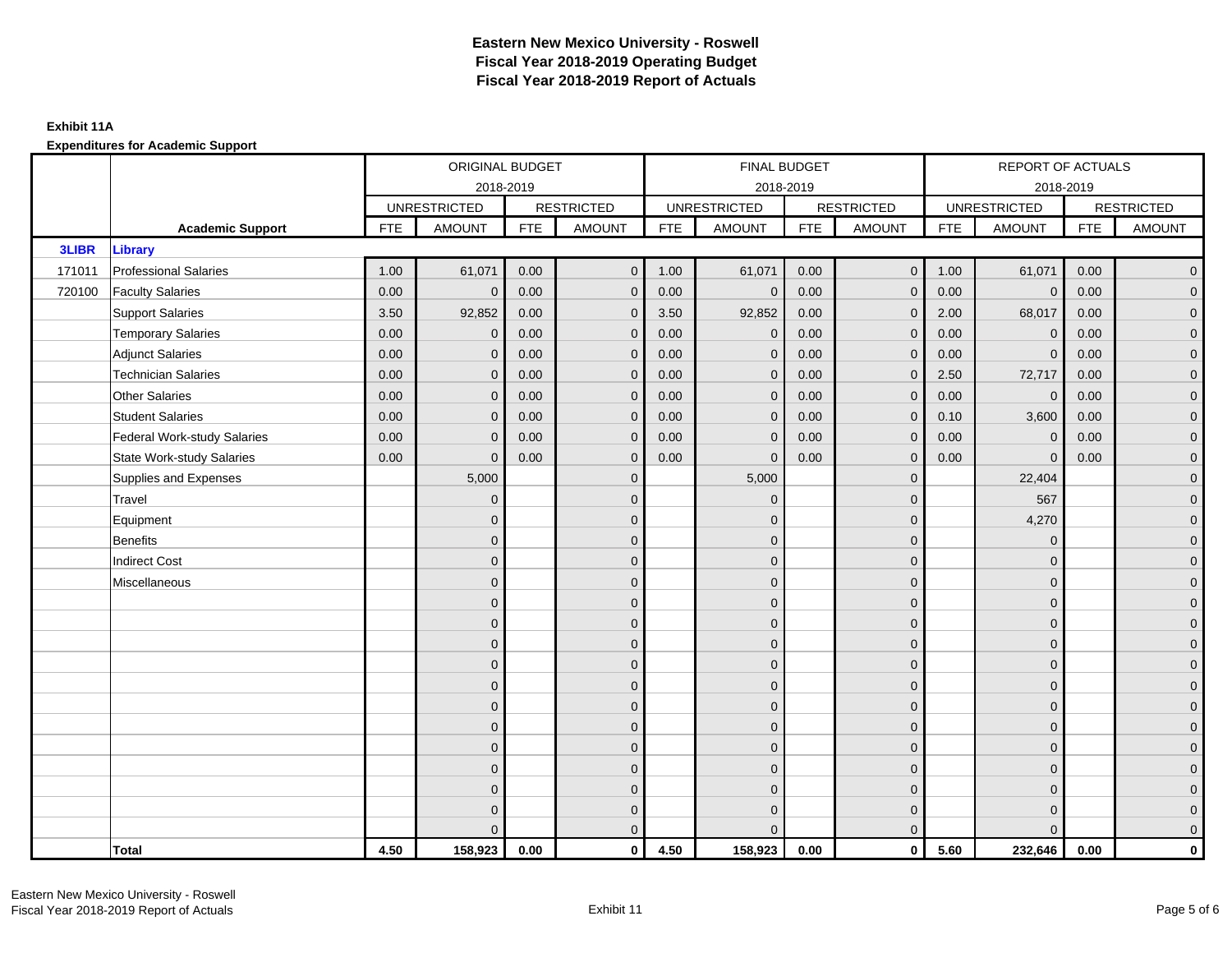|        |                                    |            | ORIGINAL BUDGET     |            |                   |            | FINAL BUDGET        |            |                   |            | <b>REPORT OF ACTUALS</b> |            |                   |
|--------|------------------------------------|------------|---------------------|------------|-------------------|------------|---------------------|------------|-------------------|------------|--------------------------|------------|-------------------|
|        |                                    |            | 2018-2019           |            |                   |            | 2018-2019           |            |                   |            | 2018-2019                |            |                   |
|        |                                    |            | <b>UNRESTRICTED</b> |            | <b>RESTRICTED</b> |            | <b>UNRESTRICTED</b> |            | <b>RESTRICTED</b> |            | <b>UNRESTRICTED</b>      |            | <b>RESTRICTED</b> |
|        | <b>Academic Support</b>            | <b>FTE</b> | <b>AMOUNT</b>       | <b>FTE</b> | <b>AMOUNT</b>     | <b>FTE</b> | <b>AMOUNT</b>       | <b>FTE</b> | <b>AMOUNT</b>     | <b>FTE</b> | <b>AMOUNT</b>            | <b>FTE</b> | <b>AMOUNT</b>     |
|        | <b>Work Study</b>                  |            |                     |            |                   |            |                     |            |                   |            |                          |            |                   |
| 171011 | <b>Professional Salaries</b>       | 0.00       | $\mathbf{0}$        | 0.00       | $\mathbf 0$       | 0.00       | $\overline{0}$      | 0.00       | $\overline{0}$    | 0.00       | $\overline{0}$           | 0.00       | $\mathbf{0}$      |
|        | <b>Faculty Salaries</b>            | 0.00       | $\Omega$            | 0.00       | $\Omega$          | 0.00       | $\mathbf{0}$        | 0.00       | $\Omega$          | 0.00       | $\mathbf{0}$             | 0.00       | $\mathbf{0}$      |
|        | <b>Support Salaries</b>            | 0.00       | $\mathbf{0}$        | 0.00       | $\mathbf{0}$      | 0.00       | $\mathbf 0$         | 0.00       | $\mathbf 0$       | 0.00       | $\overline{0}$           | 0.00       | 0                 |
|        | <b>Temporary Salaries</b>          | 0.00       | $\Omega$            | 0.00       | $\mathbf{0}$      | 0.00       | $\Omega$            | 0.00       | $\mathbf{0}$      | 0.00       | $\mathbf 0$              | 0.00       | $\mathbf{0}$      |
|        | <b>Adjunct Salaries</b>            | 0.00       | $\mathbf{0}$        | 0.00       | $\mathbf{0}$      | 0.00       | $\mathbf{0}$        | 0.00       | $\mathbf{0}$      | 0.00       | $\mathbf 0$              | 0.00       | 0                 |
|        | <b>Technician Salaries</b>         | 0.00       | $\Omega$            | 0.00       | $\mathbf{0}$      | 0.00       | $\mathbf{0}$        | 0.00       | $\mathbf{0}$      | 0.00       | $\mathbf{0}$             | 0.00       | $\mathbf{0}$      |
|        | <b>Other Salaries</b>              | 0.00       | $\Omega$            | 0.00       | $\Omega$          | 0.00       | $\Omega$            | 0.00       | $\Omega$          | 0.00       | $\mathbf{0}$             | 0.00       | 0                 |
|        | <b>Student Salaries</b>            | 0.00       | $\mathbf{0}$        | 0.00       | $\mathbf{0}$      | 0.00       | $\mathbf{0}$        | 0.00       | $\mathbf 0$       | 0.00       | $\mathbf 0$              | 0.00       | 0                 |
|        | <b>Federal Work-study Salaries</b> | 0.00       | $\Omega$            | 0.00       | $\mathbf{0}$      | 0.00       | $\Omega$            | 0.00       | $\mathbf{0}$      | 0.00       | $\mathbf{0}$             | 0.00       | $\mathbf{0}$      |
|        | <b>State Work-study Salaries</b>   | 0.00       | $\mathbf{0}$        | 0.00       | $\mathbf{0}$      | 0.00       | $\mathbf 0$         | 0.00       | $\mathbf 0$       | 0.00       | $\mathbf 0$              | 0.00       | 0                 |
|        | Supplies and Expenses              |            | $\Omega$            |            | $\mathbf{0}$      |            | $\Omega$            |            | $\mathbf 0$       |            | $\mathbf{0}$             |            | $\mathbf{0}$      |
|        | Travel                             |            | $\Omega$            |            | $\Omega$          |            | $\Omega$            |            | $\Omega$          |            | $\Omega$                 |            | 0                 |
|        | Equipment                          |            | $\Omega$            |            | $\mathbf{0}$      |            | $\Omega$            |            | $\mathbf 0$       |            | $\mathbf{0}$             |            | 0                 |
|        | <b>Benefits</b>                    |            | $\Omega$            |            | $\mathbf{0}$      |            | $\Omega$            |            | $\mathbf{0}$      |            | $\mathbf{0}$             |            | $\overline{0}$    |
|        | <b>Indirect Cost</b>               |            | $\Omega$            |            | $\mathbf{0}$      |            | $\Omega$            |            | $\mathbf 0$       |            | $\mathbf{0}$             |            | 0                 |
|        | Miscellaneous                      |            | $\Omega$            |            | $\mathbf{0}$      |            | $\Omega$            |            | $\mathbf 0$       |            | $\Omega$                 |            | 0                 |
|        |                                    |            | $\Omega$            |            | $\mathbf{0}$      |            | $\Omega$            |            | $\Omega$          |            | $\Omega$                 |            | $\overline{0}$    |
|        |                                    |            | $\Omega$            |            | $\mathbf 0$       |            | $\Omega$            |            | $\mathbf 0$       |            | $\mathbf{0}$             |            | 0                 |
|        |                                    |            | $\Omega$            |            | $\mathbf{0}$      |            | $\Omega$            |            | $\mathbf 0$       |            | $\Omega$                 |            | 0                 |
|        |                                    |            | $\Omega$            |            | $\mathbf{0}$      |            | $\Omega$            |            | $\mathbf 0$       |            | $\mathbf{0}$             |            | 0                 |
|        |                                    |            | $\Omega$            |            | $\mathbf{0}$      |            | $\Omega$            |            | $\mathbf 0$       |            | $\Omega$                 |            | 0                 |
|        |                                    |            | $\Omega$            |            | $\mathbf{0}$      |            | $\Omega$            |            | $\mathbf 0$       |            | $\mathbf{0}$             |            | 0                 |
|        |                                    |            | $\Omega$            |            | $\mathbf{0}$      |            | $\Omega$            |            | $\mathbf 0$       |            | $\mathbf{0}$             |            | 0                 |
|        |                                    |            | $\Omega$            |            | $\mathbf{0}$      |            | $\Omega$            |            | $\mathbf 0$       |            | $\Omega$                 |            | $\Omega$          |
|        |                                    |            | $\Omega$            |            | $\mathbf{0}$      |            | $\mathbf 0$         |            | $\mathbf 0$       |            | $\mathbf{0}$             |            | 0                 |
|        |                                    |            | $\Omega$            |            | $\mathbf{0}$      |            | $\Omega$            |            | $\mathbf{0}$      |            | $\mathbf{0}$             |            | $\Omega$          |
| 961019 | Federal Work Study                 | 0.00       | $\Omega$            | 0.00       | $\mathbf{0}$      | 0.00       | $\mathbf 0$         | 0.00       | $\mathbf 0$       | 0.00       | $\pmb{0}$                | 0.00       | 0                 |
| 961016 | State Work Study                   | 0.00       | $\mathbf{0}$        | 0.00       | $\overline{0}$    | 0.00       | $\mathbf 0$         | 0.00       | $\mathbf{0}$      | 0.00       | $\mathbf{0}$             | 0.00       | 0                 |
|        | <b>Total</b>                       | 0.00       | $\mathbf 0$         | 0.00       | $\mathbf 0$       | 0.00       | $\mathbf{0}$        | 0.00       | $\mathbf 0$       | 0.00       | $\bf{0}$                 | 0.00       | 0                 |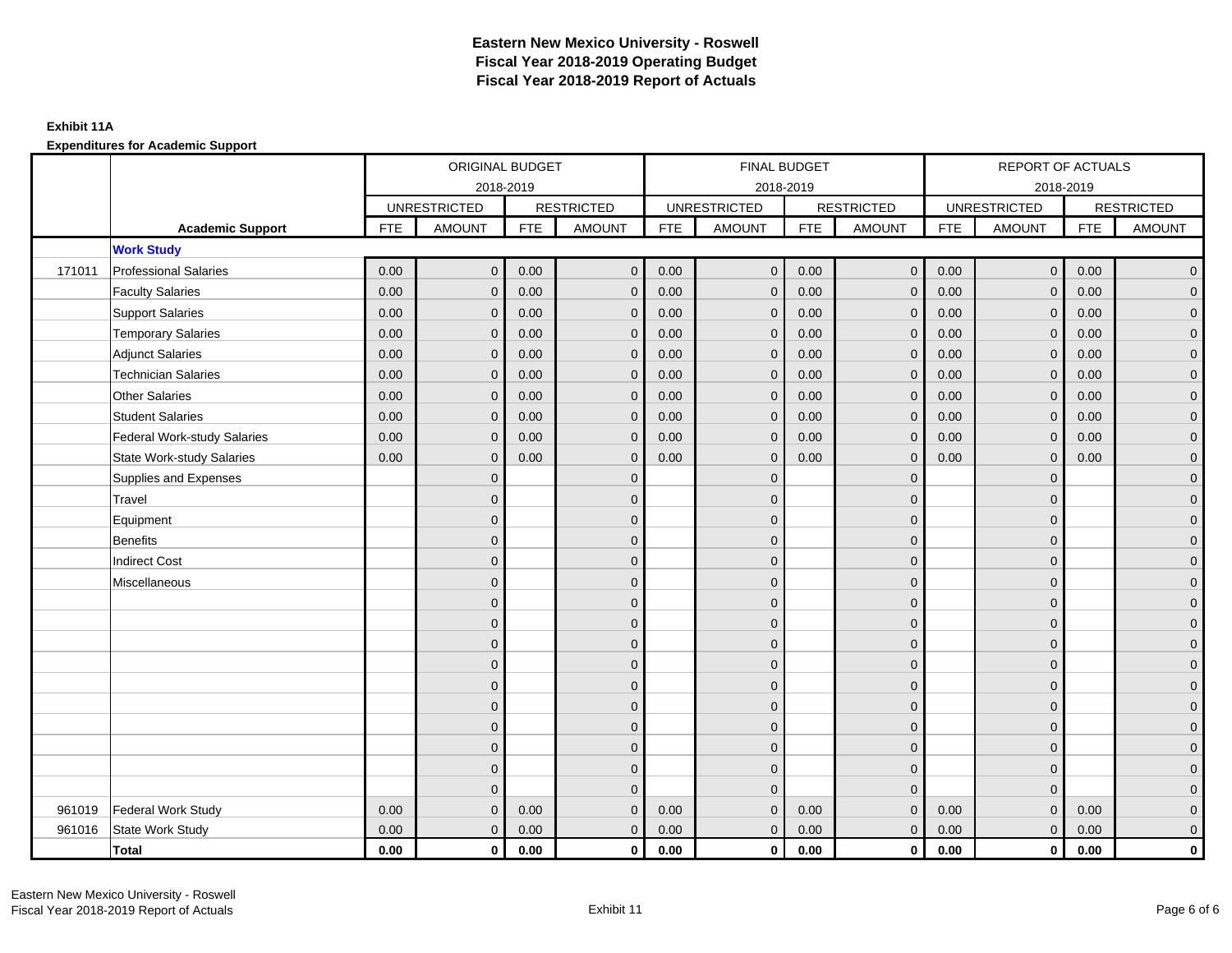### **Exhibit 12**

|                         |                                    |            | ORIGINAL BUDGET     |            |                   |            | FINAL BUDGET        |            |                   |            | REPORT OF ACTUALS   |            |                   |
|-------------------------|------------------------------------|------------|---------------------|------------|-------------------|------------|---------------------|------------|-------------------|------------|---------------------|------------|-------------------|
|                         |                                    |            |                     | 2018-2019  |                   |            |                     | 2018-2019  |                   |            |                     | 2018-2019  |                   |
|                         |                                    |            | <b>UNRESTRICTED</b> |            | <b>RESTRICTED</b> |            | <b>UNRESTRICTED</b> |            | <b>RESTRICTED</b> |            | <b>UNRESTRICTED</b> |            | <b>RESTRICTED</b> |
|                         | <b>Student Affairs</b>             | <b>FTE</b> | <b>AMOUNT</b>       | <b>FTE</b> | <b>AMOUNT</b>     | <b>FTE</b> | <b>AMOUNT</b>       | <b>FTE</b> | <b>AMOUNT</b>     | <b>FTE</b> | <b>AMOUNT</b>       | <b>FTE</b> | <b>AMOUNT</b>     |
| 3ACES                   | Americans with Disability Services | 0.05       | 6,000               | 0.00       | $\mathbf 0$       | 0.05       | 6,000               | 0.00       | $\mathbf{0}$      | 0.00       | $\mathbf 0$         | 0.00       | $\mathbf 0$       |
| 3ADMI                   | <b>Admission &amp; Records</b>     | 7.00       | 288,811             | 0.00       | $\mathbf 0$       | 7.00       | 309,837             | 0.00       | $\mathbf 0$       | 7.00       | 282,442             | 0.00       | $\mathbf 0$       |
| 3ADSD                   | Assistant VP of Student Affairs    | 3.00       | 159,642             | 0.00       | $\mathbf 0$       | 3.00       | 159,642             | 0.00       | $\mathbf 0$       | 3.00       | 164,279             | 0.00       | $\overline{0}$    |
| 3DSVC                   | VP of Student Affairs              | 4.00       | 223,709             | 0.00       | $\mathbf 0$       | 4.00       | 223,709             | 0.00       | $\mathbf 0$       | 4.00       | 224,279             | 0.00       | $\mathbf 0$       |
| 3DUAL                   | <b>Dual Credit</b>                 | 1.00       | 96,411              | 0.00       | $\mathbf 0$       | 1.00       | 96,411              | 0.00       | $\mathbf 0$       | 1.00       | 67,930              | 0.00       | $\mathbf 0$       |
| 3FAID                   | <b>Financial Aid Office</b>        | 5.00       | 185,382             | 0.00       | $\mathbf 0$       | 5.00       | 185,382             | 0.00       | $\Omega$          | 5.00       | 237,891             | 0.00       | $\mathbf 0$       |
| 3NSR                    | <b>New Student Relations</b>       | 1.00       | 52,591              | 0.00       | $\mathbf 0$       | 1.00       | 86,591              | 0.00       | $\mathbf 0$       | 1.00       | 57,412              | 0.00       | $\mathbf 0$       |
| 3WEB                    | <b>Technology Student Services</b> | 0.00       | $\mathbf 0$         | 0.00       | $\mathbf 0$       | 0.00       | $\mathbf 0$         | 0.00       | $\Omega$          | 0.00       | $\mathbf 0$         | 0.00       | $\overline{0}$    |
|                         |                                    |            |                     |            |                   |            |                     |            |                   |            |                     |            |                   |
|                         | <b>Total Student Affairs and</b>   |            |                     |            |                   |            |                     |            |                   |            |                     |            |                   |
|                         | <b>Personnel Development</b>       | 21.05      | 1,012,546           | 0.00       | $\mathbf 0$       | 21.05      | 1,067,572           | 0.00       | $\overline{0}$    | 21.00      | 1,034,233           | 0.00       | $\mathbf 0$       |
|                         |                                    |            |                     |            |                   |            |                     |            |                   |            |                     |            |                   |
|                         | <b>Work Study</b>                  |            |                     |            |                   |            |                     |            |                   |            |                     |            |                   |
| 961017                  | Studetn Hire - Other               | 0.00       | $\mathbf 0$         | 0.00       | $\mathbf 0$       | 0.00       | $\mathbf 0$         | 0.00       | $\mathbf 0$       | 0.10       | 3,568               | 0.00       | 0                 |
| 961019                  | <b>Federal Work Study</b>          | 0.00       | $\mathbf 0$         | 0.00       | $\mathbf 0$       | 0.00       | $\mathbf 0$         | 0.00       | $\mathbf 0$       | 0.00       | $\mathbf 0$         | 0.00       | $\mathbf 0$       |
| 961016                  | <b>State Work Study</b>            | 0.00       | $\mathbf 0$         | 0.00       | $\mathbf 0$       | 0.00       | $\mathbf 0$         | 0.00       | $\mathbf 0$       | 0.20       | 6,757               | 0.00       | 0                 |
| <b>Total Work Study</b> |                                    | 0.00       | $\mathbf 0$         | 0.00       | $\mathbf 0$       | 0.00       | 0                   | 0.00       | $\mathbf 0$       | 0.30       | 10,325              | 0.00       | $\mathbf 0$       |
|                         |                                    |            |                     |            |                   |            |                     |            |                   |            |                     |            |                   |
|                         |                                    |            |                     |            |                   |            |                     |            |                   |            |                     |            |                   |
|                         | <b>Unallocated</b>                 |            | $\overline{0}$      |            | $\overline{0}$    |            | $\mathbf 0$         |            | $\overline{0}$    |            | $\mathbf{0}$        |            | $\mathbf 0$       |
|                         |                                    |            |                     |            |                   |            |                     |            |                   |            |                     |            |                   |
|                         |                                    |            |                     |            |                   |            |                     |            |                   |            |                     |            |                   |
|                         |                                    |            |                     |            |                   |            |                     |            |                   |            |                     |            |                   |
|                         |                                    |            |                     |            |                   |            |                     |            |                   |            |                     |            |                   |
|                         |                                    |            |                     |            |                   |            |                     |            |                   |            |                     |            |                   |
|                         |                                    |            |                     |            |                   |            |                     |            |                   |            |                     |            |                   |
|                         |                                    |            |                     |            |                   |            |                     |            |                   |            |                     |            |                   |
|                         |                                    |            |                     |            |                   |            |                     |            |                   |            |                     |            |                   |
|                         |                                    |            |                     |            |                   |            |                     |            |                   |            |                     |            |                   |
|                         |                                    |            |                     |            |                   |            |                     |            |                   |            |                     |            |                   |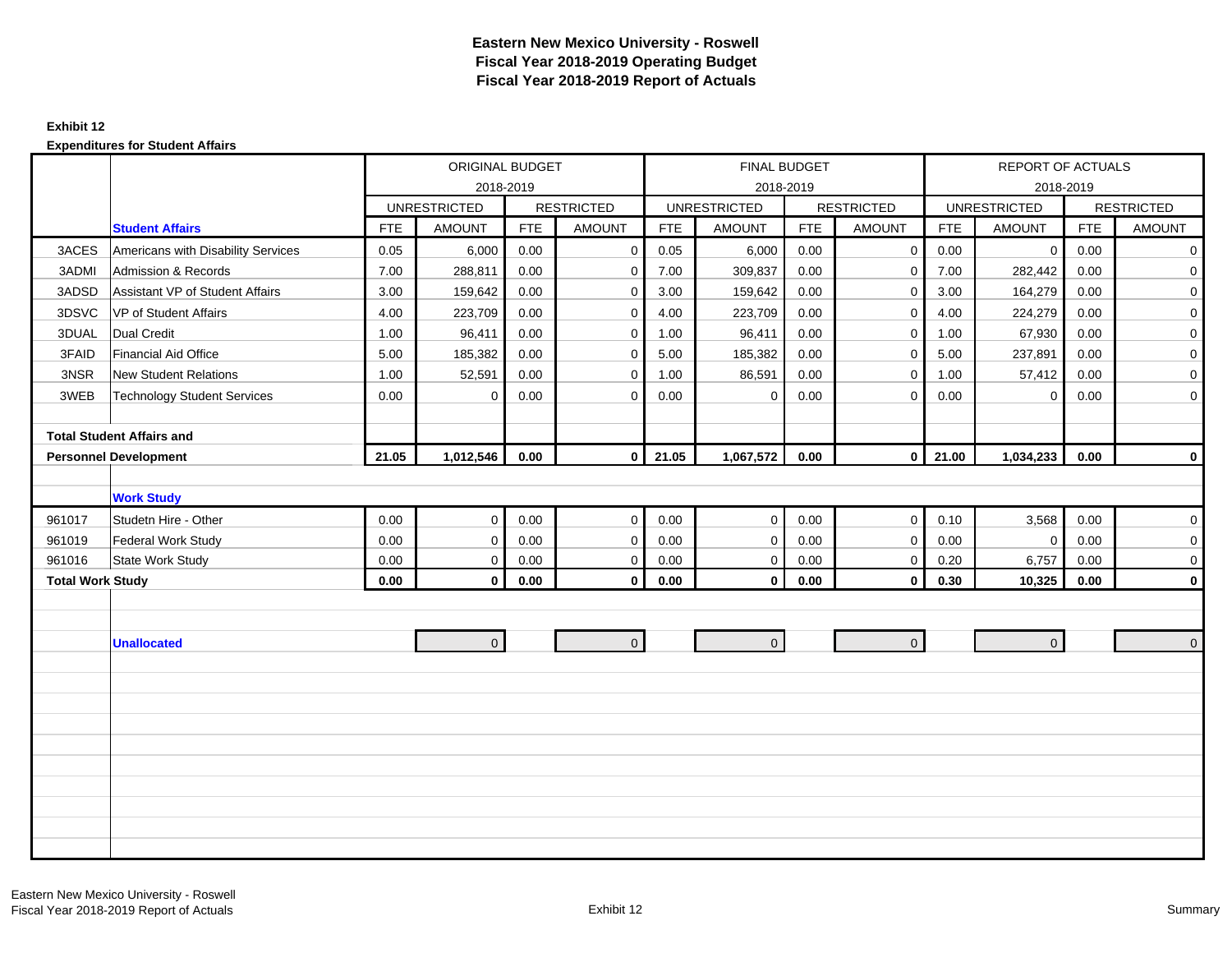|                       | <b>Items Not in 12A</b>      |       |                     |      |           |       |             |      |             |       |             |      |             |
|-----------------------|------------------------------|-------|---------------------|------|-----------|-------|-------------|------|-------------|-------|-------------|------|-------------|
| 962061                | Retirement                   |       | 128,442             |      |           |       | 136,074     |      |             |       | 126,272     |      |             |
| 962062                | Social Security and Medicare |       | 70,690              |      |           |       | 74,889      |      |             |       | 69,955      |      |             |
| 962063                | Group Insurance              |       | 114,027             |      |           |       | 120,802     |      |             |       | 151,518     |      |             |
| 962064                | Worker's Compensation        |       | 9,000               |      |           |       | 9,000       |      |             |       | 6,728       |      |             |
| 962065                | Unemployment Insurance       |       | 26,599              |      |           |       | 26,599      |      |             |       | 540         |      |             |
| 962068                | Waiver of Tuition            |       | 4,000               |      |           |       | 4,000       |      |             |       | 16,888      |      |             |
| 962069                | <b>Vacation Accruals</b>     |       | 20,629              |      |           |       | 20,629      |      |             |       | (264)       |      |             |
| 962066                | Retiree Health               |       | 23,036              |      |           |       | 24,405      |      |             |       | 18,914      |      |             |
| 110-920               | <b>Internal Services</b>     |       | 162,185             |      |           |       | 162,185     |      |             |       | 162,185     |      |             |
|                       | Professional Merit Pay       |       | $\mathbf 0$         |      |           |       | $\pmb{0}$   |      |             |       | $\pmb{0}$   |      |             |
|                       | <b>Staff Merit Pay</b>       |       | $\mathbf 0$         |      |           |       | $\pmb{0}$   |      |             |       | $\mathbf 0$ |      |             |
|                       | <b>Faculty Merit Pay</b>     |       | $\mathsf{O}\xspace$ |      |           |       | $\mathbf 0$ |      |             |       | $\mathbf 0$ |      |             |
|                       | Unallocated                  |       | $\mathbf 0$         |      |           |       | $\mathbf 0$ |      |             |       | $\mathbf 0$ |      |             |
| <b>Total Benefits</b> |                              |       | 558,609             |      | $\pmb{0}$ |       | 578,583     |      | $\mathbf 0$ |       | 552,736     |      | $\mathbf 0$ |
|                       |                              |       |                     |      |           |       |             |      |             |       |             |      |             |
|                       |                              |       |                     |      |           |       |             |      |             |       |             |      |             |
|                       | <b>Total Student Affairs</b> | 21.05 | 1,571,155           | 0.00 | $\pmb{0}$ | 21.05 | 1,646,155   | 0.00 | $\mathbf 0$ | 21.30 | 1,597,294   | 0.00 |             |
|                       |                              |       |                     |      |           |       |             |      |             |       |             |      | $\pmb{0}$   |
|                       |                              |       |                     |      |           |       |             |      |             |       |             |      |             |
|                       |                              |       |                     |      |           |       |             |      |             |       |             |      |             |
|                       |                              |       |                     |      |           |       |             |      |             |       |             |      |             |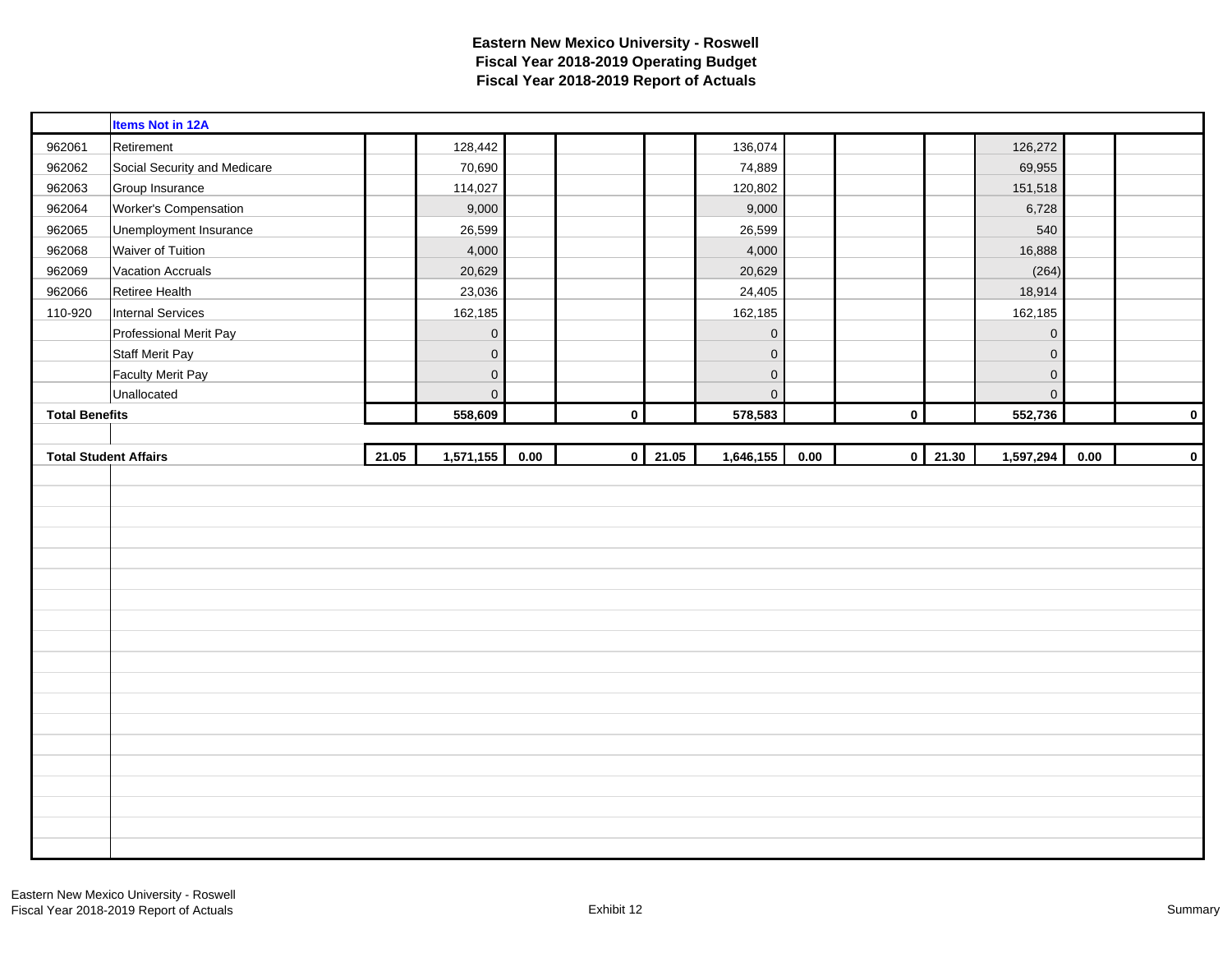#### **Exhibit 12A**

|                                    |            | ORIGINAL BUDGET     |            |                   |            | <b>FINAL BUDGET</b> |            |                         |            | <b>REPORT OF ACTUALS</b> |            |                     |
|------------------------------------|------------|---------------------|------------|-------------------|------------|---------------------|------------|-------------------------|------------|--------------------------|------------|---------------------|
|                                    |            | 2018-2019           |            |                   |            | 2018-2019           |            |                         |            | 2018-2019                |            |                     |
|                                    |            | <b>UNRESTRICTED</b> |            | <b>RESTRICTED</b> |            | <b>UNRESTRICTED</b> |            | <b>RESTRICTED</b>       |            | <b>UNRESTRICTED</b>      |            | <b>RESTRICTED</b>   |
| <b>Student Affairs</b>             | <b>FTE</b> | <b>AMOUNT</b>       | <b>FTE</b> | <b>AMOUNT</b>     | <b>FTE</b> | <b>AMOUNT</b>       | <b>FTE</b> | <b>AMOUNT</b>           | <b>FTE</b> | <b>AMOUNT</b>            | <b>FTE</b> | <b>AMOUNT</b>       |
|                                    |            |                     |            |                   |            |                     |            |                         |            |                          |            |                     |
| <b>Professional Salaries</b>       | 11.05      | 644,088             | 0.00       | $\mathbf 0$       | 11.05      | 698,988             | 0.00       | $\overline{0}$          | 11.00      | 675,135                  | 0.00       | $\overline{0}$      |
| <b>Faculty Salaries</b>            | 0.00       | $\mathbf 0$         | 0.00       | $\mathbf 0$       | 0.00       | $\mathbf 0$         | 0.00       | $\mathbf 0$             | 0.00       | $\mathbf 0$              | 0.00       | $\mathbf 0$         |
| <b>Support Salaries</b>            | 10.00      | 279,958             | 0.00       | $\mathbf 0$       | 10.00      | 279,958             | 0.00       | $\mathbf 0$             | 10.00      | 277,094                  | 0.00       | $\overline{0}$      |
| <b>Temporary Salaries</b>          | 0.00       | $\mathbf 0$         | 0.00       | $\mathbf 0$       | 0.00       | $\mathbf 0$         | 0.00       | $\mathbf 0$             | 0.00       | $\mathbf 0$              | 0.00       | $\mathbf 0$         |
| <b>Adjunct Salaries</b>            | 0.00       | $\Omega$            | 0.00       | $\Omega$          | 0.00       | $\Omega$            | 0.00       | $\mathbf 0$             | 0.00       | $\mathbf 0$              | 0.00       | $\overline{0}$      |
| <b>Technician Salaries</b>         | 0.00       | $\mathbf 0$         | 0.00       | $\mathbf 0$       | 0.00       | $\mathbf 0$         | 0.00       | $\mathbf 0$             | 0.00       | $\mathbf 0$              | 0.00       | $\mathbf 0$         |
| <b>Other Salaries</b>              | 0.00       | $\mathbf 0$         | 0.00       | $\mathbf 0$       | 0.00       | $\mathbf 0$         | 0.00       | $\mathbf 0$             | 0.00       | $\mathbf 0$              | 0.00       | $\overline{0}$      |
| <b>Student Salaries</b>            | 0.00       | $\mathbf 0$         | 0.00       | $\mathbf 0$       | 0.00       | $\mathbf 0$         | 0.00       | $\mathbf 0$             | 0.00       | $\mathbf 0$              | 0.00       | $\overline{0}$      |
| <b>Federal Work-study Salaries</b> | 0.00       | $\mathbf 0$         | 0.00       | $\mathbf 0$       | 0.00       | $\Omega$            | 0.00       | $\mathbf 0$             | 0.00       | $\mathbf 0$              | 0.00       | $\mathbf 0$         |
| <b>State Work-study Salaries</b>   | 0.00       | $\mathbf 0$         | 0.00       | $\mathbf 0$       | 0.00       | $\Omega$            | 0.00       | $\mathbf 0$             | 0.00       | $\Omega$                 | 0.00       | $\mathbf 0$         |
| Supplies and Expenses              |            | 88,500              |            | $\mathbf 0$       |            | 88,626              |            | $\mathbf 0$             |            | 58,945                   |            | $\mathbf 0$         |
| Travel                             |            | $\mathbf 0$         |            | $\mathbf 0$       |            | $\mathbf 0$         |            | $\mathbf 0$             |            | 19,833                   |            | $\mathbf 0$         |
| Equipment                          |            | $\mathbf 0$         |            | $\mathbf 0$       |            | $\mathbf 0$         |            | $\mathbf 0$             |            | 3,226                    |            | $\overline{0}$      |
| <b>Benefits</b>                    |            | $\mathbf 0$         |            | $\mathbf 0$       |            | $\mathbf 0$         |            | $\mathbf 0$             |            | 0                        |            | $\mathbf 0$         |
| <b>Indirect Cost</b>               |            | $\Omega$            |            | $\mathbf 0$       |            | $\Omega$            |            | $\mathbf 0$             |            | $\Omega$                 |            | $\mathbf 0$         |
| Miscellaneous                      |            | $\Omega$            |            | $\mathbf 0$       |            | $\Omega$            |            | $\mathbf 0$             |            | $\Omega$                 |            | $\mathbf 0$         |
|                                    |            | $\mathbf 0$         |            | $\mathbf 0$       |            | $\Omega$            |            | $\mathbf 0$             |            | $\Omega$                 |            | $\mathbf 0$         |
|                                    |            | $\Omega$            |            | $\mathbf 0$       |            | $\Omega$            |            | $\mathbf 0$             |            | $\Omega$                 |            | $\mathbf 0$         |
|                                    |            | $\Omega$            |            | $\mathbf 0$       |            | $\Omega$            |            | $\mathbf 0$             |            | $\Omega$                 |            | $\mathbf 0$         |
|                                    |            | $\Omega$            |            | $\mathbf 0$       |            | $\Omega$            |            | $\mathbf 0$             |            | $\Omega$                 |            | $\mathbf 0$         |
|                                    |            | $\Omega$            |            | $\mathbf 0$       |            | $\Omega$            |            | $\mathbf 0$             |            | $\Omega$                 |            | $\mathsf{O}\xspace$ |
|                                    |            | $\mathbf 0$         |            | $\mathbf 0$       |            | $\Omega$            |            | $\mathbf 0$             |            | $\Omega$                 |            | $\mathbf 0$         |
|                                    |            | $\mathbf 0$         |            | 0                 |            | $\Omega$            |            | $\mathbf 0$             |            | $\mathbf 0$              |            | $\mathbf 0$         |
|                                    |            | $\Omega$            |            | $\mathbf 0$       |            | $\Omega$            |            | $\mathbf 0$             |            | $\mathbf 0$              |            | $\mathbf 0$         |
|                                    |            | $\mathbf 0$         |            | 0                 |            | 0                   |            | $\mathbf 0$             |            | $\mathbf 0$              |            | $\mathbf 0$         |
|                                    |            | $\Omega$            |            | $\mathbf 0$       |            | $\Omega$            |            | $\mathbf 0$             |            | $\Omega$                 |            | $\mathbf 0$         |
|                                    |            | $\mathbf 0$         |            | $\mathbf 0$       |            | $\mathbf 0$         |            | $\mathbf 0$             |            | $\mathbf 0$              |            | $\mathbf 0$         |
|                                    |            | $\Omega$            |            | $\mathbf 0$       |            | $\Omega$            |            | $\mathbf 0$             |            | $\Omega$                 |            | $\mathbf 0$         |
| <b>TOTAL</b>                       | 21.05      | 1,012,546           | 0.00       | $\mathbf 0$       | 21.05      | 1,067,572           | 0.00       | $\overline{\mathbf{0}}$ | 21.00      | 1,034,233                | 0.00       | $\mathbf{0}$        |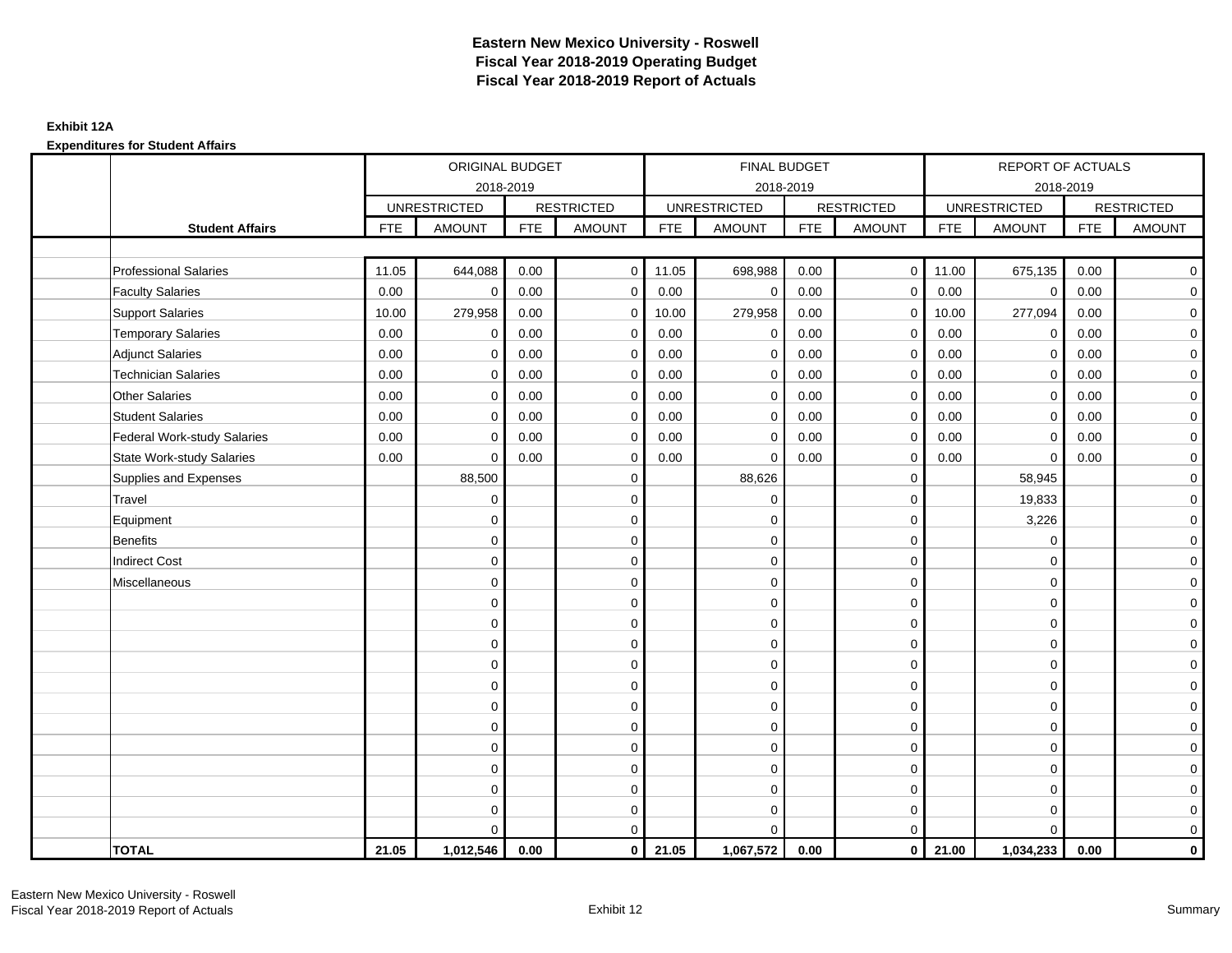|              |                                           | ORIGINAL BUDGET<br>2018-2019 |                     |            |                   |            | FINAL BUDGET        |            |                   |            | <b>REPORT OF ACTUALS</b> |            |                     |
|--------------|-------------------------------------------|------------------------------|---------------------|------------|-------------------|------------|---------------------|------------|-------------------|------------|--------------------------|------------|---------------------|
|              |                                           |                              |                     |            |                   |            | 2018-2019           |            |                   |            | 2018-2019                |            |                     |
|              |                                           |                              | <b>UNRESTRICTED</b> |            | <b>RESTRICTED</b> |            | <b>UNRESTRICTED</b> |            | <b>RESTRICTED</b> |            | <b>UNRESTRICTED</b>      |            | <b>RESTRICTED</b>   |
|              | <b>Student Affairs</b>                    | <b>FTE</b>                   | <b>AMOUNT</b>       | <b>FTE</b> | <b>AMOUNT</b>     | <b>FTE</b> | <b>AMOUNT</b>       | <b>FTE</b> | <b>AMOUNT</b>     | <b>FTE</b> | <b>AMOUNT</b>            | <b>FTE</b> | <b>AMOUNT</b>       |
| <b>3ACES</b> | <b>Americans with Disability Services</b> |                              |                     |            |                   |            |                     |            |                   |            |                          |            |                     |
| 171012       | <b>Professional Salaries</b>              | 0.05                         | 3,000               | 0.00       | $\mathbf{0}$      | 0.05       | 3,000               | 0.00       | $\overline{0}$    | 0.00       | $\mathbf 0$              | 0.00       | $\overline{0}$      |
| 730042       | <b>Faculty Salaries</b>                   | 0.00                         | $\mathbf 0$         | 0.00       | $\mathbf{0}$      | 0.00       | $\mathbf{0}$        | 0.00       | $\mathbf{0}$      | 0.00       | $\mathbf{0}$             | 0.00       | $\overline{0}$      |
|              | <b>Support Salaries</b>                   | 0.00                         | $\mathbf{0}$        | 0.00       | $\mathbf{0}$      | 0.00       | $\mathbf{0}$        | 0.00       | $\mathbf{0}$      | 0.00       | $\mathbf 0$              | 0.00       | $\overline{0}$      |
|              | <b>Temporary Salaries</b>                 | 0.00                         | $\mathbf{0}$        | 0.00       | $\Omega$          | 0.00       | $\mathbf{0}$        | 0.00       | $\mathbf{0}$      | 0.00       | $\mathbf{0}$             | 0.00       | $\overline{0}$      |
|              | <b>Adjunct Salaries</b>                   | 0.00                         | $\mathbf{0}$        | 0.00       | $\mathbf{0}$      | 0.00       | $\mathbf{0}$        | 0.00       | $\mathbf{0}$      | 0.00       | $\mathbf{0}$             | 0.00       | $\mathbf 0$         |
|              | <b>Technician Salaries</b>                | 0.00                         | $\mathbf{0}$        | 0.00       | $\mathbf{0}$      | 0.00       | $\mathbf{0}$        | 0.00       | $\mathbf{0}$      | 0.00       | $\Omega$                 | 0.00       | $\mathbf 0$         |
|              | <b>Other Salaries</b>                     | 0.00                         | $\Omega$            | 0.00       | $\Omega$          | 0.00       | $\Omega$            | 0.00       | $\mathbf{0}$      | 0.00       | $\Omega$                 | 0.00       | $\overline{0}$      |
|              | <b>Student Salaries</b>                   | 0.00                         | $\mathbf{0}$        | 0.00       | $\mathbf{0}$      | 0.00       | $\mathbf 0$         | 0.00       | $\mathbf 0$       | 0.00       | $\mathbf 0$              | 0.00       | $\overline{0}$      |
|              | <b>Federal Work-study Salaries</b>        | 0.00                         | $\mathbf{0}$        | 0.00       | $\Omega$          | 0.00       | $\mathbf 0$         | 0.00       | $\mathbf 0$       | 0.00       | $\mathbf{0}$             | 0.00       | $\overline{0}$      |
|              | <b>State Work-study Salaries</b>          | 0.00                         | $\mathbf{0}$        | 0.00       | $\mathbf{0}$      | 0.00       | $\mathbf{0}$        | 0.00       | $\mathbf{0}$      | 0.00       | $\mathbf{0}$             | 0.00       | $\overline{0}$      |
|              | Supplies and Expenses                     |                              | 3,000               |            | $\mathbf{0}$      |            | 3,000               |            | $\mathbf 0$       |            | $\mathbf{0}$             |            | $\mathsf{O}\xspace$ |
|              | Travel                                    |                              | $\mathbf{0}$        |            | $\mathbf{0}$      |            | $\overline{0}$      |            | $\mathbf 0$       |            | $\mathbf{0}$             |            | $\overline{0}$      |
|              | Equipment                                 |                              | $\mathbf{0}$        |            | $\mathbf{0}$      |            | $\Omega$            |            | $\mathbf 0$       |            | $\Omega$                 |            | $\overline{0}$      |
|              | Benefits                                  |                              | $\mathbf{0}$        |            | $\mathbf{0}$      |            | $\Omega$            |            | $\mathbf 0$       |            | $\mathbf{0}$             |            | $\mathbf 0$         |
|              | <b>Indirect Cost</b>                      |                              | $\mathbf{0}$        |            | $\mathbf{0}$      |            | $\Omega$            |            | $\mathbf{0}$      |            | $\mathbf{0}$             |            | $\mathbf 0$         |
|              | Miscellaneous                             |                              | $\mathbf{0}$        |            | $\mathbf{0}$      |            | $\Omega$            |            | $\mathbf 0$       |            | $\Omega$                 |            | $\overline{0}$      |
|              |                                           |                              | $\mathbf{0}$        |            | $\mathbf 0$       |            | $\overline{0}$      |            | $\mathbf 0$       |            | $\mathbf{0}$             |            | $\overline{0}$      |
|              |                                           |                              | $\mathbf{0}$        |            | $\mathbf 0$       |            | $\mathbf{0}$        |            | $\mathbf 0$       |            | $\Omega$                 |            | $\overline{0}$      |
|              |                                           |                              | $\Omega$            |            | $\mathbf{0}$      |            | $\Omega$            |            | $\mathbf 0$       |            | $\Omega$                 |            | $\overline{0}$      |
|              |                                           |                              | $\mathbf{0}$        |            | $\mathbf{0}$      |            | $\Omega$            |            | $\mathbf 0$       |            | $\mathbf{0}$             |            | $\overline{0}$      |
|              |                                           |                              | $\mathbf{0}$        |            | $\mathbf{0}$      |            | $\Omega$            |            | $\mathbf 0$       |            | $\Omega$                 |            | $\mathbf 0$         |
|              |                                           |                              | $\mathbf{0}$        |            | $\mathbf{0}$      |            | $\Omega$            |            | $\mathbf{0}$      |            | $\Omega$                 |            | $\overline{0}$      |
|              |                                           |                              | $\mathbf{0}$        |            | $\mathbf 0$       |            | $\overline{0}$      |            | $\mathbf 0$       |            | $\mathbf{0}$             |            | $\overline{0}$      |
|              |                                           |                              | $\Omega$            |            | $\mathbf{0}$      |            | $\Omega$            |            | $\mathbf{0}$      |            | $\mathbf{0}$             |            | $\overline{0}$      |
|              |                                           |                              | $\mathbf{0}$        |            | $\mathbf{0}$      |            | $\Omega$            |            | $\mathbf{0}$      |            | $\mathbf{0}$             |            | $\mathbf 0$         |
|              |                                           |                              | $\Omega$            |            | $\mathbf{0}$      |            | $\Omega$            |            | $\mathbf{0}$      |            | $\Omega$                 |            | $\mathbf 0$         |
|              |                                           |                              | $\mathbf{0}$        |            | $\mathbf 0$       |            | $\Omega$            |            | $\mathbf{0}$      |            | $\mathbf{0}$             |            | $\mathbf 0$         |
|              |                                           |                              | $\Omega$            |            | $\mathbf{0}$      |            | $\Omega$            |            | $\mathbf{0}$      |            | $\Omega$                 |            | $\overline{0}$      |
|              | <b>TOTAL</b>                              | 0.05                         | 6,000               | 0.00       | $\mathbf 0$       | 0.05       | 6,000               | 0.00       | $\overline{0}$    | 0.00       | $\mathbf 0$              | 0.00       | $\mathbf 0$         |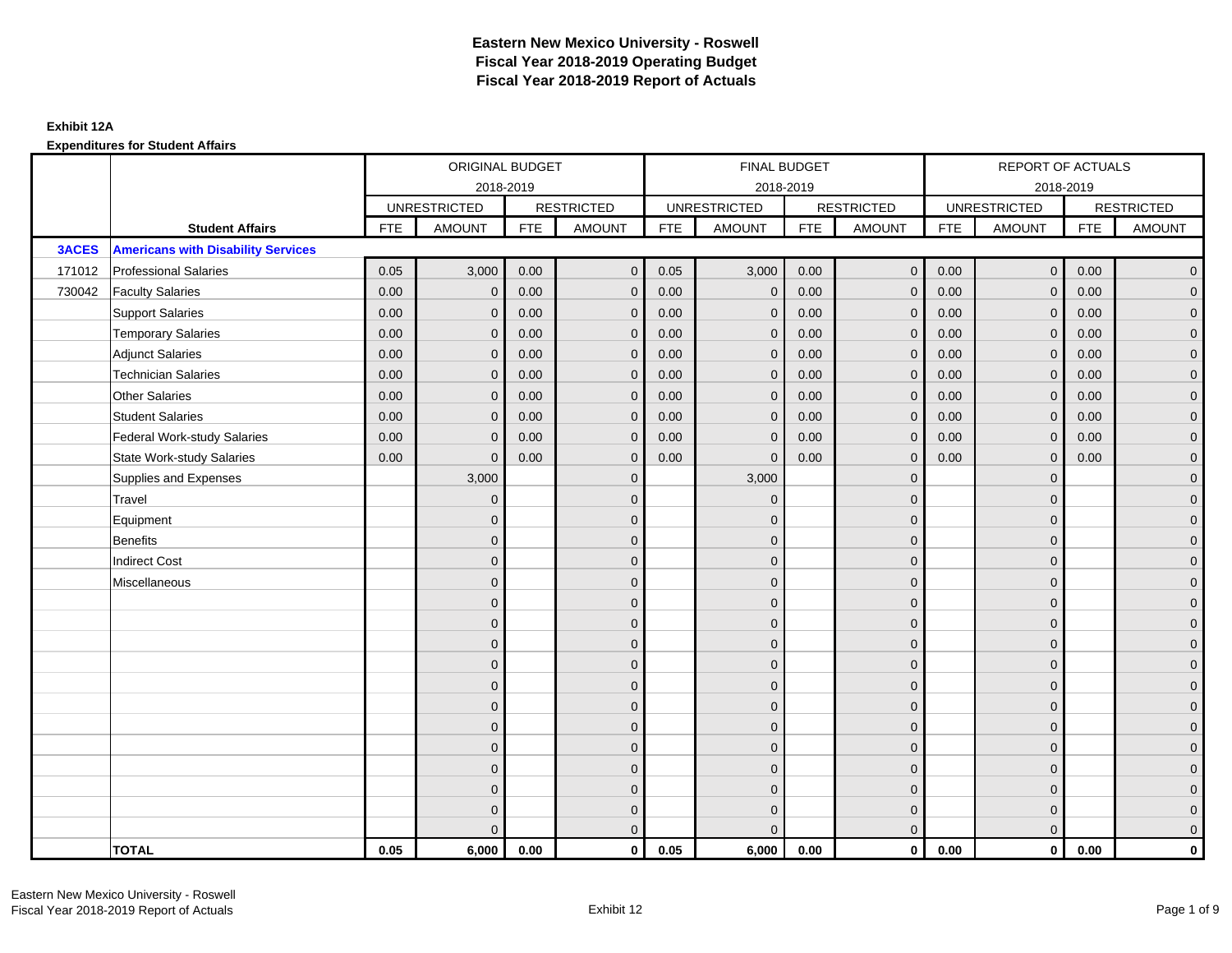|              |                                    | ORIGINAL BUDGET<br>2018-2019 |                     |            |                   |            | <b>FINAL BUDGET</b> |            |                   |            | <b>REPORT OF ACTUALS</b> |            |                     |
|--------------|------------------------------------|------------------------------|---------------------|------------|-------------------|------------|---------------------|------------|-------------------|------------|--------------------------|------------|---------------------|
|              |                                    |                              |                     |            |                   |            | 2018-2019           |            |                   |            | 2018-2019                |            |                     |
|              |                                    |                              | <b>UNRESTRICTED</b> |            | <b>RESTRICTED</b> |            | <b>UNRESTRICTED</b> |            | <b>RESTRICTED</b> |            | <b>UNRESTRICTED</b>      |            | <b>RESTRICTED</b>   |
|              | <b>Student Affairs</b>             | <b>FTE</b>                   | <b>AMOUNT</b>       | <b>FTE</b> | <b>AMOUNT</b>     | <b>FTE</b> | <b>AMOUNT</b>       | <b>FTE</b> | <b>AMOUNT</b>     | <b>FTE</b> | <b>AMOUNT</b>            | <b>FTE</b> | <b>AMOUNT</b>       |
| <b>3ADMI</b> | <b>Admissions &amp; Rocords</b>    |                              |                     |            |                   |            |                     |            |                   |            |                          |            |                     |
| 171012       | <b>Professional Salaries</b>       | 2.00                         | 131,268             | 0.00       | $\mathbf{0}$      | 2.00       | 152,168             | 0.00       | $\overline{0}$    | 2.00       | 127,323                  | 0.00       | $\overline{0}$      |
| 730020       | <b>Faculty Salaries</b>            | 0.00                         | $\mathbf 0$         | 0.00       | $\mathbf{0}$      | 0.00       | $\mathbf{0}$        | 0.00       | $\mathbf{0}$      | 0.00       | $\mathbf{0}$             | 0.00       | $\overline{0}$      |
|              | <b>Support Salaries</b>            | 5.00                         | 142,543             | 0.00       | $\mathbf 0$       | 5.00       | 142,543             | 0.00       | $\mathbf 0$       | 5.00       | 137,172                  | 0.00       | $\overline{0}$      |
|              | <b>Temporary Salaries</b>          | 0.00                         | $\mathbf{0}$        | 0.00       | $\mathbf{0}$      | 0.00       | $\mathbf{0}$        | 0.00       | $\mathbf{0}$      | 0.00       | $\mathbf 0$              | 0.00       | $\overline{0}$      |
|              | <b>Adjunct Salaries</b>            | 0.00                         | $\mathbf{0}$        | 0.00       | $\mathbf{0}$      | 0.00       | $\mathbf{0}$        | 0.00       | $\mathbf 0$       | 0.00       | $\mathbf{0}$             | 0.00       | $\mathbf{0}$        |
|              | <b>Technician Salaries</b>         | 0.00                         | $\mathbf{0}$        | 0.00       | $\mathbf 0$       | 0.00       | $\mathbf{0}$        | 0.00       | $\mathbf{0}$      | 0.00       | $\mathbf{0}$             | 0.00       | $\mathbf{0}$        |
|              | Other Salaries                     | 0.00                         | $\mathbf{0}$        | 0.00       | $\mathbf{0}$      | 0.00       | $\Omega$            | 0.00       | $\mathbf{0}$      | 0.00       | $\overline{0}$           | 0.00       | $\overline{0}$      |
|              | <b>Student Salaries</b>            | 0.00                         | $\mathbf 0$         | 0.00       | $\mathbf 0$       | 0.00       | $\overline{0}$      | 0.00       | $\mathbf 0$       | 0.00       | $\mathbf{0}$             | 0.00       | $\overline{0}$      |
|              | <b>Federal Work-study Salaries</b> | 0.00                         | $\mathbf{0}$        | 0.00       | $\mathbf 0$       | 0.00       | $\mathbf{0}$        | 0.00       | $\overline{0}$    | 0.00       | $\mathbf{0}$             | 0.00       | $\overline{0}$      |
|              | <b>State Work-study Salaries</b>   | 0.00                         | $\mathbf{0}$        | 0.00       | $\mathbf{0}$      | 0.00       | $\mathbf{0}$        | 0.00       | $\mathbf{0}$      | 0.00       | $\mathbf{0}$             | 0.00       | $\overline{0}$      |
|              | Supplies and Expenses              |                              | 15,000              |            | $\mathbf 0$       |            | 15,126              |            | $\mathbf 0$       |            | 12,449                   |            | $\mathsf{O}\xspace$ |
|              | Travel                             |                              | $\mathbf{0}$        |            | $\mathbf 0$       |            | $\mathbf{0}$        |            | $\mathbf 0$       |            | 4,355                    |            | $\overline{0}$      |
|              | Equipment                          |                              | $\mathbf{0}$        |            | $\mathbf 0$       |            | $\mathbf{0}$        |            | $\mathbf 0$       |            | 1,143                    |            | $\overline{0}$      |
|              | <b>Benefits</b>                    |                              | $\mathbf{0}$        |            | $\mathbf{0}$      |            | $\mathbf{0}$        |            | $\mathbf 0$       |            | $\mathbf 0$              |            | $\mathbf{0}$        |
|              | <b>Indirect Cost</b>               |                              | $\mathbf{0}$        |            | $\mathbf{0}$      |            | $\Omega$            |            | $\mathbf 0$       |            | $\mathbf 0$              |            | $\mathbf{0}$        |
|              | Miscellaneous                      |                              | $\Omega$            |            | $\mathbf{0}$      |            | $\mathbf{0}$        |            | $\mathbf 0$       |            | $\mathbf 0$              |            | $\overline{0}$      |
|              |                                    |                              | $\overline{0}$      |            | $\mathbf 0$       |            | $\mathbf{0}$        |            | $\mathbf 0$       |            | $\mathbf{0}$             |            | $\mathsf{O}\xspace$ |
|              |                                    |                              | $\mathbf{0}$        |            | $\mathbf 0$       |            | $\mathbf{0}$        |            | $\mathbf 0$       |            | $\mathbf{0}$             |            | $\overline{0}$      |
|              |                                    |                              | $\Omega$            |            | $\mathbf{0}$      |            | $\Omega$            |            | $\mathbf 0$       |            | $\Omega$                 |            | $\overline{0}$      |
|              |                                    |                              | $\overline{0}$      |            | $\mathbf 0$       |            | $\mathbf{0}$        |            | $\mathbf 0$       |            | $\mathbf 0$              |            | $\mathbf{0}$        |
|              |                                    |                              | $\mathbf{0}$        |            | $\mathbf 0$       |            | $\mathbf{0}$        |            | $\mathbf 0$       |            | $\mathbf 0$              |            | $\mathsf{O}\xspace$ |
|              |                                    |                              | $\overline{0}$      |            | $\mathbf 0$       |            | $\Omega$            |            | $\mathbf{0}$      |            | $\mathbf{0}$             |            | $\overline{0}$      |
|              |                                    |                              | $\overline{0}$      |            | $\mathbf 0$       |            | $\mathbf{0}$        |            | $\mathbf 0$       |            | $\mathbf 0$              |            | $\overline{0}$      |
|              |                                    |                              | $\mathbf{0}$        |            | $\mathbf{0}$      |            | $\Omega$            |            | $\mathbf 0$       |            | $\mathbf{0}$             |            | $\overline{0}$      |
|              |                                    |                              | $\mathbf{0}$        |            | $\mathbf{0}$      |            | $\Omega$            |            | $\mathbf{0}$      |            | $\mathbf{0}$             |            | $\mathbf{0}$        |
|              |                                    |                              | $\Omega$            |            | $\mathbf{0}$      |            | $\Omega$            |            | $\mathbf{0}$      |            | $\Omega$                 |            | $\pmb{0}$           |
|              |                                    |                              | $\overline{0}$      |            | $\mathbf 0$       |            | $\mathbf{0}$        |            | $\mathbf 0$       |            | $\mathbf{0}$             |            | $\mathbf{0}$        |
|              |                                    |                              | $\Omega$            |            | $\mathbf{0}$      |            | $\Omega$            |            | $\mathbf{0}$      |            | $\Omega$                 |            | $\overline{0}$      |
|              | <b>TOTAL</b>                       | 7.00                         | 288,811             | 0.00       | $\mathbf{0}$      | 7.00       | 309,837             | 0.00       | $\overline{0}$    | 7.00       | 282,442                  | 0.00       | $\mathbf{0}$        |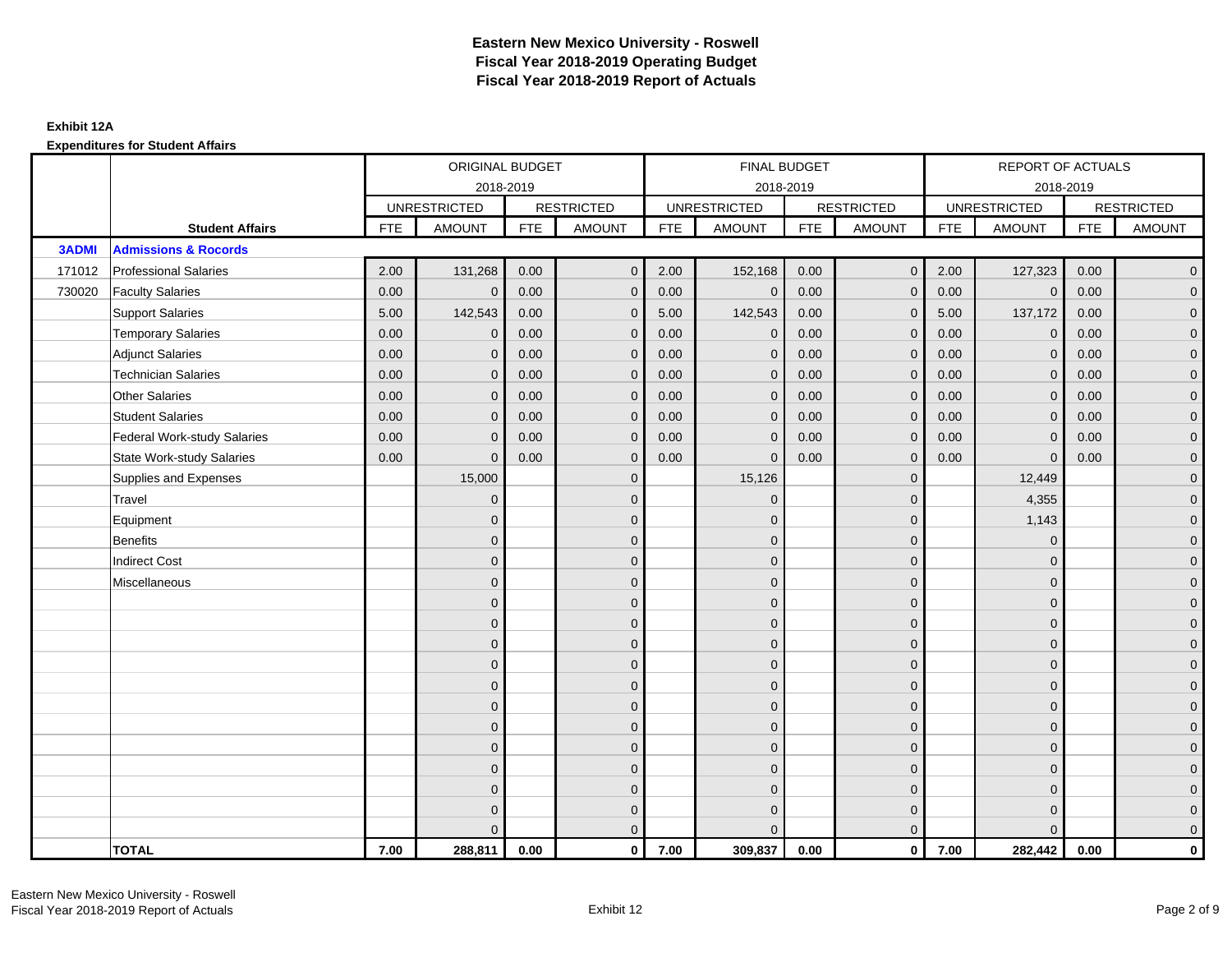|              |                                                     |            | ORIGINAL BUDGET     |            |                   |            | <b>FINAL BUDGET</b> |            |                   |            | <b>REPORT OF ACTUALS</b> |            |                     |
|--------------|-----------------------------------------------------|------------|---------------------|------------|-------------------|------------|---------------------|------------|-------------------|------------|--------------------------|------------|---------------------|
|              |                                                     |            | 2018-2019           |            |                   |            | 2018-2019           |            |                   |            | 2018-2019                |            |                     |
|              |                                                     |            | <b>UNRESTRICTED</b> |            | <b>RESTRICTED</b> |            | <b>UNRESTRICTED</b> |            | <b>RESTRICTED</b> |            | <b>UNRESTRICTED</b>      |            | <b>RESTRICTED</b>   |
|              | <b>Student Affairs</b>                              | <b>FTE</b> | <b>AMOUNT</b>       | <b>FTE</b> | <b>AMOUNT</b>     | <b>FTE</b> | <b>AMOUNT</b>       | <b>FTE</b> | <b>AMOUNT</b>     | <b>FTE</b> | <b>AMOUNT</b>            | <b>FTE</b> | <b>AMOUNT</b>       |
| <b>3ADSD</b> | <b>Assistant Vice President for Student Affairs</b> |            |                     |            |                   |            |                     |            |                   |            |                          |            |                     |
| 171012       | <b>Professional Salaries</b>                        | 3.00       | 152,142             | 0.00       | $\mathbf{0}$      | 3.00       | 152,142             | 0.00       | $\overline{0}$    | 3.00       | 154,300                  | 0.00       | $\overline{0}$      |
| 730061       | <b>Faculty Salaries</b>                             | 0.00       | $\mathbf 0$         | 0.00       | $\mathbf 0$       | 0.00       | $\mathbf 0$         | 0.00       | $\mathbf{0}$      | 0.00       | $\mathbf 0$              | 0.00       | $\overline{0}$      |
|              | <b>Support Salaries</b>                             | 0.00       | $\mathbf 0$         | 0.00       | $\mathbf 0$       | 0.00       | $\mathbf{0}$        | 0.00       | $\mathbf 0$       | 0.00       | $\mathbf{0}$             | 0.00       | $\overline{0}$      |
|              | <b>Temporary Salaries</b>                           | 0.00       | $\mathbf{0}$        | 0.00       | $\mathbf{0}$      | 0.00       | $\mathbf{0}$        | 0.00       | $\mathbf{0}$      | 0.00       | $\mathbf 0$              | 0.00       | $\overline{0}$      |
|              | <b>Adjunct Salaries</b>                             | 0.00       | $\Omega$            | 0.00       | $\Omega$          | 0.00       | $\Omega$            | 0.00       | $\mathbf{0}$      | 0.00       | $\mathbf{0}$             | 0.00       | $\overline{0}$      |
|              | <b>Technician Salaries</b>                          | 0.00       | $\mathbf{0}$        | 0.00       | $\mathbf 0$       | 0.00       | $\mathbf{0}$        | 0.00       | $\mathbf{0}$      | 0.00       | $\mathbf{0}$             | 0.00       | $\mathbf{0}$        |
|              | <b>Other Salaries</b>                               | 0.00       | $\mathbf{0}$        | 0.00       | $\mathbf{0}$      | 0.00       | $\mathbf{0}$        | 0.00       | $\mathbf{0}$      | 0.00       | $\mathbf{0}$             | 0.00       | $\overline{0}$      |
|              | <b>Student Salaries</b>                             | 0.00       | $\mathbf{0}$        | 0.00       | $\mathbf{0}$      | 0.00       | $\mathbf{0}$        | 0.00       | $\mathbf 0$       | 0.00       | $\mathbf{0}$             | 0.00       | $\overline{0}$      |
|              | <b>Federal Work-study Salaries</b>                  | 0.00       | $\mathbf 0$         | 0.00       | $\mathbf{0}$      | 0.00       | $\mathbf{0}$        | 0.00       | $\mathbf 0$       | 0.00       | $\mathbf 0$              | 0.00       | $\mathbf{0}$        |
|              | <b>State Work-study Salaries</b>                    | 0.00       | $\mathbf{0}$        | 0.00       | $\mathbf{0}$      | 0.00       | $\mathbf{0}$        | 0.00       | $\mathbf{0}$      | 0.00       | $\mathbf 0$              | 0.00       | $\overline{0}$      |
|              | Supplies and Expenses                               |            | 7,500               |            | $\mathbf 0$       |            | 7,500               |            | $\mathbf{0}$      |            | 6,721                    |            | $\mathsf{O}\xspace$ |
|              | Travel                                              |            | $\overline{0}$      |            | $\mathbf{0}$      |            | $\mathbf{0}$        |            | $\mathbf{0}$      |            | 3,258                    |            | $\overline{0}$      |
|              | Equipment                                           |            | $\mathbf{0}$        |            | $\mathbf 0$       |            | $\mathbf{0}$        |            | $\mathbf 0$       |            | $\mathbf 0$              |            | $\overline{0}$      |
|              | <b>Benefits</b>                                     |            | $\mathbf{0}$        |            | $\mathbf{0}$      |            | $\Omega$            |            | $\mathbf 0$       |            | $\mathbf 0$              |            | $\overline{0}$      |
|              | <b>Indirect Cost</b>                                |            | $\Omega$            |            | $\mathbf{0}$      |            | $\Omega$            |            | $\mathbf{0}$      |            | $\Omega$                 |            | $\overline{0}$      |
|              | Miscellaneous                                       |            | $\overline{0}$      |            | $\mathbf 0$       |            | $\mathbf{0}$        |            | $\mathbf 0$       |            | $\mathbf 0$              |            | $\mathsf{O}\xspace$ |
|              |                                                     |            | $\overline{0}$      |            | $\mathbf 0$       |            | $\mathbf{0}$        |            | $\mathbf 0$       |            | $\mathbf{0}$             |            | $\overline{0}$      |
|              |                                                     |            | $\Omega$            |            | $\mathbf 0$       |            | $\mathbf{0}$        |            | $\mathbf 0$       |            | $\mathbf{0}$             |            | $\overline{0}$      |
|              |                                                     |            | $\mathbf{0}$        |            | $\mathbf 0$       |            | $\Omega$            |            | $\mathsf{O}$      |            | $\mathbf{0}$             |            | $\mathbf{0}$        |
|              |                                                     |            | $\Omega$            |            | $\mathbf 0$       |            | $\Omega$            |            | $\mathbf 0$       |            | $\mathbf 0$              |            | $\mathbf{0}$        |
|              |                                                     |            | $\Omega$            |            | $\mathbf{0}$      |            | $\Omega$            |            | $\mathbf{0}$      |            | $\mathbf 0$              |            | $\mathbf{0}$        |
|              |                                                     |            | $\overline{0}$      |            | $\mathbf{0}$      |            | $\Omega$            |            | $\mathbf{0}$      |            | $\Omega$                 |            | $\overline{0}$      |
|              |                                                     |            | $\overline{0}$      |            | $\mathbf 0$       |            | $\mathbf{0}$        |            | $\mathbf 0$       |            | $\mathbf{0}$             |            | $\overline{0}$      |
|              |                                                     |            | $\overline{0}$      |            | $\mathbf{0}$      |            | $\Omega$            |            | $\mathbf 0$       |            | $\mathbf{0}$             |            | $\overline{0}$      |
|              |                                                     |            | $\Omega$            |            | $\mathbf{0}$      |            | $\Omega$            |            | $\mathbf{0}$      |            | $\Omega$                 |            | $\overline{0}$      |
|              |                                                     |            | $\mathbf{0}$        |            | $\mathbf 0$       |            | $\mathbf{0}$        |            | $\mathbf 0$       |            | $\mathbf 0$              |            | $\mathbf{0}$        |
|              |                                                     |            | $\overline{0}$      |            | $\mathbf 0$       |            | $\mathbf{0}$        |            | $\mathbf 0$       |            | $\mathbf{0}$             |            | $\mathbf{0}$        |
|              |                                                     |            | $\Omega$            |            | $\mathbf{0}$      |            | $\Omega$            |            | $\mathbf{0}$      |            | $\Omega$                 |            | $\overline{0}$      |
|              | <b>TOTAL</b>                                        | 3.00       | 159,642             | 0.00       | $\mathbf{0}$      | 3.00       | 159,642             | 0.00       | $\overline{0}$    | 3.00       | 164,279                  | 0.00       | $\mathbf{0}$        |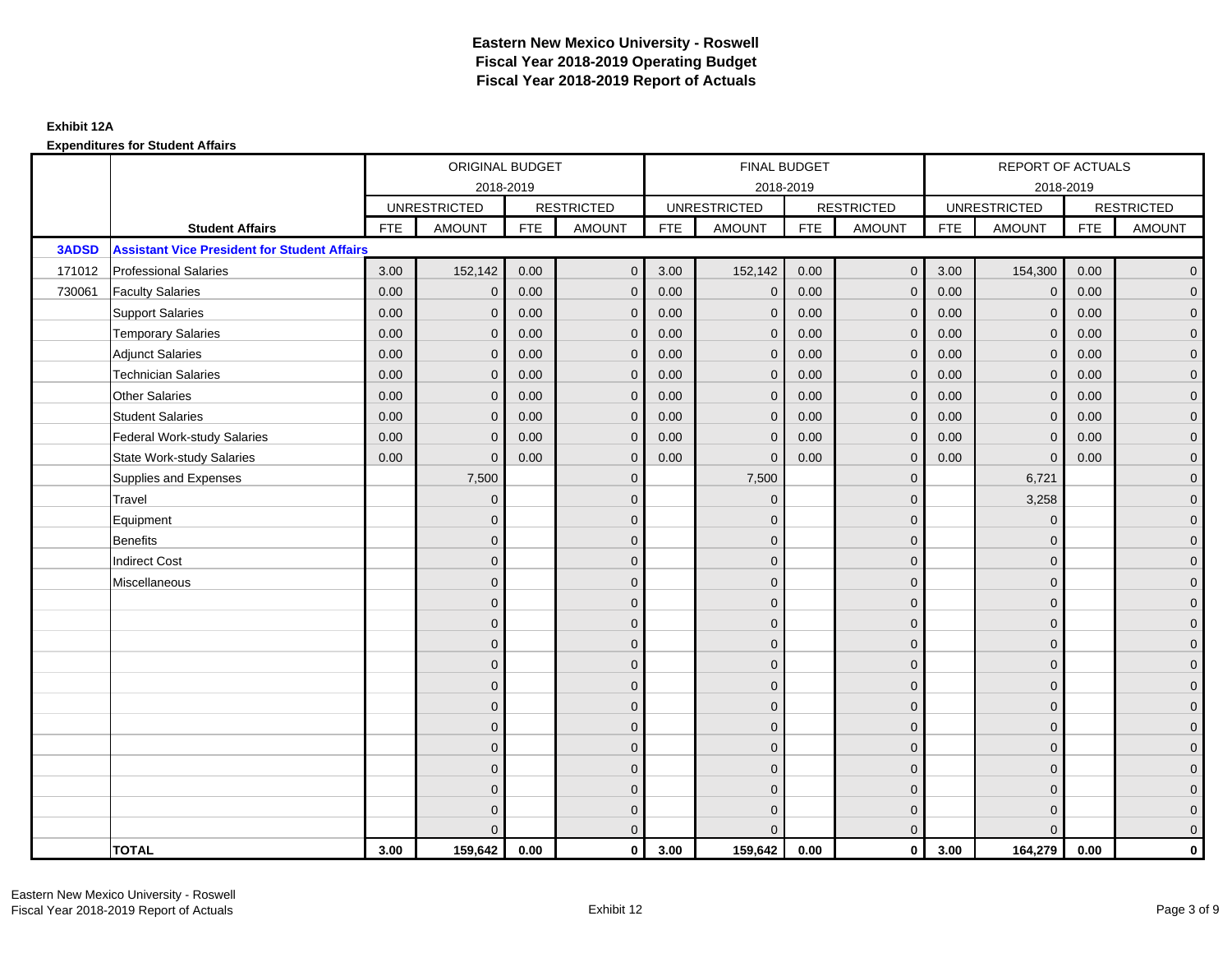|        |                                          | ORIGINAL BUDGET<br>2018-2019 |                     |            |                   |            | FINAL BUDGET        |            |                   |            | REPORT OF ACTUALS   |            |                   |
|--------|------------------------------------------|------------------------------|---------------------|------------|-------------------|------------|---------------------|------------|-------------------|------------|---------------------|------------|-------------------|
|        |                                          |                              |                     |            |                   |            | 2018-2019           |            |                   |            | 2018-2019           |            |                   |
|        |                                          |                              | <b>UNRESTRICTED</b> |            | <b>RESTRICTED</b> |            | <b>UNRESTRICTED</b> |            | <b>RESTRICTED</b> |            | <b>UNRESTRICTED</b> |            | <b>RESTRICTED</b> |
|        | <b>Student Affairs</b>                   | <b>FTE</b>                   | <b>AMOUNT</b>       | <b>FTE</b> | <b>AMOUNT</b>     | <b>FTE</b> | <b>AMOUNT</b>       | <b>FTE</b> | <b>AMOUNT</b>     | <b>FTE</b> | <b>AMOUNT</b>       | <b>FTE</b> | <b>AMOUNT</b>     |
| 3DSVC  | <b>Vice President of Student Affairs</b> |                              |                     |            |                   |            |                     |            |                   |            |                     |            |                   |
| 171012 | <b>Professional Salaries</b>             | 2.00                         | 164,821             | 0.00       | $\Omega$          | 2.00       | 164,821             | 0.00       | $\mathbf{0}$      | 2.00       | 157,198             | 0.00       | $\overline{0}$    |
| 730010 | <b>Faculty Salaries</b>                  | 0.00                         | $\mathbf{0}$        | 0.00       | $\mathbf{0}$      | 0.00       | $\mathbf 0$         | 0.00       | $\mathbf{0}$      | 0.00       | $\mathbf 0$         | 0.00       | $\overline{0}$    |
|        | <b>Support Salaries</b>                  | 2.00                         | 53,888              | 0.00       | $\mathbf 0$       | 2.00       | 53,888              | 0.00       | $\mathbf 0$       | 2.00       | 53,893              | 0.00       | $\overline{0}$    |
|        | <b>Temporary Salaries</b>                | 0.00                         | $\mathbf{0}$        | 0.00       | $\mathbf 0$       | 0.00       | $\mathbf{0}$        | 0.00       | $\mathbf{0}$      | 0.00       | $\mathbf 0$         | 0.00       | $\overline{0}$    |
|        | <b>Adjunct Salaries</b>                  | 0.00                         | $\Omega$            | 0.00       | $\Omega$          | 0.00       | $\Omega$            | 0.00       | $\mathbf{0}$      | 0.00       | $\mathbf{0}$        | 0.00       | $\overline{0}$    |
|        | <b>Technician Salaries</b>               | 0.00                         | $\mathbf{0}$        | 0.00       | $\Omega$          | 0.00       | $\mathbf{0}$        | 0.00       | $\mathbf{0}$      | 0.00       | $\mathbf{0}$        | 0.00       | $\mathbf{0}$      |
|        | <b>Other Salaries</b>                    | 0.00                         | $\mathbf{0}$        | 0.00       | $\mathbf{0}$      | 0.00       | $\mathbf{0}$        | 0.00       | $\mathbf 0$       | 0.00       | $\mathbf{0}$        | 0.00       | $\overline{0}$    |
|        | <b>Student Salaries</b>                  | 0.00                         | $\mathbf{0}$        | 0.00       | $\mathbf{0}$      | 0.00       | $\mathbf{0}$        | 0.00       | $\mathbf 0$       | 0.00       | $\mathbf 0$         | 0.00       | $\overline{0}$    |
|        | <b>Federal Work-study Salaries</b>       | 0.00                         | $\mathbf{0}$        | 0.00       | $\mathbf 0$       | 0.00       | $\mathbf{0}$        | 0.00       | $\mathbf 0$       | 0.00       | $\mathbf 0$         | 0.00       | $\overline{0}$    |
|        | <b>State Work-study Salaries</b>         | 0.00                         | $\mathbf{0}$        | 0.00       | $\mathbf 0$       | 0.00       | $\mathbf{0}$        | 0.00       | $\mathbf{0}$      | 0.00       | $\mathbf 0$         | 0.00       | $\overline{0}$    |
|        | Supplies and Expenses                    |                              | 5,000               |            | $\Omega$          |            | 5,000               |            | $\mathbf 0$       |            | 10,850              |            | $\mathbf{0}$      |
|        | Travel                                   |                              | $\mathbf{0}$        |            | $\mathbf{0}$      |            | $\Omega$            |            | $\mathbf{0}$      |            | 2,338               |            | $\overline{0}$    |
|        | Equipment                                |                              | $\mathbf{0}$        |            | $\mathbf{0}$      |            | $\mathbf{0}$        |            | $\mathbf 0$       |            | $\mathbf 0$         |            | $\overline{0}$    |
|        | <b>Benefits</b>                          |                              | $\mathbf{0}$        |            | $\mathbf{0}$      |            | $\Omega$            |            | $\mathbf 0$       |            | $\mathbf 0$         |            | $\overline{0}$    |
|        | <b>Indirect Cost</b>                     |                              | $\Omega$            |            | $\mathbf{0}$      |            | $\Omega$            |            | $\mathbf{0}$      |            | $\Omega$            |            | $\overline{0}$    |
|        | Miscellaneous                            |                              | $\mathbf{0}$        |            | $\mathbf{0}$      |            | $\mathbf{0}$        |            | $\mathbf 0$       |            | $\mathbf 0$         |            | $\mathbf{0}$      |
|        |                                          |                              | $\mathbf{0}$        |            | $\mathbf{0}$      |            | $\Omega$            |            | $\mathbf 0$       |            | $\mathbf{0}$        |            | $\overline{0}$    |
|        |                                          |                              | $\mathbf{0}$        |            | $\mathbf{0}$      |            | $\mathbf{0}$        |            | $\mathbf 0$       |            | $\mathbf 0$         |            | $\overline{0}$    |
|        |                                          |                              | $\mathbf{0}$        |            | $\mathbf{0}$      |            | $\Omega$            |            | $\mathbf 0$       |            | $\mathbf 0$         |            | $\mathbf{0}$      |
|        |                                          |                              | $\Omega$            |            | $\mathbf{0}$      |            | $\Omega$            |            | $\mathbf 0$       |            | $\mathbf 0$         |            | $\mathbf{0}$      |
|        |                                          |                              | $\Omega$            |            | $\mathbf{0}$      |            | $\Omega$            |            | $\mathbf 0$       |            | $\Omega$            |            | $\mathbf{0}$      |
|        |                                          |                              | $\mathbf{0}$        |            | $\mathbf{0}$      |            | $\Omega$            |            | $\mathbf{0}$      |            | $\Omega$            |            | $\overline{0}$    |
|        |                                          |                              | $\mathbf{0}$        |            | $\mathbf 0$       |            | $\mathbf{0}$        |            | $\mathbf 0$       |            | $\mathbf 0$         |            | $\overline{0}$    |
|        |                                          |                              | $\mathbf{0}$        |            | $\mathbf 0$       |            | $\Omega$            |            | $\mathbf 0$       |            | $\mathbf 0$         |            | $\overline{0}$    |
|        |                                          |                              | $\Omega$            |            | $\mathbf{0}$      |            | $\Omega$            |            | $\mathbf{0}$      |            | $\Omega$            |            | $\overline{0}$    |
|        |                                          |                              | $\mathbf{0}$        |            | $\mathbf 0$       |            | $\mathbf{0}$        |            | $\mathbf 0$       |            | $\mathbf 0$         |            | $\mathbf{0}$      |
|        |                                          |                              | $\mathbf{0}$        |            | $\mathbf{0}$      |            | $\Omega$            |            | $\mathbf 0$       |            | $\mathbf 0$         |            | $\mathbf{0}$      |
|        |                                          |                              | $\Omega$            |            | $\mathbf{0}$      |            | $\Omega$            |            | $\mathbf{0}$      |            | $\Omega$            |            | $\overline{0}$    |
|        | <b>TOTAL</b>                             | 4.00                         | 223,709             | 0.00       | $\mathbf{0}$      | 4.00       | 223,709             | 0.00       | $\mathbf{0}$      | 4.00       | 224,279             | 0.00       | $\mathbf 0$       |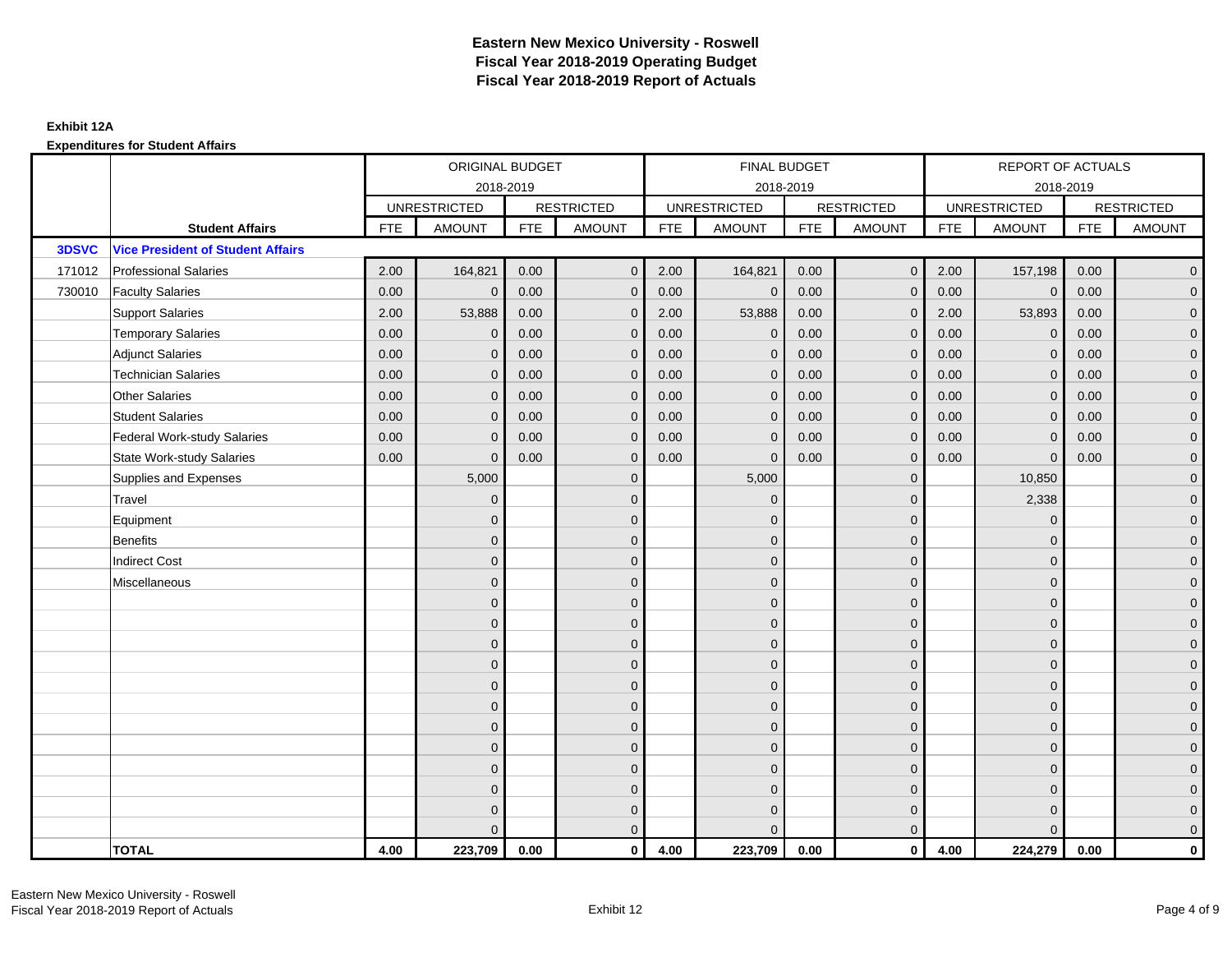|              |                                    | ORIGINAL BUDGET<br>2018-2019 |                     |            |                   |            | <b>FINAL BUDGET</b> |            |                   |            | REPORT OF ACTUALS   |            |                     |
|--------------|------------------------------------|------------------------------|---------------------|------------|-------------------|------------|---------------------|------------|-------------------|------------|---------------------|------------|---------------------|
|              |                                    |                              |                     |            |                   |            | 2018-2019           |            |                   |            | 2018-2019           |            |                     |
|              |                                    |                              | <b>UNRESTRICTED</b> |            | <b>RESTRICTED</b> |            | <b>UNRESTRICTED</b> |            | <b>RESTRICTED</b> |            | <b>UNRESTRICTED</b> |            | <b>RESTRICTED</b>   |
|              | <b>Student Affairs</b>             | <b>FTE</b>                   | <b>AMOUNT</b>       | <b>FTE</b> | <b>AMOUNT</b>     | <b>FTE</b> | <b>AMOUNT</b>       | <b>FTE</b> | <b>AMOUNT</b>     | <b>FTE</b> | <b>AMOUNT</b>       | <b>FTE</b> | <b>AMOUNT</b>       |
| <b>3DUAL</b> | <b>Dual Credit</b>                 |                              |                     |            |                   |            |                     |            |                   |            |                     |            |                     |
| 171012       | <b>Professional Salaries</b>       | 1.00                         | 56,411              | 0.00       | $\mathbf{0}$      | 1.00       | 56,411              | 0.00       | $\mathbf{0}$      | 1.00       | 58,231              | 0.00       | $\overline{0}$      |
| 730043       | <b>Faculty Salaries</b>            | 0.00                         | $\mathbf 0$         | 0.00       | $\mathbf 0$       | 0.00       | $\mathbf 0$         | 0.00       | $\mathbf{0}$      | 0.00       | $\mathbf 0$         | 0.00       | $\overline{0}$      |
|              | <b>Support Salaries</b>            | 0.00                         | $\mathbf{0}$        | 0.00       | $\mathbf{0}$      | 0.00       | $\mathbf{0}$        | 0.00       | $\mathbf 0$       | 0.00       | $\mathbf 0$         | 0.00       | $\overline{0}$      |
|              | <b>Temporary Salaries</b>          | 0.00                         | $\mathbf{0}$        | 0.00       | $\mathbf 0$       | 0.00       | $\mathbf{0}$        | 0.00       | $\mathbf{0}$      | 0.00       | $\mathbf{0}$        | 0.00       | $\overline{0}$      |
|              | <b>Adjunct Salaries</b>            | 0.00                         | $\mathbf{0}$        | 0.00       | $\Omega$          | 0.00       | $\mathbf{0}$        | 0.00       | $\mathbf 0$       | 0.00       | $\mathbf 0$         | 0.00       | $\mathbf{0}$        |
|              | <b>Technician Salaries</b>         | 0.00                         | $\Omega$            | 0.00       | $\Omega$          | 0.00       | $\mathbf{0}$        | 0.00       | $\mathbf{0}$      | 0.00       | $\mathbf{0}$        | 0.00       | $\mathbf{0}$        |
|              | <b>Other Salaries</b>              | 0.00                         | $\mathbf{0}$        | 0.00       | $\Omega$          | 0.00       | $\Omega$            | 0.00       | $\mathbf{0}$      | 0.00       | $\mathbf{0}$        | 0.00       | $\overline{0}$      |
|              | <b>Student Salaries</b>            | 0.00                         | $\mathbf{0}$        | 0.00       | $\mathbf{0}$      | 0.00       | $\mathbf{0}$        | 0.00       | $\mathbf 0$       | 0.00       | $\mathbf 0$         | 0.00       | $\mathbf{0}$        |
|              | <b>Federal Work-study Salaries</b> | 0.00                         | $\mathbf{0}$        | 0.00       | $\mathbf 0$       | 0.00       | $\mathbf{0}$        | 0.00       | $\mathbf 0$       | 0.00       | $\mathbf{0}$        | 0.00       | $\overline{0}$      |
|              | <b>State Work-study Salaries</b>   | 0.00                         | $\mathbf{0}$        | 0.00       | $\Omega$          | 0.00       | $\mathbf{0}$        | 0.00       | $\mathbf{0}$      | 0.00       | $\mathbf 0$         | 0.00       | $\overline{0}$      |
|              | Supplies and Expenses              |                              | 40,000              |            | $\mathbf{0}$      |            | 40,000              |            | $\mathbf 0$       |            | 8,840               |            | $\mathsf{O}\xspace$ |
|              | Travel                             |                              | $\overline{0}$      |            | $\mathbf{0}$      |            | $\mathbf{0}$        |            | $\mathbf 0$       |            | 859                 |            | $\overline{0}$      |
|              | Equipment                          |                              | $\mathbf{0}$        |            | $\mathbf{0}$      |            | $\Omega$            |            | $\mathbf 0$       |            | $\mathbf 0$         |            | $\overline{0}$      |
|              | <b>Benefits</b>                    |                              | $\mathbf{0}$        |            | $\mathbf 0$       |            | $\Omega$            |            | $\mathbf 0$       |            | $\mathbf 0$         |            | $\overline{0}$      |
|              | <b>Indirect Cost</b>               |                              | $\Omega$            |            | $\mathbf{0}$      |            | $\Omega$            |            | $\mathbf 0$       |            | $\mathbf 0$         |            | $\mathbf{0}$        |
|              | Miscellaneous                      |                              | $\Omega$            |            | $\mathbf{0}$      |            | $\Omega$            |            | $\mathbf{0}$      |            | $\Omega$            |            | $\mathsf{O}\xspace$ |
|              |                                    |                              | $\overline{0}$      |            | $\mathbf 0$       |            | $\mathbf{0}$        |            | $\mathbf 0$       |            | $\mathbf 0$         |            | $\mathsf{O}\xspace$ |
|              |                                    |                              | $\mathbf{0}$        |            | $\mathbf 0$       |            | $\mathbf{0}$        |            | $\mathbf 0$       |            | $\mathbf{0}$        |            | $\overline{0}$      |
|              |                                    |                              | $\Omega$            |            | $\mathbf{0}$      |            | $\Omega$            |            | $\mathbf 0$       |            | $\mathbf{0}$        |            | $\overline{0}$      |
|              |                                    |                              | $\mathbf{0}$        |            | $\mathbf 0$       |            | $\mathbf{0}$        |            | $\mathbf 0$       |            | $\mathbf 0$         |            | $\mathbf{0}$        |
|              |                                    |                              | $\mathbf{0}$        |            | $\mathbf{0}$      |            | $\mathbf{0}$        |            | $\mathbf 0$       |            | $\mathbf 0$         |            | $\mathbf{0}$        |
|              |                                    |                              | $\mathbf{0}$        |            | $\mathbf{0}$      |            | $\Omega$            |            | $\mathbf{0}$      |            | $\Omega$            |            | $\overline{0}$      |
|              |                                    |                              | $\overline{0}$      |            | $\mathbf 0$       |            | $\mathbf{0}$        |            | $\mathbf 0$       |            | $\mathbf 0$         |            | $\mathsf{O}\xspace$ |
|              |                                    |                              | $\overline{0}$      |            | $\mathbf{0}$      |            | $\Omega$            |            | $\mathbf 0$       |            | $\mathbf 0$         |            | $\overline{0}$      |
|              |                                    |                              | $\Omega$            |            | $\mathbf{0}$      |            | $\Omega$            |            | $\mathbf 0$       |            | $\mathbf 0$         |            | $\overline{0}$      |
|              |                                    |                              | $\Omega$            |            | $\mathbf 0$       |            | $\Omega$            |            | $\mathbf 0$       |            | $\Omega$            |            | $\overline{0}$      |
|              |                                    |                              | $\overline{0}$      |            | $\mathbf 0$       |            | $\mathbf{0}$        |            | $\mathbf 0$       |            | $\mathbf 0$         |            | $\mathbf{0}$        |
|              |                                    |                              | $\Omega$            |            | $\mathbf{0}$      |            | $\Omega$            |            | $\mathbf{0}$      |            | $\Omega$            |            | $\overline{0}$      |
|              | <b>TOTAL</b>                       | 1.00                         | 96,411              | 0.00       | $\mathbf 0$       | 1.00       | 96,411              | 0.00       | $\overline{0}$    | 1.00       | 67,930              | 0.00       | $\mathbf{0}$        |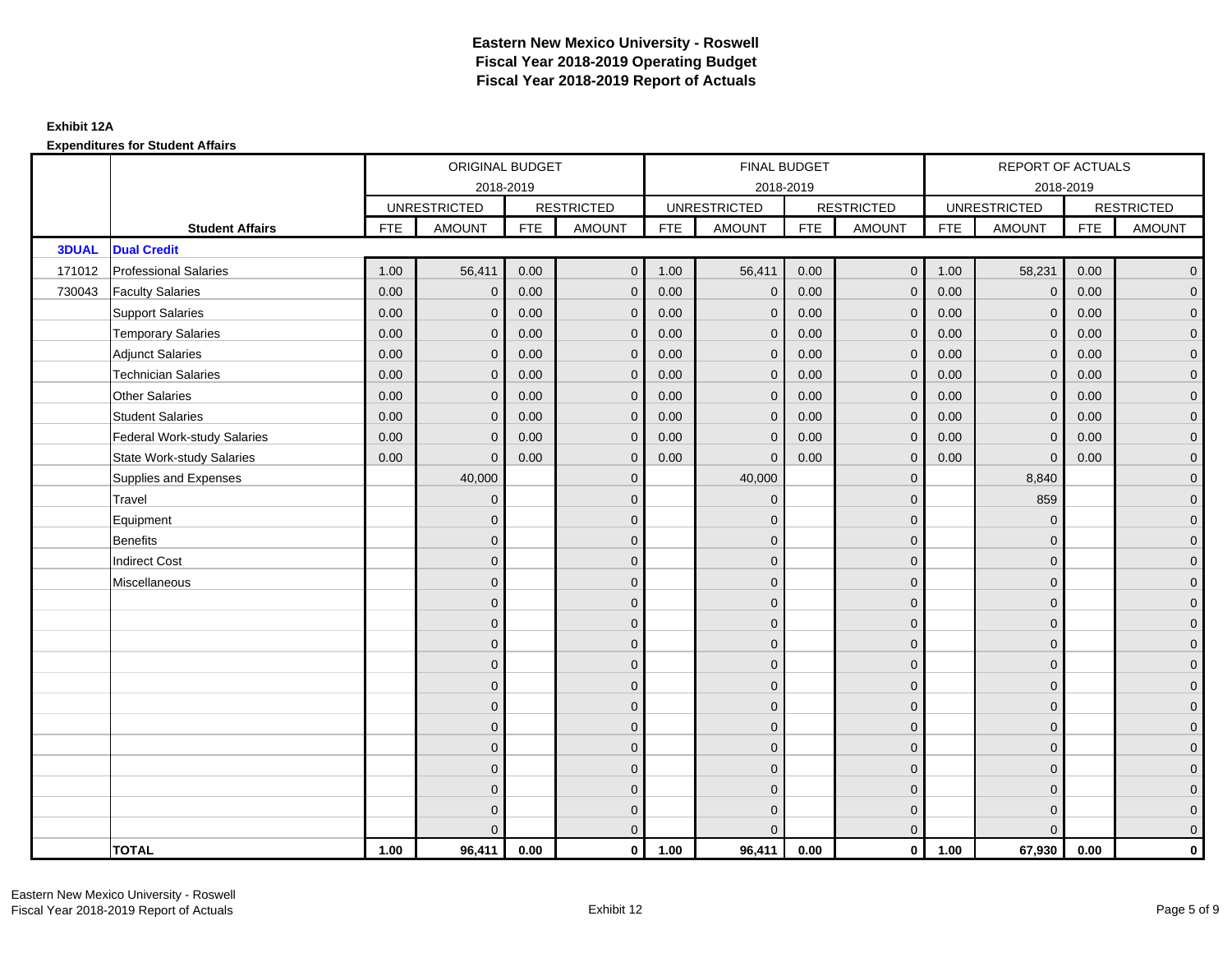|              |                                    | ORIGINAL BUDGET<br>2018-2019 |                     |            |                   |            | <b>FINAL BUDGET</b> |            |                   |            | REPORT OF ACTUALS   |            |                     |
|--------------|------------------------------------|------------------------------|---------------------|------------|-------------------|------------|---------------------|------------|-------------------|------------|---------------------|------------|---------------------|
|              |                                    |                              |                     |            |                   |            | 2018-2019           |            |                   |            | 2018-2019           |            |                     |
|              |                                    |                              | <b>UNRESTRICTED</b> |            | <b>RESTRICTED</b> |            | <b>UNRESTRICTED</b> |            | <b>RESTRICTED</b> |            | <b>UNRESTRICTED</b> |            | <b>RESTRICTED</b>   |
|              | <b>Student Affairs</b>             | <b>FTE</b>                   | <b>AMOUNT</b>       | <b>FTE</b> | <b>AMOUNT</b>     | <b>FTE</b> | <b>AMOUNT</b>       | <b>FTE</b> | <b>AMOUNT</b>     | <b>FTE</b> | <b>AMOUNT</b>       | <b>FTE</b> | <b>AMOUNT</b>       |
| <b>3FAID</b> | <b>Financial Aid Office</b>        |                              |                     |            |                   |            |                     |            |                   |            |                     |            |                     |
| 171012       | <b>Professional Salaries</b>       | 2.00                         | 99,355              | 0.00       | $\Omega$          | 2.00       | 99,355              | 0.00       | $\mathbf{0}$      | 2.00       | 136,017             | 0.00       | $\overline{0}$      |
| 730030       | <b>Faculty Salaries</b>            | 0.00                         | $\mathbf 0$         | 0.00       | $\mathbf{0}$      | 0.00       | $\mathbf 0$         | 0.00       | $\mathbf{0}$      | 0.00       | $\mathbf 0$         | 0.00       | $\overline{0}$      |
|              | <b>Support Salaries</b>            | 3.00                         | 83,527              | 0.00       | $\mathbf 0$       | 3.00       | 83,527              | 0.00       | $\mathbf{0}$      | 3.00       | 86,029              | 0.00       | $\overline{0}$      |
|              | <b>Temporary Salaries</b>          | 0.00                         | $\mathbf{0}$        | 0.00       | $\Omega$          | 0.00       | $\mathbf{0}$        | 0.00       | $\mathbf{0}$      | 0.00       | $\mathbf{0}$        | 0.00       | $\overline{0}$      |
|              | <b>Adjunct Salaries</b>            | 0.00                         | $\mathbf{0}$        | 0.00       | $\mathbf{0}$      | 0.00       | $\mathbf{0}$        | 0.00       | $\mathbf 0$       | 0.00       | $\mathbf{0}$        | 0.00       | $\mathbf{0}$        |
|              | <b>Technician Salaries</b>         | 0.00                         | $\mathbf{0}$        | 0.00       | $\Omega$          | 0.00       | $\mathbf{0}$        | 0.00       | $\mathbf{0}$      | 0.00       | $\mathbf{0}$        | 0.00       | $\mathbf{0}$        |
|              | <b>Other Salaries</b>              | 0.00                         | $\mathbf{0}$        | 0.00       | $\mathbf{0}$      | 0.00       | $\Omega$            | 0.00       | $\mathbf{0}$      | 0.00       | $\overline{0}$      | 0.00       | $\overline{0}$      |
|              | <b>Student Salaries</b>            | 0.00                         | $\mathbf 0$         | 0.00       | $\mathbf 0$       | 0.00       | $\mathbf{0}$        | 0.00       | $\mathbf 0$       | 0.00       | $\mathbf{0}$        | 0.00       | $\overline{0}$      |
|              | <b>Federal Work-study Salaries</b> | 0.00                         | $\mathbf{0}$        | 0.00       | $\mathbf 0$       | 0.00       | $\mathbf{0}$        | 0.00       | $\overline{0}$    | 0.00       | $\mathbf{0}$        | 0.00       | $\overline{0}$      |
|              | <b>State Work-study Salaries</b>   | 0.00                         | $\mathbf{0}$        | 0.00       | $\mathbf{0}$      | 0.00       | $\mathbf{0}$        | 0.00       | $\mathbf{0}$      | 0.00       | $\mathbf{0}$        | 0.00       | $\overline{0}$      |
|              | Supplies and Expenses              |                              | 2,500               |            | $\mathbf 0$       |            | 2,500               |            | $\overline{0}$    |            | 7,599               |            | $\mathbf{0}$        |
|              | Travel                             |                              | $\mathbf{0}$        |            | $\mathbf 0$       |            | $\mathbf{0}$        |            | $\mathbf 0$       |            | 8,246               |            | $\overline{0}$      |
|              | Equipment                          |                              | $\Omega$            |            | $\mathbf{0}$      |            | $\Omega$            |            | $\mathbf{0}$      |            | $\mathbf{0}$        |            | $\overline{0}$      |
|              | <b>Benefits</b>                    |                              | $\mathbf{0}$        |            | $\mathbf 0$       |            | $\mathbf{0}$        |            | $\mathbf 0$       |            | $\mathbf 0$         |            | $\overline{0}$      |
|              | <b>Indirect Cost</b>               |                              | $\mathbf{0}$        |            | $\mathbf{0}$      |            | $\Omega$            |            | $\mathbf 0$       |            | $\mathbf 0$         |            | $\overline{0}$      |
|              | Miscellaneous                      |                              | $\Omega$            |            | $\mathbf{0}$      |            | $\Omega$            |            | $\mathbf{0}$      |            | $\mathbf 0$         |            | $\mathsf{O}\xspace$ |
|              |                                    |                              | $\mathbf 0$         |            | $\mathbf 0$       |            | $\mathbf{0}$        |            | $\mathbf 0$       |            | $\mathbf{0}$        |            | $\overline{0}$      |
|              |                                    |                              | $\mathbf{0}$        |            | $\mathbf 0$       |            | $\mathbf{0}$        |            | $\mathbf 0$       |            | $\mathbf{0}$        |            | $\overline{0}$      |
|              |                                    |                              | $\mathbf{0}$        |            | $\mathbf{0}$      |            | $\Omega$            |            | $\mathbf 0$       |            | $\mathbf{0}$        |            | $\overline{0}$      |
|              |                                    |                              | $\mathbf{0}$        |            | $\mathbf 0$       |            | $\Omega$            |            | $\mathbf 0$       |            | $\mathbf 0$         |            | $\mathbf{0}$        |
|              |                                    |                              | $\mathbf{0}$        |            | $\mathbf 0$       |            | $\mathbf{0}$        |            | $\mathbf{0}$      |            | $\mathbf 0$         |            | $\mathbf{0}$        |
|              |                                    |                              | $\mathbf{0}$        |            | $\mathbf{0}$      |            | $\Omega$            |            | $\mathbf{0}$      |            | $\Omega$            |            | $\overline{0}$      |
|              |                                    |                              | $\overline{0}$      |            | $\mathbf 0$       |            | $\mathbf{0}$        |            | $\mathbf{0}$      |            | $\mathbf 0$         |            | $\mathsf{O}\xspace$ |
|              |                                    |                              | $\mathbf{0}$        |            | $\mathbf{0}$      |            | $\Omega$            |            | $\mathbf 0$       |            | $\mathbf{0}$        |            | $\overline{0}$      |
|              |                                    |                              | $\Omega$            |            | $\mathbf{0}$      |            | $\Omega$            |            | $\mathbf 0$       |            | $\mathbf 0$         |            | $\overline{0}$      |
|              |                                    |                              | $\Omega$            |            | $\mathbf 0$       |            | $\Omega$            |            | $\mathbf 0$       |            | $\Omega$            |            | $\mathbf{0}$        |
|              |                                    |                              | $\mathbf{0}$        |            | $\mathbf 0$       |            | $\mathbf{0}$        |            | $\mathbf 0$       |            | $\mathbf 0$         |            | $\mathbf{0}$        |
|              |                                    |                              | $\Omega$            |            | $\mathbf{0}$      |            | $\Omega$            |            | $\mathbf{0}$      |            | $\Omega$            |            | $\overline{0}$      |
|              | <b>TOTAL</b>                       | 5.00                         | 185,382             | 0.00       | $\mathbf{0}$      | 5.00       | 185,382             | 0.00       | $\overline{0}$    | 5.00       | 237,891             | 0.00       | $\mathbf{0}$        |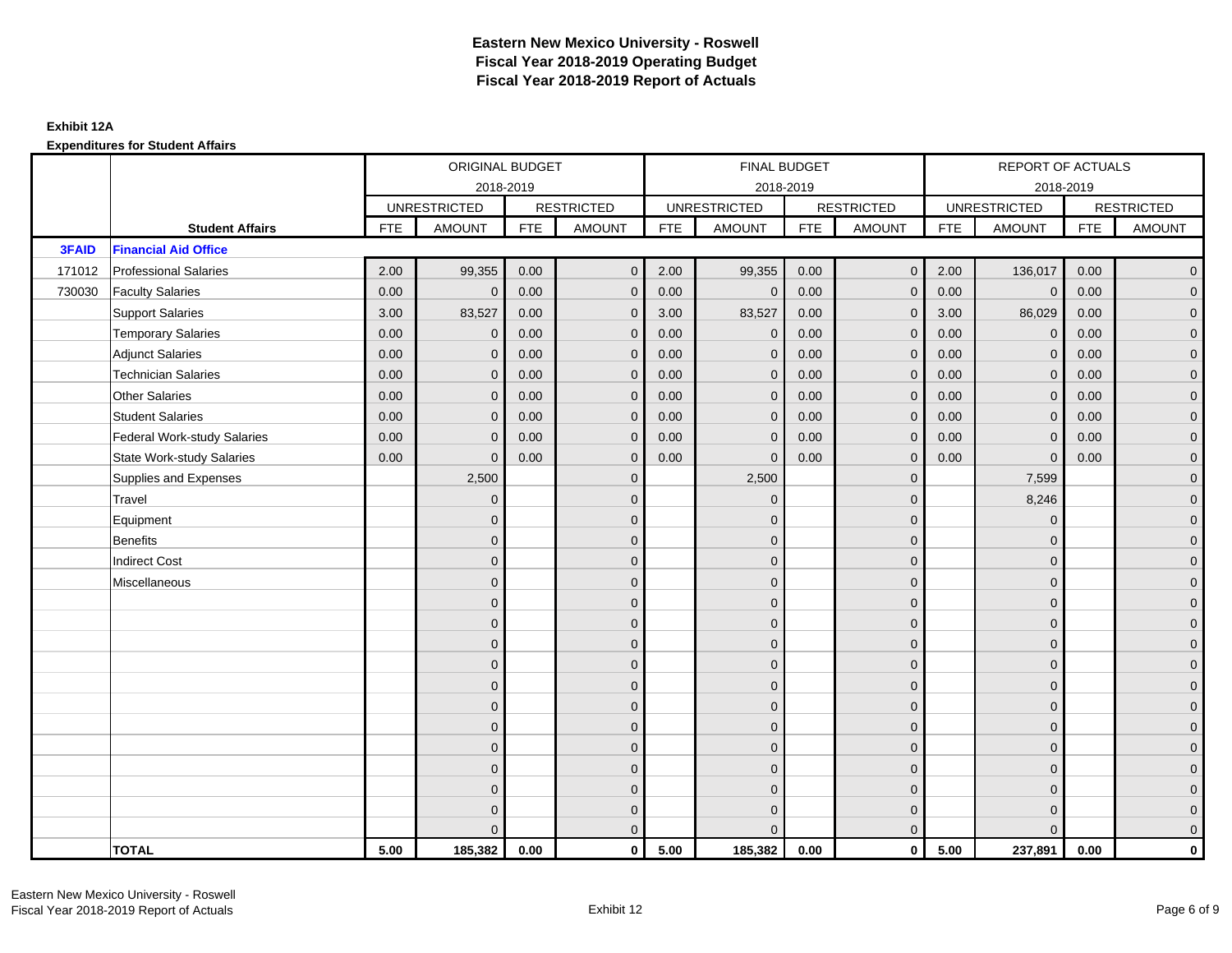|        |                                    |            | ORIGINAL BUDGET     |            |                   |            | <b>FINAL BUDGET</b> |            |                   |            | <b>REPORT OF ACTUALS</b> |            |                     |
|--------|------------------------------------|------------|---------------------|------------|-------------------|------------|---------------------|------------|-------------------|------------|--------------------------|------------|---------------------|
|        |                                    |            |                     | 2018-2019  |                   |            | 2018-2019           |            |                   |            | 2018-2019                |            |                     |
|        |                                    |            | <b>UNRESTRICTED</b> |            | <b>RESTRICTED</b> |            | <b>UNRESTRICTED</b> |            | <b>RESTRICTED</b> |            | <b>UNRESTRICTED</b>      |            | <b>RESTRICTED</b>   |
|        | <b>Student Affairs</b>             | <b>FTE</b> | <b>AMOUNT</b>       | <b>FTE</b> | <b>AMOUNT</b>     | <b>FTE</b> | <b>AMOUNT</b>       | <b>FTE</b> | <b>AMOUNT</b>     | <b>FTE</b> | <b>AMOUNT</b>            | <b>FTE</b> | <b>AMOUNT</b>       |
| 3NSR   | <b>New Student Relations</b>       |            |                     |            |                   |            |                     |            |                   |            |                          |            |                     |
| 171012 | <b>Professional Salaries</b>       | 1.00       | 37,091              | 0.00       | $\mathbf 0$       | 1.00       | 71,091              | 0.00       | $\overline{0}$    | 1.00       | 42,066                   | 0.00       | $\overline{0}$      |
| 730041 | <b>Faculty Salaries</b>            | 0.00       | $\mathbf 0$         | 0.00       | $\mathbf{0}$      | 0.00       | $\mathbf{0}$        | 0.00       | $\mathbf{0}$      | 0.00       | $\mathbf 0$              | 0.00       | $\overline{0}$      |
|        | <b>Support Salaries</b>            | 0.00       | $\mathbf 0$         | 0.00       | $\mathbf 0$       | 0.00       | $\mathbf{0}$        | 0.00       | $\mathbf 0$       | 0.00       | $\mathbf 0$              | 0.00       | $\overline{0}$      |
|        | <b>Temporary Salaries</b>          | 0.00       | $\mathbf{0}$        | 0.00       | $\mathbf{0}$      | 0.00       | $\mathbf{0}$        | 0.00       | $\overline{0}$    | 0.00       | $\mathbf 0$              | 0.00       | $\overline{0}$      |
|        | <b>Adjunct Salaries</b>            | 0.00       | $\Omega$            | 0.00       | $\Omega$          | 0.00       | $\Omega$            | 0.00       | $\mathbf{0}$      | 0.00       | $\mathbf{0}$             | 0.00       | $\overline{0}$      |
|        | <b>Technician Salaries</b>         | 0.00       | $\mathbf{0}$        | 0.00       | $\mathbf 0$       | 0.00       | $\mathbf{0}$        | 0.00       | $\mathbf{0}$      | 0.00       | $\mathbf{0}$             | 0.00       | $\mathsf{O}\xspace$ |
|        | <b>Other Salaries</b>              | 0.00       | $\mathbf{0}$        | 0.00       | $\mathbf{0}$      | 0.00       | $\mathbf{0}$        | 0.00       | $\mathbf{0}$      | 0.00       | $\overline{0}$           | 0.00       | $\overline{0}$      |
|        | <b>Student Salaries</b>            | 0.00       | $\mathbf{0}$        | 0.00       | $\mathbf{0}$      | 0.00       | $\mathbf{0}$        | 0.00       | $\mathbf{0}$      | 0.00       | $\overline{0}$           | 0.00       | $\overline{0}$      |
|        | <b>Federal Work-study Salaries</b> | 0.00       | $\mathbf{0}$        | 0.00       | $\mathbf{0}$      | 0.00       | $\mathbf{0}$        | 0.00       | $\overline{0}$    | 0.00       | $\mathbf 0$              | 0.00       | $\overline{0}$      |
|        | <b>State Work-study Salaries</b>   | 0.00       | $\mathbf{0}$        | 0.00       | $\mathbf{0}$      | 0.00       | $\mathbf{0}$        | 0.00       | $\mathbf{0}$      | 0.00       | $\mathbf{0}$             | 0.00       | $\overline{0}$      |
|        | Supplies and Expenses              |            | 15,500              |            | $\mathbf 0$       |            | 15,500              |            | $\mathbf 0$       |            | 12,486                   |            | $\mathbf{0}$        |
|        | Travel                             |            | $\mathbf{0}$        |            | $\mathbf 0$       |            | $\mathbf{0}$        |            | $\mathbf 0$       |            | 777                      |            | $\overline{0}$      |
|        | Equipment                          |            | $\Omega$            |            | $\mathbf{0}$      |            | $\mathbf{0}$        |            | $\mathbf 0$       |            | 2,083                    |            | $\overline{0}$      |
|        | Benefits                           |            | $\mathbf{0}$        |            | $\mathbf 0$       |            | $\Omega$            |            | $\mathbf 0$       |            | $\mathbf 0$              |            | $\overline{0}$      |
|        | <b>Indirect Cost</b>               |            | $\Omega$            |            | $\mathbf{0}$      |            | $\Omega$            |            | $\mathbf 0$       |            | $\Omega$                 |            | $\overline{0}$      |
|        | Miscellaneous                      |            | $\Omega$            |            | $\mathbf{0}$      |            | $\Omega$            |            | $\mathbf{0}$      |            | $\Omega$                 |            | $\mathsf{O}\xspace$ |
|        |                                    |            | $\mathbf{0}$        |            | $\mathbf 0$       |            | $\mathbf{0}$        |            | $\mathbf 0$       |            | $\mathbf{0}$             |            | $\overline{0}$      |
|        |                                    |            | $\Omega$            |            | $\mathbf 0$       |            | $\mathbf{0}$        |            | $\mathbf 0$       |            | $\mathbf{0}$             |            | $\overline{0}$      |
|        |                                    |            | $\overline{0}$      |            | $\mathbf 0$       |            | $\Omega$            |            | $\mathbf 0$       |            | $\mathbf{0}$             |            | $\mathbf{0}$        |
|        |                                    |            | $\Omega$            |            | $\mathbf{0}$      |            | $\Omega$            |            | $\mathbf 0$       |            | $\mathbf 0$              |            | $\overline{0}$      |
|        |                                    |            | $\Omega$            |            | $\mathbf 0$       |            | $\Omega$            |            | $\mathbf{0}$      |            | $\Omega$                 |            | $\mathsf{O}\xspace$ |
|        |                                    |            | $\mathbf{0}$        |            | $\mathbf 0$       |            | $\mathbf{0}$        |            | $\mathbf 0$       |            | $\mathbf{0}$             |            | $\overline{0}$      |
|        |                                    |            | $\mathbf{0}$        |            | $\mathbf{0}$      |            | $\mathbf{0}$        |            | $\mathbf 0$       |            | $\mathbf{0}$             |            | $\overline{0}$      |
|        |                                    |            | $\mathbf{0}$        |            | $\mathbf 0$       |            | $\Omega$            |            | $\mathbf 0$       |            | $\mathbf{0}$             |            | $\mathbf{0}$        |
|        |                                    |            | $\mathbf{0}$        |            | $\mathbf{0}$      |            | $\mathbf{0}$        |            | $\mathbf{0}$      |            | $\mathbf{0}$             |            | $\mathbf{0}$        |
|        |                                    |            | $\Omega$            |            | $\mathbf 0$       |            | $\Omega$            |            | $\mathbf{0}$      |            | $\Omega$                 |            | $\mathsf{O}\xspace$ |
|        |                                    |            | $\overline{0}$      |            | $\mathbf 0$       |            | $\mathbf{0}$        |            | $\mathbf 0$       |            | $\mathbf 0$              |            | $\mathsf{O}\xspace$ |
|        |                                    |            | $\Omega$            |            | $\mathbf{0}$      |            | $\Omega$            |            | $\mathbf{0}$      |            | $\Omega$                 |            | $\overline{0}$      |
|        | <b>TOTAL</b>                       | 1.00       | 52,591              | 0.00       | $\mathbf 0$       | 1.00       | 86,591              | 0.00       | $\overline{0}$    | 1.00       | 57,412                   | 0.00       | $\mathbf{0}$        |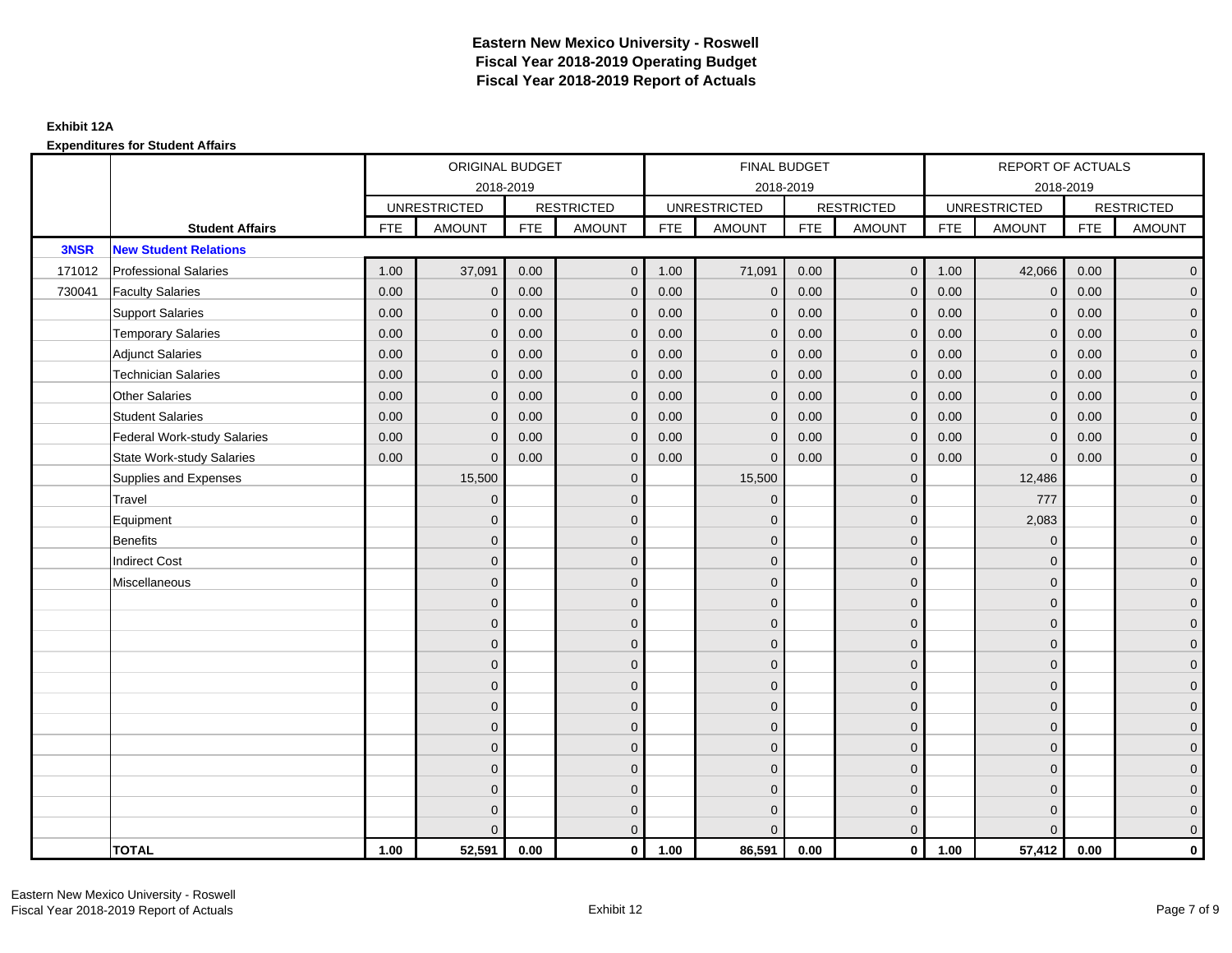|        |                                    | ORIGINAL BUDGET<br>2018-2019 |                     |            |                   |            | <b>FINAL BUDGET</b> |            |                   |            | REPORT OF ACTUALS   |            |                     |
|--------|------------------------------------|------------------------------|---------------------|------------|-------------------|------------|---------------------|------------|-------------------|------------|---------------------|------------|---------------------|
|        |                                    |                              |                     |            |                   |            | 2018-2019           |            |                   |            | 2018-2019           |            |                     |
|        |                                    |                              | <b>UNRESTRICTED</b> |            | <b>RESTRICTED</b> |            | <b>UNRESTRICTED</b> |            | <b>RESTRICTED</b> |            | <b>UNRESTRICTED</b> |            | <b>RESTRICTED</b>   |
|        | <b>Student Affairs</b>             | <b>FTE</b>                   | <b>AMOUNT</b>       | <b>FTE</b> | <b>AMOUNT</b>     | <b>FTE</b> | <b>AMOUNT</b>       | <b>FTE</b> | <b>AMOUNT</b>     | <b>FTE</b> | <b>AMOUNT</b>       | <b>FTE</b> | <b>AMOUNT</b>       |
| 3WEB   | <b>Technology Student Services</b> |                              |                     |            |                   |            |                     |            |                   |            |                     |            |                     |
| 171012 | <b>Professional Salaries</b>       | 0.00                         | $\mathbf{0}$        | 0.00       | $\mathbf{0}$      | 0.00       | $\mathbf{0}$        | 0.00       | $\mathbf{0}$      | 0.00       | $\overline{0}$      | 0.00       | $\overline{0}$      |
| 740010 | <b>Faculty Salaries</b>            | 0.00                         | $\mathbf 0$         | 0.00       | $\mathbf 0$       | 0.00       | $\mathbf{0}$        | 0.00       | $\mathbf{0}$      | 0.00       | $\overline{0}$      | 0.00       | $\overline{0}$      |
|        | <b>Support Salaries</b>            | 0.00                         | $\mathbf{0}$        | 0.00       | $\mathbf 0$       | 0.00       | $\mathbf{0}$        | 0.00       | $\mathbf 0$       | 0.00       | $\overline{0}$      | 0.00       | $\overline{0}$      |
|        | <b>Temporary Salaries</b>          | 0.00                         | $\mathbf{0}$        | 0.00       | $\Omega$          | 0.00       | $\mathbf{0}$        | 0.00       | $\overline{0}$    | 0.00       | $\mathbf 0$         | 0.00       | $\overline{0}$      |
|        | <b>Adjunct Salaries</b>            | 0.00                         | $\mathbf{0}$        | 0.00       | $\mathbf{0}$      | 0.00       | $\mathbf{0}$        | 0.00       | $\mathbf 0$       | 0.00       | $\mathbf 0$         | 0.00       | $\mathbf{0}$        |
|        | <b>Technician Salaries</b>         | 0.00                         | $\mathbf{0}$        | 0.00       | $\Omega$          | 0.00       | $\mathbf{0}$        | 0.00       | $\mathbf{0}$      | 0.00       | $\mathbf{0}$        | 0.00       | $\mathbf{0}$        |
|        | <b>Other Salaries</b>              | 0.00                         | $\mathbf{0}$        | 0.00       | $\mathbf{0}$      | 0.00       | $\Omega$            | 0.00       | $\mathbf{0}$      | 0.00       | $\mathbf{0}$        | 0.00       | $\overline{0}$      |
|        | <b>Student Salaries</b>            | 0.00                         | $\mathbf 0$         | 0.00       | $\mathbf 0$       | 0.00       | $\mathbf 0$         | 0.00       | $\mathbf 0$       | 0.00       | $\overline{0}$      | 0.00       | $\overline{0}$      |
|        | <b>Federal Work-study Salaries</b> | 0.00                         | $\mathbf{0}$        | 0.00       | $\mathbf 0$       | 0.00       | $\mathbf{0}$        | 0.00       | $\overline{0}$    | 0.00       | $\mathbf 0$         | 0.00       | $\overline{0}$      |
|        | <b>State Work-study Salaries</b>   | 0.00                         | $\mathbf{0}$        | 0.00       | $\Omega$          | 0.00       | $\mathbf{0}$        | 0.00       | $\mathbf{0}$      | 0.00       | $\mathbf{0}$        | 0.00       | $\overline{0}$      |
|        | Supplies and Expenses              |                              | $\mathbf{0}$        |            | $\mathbf 0$       |            | $\mathbf{0}$        |            | $\overline{0}$    |            | $\mathbf 0$         |            | $\mathsf{O}\xspace$ |
|        | Travel                             |                              | $\overline{0}$      |            | $\mathbf 0$       |            | $\mathbf{0}$        |            | $\mathbf 0$       |            | $\mathbf{0}$        |            | $\mathbf{0}$        |
|        | Equipment                          |                              | $\Omega$            |            | $\mathbf{0}$      |            | $\mathbf{0}$        |            | $\mathbf{0}$      |            | $\mathbf{0}$        |            | $\overline{0}$      |
|        | <b>Benefits</b>                    |                              | $\overline{0}$      |            | $\mathbf 0$       |            | $\mathbf{0}$        |            | $\mathbf 0$       |            | $\mathbf 0$         |            | $\overline{0}$      |
|        | <b>Indirect Cost</b>               |                              | $\overline{0}$      |            | $\mathbf{0}$      |            | $\Omega$            |            | $\mathbf 0$       |            | $\mathbf 0$         |            | $\overline{0}$      |
|        | Miscellaneous                      |                              | $\Omega$            |            | $\mathbf{0}$      |            | $\Omega$            |            | $\mathbf{0}$      |            | $\Omega$            |            | $\mathsf{O}\xspace$ |
|        |                                    |                              | $\mathbf 0$         |            | $\mathbf 0$       |            | $\mathbf{0}$        |            | $\mathbf 0$       |            | $\mathbf{0}$        |            | $\mathsf{O}\xspace$ |
|        |                                    |                              | $\overline{0}$      |            | $\mathbf 0$       |            | $\mathbf{0}$        |            | $\mathbf 0$       |            | $\mathbf{0}$        |            | $\overline{0}$      |
|        |                                    |                              | $\Omega$            |            | $\mathbf{0}$      |            | $\Omega$            |            | $\mathbf 0$       |            | $\mathbf{0}$        |            | $\overline{0}$      |
|        |                                    |                              | $\overline{0}$      |            | $\mathbf 0$       |            | $\Omega$            |            | $\mathbf 0$       |            | $\mathbf 0$         |            | $\mathbf{0}$        |
|        |                                    |                              | $\mathbf{0}$        |            | $\mathbf 0$       |            | $\mathbf{0}$        |            | $\mathbf{0}$      |            | $\mathbf 0$         |            | $\mathbf{0}$        |
|        |                                    |                              | $\overline{0}$      |            | $\mathbf{0}$      |            | $\Omega$            |            | $\mathbf{0}$      |            | $\Omega$            |            | $\overline{0}$      |
|        |                                    |                              | $\overline{0}$      |            | $\mathbf 0$       |            | $\mathbf{0}$        |            | $\mathbf{0}$      |            | $\mathbf 0$         |            | $\mathsf{O}\xspace$ |
|        |                                    |                              | $\overline{0}$      |            | $\mathbf{0}$      |            | $\Omega$            |            | $\mathbf 0$       |            | $\mathbf{0}$        |            | $\overline{0}$      |
|        |                                    |                              | $\Omega$            |            | $\mathbf{0}$      |            | $\Omega$            |            | $\mathbf{0}$      |            | $\mathbf 0$         |            | $\overline{0}$      |
|        |                                    |                              | $\Omega$            |            | $\mathbf 0$       |            | $\Omega$            |            | $\mathbf 0$       |            | $\Omega$            |            | $\overline{0}$      |
|        |                                    |                              | $\mathbf 0$         |            | $\mathbf 0$       |            | $\mathbf{0}$        |            | $\overline{0}$    |            | $\mathbf 0$         |            | $\mathbf{0}$        |
|        |                                    |                              | $\overline{0}$      |            | $\mathbf{0}$      |            | $\overline{0}$      |            | $\mathbf{0}$      |            | $\mathbf{0}$        |            | $\overline{0}$      |
|        | <b>TOTAL</b>                       | 0.00                         | $\mathbf{0}$        | 0.00       | $\mathbf 0$       | 0.00       | $\mathbf{0}$        | 0.00       | $\overline{0}$    | 0.00       | $\mathbf{0}$        | 0.00       | $\mathbf{0}$        |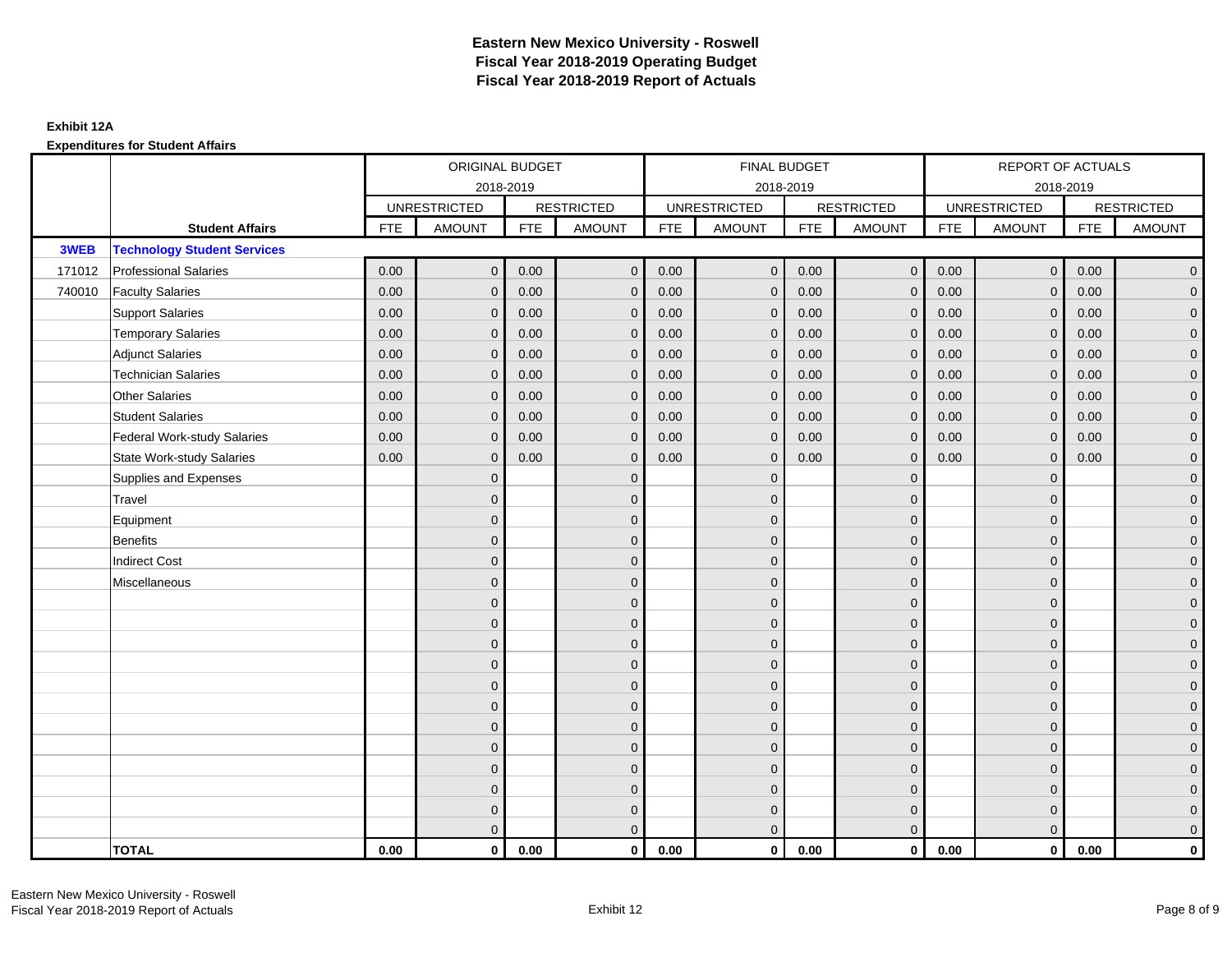|        |                                    |            | ORIGINAL BUDGET     |            |                   |            | <b>FINAL BUDGET</b> |            |                   |            | REPORT OF ACTUALS   |            |                     |
|--------|------------------------------------|------------|---------------------|------------|-------------------|------------|---------------------|------------|-------------------|------------|---------------------|------------|---------------------|
|        |                                    |            | 2018-2019           |            |                   |            | 2018-2019           |            |                   |            | 2018-2019           |            |                     |
|        |                                    |            | <b>UNRESTRICTED</b> |            | <b>RESTRICTED</b> |            | <b>UNRESTRICTED</b> |            | <b>RESTRICTED</b> |            | <b>UNRESTRICTED</b> |            | <b>RESTRICTED</b>   |
|        | <b>Student Affairs</b>             | <b>FTE</b> | <b>AMOUNT</b>       | <b>FTE</b> | <b>AMOUNT</b>     | <b>FTE</b> | <b>AMOUNT</b>       | <b>FTE</b> | <b>AMOUNT</b>     | <b>FTE</b> | <b>AMOUNT</b>       | <b>FTE</b> | <b>AMOUNT</b>       |
|        | <b>Work Study</b>                  |            |                     |            |                   |            |                     |            |                   |            |                     |            |                     |
| 171012 | <b>Professional Salaries</b>       | 0.00       | $\mathbf{0}$        | 0.00       | $\mathbf{0}$      | 0.00       | $\mathbf{0}$        | 0.00       | $\overline{0}$    | 0.00       | $\mathbf 0$         | 0.00       | $\overline{0}$      |
|        | <b>Faculty Salaries</b>            | 0.00       | $\mathbf{0}$        | 0.00       | $\Omega$          | 0.00       | $\Omega$            | 0.00       | $\mathbf{0}$      | 0.00       | $\mathbf{0}$        | 0.00       | $\overline{0}$      |
|        | <b>Support Salaries</b>            | 0.00       | $\mathbf 0$         | 0.00       | $\mathbf{0}$      | 0.00       | $\mathbf{0}$        | 0.00       | $\mathbf 0$       | 0.00       | $\mathbf 0$         | 0.00       | $\overline{0}$      |
|        | <b>Temporary Salaries</b>          | 0.00       | $\mathbf{0}$        | 0.00       | $\Omega$          | 0.00       | $\mathbf{0}$        | 0.00       | $\mathbf 0$       | 0.00       | $\mathbf 0$         | 0.00       | $\overline{0}$      |
|        | <b>Adjunct Salaries</b>            | 0.00       | $\mathbf{0}$        | 0.00       | $\mathbf{0}$      | 0.00       | $\mathbf{0}$        | 0.00       | $\mathbf{0}$      | 0.00       | $\mathbf 0$         | 0.00       | $\mathbf{0}$        |
|        | <b>Technician Salaries</b>         | 0.00       | $\mathbf{0}$        | 0.00       | $\Omega$          | 0.00       | $\mathbf{0}$        | 0.00       | $\mathbf{0}$      | 0.00       | $\mathbf 0$         | 0.00       | $\mathbf{0}$        |
|        | <b>Other Salaries</b>              | 0.00       | $\Omega$            | 0.00       | $\Omega$          | 0.00       | $\Omega$            | 0.00       | $\mathbf{0}$      | 0.00       | $\mathbf{0}$        | 0.00       | $\overline{0}$      |
|        | <b>Student Salaries</b>            | 0.00       | $\mathbf{0}$        | 0.00       | $\mathbf{0}$      | 0.00       | $\mathbf{0}$        | 0.00       | $\mathbf 0$       | 0.00       | $\mathbf 0$         | 0.00       | $\overline{0}$      |
|        | <b>Federal Work-study Salaries</b> | 0.00       | $\mathbf{0}$        | 0.00       | $\Omega$          | 0.00       | $\mathbf{0}$        | 0.00       | $\mathbf{0}$      | 0.00       | $\mathbf 0$         | 0.00       | $\overline{0}$      |
|        | State Work-study Salaries          | 0.00       | $\mathbf 0$         | 0.00       | $\mathbf{0}$      | 0.00       | $\mathbf{0}$        | 0.00       | $\mathbf{0}$      | 0.00       | $\mathbf 0$         | 0.00       | $\mathbf{0}$        |
|        | Supplies and Expenses              |            | $\mathbf{0}$        |            | $\mathbf{0}$      |            | $\mathbf{0}$        |            | $\mathbf{0}$      |            | $\mathbf 0$         |            | $\mathsf{O}\xspace$ |
|        | Travel                             |            | $\Omega$            |            | $\mathbf{0}$      |            | $\Omega$            |            | $\mathbf{0}$      |            | $\Omega$            |            | $\overline{0}$      |
|        | Equipment                          |            | $\overline{0}$      |            | $\mathbf 0$       |            | $\mathbf{0}$        |            | $\mathbf 0$       |            | $\mathbf 0$         |            | $\overline{0}$      |
|        | <b>Benefits</b>                    |            | $\Omega$            |            | $\mathbf{0}$      |            | $\Omega$            |            | $\mathbf 0$       |            | $\mathbf 0$         |            | $\overline{0}$      |
|        | <b>Indirect Cost</b>               |            | $\mathbf{0}$        |            | $\mathbf 0$       |            | $\mathbf{0}$        |            | $\mathbf 0$       |            | $\mathbf{0}$        |            | $\overline{0}$      |
|        | Miscellaneous                      |            | $\mathbf{0}$        |            | $\mathbf{0}$      |            | $\Omega$            |            | $\mathbf 0$       |            | $\Omega$            |            | $\overline{0}$      |
|        |                                    |            | $\Omega$            |            | $\mathbf 0$       |            | $\Omega$            |            | $\mathbf 0$       |            | $\Omega$            |            | $\mathbf{0}$        |
|        |                                    |            | $\mathbf{0}$        |            | $\mathbf{0}$      |            | $\Omega$            |            | $\mathbf 0$       |            | $\mathbf 0$         |            | $\overline{0}$      |
|        |                                    |            | $\Omega$            |            | $\mathbf{0}$      |            | $\Omega$            |            | $\mathbf{0}$      |            | $\Omega$            |            | $\overline{0}$      |
|        |                                    |            | $\mathbf{0}$        |            | $\mathbf{0}$      |            | $\Omega$            |            | $\mathbf 0$       |            | $\mathbf 0$         |            | $\mathbf{0}$        |
|        |                                    |            | $\Omega$            |            | $\mathbf{0}$      |            | $\Omega$            |            | $\mathbf{0}$      |            | $\Omega$            |            | $\overline{0}$      |
|        |                                    |            | $\mathbf{0}$        |            | $\mathbf 0$       |            | $\mathbf{0}$        |            | $\mathbf 0$       |            | $\mathbf 0$         |            | $\mathbf{0}$        |
|        |                                    |            | $\mathbf{0}$        |            | $\mathbf 0$       |            | $\mathbf{0}$        |            | $\mathbf 0$       |            | $\mathbf 0$         |            | $\overline{0}$      |
|        |                                    |            | $\Omega$            |            | $\mathbf{0}$      |            | $\Omega$            |            | $\mathbf 0$       |            | $\Omega$            |            | $\overline{0}$      |
|        |                                    |            | $\mathbf{0}$        |            | $\mathbf{0}$      |            | $\Omega$            |            | $\mathbf 0$       |            | $\mathbf 0$         |            | $\overline{0}$      |
| 961017 | Student Hire - Other               | 0.00       | $\Omega$            | 0.00       | $\Omega$          | 0.00       | $\Omega$            | 0.00       | $\Omega$          | 0.10       | 3,568               | 0.00       | $\mathbf 0$         |
| 961019 | Federal Work Study                 | 0.00       | $\mathbf{0}$        | 0.00       | $\mathbf{0}$      | 0.00       | $\mathbf{0}$        | 0.00       | $\mathbf 0$       | 0.00       | $\mathbf 0$         | 0.00       | $\mathbf{0}$        |
| 961016 | State Work Study                   | 0.00       | $\mathbf 0$         | 0.00       | $\mathbf{0}$      | 0.00       | $\mathbf{0}$        | 0.00       | $\mathbf 0$       | 0.20       | 6,757               | 0.00       | $\overline{0}$      |
|        | <b>TOTAL</b>                       | 0.00       | $\mathbf{0}$        | 0.00       | $\mathbf 0$       | 0.00       | $\bf{0}$            | 0.00       | $\mathbf{0}$      | 0.30       | 10,325              | 0.00       | $\mathbf 0$         |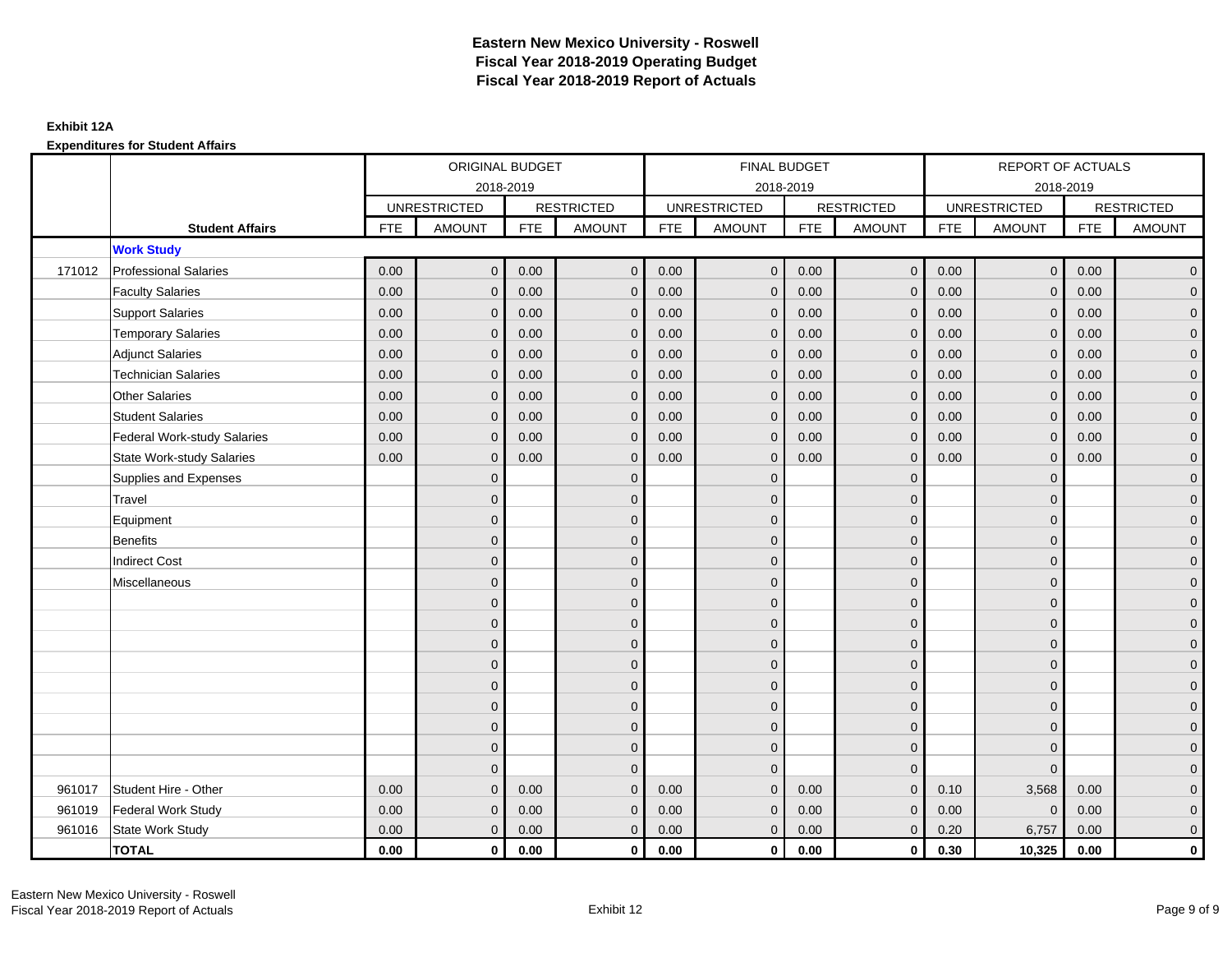#### **Exhibit 13**

|        |                                       |            | ORIGINAL BUDGET     |            |                   |            |                     | <b>FINAL BUDGET</b> |                   |            | <b>REPORT OF ACTUALS</b> |            |                   |
|--------|---------------------------------------|------------|---------------------|------------|-------------------|------------|---------------------|---------------------|-------------------|------------|--------------------------|------------|-------------------|
|        |                                       |            |                     | 2018-2019  |                   |            |                     | 2018-2019           |                   |            |                          | 2018-2019  |                   |
|        |                                       |            | <b>UNRESTRICTED</b> |            | <b>RESTRICTED</b> |            | <b>UNRESTRICTED</b> |                     | <b>RESTRICTED</b> |            | <b>UNRESTRICTED</b>      |            | <b>RESTRICTED</b> |
|        | <b>Executive Management</b>           | <b>FTE</b> | <b>AMOUNT</b>       | <b>FTE</b> | <b>AMOUNT</b>     | <b>FTE</b> | <b>AMOUNT</b>       | <b>FTE</b>          | <b>AMOUNT</b>     | <b>FTE</b> | <b>AMOUNT</b>            | <b>FTE</b> | <b>AMOUNT</b>     |
| 3ACRD  | <b>Accreditation North Central</b>    | 0.05       | 4,000               | 0.00       | $\mathbf 0$       | 0.05       | 4,000               | 0.00                | $\mathbf 0$       | 0.00       | $\mathbf{0}$             | 0.00       | 0                 |
| 3CCB   | Community College Board               | 0.00       | $\Omega$            | 0.00       | $\mathbf 0$       | 0.00       | $\Omega$            | 0.00                | 0                 | 0.00       | $\mathbf 0$              | 0.00       | 0                 |
| 3CNSL  | <b>Consulting Services</b>            | 0.00       | 200,000             | 0.00       | $\mathbf 0$       | 0.00       | 200,000             | 0.00                | 0                 | 0.00       | 222,637                  | 0.00       | 0                 |
| 3DADM  | Vice President of Business Affairs    | 1.00       | 130,401             | 0.00       | $\mathbf 0$       | 1.00       | 130,401             | 0.00                | $\mathbf 0$       | 0.00       | 11,898                   | 0.00       | 0                 |
| 3SRCH  | <b>Executive Search</b>               | 0.00       | $\mathbf 0$         | 0.00       | $\mathbf 0$       | 0.00       | $\mathbf 0$         | 0.00                | 0                 | 0.00       | 14,717                   | 0.00       | 0                 |
| 3LEGL  | <b>Legal Services</b>                 | 0.00       | 100,000             | 0.00       | $\mathbf 0$       | 0.00       | 100,000             | 0.00                | $\mathbf 0$       | 0.00       | 42,304                   | 0.00       | 0                 |
| 3PROF  | <b>Professional Development</b>       | 0.00       | $\Omega$            | 0.00       | $\mathbf 0$       | 0.00       | $\Omega$            | 0.00                | 0                 | 0.00       | $\Omega$                 | 0.00       | 0                 |
| 3PROV  | President - Administration            | 4.20       | 526.636             | 0.00       | $\Omega$          | 4.20       | 521,536             | 0.00                | $\Omega$          | 5.05       | 769,160                  | 0.00       | 0                 |
| 3PSEN  | <b>Professional Staff Senate</b>      | 0.00       | 0                   | 0.00       | $\mathbf 0$       | 0.00       | 0                   | 0.00                | 0                 | 0.00       | $\mathbf 0$              | 0.00       | 0                 |
| 3SSEN  | Support Staff Senate                  | 0.00       | $\mathbf 0$         | 0.00       | $\mathbf 0$       | 0.00       | $\mathbf 0$         | 0.00                | $\mathbf 0$       | 0.00       | $\mathbf 0$              | 0.00       | $\mathbf 0$       |
|        |                                       | 0.00       | $\mathbf 0$         | 0.00       | $\mathbf 0$       | 0.00       | $\mathbf 0$         | 0.00                | $\mathbf 0$       | 0.00       | $\mathbf 0$              | 0.00       | $\mathbf 0$       |
|        | <b>Total Executive Management and</b> |            |                     |            |                   |            |                     |                     |                   |            |                          |            |                   |
|        | <b>Personnel Development</b>          | 5.25       | 961.037             | 0.00       | $\mathbf{0}$      | 5.25       | 955,937             | 0.00                | $\mathbf{0}$      | 5.05       | 1,060,716                | 0.00       | $\mathbf{0}$      |
|        |                                       |            |                     |            |                   |            |                     |                     |                   |            |                          |            |                   |
|        | <b>College Development</b>            |            |                     |            |                   |            |                     |                     |                   |            |                          |            |                   |
| 3APUB  | Administrative Publications           | 0.00       | 20,000              | 0.00       | $\mathbf 0$       | 0.00       | 20,000              | 0.00                | $\mathbf 0$       | 0.00       | 26,150                   | 0.00       | $\mathbf{0}$      |
| 3AVMK  | <b>Aviation Marketing</b>             | 0.00       | $\Omega$            | 0.00       | $\mathbf 0$       | 0.00       | $\Omega$            | 0.00                | $\mathbf 0$       | 0.00       | $\Omega$                 | 0.00       | $\mathbf 0$       |
| 3COMM  | ICommencement                         | 0.00       | 11,500              | 0.00       | $\mathbf 0$       | 0.00       | 11,500              | 0.00                | $\mathbf 0$       | 0.00       | 8,633                    | 0.00       | 0                 |
| 3DUES  | Dues and Subscriptions                | 0.00       | $\mathbf 0$         | 0.00       | 0                 | 0.00       | $\mathbf 0$         | 0.00                | 0                 | 0.00       | $\mathbf 0$              | 0.00       | 0                 |
| 3FOUND | <b>Foundation ENMUR</b>               | 1.00       | 47,527              | 0.00       | $\mathbf 0$       | 1.00       | 47,527              | 0.00                | $\mathbf 0$       | 1.00       | 48,342                   | 0.00       | $\mathbf 0$       |
| 3MKTG  | <b>Institutional Marketing</b>        | 4.00       | 294,231             | 0.00       | $\Omega$          | 4.00       | 299,331             | 0.00                | $\Omega$          | 4.01       | 302,702                  | 0.00       | 0                 |
|        |                                       |            |                     |            |                   |            |                     |                     |                   |            |                          |            |                   |
|        | <b>Total College Development and</b>  |            |                     |            |                   |            |                     |                     |                   |            |                          |            |                   |
|        | <b>Personnel Development</b>          | 5.00       | 373,258             | 0.00       | $\bf{0}$          | 5.00       | 378,358             | 0.00                | $\mathbf{0}$      | 5.01       | 385,827                  | 0.00       | $\mathbf 0$       |
|        |                                       |            |                     |            |                   |            |                     |                     |                   |            |                          |            |                   |
|        | <b>Fiscal Operations</b>              |            |                     |            |                   |            |                     |                     |                   |            |                          |            |                   |
| 3BUSO  | <b>Business Office</b>                | 11.00      | 535,101             | 0.00       | $\mathbf 0$       | 11.00      | 535,101             | 0.00                | 0                 | 8.00       | 494,758                  | 0.00       | 0                 |
|        | Allowance for Doubtful Accounts       | 0.00       | 250,000             | 0.00       | $\mathbf 0$       | 0.00       | 250,000             | 0.00                | $\mathbf 0$       | 0.00       | (34, 762)                | 0.00       | 0                 |
|        | <b>External Audit</b>                 | 0.00       | 68,000              | 0.00       | 0                 | 0.00       | 68,000              | 0.00                | $\mathbf 0$       | 0.00       | 82,662                   | 0.00       | $\mathbf 0$       |
|        | <b>Total Fiscal Operations and</b>    | 11.00      | 853,101             | 0.00       | $\mathbf 0$       | 11.00      | 853,101             | 0.00                | 0                 | 8.00       | 542,658                  | 0.00       | $\mathbf{0}$      |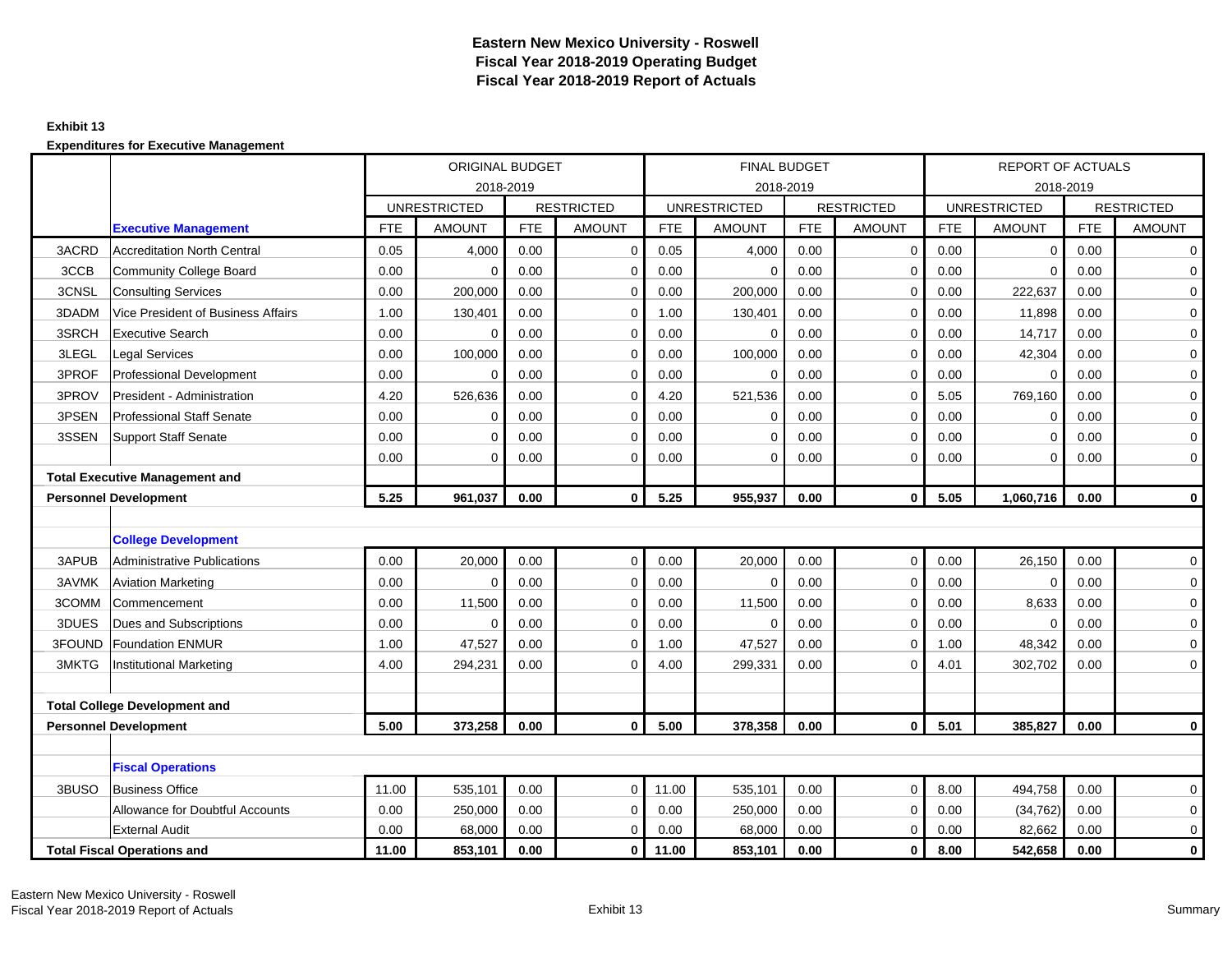|                         | <b>General and Administrative</b>             |          |             |            |              |       |                     |          |                     |       |                |          |                     |
|-------------------------|-----------------------------------------------|----------|-------------|------------|--------------|-------|---------------------|----------|---------------------|-------|----------------|----------|---------------------|
| 3HRES                   | Human Resources                               | 4.00     | 231,199     | 0.00       | $\mathsf 0$  | 4.00  | 231,199             | 0.00     | $\mathbf 0$         | 3.85  | 211,213        | 0.00     | $\mathsf{O}\xspace$ |
| 3HRES1                  | <b>HR Employee Development</b>                | 0.00     | 18,423      | 0.00       | $\pmb{0}$    | 0.00  | 18,423              | 0.00     | $\mathsf 0$         | 0.00  | 28,422         | 0.00     | $\pmb{0}$           |
| 3PAY                    | Payroll                                       | 2.00     | 94,654      | 0.00       | $\pmb{0}$    | 2.00  | 94,654              | 0.00     | $\mathsf{O}\xspace$ | 2.00  | 108,450        | 0.00     | $\pmb{0}$           |
| 3PURC                   | Purchasing                                    | 4.00     | 156,393     | $0.00\,$   | $\pmb{0}$    | 4.00  | 156,393             | 0.00     | $\mathsf{O}\xspace$ | 4.00  | 152,133        | 0.00     | $\pmb{0}$           |
| 3SCOM                   | <b>Safety Committee</b>                       | 0.00     | 3,500       | 0.00       | $\pmb{0}$    | 0.00  | 3,500               | 0.00     | $\mathbf 0$         | 0.00  | 5,234          | 0.00     | $\mathbf 0$         |
| 3SECU                   | <b>Campus Security</b>                        | 6.50     | 217,109     | 0.00       | $\mathsf 0$  | 6.50  | 217,109             | 0.00     | $\mathsf{O}\xspace$ | 6.15  | 257,419        | 0.00     | $\pmb{0}$           |
|                         | Overhead to Portales                          | 0.00     | 235,000     | 0.00       | $\mathbf 0$  | 0.00  | 235,000             | 0.00     | $\mathbf 0$         | 0.00  | 214,854        | 0.00     | $\pmb{0}$           |
|                         | Prior Period Adjustment                       | 0.00     | 16,000      | 0.00       | $\mathbf 0$  | 0.00  | 16,000              | 0.00     | 0                   | 0.00  | 47,110         | 0.00     | $\pmb{0}$           |
|                         |                                               |          |             |            |              |       |                     |          |                     |       |                |          |                     |
|                         |                                               |          |             |            |              |       |                     |          |                     |       |                |          |                     |
|                         |                                               |          |             |            |              |       |                     |          |                     |       |                |          |                     |
|                         |                                               |          |             |            |              |       |                     |          |                     |       |                |          |                     |
|                         |                                               |          |             |            |              |       |                     |          |                     |       |                |          |                     |
|                         | <b>Total General &amp; Administrative and</b> |          |             |            |              |       |                     |          |                     |       |                |          |                     |
|                         | <b>Personnel Development</b>                  | 16.50    | 972,278     | $\bf 0.00$ | $\mathbf 0$  | 16.50 | 972,278             | $0.00\,$ | $\mathbf{0}$        | 16.00 | 1,024,835      | 0.00     | $\mathbf 0$         |
|                         |                                               |          |             |            |              |       |                     |          |                     |       |                |          |                     |
|                         | <b>Work Study</b>                             |          |             |            |              |       |                     |          |                     |       |                |          |                     |
| 961017                  | Student Hire - Other                          | $0.00\,$ | $\pmb{0}$   | $0.00\,$   | $\pmb{0}$    | 0.00  | $\mathsf{O}\xspace$ | $0.00\,$ | $\mathbf 0$         | 0.00  | $\mathbf{0}$   | $0.00\,$ | $\pmb{0}$           |
| 961019                  | <b>Federal Work Study</b>                     | 0.00     | $\pmb{0}$   | 0.00       | $\pmb{0}$    | 0.00  | $\mathbf 0$         | 0.00     | $\mathbf 0$         | 0.00  | $\overline{0}$ | 0.00     | $\pmb{0}$           |
| 961016                  | State Work Study                              | 0.00     | $\mathbf 0$ | $0.00\,$   | $\mathbf 0$  | 0.00  | $\mathbf 0$         | 0.00     | $\mathbf 0$         | 0.17  | 3,599          | 0.00     | $\mathbf 0$         |
| <b>Total Work-Study</b> |                                               | 0.00     | $\mathbf 0$ | 0.00       | $\mathbf{0}$ | 0.00  | $\mathbf{0}$        | 0.00     | $\mathbf 0$         | 0.17  | 3,599          | 0.00     | $\mathbf 0$         |
|                         |                                               |          |             |            |              |       |                     |          |                     |       |                |          |                     |
|                         |                                               |          |             |            |              |       |                     |          |                     |       |                |          |                     |
|                         |                                               |          |             |            |              |       |                     |          |                     |       |                |          |                     |
|                         |                                               |          |             |            |              |       |                     |          |                     |       |                |          |                     |
|                         |                                               |          |             |            |              |       |                     |          |                     |       |                |          |                     |
|                         |                                               |          |             |            |              |       |                     |          |                     |       |                |          |                     |
|                         |                                               |          |             |            |              |       |                     |          |                     |       |                |          |                     |
|                         |                                               |          |             |            |              |       |                     |          |                     |       |                |          |                     |
|                         |                                               |          |             |            |              |       |                     |          |                     |       |                |          |                     |
|                         |                                               |          |             |            |              |       |                     |          |                     |       |                |          |                     |
|                         |                                               |          |             |            |              |       |                     |          |                     |       |                |          |                     |
|                         |                                               |          |             |            |              |       |                     |          |                     |       |                |          |                     |
|                         |                                               |          |             |            |              |       |                     |          |                     |       |                |          |                     |
|                         |                                               |          |             |            |              |       |                     |          |                     |       |                |          |                     |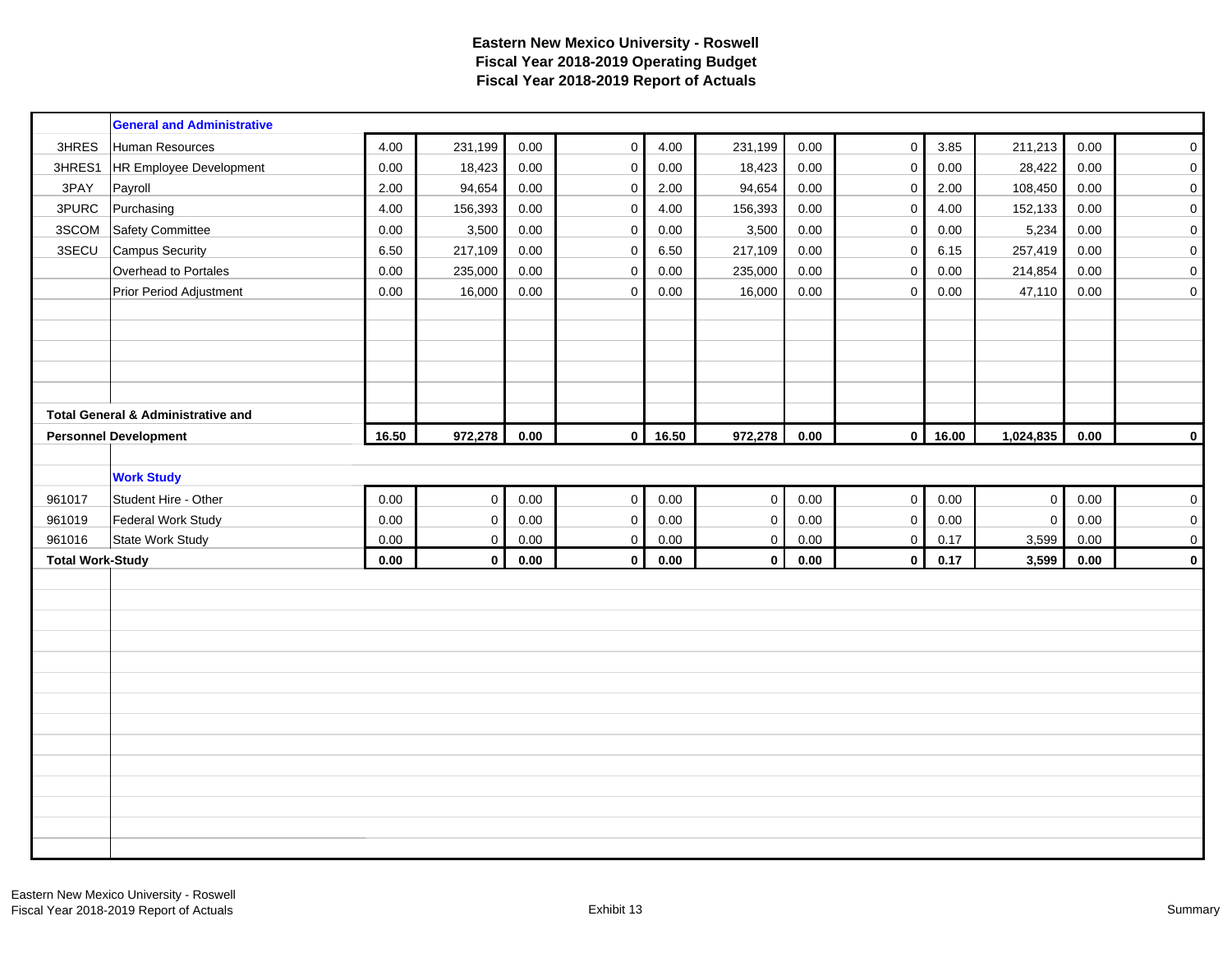|                       | <b>Unallocated</b>                         |       | $\overline{0}$      |      | $\overline{0}$ |       | $\overline{\phantom{a}}$ | $\overline{\phantom{a}}$ |                         | $\circ$        |          | $\mathsf{O}$ |
|-----------------------|--------------------------------------------|-------|---------------------|------|----------------|-------|--------------------------|--------------------------|-------------------------|----------------|----------|--------------|
|                       | <b>Items Not in 13A</b>                    |       |                     |      |                |       |                          |                          |                         |                |          |              |
| 962061                | Retirement                                 |       | 252,020             |      |                |       | 252,020                  |                          |                         | 219,790        |          |              |
| 962062                | Social Security and Medicare               |       | 138,702             |      |                |       | 138,702                  |                          |                         | 119,663        |          |              |
| 962063                | Group Insurance                            |       | 223,736             |      |                |       | 223,736                  |                          |                         | 288,025        |          |              |
| 962064                | Worker's Compensation                      |       | 15,000              |      |                |       | 15,000                   |                          |                         | 13,172         |          |              |
| 962065                | Unemployment Insurance                     |       | 47,701              |      |                |       | 47,701                   |                          |                         | 1,062          |          |              |
| 962068                | Waiver of Tuition                          |       | 20,000              |      |                |       | 20,000                   |                          |                         | 38,026         |          |              |
| 962069                | <b>Vacation Accruals</b>                   |       | 6,209               |      |                |       | 6,209                    |                          |                         | 209            |          |              |
| 962066                | Retiree Health                             |       | 45,200              |      |                |       | 45,200                   |                          |                         | 31,993         |          |              |
| 110-920               | Internal Services                          |       | 403,476             |      |                |       | 403,476                  |                          |                         | 403,476        |          |              |
|                       | Professional Merit Pay                     |       | $\mathbf 0$         |      |                |       | $\mathbf 0$              |                          |                         | $\mathbf 0$    |          |              |
|                       | <b>Staff Merit Pay</b>                     |       | $\mathsf{O}$        |      |                |       | $\mathbf 0$              |                          |                         | $\mathbf 0$    |          |              |
|                       | <b>Faculty Merit Pay</b>                   |       | $\mathbf 0$         |      |                |       | $\mathsf{O}\xspace$      |                          |                         | $\mathbf 0$    |          |              |
|                       | Unallocated                                |       | $\mathsf{O}\xspace$ |      |                |       | $\mathbf{0}$             |                          |                         | $\overline{0}$ |          |              |
| <b>Total Benefits</b> |                                            |       | 1,152,044           |      | $\pmb{0}$      |       | 1,152,044                |                          | $\mathbf 0$             | 1,115,416      |          | $\mathbf 0$  |
|                       |                                            |       |                     |      |                |       |                          |                          |                         |                |          |              |
|                       |                                            |       |                     |      |                |       |                          |                          |                         |                |          |              |
|                       | <b>Total Administrative and Management</b> | 37.75 | 4,311,718           | 0.00 | $\pmb{0}$      | 37.75 | 4,311,718                | 0.00                     | 34.23<br>$\overline{0}$ | 4,133,051      | $0.00\,$ |              |
|                       |                                            |       |                     |      |                |       |                          |                          |                         |                |          |              |
|                       |                                            |       |                     |      |                |       |                          |                          |                         |                |          |              |
|                       |                                            |       |                     |      |                |       |                          |                          |                         |                |          |              |
|                       |                                            |       |                     |      |                |       |                          |                          |                         |                |          |              |
|                       |                                            |       |                     |      |                |       |                          |                          |                         |                |          |              |
|                       |                                            |       |                     |      |                |       |                          |                          |                         |                |          |              |
|                       |                                            |       |                     |      |                |       |                          |                          |                         |                |          |              |
|                       |                                            |       |                     |      |                |       |                          |                          |                         |                |          |              |
|                       |                                            |       |                     |      |                |       |                          |                          |                         |                |          |              |
|                       |                                            |       |                     |      |                |       |                          |                          |                         |                |          |              |
|                       |                                            |       |                     |      |                |       |                          |                          |                         |                |          |              |
|                       |                                            |       |                     |      |                |       |                          |                          |                         |                |          |              |
|                       |                                            |       |                     |      |                |       |                          |                          |                         |                |          |              |
|                       |                                            |       |                     |      |                |       |                          |                          |                         |                |          |              |
|                       |                                            |       |                     |      |                |       |                          |                          |                         |                |          |              |
|                       |                                            |       |                     |      |                |       |                          |                          |                         |                |          |              |
|                       |                                            |       |                     |      |                |       |                          |                          |                         |                |          | $\mathbf 0$  |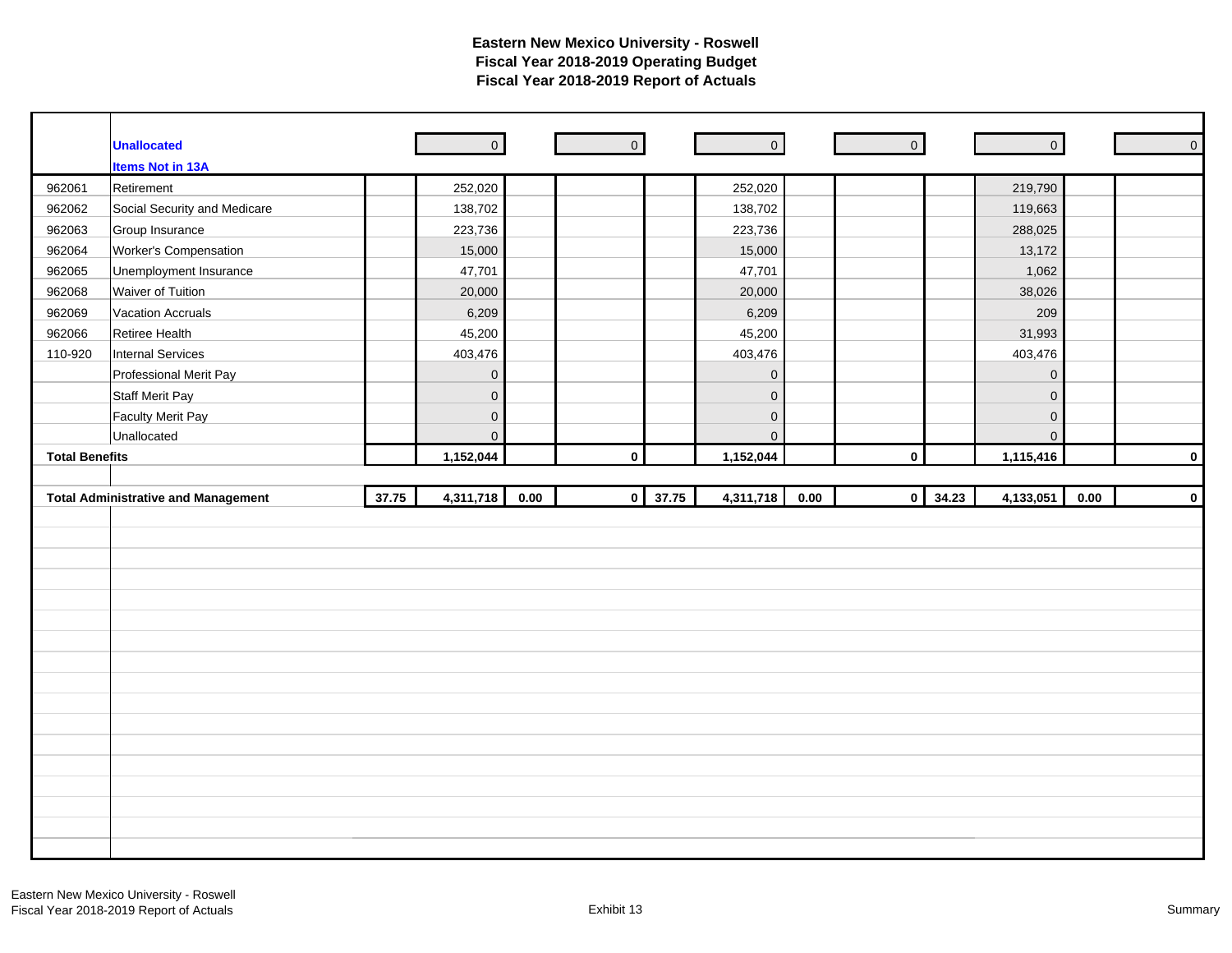### **Exhibit 13A**

|        |                              |            | ORIGINAL BUDGET     |            |                   |            | FINAL BUDGET        |            |                     |            | REPORT OF ACTUALS   |            |                   |
|--------|------------------------------|------------|---------------------|------------|-------------------|------------|---------------------|------------|---------------------|------------|---------------------|------------|-------------------|
|        |                              |            | 2018-2019           |            |                   |            | 2018-2019           |            |                     |            | 2018-2019           |            |                   |
|        |                              |            | <b>UNRESTRICTED</b> |            | <b>RESTRICTED</b> |            | <b>UNRESTRICTED</b> |            | <b>RESTRICTED</b>   |            | <b>UNRESTRICTED</b> |            | <b>RESTRICTED</b> |
|        | <b>Executive Management</b>  | <b>FTE</b> | <b>AMOUNT</b>       | <b>FTE</b> | <b>AMOUNT</b>     | <b>FTE</b> | <b>AMOUNT</b>       | <b>FTE</b> | <b>AMOUNT</b>       | <b>FTE</b> | <b>AMOUNT</b>       | <b>FTE</b> | <b>AMOUNT</b>     |
|        |                              |            |                     |            |                   |            |                     |            |                     |            |                     |            |                   |
|        | <b>Professional Salaries</b> | 20.05      | 1,292,403           | 0.00       | $\overline{0}$    | 20.05      | 1,292,403           | 0.00       | $\circ$             | 20.50      | 1,206,538           | 0.00       | $\overline{0}$    |
|        | <b>Faculty Salaries</b>      | 0.00       | $\mathbf 0$         | 0.00       | $\mathbf 0$       | 0.00       | $\mathbf 0$         | 0.00       | $\mathbf 0$         | 0.00       | $\mathbf 0$         | 0.00       | $\mathbf 0$       |
|        | Support Salaries             | 16.50      | 492,686             | 0.00       | $\mathbf 0$       | 16.50      | 492,686             | 0.00       | $\mathbf 0$         | 13.00      | 418,033             | 0.00       | $\overline{0}$    |
|        | <b>Temporary Salaries</b>    | 1.00       | 23,005              | 0.00       | $\mathbf 0$       | 1.00       | 23,005              | 0.00       | $\mathbf 0$         | 0.01       | 525                 | 0.00       | $\mathbf 0$       |
|        | <b>Adjunct Salaries</b>      | 0.00       | 0                   | 0.00       | 0                 | 0.00       | 0                   | 0.00       | $\mathbf 0$         | 0.05       | 2,000               | 0.00       | $\mathbf 0$       |
|        | <b>Technician Salaries</b>   | 0.00       | $\Omega$            | 0.00       | $\mathbf 0$       | 0.00       | $\Omega$            | 0.00       | $\mathbf 0$         | 0.00       | $\mathbf 0$         | 0.00       | $\mathbf 0$       |
|        | Other Salaries               | 0.00       | $\Omega$            | 0.00       | $\Omega$          | 0.00       | $\Omega$            | 0.00       | $\mathbf 0$         | 0.00       | $\Omega$            | 0.00       | $\overline{0}$    |
|        | <b>Student Salaries</b>      | 0.20       | 5,000               | 0.00       | 0                 | 0.20       | 5,000               | 0.00       | 0                   | 0.50       | 15,412              | 0.00       | $\overline{0}$    |
|        | Federal Work-study Salaries  | 0.00       | $\Omega$            | 0.00       | $\mathbf 0$       | 0.00       | $\mathbf 0$         | 0.00       | $\mathbf 0$         | 0.00       | $\mathbf 0$         | 0.00       | $\mathbf 0$       |
|        | State Work-study Salaries    | 0.00       | $\Omega$            | 0.00       | $\mathbf 0$       | 0.00       | $\Omega$            | 0.00       | $\mathbf 0$         | 0.00       | $\Omega$            | 0.00       | $\mathbf 0$       |
|        | Supplies and Expenses        |            | 898,030             |            | $\mathbf 0$       |            | 898,030             |            | $\mathbf 0$         |            | 1,118,590           |            | $\mathbf 0$       |
|        | Travel                       |            | 13,050              |            | 0                 |            | 13,050              |            | $\mathbf 0$         |            | 108,562             |            | $\mathbf 0$       |
|        | Equipment                    |            | $\mathbf 0$         |            | 0                 |            | 0                   |            | $\mathbf 0$         |            | 8,287               |            | $\mathbf 0$       |
|        | <b>Benefits</b>              |            | $\Omega$            |            | $\mathbf 0$       |            | $\Omega$            |            | $\mathbf 0$         |            | $\Omega$            |            | $\mathbf 0$       |
|        | <b>Indirect Cost</b>         |            | $\Omega$            |            | $\mathbf 0$       |            | $\Omega$            |            | $\mathbf 0$         |            | $\Omega$            |            | $\mathbf 0$       |
|        | Miscellaneous                |            | 335,500             |            | $\mathbf 0$       |            | 335,500             |            | $\mathbf 0$         |            | 93,785              |            | $\overline{0}$    |
|        |                              |            | $\mathbf 0$         |            | $\mathbf 0$       |            | $\mathbf 0$         |            | $\mathsf{O}\xspace$ |            | $\mathbf 0$         |            | $\overline{0}$    |
|        |                              |            | 0                   |            | 0                 |            | $\mathbf 0$         |            | $\mathbf 0$         |            | $\mathbf 0$         |            | $\overline{0}$    |
|        |                              |            | $\Omega$            |            | $\mathbf 0$       |            | $\Omega$            |            | $\mathbf 0$         |            | $\Omega$            |            | $\overline{0}$    |
|        |                              |            | $\mathbf 0$         |            | $\mathbf 0$       |            | 0                   |            | $\mathbf 0$         |            | 0                   |            | $\mathbf 0$       |
|        |                              |            | $\mathbf{0}$        |            | $\mathbf 0$       |            | $\mathbf{0}$        |            | $\mathbf{0}$        |            | $\mathbf{0}$        |            | $\mathbf{0}$      |
|        |                              |            | $\Omega$            |            | $\mathbf 0$       |            | $\Omega$            |            | $\mathbf 0$         |            | $\Omega$            |            | $\overline{0}$    |
|        |                              |            | $\mathbf 0$         |            | 0                 |            | 0                   |            | $\mathbf 0$         |            | $\mathbf 0$         |            | $\mathbf 0$       |
|        |                              |            | $\Omega$            |            | 0                 |            | $\Omega$            |            | $\mathbf 0$         |            | $\Omega$            |            | $\mathbf 0$       |
|        | <b>Legal Services</b>        |            | 100,000             |            | $\mathbf 0$       |            | 100,000             |            | $\mathbf 0$         |            | 42,304              |            | $\mathbf 0$       |
| 961017 | Student Hire - Other         |            | $\Omega$            |            | $\mathbf 0$       |            | 0                   |            | $\mathbf 0$         |            | $\Omega$            |            | $\mathbf 0$       |
| 961019 | <b>Federal Work Study</b>    |            | $\Omega$            |            | $\mathbf 0$       |            | $\mathbf 0$         |            | $\mathbf 0$         |            | $\Omega$            |            | $\mathbf 0$       |
| 961016 | <b>State Work Study</b>      |            | $\Omega$            |            | $\mathbf 0$       |            | $\Omega$            |            | $\mathbf 0$         |            | 3,599               |            | $\mathbf 0$       |
|        | <b>Total</b>                 | 37.75      | 3,159,674           | 0.00       | $\overline{0}$    | 37.75      | 3,159,674           | 0.00       | 0                   | 34.06      | 3,017,635           | 0.00       | $\mathbf 0$       |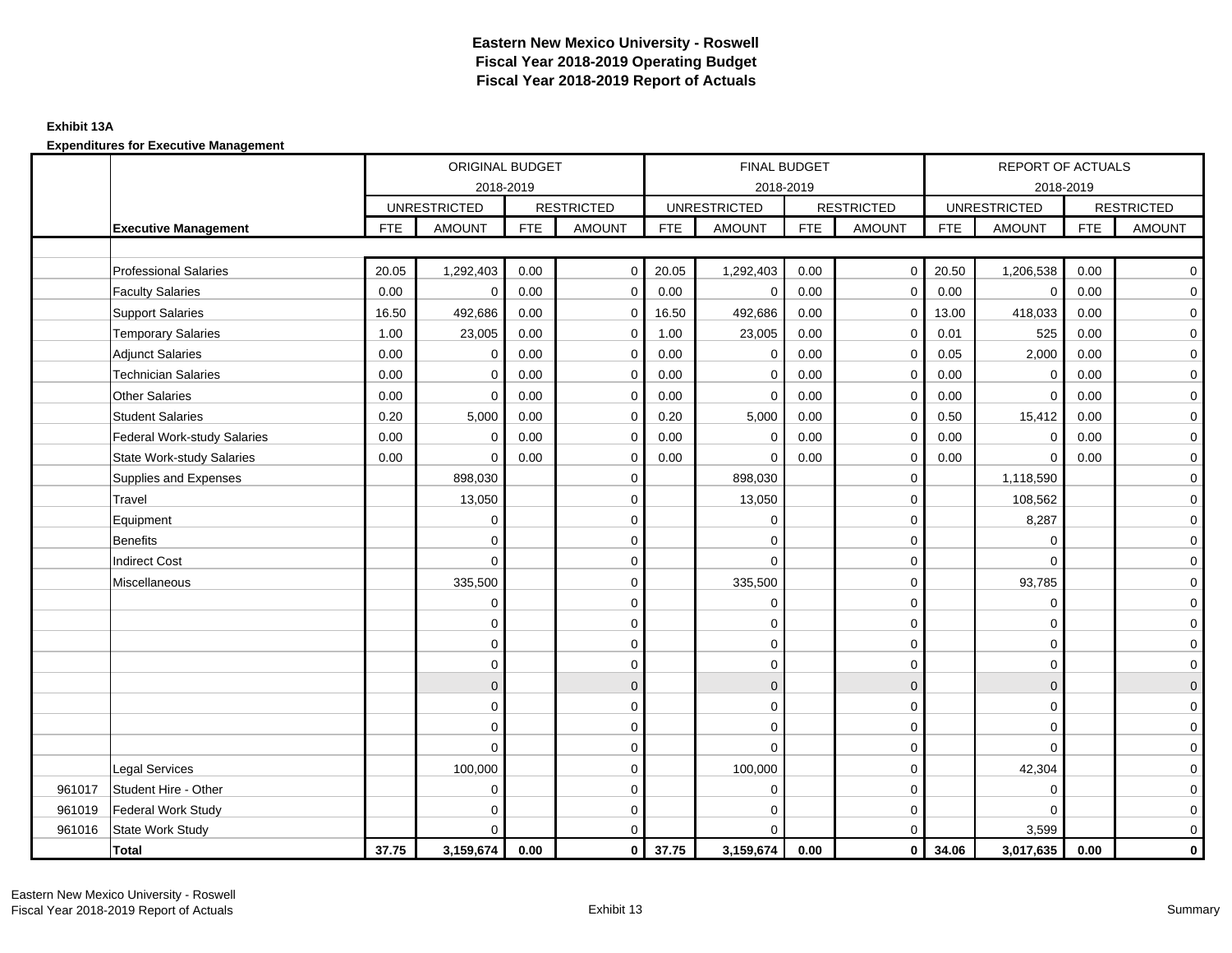### **Exhibit 13A**

|              |                                    |            | ORIGINAL BUDGET     |            |                   |            | <b>FINAL BUDGET</b> |            |                   |            | <b>REPORT OF ACTUALS</b> |            |                     |
|--------------|------------------------------------|------------|---------------------|------------|-------------------|------------|---------------------|------------|-------------------|------------|--------------------------|------------|---------------------|
|              |                                    |            |                     | 2018-2019  |                   |            | 2018-2019           |            |                   |            | 2018-2019                |            |                     |
|              |                                    |            | <b>UNRESTRICTED</b> |            | <b>RESTRICTED</b> |            | <b>UNRESTRICTED</b> |            | <b>RESTRICTED</b> |            | <b>UNRESTRICTED</b>      |            | <b>RESTRICTED</b>   |
|              | <b>Executive Management</b>        | <b>FTE</b> | <b>AMOUNT</b>       | <b>FTE</b> | <b>AMOUNT</b>     | <b>FTE</b> | <b>AMOUNT</b>       | <b>FTE</b> | <b>AMOUNT</b>     | <b>FTE</b> | <b>AMOUNT</b>            | <b>FTE</b> | <b>AMOUNT</b>       |
| <b>3ACRD</b> | <b>Accreditation North Central</b> |            |                     |            |                   |            |                     |            |                   |            |                          |            |                     |
| 171013       | <b>Professional Salaries</b>       | 0.05       | 4,000               | 0.00       | $\mathbf{0}$      | 0.05       | 4,000               | 0.00       | $\overline{0}$    | 0.00       | $\overline{0}$           | 0.00       | $\overline{0}$      |
| 710020       | <b>Faculty Salaries</b>            | 0.00       | $\mathbf{0}$        | 0.00       | $\mathbf 0$       | 0.00       | $\mathbf 0$         | 0.00       | $\mathbf{0}$      | 0.00       | $\mathbf 0$              | 0.00       | $\overline{0}$      |
|              | <b>Support Salaries</b>            | 0.00       | $\mathbf 0$         | 0.00       | $\mathbf 0$       | 0.00       | $\mathbf{0}$        | 0.00       | $\mathbf 0$       | 0.00       | $\overline{0}$           | 0.00       | $\overline{0}$      |
|              | <b>Temporary Salaries</b>          | 0.00       | $\mathbf{0}$        | 0.00       | $\mathbf{0}$      | 0.00       | $\mathbf{0}$        | 0.00       | $\mathbf{0}$      | 0.00       | $\mathbf 0$              | 0.00       | $\overline{0}$      |
|              | <b>Adjunct Salaries</b>            | 0.00       | $\mathbf{0}$        | 0.00       | $\Omega$          | 0.00       | $\Omega$            | 0.00       | $\mathbf{0}$      | 0.00       | $\mathbf{0}$             | 0.00       | $\overline{0}$      |
|              | <b>Technician Salaries</b>         | 0.00       | $\mathbf{0}$        | 0.00       | $\mathbf{0}$      | 0.00       | $\mathbf{0}$        | 0.00       | $\mathbf{0}$      | 0.00       | $\mathbf{0}$             | 0.00       | $\mathbf{0}$        |
|              | <b>Other Salaries</b>              | 0.00       | $\mathbf{0}$        | 0.00       | $\mathbf{0}$      | 0.00       | $\mathbf{0}$        | 0.00       | $\mathbf{0}$      | 0.00       | $\mathbf{0}$             | 0.00       | $\mathbf{0}$        |
|              | <b>Student Salaries</b>            | 0.00       | $\mathbf{0}$        | 0.00       | $\mathbf{0}$      | 0.00       | $\mathbf{0}$        | 0.00       | $\mathbf 0$       | 0.00       | $\overline{0}$           | 0.00       | $\overline{0}$      |
|              | <b>Federal Work-study Salaries</b> | 0.00       | $\mathbf 0$         | 0.00       | $\mathbf 0$       | 0.00       | $\mathbf{0}$        | 0.00       | $\mathbf 0$       | 0.00       | $\mathbf 0$              | 0.00       | $\overline{0}$      |
|              | <b>State Work-study Salaries</b>   | 0.00       | $\mathbf{0}$        | 0.00       | $\mathbf{0}$      | 0.00       | $\mathbf{0}$        | 0.00       | $\mathbf{0}$      | 0.00       | $\mathbf{0}$             | 0.00       | $\mathbf{0}$        |
|              | Supplies and Expenses              |            | $\mathbf{0}$        |            | $\mathbf{0}$      |            | $\mathbf{0}$        |            | $\overline{0}$    |            | $\mathbf 0$              |            | $\mathsf{O}\xspace$ |
|              | Travel                             |            | $\overline{0}$      |            | $\mathbf{0}$      |            | $\Omega$            |            | $\mathbf{0}$      |            | $\mathbf{0}$             |            | $\overline{0}$      |
|              | Equipment                          |            | $\mathbf{0}$        |            | $\mathbf 0$       |            | $\mathbf{0}$        |            | $\mathbf 0$       |            | $\mathbf 0$              |            | $\overline{0}$      |
|              | Benefits                           |            | $\overline{0}$      |            | $\mathbf{0}$      |            | $\Omega$            |            | $\mathbf 0$       |            | $\mathbf{0}$             |            | $\overline{0}$      |
|              | <b>Indirect Cost</b>               |            | $\Omega$            |            | $\mathbf{0}$      |            | $\Omega$            |            | $\mathbf{0}$      |            | $\Omega$                 |            | $\overline{0}$      |
|              | Miscellaneous                      |            | $\overline{0}$      |            | $\mathbf 0$       |            | $\mathbf{0}$        |            | $\mathbf 0$       |            | $\mathbf{0}$             |            | $\mathsf{O}\xspace$ |
|              |                                    |            | $\overline{0}$      |            | $\mathbf 0$       |            | $\mathbf{0}$        |            | $\mathbf 0$       |            | $\mathbf{0}$             |            | $\overline{0}$      |
|              |                                    |            | $\Omega$            |            | $\mathbf 0$       |            | $\mathbf{0}$        |            | $\mathbf 0$       |            | $\mathbf{0}$             |            | $\overline{0}$      |
|              |                                    |            | $\mathbf{0}$        |            | $\mathbf 0$       |            | $\Omega$            |            | $\mathsf{O}$      |            | $\mathbf 0$              |            | $\mathbf{0}$        |
|              |                                    |            | $\Omega$            |            | $\mathbf 0$       |            | $\Omega$            |            | $\mathbf 0$       |            | $\mathbf{0}$             |            | $\mathbf{0}$        |
|              |                                    |            | $\Omega$            |            | $\mathbf{0}$      |            | $\mathbf{0}$        |            | $\mathbf{0}$      |            | $\mathbf{0}$             |            | $\mathsf{O}\xspace$ |
|              |                                    |            | $\mathbf{0}$        |            | $\mathbf{0}$      |            | $\Omega$            |            | $\mathbf{0}$      |            | $\Omega$                 |            | $\overline{0}$      |
|              |                                    |            | $\mathbf{0}$        |            | $\mathbf 0$       |            | $\mathbf{0}$        |            | $\mathbf 0$       |            | $\mathbf 0$              |            | $\overline{0}$      |
|              |                                    |            | $\mathbf{0}$        |            | $\mathbf{0}$      |            | $\Omega$            |            | $\mathbf 0$       |            | $\mathbf{0}$             |            | $\overline{0}$      |
|              |                                    |            | $\Omega$            |            | $\mathbf{0}$      |            | $\Omega$            |            | $\mathbf 0$       |            | $\mathbf 0$              |            | $\overline{0}$      |
|              |                                    |            | $\mathbf{0}$        |            | $\mathbf 0$       |            | $\mathbf{0}$        |            | $\mathbf 0$       |            | $\mathbf 0$              |            | $\mathbf{0}$        |
|              |                                    |            | $\mathbf{0}$        |            | $\mathbf 0$       |            | $\mathbf{0}$        |            | $\mathbf 0$       |            | $\mathbf 0$              |            | $\mathbf{0}$        |
|              |                                    |            | $\Omega$            |            | $\mathbf{0}$      |            | $\Omega$            |            | $\mathbf 0$       |            | $\mathbf{0}$             |            | $\overline{0}$      |
|              | <b>Total</b>                       | 0.05       | 4,000               | 0.00       | $\mathbf{0}$      | 0.05       | 4,000               | 0.00       | $\overline{0}$    | 0.00       | $\mathbf{0}$             | 0.00       | $\mathbf{0}$        |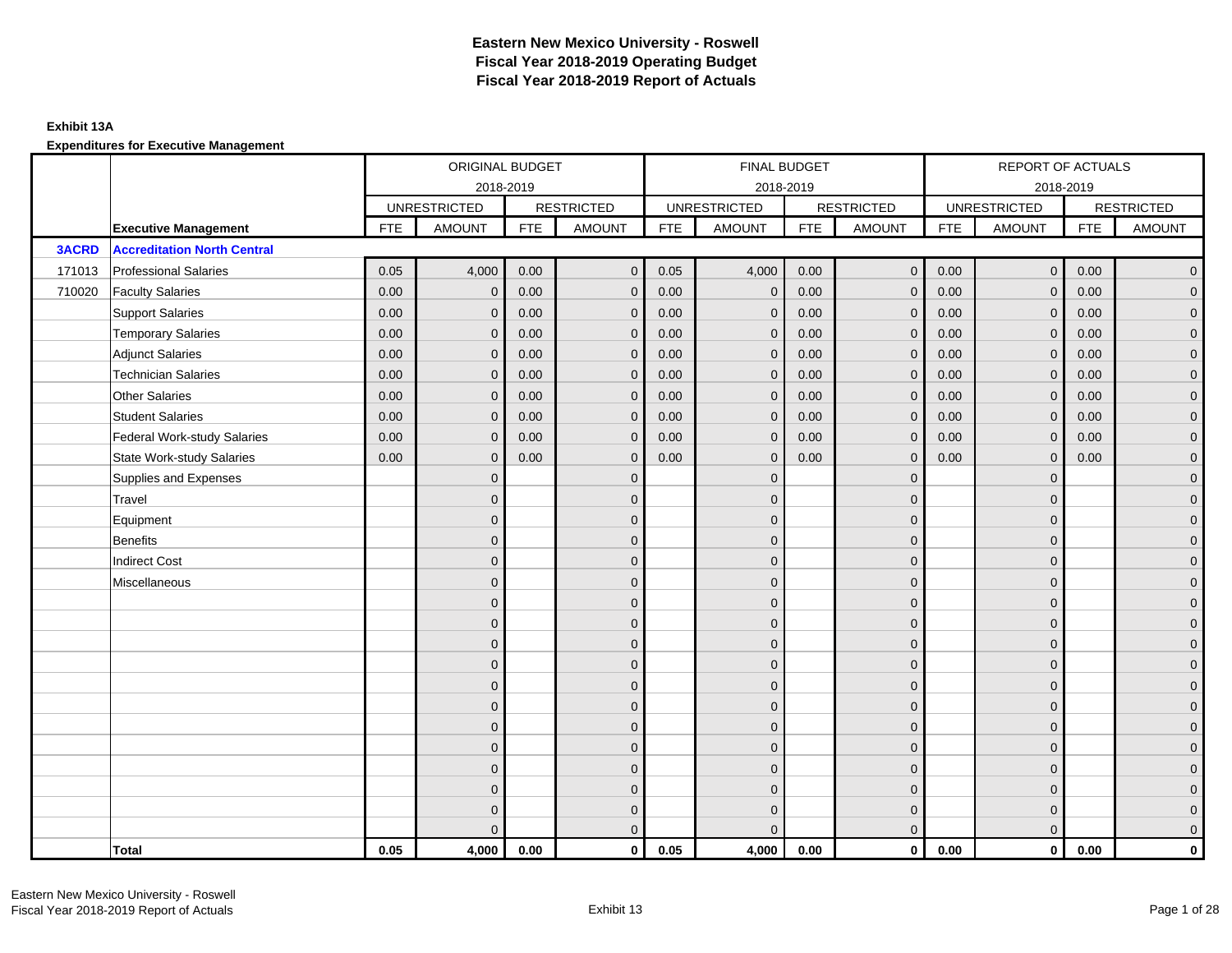### **Exhibit 13A**

|        |                                    |            | ORIGINAL BUDGET     |            |                   |            | FINAL BUDGET        |            |                   |            | REPORT OF ACTUALS   |            |                     |
|--------|------------------------------------|------------|---------------------|------------|-------------------|------------|---------------------|------------|-------------------|------------|---------------------|------------|---------------------|
|        |                                    |            |                     | 2018-2019  |                   |            | 2018-2019           |            |                   |            | 2018-2019           |            |                     |
|        |                                    |            | <b>UNRESTRICTED</b> |            | <b>RESTRICTED</b> |            | <b>UNRESTRICTED</b> |            | <b>RESTRICTED</b> |            | <b>UNRESTRICTED</b> |            | <b>RESTRICTED</b>   |
|        | <b>Executive Management</b>        | <b>FTE</b> | <b>AMOUNT</b>       | <b>FTE</b> | <b>AMOUNT</b>     | <b>FTE</b> | <b>AMOUNT</b>       | <b>FTE</b> | <b>AMOUNT</b>     | <b>FTE</b> | <b>AMOUNT</b>       | <b>FTE</b> | <b>AMOUNT</b>       |
| 3CCB   | <b>Community College Board</b>     |            |                     |            |                   |            |                     |            |                   |            |                     |            |                     |
| 171013 | <b>Professional Salaries</b>       | 0.00       | $\mathbf{0}$        | 0.00       | $\mathbf{0}$      | 0.00       | $\mathbf{0}$        | 0.00       | $\overline{0}$    | 0.00       | $\overline{0}$      | 0.00       | $\overline{0}$      |
| 710075 | <b>Faculty Salaries</b>            | 0.00       | $\mathbf{0}$        | 0.00       | $\mathbf{0}$      | 0.00       | $\mathbf{0}$        | 0.00       | $\mathbf{0}$      | 0.00       | $\overline{0}$      | 0.00       | $\overline{0}$      |
|        | <b>Support Salaries</b>            | 0.00       | $\mathbf{0}$        | 0.00       | $\mathbf{0}$      | 0.00       | $\overline{0}$      | 0.00       | $\mathbf 0$       | 0.00       | $\overline{0}$      | 0.00       | $\overline{0}$      |
|        | <b>Temporary Salaries</b>          | 0.00       | $\mathbf 0$         | 0.00       | $\mathbf 0$       | 0.00       | $\mathbf 0$         | 0.00       | $\mathbf 0$       | 0.00       | $\mathbf 0$         | 0.00       | $\mathsf{O}\xspace$ |
|        | <b>Adjunct Salaries</b>            | 0.00       | $\mathbf{0}$        | 0.00       | $\mathbf{0}$      | 0.00       | $\mathbf{0}$        | 0.00       | $\mathbf 0$       | 0.00       | $\mathbf{0}$        | 0.00       | $\mathbf{0}$        |
|        | <b>Technician Salaries</b>         | 0.00       | $\mathbf{0}$        | 0.00       | $\mathbf{0}$      | 0.00       | $\mathbf{0}$        | 0.00       | $\mathbf{0}$      | 0.00       | $\mathbf{0}$        | 0.00       | $\mathbf{0}$        |
|        | Other Salaries                     | 0.00       | $\mathbf{0}$        | 0.00       | $\mathbf{0}$      | 0.00       | $\Omega$            | 0.00       | $\mathbf{0}$      | 0.00       | $\overline{0}$      | 0.00       | $\overline{0}$      |
|        | <b>Student Salaries</b>            | 0.00       | $\mathbf 0$         | 0.00       | $\mathbf 0$       | 0.00       | $\mathbf{0}$        | 0.00       | $\mathbf 0$       | 0.00       | $\mathbf 0$         | 0.00       | $\overline{0}$      |
|        | <b>Federal Work-study Salaries</b> | 0.00       | $\mathbf 0$         | 0.00       | $\mathbf{0}$      | 0.00       | $\mathbf{0}$        | 0.00       | $\overline{0}$    | 0.00       | $\mathbf 0$         | 0.00       | $\overline{0}$      |
|        | <b>State Work-study Salaries</b>   | 0.00       | $\mathbf{0}$        | 0.00       | $\mathbf{0}$      | 0.00       | $\mathbf{0}$        | 0.00       | $\mathbf{0}$      | 0.00       | $\mathbf{0}$        | 0.00       | $\overline{0}$      |
|        | Supplies and Expenses              |            | $\Omega$            |            | $\mathbf{0}$      |            | $\mathbf{0}$        |            | $\overline{0}$    |            | $\mathbf 0$         |            | $\mathsf{O}\xspace$ |
|        | Travel                             |            | $\overline{0}$      |            | $\mathbf{0}$      |            | $\Omega$            |            | $\mathbf{0}$      |            | $\mathbf{0}$        |            | $\overline{0}$      |
|        | Equipment                          |            | $\overline{0}$      |            | $\mathbf 0$       |            | $\mathbf{0}$        |            | $\mathbf 0$       |            | $\mathbf{0}$        |            | $\overline{0}$      |
|        | Benefits                           |            | $\overline{0}$      |            | $\mathbf{0}$      |            | $\Omega$            |            | $\mathbf 0$       |            | $\mathbf{0}$        |            | $\overline{0}$      |
|        | <b>Indirect Cost</b>               |            | $\Omega$            |            | $\mathbf{0}$      |            | $\Omega$            |            | $\mathbf{0}$      |            | $\Omega$            |            | $\overline{0}$      |
|        | Miscellaneous                      |            | $\Omega$            |            | $\mathbf{0}$      |            | $\Omega$            |            | $\mathbf{0}$      |            | $\Omega$            |            | $\mathsf{O}\xspace$ |
|        |                                    |            | $\overline{0}$      |            | $\mathbf 0$       |            | $\mathbf{0}$        |            | $\mathbf 0$       |            | $\mathbf{0}$        |            | $\mathbf{0}$        |
|        |                                    |            | $\overline{0}$      |            | $\mathbf 0$       |            | $\mathbf{0}$        |            | $\mathbf 0$       |            | $\mathbf{0}$        |            | $\overline{0}$      |
|        |                                    |            | $\Omega$            |            | $\mathbf{0}$      |            | $\Omega$            |            | $\mathbf 0$       |            | $\mathbf{0}$        |            | $\overline{0}$      |
|        |                                    |            | $\Omega$            |            | $\mathbf{0}$      |            | $\Omega$            |            | $\mathbf{0}$      |            | $\Omega$            |            | $\overline{0}$      |
|        |                                    |            | $\mathbf{0}$        |            | $\mathbf 0$       |            | $\mathbf{0}$        |            | $\mathbf 0$       |            | $\mathbf 0$         |            | $\mathsf{O}\xspace$ |
|        |                                    |            | $\mathbf{0}$        |            | $\mathbf 0$       |            | $\mathbf{0}$        |            | $\mathbf 0$       |            | $\mathbf{0}$        |            | $\mathbf{0}$        |
|        |                                    |            | $\mathbf{0}$        |            | $\mathbf{0}$      |            | $\mathbf{0}$        |            | $\mathbf 0$       |            | $\mathbf{0}$        |            | $\overline{0}$      |
|        |                                    |            | $\overline{0}$      |            | $\mathbf{0}$      |            | $\Omega$            |            | $\mathbf{0}$      |            | $\mathbf{0}$        |            | $\overline{0}$      |
|        |                                    |            | $\overline{0}$      |            | $\mathbf 0$       |            | $\mathbf{0}$        |            | $\mathbf 0$       |            | $\mathbf{0}$        |            | $\mathbf{0}$        |
|        |                                    |            | $\overline{0}$      |            | $\mathbf 0$       |            | $\mathbf{0}$        |            | $\mathbf 0$       |            | $\mathbf 0$         |            | $\mathbf{0}$        |
|        |                                    |            | $\mathbf{0}$        |            | $\mathbf 0$       |            | $\mathbf{0}$        |            | $\mathbf 0$       |            | $\mathbf{0}$        |            | $\mathbf{0}$        |
|        |                                    |            | $\Omega$            |            | $\mathbf{0}$      |            | $\Omega$            |            | $\overline{0}$    |            | $\Omega$            |            | $\overline{0}$      |
|        | <b>Total</b>                       | 0.00       | $\mathbf{0}$        | 0.00       | $\mathbf{0}$      | 0.00       | $\mathbf{0}$        | 0.00       | $\mathbf{0}$      | 0.00       | $\mathbf{0}$        | 0.00       | $\mathbf 0$         |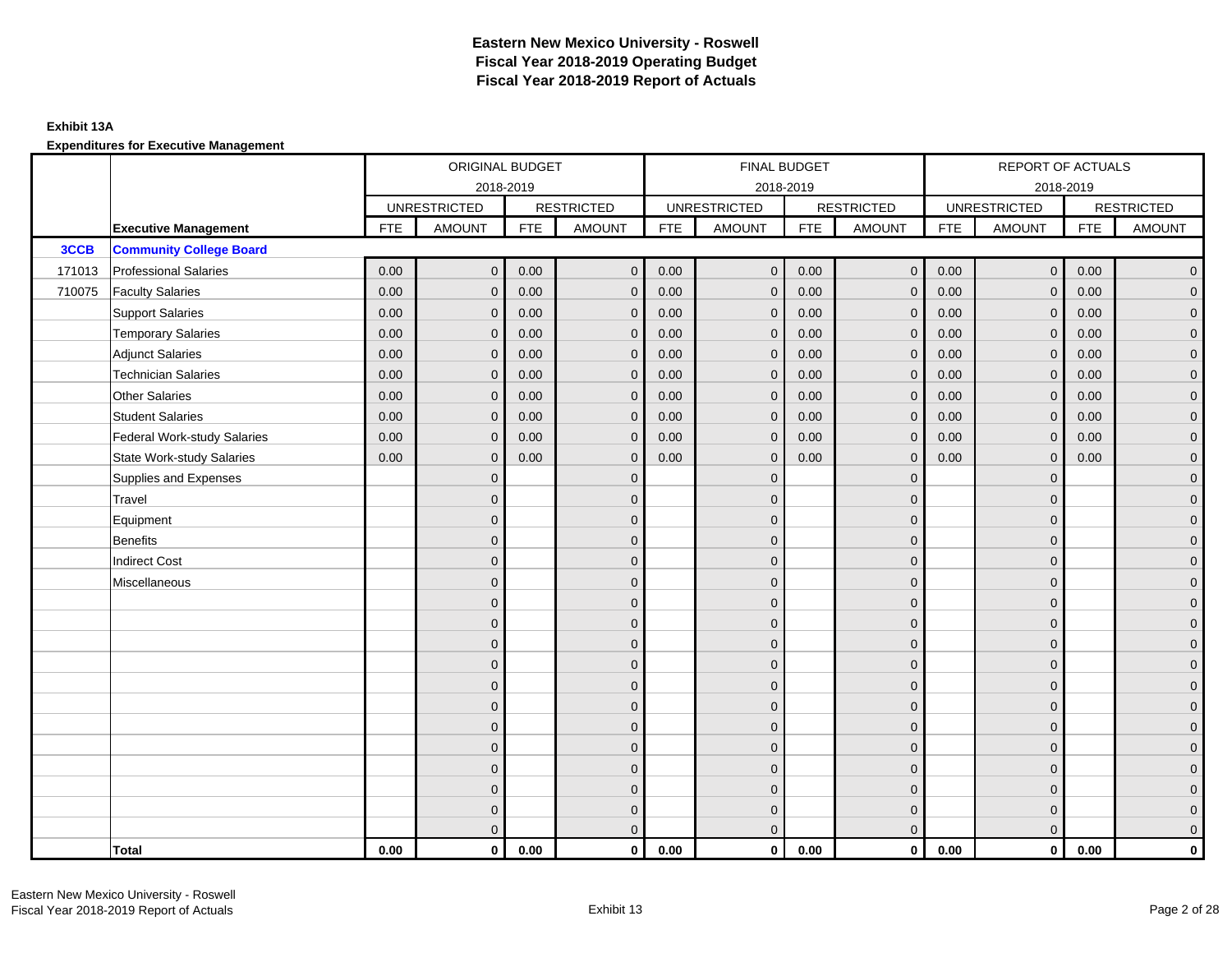### **Exhibit 13A**

|              |                                    |            | ORIGINAL BUDGET     |            |                   |            | FINAL BUDGET        |            |                   |            | REPORT OF ACTUALS   |            |                     |
|--------------|------------------------------------|------------|---------------------|------------|-------------------|------------|---------------------|------------|-------------------|------------|---------------------|------------|---------------------|
|              |                                    |            | 2018-2019           |            |                   |            | 2018-2019           |            |                   |            | 2018-2019           |            |                     |
|              |                                    |            | <b>UNRESTRICTED</b> |            | <b>RESTRICTED</b> |            | <b>UNRESTRICTED</b> |            | <b>RESTRICTED</b> |            | <b>UNRESTRICTED</b> |            | <b>RESTRICTED</b>   |
|              | <b>Executive Management</b>        | <b>FTE</b> | <b>AMOUNT</b>       | <b>FTE</b> | <b>AMOUNT</b>     | <b>FTE</b> | <b>AMOUNT</b>       | <b>FTE</b> | <b>AMOUNT</b>     | <b>FTE</b> | <b>AMOUNT</b>       | <b>FTE</b> | <b>AMOUNT</b>       |
| <b>3CNSL</b> | <b>Consulting Services</b>         |            |                     |            |                   |            |                     |            |                   |            |                     |            |                     |
| 171013       | <b>Professional Salaries</b>       | 0.00       | $\mathbf{0}$        | 0.00       | $\mathbf{0}$      | 0.00       | $\overline{0}$      | 0.00       | $\overline{0}$    | 0.00       | $\overline{0}$      | 0.00       | $\overline{0}$      |
| 710050       | <b>Faculty Salaries</b>            | 0.00       | $\mathbf{0}$        | 0.00       | $\Omega$          | 0.00       | $\mathbf{0}$        | 0.00       | $\mathbf{0}$      | 0.00       | $\mathbf{0}$        | 0.00       | $\overline{0}$      |
|              | <b>Support Salaries</b>            | 0.00       | $\mathbf{0}$        | 0.00       | $\mathbf{0}$      | 0.00       | $\overline{0}$      | 0.00       | $\mathbf 0$       | 0.00       | $\overline{0}$      | 0.00       | $\overline{0}$      |
|              | <b>Temporary Salaries</b>          | 0.00       | $\mathbf{0}$        | 0.00       | $\mathbf{0}$      | 0.00       | $\mathbf 0$         | 0.00       | $\mathbf 0$       | 0.00       | $\mathbf 0$         | 0.00       | $\mathbf{0}$        |
|              | <b>Adjunct Salaries</b>            | 0.00       | $\mathbf{0}$        | 0.00       | $\mathbf 0$       | 0.00       | $\overline{0}$      | 0.00       | $\mathbf 0$       | 0.00       | $\mathbf{0}$        | 0.00       | $\mathbf{0}$        |
|              | <b>Technician Salaries</b>         | 0.00       | $\mathbf{0}$        | 0.00       | $\Omega$          | 0.00       | $\mathbf{0}$        | 0.00       | $\mathbf{0}$      | 0.00       | $\mathbf{0}$        | 0.00       | $\mathbf{0}$        |
|              | <b>Other Salaries</b>              | 0.00       | $\Omega$            | 0.00       | $\Omega$          | 0.00       | $\Omega$            | 0.00       | $\mathbf{0}$      | 0.00       | $\mathbf{0}$        | 0.00       | $\overline{0}$      |
|              | <b>Student Salaries</b>            | 0.00       | $\mathbf 0$         | 0.00       | $\mathbf{0}$      | 0.00       | $\overline{0}$      | 0.00       | $\mathbf 0$       | 0.00       | $\mathbf 0$         | 0.00       | $\overline{0}$      |
|              | <b>Federal Work-study Salaries</b> | 0.00       | $\mathbf{0}$        | 0.00       | $\mathbf 0$       | 0.00       | $\mathbf{0}$        | 0.00       | $\mathbf 0$       | 0.00       | $\mathbf 0$         | 0.00       | $\overline{0}$      |
|              | <b>State Work-study Salaries</b>   | 0.00       | $\mathbf{0}$        | 0.00       | $\mathbf 0$       | 0.00       | $\mathbf{0}$        | 0.00       | $\mathbf{0}$      | 0.00       | $\mathbf{0}$        | 0.00       | $\overline{0}$      |
|              | Supplies and Expenses              |            | 200,000             |            | $\mathbf{0}$      |            | 200,000             |            | $\mathbf{0}$      |            | 222,637             |            | $\mathsf{O}\xspace$ |
|              | Travel                             |            | $\mathbf{0}$        |            | $\mathbf{0}$      |            | $\Omega$            |            | $\mathbf{0}$      |            | $\mathbf 0$         |            | $\overline{0}$      |
|              | Equipment                          |            | $\mathbf{0}$        |            | $\mathbf 0$       |            | $\mathbf{0}$        |            | $\mathbf 0$       |            | $\mathbf{0}$        |            | $\overline{0}$      |
|              | <b>Benefits</b>                    |            | $\Omega$            |            | $\mathbf{0}$      |            | $\Omega$            |            | $\mathbf 0$       |            | $\mathbf 0$         |            | $\overline{0}$      |
|              | <b>Indirect Cost</b>               |            | $\Omega$            |            | $\mathbf{0}$      |            | $\Omega$            |            | $\mathbf 0$       |            | $\Omega$            |            | $\mathbf{0}$        |
|              | Miscellaneous                      |            | $\Omega$            |            | $\mathbf{0}$      |            | $\Omega$            |            | $\mathbf{0}$      |            | $\Omega$            |            | $\mathsf{O}\xspace$ |
|              |                                    |            | $\overline{0}$      |            | $\mathbf 0$       |            | $\mathbf{0}$        |            | $\mathbf 0$       |            | $\mathbf 0$         |            | $\mathbf{0}$        |
|              |                                    |            | $\mathbf{0}$        |            | $\mathbf 0$       |            | $\mathbf{0}$        |            | $\mathbf 0$       |            | $\mathbf{0}$        |            | $\overline{0}$      |
|              |                                    |            | $\Omega$            |            | $\mathbf{0}$      |            | $\Omega$            |            | $\mathbf 0$       |            | $\mathbf{0}$        |            | $\overline{0}$      |
|              |                                    |            | $\Omega$            |            | $\mathbf{0}$      |            | $\Omega$            |            | $\mathbf{0}$      |            | $\Omega$            |            | $\overline{0}$      |
|              |                                    |            | $\mathbf{0}$        |            | $\mathbf{0}$      |            | $\mathbf{0}$        |            | $\mathbf 0$       |            | $\mathbf 0$         |            | $\mathsf{O}\xspace$ |
|              |                                    |            | $\mathbf{0}$        |            | $\mathbf{0}$      |            | $\mathbf{0}$        |            | $\mathbf 0$       |            | $\mathbf{0}$        |            | $\mathbf{0}$        |
|              |                                    |            | $\mathbf{0}$        |            | $\mathbf{0}$      |            | $\mathbf{0}$        |            | $\mathbf 0$       |            | $\mathbf 0$         |            | $\overline{0}$      |
|              |                                    |            | $\Omega$            |            | $\mathbf{0}$      |            | $\Omega$            |            | $\mathbf{0}$      |            | $\mathbf 0$         |            | $\overline{0}$      |
|              |                                    |            | $\overline{0}$      |            | $\mathbf 0$       |            | $\mathbf{0}$        |            | $\mathbf 0$       |            | $\mathbf 0$         |            | $\mathbf{0}$        |
|              |                                    |            | $\Omega$            |            | $\mathbf 0$       |            | $\Omega$            |            | $\mathbf 0$       |            | $\mathbf 0$         |            | $\mathbf{0}$        |
|              |                                    |            | $\mathbf{0}$        |            | $\mathbf{0}$      |            | $\Omega$            |            | $\mathbf 0$       |            | $\mathbf 0$         |            | $\mathbf{0}$        |
|              |                                    |            | $\Omega$            |            | $\mathbf{0}$      |            | $\Omega$            |            | $\mathbf{0}$      |            | $\Omega$            |            | $\overline{0}$      |
|              | Total                              | 0.00       | 200,000             | 0.00       | $\mathbf{0}$      | 0.00       | 200,000             | 0.00       | $\mathbf{0}$      | 0.00       | 222,637             | 0.00       | $\mathbf 0$         |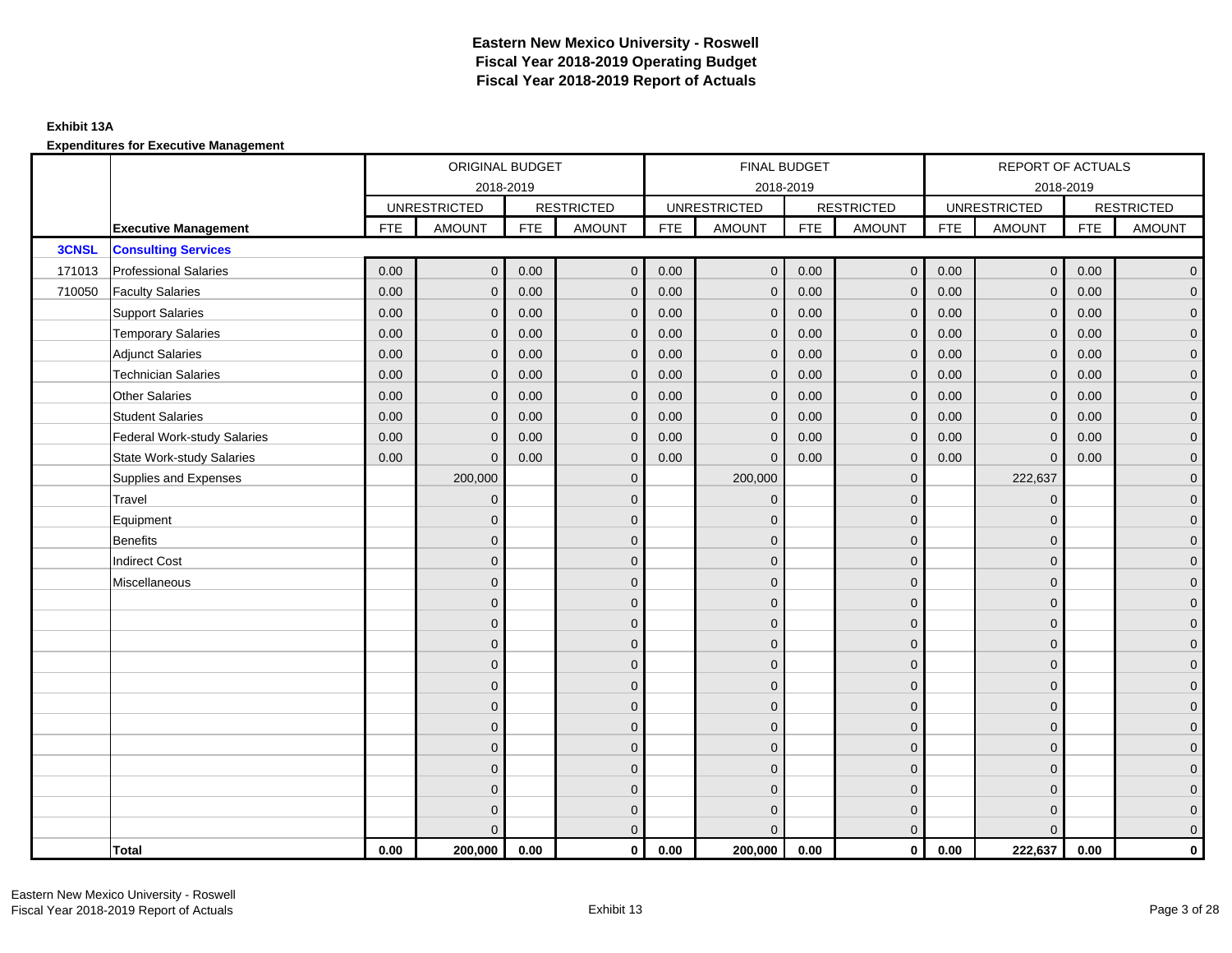### **Exhibit 13A**

|              |                                           |            | ORIGINAL BUDGET     |            |                   |            | FINAL BUDGET        |            |                   |            | REPORT OF ACTUALS   |            |                     |
|--------------|-------------------------------------------|------------|---------------------|------------|-------------------|------------|---------------------|------------|-------------------|------------|---------------------|------------|---------------------|
|              |                                           |            | 2018-2019           |            |                   |            | 2018-2019           |            |                   |            | 2018-2019           |            |                     |
|              |                                           |            | <b>UNRESTRICTED</b> |            | <b>RESTRICTED</b> |            | <b>UNRESTRICTED</b> |            | <b>RESTRICTED</b> |            | <b>UNRESTRICTED</b> |            | <b>RESTRICTED</b>   |
|              | <b>Executive Management</b>               | <b>FTE</b> | <b>AMOUNT</b>       | <b>FTE</b> | <b>AMOUNT</b>     | <b>FTE</b> | <b>AMOUNT</b>       | <b>FTE</b> | <b>AMOUNT</b>     | <b>FTE</b> | <b>AMOUNT</b>       | <b>FTE</b> | <b>AMOUNT</b>       |
| <b>3DADM</b> | <b>Vice President of Business Affairs</b> |            |                     |            |                   |            |                     |            |                   |            |                     |            |                     |
| 171013       | <b>Professional Salaries</b>              | 1.00       | 108,401             | 0.00       | $\overline{0}$    | 1.00       | 108,401             | 0.00       | $\overline{0}$    | 0.00       | $\overline{0}$      | 0.00       | $\overline{0}$      |
| 740010       | <b>Faculty Salaries</b>                   | 0.00       | $\mathbf{0}$        | 0.00       | $\Omega$          | 0.00       | $\mathbf{0}$        | 0.00       | $\mathbf{0}$      | 0.00       | $\mathbf{0}$        | 0.00       | $\overline{0}$      |
|              | <b>Support Salaries</b>                   | 0.00       | $\mathbf{0}$        | 0.00       | $\mathbf{0}$      | 0.00       | $\mathbf{0}$        | 0.00       | $\mathbf{0}$      | 0.00       | $\mathbf 0$         | 0.00       | $\overline{0}$      |
|              | <b>Temporary Salaries</b>                 | 0.00       | $\mathbf{0}$        | 0.00       | $\mathbf{0}$      | 0.00       | $\mathbf 0$         | 0.00       | $\mathbf 0$       | 0.00       | $\mathbf 0$         | 0.00       | $\mathbf{0}$        |
|              | <b>Adjunct Salaries</b>                   | 0.00       | $\mathbf{0}$        | 0.00       | $\mathbf{0}$      | 0.00       | $\mathbf{0}$        | 0.00       | $\mathbf{0}$      | 0.00       | $\mathbf 0$         | 0.00       | $\overline{0}$      |
|              | <b>Technician Salaries</b>                | 0.00       | $\mathbf{0}$        | 0.00       | $\Omega$          | 0.00       | $\mathbf{0}$        | 0.00       | $\mathbf{0}$      | 0.00       | $\mathbf 0$         | 0.00       | $\mathbf{0}$        |
|              | <b>Other Salaries</b>                     | 0.00       | $\Omega$            | 0.00       | $\Omega$          | 0.00       | $\Omega$            | 0.00       | $\mathbf{0}$      | 0.00       | $\mathbf{0}$        | 0.00       | $\overline{0}$      |
|              | <b>Student Salaries</b>                   | 0.00       | $\mathbf{0}$        | 0.00       | $\mathbf{0}$      | 0.00       | $\mathbf{0}$        | 0.00       | $\mathbf 0$       | 0.00       | $\mathbf 0$         | 0.00       | $\overline{0}$      |
|              | <b>Federal Work-study Salaries</b>        | 0.00       | $\mathbf{0}$        | 0.00       | $\mathbf{0}$      | 0.00       | $\mathbf{0}$        | 0.00       | $\mathbf 0$       | 0.00       | $\mathbf 0$         | 0.00       | $\overline{0}$      |
|              | State Work-study Salaries                 | 0.00       | $\mathbf{0}$        | 0.00       | $\mathbf{0}$      | 0.00       | $\mathbf{0}$        | 0.00       | $\mathbf{0}$      | 0.00       | $\mathbf 0$         | 0.00       | $\overline{0}$      |
|              | Supplies and Expenses                     |            | 22,000              |            | $\mathbf{0}$      |            | 22,000              |            | $\mathbf{0}$      |            | 6,407               |            | $\mathsf{O}\xspace$ |
|              | Travel                                    |            | $\mathbf{0}$        |            | $\mathbf{0}$      |            | $\Omega$            |            | $\mathbf{0}$      |            | 5,491               |            | $\overline{0}$      |
|              | Equipment                                 |            | $\mathbf{0}$        |            | $\mathbf 0$       |            | $\mathbf{0}$        |            | $\mathbf 0$       |            | $\mathbf 0$         |            | $\overline{0}$      |
|              | <b>Benefits</b>                           |            | $\Omega$            |            | $\mathbf{0}$      |            | $\Omega$            |            | $\mathbf 0$       |            | $\mathbf 0$         |            | $\overline{0}$      |
|              | <b>Indirect Cost</b>                      |            | $\Omega$            |            | $\mathbf{0}$      |            | $\Omega$            |            | $\mathbf{0}$      |            | $\Omega$            |            | $\overline{0}$      |
|              | Miscellaneous                             |            | $\Omega$            |            | $\mathbf{0}$      |            | $\Omega$            |            | $\mathbf{0}$      |            | $\Omega$            |            | $\overline{0}$      |
|              |                                           |            | $\mathbf{0}$        |            | $\mathbf 0$       |            | $\mathbf{0}$        |            | $\mathbf 0$       |            | $\mathbf 0$         |            | $\overline{0}$      |
|              |                                           |            | $\mathbf{0}$        |            | $\mathbf 0$       |            | $\mathbf{0}$        |            | $\mathbf 0$       |            | $\mathbf 0$         |            | $\overline{0}$      |
|              |                                           |            | $\Omega$            |            | $\mathbf{0}$      |            | $\Omega$            |            | $\mathbf 0$       |            | $\mathbf 0$         |            | $\overline{0}$      |
|              |                                           |            | $\Omega$            |            | $\mathbf{0}$      |            | $\Omega$            |            | $\mathbf{0}$      |            | $\Omega$            |            | $\overline{0}$      |
|              |                                           |            | $\mathbf{0}$        |            | $\mathbf{0}$      |            | $\mathbf{0}$        |            | $\mathbf 0$       |            | $\mathbf 0$         |            | $\mathsf{O}\xspace$ |
|              |                                           |            | $\mathbf{0}$        |            | $\mathbf 0$       |            | $\Omega$            |            | $\mathbf 0$       |            | $\Omega$            |            | $\overline{0}$      |
|              |                                           |            | $\overline{0}$      |            | $\mathbf{0}$      |            | $\Omega$            |            | $\mathbf 0$       |            | $\mathbf 0$         |            | $\overline{0}$      |
|              |                                           |            | $\Omega$            |            | $\mathbf{0}$      |            | $\Omega$            |            | $\mathbf{0}$      |            | $\Omega$            |            | $\mathbf 0$         |
|              |                                           |            | $\Omega$            |            | $\mathbf 0$       |            | $\mathbf{0}$        |            | $\mathbf 0$       |            | $\mathbf 0$         |            | $\mathbf 0$         |
|              |                                           |            | $\Omega$            |            | $\mathbf 0$       |            | $\Omega$            |            | $\mathbf 0$       |            | $\mathbf 0$         |            | $\mathbf{0}$        |
|              |                                           |            | $\Omega$            |            | $\mathbf 0$       |            | $\Omega$            |            | $\mathbf 0$       |            | $\Omega$            |            | $\mathbf{0}$        |
|              |                                           |            | $\Omega$            |            | $\Omega$          |            | $\Omega$            |            | $\mathbf{0}$      |            |                     |            | $\overline{0}$      |
|              | <b>Total</b>                              | 1.00       | 130,401             | 0.00       | $\mathbf{0}$      | 1.00       | 130,401             | 0.00       | $\mathbf{0}$      | 0.00       | 11,898              | 0.00       | $\mathbf{0}$        |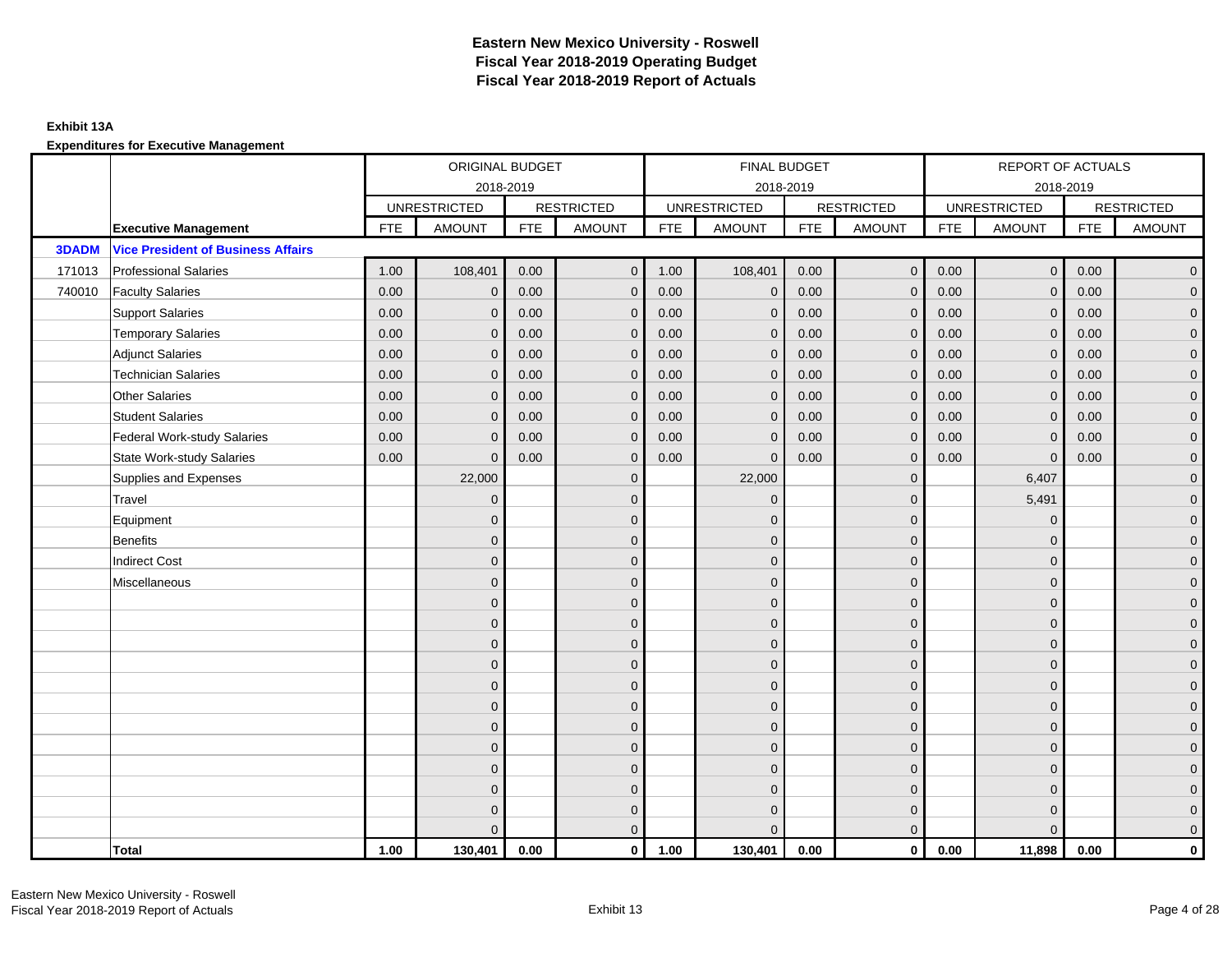### **Exhibit 13A**

|        |                                    |            | ORIGINAL BUDGET     |            |                   |            | FINAL BUDGET        |            |                   |            | REPORT OF ACTUALS   |            |                     |
|--------|------------------------------------|------------|---------------------|------------|-------------------|------------|---------------------|------------|-------------------|------------|---------------------|------------|---------------------|
|        |                                    |            | 2018-2019           |            |                   |            | 2018-2019           |            |                   |            |                     | 2018-2019  |                     |
|        |                                    |            | <b>UNRESTRICTED</b> |            | <b>RESTRICTED</b> |            | <b>UNRESTRICTED</b> |            | <b>RESTRICTED</b> |            | <b>UNRESTRICTED</b> |            | <b>RESTRICTED</b>   |
|        | <b>Executive Management</b>        | <b>FTE</b> | <b>AMOUNT</b>       | <b>FTE</b> | <b>AMOUNT</b>     | <b>FTE</b> | <b>AMOUNT</b>       | <b>FTE</b> | <b>AMOUNT</b>     | <b>FTE</b> | <b>AMOUNT</b>       | <b>FTE</b> | <b>AMOUNT</b>       |
| 3LEGL  | <b>Legal Services</b>              |            |                     |            |                   |            |                     |            |                   |            |                     |            |                     |
| 171013 | <b>Professional Salaries</b>       | 0.00       | $\mathbf{0}$        | 0.00       | $\overline{0}$    | 0.00       | $\mathbf{0}$        | 0.00       | $\overline{0}$    | 0.00       | $\mathbf 0$         | 0.00       | $\overline{0}$      |
| 710070 | <b>Faculty Salaries</b>            | 0.00       | $\mathbf{0}$        | 0.00       | $\mathbf{0}$      | 0.00       | $\mathbf{0}$        | 0.00       | $\mathbf 0$       | 0.00       | $\mathbf 0$         | 0.00       | $\overline{0}$      |
|        | <b>Support Salaries</b>            | 0.00       | $\mathbf 0$         | 0.00       | $\mathbf{0}$      | 0.00       | $\mathbf 0$         | 0.00       | $\mathbf 0$       | 0.00       | $\mathbf 0$         | 0.00       | $\overline{0}$      |
|        | <b>Temporary Salaries</b>          | 0.00       | $\mathbf{0}$        | 0.00       | $\mathbf{0}$      | 0.00       | $\mathbf{0}$        | 0.00       | $\mathbf 0$       | 0.00       | $\mathbf 0$         | 0.00       | $\overline{0}$      |
|        | <b>Adjunct Salaries</b>            | 0.00       | $\mathbf{0}$        | 0.00       | $\Omega$          | 0.00       | $\mathbf{0}$        | 0.00       | $\mathbf{0}$      | 0.00       | $\Omega$            | 0.00       | $\overline{0}$      |
|        | <b>Technician Salaries</b>         | 0.00       | $\mathbf{0}$        | 0.00       | $\mathbf{0}$      | 0.00       | $\mathbf{0}$        | 0.00       | $\mathbf{0}$      | 0.00       | $\Omega$            | 0.00       | $\mathbf 0$         |
|        | <b>Other Salaries</b>              | 0.00       | $\mathbf{0}$        | 0.00       | $\Omega$          | 0.00       | $\Omega$            | 0.00       | $\mathbf{0}$      | 0.00       | $\mathbf{0}$        | 0.00       | $\overline{0}$      |
|        | <b>Student Salaries</b>            | 0.00       | $\mathbf{0}$        | 0.00       | $\mathbf{0}$      | 0.00       | $\mathbf{0}$        | 0.00       | $\mathbf{0}$      | 0.00       | $\mathbf{0}$        | 0.00       | $\overline{0}$      |
|        | <b>Federal Work-study Salaries</b> | 0.00       | $\mathbf{0}$        | 0.00       | $\mathbf{0}$      | 0.00       | $\mathbf 0$         | 0.00       | $\mathbf 0$       | 0.00       | $\mathbf 0$         | 0.00       | $\overline{0}$      |
|        | <b>State Work-study Salaries</b>   | 0.00       | $\mathbf 0$         | 0.00       | $\mathbf{0}$      | 0.00       | $\mathbf{0}$        | 0.00       | $\mathbf{0}$      | 0.00       | $\mathbf{0}$        | 0.00       | $\overline{0}$      |
|        | Supplies and Expenses              |            | $\mathbf{0}$        |            | $\mathbf{0}$      |            | $\Omega$            |            | $\mathbf{0}$      |            | $\mathbf{0}$        |            | $\mathbf 0$         |
|        | Travel                             |            | $\Omega$            |            | $\mathbf{0}$      |            | $\Omega$            |            | $\mathbf{0}$      |            | $\Omega$            |            | $\overline{0}$      |
|        | Equipment                          |            | $\mathbf{0}$        |            | $\mathbf 0$       |            | $\mathbf{0}$        |            | $\mathbf 0$       |            | $\mathbf{0}$        |            | $\overline{0}$      |
|        | <b>Benefits</b>                    |            | $\Omega$            |            | $\mathbf{0}$      |            | $\Omega$            |            | $\mathbf{0}$      |            | $\mathbf{0}$        |            | $\overline{0}$      |
|        | <b>Indirect Cost</b>               |            | $\Omega$            |            | $\mathbf{0}$      |            | $\Omega$            |            | $\mathbf{0}$      |            | $\Omega$            |            | $\overline{0}$      |
|        | Miscellaneous                      |            | $\mathbf{0}$        |            | $\mathbf 0$       |            | $\mathbf{0}$        |            | $\mathbf 0$       |            | $\mathbf{0}$        |            | $\mathsf{O}\xspace$ |
|        |                                    |            | $\mathbf{0}$        |            | $\mathbf{0}$      |            | $\Omega$            |            | $\mathbf{0}$      |            | $\mathbf{0}$        |            | $\overline{0}$      |
|        |                                    |            | $\Omega$            |            | $\mathbf 0$       |            | $\Omega$            |            | $\mathbf 0$       |            | $\Omega$            |            | $\overline{0}$      |
|        |                                    |            | $\mathbf{0}$        |            | $\mathbf 0$       |            | $\mathbf{0}$        |            | $\mathbf{0}$      |            | $\mathbf{0}$        |            | $\overline{0}$      |
|        |                                    |            | $\mathbf{0}$        |            | $\mathbf{0}$      |            | $\Omega$            |            | $\mathbf{0}$      |            | $\mathbf{0}$        |            | $\overline{0}$      |
|        |                                    |            | $\Omega$            |            | $\mathbf{0}$      |            | $\Omega$            |            | $\mathbf 0$       |            | $\Omega$            |            | $\mathsf{O}\xspace$ |
|        |                                    |            | $\Omega$            |            | $\mathbf{0}$      |            | $\Omega$            |            | $\mathbf{0}$      |            | $\Omega$            |            | $\overline{0}$      |
|        |                                    |            | $\mathbf{0}$        |            | $\mathbf 0$       |            | $\mathbf{0}$        |            | $\mathbf 0$       |            | $\mathbf{0}$        |            | $\overline{0}$      |
|        |                                    |            | $\Omega$            |            | $\mathbf{0}$      |            | $\Omega$            |            | $\mathbf{0}$      |            | $\Omega$            |            | $\overline{0}$      |
|        | <b>Legal Services</b>              |            | 100,000             |            | $\mathbf{0}$      |            | 100,000             |            | $\mathbf{0}$      |            | 42,304              |            | $\overline{0}$      |
|        |                                    |            | $\mathbf{0}$        |            | $\mathbf 0$       |            | $\Omega$            |            | $\mathbf 0$       |            | $\overline{0}$      |            | $\mathbf 0$         |
|        |                                    |            | $\mathbf{0}$        |            | $\mathbf 0$       |            | $\Omega$            |            | $\mathbf 0$       |            | $\mathbf{0}$        |            | $\overline{0}$      |
|        |                                    |            | $\Omega$            |            | $\mathbf{0}$      |            | $\Omega$            |            | $\mathbf{0}$      |            | $\Omega$            |            | $\overline{0}$      |
|        | Total                              | 0.00       | 100,000             | 0.00       | $\mathbf 0$       | 0.00       | 100,000             | 0.00       | $\overline{0}$    | 0.00       | 42,304              | 0.00       | $\mathbf 0$         |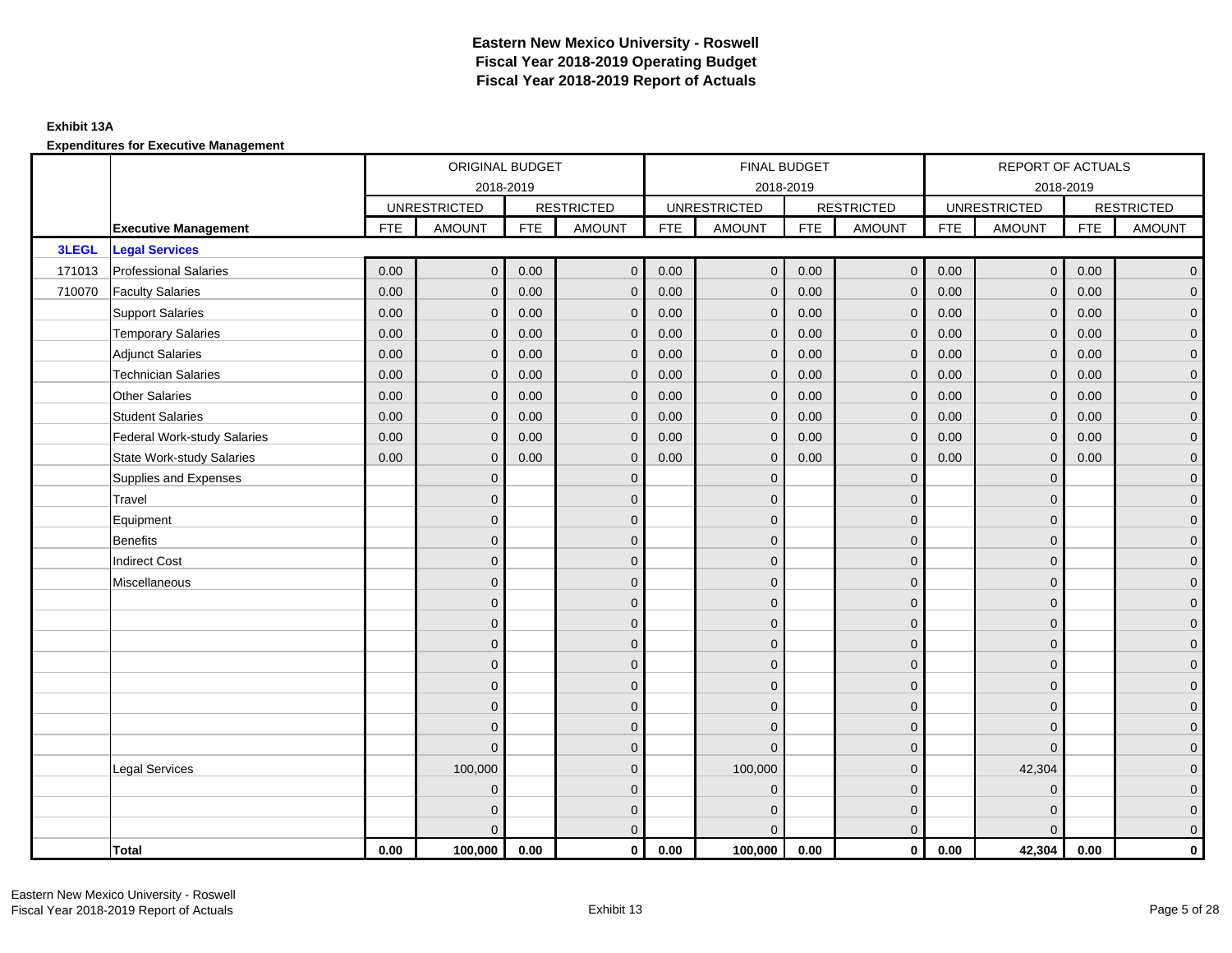### **Exhibit 13A**

|        |                                    | ORIGINAL BUDGET<br>2018-2019 |                     |            |                   |            | FINAL BUDGET        |            |                   |            | <b>REPORT OF ACTUALS</b> |            |                   |
|--------|------------------------------------|------------------------------|---------------------|------------|-------------------|------------|---------------------|------------|-------------------|------------|--------------------------|------------|-------------------|
|        |                                    |                              |                     |            |                   |            | 2018-2019           |            |                   |            | 2018-2019                |            |                   |
|        |                                    |                              | <b>UNRESTRICTED</b> |            | <b>RESTRICTED</b> |            | <b>UNRESTRICTED</b> |            | <b>RESTRICTED</b> |            | <b>UNRESTRICTED</b>      |            | <b>RESTRICTED</b> |
|        | <b>Executive Management</b>        | <b>FTE</b>                   | <b>AMOUNT</b>       | <b>FTE</b> | <b>AMOUNT</b>     | <b>FTE</b> | <b>AMOUNT</b>       | <b>FTE</b> | <b>AMOUNT</b>     | <b>FTE</b> | <b>AMOUNT</b>            | <b>FTE</b> | <b>AMOUNT</b>     |
| 3SRCH  | <b>Executive Search</b>            |                              |                     |            |                   |            |                     |            |                   |            |                          |            |                   |
| 171013 | <b>Professional Salaries</b>       | 0.00                         | $\mathbf{0}$        | 0.00       | $\overline{0}$    | 0.00       | $\mathbf 0$         | 0.00       | $\overline{0}$    | 0.00       | $\mathbf 0$              | 0.00       | $\overline{0}$    |
| 710002 | <b>Faculty Salaries</b>            | 0.00                         | $\Omega$            | 0.00       | $\Omega$          | 0.00       | $\mathbf{0}$        | 0.00       | $\mathbf{0}$      | 0.00       | $\mathbf{0}$             | 0.00       | $\overline{0}$    |
|        | <b>Support Salaries</b>            | 0.00                         | $\mathbf{0}$        | 0.00       | $\mathbf{0}$      | 0.00       | $\mathbf{0}$        | 0.00       | $\mathbf{0}$      | 0.00       | $\mathbf{0}$             | 0.00       | $\overline{0}$    |
|        | <b>Temporary Salaries</b>          | 0.00                         | $\mathbf{0}$        | 0.00       | $\mathbf{0}$      | 0.00       | $\mathbf 0$         | 0.00       | $\mathbf{0}$      | 0.00       | $\mathbf 0$              | 0.00       | $\overline{0}$    |
|        | <b>Adjunct Salaries</b>            | 0.00                         | $\mathbf{0}$        | 0.00       | $\mathbf{0}$      | 0.00       | $\mathbf{0}$        | 0.00       | $\mathbf{0}$      | 0.00       | $\mathbf{0}$             | 0.00       | $\mathbf 0$       |
|        | <b>Technician Salaries</b>         | 0.00                         | $\mathbf{0}$        | 0.00       | $\Omega$          | 0.00       | $\mathbf{0}$        | 0.00       | $\mathbf{0}$      | 0.00       | $\Omega$                 | 0.00       | $\overline{0}$    |
|        | <b>Other Salaries</b>              | 0.00                         | $\Omega$            | 0.00       | $\Omega$          | 0.00       | $\Omega$            | 0.00       | $\mathbf{0}$      | 0.00       | $\mathbf{0}$             | 0.00       | $\overline{0}$    |
|        | <b>Student Salaries</b>            | 0.00                         | $\mathbf 0$         | 0.00       | $\mathbf{0}$      | 0.00       | $\mathbf 0$         | 0.00       | $\mathbf{0}$      | 0.00       | $\mathbf 0$              | 0.00       | $\overline{0}$    |
|        | <b>Federal Work-study Salaries</b> | 0.00                         | $\mathbf{0}$        | 0.00       | $\mathbf{0}$      | 0.00       | $\mathbf{0}$        | 0.00       | $\mathbf 0$       | 0.00       | $\mathbf{0}$             | 0.00       | $\overline{0}$    |
|        | <b>State Work-study Salaries</b>   | 0.00                         | $\mathbf 0$         | 0.00       | $\mathbf{0}$      | 0.00       | $\mathbf{0}$        | 0.00       | $\mathbf{0}$      | 0.00       | $\mathbf{0}$             | 0.00       | $\overline{0}$    |
|        | Supplies and Expenses              |                              | $\mathbf{0}$        |            | $\mathbf{0}$      |            | $\Omega$            |            | $\mathbf{0}$      |            | 984                      |            | $\mathbf 0$       |
|        | Travel                             |                              | $\Omega$            |            | $\mathbf{0}$      |            | $\Omega$            |            | $\mathbf{0}$      |            | 13,733                   |            | $\overline{0}$    |
|        | Equipment                          |                              | $\mathbf{0}$        |            | $\mathbf 0$       |            | $\mathbf{0}$        |            | $\mathbf{0}$      |            | $\mathbf{0}$             |            | $\overline{0}$    |
|        | <b>Benefits</b>                    |                              | $\mathbf{0}$        |            | $\mathbf{0}$      |            | $\Omega$            |            | $\mathbf{0}$      |            | $\mathbf{0}$             |            | $\overline{0}$    |
|        | <b>Indirect Cost</b>               |                              | $\Omega$            |            | $\mathbf{0}$      |            | $\Omega$            |            | $\mathbf{0}$      |            | $\Omega$                 |            | $\overline{0}$    |
|        | Miscellaneous                      |                              | $\Omega$            |            | $\mathbf{0}$      |            | $\Omega$            |            | $\mathbf{0}$      |            | $\Omega$                 |            | $\mathbf 0$       |
|        |                                    |                              | $\mathbf{0}$        |            | $\mathbf 0$       |            | $\Omega$            |            | $\mathbf{0}$      |            | $\mathbf{0}$             |            | $\overline{0}$    |
|        |                                    |                              | $\mathbf{0}$        |            | $\mathbf 0$       |            | $\mathbf{0}$        |            | $\mathbf 0$       |            | $\Omega$                 |            | $\overline{0}$    |
|        |                                    |                              | $\Omega$            |            | $\mathbf{0}$      |            | $\Omega$            |            | $\mathbf 0$       |            | $\Omega$                 |            | $\overline{0}$    |
|        |                                    |                              | $\Omega$            |            | $\Omega$          |            | $\Omega$            |            | $\mathbf{0}$      |            | $\Omega$                 |            | $\overline{0}$    |
|        |                                    |                              | $\mathbf{0}$        |            | $\mathbf{0}$      |            | $\Omega$            |            | $\mathbf 0$       |            | $\mathbf{0}$             |            | $\mathbf 0$       |
|        |                                    |                              | $\mathbf{0}$        |            | $\mathbf 0$       |            | $\Omega$            |            | $\mathbf 0$       |            | $\Omega$                 |            | $\overline{0}$    |
|        |                                    |                              | $\mathbf{0}$        |            | $\mathbf{0}$      |            | $\Omega$            |            | $\mathbf{0}$      |            | $\Omega$                 |            | $\overline{0}$    |
|        |                                    |                              | $\Omega$            |            | $\mathbf{0}$      |            | $\Omega$            |            | $\mathbf{0}$      |            | $\mathbf{0}$             |            | $\overline{0}$    |
|        |                                    |                              | $\mathbf{0}$        |            | $\mathbf 0$       |            | $\Omega$            |            | $\mathbf 0$       |            | $\mathbf{0}$             |            | $\mathbf 0$       |
|        |                                    |                              | $\mathbf{0}$        |            | $\mathbf{0}$      |            | $\mathbf{0}$        |            | $\mathbf 0$       |            | $\mathbf{0}$             |            | $\overline{0}$    |
|        |                                    |                              | $\overline{0}$      |            | $\mathbf 0$       |            | $\mathbf{0}$        |            | $\mathbf 0$       |            | $\mathbf{0}$             |            | $\mathbf 0$       |
|        |                                    |                              | $\Omega$            |            | $\mathbf{0}$      |            | $\Omega$            |            | $\overline{0}$    |            | $\Omega$                 |            | $\overline{0}$    |
|        | Total                              | 0.00                         | $\mathbf 0$         | 0.00       | $\mathbf{0}$      | 0.00       | $\mathbf{0}$        | 0.00       | $\overline{0}$    | 0.00       | 14,717                   | 0.00       | $\mathbf{0}$      |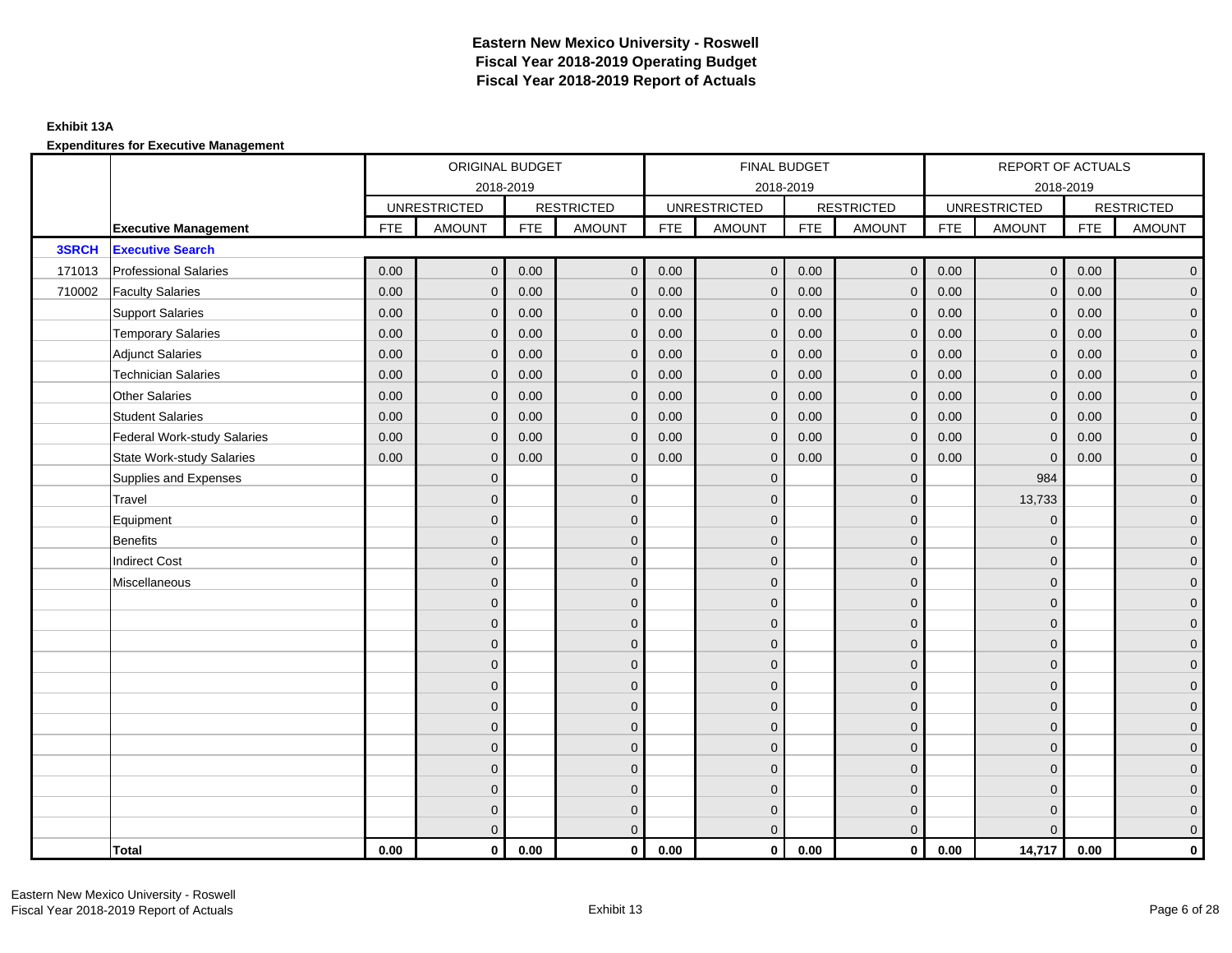### **Exhibit 13A**

|              |                                    |            | ORIGINAL BUDGET     |            |                   |            | <b>FINAL BUDGET</b> |            |                   |            | <b>REPORT OF ACTUALS</b> |            |                     |
|--------------|------------------------------------|------------|---------------------|------------|-------------------|------------|---------------------|------------|-------------------|------------|--------------------------|------------|---------------------|
|              |                                    |            |                     | 2018-2019  |                   |            | 2018-2019           |            |                   |            | 2018-2019                |            |                     |
|              |                                    |            | <b>UNRESTRICTED</b> |            | <b>RESTRICTED</b> |            | <b>UNRESTRICTED</b> |            | <b>RESTRICTED</b> |            | <b>UNRESTRICTED</b>      |            | <b>RESTRICTED</b>   |
|              | <b>Executive Management</b>        | <b>FTE</b> | <b>AMOUNT</b>       | <b>FTE</b> | <b>AMOUNT</b>     | <b>FTE</b> | <b>AMOUNT</b>       | <b>FTE</b> | <b>AMOUNT</b>     | <b>FTE</b> | <b>AMOUNT</b>            | <b>FTE</b> | <b>AMOUNT</b>       |
| <b>3PROF</b> | <b>Professional Development</b>    |            |                     |            |                   |            |                     |            |                   |            |                          |            |                     |
| 171013       | <b>Professional Salaries</b>       | 0.00       | $\mathbf{0}$        | 0.00       | $\mathbf{0}$      | 0.00       | $\overline{0}$      | 0.00       | $\overline{0}$    | 0.00       | $\overline{0}$           | 0.00       | $\overline{0}$      |
| 710090       | <b>Faculty Salaries</b>            | 0.00       | $\mathbf 0$         | 0.00       | $\mathbf 0$       | 0.00       | $\mathbf 0$         | 0.00       | $\mathbf{0}$      | 0.00       | $\mathbf 0$              | 0.00       | $\overline{0}$      |
|              | <b>Support Salaries</b>            | 0.00       | $\mathbf 0$         | 0.00       | $\mathbf 0$       | 0.00       | $\mathbf{0}$        | 0.00       | $\mathbf 0$       | 0.00       | $\overline{0}$           | 0.00       | $\overline{0}$      |
|              | <b>Temporary Salaries</b>          | 0.00       | $\mathbf{0}$        | 0.00       | $\mathbf{0}$      | 0.00       | $\mathbf{0}$        | 0.00       | $\mathbf 0$       | 0.00       | $\mathbf 0$              | 0.00       | $\overline{0}$      |
|              | <b>Adjunct Salaries</b>            | 0.00       | $\mathbf{0}$        | 0.00       | $\Omega$          | 0.00       | $\Omega$            | 0.00       | $\mathbf{0}$      | 0.00       | $\mathbf{0}$             | 0.00       | $\overline{0}$      |
|              | <b>Technician Salaries</b>         | 0.00       | $\mathbf{0}$        | 0.00       | $\mathbf 0$       | 0.00       | $\mathbf{0}$        | 0.00       | $\mathbf{0}$      | 0.00       | $\mathbf{0}$             | 0.00       | $\mathbf{0}$        |
|              | Other Salaries                     | 0.00       | $\mathbf{0}$        | 0.00       | $\mathbf{0}$      | 0.00       | $\mathbf{0}$        | 0.00       | $\mathbf{0}$      | 0.00       | $\mathbf{0}$             | 0.00       | $\mathbf{0}$        |
|              | <b>Student Salaries</b>            | 0.00       | $\mathbf{0}$        | 0.00       | $\mathbf{0}$      | 0.00       | $\mathbf{0}$        | 0.00       | $\mathbf 0$       | 0.00       | $\overline{0}$           | 0.00       | $\overline{0}$      |
|              | <b>Federal Work-study Salaries</b> | 0.00       | $\mathbf{0}$        | 0.00       | $\mathbf 0$       | 0.00       | $\mathbf{0}$        | 0.00       | $\mathbf 0$       | 0.00       | $\mathbf 0$              | 0.00       | $\overline{0}$      |
|              | <b>State Work-study Salaries</b>   | 0.00       | $\mathbf{0}$        | 0.00       | $\mathbf{0}$      | 0.00       | $\mathbf{0}$        | 0.00       | $\mathbf{0}$      | 0.00       | $\mathbf{0}$             | 0.00       | $\mathbf{0}$        |
|              | Supplies and Expenses              |            | $\mathbf{0}$        |            | $\mathbf 0$       |            | $\mathbf{0}$        |            | $\overline{0}$    |            | $\mathbf 0$              |            | $\mathsf{O}\xspace$ |
|              | Travel                             |            | $\overline{0}$      |            | $\mathbf{0}$      |            | $\Omega$            |            | $\mathbf{0}$      |            | $\mathbf{0}$             |            | $\overline{0}$      |
|              | Equipment                          |            | $\overline{0}$      |            | $\mathbf 0$       |            | $\mathbf{0}$        |            | $\mathbf 0$       |            | $\mathbf 0$              |            | $\overline{0}$      |
|              | Benefits                           |            | $\overline{0}$      |            | $\mathbf{0}$      |            | $\Omega$            |            | $\mathbf 0$       |            | $\mathbf{0}$             |            | $\overline{0}$      |
|              | <b>Indirect Cost</b>               |            | $\Omega$            |            | $\mathbf{0}$      |            | $\Omega$            |            | $\mathbf{0}$      |            | $\Omega$                 |            | $\overline{0}$      |
|              | Miscellaneous                      |            | $\overline{0}$      |            | $\mathbf 0$       |            | $\mathbf{0}$        |            | $\mathbf 0$       |            | $\mathbf 0$              |            | $\mathsf{O}\xspace$ |
|              |                                    |            | $\overline{0}$      |            | $\mathbf 0$       |            | $\mathbf{0}$        |            | $\mathbf 0$       |            | $\mathbf{0}$             |            | $\overline{0}$      |
|              |                                    |            | $\Omega$            |            | $\mathbf 0$       |            | $\mathbf{0}$        |            | $\mathbf 0$       |            | $\mathbf{0}$             |            | $\overline{0}$      |
|              |                                    |            | $\mathbf{0}$        |            | $\mathbf 0$       |            | $\Omega$            |            | $\mathsf{O}$      |            | $\mathbf 0$              |            | $\mathbf{0}$        |
|              |                                    |            | $\mathbf{0}$        |            | $\mathbf 0$       |            | $\Omega$            |            | $\mathbf 0$       |            | $\mathbf 0$              |            | $\mathbf{0}$        |
|              |                                    |            | $\Omega$            |            | $\mathbf 0$       |            | $\mathbf{0}$        |            | $\mathbf{0}$      |            | $\mathbf 0$              |            | $\mathsf{O}\xspace$ |
|              |                                    |            | $\overline{0}$      |            | $\mathbf{0}$      |            | $\Omega$            |            | $\mathbf{0}$      |            | $\Omega$                 |            | $\overline{0}$      |
|              |                                    |            | $\overline{0}$      |            | $\mathbf 0$       |            | $\mathbf{0}$        |            | $\mathbf 0$       |            | $\mathbf 0$              |            | $\mathbf{0}$        |
|              |                                    |            | $\overline{0}$      |            | $\mathbf{0}$      |            | $\Omega$            |            | $\mathbf 0$       |            | $\mathbf{0}$             |            | $\overline{0}$      |
|              |                                    |            | $\Omega$            |            | $\mathbf{0}$      |            | $\Omega$            |            | $\mathbf{0}$      |            | $\mathbf 0$              |            | $\overline{0}$      |
|              |                                    |            | $\mathbf{0}$        |            | $\mathbf 0$       |            | $\mathbf{0}$        |            | $\mathbf 0$       |            | $\mathbf 0$              |            | $\mathsf{O}\xspace$ |
|              |                                    |            | $\mathbf 0$         |            | $\mathbf 0$       |            | $\mathbf{0}$        |            | $\mathbf 0$       |            | $\mathbf 0$              |            | $\mathbf{0}$        |
|              |                                    |            | $\overline{0}$      |            | $\mathbf{0}$      |            | $\overline{0}$      |            | $\mathbf{0}$      |            | $\mathbf{0}$             |            | $\overline{0}$      |
|              | <b>Total</b>                       | 0.00       | $\mathbf 0$         | 0.00       | $\mathbf{0}$      | 0.00       | $\mathbf{0}$        | 0.00       | $\overline{0}$    | 0.00       | $\mathbf{0}$             | 0.00       | $\mathbf{0}$        |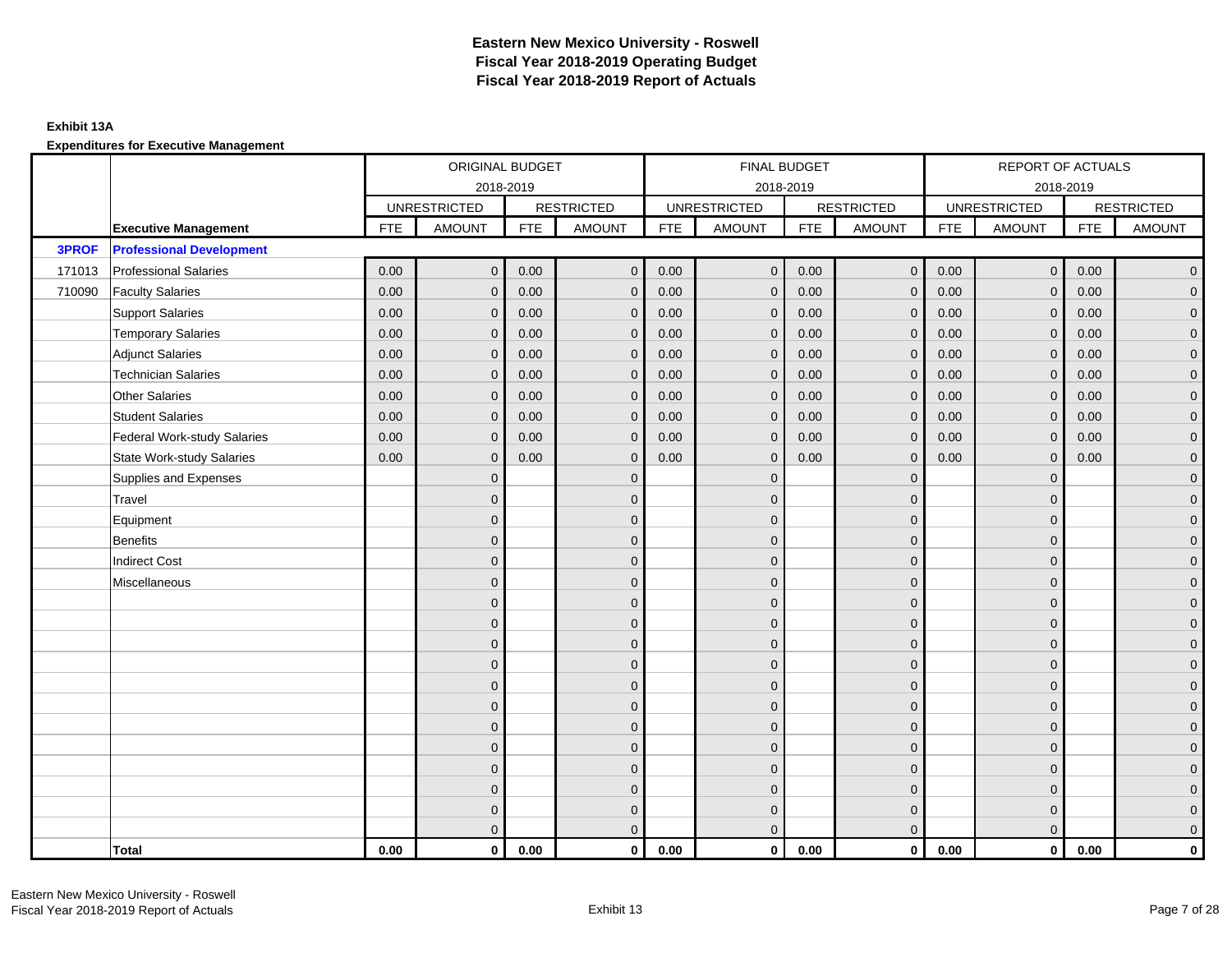### **Exhibit 13A**

|              |                                    |            | ORIGINAL BUDGET     |            |                   |            | FINAL BUDGET        |            |                   |            | REPORT OF ACTUALS   |            |                     |
|--------------|------------------------------------|------------|---------------------|------------|-------------------|------------|---------------------|------------|-------------------|------------|---------------------|------------|---------------------|
|              |                                    |            | 2018-2019           |            |                   |            | 2018-2019           |            |                   |            | 2018-2019           |            |                     |
|              |                                    |            | <b>UNRESTRICTED</b> |            | <b>RESTRICTED</b> |            | <b>UNRESTRICTED</b> |            | <b>RESTRICTED</b> |            | <b>UNRESTRICTED</b> |            | <b>RESTRICTED</b>   |
|              | <b>Executive Management</b>        | <b>FTE</b> | <b>AMOUNT</b>       | <b>FTE</b> | <b>AMOUNT</b>     | <b>FTE</b> | <b>AMOUNT</b>       | <b>FTE</b> | <b>AMOUNT</b>     | <b>FTE</b> | <b>AMOUNT</b>       | <b>FTE</b> | <b>AMOUNT</b>       |
| <b>3PROV</b> | <b>President - Administration</b>  |            |                     |            |                   |            |                     |            |                   |            |                     |            |                     |
| 171013       | <b>Professional Salaries</b>       | 4.00       | 323,770             | 0.00       | $\mathbf{0}$      | 4.00       | 323,770             | 0.00       | $\overline{0}$    | 4.00       | 274,829             | 0.00       | $\overline{0}$      |
| 710010       | <b>Faculty Salaries</b>            | 0.00       | $\mathbf{0}$        | 0.00       | $\Omega$          | 0.00       | $\mathbf{0}$        | 0.00       | $\mathbf{0}$      | 0.00       | $\mathbf{0}$        | 0.00       | $\overline{0}$      |
|              | <b>Support Salaries</b>            | 0.00       | $\mathbf{0}$        | 0.00       | $\mathbf{0}$      | 0.00       | $\mathbf{0}$        | 0.00       | $\overline{0}$    | 1.00       | 40,148              | 0.00       | $\overline{0}$      |
|              | <b>Temporary Salaries</b>          | 0.00       | $\mathbf{0}$        | 0.00       | 0                 | 0.00       | $\mathbf{0}$        | 0.00       | $\mathbf 0$       | 0.00       | $\pmb{0}$           | 0.00       | $\mathbf{0}$        |
|              | <b>Adjunct Salaries</b>            | 0.00       | $\mathbf{0}$        | 0.00       | $\mathbf 0$       | 0.00       | $\overline{0}$      | 0.00       | $\mathbf 0$       | 0.05       | 2,000               | 0.00       | $\mathbf{0}$        |
|              | <b>Technician Salaries</b>         | 0.00       | $\mathbf{0}$        | 0.00       | $\Omega$          | 0.00       | $\mathbf{0}$        | 0.00       | $\mathbf{0}$      | 0.00       | $\mathbf 0$         | 0.00       | $\mathbf{0}$        |
|              | <b>Other Salaries</b>              | 0.00       | $\mathbf{0}$        | 0.00       | $\Omega$          | 0.00       | $\Omega$            | 0.00       | $\mathbf{0}$      | 0.00       | $\mathbf{0}$        | 0.00       | $\overline{0}$      |
|              | <b>Student Salaries</b>            | 0.20       | 5,000               | 0.00       | $\mathbf{0}$      | 0.20       | 5,000               | 0.00       | $\mathbf 0$       | 0.00       | $\mathbf 0$         | 0.00       | $\overline{0}$      |
|              | <b>Federal Work-study Salaries</b> | 0.00       | $\mathbf{0}$        | 0.00       | $\mathbf 0$       | 0.00       | $\mathbf{0}$        | 0.00       | $\mathbf 0$       | 0.00       | $\mathbf 0$         | 0.00       | $\overline{0}$      |
|              | <b>State Work-study Salaries</b>   | 0.00       | $\mathbf{0}$        | 0.00       | $\mathbf 0$       | 0.00       | $\mathbf{0}$        | 0.00       | $\mathbf{0}$      | 0.00       | $\mathbf{0}$        | 0.00       | $\overline{0}$      |
|              | Supplies and Expenses              |            | 190,066             |            | $\mathbf{0}$      |            | 184,966             |            | $\mathbf{0}$      |            | 386,396             |            | $\mathsf{O}\xspace$ |
|              | Travel                             |            | 7,800               |            | $\mathbf{0}$      |            | 7,800               |            | $\mathbf{0}$      |            | 59,371              |            | $\overline{0}$      |
|              | Equipment                          |            | $\mathbf{0}$        |            | $\mathbf 0$       |            | $\mathbf{0}$        |            | $\mathbf 0$       |            | 6,416               |            | $\overline{0}$      |
|              | <b>Benefits</b>                    |            | $\Omega$            |            | $\mathbf{0}$      |            | $\Omega$            |            | $\mathbf 0$       |            | $\mathbf 0$         |            | $\overline{0}$      |
|              | <b>Indirect Cost</b>               |            | $\Omega$            |            | $\mathbf{0}$      |            | $\Omega$            |            | $\mathbf{0}$      |            | $\Omega$            |            | $\overline{0}$      |
|              | Miscellaneous                      |            | $\Omega$            |            | $\mathbf{0}$      |            | $\Omega$            |            | $\mathbf{0}$      |            | $\Omega$            |            | $\mathsf{O}\xspace$ |
|              |                                    |            | $\mathbf{0}$        |            | $\mathbf 0$       |            | $\mathbf{0}$        |            | $\mathbf 0$       |            | $\mathbf 0$         |            | $\overline{0}$      |
|              |                                    |            | $\mathbf{0}$        |            | $\mathbf 0$       |            | $\mathbf{0}$        |            | $\mathbf 0$       |            | $\mathbf{0}$        |            | $\overline{0}$      |
|              |                                    |            | $\Omega$            |            | $\mathbf{0}$      |            | $\Omega$            |            | $\mathbf 0$       |            | $\mathbf{0}$        |            | $\overline{0}$      |
|              |                                    |            | $\Omega$            |            | $\mathbf{0}$      |            | $\Omega$            |            | $\mathbf{0}$      |            | $\Omega$            |            | $\overline{0}$      |
|              |                                    |            | $\mathbf{0}$        |            | $\mathbf{0}$      |            | $\mathbf{0}$        |            | $\mathbf 0$       |            | $\mathbf 0$         |            | $\mathsf{O}\xspace$ |
|              |                                    |            | $\mathbf{0}$        |            | $\mathbf{0}$      |            | $\Omega$            |            | $\mathbf 0$       |            | $\mathbf{0}$        |            | $\mathbf{0}$        |
|              |                                    |            | $\mathbf{0}$        |            | $\mathbf{0}$      |            | $\mathbf{0}$        |            | $\mathbf 0$       |            | $\mathbf 0$         |            | $\overline{0}$      |
|              |                                    |            | $\Omega$            |            | $\mathbf{0}$      |            | $\Omega$            |            | $\mathbf{0}$      |            | $\Omega$            |            | $\overline{0}$      |
|              |                                    |            | $\mathbf{0}$        |            | $\mathbf 0$       |            | $\mathbf{0}$        |            | $\mathbf 0$       |            | $\mathbf 0$         |            | $\mathbf{0}$        |
|              |                                    |            | $\Omega$            |            | $\mathbf 0$       |            | $\Omega$            |            | $\mathbf 0$       |            | $\mathbf 0$         |            | $\mathbf{0}$        |
|              |                                    |            | $\mathbf{0}$        |            | $\mathbf{0}$      |            | $\Omega$            |            | $\mathbf 0$       |            | $\mathbf 0$         |            | $\mathbf{0}$        |
|              |                                    |            | $\Omega$            |            | $\mathbf{0}$      |            | $\Omega$            |            | $\mathbf{0}$      |            | $\Omega$            |            | $\overline{0}$      |
|              | Total                              | 4.20       | 526,636             | 0.00       | $\mathbf{0}$      | 4.20       | 521,536             | 0.00       | $\mathbf{0}$      | 5.05       | 769,160             | 0.00       | $\mathbf 0$         |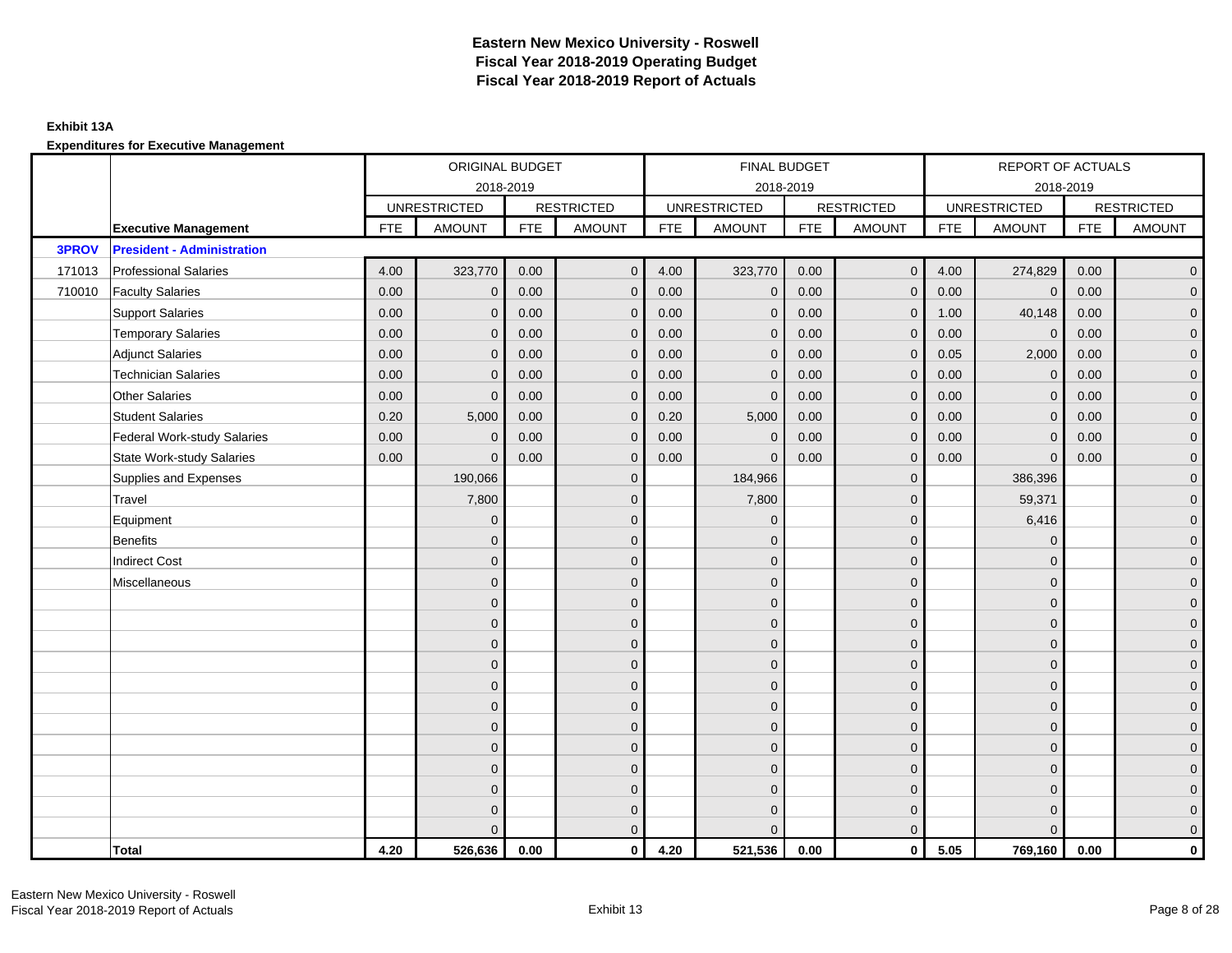### **Exhibit 13A**

|        |                                    | ORIGINAL BUDGET<br>2018-2019 |                     |            |                   |            | FINAL BUDGET        |            |                     |            | REPORT OF ACTUALS   |            |                     |
|--------|------------------------------------|------------------------------|---------------------|------------|-------------------|------------|---------------------|------------|---------------------|------------|---------------------|------------|---------------------|
|        |                                    |                              |                     |            |                   |            | 2018-2019           |            |                     |            | 2018-2019           |            |                     |
|        |                                    |                              | <b>UNRESTRICTED</b> |            | <b>RESTRICTED</b> |            | <b>UNRESTRICTED</b> |            | <b>RESTRICTED</b>   |            | <b>UNRESTRICTED</b> |            | <b>RESTRICTED</b>   |
|        | <b>Executive Management</b>        | <b>FTE</b>                   | <b>AMOUNT</b>       | <b>FTE</b> | <b>AMOUNT</b>     | <b>FTE</b> | <b>AMOUNT</b>       | <b>FTE</b> | <b>AMOUNT</b>       | <b>FTE</b> | <b>AMOUNT</b>       | <b>FTE</b> | <b>AMOUNT</b>       |
| 3PSEN  | <b>Professional Staff Senate</b>   |                              |                     |            |                   |            |                     |            |                     |            |                     |            |                     |
| 171013 | <b>Professional Salaries</b>       | 0.00                         | $\mathbf{0}$        | 0.00       | $\mathbf{0}$      | 0.00       | $\overline{0}$      | 0.00       | $\overline{0}$      | 0.00       | $\overline{0}$      | 0.00       | $\overline{0}$      |
| 710102 | <b>Faculty Salaries</b>            | 0.00                         | $\mathbf 0$         | 0.00       | $\mathbf{0}$      | 0.00       | $\mathbf{0}$        | 0.00       | $\mathbf{0}$        | 0.00       | $\mathbf 0$         | 0.00       | $\overline{0}$      |
|        | <b>Support Salaries</b>            | 0.00                         | $\mathbf{0}$        | 0.00       | $\mathbf{0}$      | 0.00       | $\overline{0}$      | 0.00       | $\overline{0}$      | 0.00       | $\mathbf{0}$        | 0.00       | $\overline{0}$      |
|        | <b>Temporary Salaries</b>          | 0.00                         | $\mathbf{0}$        | 0.00       | $\mathbf{0}$      | 0.00       | $\mathbf{0}$        | 0.00       | $\mathbf 0$         | 0.00       | $\mathbf 0$         | 0.00       | $\overline{0}$      |
|        | <b>Adjunct Salaries</b>            | 0.00                         | $\Omega$            | 0.00       | $\Omega$          | 0.00       | $\Omega$            | 0.00       | $\mathbf{0}$        | 0.00       | $\mathbf{0}$        | 0.00       | $\overline{0}$      |
|        | <b>Technician Salaries</b>         | 0.00                         | $\mathbf{0}$        | 0.00       | $\mathbf{0}$      | 0.00       | $\mathbf{0}$        | 0.00       | $\mathbf{0}$        | 0.00       | $\mathbf{0}$        | 0.00       | $\mathbf{0}$        |
|        | <b>Other Salaries</b>              | 0.00                         | $\mathbf{0}$        | 0.00       | $\mathbf{0}$      | 0.00       | $\mathbf{0}$        | 0.00       | $\mathbf{0}$        | 0.00       | $\mathbf{0}$        | 0.00       | $\overline{0}$      |
|        | <b>Student Salaries</b>            | 0.00                         | $\mathbf{0}$        | 0.00       | $\mathbf{0}$      | 0.00       | $\mathbf{0}$        | 0.00       | $\mathbf 0$         | 0.00       | $\mathbf 0$         | 0.00       | $\overline{0}$      |
|        | <b>Federal Work-study Salaries</b> | 0.00                         | $\mathbf 0$         | 0.00       | $\mathbf{0}$      | 0.00       | $\mathbf{0}$        | 0.00       | $\mathbf 0$         | 0.00       | $\mathbf 0$         | 0.00       | $\overline{0}$      |
|        | <b>State Work-study Salaries</b>   | 0.00                         | $\mathbf{0}$        | 0.00       | $\mathbf{0}$      | 0.00       | $\mathbf{0}$        | 0.00       | $\mathbf{0}$        | 0.00       | $\mathbf{0}$        | 0.00       | $\mathbf{0}$        |
|        | Supplies and Expenses              |                              | $\Omega$            |            | $\mathbf{0}$      |            | $\mathbf{0}$        |            | $\mathbf{0}$        |            | $\mathbf 0$         |            | $\mathsf{O}\xspace$ |
|        | Travel                             |                              | $\Omega$            |            | $\mathbf{0}$      |            | $\Omega$            |            | $\mathbf{0}$        |            | $\mathbf{0}$        |            | $\overline{0}$      |
|        | Equipment                          |                              | $\mathbf{0}$        |            | $\mathbf 0$       |            | $\mathbf{0}$        |            | $\mathbf 0$         |            | $\mathbf{0}$        |            | $\overline{0}$      |
|        | Benefits                           |                              | $\Omega$            |            | $\mathbf{0}$      |            | $\Omega$            |            | $\mathbf 0$         |            | $\mathbf 0$         |            | $\overline{0}$      |
|        | <b>Indirect Cost</b>               |                              | $\Omega$            |            | $\mathbf{0}$      |            | $\Omega$            |            | $\mathbf{0}$        |            | $\Omega$            |            | $\overline{0}$      |
|        | Miscellaneous                      |                              | $\mathbf{0}$        |            | $\mathbf 0$       |            | $\mathbf{0}$        |            | $\mathbf 0$         |            | $\mathbf 0$         |            | $\mathsf{O}\xspace$ |
|        |                                    |                              | $\overline{0}$      |            | $\mathbf 0$       |            | $\mathbf{0}$        |            | $\mathbf 0$         |            | $\mathbf{0}$        |            | $\overline{0}$      |
|        |                                    |                              | $\Omega$            |            | $\mathbf{0}$      |            | $\Omega$            |            | $\mathbf 0$         |            | $\mathbf{0}$        |            | $\overline{0}$      |
|        |                                    |                              | $\mathbf{0}$        |            | $\mathbf 0$       |            | $\Omega$            |            | $\mathsf{O}\xspace$ |            | $\mathbf 0$         |            | $\mathbf{0}$        |
|        |                                    |                              | $\Omega$            |            | $\mathbf{0}$      |            | $\Omega$            |            | $\mathbf 0$         |            | $\mathbf 0$         |            | $\mathbf{0}$        |
|        |                                    |                              | $\Omega$            |            | $\mathbf{0}$      |            | $\Omega$            |            | $\mathbf{0}$        |            | $\Omega$            |            | $\mathsf{O}\xspace$ |
|        |                                    |                              | $\overline{0}$      |            | $\mathbf{0}$      |            | $\Omega$            |            | $\mathbf{0}$        |            | $\Omega$            |            | $\overline{0}$      |
|        |                                    |                              | $\overline{0}$      |            | $\mathbf 0$       |            | $\mathbf{0}$        |            | $\mathbf 0$         |            | $\mathbf{0}$        |            | $\mathbf{0}$        |
|        |                                    |                              | $\Omega$            |            | $\mathbf{0}$      |            | $\Omega$            |            | $\mathbf 0$         |            | $\mathbf 0$         |            | $\overline{0}$      |
|        |                                    |                              | $\Omega$            |            | $\mathbf{0}$      |            | $\Omega$            |            | $\mathbf 0$         |            | $\mathbf 0$         |            | $\overline{0}$      |
|        |                                    |                              | $\mathbf{0}$        |            | $\mathbf 0$       |            | $\mathbf{0}$        |            | $\mathbf 0$         |            | $\mathbf 0$         |            | $\mathbf 0$         |
|        |                                    |                              | $\overline{0}$      |            | $\mathbf 0$       |            | $\mathbf{0}$        |            | $\mathbf 0$         |            | $\mathbf 0$         |            | $\mathbf{0}$        |
|        |                                    |                              | $\Omega$            |            | $\mathbf{0}$      |            | $\overline{0}$      |            | $\mathbf{0}$        |            | $\mathbf{0}$        |            | $\overline{0}$      |
|        | Total                              | 0.00                         | $\mathbf 0$         | 0.00       | $\mathbf{0}$      | 0.00       | $\mathbf{0}$        | 0.00       | $\overline{0}$      | 0.00       | $\mathbf{0}$        | 0.00       | $\mathbf{0}$        |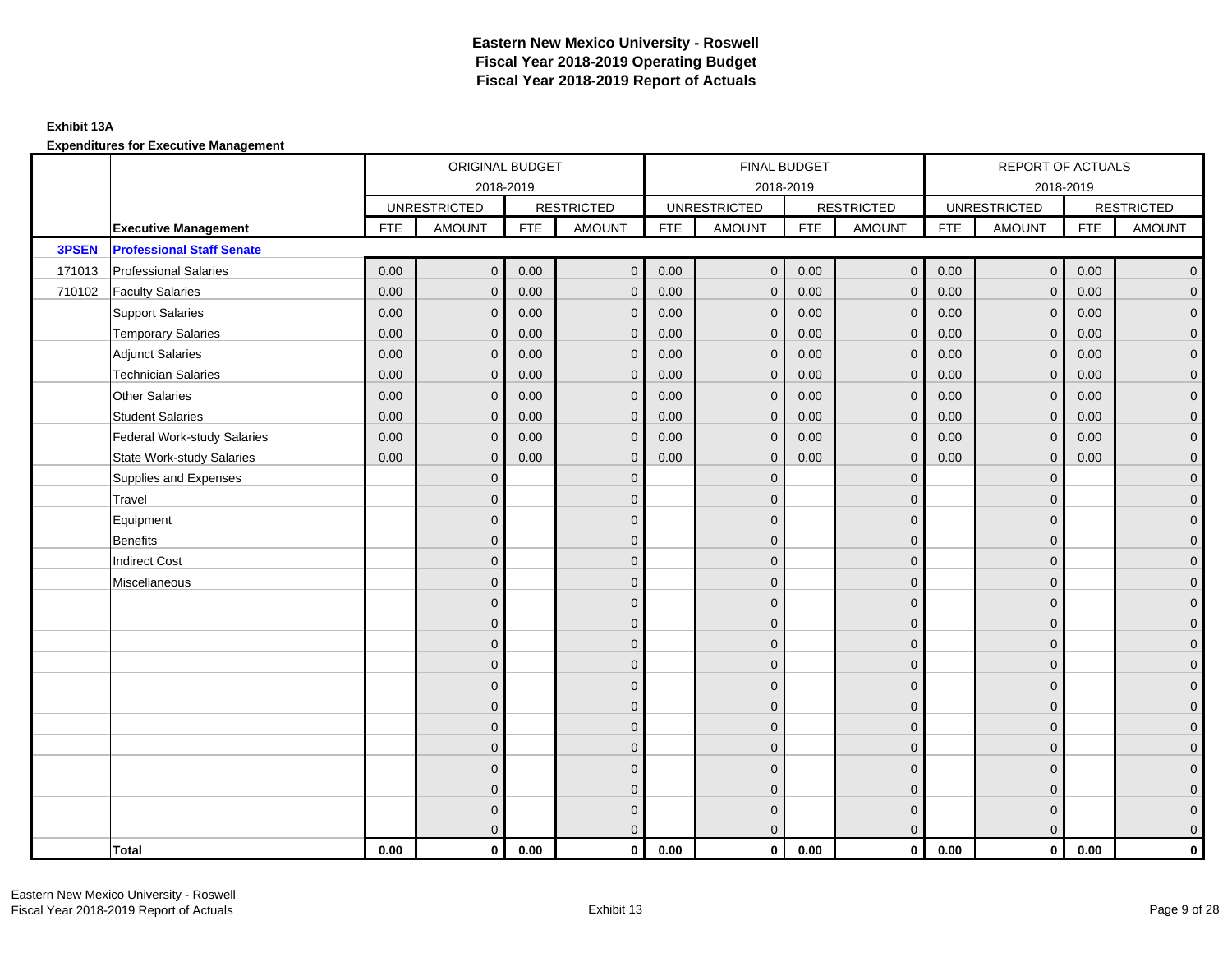## **Exhibit 13A**

**Expenditures for Executive Management**

|        |                                    | ORIGINAL BUDGET<br>2018-2019<br><b>UNRESTRICTED</b><br><b>RESTRICTED</b><br><b>FTE</b><br><b>AMOUNT</b><br><b>FTE</b> |              |      |               |            | FINAL BUDGET        |            |                     |            | REPORT OF ACTUALS   |            |                     |
|--------|------------------------------------|-----------------------------------------------------------------------------------------------------------------------|--------------|------|---------------|------------|---------------------|------------|---------------------|------------|---------------------|------------|---------------------|
|        |                                    |                                                                                                                       |              |      |               |            | 2018-2019           |            |                     |            | 2018-2019           |            |                     |
|        |                                    |                                                                                                                       |              |      |               |            | <b>UNRESTRICTED</b> |            | <b>RESTRICTED</b>   |            | <b>UNRESTRICTED</b> |            | <b>RESTRICTED</b>   |
|        | <b>Executive Management</b>        |                                                                                                                       |              |      | <b>AMOUNT</b> | <b>FTE</b> | <b>AMOUNT</b>       | <b>FTE</b> | <b>AMOUNT</b>       | <b>FTE</b> | <b>AMOUNT</b>       | <b>FTE</b> | <b>AMOUNT</b>       |
| 3SSEN  | <b>Support Staff Senate</b>        |                                                                                                                       |              |      |               |            |                     |            |                     |            |                     |            |                     |
| 171013 | <b>Professional Salaries</b>       | 0.00                                                                                                                  | $\mathbf{0}$ | 0.00 | $\mathbf{0}$  | 0.00       | $\overline{0}$      | 0.00       | $\overline{0}$      | 0.00       | $\overline{0}$      | 0.00       | $\overline{0}$      |
| 710100 | <b>Faculty Salaries</b>            | 0.00                                                                                                                  | $\mathbf 0$  | 0.00 | $\mathbf{0}$  | 0.00       | $\mathbf 0$         | 0.00       | $\mathbf 0$         | 0.00       | $\mathbf 0$         | 0.00       | $\overline{0}$      |
|        | <b>Support Salaries</b>            | 0.00                                                                                                                  | $\mathbf{0}$ | 0.00 | $\mathbf{0}$  | 0.00       | $\overline{0}$      | 0.00       | $\mathbf 0$         | 0.00       | $\overline{0}$      | 0.00       | $\overline{0}$      |
|        | <b>Temporary Salaries</b>          | 0.00                                                                                                                  | $\mathbf{0}$ | 0.00 | $\mathbf 0$   | 0.00       | $\mathbf{0}$        | 0.00       | $\mathbf 0$         | 0.00       | $\mathbf 0$         | 0.00       | $\overline{0}$      |
|        | <b>Adjunct Salaries</b>            | 0.00                                                                                                                  | $\Omega$     | 0.00 | $\Omega$      | 0.00       | $\overline{0}$      | 0.00       | $\mathbf{0}$        | 0.00       | $\mathbf{0}$        | 0.00       | $\overline{0}$      |
|        | <b>Technician Salaries</b>         | 0.00                                                                                                                  | $\mathbf{0}$ | 0.00 | $\mathbf{0}$  | 0.00       | $\mathbf{0}$        | 0.00       | $\mathbf 0$         | 0.00       | $\mathbf{0}$        | 0.00       | $\mathbf{0}$        |
|        | <b>Other Salaries</b>              | 0.00                                                                                                                  | $\mathbf{0}$ | 0.00 | $\mathbf{0}$  | 0.00       | $\mathbf{0}$        | 0.00       | $\mathbf{0}$        | 0.00       | $\mathbf{0}$        | 0.00       | $\overline{0}$      |
|        | <b>Student Salaries</b>            | 0.00                                                                                                                  | $\mathbf{0}$ | 0.00 | $\mathbf{0}$  | 0.00       | $\mathbf{0}$        | 0.00       | $\mathbf 0$         | 0.00       | $\mathbf 0$         | 0.00       | $\overline{0}$      |
|        | <b>Federal Work-study Salaries</b> | 0.00                                                                                                                  | $\mathbf 0$  | 0.00 | $\mathbf{0}$  | 0.00       | $\mathbf{0}$        | 0.00       | $\mathbf 0$         | 0.00       | $\mathbf 0$         | 0.00       | $\overline{0}$      |
|        | <b>State Work-study Salaries</b>   | 0.00                                                                                                                  | $\mathbf{0}$ | 0.00 | $\mathbf 0$   | 0.00       | $\mathbf{0}$        | 0.00       | $\mathbf{0}$        | 0.00       | $\mathbf{0}$        | 0.00       | $\mathbf{0}$        |
|        | Supplies and Expenses              |                                                                                                                       | $\Omega$     |      | $\mathbf{0}$  |            | $\mathbf{0}$        |            | $\mathbf{0}$        |            | $\mathbf 0$         |            | $\mathsf{O}\xspace$ |
|        | Travel                             |                                                                                                                       | $\Omega$     |      | $\mathbf{0}$  |            | $\Omega$            |            | $\mathbf{0}$        |            | $\mathbf{0}$        |            | $\overline{0}$      |
|        | Equipment                          |                                                                                                                       | $\mathbf{0}$ |      | $\mathbf 0$   |            | $\mathbf{0}$        |            | $\mathbf 0$         |            | $\mathbf{0}$        |            | $\overline{0}$      |
|        | Benefits                           |                                                                                                                       | $\Omega$     |      | $\mathbf{0}$  |            | $\Omega$            |            | $\mathbf 0$         |            | $\mathbf 0$         |            | $\overline{0}$      |
|        | <b>Indirect Cost</b>               |                                                                                                                       | $\Omega$     |      | $\mathbf{0}$  |            | $\Omega$            |            | $\mathbf{0}$        |            | $\Omega$            |            | $\overline{0}$      |
|        | Miscellaneous                      |                                                                                                                       | $\mathbf{0}$ |      | $\mathbf 0$   |            | $\mathbf{0}$        |            | $\mathbf 0$         |            | $\mathbf 0$         |            | $\mathsf{O}\xspace$ |
|        |                                    |                                                                                                                       | $\mathbf{0}$ |      | $\mathbf 0$   |            | $\mathbf{0}$        |            | $\mathbf 0$         |            | $\mathbf 0$         |            | $\mathbf{0}$        |
|        |                                    |                                                                                                                       | $\Omega$     |      | $\mathbf{0}$  |            | $\Omega$            |            | $\mathbf 0$         |            | $\mathbf{0}$        |            | $\overline{0}$      |
|        |                                    |                                                                                                                       | $\mathbf{0}$ |      | $\mathbf 0$   |            | $\Omega$            |            | $\mathsf{O}\xspace$ |            | $\mathbf 0$         |            | $\mathbf{0}$        |
|        |                                    |                                                                                                                       | $\Omega$     |      | $\mathbf{0}$  |            | $\Omega$            |            | $\mathbf 0$         |            | $\mathbf 0$         |            | $\mathbf{0}$        |
|        |                                    |                                                                                                                       | $\Omega$     |      | $\mathbf{0}$  |            | $\Omega$            |            | $\mathbf{0}$        |            | $\Omega$            |            | $\mathsf{O}\xspace$ |
|        |                                    |                                                                                                                       | $\mathbf{0}$ |      | $\mathbf{0}$  |            | $\Omega$            |            | $\mathbf{0}$        |            | $\Omega$            |            | $\overline{0}$      |
|        |                                    |                                                                                                                       | $\mathbf{0}$ |      | $\mathbf 0$   |            | $\mathbf{0}$        |            | $\mathbf 0$         |            | $\mathbf{0}$        |            | $\mathbf{0}$        |
|        |                                    |                                                                                                                       | $\mathbf{0}$ |      | $\mathbf{0}$  |            | $\Omega$            |            | $\mathbf 0$         |            | $\mathbf 0$         |            | $\overline{0}$      |
|        |                                    |                                                                                                                       | $\Omega$     |      | $\mathbf{0}$  |            | $\Omega$            |            | $\mathbf 0$         |            | $\mathbf 0$         |            | $\overline{0}$      |
|        |                                    |                                                                                                                       | $\mathbf{0}$ |      | $\mathbf 0$   |            | $\mathbf{0}$        |            | $\mathbf 0$         |            | $\mathbf 0$         |            | $\mathbf 0$         |
|        |                                    |                                                                                                                       | $\mathbf 0$  |      | $\mathbf 0$   |            | $\mathbf{0}$        |            | $\mathbf 0$         |            | $\mathbf 0$         |            | $\mathbf{0}$        |
|        |                                    |                                                                                                                       | $\Omega$     |      | $\mathbf{0}$  |            | $\overline{0}$      |            | $\mathbf 0$         |            | $\mathbf{0}$        |            | $\overline{0}$      |
|        | Total                              | 0.00                                                                                                                  | $\mathbf{0}$ | 0.00 | $\mathbf{0}$  | 0.00       | $\mathbf{0}$        | 0.00       | $\overline{0}$      | 0.00       | $\mathbf{0}$        | 0.00       | $\mathbf{0}$        |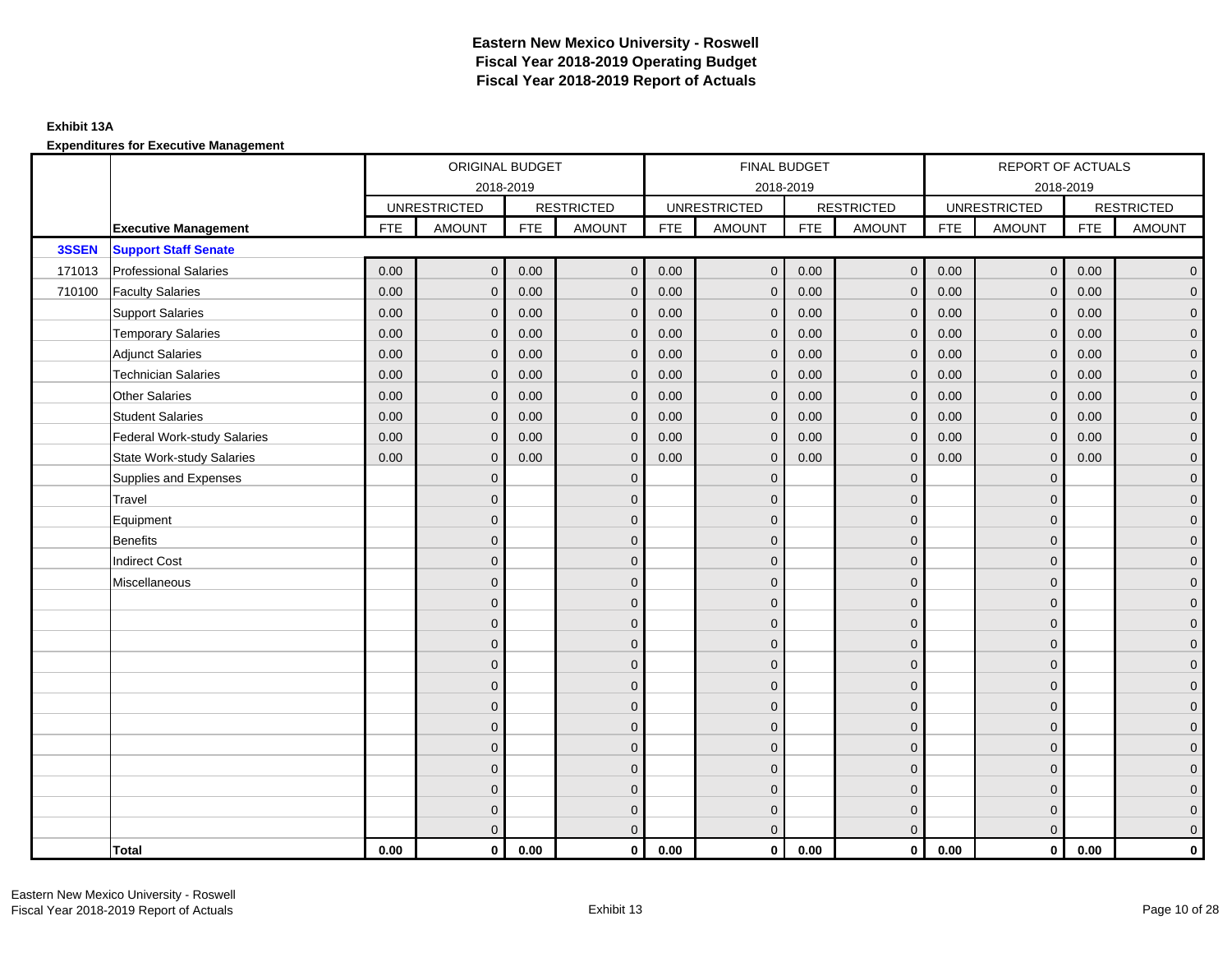|              |                                    | ORIGINAL BUDGET<br>2018-2019 |                     |            |                   | FINAL BUDGET |                     |            |                   | REPORT OF ACTUALS |                     |            |                     |
|--------------|------------------------------------|------------------------------|---------------------|------------|-------------------|--------------|---------------------|------------|-------------------|-------------------|---------------------|------------|---------------------|
|              |                                    |                              |                     |            |                   |              | 2018-2019           |            |                   |                   | 2018-2019           |            |                     |
|              |                                    |                              | <b>UNRESTRICTED</b> |            | <b>RESTRICTED</b> |              | <b>UNRESTRICTED</b> |            | <b>RESTRICTED</b> |                   | <b>UNRESTRICTED</b> |            | <b>RESTRICTED</b>   |
|              | <b>College Development</b>         | <b>FTE</b>                   | <b>AMOUNT</b>       | <b>FTE</b> | <b>AMOUNT</b>     | <b>FTE</b>   | <b>AMOUNT</b>       | <b>FTE</b> | <b>AMOUNT</b>     | <b>FTE</b>        | <b>AMOUNT</b>       | <b>FTE</b> | <b>AMOUNT</b>       |
| <b>3APUB</b> | <b>Administrative Publications</b> |                              |                     |            |                   |              |                     |            |                   |                   |                     |            |                     |
| 171013       | <b>Professional Salaries</b>       | 0.00                         | $\Omega$            | 0.00       | $\Omega$          | 0.00         | $\mathbf{0}$        | 0.00       | $\overline{0}$    | 0.00              | $\mathbf 0$         | 0.00       | $\overline{0}$      |
| 711020       | <b>Faculty Salaries</b>            | 0.00                         | $\mathbf 0$         | 0.00       | $\mathbf{0}$      | 0.00         | $\mathbf{0}$        | 0.00       | $\mathbf 0$       | 0.00              | $\mathbf{0}$        | 0.00       | $\overline{0}$      |
|              | <b>Support Salaries</b>            | 0.00                         | $\mathbf{0}$        | 0.00       | $\mathbf{0}$      | 0.00         | $\mathbf{0}$        | 0.00       | $\mathbf{0}$      | 0.00              | $\mathbf 0$         | 0.00       | $\overline{0}$      |
|              | <b>Temporary Salaries</b>          | 0.00                         | $\mathbf{0}$        | 0.00       | $\Omega$          | 0.00         | $\mathbf{0}$        | 0.00       | $\mathbf{0}$      | 0.00              | $\mathbf{0}$        | 0.00       | $\overline{0}$      |
|              | <b>Adjunct Salaries</b>            | 0.00                         | $\mathbf{0}$        | 0.00       | $\Omega$          | 0.00         | $\mathbf{0}$        | 0.00       | $\mathbf{0}$      | 0.00              | $\mathbf{0}$        | 0.00       | $\mathbf 0$         |
|              | <b>Technician Salaries</b>         | 0.00                         | $\Omega$            | 0.00       | $\Omega$          | 0.00         | $\mathbf{0}$        | 0.00       | $\mathbf{0}$      | 0.00              | $\Omega$            | 0.00       | $\mathbf 0$         |
|              | <b>Other Salaries</b>              | 0.00                         | $\mathbf{0}$        | 0.00       | $\Omega$          | 0.00         | $\Omega$            | 0.00       | $\mathbf{0}$      | 0.00              | $\mathbf{0}$        | 0.00       | $\overline{0}$      |
|              | <b>Student Salaries</b>            | 0.00                         | $\mathbf 0$         | 0.00       | $\mathbf{0}$      | 0.00         | $\mathbf 0$         | 0.00       | $\mathbf{0}$      | 0.00              | $\mathbf 0$         | 0.00       | $\overline{0}$      |
|              | Federal Work-study Salaries        | 0.00                         | $\mathbf{0}$        | 0.00       | $\Omega$          | 0.00         | $\mathbf{0}$        | 0.00       | $\mathbf{0}$      | 0.00              | $\mathbf{0}$        | 0.00       | $\overline{0}$      |
|              | <b>State Work-study Salaries</b>   | 0.00                         | $\mathbf{0}$        | 0.00       | $\Omega$          | 0.00         | $\Omega$            | 0.00       | $\mathbf{0}$      | 0.00              | $\Omega$            | 0.00       | $\overline{0}$      |
|              | Supplies and Expenses              |                              | 20,000              |            | $\mathbf{0}$      |              | 20,000              |            | $\mathbf 0$       |                   | 22,265              |            | $\overline{0}$      |
|              | Travel                             |                              | $\mathbf{0}$        |            | $\mathbf{0}$      |              | $\mathbf{0}$        |            | $\mathbf 0$       |                   | 2,014               |            | $\overline{0}$      |
|              | Equipment                          |                              | $\Omega$            |            | $\mathbf{0}$      |              | $\Omega$            |            | $\mathbf 0$       |                   | 1,871               |            | $\overline{0}$      |
|              | <b>Benefits</b>                    |                              | $\mathbf{0}$        |            | $\mathbf 0$       |              | $\Omega$            |            | $\mathbf 0$       |                   | $\mathbf 0$         |            | $\overline{0}$      |
|              | <b>Indirect Cost</b>               |                              | $\Omega$            |            | $\mathbf{0}$      |              | $\Omega$            |            | $\mathbf{0}$      |                   | $\Omega$            |            | $\mathbf 0$         |
|              | Miscellaneous                      |                              | $\Omega$            |            | $\mathbf{0}$      |              | $\Omega$            |            | $\mathbf{0}$      |                   | $\Omega$            |            | $\mathsf{O}\xspace$ |
|              |                                    |                              | $\mathbf{0}$        |            | $\mathbf 0$       |              | $\overline{0}$      |            | $\mathbf 0$       |                   | $\mathbf{0}$        |            | $\overline{0}$      |
|              |                                    |                              | $\mathbf{0}$        |            | $\mathbf 0$       |              | $\Omega$            |            | $\mathbf{0}$      |                   | $\mathbf{0}$        |            | $\overline{0}$      |
|              |                                    |                              | $\Omega$            |            | $\mathbf{0}$      |              | $\Omega$            |            | $\mathbf{0}$      |                   | $\mathbf{0}$        |            | $\overline{0}$      |
|              |                                    |                              | $\Omega$            |            | $\mathbf{0}$      |              | $\Omega$            |            | $\mathbf 0$       |                   | $\mathbf{0}$        |            | $\mathbf 0$         |
|              |                                    |                              | $\Omega$            |            | $\mathbf{0}$      |              | $\Omega$            |            | $\mathbf{0}$      |                   | $\mathbf{0}$        |            | $\overline{0}$      |
|              |                                    |                              | $\mathbf{0}$        |            | $\mathbf{0}$      |              | $\Omega$            |            | $\mathbf{0}$      |                   | $\Omega$            |            | $\overline{0}$      |
|              |                                    |                              | $\mathbf{0}$        |            | $\mathbf 0$       |              | $\overline{0}$      |            | $\mathbf 0$       |                   | $\mathbf{0}$        |            | $\mathsf{O}\xspace$ |
|              |                                    |                              | $\mathbf{0}$        |            | $\mathbf{0}$      |              | $\Omega$            |            | $\mathbf{0}$      |                   | $\mathbf{0}$        |            | $\overline{0}$      |
|              |                                    |                              | $\Omega$            |            | $\mathbf{0}$      |              | $\Omega$            |            | $\mathbf{0}$      |                   | $\Omega$            |            | $\mathbf 0$         |
|              |                                    |                              | $\Omega$            |            | $\mathbf 0$       |              | $\Omega$            |            | $\mathbf 0$       |                   | $\Omega$            |            | $\overline{0}$      |
|              |                                    |                              | $\mathbf{0}$        |            | $\mathbf 0$       |              | $\Omega$            |            | $\mathbf 0$       |                   | $\mathbf{0}$        |            | $\mathbf 0$         |
|              |                                    |                              | $\Omega$            |            | $\mathbf{0}$      |              | $\Omega$            |            | $\mathbf{0}$      |                   | $\Omega$            |            | $\overline{0}$      |
|              | Total                              | 0.00                         | 20,000              | 0.00       | $\mathbf{0}$      | 0.00         | 20,000              | 0.00       | $\overline{0}$    | 0.00              | 26,150              | 0.00       | $\mathbf{0}$        |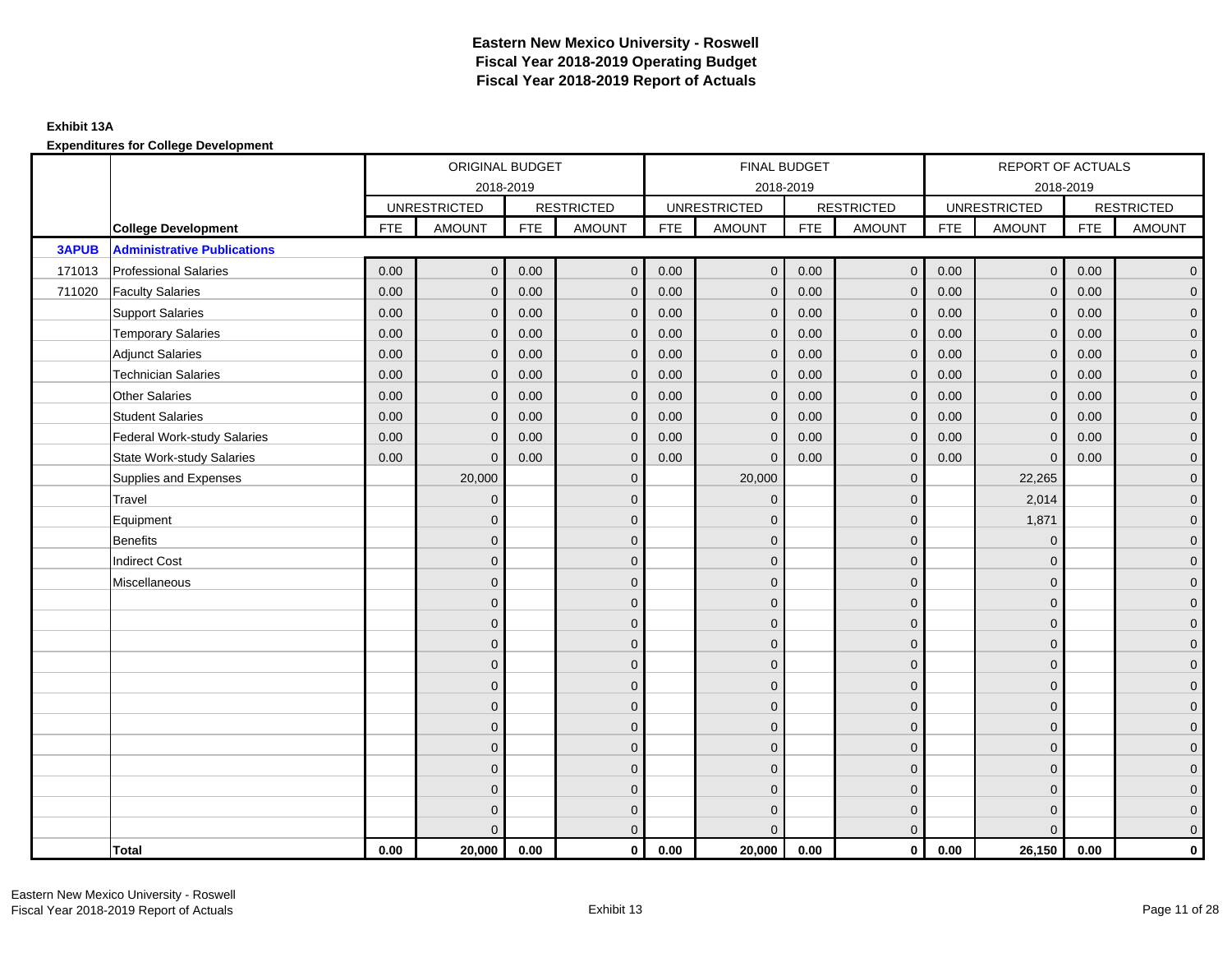|              |                                    |            | ORIGINAL BUDGET     |            |                   |            | FINAL BUDGET        |            |                   |            | REPORT OF ACTUALS   |            |                     |
|--------------|------------------------------------|------------|---------------------|------------|-------------------|------------|---------------------|------------|-------------------|------------|---------------------|------------|---------------------|
|              |                                    |            | 2018-2019           |            |                   |            | 2018-2019           |            |                   |            |                     | 2018-2019  |                     |
|              |                                    |            | <b>UNRESTRICTED</b> |            | <b>RESTRICTED</b> |            | <b>UNRESTRICTED</b> |            | <b>RESTRICTED</b> |            | <b>UNRESTRICTED</b> |            | <b>RESTRICTED</b>   |
|              | <b>College Development</b>         | <b>FTE</b> | <b>AMOUNT</b>       | <b>FTE</b> | <b>AMOUNT</b>     | <b>FTE</b> | <b>AMOUNT</b>       | <b>FTE</b> | <b>AMOUNT</b>     | <b>FTE</b> | <b>AMOUNT</b>       | <b>FTE</b> | <b>AMOUNT</b>       |
| <b>3AVMK</b> | <b>Aviation Marketing</b>          |            |                     |            |                   |            |                     |            |                   |            |                     |            |                     |
| 171013       | <b>Professional Salaries</b>       | 0.00       | $\mathbf{0}$        | 0.00       | $\overline{0}$    | 0.00       | $\overline{0}$      | 0.00       | $\overline{0}$    | 0.00       | $\mathbf 0$         | 0.00       | $\overline{0}$      |
| 711065       | <b>Faculty Salaries</b>            | 0.00       | $\mathbf{0}$        | 0.00       | $\mathbf{0}$      | 0.00       | $\mathbf{0}$        | 0.00       | $\mathbf{0}$      | 0.00       | $\mathbf 0$         | 0.00       | $\overline{0}$      |
|              | <b>Support Salaries</b>            | 0.00       | $\mathbf 0$         | 0.00       | $\mathbf{0}$      | 0.00       | $\mathbf 0$         | 0.00       | $\mathbf{0}$      | 0.00       | $\mathbf 0$         | 0.00       | $\overline{0}$      |
|              | <b>Temporary Salaries</b>          | 0.00       | $\mathbf{0}$        | 0.00       | $\mathbf{0}$      | 0.00       | $\mathbf{0}$        | 0.00       | $\mathbf 0$       | 0.00       | $\mathbf 0$         | 0.00       | $\overline{0}$      |
|              | <b>Adjunct Salaries</b>            | 0.00       | $\mathbf{0}$        | 0.00       | $\Omega$          | 0.00       | $\mathbf{0}$        | 0.00       | $\mathbf{0}$      | 0.00       | $\Omega$            | 0.00       | $\overline{0}$      |
|              | <b>Technician Salaries</b>         | 0.00       | $\mathbf{0}$        | 0.00       | $\mathbf{0}$      | 0.00       | $\mathbf{0}$        | 0.00       | $\mathbf{0}$      | 0.00       | $\Omega$            | 0.00       | $\mathbf 0$         |
|              | <b>Other Salaries</b>              | 0.00       | $\mathbf{0}$        | 0.00       | $\Omega$          | 0.00       | $\Omega$            | 0.00       | $\mathbf{0}$      | 0.00       | $\mathbf{0}$        | 0.00       | $\overline{0}$      |
|              | <b>Student Salaries</b>            | 0.00       | $\mathbf{0}$        | 0.00       | $\mathbf{0}$      | 0.00       | $\mathbf{0}$        | 0.00       | $\mathbf{0}$      | 0.00       | $\mathbf{0}$        | 0.00       | $\overline{0}$      |
|              | <b>Federal Work-study Salaries</b> | 0.00       | $\mathbf 0$         | 0.00       | $\mathbf{0}$      | 0.00       | $\mathbf 0$         | 0.00       | $\mathbf{0}$      | 0.00       | $\mathbf 0$         | 0.00       | $\overline{0}$      |
|              | <b>State Work-study Salaries</b>   | 0.00       | $\mathbf 0$         | 0.00       | $\mathbf{0}$      | 0.00       | $\mathbf{0}$        | 0.00       | $\mathbf{0}$      | 0.00       | $\mathbf{0}$        | 0.00       | $\overline{0}$      |
|              | Supplies and Expenses              |            | $\mathbf{0}$        |            | $\mathbf{0}$      |            | $\Omega$            |            | $\mathbf{0}$      |            | $\mathbf{0}$        |            | $\mathsf{O}\xspace$ |
|              | Travel                             |            | $\Omega$            |            | $\mathbf{0}$      |            | $\Omega$            |            | $\mathbf{0}$      |            | $\Omega$            |            | $\overline{0}$      |
|              | Equipment                          |            | $\mathbf{0}$        |            | $\mathbf 0$       |            | $\mathbf{0}$        |            | $\mathbf 0$       |            | $\mathbf{0}$        |            | $\overline{0}$      |
|              | <b>Benefits</b>                    |            | $\Omega$            |            | $\mathbf{0}$      |            | $\Omega$            |            | $\mathbf{0}$      |            | $\mathbf{0}$        |            | $\overline{0}$      |
|              | <b>Indirect Cost</b>               |            | $\Omega$            |            | $\mathbf{0}$      |            | $\Omega$            |            | $\mathbf{0}$      |            | $\Omega$            |            | $\overline{0}$      |
|              | Miscellaneous                      |            | $\mathbf{0}$        |            | $\mathbf 0$       |            | $\mathbf{0}$        |            | $\mathbf 0$       |            | $\mathbf{0}$        |            | $\mathsf{O}\xspace$ |
|              |                                    |            | $\mathbf{0}$        |            | $\mathbf{0}$      |            | $\Omega$            |            | $\mathbf{0}$      |            | $\mathbf{0}$        |            | $\overline{0}$      |
|              |                                    |            | $\Omega$            |            | $\mathbf{0}$      |            | $\Omega$            |            | $\mathbf 0$       |            | $\Omega$            |            | $\overline{0}$      |
|              |                                    |            | $\mathbf{0}$        |            | $\mathbf{0}$      |            | $\Omega$            |            | $\mathbf{0}$      |            | $\mathbf{0}$        |            | $\overline{0}$      |
|              |                                    |            | $\mathbf{0}$        |            | $\mathbf{0}$      |            | $\Omega$            |            | $\mathbf{0}$      |            | $\mathbf{0}$        |            | $\overline{0}$      |
|              |                                    |            | $\mathbf{0}$        |            | $\mathbf{0}$      |            | $\Omega$            |            | $\mathbf{0}$      |            | $\Omega$            |            | $\mathsf{O}\xspace$ |
|              |                                    |            | $\mathbf{0}$        |            | $\mathbf{0}$      |            | $\Omega$            |            | $\mathbf{0}$      |            | $\Omega$            |            | $\overline{0}$      |
|              |                                    |            | $\mathbf{0}$        |            | $\mathbf 0$       |            | $\mathbf{0}$        |            | $\mathbf 0$       |            | $\mathbf{0}$        |            | $\overline{0}$      |
|              |                                    |            | $\Omega$            |            | $\mathbf{0}$      |            | $\Omega$            |            | $\mathbf{0}$      |            | $\mathbf{0}$        |            | $\overline{0}$      |
|              |                                    |            | $\mathbf{0}$        |            | $\mathbf{0}$      |            | $\Omega$            |            | $\mathbf{0}$      |            | $\mathbf{0}$        |            | $\overline{0}$      |
|              |                                    |            | $\mathbf{0}$        |            | $\mathbf 0$       |            | $\Omega$            |            | $\mathbf 0$       |            | $\mathbf{0}$        |            | $\overline{0}$      |
|              |                                    |            | $\mathbf{0}$        |            | $\mathbf 0$       |            | $\overline{0}$      |            | $\mathbf 0$       |            | $\mathbf{0}$        |            | $\overline{0}$      |
|              |                                    |            | $\mathbf{0}$        |            | $\mathbf{0}$      |            | $\Omega$            |            | $\mathbf{0}$      |            | $\Omega$            |            | $\overline{0}$      |
|              | Total                              | 0.00       | $\mathbf 0$         | 0.00       | $\mathbf 0$       | 0.00       | $\mathbf{0}$        | 0.00       | $\overline{0}$    | 0.00       | $\mathbf 0$         | 0.00       | $\mathbf 0$         |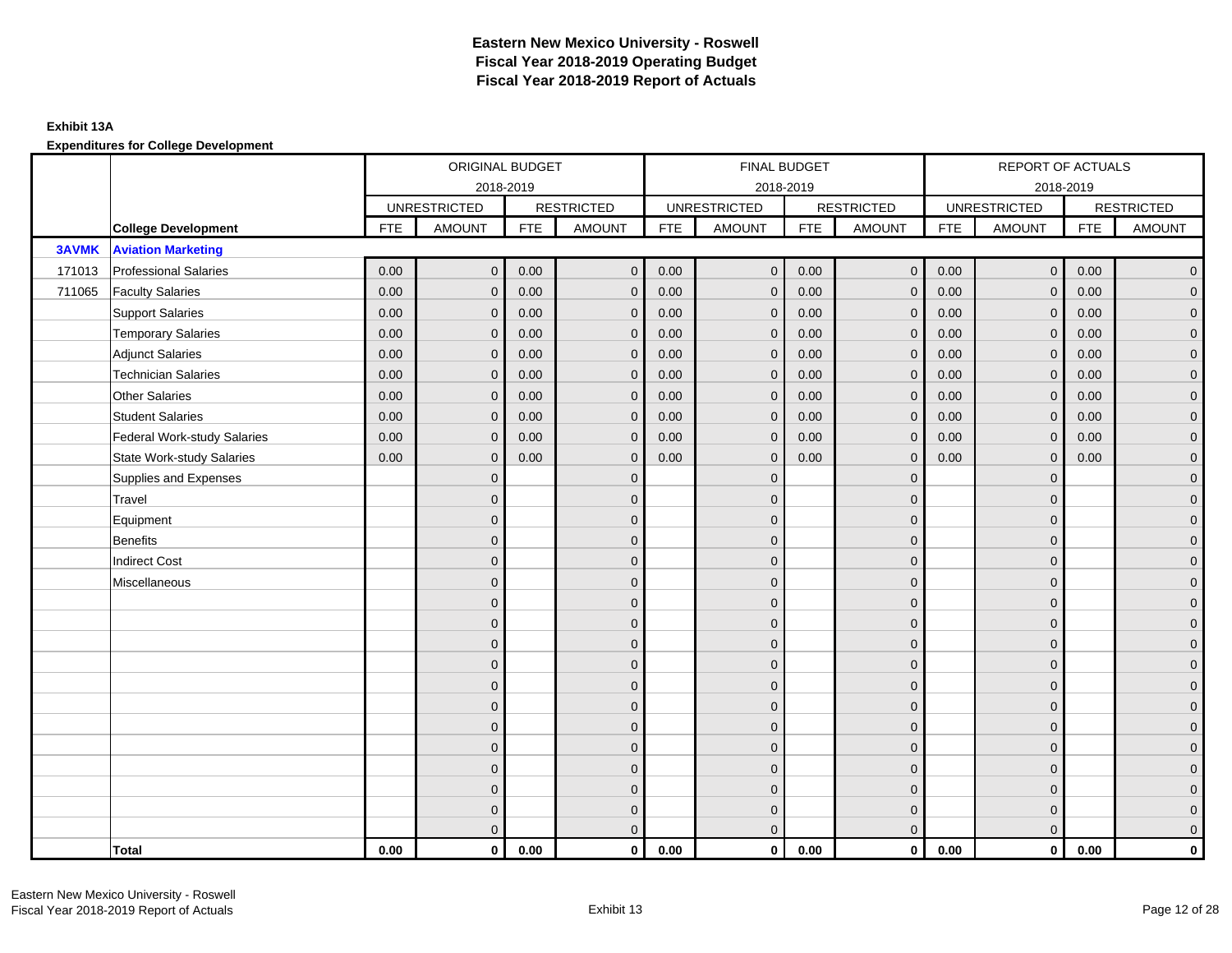|              |                                    |            | ORIGINAL BUDGET     |            |                   |            | FINAL BUDGET        |            |                   |            | REPORT OF ACTUALS   |            |                     |
|--------------|------------------------------------|------------|---------------------|------------|-------------------|------------|---------------------|------------|-------------------|------------|---------------------|------------|---------------------|
|              |                                    |            | 2018-2019           |            |                   |            | 2018-2019           |            |                   |            |                     | 2018-2019  |                     |
|              |                                    |            | <b>UNRESTRICTED</b> |            | <b>RESTRICTED</b> |            | <b>UNRESTRICTED</b> |            | <b>RESTRICTED</b> |            | <b>UNRESTRICTED</b> |            | <b>RESTRICTED</b>   |
|              | <b>College Development</b>         | <b>FTE</b> | <b>AMOUNT</b>       | <b>FTE</b> | <b>AMOUNT</b>     | <b>FTE</b> | <b>AMOUNT</b>       | <b>FTE</b> | <b>AMOUNT</b>     | <b>FTE</b> | <b>AMOUNT</b>       | <b>FTE</b> | <b>AMOUNT</b>       |
| <b>3COMM</b> | <b>Commencement</b>                |            |                     |            |                   |            |                     |            |                   |            |                     |            |                     |
| 171013       | <b>Professional Salaries</b>       | 0.00       | $\mathbf{0}$        | 0.00       | $\overline{0}$    | 0.00       | $\mathbf{0}$        | 0.00       | $\overline{0}$    | 0.00       | $\mathbf 0$         | 0.00       | $\overline{0}$      |
| 711030       | <b>Faculty Salaries</b>            | 0.00       | $\mathbf{0}$        | 0.00       | $\mathbf{0}$      | 0.00       | $\mathbf{0}$        | 0.00       | $\mathbf 0$       | 0.00       | $\mathbf 0$         | 0.00       | $\overline{0}$      |
|              | <b>Support Salaries</b>            | 0.00       | $\mathbf 0$         | 0.00       | $\mathbf{0}$      | 0.00       | $\mathbf 0$         | 0.00       | $\mathbf 0$       | 0.00       | $\mathbf 0$         | 0.00       | $\overline{0}$      |
|              | <b>Temporary Salaries</b>          | 0.00       | $\mathbf{0}$        | 0.00       | $\mathbf{0}$      | 0.00       | $\mathbf{0}$        | 0.00       | $\mathbf 0$       | 0.00       | $\mathbf 0$         | 0.00       | $\overline{0}$      |
|              | <b>Adjunct Salaries</b>            | 0.00       | $\mathbf{0}$        | 0.00       | $\Omega$          | 0.00       | $\mathbf{0}$        | 0.00       | $\mathbf{0}$      | 0.00       | $\Omega$            | 0.00       | $\overline{0}$      |
|              | <b>Technician Salaries</b>         | 0.00       | $\mathbf{0}$        | 0.00       | $\mathbf{0}$      | 0.00       | $\mathbf{0}$        | 0.00       | $\mathbf{0}$      | 0.00       | $\Omega$            | 0.00       | $\mathbf 0$         |
|              | <b>Other Salaries</b>              | 0.00       | $\mathbf{0}$        | 0.00       | $\Omega$          | 0.00       | $\Omega$            | 0.00       | $\mathbf{0}$      | 0.00       | $\mathbf{0}$        | 0.00       | $\overline{0}$      |
|              | <b>Student Salaries</b>            | 0.00       | $\mathbf{0}$        | 0.00       | $\mathbf{0}$      | 0.00       | $\overline{0}$      | 0.00       | $\mathbf{0}$      | 0.00       | $\mathbf{0}$        | 0.00       | $\overline{0}$      |
|              | <b>Federal Work-study Salaries</b> | 0.00       | $\mathbf{0}$        | 0.00       | $\mathbf{0}$      | 0.00       | $\mathbf 0$         | 0.00       | $\mathbf 0$       | 0.00       | $\mathbf 0$         | 0.00       | $\overline{0}$      |
|              | <b>State Work-study Salaries</b>   | 0.00       | $\mathbf{0}$        | 0.00       | $\mathbf{0}$      | 0.00       | $\mathbf{0}$        | 0.00       | $\mathbf 0$       | 0.00       | $\mathbf{0}$        | 0.00       | $\overline{0}$      |
|              | Supplies and Expenses              |            | 11,500              |            | $\mathbf{0}$      |            | 11,500              |            | $\mathbf 0$       |            | 8,633               |            | $\mathbf 0$         |
|              | Travel                             |            | $\mathbf{0}$        |            | $\mathbf{0}$      |            | $\mathbf{0}$        |            | $\mathbf{0}$      |            | $\mathbf{0}$        |            | $\overline{0}$      |
|              | Equipment                          |            | $\mathbf{0}$        |            | $\mathbf 0$       |            | $\mathbf{0}$        |            | $\mathbf{0}$      |            | $\mathbf{0}$        |            | $\overline{0}$      |
|              | <b>Benefits</b>                    |            | $\mathbf{0}$        |            | $\mathbf{0}$      |            | $\Omega$            |            | $\mathbf{0}$      |            | $\mathbf{0}$        |            | $\overline{0}$      |
|              | <b>Indirect Cost</b>               |            | $\Omega$            |            | $\mathbf{0}$      |            | $\Omega$            |            | $\mathbf{0}$      |            | $\Omega$            |            | $\overline{0}$      |
|              | Miscellaneous                      |            | $\mathbf{0}$        |            | $\mathbf 0$       |            | $\mathbf{0}$        |            | $\mathbf 0$       |            | $\mathbf{0}$        |            | $\mathsf{O}\xspace$ |
|              |                                    |            | $\mathbf{0}$        |            | $\mathbf{0}$      |            | $\Omega$            |            | $\mathbf{0}$      |            | $\mathbf{0}$        |            | $\overline{0}$      |
|              |                                    |            | $\mathbf{0}$        |            | $\mathbf 0$       |            | $\Omega$            |            | $\mathbf 0$       |            | $\Omega$            |            | $\overline{0}$      |
|              |                                    |            | $\mathbf{0}$        |            | $\mathbf 0$       |            | $\mathbf{0}$        |            | $\mathbf{0}$      |            | $\mathbf{0}$        |            | $\overline{0}$      |
|              |                                    |            | $\mathbf{0}$        |            | $\mathbf{0}$      |            | $\Omega$            |            | $\mathbf{0}$      |            | $\mathbf{0}$        |            | $\overline{0}$      |
|              |                                    |            | $\mathbf{0}$        |            | $\mathbf{0}$      |            | $\Omega$            |            | $\mathbf 0$       |            | $\Omega$            |            | $\mathsf{O}\xspace$ |
|              |                                    |            | $\mathbf{0}$        |            | $\mathbf{0}$      |            | $\Omega$            |            | $\mathbf{0}$      |            | $\Omega$            |            | $\overline{0}$      |
|              |                                    |            | $\mathbf{0}$        |            | $\mathbf 0$       |            | $\mathbf{0}$        |            | $\mathbf 0$       |            | $\mathbf{0}$        |            | $\overline{0}$      |
|              |                                    |            | $\Omega$            |            | $\mathbf{0}$      |            | $\Omega$            |            | $\mathbf{0}$      |            | $\mathbf{0}$        |            | $\overline{0}$      |
|              |                                    |            | $\Omega$            |            | $\mathbf{0}$      |            | $\Omega$            |            | $\mathbf{0}$      |            | $\mathbf{0}$        |            | $\mathbf 0$         |
|              |                                    |            | $\mathbf{0}$        |            | $\mathbf 0$       |            | $\Omega$            |            | $\mathbf 0$       |            | $\mathbf{0}$        |            | $\overline{0}$      |
|              |                                    |            | $\Omega$            |            | $\mathbf 0$       |            | $\Omega$            |            | $\mathbf{0}$      |            | $\mathbf{0}$        |            | $\overline{0}$      |
|              |                                    |            | $\Omega$            |            | $\mathbf{0}$      |            | $\Omega$            |            | $\mathbf{0}$      |            | $\Omega$            |            | $\overline{0}$      |
|              | Total                              | 0.00       | 11,500              | 0.00       | $\mathbf 0$       | 0.00       | 11,500              | 0.00       | $\overline{0}$    | 0.00       | 8,633               | 0.00       | $\mathbf 0$         |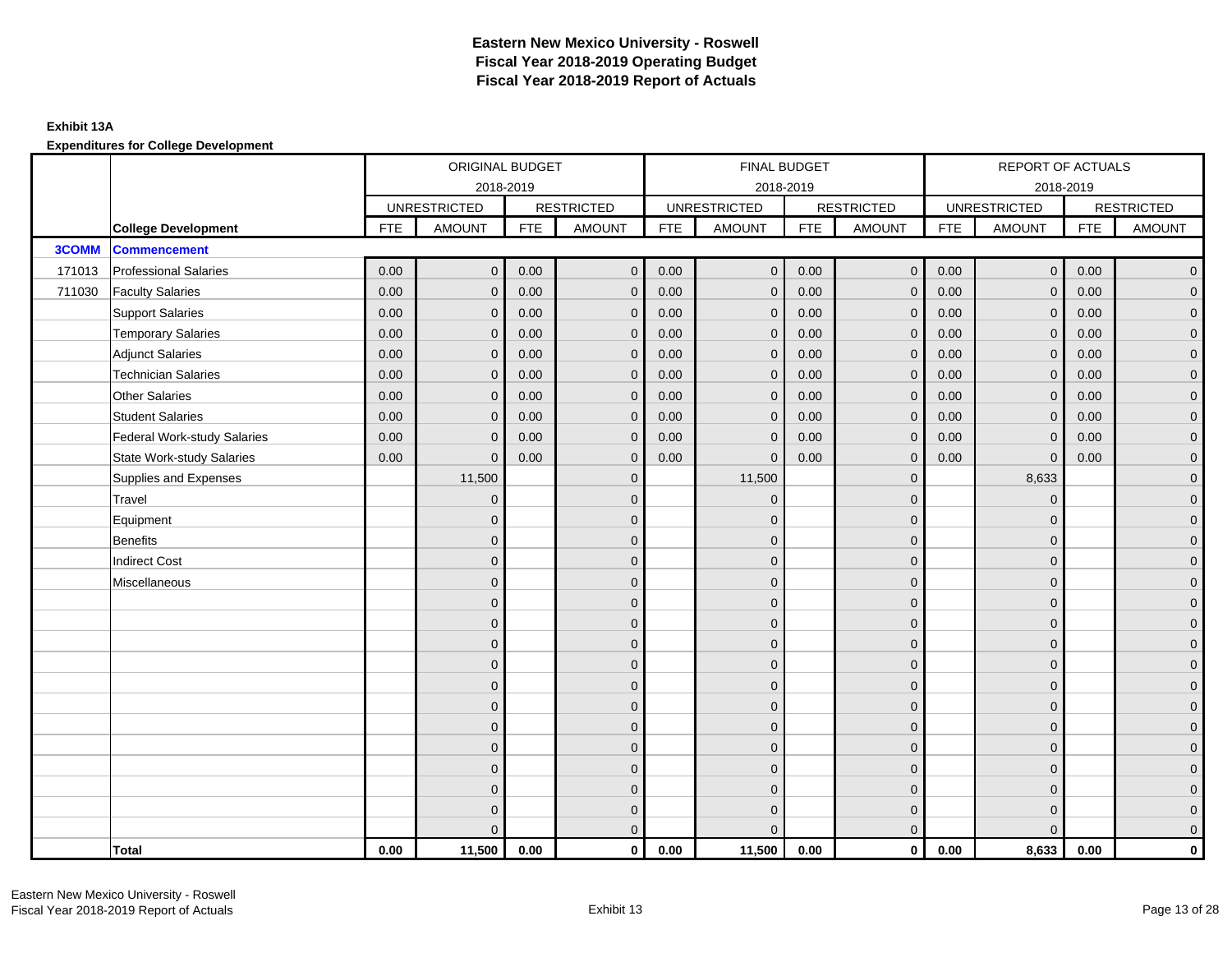|              |                                    |            | ORIGINAL BUDGET     |            |                   |            |                     | FINAL BUDGET |                   |            | REPORT OF ACTUALS   |            |                     |
|--------------|------------------------------------|------------|---------------------|------------|-------------------|------------|---------------------|--------------|-------------------|------------|---------------------|------------|---------------------|
|              |                                    |            |                     | 2018-2019  |                   |            | 2018-2019           |              |                   |            |                     | 2018-2019  |                     |
|              |                                    |            | <b>UNRESTRICTED</b> |            | <b>RESTRICTED</b> |            | <b>UNRESTRICTED</b> |              | <b>RESTRICTED</b> |            | <b>UNRESTRICTED</b> |            | <b>RESTRICTED</b>   |
|              | <b>College Development</b>         | <b>FTE</b> | <b>AMOUNT</b>       | <b>FTE</b> | <b>AMOUNT</b>     | <b>FTE</b> | <b>AMOUNT</b>       | <b>FTE</b>   | <b>AMOUNT</b>     | <b>FTE</b> | <b>AMOUNT</b>       | <b>FTE</b> | <b>AMOUNT</b>       |
| <b>3DUES</b> | <b>Dues and Subscriptions</b>      |            |                     |            |                   |            |                     |              |                   |            |                     |            |                     |
| 171013       | <b>Professional Salaries</b>       | 0.00       | $\mathbf{0}$        | 0.00       | $\mathbf 0$       | 0.00       | $\mathbf{0}$        | 0.00         | $\mathbf{0}$      | 0.00       | $\overline{0}$      | 0.00       | $\overline{0}$      |
| 711050       | <b>Faculty Salaries</b>            | 0.00       | $\mathbf 0$         | 0.00       | $\mathbf 0$       | 0.00       | $\mathbf{0}$        | 0.00         | $\mathbf 0$       | 0.00       | $\mathbf 0$         | 0.00       | $\mathsf{O}\xspace$ |
|              | <b>Support Salaries</b>            | 0.00       | $\overline{0}$      | 0.00       | $\mathbf 0$       | 0.00       | $\mathbf{0}$        | 0.00         | $\mathbf{0}$      | 0.00       | $\overline{0}$      | 0.00       | $\overline{0}$      |
|              | <b>Temporary Salaries</b>          | 0.00       | $\mathbf{0}$        | 0.00       | $\mathbf 0$       | 0.00       | $\mathbf{0}$        | 0.00         | $\mathbf{0}$      | 0.00       | $\mathbf{0}$        | 0.00       | $\overline{0}$      |
|              | <b>Adjunct Salaries</b>            | 0.00       | $\mathbf 0$         | 0.00       | $\mathbf 0$       | 0.00       | $\mathbf 0$         | 0.00         | $\mathbf{0}$      | 0.00       | $\mathbf 0$         | 0.00       | $\overline{0}$      |
|              | <b>Technician Salaries</b>         | 0.00       | $\Omega$            | 0.00       | $\mathbf{0}$      | 0.00       | $\mathbf{0}$        | 0.00         | $\Omega$          | 0.00       | $\mathbf{0}$        | 0.00       | $\overline{0}$      |
|              | <b>Other Salaries</b>              | 0.00       | $\mathbf 0$         | 0.00       | $\mathbf 0$       | 0.00       | $\mathbf{0}$        | 0.00         | $\mathbf{0}$      | 0.00       | $\overline{0}$      | 0.00       | $\mathsf{O}\xspace$ |
|              | <b>Student Salaries</b>            | 0.00       | $\Omega$            | 0.00       | $\mathbf{0}$      | 0.00       | $\mathbf{0}$        | 0.00         | $\Omega$          | 0.00       | $\overline{0}$      | 0.00       | $\overline{0}$      |
|              | <b>Federal Work-study Salaries</b> | 0.00       | $\mathbf 0$         | 0.00       | $\mathbf 0$       | 0.00       | $\mathbf{0}$        | 0.00         | $\overline{0}$    | 0.00       | $\mathbf 0$         | 0.00       | $\overline{0}$      |
|              | <b>State Work-study Salaries</b>   | 0.00       | $\mathbf 0$         | 0.00       | $\mathbf 0$       | 0.00       | $\Omega$            | 0.00         | $\mathbf{0}$      | 0.00       | $\mathbf 0$         | 0.00       | $\overline{0}$      |
|              | Supplies and Expenses              |            | $\mathbf{0}$        |            | $\mathbf 0$       |            | $\mathbf{0}$        |              | $\Omega$          |            | $\mathbf{0}$        |            | $\overline{0}$      |
|              | Travel                             |            | $\Omega$            |            | $\mathbf 0$       |            | $\Omega$            |              | $\mathbf{0}$      |            | $\Omega$            |            | $\mathbf 0$         |
|              | Equipment                          |            | $\Omega$            |            | $\mathbf 0$       |            | $\Omega$            |              | $\Omega$          |            | $\Omega$            |            | $\overline{0}$      |
|              | <b>Benefits</b>                    |            | $\mathbf{0}$        |            | $\mathbf 0$       |            | $\mathbf{0}$        |              | $\mathbf{0}$      |            | $\mathbf{0}$        |            | $\overline{0}$      |
|              | <b>Indirect Cost</b>               |            | $\mathbf{0}$        |            | $\mathbf 0$       |            | $\Omega$            |              | $\mathbf{0}$      |            | $\overline{0}$      |            | $\overline{0}$      |
|              | Miscellaneous                      |            | $\mathbf{0}$        |            | $\mathbf 0$       |            | $\overline{0}$      |              | $\mathbf{0}$      |            | $\mathbf{0}$        |            | $\overline{0}$      |
|              |                                    |            | $\Omega$            |            | $\mathbf{0}$      |            | $\Omega$            |              | $\Omega$          |            | $\Omega$            |            | $\overline{0}$      |
|              |                                    |            | $\mathbf{0}$        |            | $\mathbf 0$       |            | $\mathbf{0}$        |              | $\mathbf{0}$      |            | $\mathbf{0}$        |            | $\overline{0}$      |
|              |                                    |            | $\mathbf{0}$        |            | $\mathbf 0$       |            | $\Omega$            |              | $\mathbf{0}$      |            | $\Omega$            |            | $\overline{0}$      |
|              |                                    |            | $\mathbf{0}$        |            | $\mathbf{0}$      |            | $\Omega$            |              | $\mathbf{0}$      |            | $\Omega$            |            | $\overline{0}$      |
|              |                                    |            | $\mathbf{0}$        |            | $\mathbf 0$       |            | $\Omega$            |              | $\mathbf{0}$      |            | $\mathbf{0}$        |            | $\overline{0}$      |
|              |                                    |            | $\Omega$            |            | $\mathbf{0}$      |            | $\Omega$            |              | $\Omega$          |            | $\Omega$            |            | $\overline{0}$      |
|              |                                    |            | $\Omega$            |            | $\mathbf 0$       |            | $\Omega$            |              | $\mathbf{0}$      |            | $\mathbf{0}$        |            | $\overline{0}$      |
|              |                                    |            | $\mathbf{0}$        |            | $\mathbf 0$       |            | $\overline{0}$      |              | $\mathbf{0}$      |            | $\Omega$            |            | $\overline{0}$      |
|              |                                    |            | $\mathbf{0}$        |            | $\mathbf 0$       |            | $\overline{0}$      |              | $\mathbf{0}$      |            | $\mathbf{0}$        |            | $\mathsf{O}\xspace$ |
|              |                                    |            | $\Omega$            |            | $\mathbf 0$       |            | $\overline{0}$      |              | $\Omega$          |            | $\mathbf{0}$        |            | $\overline{0}$      |
|              |                                    |            | $\Omega$            |            | $\mathbf{0}$      |            | $\Omega$            |              | $\mathbf{0}$      |            | $\Omega$            |            | $\mathbf 0$         |
|              |                                    |            | $\Omega$            |            | $\mathbf 0$       |            | $\Omega$            |              | $\mathbf{0}$      |            | $\overline{0}$      |            | $\mathbf 0$         |
|              | <b>Total</b>                       | 0.00       | $\bf{0}$            | 0.00       | $\mathbf 0$       | 0.00       | $\mathbf 0$         | 0.00         | $\mathbf 0$       | 0.00       | $\mathbf{0}$        | 0.00       | 0                   |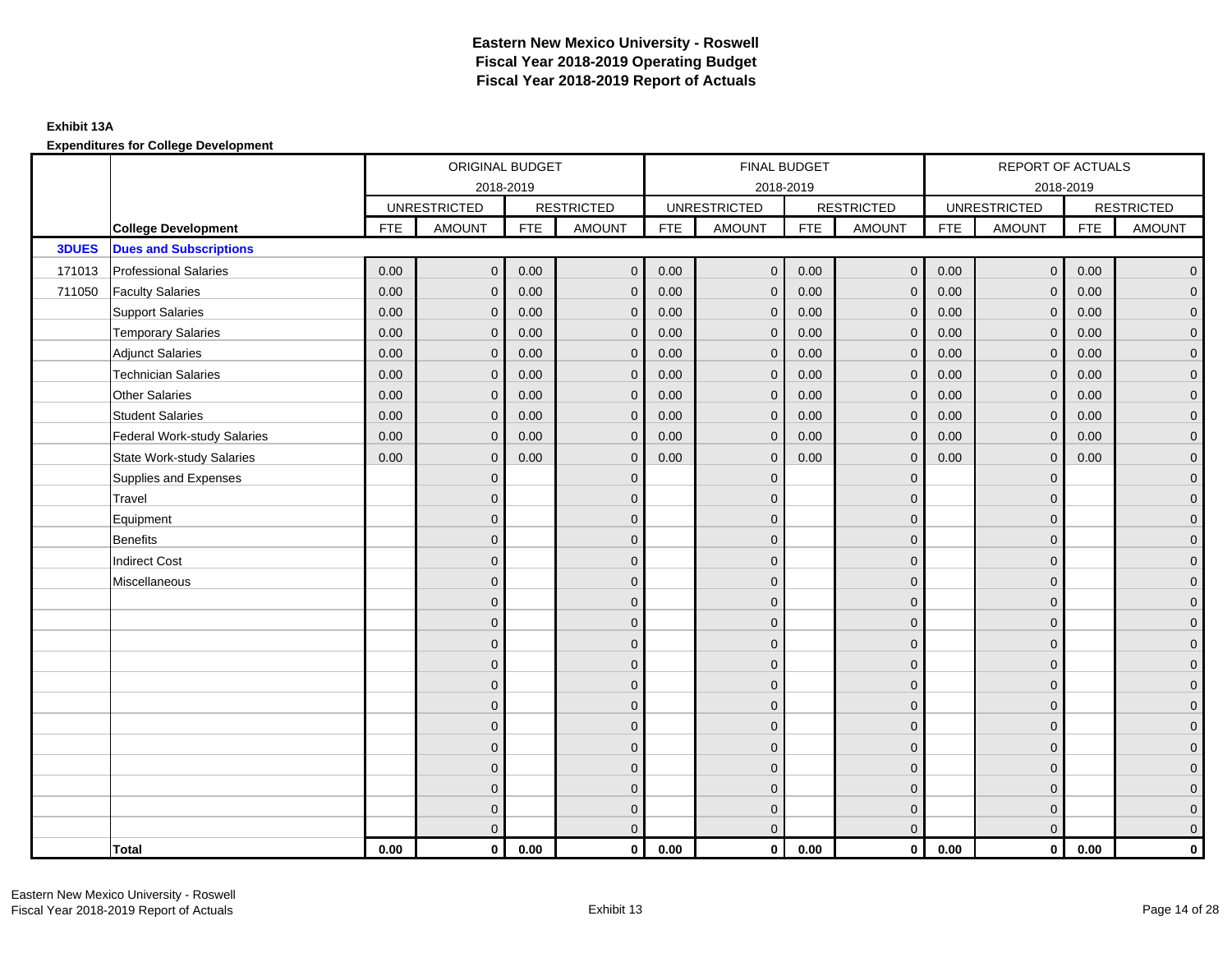|               |                                    |            | ORIGINAL BUDGET     |            |                   |            | FINAL BUDGET        |            |                   |            | <b>REPORT OF ACTUALS</b> |            |                     |
|---------------|------------------------------------|------------|---------------------|------------|-------------------|------------|---------------------|------------|-------------------|------------|--------------------------|------------|---------------------|
|               |                                    |            | 2018-2019           |            |                   |            | 2018-2019           |            |                   |            | 2018-2019                |            |                     |
|               |                                    |            | <b>UNRESTRICTED</b> |            | <b>RESTRICTED</b> |            | <b>UNRESTRICTED</b> |            | <b>RESTRICTED</b> |            | <b>UNRESTRICTED</b>      |            | <b>RESTRICTED</b>   |
|               | <b>College Development</b>         | <b>FTE</b> | <b>AMOUNT</b>       | <b>FTE</b> | <b>AMOUNT</b>     | <b>FTE</b> | <b>AMOUNT</b>       | <b>FTE</b> | <b>AMOUNT</b>     | <b>FTE</b> | <b>AMOUNT</b>            | <b>FTE</b> | <b>AMOUNT</b>       |
| <b>3FOUND</b> | <b>Foundation ENMUR</b>            |            |                     |            |                   |            |                     |            |                   |            |                          |            |                     |
| 171013        | <b>Professional Salaries</b>       | 1.00       | 40,527              | 0.00       | $\overline{0}$    | 1.00       | 40,527              | 0.00       | $\overline{0}$    | 1.00       | 41,176                   | 0.00       | $\overline{0}$      |
| 711011        | <b>Faculty Salaries</b>            | 0.00       | $\mathbf 0$         | 0.00       | $\mathbf{0}$      | 0.00       | $\mathbf 0$         | 0.00       | $\mathbf 0$       | 0.00       | $\mathbf 0$              | 0.00       | $\overline{0}$      |
|               | <b>Support Salaries</b>            | 0.00       | $\mathbf 0$         | 0.00       | $\mathbf 0$       | 0.00       | $\mathbf 0$         | 0.00       | $\mathbf{0}$      | 0.00       | $\mathbf 0$              | 0.00       | $\overline{0}$      |
|               | <b>Temporary Salaries</b>          | 0.00       | $\mathbf{0}$        | 0.00       | $\mathbf{0}$      | 0.00       | $\mathbf{0}$        | 0.00       | $\mathbf 0$       | 0.00       | $\mathbf 0$              | 0.00       | $\overline{0}$      |
|               | <b>Adjunct Salaries</b>            | 0.00       | $\Omega$            | 0.00       | $\Omega$          | 0.00       | $\mathbf{0}$        | 0.00       | $\mathbf{0}$      | 0.00       | $\Omega$                 | 0.00       | $\mathbf 0$         |
|               | <b>Technician Salaries</b>         | 0.00       | $\mathbf{0}$        | 0.00       | $\mathbf{0}$      | 0.00       | $\mathbf{0}$        | 0.00       | $\mathbf{0}$      | 0.00       | $\Omega$                 | 0.00       | $\mathbf 0$         |
|               | <b>Other Salaries</b>              | 0.00       | $\mathbf{0}$        | 0.00       | $\Omega$          | 0.00       | $\Omega$            | 0.00       | $\mathbf{0}$      | 0.00       | $\mathbf{0}$             | 0.00       | $\overline{0}$      |
|               | <b>Student Salaries</b>            | 0.00       | $\mathbf{0}$        | 0.00       | $\mathbf{0}$      | 0.00       | $\mathbf{0}$        | 0.00       | $\mathbf{0}$      | 0.00       | $\mathbf{0}$             | 0.00       | $\overline{0}$      |
|               | <b>Federal Work-study Salaries</b> | 0.00       | $\mathbf{0}$        | 0.00       | $\mathbf{0}$      | 0.00       | $\mathbf{0}$        | 0.00       | $\mathbf{0}$      | 0.00       | $\mathbf 0$              | 0.00       | $\overline{0}$      |
|               | <b>State Work-study Salaries</b>   | 0.00       | $\mathbf{0}$        | 0.00       | $\mathbf{0}$      | 0.00       | $\mathbf{0}$        | 0.00       | $\mathbf{0}$      | 0.00       | $\Omega$                 | 0.00       | $\overline{0}$      |
|               | Supplies and Expenses              |            | 7,000               |            | $\mathbf{0}$      |            | 7,000               |            | $\mathbf{0}$      |            | 6,549                    |            | $\overline{0}$      |
|               | Travel                             |            | $\mathbf{0}$        |            | $\mathbf{0}$      |            | $\Omega$            |            | $\mathbf{0}$      |            | 617                      |            | $\overline{0}$      |
|               | Equipment                          |            | $\mathbf{0}$        |            | $\mathbf 0$       |            | $\mathbf{0}$        |            | $\mathbf{0}$      |            | $\mathbf{0}$             |            | $\overline{0}$      |
|               | Benefits                           |            | $\Omega$            |            | $\mathbf{0}$      |            | $\Omega$            |            | $\mathbf{0}$      |            | $\mathbf{0}$             |            | $\overline{0}$      |
|               | <b>Indirect Cost</b>               |            | $\Omega$            |            | $\mathbf{0}$      |            | $\Omega$            |            | $\mathbf{0}$      |            | $\Omega$                 |            | $\mathbf 0$         |
|               | Miscellaneous                      |            | $\mathbf{0}$        |            | $\mathbf 0$       |            | $\mathbf{0}$        |            | $\mathbf 0$       |            | $\mathbf{0}$             |            | $\mathsf{O}\xspace$ |
|               |                                    |            | $\mathbf{0}$        |            | $\mathbf 0$       |            | $\mathbf{0}$        |            | $\mathbf 0$       |            | $\mathbf{0}$             |            | $\overline{0}$      |
|               |                                    |            | $\mathbf{0}$        |            | $\mathbf 0$       |            | $\Omega$            |            | $\mathbf{0}$      |            | $\Omega$                 |            | $\overline{0}$      |
|               |                                    |            | $\mathbf{0}$        |            | $\mathbf 0$       |            | $\Omega$            |            | $\mathbf 0$       |            | $\mathbf{0}$             |            | $\overline{0}$      |
|               |                                    |            | $\Omega$            |            | $\mathbf{0}$      |            | $\Omega$            |            | $\mathbf{0}$      |            | $\Omega$                 |            | $\mathbf 0$         |
|               |                                    |            | $\Omega$            |            | $\mathbf{0}$      |            | $\Omega$            |            | $\mathbf{0}$      |            | $\Omega$                 |            | $\mathbf 0$         |
|               |                                    |            | $\Omega$            |            | $\mathbf{0}$      |            | $\Omega$            |            | $\mathbf{0}$      |            | $\Omega$                 |            | $\overline{0}$      |
|               |                                    |            | $\mathbf{0}$        |            | $\mathbf 0$       |            | $\mathbf{0}$        |            | $\mathbf{0}$      |            | $\mathbf{0}$             |            | $\overline{0}$      |
|               |                                    |            | $\Omega$            |            | $\mathbf{0}$      |            | $\Omega$            |            | $\mathbf{0}$      |            | $\mathbf{0}$             |            | $\overline{0}$      |
|               |                                    |            | $\Omega$            |            | $\mathbf{0}$      |            | $\Omega$            |            | $\mathbf{0}$      |            | $\Omega$                 |            | $\mathbf 0$         |
|               |                                    |            | $\mathbf{0}$        |            | $\mathbf 0$       |            | $\overline{0}$      |            | $\mathbf 0$       |            | $\mathbf{0}$             |            | $\overline{0}$      |
|               |                                    |            | $\mathbf{0}$        |            | $\mathbf 0$       |            | $\Omega$            |            | $\mathbf 0$       |            | $\mathbf{0}$             |            | $\mathbf 0$         |
|               |                                    |            | $\Omega$            |            | $\mathbf{0}$      |            | $\Omega$            |            | $\mathbf{0}$      |            | $\Omega$                 |            | $\mathbf 0$         |
|               | Total                              | 1.00       | 47,527              | 0.00       | $\mathbf{0}$      | 1.00       | 47,527              | 0.00       | $\overline{0}$    | 1.00       | 48,342                   | 0.00       | $\mathbf{0}$        |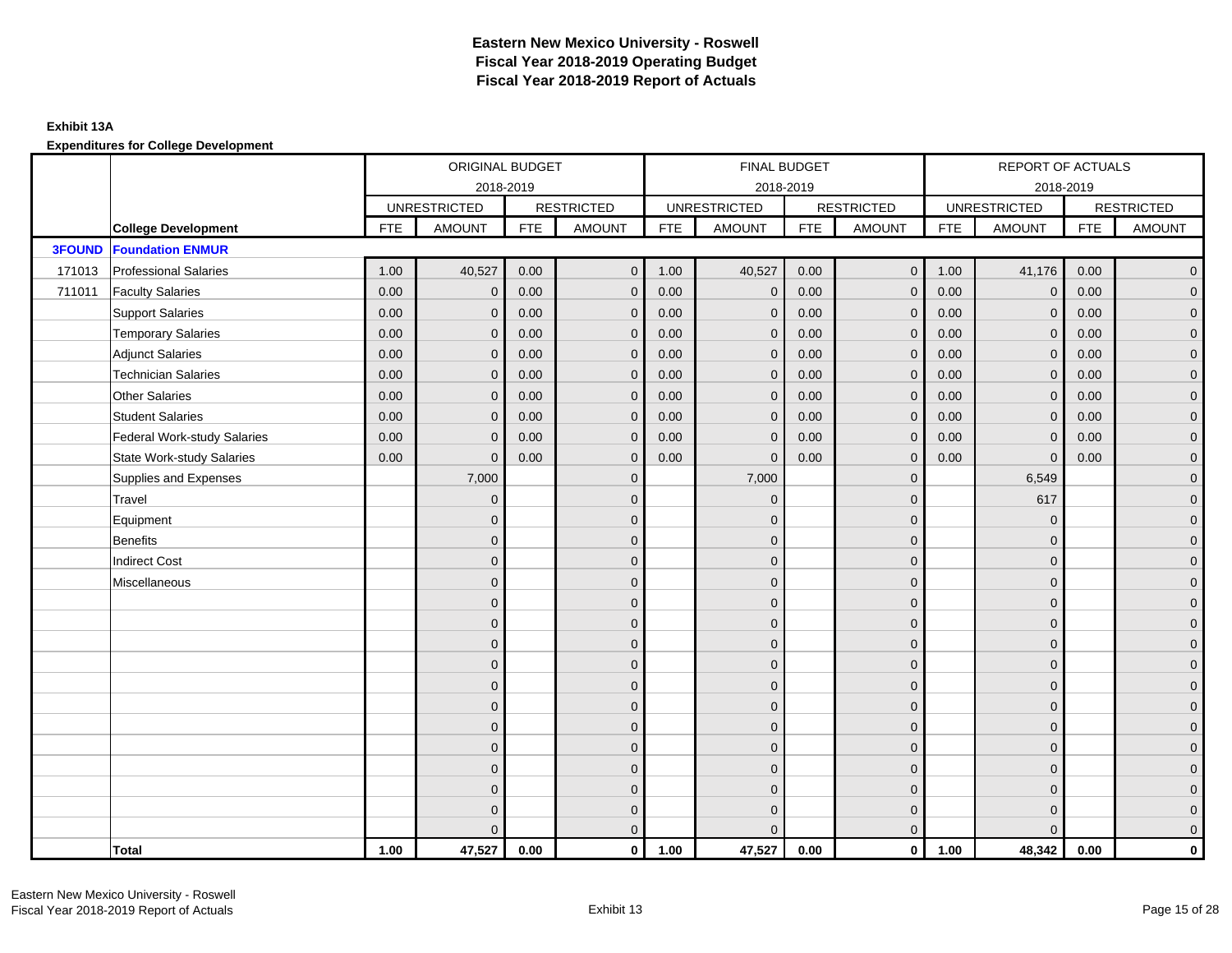|              |                                    |            | ORIGINAL BUDGET     |            |                   |            | FINAL BUDGET        |            |                   |            | REPORT OF ACTUALS   |            |                   |
|--------------|------------------------------------|------------|---------------------|------------|-------------------|------------|---------------------|------------|-------------------|------------|---------------------|------------|-------------------|
|              |                                    |            | 2018-2019           |            |                   |            | 2018-2019           |            |                   |            | 2018-2019           |            |                   |
|              |                                    |            | <b>UNRESTRICTED</b> |            | <b>RESTRICTED</b> |            | <b>UNRESTRICTED</b> |            | <b>RESTRICTED</b> |            | <b>UNRESTRICTED</b> |            | <b>RESTRICTED</b> |
|              | <b>College Development</b>         | <b>FTE</b> | <b>AMOUNT</b>       | <b>FTE</b> | <b>AMOUNT</b>     | <b>FTE</b> | <b>AMOUNT</b>       | <b>FTE</b> | <b>AMOUNT</b>     | <b>FTE</b> | <b>AMOUNT</b>       | <b>FTE</b> | <b>AMOUNT</b>     |
| <b>3MKTG</b> | <b>Institutional Marketing</b>     |            |                     |            |                   |            |                     |            |                   |            |                     |            |                   |
| 171013       | <b>Professional Salaries</b>       | 3.00       | 174,288             | 0.00       | $\mathbf{0}$      | 3.00       | 174,288             | 0.00       | $\overline{0}$    | 3.00       | 179,888             | 0.00       | $\overline{0}$    |
| 711060       | <b>Faculty Salaries</b>            | 0.00       | $\mathbf 0$         | 0.00       | $\mathbf{0}$      | 0.00       | $\mathbf{0}$        | 0.00       | $\mathbf{0}$      | 0.00       | $\mathbf 0$         | 0.00       | $\mathbf 0$       |
|              | <b>Support Salaries</b>            | 1.00       | 29,479              | 0.00       | $\mathbf{0}$      | 1.00       | 29,479              | 0.00       | $\mathbf 0$       | 1.00       | 27,113              | 0.00       | $\overline{0}$    |
|              | <b>Temporary Salaries</b>          | 0.00       | $\mathbf{0}$        | 0.00       | $\Omega$          | 0.00       | $\mathbf{0}$        | 0.00       | $\mathbf{0}$      | 0.01       | 525                 | 0.00       | $\overline{0}$    |
|              | <b>Adjunct Salaries</b>            | 0.00       | $\Omega$            | 0.00       | $\Omega$          | 0.00       | $\Omega$            | 0.00       | $\mathbf{0}$      | 0.00       | $\Omega$            | 0.00       | $\overline{0}$    |
|              | <b>Technician Salaries</b>         | 0.00       | $\mathbf{0}$        | 0.00       | $\Omega$          | 0.00       | $\mathbf{0}$        | 0.00       | $\mathbf{0}$      | 0.00       | $\Omega$            | 0.00       | $\mathbf 0$       |
|              | <b>Other Salaries</b>              | 0.00       | $\mathbf{0}$        | 0.00       | $\mathbf{0}$      | 0.00       | $\mathbf{0}$        | 0.00       | $\mathbf{0}$      | 0.00       | $\mathbf{0}$        | 0.00       | $\overline{0}$    |
|              | <b>Student Salaries</b>            | 0.00       | $\mathbf{0}$        | 0.00       | $\mathbf{0}$      | 0.00       | $\mathbf{0}$        | 0.00       | $\mathbf{0}$      | 0.00       | $\mathbf{0}$        | 0.00       | $\overline{0}$    |
|              | <b>Federal Work-study Salaries</b> | 0.00       | $\mathbf{0}$        | 0.00       | $\mathbf{0}$      | 0.00       | $\mathbf{0}$        | 0.00       | $\mathbf 0$       | 0.00       | $\Omega$            | 0.00       | $\overline{0}$    |
|              | <b>State Work-study Salaries</b>   | 0.00       | $\mathbf{0}$        | 0.00       | $\mathbf{0}$      | 0.00       | $\mathbf{0}$        | 0.00       | $\mathbf{0}$      | 0.00       | $\Omega$            | 0.00       | $\mathbf 0$       |
|              | Supplies and Expenses              |            | 90,464              |            | $\Omega$          |            | 95,564              |            | $\mathbf{0}$      |            | 89,135              |            | $\overline{0}$    |
|              | Travel                             |            | $\overline{0}$      |            | $\mathbf{0}$      |            | $\Omega$            |            | $\mathbf{0}$      |            | 6,041               |            | $\mathbf 0$       |
|              | Equipment                          |            | $\mathbf{0}$        |            | $\mathbf{0}$      |            | $\Omega$            |            | $\mathbf 0$       |            | $\mathbf{0}$        |            | $\overline{0}$    |
|              | <b>Benefits</b>                    |            | $\Omega$            |            | $\mathbf{0}$      |            | $\Omega$            |            | $\mathbf{0}$      |            | $\mathbf{0}$        |            | $\overline{0}$    |
|              | <b>Indirect Cost</b>               |            | $\Omega$            |            | $\Omega$          |            | $\Omega$            |            | $\mathbf{0}$      |            | $\Omega$            |            | $\overline{0}$    |
|              | Miscellaneous                      |            | $\mathbf{0}$        |            | $\mathbf{0}$      |            | $\mathbf{0}$        |            | $\mathbf 0$       |            | $\mathbf{0}$        |            | $\mathbf 0$       |
|              |                                    |            | $\overline{0}$      |            | $\mathbf{0}$      |            | $\Omega$            |            | $\mathbf{0}$      |            | $\Omega$            |            | $\overline{0}$    |
|              |                                    |            | $\mathbf{0}$        |            | $\mathbf{0}$      |            | $\Omega$            |            | $\mathbf 0$       |            | $\mathbf{0}$        |            | $\overline{0}$    |
|              |                                    |            | $\mathbf{0}$        |            | $\mathbf 0$       |            | $\Omega$            |            | $\mathbf 0$       |            | $\mathbf{0}$        |            | $\overline{0}$    |
|              |                                    |            | $\mathbf{0}$        |            | $\mathbf{0}$      |            | $\Omega$            |            | $\mathbf 0$       |            | $\mathbf{0}$        |            | $\mathbf 0$       |
|              |                                    |            | $\Omega$            |            | $\mathbf{0}$      |            | $\Omega$            |            | $\mathbf{0}$      |            | $\Omega$            |            | $\overline{0}$    |
|              |                                    |            | $\Omega$            |            | $\mathbf{0}$      |            | $\Omega$            |            | $\mathbf{0}$      |            | $\Omega$            |            | $\overline{0}$    |
|              |                                    |            | $\mathbf{0}$        |            | $\mathbf{0}$      |            | $\Omega$            |            | $\mathbf{0}$      |            | $\mathbf{0}$        |            | $\overline{0}$    |
|              |                                    |            | $\mathbf{0}$        |            | $\mathbf{0}$      |            | $\Omega$            |            | $\mathbf 0$       |            | $\mathbf{0}$        |            | $\overline{0}$    |
|              |                                    |            | $\Omega$            |            | $\mathbf{0}$      |            | $\Omega$            |            | $\mathbf{0}$      |            | $\Omega$            |            | $\overline{0}$    |
|              |                                    |            | $\Omega$            |            | $\mathbf 0$       |            | $\Omega$            |            | $\mathbf 0$       |            | $\mathbf{0}$        |            | $\overline{0}$    |
|              |                                    |            | $\mathbf{0}$        |            | $\mathbf 0$       |            | $\Omega$            |            | $\mathbf 0$       |            | $\mathbf{0}$        |            | $\overline{0}$    |
|              |                                    |            | $\Omega$            |            | $\mathbf{0}$      |            | $\Omega$            |            | $\mathbf{0}$      |            | $\Omega$            |            | $\mathbf 0$       |
|              | Total                              | 4.00       | 294,231             | 0.00       | $\mathbf{0}$      | 4.00       | 299,331             | 0.00       | $\mathbf 0$       | 4.01       | 302,702             | 0.00       | $\mathbf{0}$      |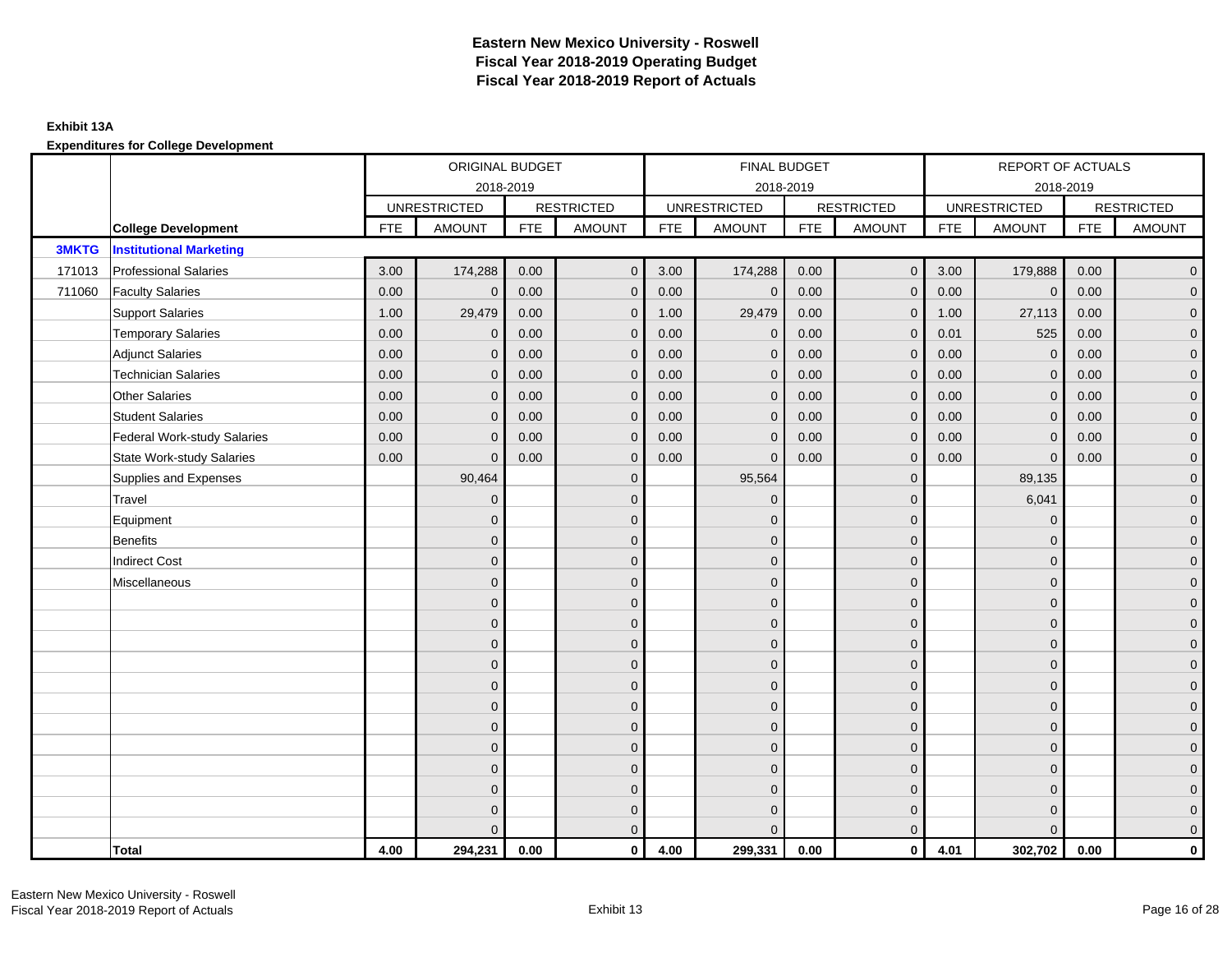**Expenditures for Fiscal Operations**

|        |                                    |            | ORIGINAL BUDGET     |            |                   |            | FINAL BUDGET        |            |                   |            | REPORT OF ACTUALS   |            |                     |
|--------|------------------------------------|------------|---------------------|------------|-------------------|------------|---------------------|------------|-------------------|------------|---------------------|------------|---------------------|
|        |                                    |            | 2018-2019           |            |                   |            | 2018-2019           |            |                   |            | 2018-2019           |            |                     |
|        |                                    |            | <b>UNRESTRICTED</b> |            | <b>RESTRICTED</b> |            | <b>UNRESTRICTED</b> |            | <b>RESTRICTED</b> |            | <b>UNRESTRICTED</b> |            | <b>RESTRICTED</b>   |
|        | <b>Fiscal Operations</b>           | <b>FTE</b> | <b>AMOUNT</b>       | <b>FTE</b> | <b>AMOUNT</b>     | <b>FTE</b> | <b>AMOUNT</b>       | <b>FTE</b> | <b>AMOUNT</b>     | <b>FTE</b> | <b>AMOUNT</b>       | <b>FTE</b> | <b>AMOUNT</b>       |
| 3BUSO  | <b>Business Office</b>             |            |                     |            |                   |            |                     |            |                   |            |                     |            |                     |
| 171013 | <b>Professional Salaries</b>       | 5.00       | 297,616             | 0.00       | $\mathbf{0}$      | 5.00       | 297,616             | 0.00       | $\overline{0}$    | 5.00       | 330,842             | 0.00       | $\overline{0}$      |
| 740040 | <b>Faculty Salaries</b>            | 0.00       | $\mathbf 0$         | 0.00       | $\mathbf{0}$      | 0.00       | $\mathbf 0$         | 0.00       | $\mathbf{0}$      | 0.00       | $\mathbf 0$         | 0.00       | $\overline{0}$      |
|        | <b>Support Salaries</b>            | 6.00       | 178,985             | 0.00       | $\mathbf 0$       | 6.00       | 178,985             | 0.00       | $\mathbf 0$       | 3.00       | 88,432              | 0.00       | $\overline{0}$      |
|        | <b>Temporary Salaries</b>          | 0.00       | $\mathbf 0$         | 0.00       | $\mathbf 0$       | 0.00       | $\mathbf 0$         | 0.00       | $\mathbf{0}$      | 0.00       | $\mathbf 0$         | 0.00       | $\overline{0}$      |
|        | <b>Adjunct Salaries</b>            | 0.00       | $\mathbf{0}$        | 0.00       | $\mathbf{0}$      | 0.00       | $\Omega$            | 0.00       | $\mathbf{0}$      | 0.00       | $\mathbf{0}$        | 0.00       | $\overline{0}$      |
|        | <b>Technician Salaries</b>         | 0.00       | $\mathbf{0}$        | 0.00       | $\mathbf 0$       | 0.00       | $\mathbf{0}$        | 0.00       | $\mathbf{0}$      | 0.00       | $\mathbf{0}$        | 0.00       | $\mathbf{0}$        |
|        | Other Salaries                     | 0.00       | $\mathbf{0}$        | 0.00       | $\Omega$          | 0.00       | $\mathbf{0}$        | 0.00       | $\mathbf{0}$      | 0.00       | $\mathbf{0}$        | 0.00       | $\mathbf{0}$        |
|        | <b>Student Salaries</b>            | 0.00       | $\mathbf{0}$        | 0.00       | $\mathbf{0}$      | 0.00       | $\mathbf{0}$        | 0.00       | $\mathbf{0}$      | 0.00       | $\mathbf{0}$        | 0.00       | $\overline{0}$      |
|        | <b>Federal Work-study Salaries</b> | 0.00       | $\mathbf{0}$        | 0.00       | $\mathbf 0$       | 0.00       | $\mathbf{0}$        | 0.00       | $\mathbf 0$       | 0.00       | $\mathbf 0$         | 0.00       | $\overline{0}$      |
|        | <b>State Work-study Salaries</b>   | 0.00       | $\mathbf{0}$        | 0.00       | $\mathbf{0}$      | 0.00       | $\mathbf{0}$        | 0.00       | $\mathbf{0}$      | 0.00       | $\mathbf{0}$        | 0.00       | $\mathbf{0}$        |
|        | Supplies and Expenses              |            | 57,500              |            | $\mathbf 0$       |            | 57,500              |            | $\mathbf 0$       |            | 74,032              |            | $\mathsf{O}\xspace$ |
|        | Travel                             |            | 1,000               |            | $\mathbf{0}$      |            | 1,000               |            | $\mathbf{0}$      |            | 1,452               |            | $\overline{0}$      |
|        | Equipment                          |            | $\mathbf 0$         |            | $\mathbf 0$       |            | $\mathbf 0$         |            | $\mathbf 0$       |            | $\mathbf 0$         |            | $\overline{0}$      |
|        | <b>Benefits</b>                    |            | $\Omega$            |            | $\mathbf{0}$      |            | $\Omega$            |            | $\mathbf 0$       |            | $\mathbf 0$         |            | $\overline{0}$      |
|        | <b>Indirect Cost</b>               |            | $\mathbf{0}$        |            | $\mathbf{0}$      |            | $\Omega$            |            | $\mathbf{0}$      |            | $\Omega$            |            | $\overline{0}$      |
|        | Miscellaneous                      |            | $\overline{0}$      |            | $\mathbf 0$       |            | $\mathbf{0}$        |            | $\mathbf 0$       |            | $\mathbf 0$         |            | $\mathsf{O}\xspace$ |
|        |                                    |            | $\overline{0}$      |            | $\mathbf 0$       |            | $\mathbf{0}$        |            | $\mathbf 0$       |            | $\mathbf{0}$        |            | $\overline{0}$      |
|        |                                    |            | $\overline{0}$      |            | $\mathbf 0$       |            | $\mathbf{0}$        |            | $\mathbf 0$       |            | $\mathbf{0}$        |            | $\overline{0}$      |
|        |                                    |            | $\mathbf{0}$        |            | $\mathbf 0$       |            | $\mathbf{0}$        |            | $\mathbf 0$       |            | $\mathbf{0}$        |            | $\overline{0}$      |
|        |                                    |            | $\mathbf{0}$        |            | $\mathbf{0}$      |            | $\Omega$            |            | $\mathbf 0$       |            | $\mathbf 0$         |            | $\mathbf{0}$        |
|        |                                    |            | $\Omega$            |            | $\mathbf{0}$      |            | $\mathbf{0}$        |            | $\mathbf 0$       |            | $\mathbf 0$         |            | $\mathsf{O}\xspace$ |
|        |                                    |            | $\overline{0}$      |            | $\mathbf{0}$      |            | $\Omega$            |            | $\mathbf{0}$      |            | $\Omega$            |            | $\overline{0}$      |
|        |                                    |            | $\overline{0}$      |            | $\mathbf 0$       |            | $\mathbf{0}$        |            | $\mathbf 0$       |            | $\mathbf 0$         |            | $\overline{0}$      |
|        |                                    |            | $\mathbf{0}$        |            | $\mathbf{0}$      |            | $\Omega$            |            | $\mathbf 0$       |            | $\mathbf{0}$        |            | $\overline{0}$      |
|        |                                    |            | $\mathbf{0}$        |            | $\mathbf{0}$      |            | $\Omega$            |            | $\mathbf{0}$      |            | $\mathbf{0}$        |            | $\overline{0}$      |
|        |                                    |            | $\mathbf{0}$        |            | $\mathbf 0$       |            | $\mathbf{0}$        |            | $\mathbf{0}$      |            | $\mathbf 0$         |            | $\pmb{0}$           |
|        |                                    |            | $\overline{0}$      |            | $\mathbf 0$       |            | $\mathbf{0}$        |            | $\mathbf 0$       |            | $\mathbf{0}$        |            | $\mathbf{0}$        |
|        |                                    |            | $\Omega$            |            | $\mathbf{0}$      |            | $\Omega$            |            | $\overline{0}$    |            | $\Omega$            |            | $\overline{0}$      |
|        | <b>Total</b>                       | 11.00      | 535,101             | 0.00       | $\mathbf 0$       | 11.00      | 535,101             | 0.00       | $\overline{0}$    | 8.00       | 494,758             | 0.00       | $\mathbf{0}$        |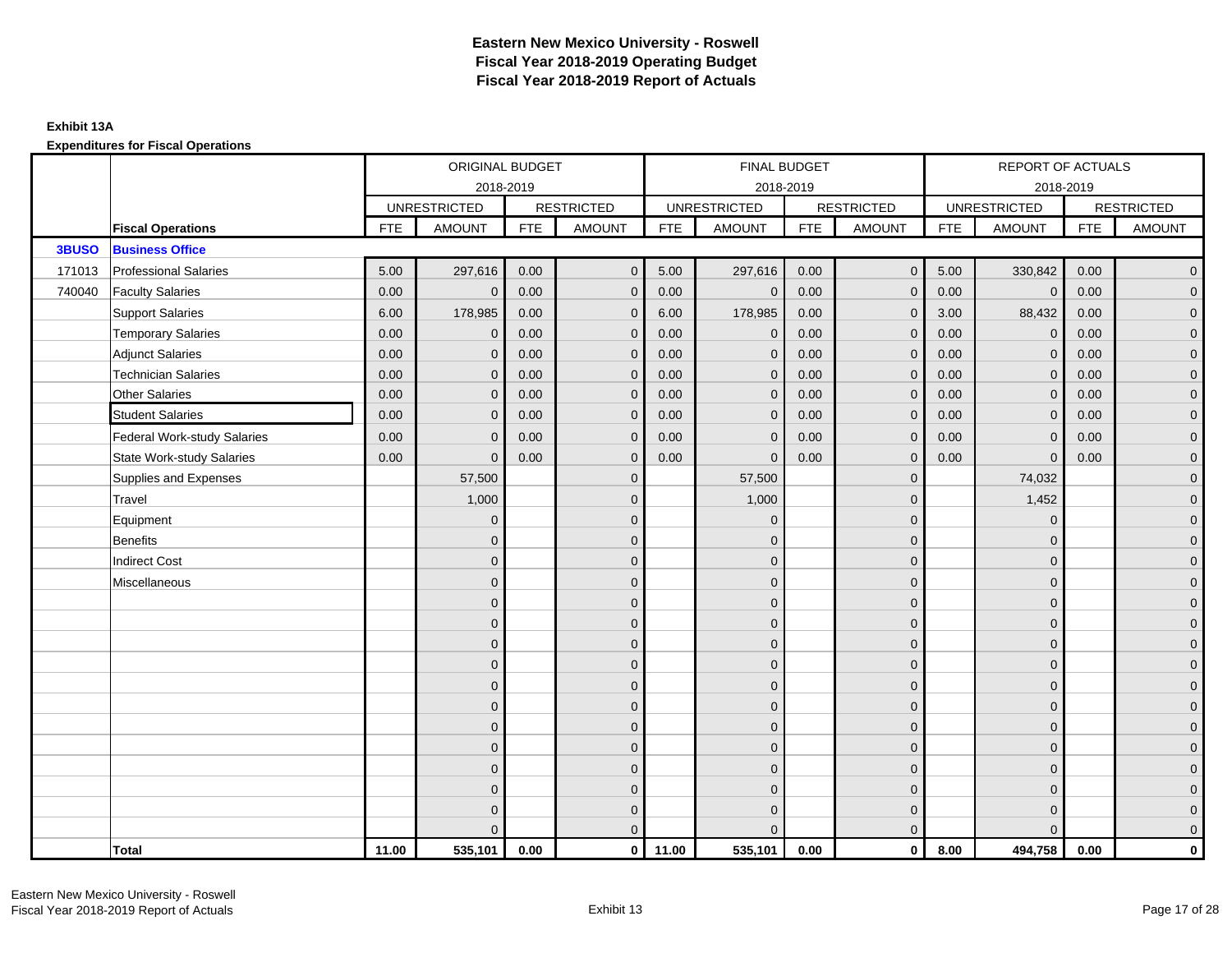**Expenditures for Fiscal Operations**

|        |                                        |            | ORIGINAL BUDGET     |            |                   |            | FINAL BUDGET        |            |                   |            | REPORT OF ACTUALS   |            |                     |
|--------|----------------------------------------|------------|---------------------|------------|-------------------|------------|---------------------|------------|-------------------|------------|---------------------|------------|---------------------|
|        |                                        |            |                     | 2018-2019  |                   |            | 2018-2019           |            |                   |            | 2018-2019           |            |                     |
|        |                                        |            | <b>UNRESTRICTED</b> |            | <b>RESTRICTED</b> |            | <b>UNRESTRICTED</b> |            | <b>RESTRICTED</b> |            | <b>UNRESTRICTED</b> |            | <b>RESTRICTED</b>   |
|        | <b>Fiscal Operations</b>               | <b>FTE</b> | <b>AMOUNT</b>       | <b>FTE</b> | <b>AMOUNT</b>     | <b>FTE</b> | <b>AMOUNT</b>       | <b>FTE</b> | <b>AMOUNT</b>     | <b>FTE</b> | <b>AMOUNT</b>       | <b>FTE</b> | <b>AMOUNT</b>       |
|        | <b>Allowance for Doubtful Accounts</b> |            |                     |            |                   |            |                     |            |                   |            |                     |            |                     |
| 171013 | <b>Professional Salaries</b>           | 0.00       | $\mathbf{0}$        | 0.00       | $\mathbf{0}$      | 0.00       | $\mathbf{0}$        | 0.00       | $\overline{0}$    | 0.00       | $\overline{0}$      | 0.00       | $\overline{0}$      |
| 740005 | <b>Faculty Salaries</b>                | 0.00       | $\mathbf{0}$        | 0.00       | $\mathbf{0}$      | 0.00       | $\mathbf{0}$        | 0.00       | $\mathbf{0}$      | 0.00       | $\mathbf{0}$        | 0.00       | $\overline{0}$      |
| 971010 | Support Salaries                       | 0.00       | $\mathbf{0}$        | 0.00       | $\mathbf{0}$      | 0.00       | $\overline{0}$      | 0.00       | $\mathbf 0$       | 0.00       | $\overline{0}$      | 0.00       | $\overline{0}$      |
|        | <b>Temporary Salaries</b>              | 0.00       | $\mathbf 0$         | 0.00       | $\mathbf 0$       | 0.00       | $\mathbf 0$         | 0.00       | $\mathbf 0$       | 0.00       | $\overline{0}$      | 0.00       | $\mathbf{0}$        |
|        | <b>Adjunct Salaries</b>                | 0.00       | $\mathbf{0}$        | 0.00       | $\mathbf{0}$      | 0.00       | $\mathbf{0}$        | 0.00       | $\mathbf{0}$      | 0.00       | $\mathbf{0}$        | 0.00       | $\overline{0}$      |
|        | <b>Technician Salaries</b>             | 0.00       | $\Omega$            | 0.00       | $\Omega$          | 0.00       | $\mathbf{0}$        | 0.00       | $\mathbf{0}$      | 0.00       | $\mathbf{0}$        | 0.00       | $\mathbf 0$         |
|        | Other Salaries                         | 0.00       | $\Omega$            | 0.00       | $\Omega$          | 0.00       | $\Omega$            | 0.00       | $\Omega$          | 0.00       | $\mathbf{0}$        | 0.00       | $\mathbf{0}$        |
|        | <b>Student Salaries</b>                | 0.00       | $\mathbf 0$         | 0.00       | $\mathbf 0$       | 0.00       | $\mathbf{0}$        | 0.00       | $\mathbf 0$       | 0.00       | $\mathbf 0$         | 0.00       | $\mathbf{0}$        |
|        | <b>Federal Work-study Salaries</b>     | 0.00       | $\mathbf 0$         | 0.00       | $\mathbf 0$       | 0.00       | $\mathbf{0}$        | 0.00       | $\overline{0}$    | 0.00       | $\mathbf 0$         | 0.00       | $\overline{0}$      |
|        | <b>State Work-study Salaries</b>       | 0.00       | $\mathbf{0}$        | 0.00       | $\mathbf{0}$      | 0.00       | $\mathbf{0}$        | 0.00       | $\mathbf{0}$      | 0.00       | $\mathbf 0$         | 0.00       | $\overline{0}$      |
|        | Supplies and Expenses                  |            | $\Omega$            |            | $\Omega$          |            | $\Omega$            |            | $\overline{0}$    |            | 600                 |            | $\mathsf{O}\xspace$ |
|        | Travel                                 |            | $\Omega$            |            | $\mathbf{0}$      |            | $\Omega$            |            | $\mathbf{0}$      |            | $\mathbf 0$         |            | $\overline{0}$      |
|        | Equipment                              |            | $\mathbf{0}$        |            | $\mathbf 0$       |            | $\mathbf{0}$        |            | $\mathbf 0$       |            | $\mathbf{0}$        |            | $\overline{0}$      |
|        | <b>Benefits</b>                        |            | $\mathbf{0}$        |            | $\mathbf{0}$      |            | $\Omega$            |            | $\mathbf 0$       |            | $\mathbf 0$         |            | $\overline{0}$      |
|        | <b>Indirect Cost</b>                   |            | $\Omega$            |            | $\mathbf{0}$      |            | $\Omega$            |            | $\mathbf{0}$      |            | $\Omega$            |            | $\overline{0}$      |
|        | Miscellaneous                          |            | 250,000             |            | $\mathbf{0}$      |            | 250,000             |            | $\mathbf{0}$      |            | (35, 362)           |            | $\overline{0}$      |
|        |                                        |            | $\mathbf 0$         |            | $\mathbf 0$       |            | $\mathbf{0}$        |            | $\mathbf 0$       |            | $\mathbf 0$         |            | $\mathbf{0}$        |
|        |                                        |            | $\Omega$            |            | $\mathbf 0$       |            | $\mathbf{0}$        |            | $\mathbf 0$       |            | $\mathbf{0}$        |            | $\overline{0}$      |
|        |                                        |            | $\Omega$            |            | $\mathbf{0}$      |            | $\Omega$            |            | $\mathbf 0$       |            | $\mathbf{0}$        |            | $\overline{0}$      |
|        |                                        |            | $\Omega$            |            | $\mathbf{0}$      |            | $\Omega$            |            | $\mathbf{0}$      |            | $\Omega$            |            | $\overline{0}$      |
|        |                                        |            | $\mathbf{0}$        |            | $\mathbf 0$       |            | $\mathbf{0}$        |            | $\mathbf 0$       |            | $\mathbf 0$         |            | $\mathsf{O}\xspace$ |
|        |                                        |            | $\mathbf{0}$        |            | $\mathbf 0$       |            | $\mathbf{0}$        |            | $\mathbf 0$       |            | $\mathbf{0}$        |            | $\mathbf{0}$        |
|        |                                        |            | $\Omega$            |            | $\mathbf{0}$      |            | $\mathbf{0}$        |            | $\mathbf 0$       |            | $\mathbf{0}$        |            | $\overline{0}$      |
|        |                                        |            | $\Omega$            |            | $\mathbf{0}$      |            | $\Omega$            |            | $\mathbf{0}$      |            | $\mathbf 0$         |            | $\overline{0}$      |
|        |                                        |            | $\mathbf{0}$        |            | $\mathbf 0$       |            | $\mathbf{0}$        |            | $\mathbf 0$       |            | $\mathbf 0$         |            | $\mathbf{0}$        |
|        |                                        |            | $\mathbf{0}$        |            | $\mathbf 0$       |            | $\Omega$            |            | $\mathbf 0$       |            | $\mathbf 0$         |            | $\mathbf{0}$        |
|        |                                        |            | 0                   |            | $\mathbf 0$       |            | $\Omega$            |            | $\mathbf 0$       |            | $\mathbf 0$         |            | $\mathbf{0}$        |
|        |                                        |            | $\Omega$            |            | $\mathbf{0}$      |            | $\Omega$            |            | $\overline{0}$    |            | $\Omega$            |            | $\overline{0}$      |
|        | <b>Total</b>                           | 0.00       | 250,000             | 0.00       | $\mathbf{0}$      | 0.00       | 250,000             | 0.00       | $\mathbf{0}$      | 0.00       | (34, 762)           | 0.00       | $\mathbf 0$         |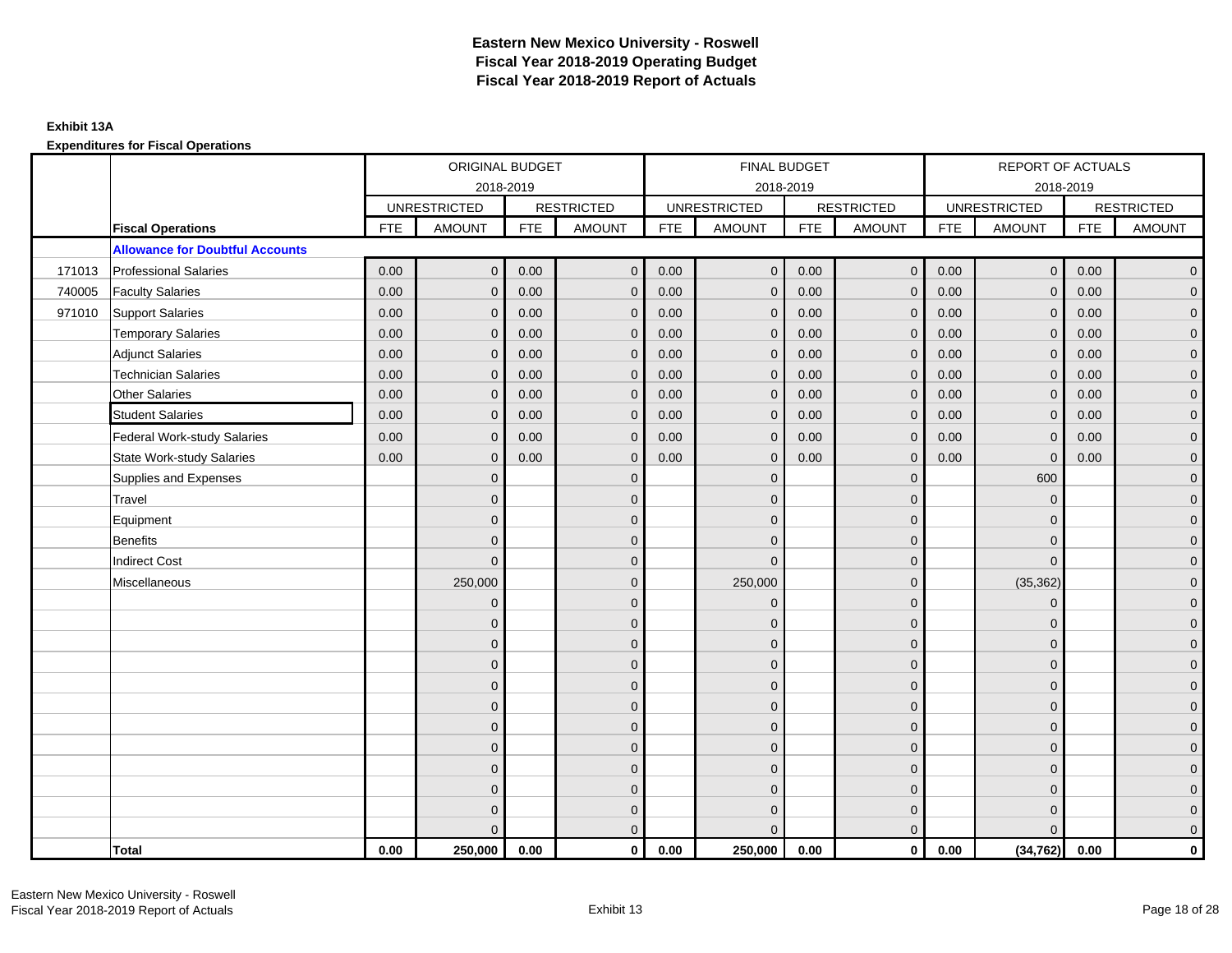**Expenditures for Fiscal Operations**

|        |                                    |            | ORIGINAL BUDGET     |            |                   |            | FINAL BUDGET        |            |                   |            | <b>REPORT OF ACTUALS</b> |            |                   |
|--------|------------------------------------|------------|---------------------|------------|-------------------|------------|---------------------|------------|-------------------|------------|--------------------------|------------|-------------------|
|        |                                    |            |                     | 2018-2019  |                   |            | 2018-2019           |            |                   |            | 2018-2019                |            |                   |
|        |                                    |            | <b>UNRESTRICTED</b> |            | <b>RESTRICTED</b> |            | <b>UNRESTRICTED</b> |            | <b>RESTRICTED</b> |            | <b>UNRESTRICTED</b>      |            | <b>RESTRICTED</b> |
|        | <b>Fiscal Operations</b>           | <b>FTE</b> | <b>AMOUNT</b>       | <b>FTE</b> | <b>AMOUNT</b>     | <b>FTE</b> | <b>AMOUNT</b>       | <b>FTE</b> | <b>AMOUNT</b>     | <b>FTE</b> | <b>AMOUNT</b>            | <b>FTE</b> | <b>AMOUNT</b>     |
|        | <b>External Audit</b>              |            |                     |            |                   |            |                     |            |                   |            |                          |            |                   |
| 171013 | <b>Professional Salaries</b>       | 0.00       | $\mathbf{0}$        | 0.00       | $\overline{0}$    | 0.00       | $\mathbf{0}$        | 0.00       | $\mathbf{0}$      | 0.00       | $\overline{0}$           | 0.00       | $\overline{0}$    |
| 740004 | <b>Faculty Salaries</b>            | 0.00       | $\mathbf{0}$        | 0.00       | $\mathbf{0}$      | 0.00       | $\mathbf{0}$        | 0.00       | $\mathbf{0}$      | 0.00       | $\mathbf{0}$             | 0.00       | $\overline{0}$    |
| 971121 | <b>Support Salaries</b>            | 0.00       | $\mathbf 0$         | 0.00       | $\mathbf 0$       | 0.00       | $\mathbf{0}$        | 0.00       | $\mathbf{0}$      | 0.00       | $\mathbf{0}$             | 0.00       | $\overline{0}$    |
|        | <b>Temporary Salaries</b>          | 0.00       | $\mathbf{0}$        | 0.00       | $\mathbf{0}$      | 0.00       | $\mathbf{0}$        | 0.00       | $\mathbf{0}$      | 0.00       | $\mathbf{0}$             | 0.00       | $\overline{0}$    |
|        | <b>Adjunct Salaries</b>            | 0.00       | $\mathbf 0$         | 0.00       | $\mathbf 0$       | 0.00       | $\mathbf{0}$        | 0.00       | $\mathbf{0}$      | 0.00       | $\mathbf 0$              | 0.00       | $\overline{0}$    |
|        | <b>Technician Salaries</b>         | 0.00       | $\mathbf{0}$        | 0.00       | $\mathbf{0}$      | 0.00       | $\Omega$            | 0.00       | $\mathbf{0}$      | 0.00       | $\mathbf{0}$             | 0.00       | $\overline{0}$    |
|        | <b>Other Salaries</b>              | 0.00       | $\Omega$            | 0.00       | $\mathbf{0}$      | 0.00       | $\Omega$            | 0.00       | $\mathbf{0}$      | 0.00       | $\mathbf 0$              | 0.00       | $\mathbf 0$       |
|        | <b>Student Salaries</b>            | 0.00       | $\mathbf{0}$        | 0.00       | $\mathbf 0$       | 0.00       | $\mathbf{0}$        | 0.00       | $\mathbf{0}$      | 0.00       | $\Omega$                 | 0.00       | $\overline{0}$    |
|        | <b>Federal Work-study Salaries</b> | 0.00       | $\mathbf{0}$        | 0.00       | $\mathbf{0}$      | 0.00       | $\Omega$            | 0.00       | $\mathbf{0}$      | 0.00       | $\mathbf{0}$             | 0.00       | $\overline{0}$    |
|        | <b>State Work-study Salaries</b>   | 0.00       | $\mathbf 0$         | 0.00       | $\mathbf 0$       | 0.00       | $\mathbf{0}$        | 0.00       | $\mathbf 0$       | 0.00       | $\mathbf 0$              | 0.00       | $\mathbf 0$       |
|        | Supplies and Expenses              |            | $\Omega$            |            | $\mathbf 0$       |            | $\mathbf{0}$        |            | $\mathbf{0}$      |            | $\mathbf 0$              |            | $\overline{0}$    |
|        | Travel                             |            | $\Omega$            |            | $\mathbf 0$       |            | $\mathbf{0}$        |            | $\mathbf{0}$      |            | $\Omega$                 |            | $\overline{0}$    |
|        | Equipment                          |            | $\Omega$            |            | $\mathbf 0$       |            | $\Omega$            |            | $\mathbf 0$       |            | $\mathbf{0}$             |            | $\overline{0}$    |
|        | <b>Benefits</b>                    |            | $\Omega$            |            | $\mathbf{0}$      |            | $\Omega$            |            | $\mathbf{0}$      |            | $\Omega$                 |            | $\mathbf 0$       |
|        | <b>Indirect Cost</b>               |            | $\mathbf{0}$        |            | $\mathbf 0$       |            | $\Omega$            |            | $\mathbf{0}$      |            | $\mathbf 0$              |            | $\pmb{0}$         |
|        | Miscellaneous                      |            | 68,000              |            | $\mathbf 0$       |            | 68,000              |            | $\mathbf 0$       |            | 82,662                   |            | $\pmb{0}$         |
|        |                                    |            | $\mathbf{0}$        |            | $\mathbf 0$       |            | $\mathbf{0}$        |            | $\mathbf 0$       |            | $\mathbf{0}$             |            | $\overline{0}$    |
|        |                                    |            | $\Omega$            |            | $\mathbf 0$       |            | $\Omega$            |            | $\mathbf 0$       |            | $\mathbf{0}$             |            | $\overline{0}$    |
|        |                                    |            | $\Omega$            |            | $\mathbf 0$       |            | $\Omega$            |            | $\Omega$          |            | $\Omega$                 |            | $\overline{0}$    |
|        |                                    |            | $\Omega$            |            | $\mathbf 0$       |            | $\Omega$            |            | $\mathbf{0}$      |            | $\mathbf 0$              |            | $\overline{0}$    |
|        |                                    |            | $\Omega$            |            | $\mathbf 0$       |            | $\Omega$            |            | $\mathbf{0}$      |            | $\mathbf 0$              |            | $\overline{0}$    |
|        |                                    |            | $\mathbf{0}$        |            | $\mathbf 0$       |            | $\Omega$            |            | $\mathbf{0}$      |            | $\mathbf{0}$             |            | $\overline{0}$    |
|        |                                    |            | $\Omega$            |            | $\mathbf 0$       |            | $\Omega$            |            | $\mathbf{0}$      |            | $\mathbf{0}$             |            | $\overline{0}$    |
|        |                                    |            | $\Omega$            |            | $\mathbf{0}$      |            | $\Omega$            |            | $\mathbf{0}$      |            | $\Omega$                 |            | $\overline{0}$    |
|        |                                    |            | $\Omega$            |            | $\mathbf 0$       |            | $\Omega$            |            | $\mathbf 0$       |            | $\mathbf{0}$             |            | $\mathbf 0$       |
|        |                                    |            | $\Omega$            |            | $\mathbf 0$       |            | $\Omega$            |            | $\mathbf 0$       |            | $\mathbf{0}$             |            | $\overline{0}$    |
|        |                                    |            | $\Omega$            |            | $\mathbf 0$       |            | $\Omega$            |            | $\mathbf{0}$      |            | $\mathbf 0$              |            | $\overline{0}$    |
|        |                                    |            | $\Omega$            |            | $\mathbf{0}$      |            |                     |            | $\Omega$          |            | $\Omega$                 |            | $\overline{0}$    |
|        | <b>Total</b>                       | 0.00       | 68,000              | 0.00       | $\mathbf{0}$      | 0.00       | 68,000              | 0.00       | $\mathbf{0}$      | 0.00       | 82,662                   | 0.00       | $\mathbf 0$       |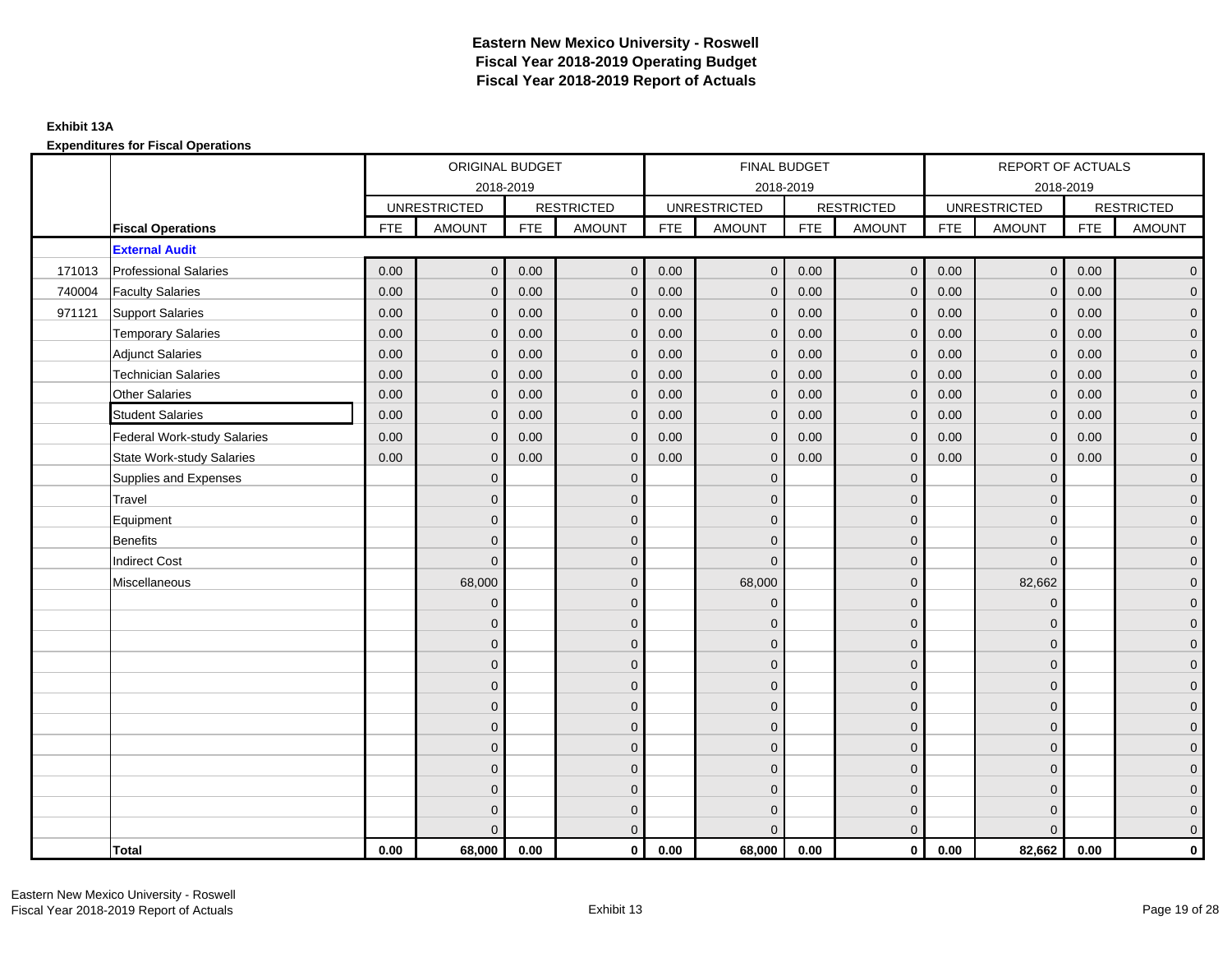## **Exhibit 13A**

|              |                                     |      | ORIGINAL BUDGET     |            |                   |            | FINAL BUDGET        |            |                   |            | REPORT OF ACTUALS   |            |                     |
|--------------|-------------------------------------|------|---------------------|------------|-------------------|------------|---------------------|------------|-------------------|------------|---------------------|------------|---------------------|
|              |                                     |      | 2018-2019           |            |                   |            | 2018-2019           |            |                   |            | 2018-2019           |            |                     |
|              |                                     |      | <b>UNRESTRICTED</b> |            | <b>RESTRICTED</b> |            | <b>UNRESTRICTED</b> |            | <b>RESTRICTED</b> |            | <b>UNRESTRICTED</b> |            | <b>RESTRICTED</b>   |
|              | <b>General &amp; Administrative</b> | FTE  | <b>AMOUNT</b>       | <b>FTE</b> | <b>AMOUNT</b>     | <b>FTE</b> | <b>AMOUNT</b>       | <b>FTE</b> | <b>AMOUNT</b>     | <b>FTE</b> | <b>AMOUNT</b>       | <b>FTE</b> | <b>AMOUNT</b>       |
| <b>3HRES</b> | <b>Human Resources</b>              |      |                     |            |                   |            |                     |            |                   |            |                     |            |                     |
| 171013       | <b>Professional Salaries</b>        | 3.00 | 187,501             | 0.00       | $\overline{0}$    | 3.00       | 187,501             | 0.00       | $\overline{0}$    | 2.50       | 156,582             | 0.00       | $\overline{0}$      |
| 710060       | <b>Faculty Salaries</b>             | 0.00 | $\mathbf{0}$        | 0.00       | $\Omega$          | 0.00       | $\mathbf{0}$        | 0.00       | $\mathbf{0}$      | 0.00       | $\mathbf 0$         | 0.00       | $\overline{0}$      |
|              | <b>Support Salaries</b>             | 1.00 | 32,121              | 0.00       | $\mathbf{0}$      | 1.00       | 32,121              | 0.00       | $\mathbf{0}$      | 1.00       | 32,115              | 0.00       | $\overline{0}$      |
|              | <b>Temporary Salaries</b>           | 0.00 | $\mathbf 0$         | 0.00       | $\mathbf{0}$      | 0.00       | $\mathbf 0$         | 0.00       | $\mathbf 0$       | 0.00       | $\mathbf 0$         | 0.00       | $\mathbf{0}$        |
|              | <b>Adjunct Salaries</b>             | 0.00 | $\mathbf{0}$        | 0.00       | $\mathbf{0}$      | 0.00       | $\mathbf{0}$        | 0.00       | $\mathbf{0}$      | 0.00       | $\mathbf 0$         | 0.00       | $\mathbf{0}$        |
|              | <b>Technician Salaries</b>          | 0.00 | $\mathbf{0}$        | 0.00       | $\mathbf{0}$      | 0.00       | $\mathbf{0}$        | 0.00       | $\mathbf{0}$      | 0.00       | $\Omega$            | 0.00       | $\mathbf{0}$        |
|              | <b>Other Salaries</b>               | 0.00 | $\mathbf{0}$        | 0.00       | $\Omega$          | 0.00       | $\Omega$            | 0.00       | $\mathbf{0}$      | 0.00       | $\mathbf{0}$        | 0.00       | $\overline{0}$      |
|              | <b>Student Salaries</b>             | 0.00 | $\mathbf 0$         | 0.00       | $\mathbf{0}$      | 0.00       | $\mathbf{0}$        | 0.00       | $\mathbf 0$       | 0.35       | 11,188              | 0.00       | $\overline{0}$      |
|              | <b>Federal Work-study Salaries</b>  | 0.00 | $\mathbf{0}$        | 0.00       | $\mathbf{0}$      | 0.00       | $\mathbf{0}$        | 0.00       | $\mathbf 0$       | 0.00       | $\mathbf 0$         | 0.00       | $\overline{0}$      |
|              | <b>State Work-study Salaries</b>    | 0.00 | $\mathbf{0}$        | 0.00       | $\mathbf{0}$      | 0.00       | $\mathbf{0}$        | 0.00       | $\mathbf{0}$      | 0.00       | $\mathbf 0$         | 0.00       | $\overline{0}$      |
|              | Supplies and Expenses               |      | 11,577              |            | $\mathbf{0}$      |            | 11,577              |            | $\mathbf{0}$      |            | 11,328              |            | $\mathsf{O}\xspace$ |
|              | Travel                              |      | $\mathbf{0}$        |            | $\mathbf{0}$      |            | $\mathbf{0}$        |            | $\mathbf{0}$      |            | $\mathbf 0$         |            | $\overline{0}$      |
|              | Equipment                           |      | $\mathbf{0}$        |            | $\mathbf 0$       |            | $\mathbf{0}$        |            | $\mathbf 0$       |            | $\mathbf 0$         |            | $\overline{0}$      |
|              | <b>Benefits</b>                     |      | $\Omega$            |            | $\mathbf{0}$      |            | $\Omega$            |            | $\mathbf 0$       |            | $\mathbf 0$         |            | $\overline{0}$      |
|              | <b>Indirect Cost</b>                |      | $\Omega$            |            | $\mathbf{0}$      |            | $\Omega$            |            | $\mathbf{0}$      |            | $\Omega$            |            | $\overline{0}$      |
|              | Miscellaneous                       |      | $\Omega$            |            | $\mathbf{0}$      |            | $\Omega$            |            | $\mathbf{0}$      |            | $\Omega$            |            | $\overline{0}$      |
|              |                                     |      | $\mathbf{0}$        |            | $\mathbf 0$       |            | $\mathbf{0}$        |            | $\mathbf 0$       |            | $\mathbf 0$         |            | $\overline{0}$      |
|              |                                     |      | $\mathbf{0}$        |            | $\mathbf 0$       |            | $\mathbf{0}$        |            | $\mathbf 0$       |            | $\mathbf 0$         |            | $\overline{0}$      |
|              |                                     |      | $\Omega$            |            | $\mathbf{0}$      |            | $\Omega$            |            | $\mathbf 0$       |            | $\mathbf 0$         |            | $\overline{0}$      |
|              |                                     |      | $\Omega$            |            | $\mathbf{0}$      |            | $\Omega$            |            | $\mathbf{0}$      |            | $\Omega$            |            | $\overline{0}$      |
|              |                                     |      | $\mathbf{0}$        |            | $\mathbf 0$       |            | $\mathbf{0}$        |            | $\mathbf 0$       |            | $\mathbf 0$         |            | $\mathsf{O}\xspace$ |
|              |                                     |      | $\mathbf{0}$        |            | $\mathbf 0$       |            | $\Omega$            |            | $\mathbf 0$       |            | $\mathbf 0$         |            | $\mathbf{0}$        |
|              |                                     |      | $\overline{0}$      |            | $\mathbf{0}$      |            | $\Omega$            |            | $\mathbf 0$       |            | $\mathbf 0$         |            | $\overline{0}$      |
|              |                                     |      | $\Omega$            |            | $\mathbf{0}$      |            | $\Omega$            |            | $\mathbf{0}$      |            | $\Omega$            |            | $\overline{0}$      |
|              |                                     |      | $\Omega$            |            | $\mathbf 0$       |            | $\mathbf{0}$        |            | $\mathbf 0$       |            | $\mathbf 0$         |            | $\mathbf{0}$        |
|              |                                     |      | $\Omega$            |            | $\mathbf 0$       |            | $\Omega$            |            | $\mathbf 0$       |            | $\mathbf 0$         |            | $\mathbf{0}$        |
|              |                                     |      | $\Omega$            |            | $\mathbf 0$       |            | $\Omega$            |            | $\mathbf 0$       |            | $\Omega$            |            | $\mathbf{0}$        |
|              |                                     |      | $\Omega$            |            | $\overline{0}$    |            | $\Omega$            |            | $\mathbf{0}$      |            | $\Omega$            |            | $\overline{0}$      |
|              | <b>Total</b>                        | 4.00 | 231,199             | 0.00       | $\mathbf{0}$      | 4.00       | 231,199             | 0.00       | $\mathbf{0}$      | 3.85       | 211,213             | 0.00       | $\mathbf 0$         |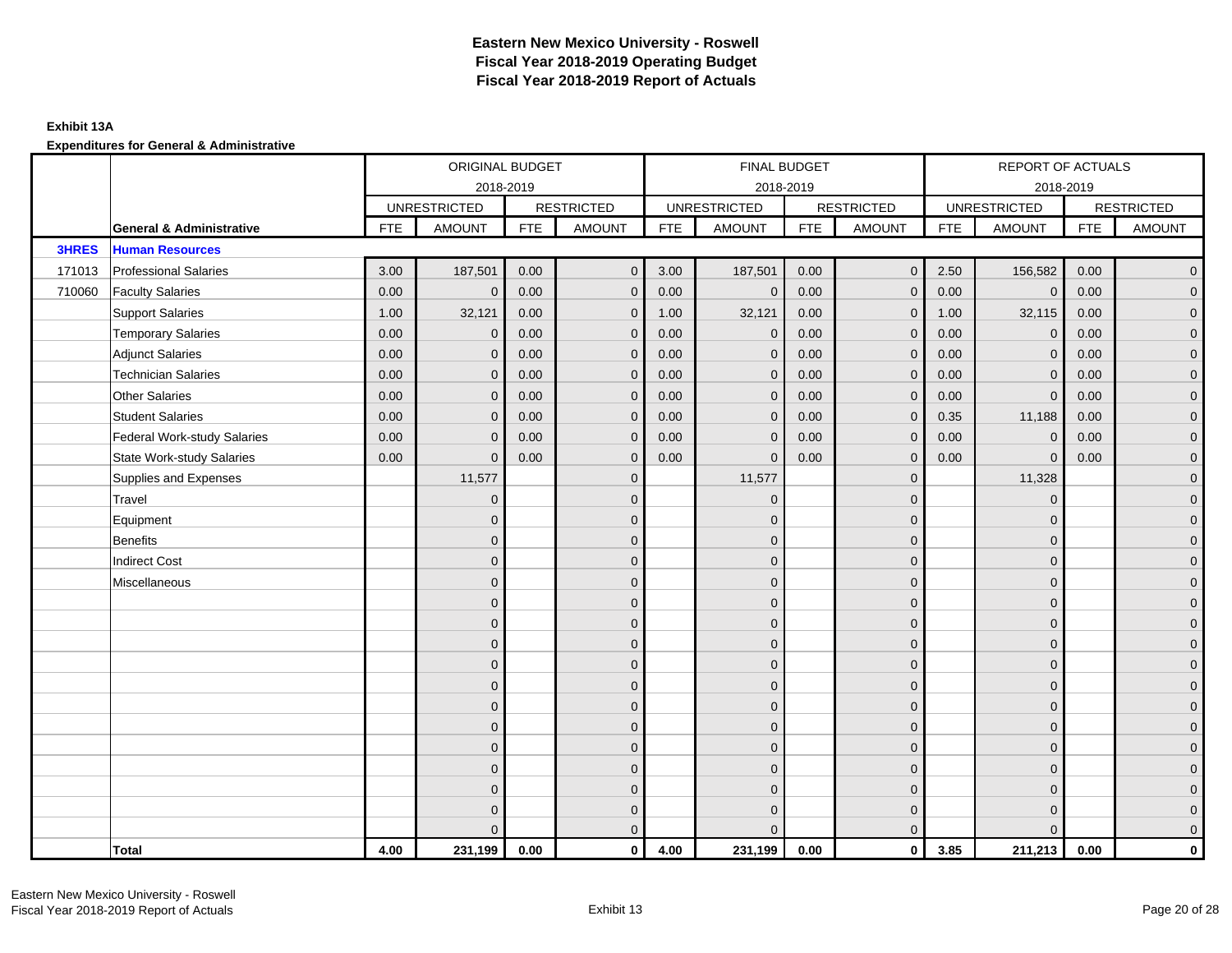## **Exhibit 13A**

|        |                                             |            | ORIGINAL BUDGET     |            |                   |            | FINAL BUDGET        |            |                   |            | REPORT OF ACTUALS   |            |                     |
|--------|---------------------------------------------|------------|---------------------|------------|-------------------|------------|---------------------|------------|-------------------|------------|---------------------|------------|---------------------|
|        |                                             |            |                     | 2018-2019  |                   |            | 2018-2019           |            |                   |            | 2018-2019           |            |                     |
|        |                                             |            | <b>UNRESTRICTED</b> |            | <b>RESTRICTED</b> |            | <b>UNRESTRICTED</b> |            | <b>RESTRICTED</b> |            | <b>UNRESTRICTED</b> |            | <b>RESTRICTED</b>   |
|        | <b>General &amp; Administrative</b>         | <b>FTE</b> | <b>AMOUNT</b>       | <b>FTE</b> | <b>AMOUNT</b>     | <b>FTE</b> | <b>AMOUNT</b>       | <b>FTE</b> | <b>AMOUNT</b>     | <b>FTE</b> | <b>AMOUNT</b>       | <b>FTE</b> | <b>AMOUNT</b>       |
| 3HRES1 | <b>Human Resources Employee Development</b> |            |                     |            |                   |            |                     |            |                   |            |                     |            |                     |
| 171013 | <b>Professional Salaries</b>                | 0.00       | $\mathbf{0}$        | 0.00       | $\mathbf{0}$      | 0.00       | $\overline{0}$      | 0.00       | $\overline{0}$    | 0.00       | $\overline{0}$      | 0.00       | $\overline{0}$      |
| 710061 | <b>Faculty Salaries</b>                     | 0.00       | $\mathbf{0}$        | 0.00       | $\mathbf{0}$      | 0.00       | $\mathbf{0}$        | 0.00       | $\mathbf{0}$      | 0.00       | $\overline{0}$      | 0.00       | $\overline{0}$      |
|        | <b>Support Salaries</b>                     | 0.00       | $\mathbf{0}$        | 0.00       | $\mathbf{0}$      | 0.00       | $\overline{0}$      | 0.00       | $\mathbf 0$       | 0.00       | $\overline{0}$      | 0.00       | $\overline{0}$      |
|        | <b>Temporary Salaries</b>                   | 0.00       | $\mathbf 0$         | 0.00       | $\mathbf 0$       | 0.00       | $\mathbf 0$         | 0.00       | $\mathbf 0$       | 0.00       | $\mathbf 0$         | 0.00       | $\mathbf{0}$        |
|        | <b>Adjunct Salaries</b>                     | 0.00       | $\mathbf{0}$        | 0.00       | $\mathbf{0}$      | 0.00       | $\mathbf{0}$        | 0.00       | $\mathbf{0}$      | 0.00       | $\mathbf{0}$        | 0.00       | $\overline{0}$      |
|        | <b>Technician Salaries</b>                  | 0.00       | $\mathbf{0}$        | 0.00       | $\Omega$          | 0.00       | $\mathbf{0}$        | 0.00       | $\mathbf{0}$      | 0.00       | $\mathbf{0}$        | 0.00       | $\mathbf{0}$        |
|        | Other Salaries                              | 0.00       | $\mathbf{0}$        | 0.00       | $\Omega$          | 0.00       | $\Omega$            | 0.00       | $\mathbf{0}$      | 0.00       | $\overline{0}$      | 0.00       | $\overline{0}$      |
|        | <b>Student Salaries</b>                     | 0.00       | $\mathbf 0$         | 0.00       | $\mathbf 0$       | 0.00       | $\mathbf{0}$        | 0.00       | $\mathbf 0$       | 0.00       | $\overline{0}$      | 0.00       | $\overline{0}$      |
|        | <b>Federal Work-study Salaries</b>          | 0.00       | $\mathbf{0}$        | 0.00       | $\mathbf 0$       | 0.00       | $\mathbf{0}$        | 0.00       | $\mathbf 0$       | 0.00       | $\mathbf 0$         | 0.00       | $\mathbf{0}$        |
|        | <b>State Work-study Salaries</b>            | 0.00       | $\mathbf{0}$        | 0.00       | $\mathbf{0}$      | 0.00       | $\mathbf{0}$        | 0.00       | $\mathbf{0}$      | 0.00       | $\mathbf{0}$        | 0.00       | $\overline{0}$      |
|        | Supplies and Expenses                       |            | 18,423              |            | $\mathbf 0$       |            | 18,423              |            | $\mathbf{0}$      |            | 12,349              |            | $\mathsf{O}\xspace$ |
|        | Travel                                      |            | $\overline{0}$      |            | $\mathbf{0}$      |            | $\Omega$            |            | $\mathbf{0}$      |            | 16,073              |            | $\overline{0}$      |
|        | Equipment                                   |            | $\mathbf{0}$        |            | $\mathbf 0$       |            | $\mathbf{0}$        |            | $\mathbf 0$       |            | $\mathbf 0$         |            | $\overline{0}$      |
|        | <b>Benefits</b>                             |            | $\mathbf{0}$        |            | $\mathbf{0}$      |            | $\Omega$            |            | $\mathbf 0$       |            | $\mathbf 0$         |            | $\overline{0}$      |
|        | <b>Indirect Cost</b>                        |            | $\Omega$            |            | $\mathbf{0}$      |            | $\Omega$            |            | $\mathbf{0}$      |            | $\Omega$            |            | $\overline{0}$      |
|        | Miscellaneous                               |            | $\Omega$            |            | $\mathbf{0}$      |            | $\Omega$            |            | $\mathbf{0}$      |            | $\Omega$            |            | $\overline{0}$      |
|        |                                             |            | $\mathbf{0}$        |            | $\mathbf 0$       |            | $\mathbf{0}$        |            | $\mathbf 0$       |            | $\mathbf{0}$        |            | $\overline{0}$      |
|        |                                             |            | $\mathbf{0}$        |            | $\mathbf 0$       |            | $\mathbf{0}$        |            | $\mathbf 0$       |            | $\mathbf{0}$        |            | $\overline{0}$      |
|        |                                             |            | $\Omega$            |            | $\mathbf{0}$      |            | $\Omega$            |            | $\mathbf 0$       |            | $\mathbf{0}$        |            | $\overline{0}$      |
|        |                                             |            | $\Omega$            |            | $\mathbf{0}$      |            | $\Omega$            |            | $\mathbf{0}$      |            | $\Omega$            |            | $\overline{0}$      |
|        |                                             |            | $\mathbf{0}$        |            | $\mathbf 0$       |            | $\mathbf{0}$        |            | $\mathbf 0$       |            | $\mathbf 0$         |            | $\mathsf{O}\xspace$ |
|        |                                             |            | $\mathbf{0}$        |            | $\mathbf 0$       |            | $\mathbf{0}$        |            | $\mathbf 0$       |            | $\mathbf{0}$        |            | $\overline{0}$      |
|        |                                             |            | $\Omega$            |            | $\mathbf{0}$      |            | $\mathbf{0}$        |            | $\mathbf 0$       |            | $\mathbf{0}$        |            | $\overline{0}$      |
|        |                                             |            | $\Omega$            |            | $\mathbf{0}$      |            | $\Omega$            |            | $\mathbf{0}$      |            | $\Omega$            |            | $\overline{0}$      |
|        |                                             |            | $\overline{0}$      |            | $\mathbf 0$       |            | $\mathbf{0}$        |            | $\mathbf 0$       |            | $\mathbf 0$         |            | $\mathbf{0}$        |
|        |                                             |            | $\mathbf{0}$        |            | $\mathbf 0$       |            | $\Omega$            |            | $\mathbf 0$       |            | $\mathbf 0$         |            | $\mathbf{0}$        |
|        |                                             |            | 0                   |            | $\mathbf 0$       |            | $\Omega$            |            | $\mathbf 0$       |            | $\mathbf 0$         |            | $\mathbf{0}$        |
|        |                                             |            | $\Omega$            |            | $\mathbf{0}$      |            | $\Omega$            |            | $\mathbf{0}$      |            | $\Omega$            |            | $\overline{0}$      |
|        | <b>Total</b>                                | 0.00       | 18,423              | 0.00       | $\mathbf{0}$      | 0.00       | 18,423              | 0.00       | $\mathbf{0}$      | 0.00       | 28.422              | 0.00       | $\mathbf{0}$        |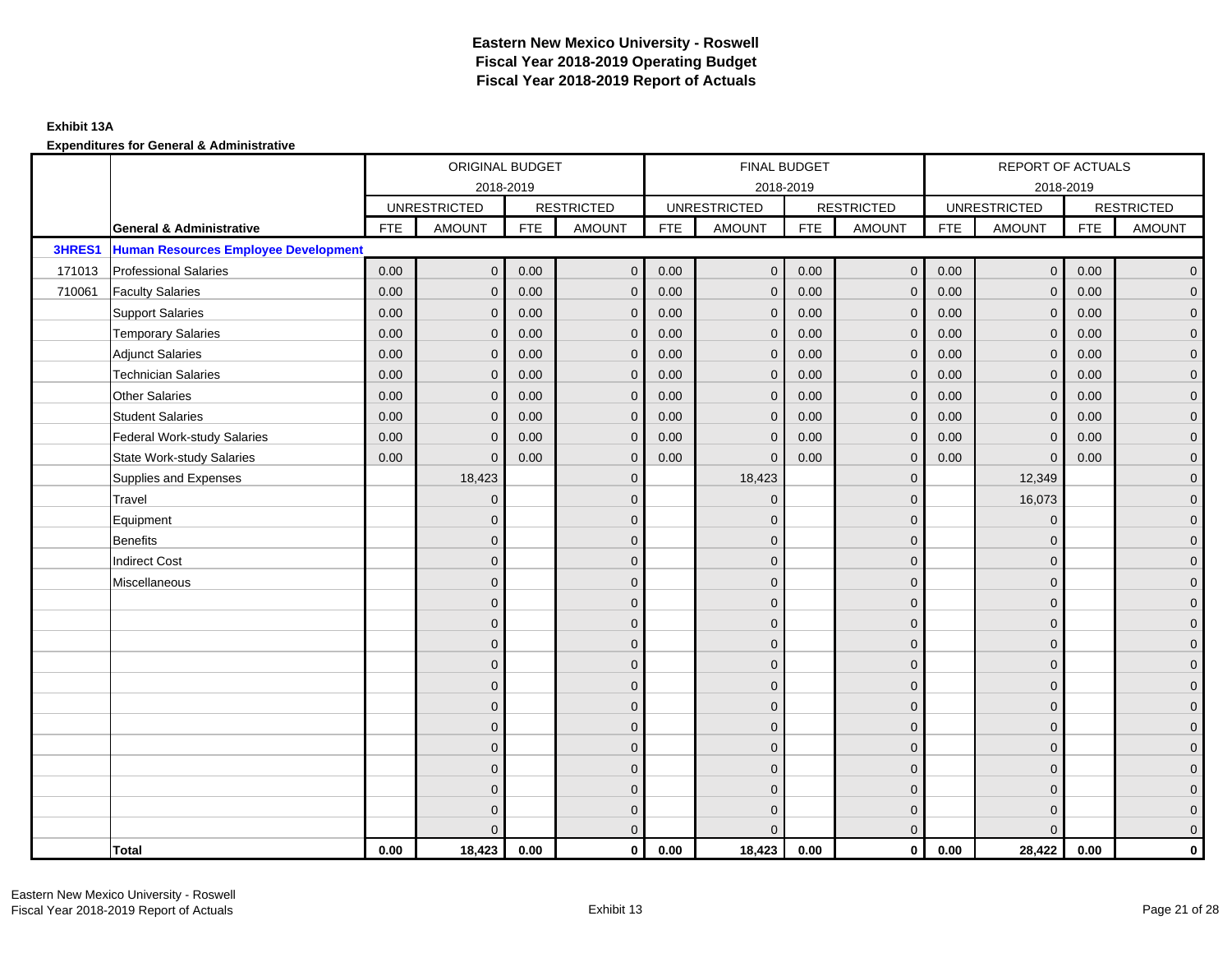## **Exhibit 13A**

|              |                                     |            | ORIGINAL BUDGET     |            |                   |            | FINAL BUDGET        |            |                   |            | REPORT OF ACTUALS   |            |                     |
|--------------|-------------------------------------|------------|---------------------|------------|-------------------|------------|---------------------|------------|-------------------|------------|---------------------|------------|---------------------|
|              |                                     |            | 2018-2019           |            |                   |            | 2018-2019           |            |                   |            | 2018-2019           |            |                     |
|              |                                     |            | <b>UNRESTRICTED</b> |            | <b>RESTRICTED</b> |            | <b>UNRESTRICTED</b> |            | <b>RESTRICTED</b> |            | <b>UNRESTRICTED</b> |            | <b>RESTRICTED</b>   |
|              | <b>General &amp; Administrative</b> | <b>FTE</b> | <b>AMOUNT</b>       | <b>FTE</b> | <b>AMOUNT</b>     | <b>FTE</b> | <b>AMOUNT</b>       | <b>FTE</b> | <b>AMOUNT</b>     | <b>FTE</b> | <b>AMOUNT</b>       | <b>FTE</b> | <b>AMOUNT</b>       |
| <b>3PURC</b> | <b>Purchasing</b>                   |            |                     |            |                   |            |                     |            |                   |            |                     |            |                     |
| 171013       | <b>Professional Salaries</b>        | 1.00       | 50,506              | 0.00       | $\mathbf{0}$      | 1.00       | 50,506              | 0.00       | $\overline{0}$    | 2.00       | 92,509              | 0.00       | $\overline{0}$      |
| 740080       | <b>Faculty Salaries</b>             | 0.00       | $\mathbf 0$         | 0.00       | $\mathbf{0}$      | 0.00       | $\mathbf 0$         | 0.00       | $\mathbf{0}$      | 0.00       | $\mathbf 0$         | 0.00       | $\overline{0}$      |
|              | <b>Support Salaries</b>             | 3.00       | 98,637              | 0.00       | $\mathbf 0$       | 3.00       | 98,637              | 0.00       | $\mathbf 0$       | 2.00       | 56,306              | 0.00       | $\overline{0}$      |
|              | <b>Temporary Salaries</b>           | 0.00       | $\mathbf 0$         | 0.00       | $\mathbf 0$       | 0.00       | $\mathbf 0$         | 0.00       | $\mathbf{0}$      | 0.00       | $\mathbf 0$         | 0.00       | $\overline{0}$      |
|              | <b>Adjunct Salaries</b>             | 0.00       | $\mathbf{0}$        | 0.00       | $\mathbf{0}$      | 0.00       | $\Omega$            | 0.00       | $\mathbf{0}$      | 0.00       | $\mathbf{0}$        | 0.00       | $\overline{0}$      |
|              | <b>Technician Salaries</b>          | 0.00       | $\mathbf{0}$        | 0.00       | $\mathbf 0$       | 0.00       | $\mathbf{0}$        | 0.00       | $\mathbf{0}$      | 0.00       | $\mathbf{0}$        | 0.00       | $\mathbf{0}$        |
|              | <b>Other Salaries</b>               | 0.00       | $\mathbf{0}$        | 0.00       | $\mathbf{0}$      | 0.00       | $\Omega$            | 0.00       | $\mathbf{0}$      | 0.00       | $\overline{0}$      | 0.00       | $\overline{0}$      |
|              | <b>Student Salaries</b>             | 0.00       | $\mathbf{0}$        | 0.00       | $\mathbf{0}$      | 0.00       | $\overline{0}$      | 0.00       | $\mathbf 0$       | 0.00       | $\mathbf{0}$        | 0.00       | $\overline{0}$      |
|              | <b>Federal Work-study Salaries</b>  | 0.00       | $\mathbf 0$         | 0.00       | $\mathbf 0$       | 0.00       | $\mathbf{0}$        | 0.00       | $\mathbf 0$       | 0.00       | $\mathbf 0$         | 0.00       | $\overline{0}$      |
|              | <b>State Work-study Salaries</b>    | 0.00       | $\mathbf{0}$        | 0.00       | $\mathbf{0}$      | 0.00       | $\mathbf{0}$        | 0.00       | $\mathbf 0$       | 0.00       | $\mathbf 0$         | 0.00       | $\mathbf{0}$        |
|              | Supplies and Expenses               |            | 5,000               |            | $\mathbf 0$       |            | 5,000               |            | $\mathbf 0$       |            | 2,083               |            | $\overline{0}$      |
|              | Travel                              |            | 2,250               |            | $\mathbf{0}$      |            | 2,250               |            | $\mathbf{0}$      |            | 1,235               |            | $\overline{0}$      |
|              | Equipment                           |            | $\mathbf 0$         |            | $\mathbf 0$       |            | $\mathbf{0}$        |            | $\mathbf 0$       |            | $\mathbf 0$         |            | $\overline{0}$      |
|              | <b>Benefits</b>                     |            | $\Omega$            |            | $\mathbf{0}$      |            | $\Omega$            |            | $\mathbf 0$       |            | $\mathbf 0$         |            | $\overline{0}$      |
|              | <b>Indirect Cost</b>                |            | $\mathbf{0}$        |            | $\mathbf{0}$      |            | $\Omega$            |            | $\mathbf{0}$      |            | $\Omega$            |            | $\overline{0}$      |
|              | Miscellaneous                       |            | $\overline{0}$      |            | $\mathbf 0$       |            | $\mathbf{0}$        |            | $\mathbf{0}$      |            | $\mathbf 0$         |            | $\mathsf{O}\xspace$ |
|              |                                     |            | $\mathbf{0}$        |            | $\mathbf 0$       |            | $\mathbf{0}$        |            | $\mathbf 0$       |            | $\mathbf{0}$        |            | $\mathbf{0}$        |
|              |                                     |            | $\mathbf{0}$        |            | $\mathbf 0$       |            | $\mathbf{0}$        |            | $\mathbf 0$       |            | $\mathbf{0}$        |            | $\overline{0}$      |
|              |                                     |            | $\mathbf{0}$        |            | $\mathbf 0$       |            | $\mathbf{0}$        |            | $\mathbf 0$       |            | $\mathbf{0}$        |            | $\overline{0}$      |
|              |                                     |            | $\mathbf{0}$        |            | $\mathbf{0}$      |            | $\Omega$            |            | $\mathbf 0$       |            | $\mathbf 0$         |            | $\mathbf{0}$        |
|              |                                     |            | $\Omega$            |            | $\mathbf{0}$      |            | $\mathbf{0}$        |            | $\mathbf 0$       |            | $\mathbf 0$         |            | $\mathsf{O}\xspace$ |
|              |                                     |            | $\overline{0}$      |            | $\mathbf{0}$      |            | $\Omega$            |            | $\mathbf{0}$      |            | $\Omega$            |            | $\overline{0}$      |
|              |                                     |            | $\mathbf{0}$        |            | $\mathbf 0$       |            | $\mathbf{0}$        |            | $\mathbf 0$       |            | $\mathbf 0$         |            | $\overline{0}$      |
|              |                                     |            | $\mathbf{0}$        |            | $\mathbf{0}$      |            | $\Omega$            |            | $\mathbf 0$       |            | $\mathbf{0}$        |            | $\overline{0}$      |
|              |                                     |            | $\mathbf{0}$        |            | $\mathbf{0}$      |            | $\Omega$            |            | $\mathbf{0}$      |            | $\mathbf{0}$        |            | $\overline{0}$      |
|              |                                     |            | $\mathbf{0}$        |            | $\mathbf 0$       |            | $\mathbf{0}$        |            | $\mathbf{0}$      |            | $\mathbf 0$         |            | $\pmb{0}$           |
|              |                                     |            | $\overline{0}$      |            | $\mathbf 0$       |            | $\mathbf{0}$        |            | $\mathbf 0$       |            | $\mathbf{0}$        |            | $\mathbf{0}$        |
|              |                                     |            | $\Omega$            |            | $\mathbf{0}$      |            | $\Omega$            |            | $\mathbf{0}$      |            | $\Omega$            |            | $\overline{0}$      |
|              | <b>Total</b>                        | 4.00       | 156,393             | 0.00       | $\mathbf 0$       | 4.00       | 156,393             | 0.00       | $\overline{0}$    | 4.00       | 152,133             | 0.00       | $\mathbf{0}$        |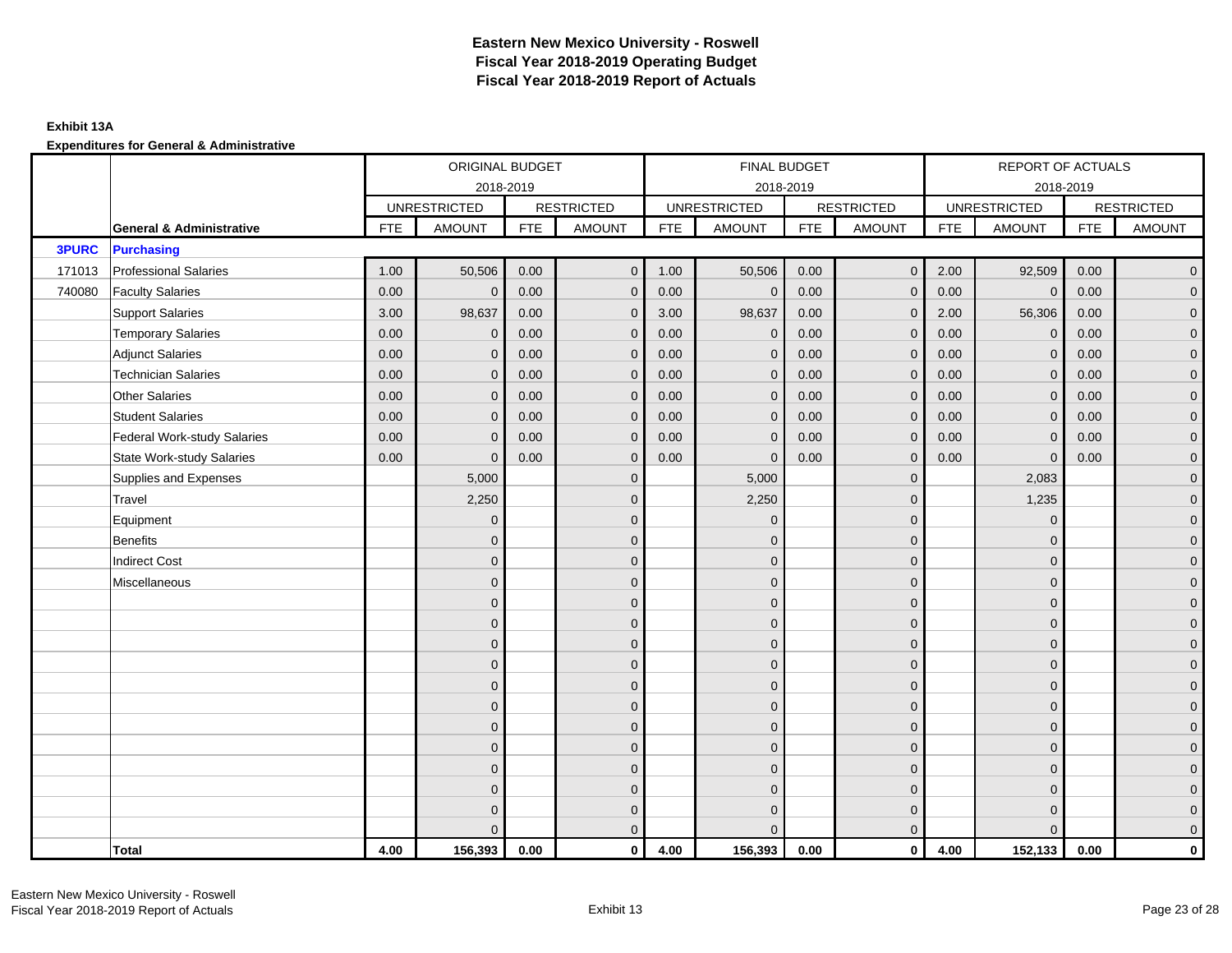## **Exhibit 13A**

|        |                                     |            | ORIGINAL BUDGET     |            |                   |            | FINAL BUDGET        |            |                   |            | <b>REPORT OF ACTUALS</b> |            |                   |
|--------|-------------------------------------|------------|---------------------|------------|-------------------|------------|---------------------|------------|-------------------|------------|--------------------------|------------|-------------------|
|        |                                     |            |                     | 2018-2019  |                   |            | 2018-2019           |            |                   |            | 2018-2019                |            |                   |
|        |                                     |            | <b>UNRESTRICTED</b> |            | <b>RESTRICTED</b> |            | <b>UNRESTRICTED</b> |            | <b>RESTRICTED</b> |            | <b>UNRESTRICTED</b>      |            | <b>RESTRICTED</b> |
|        | <b>General &amp; Administrative</b> | <b>FTE</b> | <b>AMOUNT</b>       | <b>FTE</b> | <b>AMOUNT</b>     | <b>FTE</b> | <b>AMOUNT</b>       | <b>FTE</b> | <b>AMOUNT</b>     | <b>FTE</b> | <b>AMOUNT</b>            | <b>FTE</b> | <b>AMOUNT</b>     |
| 3PAY   | <b>Payroll</b>                      |            |                     |            |                   |            |                     |            |                   |            |                          |            |                   |
| 171013 | <b>Professional Salaries</b>        | 1.00       | 49,383              | 0.00       | $\overline{0}$    | 1.00       | 49,383              | 0.00       | $\overline{0}$    | 1.00       | 49,383                   | 0.00       | $\overline{0}$    |
| 740070 | <b>Faculty Salaries</b>             | 0.00       | $\mathbf 0$         | 0.00       | $\mathbf{0}$      | 0.00       | $\mathbf{0}$        | 0.00       | $\mathbf{0}$      | 0.00       | $\mathbf{0}$             | 0.00       | $\overline{0}$    |
|        | <b>Support Salaries</b>             | 1.00       | 39,271              | 0.00       | $\mathbf{0}$      | 1.00       | 39,271              | 0.00       | $\mathbf{0}$      | 1.00       | 39,270                   | 0.00       | $\overline{0}$    |
|        | <b>Temporary Salaries</b>           | 0.00       | $\mathbf 0$         | 0.00       | $\mathbf 0$       | 0.00       | $\mathbf 0$         | 0.00       | $\mathbf 0$       | 0.00       | $\mathbf 0$              | 0.00       | $\overline{0}$    |
|        | <b>Adjunct Salaries</b>             | 0.00       | $\mathbf{0}$        | 0.00       | $\mathbf 0$       | 0.00       | $\mathbf{0}$        | 0.00       | $\mathbf 0$       | 0.00       | $\mathbf 0$              | 0.00       | $\mathbf{0}$      |
|        | <b>Technician Salaries</b>          | 0.00       | $\Omega$            | 0.00       | $\mathbf{0}$      | 0.00       | $\mathbf{0}$        | 0.00       | $\mathbf{0}$      | 0.00       | $\overline{0}$           | 0.00       | $\overline{0}$    |
|        | <b>Other Salaries</b>               | 0.00       | $\Omega$            | 0.00       | $\Omega$          | 0.00       | $\Omega$            | 0.00       | $\Omega$          | 0.00       | $\overline{0}$           | 0.00       | $\overline{0}$    |
|        | <b>Student Salaries</b>             | 0.00       | $\mathbf 0$         | 0.00       | $\mathbf 0$       | 0.00       | $\mathbf{0}$        | 0.00       | $\mathbf 0$       | 0.00       | $\mathbf{0}$             | 0.00       | $\overline{0}$    |
|        | <b>Federal Work-study Salaries</b>  | 0.00       | $\Omega$            | 0.00       | $\mathbf{0}$      | 0.00       | $\mathbf{0}$        | 0.00       | $\mathbf 0$       | 0.00       | $\mathbf 0$              | 0.00       | $\overline{0}$    |
|        | <b>State Work-study Salaries</b>    | 0.00       | $\mathbf{0}$        | 0.00       | $\mathbf 0$       | 0.00       | $\mathbf{0}$        | 0.00       | $\mathbf 0$       | 0.00       | $\mathbf{0}$             | 0.00       | $\mathbf{0}$      |
|        | Supplies and Expenses               |            | 6,000               |            | $\mathbf{0}$      |            | 6,000               |            | $\mathbf{0}$      |            | 19,601                   |            | $\overline{0}$    |
|        | Travel                              |            | $\Omega$            |            | $\mathbf{0}$      |            | $\mathbf{0}$        |            | $\mathbf{0}$      |            | 196                      |            | $\overline{0}$    |
|        | Equipment                           |            | $\mathbf{0}$        |            | $\mathbf 0$       |            | $\mathbf{0}$        |            | $\mathbf 0$       |            | $\mathbf 0$              |            | $\overline{0}$    |
|        | <b>Benefits</b>                     |            | $\Omega$            |            | $\mathbf{0}$      |            | $\mathbf{0}$        |            | $\mathbf 0$       |            | $\mathbf{0}$             |            | $\overline{0}$    |
|        | <b>Indirect Cost</b>                |            | $\mathbf{0}$        |            | $\mathbf{0}$      |            | $\Omega$            |            | $\mathbf{0}$      |            | $\mathbf 0$              |            | $\overline{0}$    |
|        | Miscellaneous                       |            | $\Omega$            |            | $\mathbf{0}$      |            | $\Omega$            |            | $\mathbf{0}$      |            | $\mathbf{0}$             |            | $\overline{0}$    |
|        |                                     |            | $\overline{0}$      |            | $\mathbf 0$       |            | $\mathbf{0}$        |            | $\mathbf 0$       |            | $\mathbf{0}$             |            | $\overline{0}$    |
|        |                                     |            | $\mathbf{0}$        |            | $\mathbf 0$       |            | $\mathbf{0}$        |            | $\mathbf 0$       |            | $\mathbf{0}$             |            | $\overline{0}$    |
|        |                                     |            | $\Omega$            |            | $\mathbf{0}$      |            | $\Omega$            |            | $\mathbf 0$       |            | $\mathbf{0}$             |            | $\overline{0}$    |
|        |                                     |            | $\Omega$            |            | $\mathbf{0}$      |            | $\Omega$            |            | $\mathbf{0}$      |            | $\Omega$                 |            | $\overline{0}$    |
|        |                                     |            | $\Omega$            |            | $\mathbf 0$       |            | $\mathbf{0}$        |            | $\mathbf 0$       |            | $\mathbf 0$              |            | $\pmb{0}$         |
|        |                                     |            | $\mathbf{0}$        |            | $\mathbf 0$       |            | $\mathbf{0}$        |            | $\mathbf 0$       |            | $\mathbf{0}$             |            | $\mathbf{0}$      |
|        |                                     |            | $\Omega$            |            | $\mathbf 0$       |            | $\mathbf{0}$        |            | $\mathbf 0$       |            | $\mathbf{0}$             |            | $\overline{0}$    |
|        |                                     |            | $\Omega$            |            | $\mathbf{0}$      |            | $\Omega$            |            | $\mathbf{0}$      |            | $\mathbf{0}$             |            | $\overline{0}$    |
|        |                                     |            | $\Omega$            |            | $\overline{0}$    |            | $\mathbf{0}$        |            | $\mathbf 0$       |            | $\mathbf{0}$             |            | $\mathbf{0}$      |
|        |                                     |            | $\Omega$            |            | $\mathbf 0$       |            | $\mathbf{0}$        |            | $\mathbf 0$       |            | $\mathbf{0}$             |            | $\overline{0}$    |
|        |                                     |            | $\Omega$            |            | $\overline{0}$    |            | $\mathbf{0}$        |            | $\mathbf 0$       |            | $\mathbf{0}$             |            | $\mathbf{0}$      |
|        |                                     |            | $\Omega$            |            | $\mathbf{0}$      |            | $\Omega$            |            | $\mathbf{0}$      |            | $\Omega$                 |            | $\overline{0}$    |
|        | <b>Total</b>                        | 2.00       | 94,654              | 0.00       | $\mathbf 0$       | 2.00       | 94,654              | 0.00       | $\overline{0}$    | 2.00       | 108,450                  | 0.00       | $\mathbf{0}$      |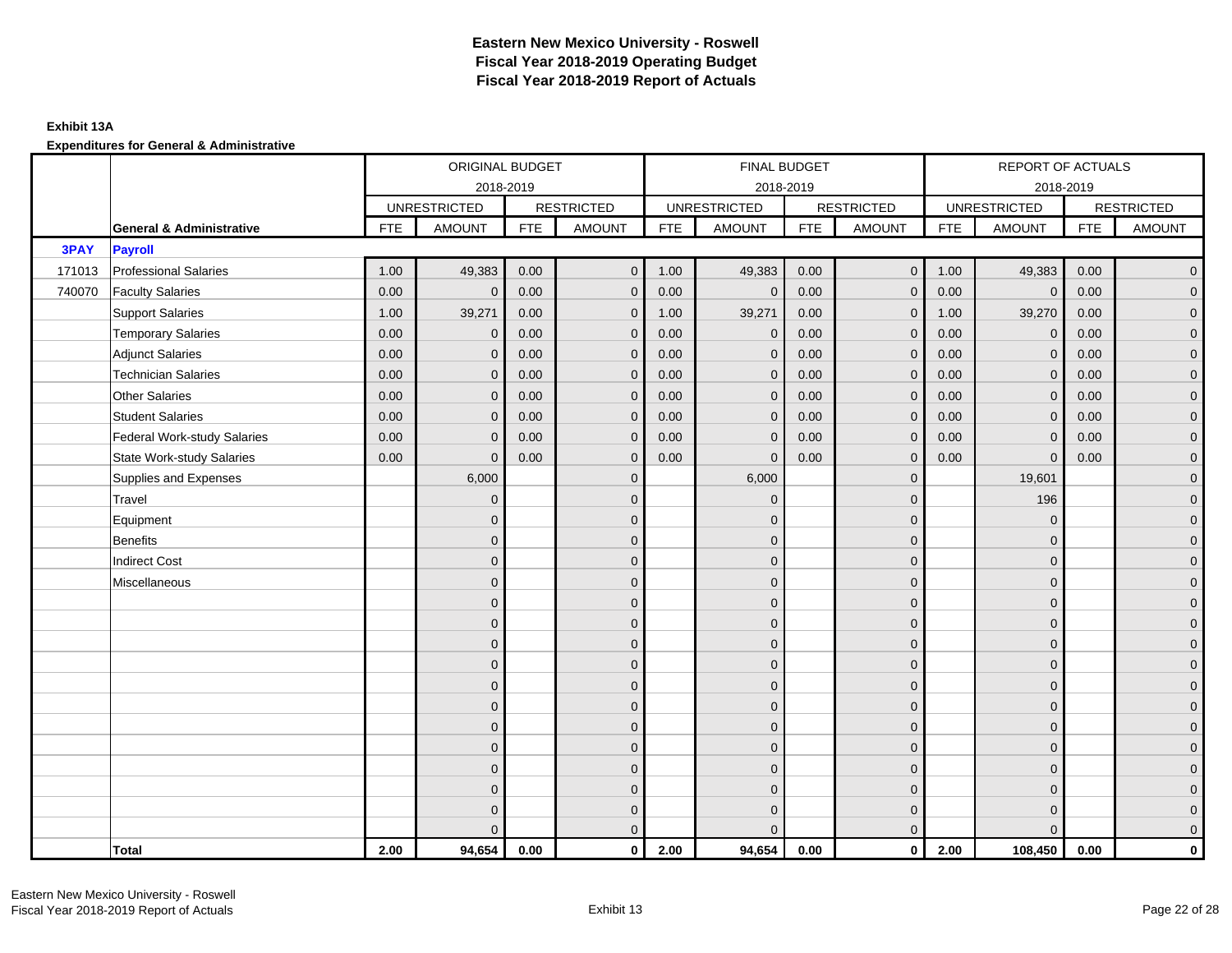## **Exhibit 13A**

|        |                                     |            | ORIGINAL BUDGET     |            |                   |            | FINAL BUDGET        |            |                   |            | REPORT OF ACTUALS   |            |                     |
|--------|-------------------------------------|------------|---------------------|------------|-------------------|------------|---------------------|------------|-------------------|------------|---------------------|------------|---------------------|
|        |                                     |            | 2018-2019           |            |                   |            | 2018-2019           |            |                   |            | 2018-2019           |            |                     |
|        |                                     |            | <b>UNRESTRICTED</b> |            | <b>RESTRICTED</b> |            | <b>UNRESTRICTED</b> |            | <b>RESTRICTED</b> |            | <b>UNRESTRICTED</b> |            | <b>RESTRICTED</b>   |
|        | <b>General &amp; Administrative</b> | <b>FTE</b> | <b>AMOUNT</b>       | <b>FTE</b> | <b>AMOUNT</b>     | <b>FTE</b> | <b>AMOUNT</b>       | <b>FTE</b> | <b>AMOUNT</b>     | <b>FTE</b> | <b>AMOUNT</b>       | <b>FTE</b> | <b>AMOUNT</b>       |
| 3SCOM  | <b>Safety Committee</b>             |            |                     |            |                   |            |                     |            |                   |            |                     |            |                     |
| 171013 | <b>Professional Salaries</b>        | 0.00       | $\mathbf{0}$        | 0.00       | $\mathbf{0}$      | 0.00       | $\overline{0}$      | 0.00       | $\overline{0}$    | 0.00       | $\overline{0}$      | 0.00       | $\overline{0}$      |
| 740051 | <b>Faculty Salaries</b>             | 0.00       | $\mathbf{0}$        | 0.00       | $\Omega$          | 0.00       | $\mathbf{0}$        | 0.00       | $\mathbf{0}$      | 0.00       | $\mathbf{0}$        | 0.00       | $\overline{0}$      |
|        | <b>Support Salaries</b>             | 0.00       | $\mathbf{0}$        | 0.00       | $\mathbf{0}$      | 0.00       | $\overline{0}$      | 0.00       | $\mathbf 0$       | 0.00       | $\overline{0}$      | 0.00       | $\overline{0}$      |
|        | <b>Temporary Salaries</b>           | 0.00       | $\mathbf{0}$        | 0.00       | $\mathbf{0}$      | 0.00       | $\mathbf 0$         | 0.00       | $\mathbf 0$       | 0.00       | $\mathbf 0$         | 0.00       | $\mathbf{0}$        |
|        | <b>Adjunct Salaries</b>             | 0.00       | $\mathbf{0}$        | 0.00       | $\mathbf 0$       | 0.00       | $\mathbf{0}$        | 0.00       | $\mathbf 0$       | 0.00       | $\mathbf{0}$        | 0.00       | $\mathbf{0}$        |
|        | <b>Technician Salaries</b>          | 0.00       | $\mathbf{0}$        | 0.00       | $\Omega$          | 0.00       | $\mathbf{0}$        | 0.00       | $\mathbf{0}$      | 0.00       | $\mathbf{0}$        | 0.00       | $\mathbf{0}$        |
|        | <b>Other Salaries</b>               | 0.00       | $\Omega$            | 0.00       | $\Omega$          | 0.00       | $\Omega$            | 0.00       | $\mathbf{0}$      | 0.00       | $\mathbf{0}$        | 0.00       | $\overline{0}$      |
|        | <b>Student Salaries</b>             | 0.00       | $\mathbf 0$         | 0.00       | $\mathbf{0}$      | 0.00       | $\overline{0}$      | 0.00       | $\mathbf 0$       | 0.00       | $\mathbf 0$         | 0.00       | $\overline{0}$      |
|        | <b>Federal Work-study Salaries</b>  | 0.00       | $\mathbf{0}$        | 0.00       | $\mathbf 0$       | 0.00       | $\mathbf{0}$        | 0.00       | $\mathbf 0$       | 0.00       | $\mathbf 0$         | 0.00       | $\overline{0}$      |
|        | <b>State Work-study Salaries</b>    | 0.00       | $\mathbf{0}$        | 0.00       | $\mathbf{0}$      | 0.00       | $\mathbf{0}$        | 0.00       | $\mathbf{0}$      | 0.00       | $\mathbf 0$         | 0.00       | $\overline{0}$      |
|        | Supplies and Expenses               |            | 3,500               |            | $\mathbf{0}$      |            | 3,500               |            | $\mathbf{0}$      |            | 5,234               |            | $\mathsf{O}\xspace$ |
|        | Travel                              |            | $\overline{0}$      |            | $\mathbf{0}$      |            | $\mathbf{0}$        |            | $\mathbf{0}$      |            | $\mathbf 0$         |            | $\overline{0}$      |
|        | Equipment                           |            | $\mathbf{0}$        |            | $\mathbf 0$       |            | $\mathbf{0}$        |            | $\mathbf 0$       |            | $\mathbf{0}$        |            | $\overline{0}$      |
|        | <b>Benefits</b>                     |            | $\Omega$            |            | $\mathbf{0}$      |            | $\Omega$            |            | $\mathbf 0$       |            | $\mathbf{0}$        |            | $\overline{0}$      |
|        | <b>Indirect Cost</b>                |            | $\Omega$            |            | $\mathbf{0}$      |            | $\Omega$            |            | $\mathbf 0$       |            | $\Omega$            |            | $\overline{0}$      |
|        | Miscellaneous                       |            | $\Omega$            |            | $\mathbf{0}$      |            | $\Omega$            |            | $\mathbf{0}$      |            | $\Omega$            |            | $\mathsf{O}\xspace$ |
|        |                                     |            | $\overline{0}$      |            | $\mathbf 0$       |            | $\mathbf{0}$        |            | $\mathbf 0$       |            | $\mathbf 0$         |            | $\overline{0}$      |
|        |                                     |            | $\mathbf{0}$        |            | $\mathbf 0$       |            | $\mathbf{0}$        |            | $\mathbf 0$       |            | $\mathbf{0}$        |            | $\overline{0}$      |
|        |                                     |            | $\Omega$            |            | $\mathbf{0}$      |            | $\Omega$            |            | $\mathbf 0$       |            | $\mathbf{0}$        |            | $\overline{0}$      |
|        |                                     |            | $\Omega$            |            | $\mathbf{0}$      |            | $\Omega$            |            | $\mathbf{0}$      |            | $\Omega$            |            | $\overline{0}$      |
|        |                                     |            | $\mathbf{0}$        |            | $\mathbf{0}$      |            | $\mathbf{0}$        |            | $\mathbf 0$       |            | $\mathbf 0$         |            | $\mathsf{O}\xspace$ |
|        |                                     |            | $\overline{0}$      |            | $\mathbf{0}$      |            | $\mathbf{0}$        |            | $\mathbf 0$       |            | $\mathbf{0}$        |            | $\mathbf{0}$        |
|        |                                     |            | $\mathbf{0}$        |            | $\mathbf{0}$      |            | $\mathbf{0}$        |            | $\mathbf 0$       |            | $\mathbf 0$         |            | $\overline{0}$      |
|        |                                     |            | $\Omega$            |            | $\mathbf{0}$      |            | $\Omega$            |            | $\mathbf{0}$      |            | $\mathbf 0$         |            | $\overline{0}$      |
|        |                                     |            | $\mathbf{0}$        |            | $\mathbf 0$       |            | $\mathbf{0}$        |            | $\mathbf 0$       |            | $\mathbf 0$         |            | $\mathbf{0}$        |
|        |                                     |            | $\mathbf{0}$        |            | $\mathbf 0$       |            | $\mathbf{0}$        |            | $\mathbf 0$       |            | $\mathbf 0$         |            | $\mathbf{0}$        |
|        |                                     |            | $\mathbf{0}$        |            | $\mathbf 0$       |            | $\Omega$            |            | $\mathbf 0$       |            | $\mathbf 0$         |            | $\mathbf{0}$        |
|        |                                     |            | $\Omega$            |            | $\mathbf{0}$      |            | $\Omega$            |            | $\mathbf{0}$      |            | $\Omega$            |            | $\overline{0}$      |
|        | Total                               | 0.00       | 3,500               | 0.00       | $\mathbf{0}$      | 0.00       | 3,500               | 0.00       | $\mathbf{0}$      | 0.00       | 5,234               | 0.00       | $\mathbf 0$         |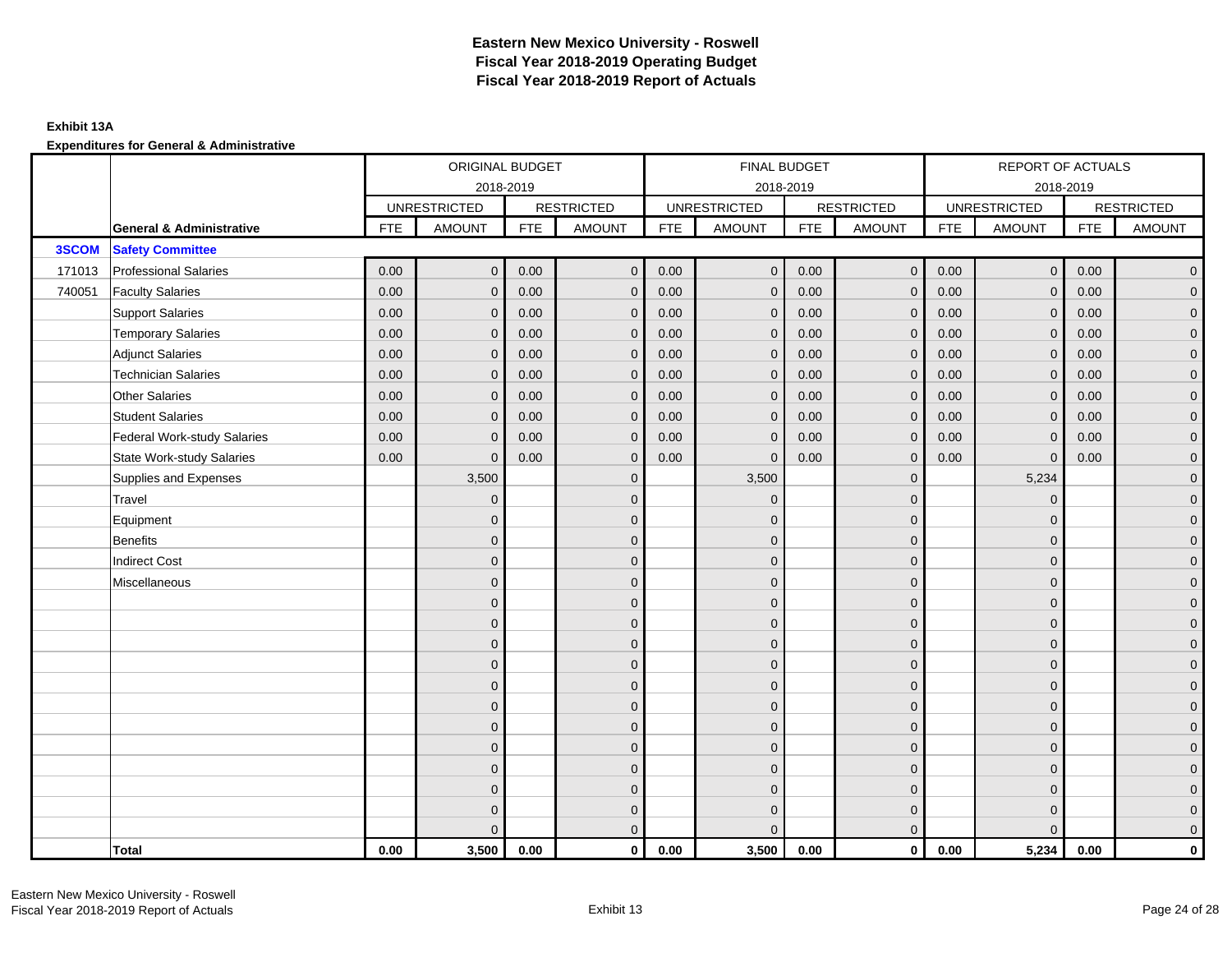## **Exhibit 13A**

|        |                                     |            | ORIGINAL BUDGET     |            |                   |            | FINAL BUDGET        |            |                   |            | REPORT OF ACTUALS   |            |                     |
|--------|-------------------------------------|------------|---------------------|------------|-------------------|------------|---------------------|------------|-------------------|------------|---------------------|------------|---------------------|
|        |                                     |            | 2018-2019           |            |                   |            | 2018-2019           |            |                   |            | 2018-2019           |            |                     |
|        |                                     |            | <b>UNRESTRICTED</b> |            | <b>RESTRICTED</b> |            | <b>UNRESTRICTED</b> |            | <b>RESTRICTED</b> |            | <b>UNRESTRICTED</b> |            | <b>RESTRICTED</b>   |
|        | <b>General &amp; Administrative</b> | <b>FTE</b> | <b>AMOUNT</b>       | <b>FTE</b> | <b>AMOUNT</b>     | <b>FTE</b> | <b>AMOUNT</b>       | <b>FTE</b> | <b>AMOUNT</b>     | <b>FTE</b> | <b>AMOUNT</b>       | <b>FTE</b> | <b>AMOUNT</b>       |
| 3SECU  | <b>Campus Security</b>              |            |                     |            |                   |            |                     |            |                   |            |                     |            |                     |
| 171013 | <b>Professional Salaries</b>        | 1.00       | 56,411              | 0.00       | $\mathbf{0}$      | 1.00       | 56,411              | 0.00       | $\overline{0}$    | 2.00       | 81,329              | 0.00       | $\overline{0}$      |
| 740050 | <b>Faculty Salaries</b>             | 0.00       | $\mathbf{0}$        | 0.00       | $\mathbf{0}$      | 0.00       | $\mathbf{0}$        | 0.00       | $\mathbf{0}$      | 0.00       | $\overline{0}$      | 0.00       | $\overline{0}$      |
|        | <b>Support Salaries</b>             | 4.50       | 114,193             | 0.00       | $\mathbf{0}$      | 4.50       | 114,193             | 0.00       | $\mathbf{0}$      | 4.00       | 134,649             | 0.00       | $\overline{0}$      |
|        | <b>Temporary Salaries</b>           | 1.00       | 23,005              | 0.00       | $\mathbf 0$       | 1.00       | 23,005              | 0.00       | $\mathbf 0$       | 0.00       | $\mathbf{0}$        | 0.00       | $\mathbf{0}$        |
|        | <b>Adjunct Salaries</b>             | 0.00       | $\mathbf{0}$        | 0.00       | $\mathbf{0}$      | 0.00       | $\mathbf{0}$        | 0.00       | $\mathbf{0}$      | 0.00       | $\mathbf{0}$        | 0.00       | $\overline{0}$      |
|        | <b>Technician Salaries</b>          | 0.00       | $\Omega$            | 0.00       | $\mathbf 0$       | 0.00       | $\mathbf{0}$        | 0.00       | $\mathbf{0}$      | 0.00       | $\mathbf{0}$        | 0.00       | $\mathbf{0}$        |
|        | Other Salaries                      | 0.00       | $\mathbf{0}$        | 0.00       | $\mathbf{0}$      | 0.00       | $\Omega$            | 0.00       | $\mathbf{0}$      | 0.00       | $\mathbf{0}$        | 0.00       | $\overline{0}$      |
|        | <b>Student Salaries</b>             | 0.00       | $\mathbf{0}$        | 0.00       | $\mathbf 0$       | 0.00       | $\overline{0}$      | 0.00       | $\mathbf 0$       | 0.15       | 4,224               | 0.00       | $\overline{0}$      |
|        | <b>Federal Work-study Salaries</b>  | 0.00       | $\mathbf{0}$        | 0.00       | $\mathbf 0$       | 0.00       | $\mathbf{0}$        | 0.00       | $\overline{0}$    | 0.00       | $\mathbf 0$         | 0.00       | $\overline{0}$      |
|        | <b>State Work-study Salaries</b>    | 0.00       | $\mathbf{0}$        | 0.00       | $\mathbf{0}$      | 0.00       | $\mathbf{0}$        | 0.00       | $\mathbf{0}$      | 0.00       | $\mathbf 0$         | 0.00       | $\overline{0}$      |
|        | Supplies and Expenses               |            | 20,000              |            | $\mathbf 0$       |            | 20,000              |            | $\mathbf{0}$      |            | 34,878              |            | $\mathsf{O}\xspace$ |
|        | Travel                              |            | 2,000               |            | $\mathbf{0}$      |            | 2,000               |            | $\mathbf{0}$      |            | 2,339               |            | $\overline{0}$      |
|        | Equipment                           |            | $\mathbf{0}$        |            | $\mathbf 0$       |            | $\mathbf{0}$        |            | $\mathbf 0$       |            | $\mathbf 0$         |            | $\overline{0}$      |
|        | <b>Benefits</b>                     |            | $\Omega$            |            | $\mathbf{0}$      |            | $\Omega$            |            | $\mathbf 0$       |            | $\mathbf 0$         |            | $\overline{0}$      |
|        | <b>Indirect Cost</b>                |            | $\Omega$            |            | $\mathbf{0}$      |            | $\Omega$            |            | $\mathbf{0}$      |            | $\Omega$            |            | $\overline{0}$      |
|        | Miscellaneous                       |            | 1,500               |            | $\mathbf{0}$      |            | 1,500               |            | $\mathbf{0}$      |            | $\Omega$            |            | $\overline{0}$      |
|        |                                     |            | $\mathbf 0$         |            | $\mathbf 0$       |            | $\mathbf{0}$        |            | $\mathbf 0$       |            | $\mathbf{0}$        |            | $\mathbf{0}$        |
|        |                                     |            | $\mathbf{0}$        |            | $\mathbf 0$       |            | $\mathbf{0}$        |            | $\mathbf 0$       |            | $\mathbf{0}$        |            | $\overline{0}$      |
|        |                                     |            | $\overline{0}$      |            | $\mathbf{0}$      |            | $\Omega$            |            | $\mathbf 0$       |            | $\mathbf{0}$        |            | $\overline{0}$      |
|        |                                     |            | $\Omega$            |            | $\mathbf{0}$      |            | $\Omega$            |            | $\mathbf{0}$      |            | $\Omega$            |            | $\overline{0}$      |
|        |                                     |            | $\mathbf{0}$        |            | $\mathbf 0$       |            | $\mathbf{0}$        |            | $\mathbf 0$       |            | $\mathbf 0$         |            | $\mathsf{O}\xspace$ |
|        |                                     |            | $\mathbf{0}$        |            | $\mathbf 0$       |            | $\mathbf{0}$        |            | $\mathbf 0$       |            | $\mathbf{0}$        |            | $\mathbf{0}$        |
|        |                                     |            | $\overline{0}$      |            | $\mathbf{0}$      |            | $\mathbf{0}$        |            | $\mathbf 0$       |            | $\mathbf{0}$        |            | $\overline{0}$      |
|        |                                     |            | $\Omega$            |            | $\mathbf{0}$      |            | $\Omega$            |            | $\mathbf{0}$      |            | $\mathbf{0}$        |            | $\overline{0}$      |
|        |                                     |            | $\overline{0}$      |            | $\mathbf 0$       |            | $\mathbf{0}$        |            | $\mathbf 0$       |            | $\mathbf{0}$        |            | $\mathbf{0}$        |
|        |                                     |            | $\overline{0}$      |            | $\mathbf 0$       |            | $\mathbf{0}$        |            | $\mathbf 0$       |            | $\mathbf 0$         |            | $\overline{0}$      |
|        |                                     |            | 0                   |            | $\mathbf 0$       |            | $\Omega$            |            | $\mathbf 0$       |            | $\mathbf 0$         |            | $\mathbf{0}$        |
|        |                                     |            | $\Omega$            |            | $\mathbf{0}$      |            | $\Omega$            |            | $\overline{0}$    |            | $\Omega$            |            | $\overline{0}$      |
|        | <b>Total</b>                        | 6.50       | 217,109             | 0.00       | $\mathbf{0}$      | 6.50       | 217,109             | 0.00       | $\mathbf{0}$      | 6.15       | 257,419             | 0.00       | $\mathbf 0$         |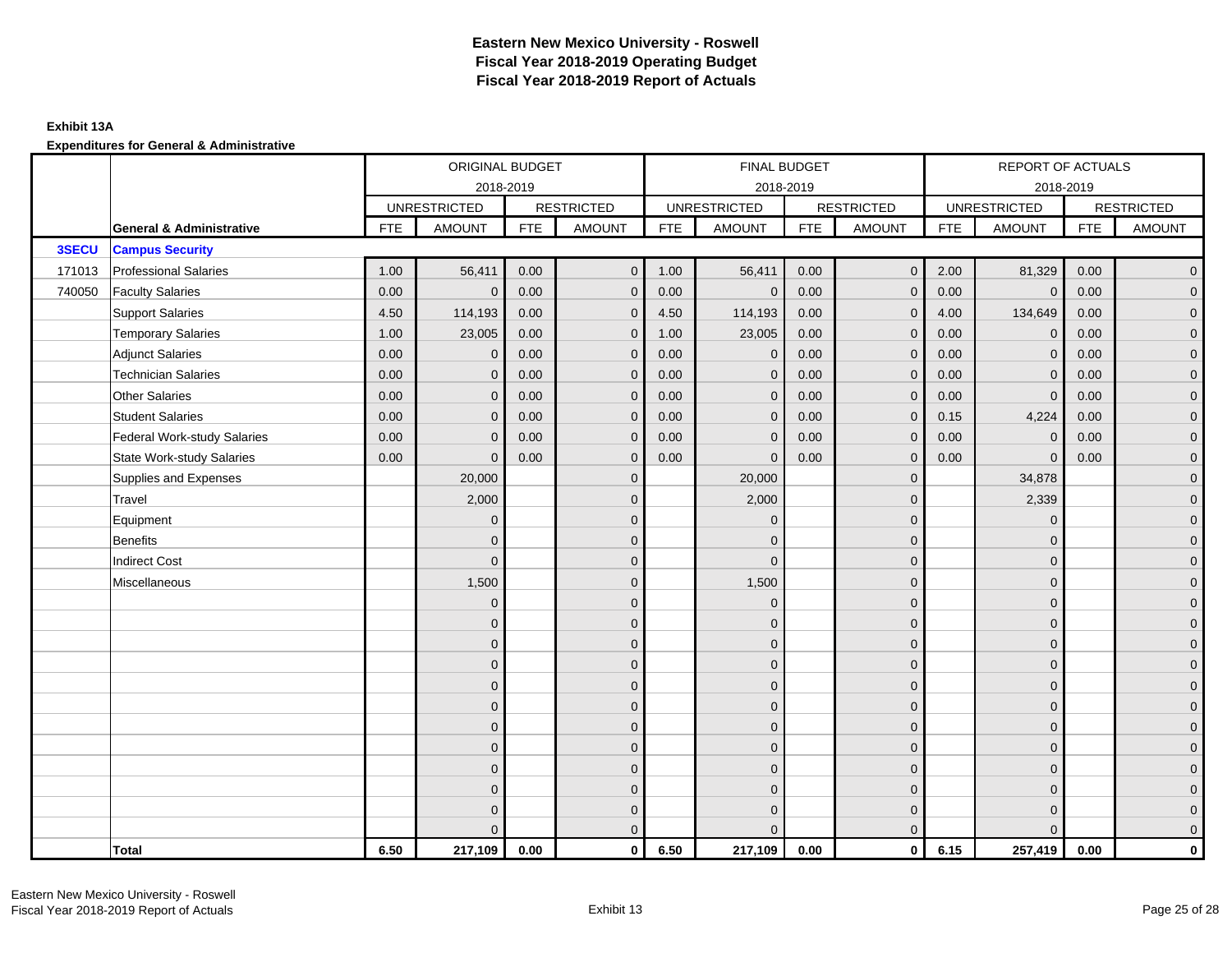## **Exhibit 13A**

|        |                                     |            | ORIGINAL BUDGET     |            |                   |            | <b>FINAL BUDGET</b> |            |                   |            | <b>REPORT OF ACTUALS</b> |            |                     |
|--------|-------------------------------------|------------|---------------------|------------|-------------------|------------|---------------------|------------|-------------------|------------|--------------------------|------------|---------------------|
|        |                                     |            |                     | 2018-2019  |                   |            | 2018-2019           |            |                   |            | 2018-2019                |            |                     |
|        |                                     |            | <b>UNRESTRICTED</b> |            | <b>RESTRICTED</b> |            | <b>UNRESTRICTED</b> |            | <b>RESTRICTED</b> |            | <b>UNRESTRICTED</b>      |            | <b>RESTRICTED</b>   |
|        | <b>General &amp; Administrative</b> | <b>FTE</b> | <b>AMOUNT</b>       | <b>FTE</b> | <b>AMOUNT</b>     | <b>FTE</b> | AMOUNT              | <b>FTE</b> | <b>AMOUNT</b>     | <b>FTE</b> | <b>AMOUNT</b>            | <b>FTE</b> | <b>AMOUNT</b>       |
|        | <b>Overhead to Portales</b>         |            |                     |            |                   |            |                     |            |                   |            |                          |            |                     |
| 171013 | <b>Professional Salaries</b>        | 0.00       | $\mathbf{0}$        | 0.00       | $\mathbf{0}$      | 0.00       | $\overline{0}$      | 0.00       | $\overline{0}$    | 0.00       | $\overline{0}$           | 0.00       | $\overline{0}$      |
| 740006 | <b>Faculty Salaries</b>             | 0.00       | $\mathbf 0$         | 0.00       | $\mathbf 0$       | 0.00       | $\mathbf 0$         | 0.00       | $\mathbf{0}$      | 0.00       | $\mathbf 0$              | 0.00       | $\overline{0}$      |
| 971601 | <b>Support Salaries</b>             | 0.00       | $\mathbf 0$         | 0.00       | $\mathbf 0$       | 0.00       | $\mathbf{0}$        | 0.00       | $\mathbf 0$       | 0.00       | $\overline{0}$           | 0.00       | $\overline{0}$      |
|        | <b>Temporary Salaries</b>           | 0.00       | $\mathbf{0}$        | 0.00       | $\mathbf{0}$      | 0.00       | $\mathbf{0}$        | 0.00       | $\mathbf{0}$      | 0.00       | $\mathbf 0$              | 0.00       | $\overline{0}$      |
|        | <b>Adjunct Salaries</b>             | 0.00       | $\Omega$            | 0.00       | $\Omega$          | 0.00       | $\Omega$            | 0.00       | $\mathbf{0}$      | 0.00       | $\mathbf{0}$             | 0.00       | $\overline{0}$      |
|        | <b>Technician Salaries</b>          | 0.00       | $\mathbf{0}$        | 0.00       | $\mathbf 0$       | 0.00       | $\mathbf{0}$        | 0.00       | $\mathbf{0}$      | 0.00       | $\mathbf{0}$             | 0.00       | $\mathbf{0}$        |
|        | <b>Other Salaries</b>               | 0.00       | $\mathbf{0}$        | 0.00       | $\mathbf{0}$      | 0.00       | $\mathbf{0}$        | 0.00       | $\mathbf{0}$      | 0.00       | $\mathbf{0}$             | 0.00       | $\mathbf{0}$        |
|        | <b>Student Salaries</b>             | 0.00       | $\mathbf{0}$        | 0.00       | $\mathbf{0}$      | 0.00       | $\mathbf{0}$        | 0.00       | $\mathbf 0$       | 0.00       | $\mathbf{0}$             | 0.00       | $\overline{0}$      |
|        | <b>Federal Work-study Salaries</b>  | 0.00       | $\mathbf 0$         | 0.00       | $\mathbf{0}$      | 0.00       | $\mathbf{0}$        | 0.00       | $\mathbf 0$       | 0.00       | $\mathbf 0$              | 0.00       | $\overline{0}$      |
|        | <b>State Work-study Salaries</b>    | 0.00       | $\mathbf{0}$        | 0.00       | $\mathbf{0}$      | 0.00       | $\mathbf{0}$        | 0.00       | $\mathbf{0}$      | 0.00       | $\mathbf{0}$             | 0.00       | $\overline{0}$      |
|        | Supplies and Expenses               |            | 235,000             |            | $\mathbf 0$       |            | 235,000             |            | $\overline{0}$    |            | 214,854                  |            | $\mathsf{O}\xspace$ |
|        | Travel                              |            | $\overline{0}$      |            | $\mathbf{0}$      |            | $\mathbf{0}$        |            | $\mathbf{0}$      |            | $\mathbf{0}$             |            | $\overline{0}$      |
|        | Equipment                           |            | $\mathbf{0}$        |            | $\mathbf 0$       |            | $\mathbf{0}$        |            | $\mathbf 0$       |            | $\mathbf 0$              |            | $\overline{0}$      |
|        | <b>Benefits</b>                     |            | $\mathbf{0}$        |            | $\mathbf{0}$      |            | $\Omega$            |            | $\mathbf 0$       |            | $\mathbf{0}$             |            | $\overline{0}$      |
|        | <b>Indirect Cost</b>                |            | $\Omega$            |            | $\mathbf{0}$      |            | $\Omega$            |            | $\mathbf{0}$      |            | $\Omega$                 |            | $\overline{0}$      |
|        | Miscellaneous                       |            | $\overline{0}$      |            | $\mathbf 0$       |            | $\mathbf{0}$        |            | $\mathbf 0$       |            | $\mathbf 0$              |            | $\mathsf{O}\xspace$ |
|        |                                     |            | $\overline{0}$      |            | $\mathbf 0$       |            | $\mathbf{0}$        |            | $\mathbf 0$       |            | $\mathbf{0}$             |            | $\overline{0}$      |
|        |                                     |            | $\Omega$            |            | $\mathbf 0$       |            | $\mathbf{0}$        |            | $\mathbf 0$       |            | $\mathbf{0}$             |            | $\overline{0}$      |
|        |                                     |            | $\mathbf{0}$        |            | $\mathbf 0$       |            | $\Omega$            |            | $\mathsf{O}$      |            | $\mathbf 0$              |            | $\mathbf{0}$        |
|        |                                     |            | $\Omega$            |            | $\mathbf 0$       |            | $\Omega$            |            | $\overline{0}$    |            | $\mathbf 0$              |            | $\mathbf{0}$        |
|        |                                     |            | $\Omega$            |            | $\mathbf{0}$      |            | $\Omega$            |            | $\mathbf{0}$      |            | $\mathbf 0$              |            | $\mathbf{0}$        |
|        |                                     |            | $\mathbf{0}$        |            | $\mathbf{0}$      |            | $\Omega$            |            | $\mathbf{0}$      |            | $\Omega$                 |            | $\overline{0}$      |
|        |                                     |            | $\mathbf{0}$        |            | $\mathbf 0$       |            | $\mathbf{0}$        |            | $\mathbf 0$       |            | $\mathbf{0}$             |            | $\overline{0}$      |
|        |                                     |            | $\mathbf{0}$        |            | $\mathbf{0}$      |            | $\Omega$            |            | $\mathbf 0$       |            | $\mathbf{0}$             |            | $\overline{0}$      |
|        |                                     |            | $\Omega$            |            | $\mathbf{0}$      |            | $\Omega$            |            | $\mathbf 0$       |            | $\Omega$                 |            | $\overline{0}$      |
|        |                                     |            | $\mathbf{0}$        |            | $\mathbf 0$       |            | $\mathbf{0}$        |            | $\mathbf 0$       |            | $\mathbf 0$              |            | $\mathbf{0}$        |
|        |                                     |            | $\mathbf{0}$        |            | $\mathbf 0$       |            | $\mathbf{0}$        |            | $\mathbf 0$       |            | $\mathbf 0$              |            | $\mathbf{0}$        |
|        |                                     |            | $\Omega$            |            | $\mathbf{0}$      |            | $\Omega$            |            | $\mathbf 0$       |            | $\Omega$                 |            | $\overline{0}$      |
|        | <b>Total</b>                        | 0.00       | 235,000             | 0.00       | $\mathbf{0}$      | 0.00       | 235,000             | 0.00       | $\overline{0}$    | 0.00       | 214,854                  | 0.00       | $\mathbf{0}$        |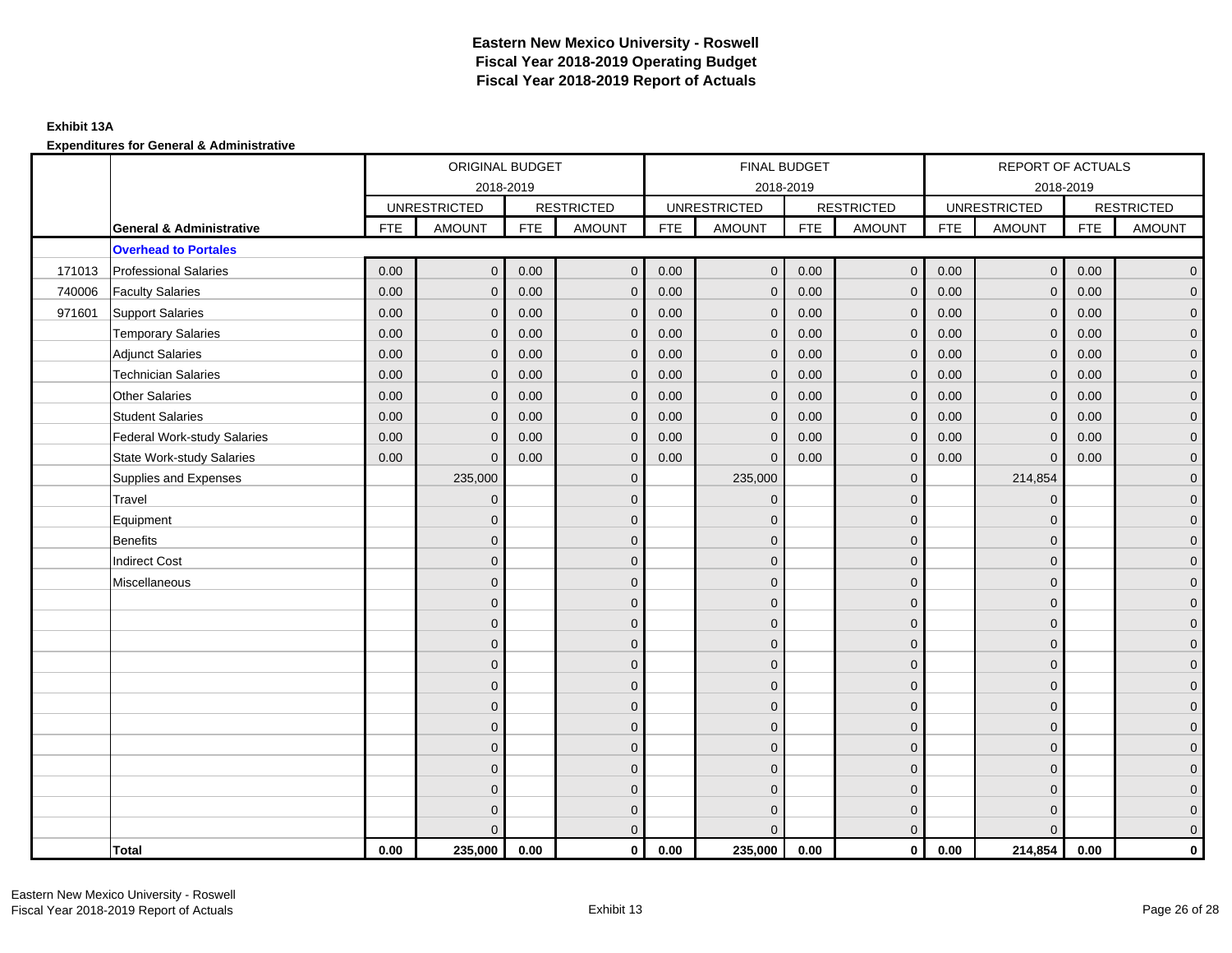## **Exhibit 13A**

|        |                                     |            | ORIGINAL BUDGET     |            |                   |            | FINAL BUDGET        |            |                   |            | REPORT OF ACTUALS   |            |                     |
|--------|-------------------------------------|------------|---------------------|------------|-------------------|------------|---------------------|------------|-------------------|------------|---------------------|------------|---------------------|
|        |                                     |            |                     | 2018-2019  |                   |            | 2018-2019           |            |                   |            | 2018-2019           |            |                     |
|        |                                     |            | <b>UNRESTRICTED</b> |            | <b>RESTRICTED</b> |            | <b>UNRESTRICTED</b> |            | <b>RESTRICTED</b> |            | <b>UNRESTRICTED</b> |            | <b>RESTRICTED</b>   |
|        | <b>General &amp; Administrative</b> | <b>FTE</b> | <b>AMOUNT</b>       | <b>FTE</b> | <b>AMOUNT</b>     | <b>FTE</b> | <b>AMOUNT</b>       | <b>FTE</b> | <b>AMOUNT</b>     | <b>FTE</b> | <b>AMOUNT</b>       | <b>FTE</b> | <b>AMOUNT</b>       |
|        | <b>Prior Period Adjustment</b>      |            |                     |            |                   |            |                     |            |                   |            |                     |            |                     |
| 171013 | <b>Professional Salaries</b>        | 0.00       | $\mathbf{0}$        | 0.00       | $\mathbf{0}$      | 0.00       | $\mathbf{0}$        | 0.00       | $\overline{0}$    | 0.00       | $\overline{0}$      | 0.00       | $\overline{0}$      |
| 740040 | <b>Faculty Salaries</b>             | 0.00       | $\mathbf{0}$        | 0.00       | $\mathbf{0}$      | 0.00       | $\mathbf{0}$        | 0.00       | $\mathbf{0}$      | 0.00       | $\mathbf{0}$        | 0.00       | $\overline{0}$      |
| 970003 | Support Salaries                    | 0.00       | $\mathbf{0}$        | 0.00       | $\mathbf{0}$      | 0.00       | $\overline{0}$      | 0.00       | $\mathbf 0$       | 0.00       | $\overline{0}$      | 0.00       | $\overline{0}$      |
|        | <b>Temporary Salaries</b>           | 0.00       | $\mathbf 0$         | 0.00       | $\mathbf 0$       | 0.00       | $\mathbf 0$         | 0.00       | $\mathbf 0$       | 0.00       | $\overline{0}$      | 0.00       | $\mathbf{0}$        |
|        | <b>Adjunct Salaries</b>             | 0.00       | $\mathbf{0}$        | 0.00       | $\mathbf{0}$      | 0.00       | $\mathbf{0}$        | 0.00       | $\mathbf{0}$      | 0.00       | $\mathbf{0}$        | 0.00       | $\mathbf{0}$        |
|        | <b>Technician Salaries</b>          | 0.00       | $\mathbf{0}$        | 0.00       | $\mathbf 0$       | 0.00       | $\mathbf{0}$        | 0.00       | $\mathbf{0}$      | 0.00       | $\mathbf{0}$        | 0.00       | $\mathbf{0}$        |
|        | <b>Other Salaries</b>               | 0.00       | $\mathbf{0}$        | 0.00       | $\mathbf{0}$      | 0.00       | $\Omega$            | 0.00       | $\mathbf{0}$      | 0.00       | $\mathbf{0}$        | 0.00       | $\overline{0}$      |
|        | <b>Student Salaries</b>             | 0.00       | $\mathbf 0$         | 0.00       | $\mathbf 0$       | 0.00       | $\mathbf{0}$        | 0.00       | $\mathbf 0$       | 0.00       | $\mathbf 0$         | 0.00       | $\mathbf{0}$        |
|        | <b>Federal Work-study Salaries</b>  | 0.00       | $\mathbf 0$         | 0.00       | $\mathbf 0$       | 0.00       | $\mathbf{0}$        | 0.00       | $\mathbf 0$       | 0.00       | $\mathbf 0$         | 0.00       | $\overline{0}$      |
|        | <b>State Work-study Salaries</b>    | 0.00       | $\mathbf{0}$        | 0.00       | $\mathbf{0}$      | 0.00       | $\mathbf{0}$        | 0.00       | $\mathbf{0}$      | 0.00       | $\mathbf 0$         | 0.00       | $\overline{0}$      |
|        | Supplies and Expenses               |            | $\Omega$            |            | $\mathbf 0$       |            | $\mathbf{0}$        |            | $\overline{0}$    |            | 625                 |            | $\mathsf{O}\xspace$ |
|        | Travel                              |            | $\overline{0}$      |            | $\mathbf{0}$      |            | $\Omega$            |            | $\mathbf{0}$      |            | $\mathbf 0$         |            | $\overline{0}$      |
|        | Equipment                           |            | $\overline{0}$      |            | $\mathbf 0$       |            | $\mathbf{0}$        |            | $\mathbf 0$       |            | $\mathbf{0}$        |            | $\overline{0}$      |
|        | <b>Benefits</b>                     |            | $\mathbf{0}$        |            | $\mathbf{0}$      |            | $\Omega$            |            | $\mathbf 0$       |            | $\mathbf 0$         |            | $\overline{0}$      |
|        | <b>Indirect Cost</b>                |            | $\Omega$            |            | $\mathbf{0}$      |            | $\Omega$            |            | $\mathbf{0}$      |            | $\Omega$            |            | $\overline{0}$      |
|        | Miscellaneous                       |            | 16,000              |            | $\mathbf{0}$      |            | 16,000              |            | $\mathbf{0}$      |            | 46,485              |            | $\overline{0}$      |
|        |                                     |            | $\mathbf 0$         |            | $\mathbf 0$       |            | $\mathbf{0}$        |            | $\mathbf 0$       |            | $\mathbf 0$         |            | $\mathbf{0}$        |
|        |                                     |            | $\mathbf{0}$        |            | $\mathbf 0$       |            | $\mathbf{0}$        |            | $\mathbf 0$       |            | $\mathbf{0}$        |            | $\overline{0}$      |
|        |                                     |            | $\overline{0}$      |            | $\mathbf{0}$      |            | $\Omega$            |            | $\mathbf 0$       |            | $\mathbf{0}$        |            | $\overline{0}$      |
|        |                                     |            | $\Omega$            |            | $\mathbf{0}$      |            | $\Omega$            |            | $\mathbf{0}$      |            | $\Omega$            |            | $\overline{0}$      |
|        |                                     |            | $\mathbf{0}$        |            | $\mathbf 0$       |            | $\mathbf{0}$        |            | $\mathbf 0$       |            | $\mathbf 0$         |            | $\mathsf{O}\xspace$ |
|        |                                     |            | $\mathbf{0}$        |            | $\mathbf 0$       |            | $\mathbf{0}$        |            | $\mathbf 0$       |            | $\mathbf{0}$        |            | $\mathbf{0}$        |
|        |                                     |            | $\mathbf{0}$        |            | $\mathbf{0}$      |            | $\mathbf{0}$        |            | $\mathbf 0$       |            | $\mathbf{0}$        |            | $\overline{0}$      |
|        |                                     |            | $\Omega$            |            | $\mathbf{0}$      |            | $\Omega$            |            | $\mathbf{0}$      |            | $\mathbf 0$         |            | $\overline{0}$      |
|        |                                     |            | $\mathbf{0}$        |            | $\mathbf 0$       |            | $\mathbf{0}$        |            | $\mathbf 0$       |            | $\mathbf 0$         |            | $\mathbf{0}$        |
|        |                                     |            | $\mathbf{0}$        |            | $\mathbf 0$       |            | $\mathbf{0}$        |            | $\mathbf 0$       |            | $\mathbf 0$         |            | $\mathbf{0}$        |
|        |                                     |            | 0                   |            | $\mathbf 0$       |            | $\Omega$            |            | $\mathbf 0$       |            | $\mathbf 0$         |            | $\mathbf{0}$        |
|        |                                     |            | $\Omega$            |            | $\mathbf{0}$      |            | $\Omega$            |            | $\overline{0}$    |            | $\Omega$            |            | $\overline{0}$      |
|        | <b>Total</b>                        | 0.00       | 16,000              | 0.00       | $\mathbf{0}$      | 0.00       | 16,000              | 0.00       | $\mathbf{0}$      | 0.00       | 47,110              | 0.00       | $\mathbf 0$         |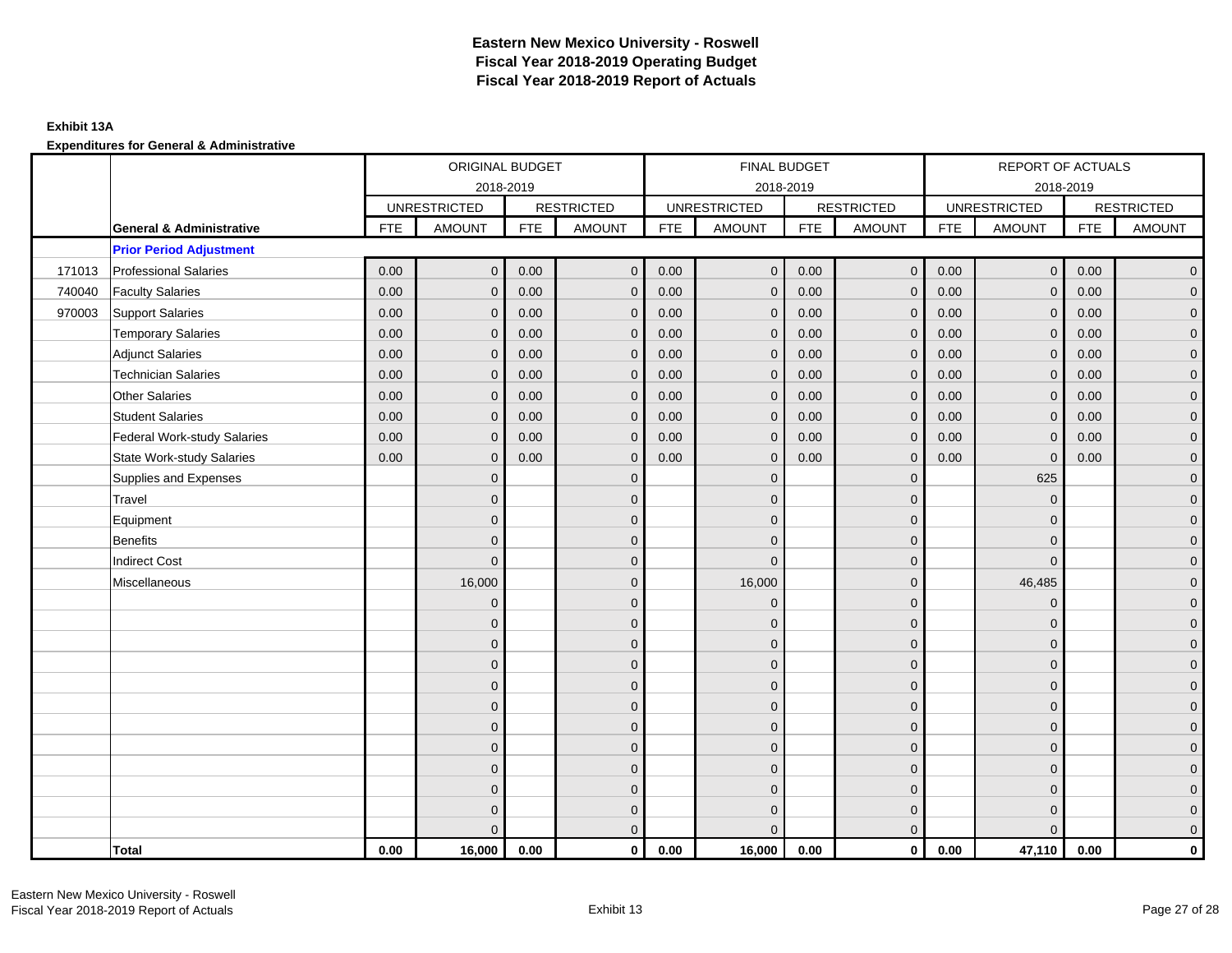## **Exhibit 13A**

**Expenditures for Executive Management**

|        |                                    |            | ORIGINAL BUDGET     |            |                   |            | FINAL BUDGET        |            |                   |      | REPORT OF ACTUALS   |            |                   |
|--------|------------------------------------|------------|---------------------|------------|-------------------|------------|---------------------|------------|-------------------|------|---------------------|------------|-------------------|
|        |                                    |            | 2018-2019           |            |                   |            | 2018-2019           |            |                   |      | 2018-2019           |            |                   |
|        |                                    |            | <b>UNRESTRICTED</b> |            | <b>RESTRICTED</b> |            | <b>UNRESTRICTED</b> |            | <b>RESTRICTED</b> |      | <b>UNRESTRICTED</b> |            | <b>RESTRICTED</b> |
|        | <b>Executive Management</b>        | <b>FTE</b> | <b>AMOUNT</b>       | <b>FTE</b> | <b>AMOUNT</b>     | <b>FTE</b> | <b>AMOUNT</b>       | <b>FTE</b> | <b>AMOUNT</b>     | FTE  | <b>AMOUNT</b>       | <b>FTE</b> | <b>AMOUNT</b>     |
|        | <b>Work Study</b>                  |            |                     |            |                   |            |                     |            |                   |      |                     |            |                   |
| 171013 | <b>Professional Salaries</b>       | 0.00       | $\mathbf{0}$        | 0.00       | $\mathbf{0}$      | 0.00       | $\overline{0}$      | 0.00       | $\overline{0}$    | 0.00 | $\overline{0}$      | 0.00       | $\mathbf{0}$      |
|        | <b>Faculty Salaries</b>            | 0.00       | $\Omega$            | 0.00       | $\mathbf{0}$      | 0.00       | $\mathbf 0$         | 0.00       | $\mathbf{0}$      | 0.00 | $\mathbf{0}$        | 0.00       | 0                 |
|        | <b>Support Salaries</b>            | 0.00       | $\mathbf{0}$        | 0.00       | $\mathbf 0$       | 0.00       | $\mathbf 0$         | 0.00       | $\mathbf 0$       | 0.00 | $\mathbf 0$         | 0.00       | 0                 |
|        | <b>Temporary Salaries</b>          | 0.00       | $\mathbf 0$         | 0.00       | $\mathbf{0}$      | 0.00       | $\mathbf 0$         | 0.00       | $\mathbf 0$       | 0.00 | $\mathbf 0$         | 0.00       | $\mathbf{0}$      |
|        | <b>Adjunct Salaries</b>            | 0.00       | $\Omega$            | 0.00       | $\Omega$          | 0.00       | $\Omega$            | 0.00       | $\mathbf{0}$      | 0.00 | $\mathbf{0}$        | 0.00       | 0                 |
|        | <b>Technician Salaries</b>         | 0.00       | $\mathbf{0}$        | 0.00       | $\mathbf{0}$      | 0.00       | $\mathbf{0}$        | 0.00       | $\mathbf{0}$      | 0.00 | $\mathbf{0}$        | 0.00       | 0                 |
|        | <b>Other Salaries</b>              | 0.00       | $\Omega$            | 0.00       | $\Omega$          | 0.00       | $\Omega$            | 0.00       | $\Omega$          | 0.00 | $\mathbf{0}$        | 0.00       | 0                 |
|        | <b>Student Salaries</b>            | 0.00       | $\mathbf{0}$        | 0.00       | $\Omega$          | 0.00       | $\Omega$            | 0.00       | $\mathbf{0}$      | 0.00 | $\mathbf{0}$        | 0.00       | $\overline{0}$    |
|        | <b>Federal Work-study Salaries</b> | 0.00       | $\mathbf 0$         | 0.00       | $\mathbf{0}$      | 0.00       | $\mathbf{0}$        | 0.00       | $\mathbf 0$       | 0.00 | $\mathbf 0$         | 0.00       | $\Omega$          |
|        | <b>State Work-study Salaries</b>   | 0.00       | $\mathbf{0}$        | 0.00       | $\mathbf{0}$      | 0.00       | $\mathbf{0}$        | 0.00       | $\mathbf{0}$      | 0.00 | $\mathbf 0$         | 0.00       | $\mathbf{0}$      |
|        | Supplies and Expenses              |            | $\Omega$            |            | $\mathbf{0}$      |            | $\Omega$            |            | $\mathbf 0$       |      | $\mathbf{0}$        |            | 0                 |
|        | Travel                             |            | $\Omega$            |            | $\mathbf{0}$      |            | 0                   |            | $\mathbf 0$       |      | $\Omega$            |            | 0                 |
|        | Equipment                          |            | $\Omega$            |            | $\mathbf{0}$      |            | $\Omega$            |            | $\mathbf 0$       |      | $\Omega$            |            | $\mathbf{0}$      |
|        | Benefits                           |            | $\Omega$            |            | $\mathbf 0$       |            | $\Omega$            |            | $\mathbf 0$       |      | $\mathbf{0}$        |            | $\Omega$          |
|        | <b>Indirect Cost</b>               |            | $\Omega$            |            | $\Omega$          |            | $\Omega$            |            | $\mathbf 0$       |      | $\mathbf{0}$        |            | 0                 |
|        | Miscellaneous                      |            | $\Omega$            |            | $\Omega$          |            | $\Omega$            |            | $\mathbf 0$       |      | $\Omega$            |            | $\mathbf{0}$      |
|        |                                    |            | $\Omega$            |            | $\mathbf{0}$      |            | 0                   |            | $\mathbf 0$       |      | $\Omega$            |            | 0                 |
|        |                                    |            | $\Omega$            |            | $\mathbf{0}$      |            | $\Omega$            |            | $\mathbf 0$       |      | $\mathbf{0}$        |            | $\mathbf{0}$      |
|        |                                    |            | $\Omega$            |            | $\mathbf 0$       |            | $\Omega$            |            | $\mathbf 0$       |      | $\overline{0}$      |            | $\Omega$          |
|        |                                    |            | $\Omega$            |            | $\mathbf{0}$      |            | $\Omega$            |            | $\mathbf 0$       |      | $\mathbf{0}$        |            | $\mathbf{0}$      |
|        |                                    |            | $\Omega$            |            | $\Omega$          |            | $\Omega$            |            | $\mathbf 0$       |      | $\Omega$            |            | 0                 |
|        |                                    |            | $\Omega$            |            | $\mathbf{0}$      |            | 0                   |            | $\mathbf 0$       |      | $\Omega$            |            | 0                 |
|        |                                    |            | $\Omega$            |            | $\mathbf{0}$      |            | $\Omega$            |            | $\mathbf 0$       |      | $\mathbf{0}$        |            | $\mathbf{0}$      |
|        |                                    |            | $\Omega$            |            | $\mathbf 0$       |            | $\Omega$            |            | $\mathbf 0$       |      | $\overline{0}$      |            | $\Omega$          |
|        |                                    |            | $\Omega$            |            | $\mathbf{0}$      |            | $\mathbf{0}$        |            | $\mathbf 0$       |      | $\mathbf{0}$        |            | $\Omega$          |
| 961017 | Student Hire - Other               | 0.00       | $\Omega$            | 0.00       | $\Omega$          | 0.00       | $\Omega$            | 0.00       | $\Omega$          | 0.00 | $\Omega$            | 0.00       | $\Omega$          |
| 961019 | Federal Work Study                 | 0.00       | $\mathbf{0}$        | 0.00       | $\mathbf 0$       | 0.00       | $\Omega$            | 0.00       | $\mathbf 0$       | 0.00 | $\mathbf{0}$        | 0.00       | 0                 |
| 961016 | State Work Study                   | 0.00       | $\mathbf{0}$        | 0.00       | $\overline{0}$    | 0.00       | $\mathbf{0}$        | 0.00       | $\mathbf{0}$      | 0.17 | 3,599               | 0.00       | 0                 |
|        | <b>Total</b>                       | 0.00       | $\mathbf 0$         | 0.00       | $\mathbf 0$       | 0.00       | 0                   | 0.00       | $\mathbf 0$       | 0.17 | 3,599               | 0.00       | 0                 |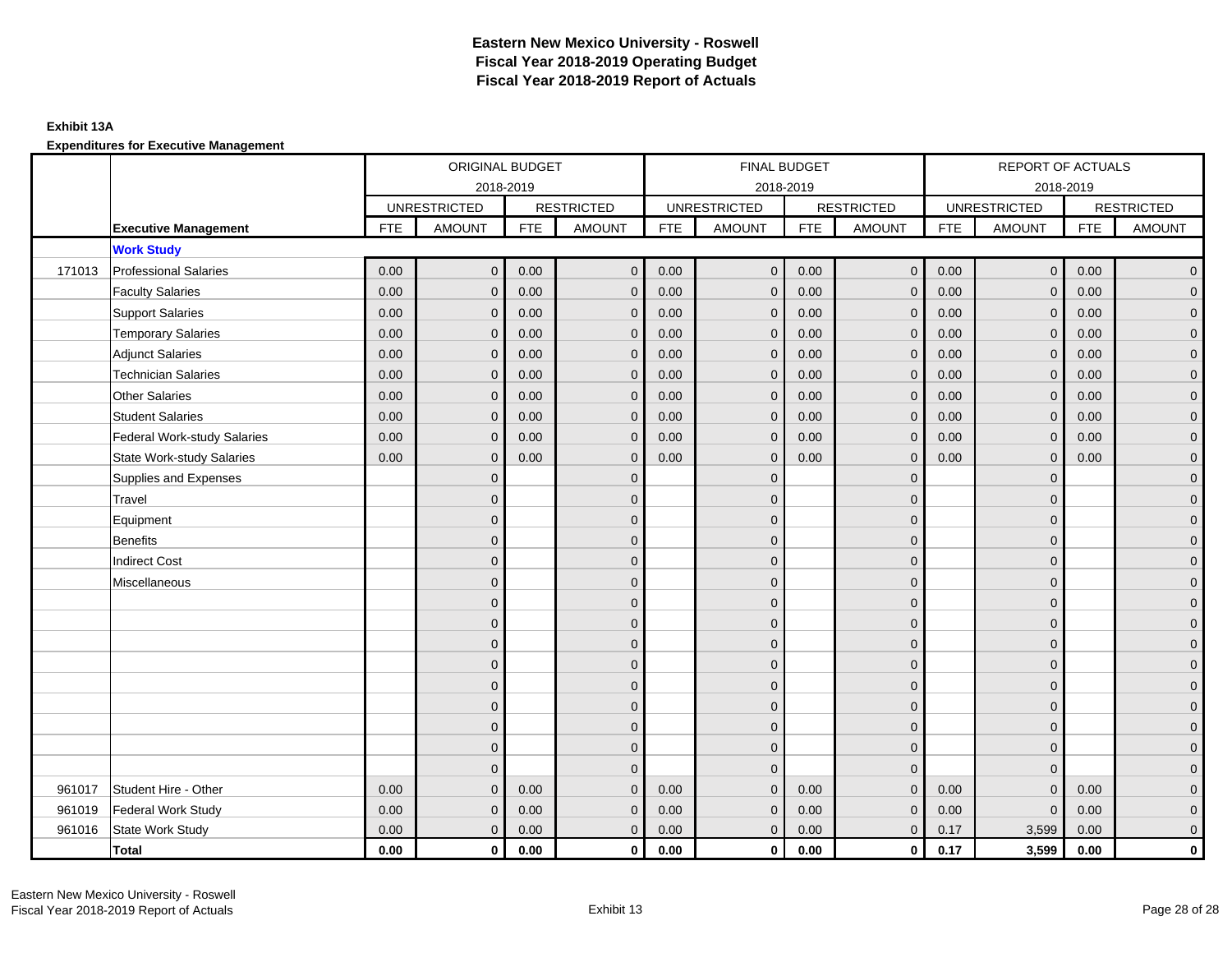#### **Exhibit 14**

|                         |                                          |            | ORIGINAL BUDGET     |            |                   |            | FINAL BUDGET        |            |                   |            | REPORT OF ACTUALS   |            |                   |
|-------------------------|------------------------------------------|------------|---------------------|------------|-------------------|------------|---------------------|------------|-------------------|------------|---------------------|------------|-------------------|
|                         |                                          |            |                     | 2018-2019  |                   |            |                     | 2018-2019  |                   |            |                     | 2018-2019  |                   |
|                         |                                          |            | <b>UNRESTRICTED</b> |            | <b>RESTRICTED</b> |            | <b>UNRESTRICTED</b> |            | <b>RESTRICTED</b> |            | <b>UNRESTRICTED</b> |            | <b>RESTRICTED</b> |
|                         | <b>Plant &amp; Maintenance</b>           | <b>FTE</b> | <b>AMOUNT</b>       | <b>FTE</b> | <b>AMOUNT</b>     | <b>FTE</b> | <b>AMOUNT</b>       | <b>FTE</b> | <b>AMOUNT</b>     | <b>FTE</b> | <b>AMOUNT</b>       | <b>FTE</b> | AMOUNT            |
| 3BULG                   | <b>Building Maintenance</b>              | 5.00       | 235,028             | 0.00       | $\mathbf 0$       | 5.00       | 235,028             | 0.00       | 0                 | 5.00       | 300,292             | 0.00       | $\mathbf 0$       |
| 3CUST                   | <b>Custodial Services</b>                | 13.00      | 349,373             | 0.00       | $\mathbf 0$       | 13.00      | 349,373             | 0.00       | $\mathbf 0$       | 14.25      | 397,485             | 0.00       | $\mathbf 0$       |
| 3FACL                   | <b>Facilities</b>                        | 1.00       | 38,544              | 0.00       | $\mathbf 0$       | 1.00       | 38,544              | 0.00       | $\mathbf 0$       | 1.00       | 40,071              | 0.00       | $\mathbf 0$       |
| 3GRND                   | Grounds Maintenance                      | 4.00       | 117,825             | 0.00       | $\mathbf 0$       | 4.00       | 117,825             | 0.00       | $\mathbf 0$       | 4.50       | 108,521             | 0.00       | $\overline{0}$    |
| 3PLNT                   | <b>Plant Administration</b>              | 2.00       | 114,138             | 0.00       | $\mathbf 0$       | 2.00       | 114,138             | 0.00       | $\Omega$          | 2.00       | 132,728             | 0.00       | $\overline{0}$    |
|                         | Plant Other Plant Other - Utilities      | 0.00       | 864,116             | 0.00       | $\mathbf 0$       | 0.00       | 964,116             | 0.00       | $\mathbf{0}$      | 0.00       | 809,438             | 0.00       | $\overline{0}$    |
|                         |                                          |            |                     |            |                   |            |                     |            |                   |            |                     |            |                   |
|                         |                                          |            |                     |            |                   |            |                     |            |                   |            |                     |            |                   |
|                         |                                          |            |                     |            |                   |            |                     |            |                   |            |                     |            |                   |
|                         |                                          |            |                     |            |                   |            |                     |            |                   |            |                     |            |                   |
|                         |                                          |            |                     |            |                   |            |                     |            |                   |            |                     |            |                   |
|                         |                                          |            |                     |            |                   |            |                     |            |                   |            |                     |            |                   |
|                         |                                          |            |                     |            |                   |            |                     |            |                   |            |                     |            |                   |
|                         | <b>Total Plant &amp; Maintenance and</b> |            |                     |            |                   |            |                     |            |                   |            |                     |            |                   |
|                         | <b>Personnel Development</b>             | 25.00      | 1,719,024           | 0.00       | $\mathbf 0$       | 25.00      | 1,819,024           | 0.00       | $\overline{0}$    | 26.75      | 1,788,535           | 0.00       | $\mathbf 0$       |
|                         |                                          |            |                     |            |                   |            |                     |            |                   |            |                     |            |                   |
|                         | <b>Work Study</b>                        |            |                     |            |                   |            |                     |            |                   |            |                     |            |                   |
| 961019                  | <b>Federal Work Study</b>                | 0.00       | $\mathbf 0$         | 0.00       | $\mathbf{0}$      | 0.00       | $\mathbf{0}$        | 0.00       | $\mathbf{0}$      | 0.00       | $\overline{0}$      | 0.00       | $\overline{0}$    |
| 961016                  | State Work Study                         | 0.00       | $\mathsf 0$         | 0.00       | $\mathsf 0$       | $0.00\,$   | $\mathbf 0$         | 0.00       | $\mathbf 0$       | $0.00\,$   | $\overline{0}$      | $0.00\,$   | $\mathbf 0$       |
| <b>Total Work-Study</b> |                                          | 0.00       | $\mathbf 0$         | $0.00\,$   | $\mathbf 0$       | 0.00       | $\mathbf{0}$        | $0.00\,$   | $\mathbf 0$       | 0.00       | $\overline{0}$      | 0.00       | $\mathbf 0$       |
|                         |                                          |            |                     |            |                   |            |                     |            |                   |            |                     |            |                   |
|                         |                                          |            |                     |            |                   |            |                     |            |                   |            |                     |            |                   |
|                         | <b>Unallocated</b>                       |            | $\Omega$            |            | $\mathbf{0}$      |            | $\mathbf{0}$        |            | $\overline{0}$    |            | $\overline{0}$      |            | $\overline{0}$    |
|                         |                                          |            |                     |            |                   |            |                     |            |                   |            |                     |            |                   |
|                         |                                          |            |                     |            |                   |            |                     |            |                   |            |                     |            |                   |
|                         |                                          |            |                     |            |                   |            |                     |            |                   |            |                     |            |                   |
|                         |                                          |            |                     |            |                   |            |                     |            |                   |            |                     |            |                   |
|                         |                                          |            |                     |            |                   |            |                     |            |                   |            |                     |            |                   |
|                         |                                          |            |                     |            |                   |            |                     |            |                   |            |                     |            |                   |
|                         |                                          |            |                     |            |                   |            |                     |            |                   |            |                     |            |                   |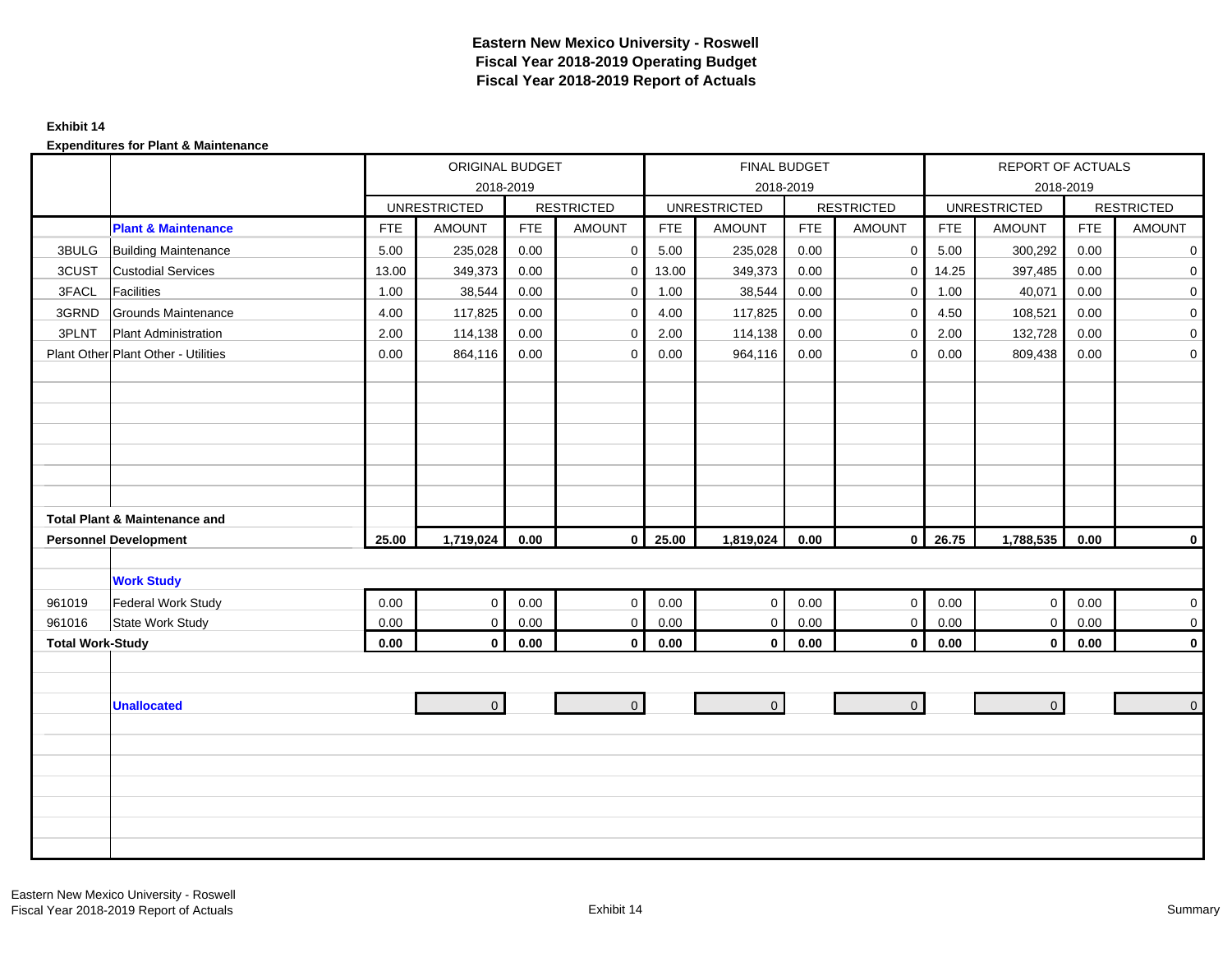|                       | <b>Items Not in 14A</b>              |       |             |      |             |                |                |      |              |       |                     |      |             |
|-----------------------|--------------------------------------|-------|-------------|------|-------------|----------------|----------------|------|--------------|-------|---------------------|------|-------------|
| 962061                | Retirement                           |       | 102,343     |      |             |                | 102,343        |      |              |       | 105,025             |      |             |
| 962062                | Social Security and Medicare         |       | 56,325      |      |             |                | 56,325         |      |              |       | 56,148              |      |             |
| 962063                | Group Insurance                      |       | 164,485     |      |             |                | 164,485        |      |              |       | 139,326             |      |             |
| 962064                | Worker's Compensation                |       | 9,000       |      |             |                | 9,000          |      |              |       | 5,468               |      |             |
| 962065                | Unemployment Insurance               |       | 31,590      |      |             |                | 31,590         |      |              |       | 431                 |      |             |
| 962068                | Waiver of Tuition                    |       | 1,452       |      |             |                | 1,452          |      |              |       | 6,534               |      |             |
| 962069                | <b>Vacation Accruals</b>             |       | 5,000       |      |             |                | 5,000          |      |              |       | 6,696               |      |             |
| 962066                | Retiree Health                       |       | 14,726      |      |             |                | 14,726         |      |              |       | 14,399              |      |             |
| 110-920               | <b>Internal Services</b>             |       | 67,919      |      |             |                | 67,919         |      |              |       | 67,919              |      |             |
|                       | Professional Merit Pay               |       | $\mathbf 0$ |      |             |                | $\mathbf 0$    |      |              |       | $\mathsf{O}\xspace$ |      |             |
|                       | <b>Staff Merit Pay</b>               |       | $\mathbf 0$ |      |             |                | $\mathbf 0$    |      |              |       | $\mathsf{O}\xspace$ |      |             |
|                       | <b>Faculty Merit Pay</b>             |       | $\mathbf 0$ |      |             |                | $\mathbf 0$    |      |              |       | $\mathbf 0$         |      |             |
|                       | Unallocated                          |       | $\mathbf 0$ |      |             |                | $\overline{0}$ |      |              |       | $\overline{0}$      |      |             |
| <b>Total Benefits</b> |                                      |       | 452,840     |      | $\mathbf 0$ |                | 452,840        |      | $\mathbf 0$  |       | 401,946             |      | $\mathbf 0$ |
|                       |                                      |       |             |      |             |                |                |      |              |       |                     |      |             |
|                       |                                      |       |             |      |             |                |                |      |              |       |                     |      |             |
|                       | <b>Total Plant &amp; Maintenance</b> | 25.00 | 2,171,864   | 0.00 |             | $0 \mid 25.00$ | 2,271,864      | 0.00 | $\mathbf{0}$ | 26.75 | 2,190,481           | 0.00 |             |
|                       |                                      |       |             |      |             |                |                |      |              |       |                     |      | $\pmb{0}$   |
|                       |                                      |       |             |      |             |                |                |      |              |       |                     |      |             |
|                       |                                      |       |             |      |             |                |                |      |              |       |                     |      |             |
|                       |                                      |       |             |      |             |                |                |      |              |       |                     |      |             |
|                       |                                      |       |             |      |             |                |                |      |              |       |                     |      |             |
|                       |                                      |       |             |      |             |                |                |      |              |       |                     |      |             |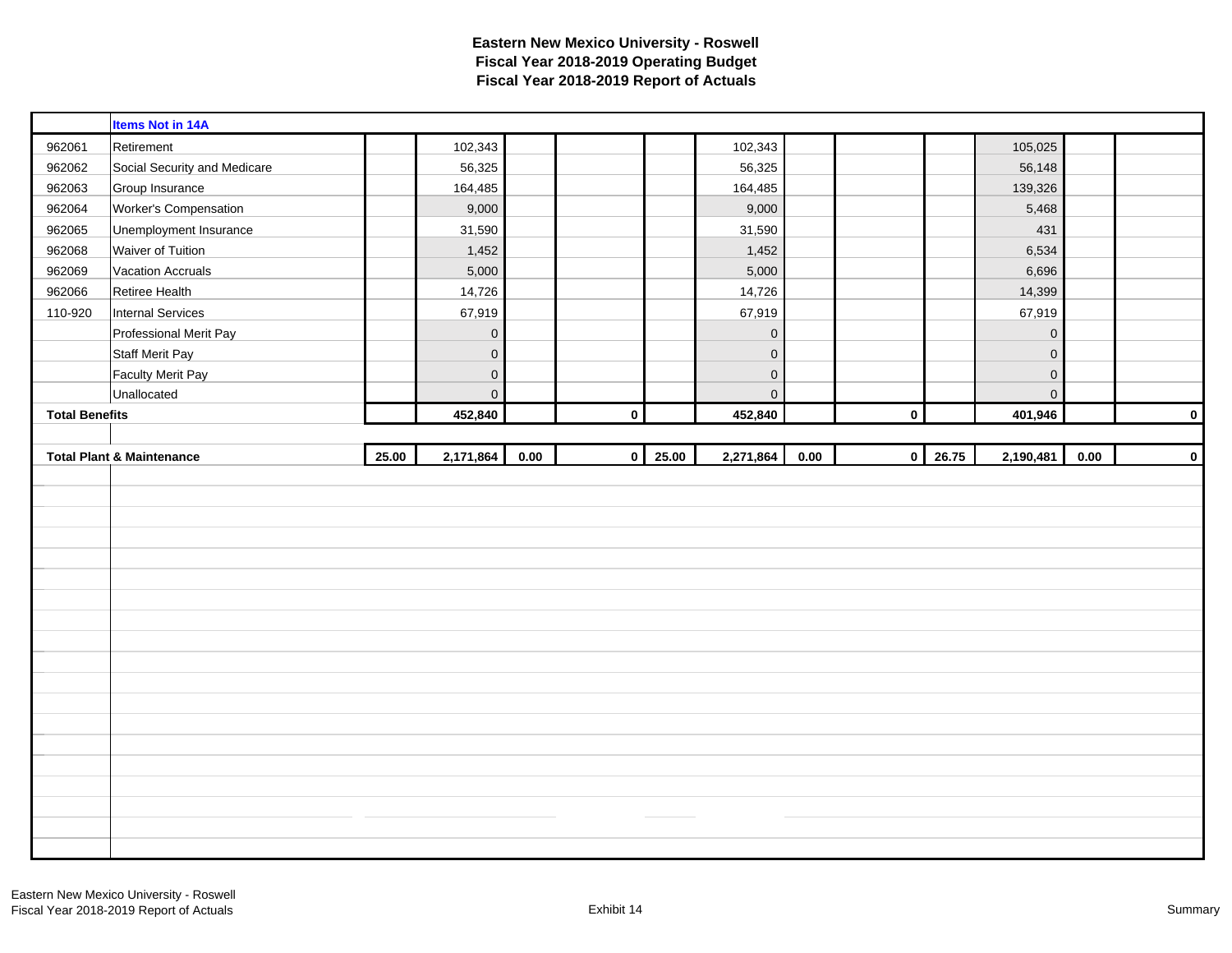## **Exhibit 14A**

|        |                                    |            | ORIGINAL BUDGET     |            |                   |            | FINAL BUDGET        |            |                   |            | REPORT OF ACTUALS   |            |                   |
|--------|------------------------------------|------------|---------------------|------------|-------------------|------------|---------------------|------------|-------------------|------------|---------------------|------------|-------------------|
|        |                                    |            | 2018-2019           |            |                   |            | 2018-2019           |            |                   |            | 2018-2019           |            |                   |
|        |                                    |            | <b>UNRESTRICTED</b> |            | <b>RESTRICTED</b> |            | <b>UNRESTRICTED</b> |            | <b>RESTRICTED</b> |            | <b>UNRESTRICTED</b> |            | <b>RESTRICTED</b> |
|        | <b>Plant &amp; Maintenance</b>     | <b>FTE</b> | <b>AMOUNT</b>       | <b>FTE</b> | <b>AMOUNT</b>     | <b>FTE</b> | <b>AMOUNT</b>       | <b>FTE</b> | <b>AMOUNT</b>     | <b>FTE</b> | <b>AMOUNT</b>       | <b>FTE</b> | <b>AMOUNT</b>     |
|        |                                    |            |                     |            |                   |            |                     |            |                   |            |                     |            |                   |
|        | <b>Professional Salaries</b>       | 3.00       | 132,776             | 0.00       | $\mathbf 0$       | 3.00       | 132,776             | 0.00       | $\overline{0}$    | 3.00       | 135,273             | 0.00       | $\overline{0}$    |
|        | <b>Faculty Salaries</b>            | 0.00       | $\mathbf 0$         | 0.00       | $\mathbf 0$       | 0.00       | $\mathbf 0$         | 0.00       | $\mathbf 0$       | 0.00       | $\mathbf 0$         | 0.00       | $\mathbf 0$       |
|        | <b>Support Salaries</b>            | 16.00      | 390,294             | 0.00       | 0                 | 16.00      | 390,294             | 0.00       | $\mathbf 0$       | 3.00       | 68,528              | 0.00       | $\mathbf 0$       |
|        | <b>Temporary Salaries</b>          | 1.00       | 24,210              | 0.00       | 0                 | 1.00       | 24,210              | 0.00       | $\mathbf 0$       | 0.75       | 19,404              | 0.00       | $\mathbf 0$       |
|        | <b>Adjunct Salaries</b>            | 0.00       | $\mathbf 0$         | 0.00       | $\Omega$          | 0.00       | $\Omega$            | 0.00       | $\Omega$          | 0.00       | $\Omega$            | 0.00       | $\mathbf 0$       |
|        | <b>Technician Salaries</b>         | 5.00       | 189,000             | 0.00       | $\mathbf 0$       | 5.00       | 189,000             | 0.00       | $\mathbf 0$       | 19.00      | 513,911             | 0.00       | $\mathbf 0$       |
|        | <b>Other Salaries</b>              | 0.00       | $\mathbf 0$         | 0.00       | $\Omega$          | 0.00       | $\Omega$            | 0.00       | $\mathbf 0$       | 0.00       | $\mathbf 0$         | 0.00       | $\overline{0}$    |
|        | <b>Student Salaries</b>            | 0.00       | $\mathbf 0$         | 0.00       | $\mathbf 0$       | 0.00       | $\mathbf{0}$        | 0.00       | $\mathbf 0$       | 1.00       | 24,247              | 0.00       | $\overline{0}$    |
|        | <b>Federal Work-study Salaries</b> | 0.00       | $\mathbf 0$         | 0.00       | $\mathbf 0$       | 0.00       | $\mathbf 0$         | 0.00       | $\mathbf 0$       | 0.00       | $\mathbf 0$         | 0.00       | $\overline{0}$    |
|        | <b>State Work-study Salaries</b>   | 0.00       | $\mathbf 0$         | 0.00       | $\mathbf 0$       | 0.00       | $\mathbf 0$         | 0.00       | $\mathbf 0$       | 0.00       | $\mathbf 0$         | 0.00       | $\mathbf 0$       |
|        | Supplies and Expenses              |            | 118,628             |            | $\mathbf 0$       |            | 118,628             |            | $\mathbf 0$       |            | 217,125             |            | $\mathbf 0$       |
|        | Travel                             |            | $\mathbf 0$         |            | $\mathbf 0$       |            | $\mathbf 0$         |            | $\mathbf 0$       |            | $\mathbf 0$         |            | $\mathbf 0$       |
|        | Equipment                          |            | $\mathbf 0$         |            | $\pmb{0}$         |            | $\mathbf 0$         |            | $\mathbf 0$       |            | $\mathbf 0$         |            | $\mathbf 0$       |
|        | <b>Benefits</b>                    |            | $\Omega$            |            | $\mathbf 0$       |            | $\Omega$            |            | $\mathbf 0$       |            | $\Omega$            |            | $\mathbf 0$       |
|        | <b>Indirect Cost</b>               |            | $\Omega$            |            | $\mathbf 0$       |            | $\Omega$            |            | $\mathbf 0$       |            | $\Omega$            |            | $\mathbf 0$       |
|        | Miscellaneous                      |            | $\mathbf 0$         |            | $\mathbf 0$       |            | $\Omega$            |            | $\mathbf 0$       |            | 848                 |            | $\mathbf 0$       |
|        | <b>Utilities</b>                   |            | 644,116             |            | $\mathbf 0$       |            | 744,116             |            | $\mathbf 0$       |            | 612,880             |            | $\overline{0}$    |
|        | Insurance                          |            | 220,000             |            | $\mathbf 0$       |            | 220,000             |            | $\mathbf 0$       |            | 196,319             |            | $\overline{0}$    |
|        |                                    |            | $\mathbf 0$         |            | $\mathbf 0$       |            | $\mathbf 0$         |            | $\mathbf 0$       |            | $\mathbf 0$         |            | $\mathbf 0$       |
|        |                                    |            | 0                   |            | $\mathbf 0$       |            | $\Omega$            |            | $\mathbf 0$       |            | $\Omega$            |            | $\mathbf 0$       |
|        |                                    |            | $\mathbf 0$         |            | $\mathbf 0$       |            | 0                   |            | $\mathbf 0$       |            | $\Omega$            |            | $\mathbf 0$       |
|        |                                    |            | $\mathbf 0$         |            | $\mathbf 0$       |            | $\Omega$            |            | $\mathbf 0$       |            | $\Omega$            |            | $\overline{0}$    |
|        |                                    |            | $\mathbf 0$         |            | 0                 |            | $\mathbf 0$         |            | $\mathbf 0$       |            | $\mathbf 0$         |            | $\mathbf 0$       |
|        |                                    |            | $\Omega$            |            | $\mathbf 0$       |            | $\Omega$            |            | $\mathbf 0$       |            | $\mathbf 0$         |            | $\mathbf 0$       |
|        |                                    |            | $\Omega$            |            | $\mathbf 0$       |            | $\Omega$            |            | $\mathbf 0$       |            | $\mathbf 0$         |            | $\mathbf 0$       |
|        |                                    |            | $\Omega$            |            | $\mathbf 0$       |            | $\mathbf 0$         |            | $\mathbf 0$       |            | $\mathbf 0$         |            | $\overline{O}$    |
| 961019 | <b>Federal Work Study</b>          |            | $\Omega$            |            | $\mathbf 0$       |            | $\mathbf 0$         |            | $\mathbf 0$       |            | $\mathbf 0$         |            | $\mathbf 0$       |
| 961016 | State Work Study                   |            | $\Omega$            |            | $\mathbf 0$       |            | $\Omega$            |            | $\mathbf 0$       |            | $\Omega$            |            | $\mathbf 0$       |
|        | <b>Total</b>                       | 25.00      | 1,719,024           | 0.00       | $\mathbf 0$       | 25.00      | 1,819,024           | 0.00       | $\overline{0}$    | 26.75      | 1,788,535           | 0.00       | $\mathbf{0}$      |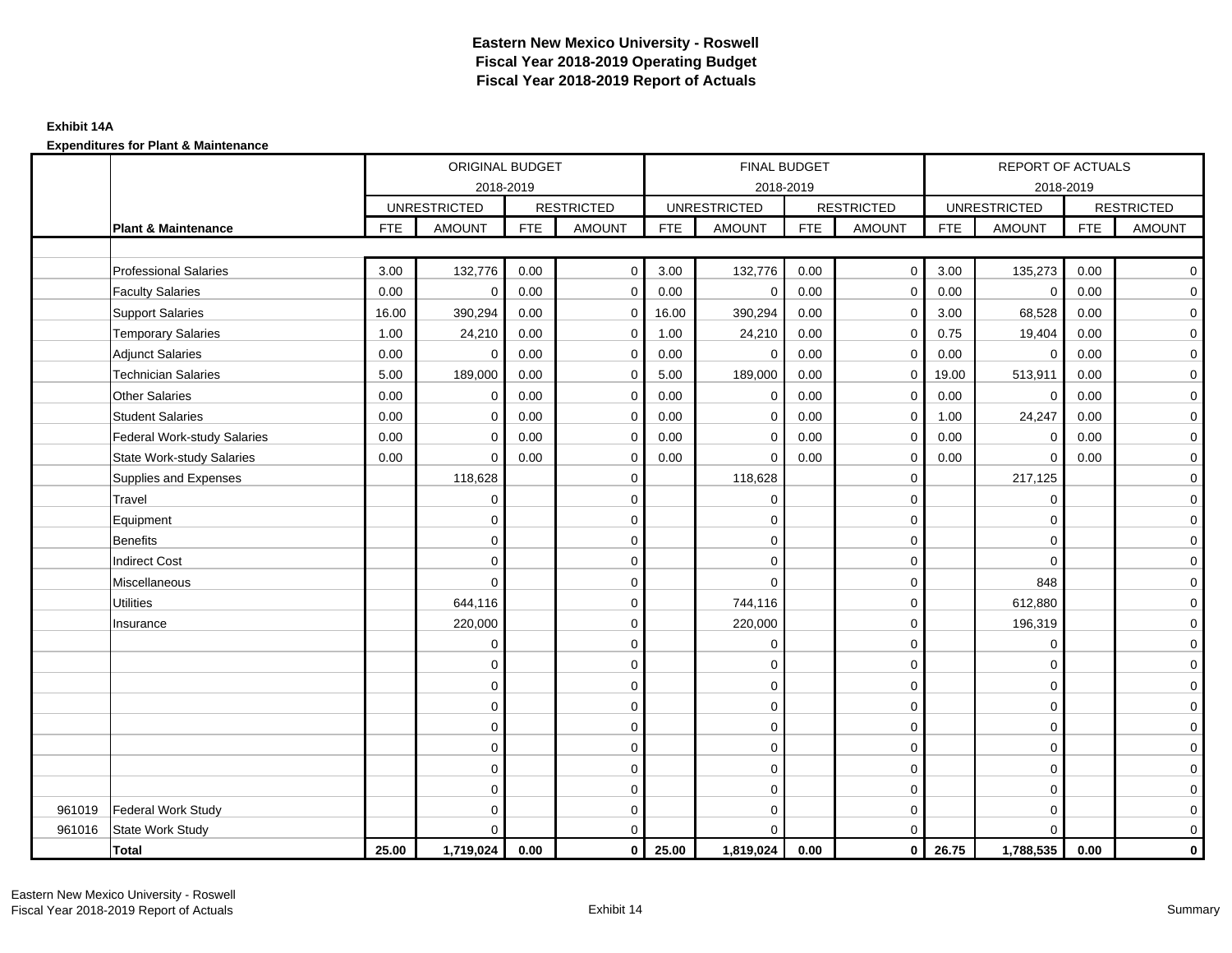|              |                                    |            | ORIGINAL BUDGET     |            |                   |            | FINAL BUDGET        |            |                   |            | REPORT OF ACTUALS   |            |                     |
|--------------|------------------------------------|------------|---------------------|------------|-------------------|------------|---------------------|------------|-------------------|------------|---------------------|------------|---------------------|
|              |                                    |            | 2018-2019           |            |                   |            | 2018-2019           |            |                   |            | 2018-2019           |            |                     |
|              |                                    |            | <b>UNRESTRICTED</b> |            | <b>RESTRICTED</b> |            | <b>UNRESTRICTED</b> |            | <b>RESTRICTED</b> |            | <b>UNRESTRICTED</b> |            | <b>RESTRICTED</b>   |
|              | <b>Plant &amp; Maintenance</b>     | <b>FTE</b> | <b>AMOUNT</b>       | <b>FTE</b> | <b>AMOUNT</b>     | <b>FTE</b> | <b>AMOUNT</b>       | <b>FTE</b> | <b>AMOUNT</b>     | <b>FTE</b> | <b>AMOUNT</b>       | <b>FTE</b> | <b>AMOUNT</b>       |
| <b>3BLDG</b> | <b>Building Maintenance</b>        |            |                     |            |                   |            |                     |            |                   |            |                     |            |                     |
| 171014       | <b>Professional Salaries</b>       | 0.00       | $\mathbf{0}$        | 0.00       | $\mathbf{0}$      | 0.00       | $\mathbf{0}$        | 0.00       | $\overline{0}$    | 0.00       | $\overline{0}$      | 0.00       | $\overline{0}$      |
| 740091       | <b>Faculty Salaries</b>            | 0.00       | $\mathbf{0}$        | 0.00       | $\mathbf{0}$      | 0.00       | $\mathbf{0}$        | 0.00       | $\mathbf{0}$      | 0.00       | $\mathbf{0}$        | 0.00       | $\overline{0}$      |
|              | <b>Support Salaries</b>            | 0.00       | $\mathbf{0}$        | 0.00       | $\mathbf{0}$      | 0.00       | $\overline{0}$      | 0.00       | $\mathbf 0$       | 0.00       | $\overline{0}$      | 0.00       | $\overline{0}$      |
|              | <b>Temporary Salaries</b>          | 0.00       | $\mathbf 0$         | 0.00       | $\mathbf 0$       | 0.00       | $\mathbf{0}$        | 0.00       | $\mathbf 0$       | 0.00       | $\mathbf 0$         | 0.00       | $\mathbf{0}$        |
|              | <b>Adjunct Salaries</b>            | 0.00       | $\mathbf{0}$        | 0.00       | $\mathbf{0}$      | 0.00       | $\mathbf{0}$        | 0.00       | $\mathbf{0}$      | 0.00       | $\mathbf{0}$        | 0.00       | $\mathbf{0}$        |
|              | <b>Technician Salaries</b>         | 5.00       | 189,000             | 0.00       | $\Omega$          | 5.00       | 189,000             | 0.00       | $\mathbf{0}$      | 5.00       | 202,733             | 0.00       | $\mathbf{0}$        |
|              | <b>Other Salaries</b>              | 0.00       | $\mathbf{0}$        | 0.00       | $\Omega$          | 0.00       | $\mathbf{0}$        | 0.00       | $\mathbf{0}$      | 0.00       | $\mathbf{0}$        | 0.00       | $\overline{0}$      |
|              | <b>Student Salaries</b>            | 0.00       | $\mathbf 0$         | 0.00       | $\mathbf 0$       | 0.00       | $\mathbf{0}$        | 0.00       | $\mathbf 0$       | 0.00       | $\mathsf{O}\xspace$ | 0.00       | $\mathbf{0}$        |
|              | <b>Federal Work-study Salaries</b> | 0.00       | $\mathbf 0$         | 0.00       | $\mathbf 0$       | 0.00       | $\mathbf{0}$        | 0.00       | $\mathbf 0$       | 0.00       | $\mathbf 0$         | 0.00       | $\mathbf{0}$        |
|              | <b>State Work-study Salaries</b>   | 0.00       | $\mathbf{0}$        | 0.00       | $\mathbf{0}$      | 0.00       | $\mathbf{0}$        | 0.00       | $\mathbf{0}$      | 0.00       | $\mathbf{0}$        | 0.00       | $\overline{0}$      |
|              | Supplies and Expenses              |            | 46,028              |            | $\mathbf 0$       |            | 46,028              |            | $\overline{0}$    |            | 97,569              |            | $\mathsf{O}\xspace$ |
|              | Travel                             |            | $\overline{0}$      |            | $\mathbf{0}$      |            | $\mathbf{0}$        |            | $\mathbf{0}$      |            | $\mathbf{0}$        |            | $\overline{0}$      |
|              | Equipment                          |            | $\mathbf{0}$        |            | $\mathbf 0$       |            | $\mathbf{0}$        |            | $\mathbf 0$       |            | $\mathbf{0}$        |            | $\overline{0}$      |
|              | <b>Benefits</b>                    |            | $\mathbf{0}$        |            | $\mathbf{0}$      |            | $\Omega$            |            | $\mathbf 0$       |            | $\mathbf{0}$        |            | $\overline{0}$      |
|              | <b>Indirect Cost</b>               |            | $\Omega$            |            | $\mathbf{0}$      |            | $\Omega$            |            | $\mathbf{0}$      |            | $\mathbf 0$         |            | $\overline{0}$      |
|              | Miscellaneous                      |            | $\Omega$            |            | $\mathbf{0}$      |            | $\Omega$            |            | $\mathbf{0}$      |            | (10)                |            | $\overline{0}$      |
|              | <b>Utilities</b>                   |            | $\mathbf{0}$        |            | $\mathbf 0$       |            | $\mathbf{0}$        |            | $\mathbf 0$       |            | $\mathbf{0}$        |            | $\mathbf{0}$        |
|              | Insurance                          |            | $\overline{0}$      |            | $\mathbf 0$       |            | $\mathbf{0}$        |            | $\mathbf 0$       |            | $\mathbf{0}$        |            | $\overline{0}$      |
|              |                                    |            | $\Omega$            |            | $\mathbf{0}$      |            | $\Omega$            |            | $\mathbf 0$       |            | $\mathbf{0}$        |            | $\overline{0}$      |
|              |                                    |            | $\Omega$            |            | $\mathbf{0}$      |            | $\Omega$            |            | $\mathbf{0}$      |            | $\Omega$            |            | $\overline{0}$      |
|              |                                    |            | $\mathbf{0}$        |            | $\mathbf 0$       |            | $\mathbf{0}$        |            | $\mathbf 0$       |            | $\mathbf 0$         |            | $\mathsf{O}\xspace$ |
|              |                                    |            | $\mathbf{0}$        |            | $\mathbf 0$       |            | $\mathbf{0}$        |            | $\mathbf 0$       |            | $\mathbf{0}$        |            | $\mathbf{0}$        |
|              |                                    |            | $\mathbf{0}$        |            | $\mathbf{0}$      |            | $\mathbf{0}$        |            | $\mathbf 0$       |            | $\mathbf{0}$        |            | $\overline{0}$      |
|              |                                    |            | $\Omega$            |            | $\mathbf{0}$      |            | $\Omega$            |            | $\mathbf{0}$      |            | $\mathbf 0$         |            | $\overline{0}$      |
|              |                                    |            | $\overline{0}$      |            | $\mathbf 0$       |            | $\mathbf{0}$        |            | $\mathbf 0$       |            | $\mathbf 0$         |            | $\mathbf{0}$        |
|              |                                    |            | $\mathbf{0}$        |            | $\mathbf 0$       |            | $\mathbf{0}$        |            | $\mathbf 0$       |            | $\mathbf 0$         |            | $\mathbf{0}$        |
|              |                                    |            | 0                   |            | $\mathbf 0$       |            | $\Omega$            |            | $\mathbf 0$       |            | $\mathbf 0$         |            | $\mathbf{0}$        |
|              |                                    |            | $\Omega$            |            | $\mathbf{0}$      |            | $\Omega$            |            | $\mathbf{0}$      |            | $\Omega$            |            | $\overline{0}$      |
|              | <b>Total</b>                       | 5.00       | 235,028             | 0.00       | $\mathbf{0}$      | 5.00       | 235,028             | 0.00       | $\mathbf{0}$      | 5.00       | 300,292             | 0.00       | $\mathbf 0$         |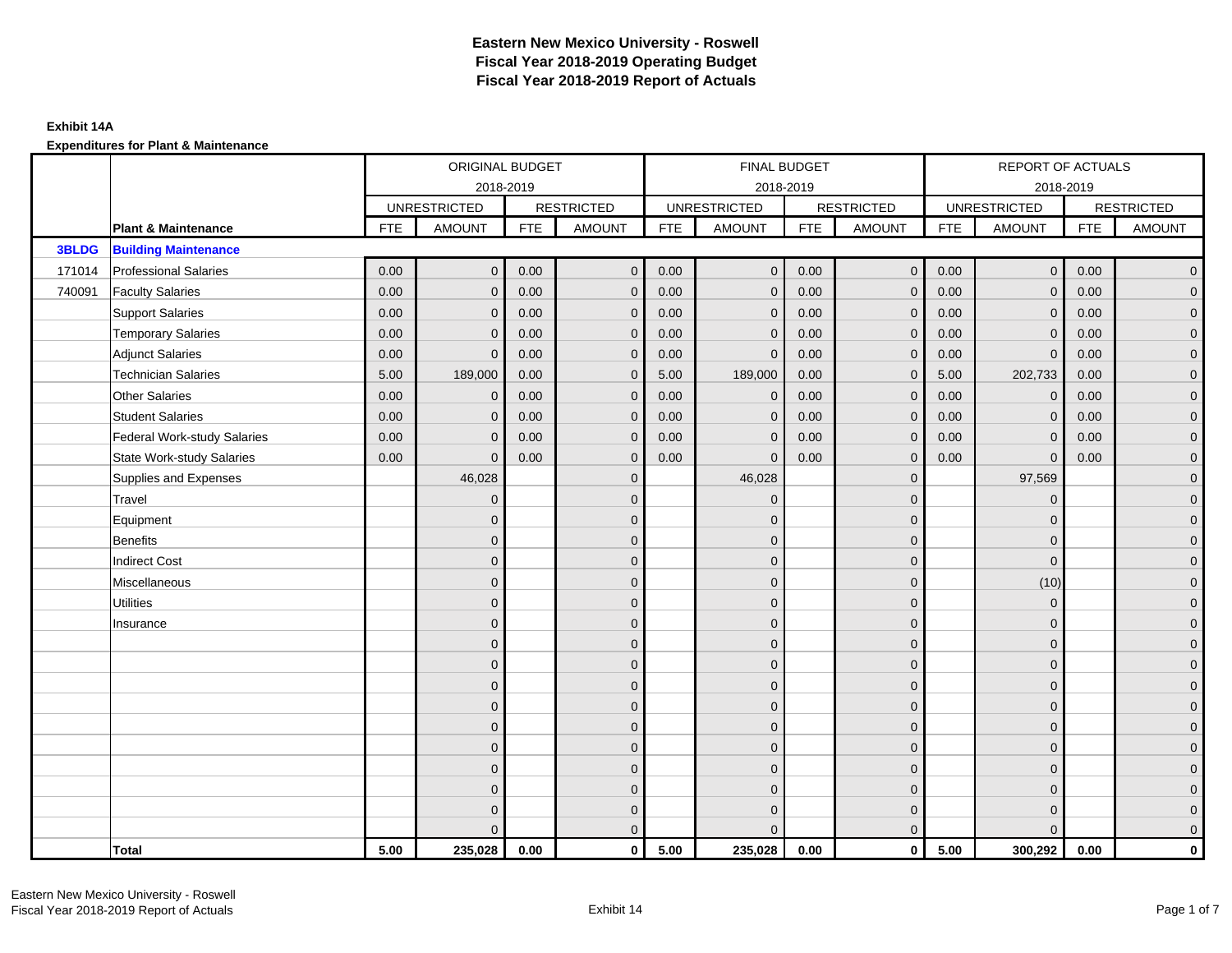|              |                                    |            | ORIGINAL BUDGET     |            |                   |            | FINAL BUDGET        |            |                   |            | REPORT OF ACTUALS   |            |                     |
|--------------|------------------------------------|------------|---------------------|------------|-------------------|------------|---------------------|------------|-------------------|------------|---------------------|------------|---------------------|
|              |                                    |            |                     | 2018-2019  |                   |            | 2018-2019           |            |                   |            | 2018-2019           |            |                     |
|              |                                    |            | <b>UNRESTRICTED</b> |            | <b>RESTRICTED</b> |            | <b>UNRESTRICTED</b> |            | <b>RESTRICTED</b> |            | <b>UNRESTRICTED</b> |            | <b>RESTRICTED</b>   |
|              | <b>Plant &amp; Maintenance</b>     | <b>FTE</b> | <b>AMOUNT</b>       | <b>FTE</b> | <b>AMOUNT</b>     | <b>FTE</b> | <b>AMOUNT</b>       | <b>FTE</b> | <b>AMOUNT</b>     | <b>FTE</b> | <b>AMOUNT</b>       | <b>FTE</b> | <b>AMOUNT</b>       |
| <b>3CUST</b> | <b>Custodial Services</b>          |            |                     |            |                   |            |                     |            |                   |            |                     |            |                     |
| 171014       | <b>Professional Salaries</b>       | 1.00       | 39,261              | 0.00       | $\overline{0}$    | 1.00       | 39,261              | 0.00       | $\overline{0}$    | 1.00       | 39,261              | 0.00       | $\overline{0}$      |
| 740092       | <b>Faculty Salaries</b>            | 0.00       | $\mathbf{0}$        | 0.00       | $\mathbf{0}$      | 0.00       | $\mathbf{0}$        | 0.00       | $\mathbf{0}$      | 0.00       | $\mathbf 0$         | 0.00       | $\overline{0}$      |
|              | <b>Support Salaries</b>            | 12.00      | 284,112             | 0.00       | $\mathbf 0$       | 12.00      | 284,112             | 0.00       | $\mathbf{0}$      | 1.00       | 22,184              | 0.00       | $\overline{0}$      |
|              | <b>Temporary Salaries</b>          | 0.00       | $\mathbf 0$         | 0.00       | $\mathbf{0}$      | 0.00       | $\mathbf 0$         | 0.00       | $\mathbf 0$       | 0.25       | 7,818               | 0.00       | $\mathbf{0}$        |
|              | <b>Adjunct Salaries</b>            | 0.00       | $\mathbf{0}$        | 0.00       | $\mathbf{0}$      | 0.00       | $\mathbf{0}$        | 0.00       | $\mathbf{0}$      | 0.00       | $\mathbf 0$         | 0.00       | $\mathbf{0}$        |
|              | <b>Technician Salaries</b>         | 0.00       | $\Omega$            | 0.00       | $\mathbf{0}$      | 0.00       | $\mathbf{0}$        | 0.00       | $\mathbf{0}$      | 11.00      | 248,804             | 0.00       | $\mathbf{0}$        |
|              | <b>Other Salaries</b>              | 0.00       | $\Omega$            | 0.00       | $\mathbf{0}$      | 0.00       | $\Omega$            | 0.00       | $\Omega$          | 0.00       | $\mathbf{0}$        | 0.00       | $\overline{0}$      |
|              | <b>Student Salaries</b>            | 0.00       | $\mathbf 0$         | 0.00       | $\mathbf 0$       | 0.00       | $\mathbf 0$         | 0.00       | $\mathbf 0$       | 1.00       | 24,247              | 0.00       | $\overline{0}$      |
|              | <b>Federal Work-study Salaries</b> | 0.00       | $\Omega$            | 0.00       | $\mathbf{0}$      | 0.00       | $\mathbf{0}$        | 0.00       | $\mathbf 0$       | 0.00       | $\mathbf 0$         | 0.00       | $\overline{0}$      |
|              | <b>State Work-study Salaries</b>   | 0.00       | $\mathbf{0}$        | 0.00       | $\mathbf{0}$      | 0.00       | $\mathbf{0}$        | 0.00       | $\mathbf{0}$      | 0.00       | $\mathbf{0}$        | 0.00       | $\overline{0}$      |
|              | Supplies and Expenses              |            | 26,000              |            | $\mathbf{0}$      |            | 26,000              |            | $\mathbf{0}$      |            | 55,171              |            | $\mathsf{O}\xspace$ |
|              | Travel                             |            | $\overline{0}$      |            | $\mathbf{0}$      |            | $\mathbf{0}$        |            | $\mathbf{0}$      |            | $\mathbf{0}$        |            | $\overline{0}$      |
|              | Equipment                          |            | $\Omega$            |            | $\mathbf 0$       |            | $\mathbf{0}$        |            | $\mathbf 0$       |            | $\mathbf{0}$        |            | $\overline{0}$      |
|              | <b>Benefits</b>                    |            | $\Omega$            |            | $\mathbf{0}$      |            | $\Omega$            |            | $\overline{0}$    |            | $\mathbf{0}$        |            | $\overline{0}$      |
|              | <b>Indirect Cost</b>               |            | $\Omega$            |            | $\mathbf 0$       |            | $\Omega$            |            | $\mathbf{0}$      |            | $\Omega$            |            | $\overline{0}$      |
|              | Miscellaneous                      |            | $\Omega$            |            | $\mathbf{0}$      |            | $\Omega$            |            | $\mathbf{0}$      |            | $\Omega$            |            | $\overline{0}$      |
|              | <b>Utilities</b>                   |            | $\mathbf{0}$        |            | $\mathbf 0$       |            | $\mathbf{0}$        |            | $\mathbf 0$       |            | $\mathbf{0}$        |            | $\mathbf{0}$        |
|              | Insurance                          |            | $\Omega$            |            | $\mathbf 0$       |            | $\mathbf{0}$        |            | $\mathbf 0$       |            | $\mathbf{0}$        |            | $\overline{0}$      |
|              |                                    |            | $\Omega$            |            | $\mathbf{0}$      |            | $\Omega$            |            | $\mathbf 0$       |            | $\mathbf{0}$        |            | $\overline{0}$      |
|              |                                    |            | $\Omega$            |            | $\mathbf{0}$      |            | $\Omega$            |            | $\mathbf{0}$      |            | $\Omega$            |            | $\overline{0}$      |
|              |                                    |            | $\Omega$            |            | $\mathbf 0$       |            | $\mathbf{0}$        |            | $\mathbf 0$       |            | $\mathbf{0}$        |            | $\mathsf{O}\xspace$ |
|              |                                    |            | $\mathbf{0}$        |            | $\mathbf 0$       |            | $\mathbf{0}$        |            | $\mathbf 0$       |            | $\mathbf{0}$        |            | $\mathbf{0}$        |
|              |                                    |            | $\Omega$            |            | $\mathbf 0$       |            | $\mathbf{0}$        |            | $\mathbf{0}$      |            | $\mathbf{0}$        |            | $\overline{0}$      |
|              |                                    |            | $\Omega$            |            | $\mathbf{0}$      |            | $\Omega$            |            | $\mathbf{0}$      |            | $\mathbf{0}$        |            | $\overline{0}$      |
|              |                                    |            | $\Omega$            |            | $\overline{0}$    |            | $\Omega$            |            | $\mathbf 0$       |            | $\mathbf{0}$        |            | $\mathbf{0}$        |
|              |                                    |            | $\Omega$            |            | $\mathbf 0$       |            | $\mathbf{0}$        |            | $\mathbf 0$       |            | $\mathbf{0}$        |            | $\mathbf{0}$        |
|              |                                    |            | $\Omega$            |            | $\mathbf 0$       |            | $\Omega$            |            | $\mathbf 0$       |            | $\mathbf 0$         |            | $\mathbf{0}$        |
|              |                                    |            | $\Omega$            |            | $\mathbf{0}$      |            | $\Omega$            |            | $\mathbf{0}$      |            | $\Omega$            |            | $\overline{0}$      |
|              | <b>Total</b>                       | 13.00      | 349,373             | 0.00       | $\mathbf{0}$      | 13.00      | 349,373             | 0.00       | $\mathbf{0}$      | 14.25      | 397,485             | 0.00       | $\mathbf 0$         |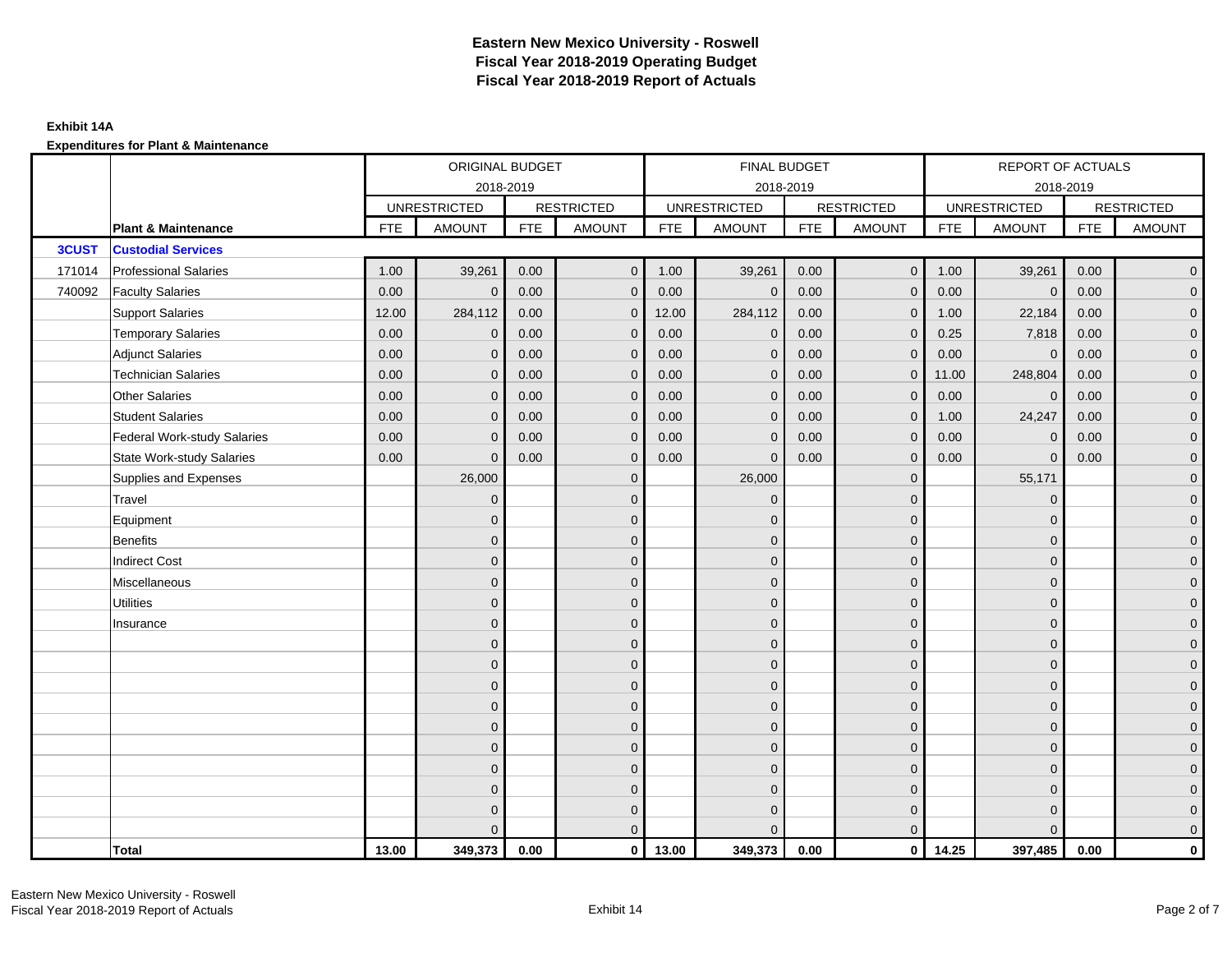|              |                                    |            | ORIGINAL BUDGET     |            |                   |            | FINAL BUDGET        |            |                   |            | REPORT OF ACTUALS   |            |                     |
|--------------|------------------------------------|------------|---------------------|------------|-------------------|------------|---------------------|------------|-------------------|------------|---------------------|------------|---------------------|
|              |                                    |            | 2018-2019           |            |                   |            | 2018-2019           |            |                   |            | 2018-2019           |            |                     |
|              |                                    |            | <b>UNRESTRICTED</b> |            | <b>RESTRICTED</b> |            | <b>UNRESTRICTED</b> |            | <b>RESTRICTED</b> |            | <b>UNRESTRICTED</b> |            | <b>RESTRICTED</b>   |
|              | <b>Plant &amp; Maintenance</b>     | <b>FTE</b> | <b>AMOUNT</b>       | <b>FTE</b> | <b>AMOUNT</b>     | <b>FTE</b> | <b>AMOUNT</b>       | <b>FTE</b> | <b>AMOUNT</b>     | <b>FTE</b> | <b>AMOUNT</b>       | <b>FTE</b> | <b>AMOUNT</b>       |
| <b>3FACL</b> | <b>Facilities</b>                  |            |                     |            |                   |            |                     |            |                   |            |                     |            |                     |
| 171014       | <b>Professional Salaries</b>       | 1.00       | 37,104              | 0.00       | $\mathbf{0}$      | 1.00       | 37,104              | 0.00       | $\overline{0}$    | 1.00       | 39,600              | 0.00       | $\overline{0}$      |
| 740093       | <b>Faculty Salaries</b>            | 0.00       | $\mathbf{0}$        | 0.00       | $\mathbf{0}$      | 0.00       | $\mathbf{0}$        | 0.00       | $\mathbf{0}$      | 0.00       | $\overline{0}$      | 0.00       | $\overline{0}$      |
|              | <b>Support Salaries</b>            | 0.00       | $\mathbf{0}$        | 0.00       | $\mathbf{0}$      | 0.00       | $\mathbf{0}$        | 0.00       | $\mathbf 0$       | 0.00       | $\overline{0}$      | 0.00       | $\overline{0}$      |
|              | <b>Temporary Salaries</b>          | 0.00       | $\mathbf 0$         | 0.00       | $\mathbf 0$       | 0.00       | $\mathbf 0$         | 0.00       | $\mathbf 0$       | 0.00       | $\overline{0}$      | 0.00       | $\mathbf{0}$        |
|              | <b>Adjunct Salaries</b>            | 0.00       | $\mathbf{0}$        | 0.00       | $\mathbf{0}$      | 0.00       | $\mathbf{0}$        | 0.00       | $\mathbf{0}$      | 0.00       | $\mathbf{0}$        | 0.00       | $\mathbf{0}$        |
|              | <b>Technician Salaries</b>         | 0.00       | $\mathbf{0}$        | 0.00       | $\mathbf 0$       | 0.00       | $\mathbf{0}$        | 0.00       | $\mathbf{0}$      | 0.00       | $\mathbf{0}$        | 0.00       | $\mathbf{0}$        |
|              | Other Salaries                     | 0.00       | $\mathbf{0}$        | 0.00       | $\mathbf{0}$      | 0.00       | $\Omega$            | 0.00       | $\mathbf{0}$      | 0.00       | $\mathbf{0}$        | 0.00       | $\overline{0}$      |
|              | <b>Student Salaries</b>            | 0.00       | $\mathbf{0}$        | 0.00       | $\mathbf 0$       | 0.00       | $\overline{0}$      | 0.00       | $\mathbf 0$       | 0.00       | $\mathbf 0$         | 0.00       | $\overline{0}$      |
|              | <b>Federal Work-study Salaries</b> | 0.00       | $\mathbf 0$         | 0.00       | $\mathbf 0$       | 0.00       | $\mathbf{0}$        | 0.00       | $\overline{0}$    | 0.00       | $\mathbf 0$         | 0.00       | $\overline{0}$      |
|              | <b>State Work-study Salaries</b>   | 0.00       | $\mathbf{0}$        | 0.00       | $\mathbf{0}$      | 0.00       | $\mathbf{0}$        | 0.00       | $\mathbf{0}$      | 0.00       | $\mathbf 0$         | 0.00       | $\overline{0}$      |
|              | Supplies and Expenses              |            | 1,440               |            | $\mathbf 0$       |            | 1,440               |            | $\mathbf{0}$      |            | 471                 |            | $\mathsf{O}\xspace$ |
|              | Travel                             |            | $\overline{0}$      |            | $\mathbf{0}$      |            | $\mathbf{0}$        |            | $\mathbf{0}$      |            | $\mathbf 0$         |            | $\overline{0}$      |
|              | Equipment                          |            | $\overline{0}$      |            | $\mathbf 0$       |            | $\mathbf{0}$        |            | $\mathbf 0$       |            | $\mathbf 0$         |            | $\overline{0}$      |
|              | Benefits                           |            | $\overline{0}$      |            | $\mathbf{0}$      |            | $\Omega$            |            | $\mathbf 0$       |            | $\mathbf{0}$        |            | $\overline{0}$      |
|              | <b>Indirect Cost</b>               |            | $\Omega$            |            | $\mathbf{0}$      |            | $\Omega$            |            | $\mathbf{0}$      |            | $\Omega$            |            | $\overline{0}$      |
|              | Miscellaneous                      |            | $\Omega$            |            | $\mathbf{0}$      |            | $\Omega$            |            | $\mathbf{0}$      |            | $\Omega$            |            | $\overline{0}$      |
|              | <b>Utilities</b>                   |            | $\overline{0}$      |            | $\mathbf 0$       |            | $\mathbf{0}$        |            | $\mathbf 0$       |            | $\mathbf{0}$        |            | $\mathbf{0}$        |
|              | Insurance                          |            | $\overline{0}$      |            | $\mathbf 0$       |            | $\mathbf{0}$        |            | $\mathbf 0$       |            | $\mathbf{0}$        |            | $\overline{0}$      |
|              |                                    |            | $\overline{0}$      |            | $\mathbf{0}$      |            | $\Omega$            |            | $\mathbf 0$       |            | $\mathbf{0}$        |            | $\overline{0}$      |
|              |                                    |            | $\Omega$            |            | $\mathbf{0}$      |            | $\Omega$            |            | $\mathbf{0}$      |            | $\Omega$            |            | $\overline{0}$      |
|              |                                    |            | $\mathbf{0}$        |            | $\mathbf 0$       |            | $\mathbf{0}$        |            | $\mathbf 0$       |            | $\mathbf 0$         |            | $\mathsf{O}\xspace$ |
|              |                                    |            | $\mathbf{0}$        |            | $\mathbf 0$       |            | $\mathbf{0}$        |            | $\mathbf 0$       |            | $\mathbf{0}$        |            | $\mathbf{0}$        |
|              |                                    |            | $\mathbf{0}$        |            | $\mathbf{0}$      |            | $\mathbf{0}$        |            | $\mathbf 0$       |            | $\mathbf{0}$        |            | $\overline{0}$      |
|              |                                    |            | $\overline{0}$      |            | $\mathbf{0}$      |            | $\Omega$            |            | $\mathbf{0}$      |            | $\mathbf{0}$        |            | $\overline{0}$      |
|              |                                    |            | $\mathbf{0}$        |            | $\mathbf 0$       |            | $\mathbf{0}$        |            | $\mathbf 0$       |            | $\mathbf 0$         |            | $\mathbf{0}$        |
|              |                                    |            | $\mathbf{0}$        |            | $\mathbf 0$       |            | $\mathbf{0}$        |            | $\mathbf 0$       |            | $\mathbf 0$         |            | $\mathbf{0}$        |
|              |                                    |            | 0                   |            | $\mathbf 0$       |            | $\Omega$            |            | $\mathbf 0$       |            | $\mathbf 0$         |            | $\mathbf{0}$        |
|              |                                    |            | $\Omega$            |            | $\mathbf{0}$      |            | $\Omega$            |            | $\mathbf{0}$      |            | $\Omega$            |            | $\overline{0}$      |
|              | <b>Total</b>                       | 1.00       | 38,544              | 0.00       | $\mathbf{0}$      | 1.00       | 38,544              | 0.00       | $\overline{0}$    | 1.00       | 40,071              | 0.00       | $\mathbf 0$         |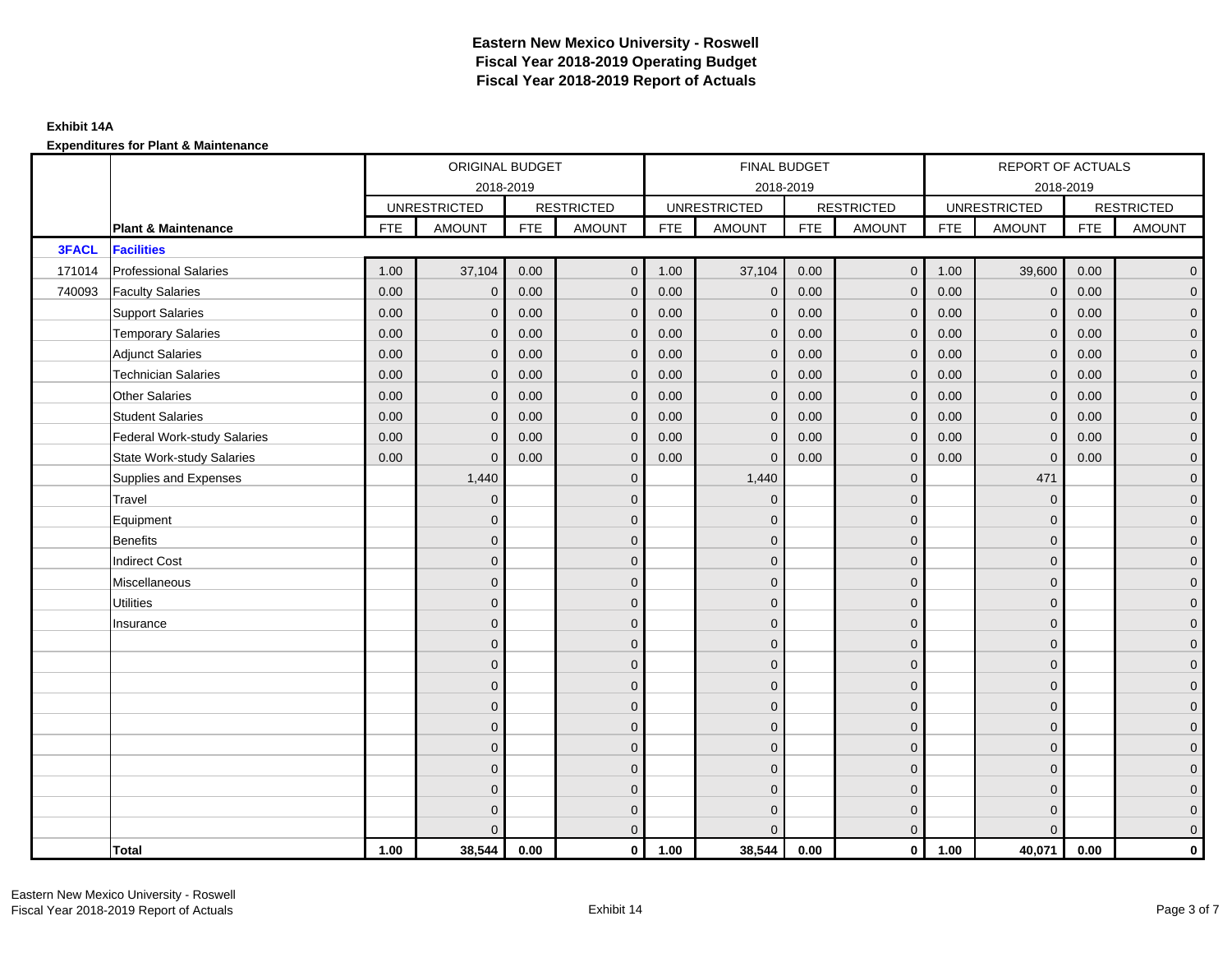|        |                                    |            | ORIGINAL BUDGET     |            |                   |            | FINAL BUDGET        |            |                   |            | REPORT OF ACTUALS   |            |                     |
|--------|------------------------------------|------------|---------------------|------------|-------------------|------------|---------------------|------------|-------------------|------------|---------------------|------------|---------------------|
|        |                                    |            |                     | 2018-2019  |                   |            | 2018-2019           |            |                   |            | 2018-2019           |            |                     |
|        |                                    |            | <b>UNRESTRICTED</b> |            | <b>RESTRICTED</b> |            | <b>UNRESTRICTED</b> |            | <b>RESTRICTED</b> |            | <b>UNRESTRICTED</b> |            | <b>RESTRICTED</b>   |
|        | <b>Plant &amp; Maintenance</b>     | <b>FTE</b> | <b>AMOUNT</b>       | <b>FTE</b> | <b>AMOUNT</b>     | <b>FTE</b> | <b>AMOUNT</b>       | <b>FTE</b> | <b>AMOUNT</b>     | <b>FTE</b> | <b>AMOUNT</b>       | <b>FTE</b> | <b>AMOUNT</b>       |
| 3GRND  | <b>Grounds Maintenance</b>         |            |                     |            |                   |            |                     |            |                   |            |                     |            |                     |
| 171014 | <b>Professional Salaries</b>       | 0.00       | $\mathbf{0}$        | 0.00       | $\overline{0}$    | 0.00       | $\overline{0}$      | 0.00       | $\overline{0}$    | 0.00       | $\overline{0}$      | 0.00       | $\overline{0}$      |
| 740094 | <b>Faculty Salaries</b>            | 0.00       | $\Omega$            | 0.00       | $\mathbf{0}$      | 0.00       | $\mathbf{0}$        | 0.00       | $\mathbf{0}$      | 0.00       | $\mathbf{0}$        | 0.00       | $\overline{0}$      |
|        | <b>Support Salaries</b>            | 3.00       | 83,455              | 0.00       | $\mathbf{0}$      | 3.00       | 83,455              | 0.00       | $\mathbf 0$       | 1.00       | 23,610              | 0.00       | $\overline{0}$      |
|        | <b>Temporary Salaries</b>          | 1.00       | 24,210              | 0.00       | $\mathbf 0$       | 1.00       | 24,210              | 0.00       | $\mathbf 0$       | 0.50       | 11,586              | 0.00       | $\overline{0}$      |
|        | <b>Adjunct Salaries</b>            | 0.00       | $\mathbf{0}$        | 0.00       | $\mathbf{0}$      | 0.00       | $\mathbf{0}$        | 0.00       | $\mathbf{0}$      | 0.00       | $\mathbf 0$         | 0.00       | $\mathbf{0}$        |
|        | <b>Technician Salaries</b>         | 0.00       | $\Omega$            | 0.00       | $\mathbf{0}$      | 0.00       | $\mathbf{0}$        | 0.00       | $\mathbf{0}$      | 3.00       | 62,374              | 0.00       | $\mathbf{0}$        |
|        | <b>Other Salaries</b>              | 0.00       | $\Omega$            | 0.00       | $\mathbf{0}$      | 0.00       | $\Omega$            | 0.00       | $\Omega$          | 0.00       | $\mathbf{0}$        | 0.00       | $\overline{0}$      |
|        | <b>Student Salaries</b>            | 0.00       | $\mathbf 0$         | 0.00       | $\mathbf 0$       | 0.00       | $\mathbf 0$         | 0.00       | $\mathbf 0$       | 0.00       | $\overline{0}$      | 0.00       | $\overline{0}$      |
|        | <b>Federal Work-study Salaries</b> | 0.00       | $\Omega$            | 0.00       | $\mathbf{0}$      | 0.00       | $\mathbf{0}$        | 0.00       | $\mathbf 0$       | 0.00       | $\mathbf 0$         | 0.00       | $\overline{0}$      |
|        | <b>State Work-study Salaries</b>   | 0.00       | $\mathbf{0}$        | 0.00       | $\mathbf{0}$      | 0.00       | $\mathbf{0}$        | 0.00       | $\mathbf{0}$      | 0.00       | $\mathbf{0}$        | 0.00       | $\overline{0}$      |
|        | Supplies and Expenses              |            | 10,160              |            | $\mathbf{0}$      |            | 10,160              |            | $\overline{0}$    |            | 10,951              |            | $\mathsf{O}\xspace$ |
|        | Travel                             |            | $\Omega$            |            | $\mathbf{0}$      |            | $\Omega$            |            | $\mathbf{0}$      |            | $\mathbf{0}$        |            | $\overline{0}$      |
|        | Equipment                          |            | $\Omega$            |            | $\mathbf 0$       |            | $\mathbf{0}$        |            | $\mathbf 0$       |            | $\mathbf{0}$        |            | $\overline{0}$      |
|        | <b>Benefits</b>                    |            | $\Omega$            |            | $\mathbf{0}$      |            | $\Omega$            |            | $\overline{0}$    |            | $\mathbf{0}$        |            | $\overline{0}$      |
|        | <b>Indirect Cost</b>               |            | $\Omega$            |            | $\mathbf 0$       |            | $\Omega$            |            | $\mathbf{0}$      |            | $\Omega$            |            | $\overline{0}$      |
|        | Miscellaneous                      |            | $\Omega$            |            | $\mathbf{0}$      |            | $\Omega$            |            | $\mathbf{0}$      |            | $\Omega$            |            | $\mathsf{O}\xspace$ |
|        | <b>Utilities</b>                   |            | $\mathbf{0}$        |            | $\mathbf 0$       |            | $\mathbf{0}$        |            | $\mathbf 0$       |            | $\mathbf{0}$        |            | $\mathbf{0}$        |
|        | Insurance                          |            | $\Omega$            |            | $\mathbf 0$       |            | $\mathbf{0}$        |            | $\mathbf 0$       |            | $\mathbf{0}$        |            | $\overline{0}$      |
|        |                                    |            | $\Omega$            |            | $\mathbf{0}$      |            | $\Omega$            |            | $\mathbf 0$       |            | $\mathbf{0}$        |            | $\overline{0}$      |
|        |                                    |            | $\Omega$            |            | $\mathbf{0}$      |            | $\Omega$            |            | $\mathbf{0}$      |            | $\Omega$            |            | $\overline{0}$      |
|        |                                    |            | $\Omega$            |            | $\mathbf 0$       |            | $\mathbf{0}$        |            | $\mathbf 0$       |            | $\mathbf{0}$        |            | $\mathsf{O}\xspace$ |
|        |                                    |            | $\mathbf{0}$        |            | $\mathbf 0$       |            | $\mathbf{0}$        |            | $\mathbf 0$       |            | $\mathbf{0}$        |            | $\overline{0}$      |
|        |                                    |            | $\Omega$            |            | $\mathbf 0$       |            | $\mathbf{0}$        |            | $\mathbf{0}$      |            | $\mathbf{0}$        |            | $\overline{0}$      |
|        |                                    |            | $\Omega$            |            | $\mathbf{0}$      |            | $\Omega$            |            | $\mathbf{0}$      |            | $\mathbf{0}$        |            | $\overline{0}$      |
|        |                                    |            | $\Omega$            |            | $\overline{0}$    |            | $\Omega$            |            | $\mathbf 0$       |            | $\mathbf{0}$        |            | $\mathbf{0}$        |
|        |                                    |            | $\Omega$            |            | $\mathbf 0$       |            | $\mathbf{0}$        |            | $\mathbf 0$       |            | $\mathbf{0}$        |            | $\mathbf{0}$        |
|        |                                    |            | $\Omega$            |            | $\mathbf 0$       |            | $\Omega$            |            | $\mathbf 0$       |            | $\mathbf{0}$        |            | $\mathbf{0}$        |
|        |                                    |            | $\Omega$            |            | $\mathbf{0}$      |            | $\Omega$            |            | $\mathbf{0}$      |            | $\Omega$            |            | $\overline{0}$      |
|        | <b>Total</b>                       | 4.00       | 117,825             | 0.00       | $\mathbf{0}$      | 4.00       | 117,825             | 0.00       | $\mathbf{0}$      | 4.50       | 108,521             | 0.00       | $\mathbf 0$         |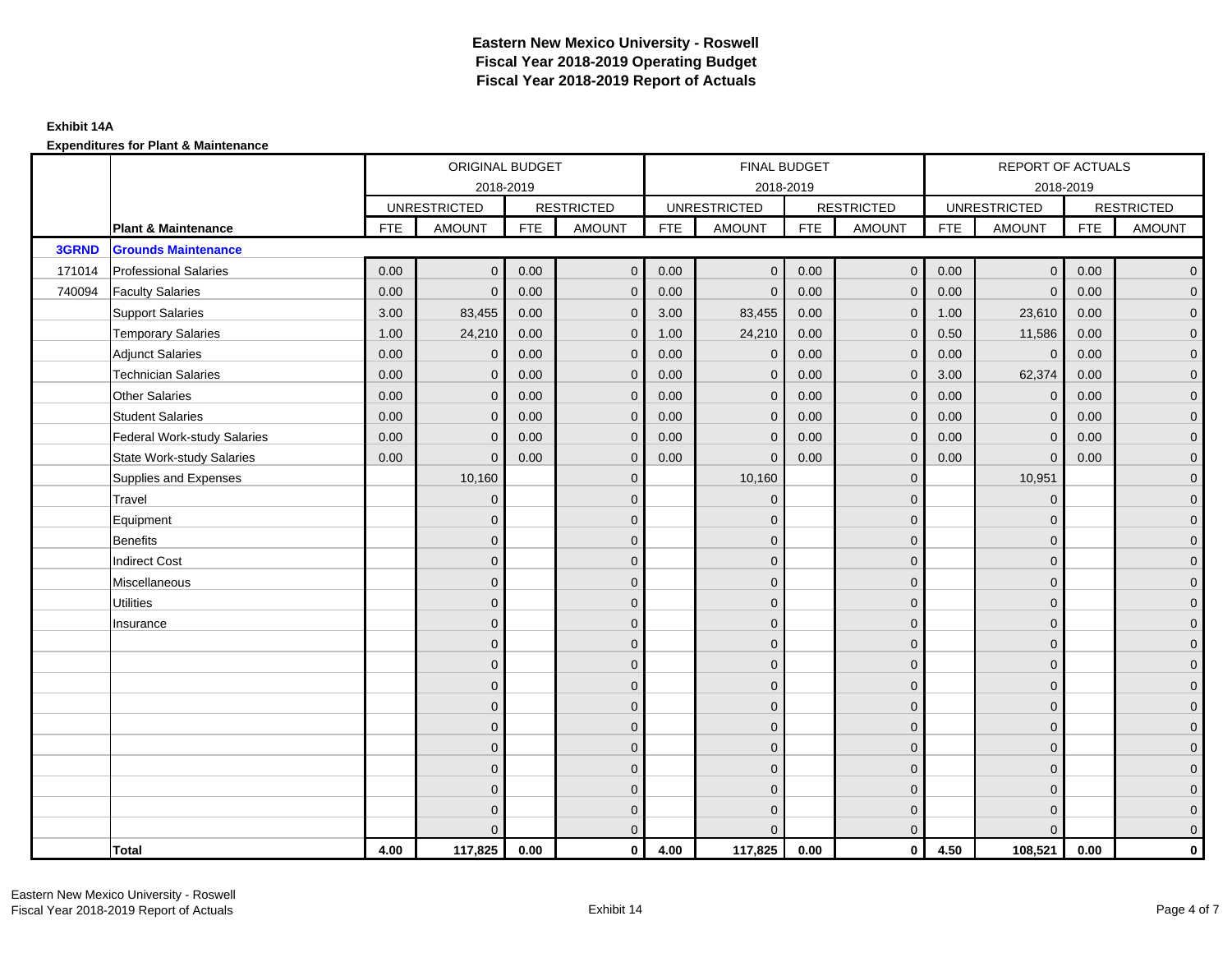|              |                                    |            | ORIGINAL BUDGET     |            |                   |            | FINAL BUDGET        |            |                   |            | REPORT OF ACTUALS   |            |                     |
|--------------|------------------------------------|------------|---------------------|------------|-------------------|------------|---------------------|------------|-------------------|------------|---------------------|------------|---------------------|
|              |                                    |            |                     | 2018-2019  |                   |            | 2018-2019           |            |                   |            | 2018-2019           |            |                     |
|              |                                    |            | <b>UNRESTRICTED</b> |            | <b>RESTRICTED</b> |            | <b>UNRESTRICTED</b> |            | <b>RESTRICTED</b> |            | <b>UNRESTRICTED</b> |            | <b>RESTRICTED</b>   |
|              | <b>Plant &amp; Maintenance</b>     | <b>FTE</b> | <b>AMOUNT</b>       | <b>FTE</b> | <b>AMOUNT</b>     | <b>FTE</b> | <b>AMOUNT</b>       | <b>FTE</b> | <b>AMOUNT</b>     | <b>FTE</b> | <b>AMOUNT</b>       | <b>FTE</b> | <b>AMOUNT</b>       |
| <b>3PLNT</b> | <b>Plant Administration</b>        |            |                     |            |                   |            |                     |            |                   |            |                     |            |                     |
| 171014       | <b>Professional Salaries</b>       | 1.00       | 56,411              | 0.00       | $\overline{0}$    | 1.00       | 56,411              | 0.00       | $\overline{0}$    | 1.00       | 56,412              | 0.00       | $\overline{0}$      |
| 740095       | <b>Faculty Salaries</b>            | 0.00       | $\mathbf{0}$        | 0.00       | $\mathbf{0}$      | 0.00       | $\mathbf{0}$        | 0.00       | $\mathbf{0}$      | 0.00       | $\overline{0}$      | 0.00       | $\overline{0}$      |
|              | <b>Support Salaries</b>            | 1.00       | 22,727              | 0.00       | $\mathbf 0$       | 1.00       | 22,727              | 0.00       | $\mathbf 0$       | 1.00       | 22,734              | 0.00       | $\overline{0}$      |
|              | <b>Temporary Salaries</b>          | 0.00       | 0                   | 0.00       | $\mathbf{0}$      | 0.00       | $\mathbf 0$         | 0.00       | $\mathbf 0$       | 0.00       | $\mathbf 0$         | 0.00       | $\mathbf{0}$        |
|              | <b>Adjunct Salaries</b>            | 0.00       | $\mathbf{0}$        | 0.00       | $\mathbf{0}$      | 0.00       | $\mathbf{0}$        | 0.00       | $\mathbf{0}$      | 0.00       | $\mathbf{0}$        | 0.00       | $\mathbf{0}$        |
|              | <b>Technician Salaries</b>         | 0.00       | $\Omega$            | 0.00       | $\mathbf{0}$      | 0.00       | $\mathbf{0}$        | 0.00       | $\mathbf{0}$      | 0.00       | $\mathbf{0}$        | 0.00       | $\mathbf{0}$        |
|              | <b>Other Salaries</b>              | 0.00       | $\Omega$            | 0.00       | $\mathbf{0}$      | 0.00       | $\Omega$            | 0.00       | $\Omega$          | 0.00       | $\mathbf{0}$        | 0.00       | $\overline{0}$      |
|              | <b>Student Salaries</b>            | 0.00       | $\mathbf 0$         | 0.00       | $\mathbf 0$       | 0.00       | $\mathbf 0$         | 0.00       | $\mathbf 0$       | 0.00       | $\overline{0}$      | 0.00       | $\overline{0}$      |
|              | <b>Federal Work-study Salaries</b> | 0.00       | $\Omega$            | 0.00       | $\mathbf{0}$      | 0.00       | $\mathbf{0}$        | 0.00       | $\mathbf 0$       | 0.00       | $\mathbf 0$         | 0.00       | $\overline{0}$      |
|              | <b>State Work-study Salaries</b>   | 0.00       | $\mathbf{0}$        | 0.00       | $\mathbf{0}$      | 0.00       | $\mathbf{0}$        | 0.00       | $\mathbf 0$       | 0.00       | $\mathbf{0}$        | 0.00       | $\overline{0}$      |
|              | Supplies and Expenses              |            | 35,000              |            | $\mathbf{0}$      |            | 35,000              |            | $\overline{0}$    |            | 52,724              |            | $\mathsf{O}\xspace$ |
|              | Travel                             |            | $\Omega$            |            | $\mathbf{0}$      |            | $\mathbf{0}$        |            | $\mathbf{0}$      |            | $\mathbf{0}$        |            | $\overline{0}$      |
|              | Equipment                          |            | $\Omega$            |            | $\mathbf 0$       |            | $\mathbf{0}$        |            | $\mathbf 0$       |            | $\mathbf{0}$        |            | $\overline{0}$      |
|              | <b>Benefits</b>                    |            | $\Omega$            |            | $\mathbf{0}$      |            | $\Omega$            |            | $\overline{0}$    |            | $\mathbf{0}$        |            | $\overline{0}$      |
|              | <b>Indirect Cost</b>               |            | $\Omega$            |            | $\mathbf 0$       |            | $\Omega$            |            | $\mathbf{0}$      |            | $\mathbf 0$         |            | $\overline{0}$      |
|              | Miscellaneous                      |            | $\Omega$            |            | $\mathbf{0}$      |            | $\Omega$            |            | $\mathbf{0}$      |            | 858                 |            | $\overline{0}$      |
|              | <b>Utilities</b>                   |            | $\mathbf{0}$        |            | $\mathbf 0$       |            | $\mathbf{0}$        |            | $\mathbf 0$       |            | $\mathbf{0}$        |            | $\mathbf{0}$        |
|              | Insurance                          |            | $\Omega$            |            | $\mathbf 0$       |            | $\mathbf{0}$        |            | $\mathbf 0$       |            | $\mathbf{0}$        |            | $\overline{0}$      |
|              |                                    |            | $\Omega$            |            | $\mathbf{0}$      |            | $\Omega$            |            | $\mathbf 0$       |            | $\mathbf{0}$        |            | $\overline{0}$      |
|              |                                    |            | $\Omega$            |            | $\mathbf{0}$      |            | $\Omega$            |            | $\mathbf{0}$      |            | $\Omega$            |            | $\overline{0}$      |
|              |                                    |            | $\Omega$            |            | $\mathbf 0$       |            | $\mathbf{0}$        |            | $\mathbf 0$       |            | $\mathbf{0}$        |            | $\mathsf{O}\xspace$ |
|              |                                    |            | $\mathbf{0}$        |            | $\mathbf 0$       |            | $\mathbf{0}$        |            | $\mathbf 0$       |            | $\mathbf{0}$        |            | $\overline{0}$      |
|              |                                    |            | $\Omega$            |            | $\mathbf 0$       |            | $\mathbf{0}$        |            | $\mathbf{0}$      |            | $\mathbf{0}$        |            | $\overline{0}$      |
|              |                                    |            | $\Omega$            |            | $\mathbf{0}$      |            | $\Omega$            |            | $\mathbf{0}$      |            | $\mathbf{0}$        |            | $\overline{0}$      |
|              |                                    |            | $\Omega$            |            | $\mathbf{0}$      |            | $\Omega$            |            | $\mathbf 0$       |            | $\mathbf{0}$        |            | $\mathbf{0}$        |
|              |                                    |            | $\Omega$            |            | $\mathbf 0$       |            | $\mathbf{0}$        |            | $\mathbf 0$       |            | $\mathbf{0}$        |            | $\mathbf{0}$        |
|              |                                    |            | $\Omega$            |            | $\mathbf 0$       |            | $\Omega$            |            | $\mathbf 0$       |            | $\mathbf{0}$        |            | $\mathbf{0}$        |
|              |                                    |            |                     |            | $\mathbf{0}$      |            | $\Omega$            |            | $\mathbf{0}$      |            | $\Omega$            |            | $\overline{0}$      |
|              | <b>Total</b>                       | 2.00       | 114,138             | 0.00       | $\mathbf{0}$      | 2.00       | 114,138             | 0.00       | $\mathbf{0}$      | 2.00       | 132,728             | 0.00       | $\mathbf 0$         |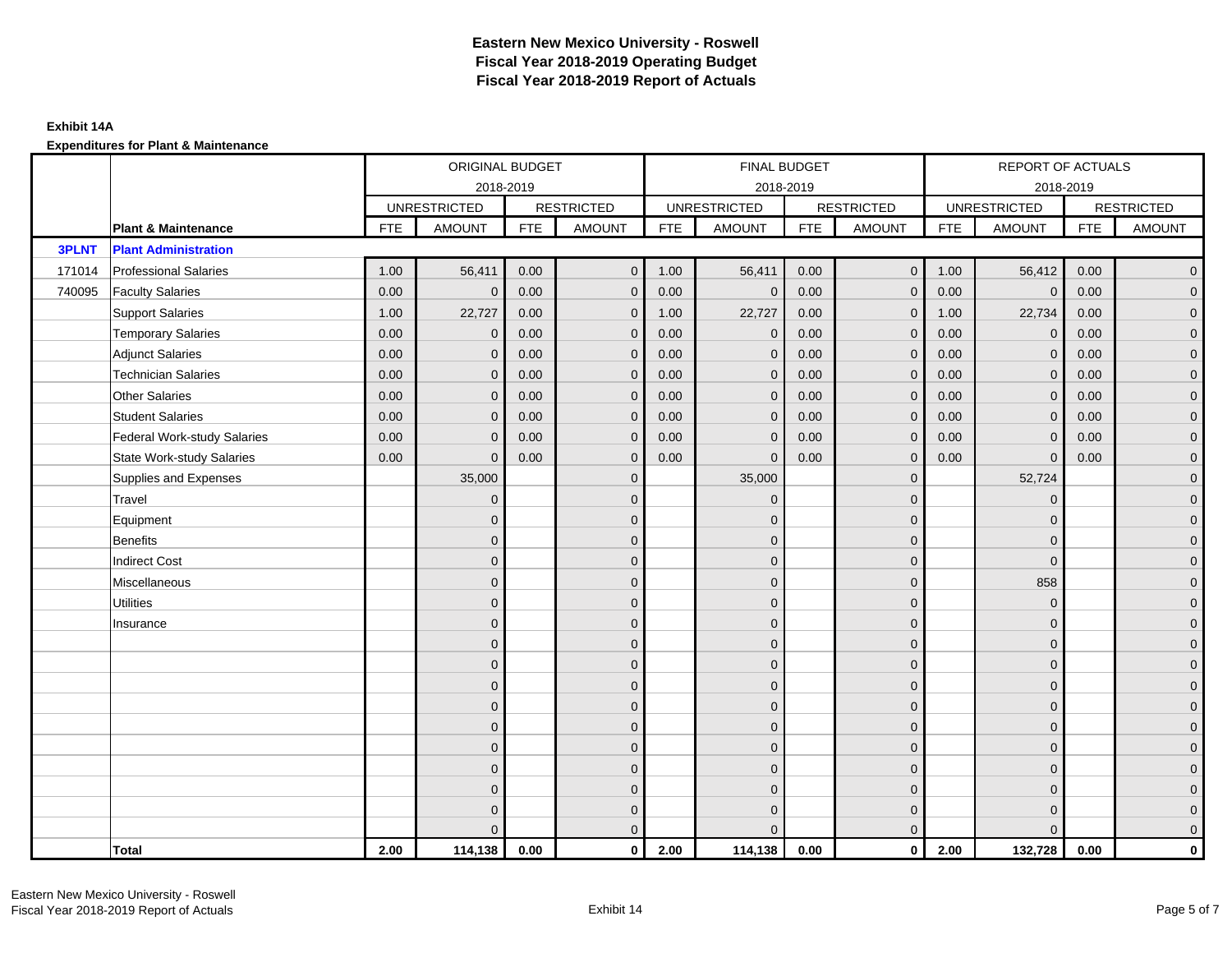|        |                                         |            | ORIGINAL BUDGET     |            |                   |            | <b>FINAL BUDGET</b> |            |                   |            | <b>REPORT OF ACTUALS</b> |            |                   |
|--------|-----------------------------------------|------------|---------------------|------------|-------------------|------------|---------------------|------------|-------------------|------------|--------------------------|------------|-------------------|
|        |                                         |            |                     | 2018-2019  |                   |            | 2018-2019           |            |                   |            | 2018-2019                |            |                   |
|        |                                         |            | <b>UNRESTRICTED</b> |            | <b>RESTRICTED</b> |            | <b>UNRESTRICTED</b> |            | <b>RESTRICTED</b> |            | <b>UNRESTRICTED</b>      |            | <b>RESTRICTED</b> |
|        | <b>Plant &amp; Maintenance</b>          | <b>FTE</b> | <b>AMOUNT</b>       | <b>FTE</b> | <b>AMOUNT</b>     | <b>FTE</b> | <b>AMOUNT</b>       | <b>FTE</b> | <b>AMOUNT</b>     | <b>FTE</b> | <b>AMOUNT</b>            | <b>FTE</b> | <b>AMOUNT</b>     |
|        | <b>Plant Other Non-Indexed Accounts</b> |            |                     |            |                   |            |                     |            |                   |            |                          |            |                   |
| 171014 | <b>Professional Salaries</b>            | 0.00       | $\mathbf{0}$        | 0.00       | $\mathbf{0}$      | 0.00       | $\overline{0}$      | 0.00       | $\overline{0}$    | 0.00       | $\overline{0}$           | 0.00       | $\overline{0}$    |
| 740740 | <b>Faculty Salaries</b>                 | 0.00       | $\mathbf{0}$        | 0.00       | $\mathbf{0}$      | 0.00       | $\mathbf{0}$        | 0.00       | $\mathbf{0}$      | 0.00       | $\mathbf{0}$             | 0.00       | $\overline{0}$    |
| 972001 | <b>Support Salaries</b>                 | 0.00       | $\mathbf{0}$        | 0.00       | $\mathbf 0$       | 0.00       | $\mathbf{0}$        | 0.00       | $\mathbf 0$       | 0.00       | $\overline{0}$           | 0.00       | $\overline{0}$    |
| 972002 | <b>Temporary Salaries</b>               | 0.00       | $\mathbf 0$         | 0.00       | $\mathbf{0}$      | 0.00       | $\mathbf{0}$        | 0.00       | $\mathbf 0$       | 0.00       | $\mathbf 0$              | 0.00       | $\overline{0}$    |
| 972003 | <b>Adjunct Salaries</b>                 | 0.00       | $\mathbf{0}$        | 0.00       | $\mathbf{0}$      | 0.00       | $\overline{0}$      | 0.00       | $\mathbf{0}$      | 0.00       | $\mathbf{0}$             | 0.00       | $\overline{0}$    |
|        | <b>Technician Salaries</b>              | 0.00       | $\Omega$            | 0.00       | $\Omega$          | 0.00       | $\Omega$            | 0.00       | $\mathbf{0}$      | 0.00       | $\mathbf{0}$             | 0.00       | $\overline{0}$    |
|        | <b>Other Salaries</b>                   | 0.00       | $\mathbf 0$         | 0.00       | $\mathbf 0$       | 0.00       | $\mathbf{0}$        | 0.00       | $\mathbf{0}$      | 0.00       | $\mathbf 0$              | 0.00       | $\mathbf{0}$      |
|        | <b>Student Salaries</b>                 | 0.00       | $\mathbf 0$         | 0.00       | $\mathbf 0$       | 0.00       | $\mathbf{0}$        | 0.00       | $\mathbf 0$       | 0.00       | $\overline{0}$           | 0.00       | $\overline{0}$    |
|        | Federal Work-study Salaries             | 0.00       | $\mathbf{0}$        | 0.00       | $\mathbf{0}$      | 0.00       | $\mathbf{0}$        | 0.00       | $\overline{0}$    | 0.00       | $\mathbf{0}$             | 0.00       | $\overline{0}$    |
|        | <b>State Work-study Salaries</b>        | 0.00       | $\mathbf{0}$        | 0.00       | $\Omega$          | 0.00       | $\Omega$            | 0.00       | $\mathbf{0}$      | 0.00       | $\mathbf 0$              | 0.00       | $\overline{0}$    |
|        | Supplies and Expenses                   |            | $\mathbf{0}$        |            | $\mathbf 0$       |            | $\mathbf{0}$        |            | $\overline{0}$    |            | 239                      |            | $\mathbf{0}$      |
|        | Travel                                  |            | $\overline{0}$      |            | $\mathbf 0$       |            | $\mathbf{0}$        |            | $\mathbf{0}$      |            | $\mathbf 0$              |            | $\overline{0}$    |
|        | Equipment                               |            | $\Omega$            |            | $\mathbf{0}$      |            | $\mathbf{0}$        |            | $\mathbf 0$       |            | $\mathbf 0$              |            | $\overline{0}$    |
|        | Benefits                                |            | $\overline{0}$      |            | $\mathbf 0$       |            | $\Omega$            |            | $\mathbf 0$       |            | $\mathbf 0$              |            | $\overline{0}$    |
|        | <b>Indirect Cost</b>                    |            | $\Omega$            |            | $\mathbf 0$       |            | $\Omega$            |            | $\mathbf 0$       |            | $\mathbf 0$              |            | $\overline{0}$    |
|        | Miscellaneous                           |            | $\Omega$            |            | $\mathbf{0}$      |            | $\Omega$            |            | $\mathbf 0$       |            | $\Omega$                 |            | $\mathbf 0$       |
|        | <b>Utilities</b>                        |            | 644,116             |            | $\mathbf{0}$      |            | 744,116             |            | $\mathbf{0}$      |            | 612,880                  |            | $\overline{0}$    |
| 974003 | Insurance                               |            | 220,000             |            | $\mathbf 0$       |            | 220,000             |            | $\mathbf 0$       |            | 196,319                  |            | $\overline{0}$    |
|        |                                         |            | $\mathbf{0}$        |            | $\mathbf 0$       |            | $\mathbf{0}$        |            | $\mathbf 0$       |            | $\mathbf 0$              |            | $\overline{0}$    |
|        |                                         |            | $\Omega$            |            | $\mathbf{0}$      |            | $\Omega$            |            | $\mathbf{0}$      |            | $\mathbf 0$              |            | $\overline{0}$    |
|        |                                         |            | $\Omega$            |            | $\mathbf 0$       |            | $\Omega$            |            | $\mathbf{0}$      |            | $\Omega$                 |            | $\mathbf{0}$      |
|        |                                         |            | $\mathbf{0}$        |            | $\mathbf 0$       |            | $\mathbf{0}$        |            | $\mathbf 0$       |            | $\mathbf{0}$             |            | $\mathbf{0}$      |
|        |                                         |            | 0                   |            | $\mathbf{0}$      |            | $\mathbf{0}$        |            | $\mathbf 0$       |            | $\mathbf 0$              |            | $\overline{0}$    |
|        |                                         |            | $\overline{0}$      |            | $\mathbf{0}$      |            | $\Omega$            |            | $\mathbf{0}$      |            | $\mathbf 0$              |            | $\mathbf 0$       |
|        |                                         |            | $\Omega$            |            | $\mathbf{0}$      |            | $\Omega$            |            | $\mathbf{0}$      |            | $\Omega$                 |            | $\overline{0}$    |
|        |                                         |            | $\mathbf{0}$        |            | $\mathbf 0$       |            | $\mathbf{0}$        |            | $\mathbf 0$       |            | $\mathbf 0$              |            | $\mathbf{0}$      |
|        |                                         |            | 0                   |            | $\mathbf 0$       |            | $\Omega$            |            | $\mathbf 0$       |            | $\mathbf 0$              |            | $\mathbf{0}$      |
|        |                                         |            | $\Omega$            |            | $\mathbf{0}$      |            | $\Omega$            |            | $\mathbf{0}$      |            | $\Omega$                 |            | $\overline{0}$    |
|        | <b>Total</b>                            | 0.00       | 864,116             | 0.00       | $\mathbf{0}$      | 0.00       | 964,116             | 0.00       | $\mathbf{0}$      | 0.00       | 809,438                  | 0.00       | $\mathbf 0$       |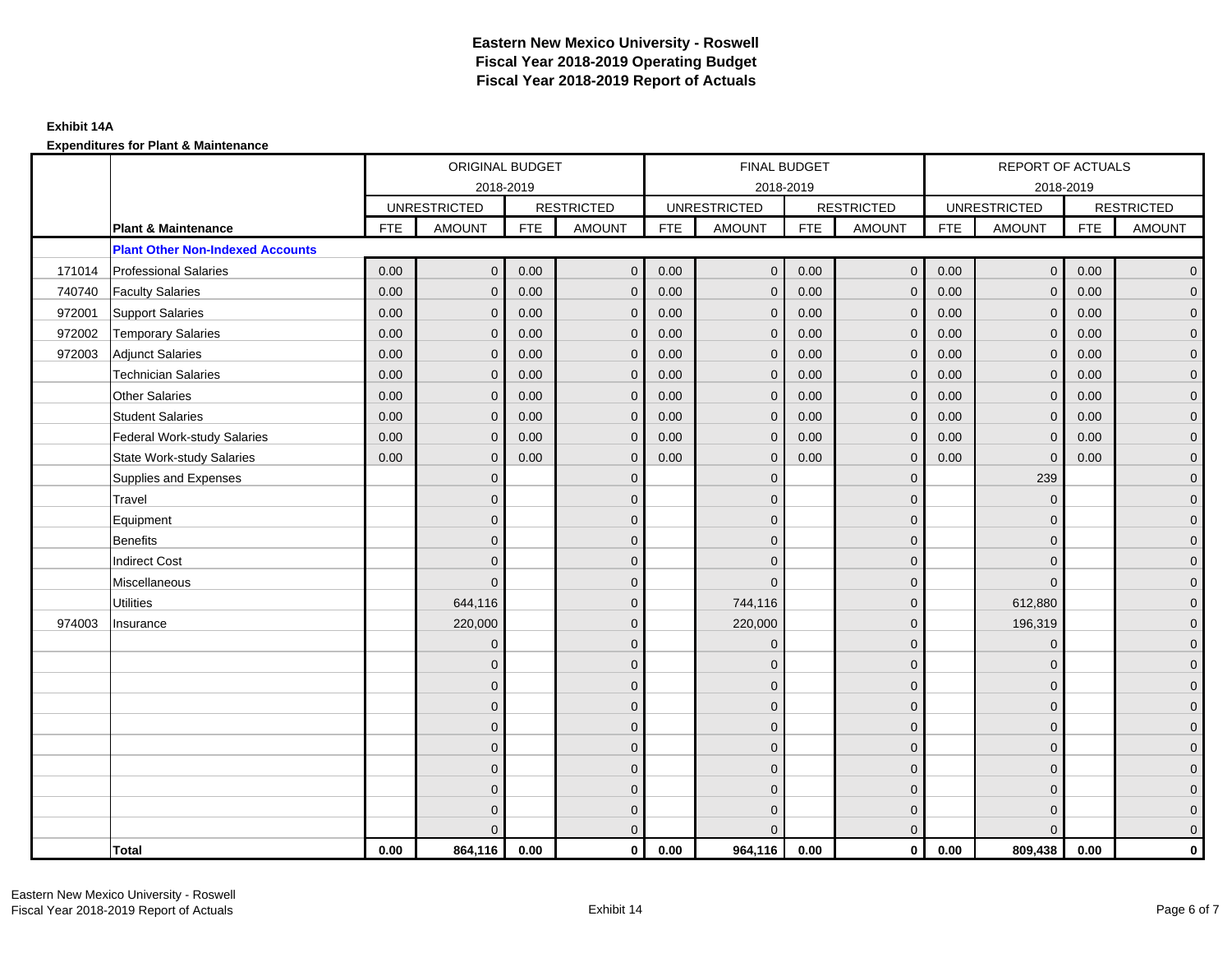|        |                                    |            | ORIGINAL BUDGET     |            |                   |            | FINAL BUDGET        |            |                         |            | REPORT OF ACTUALS   |            |                     |
|--------|------------------------------------|------------|---------------------|------------|-------------------|------------|---------------------|------------|-------------------------|------------|---------------------|------------|---------------------|
|        |                                    |            | 2018-2019           |            |                   |            | 2018-2019           |            |                         |            | 2018-2019           |            |                     |
|        |                                    |            | <b>UNRESTRICTED</b> |            | <b>RESTRICTED</b> |            | <b>UNRESTRICTED</b> |            | <b>RESTRICTED</b>       |            | <b>UNRESTRICTED</b> |            | <b>RESTRICTED</b>   |
|        | <b>Plant &amp; Maintenance</b>     | <b>FTE</b> | <b>AMOUNT</b>       | <b>FTE</b> | <b>AMOUNT</b>     | <b>FTE</b> | <b>AMOUNT</b>       | <b>FTE</b> | <b>AMOUNT</b>           | <b>FTE</b> | <b>AMOUNT</b>       | <b>FTE</b> | <b>AMOUNT</b>       |
|        | <b>Work Study</b>                  |            |                     |            |                   |            |                     |            |                         |            |                     |            |                     |
| 171014 | <b>Professional Salaries</b>       | 0.00       | $\mathbf{0}$        | 0.00       | $\mathbf{0}$      | 0.00       | $\overline{0}$      | 0.00       | $\overline{0}$          | 0.00       | $\overline{0}$      | 0.00       | $\overline{0}$      |
|        | <b>Faculty Salaries</b>            | 0.00       | $\mathbf{0}$        | 0.00       | $\Omega$          | 0.00       | $\mathbf{0}$        | 0.00       | $\mathbf{0}$            | 0.00       | $\mathbf{0}$        | 0.00       | $\overline{0}$      |
|        | <b>Support Salaries</b>            | 0.00       | $\mathbf{0}$        | 0.00       | $\mathbf{0}$      | 0.00       | $\overline{0}$      | 0.00       | $\mathbf 0$             | 0.00       | $\overline{0}$      | 0.00       | $\overline{0}$      |
|        | <b>Temporary Salaries</b>          | 0.00       | $\mathbf{0}$        | 0.00       | $\Omega$          | 0.00       | $\mathbf{0}$        | 0.00       | $\mathbf{0}$            | 0.00       | $\mathbf 0$         | 0.00       | $\overline{0}$      |
|        | <b>Adjunct Salaries</b>            | 0.00       | $\mathbf{0}$        | 0.00       | $\mathbf 0$       | 0.00       | $\mathbf{0}$        | 0.00       | $\mathbf 0$             | 0.00       | $\mathbf 0$         | 0.00       | $\overline{0}$      |
|        | <b>Technician Salaries</b>         | 0.00       | $\mathbf{0}$        | 0.00       | $\Omega$          | 0.00       | $\mathbf{0}$        | 0.00       | $\mathbf{0}$            | 0.00       | $\mathbf{0}$        | 0.00       | $\overline{0}$      |
|        | <b>Other Salaries</b>              | 0.00       | $\Omega$            | 0.00       | $\Omega$          | 0.00       | $\Omega$            | 0.00       | $\mathbf{0}$            | 0.00       | $\mathbf{0}$        | 0.00       | $\overline{0}$      |
|        | <b>Student Salaries</b>            | 0.00       | $\mathbf{0}$        | 0.00       | $\mathbf 0$       | 0.00       | $\overline{0}$      | 0.00       | $\mathbf 0$             | 0.00       | $\mathbf{0}$        | 0.00       | $\overline{0}$      |
|        | <b>Federal Work-study Salaries</b> | 0.00       | $\mathbf{0}$        | 0.00       | $\mathbf 0$       | 0.00       | $\mathbf{0}$        | 0.00       | $\mathbf 0$             | 0.00       | $\mathbf{0}$        | 0.00       | $\overline{0}$      |
|        | <b>State Work-study Salaries</b>   | 0.00       | $\mathbf{0}$        | 0.00       | $\Omega$          | 0.00       | $\mathbf{0}$        | 0.00       | $\mathbf 0$             | 0.00       | $\mathbf{0}$        | 0.00       | $\overline{0}$      |
|        | Supplies and Expenses              |            | $\mathbf{0}$        |            | $\mathbf{0}$      |            | $\mathbf{0}$        |            | $\mathbf 0$             |            | $\mathbf 0$         |            | $\mathsf{O}\xspace$ |
|        | Travel                             |            | $\Omega$            |            | $\mathbf{0}$      |            | $\mathbf{0}$        |            | $\mathbf{0}$            |            | $\mathbf 0$         |            | $\mathbf{0}$        |
|        | Equipment                          |            | $\overline{0}$      |            | $\mathbf{0}$      |            | $\Omega$            |            | $\mathbf 0$             |            | $\Omega$            |            | $\overline{0}$      |
|        | <b>Benefits</b>                    |            | $\mathbf{0}$        |            | $\mathbf{0}$      |            | $\mathbf{0}$        |            | $\mathbf 0$             |            | $\mathbf 0$         |            | $\mathsf{O}\xspace$ |
|        | <b>Indirect Cost</b>               |            | $\mathbf{0}$        |            | $\mathbf 0$       |            | $\Omega$            |            | $\mathbf 0$             |            | $\mathbf{0}$        |            | $\overline{0}$      |
|        | Miscellaneous                      |            | $\Omega$            |            | $\mathbf{0}$      |            | $\Omega$            |            | $\mathbf{0}$            |            | $\Omega$            |            | $\overline{0}$      |
|        | <b>Utilities</b>                   |            | $\mathbf{0}$        |            | $\mathbf 0$       |            | $\mathbf{0}$        |            | $\mathbf 0$             |            | $\mathbf 0$         |            | $\overline{0}$      |
|        | Insurance                          |            | $\mathbf{0}$        |            | $\mathbf{0}$      |            | $\mathbf{0}$        |            | $\mathbf 0$             |            | $\mathbf{0}$        |            | $\overline{0}$      |
|        |                                    |            | $\Omega$            |            | $\mathbf{0}$      |            | $\Omega$            |            | $\mathbf 0$             |            | $\Omega$            |            | $\overline{0}$      |
|        |                                    |            | $\mathbf{0}$        |            | $\mathbf{0}$      |            | $\Omega$            |            | $\mathbf 0$             |            | $\mathbf 0$         |            | $\mathsf{O}\xspace$ |
|        |                                    |            | $\Omega$            |            | $\mathbf{0}$      |            | $\mathbf{0}$        |            | $\mathbf 0$             |            | $\mathbf 0$         |            | $\mathbf{0}$        |
|        |                                    |            | $\Omega$            |            | $\mathbf{0}$      |            | $\Omega$            |            | $\mathbf{0}$            |            | $\mathbf{0}$        |            | $\overline{0}$      |
|        |                                    |            | $\overline{0}$      |            | $\mathbf 0$       |            | $\mathbf{0}$        |            | $\mathbf 0$             |            | $\mathbf{0}$        |            | $\overline{0}$      |
|        |                                    |            | $\Omega$            |            | $\mathbf{0}$      |            | $\Omega$            |            | $\mathbf 0$             |            | $\mathbf 0$         |            | $\overline{0}$      |
|        |                                    |            | $\overline{0}$      |            | $\mathbf{0}$      |            | $\Omega$            |            | $\mathbf 0$             |            | $\mathbf{0}$        |            | $\overline{0}$      |
|        |                                    |            | $\Omega$            |            | $\Omega$          |            | $\Omega$            |            | $\overline{0}$          |            | $\Omega$            |            | $\overline{0}$      |
| 961019 | <b>Federal Work Study</b>          | 0.00       | $\mathbf{0}$        | 0.00       | $\Omega$          | 0.00       | $\mathbf{0}$        | 0.00       | $\mathbf{0}$            | 0.00       | $\mathbf{0}$        | 0.00       | $\mathbf{0}$        |
| 961016 | State Work Study                   | 0.00       | $\mathbf{0}$        | 0.00       | $\mathbf{0}$      | 0.00       | $\mathbf{0}$        | 0.00       | $\mathbf{0}$            | 0.00       | $\mathbf{0}$        | 0.00       | $\overline{0}$      |
|        | <b>Total</b>                       | 0.00       | $\mathbf{0}$        | 0.00       | $\mathbf 0$       | 0.00       | $\mathbf 0$         | 0.00       | $\overline{\mathbf{0}}$ | 0.00       | $\overline{0}$      | 0.00       | $\mathbf 0$         |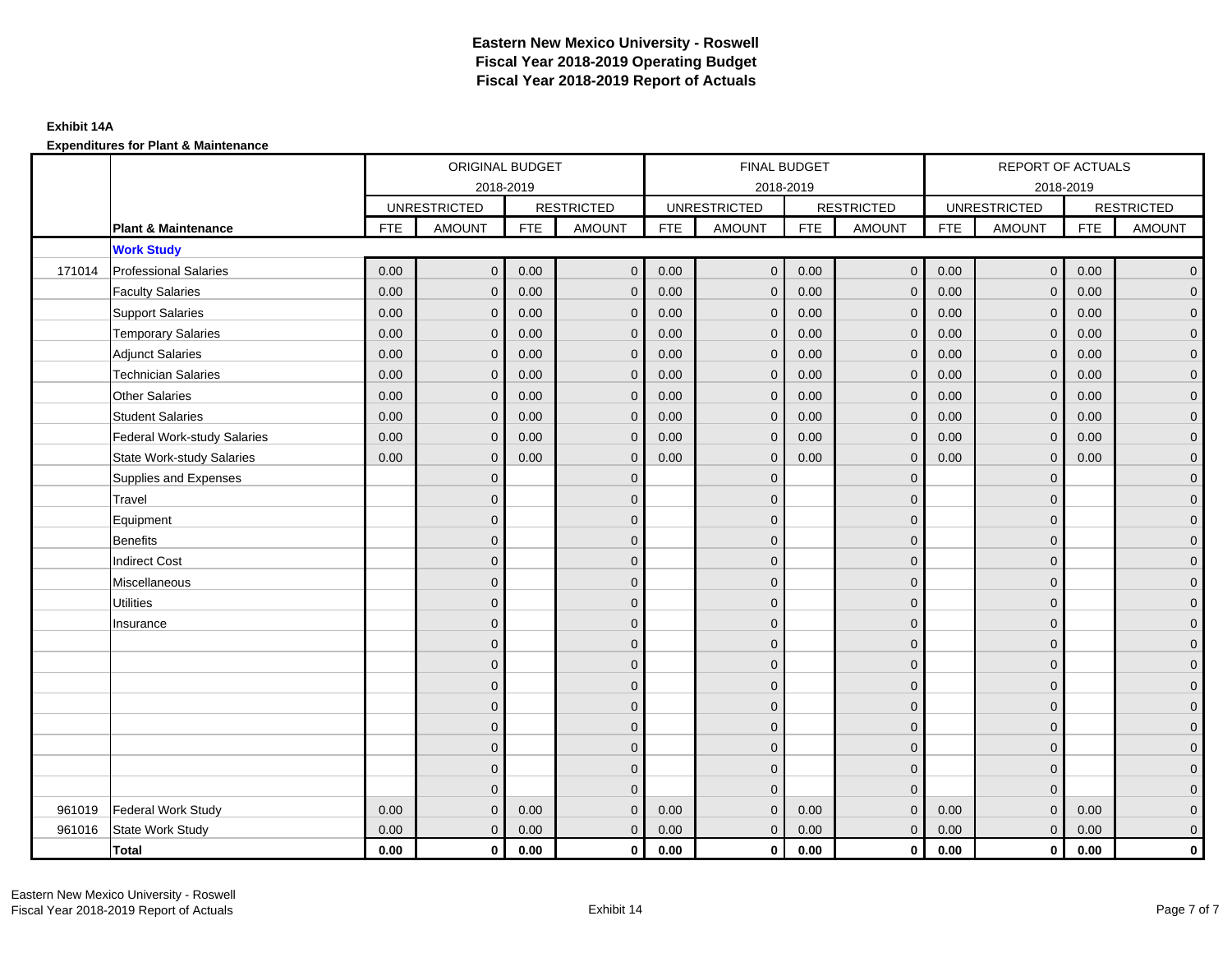## **Exhibit 15**

|                                          |            | ORIGINAL BUDGET<br>2018-2019 |            |                   |     | FINAL BUDGET<br>2018-2019 |     |                   |            | REPORT OF ACTUALS<br>2018-2019 |            |                   |
|------------------------------------------|------------|------------------------------|------------|-------------------|-----|---------------------------|-----|-------------------|------------|--------------------------------|------------|-------------------|
|                                          |            | <b>UNRESTRICTED</b>          |            | <b>RESTRICTED</b> |     | <b>UNRESTRICTED</b>       |     | <b>RESTRICTED</b> |            | <b>UNRESTRICTED</b>            |            | <b>RESTRICTED</b> |
| <b>Social and Cultural</b>               | <b>FTE</b> | <b>AMOUNT</b>                | <b>FTE</b> | <b>AMOUNT</b>     | FTE | <b>AMOUNT</b>             | FTE | <b>AMOUNT</b>     | <b>FTE</b> | <b>AMOUNT</b>                  | <b>FTE</b> | <b>AMOUNT</b>     |
| <b>Revenues</b>                          |            |                              |            |                   |     |                           |     |                   |            |                                |            |                   |
| <b>Tuition and Miscellaneous Fees</b>    |            | 185,000                      |            | $\pmb{0}$         |     | 185,000                   |     | $\mathbf 0$       |            | 241,757                        |            | $\mathbf 0$       |
| <b>Federal Government Appropriations</b> |            | 0                            |            | $\pmb{0}$         |     | 0                         |     | $\mathbf 0$       |            | 0                              |            | $\mathbf 0$       |
| <b>State Government Appropriations</b>   |            | 0                            |            | $\pmb{0}$         |     | $\mathbf 0$               |     | $\mathbf 0$       |            | 0                              |            | $\mathbf 0$       |
| <b>Local Government Appropriations</b>   |            | 0                            |            | $\pmb{0}$         |     | $\mathbf 0$               |     | $\mathbf 0$       |            | $\mathbf 0$                    |            | $\mathbf 0$       |
| <b>Federal Grants and Contracts</b>      |            | 0                            |            | $\pmb{0}$         |     | $\mathbf 0$               |     | $\mathbf 0$       |            | 0                              |            | $\mathbf 0$       |
| <b>State Grants and Contracts</b>        |            | 0                            |            | 0                 |     | $\mathbf 0$               |     | $\mathbf 0$       |            | $\mathbf 0$                    |            | $\mathbf 0$       |
| <b>Local Grants and Contracts</b>        |            | 0                            |            | $\pmb{0}$         |     | $\mathbf 0$               |     | $\mathbf 0$       |            | 0                              |            | $\mathbf 0$       |
| <b>Private Gifts</b>                     |            | 0                            |            | $\pmb{0}$         |     | $\mathbf 0$               |     | $\mathbf 0$       |            | 0                              |            | $\mathbf 0$       |
| Endowments, Land, and Perm Fund          |            | $\Omega$                     |            | $\mathbf 0$       |     | $\Omega$                  |     | $\Omega$          |            | $\Omega$                       |            | $\mathbf 0$       |
| Sales and Services                       |            | 11,000                       |            | $\pmb{0}$         |     | 11,000                    |     | $\mathbf 0$       |            | 7,377                          |            | 0                 |
| <b>Other Sources</b>                     |            | 500                          |            | $\pmb{0}$         |     | 500                       |     | $\mathbf 0$       |            | 255                            |            | $\mathbf 0$       |
| <b>Total Revenues</b>                    |            | 196,500                      |            | $\mathbf 0$       |     | 196,500                   |     | $\mathbf{0}$      |            | 249,389                        |            | $\bf{0}$          |
|                                          |            |                              |            |                   |     |                           |     |                   |            |                                |            |                   |
| <b>Beginning Balance</b>                 |            | 615,917                      |            | $\mathbf 0$       |     | 704,800                   |     | $\mathbf 0$       |            | 704,800                        |            | $\mathbf 0$       |
|                                          |            |                              |            |                   |     |                           |     |                   |            |                                |            |                   |
| <b>Total Available</b>                   |            | 812,417                      |            | $\mathbf 0$       |     | 901,300                   |     | $\mathbf 0$       |            | 954,189                        |            | $\mathbf 0$       |
|                                          |            |                              |            |                   |     |                           |     |                   |            |                                |            |                   |
|                                          |            |                              |            |                   |     |                           |     |                   |            |                                |            |                   |
|                                          |            |                              |            |                   |     |                           |     |                   |            |                                |            |                   |
|                                          |            |                              |            |                   |     |                           |     |                   |            |                                |            |                   |
|                                          |            |                              |            |                   |     |                           |     |                   |            |                                |            |                   |
|                                          |            |                              |            |                   |     |                           |     |                   |            |                                |            |                   |
|                                          |            |                              |            |                   |     |                           |     |                   |            |                                |            |                   |
|                                          |            |                              |            |                   |     |                           |     |                   |            |                                |            |                   |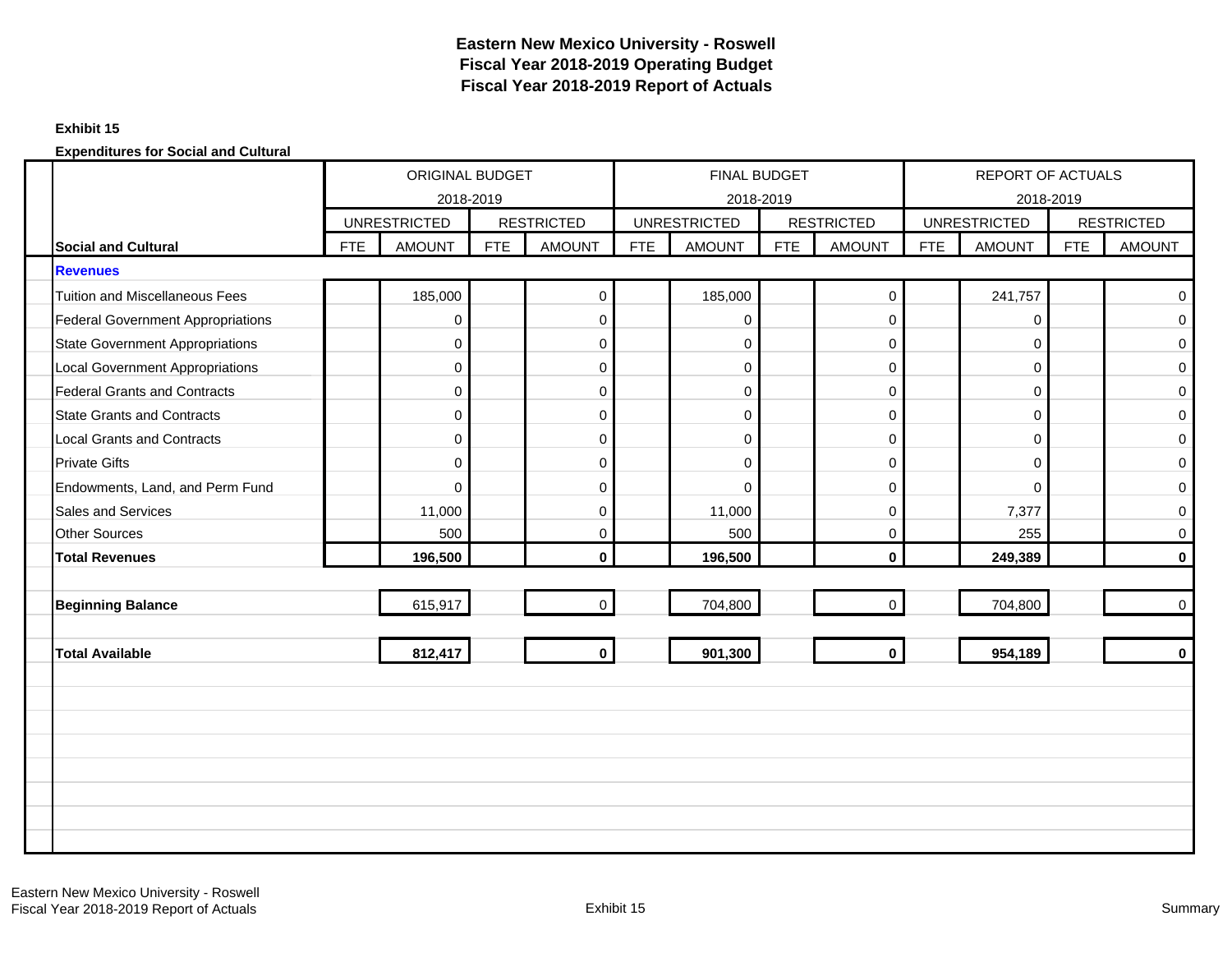## **Exhibit 15**

|                                    |            | <b>ORIGINAL BUDGET</b> |            |                   |            | <b>FINAL BUDGET</b> |            |                   |            | PROPOSED BUDGET     |            |                   |
|------------------------------------|------------|------------------------|------------|-------------------|------------|---------------------|------------|-------------------|------------|---------------------|------------|-------------------|
|                                    |            | 2018-2019              |            |                   |            | 2018-2019           |            |                   |            | 2018-2019           |            |                   |
|                                    |            | <b>UNRESTRICTED</b>    |            | <b>RESTRICTED</b> |            | <b>UNRESTRICTED</b> |            | <b>RESTRICTED</b> |            | <b>UNRESTRICTED</b> |            | <b>RESTRICTED</b> |
| <b>Social and Cultural</b>         | <b>FTE</b> | <b>AMOUNT</b>          | <b>FTE</b> | <b>AMOUNT</b>     | <b>FTE</b> | <b>AMOUNT</b>       | <b>FTE</b> | <b>AMOUNT</b>     | <b>FTE</b> | <b>AMOUNT</b>       | <b>FTE</b> | <b>AMOUNT</b>     |
| <b>Expenditures</b>                |            |                        |            |                   |            |                     |            |                   |            |                     |            |                   |
| <b>Professional Salaries</b>       | 1.00       | 58,231                 | 0.00       | $\mathbf 0$       | 1.00       | 58,231              | 0.00       | $\mathbf 0$       | 1.00       | 58,231              | 0.00       | $\mathbf 0$       |
| <b>Faculty Salaries</b>            | 0.00       | 0                      | 0.00       | $\mathbf 0$       | 0.00       | $\Omega$            | 0.00       | $\mathbf 0$       | 0.00       | $\mathbf 0$         | 0.00       | 0                 |
| <b>Support Salaries</b>            | 1.00       | 34,728                 | 0.00       | 0                 | 1.00       | 34,728              | 0.00       | $\mathbf 0$       | 0.00       | $\Omega$            | 0.00       | 0                 |
| <b>Temporary Salaries</b>          | 0.50       | 12,500                 | 0.00       | 0                 | 0.50       | 12,500              | 0.00       | $\mathbf 0$       | 0.25       | 12,739              | 0.00       | $\pmb{0}$         |
| <b>Adjunct Salaries</b>            | 0.00       | 0                      | 0.00       | 0                 | 0.00       | $\Omega$            | 0.00       | $\mathbf 0$       | 0.00       | 0                   | 0.00       | 0                 |
| <b>Technician Salaries</b>         | 0.00       | 0                      | 0.00       | 0                 | 0.00       | 0                   | 0.00       | 0                 | 0.00       | $\mathbf 0$         | 0.00       | 0                 |
| <b>Other Salaries</b>              | 0.00       | 0                      | 0.00       | $\mathbf 0$       | 0.00       | $\Omega$            | 0.00       | $\Omega$          | 0.00       | $\Omega$            | 0.00       | 0                 |
| <b>Student Salaries</b>            | 0.00       | 0                      | 0.00       | $\mathbf 0$       | 0.00       | $\Omega$            | 0.00       | $\mathbf 0$       | 0.50       | 19,464              | 0.00       | 0                 |
| <b>Federal Work-study Salaries</b> | 0.00       | $\Omega$               | 0.00       | $\mathbf 0$       | 0.00       | $\Omega$            | 0.00       | $\mathbf 0$       | 0.00       | $\mathbf 0$         | 0.00       | $\mathsf 0$       |
| <b>State Work-study Salaries</b>   | 0.00       | 0                      | 0.00       | 0                 | 0.00       | $\Omega$            | 0.00       | $\mathbf 0$       | 0.00       | $\Omega$            | 0.00       | 0                 |
| <b>Supplies</b>                    |            | 52,020                 |            | 0                 |            | 52,020              |            | $\mathbf 0$       |            | 11,362              |            | $\mathsf 0$       |
| Travel                             |            | 1,000                  |            | 0                 |            | 1,000               |            | $\mathbf 0$       |            | 3,892               |            | 0                 |
| Equipment                          |            | 0                      |            | 0                 |            | $\Omega$            |            | 0                 |            | $\Omega$            |            | 0                 |
| <b>Utilities</b>                   |            | $\Omega$               |            | $\mathbf 0$       |            | $\Omega$            |            | $\Omega$          |            | 801                 |            | $\mathbf 0$       |
| Miscellaneous                      |            | 0                      |            | 0                 |            | 0                   |            | 0                 |            | 2,452               |            | $\pmb{0}$         |
| <b>Indirect Cost</b>               |            | $\Omega$               |            | 0                 |            | $\Omega$            |            | $\Omega$          |            | 1,801               |            | 0                 |
| <b>Benefits</b>                    |            | 38,000                 |            | 0                 |            | 38,000              |            | $\mathbf 0$       |            | 30,482              |            | 0                 |
| Services Rendered/Contracted       |            | 0                      |            | 0                 |            | 0                   |            | $\mathbf 0$       |            | 4,855               |            | $\pmb{0}$         |
|                                    |            | $\Omega$               |            | 0                 |            | $\Omega$            |            | $\mathbf 0$       |            | $\Omega$            |            | 0                 |
| <b>Total Expenditures</b>          | 2.50       | 196,479                | 0.00       | $\mathbf{0}$      | 2.50       | 196,479             | 0.00       | $\mathbf{0}$      | 1.75       | 146,079             | 0.00       | $\mathbf 0$       |
|                                    |            |                        |            |                   |            |                     |            |                   |            |                     |            |                   |
| <b>Transfers To or (From)</b>      |            | 0                      |            | $\mathsf{O}$      |            | $\overline{0}$      |            | $\mathsf{O}$      |            | $\mathbf 0$         |            | $\mathbf 0$       |
|                                    |            |                        |            |                   |            |                     |            |                   |            |                     |            |                   |
| <b>Ending Balance</b>              | 2.50       | 615,938                | 0.00       | $\mathbf 0$       | 2.50       | 704,821             | 0.00       | $\mathbf{0}$      | 1.75       | 808,110             | 0.00       | $\bf{0}$          |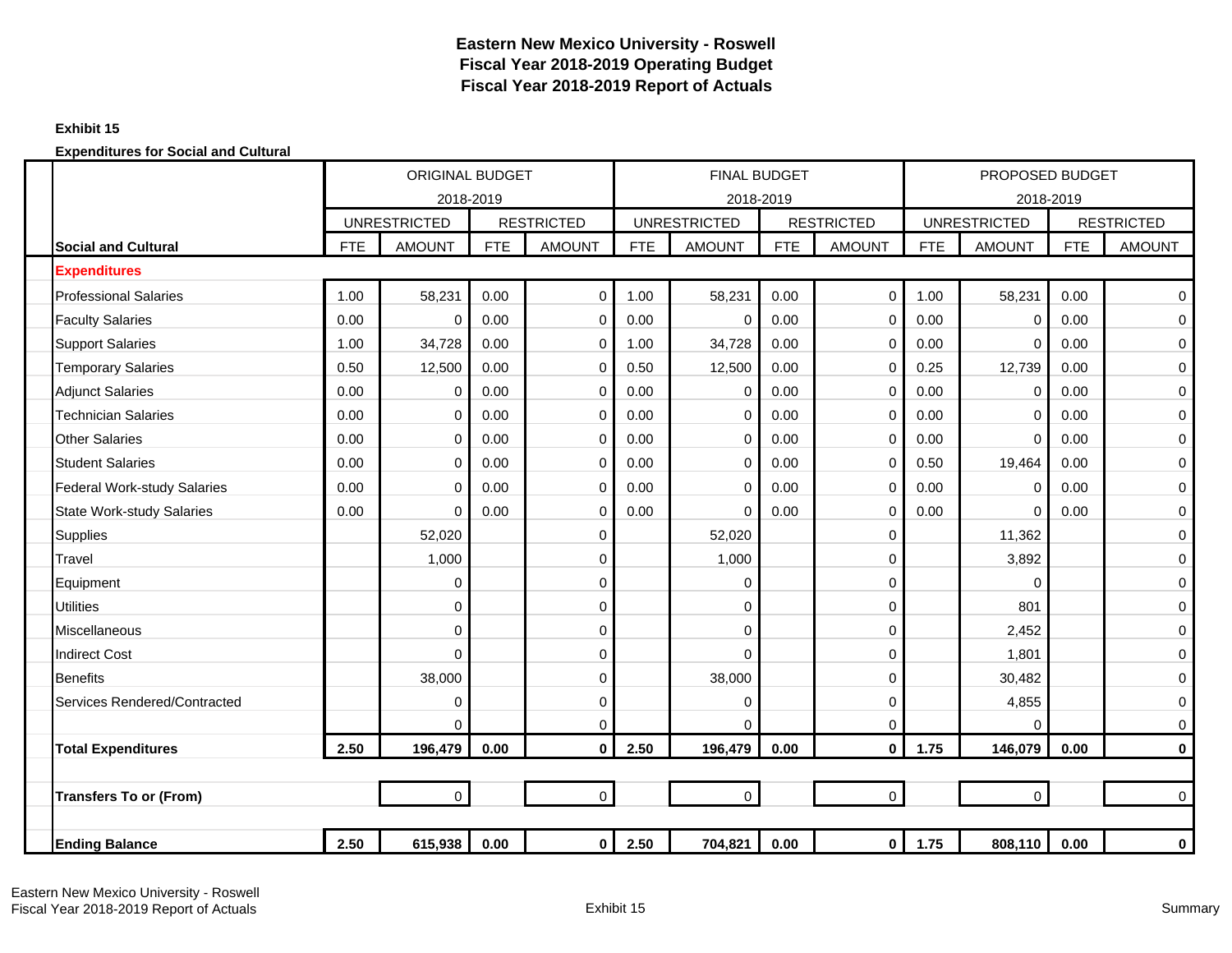## **Exhibit 15**

|        |                                        |            | ORIGINAL BUDGET     |            |                   |            | <b>FINAL BUDGET</b> |            |                   |            | REPORT OF ACTUALS   |            |                     |
|--------|----------------------------------------|------------|---------------------|------------|-------------------|------------|---------------------|------------|-------------------|------------|---------------------|------------|---------------------|
|        | 3MURL                                  |            | 2018-2019           |            |                   |            |                     | 2018-2019  |                   |            | 2018-2019           |            |                     |
|        | Intramural and Public Recreation       |            | <b>UNRESTRICTED</b> |            | <b>RESTRICTED</b> |            | <b>UNRESTRICTED</b> |            | <b>RESTRICTED</b> |            | <b>UNRESTRICTED</b> |            | <b>RESTRICTED</b>   |
|        | Social and Cultural                    | <b>FTE</b> | <b>AMOUNT</b>       | <b>FTE</b> | <b>AMOUNT</b>     | <b>FTE</b> | <b>AMOUNT</b>       | <b>FTE</b> | <b>AMOUNT</b>     | <b>FTE</b> | <b>AMOUNT</b>       | <b>FTE</b> | <b>AMOUNT</b>       |
| 172002 | <b>Revenues</b>                        |            |                     |            |                   |            |                     |            |                   |            |                     |            |                     |
| 730062 | <b>Tuition and Miscellaneous Fees</b>  |            | 150,000             |            | $\mathbf{0}$      |            | 150,000             |            | $\mathbf 0$       |            | 197,223             |            | $\overline{0}$      |
|        | Federal Government Appropriations      |            | $\overline{0}$      |            | $\mathbf{0}$      |            | $\mathbf{0}$        |            | $\mathbf 0$       |            | $\Omega$            |            | $\mathbf 0$         |
|        | <b>State Government Appropriations</b> |            | $\overline{0}$      |            | $\mathbf{0}$      |            | $\mathbf{0}$        |            | $\mathbf 0$       |            | $\Omega$            |            | $\mathbf 0$         |
|        | <b>Local Government Appropriations</b> |            | $\mathbf{0}$        |            | $\mathbf{0}$      |            | $\mathbf{0}$        |            | $\mathbf 0$       |            | $\mathbf 0$         |            | $\mathbf 0$         |
|        | Federal Grants and Contracts           |            | $\mathbf 0$         |            | $\mathbf{0}$      |            | $\mathbf{0}$        |            | $\mathbf 0$       |            | $\Omega$            |            | $\pmb{0}$           |
|        | <b>State Grants and Contracts</b>      |            | $\overline{0}$      |            | $\Omega$          |            | $\Omega$            |            | $\mathbf{0}$      |            | $\Omega$            |            | $\mathbf{0}$        |
|        | <b>Local Grants and Contracts</b>      |            | $\overline{0}$      |            | $\Omega$          |            | $\Omega$            |            | $\mathbf 0$       |            | $\Omega$            |            | $\mathsf{O}\xspace$ |
|        | <b>Private Gifts</b>                   |            | $\overline{0}$      |            | $\mathbf{0}$      |            | $\Omega$            |            | $\mathbf 0$       |            | $\Omega$            |            | $\mathbf 0$         |
|        | Endowments, Land, and Perm Fund        |            | $\overline{0}$      |            | $\mathbf{0}$      |            | $\Omega$            |            | $\mathbf{0}$      |            | $\Omega$            |            | $\mathbf{0}$        |
|        | Sales and Services                     |            | 11,000              |            | $\mathbf{0}$      |            | 11,000              |            | $\mathbf 0$       |            | 7,377               |            | $\mathbf 0$         |
|        | Other Sources                          |            | 500                 |            | $\mathbf 0$       |            | 500                 |            | $\mathbf 0$       |            | 255                 |            | $\mathsf{O}\xspace$ |
|        | <b>Total Revenues</b>                  |            | 161,500             |            | $\mathbf{0}$      |            | 161,500             |            | $\mathbf 0$       |            | 204,855             |            | $\mathbf 0$         |
|        |                                        |            |                     |            |                   |            |                     |            |                   |            |                     |            |                     |
|        | <b>Beginning Balance</b>               |            | 376,296             |            | $\overline{0}$    |            | 442,855             |            | $\mathbf 0$       |            | 442,855             |            | $\overline{0}$      |
|        |                                        |            |                     |            |                   |            |                     |            |                   |            |                     |            |                     |
|        | <b>Total Available</b>                 |            | 537,796             |            | $\mathbf 0$       |            | 604,355             |            | $\mathbf 0$       |            | 647,710             |            | $\mathbf 0$         |
|        |                                        |            |                     |            |                   |            |                     |            |                   |            |                     |            |                     |
|        |                                        |            |                     |            |                   |            |                     |            |                   |            |                     |            |                     |
|        |                                        |            |                     |            |                   |            |                     |            |                   |            |                     |            |                     |
|        |                                        |            |                     |            |                   |            |                     |            |                   |            |                     |            |                     |
|        |                                        |            |                     |            |                   |            |                     |            |                   |            |                     |            |                     |
|        |                                        |            |                     |            |                   |            |                     |            |                   |            |                     |            |                     |
|        |                                        |            |                     |            |                   |            |                     |            |                   |            |                     |            |                     |
|        |                                        |            |                     |            |                   |            |                     |            |                   |            |                     |            |                     |
|        |                                        |            |                     |            |                   |            |                     |            |                   |            |                     |            |                     |
|        |                                        |            |                     |            |                   |            |                     |            |                   |            |                     |            |                     |
|        |                                        |            |                     |            |                   |            |                     |            |                   |            |                     |            |                     |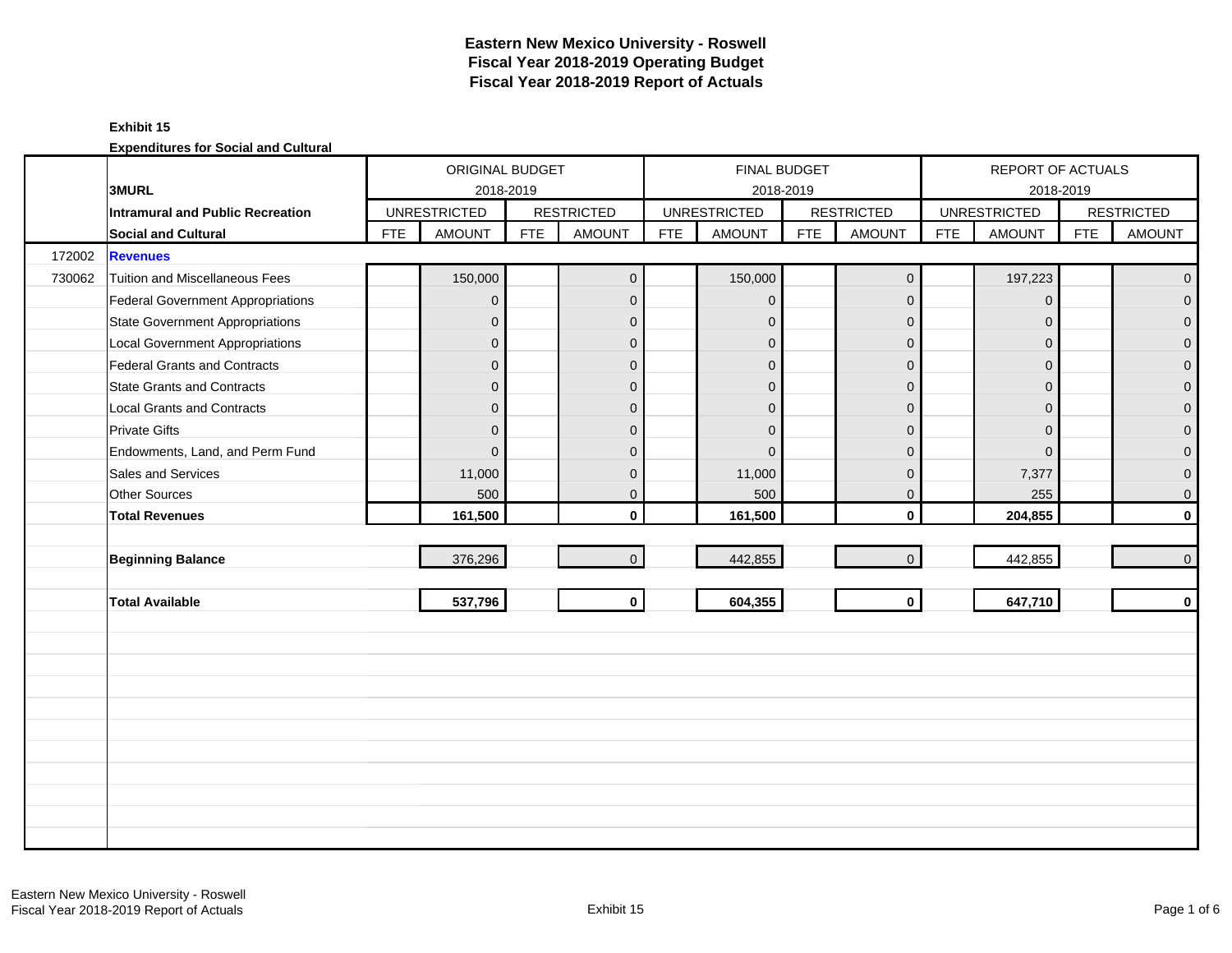## **Exhibit 15**

|        |                                         |            | ORIGINAL BUDGET     |            |                   |            | FINAL BUDGET        |            |                     |            | <b>REPORT OF ACTUALS</b> |            |                   |
|--------|-----------------------------------------|------------|---------------------|------------|-------------------|------------|---------------------|------------|---------------------|------------|--------------------------|------------|-------------------|
|        | <b>3MURL</b>                            |            | 2018-2019           |            |                   |            | 2018-2019           |            |                     |            | 2018-2019                |            |                   |
|        | <b>Intramural and Public Recreation</b> |            | <b>UNRESTRICTED</b> |            | <b>RESTRICTED</b> |            | <b>UNRESTRICTED</b> |            | <b>RESTRICTED</b>   |            | <b>UNRESTRICTED</b>      |            | <b>RESTRICTED</b> |
|        | <b>Social and Cultural</b>              | <b>FTE</b> | <b>AMOUNT</b>       | <b>FTE</b> | <b>AMOUNT</b>     | <b>FTE</b> | <b>AMOUNT</b>       | <b>FTE</b> | <b>AMOUNT</b>       | <b>FTE</b> | <b>AMOUNT</b>            | <b>FTE</b> | <b>AMOUNT</b>     |
| 172002 | <b>Expenditures</b>                     |            |                     |            |                   |            |                     |            |                     |            |                          |            |                   |
| 730062 | <b>Professional Salaries</b>            | 1.00       | 58,231              | 0.00       | $\mathbf 0$       | 1.00       | 58,231              | 0.00       | $\mathbf 0$         | 1.00       | 58,231                   | 0.00       | $\overline{0}$    |
|        | <b>Faculty Salaries</b>                 | 0.00       | $\mathbf{0}$        | 0.00       | $\mathbf{0}$      | 0.00       | $\mathbf 0$         | 0.00       | $\mathbf 0$         | 0.00       | $\Omega$                 | 0.00       | $\overline{0}$    |
|        | <b>Support Salaries</b>                 | 1.00       | 34,728              | 0.00       | $\mathbf 0$       | 1.00       | 34,728              | 0.00       | $\mathbf 0$         | 0.00       | $\overline{0}$           | 0.00       | $\overline{0}$    |
|        | <b>Temporary Salaries</b>               | 0.50       | 12,500              | 0.00       | $\mathbf 0$       | 0.50       | 12,500              | 0.00       | $\mathbf 0$         | 0.25       | 12,739                   | 0.00       | $\mathbf 0$       |
|        | <b>Adjunct Salaries</b>                 | 0.00       | $\mathbf{0}$        | 0.00       | $\overline{0}$    | 0.00       | $\mathbf 0$         | 0.00       | $\mathbf{0}$        | 0.00       | $\Omega$                 | 0.00       | $\mathbf{0}$      |
|        | <b>Technician Salaries</b>              | 0.00       | $\mathbf{0}$        | 0.00       | $\mathbf 0$       | 0.00       | $\mathbf{0}$        | 0.00       | $\mathbf 0$         | 0.00       | $\Omega$                 | 0.00       | $\mathbf{0}$      |
|        | <b>Other Salaries</b>                   | 0.00       | $\Omega$            | 0.00       | $\mathbf 0$       | 0.00       | $\mathbf{0}$        | 0.00       | $\mathbf{0}$        | 0.00       | $\Omega$                 | 0.00       | $\mathbf 0$       |
|        | <b>Student Salaries</b>                 | 0.00       | $\Omega$            | 0.00       | $\mathbf{0}$      | 0.00       | $\mathbf{0}$        | 0.00       | $\mathbf 0$         | 0.50       | 19,464                   | 0.00       | $\overline{0}$    |
|        | Federal Work-study Salaries             | 0.00       | $\Omega$            | 0.00       | $\mathbf 0$       | 0.00       | $\mathbf{0}$        | 0.00       | $\mathbf 0$         | 0.00       | $\Omega$                 | 0.00       | $\mathbf{0}$      |
|        | <b>State Work-study Salaries</b>        | 0.00       | $\Omega$            | 0.00       | $\mathbf 0$       | 0.00       | $\Omega$            | 0.00       | $\mathbf 0$         | 0.00       | $\Omega$                 | 0.00       | $\mathbf{O}$      |
|        | Supplies                                |            | 17,020              |            | $\overline{0}$    |            | 17,020              |            | $\mathbf 0$         |            | 10,755                   |            | $\mathbf{O}$      |
|        | Travel                                  |            | 1,000               |            | $\mathbf{0}$      |            | 1,000               |            | $\mathbf 0$         |            | $\Omega$                 |            | $\mathbf 0$       |
|        | Equipment                               |            | $\mathbf{0}$        |            | $\mathbf{0}$      |            | $\Omega$            |            | $\mathbf 0$         |            | $\Omega$                 |            | $\pmb{0}$         |
|        | <b>Utilities</b>                        |            | $\mathbf{0}$        |            | $\Omega$          |            | $\Omega$            |            | $\mathsf{O}\xspace$ |            | 801                      |            | $\mathbf{0}$      |
|        | <b>Miscellaneous</b>                    |            | $\overline{0}$      |            | $\mathbf{0}$      |            | $\Omega$            |            | $\mathbf 0$         |            | $\Omega$                 |            | $\mathbf{0}$      |
|        | <b>Indirect Cost</b>                    |            | $\Omega$            |            | $\mathbf{0}$      |            | $\Omega$            |            | $\mathbf 0$         |            | 1,801                    |            | $\mathbf 0$       |
|        | <b>Benefits</b>                         |            | 38,000              |            | $\mathbf 0$       |            | 38,000              |            | $\mathbf 0$         |            | 30,482                   |            | $\mathbf{0}$      |
|        | Services Rendered/Contracted            |            | $\mathbf{0}$        |            | $\mathbf{0}$      |            | $\mathbf{0}$        |            | $\mathbf 0$         |            | $\Omega$                 |            | $\mathbf{0}$      |
|        | <b>Miscellaneous</b>                    |            | $\Omega$            |            | $\Omega$          |            | $\Omega$            |            | $\mathbf{0}$        |            | $\Omega$                 |            | $\mathbf{0}$      |
|        | <b>Total Expenditures</b>               | 2.50       | 161,479             | 0.00       | $\mathbf 0$       | 2.50       | 161,479             | 0.00       | $\mathbf 0$         | 1.75       | 134,273                  | 0.00       | $\mathbf{0}$      |
|        |                                         |            |                     |            |                   |            |                     |            |                     |            |                          |            |                   |
|        | <b>Transfers To or (From)</b>           |            | $\overline{0}$      |            | $\overline{0}$    |            | $\pmb{0}$           |            | $\mathbf{0}$        |            | $\mathbf 0$              |            | $\mathbf{0}$      |
|        |                                         |            |                     |            |                   |            |                     |            |                     |            |                          |            |                   |
|        | <b>Ending Balance</b>                   | 2.50       | 376,317             | 0.00       | $\mathbf{0}$      | 2.50       | 442,876             | 0.00       | $\mathbf{0}$        | 1.75       | 513,437                  | 0.00       | $\mathbf{0}$      |
|        |                                         |            |                     |            |                   |            |                     |            |                     |            |                          |            |                   |
|        |                                         |            |                     |            |                   |            |                     |            |                     |            |                          |            |                   |
|        |                                         |            |                     |            |                   |            |                     |            |                     |            |                          |            |                   |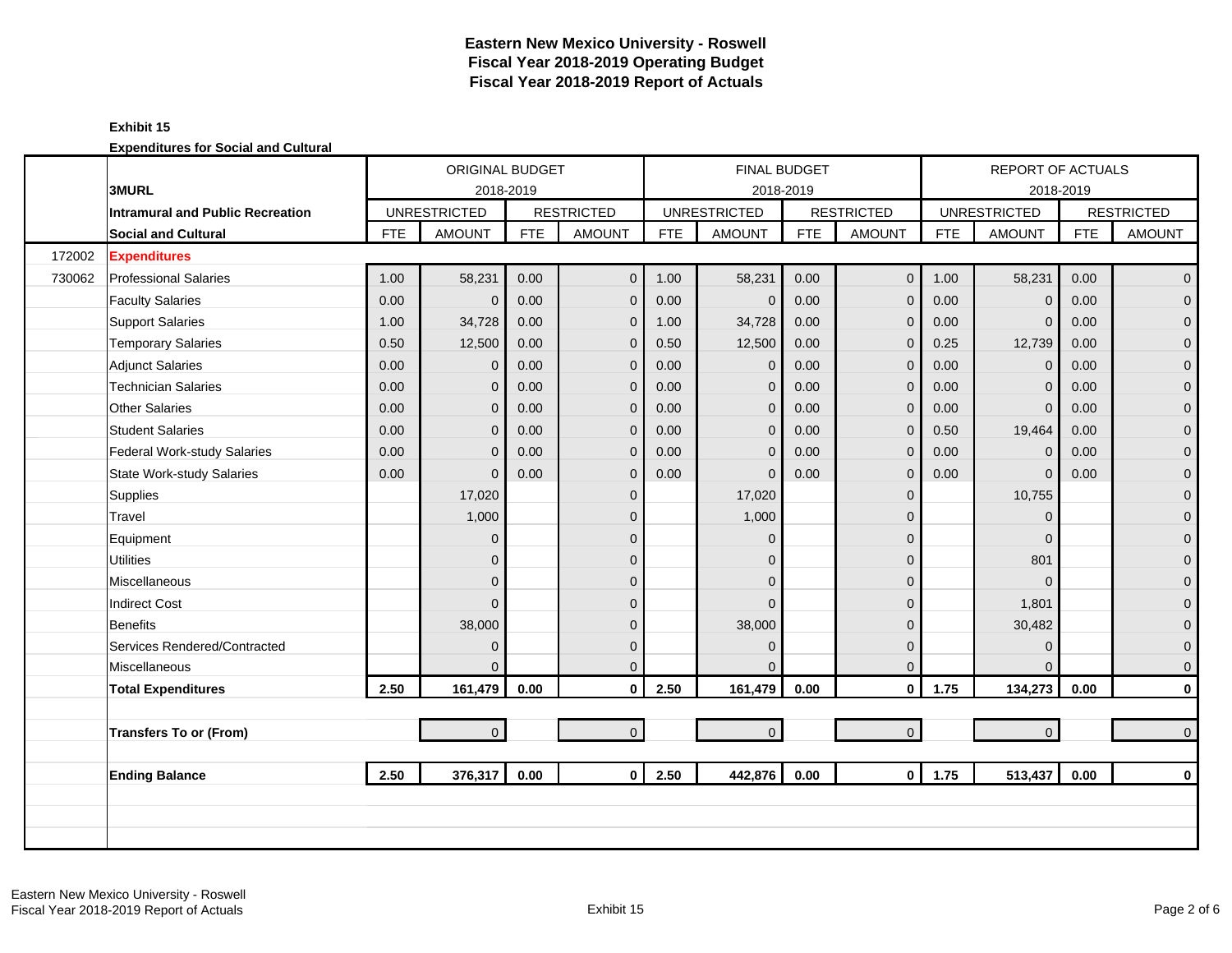## **Exhibit 15**

|        |                                          |            | ORIGINAL BUDGET     |            |                   |            | FINAL BUDGET        |            |                   | REPORT OF ACTUALS |                     |            |                     |
|--------|------------------------------------------|------------|---------------------|------------|-------------------|------------|---------------------|------------|-------------------|-------------------|---------------------|------------|---------------------|
|        | 3STUG                                    |            | 2018-2019           |            |                   |            |                     | 2018-2019  |                   |                   | 2018-2019           |            |                     |
|        | <b>Student Government</b>                |            | <b>UNRESTRICTED</b> |            | <b>RESTRICTED</b> |            | <b>UNRESTRICTED</b> |            | <b>RESTRICTED</b> |                   | <b>UNRESTRICTED</b> |            | <b>RESTRICTED</b>   |
|        | Social and Cultural                      | <b>FTE</b> | <b>AMOUNT</b>       | <b>FTE</b> | <b>AMOUNT</b>     | <b>FTE</b> | <b>AMOUNT</b>       | <b>FTE</b> | <b>AMOUNT</b>     | <b>FTE</b>        | <b>AMOUNT</b>       | <b>FTE</b> | <b>AMOUNT</b>       |
| 172001 | <b>Revenues</b>                          |            |                     |            |                   |            |                     |            |                   |                   |                     |            |                     |
| 730063 | Tuition and Miscellaneous Fees           |            | 35,000              |            | $\mathbf 0$       |            | 35,000              |            | $\mathbf 0$       |                   | 44,534              |            | $\overline{0}$      |
|        | <b>Federal Government Appropriations</b> |            | $\overline{0}$      |            | $\mathbf{0}$      |            | $\mathbf{0}$        |            | $\mathbf{0}$      |                   | $\mathbf{0}$        |            | $\overline{0}$      |
|        | <b>State Government Appropriations</b>   |            | $\mathbf{0}$        |            | $\Omega$          |            | $\mathbf{0}$        |            | $\mathbf{0}$      |                   | $\Omega$            |            | $\overline{0}$      |
|        | <b>Local Government Appropriations</b>   |            | $\mathbf 0$         |            | $\mathbf{0}$      |            | $\mathbf{0}$        |            | $\mathbf 0$       |                   | $\mathbf{0}$        |            | $\mathsf{O}\xspace$ |
|        | <b>Federal Grants and Contracts</b>      |            | $\mathbf 0$         |            | $\mathbf{0}$      |            | $\mathbf{0}$        |            | $\mathbf 0$       |                   | $\Omega$            |            | $\overline{0}$      |
|        | <b>State Grants and Contracts</b>        |            | $\mathbf 0$         |            | $\mathbf{0}$      |            | $\mathbf{0}$        |            | $\mathbf{0}$      |                   | $\overline{0}$      |            | $\mathbf{0}$        |
|        | <b>Local Grants and Contracts</b>        |            | 0                   |            | $\mathbf{0}$      |            | $\mathbf{0}$        |            | $\mathbf 0$       |                   | $\overline{0}$      |            | 0                   |
|        | <b>Private Gifts</b>                     |            | $\overline{0}$      |            | $\Omega$          |            | $\Omega$            |            | $\mathbf{0}$      |                   | $\Omega$            |            | $\overline{0}$      |
|        | Endowments, Land, and Perm Fund          |            | $\mathbf 0$         |            | $\Omega$          |            | $\Omega$            |            | $\Omega$          |                   | $\Omega$            |            | $\overline{0}$      |
|        | Sales and Services                       |            | 0                   |            | $\mathbf{0}$      |            | $\Omega$            |            | $\mathbf{0}$      |                   | $\Omega$            |            | $\mathbf 0$         |
|        | <b>Other Sources</b>                     |            | 0                   |            | $\mathbf 0$       |            | $\Omega$            |            | $\mathbf 0$       |                   | $\mathbf{0}$        |            | $\mathbf 0$         |
|        | <b>Total Revenues</b>                    |            | 35,000              |            | $\mathbf{0}$      |            | 35,000              |            | $\mathbf 0$       |                   | 44,534              |            | $\mathbf 0$         |
|        |                                          |            |                     |            |                   |            |                     |            |                   |                   |                     |            |                     |
|        | <b>Beginning Balance</b>                 |            | 241,641             |            | $\mathbf{0}$      |            | 272,931             |            | $\mathbf{0}$      |                   | 272,931             |            | 0                   |
|        |                                          |            |                     |            |                   |            |                     |            |                   |                   |                     |            |                     |
|        | <b>Total Available</b>                   |            | 276,641             |            | $\mathbf 0$       |            | 307,931             |            | $\mathbf 0$       |                   | 317,465             |            | $\mathbf 0$         |
|        |                                          |            |                     |            |                   |            |                     |            |                   |                   |                     |            |                     |
|        |                                          |            |                     |            |                   |            |                     |            |                   |                   |                     |            |                     |
|        |                                          |            |                     |            |                   |            |                     |            |                   |                   |                     |            |                     |
|        |                                          |            |                     |            |                   |            |                     |            |                   |                   |                     |            |                     |
|        |                                          |            |                     |            |                   |            |                     |            |                   |                   |                     |            |                     |
|        |                                          |            |                     |            |                   |            |                     |            |                   |                   |                     |            |                     |
|        |                                          |            |                     |            |                   |            |                     |            |                   |                   |                     |            |                     |
|        |                                          |            |                     |            |                   |            |                     |            |                   |                   |                     |            |                     |
|        |                                          |            |                     |            |                   |            |                     |            |                   |                   |                     |            |                     |
|        |                                          |            |                     |            |                   |            |                     |            |                   |                   |                     |            |                     |
|        |                                          |            |                     |            |                   |            |                     |            |                   |                   |                     |            |                     |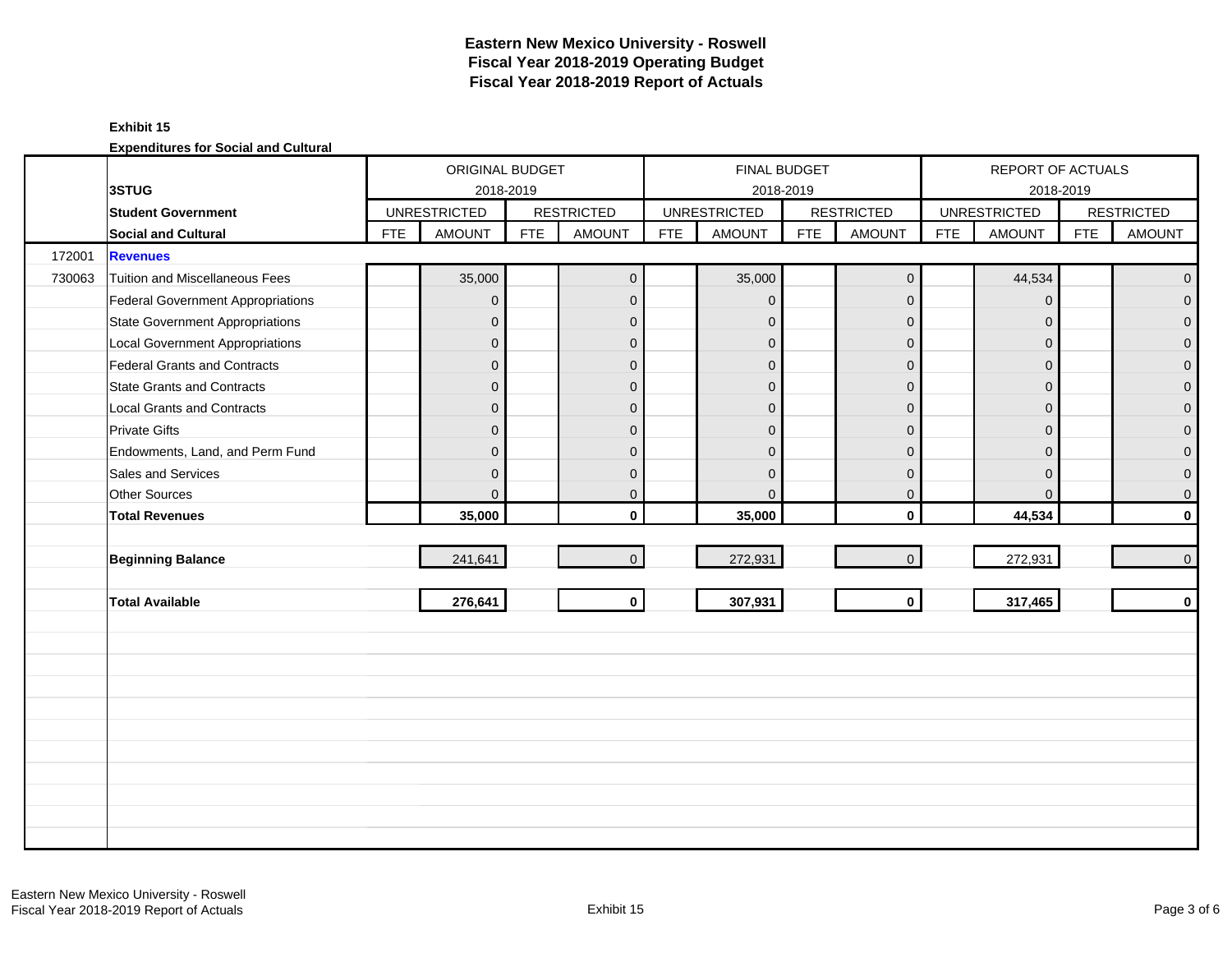## **Exhibit 15**

|        |                                  |            | <b>ORIGINAL BUDGET</b> |            |                   |            |                     | <b>FINAL BUDGET</b> |                   |            | <b>REPORT OF ACTUALS</b> |            |                   |
|--------|----------------------------------|------------|------------------------|------------|-------------------|------------|---------------------|---------------------|-------------------|------------|--------------------------|------------|-------------------|
|        | 3STUG                            |            | 2018-2019              |            |                   |            |                     | 2018-2019           |                   |            |                          | 2018-2019  |                   |
|        | <b>Student Government</b>        |            | <b>UNRESTRICTED</b>    |            | <b>RESTRICTED</b> |            | <b>UNRESTRICTED</b> |                     | <b>RESTRICTED</b> |            | <b>UNRESTRICTED</b>      |            | <b>RESTRICTED</b> |
|        | <b>Social and Cultural</b>       | <b>FTE</b> | <b>AMOUNT</b>          | <b>FTE</b> | <b>AMOUNT</b>     | <b>FTE</b> | <b>AMOUNT</b>       | <b>FTE</b>          | <b>AMOUNT</b>     | <b>FTE</b> | <b>AMOUNT</b>            | <b>FTE</b> | <b>AMOUNT</b>     |
| 172001 | <b>Expenditures</b>              |            |                        |            |                   |            |                     |                     |                   |            |                          |            |                   |
| 730063 | <b>Professional Salaries</b>     | 0.00       | $\overline{0}$         | 0.00       | $\mathbf 0$       | 0.00       | $\overline{0}$      | 0.00                | $\mathbf 0$       | 0.00       | $\overline{0}$           | 0.00       | $\overline{0}$    |
|        | <b>Faculty Salaries</b>          | 0.00       | $\overline{0}$         | 0.00       | $\mathbf{0}$      | 0.00       | $\mathbf{0}$        | 0.00                | $\mathbf{0}$      | 0.00       | $\Omega$                 | 0.00       | $\overline{0}$    |
|        | <b>Support Salaries</b>          | 0.00       | $\mathbf{0}$           | 0.00       | $\mathbf 0$       | 0.00       | $\mathbf 0$         | 0.00                | $\mathbf 0$       | 0.00       | $\mathbf{0}$             | 0.00       | $\overline{0}$    |
|        | <b>Temporary Salaries</b>        | 0.00       | 0                      | 0.00       | $\mathbf 0$       | 0.00       | $\mathbf 0$         | 0.00                | $\mathbf 0$       | 0.00       | $\mathbf{0}$             | 0.00       | $\mathbf 0$       |
|        | <b>Adjunct Salaries</b>          | 0.00       | $\overline{0}$         | 0.00       | $\Omega$          | 0.00       | $\mathbf{0}$        | 0.00                | $\mathbf{0}$      | 0.00       | $\Omega$                 | 0.00       | $\mathbf{0}$      |
|        | <b>Technician Salaries</b>       | 0.00       | $\overline{0}$         | 0.00       | $\mathbf{0}$      | 0.00       | $\mathbf 0$         | 0.00                | $\mathbf 0$       | 0.00       | $\mathbf{0}$             | 0.00       | $\mathbf{0}$      |
|        | <b>Other Salaries</b>            | 0.00       | $\overline{0}$         | 0.00       | $\mathbf{0}$      | 0.00       | $\mathbf 0$         | 0.00                | $\mathbf{0}$      | 0.00       | $\Omega$                 | 0.00       | $\mathbf{O}$      |
|        | <b>Student Salaries</b>          | 0.00       | $\overline{0}$         | 0.00       | $\mathbf{0}$      | 0.00       | $\mathbf{0}$        | 0.00                | $\mathbf 0$       | 0.00       | $\Omega$                 | 0.00       | $\overline{0}$    |
|        | Federal Work-study Salaries      | 0.00       | $\overline{0}$         | 0.00       | $\mathbf{0}$      | 0.00       | $\Omega$            | 0.00                | $\mathbf{0}$      | 0.00       | $\Omega$                 | 0.00       | $\mathbf{0}$      |
|        | <b>State Work-study Salaries</b> | 0.00       | $\overline{0}$         | 0.00       | $\mathbf{0}$      | 0.00       | $\Omega$            | 0.00                | $\mathbf{0}$      | 0.00       | $\mathbf{0}$             | 0.00       | $\mathbf{O}$      |
|        | Supplies                         |            | 35,000                 |            | $\mathbf{0}$      |            | 35,000              |                     | $\mathbf{0}$      |            | 313                      |            | $\mathbf{O}$      |
|        | Travel                           |            | $\overline{0}$         |            | $\mathbf{0}$      |            | $\Omega$            |                     | $\mathbf{0}$      |            | $\Omega$                 |            | $\mathbf{O}$      |
|        | Equipment                        |            | 0                      |            | $\mathbf{0}$      |            | $\Omega$            |                     | $\mathbf 0$       |            | $\Omega$                 |            | $\pmb{0}$         |
|        | <b>Utilities</b>                 |            | $\overline{0}$         |            | $\Omega$          |            | $\Omega$            |                     | $\mathbf 0$       |            | $\Omega$                 |            | $\mathbf{O}$      |
|        | Miscellaneous                    |            | $\overline{0}$         |            | $\mathbf{0}$      |            | $\Omega$            |                     | $\mathbf 0$       |            | 2,000                    |            | $\mathbf 0$       |
|        | <b>Indirect Cost</b>             |            | $\overline{0}$         |            | $\mathbf{0}$      |            | $\Omega$            |                     | $\mathbf 0$       |            | $\Omega$                 |            | $\pmb{0}$         |
|        | <b>Benefits</b>                  |            | $\overline{0}$         |            | $\Omega$          |            | $\mathbf{0}$        |                     | $\mathbf{0}$      |            | $\Omega$                 |            | $\mathbf{0}$      |
|        | Services Rendered/Contracted     |            | $\overline{0}$         |            | $\mathbf{0}$      |            | $\mathbf{0}$        |                     | $\mathbf{0}$      |            | 4,855                    |            | $\mathbf{0}$      |
|        |                                  |            | $\Omega$               |            | $\Omega$          |            | $\Omega$            |                     | $\mathbf{0}$      |            | $\Omega$                 |            | $\mathbf{0}$      |
|        | <b>Total Expenditures</b>        | 0.00       | 35,000                 | 0.00       | $\mathbf 0$       | 0.00       | 35,000              | 0.00                | $\mathbf 0$       | 0.00       | 7,168                    | 0.00       | $\mathbf{0}$      |
|        |                                  |            |                        |            |                   |            |                     |                     |                   |            |                          |            |                   |
|        | <b>Transfers To or (From)</b>    |            | $\overline{0}$         |            | $\mathbf 0$       |            | $\mathbf 0$         |                     | $\mathbf{O}$      |            | $\overline{0}$           |            | $\mathbf{0}$      |
|        |                                  |            |                        |            |                   |            |                     |                     |                   |            |                          |            |                   |
|        | <b>Ending Balance</b>            | 0.00       | 241,641                | 0.00       | $\mathbf{0}$      | 0.00       | 272,931             | 0.00                | $\mathbf{0}$      | 0.00       | 310,297                  | 0.00       | $\mathbf 0$       |
|        |                                  |            |                        |            |                   |            |                     |                     |                   |            |                          |            |                   |
|        |                                  |            |                        |            |                   |            |                     |                     |                   |            |                          |            |                   |
|        |                                  |            |                        |            |                   |            |                     |                     |                   |            |                          |            |                   |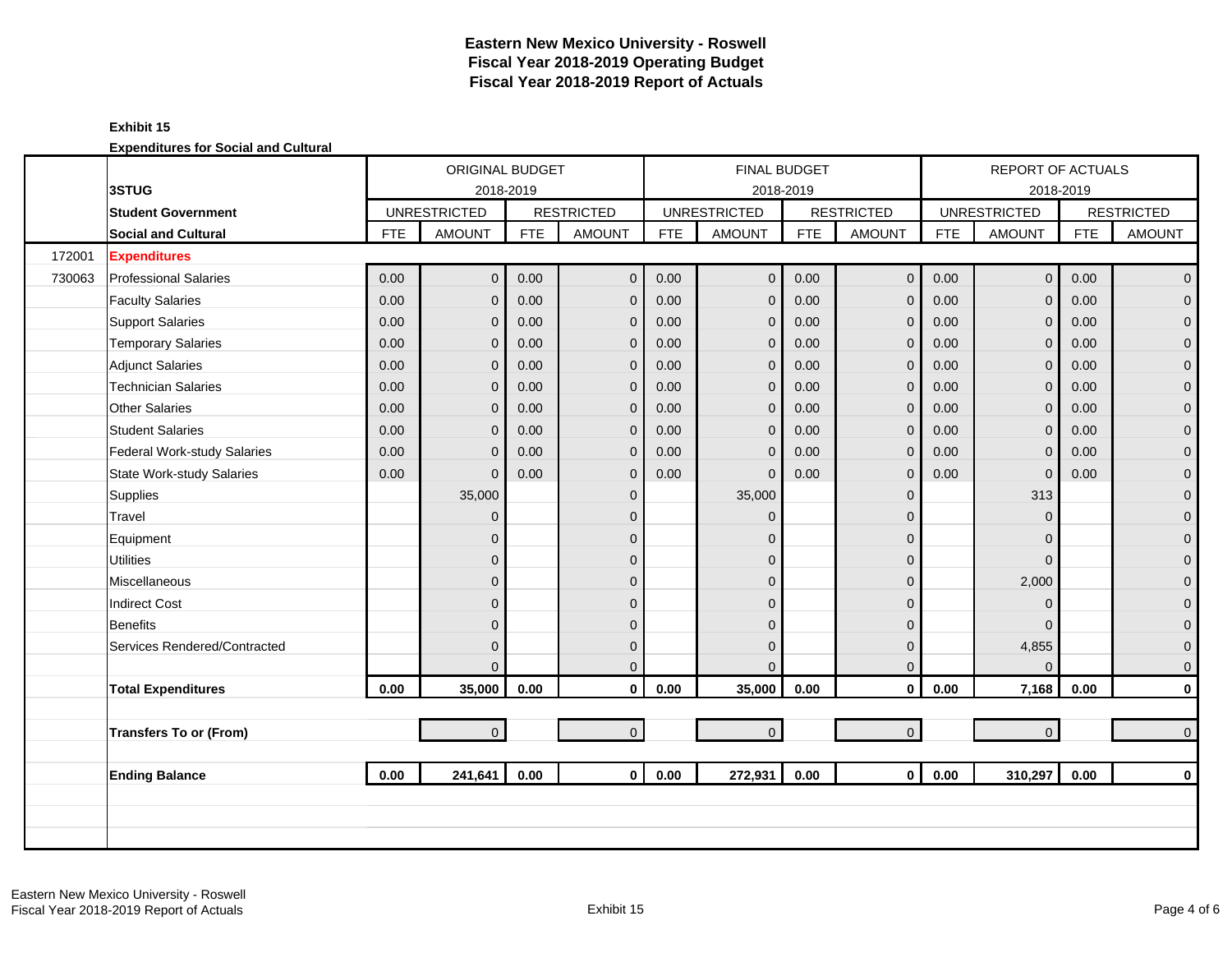### **Exhibit 15**

|        |                                          |            | ORIGINAL BUDGET     |            |                   |            | FINAL BUDGET        |            |                     |            | <b>REPORT OF ACTUALS</b> |            |                     |
|--------|------------------------------------------|------------|---------------------|------------|-------------------|------------|---------------------|------------|---------------------|------------|--------------------------|------------|---------------------|
|        | 3SKIL                                    |            | 2018-2019           |            |                   |            | 2018-2019           |            |                     |            | 2018-2019                |            |                     |
|        | <b>Skills USA</b>                        |            | <b>UNRESTRICTED</b> |            | <b>RESTRICTED</b> |            | <b>UNRESTRICTED</b> |            | <b>RESTRICTED</b>   |            | <b>UNRESTRICTED</b>      |            | <b>RESTRICTED</b>   |
|        | <b>Social and Cultural</b>               | <b>FTE</b> | <b>AMOUNT</b>       | <b>FTE</b> | <b>AMOUNT</b>     | <b>FTE</b> | <b>AMOUNT</b>       | <b>FTE</b> | AMOUNT              | <b>FTE</b> | <b>AMOUNT</b>            | <b>FTE</b> | <b>AMOUNT</b>       |
| 172000 | <b>Revenues</b>                          |            |                     |            |                   |            |                     |            |                     |            |                          |            |                     |
| 725029 | Tuition and Miscellaneous Fees           |            | $\mathsf{O}\xspace$ |            | $\mathbf 0$       |            | $\pmb{0}$           |            | $\mathsf{O}\xspace$ |            | $\mathbf 0$              |            | $\overline{0}$      |
|        | <b>Federal Government Appropriations</b> |            | $\overline{0}$      |            | $\mathbf 0$       |            | $\mathbf 0$         |            | $\mathbf 0$         |            | $\mathbf{0}$             |            | $\overline{O}$      |
|        | <b>State Government Appropriations</b>   |            | $\overline{0}$      |            | $\mathbf 0$       |            | $\mathbf 0$         |            | $\mathbf 0$         |            | $\mathbf 0$              |            | $\overline{0}$      |
|        | <b>Local Government Appropriations</b>   |            | $\mathsf{O}\xspace$ |            | $\mathbf{0}$      |            | $\mathbf{0}$        |            | $\mathbf 0$         |            | $\mathbf 0$              |            | $\mathbf 0$         |
|        | <b>Federal Grants and Contracts</b>      |            | $\overline{0}$      |            | $\mathbf{0}$      |            | $\overline{0}$      |            | $\mathbf 0$         |            | $\Omega$                 |            | $\overline{0}$      |
|        | <b>State Grants and Contracts</b>        |            | $\overline{0}$      |            | $\mathbf{0}$      |            | $\mathbf{0}$        |            | $\mathbf{0}$        |            | $\Omega$                 |            | $\mathbf 0$         |
|        | <b>Local Grants and Contracts</b>        |            | $\overline{0}$      |            | $\mathbf 0$       |            | $\mathbf{0}$        |            | $\mathbf 0$         |            | $\mathbf 0$              |            | $\pmb{0}$           |
|        | <b>Private Gifts</b>                     |            | $\overline{0}$      |            | $\mathbf{0}$      |            | $\overline{0}$      |            | $\mathbf 0$         |            | $\Omega$                 |            | $\overline{0}$      |
|        | Endowments, Land, and Perm Fund          |            | $\overline{0}$      |            | $\mathbf{0}$      |            | $\overline{0}$      |            | $\overline{0}$      |            | $\Omega$                 |            | $\mathbf{0}$        |
|        | Sales and Services                       |            | $\mathbf 0$         |            | $\mathbf{0}$      |            | $\mathbf{0}$        |            | $\mathbf 0$         |            | $\mathbf 0$              |            | $\mathbf 0$         |
|        | Other Sources                            |            | $\overline{0}$      |            | $\mathbf 0$       |            | $\mathbf 0$         |            | $\overline{0}$      |            | $\mathbf 0$              |            | $\mathsf{O}\xspace$ |
|        | <b>Total Revenues</b>                    |            | $\mathbf 0$         |            | $\mathbf{0}$      |            | $\mathbf{0}$        |            | $\mathbf{0}$        |            | $\mathbf{0}$             |            | $\mathbf 0$         |
|        |                                          |            |                     |            |                   |            |                     |            |                     |            |                          |            |                     |
|        | <b>Beginning Balance</b>                 |            | (2,020)             |            | $\mathbf{0}$      |            | (10, 985)           |            | $\mathsf{O}\xspace$ |            | (10, 985)                |            | $\overline{0}$      |
|        |                                          |            |                     |            |                   |            |                     |            |                     |            |                          |            |                     |
|        | <b>Total Available</b>                   |            | (2,020)             |            | $\mathbf{0}$      |            | (10, 985)           |            | $\mathbf{0}$        |            | (10, 985)                |            | $\mathbf 0$         |
|        |                                          |            |                     |            |                   |            |                     |            |                     |            |                          |            |                     |
|        |                                          |            |                     |            |                   |            |                     |            |                     |            |                          |            |                     |
|        |                                          |            |                     |            |                   |            |                     |            |                     |            |                          |            |                     |
|        |                                          |            |                     |            |                   |            |                     |            |                     |            |                          |            |                     |
|        |                                          |            |                     |            |                   |            |                     |            |                     |            |                          |            |                     |
|        |                                          |            |                     |            |                   |            |                     |            |                     |            |                          |            |                     |
|        |                                          |            |                     |            |                   |            |                     |            |                     |            |                          |            |                     |
|        |                                          |            |                     |            |                   |            |                     |            |                     |            |                          |            |                     |
|        |                                          |            |                     |            |                   |            |                     |            |                     |            |                          |            |                     |
|        |                                          |            |                     |            |                   |            |                     |            |                     |            |                          |            |                     |
|        |                                          |            |                     |            |                   |            |                     |            |                     |            |                          |            |                     |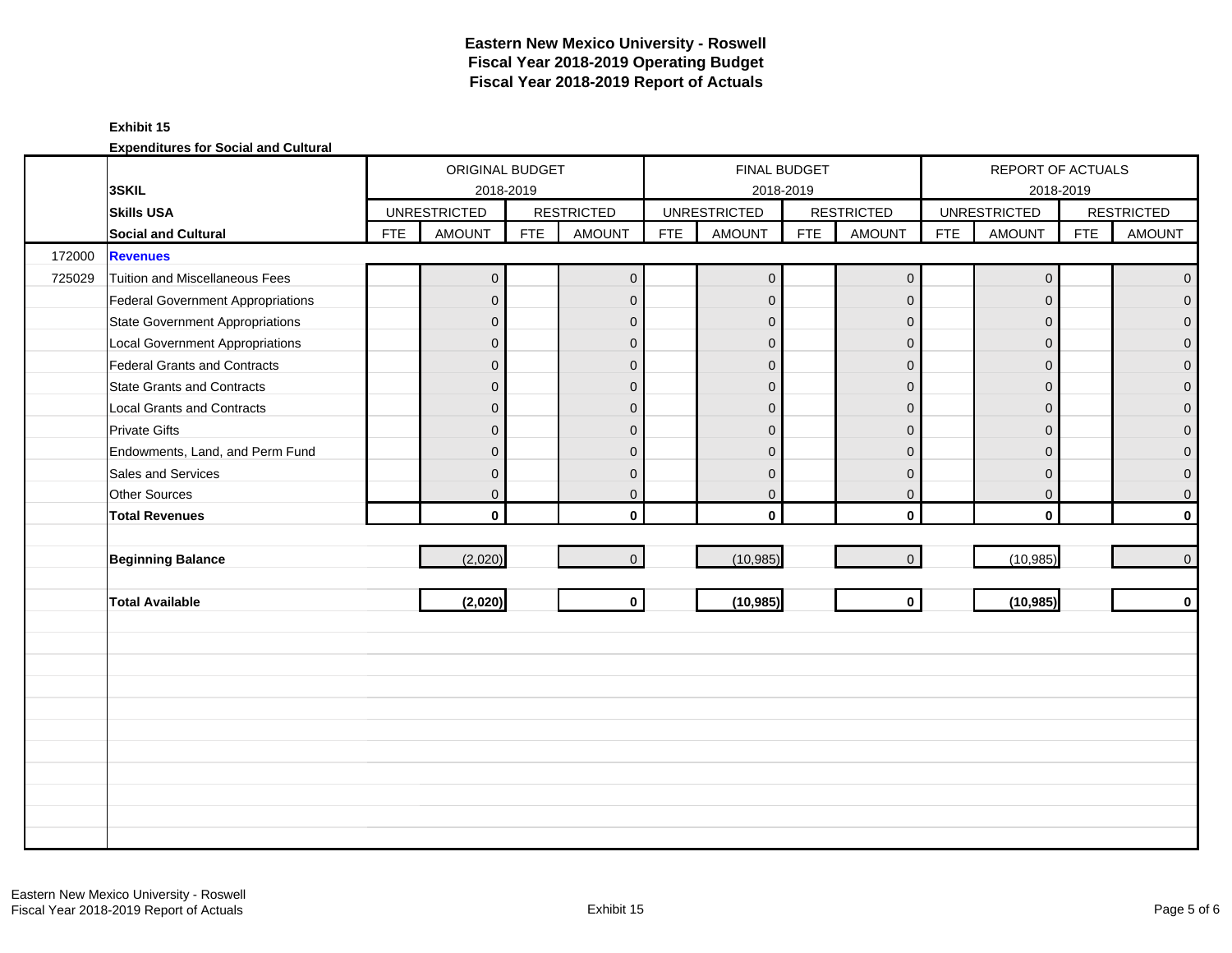**Expenditures for Social and Cultural**

|        |                                  | ORIGINAL BUDGET<br><b>UNRESTRICTED</b><br><b>AMOUNT</b><br><b>FTE</b><br>0.00<br>0.00<br>0.00<br>$\Omega$<br>0.00<br>$\Omega$<br>0.00<br>0.00<br>$\Omega$ |                |            |                   |          | <b>FINAL BUDGET</b> |            |                   |            | <b>REPORT OF ACTUALS</b> |            |                   |
|--------|----------------------------------|-----------------------------------------------------------------------------------------------------------------------------------------------------------|----------------|------------|-------------------|----------|---------------------|------------|-------------------|------------|--------------------------|------------|-------------------|
|        | 3SKIL                            |                                                                                                                                                           | 2018-2019      |            |                   |          | 2018-2019           |            |                   |            | 2018-2019                |            |                   |
|        | <b>Skills USA</b>                |                                                                                                                                                           |                |            | <b>RESTRICTED</b> |          | <b>UNRESTRICTED</b> |            | <b>RESTRICTED</b> |            | <b>UNRESTRICTED</b>      |            | <b>RESTRICTED</b> |
|        | <b>Social and Cultural</b>       |                                                                                                                                                           |                | <b>FTE</b> | <b>AMOUNT</b>     | FTE      | <b>AMOUNT</b>       | <b>FTE</b> | <b>AMOUNT</b>     | <b>FTE</b> | <b>AMOUNT</b>            | <b>FTE</b> | <b>AMOUNT</b>     |
| 172000 | <b>Expenditures</b>              |                                                                                                                                                           |                |            |                   |          |                     |            |                   |            |                          |            |                   |
| 725029 | <b>Professional Salaries</b>     |                                                                                                                                                           | $\overline{0}$ | 0.00       | $\mathbf 0$       | 0.00     | $\mathbf 0$         | 0.00       | $\mathbf 0$       | 0.00       | $\overline{0}$           | 0.00       | $\mathbf 0$       |
|        | <b>Faculty Salaries</b>          |                                                                                                                                                           | $\mathbf{0}$   | 0.00       | $\mathbf 0$       | 0.00     | $\mathbf{0}$        | 0.00       | $\mathbf{0}$      | 0.00       | $\overline{0}$           | 0.00       | $\overline{0}$    |
|        | <b>Support Salaries</b>          |                                                                                                                                                           |                | 0.00       | $\mathbf 0$       | 0.00     | $\mathbf{0}$        | 0.00       | $\mathbf{0}$      | 0.00       | $\mathbf{0}$             | 0.00       | $\overline{0}$    |
|        | <b>Temporary Salaries</b>        |                                                                                                                                                           |                | 0.00       | $\mathbf 0$       | 0.00     | $\mathbf{0}$        | 0.00       | $\mathbf{0}$      | 0.00       | $\mathbf 0$              | 0.00       | 0                 |
|        | <b>Adjunct Salaries</b>          |                                                                                                                                                           | $\mathbf{0}$   | 0.00       | $\mathbf 0$       | 0.00     | $\mathbf{0}$        | 0.00       | $\mathbf{0}$      | 0.00       | $\mathbf{0}$             | 0.00       | $\mathbf 0$       |
|        | <b>Technician Salaries</b>       |                                                                                                                                                           |                | 0.00       | $\mathbf 0$       | 0.00     | $\mathbf 0$         | 0.00       | $\mathbf{0}$      | 0.00       | $\mathbf{0}$             | 0.00       | $\mathbf 0$       |
|        | <b>Other Salaries</b>            | 0.00                                                                                                                                                      | $\Omega$       | 0.00       | $\mathbf 0$       | 0.00     | $\mathbf{0}$        | 0.00       | $\mathbf 0$       | 0.00       | $\mathbf 0$              | 0.00       | 0                 |
|        | <b>Student Salaries</b>          | 0.00                                                                                                                                                      | $\Omega$       | 0.00       | $\overline{0}$    | 0.00     | $\mathbf{0}$        | 0.00       | $\Omega$          | 0.00       | $\mathbf{0}$             | 0.00       | $\overline{0}$    |
|        | Federal Work-study Salaries      | 0.00                                                                                                                                                      | $\Omega$       | 0.00       | $\mathbf 0$       | 0.00     | $\mathbf{0}$        | 0.00       | $\mathbf{0}$      | 0.00       | $\mathbf{0}$             | 0.00       | $\boldsymbol{0}$  |
|        | <b>State Work-study Salaries</b> | 0.00                                                                                                                                                      | $\Omega$       | 0.00       | $\mathbf 0$       | 0.00     | $\mathbf{0}$        | 0.00       | $\mathbf{0}$      | 0.00       | $\mathbf 0$              | 0.00       | 0                 |
|        | Supplies                         |                                                                                                                                                           | $\mathbf{0}$   |            | $\overline{0}$    |          | $\Omega$            |            | $\mathbf{0}$      |            | 294                      |            | $\mathbf 0$       |
|        | Travel                           |                                                                                                                                                           | $\mathbf{0}$   |            | $\mathbf 0$       |          | $\Omega$            |            | $\mathbf{0}$      |            | 3,892                    |            | $\mathbf 0$       |
|        | Equipment                        |                                                                                                                                                           | $\mathbf{0}$   |            | $\mathbf{0}$      |          | $\Omega$            |            | $\mathbf 0$       |            | $\mathbf 0$              |            | 0                 |
|        | <b>Utilities</b>                 |                                                                                                                                                           | $\mathbf{0}$   |            | $\mathbf{0}$      |          | $\mathbf{0}$        |            | $\mathbf 0$       |            | $\overline{0}$           |            | $\mathbf 0$       |
|        | <b>Miscellaneous</b>             |                                                                                                                                                           | $\Omega$       |            | $\mathbf{0}$      |          | $\Omega$            |            | $\mathbf{0}$      |            | 452                      |            | $\overline{0}$    |
|        | Indirect Cost                    |                                                                                                                                                           | $\Omega$       |            | $\Omega$          |          | $\Omega$            |            | $\mathbf{0}$      |            | $\mathbf{0}$             |            | $\mathbf 0$       |
|        | <b>Benefits</b>                  |                                                                                                                                                           | $\Omega$       |            | $\Omega$          |          | $\Omega$            |            | $\mathbf 0$       |            | $\Omega$                 |            | $\mathbf 0$       |
|        | Services Rendered/Contracted     |                                                                                                                                                           | $\mathbf{0}$   |            | $\mathbf 0$       |          | $\Omega$            |            | $\mathbf 0$       |            | $\mathbf{0}$             |            | $\mathbf 0$       |
|        |                                  |                                                                                                                                                           | $\Omega$       |            | $\mathbf{0}$      |          | $\Omega$            |            | $\mathbf{0}$      |            | $\Omega$                 |            | $\mathbf 0$       |
|        | <b>Total Expenditures</b>        | 0.00                                                                                                                                                      | $\mathbf 0$    | 0.00       | $\bf{0}$          | $0.00\,$ | $\mathbf{0}$        | 0.00       | $\mathbf 0$       | 0.00       | 4,638                    | 0.00       | 0                 |
|        |                                  |                                                                                                                                                           |                |            |                   |          |                     |            |                   |            |                          |            |                   |
|        | <b>Transfers To or (From)</b>    |                                                                                                                                                           | $\overline{0}$ |            | $\overline{0}$    |          | $\overline{0}$      |            | $\overline{0}$    |            | $\overline{0}$           |            | $\mathbf 0$       |
|        |                                  |                                                                                                                                                           |                |            |                   |          |                     |            |                   |            |                          |            |                   |
|        | <b>Ending Balance</b>            | 0.00                                                                                                                                                      | (2,020)        | 0.00       | $\overline{0}$    | 0.00     | (10, 985)           | 0.00       | $\mathbf{0}$      | 0.00       | (15, 623)                | 0.00       | $\mathbf{0}$      |
|        |                                  |                                                                                                                                                           |                |            |                   |          |                     |            |                   |            |                          |            |                   |
|        |                                  |                                                                                                                                                           |                |            |                   |          |                     |            |                   |            |                          |            |                   |
|        |                                  |                                                                                                                                                           |                |            |                   |          |                     |            |                   |            |                          |            |                   |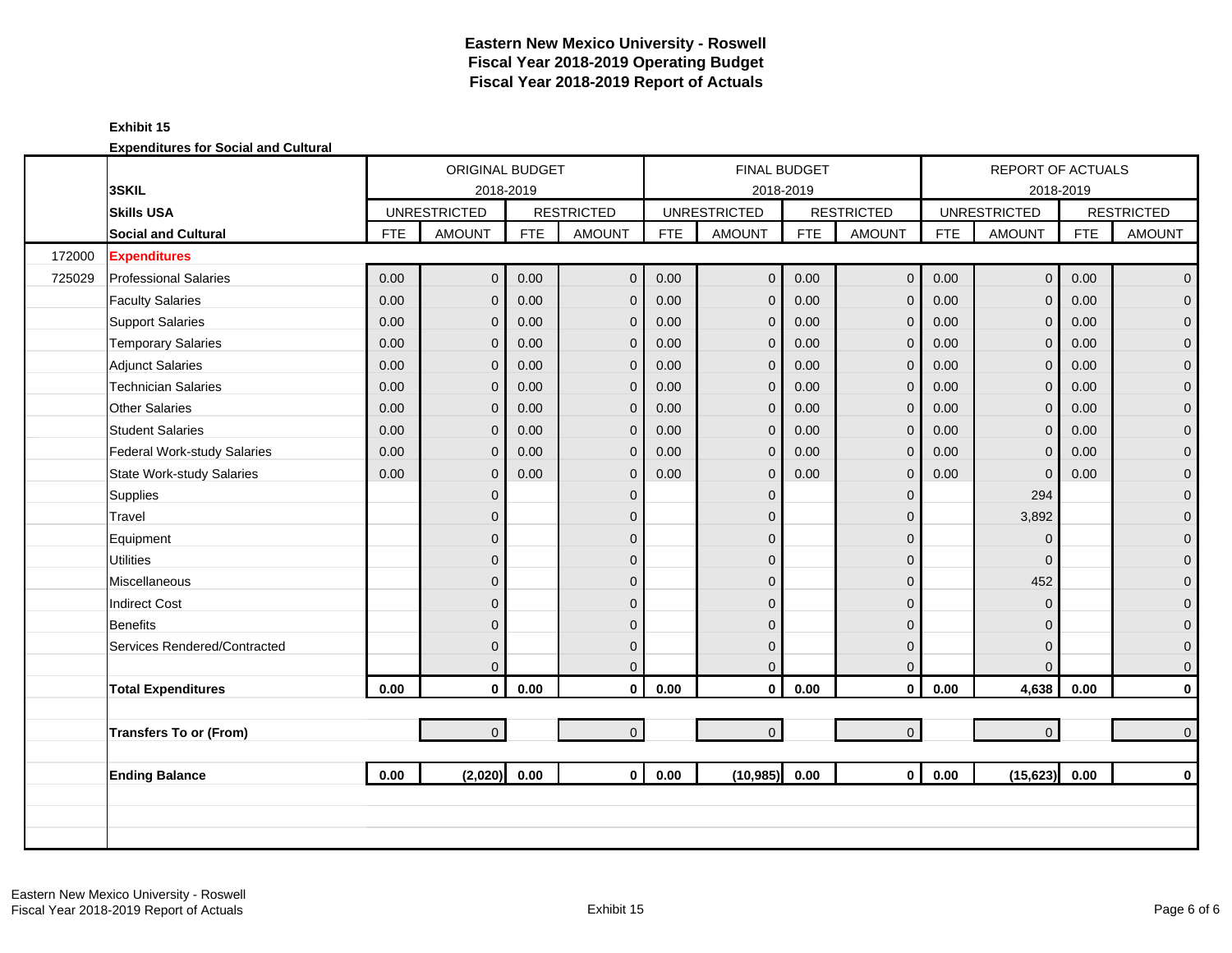|                                        |            | ORIGINAL BUDGET     |            |                   |            | <b>FINAL BUDGET</b> |            |                   |            | REPORT OF ACTUALS   |            |                   |
|----------------------------------------|------------|---------------------|------------|-------------------|------------|---------------------|------------|-------------------|------------|---------------------|------------|-------------------|
|                                        |            |                     | 2018-2019  |                   |            | 2018-2019           |            |                   |            |                     | 2018-2019  |                   |
|                                        |            | <b>UNRESTRICTED</b> |            | <b>RESTRICTED</b> |            | <b>UNRESTRICTED</b> |            | <b>RESTRICTED</b> |            | <b>UNRESTRICTED</b> |            | <b>RESTRICTED</b> |
| <b>Public Service</b>                  | <b>FTE</b> | <b>AMOUNT</b>       | <b>FTE</b> | <b>AMOUNT</b>     | <b>FTE</b> | <b>AMOUNT</b>       | <b>FTE</b> | <b>AMOUNT</b>     | <b>FTE</b> | <b>AMOUNT</b>       | <b>FTE</b> | <b>AMOUNT</b>     |
| <b>Revenues</b>                        |            |                     |            |                   |            |                     |            |                   |            |                     |            |                   |
| <b>Tuition and Miscellaneous Fees</b>  |            | 284,290             |            | $\mathbf 0$       |            | 284,290             |            | $\boldsymbol{0}$  |            | 454,139             |            | $\overline{0}$    |
| Federal Government Appropriations      |            | 0                   |            | $\mathbf{0}$      |            | $\mathbf 0$         |            | $\mathbf 0$       |            | $\Omega$            |            | $\overline{0}$    |
| <b>State Government Appropriations</b> |            | $\mathbf 0$         |            | $\mathbf 0$       |            | $\Omega$            |            | $\mathbf 0$       |            | $\Omega$            |            | 584               |
| <b>Local Government Appropriations</b> |            | 0                   |            | $\mathbf 0$       |            | $\mathbf 0$         |            | $\mathbf 0$       |            | $\mathbf 0$         |            | $\mathbf 0$       |
| Federal Grants and Contracts           |            | 0                   |            | 1,529,982         |            | $\mathbf 0$         |            | 2,324,982         |            | $\Omega$            |            | 2,159,911         |
| <b>State Grants and Contracts</b>      |            | $\Omega$            |            | $\mathbf{0}$      |            | $\Omega$            |            | $\mathbf 0$       |            | $\Omega$            |            | $\overline{0}$    |
| <b>Local Grants and Contracts</b>      |            | $\Omega$            |            | $\mathbf 0$       |            | $\Omega$            |            | $\mathbf 0$       |            | $\Omega$            |            | $\overline{0}$    |
| <b>Private Gifts</b>                   |            | $\overline{0}$      |            | $\mathbf{0}$      |            | $\mathbf 0$         |            | $\mathbf 0$       |            | 14,616              |            | $\overline{0}$    |
| Endowments, Land, and Perm Fund        |            | $\mathbf 0$         |            | $\mathbf 0$       |            | $\Omega$            |            | $\mathbf 0$       |            | $\mathbf 0$         |            | $\overline{0}$    |
| Sales and Services                     |            | $\Omega$            |            | 0                 |            | $\Omega$            |            | $\mathbf 0$       |            | $\Omega$            |            | $\mathbf{O}$      |
| Other Sources                          |            | 159,790             |            | $\mathbf{0}$      |            | 159,790             |            | $\mathbf 0$       |            | 195,159             |            | $\overline{0}$    |
| <b>Total Revenues</b>                  |            | 444,080             |            | 1,529,982         |            | 444,080             |            | 2,324,982         |            | 663,914             |            | 2,160,495         |
|                                        |            |                     |            |                   |            |                     |            |                   |            |                     |            |                   |
| <b>Beginning Balance</b>               |            | 283,641             |            | $\mathbf{0}$      |            | 473,196             |            | $\mathbf 0$       |            | 473,196             |            | $\overline{0}$    |
|                                        |            |                     |            |                   |            |                     |            |                   |            |                     |            |                   |
| <b>Total Available</b>                 |            | 727,721             |            | 1,529,982         |            | 917,276             |            | 2,324,982         |            | 1,137,110           |            | 2,160,495         |
|                                        |            |                     |            |                   |            |                     |            |                   |            |                     |            |                   |
|                                        |            |                     |            |                   |            |                     |            |                   |            |                     |            |                   |
|                                        |            |                     |            |                   |            |                     |            |                   |            |                     |            |                   |
|                                        |            |                     |            |                   |            |                     |            |                   |            |                     |            |                   |
|                                        |            |                     |            |                   |            |                     |            |                   |            |                     |            |                   |
|                                        |            |                     |            |                   |            |                     |            |                   |            |                     |            |                   |
|                                        |            |                     |            |                   |            |                     |            |                   |            |                     |            |                   |
|                                        |            |                     |            |                   |            |                     |            |                   |            |                     |            |                   |
|                                        |            |                     |            |                   |            |                     |            |                   |            |                     |            |                   |
|                                        |            |                     |            |                   |            |                     |            |                   |            |                     |            |                   |
|                                        |            |                     |            |                   |            |                     |            |                   |            |                     |            |                   |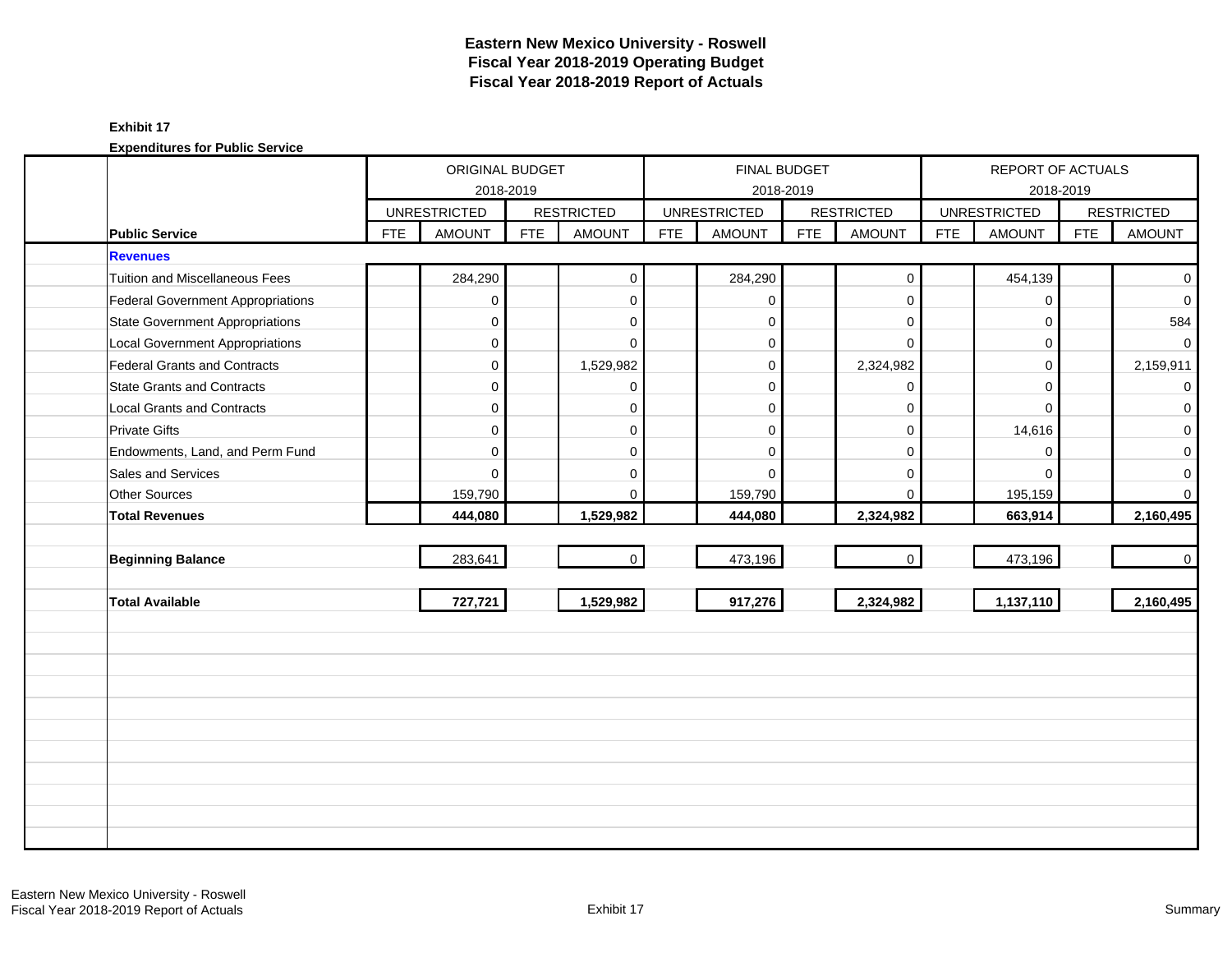# **Eastern New Mexico University - Roswell Fiscal Year 2018-2019 Operating Budget Fiscal Year 2018-2019 Report of Actuals**

#### **Exhibit 17 Expenditures for Public Service**

|                                  |            | ORIGINAL BUDGET                  |            |                   |            |                     | FINAL BUDGET |                   |            | <b>REPORT OF ACTUALS</b> |            |                     |
|----------------------------------|------------|----------------------------------|------------|-------------------|------------|---------------------|--------------|-------------------|------------|--------------------------|------------|---------------------|
|                                  |            | 2018-2019<br><b>UNRESTRICTED</b> |            | <b>RESTRICTED</b> |            | <b>UNRESTRICTED</b> | 2018-2019    | <b>RESTRICTED</b> |            | <b>UNRESTRICTED</b>      | 2018-2019  | <b>RESTRICTED</b>   |
| <b>Public Service</b>            | <b>FTE</b> | <b>AMOUNT</b>                    | <b>FTE</b> | <b>AMOUNT</b>     | <b>FTE</b> | <b>AMOUNT</b>       | <b>FTE</b>   | <b>AMOUNT</b>     | <b>FTE</b> | <b>AMOUNT</b>            | <b>FTE</b> | <b>AMOUNT</b>       |
| <b>Expenditures</b>              |            |                                  |            |                   |            |                     |              |                   |            |                          |            |                     |
| <b>Professional Salaries</b>     | 1.00       | 56,834                           | 11.75      | 598,810           | 1.00       | 56,834              | 17.75        | 992,294           | 1.30       | 67,967                   | 16.50      | 875,891             |
| <b>Faculty Salaries</b>          | 1.25       | 36,307                           | 3.00       | 103,055           | 1.25       | 36,307              | 3.00         | 103,055           | 1.20       | 38,090                   | 0.00       | $\mathbf 0$         |
| <b>Support Salaries</b>          | 0.50       | 12,320                           | 1.00       | 22,006            | 0.50       | 12,320              | 1.00         | 22,006            | 0.00       | $\mathbf 0$              | 1.00       | 23,336              |
| <b>Temporary Salaries</b>        | 0.00       | $\mathbf 0$                      | 0.00       | 0                 | 0.00       | $\Omega$            | 0.00         | 0                 | 0.28       | 14,833                   | 6.43       | 256,097             |
| <b>Adjunct Salaries</b>          | 0.00       | 0                                | 0.00       | $\mathbf 0$       | 0.00       | 0                   | 0.00         | 0                 | 0.22       | 11,325                   | 0.40       | 25,417              |
| <b>Technician Salaries</b>       | 0.00       | $\Omega$                         | 0.00       | $\mathbf 0$       | 0.00       | $\mathbf 0$         | 0.00         | $\mathbf 0$       | 0.00       | $\mathbf 0$              | 0.00       | $\mathbf 0$         |
| <b>Other Salaries</b>            | 0.00       | $\Omega$                         | 0.00       | $\mathbf 0$       | 0.00       | $\mathbf 0$         | 0.00         | $\mathbf 0$       | 0.00       | $\Omega$                 | 0.00       | $\mathbf 0$         |
| <b>Student Salaries</b>          | 0.00       | 0                                | 1.27       | 29,500            | 0.00       | $\mathbf 0$         | 1.27         | 29,500            | 0.15       | 5,148                    | 0.58       | 26,559              |
| Federal Work-study Salaries      | 0.00       | $\Omega$                         | 0.00       | 0                 | 0.00       | $\mathbf 0$         | 0.00         | 0                 | 0.00       | $\mathbf 0$              | 0.00       | $\mathbf 0$         |
| <b>State Work-study Salaries</b> | 0.00       | $\Omega$                         | 0.00       | 0                 | 0.00       | $\mathbf 0$         | 0.00         | $\mathbf 0$       | 0.00       | $\mathbf 0$              | 0.00       | $\mathsf{O}\xspace$ |
| <b>Supplies</b>                  |            | 127,000                          |            | 286,831           |            | 288,862             |              | 381,836           |            | 230,294                  |            | 48,631              |
| Travel                           |            | 4,500                            |            | 75,912            |            | 4,500               |              | 115,912           |            | 12,174                   |            | 122,684             |
| Equipment                        |            | $\mathbf 0$                      |            | 12,145            |            | $\Omega$            |              | 12,145            |            | $\Omega$                 |            | 2,379               |
| <b>Utilities</b>                 |            | $\mathbf 0$                      |            | $\Omega$          |            | $\Omega$            |              | $\Omega$          |            | 1,585                    |            | 4,693               |
| <b>Miscellaneous</b>             |            | $\Omega$                         |            | 4,276             |            | $\Omega$            |              | 9,276             |            | $\Omega$                 |            | 24,687              |
| <b>Indirect Cost</b>             |            | $\Omega$                         |            | 112,073           |            | $\Omega$            |              | 164,665           |            | $\Omega$                 |            | 144,766             |
| <b>Benefits</b>                  |            | 43,737                           |            | 263,706           |            | 43,737              |              | 401,425           |            | 45,016                   |            | 454,362             |
| Services Rendered/Contracted     |            | 96,000                           |            | 21,668            |            | 131,000             |              | 92,868            |            | 144,019                  |            | 150,993             |
|                                  |            | $\Omega$                         |            | $\Omega$          |            | $\Omega$            |              | $\Omega$          |            | $\Omega$                 |            | $\mathbf 0$         |
|                                  | 2.75       | 376,698                          | 17.02      | 1,529,982         | 2.75       | 573,560             | 23.02        | 2,324,982         | 3.15       | 570,451                  | 24.91      | 2,160,495           |
|                                  |            |                                  |            |                   |            |                     |              |                   |            |                          |            |                     |
| <b>Transfers To or (From)</b>    |            | $\mathbf 0$                      |            | $\mathbf 0$       |            | 19,462              |              | $\mathbf 0$       |            | 19,462                   |            | $\mathbf 0$         |
|                                  |            |                                  |            |                   |            |                     |              |                   |            |                          |            |                     |
| <b>Ending Balance</b>            | 2.75       | 351,023                          | 17.02      | $\mathbf{0}$      | 2.75       | 363,178 23.02       |              | $\mathbf 0$       | 3.15       | 586,121                  | 24.91      | $\mathbf 0$         |
|                                  |            |                                  |            |                   |            |                     |              |                   |            |                          |            |                     |
|                                  |            |                                  |            |                   |            |                     |              |                   |            |                          |            |                     |
|                                  |            |                                  |            |                   |            |                     |              |                   |            |                          |            |                     |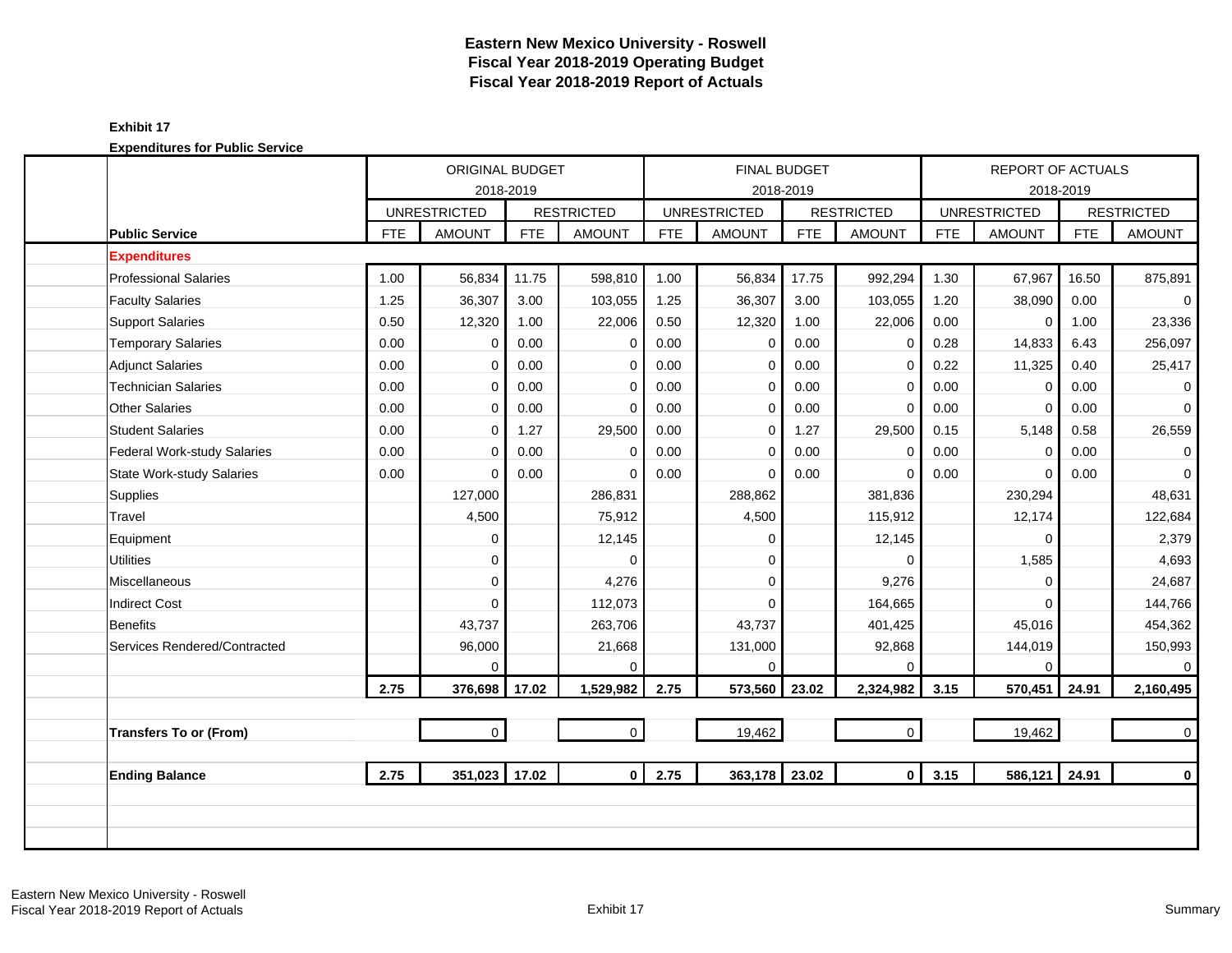|              |                                          |            | ORIGINAL BUDGET     |            |                   |            |                     | <b>FINAL BUDGET</b> |                   |            | REPORT OF ACTUALS   |            |                     |
|--------------|------------------------------------------|------------|---------------------|------------|-------------------|------------|---------------------|---------------------|-------------------|------------|---------------------|------------|---------------------|
|              |                                          |            | 2018-2019           |            |                   |            |                     | 2018-2019           |                   |            | 2018-2019           |            |                     |
|              | <b>Chaves County Training Center</b>     |            | <b>UNRESTRICTED</b> |            | <b>RESTRICTED</b> |            | <b>UNRESTRICTED</b> |                     | <b>RESTRICTED</b> |            | <b>UNRESTRICTED</b> |            | <b>RESTRICTED</b>   |
|              | <b>Public Service</b>                    | <b>FTE</b> | <b>AMOUNT</b>       | <b>FTE</b> | <b>AMOUNT</b>     | <b>FTE</b> | <b>AMOUNT</b>       | <b>FTE</b>          | <b>AMOUNT</b>     | <b>FTE</b> | <b>AMOUNT</b>       | <b>FTE</b> | <b>AMOUNT</b>       |
| <b>3CCTC</b> | <b>Revenues</b>                          |            |                     |            |                   |            |                     |                     |                   |            |                     |            |                     |
| 173035       | Tuition and Miscellaneous Fees           |            | $\overline{0}$      |            | $\mathbf 0$       |            | $\pmb{0}$           |                     | $\mathbf 0$       |            | $\mathbf 0$         |            | $\mathbf 0$         |
| 720142       | <b>Federal Government Appropriations</b> |            | $\overline{0}$      |            | $\mathbf 0$       |            | $\mathbf{0}$        |                     | $\mathbf{0}$      |            | $\mathbf{0}$        |            | $\overline{0}$      |
|              | <b>State Government Appropriations</b>   |            | $\overline{0}$      |            | $\mathbf{0}$      |            | $\mathbf{0}$        |                     | $\mathbf{0}$      |            | $\overline{0}$      |            | $\overline{0}$      |
|              | <b>Local Government Appropriations</b>   |            | $\mathbf{0}$        |            | $\mathbf{0}$      |            | $\mathbf{0}$        |                     | $\overline{0}$    |            | $\mathbf{0}$        |            | $\mathsf{O}\xspace$ |
|              | <b>Federal Grants and Contracts</b>      |            | $\overline{0}$      |            | $\mathbf{0}$      |            | $\overline{0}$      |                     | $\mathbf{0}$      |            | $\Omega$            |            | $\overline{0}$      |
|              | <b>State Grants and Contracts</b>        |            | $\overline{0}$      |            | $\mathbf{0}$      |            | $\Omega$            |                     | $\mathbf{0}$      |            | $\Omega$            |            | $\mathbf 0$         |
|              | <b>Local Grants and Contracts</b>        |            | $\overline{0}$      |            | $\mathbf 0$       |            | $\mathbf{0}$        |                     | $\mathbf{0}$      |            | $\mathbf{0}$        |            | $\mathbf 0$         |
|              | <b>Private Gifts</b>                     |            | $\overline{0}$      |            | $\mathbf{0}$      |            | $\Omega$            |                     | $\mathbf{0}$      |            | 14,616              |            | $\overline{0}$      |
|              | Endowments, Land, and Perm Fund          |            | $\overline{0}$      |            | $\mathbf{0}$      |            | $\Omega$            |                     | $\mathbf{0}$      |            | $\mathbf{0}$        |            | $\overline{0}$      |
|              | Sales and Services                       |            | $\overline{0}$      |            | $\mathbf{0}$      |            | $\Omega$            |                     | $\mathbf 0$       |            | $\overline{0}$      |            | $\boldsymbol{0}$    |
|              | Other Sources                            |            | 25,000              |            | $\mathbf{0}$      |            | 25,000              |                     | $\mathbf 0$       |            | $\mathbf{0}$        |            | 0                   |
|              | <b>Total Revenues</b>                    |            | 25,000              |            | $\mathbf{0}$      |            | 25,000              |                     | $\mathbf 0$       |            | 14,616              |            | $\mathbf 0$         |
|              |                                          |            |                     |            |                   |            |                     |                     |                   |            |                     |            |                     |
|              | <b>Beginning Balance</b>                 |            | 49,768              |            | $\mathbf{0}$      |            | 59,861              |                     | $\mathbf{0}$      |            | 59,861              |            | $\mathbf 0$         |
|              |                                          |            |                     |            |                   |            |                     |                     |                   |            |                     |            |                     |
|              | <b>Total Available</b>                   |            | 74,768              |            | $\mathbf{0}$      |            | 84,861              |                     | $\mathbf 0$       |            | 74,477              |            | $\mathbf 0$         |
|              |                                          |            |                     |            |                   |            |                     |                     |                   |            |                     |            |                     |
|              |                                          |            |                     |            |                   |            |                     |                     |                   |            |                     |            |                     |
|              |                                          |            |                     |            |                   |            |                     |                     |                   |            |                     |            |                     |
|              |                                          |            |                     |            |                   |            |                     |                     |                   |            |                     |            |                     |
|              |                                          |            |                     |            |                   |            |                     |                     |                   |            |                     |            |                     |
|              |                                          |            |                     |            |                   |            |                     |                     |                   |            |                     |            |                     |
|              |                                          |            |                     |            |                   |            |                     |                     |                   |            |                     |            |                     |
|              |                                          |            |                     |            |                   |            |                     |                     |                   |            |                     |            |                     |
|              |                                          |            |                     |            |                   |            |                     |                     |                   |            |                     |            |                     |
|              |                                          |            |                     |            |                   |            |                     |                     |                   |            |                     |            |                     |
|              |                                          |            |                     |            |                   |            |                     |                     |                   |            |                     |            |                     |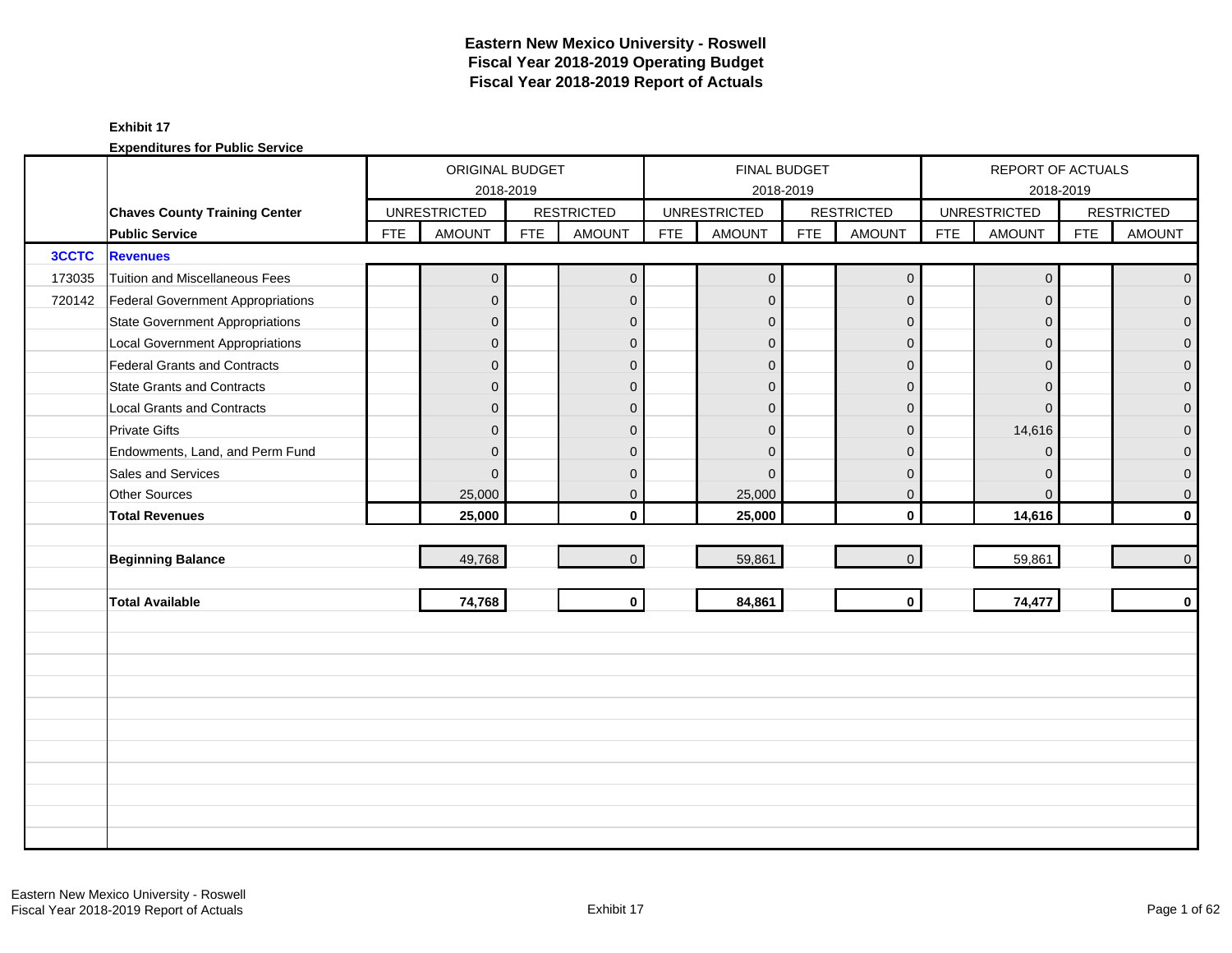|              |                                      |            | <b>ORIGINAL BUDGET</b> |            |                   |            |                     | <b>FINAL BUDGET</b> |                   |            | <b>REPORT OF ACTUALS</b> |            |                   |
|--------------|--------------------------------------|------------|------------------------|------------|-------------------|------------|---------------------|---------------------|-------------------|------------|--------------------------|------------|-------------------|
|              |                                      |            | 2018-2019              |            |                   |            |                     | 2018-2019           |                   |            |                          | 2018-2019  |                   |
|              | <b>Chaves County Training Center</b> |            | <b>UNRESTRICTED</b>    |            | <b>RESTRICTED</b> |            | <b>UNRESTRICTED</b> |                     | <b>RESTRICTED</b> |            | <b>UNRESTRICTED</b>      |            | <b>RESTRICTED</b> |
|              | <b>Public Service</b>                | <b>FTE</b> | <b>AMOUNT</b>          | <b>FTE</b> | <b>AMOUNT</b>     | <b>FTE</b> | <b>AMOUNT</b>       | <b>FTE</b>          | <b>AMOUNT</b>     | <b>FTE</b> | <b>AMOUNT</b>            | <b>FTE</b> | <b>AMOUNT</b>     |
| <b>3CCTC</b> | <b>Expenditures</b>                  |            |                        |            |                   |            |                     |                     |                   |            |                          |            |                   |
| 173035       | <b>Professional Salaries</b>         | 0.00       | $\overline{0}$         | 0.00       | $\mathbf 0$       | 0.00       | $\mathbf{0}$        | 0.00                | $\mathbf 0$       | 0.25       | 11,555                   | 0.00       | $\overline{0}$    |
| 720142       | <b>Faculty Salaries</b>              | 0.25       | 10,000                 | 0.00       | $\mathbf{0}$      | 0.25       | 10,000              | 0.00                | $\mathbf{0}$      | 0.00       | $\Omega$                 | 0.00       | $\overline{0}$    |
|              | <b>Support Salaries</b>              | 0.00       | $\mathbf{0}$           | 0.00       | $\mathbf 0$       | 0.00       | $\mathbf 0$         | 0.00                | $\mathbf 0$       | 0.00       | $\mathbf{0}$             | 0.00       | $\overline{0}$    |
|              | <b>Temporary Salaries</b>            | 0.00       | 0                      | 0.00       | $\mathbf 0$       | 0.00       | $\mathbf{0}$        | 0.00                | $\mathbf 0$       | 0.00       | $\mathbf{0}$             | 0.00       | $\mathbf 0$       |
|              | <b>Adjunct Salaries</b>              | 0.00       | $\overline{0}$         | 0.00       | $\Omega$          | 0.00       | $\mathbf{0}$        | 0.00                | $\mathbf{0}$      | 0.00       | $\Omega$                 | 0.00       | $\mathbf{0}$      |
|              | <b>Technician Salaries</b>           | 0.00       | $\overline{0}$         | 0.00       | $\mathbf{0}$      | 0.00       | $\mathbf{0}$        | 0.00                | $\mathbf{0}$      | 0.00       | $\Omega$                 | 0.00       | $\mathbf{0}$      |
|              | <b>Other Salaries</b>                | 0.00       | $\overline{0}$         | 0.00       | $\mathbf{0}$      | 0.00       | $\mathbf 0$         | 0.00                | $\mathbf{0}$      | 0.00       | $\Omega$                 | 0.00       | $\mathbf{O}$      |
|              | <b>Student Salaries</b>              | 0.00       | $\overline{0}$         | 0.00       | $\mathbf{0}$      | 0.00       | $\mathbf{0}$        | 0.00                | $\mathbf 0$       | 0.00       | $\Omega$                 | 0.00       | $\overline{0}$    |
|              | Federal Work-study Salaries          | 0.00       | $\Omega$               | 0.00       | $\mathbf{0}$      | 0.00       | $\Omega$            | 0.00                | $\mathbf{0}$      | 0.00       | $\Omega$                 | 0.00       | $\mathbf{0}$      |
|              | <b>State Work-study Salaries</b>     | 0.00       | $\overline{0}$         | 0.00       | $\mathbf{0}$      | 0.00       | $\Omega$            | 0.00                | $\mathbf{0}$      | 0.00       | $\mathbf{0}$             | 0.00       | $\mathbf{O}$      |
|              | Supplies                             |            | 500                    |            | $\mathbf{0}$      |            | 5,362               |                     | $\mathbf{0}$      |            | $\Omega$                 |            | $\mathbf{O}$      |
|              | Travel                               |            | 1,500                  |            | $\Omega$          |            | 1,500               |                     | $\mathbf{0}$      |            | $\Omega$                 |            | $\mathbf{0}$      |
|              | Equipment                            |            | 0                      |            | $\mathbf{0}$      |            | $\Omega$            |                     | $\mathbf 0$       |            | $\Omega$                 |            | $\pmb{0}$         |
|              | <b>Utilities</b>                     |            | $\overline{0}$         |            | $\Omega$          |            | $\Omega$            |                     | $\mathbf 0$       |            | $\Omega$                 |            | $\mathbf{0}$      |
|              | Miscellaneous                        |            | $\overline{0}$         |            | $\Omega$          |            | $\Omega$            |                     | $\mathbf 0$       |            | $\Omega$                 |            | $\mathbf 0$       |
|              | <b>Indirect Cost</b>                 |            | $\Omega$               |            | $\Omega$          |            | $\Omega$            |                     | $\mathbf 0$       |            | $\Omega$                 |            | $\mathbf 0$       |
|              | <b>Benefits</b>                      |            | 781                    |            | $\Omega$          |            | 781                 |                     | $\mathbf{0}$      |            | 2,734                    |            | $\mathbf{0}$      |
|              | Services Rendered/Contracted         |            | $\overline{0}$         |            | $\mathbf{0}$      |            | 0                   |                     | $\mathbf{0}$      |            | $\mathbf 0$              |            | $\mathbf{0}$      |
|              |                                      |            | $\Omega$               |            | $\Omega$          |            | $\Omega$            |                     | $\mathbf{0}$      |            |                          |            | $\mathbf{0}$      |
|              | <b>Total Expenditures</b>            | 0.25       | 12,781                 | 0.00       | $\mathbf 0$       | 0.25       | 17,643              | 0.00                | $\mathbf 0$       | 0.25       | 14,289                   | 0.00       | $\mathbf{0}$      |
|              |                                      |            |                        |            |                   |            |                     |                     |                   |            |                          |            |                   |
|              | <b>Transfers To or (From)</b>        |            | $\overline{0}$         |            | $\overline{0}$    |            | $\mathbf 0$         |                     | $\mathbf{O}$      |            | $\overline{0}$           |            | $\mathbf{0}$      |
|              |                                      |            |                        |            |                   |            |                     |                     |                   |            |                          |            |                   |
|              | <b>Ending Balance</b>                | 0.25       | 61,987                 | 0.00       | $\mathbf{0}$      | 0.25       | 67,218              | 0.00                | $\mathbf{0}$      | 0.25       | 60,188                   | 0.00       | $\mathbf{0}$      |
|              |                                      |            |                        |            |                   |            |                     |                     |                   |            |                          |            |                   |
|              |                                      |            |                        |            |                   |            |                     |                     |                   |            |                          |            |                   |
|              |                                      |            |                        |            |                   |            |                     |                     |                   |            |                          |            |                   |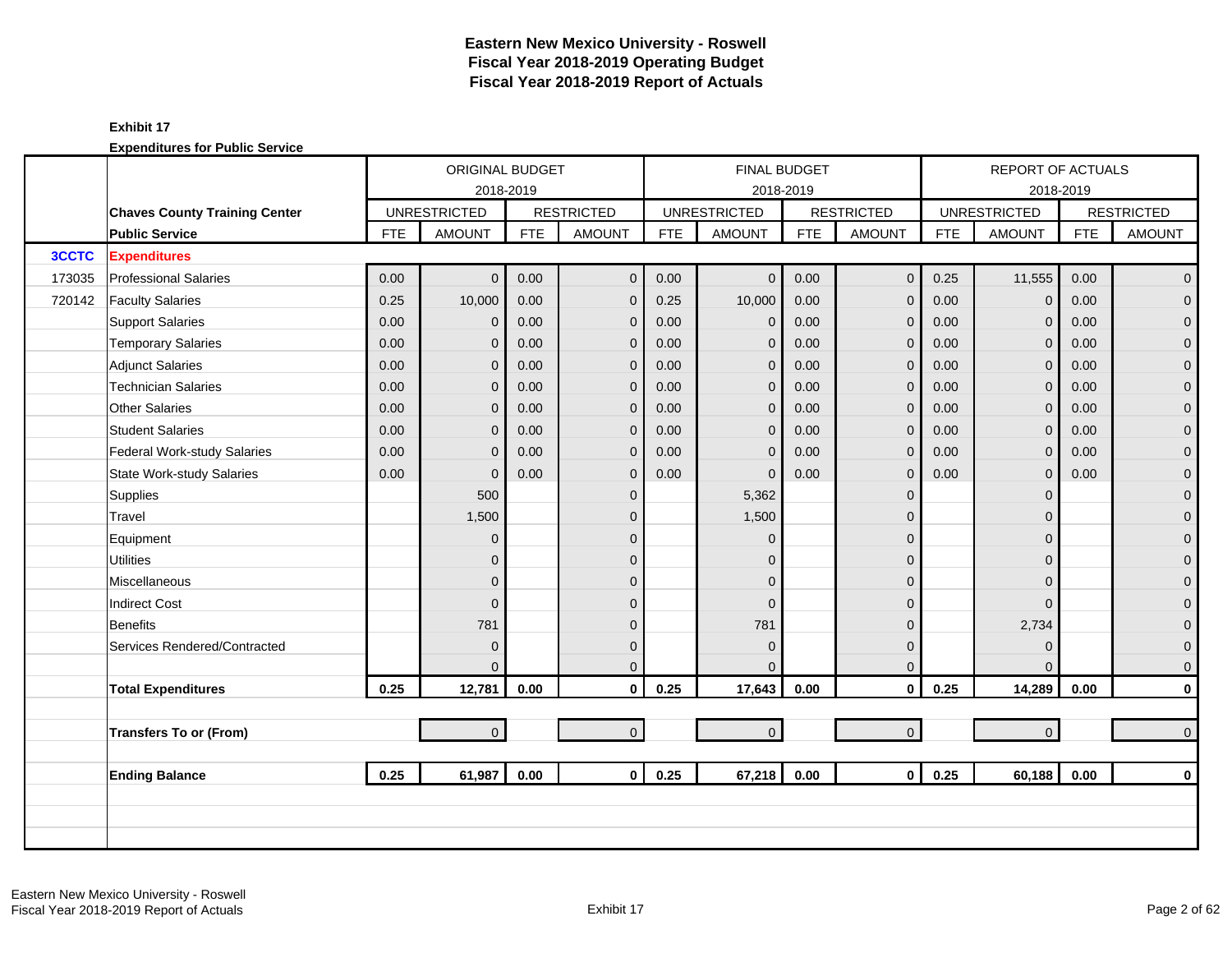|        |                                        |            | ORIGINAL BUDGET     |            |                   |            | <b>FINAL BUDGET</b> |            |                   |            | REPORT OF ACTUALS   |            |                     |
|--------|----------------------------------------|------------|---------------------|------------|-------------------|------------|---------------------|------------|-------------------|------------|---------------------|------------|---------------------|
|        |                                        |            | 2018-2019           |            |                   |            |                     | 2018-2019  |                   |            | 2018-2019           |            |                     |
|        | <b>Customized Training - CDL</b>       |            | <b>UNRESTRICTED</b> |            | <b>RESTRICTED</b> |            | <b>UNRESTRICTED</b> |            | <b>RESTRICTED</b> |            | <b>UNRESTRICTED</b> |            | <b>RESTRICTED</b>   |
|        | <b>Public Service</b>                  | <b>FTE</b> | <b>AMOUNT</b>       | <b>FTE</b> | <b>AMOUNT</b>     | <b>FTE</b> | <b>AMOUNT</b>       | <b>FTE</b> | <b>AMOUNT</b>     | <b>FTE</b> | <b>AMOUNT</b>       | <b>FTE</b> | <b>AMOUNT</b>       |
| 3CDL1  | <b>Revenues</b>                        |            |                     |            |                   |            |                     |            |                   |            |                     |            |                     |
| 173019 | Tuition and Miscellaneous Fees         |            | 50,000              |            | $\mathbf 0$       |            | 50,000              |            | $\mathbf 0$       |            | 64,360              |            | $\overline{0}$      |
| 720134 | Federal Government Appropriations      |            | $\overline{0}$      |            | $\mathbf{0}$      |            | $\mathbf{0}$        |            | $\mathbf 0$       |            | $\mathbf{0}$        |            | $\overline{0}$      |
|        | <b>State Government Appropriations</b> |            | $\overline{0}$      |            | $\mathbf{0}$      |            | $\mathbf{0}$        |            | $\mathbf 0$       |            | $\Omega$            |            | $\mathbf 0$         |
|        | <b>Local Government Appropriations</b> |            | $\overline{0}$      |            | $\mathbf{0}$      |            | $\Omega$            |            | $\mathbf 0$       |            | $\Omega$            |            | $\mathsf{O}\xspace$ |
|        | Federal Grants and Contracts           |            | $\mathbf 0$         |            | $\mathbf{0}$      |            | $\mathbf{0}$        |            | $\mathbf 0$       |            | $\Omega$            |            | $\mathsf{O}\xspace$ |
|        | State Grants and Contracts             |            | $\overline{0}$      |            | $\mathbf{0}$      |            | $\mathbf{0}$        |            | $\mathbf{0}$      |            | $\Omega$            |            | $\mathsf{O}\xspace$ |
|        | <b>Local Grants and Contracts</b>      |            | $\overline{0}$      |            | $\mathbf 0$       |            | $\Omega$            |            | $\mathbf 0$       |            | $\mathbf 0$         |            | $\pmb{0}$           |
|        | <b>Private Gifts</b>                   |            | $\overline{0}$      |            | $\Omega$          |            | $\Omega$            |            | $\mathbf 0$       |            | $\Omega$            |            | $\overline{0}$      |
|        | Endowments, Land, and Perm Fund        |            | $\overline{0}$      |            | $\Omega$          |            | $\Omega$            |            | $\mathbf{0}$      |            | $\Omega$            |            | $\mathbf 0$         |
|        | Sales and Services                     |            | $\overline{0}$      |            | $\mathbf{0}$      |            | $\mathbf{0}$        |            | $\mathbf 0$       |            | $\mathbf 0$         |            | $\mathbf 0$         |
|        | Other Sources                          |            | $\overline{0}$      |            | $\mathbf{0}$      |            | $\mathbf{0}$        |            | $\mathbf 0$       |            | $\Omega$            |            | $\mathsf{O}\xspace$ |
|        | <b>Total Revenues</b>                  |            | 50,000              |            | $\mathbf{0}$      |            | 50,000              |            | $\mathbf 0$       |            | 64,360              |            | $\mathbf 0$         |
|        |                                        |            |                     |            |                   |            |                     |            |                   |            |                     |            |                     |
|        | <b>Beginning Balance</b>               |            | 42,070              |            | $\Omega$          |            | 38,835              |            | $\mathbf 0$       |            | 38,835              |            | $\overline{0}$      |
|        |                                        |            |                     |            |                   |            |                     |            |                   |            |                     |            |                     |
|        | <b>Total Available</b>                 |            | 92,070              |            | $\mathbf 0$       |            | 88,835              |            | $\mathbf{0}$      |            | 103,195             |            | $\mathbf 0$         |
|        |                                        |            |                     |            |                   |            |                     |            |                   |            |                     |            |                     |
|        |                                        |            |                     |            |                   |            |                     |            |                   |            |                     |            |                     |
|        |                                        |            |                     |            |                   |            |                     |            |                   |            |                     |            |                     |
|        |                                        |            |                     |            |                   |            |                     |            |                   |            |                     |            |                     |
|        |                                        |            |                     |            |                   |            |                     |            |                   |            |                     |            |                     |
|        |                                        |            |                     |            |                   |            |                     |            |                   |            |                     |            |                     |
|        |                                        |            |                     |            |                   |            |                     |            |                   |            |                     |            |                     |
|        |                                        |            |                     |            |                   |            |                     |            |                   |            |                     |            |                     |
|        |                                        |            |                     |            |                   |            |                     |            |                   |            |                     |            |                     |
|        |                                        |            |                     |            |                   |            |                     |            |                   |            |                     |            |                     |
|        |                                        |            |                     |            |                   |            |                     |            |                   |            |                     |            |                     |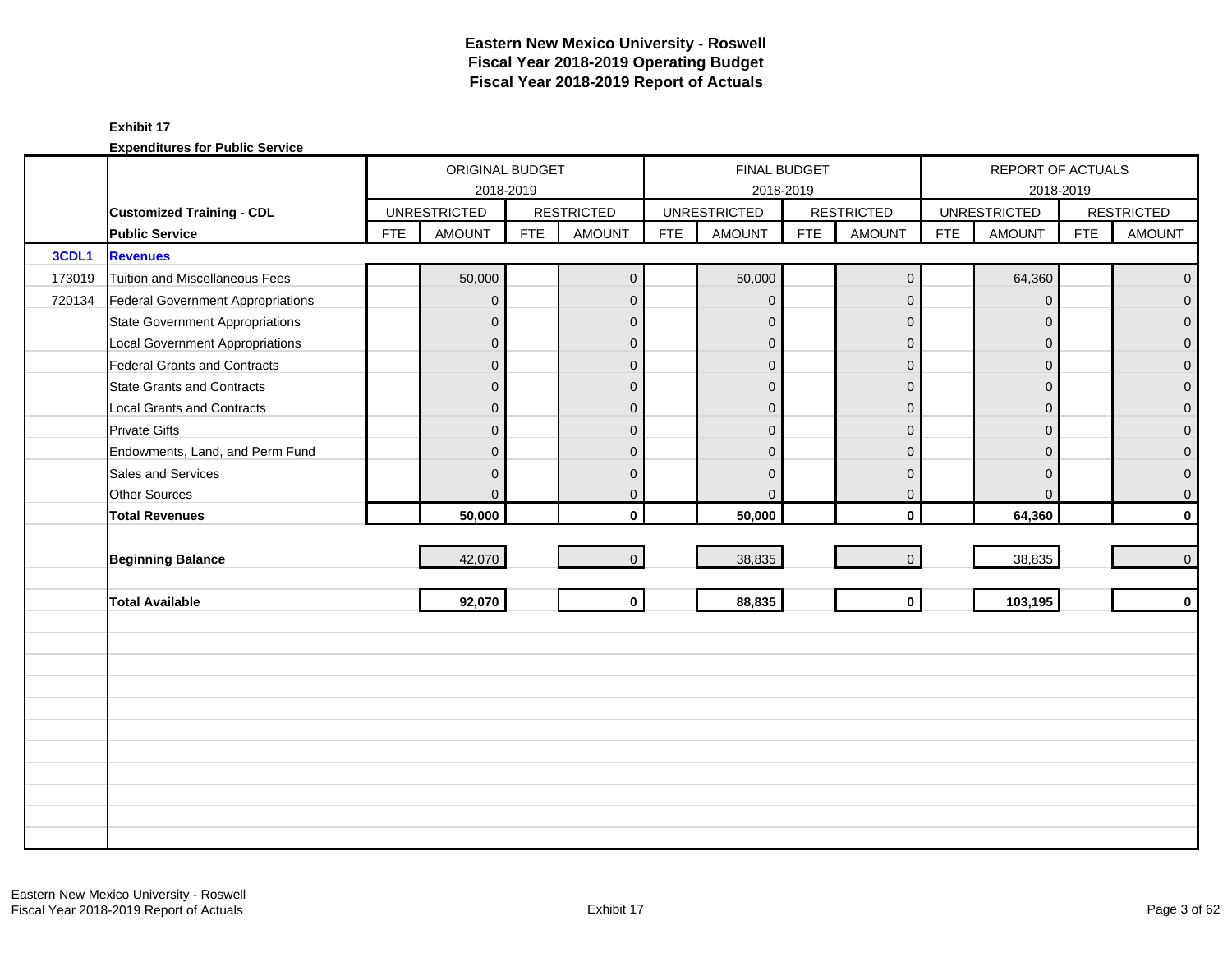|        |                                  |            | ORIGINAL BUDGET     |            |                   |            | <b>FINAL BUDGET</b> |            |                   |            | REPORT OF ACTUALS   |            |                     |
|--------|----------------------------------|------------|---------------------|------------|-------------------|------------|---------------------|------------|-------------------|------------|---------------------|------------|---------------------|
|        |                                  |            | 2018-2019           |            |                   |            | 2018-2019           |            |                   |            |                     | 2018-2019  |                     |
|        | <b>Customized Training - CDL</b> |            | <b>UNRESTRICTED</b> |            | <b>RESTRICTED</b> |            | <b>UNRESTRICTED</b> |            | <b>RESTRICTED</b> |            | <b>UNRESTRICTED</b> |            | <b>RESTRICTED</b>   |
|        | <b>Public Service</b>            | <b>FTE</b> | <b>AMOUNT</b>       | <b>FTE</b> | <b>AMOUNT</b>     | <b>FTE</b> | <b>AMOUNT</b>       | <b>FTE</b> | <b>AMOUNT</b>     | <b>FTE</b> | <b>AMOUNT</b>       | <b>FTE</b> | <b>AMOUNT</b>       |
| 3CDL1  | <b>Expenditures</b>              |            |                     |            |                   |            |                     |            |                   |            |                     |            |                     |
| 173019 | <b>Professional Salaries</b>     | 0.25       | 14,526              | 0.00       | $\mathbf 0$       | 0.25       | 14,526              | 0.00       | $\mathbf 0$       | 0.25       | 14,103              | 0.00       | $\overline{0}$      |
| 720134 | <b>Faculty Salaries</b>          | 0.00       | $\overline{0}$      | 0.00       | $\mathbf{0}$      | 0.00       | $\mathbf{0}$        | 0.00       | $\mathbf 0$       | 0.00       | $\Omega$            | 0.00       | $\overline{0}$      |
|        | <b>Support Salaries</b>          | 0.25       | 6,160               | 0.00       | $\mathbf 0$       | 0.25       | 6,160               | 0.00       | $\mathbf{0}$      | 0.00       | $\mathbf 0$         | 0.00       | $\overline{0}$      |
|        | <b>Temporary Salaries</b>        | 0.00       | $\mathbf 0$         | 0.00       | $\overline{0}$    | 0.00       | $\mathbf{0}$        | 0.00       | $\mathbf{0}$      | 0.00       | $\mathbf{0}$        | 0.00       | $\pmb{0}$           |
|        | <b>Adjunct Salaries</b>          | 0.00       | $\mathbf{0}$        | 0.00       | $\mathbf{0}$      | 0.00       | $\mathbf{0}$        | 0.00       | $\mathbf 0$       | 0.00       | $\Omega$            | 0.00       | $\mathbf 0$         |
|        | <b>Technician Salaries</b>       | 0.00       | $\overline{0}$      | 0.00       | $\mathbf 0$       | 0.00       | $\mathbf{0}$        | 0.00       | $\mathbf 0$       | 0.00       | $\mathbf{0}$        | 0.00       | $\mathbf 0$         |
|        | <b>Other Salaries</b>            | 0.00       | $\overline{0}$      | 0.00       | $\mathbf{0}$      | 0.00       | $\mathbf{0}$        | 0.00       | $\mathbf 0$       | 0.00       | $\mathbf{0}$        | 0.00       | $\pmb{0}$           |
|        | <b>Student Salaries</b>          | 0.00       | $\Omega$            | 0.00       | $\Omega$          | 0.00       | $\mathbf{0}$        | 0.00       | $\mathbf{0}$      | 0.00       | $\Omega$            | 0.00       | $\overline{0}$      |
|        | Federal Work-study Salaries      | 0.00       | $\overline{0}$      | 0.00       | $\mathbf 0$       | 0.00       | $\overline{0}$      | 0.00       | $\mathbf{0}$      | 0.00       | $\Omega$            | 0.00       | $\mathbf{0}$        |
|        | <b>State Work-study Salaries</b> | 0.00       | $\Omega$            | 0.00       | $\mathbf 0$       | 0.00       | $\Omega$            | 0.00       | $\mathbf 0$       | 0.00       | $\mathbf 0$         | 0.00       | $\mathbf 0$         |
|        | Supplies                         |            | 20,000              |            | $\mathbf{0}$      |            | 35,000              |            | $\mathbf 0$       |            | 30,136              |            | $\overline{0}$      |
|        | Travel                           |            | $\overline{0}$      |            | $\mathbf{0}$      |            | $\Omega$            |            | $\mathbf{0}$      |            | 504                 |            | $\mathbf 0$         |
|        | Equipment                        |            | $\overline{0}$      |            | $\mathbf{0}$      |            | $\Omega$            |            | $\mathbf 0$       |            | $\mathbf 0$         |            | $\boldsymbol{0}$    |
|        | <b>Utilities</b>                 |            | $\overline{0}$      |            | $\mathbf{0}$      |            | $\mathbf{0}$        |            | $\mathbf 0$       |            | $\Omega$            |            | $\overline{0}$      |
|        | <b>Miscellaneous</b>             |            | $\Omega$            |            | $\Omega$          |            | $\Omega$            |            | $\mathbf{0}$      |            | $\Omega$            |            | $\mathsf{O}\xspace$ |
|        | <b>Indirect Cost</b>             |            | $\Omega$            |            | $\Omega$          |            | $\Omega$            |            | $\mathbf{0}$      |            | $\Omega$            |            | $\mathbf 0$         |
|        | <b>Benefits</b>                  |            | 9,309               |            | $\Omega$          |            | 9,309               |            | $\mathbf{0}$      |            | 4,565               |            | $\overline{0}$      |
|        | Services Rendered/Contracted     |            | $\overline{0}$      |            | $\mathbf{0}$      |            | $\mathbf{0}$        |            | $\mathbf 0$       |            | $\mathbf 0$         |            | $\boldsymbol{0}$    |
|        |                                  |            | $\Omega$            |            | $\Omega$          |            | $\Omega$            |            | $\mathbf 0$       |            | $\Omega$            |            | $\mathbf{0}$        |
|        | <b>Total Expenditures</b>        | 0.50       | 49,995              | 0.00       | $\mathbf 0$       | 0.50       | 64,995              | 0.00       | $\mathbf 0$       | 0.25       | 49,308              | 0.00       | $\pmb{0}$           |
|        |                                  |            |                     |            |                   |            |                     |            |                   |            |                     |            |                     |
|        | <b>Transfers To or (From)</b>    |            | $\overline{0}$      |            | $\overline{0}$    |            | $\overline{0}$      |            | $\mathbf{0}$      |            | $\overline{0}$      |            | $\mathbf 0$         |
|        |                                  |            |                     |            |                   |            |                     |            |                   |            |                     |            |                     |
|        | <b>Ending Balance</b>            | 0.50       | 42,075              | 0.00       | $\mathbf{0}$      | 0.50       | 23,840              | 0.00       | $\mathbf{0}$      | 0.25       | 53,887              | 0.00       | $\mathbf 0$         |
|        |                                  |            |                     |            |                   |            |                     |            |                   |            |                     |            |                     |
|        |                                  |            |                     |            |                   |            |                     |            |                   |            |                     |            |                     |
|        |                                  |            |                     |            |                   |            |                     |            |                   |            |                     |            |                     |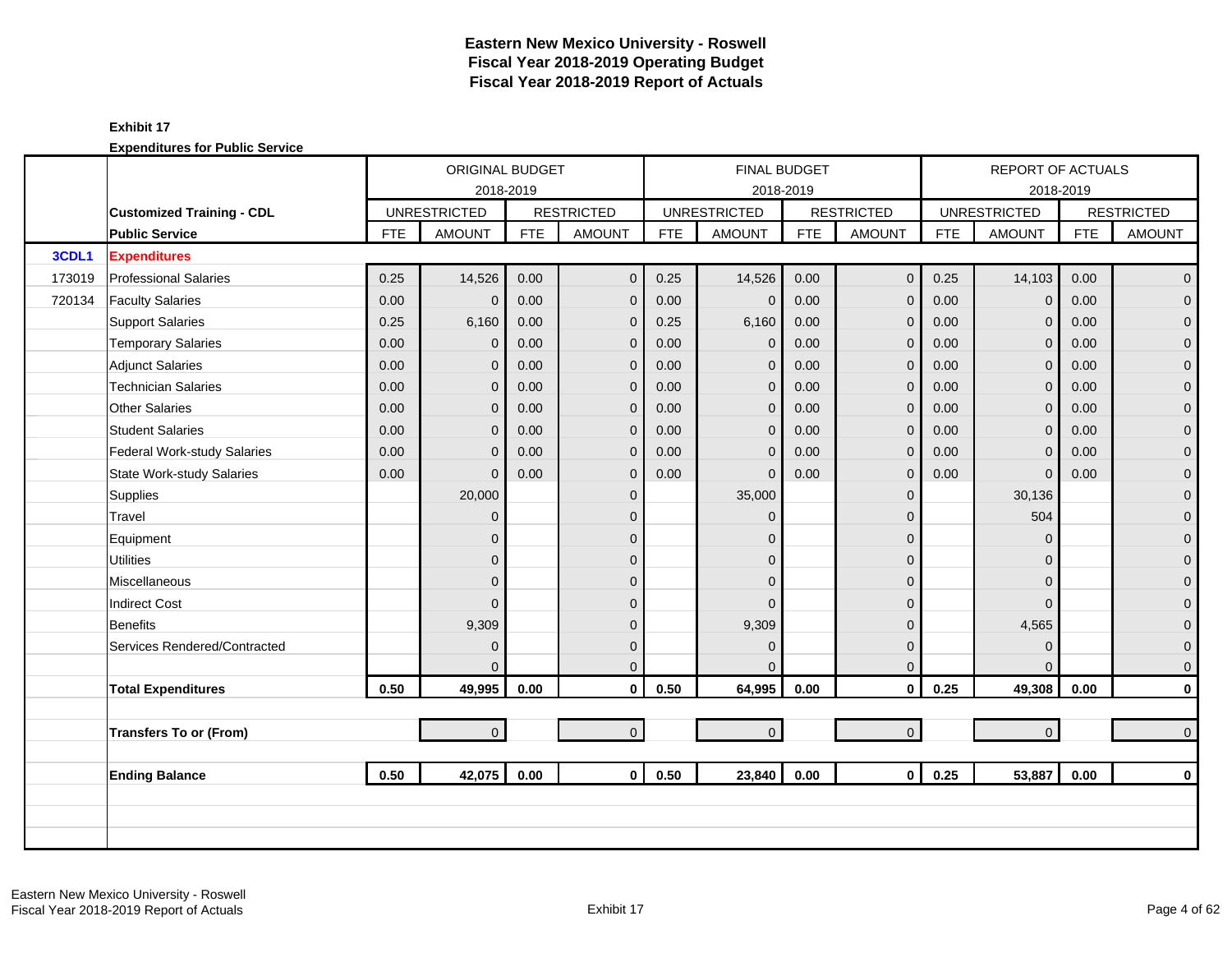|               |                                        |            | ORIGINAL BUDGET     |            |                   |            |                     | <b>FINAL BUDGET</b> |                     |            | REPORT OF ACTUALS   |            |                   |
|---------------|----------------------------------------|------------|---------------------|------------|-------------------|------------|---------------------|---------------------|---------------------|------------|---------------------|------------|-------------------|
|               |                                        |            | 2018-2019           |            |                   |            |                     | 2018-2019           |                     |            |                     | 2018-2019  |                   |
|               | <b>Customized Training</b>             |            | <b>UNRESTRICTED</b> |            | <b>RESTRICTED</b> |            | <b>UNRESTRICTED</b> |                     | <b>RESTRICTED</b>   |            | <b>UNRESTRICTED</b> |            | <b>RESTRICTED</b> |
|               | <b>Public Service</b>                  | <b>FTE</b> | <b>AMOUNT</b>       | <b>FTE</b> | <b>AMOUNT</b>     | <b>FTE</b> | <b>AMOUNT</b>       | <b>FTE</b>          | <b>AMOUNT</b>       | <b>FTE</b> | <b>AMOUNT</b>       | <b>FTE</b> | <b>AMOUNT</b>     |
| <b>3CRTGL</b> | <b>Revenues</b>                        |            |                     |            |                   |            |                     |                     |                     |            |                     |            |                   |
| 173010        | Tuition and Miscellaneous Fees         |            | 40,000              |            | $\mathbf{0}$      |            | 40,000              |                     | $\mathsf{O}\xspace$ |            | 84,789              |            | $\overline{0}$    |
| 720131        | Federal Government Appropriations      |            | $\overline{0}$      |            | $\mathbf{0}$      |            | $\mathbf{0}$        |                     | $\mathbf{0}$        |            | $\Omega$            |            | $\overline{0}$    |
|               | <b>State Government Appropriations</b> |            | $\mathbf 0$         |            | $\mathbf{0}$      |            | $\mathbf 0$         |                     | $\mathbf{0}$        |            | $\Omega$            |            | $\overline{0}$    |
|               | <b>Local Government Appropriations</b> |            | 0                   |            | $\mathbf{0}$      |            | $\Omega$            |                     | $\mathbf{0}$        |            | $\Omega$            |            | $\mathbf 0$       |
|               | <b>Federal Grants and Contracts</b>    |            | $\overline{0}$      |            | $\mathbf{0}$      |            | $\overline{0}$      |                     | $\mathbf 0$         |            | $\Omega$            |            | $\overline{0}$    |
|               | <b>State Grants and Contracts</b>      |            | $\mathbf{0}$        |            | $\mathbf{0}$      |            | $\mathbf{0}$        |                     | $\mathbf{0}$        |            | $\Omega$            |            | $\mathbf{O}$      |
|               | <b>Local Grants and Contracts</b>      |            | 0                   |            | $\mathbf{0}$      |            | $\Omega$            |                     | $\mathbf 0$         |            | $\Omega$            |            | $\mathbf 0$       |
|               | <b>Private Gifts</b>                   |            | $\overline{0}$      |            | $\mathbf{0}$      |            | $\Omega$            |                     | $\mathbf{0}$        |            | $\Omega$            |            | $\overline{0}$    |
|               | Endowments, Land, and Perm Fund        |            | 0                   |            | $\mathbf{0}$      |            | $\Omega$            |                     | $\overline{0}$      |            | $\Omega$            |            | $\overline{0}$    |
|               | Sales and Services                     |            | 0                   |            | $\mathbf{0}$      |            | $\Omega$            |                     | $\mathbf 0$         |            | $\Omega$            |            | $\pmb{0}$         |
|               | Other Sources                          |            | $\Omega$            |            | $\mathbf 0$       |            | $\mathbf 0$         |                     | $\mathbf 0$         |            | 27,337              |            | $\overline{0}$    |
|               | <b>Total Revenues</b>                  |            | 40,000              |            | $\mathbf{0}$      |            | 40,000              |                     | $\mathbf{0}$        |            | 112,126             |            | $\mathbf{0}$      |
|               |                                        |            |                     |            |                   |            |                     |                     |                     |            |                     |            |                   |
|               | <b>Beginning Balance</b>               |            | (241, 973)          |            | $\overline{0}$    |            | (168, 648)          |                     | $\mathsf{O}\xspace$ |            | (168, 648)          |            | $\overline{0}$    |
|               |                                        |            |                     |            |                   |            |                     |                     |                     |            |                     |            |                   |
|               | <b>Total Available</b>                 |            | (201, 973)          |            | $\mathbf{0}$      |            | (128, 648)          |                     | $\mathbf{0}$        |            | (56, 522)           |            | $\mathbf{0}$      |
|               |                                        |            |                     |            |                   |            |                     |                     |                     |            |                     |            |                   |
|               |                                        |            |                     |            |                   |            |                     |                     |                     |            |                     |            |                   |
|               |                                        |            |                     |            |                   |            |                     |                     |                     |            |                     |            |                   |
|               |                                        |            |                     |            |                   |            |                     |                     |                     |            |                     |            |                   |
|               |                                        |            |                     |            |                   |            |                     |                     |                     |            |                     |            |                   |
|               |                                        |            |                     |            |                   |            |                     |                     |                     |            |                     |            |                   |
|               |                                        |            |                     |            |                   |            |                     |                     |                     |            |                     |            |                   |
|               |                                        |            |                     |            |                   |            |                     |                     |                     |            |                     |            |                   |
|               |                                        |            |                     |            |                   |            |                     |                     |                     |            |                     |            |                   |
|               |                                        |            |                     |            |                   |            |                     |                     |                     |            |                     |            |                   |
|               |                                        |            |                     |            |                   |            |                     |                     |                     |            |                     |            |                   |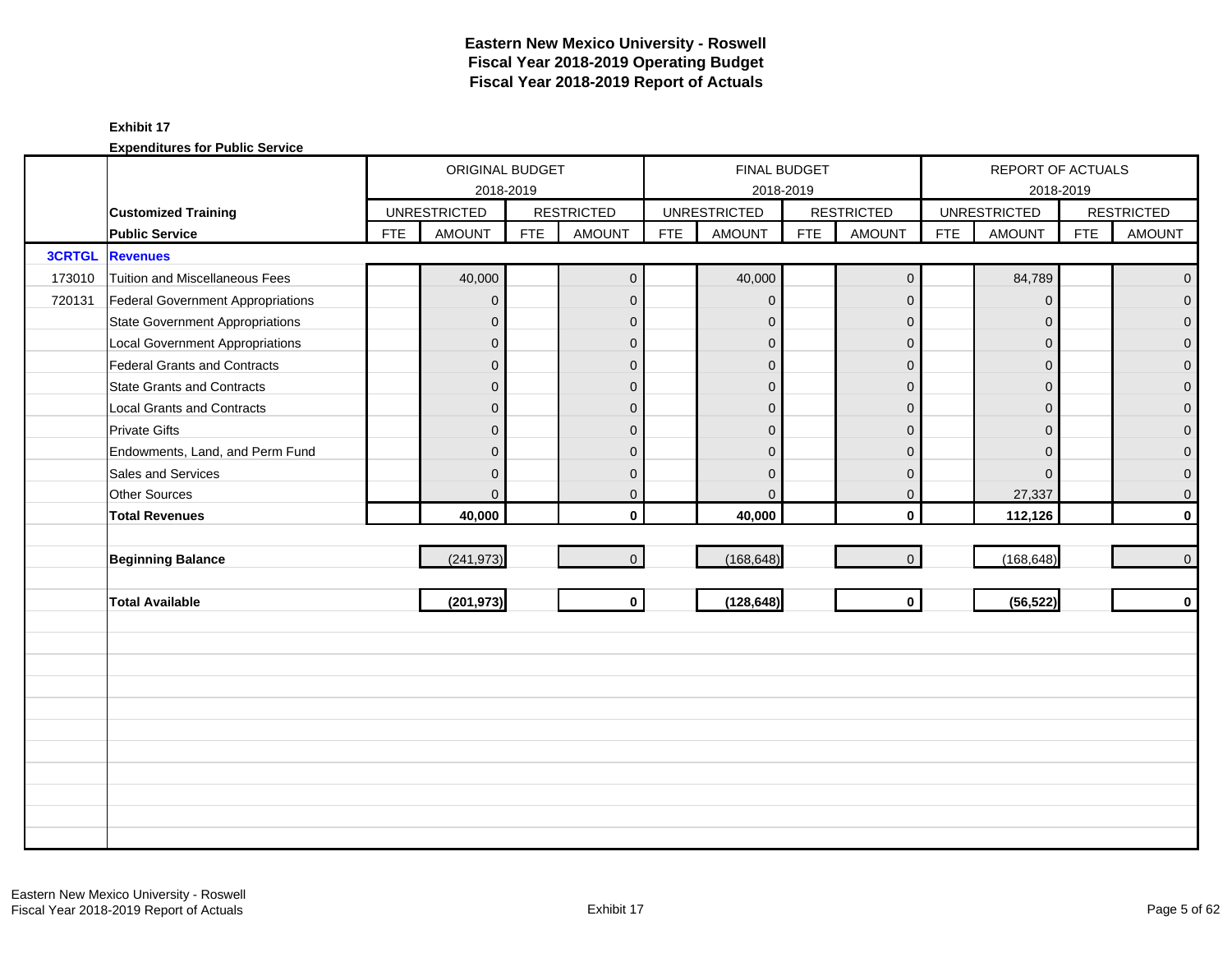|               |                                  |            | ORIGINAL BUDGET     |            |                   |            | <b>FINAL BUDGET</b> |            |                     |            | <b>REPORT OF ACTUALS</b> |            |                   |
|---------------|----------------------------------|------------|---------------------|------------|-------------------|------------|---------------------|------------|---------------------|------------|--------------------------|------------|-------------------|
|               |                                  |            | 2018-2019           |            |                   |            |                     | 2018-2019  |                     |            |                          | 2018-2019  |                   |
|               | <b>Customized Training</b>       |            | <b>UNRESTRICTED</b> |            | <b>RESTRICTED</b> |            | <b>UNRESTRICTED</b> |            | <b>RESTRICTED</b>   |            | <b>UNRESTRICTED</b>      |            | <b>RESTRICTED</b> |
|               | <b>Public Service</b>            | <b>FTE</b> | <b>AMOUNT</b>       | <b>FTE</b> | <b>AMOUNT</b>     | <b>FTE</b> | <b>AMOUNT</b>       | <b>FTE</b> | <b>AMOUNT</b>       | <b>FTE</b> | <b>AMOUNT</b>            | <b>FTE</b> | <b>AMOUNT</b>     |
| <b>3CRTGL</b> | <b>Expenditures</b>              |            |                     |            |                   |            |                     |            |                     |            |                          |            |                   |
| 173010        | <b>Professional Salaries</b>     | 0.10       | 5,641               | 0.00       | $\overline{0}$    | 0.10       | 5,641               | 0.00       | $\mathbf 0$         | 0.10       | 5,641                    | 0.00       | $\overline{0}$    |
| 720131        | <b>Faculty Salaries</b>          | 0.00       | $\mathbf{0}$        | 0.00       | $\mathbf{0}$      | 0.00       | $\mathbf 0$         | 0.00       | $\mathbf{0}$        | 0.20       | 11,778                   | 0.00       | $\overline{0}$    |
|               | <b>Support Salaries</b>          | 0.25       | 6,160               | 0.00       | $\mathbf{0}$      | 0.25       | 6,160               | 0.00       | $\mathbf{0}$        | 0.00       | $\mathbf 0$              | 0.00       | $\overline{0}$    |
|               | <b>Temporary Salaries</b>        | 0.00       | 0                   | 0.00       | $\mathbf{0}$      | 0.00       | $\mathbf{0}$        | 0.00       | $\mathbf{0}$        | 0.20       | 10,830                   | 0.00       | $\mathbf{O}$      |
|               | <b>Adjunct Salaries</b>          | 0.00       | 0                   | 0.00       | $\mathbf{0}$      | 0.00       | $\mathbf{0}$        | 0.00       | $\mathbf{0}$        | 0.00       | $\Omega$                 | 0.00       | $\mathbf{O}$      |
|               | <b>Technician Salaries</b>       | 0.00       | 0                   | 0.00       | $\mathbf{0}$      | 0.00       | $\mathbf{0}$        | 0.00       | $\mathbf 0$         | 0.00       | $\mathbf{0}$             | 0.00       | $\mathbf{O}$      |
|               | <b>Other Salaries</b>            | 0.00       | 0                   | 0.00       | $\mathbf{0}$      | 0.00       | $\mathbf{0}$        | 0.00       | $\mathbf{0}$        | 0.00       | $\mathbf{0}$             | 0.00       | $\mathbf 0$       |
|               | <b>Student Salaries</b>          | 0.00       | $\Omega$            | 0.00       | $\Omega$          | 0.00       | $\mathbf{0}$        | 0.00       | $\mathbf{0}$        | 0.00       | $\Omega$                 | 0.00       | $\overline{0}$    |
|               | Federal Work-study Salaries      | 0.00       | $\Omega$            | 0.00       | $\mathbf{0}$      | 0.00       | $\overline{0}$      | 0.00       | $\mathbf{0}$        | 0.00       | $\Omega$                 | 0.00       | $\mathbf 0$       |
|               | <b>State Work-study Salaries</b> | 0.00       | $\Omega$            | 0.00       | $\mathbf{0}$      | 0.00       | $\Omega$            | 0.00       | $\mathbf{0}$        | 0.00       | $\Omega$                 | 0.00       | $\mathbf{O}$      |
|               | Supplies                         |            | 10,000              |            | $\mathbf{0}$      |            | 25,000              |            | $\mathbf{0}$        |            | 52,240                   |            | $\mathbf{O}$      |
|               | Travel                           |            | 0                   |            | $\mathbf{0}$      |            | $\Omega$            |            | $\mathbf{0}$        |            | 9,614                    |            | $\mathbf{O}$      |
|               | Equipment                        |            | 0                   |            | $\Omega$          |            | $\Omega$            |            | $\mathbf 0$         |            | $\Omega$                 |            | $\pmb{0}$         |
|               | <b>Utilities</b>                 |            | 0                   |            | $\mathbf{0}$      |            | $\mathbf{0}$        |            | $\mathbf{0}$        |            | $\Omega$                 |            | $\mathbf{0}$      |
|               | Miscellaneous                    |            | $\Omega$            |            | $\Omega$          |            | $\Omega$            |            | $\mathbf 0$         |            | $\Omega$                 |            | $\mathbf{0}$      |
|               | <b>Indirect Cost</b>             |            | $\Omega$            |            | $\Omega$          |            | $\Omega$            |            | $\mathbf{0}$        |            | $\Omega$                 |            | $\pmb{0}$         |
|               | Benefits                         |            | 5,310               |            | $\Omega$          |            | 5,310               |            | $\mathbf{0}$        |            | 10,282                   |            | $\mathbf{0}$      |
|               | Services Rendered/Contracted     |            | 0                   |            | $\mathbf{0}$      |            | $\mathbf 0$         |            | $\mathbf{0}$        |            | $\Omega$                 |            | $\mathbf{O}$      |
|               |                                  |            | $\Omega$            |            | $\Omega$          |            | $\Omega$            |            | $\mathbf{0}$        |            | $\Omega$                 |            | $\mathbf{O}$      |
|               | <b>Total Expenditures</b>        | 0.35       | 27,111              | 0.00       | $\mathbf 0$       | 0.35       | 42,111              | 0.00       | $\mathbf 0$         | 0.50       | 100,385                  | 0.00       | $\mathbf{0}$      |
|               |                                  |            |                     |            |                   |            |                     |            |                     |            |                          |            |                   |
|               | <b>Transfers To or (From)</b>    |            | $\overline{0}$      |            | $\overline{0}$    |            | $\overline{0}$      |            | $\mathsf{O}\xspace$ |            | $\overline{0}$           |            | $\overline{0}$    |
|               |                                  |            |                     |            |                   |            |                     |            |                     |            |                          |            |                   |
|               | <b>Ending Balance</b>            | 0.35       | (229, 084)          | 0.00       | $\mathbf{0}$      | 0.35       | (170, 759)          | 0.00       | $\mathbf{0}$        | 0.50       | (156, 907)               | 0.00       | $\mathbf 0$       |
|               |                                  |            |                     |            |                   |            |                     |            |                     |            |                          |            |                   |
|               |                                  |            |                     |            |                   |            |                     |            |                     |            |                          |            |                   |
|               |                                  |            |                     |            |                   |            |                     |            |                     |            |                          |            |                   |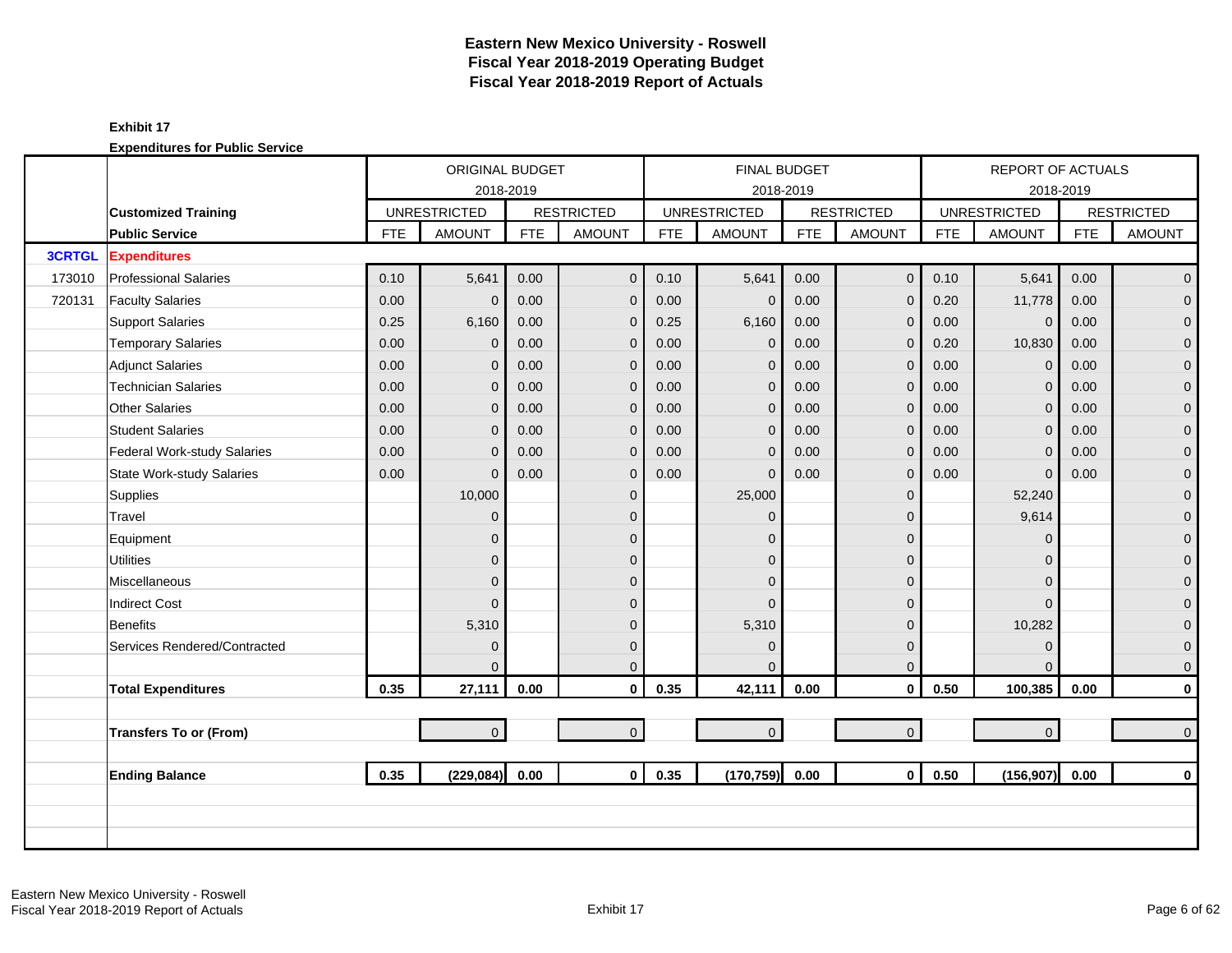# **Eastern New Mexico University - Roswell Fiscal Year 2018-2019 Operating Budget Fiscal Year 2018-2019 Report of Actuals**

### **Exhibit 17**

|        |                                             |            | ORIGINAL BUDGET     |            |                   |            | FINAL BUDGET        |            |                   |            | REPORT OF ACTUALS   |            |                   |
|--------|---------------------------------------------|------------|---------------------|------------|-------------------|------------|---------------------|------------|-------------------|------------|---------------------|------------|-------------------|
|        |                                             |            | 2018-2019           |            |                   |            |                     | 2018-2019  |                   |            | 2018-2019           |            |                   |
|        | <b>Workforce &amp; Continuing Education</b> |            | <b>UNRESTRICTED</b> |            | <b>RESTRICTED</b> |            | <b>UNRESTRICTED</b> |            | <b>RESTRICTED</b> |            | <b>UNRESTRICTED</b> |            | <b>RESTRICTED</b> |
|        | <b>Public Service</b>                       | <b>FTE</b> | <b>AMOUNT</b>       | <b>FTE</b> | <b>AMOUNT</b>     | <b>FTE</b> | <b>AMOUNT</b>       | <b>FTE</b> | <b>AMOUNT</b>     | <b>FTE</b> | <b>AMOUNT</b>       | <b>FTE</b> | <b>AMOUNT</b>     |
| 3CTGB  | <b>Revenues</b>                             |            |                     |            |                   |            |                     |            |                   |            |                     |            |                   |
| 173007 | <b>Tuition and Miscellaneous Fees</b>       |            | $\mathbf 0$         |            | $\mathbf{0}$      |            | $\mathbf 0$         |            | $\mathbf 0$       |            | $\mathbf 0$         |            | $\mathbf{0}$      |
| 720131 | Federal Government Appropriations           |            | $\overline{0}$      |            | $\mathbf{0}$      |            | $\mathbf{0}$        |            | $\mathbf{0}$      |            | $\mathbf{0}$        |            | $\overline{0}$    |
|        | <b>State Government Appropriations</b>      |            | $\overline{0}$      |            | $\mathbf{0}$      |            | $\Omega$            |            | $\mathbf{0}$      |            | $\Omega$            |            | $\overline{0}$    |
|        | <b>Local Government Appropriations</b>      |            | $\overline{0}$      |            | $\mathbf 0$       |            | $\Omega$            |            | $\mathbf 0$       |            | $\overline{0}$      |            | 0                 |
|        | <b>Federal Grants and Contracts</b>         |            | $\mathbf 0$         |            | $\mathbf{0}$      |            | $\mathbf 0$         |            | $\mathbf{0}$      |            | $\mathbf{0}$        |            | $\overline{0}$    |
|        | <b>State Grants and Contracts</b>           |            | $\overline{0}$      |            | $\mathbf{0}$      |            | $\Omega$            |            | $\Omega$          |            | $\Omega$            |            | $\Omega$          |
|        | <b>Local Grants and Contracts</b>           |            | $\overline{0}$      |            | $\mathbf{0}$      |            | $\Omega$            |            | $\mathbf{0}$      |            | $\Omega$            |            | $\mathbf 0$       |
|        | <b>Private Gifts</b>                        |            | $\mathbf 0$         |            | $\mathbf{0}$      |            | $\mathbf 0$         |            | $\mathbf{0}$      |            | $\Omega$            |            | $\overline{0}$    |
|        | Endowments, Land, and Perm Fund             |            | $\overline{0}$      |            | $\mathbf{0}$      |            | $\Omega$            |            | $\mathbf{0}$      |            | $\overline{0}$      |            | $\mathbf{0}$      |
|        | Sales and Services                          |            | $\Omega$            |            | $\mathbf{0}$      |            | $\Omega$            |            | $\overline{0}$    |            | $\Omega$            |            | $\mathbf 0$       |
|        | <b>Other Sources</b>                        |            | 12,500              |            | $\mathbf 0$       |            | 12,500              |            | $\mathbf 0$       |            | 12,536              |            | $\mathbf 0$       |
|        | <b>Total Revenues</b>                       |            | 12,500              |            | $\mathbf{0}$      |            | 12,500              |            | $\mathbf{0}$      |            | 12,536              |            | $\mathbf 0$       |
|        |                                             |            |                     |            |                   |            |                     |            |                   |            |                     |            |                   |
|        | <b>Beginning Balance</b>                    |            | 871                 |            | $\overline{0}$    |            | 5,292               |            | $\mathbf{0}$      |            | 5,292               |            | $\mathbf 0$       |
|        |                                             |            |                     |            |                   |            |                     |            |                   |            |                     |            |                   |
|        | <b>Total Available</b>                      |            | 13,371              |            | $\mathbf{0}$      |            | 17,792              |            | $\mathbf 0$       |            | 17,828              |            | $\mathbf 0$       |
|        |                                             |            |                     |            |                   |            |                     |            |                   |            |                     |            |                   |
|        |                                             |            |                     |            |                   |            |                     |            |                   |            |                     |            |                   |
|        |                                             |            |                     |            |                   |            |                     |            |                   |            |                     |            |                   |
|        |                                             |            |                     |            |                   |            |                     |            |                   |            |                     |            |                   |
|        |                                             |            |                     |            |                   |            |                     |            |                   |            |                     |            |                   |
|        |                                             |            |                     |            |                   |            |                     |            |                   |            |                     |            |                   |
|        |                                             |            |                     |            |                   |            |                     |            |                   |            |                     |            |                   |
|        |                                             |            |                     |            |                   |            |                     |            |                   |            |                     |            |                   |
|        |                                             |            |                     |            |                   |            |                     |            |                   |            |                     |            |                   |
|        |                                             |            |                     |            |                   |            |                     |            |                   |            |                     |            |                   |
|        |                                             |            |                     |            |                   |            |                     |            |                   |            |                     |            |                   |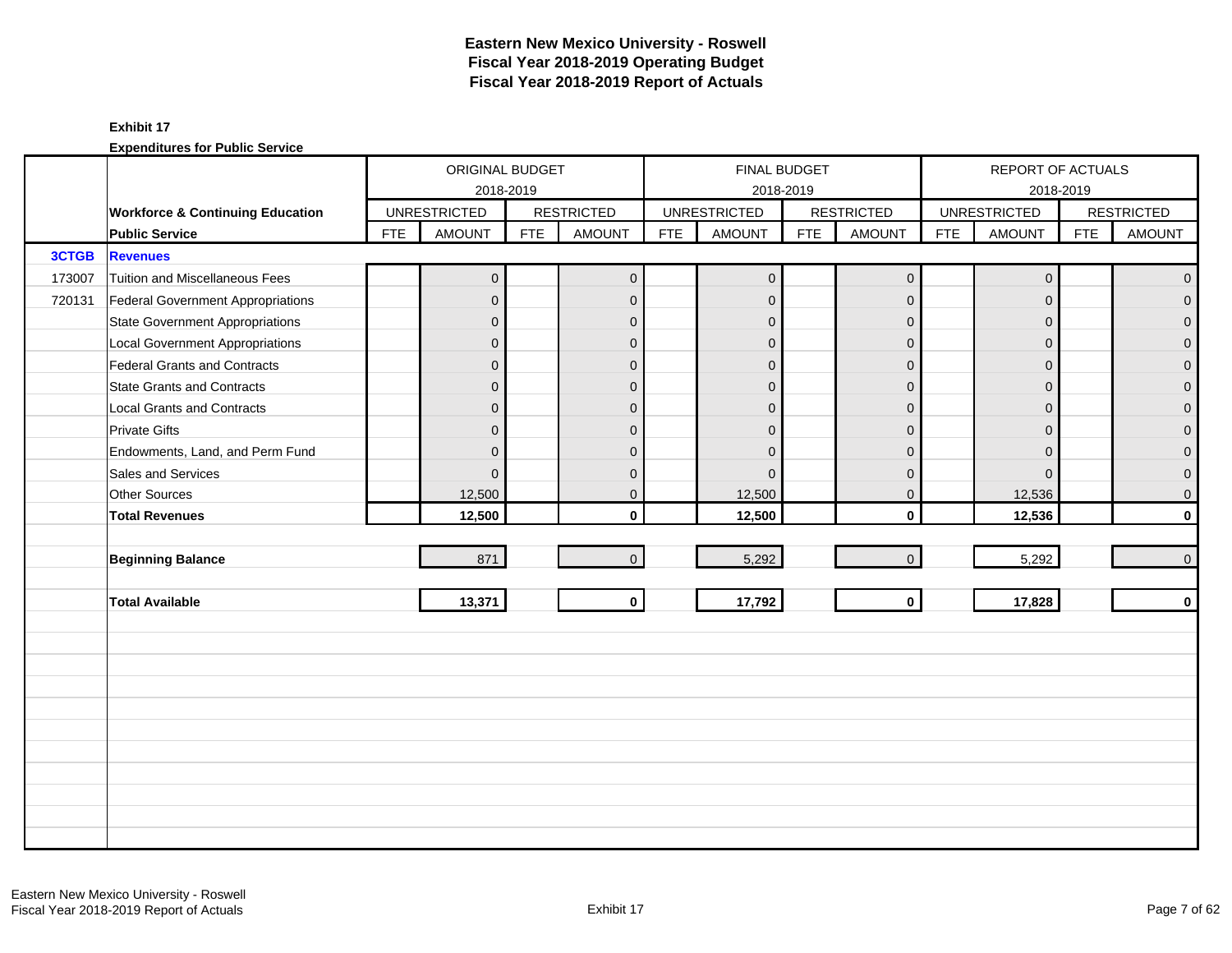# **Eastern New Mexico University - Roswell Fiscal Year 2018-2019 Operating Budget Fiscal Year 2018-2019 Report of Actuals**

# **Exhibit 17**

|        |                                             |            | <b>ORIGINAL BUDGET</b> |            |                   |            |                     | <b>FINAL BUDGET</b> |                   |            | <b>REPORT OF ACTUALS</b> |            |                   |
|--------|---------------------------------------------|------------|------------------------|------------|-------------------|------------|---------------------|---------------------|-------------------|------------|--------------------------|------------|-------------------|
|        |                                             |            | 2018-2019              |            |                   |            |                     | 2018-2019           |                   |            |                          | 2018-2019  |                   |
|        | <b>Workforce &amp; Continuing Education</b> |            | <b>UNRESTRICTED</b>    |            | <b>RESTRICTED</b> |            | <b>UNRESTRICTED</b> |                     | <b>RESTRICTED</b> |            | <b>UNRESTRICTED</b>      |            | <b>RESTRICTED</b> |
|        | <b>Public Service</b>                       | <b>FTE</b> | <b>AMOUNT</b>          | <b>FTE</b> | <b>AMOUNT</b>     | <b>FTE</b> | <b>AMOUNT</b>       | <b>FTE</b>          | <b>AMOUNT</b>     | <b>FTE</b> | <b>AMOUNT</b>            | <b>FTE</b> | <b>AMOUNT</b>     |
| 3CTGB  | <b>Expenditures</b>                         |            |                        |            |                   |            |                     |                     |                   |            |                          |            |                   |
| 173007 | <b>Professional Salaries</b>                | 0.25       | 14,103                 | 0.00       | $\mathbf{0}$      | 0.25       | 14,103              | 0.00                | $\mathbf 0$       | 0.05       | 2,170                    | 0.00       | $\overline{0}$    |
| 720131 | <b>Faculty Salaries</b>                     | 0.00       | $\mathbf{0}$           | 0.00       | $\mathbf{0}$      | 0.00       | $\mathbf 0$         | 0.00                | $\mathbf{0}$      | 0.00       | $\Omega$                 | 0.00       | $\overline{0}$    |
|        | <b>Support Salaries</b>                     | 0.00       | 0                      | 0.00       | $\mathbf 0$       | 0.00       | $\mathbf 0$         | 0.00                | $\mathbf 0$       | 0.00       | $\mathbf 0$              | 0.00       | $\overline{0}$    |
|        | <b>Temporary Salaries</b>                   | 0.00       | $\mathbf{0}$           | 0.00       | $\mathbf{0}$      | 0.00       | $\mathbf 0$         | 0.00                | $\mathbf{0}$      | 0.07       | 3,150                    | 0.00       | $\mathbf 0$       |
|        | <b>Adjunct Salaries</b>                     | 0.00       | $\overline{0}$         | 0.00       | $\mathbf{0}$      | 0.00       | $\mathbf{0}$        | 0.00                | $\mathbf{0}$      | 0.05       | 2,220                    | 0.00       | $\mathbf{0}$      |
|        | <b>Technician Salaries</b>                  | 0.00       | $\overline{0}$         | 0.00       | $\mathbf 0$       | 0.00       | $\overline{0}$      | 0.00                | $\mathbf 0$       | 0.00       | $\Omega$                 | 0.00       | $\mathbf{O}$      |
|        | <b>Other Salaries</b>                       | 0.00       | 0                      | 0.00       | $\mathbf{0}$      | 0.00       | $\mathbf{0}$        | 0.00                | $\mathbf 0$       | 0.00       | $\mathbf 0$              | 0.00       | $\mathbf 0$       |
|        | <b>Student Salaries</b>                     | 0.00       | $\Omega$               | 0.00       | $\mathbf{0}$      | 0.00       | $\mathbf{0}$        | 0.00                | $\mathbf{0}$      | 0.00       | $\Omega$                 | 0.00       | $\overline{0}$    |
|        | Federal Work-study Salaries                 | 0.00       | $\overline{0}$         | 0.00       | $\mathbf 0$       | 0.00       | $\overline{0}$      | 0.00                | $\mathbf{0}$      | 0.00       | $\mathbf{0}$             | 0.00       | $\overline{0}$    |
|        | <b>State Work-study Salaries</b>            | 0.00       | $\overline{0}$         | 0.00       | $\mathbf{0}$      | 0.00       | $\mathbf{0}$        | 0.00                | $\mathbf 0$       | 0.00       | $\mathbf{0}$             | 0.00       | $\mathbf 0$       |
|        | Supplies                                    |            | 3,000                  |            | $\mathbf{0}$      |            | 20,000              |                     | $\mathbf 0$       |            | 832                      |            | $\mathbf{0}$      |
|        | Travel                                      |            | $\overline{0}$         |            | $\Omega$          |            | $\Omega$            |                     | $\overline{0}$    |            | 657                      |            | $\mathbf{0}$      |
|        | Equipment                                   |            | $\overline{0}$         |            | $\Omega$          |            | $\Omega$            |                     | $\mathbf 0$       |            | $\Omega$                 |            | $\mathbf 0$       |
|        | <b>Utilities</b>                            |            | $\overline{0}$         |            | $\Omega$          |            | $\mathbf{0}$        |                     | $\mathbf{0}$      |            | $\Omega$                 |            | $\overline{0}$    |
|        | Miscellaneous                               |            | $\overline{0}$         |            | $\mathbf{0}$      |            | $\Omega$            |                     | $\mathbf{0}$      |            | $\Omega$                 |            | $\mathbf 0$       |
|        | <b>Indirect Cost</b>                        |            | $\Omega$               |            | $\Omega$          |            | $\Omega$            |                     | $\mathbf{0}$      |            | $\Omega$                 |            | $\pmb{0}$         |
|        | <b>Benefits</b>                             |            | 6,346                  |            | $\Omega$          |            | 6,346               |                     | $\mathbf 0$       |            | 1,427                    |            | $\mathbf{0}$      |
|        | Services Rendered/Contracted                |            | $\overline{0}$         |            | $\mathbf{0}$      |            | $\Omega$            |                     | $\mathbf{0}$      |            | 825                      |            | $\mathbf{O}$      |
|        |                                             |            | $\Omega$               |            | $\mathbf{0}$      |            | $\Omega$            |                     | $\mathbf{0}$      |            | $\Omega$                 |            | $\mathbf{0}$      |
|        | <b>Total Expenditures</b>                   | 0.25       | 23,449                 | 0.00       | $\mathbf 0$       | 0.25       | 40,449              | 0.00                | $\mathbf 0$       | 0.17       | 11,281                   | 0.00       | $\mathbf{0}$      |
|        |                                             |            |                        |            |                   |            |                     |                     |                   |            |                          |            |                   |
|        | <b>Transfers To or (From)</b>               |            | $\overline{0}$         |            | $\overline{0}$    |            | $\mathbf 0$         |                     | $\mathbf{O}$      |            | $\overline{0}$           |            | $\mathbf{0}$      |
|        |                                             |            |                        |            |                   |            |                     |                     |                   |            |                          |            |                   |
|        | <b>Ending Balance</b>                       | 0.25       | (10,078) 0.00          |            | $\mathbf{0}$      | 0.25       | (22, 657)           | 0.00                | $\overline{0}$    | 0.17       | 6,547                    | 0.00       | $\mathbf 0$       |
|        |                                             |            |                        |            |                   |            |                     |                     |                   |            |                          |            |                   |
|        |                                             |            |                        |            |                   |            |                     |                     |                   |            |                          |            |                   |
|        |                                             |            |                        |            |                   |            |                     |                     |                   |            |                          |            |                   |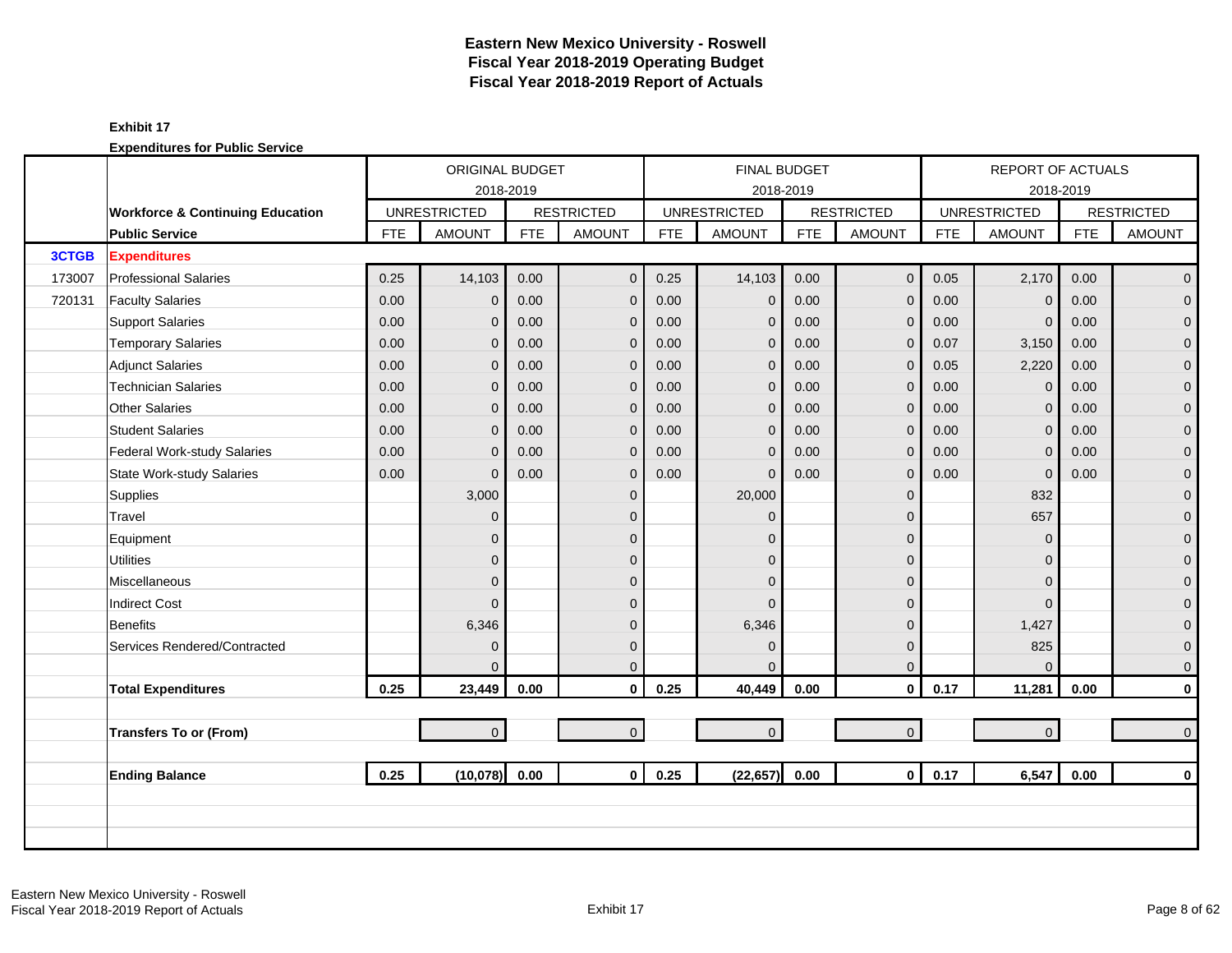|        |                                        |            | ORIGINAL BUDGET     |            |                   |            | FINAL BUDGET        |            |                   |            | REPORT OF ACTUALS   |            |                   |
|--------|----------------------------------------|------------|---------------------|------------|-------------------|------------|---------------------|------------|-------------------|------------|---------------------|------------|-------------------|
|        |                                        |            | 2018-2019           |            |                   |            | 2018-2019           |            |                   |            | 2018-2019           |            |                   |
|        | <b>Customized Training - Prison</b>    |            | <b>UNRESTRICTED</b> |            | <b>RESTRICTED</b> |            | <b>UNRESTRICTED</b> |            | <b>RESTRICTED</b> |            | <b>UNRESTRICTED</b> |            | <b>RESTRICTED</b> |
|        | <b>Public Service</b>                  | <b>FTE</b> | <b>AMOUNT</b>       | <b>FTE</b> | <b>AMOUNT</b>     | <b>FTE</b> | <b>AMOUNT</b>       | <b>FTE</b> | <b>AMOUNT</b>     | <b>FTE</b> | <b>AMOUNT</b>       | <b>FTE</b> | <b>AMOUNT</b>     |
| 3CARE1 | <b>Revenues</b>                        |            |                     |            |                   |            |                     |            |                   |            |                     |            |                   |
| 173002 | Tuition and Miscellaneous Fees         |            | $\mathbf 0$         |            | $\mathbf{0}$      |            | $\mathbf{0}$        |            | $\mathbf 0$       |            | $\mathbf 0$         |            | $\overline{0}$    |
| 720030 | Federal Government Appropriations      |            | $\overline{0}$      |            | $\mathbf{0}$      |            | $\mathbf{0}$        |            | $\mathbf{0}$      |            | $\mathbf{0}$        |            | $\overline{0}$    |
|        | <b>State Government Appropriations</b> |            | $\overline{0}$      |            | $\mathbf 0$       |            | $\Omega$            |            | $\mathbf{0}$      |            | $\overline{0}$      |            | 0                 |
|        | <b>Local Government Appropriations</b> |            | $\mathbf{0}$        |            | $\mathbf{0}$      |            | $\Omega$            |            | $\overline{0}$    |            | $\mathbf{0}$        |            | $\mathbf 0$       |
|        | <b>Federal Grants and Contracts</b>    |            | $\overline{0}$      |            | $\mathbf{0}$      |            | $\Omega$            |            | $\mathbf{0}$      |            | $\Omega$            |            | $\overline{0}$    |
|        | <b>State Grants and Contracts</b>      |            | $\overline{0}$      |            | $\mathbf{0}$      |            | $\Omega$            |            | $\Omega$          |            | $\Omega$            |            | 0                 |
|        | <b>Local Grants and Contracts</b>      |            | $\overline{0}$      |            | $\mathbf 0$       |            | $\Omega$            |            | $\mathbf 0$       |            | $\mathbf{0}$        |            | 0                 |
|        | <b>Private Gifts</b>                   |            | $\overline{0}$      |            | $\Omega$          |            | $\Omega$            |            | $\overline{0}$    |            | $\Omega$            |            | $\overline{0}$    |
|        | Endowments, Land, and Perm Fund        |            | $\overline{0}$      |            | $\mathbf{0}$      |            | $\Omega$            |            | $\Omega$          |            | $\Omega$            |            | 0                 |
|        | Sales and Services                     |            | $\mathbf 0$         |            | $\mathbf{0}$      |            | $\mathbf{0}$        |            | $\overline{0}$    |            | $\mathbf{0}$        |            | $\mathbf 0$       |
|        | Other Sources                          |            | $\overline{0}$      |            | $\mathbf 0$       |            | $\mathbf{0}$        |            | $\mathbf 0$       |            | $\mathbf 0$         |            | $\mathbf 0$       |
|        | <b>Total Revenues</b>                  |            | $\mathbf{0}$        |            | $\mathbf{0}$      |            | $\mathbf{0}$        |            | $\mathbf{0}$      |            | $\mathbf{0}$        |            | $\mathbf{0}$      |
|        |                                        |            |                     |            |                   |            |                     |            |                   |            |                     |            |                   |
|        | <b>Beginning Balance</b>               |            | $\mathbf{0}$        |            | $\mathbf{0}$      |            | $\mathbf{0}$        |            | $\mathbf 0$       |            | $\mathbf 0$         |            | $\mathbf{0}$      |
|        |                                        |            |                     |            |                   |            |                     |            |                   |            |                     |            |                   |
|        | <b>Total Available</b>                 |            | $\mathbf{0}$        |            | $\mathbf 0$       |            | $\mathbf 0$         |            | $\mathbf 0$       |            | $\mathbf{0}$        |            | $\mathbf{0}$      |
|        |                                        |            |                     |            |                   |            |                     |            |                   |            |                     |            |                   |
|        |                                        |            |                     |            |                   |            |                     |            |                   |            |                     |            |                   |
|        |                                        |            |                     |            |                   |            |                     |            |                   |            |                     |            |                   |
|        |                                        |            |                     |            |                   |            |                     |            |                   |            |                     |            |                   |
|        |                                        |            |                     |            |                   |            |                     |            |                   |            |                     |            |                   |
|        |                                        |            |                     |            |                   |            |                     |            |                   |            |                     |            |                   |
|        |                                        |            |                     |            |                   |            |                     |            |                   |            |                     |            |                   |
|        |                                        |            |                     |            |                   |            |                     |            |                   |            |                     |            |                   |
|        |                                        |            |                     |            |                   |            |                     |            |                   |            |                     |            |                   |
|        |                                        |            |                     |            |                   |            |                     |            |                   |            |                     |            |                   |
|        |                                        |            |                     |            |                   |            |                     |            |                   |            |                     |            |                   |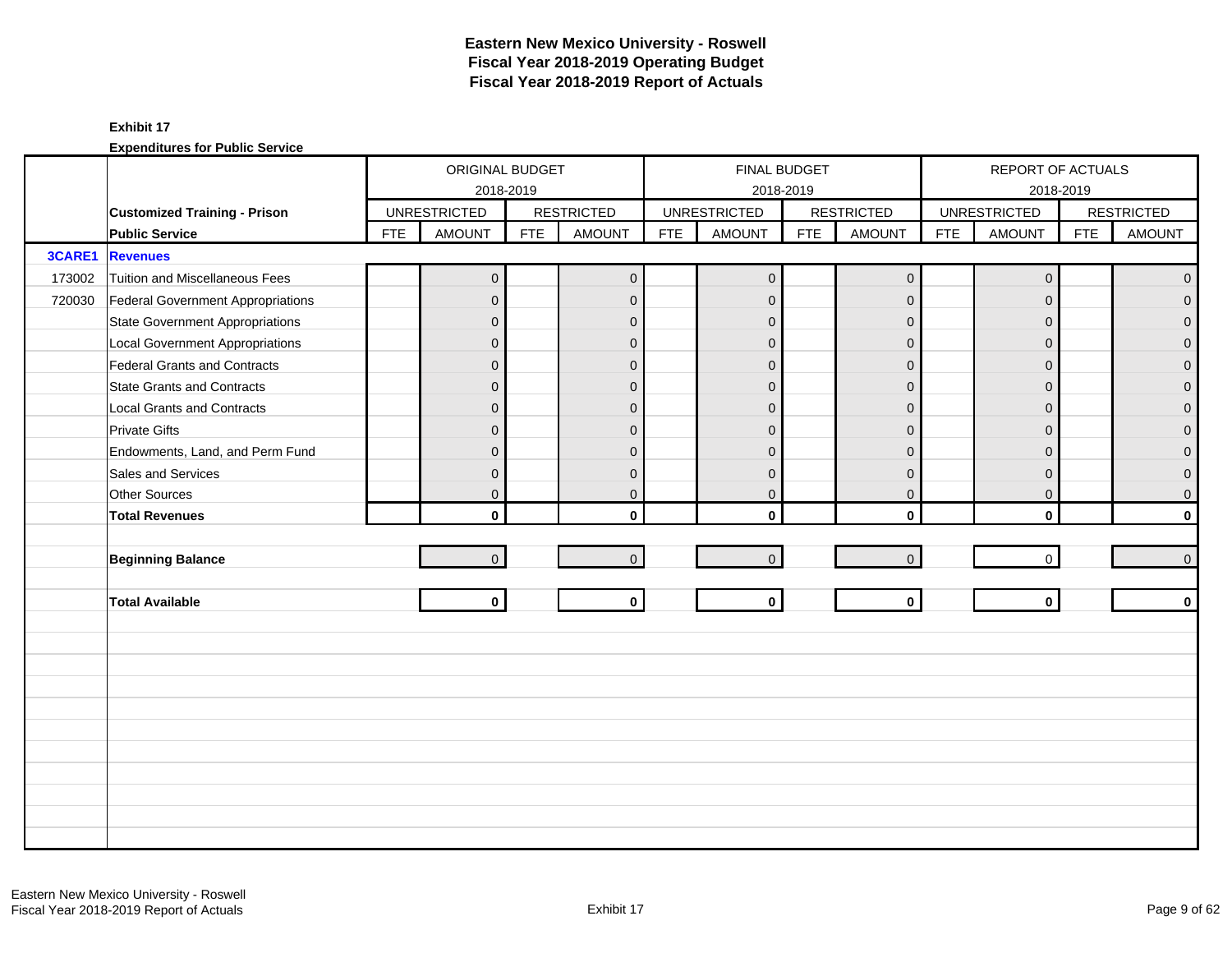|        |                                     |            | <b>ORIGINAL BUDGET</b> |            |                   |            | <b>FINAL BUDGET</b> |            |                   |            | <b>REPORT OF ACTUALS</b> |            |                   |
|--------|-------------------------------------|------------|------------------------|------------|-------------------|------------|---------------------|------------|-------------------|------------|--------------------------|------------|-------------------|
|        |                                     |            | 2018-2019              |            |                   |            |                     | 2018-2019  |                   |            |                          | 2018-2019  |                   |
|        | <b>Customized Training - Prison</b> |            | <b>UNRESTRICTED</b>    |            | <b>RESTRICTED</b> |            | <b>UNRESTRICTED</b> |            | <b>RESTRICTED</b> |            | <b>UNRESTRICTED</b>      |            | <b>RESTRICTED</b> |
|        | <b>Public Service</b>               | <b>FTE</b> | <b>AMOUNT</b>          | <b>FTE</b> | <b>AMOUNT</b>     | <b>FTE</b> | <b>AMOUNT</b>       | <b>FTE</b> | <b>AMOUNT</b>     | <b>FTE</b> | <b>AMOUNT</b>            | <b>FTE</b> | <b>AMOUNT</b>     |
| 3CARE1 | <b>Expenditures</b>                 |            |                        |            |                   |            |                     |            |                   |            |                          |            |                   |
| 173002 | <b>Professional Salaries</b>        | 0.00       | $\overline{0}$         | 0.00       | $\mathbf{0}$      | 0.00       | $\mathbf{0}$        | 0.00       | $\mathbf 0$       | 0.00       | $\mathbf{0}$             | 0.00       | $\overline{0}$    |
| 720030 | <b>Faculty Salaries</b>             | 0.00       | $\overline{0}$         | 0.00       | $\mathbf{0}$      | 0.00       | $\mathbf{0}$        | 0.00       | $\mathbf{0}$      | 0.00       | $\Omega$                 | 0.00       | $\overline{0}$    |
|        | <b>Support Salaries</b>             | 0.00       | $\mathbf{0}$           | 0.00       | $\mathbf 0$       | 0.00       | $\mathbf{0}$        | 0.00       | $\mathbf 0$       | 0.00       | $\mathbf{0}$             | 0.00       | $\overline{0}$    |
|        | <b>Temporary Salaries</b>           | 0.00       | $\overline{0}$         | 0.00       | $\mathbf 0$       | 0.00       | $\mathbf{0}$        | 0.00       | $\mathbf 0$       | 0.00       | $\mathbf{0}$             | 0.00       | $\mathbf 0$       |
|        | <b>Adjunct Salaries</b>             | 0.00       | $\mathbf{0}$           | 0.00       | $\mathbf{0}$      | 0.00       | $\mathbf 0$         | 0.00       | $\mathbf{0}$      | 0.00       | $\Omega$                 | 0.00       | $\mathbf{O}$      |
|        | <b>Technician Salaries</b>          | 0.00       | $\overline{0}$         | 0.00       | $\mathbf{0}$      | 0.00       | $\mathbf 0$         | 0.00       | $\mathbf{0}$      | 0.00       | $\Omega$                 | 0.00       | $\mathbf{0}$      |
|        | <b>Other Salaries</b>               | 0.00       | $\overline{0}$         | 0.00       | $\mathbf{0}$      | 0.00       | $\mathbf{0}$        | 0.00       | $\mathbf{0}$      | 0.00       | $\Omega$                 | 0.00       | $\mathbf{O}$      |
|        | <b>Student Salaries</b>             | 0.00       | $\overline{0}$         | 0.00       | $\mathbf{0}$      | 0.00       | $\mathbf{0}$        | 0.00       | $\mathbf 0$       | 0.00       | $\Omega$                 | 0.00       | $\overline{0}$    |
|        | Federal Work-study Salaries         | 0.00       | $\overline{0}$         | 0.00       | $\mathbf 0$       | 0.00       | $\mathbf{0}$        | 0.00       | $\mathbf 0$       | 0.00       | $\mathbf{0}$             | 0.00       | $\overline{0}$    |
|        | <b>State Work-study Salaries</b>    | 0.00       | $\overline{0}$         | 0.00       | $\mathbf{0}$      | 0.00       | $\mathbf 0$         | 0.00       | $\mathbf 0$       | 0.00       | $\mathbf{0}$             | 0.00       | $\mathbf 0$       |
|        | Supplies                            |            | $\overline{0}$         |            | $\mathbf{0}$      |            | $\mathbf{0}$        |            | $\mathbf 0$       |            | $\Omega$                 |            | $\mathbf 0$       |
|        | Travel                              |            | $\overline{0}$         |            | $\Omega$          |            | $\Omega$            |            | $\mathbf{0}$      |            | $\Omega$                 |            | $\mathbf{0}$      |
|        | Equipment                           |            | $\overline{0}$         |            | $\Omega$          |            | $\Omega$            |            | $\mathbf{0}$      |            | $\Omega$                 |            | $\mathbf 0$       |
|        | <b>Utilities</b>                    |            | $\overline{0}$         |            | $\overline{0}$    |            | $\overline{0}$      |            | $\mathbf{0}$      |            | $\Omega$                 |            | $\mathbf{O}$      |
|        | Miscellaneous                       |            | $\overline{0}$         |            | $\mathbf{0}$      |            | $\mathbf{0}$        |            | $\mathbf{0}$      |            | $\Omega$                 |            | $\mathbf{O}$      |
|        | <b>Indirect Cost</b>                |            | 0                      |            | $\mathbf{0}$      |            | $\Omega$            |            | $\mathbf 0$       |            | $\Omega$                 |            | $\pmb{0}$         |
|        | <b>Benefits</b>                     |            | $\overline{0}$         |            | $\Omega$          |            | $\Omega$            |            | $\mathbf 0$       |            | $\Omega$                 |            | $\mathbf{0}$      |
|        | Services Rendered/Contracted        |            | $\overline{0}$         |            | $\mathbf{0}$      |            | $\overline{0}$      |            | $\mathbf{0}$      |            | $\Omega$                 |            | $\mathbf 0$       |
|        |                                     |            | $\overline{0}$         |            | $\Omega$          |            | $\Omega$            |            | $\mathbf{0}$      |            | $\Omega$                 |            | $\mathbf{0}$      |
|        | <b>Total Expenditures</b>           | 0.00       | $\mathbf 0$            | 0.00       | $\mathbf 0$       | 0.00       | $\mathbf 0$         | 0.00       | $\mathbf 0$       | 0.00       | $\mathbf 0$              | 0.00       | $\mathbf{0}$      |
|        |                                     |            |                        |            |                   |            |                     |            |                   |            |                          |            |                   |
|        | <b>Transfers To or (From)</b>       |            | $\overline{0}$         |            | $\overline{0}$    |            | $\mathbf{0}$        |            | $\mathbf{0}$      |            | $\mathbf{0}$             |            | $\overline{0}$    |
|        |                                     |            |                        |            |                   |            |                     |            |                   |            |                          |            |                   |
|        | <b>Ending Balance</b>               | 0.00       | 0 I                    | 0.00       | $\mathbf{0}$      | 0.00       | $\mathbf{0}$        | 0.00       | $\mathbf{0}$      | 0.00       | $\mathbf{0}$             | 0.00       | $\mathbf 0$       |
|        |                                     |            |                        |            |                   |            |                     |            |                   |            |                          |            |                   |
|        |                                     |            |                        |            |                   |            |                     |            |                   |            |                          |            |                   |
|        |                                     |            |                        |            |                   |            |                     |            |                   |            |                          |            |                   |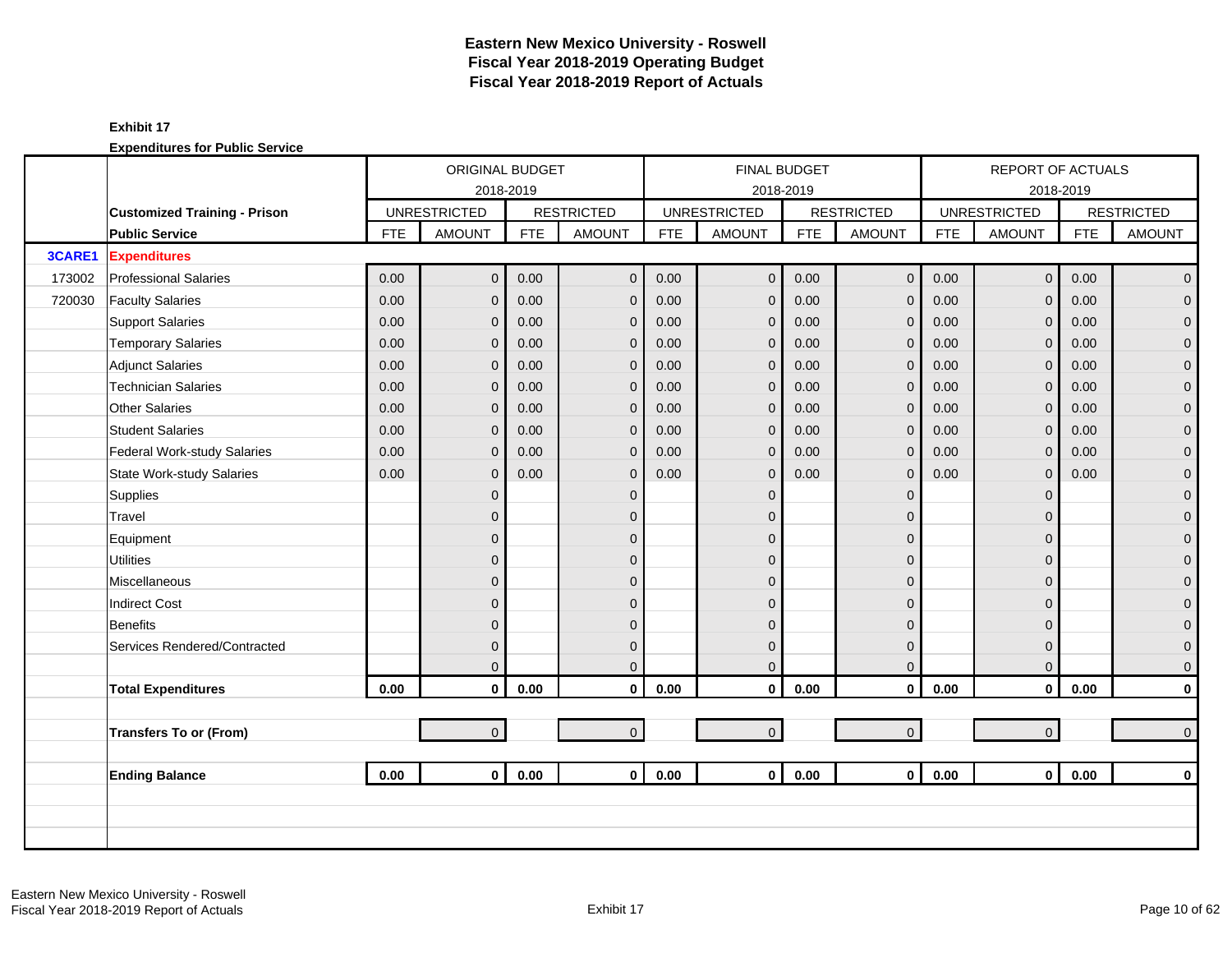|              |                                          |            | ORIGINAL BUDGET     |            |                   |            |                     | FINAL BUDGET |                     |            | REPORT OF ACTUALS   |            |                   |
|--------------|------------------------------------------|------------|---------------------|------------|-------------------|------------|---------------------|--------------|---------------------|------------|---------------------|------------|-------------------|
|              |                                          |            | 2018-2019           |            |                   |            |                     | 2018-2019    |                     |            | 2018-2019           |            |                   |
|              | <b>Customized Training - Prison</b>      |            | <b>UNRESTRICTED</b> |            | <b>RESTRICTED</b> |            | <b>UNRESTRICTED</b> |              | <b>RESTRICTED</b>   |            | <b>UNRESTRICTED</b> |            | <b>RESTRICTED</b> |
|              | <b>Public Service</b>                    | <b>FTE</b> | <b>AMOUNT</b>       | <b>FTE</b> | <b>AMOUNT</b>     | <b>FTE</b> | <b>AMOUNT</b>       | <b>FTE</b>   | <b>AMOUNT</b>       | <b>FTE</b> | <b>AMOUNT</b>       | <b>FTE</b> | <b>AMOUNT</b>     |
| <b>3CTGQ</b> | <b>Revenues</b>                          |            |                     |            |                   |            |                     |              |                     |            |                     |            |                   |
| 173005       | Tuition and Miscellaneous Fees           |            | $\mathbf 0$         |            | $\mathbf 0$       |            | $\mathbf 0$         |              | $\mathsf{O}\xspace$ |            | $\mathbf 0$         |            | $\mathbf 0$       |
| 720131       | <b>Federal Government Appropriations</b> |            | $\mathbf 0$         |            | $\mathbf{0}$      |            | $\mathbf{0}$        |              | $\mathbf 0$         |            | $\mathbf{0}$        |            | $\overline{0}$    |
|              | <b>State Government Appropriations</b>   |            | $\mathbf 0$         |            | $\mathbf{0}$      |            | $\mathbf 0$         |              | $\mathbf 0$         |            | $\mathbf{0}$        |            | $\overline{0}$    |
|              | <b>Local Government Appropriations</b>   |            | $\mathbf 0$         |            | $\mathbf{0}$      |            | $\Omega$            |              | $\mathbf 0$         |            | $\mathbf{0}$        |            | $\mathbf 0$       |
|              | <b>Federal Grants and Contracts</b>      |            | $\mathbf 0$         |            | $\mathbf{0}$      |            | $\mathbf{0}$        |              | $\mathbf{0}$        |            | $\Omega$            |            | $\overline{0}$    |
|              | <b>State Grants and Contracts</b>        |            | $\mathbf{0}$        |            | $\mathbf{0}$      |            | $\Omega$            |              | $\mathbf{0}$        |            | $\Omega$            |            | $\mathbf{0}$      |
|              | <b>Local Grants and Contracts</b>        |            | 0                   |            | $\mathbf 0$       |            | $\Omega$            |              | $\mathbf 0$         |            | $\overline{0}$      |            | $\mathbf 0$       |
|              | <b>Private Gifts</b>                     |            | $\overline{0}$      |            | $\Omega$          |            | $\Omega$            |              | $\mathbf{0}$        |            | $\Omega$            |            | $\overline{0}$    |
|              | Endowments, Land, and Perm Fund          |            | $\mathbf{0}$        |            | $\Omega$          |            | $\Omega$            |              | $\mathbf{0}$        |            | $\Omega$            |            | $\overline{0}$    |
|              | Sales and Services                       |            | $\Omega$            |            | $\mathbf{0}$      |            | $\Omega$            |              | $\mathbf 0$         |            | $\mathbf{0}$        |            | 0                 |
|              | <b>Other Sources</b>                     |            | 25,000              |            | $\mathbf 0$       |            | 25,000              |              | $\mathbf 0$         |            | 23,129              |            | 0                 |
|              | <b>Total Revenues</b>                    |            | 25,000              |            | $\mathbf{0}$      |            | 25,000              |              | $\mathbf 0$         |            | 23,129              |            | $\mathbf{0}$      |
|              |                                          |            |                     |            |                   |            |                     |              |                     |            |                     |            |                   |
|              | <b>Beginning Balance</b>                 |            | 23,646              |            | $\Omega$          |            | 36,091              |              | $\mathbf 0$         |            | 36,091              |            | $\mathbf 0$       |
|              |                                          |            |                     |            |                   |            |                     |              |                     |            |                     |            |                   |
|              | <b>Total Available</b>                   |            | 48,646              |            | $\mathbf 0$       |            | 61,091              |              | $\mathbf 0$         |            | 59,220              |            | $\mathbf 0$       |
|              |                                          |            |                     |            |                   |            |                     |              |                     |            |                     |            |                   |
|              |                                          |            |                     |            |                   |            |                     |              |                     |            |                     |            |                   |
|              |                                          |            |                     |            |                   |            |                     |              |                     |            |                     |            |                   |
|              |                                          |            |                     |            |                   |            |                     |              |                     |            |                     |            |                   |
|              |                                          |            |                     |            |                   |            |                     |              |                     |            |                     |            |                   |
|              |                                          |            |                     |            |                   |            |                     |              |                     |            |                     |            |                   |
|              |                                          |            |                     |            |                   |            |                     |              |                     |            |                     |            |                   |
|              |                                          |            |                     |            |                   |            |                     |              |                     |            |                     |            |                   |
|              |                                          |            |                     |            |                   |            |                     |              |                     |            |                     |            |                   |
|              |                                          |            |                     |            |                   |            |                     |              |                     |            |                     |            |                   |
|              |                                          |            |                     |            |                   |            |                     |              |                     |            |                     |            |                   |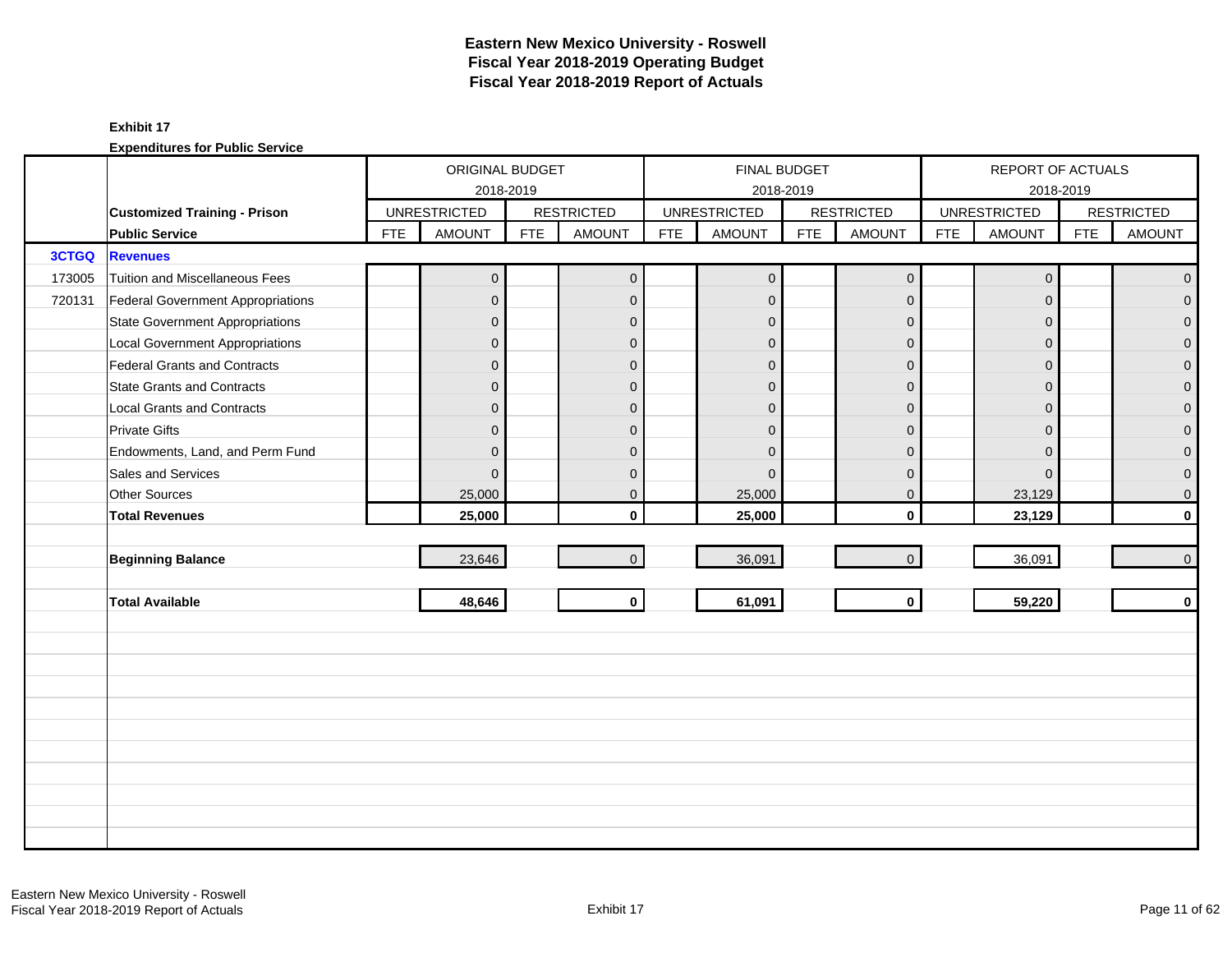|        |                                     |            | ORIGINAL BUDGET     |            |                   |            | FINAL BUDGET        |            |                   |            | <b>REPORT OF ACTUALS</b> |            |                   |
|--------|-------------------------------------|------------|---------------------|------------|-------------------|------------|---------------------|------------|-------------------|------------|--------------------------|------------|-------------------|
|        |                                     |            | 2018-2019           |            |                   |            | 2018-2019           |            |                   |            |                          | 2018-2019  |                   |
|        | <b>Customized Training - Prison</b> |            | <b>UNRESTRICTED</b> |            | <b>RESTRICTED</b> |            | <b>UNRESTRICTED</b> |            | <b>RESTRICTED</b> |            | <b>UNRESTRICTED</b>      |            | <b>RESTRICTED</b> |
|        | <b>Public Service</b>               | <b>FTE</b> | <b>AMOUNT</b>       | <b>FTE</b> | <b>AMOUNT</b>     | <b>FTE</b> | <b>AMOUNT</b>       | <b>FTE</b> | <b>AMOUNT</b>     | <b>FTE</b> | <b>AMOUNT</b>            | <b>FTE</b> | <b>AMOUNT</b>     |
| 3CTGQ  | <b>Expenditures</b>                 |            |                     |            |                   |            |                     |            |                   |            |                          |            |                   |
| 173005 | <b>Professional Salaries</b>        | 0.10       | 5,641               | 0.00       | $\mathbf{0}$      | 0.10       | 5,641               | 0.00       | $\mathbf{0}$      | 0.25       | 12,801                   | 0.00       | $\overline{0}$    |
| 720131 | <b>Faculty Salaries</b>             | 0.00       | $\overline{0}$      | 0.00       | $\mathbf 0$       | 0.00       | $\mathbf 0$         | 0.00       | $\mathbf{0}$      | 0.00       | $\mathbf 0$              | 0.00       | $\overline{0}$    |
|        | <b>Support Salaries</b>             | 0.00       | $\mathbf{0}$        | 0.00       | $\mathbf 0$       | 0.00       | $\mathbf 0$         | 0.00       | $\mathbf 0$       | 0.00       | $\mathbf 0$              | 0.00       | $\mathbf 0$       |
|        | <b>Temporary Salaries</b>           | 0.00       | $\overline{0}$      | 0.00       | $\overline{0}$    | 0.00       | $\mathbf{0}$        | 0.00       | $\mathbf{0}$      | 0.00       | $\mathbf{0}$             | 0.00       | $\mathbf 0$       |
|        | <b>Adjunct Salaries</b>             | 0.00       | $\overline{0}$      | 0.00       | $\overline{0}$    | 0.00       | $\mathbf{0}$        | 0.00       | $\mathbf{0}$      | 0.00       | $\mathbf{0}$             | 0.00       | $\overline{0}$    |
|        | <b>Technician Salaries</b>          | 0.00       | $\overline{0}$      | 0.00       | $\mathbf{0}$      | 0.00       | $\mathbf{0}$        | 0.00       | $\mathbf{0}$      | 0.00       | $\overline{0}$           | 0.00       | $\overline{0}$    |
|        | Other Salaries                      | 0.00       | $\overline{0}$      | 0.00       | $\overline{0}$    | 0.00       | $\mathbf{0}$        | 0.00       | $\mathbf{0}$      | 0.00       | $\overline{0}$           | 0.00       | $\mathbf 0$       |
|        | <b>Student Salaries</b>             | 0.00       | $\overline{0}$      | 0.00       | $\mathbf 0$       | 0.00       | $\mathbf{0}$        | 0.00       | $\mathbf{0}$      | 0.00       | $\mathbf{0}$             | 0.00       | $\mathbf 0$       |
|        | Federal Work-study Salaries         | 0.00       | $\overline{0}$      | 0.00       | $\mathbf 0$       | 0.00       | $\mathbf{0}$        | 0.00       | $\mathbf{0}$      | 0.00       | $\mathbf 0$              | 0.00       | $\mathbf 0$       |
|        | <b>State Work-study Salaries</b>    | 0.00       | $\overline{0}$      | 0.00       | $\mathbf 0$       | 0.00       | $\mathbf{0}$        | 0.00       | $\mathbf 0$       | 0.00       | $\mathbf{0}$             | 0.00       | 0                 |
|        | Supplies                            |            | 30,000              |            | $\mathbf 0$       |            | 30,000              |            | $\mathbf 0$       |            | 19,097                   |            | $\mathbf 0$       |
|        | Travel                              |            | $\overline{0}$      |            | $\Omega$          |            | $\Omega$            |            | $\Omega$          |            | 718                      |            | $\overline{0}$    |
|        | Equipment                           |            | $\overline{0}$      |            | $\Omega$          |            | $\Omega$            |            | $\mathbf{0}$      |            | $\overline{0}$           |            | $\mathbf 0$       |
|        | <b>Utilities</b>                    |            | $\overline{0}$      |            | $\mathbf{0}$      |            | $\Omega$            |            | $\mathbf{0}$      |            | $\Omega$                 |            | $\mathbf 0$       |
|        | Miscellaneous                       |            | $\overline{0}$      |            | $\mathbf{0}$      |            | $\Omega$            |            | $\mathbf{0}$      |            | $\Omega$                 |            | 0                 |
|        | <b>Indirect Cost</b>                |            | $\Omega$            |            | $\Omega$          |            | $\Omega$            |            | $\mathbf{0}$      |            | $\Omega$                 |            | $\mathbf 0$       |
|        | Benefits                            |            | 2,538               |            | $\Omega$          |            | 2,538               |            | $\mathbf{0}$      |            | 4,140                    |            | $\mathbf 0$       |
|        | Services Rendered/Contracted        |            | $\mathbf{0}$        |            | $\mathbf 0$       |            | $\mathbf{0}$        |            | $\mathbf 0$       |            | $\mathbf 0$              |            | $\mathbf 0$       |
|        |                                     |            | $\Omega$            |            | $\Omega$          |            | $\Omega$            |            | $\mathbf{0}$      |            | $\Omega$                 |            | $\mathbf 0$       |
|        | <b>Total Expenditures</b>           | 0.10       | 38,179              | 0.00       | $\mathbf 0$       | 0.10       | 38,179              | 0.00       | $\mathbf 0$       | 0.25       | 36,756                   | 0.00       | $\mathbf 0$       |
|        |                                     |            |                     |            |                   |            |                     |            |                   |            |                          |            |                   |
|        | Transfers To or (From)              |            | $\overline{0}$      |            | $\mathbf{0}$      |            | $\mathbf 0$         |            | $\mathbf{0}$      |            | $\overline{0}$           |            | $\overline{0}$    |
|        |                                     |            |                     |            |                   |            |                     |            |                   |            |                          |            |                   |
|        | <b>Ending Balance</b>               | 0.10       | 10,467              | 0.00       | $\mathbf{0}$      | 0.10       | 22,912              | 0.00       | $\mathbf{0}$      | 0.25       | 22,464                   | 0.00       | $\mathbf{0}$      |
|        |                                     |            |                     |            |                   |            |                     |            |                   |            |                          |            |                   |
|        |                                     |            |                     |            |                   |            |                     |            |                   |            |                          |            |                   |
|        |                                     |            |                     |            |                   |            |                     |            |                   |            |                          |            |                   |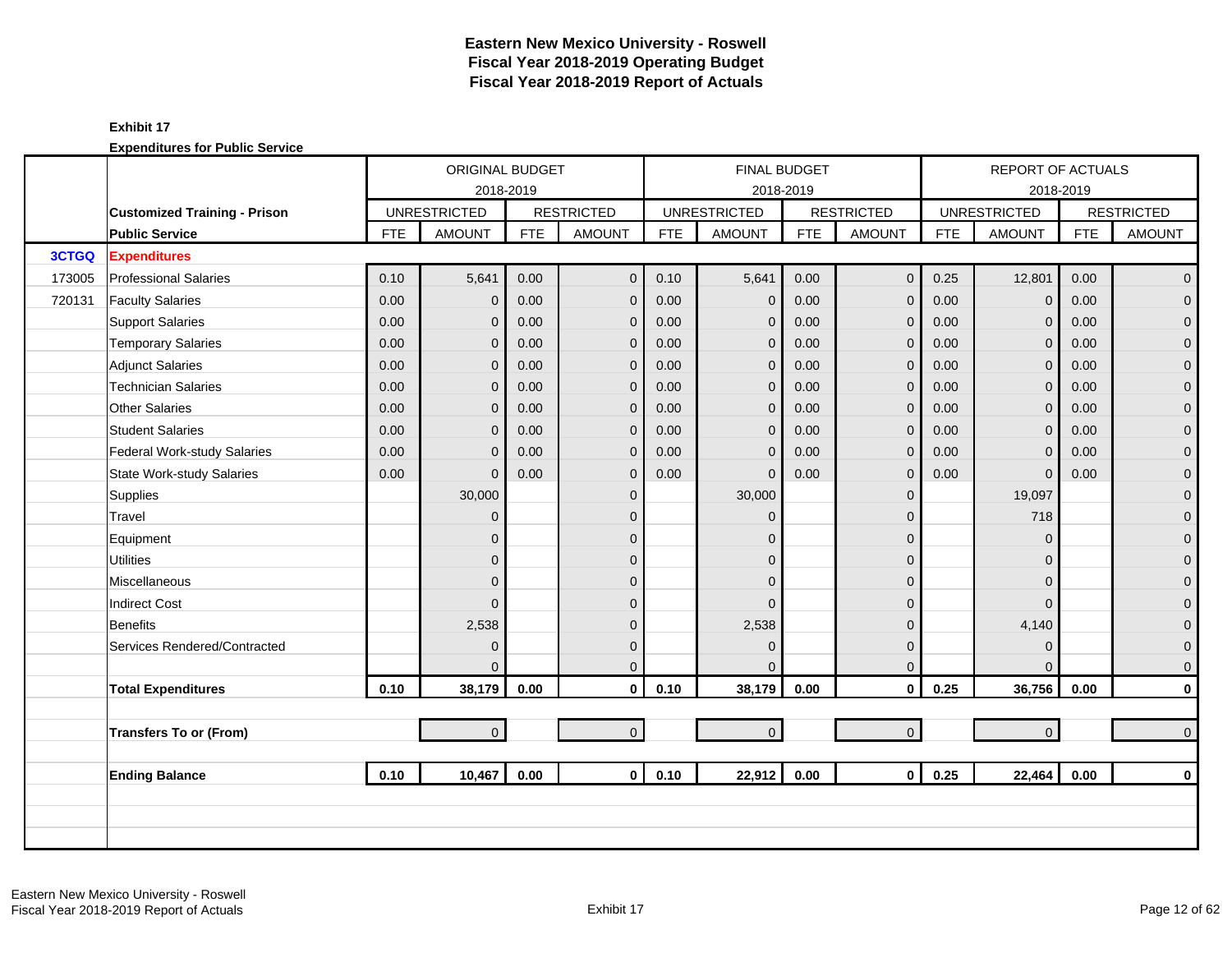|        |                                          |            | ORIGINAL BUDGET     |            |                   |            | FINAL BUDGET        |            |                   |            | REPORT OF ACTUALS   |            |                     |
|--------|------------------------------------------|------------|---------------------|------------|-------------------|------------|---------------------|------------|-------------------|------------|---------------------|------------|---------------------|
|        |                                          |            | 2018-2019           |            |                   |            |                     | 2018-2019  |                   |            |                     | 2018-2019  |                     |
|        | <b>Customized Training MLS</b>           |            | <b>UNRESTRICTED</b> |            | <b>RESTRICTED</b> |            | <b>UNRESTRICTED</b> |            | <b>RESTRICTED</b> |            | <b>UNRESTRICTED</b> |            | <b>RESTRICTED</b>   |
|        | <b>Public Service</b>                    | <b>FTE</b> | <b>AMOUNT</b>       | <b>FTE</b> | <b>AMOUNT</b>     | <b>FTE</b> | <b>AMOUNT</b>       | <b>FTE</b> | <b>AMOUNT</b>     | <b>FTE</b> | <b>AMOUNT</b>       | <b>FTE</b> | <b>AMOUNT</b>       |
|        | <b>3CTGQM Revenues</b>                   |            |                     |            |                   |            |                     |            |                   |            |                     |            |                     |
| 173027 | Tuition and Miscellaneous Fees           |            | $\mathbf 0$         |            | $\mathbf 0$       |            | $\mathbf 0$         |            | $\mathbf 0$       |            | $\mathbf 0$         |            | $\mathbf{0}$        |
| 720131 | <b>Federal Government Appropriations</b> |            | $\overline{0}$      |            | $\mathbf 0$       |            | $\mathbf 0$         |            | $\mathbf 0$       |            | $\mathbf{0}$        |            | $\overline{0}$      |
|        | <b>State Government Appropriations</b>   |            | $\overline{0}$      |            | $\Omega$          |            | $\Omega$            |            | $\mathbf{0}$      |            | $\Omega$            |            | $\mathbf 0$         |
|        | <b>Local Government Appropriations</b>   |            | $\overline{0}$      |            | $\mathbf{0}$      |            | $\Omega$            |            | $\mathbf 0$       |            | $\mathbf 0$         |            | $\mathbf 0$         |
|        | Federal Grants and Contracts             |            | $\mathbf 0$         |            | $\mathbf{0}$      |            | $\mathbf{0}$        |            | $\mathbf 0$       |            | $\Omega$            |            | $\overline{0}$      |
|        | <b>State Grants and Contracts</b>        |            | $\overline{0}$      |            | $\Omega$          |            | $\Omega$            |            | $\mathbf{0}$      |            | $\Omega$            |            | $\overline{0}$      |
|        | <b>Local Grants and Contracts</b>        |            | $\overline{0}$      |            | $\mathbf{0}$      |            | $\Omega$            |            | $\mathbf 0$       |            | $\Omega$            |            | $\mathsf{O}\xspace$ |
|        | <b>Private Gifts</b>                     |            | $\overline{0}$      |            | $\mathbf{0}$      |            | $\mathbf{0}$        |            | $\mathbf 0$       |            | $\Omega$            |            | $\mathbf 0$         |
|        | Endowments, Land, and Perm Fund          |            | $\overline{0}$      |            | $\mathbf{0}$      |            | $\Omega$            |            | $\mathbf 0$       |            | $\Omega$            |            | $\mathsf{O}\xspace$ |
|        | Sales and Services                       |            | $\Omega$            |            | $\mathbf{0}$      |            | $\Omega$            |            | $\mathbf 0$       |            | $\Omega$            |            | $\mathbf 0$         |
|        | Other Sources                            |            | 15,000              |            | $\mathbf 0$       |            | 15,000              |            | $\mathbf 0$       |            | $\mathbf 0$         |            | $\mathsf{O}\xspace$ |
|        | <b>Total Revenues</b>                    |            | 15,000              |            | $\mathbf{0}$      |            | 15,000              |            | $\mathbf 0$       |            | $\mathbf{0}$        |            | $\mathbf 0$         |
|        |                                          |            |                     |            |                   |            |                     |            |                   |            |                     |            |                     |
|        | <b>Beginning Balance</b>                 |            | (9,700)             |            | $\mathbf{0}$      |            | 3,917               |            | $\mathbf 0$       |            | 3,917               |            | $\overline{0}$      |
|        |                                          |            |                     |            |                   |            |                     |            |                   |            |                     |            |                     |
|        | <b>Total Available</b>                   |            | 5,300               |            | $\mathbf 0$       |            | 18,917              |            | $\mathbf 0$       |            | 3,917               |            | $\mathbf 0$         |
|        |                                          |            |                     |            |                   |            |                     |            |                   |            |                     |            |                     |
|        |                                          |            |                     |            |                   |            |                     |            |                   |            |                     |            |                     |
|        |                                          |            |                     |            |                   |            |                     |            |                   |            |                     |            |                     |
|        |                                          |            |                     |            |                   |            |                     |            |                   |            |                     |            |                     |
|        |                                          |            |                     |            |                   |            |                     |            |                   |            |                     |            |                     |
|        |                                          |            |                     |            |                   |            |                     |            |                   |            |                     |            |                     |
|        |                                          |            |                     |            |                   |            |                     |            |                   |            |                     |            |                     |
|        |                                          |            |                     |            |                   |            |                     |            |                   |            |                     |            |                     |
|        |                                          |            |                     |            |                   |            |                     |            |                   |            |                     |            |                     |
|        |                                          |            |                     |            |                   |            |                     |            |                   |            |                     |            |                     |
|        |                                          |            |                     |            |                   |            |                     |            |                   |            |                     |            |                     |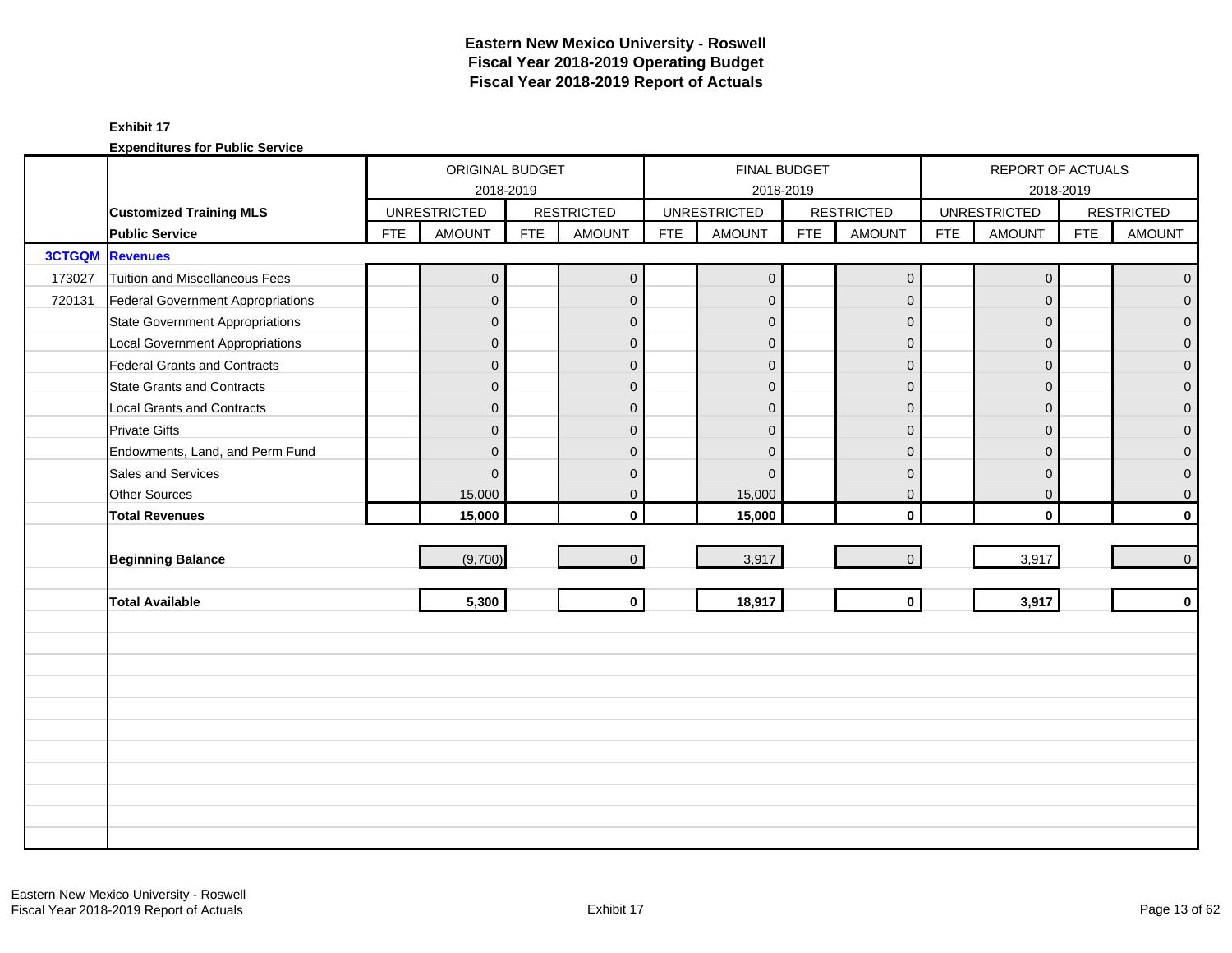|        |                                  |            | ORIGINAL BUDGET     |            |                   |            | <b>FINAL BUDGET</b> |            |                   |            | REPORT OF ACTUALS   |            |                   |
|--------|----------------------------------|------------|---------------------|------------|-------------------|------------|---------------------|------------|-------------------|------------|---------------------|------------|-------------------|
|        |                                  |            | 2018-2019           |            |                   |            | 2018-2019           |            |                   |            |                     | 2018-2019  |                   |
|        | <b>Customized Training MLS</b>   |            | <b>UNRESTRICTED</b> |            | <b>RESTRICTED</b> |            | <b>UNRESTRICTED</b> |            | <b>RESTRICTED</b> |            | <b>UNRESTRICTED</b> |            | <b>RESTRICTED</b> |
|        | <b>Public Service</b>            | <b>FTE</b> | <b>AMOUNT</b>       | <b>FTE</b> | <b>AMOUNT</b>     | <b>FTE</b> | <b>AMOUNT</b>       | <b>FTE</b> | <b>AMOUNT</b>     | <b>FTE</b> | <b>AMOUNT</b>       | <b>FTE</b> | <b>AMOUNT</b>     |
|        | <b>3CTGQM</b> Expenditures       |            |                     |            |                   |            |                     |            |                   |            |                     |            |                   |
| 173027 | <b>Professional Salaries</b>     | 0.00       | $\overline{0}$      | 0.00       | $\mathbf{0}$      | 0.00       | $\overline{0}$      | 0.00       | $\mathbf{0}$      | 0.00       | $\overline{0}$      | 0.00       | $\overline{0}$    |
| 720131 | <b>Faculty Salaries</b>          | 0.00       | $\overline{0}$      | 0.00       | $\mathbf{0}$      | 0.00       | $\overline{0}$      | 0.00       | $\mathbf 0$       | 0.00       | $\mathbf{0}$        | 0.00       | $\overline{0}$    |
|        | <b>Support Salaries</b>          | 0.00       | $\mathbf 0$         | 0.00       | $\mathbf 0$       | 0.00       | $\mathbf{0}$        | 0.00       | $\mathbf{0}$      | 0.00       | $\mathbf 0$         | 0.00       | $\overline{0}$    |
|        | <b>Temporary Salaries</b>        | 0.00       | $\mathbf{0}$        | 0.00       | $\mathbf{0}$      | 0.00       | $\mathbf{0}$        | 0.00       | $\mathbf 0$       | 0.00       | $\mathbf 0$         | 0.00       | 0                 |
|        | <b>Adjunct Salaries</b>          | 0.00       | $\mathbf{0}$        | 0.00       | $\mathbf{0}$      | 0.00       | $\mathbf 0$         | 0.00       | $\mathbf 0$       | 0.00       | $\mathbf{0}$        | 0.00       | $\mathbf 0$       |
|        | <b>Technician Salaries</b>       | 0.00       | $\mathbf{0}$        | 0.00       | $\mathbf{0}$      | 0.00       | $\mathbf{0}$        | 0.00       | $\mathbf{0}$      | 0.00       | $\mathbf{0}$        | 0.00       | $\mathbf{0}$      |
|        | <b>Other Salaries</b>            | 0.00       | 0                   | 0.00       | $\mathbf{0}$      | 0.00       | $\mathbf{0}$        | 0.00       | $\mathbf{0}$      | 0.00       | $\overline{0}$      | 0.00       | $\mathbf 0$       |
|        | <b>Student Salaries</b>          | 0.00       | 0                   | 0.00       | $\mathbf{0}$      | 0.00       | $\mathbf{0}$        | 0.00       | $\mathbf{0}$      | 0.00       | $\Omega$            | 0.00       | $\overline{0}$    |
|        | Federal Work-study Salaries      | 0.00       | $\mathbf{0}$        | 0.00       | $\mathbf 0$       | 0.00       | $\mathbf{0}$        | 0.00       | $\mathbf{0}$      | 0.00       | $\mathbf 0$         | 0.00       | $\mathbf 0$       |
|        | <b>State Work-study Salaries</b> | 0.00       | $\mathbf{0}$        | 0.00       | $\mathbf{0}$      | 0.00       | $\mathbf{0}$        | 0.00       | $\mathbf 0$       | 0.00       | $\mathbf 0$         | 0.00       | 0                 |
|        | Supplies                         |            | 16,500              |            | $\mathbf{0}$      |            | 26,500              |            | $\mathbf 0$       |            | $\mathbf{0}$        |            | 0                 |
|        | Travel                           |            | $\Omega$            |            | $\Omega$          |            | $\Omega$            |            | $\Omega$          |            | $\Omega$            |            | 0                 |
|        | Equipment                        |            | 0                   |            | $\Omega$          |            | $\Omega$            |            | $\mathbf{0}$      |            | $\Omega$            |            | $\mathbf 0$       |
|        | <b>Utilities</b>                 |            | $\overline{0}$      |            | $\Omega$          |            | $\Omega$            |            | $\mathbf 0$       |            | $\Omega$            |            | $\mathbf 0$       |
|        | Miscellaneous                    |            | 0                   |            | $\mathbf{0}$      |            | $\Omega$            |            | $\mathbf{0}$      |            | $\mathbf{0}$        |            | 0                 |
|        | <b>Indirect Cost</b>             |            | 0                   |            | $\mathbf{0}$      |            | $\Omega$            |            | $\mathbf{0}$      |            | $\mathbf 0$         |            | $\mathbf 0$       |
|        | <b>Benefits</b>                  |            | $\overline{0}$      |            | $\Omega$          |            | $\Omega$            |            | $\mathbf{0}$      |            | $\Omega$            |            | $\overline{0}$    |
|        | Services Rendered/Contracted     |            | 0                   |            | $\Omega$          |            | $\Omega$            |            | $\mathbf{0}$      |            | $\mathbf 0$         |            | $\overline{0}$    |
|        |                                  |            | $\Omega$            |            | $\Omega$          |            | $\Omega$            |            | $\mathbf{0}$      |            | $\Omega$            |            | $\mathbf 0$       |
|        | <b>Total Expenditures</b>        | 0.00       | 16,500              | 0.00       | $\mathbf 0$       | 0.00       | 26,500              | 0.00       | $\mathbf 0$       | 0.00       | $\mathbf 0$         | 0.00       | $\mathbf 0$       |
|        |                                  |            |                     |            |                   |            |                     |            |                   |            |                     |            |                   |
|        | <b>Transfers To or (From)</b>    |            | $\overline{0}$      |            | $\Omega$          |            | $\mathbf 0$         |            | $\mathbf{0}$      |            | $\overline{0}$      |            | $\mathbf 0$       |
|        |                                  |            |                     |            |                   |            |                     |            |                   |            |                     |            |                   |
|        | <b>Ending Balance</b>            | 0.00       | (11, 200)           | 0.00       | $\mathbf{0}$      | 0.00       | (7, 583)            | 0.00       | $\mathbf{0}$      | 0.00       | 3,917               | 0.00       | $\bf{0}$          |
|        |                                  |            |                     |            |                   |            |                     |            |                   |            |                     |            |                   |
|        |                                  |            |                     |            |                   |            |                     |            |                   |            |                     |            |                   |
|        |                                  |            |                     |            |                   |            |                     |            |                   |            |                     |            |                   |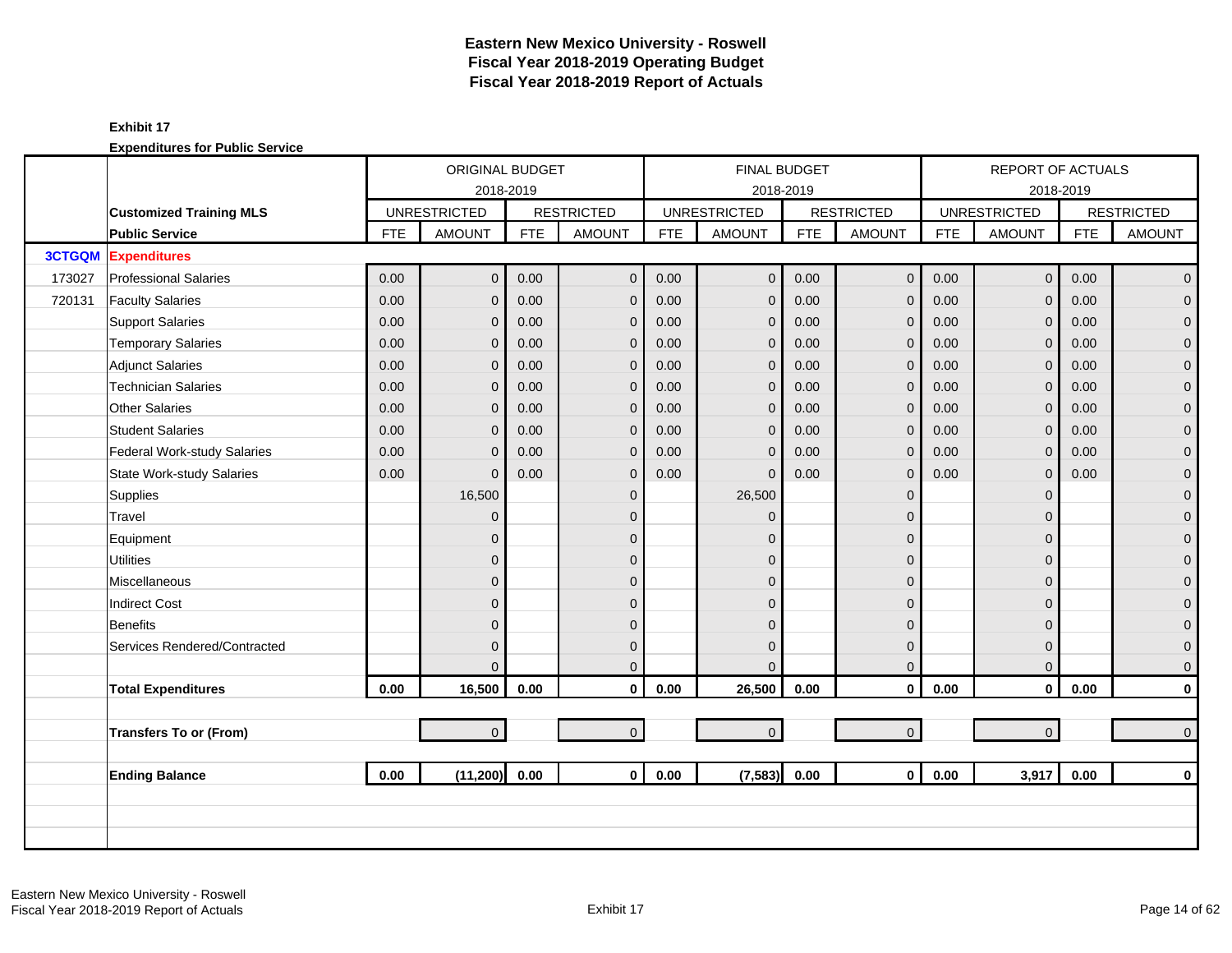# **Eastern New Mexico University - Roswell Fiscal Year 2018-2019 Operating Budget Fiscal Year 2018-2019 Report of Actuals**

### **Exhibit 17**

|               |                                           |            | ORIGINAL BUDGET     |            |                   |            | FINAL BUDGET        |            |                   |            | REPORT OF ACTUALS   |            |                   |
|---------------|-------------------------------------------|------------|---------------------|------------|-------------------|------------|---------------------|------------|-------------------|------------|---------------------|------------|-------------------|
|               |                                           |            | 2018-2019           |            |                   |            | 2018-2019           |            |                   |            | 2018-2019           |            |                   |
|               | <b>Customized Training Youth Offender</b> |            | <b>UNRESTRICTED</b> |            | <b>RESTRICTED</b> |            | <b>UNRESTRICTED</b> |            | <b>RESTRICTED</b> |            | <b>UNRESTRICTED</b> |            | <b>RESTRICTED</b> |
|               | <b>Public Service</b>                     | <b>FTE</b> | <b>AMOUNT</b>       | <b>FTE</b> | <b>AMOUNT</b>     | <b>FTE</b> | <b>AMOUNT</b>       | <b>FTE</b> | <b>AMOUNT</b>     | <b>FTE</b> | <b>AMOUNT</b>       | <b>FTE</b> | <b>AMOUNT</b>     |
| <b>3CTGQY</b> | <b>Revenues</b>                           |            |                     |            |                   |            |                     |            |                   |            |                     |            |                   |
| 173029        | <b>Tuition and Miscellaneous Fees</b>     |            | $\mathbf 0$         |            | $\mathbf{0}$      |            | $\mathbf 0$         |            | $\mathbf 0$       |            | $\mathbf 0$         |            | $\mathbf{0}$      |
| 720131        | Federal Government Appropriations         |            | $\overline{0}$      |            | $\mathbf{0}$      |            | $\mathbf{0}$        |            | $\mathbf{0}$      |            | $\mathbf{0}$        |            | $\overline{0}$    |
|               | <b>State Government Appropriations</b>    |            | $\overline{0}$      |            | $\mathbf 0$       |            | $\Omega$            |            | $\mathbf 0$       |            | $\mathbf{0}$        |            | $\overline{0}$    |
|               | <b>Local Government Appropriations</b>    |            | $\mathbf 0$         |            | $\mathbf{0}$      |            | $\Omega$            |            | $\mathbf{0}$      |            | $\Omega$            |            | $\mathbf 0$       |
|               | <b>Federal Grants and Contracts</b>       |            | $\mathbf 0$         |            | $\mathbf{0}$      |            | $\mathbf 0$         |            | $\overline{0}$    |            | $\Omega$            |            | $\overline{0}$    |
|               | <b>State Grants and Contracts</b>         |            | $\overline{0}$      |            | $\mathbf{0}$      |            | $\Omega$            |            | $\mathbf{0}$      |            | $\overline{0}$      |            | 0                 |
|               | <b>Local Grants and Contracts</b>         |            | $\overline{0}$      |            | $\mathbf 0$       |            | $\mathbf{0}$        |            | $\mathbf{0}$      |            | $\overline{0}$      |            | 0                 |
|               | <b>Private Gifts</b>                      |            | $\overline{0}$      |            | $\mathbf{0}$      |            | $\Omega$            |            | $\mathbf{0}$      |            | $\Omega$            |            | $\overline{0}$    |
|               | Endowments, Land, and Perm Fund           |            | $\overline{0}$      |            | $\mathbf{0}$      |            | $\Omega$            |            | $\mathbf{0}$      |            | $\mathbf{0}$        |            | 0                 |
|               | Sales and Services                        |            | $\overline{0}$      |            | $\mathbf{0}$      |            | $\mathbf{0}$        |            | $\mathbf 0$       |            | $\overline{0}$      |            | 0                 |
|               | Other Sources                             |            | $\overline{0}$      |            | $\mathbf 0$       |            | $\mathbf 0$         |            | $\mathbf 0$       |            | $\mathbf 0$         |            | 0                 |
|               | <b>Total Revenues</b>                     |            | $\mathbf 0$         |            | $\mathbf{0}$      |            | $\mathbf{0}$        |            | $\mathbf 0$       |            | $\mathbf{0}$        |            | $\mathbf{0}$      |
|               |                                           |            |                     |            |                   |            |                     |            |                   |            |                     |            |                   |
|               | <b>Beginning Balance</b>                  |            | (7, 381)            |            | $\mathbf{0}$      |            | (3,881)             |            | $\mathbf 0$       |            | (3,881)             |            | $\pmb{0}$         |
|               |                                           |            |                     |            |                   |            |                     |            |                   |            |                     |            |                   |
|               | <b>Total Available</b>                    |            | (7, 381)            |            | $\mathbf 0$       |            | (3,881)             |            | $\mathbf 0$       |            | (3,881)             |            | $\mathbf 0$       |
|               |                                           |            |                     |            |                   |            |                     |            |                   |            |                     |            |                   |
|               |                                           |            |                     |            |                   |            |                     |            |                   |            |                     |            |                   |
|               |                                           |            |                     |            |                   |            |                     |            |                   |            |                     |            |                   |
|               |                                           |            |                     |            |                   |            |                     |            |                   |            |                     |            |                   |
|               |                                           |            |                     |            |                   |            |                     |            |                   |            |                     |            |                   |
|               |                                           |            |                     |            |                   |            |                     |            |                   |            |                     |            |                   |
|               |                                           |            |                     |            |                   |            |                     |            |                   |            |                     |            |                   |
|               |                                           |            |                     |            |                   |            |                     |            |                   |            |                     |            |                   |
|               |                                           |            |                     |            |                   |            |                     |            |                   |            |                     |            |                   |
|               |                                           |            |                     |            |                   |            |                     |            |                   |            |                     |            |                   |
|               |                                           |            |                     |            |                   |            |                     |            |                   |            |                     |            |                   |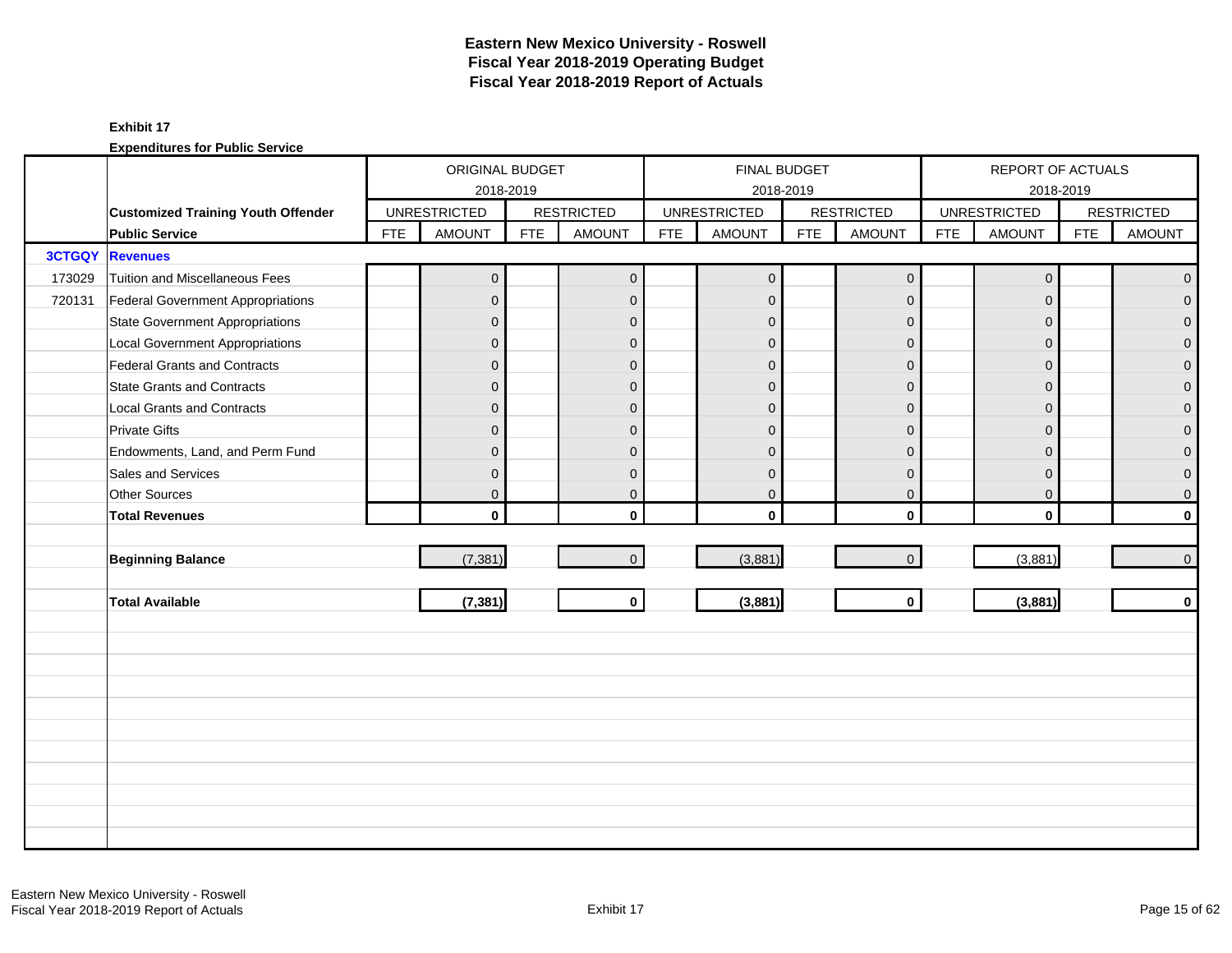# **Eastern New Mexico University - Roswell Fiscal Year 2018-2019 Operating Budget Fiscal Year 2018-2019 Report of Actuals**

### **Exhibit 17**

|               |                                           |            | <b>ORIGINAL BUDGET</b> |            |                   |            | <b>FINAL BUDGET</b> |            |                   |            | <b>REPORT OF ACTUALS</b> |            |                   |
|---------------|-------------------------------------------|------------|------------------------|------------|-------------------|------------|---------------------|------------|-------------------|------------|--------------------------|------------|-------------------|
|               |                                           |            | 2018-2019              |            |                   |            | 2018-2019           |            |                   |            |                          | 2018-2019  |                   |
|               | <b>Customized Training Youth Offender</b> |            | <b>UNRESTRICTED</b>    |            | <b>RESTRICTED</b> |            | <b>UNRESTRICTED</b> |            | <b>RESTRICTED</b> |            | <b>UNRESTRICTED</b>      |            | <b>RESTRICTED</b> |
|               | <b>Public Service</b>                     | <b>FTE</b> | <b>AMOUNT</b>          | <b>FTE</b> | <b>AMOUNT</b>     | <b>FTE</b> | <b>AMOUNT</b>       | <b>FTE</b> | <b>AMOUNT</b>     | <b>FTE</b> | <b>AMOUNT</b>            | <b>FTE</b> | <b>AMOUNT</b>     |
| <b>3CTGQY</b> | <b>Expenditures</b>                       |            |                        |            |                   |            |                     |            |                   |            |                          |            |                   |
| 173029        | <b>Professional Salaries</b>              | 0.00       | $\overline{0}$         | 0.00       | $\mathbf 0$       | 0.00       | $\mathbf 0$         | 0.00       | $\mathbf 0$       | 0.00       | $\mathbf 0$              | 0.00       | $\overline{0}$    |
| 720131        | <b>Faculty Salaries</b>                   | 0.00       | $\mathbf{0}$           | 0.00       | $\mathbf 0$       | 0.00       | $\mathbf 0$         | 0.00       | $\mathbf{0}$      | 0.00       | $\mathbf{0}$             | 0.00       | $\overline{0}$    |
|               | <b>Support Salaries</b>                   | 0.00       | $\overline{0}$         | 0.00       | $\mathbf{0}$      | 0.00       | $\mathbf 0$         | 0.00       | $\mathbf 0$       | 0.00       | $\mathbf{0}$             | 0.00       | $\overline{0}$    |
|               | <b>Temporary Salaries</b>                 | 0.00       | $\overline{0}$         | 0.00       | $\mathbf{0}$      | 0.00       | $\mathbf 0$         | 0.00       | $\mathbf{0}$      | 0.00       | $\mathbf{0}$             | 0.00       | $\mathbf{O}$      |
|               | <b>Adjunct Salaries</b>                   | 0.00       | $\overline{0}$         | 0.00       | $\mathbf{0}$      | 0.00       | $\mathbf{0}$        | 0.00       | $\mathbf 0$       | 0.00       | $\Omega$                 | 0.00       | $\overline{0}$    |
|               | <b>Technician Salaries</b>                | 0.00       | $\overline{0}$         | 0.00       | $\mathbf{0}$      | 0.00       | $\mathbf 0$         | 0.00       | $\mathbf{0}$      | 0.00       | $\Omega$                 | 0.00       | $\overline{0}$    |
|               | <b>Other Salaries</b>                     | 0.00       | $\overline{0}$         | 0.00       | $\mathbf{0}$      | 0.00       | $\mathbf 0$         | 0.00       | $\mathbf{0}$      | 0.00       | $\Omega$                 | 0.00       | $\mathbf{O}$      |
|               | <b>Student Salaries</b>                   | 0.00       | $\overline{0}$         | 0.00       | $\mathbf{0}$      | 0.00       | $\mathbf{0}$        | 0.00       | $\mathbf 0$       | 0.00       | $\Omega$                 | 0.00       | $\overline{0}$    |
|               | Federal Work-study Salaries               | 0.00       | 0                      | 0.00       | $\mathbf 0$       | 0.00       | $\mathbf 0$         | 0.00       | $\mathbf 0$       | 0.00       | $\mathbf{0}$             | 0.00       | $\mathbf{O}$      |
|               | <b>State Work-study Salaries</b>          | 0.00       | $\overline{0}$         | 0.00       | $\mathbf{0}$      | 0.00       | $\mathbf{0}$        | 0.00       | $\mathbf{0}$      | 0.00       | $\mathbf{0}$             | 0.00       | $\mathbf{O}$      |
|               | Supplies                                  |            | $\overline{0}$         |            | $\mathbf{0}$      |            | $\Omega$            |            | $\mathbf{0}$      |            | $\Omega$                 |            | $\mathbf{O}$      |
|               | Travel                                    |            | $\overline{0}$         |            | $\Omega$          |            | $\Omega$            |            | $\mathbf 0$       |            | $\Omega$                 |            | $\mathbf{O}$      |
|               | Equipment                                 |            | $\overline{0}$         |            | $\Omega$          |            | $\Omega$            |            | $\mathbf 0$       |            | $\Omega$                 |            | $\mathbf 0$       |
|               | <b>Utilities</b>                          |            | $\overline{0}$         |            | $\Omega$          |            | $\Omega$            |            | $\mathbf 0$       |            | $\Omega$                 |            | $\mathbf{O}$      |
|               | Miscellaneous                             |            | $\overline{0}$         |            | $\mathbf{0}$      |            | $\Omega$            |            | $\mathbf{0}$      |            | $\Omega$                 |            | $\mathbf{O}$      |
|               | <b>Indirect Cost</b>                      |            | $\mathbf 0$            |            | $\mathbf{0}$      |            | $\Omega$            |            | $\mathbf 0$       |            | $\Omega$                 |            | $\mathbf 0$       |
|               | <b>Benefits</b>                           |            | $\overline{0}$         |            | $\Omega$          |            | $\Omega$            |            | $\mathbf{0}$      |            | $\Omega$                 |            | $\overline{0}$    |
|               | Services Rendered/Contracted              |            | $\overline{0}$         |            | $\mathbf{0}$      |            | $\mathbf{0}$        |            | $\mathbf{0}$      |            | $\Omega$                 |            | $\mathbf{0}$      |
|               |                                           |            | $\overline{0}$         |            | $\mathbf{0}$      |            | $\Omega$            |            | $\mathbf{0}$      |            | 0                        |            | $\overline{0}$    |
|               | <b>Total Expenditures</b>                 | 0.00       | $\mathbf{0}$           | 0.00       | $\mathbf 0$       | 0.00       | $\mathbf 0$         | 0.00       | $\pmb{0}$         | 0.00       | $\mathbf 0$              | 0.00       | $\mathbf{0}$      |
|               |                                           |            |                        |            |                   |            |                     |            |                   |            |                          |            |                   |
|               | <b>Transfers To or (From)</b>             |            | $\overline{0}$         |            | $\overline{0}$    |            | $\overline{0}$      |            | $\mathbf{O}$      |            | $\overline{0}$           |            | $\overline{0}$    |
|               |                                           |            |                        |            |                   |            |                     |            |                   |            |                          |            |                   |
|               | <b>Ending Balance</b>                     | 0.00       | (7, 381)               | 0.00       | $\mathbf{0}$      | 0.00       | (3,881)             | 0.00       | $\mathbf{0}$      | 0.00       | (3,881)                  | 0.00       | $\mathbf{0}$      |
|               |                                           |            |                        |            |                   |            |                     |            |                   |            |                          |            |                   |
|               |                                           |            |                        |            |                   |            |                     |            |                   |            |                          |            |                   |
|               |                                           |            |                        |            |                   |            |                     |            |                   |            |                          |            |                   |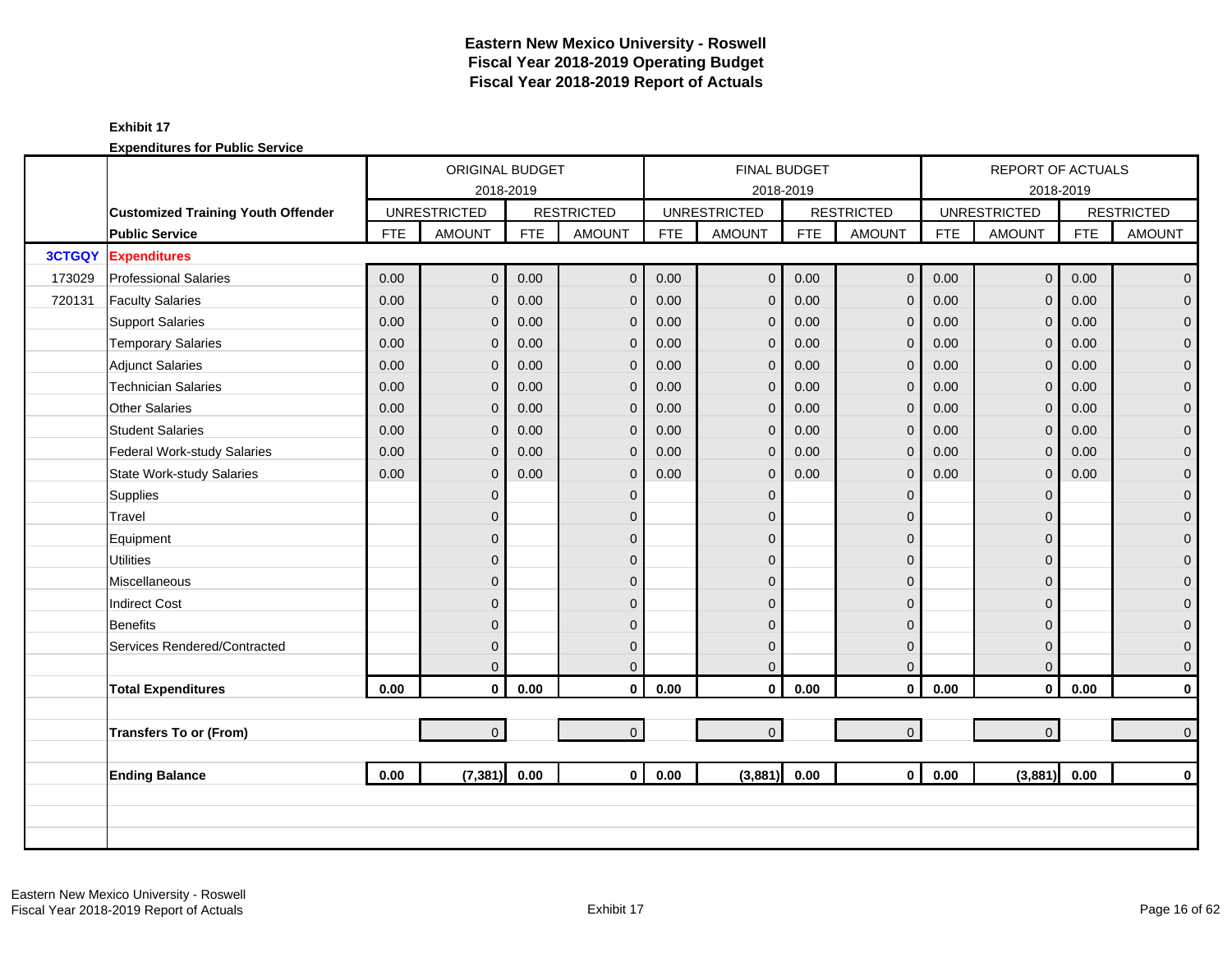|        |                                        |            | ORIGINAL BUDGET     |            |                   |            |                     | FINAL BUDGET |                   |            | REPORT OF ACTUALS   |            |                   |
|--------|----------------------------------------|------------|---------------------|------------|-------------------|------------|---------------------|--------------|-------------------|------------|---------------------|------------|-------------------|
|        |                                        |            | 2018-2019           |            |                   |            |                     | 2018-2019    |                   |            | 2018-2019           |            |                   |
|        | <b>Computer Based Testing</b>          |            | <b>UNRESTRICTED</b> |            | <b>RESTRICTED</b> |            | <b>UNRESTRICTED</b> |              | <b>RESTRICTED</b> |            | <b>UNRESTRICTED</b> |            | <b>RESTRICTED</b> |
|        | <b>Public Service</b>                  | <b>FTE</b> | <b>AMOUNT</b>       | <b>FTE</b> | <b>AMOUNT</b>     | <b>FTE</b> | <b>AMOUNT</b>       | <b>FTE</b>   | <b>AMOUNT</b>     | <b>FTE</b> | <b>AMOUNT</b>       | <b>FTE</b> | <b>AMOUNT</b>     |
| 3CTST1 | <b>Revenues</b>                        |            |                     |            |                   |            |                     |              |                   |            |                     |            |                   |
| 173015 | Tuition and Miscellaneous Fees         |            | 23,000              |            | $\mathbf{0}$      |            | 23,000              |              | $\mathbf 0$       |            | 30,731              |            | $\overline{0}$    |
| 720120 | Federal Government Appropriations      |            | $\overline{0}$      |            | $\mathbf{0}$      |            | $\mathbf{0}$        |              | $\mathbf 0$       |            | $\mathbf 0$         |            | $\overline{0}$    |
|        | <b>State Government Appropriations</b> |            | $\mathbf 0$         |            | $\mathbf{0}$      |            | $\mathbf{0}$        |              | $\mathbf 0$       |            | $\mathbf{0}$        |            | $\overline{0}$    |
|        | <b>Local Government Appropriations</b> |            | $\mathbf 0$         |            | $\mathbf{0}$      |            | $\Omega$            |              | $\mathbf 0$       |            | $\mathbf{0}$        |            | $\mathbf 0$       |
|        | Federal Grants and Contracts           |            | $\mathbf 0$         |            | $\mathbf{0}$      |            | $\mathbf{0}$        |              | $\mathbf{0}$      |            | $\Omega$            |            | $\overline{0}$    |
|        | <b>State Grants and Contracts</b>      |            | $\mathbf{0}$        |            | $\Omega$          |            | $\Omega$            |              | $\mathbf{0}$      |            | $\Omega$            |            | $\mathbf{0}$      |
|        | Local Grants and Contracts             |            | 0                   |            | $\mathbf 0$       |            | $\Omega$            |              | $\mathbf 0$       |            | $\mathbf{0}$        |            | $\mathbf 0$       |
|        | <b>Private Gifts</b>                   |            | $\overline{0}$      |            | $\Omega$          |            | $\Omega$            |              | $\mathbf{0}$      |            | $\Omega$            |            | $\overline{0}$    |
|        | Endowments, Land, and Perm Fund        |            | $\mathbf{0}$        |            | $\Omega$          |            | $\Omega$            |              | $\mathbf{0}$      |            | $\Omega$            |            | $\overline{0}$    |
|        | Sales and Services                     |            | 0                   |            | $\mathbf{0}$      |            | $\mathbf{0}$        |              | $\mathbf 0$       |            | $\mathbf{0}$        |            | 0                 |
|        | <b>Other Sources</b>                   |            | 0                   |            | $\mathbf 0$       |            | $\mathbf{0}$        |              | $\mathbf 0$       |            | $\mathbf{0}$        |            | 0                 |
|        | <b>Total Revenues</b>                  |            | 23,000              |            | $\mathbf{0}$      |            | 23,000              |              | $\mathbf 0$       |            | 30,731              |            | $\mathbf{0}$      |
|        |                                        |            |                     |            |                   |            |                     |              |                   |            |                     |            |                   |
|        | <b>Beginning Balance</b>               |            | 32,250              |            | $\Omega$          |            | 45,942              |              | $\mathbf 0$       |            | 45,942              |            | $\mathbf 0$       |
|        |                                        |            |                     |            |                   |            |                     |              |                   |            |                     |            |                   |
|        | <b>Total Available</b>                 |            | 55,250              |            | $\mathbf 0$       |            | 68,942              |              | $\mathbf 0$       |            | 76,673              |            | $\mathbf 0$       |
|        |                                        |            |                     |            |                   |            |                     |              |                   |            |                     |            |                   |
|        |                                        |            |                     |            |                   |            |                     |              |                   |            |                     |            |                   |
|        |                                        |            |                     |            |                   |            |                     |              |                   |            |                     |            |                   |
|        |                                        |            |                     |            |                   |            |                     |              |                   |            |                     |            |                   |
|        |                                        |            |                     |            |                   |            |                     |              |                   |            |                     |            |                   |
|        |                                        |            |                     |            |                   |            |                     |              |                   |            |                     |            |                   |
|        |                                        |            |                     |            |                   |            |                     |              |                   |            |                     |            |                   |
|        |                                        |            |                     |            |                   |            |                     |              |                   |            |                     |            |                   |
|        |                                        |            |                     |            |                   |            |                     |              |                   |            |                     |            |                   |
|        |                                        |            |                     |            |                   |            |                     |              |                   |            |                     |            |                   |
|        |                                        |            |                     |            |                   |            |                     |              |                   |            |                     |            |                   |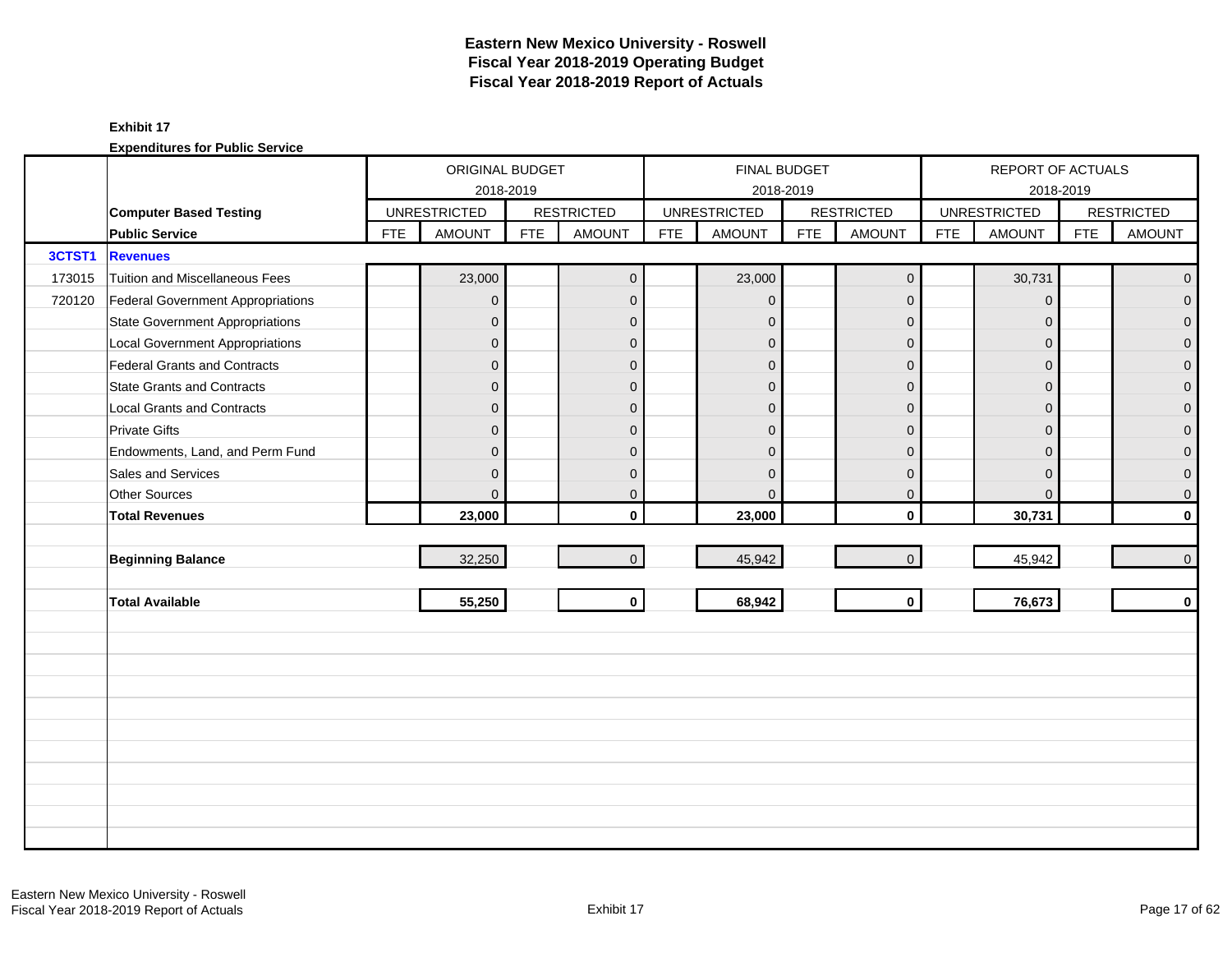|        |                                  |            | ORIGINAL BUDGET     |            |                   |            | <b>FINAL BUDGET</b> |            |                   |            | <b>REPORT OF ACTUALS</b> |            |                   |
|--------|----------------------------------|------------|---------------------|------------|-------------------|------------|---------------------|------------|-------------------|------------|--------------------------|------------|-------------------|
|        |                                  |            | 2018-2019           |            |                   |            | 2018-2019           |            |                   |            |                          | 2018-2019  |                   |
|        | <b>Computer Based Testing</b>    |            | <b>UNRESTRICTED</b> |            | <b>RESTRICTED</b> |            | <b>UNRESTRICTED</b> |            | <b>RESTRICTED</b> |            | <b>UNRESTRICTED</b>      |            | <b>RESTRICTED</b> |
|        | <b>Public Service</b>            | <b>FTE</b> | <b>AMOUNT</b>       | <b>FTE</b> | <b>AMOUNT</b>     | <b>FTE</b> | <b>AMOUNT</b>       | <b>FTE</b> | <b>AMOUNT</b>     | <b>FTE</b> | <b>AMOUNT</b>            | <b>FTE</b> | <b>AMOUNT</b>     |
| 3CTST1 | <b>Expenditures</b>              |            |                     |            |                   |            |                     |            |                   |            |                          |            |                   |
| 173015 | <b>Professional Salaries</b>     | 0.00       | $\overline{0}$      | 0.00       | $\mathbf{0}$      | 0.00       | $\mathbf 0$         | 0.00       | $\mathbf 0$       | 0.00       | $\overline{0}$           | 0.00       | $\overline{0}$    |
| 720120 | <b>Faculty Salaries</b>          | 0.00       | $\overline{0}$      | 0.00       | $\mathbf 0$       | 0.00       | $\overline{0}$      | 0.00       | $\mathbf{0}$      | 0.00       | $\overline{0}$           | 0.00       | $\overline{0}$    |
|        | <b>Support Salaries</b>          | 0.00       | $\mathbf{0}$        | 0.00       | $\mathbf{0}$      | 0.00       | $\mathbf{0}$        | 0.00       | $\mathbf{0}$      | 0.00       | $\overline{0}$           | 0.00       | $\overline{0}$    |
|        | <b>Temporary Salaries</b>        | 0.00       | $\mathbf{0}$        | 0.00       | $\mathbf{0}$      | 0.00       | $\mathbf{0}$        | 0.00       | $\mathbf{0}$      | 0.00       | $\overline{0}$           | 0.00       | $\mathbf 0$       |
|        | <b>Adjunct Salaries</b>          | 0.00       | $\overline{0}$      | 0.00       | $\mathbf{0}$      | 0.00       | $\mathbf{0}$        | 0.00       | $\mathbf 0$       | 0.00       | $\overline{0}$           | 0.00       | $\mathbf 0$       |
|        | Technician Salaries              | 0.00       | 0                   | 0.00       | $\mathbf{0}$      | 0.00       | $\mathbf 0$         | 0.00       | $\mathbf{0}$      | 0.00       | $\mathbf 0$              | 0.00       | $\mathbf 0$       |
|        | <b>Other Salaries</b>            | 0.00       | $\Omega$            | 0.00       | $\mathbf{0}$      | 0.00       | $\mathbf{0}$        | 0.00       | $\mathbf 0$       | 0.00       | $\mathbf 0$              | 0.00       | 0                 |
|        | <b>Student Salaries</b>          | 0.00       | $\overline{0}$      | 0.00       | $\mathbf{0}$      | 0.00       | $\mathbf{0}$        | 0.00       | $\mathbf{0}$      | 0.15       | 5,148                    | 0.00       | $\overline{0}$    |
|        | Federal Work-study Salaries      | 0.00       | $\mathbf{0}$        | 0.00       | $\mathbf{0}$      | 0.00       | $\mathbf{0}$        | 0.00       | $\mathbf{0}$      | 0.00       | $\mathbf 0$              | 0.00       | $\boldsymbol{0}$  |
|        | <b>State Work-study Salaries</b> | 0.00       | $\Omega$            | 0.00       | $\mathbf{0}$      | 0.00       | $\Omega$            | 0.00       | $\mathbf 0$       | 0.00       | $\mathbf 0$              | 0.00       | 0                 |
|        | Supplies                         |            | 11,000              |            | $\mathbf{0}$      |            | 15,000              |            | $\mathbf 0$       |            | $\Omega$                 |            | $\mathbf 0$       |
|        | Travel                           |            | 0                   |            | $\Omega$          |            | $\Omega$            |            | $\mathbf{0}$      |            | $\Omega$                 |            | $\mathbf{0}$      |
|        | Equipment                        |            | 0                   |            | $\mathbf{0}$      |            | $\Omega$            |            | $\mathbf 0$       |            | $\mathbf 0$              |            | $\mathbf 0$       |
|        | <b>Utilities</b>                 |            | 0                   |            | $\mathbf{0}$      |            | $\mathbf{0}$        |            | $\mathbf 0$       |            | $\mathbf{0}$             |            | $\mathbf 0$       |
|        | <b>Miscellaneous</b>             |            | 0                   |            | $\Omega$          |            | $\Omega$            |            | $\Omega$          |            | $\Omega$                 |            | 0                 |
|        | <b>Indirect Cost</b>             |            | 0                   |            | $\Omega$          |            | $\Omega$            |            | $\mathbf{0}$      |            | $\Omega$                 |            | $\mathbf{0}$      |
|        | <b>Benefits</b>                  |            | 0                   |            | $\Omega$          |            | $\Omega$            |            | $\mathbf{0}$      |            | 13                       |            | 0                 |
|        | Services Rendered/Contracted     |            | 0                   |            | $\mathbf{0}$      |            | $\mathbf{0}$        |            | $\mathbf 0$       |            | $\mathbf{0}$             |            | 0                 |
|        |                                  |            | $\Omega$            |            | $\Omega$          |            | $\Omega$            |            | $\mathbf{0}$      |            | $\Omega$                 |            | 0                 |
|        | <b>Total Expenditures</b>        | 0.00       | 11,000              | 0.00       | $\mathbf 0$       | 0.00       | 15,000              | 0.00       | $\mathbf 0$       | 0.15       | 5,161                    | 0.00       | 0                 |
|        |                                  |            |                     |            |                   |            |                     |            |                   |            |                          |            |                   |
|        | <b>Transfers To or (From)</b>    |            | $\overline{0}$      |            | $\overline{0}$    |            | $\mathbf 0$         |            | $\overline{0}$    |            | $\overline{0}$           |            | $\mathbf{0}$      |
|        |                                  |            |                     |            |                   |            |                     |            |                   |            |                          |            |                   |
|        | <b>Ending Balance</b>            | 0.00       | 44,250              | 0.00       | $\mathbf{0}$      | 0.00       | 53,942              | 0.00       | $\mathbf{0}$      | 0.15       | 71,512                   | 0.00       | $\bf{0}$          |
|        |                                  |            |                     |            |                   |            |                     |            |                   |            |                          |            |                   |
|        |                                  |            |                     |            |                   |            |                     |            |                   |            |                          |            |                   |
|        |                                  |            |                     |            |                   |            |                     |            |                   |            |                          |            |                   |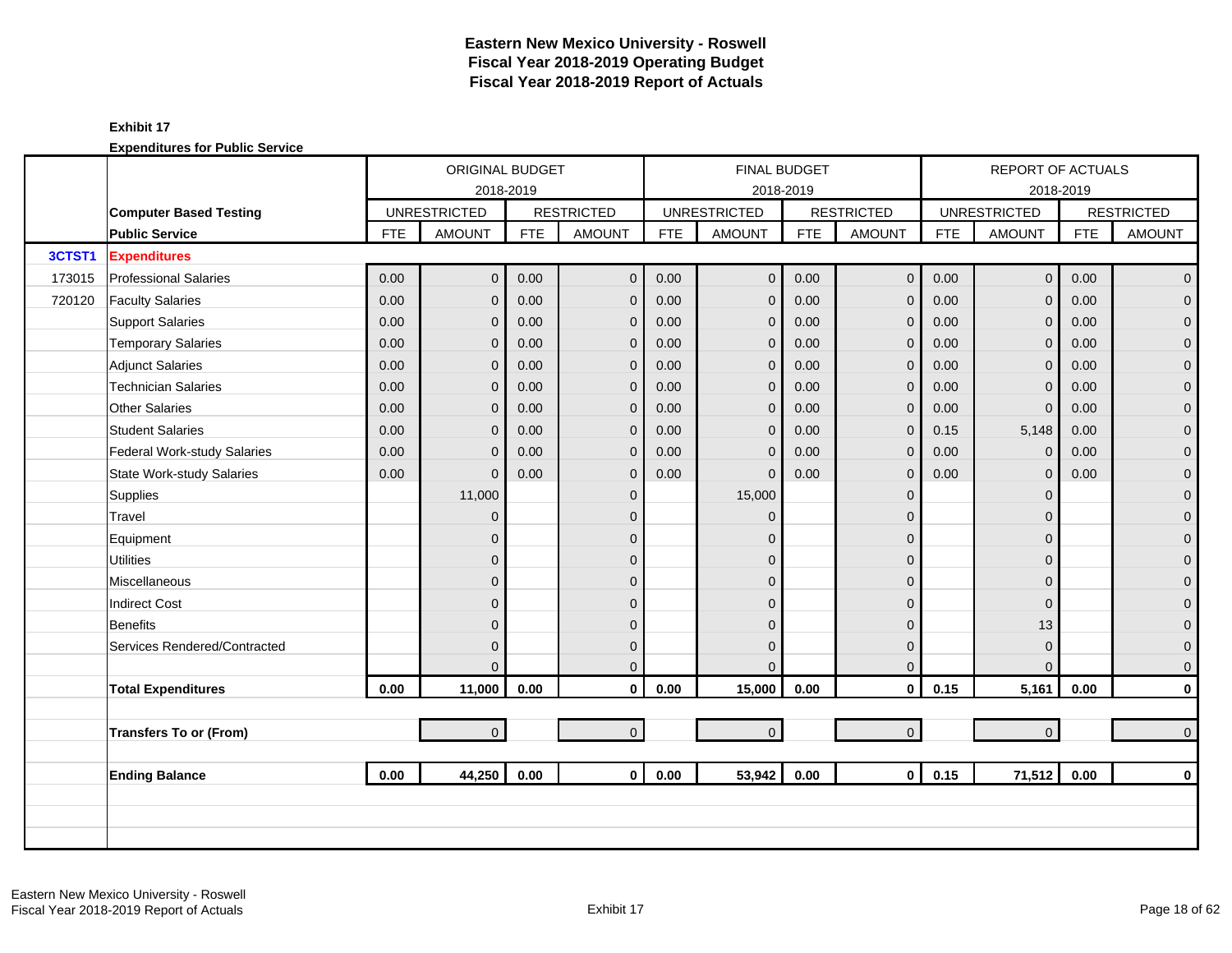|               |                                        |            | ORIGINAL BUDGET     |            |                   |            |                     | <b>FINAL BUDGET</b> |                     |            | REPORT OF ACTUALS   |            |                   |
|---------------|----------------------------------------|------------|---------------------|------------|-------------------|------------|---------------------|---------------------|---------------------|------------|---------------------|------------|-------------------|
|               |                                        |            |                     | 2018-2019  |                   |            |                     | 2018-2019           |                     |            |                     | 2018-2019  |                   |
|               | <b>Dental Assisting Program</b>        |            | <b>UNRESTRICTED</b> |            | <b>RESTRICTED</b> |            | <b>UNRESTRICTED</b> |                     | <b>RESTRICTED</b>   |            | <b>UNRESTRICTED</b> |            | <b>RESTRICTED</b> |
|               | <b>Public Service</b>                  | <b>FTE</b> | <b>AMOUNT</b>       | <b>FTE</b> | <b>AMOUNT</b>     | <b>FTE</b> | <b>AMOUNT</b>       | <b>FTE</b>          | <b>AMOUNT</b>       | <b>FTE</b> | <b>AMOUNT</b>       | <b>FTE</b> | <b>AMOUNT</b>     |
| <b>3DAST1</b> | <b>Revenues</b>                        |            |                     |            |                   |            |                     |                     |                     |            |                     |            |                   |
| 173014        | Tuition and Miscellaneous Fees         |            | 0                   |            | $\mathbf{0}$      |            | $\mathbf 0$         |                     | $\mathbf 0$         |            | 0                   |            | $\overline{0}$    |
| 720150        | Federal Government Appropriations      |            | $\overline{0}$      |            | $\mathbf{0}$      |            | $\mathbf 0$         |                     | $\mathbf 0$         |            | $\mathbf{0}$        |            | $\overline{0}$    |
|               | State Government Appropriations        |            | $\overline{0}$      |            | $\Omega$          |            | $\Omega$            |                     | $\mathbf{0}$        |            | $\Omega$            |            | $\overline{0}$    |
|               | <b>Local Government Appropriations</b> |            | $\overline{0}$      |            | $\mathbf{0}$      |            | $\mathbf 0$         |                     | $\mathbf{0}$        |            | $\Omega$            |            | $\pmb{0}$         |
|               | Federal Grants and Contracts           |            | $\mathbf 0$         |            | $\mathbf{0}$      |            | $\mathbf 0$         |                     | $\mathbf{0}$        |            | $\Omega$            |            | $\overline{0}$    |
|               | <b>State Grants and Contracts</b>      |            | $\overline{0}$      |            | $\Omega$          |            | $\Omega$            |                     | $\Omega$            |            | $\Omega$            |            | $\overline{0}$    |
|               | <b>Local Grants and Contracts</b>      |            | $\overline{0}$      |            | $\mathbf{0}$      |            | $\Omega$            |                     | $\mathbf{0}$        |            | $\Omega$            |            | $\mathbf{O}$      |
|               | <b>Private Gifts</b>                   |            | $\overline{0}$      |            | $\mathbf{0}$      |            | $\Omega$            |                     | $\mathbf{0}$        |            | $\Omega$            |            | $\overline{0}$    |
|               | Endowments, Land, and Perm Fund        |            | $\overline{0}$      |            | $\mathbf{0}$      |            | $\mathbf 0$         |                     | $\mathbf{0}$        |            | $\Omega$            |            | $\overline{0}$    |
|               | Sales and Services                     |            | $\Omega$            |            | $\mathbf{0}$      |            | $\Omega$            |                     | $\mathbf{0}$        |            | $\Omega$            |            | $\overline{0}$    |
|               | <b>Other Sources</b>                   |            | 25,000              |            | $\mathbf 0$       |            | 25,000              |                     | $\mathbf 0$         |            | 29,700              |            | $\overline{0}$    |
|               | <b>Total Revenues</b>                  |            | 25,000              |            | $\mathbf{0}$      |            | 25,000              |                     | $\mathbf{0}$        |            | 29,700              |            | $\mathbf{0}$      |
|               |                                        |            |                     |            |                   |            |                     |                     |                     |            |                     |            |                   |
|               | <b>Beginning Balance</b>               |            | 87,534              |            | $\overline{0}$    |            | 107,835             |                     | $\mathsf{O}\xspace$ |            | 107,835             |            | $\overline{0}$    |
|               |                                        |            |                     |            |                   |            |                     |                     |                     |            |                     |            |                   |
|               | <b>Total Available</b>                 |            | 112,534             |            | $\mathbf{0}$      |            | 132,835             |                     | $\mathbf 0$         |            | 137,535             |            | $\mathbf{0}$      |
|               |                                        |            |                     |            |                   |            |                     |                     |                     |            |                     |            |                   |
|               |                                        |            |                     |            |                   |            |                     |                     |                     |            |                     |            |                   |
|               |                                        |            |                     |            |                   |            |                     |                     |                     |            |                     |            |                   |
|               |                                        |            |                     |            |                   |            |                     |                     |                     |            |                     |            |                   |
|               |                                        |            |                     |            |                   |            |                     |                     |                     |            |                     |            |                   |
|               |                                        |            |                     |            |                   |            |                     |                     |                     |            |                     |            |                   |
|               |                                        |            |                     |            |                   |            |                     |                     |                     |            |                     |            |                   |
|               |                                        |            |                     |            |                   |            |                     |                     |                     |            |                     |            |                   |
|               |                                        |            |                     |            |                   |            |                     |                     |                     |            |                     |            |                   |
|               |                                        |            |                     |            |                   |            |                     |                     |                     |            |                     |            |                   |
|               |                                        |            |                     |            |                   |            |                     |                     |                     |            |                     |            |                   |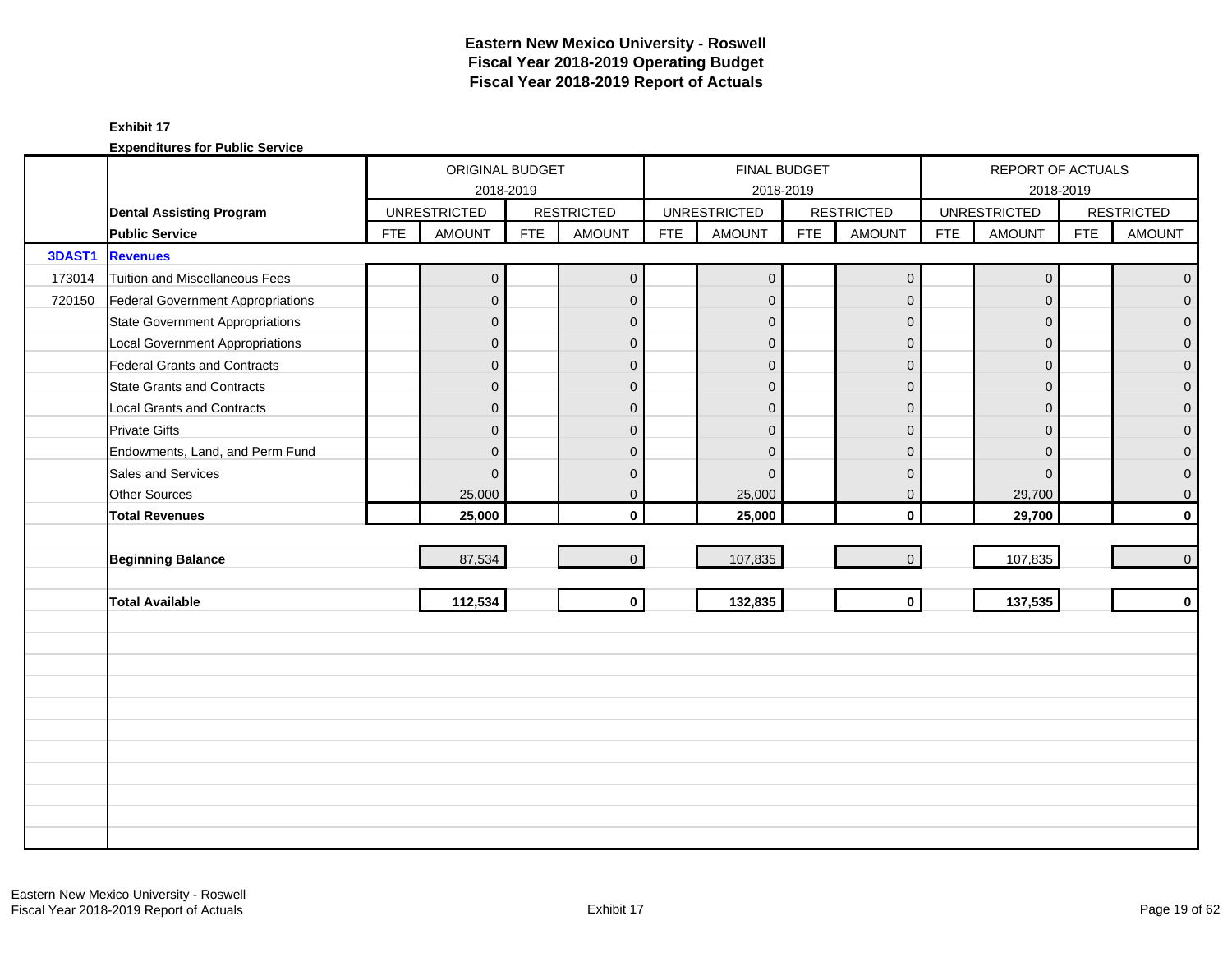|        |                                  |            | ORIGINAL BUDGET     |            |                   |            | <b>FINAL BUDGET</b> |            |                   |            | REPORT OF ACTUALS   |            |                     |
|--------|----------------------------------|------------|---------------------|------------|-------------------|------------|---------------------|------------|-------------------|------------|---------------------|------------|---------------------|
|        |                                  |            | 2018-2019           |            |                   |            |                     | 2018-2019  |                   |            |                     | 2018-2019  |                     |
|        | <b>Dental Assisting Program</b>  |            | <b>UNRESTRICTED</b> |            | <b>RESTRICTED</b> |            | <b>UNRESTRICTED</b> |            | <b>RESTRICTED</b> |            | <b>UNRESTRICTED</b> |            | <b>RESTRICTED</b>   |
|        | <b>Public Service</b>            | <b>FTE</b> | <b>AMOUNT</b>       | <b>FTE</b> | <b>AMOUNT</b>     | <b>FTE</b> | <b>AMOUNT</b>       | <b>FTE</b> | <b>AMOUNT</b>     | <b>FTE</b> | <b>AMOUNT</b>       | <b>FTE</b> | <b>AMOUNT</b>       |
| 3DAST1 | <b>Expenditures</b>              |            |                     |            |                   |            |                     |            |                   |            |                     |            |                     |
| 173014 | <b>Professional Salaries</b>     | 0.00       | $\overline{0}$      | 0.00       | $\mathbf 0$       | 0.00       | $\mathbf 0$         | 0.00       | $\mathbf 0$       | 0.00       | $\mathbf 0$         | 0.00       | $\mathbf{0}$        |
| 720150 | <b>Faculty Salaries</b>          | 0.00       | $\overline{0}$      | 0.00       | $\mathbf{0}$      | 0.00       | $\overline{0}$      | 0.00       | $\mathbf 0$       | 0.00       | $\Omega$            | 0.00       | $\mathbf 0$         |
|        | <b>Support Salaries</b>          | 0.00       | 0                   | 0.00       | $\mathbf{0}$      | 0.00       | $\mathbf{0}$        | 0.00       | $\mathbf 0$       | 0.00       | $\mathbf{0}$        | 0.00       | $\mathbf 0$         |
|        | <b>Temporary Salaries</b>        | 0.00       | 0                   | 0.00       | $\mathbf{0}$      | 0.00       | $\mathbf 0$         | 0.00       | $\mathbf{0}$      | 0.00       | $\mathbf 0$         | 0.00       | $\pmb{0}$           |
|        | <b>Adjunct Salaries</b>          | 0.00       | $\overline{0}$      | 0.00       | $\mathbf{0}$      | 0.00       | $\mathbf{0}$        | 0.00       | $\mathbf 0$       | 0.00       | $\Omega$            | 0.00       | $\mathbf 0$         |
|        | <b>Technician Salaries</b>       | 0.00       | 0                   | 0.00       | $\mathbf{0}$      | 0.00       | $\mathbf 0$         | 0.00       | $\mathbf 0$       | 0.00       | $\mathbf{0}$        | 0.00       | $\mathbf 0$         |
|        | <b>Other Salaries</b>            | 0.00       | 0                   | 0.00       | $\mathbf{0}$      | 0.00       | $\mathbf 0$         | 0.00       | $\mathbf 0$       | 0.00       | $\mathbf{0}$        | 0.00       | $\mathbf 0$         |
|        | <b>Student Salaries</b>          | 0.00       | $\Omega$            | 0.00       | $\Omega$          | 0.00       | $\mathbf 0$         | 0.00       | $\mathbf{0}$      | 0.00       | $\Omega$            | 0.00       | $\overline{0}$      |
|        | Federal Work-study Salaries      | 0.00       | $\overline{0}$      | 0.00       | $\mathbf{0}$      | 0.00       | $\Omega$            | 0.00       | $\mathbf 0$       | 0.00       | $\Omega$            | 0.00       | $\mathbf{0}$        |
|        | <b>State Work-study Salaries</b> | 0.00       | $\Omega$            | 0.00       | $\mathbf{0}$      | 0.00       | $\Omega$            | 0.00       | $\mathbf 0$       | 0.00       | $\mathbf 0$         | 0.00       | $\pmb{0}$           |
|        | Supplies                         |            | 2,000               |            | $\mathbf{0}$      |            | 27,000              |            | $\mathbf 0$       |            | $\Omega$            |            | $\mathbf 0$         |
|        | Travel                           |            | 0                   |            | $\mathbf{0}$      |            | $\Omega$            |            | $\mathbf 0$       |            | $\Omega$            |            | $\mathbf 0$         |
|        | Equipment                        |            | 0                   |            | $\mathbf{0}$      |            | $\Omega$            |            | $\mathbf 0$       |            | $\Omega$            |            | $\boldsymbol{0}$    |
|        | <b>Utilities</b>                 |            | 0                   |            | $\mathbf{0}$      |            | $\mathbf 0$         |            | $\mathbf 0$       |            | 1,174               |            | $\overline{0}$      |
|        | <b>Miscellaneous</b>             |            | $\overline{0}$      |            | $\Omega$          |            | $\Omega$            |            | $\mathbf{0}$      |            | $\Omega$            |            | $\mathsf{O}\xspace$ |
|        | <b>Indirect Cost</b>             |            | 0                   |            | $\Omega$          |            | $\Omega$            |            | $\mathbf{0}$      |            | $\Omega$            |            | $\mathbf 0$         |
|        | <b>Benefits</b>                  |            | 0                   |            | $\Omega$          |            | $\Omega$            |            | $\mathbf 0$       |            | $\Omega$            |            | $\overline{0}$      |
|        | Services Rendered/Contracted     |            | 0                   |            | $\mathbf{0}$      |            | $\Omega$            |            | $\mathbf 0$       |            | $\Omega$            |            | $\boldsymbol{0}$    |
|        |                                  |            | $\Omega$            |            | $\Omega$          |            | $\Omega$            |            | $\mathbf 0$       |            | $\Omega$            |            | $\mathbf{0}$        |
|        | <b>Total Expenditures</b>        | 0.00       | 2,000               | 0.00       | $\mathbf{0}$      | 0.00       | 27,000              | 0.00       | $\mathbf 0$       | 0.00       | 1,174               | 0.00       | $\pmb{0}$           |
|        |                                  |            |                     |            |                   |            |                     |            |                   |            |                     |            |                     |
|        | <b>Transfers To or (From)</b>    |            | $\overline{0}$      |            | $\overline{0}$    |            | $\mathbf{0}$        |            | $\mathbf 0$       |            | $\mathbf{0}$        |            | $\mathbf 0$         |
|        |                                  |            |                     |            |                   |            |                     |            |                   |            |                     |            |                     |
|        | <b>Ending Balance</b>            | 0.00       | 110,534             | 0.00       | $\mathbf{0}$      | 0.00       | 105,835             | 0.00       | $\mathbf 0$       | 0.00       | 136,361             | 0.00       | $\mathbf 0$         |
|        |                                  |            |                     |            |                   |            |                     |            |                   |            |                     |            |                     |
|        |                                  |            |                     |            |                   |            |                     |            |                   |            |                     |            |                     |
|        |                                  |            |                     |            |                   |            |                     |            |                   |            |                     |            |                     |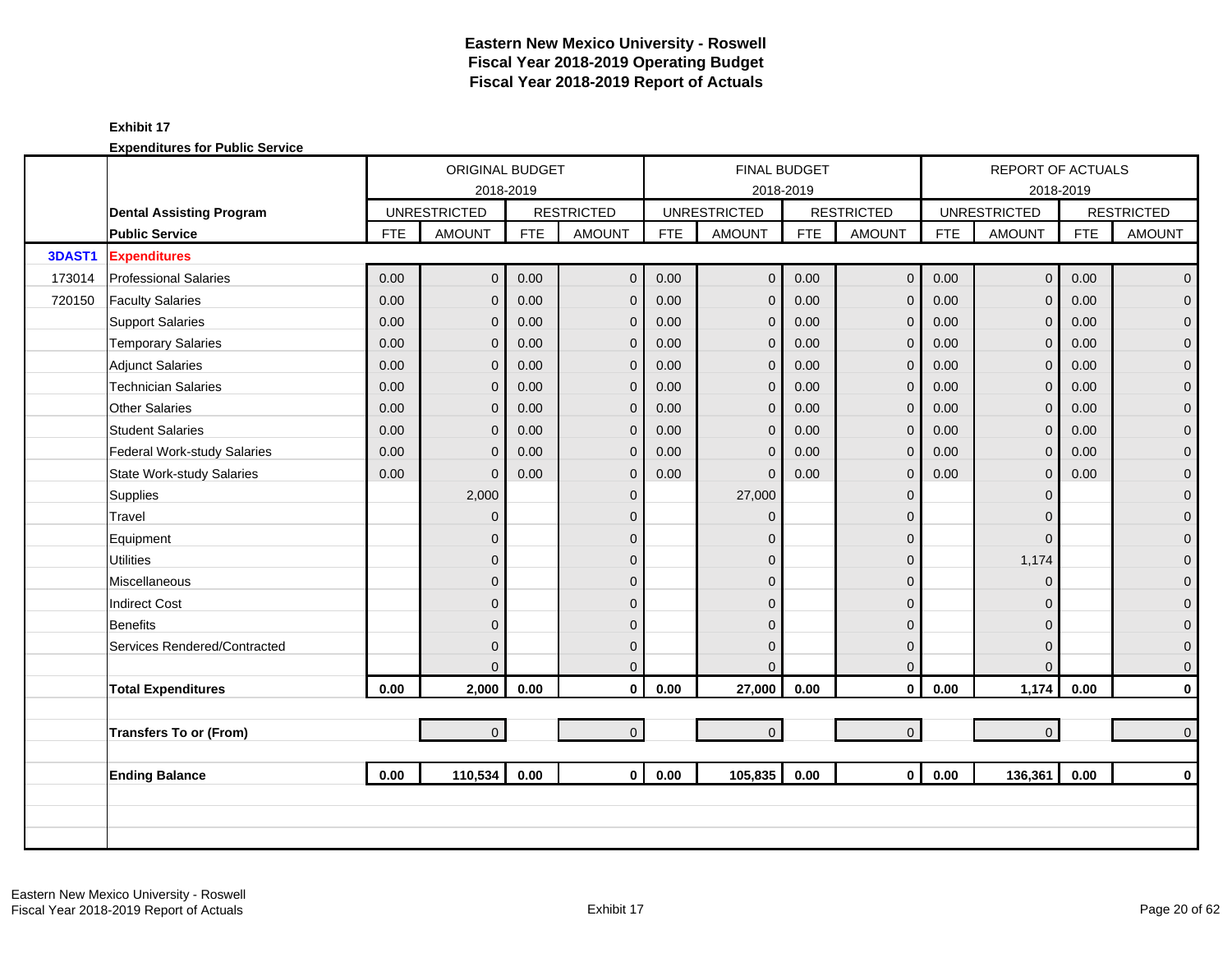|        |                                          |            | ORIGINAL BUDGET     |            |                   |            | <b>FINAL BUDGET</b> |            |                   |            | REPORT OF ACTUALS   |            |                   |
|--------|------------------------------------------|------------|---------------------|------------|-------------------|------------|---------------------|------------|-------------------|------------|---------------------|------------|-------------------|
|        |                                          |            |                     | 2018-2019  |                   |            |                     | 2018-2019  |                   |            | 2018-2019           |            |                   |
|        | <b>Film Institute</b>                    |            | <b>UNRESTRICTED</b> |            | <b>RESTRICTED</b> |            | <b>UNRESTRICTED</b> |            | <b>RESTRICTED</b> |            | <b>UNRESTRICTED</b> |            | <b>RESTRICTED</b> |
|        | <b>Public Service</b>                    | <b>FTE</b> | <b>AMOUNT</b>       | <b>FTE</b> | <b>AMOUNT</b>     | <b>FTE</b> | <b>AMOUNT</b>       | <b>FTE</b> | <b>AMOUNT</b>     | <b>FTE</b> | <b>AMOUNT</b>       | <b>FTE</b> | <b>AMOUNT</b>     |
| 3FILM  | <b>Revenues</b>                          |            |                     |            |                   |            |                     |            |                   |            |                     |            |                   |
| 173028 | Tuition and Miscellaneous Fees           |            | $\mathbf 0$         |            | $\overline{0}$    |            | $\mathbf{0}$        |            | $\mathbf 0$       |            | $\mathbf 0$         |            | $\mathbf 0$       |
| 720031 | <b>Federal Government Appropriations</b> |            | $\overline{0}$      |            | $\mathbf{0}$      |            | $\mathbf{0}$        |            | $\mathbf{0}$      |            | $\Omega$            |            | $\overline{0}$    |
|        | <b>State Government Appropriations</b>   |            | $\overline{0}$      |            | $\mathbf{0}$      |            | $\mathbf{0}$        |            | $\mathbf{0}$      |            | $\Omega$            |            | 0                 |
|        | <b>Local Government Appropriations</b>   |            | $\overline{0}$      |            | $\mathbf{0}$      |            | $\mathbf{0}$        |            | $\mathbf 0$       |            | $\mathbf{0}$        |            | 0                 |
|        | <b>Federal Grants and Contracts</b>      |            | $\overline{0}$      |            | $\mathbf{0}$      |            | $\mathbf{0}$        |            | $\mathbf 0$       |            | $\mathbf{0}$        |            | $\mathbf{0}$      |
|        | State Grants and Contracts               |            | $\overline{0}$      |            | $\Omega$          |            | $\Omega$            |            | $\Omega$          |            | $\Omega$            |            | 0                 |
|        | <b>Local Grants and Contracts</b>        |            | $\overline{0}$      |            | $\mathbf{0}$      |            | $\Omega$            |            | $\mathbf 0$       |            | $\Omega$            |            | $\mathbf 0$       |
|        | <b>Private Gifts</b>                     |            | $\overline{0}$      |            | $\mathbf{0}$      |            | $\mathbf{0}$        |            | $\mathbf{0}$      |            | $\Omega$            |            | $\overline{0}$    |
|        | Endowments, Land, and Perm Fund          |            | $\overline{0}$      |            | $\mathbf{0}$      |            | $\mathbf{0}$        |            | $\mathbf{0}$      |            | $\Omega$            |            | 0                 |
|        | Sales and Services                       |            | 0                   |            | $\mathbf{0}$      |            | $\mathbf{0}$        |            | $\mathbf 0$       |            | $\mathbf{0}$        |            | 0                 |
|        | Other Sources                            |            | $\overline{0}$      |            | $\mathbf 0$       |            | $\mathbf 0$         |            | $\mathbf 0$       |            | $\mathbf 0$         |            | $\mathbf 0$       |
|        | <b>Total Revenues</b>                    |            | $\mathbf{0}$        |            | $\mathbf{0}$      |            | $\mathbf{0}$        |            | $\mathbf 0$       |            | $\mathbf 0$         |            | $\mathbf{0}$      |
|        |                                          |            |                     |            |                   |            |                     |            |                   |            |                     |            |                   |
|        | <b>Beginning Balance</b>                 |            | 12,670              |            | $\mathbf{0}$      |            | 12,670              |            | $\mathbf 0$       |            | 12,670              |            | $\mathbf 0$       |
|        |                                          |            |                     |            |                   |            |                     |            |                   |            |                     |            |                   |
|        | <b>Total Available</b>                   |            | 12,670              |            | $\mathbf{0}$      |            | 12,670              |            | $\mathbf 0$       |            | 12,670              |            | $\mathbf 0$       |
|        |                                          |            |                     |            |                   |            |                     |            |                   |            |                     |            |                   |
|        |                                          |            |                     |            |                   |            |                     |            |                   |            |                     |            |                   |
|        |                                          |            |                     |            |                   |            |                     |            |                   |            |                     |            |                   |
|        |                                          |            |                     |            |                   |            |                     |            |                   |            |                     |            |                   |
|        |                                          |            |                     |            |                   |            |                     |            |                   |            |                     |            |                   |
|        |                                          |            |                     |            |                   |            |                     |            |                   |            |                     |            |                   |
|        |                                          |            |                     |            |                   |            |                     |            |                   |            |                     |            |                   |
|        |                                          |            |                     |            |                   |            |                     |            |                   |            |                     |            |                   |
|        |                                          |            |                     |            |                   |            |                     |            |                   |            |                     |            |                   |
|        |                                          |            |                     |            |                   |            |                     |            |                   |            |                     |            |                   |
|        |                                          |            |                     |            |                   |            |                     |            |                   |            |                     |            |                   |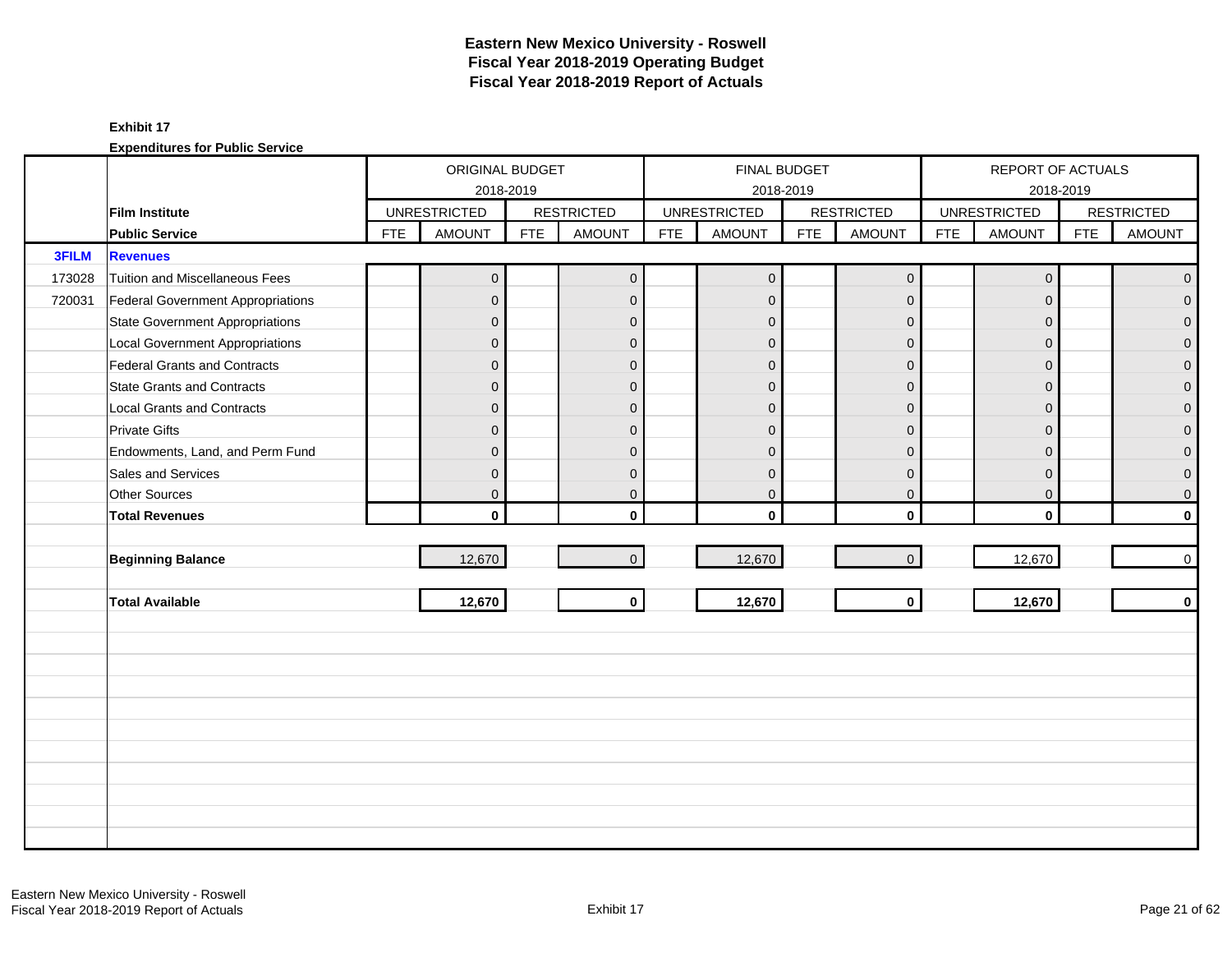|              |                                  |            | ORIGINAL BUDGET     |            |                   |            | <b>FINAL BUDGET</b> |            |                   |            | REPORT OF ACTUALS   |            |                     |
|--------------|----------------------------------|------------|---------------------|------------|-------------------|------------|---------------------|------------|-------------------|------------|---------------------|------------|---------------------|
|              |                                  |            | 2018-2019           |            |                   |            | 2018-2019           |            |                   |            |                     | 2018-2019  |                     |
|              | <b>Film Institute</b>            |            | <b>UNRESTRICTED</b> |            | <b>RESTRICTED</b> |            | <b>UNRESTRICTED</b> |            | <b>RESTRICTED</b> |            | <b>UNRESTRICTED</b> |            | <b>RESTRICTED</b>   |
|              | <b>Public Service</b>            | <b>FTE</b> | <b>AMOUNT</b>       | <b>FTE</b> | <b>AMOUNT</b>     | <b>FTE</b> | <b>AMOUNT</b>       | <b>FTE</b> | <b>AMOUNT</b>     | <b>FTE</b> | <b>AMOUNT</b>       | <b>FTE</b> | <b>AMOUNT</b>       |
| <b>3FILM</b> | <b>Expenditures</b>              |            |                     |            |                   |            |                     |            |                   |            |                     |            |                     |
| 173028       | <b>Professional Salaries</b>     | 0.00       | $\overline{0}$      | 0.00       | $\mathbf{0}$      | 0.00       | $\overline{0}$      | 0.00       | $\mathbf 0$       | 0.00       | $\mathbf 0$         | 0.00       | $\overline{0}$      |
| 720031       | <b>Faculty Salaries</b>          | 0.00       | 0                   | 0.00       | $\mathbf{0}$      | 0.00       | $\mathbf{0}$        | 0.00       | $\mathbf 0$       | 0.00       | $\Omega$            | 0.00       | $\pmb{0}$           |
|              | <b>Support Salaries</b>          | 0.00       | 0                   | 0.00       | $\mathbf{0}$      | 0.00       | $\mathbf 0$         | 0.00       | $\mathbf 0$       | 0.00       | $\mathbf 0$         | 0.00       | $\mathsf{O}\xspace$ |
|              | <b>Temporary Salaries</b>        | 0.00       | 0                   | 0.00       | $\mathbf 0$       | 0.00       | $\mathbf 0$         | 0.00       | $\mathbf 0$       | 0.00       | $\mathbf 0$         | 0.00       | $\pmb{0}$           |
|              | <b>Adjunct Salaries</b>          | 0.00       | 0                   | 0.00       | $\mathbf 0$       | 0.00       | $\mathbf 0$         | 0.00       | $\mathbf 0$       | 0.00       | $\Omega$            | 0.00       | $\boldsymbol{0}$    |
|              | <b>Technician Salaries</b>       | 0.00       | 0                   | 0.00       | $\mathbf{0}$      | 0.00       | $\mathbf 0$         | 0.00       | $\mathbf{0}$      | 0.00       | $\Omega$            | 0.00       | $\mathbf 0$         |
|              | <b>Other Salaries</b>            | 0.00       | 0                   | 0.00       | $\mathbf{0}$      | 0.00       | $\mathbf{0}$        | 0.00       | $\mathbf{0}$      | 0.00       | $\mathbf{0}$        | 0.00       | $\boldsymbol{0}$    |
|              | <b>Student Salaries</b>          | 0.00       | $\overline{0}$      | 0.00       | $\mathbf{0}$      | 0.00       | $\mathbf{0}$        | 0.00       | $\mathbf 0$       | 0.00       | $\Omega$            | 0.00       | $\boldsymbol{0}$    |
|              | Federal Work-study Salaries      | 0.00       | 0                   | 0.00       | $\mathbf{0}$      | 0.00       | $\mathbf{0}$        | 0.00       | $\mathbf 0$       | 0.00       | $\mathbf 0$         | 0.00       | $\mathbf 0$         |
|              | <b>State Work-study Salaries</b> | 0.00       | 0                   | 0.00       | $\mathbf 0$       | 0.00       | $\mathbf 0$         | 0.00       | $\mathbf 0$       | 0.00       | $\mathbf 0$         | 0.00       | $\pmb{0}$           |
|              | Supplies                         |            | $\overline{0}$      |            | $\mathbf 0$       |            | $\Omega$            |            | $\mathbf 0$       |            | 950                 |            | $\boldsymbol{0}$    |
|              | Travel                           |            | 0                   |            | $\Omega$          |            | $\Omega$            |            | $\mathbf{0}$      |            | $\Omega$            |            | $\overline{0}$      |
|              | Equipment                        |            | 0                   |            | $\Omega$          |            | $\Omega$            |            | $\mathbf 0$       |            | $\Omega$            |            | $\pmb{0}$           |
|              | <b>Utilities</b>                 |            | $\overline{0}$      |            | $\mathbf{0}$      |            | $\overline{0}$      |            | $\mathbf 0$       |            | $\Omega$            |            | $\boldsymbol{0}$    |
|              | Miscellaneous                    |            | 0                   |            | $\mathbf{0}$      |            | $\Omega$            |            | $\mathbf 0$       |            | $\Omega$            |            | 0                   |
|              | <b>Indirect Cost</b>             |            | 0                   |            | $\mathbf{0}$      |            | $\Omega$            |            | $\mathbf 0$       |            | $\Omega$            |            | 0                   |
|              | <b>Benefits</b>                  |            | $\overline{0}$      |            | $\Omega$          |            | $\Omega$            |            | $\mathbf 0$       |            | $\Omega$            |            | 0                   |
|              | Services Rendered/Contracted     |            | 0                   |            | $\mathbf{0}$      |            | $\overline{0}$      |            | $\mathbf 0$       |            | $\Omega$            |            | $\mathbf 0$         |
|              |                                  |            | $\Omega$            |            | $\Omega$          |            | $\Omega$            |            | $\mathbf{0}$      |            | $\Omega$            |            | $\mathbf{0}$        |
|              | <b>Total Expenditures</b>        | 0.00       | $\mathbf{0}$        | 0.00       | $\mathbf 0$       | 0.00       | $\mathbf 0$         | 0.00       | $\mathbf 0$       | 0.00       | 950                 | 0.00       | $\mathbf 0$         |
|              |                                  |            |                     |            |                   |            |                     |            |                   |            |                     |            |                     |
|              | <b>Transfers To or (From)</b>    |            | $\overline{0}$      |            | $\overline{0}$    |            | $\mathbf{0}$        |            | $\overline{0}$    |            | $\overline{0}$      |            | $\mathbf 0$         |
|              |                                  |            |                     |            |                   |            |                     |            |                   |            |                     |            |                     |
|              | <b>Ending Balance</b>            | 0.00       | 12,670              | 0.00       | $\mathbf{0}$      | 0.00       | 12,670              | 0.00       | $\mathbf{0}$      | 0.00       | 11,720              | 0.00       | $\bf{0}$            |
|              |                                  |            |                     |            |                   |            |                     |            |                   |            |                     |            |                     |
|              |                                  |            |                     |            |                   |            |                     |            |                   |            |                     |            |                     |
|              |                                  |            |                     |            |                   |            |                     |            |                   |            |                     |            |                     |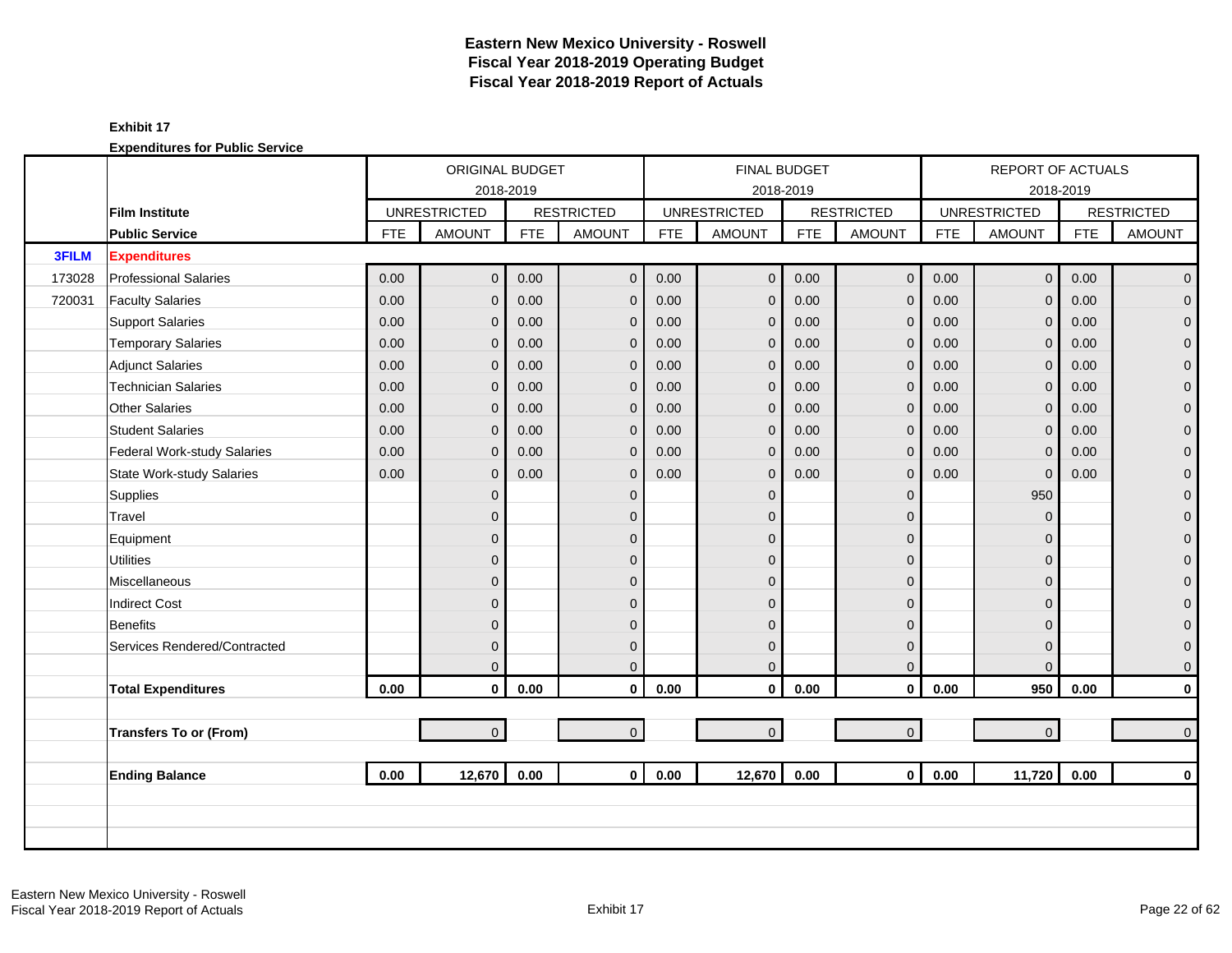|               |                                        |            | ORIGINAL BUDGET     | 2018-2019  |                   |            | FINAL BUDGET        | 2018-2019  |                   |            | REPORT OF ACTUALS   | 2018-2019  |                   |
|---------------|----------------------------------------|------------|---------------------|------------|-------------------|------------|---------------------|------------|-------------------|------------|---------------------|------------|-------------------|
|               | i-Center                               |            | <b>UNRESTRICTED</b> |            | <b>RESTRICTED</b> |            | <b>UNRESTRICTED</b> |            | <b>RESTRICTED</b> |            | <b>UNRESTRICTED</b> |            | <b>RESTRICTED</b> |
|               | <b>Public Service</b>                  | <b>FTE</b> | <b>AMOUNT</b>       | <b>FTE</b> | <b>AMOUNT</b>     | <b>FTE</b> | <b>AMOUNT</b>       | <b>FTE</b> | <b>AMOUNT</b>     | <b>FTE</b> | <b>AMOUNT</b>       | <b>FTE</b> | <b>AMOUNT</b>     |
| <b>3ICNTR</b> | <b>Revenues</b>                        |            |                     |            |                   |            |                     |            |                   |            |                     |            |                   |
| 173023        | Tuition and Miscellaneous Fees         |            | $\mathbf 0$         |            | $\overline{0}$    |            | $\overline{0}$      |            | $\mathbf 0$       |            | $\mathbf{0}$        |            | $\overline{0}$    |
| 720080        | Federal Government Appropriations      |            | $\overline{0}$      |            | $\mathbf{0}$      |            | $\mathbf{0}$        |            | $\mathbf 0$       |            | $\Omega$            |            | $\overline{0}$    |
|               | <b>State Government Appropriations</b> |            | $\overline{0}$      |            | $\mathbf{0}$      |            | $\overline{0}$      |            | $\mathbf 0$       |            | $\Omega$            |            | $\overline{0}$    |
|               | <b>Local Government Appropriations</b> |            | $\pmb{0}$           |            | $\mathbf{0}$      |            | $\mathbf{0}$        |            | $\mathbf 0$       |            | $\mathbf{0}$        |            | $\overline{0}$    |
|               | Federal Grants and Contracts           |            | $\overline{0}$      |            | $\mathbf{0}$      |            | $\mathbf{0}$        |            | $\mathbf 0$       |            | $\Omega$            |            | $\mathbf 0$       |
|               | <b>State Grants and Contracts</b>      |            | $\overline{0}$      |            | $\Omega$          |            | $\mathbf{0}$        |            | $\mathbf 0$       |            | $\Omega$            |            | $\overline{0}$    |
|               | <b>Local Grants and Contracts</b>      |            | $\overline{0}$      |            | $\mathbf{0}$      |            | $\Omega$            |            | $\mathbf 0$       |            | $\Omega$            |            | $\overline{0}$    |
|               | <b>Private Gifts</b>                   |            | 0                   |            | $\mathbf{0}$      |            | $\Omega$            |            | $\mathbf 0$       |            | $\Omega$            |            | $\overline{0}$    |
|               | Endowments, Land, and Perm Fund        |            | $\overline{0}$      |            | $\mathbf{0}$      |            | $\mathbf{0}$        |            | $\mathbf 0$       |            | $\Omega$            |            | $\mathbf 0$       |
|               | Sales and Services                     |            | $\mathbf 0$         |            | $\mathbf{0}$      |            | $\mathbf 0$         |            | $\mathbf 0$       |            | $\Omega$            |            | $\overline{0}$    |
|               | <b>Other Sources</b>                   |            | $\overline{0}$      |            | $\mathbf{0}$      |            | $\mathbf 0$         |            | $\mathbf 0$       |            | 16,199              |            | $\pmb{0}$         |
|               | <b>Total Revenues</b>                  |            | $\mathbf{0}$        |            | $\mathbf{0}$      |            | $\Omega$            |            | $\mathbf{0}$      |            | 16,199              |            | $\mathbf 0$       |
|               |                                        |            |                     |            |                   |            |                     |            |                   |            |                     |            |                   |
|               | <b>Beginning Balance</b>               |            | $\overline{0}$      |            | $\overline{0}$    |            | (2, 499)            |            | $\mathbf 0$       |            | (2, 499)            |            | $\mathsf{O}$      |
|               | <b>Total Available</b>                 |            | $\mathbf{0}$        |            | $\mathbf{0}$      |            | (2, 499)            |            | $\mathbf{0}$      |            | 13,700              |            | $\mathbf 0$       |
|               |                                        |            |                     |            |                   |            |                     |            |                   |            |                     |            |                   |
|               |                                        |            |                     |            |                   |            |                     |            |                   |            |                     |            |                   |
|               |                                        |            |                     |            |                   |            |                     |            |                   |            |                     |            |                   |
|               |                                        |            |                     |            |                   |            |                     |            |                   |            |                     |            |                   |
|               |                                        |            |                     |            |                   |            |                     |            |                   |            |                     |            |                   |
|               |                                        |            |                     |            |                   |            |                     |            |                   |            |                     |            |                   |
|               |                                        |            |                     |            |                   |            |                     |            |                   |            |                     |            |                   |
|               |                                        |            |                     |            |                   |            |                     |            |                   |            |                     |            |                   |
|               |                                        |            |                     |            |                   |            |                     |            |                   |            |                     |            |                   |
|               |                                        |            |                     |            |                   |            |                     |            |                   |            |                     |            |                   |
|               |                                        |            |                     |            |                   |            |                     |            |                   |            |                     |            |                   |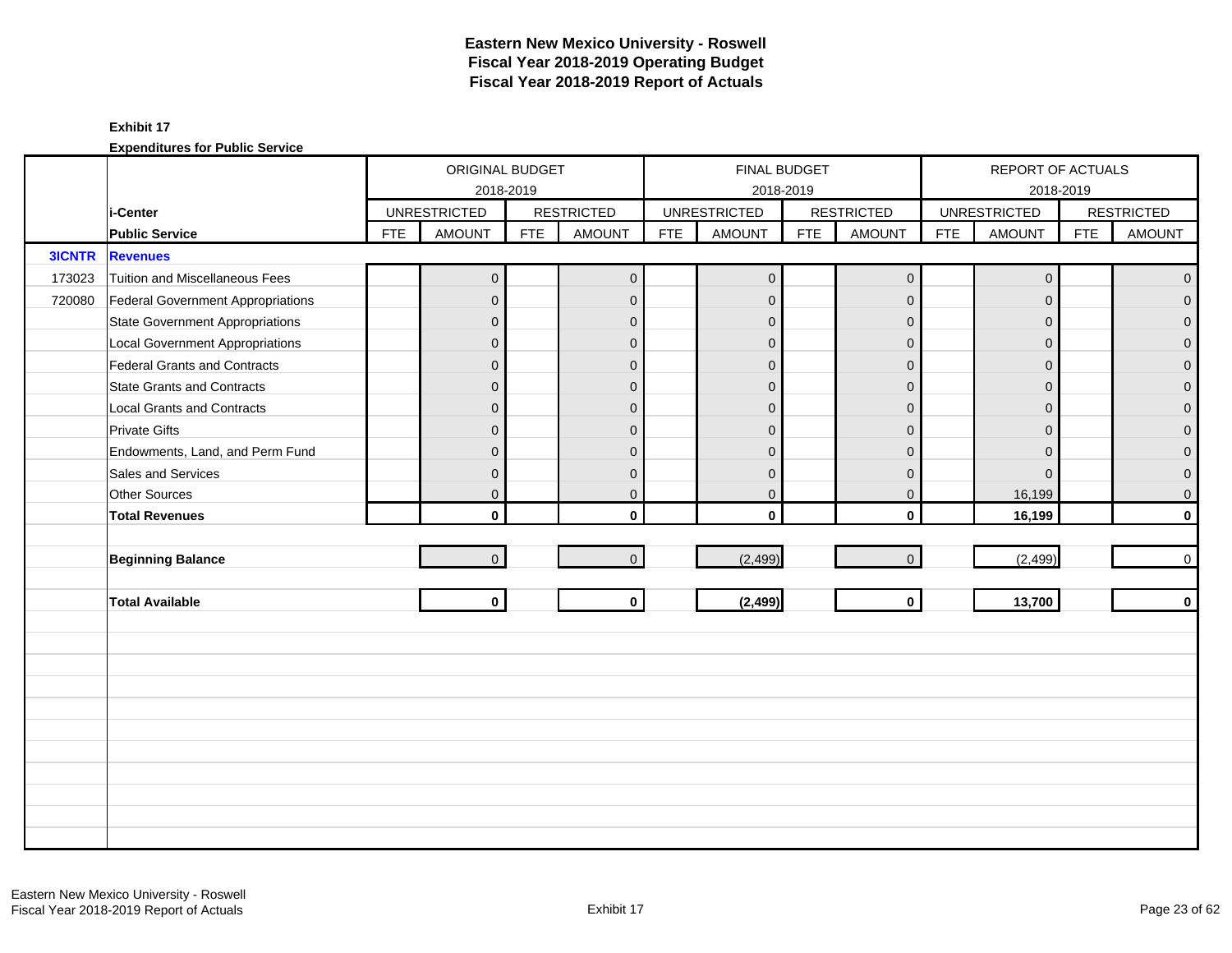|               |                                  |            | ORIGINAL BUDGET     |            |                   |            |                     | FINAL BUDGET |                     |            | <b>REPORT OF ACTUALS</b> |            |                   |
|---------------|----------------------------------|------------|---------------------|------------|-------------------|------------|---------------------|--------------|---------------------|------------|--------------------------|------------|-------------------|
|               |                                  |            |                     | 2018-2019  |                   |            |                     | 2018-2019    |                     |            |                          | 2018-2019  |                   |
|               | i-Center                         |            | <b>UNRESTRICTED</b> |            | <b>RESTRICTED</b> |            | <b>UNRESTRICTED</b> |              | <b>RESTRICTED</b>   |            | <b>UNRESTRICTED</b>      |            | <b>RESTRICTED</b> |
|               | <b>Public Service</b>            | <b>FTE</b> | <b>AMOUNT</b>       | <b>FTE</b> | <b>AMOUNT</b>     | <b>FTE</b> | <b>AMOUNT</b>       | <b>FTE</b>   | <b>AMOUNT</b>       | <b>FTE</b> | <b>AMOUNT</b>            | <b>FTE</b> | <b>AMOUNT</b>     |
| <b>3ICNTR</b> | <b>Expenditures</b>              |            |                     |            |                   |            |                     |              |                     |            |                          |            |                   |
| 173023        | <b>Professional Salaries</b>     | 0.00       | $\overline{0}$      | 0.00       | $\overline{0}$    | 0.00       | $\mathbf{0}$        | 0.00         | $\mathbf{0}$        | 0.00       | $\overline{0}$           | 0.00       | $\overline{0}$    |
| 720080        | <b>Faculty Salaries</b>          | 0.00       | $\overline{0}$      | 0.00       | $\mathbf{0}$      | 0.00       | $\mathbf 0$         | 0.00         | $\mathbf 0$         | 0.00       | $\Omega$                 | 0.00       | $\overline{0}$    |
|               | <b>Support Salaries</b>          | 0.00       | 0                   | 0.00       | $\mathbf{0}$      | 0.00       | $\mathbf 0$         | 0.00         | $\mathbf 0$         | 0.00       | $\mathbf 0$              | 0.00       | $\overline{0}$    |
|               | <b>Temporary Salaries</b>        | 0.00       | 0                   | 0.00       | $\mathbf 0$       | 0.00       | $\mathbf 0$         | 0.00         | $\mathbf 0$         | 0.01       | 853                      | 0.00       | $\mathbf 0$       |
|               | <b>Adjunct Salaries</b>          | 0.00       | $\overline{0}$      | 0.00       | $\Omega$          | 0.00       | $\mathbf 0$         | 0.00         | $\mathbf{0}$        | 0.01       | 1,121                    | 0.00       | $\mathbf{0}$      |
|               | <b>Technician Salaries</b>       | 0.00       | $\overline{0}$      | 0.00       | $\mathbf{0}$      | 0.00       | $\mathbf 0$         | 0.00         | $\mathbf{0}$        | 0.00       | $\mathbf{0}$             | 0.00       | $\mathbf{O}$      |
|               | <b>Other Salaries</b>            | 0.00       | $\overline{0}$      | 0.00       | $\mathbf{0}$      | 0.00       | $\mathbf 0$         | 0.00         | $\mathbf{0}$        | 0.00       | $\Omega$                 | 0.00       | $\mathbf 0$       |
|               | <b>Student Salaries</b>          | 0.00       | $\overline{0}$      | 0.00       | $\mathbf{0}$      | 0.00       | $\mathbf 0$         | 0.00         | $\mathbf 0$         | 0.00       | $\Omega$                 | 0.00       | $\overline{0}$    |
|               | Federal Work-study Salaries      | 0.00       | $\overline{0}$      | 0.00       | $\mathbf{0}$      | 0.00       | $\mathbf 0$         | 0.00         | $\mathbf{0}$        | 0.00       | $\Omega$                 | 0.00       | $\overline{0}$    |
|               | <b>State Work-study Salaries</b> | 0.00       | $\overline{0}$      | 0.00       | $\mathbf{0}$      | 0.00       | $\mathbf 0$         | 0.00         | $\mathbf{0}$        | 0.00       | $\Omega$                 | 0.00       | $\pmb{0}$         |
|               | Supplies                         |            | $\overline{0}$      |            | $\mathbf{0}$      |            | $\mathbf 0$         |              | $\mathbf{0}$        |            | 51                       |            | $\mathbf{O}$      |
|               | Travel                           |            | $\overline{0}$      |            | $\mathbf{0}$      |            | $\Omega$            |              | $\mathbf{0}$        |            | $\Omega$                 |            | $\mathbf{O}$      |
|               | Equipment                        |            | 0                   |            | $\mathbf{0}$      |            | $\Omega$            |              | $\mathbf{0}$        |            | $\Omega$                 |            | $\pmb{0}$         |
|               | <b>Utilities</b>                 |            | $\overline{0}$      |            | $\Omega$          |            | $\Omega$            |              | $\mathbf 0$         |            | $\Omega$                 |            | $\overline{0}$    |
|               | Miscellaneous                    |            | $\overline{0}$      |            | $\overline{0}$    |            | $\Omega$            |              | $\mathbf{0}$        |            | $\Omega$                 |            | $\mathbf 0$       |
|               | <b>Indirect Cost</b>             |            | $\overline{0}$      |            | $\Omega$          |            | $\Omega$            |              | $\mathbf{0}$        |            | $\Omega$                 |            | $\pmb{0}$         |
|               | <b>Benefits</b>                  |            | 0                   |            | $\mathbf{0}$      |            | $\Omega$            |              | $\mathbf 0$         |            | 582                      |            | $\mathbf{0}$      |
|               | Services Rendered/Contracted     |            | $\overline{0}$      |            | $\mathbf{0}$      |            | $\mathbf{0}$        |              | $\mathbf{0}$        |            | $\mathbf{0}$             |            | $\mathbf{O}$      |
|               |                                  |            | $\Omega$            |            | $\Omega$          |            | $\Omega$            |              | $\mathbf{0}$        |            | $\Omega$                 |            | $\mathbf{0}$      |
|               | <b>Total Expenditures</b>        | 0.00       | $\mathbf 0$         | 0.00       | $\mathbf{0}$      | 0.00       | $\mathbf 0$         | 0.00         | $\mathbf 0$         | 0.02       | 2,607                    | 0.00       | $\mathbf{0}$      |
|               |                                  |            |                     |            |                   |            |                     |              |                     |            |                          |            |                   |
|               | <b>Transfers To or (From)</b>    |            | $\overline{0}$      |            | $\overline{0}$    |            | $\mathbf 0$         |              | $\mathsf{O}\xspace$ |            | $\overline{0}$           |            | $\mathbf{0}$      |
|               |                                  |            |                     |            |                   |            |                     |              |                     |            |                          |            |                   |
|               | <b>Ending Balance</b>            | 0.00       | $\mathbf{0}$        | 0.00       | $\mathbf{0}$      | 0.00       | (2, 499)            | 0.00         | $\mathbf{0}$        | 0.02       | 11,093                   | 0.00       | $\mathbf 0$       |
|               |                                  |            |                     |            |                   |            |                     |              |                     |            |                          |            |                   |
|               |                                  |            |                     |            |                   |            |                     |              |                     |            |                          |            |                   |
|               |                                  |            |                     |            |                   |            |                     |              |                     |            |                          |            |                   |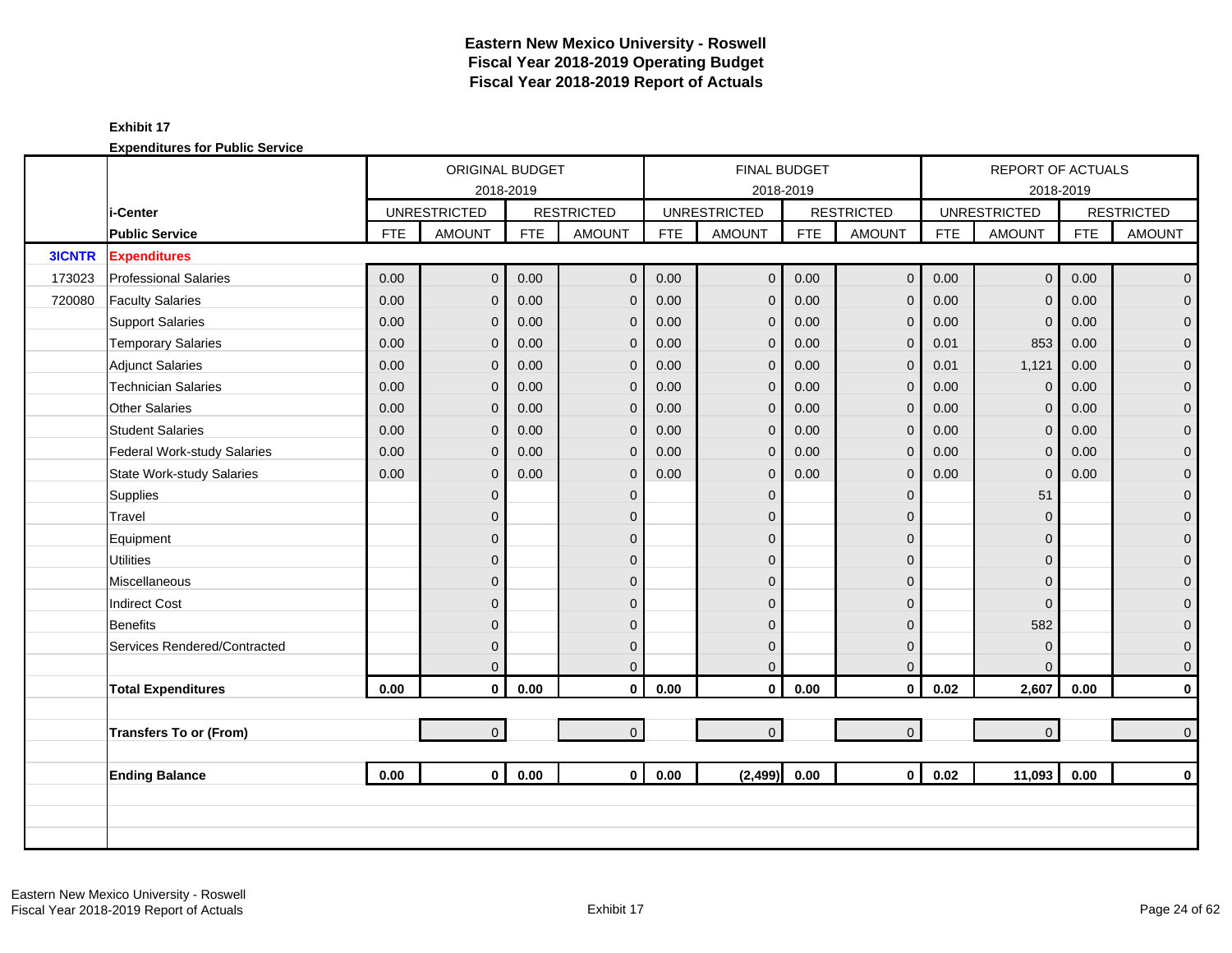|              |                                        |            | ORIGINAL BUDGET     |            |                   |            |                     | FINAL BUDGET |                   |            | REPORT OF ACTUALS   |            |                   |
|--------------|----------------------------------------|------------|---------------------|------------|-------------------|------------|---------------------|--------------|-------------------|------------|---------------------|------------|-------------------|
|              |                                        |            | 2018-2019           |            |                   |            |                     | 2018-2019    |                   |            | 2018-2019           |            |                   |
|              | <b>Aviation Camp</b>                   |            | <b>UNRESTRICTED</b> |            | <b>RESTRICTED</b> |            | <b>UNRESTRICTED</b> |              | <b>RESTRICTED</b> |            | <b>UNRESTRICTED</b> |            | <b>RESTRICTED</b> |
|              | <b>Public Service</b>                  | <b>FTE</b> | <b>AMOUNT</b>       | <b>FTE</b> | <b>AMOUNT</b>     | <b>FTE</b> | <b>AMOUNT</b>       | <b>FTE</b>   | <b>AMOUNT</b>     | <b>FTE</b> | <b>AMOUNT</b>       | <b>FTE</b> | <b>AMOUNT</b>     |
| <b>3KIRT</b> | <b>Revenues</b>                        |            |                     |            |                   |            |                     |              |                   |            |                     |            |                   |
| 173031       | <b>Tuition and Miscellaneous Fees</b>  |            | $\overline{0}$      |            | $\overline{0}$    |            | $\overline{0}$      |              | $\mathbf 0$       |            | $\mathbf 0$         |            | $\mathbf 0$       |
| 720152       | Federal Government Appropriations      |            | $\mathbf 0$         |            | $\mathbf{0}$      |            | $\mathbf{0}$        |              | $\mathbf{0}$      |            | $\mathbf{0}$        |            | $\overline{0}$    |
|              | <b>State Government Appropriations</b> |            | $\mathbf 0$         |            | $\Omega$          |            | $\mathbf{0}$        |              | $\mathbf{0}$      |            | $\Omega$            |            | $\overline{0}$    |
|              | <b>Local Government Appropriations</b> |            | $\pmb{0}$           |            | $\mathbf{0}$      |            | $\mathbf{0}$        |              | $\mathbf 0$       |            | $\mathbf{0}$        |            | 0                 |
|              | <b>Federal Grants and Contracts</b>    |            | $\mathbf 0$         |            | $\mathbf{0}$      |            | $\mathbf{0}$        |              | $\mathbf 0$       |            | $\mathbf{0}$        |            | $\overline{0}$    |
|              | <b>State Grants and Contracts</b>      |            | $\mathbf{0}$        |            | $\Omega$          |            | $\Omega$            |              | $\Omega$          |            | $\Omega$            |            | $\Omega$          |
|              | <b>Local Grants and Contracts</b>      |            | $\overline{0}$      |            | $\mathbf{0}$      |            | $\Omega$            |              | $\mathbf{0}$      |            | $\Omega$            |            | $\mathbf 0$       |
|              | <b>Private Gifts</b>                   |            | $\overline{0}$      |            | $\mathbf{0}$      |            | $\mathbf{0}$        |              | $\mathbf{0}$      |            | $\Omega$            |            | $\overline{0}$    |
|              | Endowments, Land, and Perm Fund        |            | $\mathbf{0}$        |            | $\Omega$          |            | $\Omega$            |              | $\mathbf{0}$      |            | $\Omega$            |            | $\overline{0}$    |
|              | Sales and Services                     |            | $\mathbf{0}$        |            | $\mathbf{0}$      |            | $\mathbf{0}$        |              | $\mathbf 0$       |            | $\mathbf{0}$        |            | 0                 |
|              | <b>Other Sources</b>                   |            | 6,000               |            | $\mathbf 0$       |            | 6,000               |              | $\mathbf 0$       |            | 6,475               |            | 0                 |
|              | <b>Total Revenues</b>                  |            | 6,000               |            | $\mathbf{0}$      |            | 6,000               |              | $\mathbf 0$       |            | 6,475               |            | $\mathbf{0}$      |
|              |                                        |            |                     |            |                   |            |                     |              |                   |            |                     |            |                   |
|              | <b>Beginning Balance</b>               |            | $\mathbf 0$         |            | $\Omega$          |            | 5,581               |              | $\mathbf 0$       |            | 5,581               |            | $\mathbf 0$       |
|              |                                        |            |                     |            |                   |            |                     |              |                   |            |                     |            |                   |
|              | <b>Total Available</b>                 |            | 6,000               |            | $\mathbf 0$       |            | 11,581              |              | $\mathbf 0$       |            | 12,056              |            | $\mathbf 0$       |
|              |                                        |            |                     |            |                   |            |                     |              |                   |            |                     |            |                   |
|              |                                        |            |                     |            |                   |            |                     |              |                   |            |                     |            |                   |
|              |                                        |            |                     |            |                   |            |                     |              |                   |            |                     |            |                   |
|              |                                        |            |                     |            |                   |            |                     |              |                   |            |                     |            |                   |
|              |                                        |            |                     |            |                   |            |                     |              |                   |            |                     |            |                   |
|              |                                        |            |                     |            |                   |            |                     |              |                   |            |                     |            |                   |
|              |                                        |            |                     |            |                   |            |                     |              |                   |            |                     |            |                   |
|              |                                        |            |                     |            |                   |            |                     |              |                   |            |                     |            |                   |
|              |                                        |            |                     |            |                   |            |                     |              |                   |            |                     |            |                   |
|              |                                        |            |                     |            |                   |            |                     |              |                   |            |                     |            |                   |
|              |                                        |            |                     |            |                   |            |                     |              |                   |            |                     |            |                   |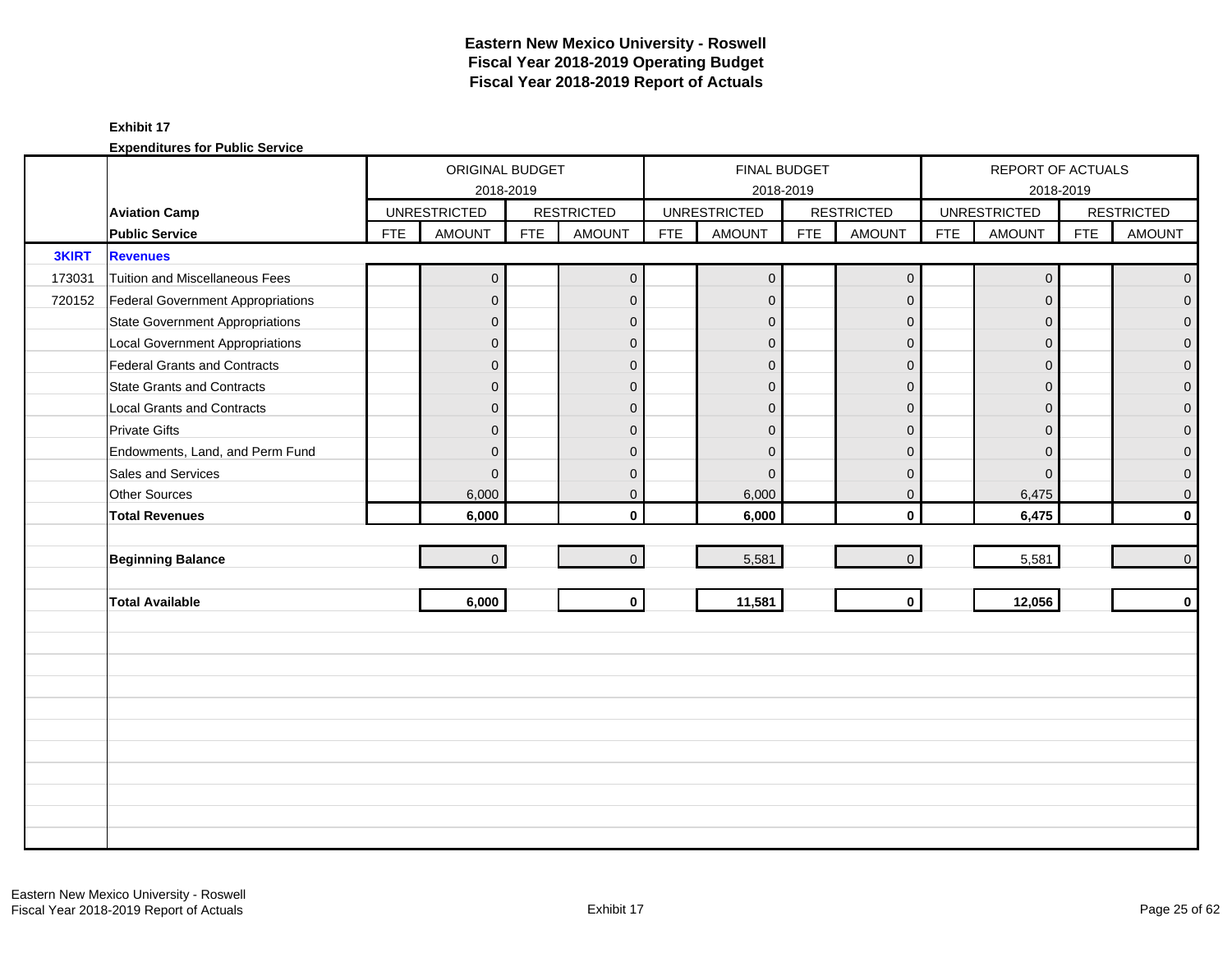|              |                                  |            | ORIGINAL BUDGET     |            |                   |            |                     | <b>FINAL BUDGET</b> |                     |            | <b>REPORT OF ACTUALS</b> |            |                   |
|--------------|----------------------------------|------------|---------------------|------------|-------------------|------------|---------------------|---------------------|---------------------|------------|--------------------------|------------|-------------------|
|              |                                  |            |                     | 2018-2019  |                   |            |                     | 2018-2019           |                     |            |                          | 2018-2019  |                   |
|              | <b>Aviation Camp</b>             |            | <b>UNRESTRICTED</b> |            | <b>RESTRICTED</b> |            | <b>UNRESTRICTED</b> |                     | <b>RESTRICTED</b>   |            | <b>UNRESTRICTED</b>      |            | <b>RESTRICTED</b> |
|              | <b>Public Service</b>            | <b>FTE</b> | <b>AMOUNT</b>       | <b>FTE</b> | <b>AMOUNT</b>     | <b>FTE</b> | <b>AMOUNT</b>       | <b>FTE</b>          | <b>AMOUNT</b>       | <b>FTE</b> | <b>AMOUNT</b>            | <b>FTE</b> | <b>AMOUNT</b>     |
| <b>3KIRT</b> | <b>Expenditures</b>              |            |                     |            |                   |            |                     |                     |                     |            |                          |            |                   |
| 173031       | <b>Professional Salaries</b>     | 0.00       | $\overline{0}$      | 0.00       | $\mathbf 0$       | 0.00       | $\overline{0}$      | 0.00                | $\mathbf 0$         | 0.00       | $\overline{0}$           | 0.00       | $\overline{0}$    |
| 720152       | <b>Faculty Salaries</b>          | 0.00       | $\overline{0}$      | 0.00       | $\mathbf{0}$      | 0.00       | $\mathbf{0}$        | 0.00                | $\mathbf{0}$        | 0.00       | $\Omega$                 | 0.00       | $\overline{0}$    |
|              | <b>Support Salaries</b>          | 0.00       | $\mathbf{0}$        | 0.00       | $\mathbf 0$       | 0.00       | $\mathbf 0$         | 0.00                | $\mathbf 0$         | 0.00       | $\mathbf{0}$             | 0.00       | $\overline{0}$    |
|              | <b>Temporary Salaries</b>        | 0.00       | 0                   | 0.00       | $\mathbf 0$       | 0.00       | $\mathbf{0}$        | 0.00                | $\mathbf 0$         | 0.00       | $\mathbf 0$              | 0.00       | $\mathbf 0$       |
|              | <b>Adjunct Salaries</b>          | 0.00       | $\Omega$            | 0.00       | $\mathbf{0}$      | 0.00       | $\mathbf{0}$        | 0.00                | $\mathbf{0}$        | 0.01       | 407                      | 0.00       | $\mathbf{0}$      |
|              | <b>Technician Salaries</b>       | 0.00       | 0                   | 0.00       | $\mathbf{0}$      | 0.00       | $\overline{0}$      | 0.00                | $\mathbf{0}$        | 0.00       | $\mathbf{0}$             | 0.00       | $\mathbf{O}$      |
|              | Other Salaries                   | 0.00       | 0                   | 0.00       | $\mathbf{0}$      | 0.00       | $\mathbf{0}$        | 0.00                | $\mathbf{0}$        | 0.00       | $\Omega$                 | 0.00       | $\mathbf 0$       |
|              | <b>Student Salaries</b>          | 0.00       | 0                   | 0.00       | $\mathbf{0}$      | 0.00       | $\mathbf 0$         | 0.00                | $\mathbf 0$         | 0.00       | $\Omega$                 | 0.00       | $\overline{0}$    |
|              | Federal Work-study Salaries      | 0.00       | $\Omega$            | 0.00       | $\mathbf{0}$      | 0.00       | $\Omega$            | 0.00                | $\mathbf{0}$        | 0.00       | $\Omega$                 | 0.00       | $\mathbf{O}$      |
|              | <b>State Work-study Salaries</b> | 0.00       | $\Omega$            | 0.00       | $\mathbf{0}$      | 0.00       | $\Omega$            | 0.00                | $\mathbf{0}$        | 0.00       | $\mathbf{0}$             | 0.00       | $\mathbf{O}$      |
|              | Supplies                         |            | 6,000               |            | $\mathbf{0}$      |            | 16,000              |                     | $\mathbf{0}$        |            | 1,166                    |            | $\mathbf{O}$      |
|              | Travel                           |            | $\mathbf{0}$        |            | $\mathbf{0}$      |            | $\Omega$            |                     | $\mathbf 0$         |            | $\Omega$                 |            | $\mathbf{O}$      |
|              | Equipment                        |            | 0                   |            | $\mathbf{0}$      |            | $\Omega$            |                     | $\mathbf 0$         |            | $\Omega$                 |            | $\pmb{0}$         |
|              | <b>Utilities</b>                 |            | $\overline{0}$      |            | $\Omega$          |            | $\Omega$            |                     | $\mathbf 0$         |            | $\Omega$                 |            | $\overline{0}$    |
|              | Miscellaneous                    |            | 0                   |            | $\mathbf{0}$      |            | $\Omega$            |                     | $\overline{0}$      |            | $\Omega$                 |            | $\mathbf 0$       |
|              | <b>Indirect Cost</b>             |            | 0                   |            | $\Omega$          |            | $\Omega$            |                     | $\mathbf 0$         |            | $\Omega$                 |            | $\pmb{0}$         |
|              | Benefits                         |            | 0                   |            | $\mathbf{0}$      |            | $\mathbf{0}$        |                     | $\mathbf{0}$        |            | 33                       |            | $\mathbf{0}$      |
|              | Services Rendered/Contracted     |            | 0                   |            | $\mathbf{0}$      |            | $\mathbf{0}$        |                     | $\mathbf{0}$        |            | 4,071                    |            | $\mathbf{0}$      |
|              |                                  |            | $\Omega$            |            | $\Omega$          |            | $\Omega$            |                     | $\mathbf{0}$        |            | $\Omega$                 |            | $\mathbf{0}$      |
|              | <b>Total Expenditures</b>        | 0.00       | 6,000               | 0.00       | $\mathbf 0$       | 0.00       | 16,000              | 0.00                | $\mathbf 0$         | 0.01       | 5,677                    | 0.00       | $\mathbf{0}$      |
|              |                                  |            |                     |            |                   |            |                     |                     |                     |            |                          |            |                   |
|              | <b>Transfers To or (From)</b>    |            | $\overline{0}$      |            | $\overline{0}$    |            | $\pmb{0}$           |                     | $\mathsf{O}\xspace$ |            | $\overline{0}$           |            | $\mathbf{0}$      |
|              |                                  |            |                     |            |                   |            |                     |                     |                     |            |                          |            |                   |
|              | <b>Ending Balance</b>            | 0.00       | $\mathbf{0}$        | 0.00       | $\overline{0}$    | 0.00       | (4, 419)            | 0.00                | $\mathbf{0}$        | 0.01       | 6,379                    | 0.00       | $\mathbf{0}$      |
|              |                                  |            |                     |            |                   |            |                     |                     |                     |            |                          |            |                   |
|              |                                  |            |                     |            |                   |            |                     |                     |                     |            |                          |            |                   |
|              |                                  |            |                     |            |                   |            |                     |                     |                     |            |                          |            |                   |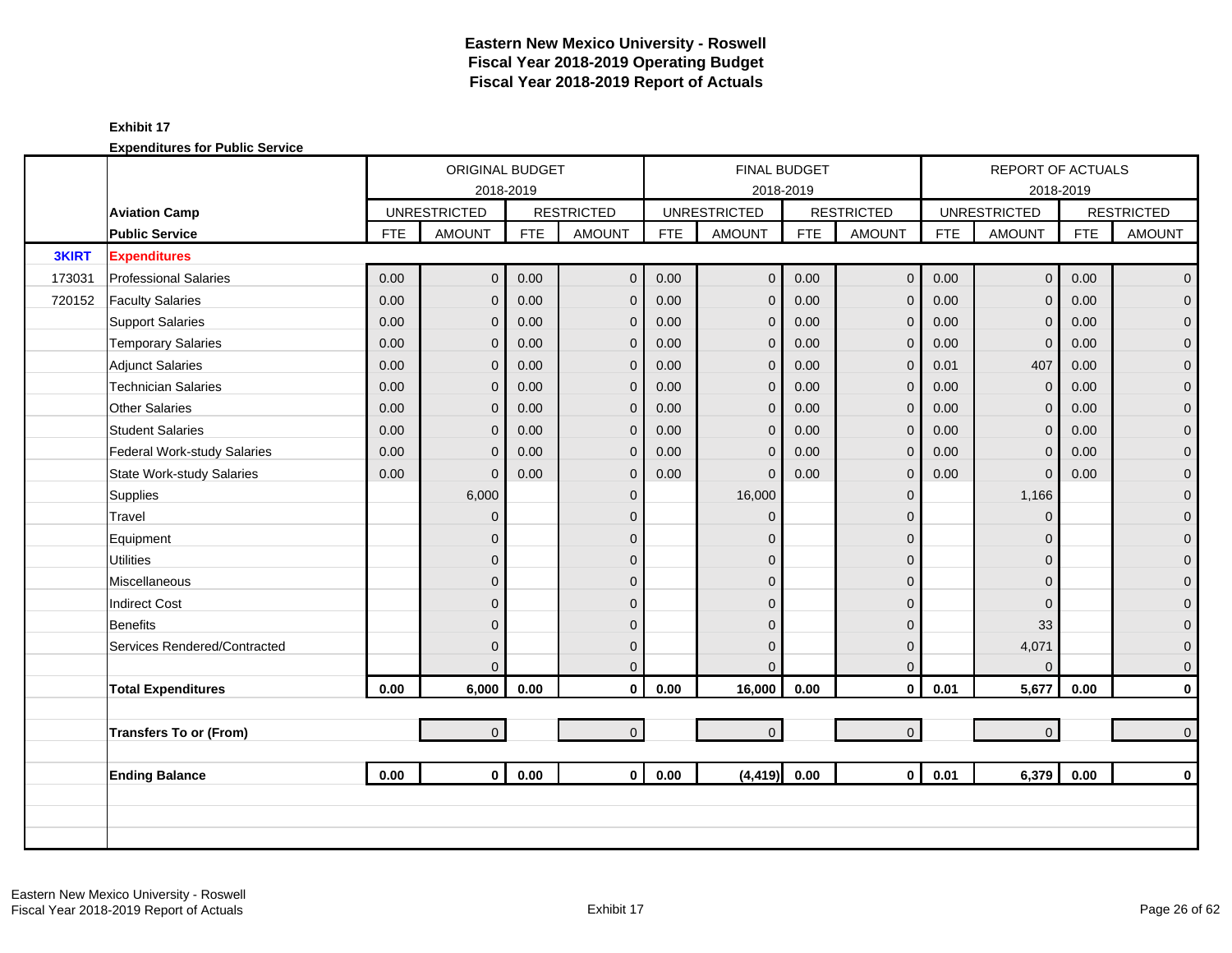|              |                                        |            | ORIGINAL BUDGET     |            |                   |            | <b>FINAL BUDGET</b> |            |                   |            | REPORT OF ACTUALS   |            |                   |
|--------------|----------------------------------------|------------|---------------------|------------|-------------------|------------|---------------------|------------|-------------------|------------|---------------------|------------|-------------------|
|              |                                        |            |                     | 2018-2019  |                   |            | 2018-2019           |            |                   |            | 2018-2019           |            |                   |
|              | <b>Kids Kollege</b>                    |            | <b>UNRESTRICTED</b> |            | <b>RESTRICTED</b> |            | <b>UNRESTRICTED</b> |            | <b>RESTRICTED</b> |            | <b>UNRESTRICTED</b> |            | <b>RESTRICTED</b> |
|              | <b>Public Service</b>                  | <b>FTE</b> | <b>AMOUNT</b>       | <b>FTE</b> | <b>AMOUNT</b>     | <b>FTE</b> | <b>AMOUNT</b>       | <b>FTE</b> | <b>AMOUNT</b>     | <b>FTE</b> | <b>AMOUNT</b>       | <b>FTE</b> | <b>AMOUNT</b>     |
| <b>3KKOL</b> | <b>Revenues</b>                        |            |                     |            |                   |            |                     |            |                   |            |                     |            |                   |
| 173032       | Tuition and Miscellaneous Fees         |            | $\overline{0}$      |            | $\overline{0}$    |            | $\overline{0}$      |            | $\mathbf 0$       |            | $\mathbf{0}$        |            | $\overline{0}$    |
| 720152       | Federal Government Appropriations      |            | $\overline{0}$      |            | $\mathbf{0}$      |            | $\Omega$            |            | $\mathbf{0}$      |            | $\Omega$            |            | $\overline{0}$    |
|              | <b>State Government Appropriations</b> |            | $\mathbf{0}$        |            | $\mathbf{0}$      |            | $\mathbf{0}$        |            | $\mathbf{0}$      |            | $\Omega$            |            | $\overline{0}$    |
|              | <b>Local Government Appropriations</b> |            | $\mathbf 0$         |            | $\mathbf{0}$      |            | $\mathbf{0}$        |            | $\mathbf{0}$      |            | $\mathbf{0}$        |            | $\mathbf 0$       |
|              | Federal Grants and Contracts           |            | $\overline{0}$      |            | $\mathbf{0}$      |            | $\mathbf{0}$        |            | $\mathbf{0}$      |            | $\Omega$            |            | $\mathbf{O}$      |
|              | <b>State Grants and Contracts</b>      |            | $\mathbf{0}$        |            | $\Omega$          |            | $\Omega$            |            | $\mathbf{0}$      |            | $\Omega$            |            | $\mathbf{0}$      |
|              | <b>Local Grants and Contracts</b>      |            | $\mathbf 0$         |            | $\mathbf{0}$      |            | $\Omega$            |            | $\mathbf{0}$      |            | $\Omega$            |            | $\mathbf{O}$      |
|              | <b>Private Gifts</b>                   |            | $\overline{0}$      |            | $\mathbf{0}$      |            | $\Omega$            |            | $\mathbf{0}$      |            | $\Omega$            |            | $\mathbf 0$       |
|              | Endowments, Land, and Perm Fund        |            | $\mathbf{0}$        |            | $\Omega$          |            | $\Omega$            |            | $\mathbf{0}$      |            | $\Omega$            |            | $\mathbf 0$       |
|              | Sales and Services                     |            | $\mathbf 0$         |            | $\mathbf{0}$      |            | $\mathbf{0}$        |            | $\mathbf{0}$      |            | $\mathbf{0}$        |            | $\pmb{0}$         |
|              | Other Sources                          |            | $\overline{0}$      |            | $\mathbf 0$       |            | $\mathbf 0$         |            | $\mathbf{0}$      |            | 99                  |            | $\mathsf{O}^-$    |
|              | <b>Total Revenues</b>                  |            | $\mathbf{0}$        |            | $\mathbf{0}$      |            | $\Omega$            |            | $\mathbf{0}$      |            | 99                  |            | $\mathbf{0}$      |
|              |                                        |            |                     |            |                   |            |                     |            |                   |            |                     |            |                   |
|              | <b>Beginning Balance</b>               |            | 0                   |            | $\overline{0}$    |            | $\mathbf 0$         |            | $\mathbf 0$       |            | $\mathbf 0$         |            | $\overline{0}$    |
|              |                                        |            |                     |            |                   |            |                     |            |                   |            |                     |            |                   |
|              | <b>Total Available</b>                 |            | $\mathbf 0$         |            | $\mathbf{0}$      |            | $\mathbf 0$         |            | $\mathbf 0$       |            | 99                  |            | $\mathbf{0}$      |
|              |                                        |            |                     |            |                   |            |                     |            |                   |            |                     |            |                   |
|              |                                        |            |                     |            |                   |            |                     |            |                   |            |                     |            |                   |
|              |                                        |            |                     |            |                   |            |                     |            |                   |            |                     |            |                   |
|              |                                        |            |                     |            |                   |            |                     |            |                   |            |                     |            |                   |
|              |                                        |            |                     |            |                   |            |                     |            |                   |            |                     |            |                   |
|              |                                        |            |                     |            |                   |            |                     |            |                   |            |                     |            |                   |
|              |                                        |            |                     |            |                   |            |                     |            |                   |            |                     |            |                   |
|              |                                        |            |                     |            |                   |            |                     |            |                   |            |                     |            |                   |
|              |                                        |            |                     |            |                   |            |                     |            |                   |            |                     |            |                   |
|              |                                        |            |                     |            |                   |            |                     |            |                   |            |                     |            |                   |
|              |                                        |            |                     |            |                   |            |                     |            |                   |            |                     |            |                   |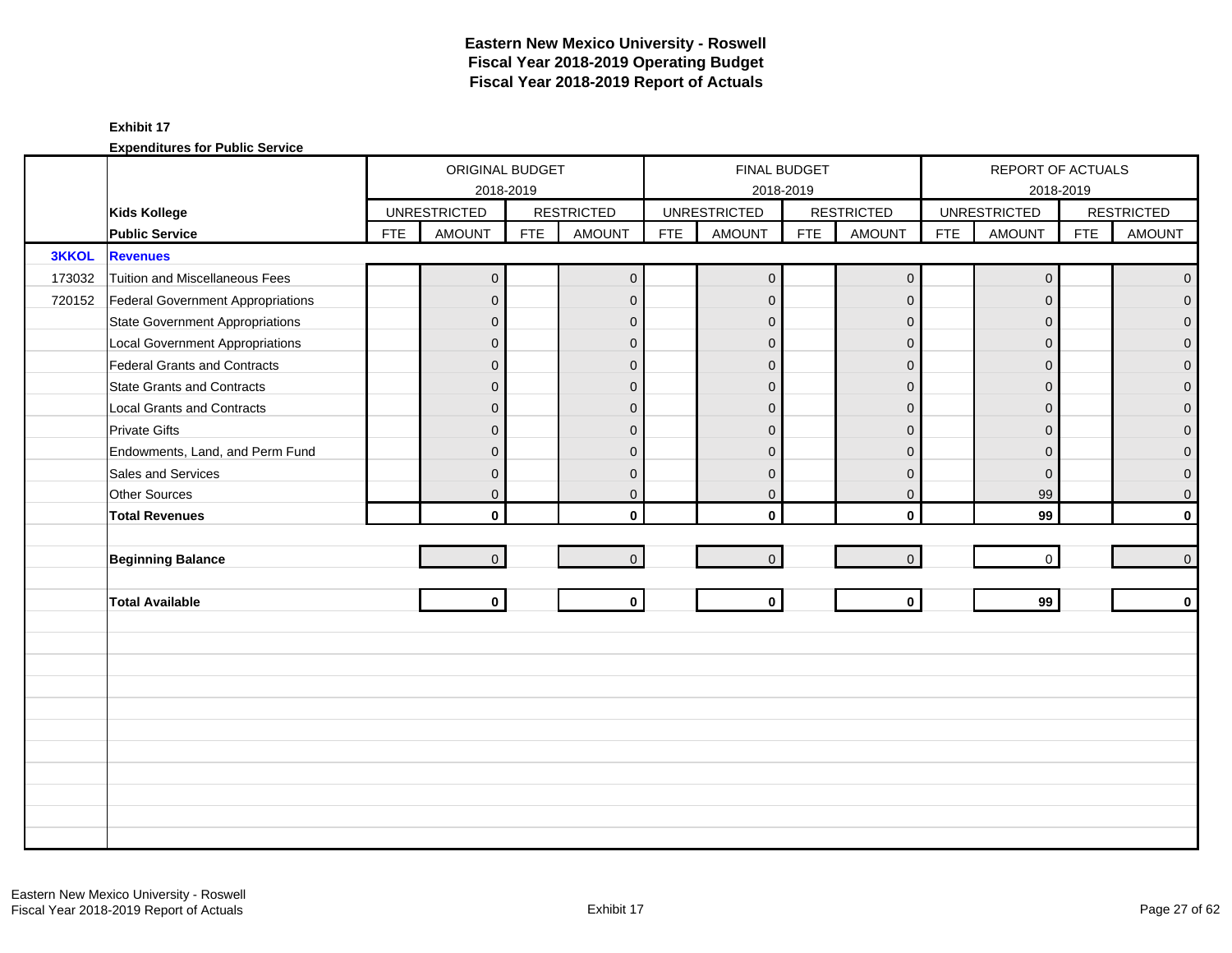|              |                                  |            | ORIGINAL BUDGET     |            |                   |            | <b>FINAL BUDGET</b> |            |                   |            | REPORT OF ACTUALS   |            |                     |
|--------------|----------------------------------|------------|---------------------|------------|-------------------|------------|---------------------|------------|-------------------|------------|---------------------|------------|---------------------|
|              |                                  |            | 2018-2019           |            |                   |            |                     | 2018-2019  |                   |            |                     | 2018-2019  |                     |
|              | <b>Kids College</b>              |            | <b>UNRESTRICTED</b> |            | <b>RESTRICTED</b> |            | <b>UNRESTRICTED</b> |            | <b>RESTRICTED</b> |            | <b>UNRESTRICTED</b> |            | <b>RESTRICTED</b>   |
|              | <b>Public Service</b>            | <b>FTE</b> | <b>AMOUNT</b>       | <b>FTE</b> | <b>AMOUNT</b>     | <b>FTE</b> | <b>AMOUNT</b>       | <b>FTE</b> | <b>AMOUNT</b>     | <b>FTE</b> | <b>AMOUNT</b>       | <b>FTE</b> | <b>AMOUNT</b>       |
| <b>3KKOL</b> | <b>Expenditures</b>              |            |                     |            |                   |            |                     |            |                   |            |                     |            |                     |
| 173032       | <b>Professional Salaries</b>     | 0.00       | $\overline{0}$      | 0.00       | $\mathbf{0}$      | 0.00       | $\mathbf 0$         | 0.00       | $\mathbf 0$       | 0.00       | $\overline{0}$      | 0.00       | $\overline{0}$      |
| 720152       | <b>Faculty Salaries</b>          | 0.00       | $\overline{0}$      | 0.00       | $\mathbf{0}$      | 0.00       | $\mathbf{0}$        | 0.00       | $\mathbf 0$       | 0.00       | $\Omega$            | 0.00       | $\mathbf 0$         |
|              | <b>Support Salaries</b>          | 0.00       | $\overline{0}$      | 0.00       | $\mathbf 0$       | 0.00       | $\mathbf{0}$        | 0.00       | $\mathbf 0$       | 0.00       | $\mathbf{0}$        | 0.00       | $\mathbf 0$         |
|              | <b>Temporary Salaries</b>        | 0.00       | $\mathbf{0}$        | 0.00       | $\mathbf{0}$      | 0.00       | $\mathbf{0}$        | 0.00       | $\mathbf 0$       | 0.00       | $\mathbf{0}$        | 0.00       | $\pmb{0}$           |
|              | <b>Adjunct Salaries</b>          | 0.00       | $\overline{0}$      | 0.00       | $\mathbf{0}$      | 0.00       | $\mathbf{0}$        | 0.00       | $\mathbf 0$       | 0.00       | $\Omega$            | 0.00       | $\mathbf 0$         |
|              | <b>Technician Salaries</b>       | 0.00       | $\mathbf{0}$        | 0.00       | $\mathbf 0$       | 0.00       | $\mathbf{0}$        | 0.00       | $\mathbf 0$       | 0.00       | $\mathbf{0}$        | 0.00       | $\mathbf 0$         |
|              | <b>Other Salaries</b>            | 0.00       | $\mathbf 0$         | 0.00       | $\mathbf{0}$      | 0.00       | $\mathbf{0}$        | 0.00       | $\mathbf 0$       | 0.00       | $\mathbf{0}$        | 0.00       | $\pmb{0}$           |
|              | <b>Student Salaries</b>          | 0.00       | $\Omega$            | 0.00       | $\Omega$          | 0.00       | $\mathbf{0}$        | 0.00       | $\mathbf{0}$      | 0.00       | $\Omega$            | 0.00       | $\overline{0}$      |
|              | Federal Work-study Salaries      | 0.00       | $\overline{0}$      | 0.00       | $\mathbf{0}$      | 0.00       | $\overline{0}$      | 0.00       | $\mathbf 0$       | 0.00       | $\mathbf{0}$        | 0.00       | $\overline{0}$      |
|              | <b>State Work-study Salaries</b> | 0.00       | $\overline{0}$      | 0.00       | $\mathbf{0}$      | 0.00       | $\mathbf{0}$        | 0.00       | $\mathbf 0$       | 0.00       | $\mathbf{0}$        | 0.00       | $\pmb{0}$           |
|              | Supplies                         |            | $\overline{0}$      |            | $\mathbf{0}$      |            | $\Omega$            |            | $\mathbf 0$       |            | $\Omega$            |            | $\mathbf 0$         |
|              | Travel                           |            | $\overline{0}$      |            | $\Omega$          |            | $\Omega$            |            | $\mathbf 0$       |            | $\Omega$            |            | $\mathbf 0$         |
|              | Equipment                        |            | 0                   |            | $\mathbf{0}$      |            | $\Omega$            |            | $\mathbf 0$       |            | $\Omega$            |            | $\pmb{0}$           |
|              | <b>Utilities</b>                 |            | $\mathbf{0}$        |            | $\mathbf{0}$      |            | $\mathbf{0}$        |            | $\pmb{0}$         |            | $\Omega$            |            | $\overline{0}$      |
|              | Miscellaneous                    |            | $\overline{0}$      |            | $\Omega$          |            | $\Omega$            |            | $\mathbf{0}$      |            | $\Omega$            |            | $\mathsf{O}\xspace$ |
|              | <b>Indirect Cost</b>             |            | $\overline{0}$      |            | $\Omega$          |            | $\Omega$            |            | $\mathbf{0}$      |            | $\Omega$            |            | $\mathbf 0$         |
|              | Benefits                         |            | $\overline{0}$      |            | $\Omega$          |            |                     |            | $\mathbf 0$       |            | $\Omega$            |            | $\overline{0}$      |
|              | Services Rendered/Contracted     |            | $\overline{0}$      |            | $\mathbf{0}$      |            | $\mathbf 0$         |            | $\mathbf 0$       |            | $\Omega$            |            | $\mathbf 0$         |
|              |                                  |            | $\overline{0}$      |            | $\Omega$          |            | $\mathbf{0}$        |            | $\mathbf 0$       |            | $\mathbf{0}$        |            | $\mathbf 0$         |
|              | <b>Total Expenditures</b>        | 0.00       | $\mathbf 0$         | 0.00       | $\mathbf 0$       | 0.00       | $\mathbf 0$         | 0.00       | $\mathbf 0$       | 0.00       | $\mathbf 0$         | 0.00       | $\pmb{0}$           |
|              |                                  |            |                     |            |                   |            |                     |            |                   |            |                     |            |                     |
|              | <b>Transfers To or (From)</b>    |            | $\overline{0}$      |            | $\overline{0}$    |            | $\mathbf 0$         |            | $\mathbf{0}$      |            | $\overline{0}$      |            | $\mathbf 0$         |
|              |                                  |            |                     |            |                   |            |                     |            |                   |            |                     |            |                     |
|              | <b>Ending Balance</b>            | 0.00       | $\mathbf{0}$        | 0.00       | $\mathbf{0}$      | 0.00       | $\mathbf{0}$        | 0.00       | $\mathbf 0$       | 0.00       | 99                  | 0.00       | $\mathbf 0$         |
|              |                                  |            |                     |            |                   |            |                     |            |                   |            |                     |            |                     |
|              |                                  |            |                     |            |                   |            |                     |            |                   |            |                     |            |                     |
|              |                                  |            |                     |            |                   |            |                     |            |                   |            |                     |            |                     |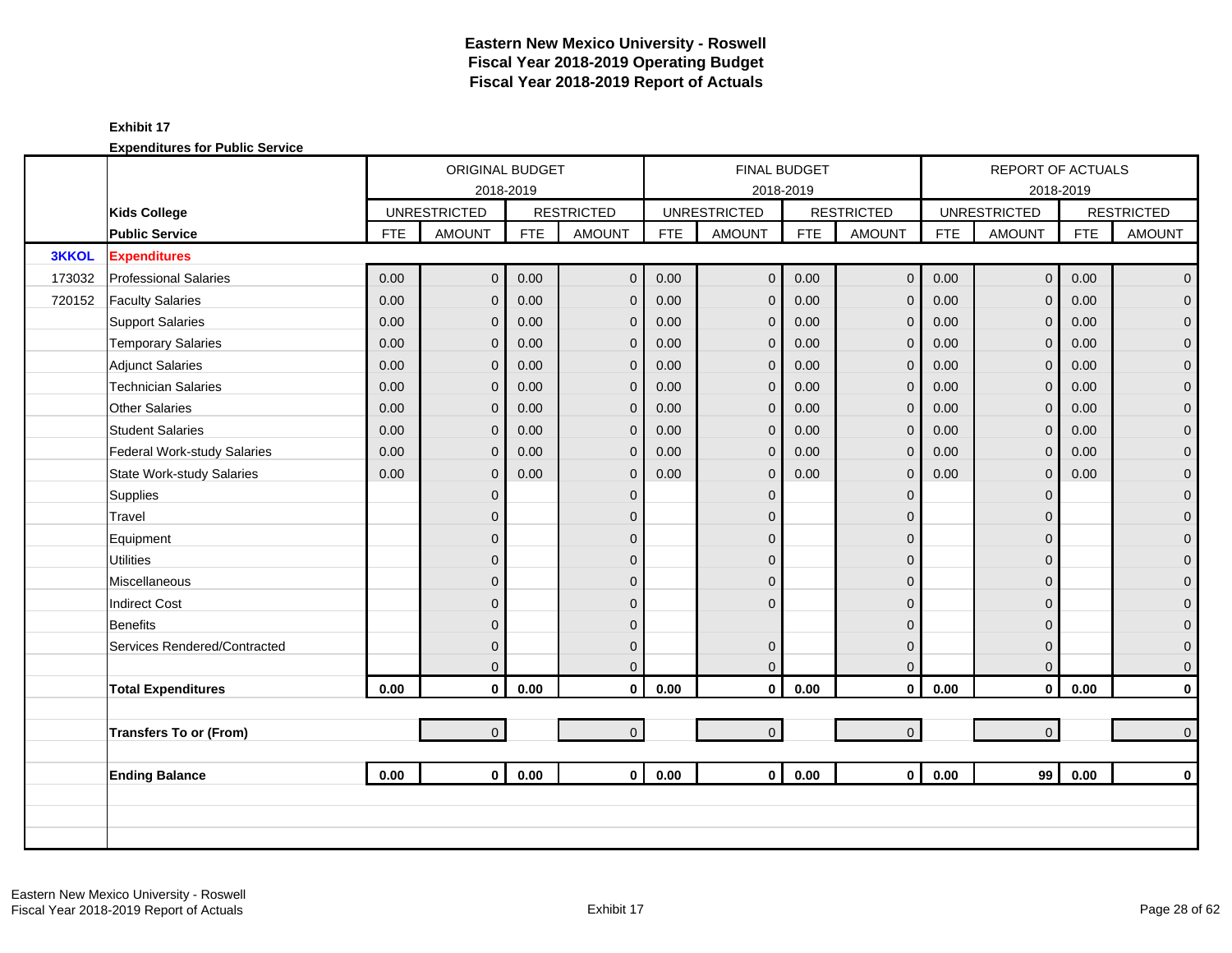|        |                                          |            | ORIGINAL BUDGET     |            |                   |            | FINAL BUDGET        |            |                   |            | REPORT OF ACTUALS   |            |                   |
|--------|------------------------------------------|------------|---------------------|------------|-------------------|------------|---------------------|------------|-------------------|------------|---------------------|------------|-------------------|
|        |                                          |            | 2018-2019           |            |                   |            | 2018-2019           |            |                   |            | 2018-2019           |            |                   |
|        | New Mexico MESA                          |            | <b>UNRESTRICTED</b> |            | <b>RESTRICTED</b> |            | <b>UNRESTRICTED</b> |            | <b>RESTRICTED</b> |            | <b>UNRESTRICTED</b> |            | <b>RESTRICTED</b> |
|        | <b>Public Service</b>                    | <b>FTE</b> | <b>AMOUNT</b>       | <b>FTE</b> | <b>AMOUNT</b>     | <b>FTE</b> | <b>AMOUNT</b>       | <b>FTE</b> | <b>AMOUNT</b>     | <b>FTE</b> | <b>AMOUNT</b>       | <b>FTE</b> | <b>AMOUNT</b>     |
| 3MESA1 | <b>Revenues</b>                          |            |                     |            |                   |            |                     |            |                   |            |                     |            |                   |
| 173013 | <b>Tuition and Miscellaneous Fees</b>    |            | $\overline{0}$      |            | $\overline{0}$    |            | $\overline{0}$      |            | $\mathbf 0$       |            | $\mathbf 0$         |            | $\mathbf 0$       |
| 740010 | <b>Federal Government Appropriations</b> |            | $\overline{0}$      |            | $\mathbf{0}$      |            | $\mathbf{0}$        |            | $\mathbf{0}$      |            | $\Omega$            |            | $\overline{0}$    |
|        | <b>State Government Appropriations</b>   |            | $\mathbf{0}$        |            | $\Omega$          |            | $\mathbf{0}$        |            | $\mathbf{0}$      |            | $\Omega$            |            | 0                 |
|        | <b>Local Government Appropriations</b>   |            | $\mathbf 0$         |            | $\mathbf{0}$      |            | $\mathbf{0}$        |            | $\mathbf 0$       |            | $\mathbf{0}$        |            | 0                 |
|        | <b>Federal Grants and Contracts</b>      |            | $\overline{0}$      |            | $\mathbf{0}$      |            | $\mathbf{0}$        |            | $\mathbf 0$       |            | $\Omega$            |            | $\overline{0}$    |
|        | <b>State Grants and Contracts</b>        |            | $\mathbf{0}$        |            | $\Omega$          |            | $\Omega$            |            | $\Omega$          |            | $\Omega$            |            | $\Omega$          |
|        | <b>Local Grants and Contracts</b>        |            | $\mathbf 0$         |            | $\mathbf{0}$      |            | $\Omega$            |            | $\mathbf{0}$      |            | $\Omega$            |            | $\mathbf 0$       |
|        | <b>Private Gifts</b>                     |            | $\overline{0}$      |            | $\Omega$          |            | $\mathbf{0}$        |            | $\mathbf{0}$      |            | $\Omega$            |            | $\overline{0}$    |
|        | Endowments, Land, and Perm Fund          |            | $\mathbf{0}$        |            | $\Omega$          |            | $\mathbf{0}$        |            | $\mathbf{0}$      |            | $\Omega$            |            | 0                 |
|        | Sales and Services                       |            | $\mathbf 0$         |            | $\mathbf{0}$      |            | $\mathbf{0}$        |            | $\mathbf 0$       |            | $\mathbf{0}$        |            | 0                 |
|        | Other Sources                            |            | $\overline{0}$      |            | $\mathbf 0$       |            | $\mathbf 0$         |            | $\mathbf 0$       |            | 1,004               |            | 0                 |
|        | <b>Total Revenues</b>                    |            | $\mathbf{0}$        |            | $\mathbf{0}$      |            | $\mathbf{0}$        |            | $\mathbf 0$       |            | 1,004               |            | $\mathbf{0}$      |
|        |                                          |            |                     |            |                   |            |                     |            |                   |            |                     |            |                   |
|        | <b>Beginning Balance</b>                 |            | $\mathbf 0$         |            | $\Omega$          |            | $\overline{0}$      |            | $\mathbf 0$       |            | $\mathbf 0$         |            | $\mathbf 0$       |
|        |                                          |            |                     |            |                   |            |                     |            |                   |            |                     |            |                   |
|        | <b>Total Available</b>                   |            | $\mathbf{0}$        |            | $\mathbf 0$       |            | $\mathbf{0}$        |            | $\mathbf 0$       |            | 1,004               |            | $\mathbf 0$       |
|        |                                          |            |                     |            |                   |            |                     |            |                   |            |                     |            |                   |
|        |                                          |            |                     |            |                   |            |                     |            |                   |            |                     |            |                   |
|        |                                          |            |                     |            |                   |            |                     |            |                   |            |                     |            |                   |
|        |                                          |            |                     |            |                   |            |                     |            |                   |            |                     |            |                   |
|        |                                          |            |                     |            |                   |            |                     |            |                   |            |                     |            |                   |
|        |                                          |            |                     |            |                   |            |                     |            |                   |            |                     |            |                   |
|        |                                          |            |                     |            |                   |            |                     |            |                   |            |                     |            |                   |
|        |                                          |            |                     |            |                   |            |                     |            |                   |            |                     |            |                   |
|        |                                          |            |                     |            |                   |            |                     |            |                   |            |                     |            |                   |
|        |                                          |            |                     |            |                   |            |                     |            |                   |            |                     |            |                   |
|        |                                          |            |                     |            |                   |            |                     |            |                   |            |                     |            |                   |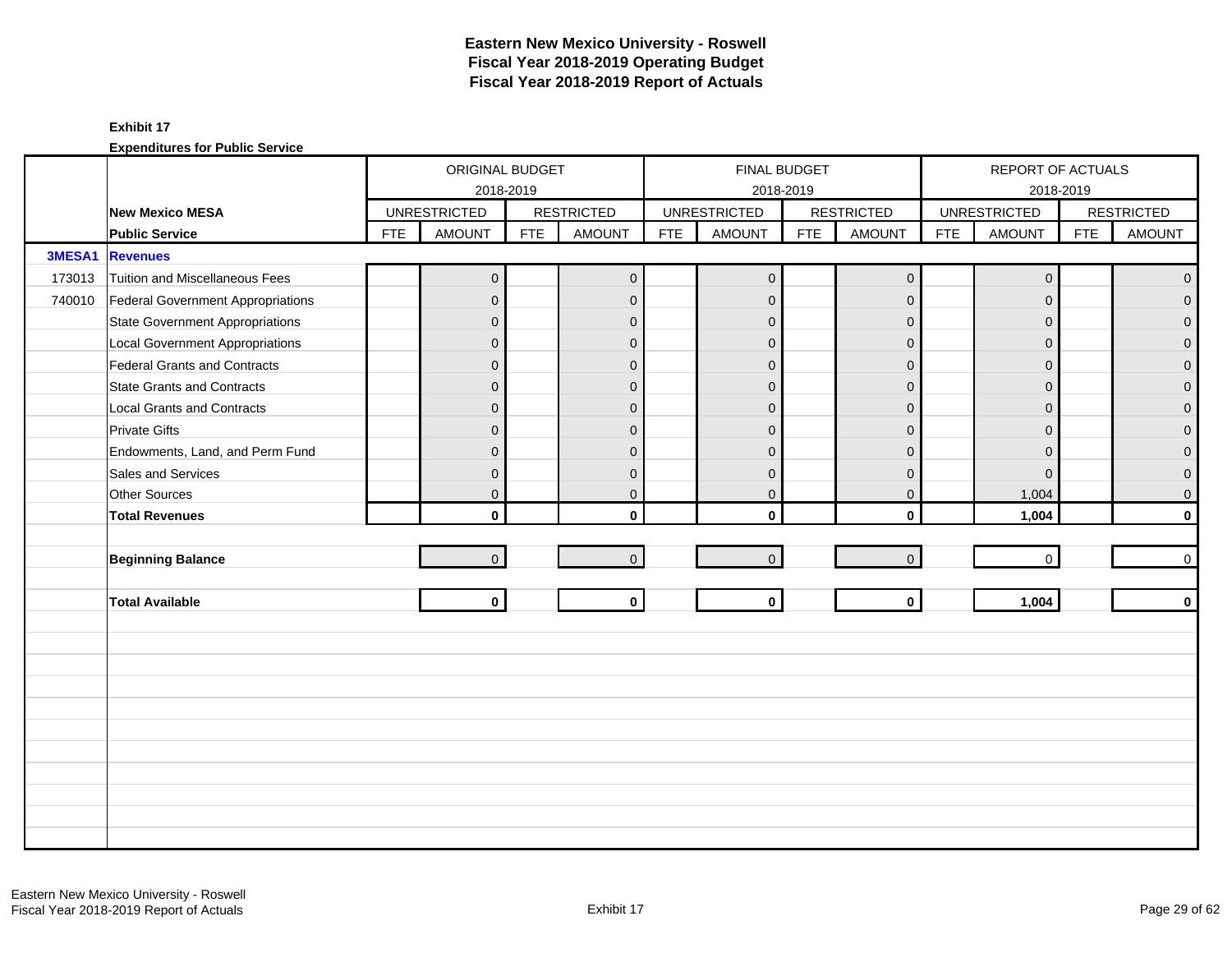|        |                                  |            | ORIGINAL BUDGET     |            |                   |            | <b>FINAL BUDGET</b> |            |                   |            | REPORT OF ACTUALS   |            |                     |
|--------|----------------------------------|------------|---------------------|------------|-------------------|------------|---------------------|------------|-------------------|------------|---------------------|------------|---------------------|
|        |                                  |            | 2018-2019           |            |                   |            |                     | 2018-2019  |                   |            |                     | 2018-2019  |                     |
|        | New Mexico MESA                  |            | <b>UNRESTRICTED</b> |            | <b>RESTRICTED</b> |            | <b>UNRESTRICTED</b> |            | <b>RESTRICTED</b> |            | <b>UNRESTRICTED</b> |            | <b>RESTRICTED</b>   |
|        | <b>Public Service</b>            | <b>FTE</b> | <b>AMOUNT</b>       | <b>FTE</b> | <b>AMOUNT</b>     | <b>FTE</b> | <b>AMOUNT</b>       | <b>FTE</b> | <b>AMOUNT</b>     | <b>FTE</b> | <b>AMOUNT</b>       | <b>FTE</b> | <b>AMOUNT</b>       |
| 3MESA1 | <b>Expenditures</b>              |            |                     |            |                   |            |                     |            |                   |            |                     |            |                     |
| 173013 | <b>Professional Salaries</b>     | 0.00       | $\overline{0}$      | 0.00       | $\mathbf 0$       | 0.00       | $\mathbf 0$         | 0.00       | $\mathbf 0$       | 0.00       | $\overline{0}$      | 0.00       | $\mathbf{0}$        |
| 740010 | <b>Faculty Salaries</b>          | 0.00       | $\overline{0}$      | 0.00       | $\mathbf{0}$      | 0.00       | $\overline{0}$      | 0.00       | $\mathbf 0$       | 0.00       | $\Omega$            | 0.00       | $\mathbf 0$         |
|        | <b>Support Salaries</b>          | 0.00       | 0                   | 0.00       | $\mathbf{0}$      | 0.00       | $\mathbf{0}$        | 0.00       | $\mathbf 0$       | 0.00       | $\mathbf 0$         | 0.00       | $\mathbf 0$         |
|        | <b>Temporary Salaries</b>        | 0.00       | 0                   | 0.00       | $\mathbf{0}$      | 0.00       | $\mathbf 0$         | 0.00       | $\mathbf{0}$      | 0.00       | $\mathbf{0}$        | 0.00       | $\pmb{0}$           |
|        | <b>Adjunct Salaries</b>          | 0.00       | $\overline{0}$      | 0.00       | $\mathbf{0}$      | 0.00       | $\mathbf{0}$        | 0.00       | $\mathbf 0$       | 0.00       | $\Omega$            | 0.00       | $\mathbf 0$         |
|        | <b>Technician Salaries</b>       | 0.00       | 0                   | 0.00       | $\mathbf{0}$      | 0.00       | $\mathbf 0$         | 0.00       | $\mathbf 0$       | 0.00       | $\mathbf{0}$        | 0.00       | $\mathbf 0$         |
|        | <b>Other Salaries</b>            | 0.00       | 0                   | 0.00       | $\mathbf{0}$      | 0.00       | $\mathbf 0$         | 0.00       | $\mathbf 0$       | 0.00       | $\mathbf{0}$        | 0.00       | $\pmb{0}$           |
|        | <b>Student Salaries</b>          | 0.00       | $\Omega$            | 0.00       | $\Omega$          | 0.00       | $\mathbf 0$         | 0.00       | $\mathbf{0}$      | 0.00       | $\Omega$            | 0.00       | $\overline{0}$      |
|        | Federal Work-study Salaries      | 0.00       | 0                   | 0.00       | $\mathbf{0}$      | 0.00       | $\Omega$            | 0.00       | $\mathbf 0$       | 0.00       | $\Omega$            | 0.00       | $\overline{0}$      |
|        | <b>State Work-study Salaries</b> | 0.00       | 0                   | 0.00       | $\mathbf{0}$      | 0.00       | $\mathbf{0}$        | 0.00       | $\mathbf 0$       | 0.00       | $\mathbf 0$         | 0.00       | $\pmb{0}$           |
|        | Supplies                         |            | $\overline{0}$      |            | $\mathbf{0}$      |            | $\Omega$            |            | $\mathbf 0$       |            | 736                 |            | $\mathbf 0$         |
|        | Travel                           |            | 0                   |            | $\mathbf{0}$      |            | $\Omega$            |            | $\mathbf 0$       |            | $\Omega$            |            | $\mathbf 0$         |
|        | Equipment                        |            | 0                   |            | $\mathbf{0}$      |            | $\Omega$            |            | $\mathbf 0$       |            | $\Omega$            |            | $\boldsymbol{0}$    |
|        | <b>Utilities</b>                 |            | 0                   |            | $\mathbf{0}$      |            | $\mathbf{0}$        |            | $\pmb{0}$         |            | 267                 |            | $\overline{0}$      |
|        | <b>Miscellaneous</b>             |            | $\overline{0}$      |            | $\Omega$          |            | $\Omega$            |            | $\mathbf 0$       |            | $\Omega$            |            | $\mathsf{O}\xspace$ |
|        | <b>Indirect Cost</b>             |            | 0                   |            | $\Omega$          |            | $\Omega$            |            | $\mathbf{0}$      |            | $\Omega$            |            | $\mathbf 0$         |
|        | <b>Benefits</b>                  |            | 0                   |            | $\Omega$          |            | $\Omega$            |            | $\mathbf 0$       |            | $\Omega$            |            | $\mathbf{0}$        |
|        | Services Rendered/Contracted     |            | 0                   |            | $\mathbf{0}$      |            | $\overline{0}$      |            | $\mathbf 0$       |            | $\Omega$            |            | $\mathbf 0$         |
|        |                                  |            | $\overline{0}$      |            | $\mathbf{0}$      |            | $\overline{0}$      |            | $\mathbf 0$       |            | $\Omega$            |            | $\mathbf 0$         |
|        | <b>Total Expenditures</b>        | 0.00       | $\mathbf{0}$        | 0.00       | $\mathbf{0}$      | 0.00       | $\mathbf 0$         | 0.00       | $\mathbf 0$       | 0.00       | 1,003               | 0.00       | $\pmb{0}$           |
|        |                                  |            |                     |            |                   |            |                     |            |                   |            |                     |            |                     |
|        | <b>Transfers To or (From)</b>    |            | $\overline{0}$      |            | $\overline{0}$    |            | $\overline{0}$      |            | $\mathbf 0$       |            | $\overline{0}$      |            | $\mathbf 0$         |
|        |                                  |            |                     |            |                   |            |                     |            |                   |            |                     |            |                     |
|        | <b>Ending Balance</b>            | 0.00       | $\mathbf{0}$        | 0.00       | $\mathbf{0}$      | 0.00       | $\mathbf 0$         | 0.00       | $\mathbf 0$       | 0.00       | $\mathbf 1$         | 0.00       | $\mathbf 0$         |
|        |                                  |            |                     |            |                   |            |                     |            |                   |            |                     |            |                     |
|        |                                  |            |                     |            |                   |            |                     |            |                   |            |                     |            |                     |
|        |                                  |            |                     |            |                   |            |                     |            |                   |            |                     |            |                     |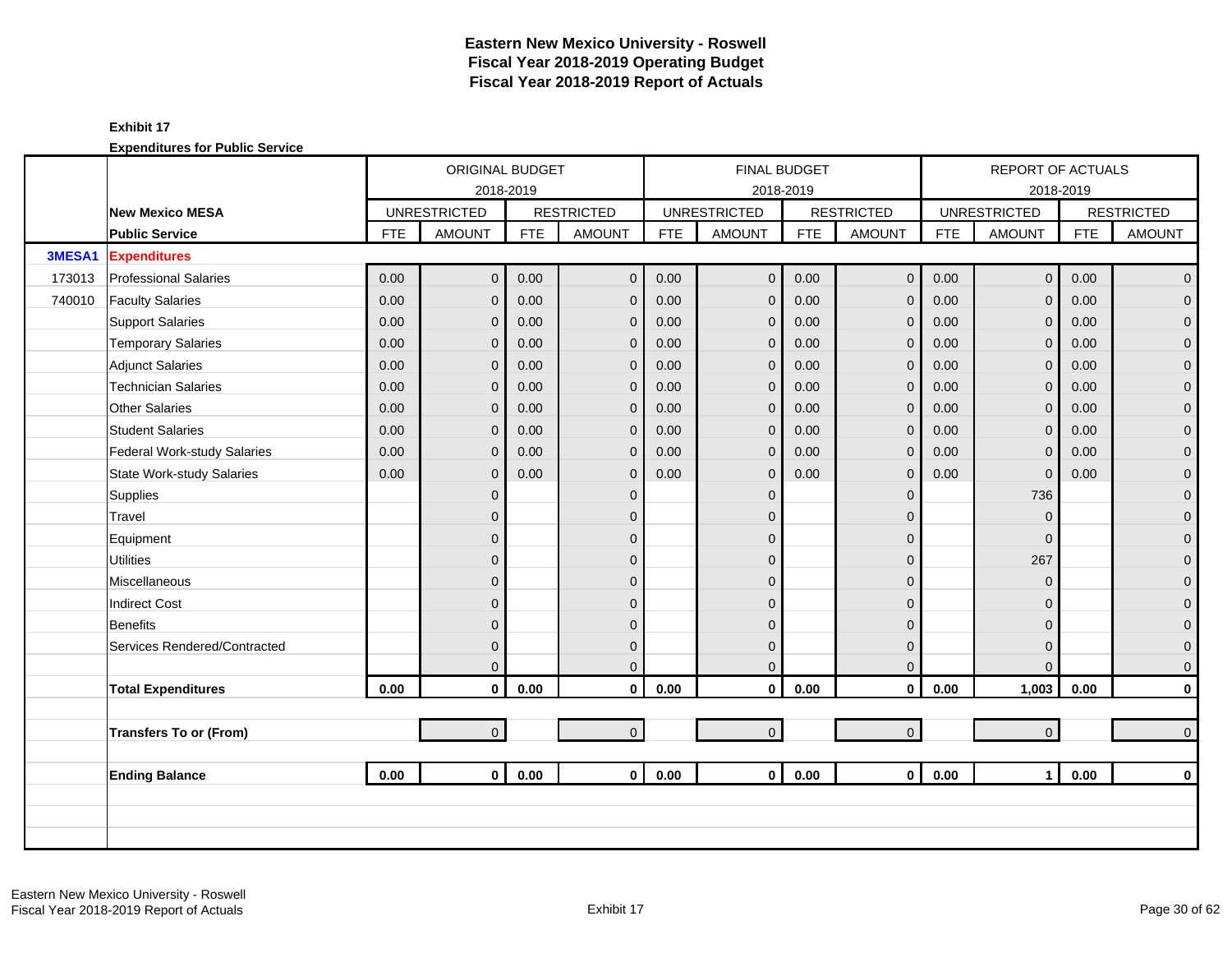|              |                                        |            | ORIGINAL BUDGET     |            |                   |            | FINAL BUDGET        |            |                   |            | REPORT OF ACTUALS   |            |                   |
|--------------|----------------------------------------|------------|---------------------|------------|-------------------|------------|---------------------|------------|-------------------|------------|---------------------|------------|-------------------|
|              |                                        |            | 2018-2019           |            |                   |            |                     | 2018-2019  |                   |            | 2018-2019           |            |                   |
|              | <b>NMHU</b>                            |            | <b>UNRESTRICTED</b> |            | <b>RESTRICTED</b> |            | <b>UNRESTRICTED</b> |            | <b>RESTRICTED</b> |            | <b>UNRESTRICTED</b> |            | <b>RESTRICTED</b> |
|              | <b>Public Service</b>                  | <b>FTE</b> | <b>AMOUNT</b>       | <b>FTE</b> | <b>AMOUNT</b>     | <b>FTE</b> | <b>AMOUNT</b>       | <b>FTE</b> | <b>AMOUNT</b>     | <b>FTE</b> | AMOUNT              | <b>FTE</b> | <b>AMOUNT</b>     |
| <b>3NMHU</b> | <b>Revenues</b>                        |            |                     |            |                   |            |                     |            |                   |            |                     |            |                   |
| 173016       | <b>Tuition and Miscellaneous Fees</b>  |            | $\overline{0}$      |            | $\mathbf 0$       |            | $\mathbf{0}$        |            | $\mathbf 0$       |            | $\mathsf{O}\xspace$ |            | $\overline{0}$    |
| 740010       | Federal Government Appropriations      |            | $\overline{0}$      |            | $\mathbf{0}$      |            | $\Omega$            |            | $\mathbf{0}$      |            | $\Omega$            |            | $\overline{0}$    |
|              | <b>State Government Appropriations</b> |            | $\overline{0}$      |            | $\mathbf{0}$      |            | $\Omega$            |            | $\mathbf{0}$      |            | $\mathbf{0}$        |            | $\overline{0}$    |
|              | <b>Local Government Appropriations</b> |            | $\mathbf 0$         |            | $\mathbf{0}$      |            | $\mathbf{0}$        |            | $\mathbf{0}$      |            | $\mathbf 0$         |            | $\overline{0}$    |
|              | <b>Federal Grants and Contracts</b>    |            | $\overline{0}$      |            | $\mathbf{0}$      |            | $\overline{0}$      |            | $\mathbf{0}$      |            | $\mathbf{0}$        |            | $\overline{0}$    |
|              | <b>State Grants and Contracts</b>      |            | $\overline{0}$      |            | $\Omega$          |            | $\Omega$            |            | $\Omega$          |            | $\Omega$            |            | $\overline{0}$    |
|              | Local Grants and Contracts             |            | $\overline{0}$      |            | $\mathbf{0}$      |            | $\Omega$            |            | $\mathbf{0}$      |            | $\mathbf{0}$        |            | $\overline{0}$    |
|              | <b>Private Gifts</b>                   |            | $\overline{0}$      |            | $\mathbf{0}$      |            | $\Omega$            |            | $\mathbf{0}$      |            | $\Omega$            |            | $\overline{0}$    |
|              | Endowments, Land, and Perm Fund        |            | $\overline{0}$      |            | $\mathbf{0}$      |            | $\Omega$            |            | $\mathbf{0}$      |            | $\mathbf{0}$        |            | $\overline{0}$    |
|              | Sales and Services                     |            | $\overline{0}$      |            | $\mathbf{0}$      |            | $\mathbf 0$         |            | $\mathbf 0$       |            | $\mathbf 0$         |            | $\mathbf 0$       |
|              | Other Sources                          |            | 4,000               |            | $\mathbf 0$       |            | 4,000               |            | $\mathbf 0$       |            | 663                 |            | $\mathbf{0}$      |
|              | <b>Total Revenues</b>                  |            | 4,000               |            | $\mathbf{0}$      |            | 4,000               |            | $\mathbf{0}$      |            | 663                 |            | $\mathbf{0}$      |
|              |                                        |            |                     |            |                   |            |                     |            |                   |            |                     |            |                   |
|              | <b>Beginning Balance</b>               |            | 475                 |            | $\mathbf{0}$      |            | (525)               |            | $\mathbf 0$       |            | (525)               |            | $\overline{0}$    |
|              |                                        |            |                     |            |                   |            |                     |            |                   |            |                     |            |                   |
|              | <b>Total Available</b>                 |            | 4,475               |            | $\mathbf{0}$      |            | 3,475               |            | $\mathbf 0$       |            | 138                 |            | $\mathbf 0$       |
|              |                                        |            |                     |            |                   |            |                     |            |                   |            |                     |            |                   |
|              |                                        |            |                     |            |                   |            |                     |            |                   |            |                     |            |                   |
|              |                                        |            |                     |            |                   |            |                     |            |                   |            |                     |            |                   |
|              |                                        |            |                     |            |                   |            |                     |            |                   |            |                     |            |                   |
|              |                                        |            |                     |            |                   |            |                     |            |                   |            |                     |            |                   |
|              |                                        |            |                     |            |                   |            |                     |            |                   |            |                     |            |                   |
|              |                                        |            |                     |            |                   |            |                     |            |                   |            |                     |            |                   |
|              |                                        |            |                     |            |                   |            |                     |            |                   |            |                     |            |                   |
|              |                                        |            |                     |            |                   |            |                     |            |                   |            |                     |            |                   |
|              |                                        |            |                     |            |                   |            |                     |            |                   |            |                     |            |                   |
|              |                                        |            |                     |            |                   |            |                     |            |                   |            |                     |            |                   |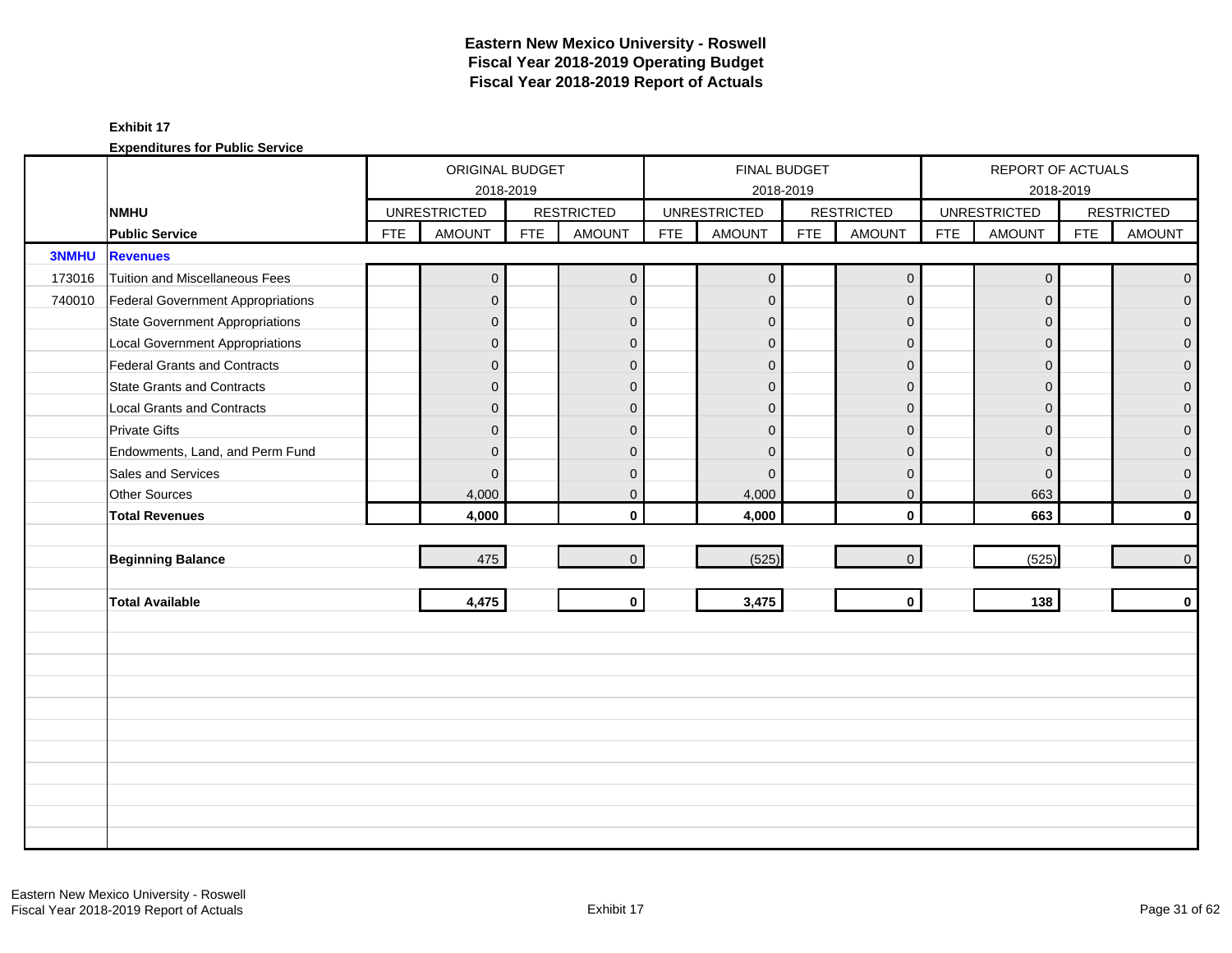|              |                                  |            | ORIGINAL BUDGET     |            |                   |            | <b>FINAL BUDGET</b> |            |                   |            | REPORT OF ACTUALS   |            |                     |
|--------------|----------------------------------|------------|---------------------|------------|-------------------|------------|---------------------|------------|-------------------|------------|---------------------|------------|---------------------|
|              |                                  |            | 2018-2019           |            |                   |            | 2018-2019           |            |                   |            |                     | 2018-2019  |                     |
|              | <b>NMHU</b>                      |            | <b>UNRESTRICTED</b> |            | <b>RESTRICTED</b> |            | <b>UNRESTRICTED</b> |            | <b>RESTRICTED</b> |            | <b>UNRESTRICTED</b> |            | <b>RESTRICTED</b>   |
|              | <b>Public Service</b>            | <b>FTE</b> | <b>AMOUNT</b>       | <b>FTE</b> | <b>AMOUNT</b>     | <b>FTE</b> | <b>AMOUNT</b>       | <b>FTE</b> | <b>AMOUNT</b>     | <b>FTE</b> | <b>AMOUNT</b>       | <b>FTE</b> | <b>AMOUNT</b>       |
| <b>3NMHU</b> | <b>Expenditures</b>              |            |                     |            |                   |            |                     |            |                   |            |                     |            |                     |
| 173016       | <b>Professional Salaries</b>     | 0.00       | $\overline{0}$      | 0.00       | $\mathbf 0$       | 0.00       | $\mathbf{0}$        | 0.00       | $\mathbf 0$       | 0.00       | $\overline{0}$      | 0.00       | $\overline{0}$      |
| 740010       | <b>Faculty Salaries</b>          | 0.00       | $\overline{0}$      | 0.00       | $\mathbf{0}$      | 0.00       | $\mathbf{0}$        | 0.00       | $\mathbf 0$       | 0.00       | $\Omega$            | 0.00       | $\overline{0}$      |
|              | <b>Support Salaries</b>          | 0.00       | $\mathbf 0$         | 0.00       | $\mathbf 0$       | 0.00       | $\mathbf{0}$        | 0.00       | $\mathbf 0$       | 0.00       | $\mathbf{0}$        | 0.00       | $\mathbf{0}$        |
|              | <b>Temporary Salaries</b>        | 0.00       | $\mathbf 0$         | 0.00       | $\mathbf 0$       | 0.00       | $\mathbf{0}$        | 0.00       | $\mathbf 0$       | 0.00       | 0                   | 0.00       | $\pmb{0}$           |
|              | <b>Adjunct Salaries</b>          | 0.00       | $\overline{0}$      | 0.00       | $\Omega$          | 0.00       | $\mathbf{0}$        | 0.00       | $\mathbf{0}$      | 0.00       | $\Omega$            | 0.00       | $\overline{0}$      |
|              | <b>Technician Salaries</b>       | 0.00       | $\mathbf{0}$        | 0.00       | $\mathbf{0}$      | 0.00       | $\mathbf 0$         | 0.00       | $\mathbf 0$       | 0.00       | $\mathbf{0}$        | 0.00       | $\mathbf 0$         |
|              | Other Salaries                   | 0.00       | $\mathbf{0}$        | 0.00       | $\mathbf{0}$      | 0.00       | $\mathbf{0}$        | 0.00       | $\mathbf{0}$      | 0.00       | $\mathbf 0$         | 0.00       | $\pmb{0}$           |
|              | <b>Student Salaries</b>          | 0.00       | $\mathbf{0}$        | 0.00       | $\mathbf{0}$      | 0.00       | $\mathbf 0$         | 0.00       | $\mathbf 0$       | 0.00       | $\Omega$            | 0.00       | $\overline{0}$      |
|              | Federal Work-study Salaries      | 0.00       | $\Omega$            | 0.00       | $\mathbf{0}$      | 0.00       | $\mathbf 0$         | 0.00       | $\mathbf{0}$      | 0.00       | $\Omega$            | 0.00       | $\overline{0}$      |
|              | <b>State Work-study Salaries</b> | 0.00       | $\Omega$            | 0.00       | $\mathbf{0}$      | 0.00       | $\Omega$            | 0.00       | $\mathbf 0$       | 0.00       | $\mathbf 0$         | 0.00       | $\pmb{0}$           |
|              | Supplies                         |            | 3,000               |            | $\mathbf{0}$      |            | 3,000               |            | $\mathbf 0$       |            | 663                 |            | $\mathbf 0$         |
|              | Travel                           |            | $\overline{0}$      |            | $\Omega$          |            | $\Omega$            |            | $\mathbf 0$       |            | $\Omega$            |            | $\mathbf 0$         |
|              | Equipment                        |            | $\mathbf 0$         |            | $\mathbf{0}$      |            | $\Omega$            |            | $\mathbf 0$       |            | $\Omega$            |            | $\pmb{0}$           |
|              | <b>Utilities</b>                 |            | $\overline{0}$      |            | $\Omega$          |            | $\Omega$            |            | $\mathbf 0$       |            | $\Omega$            |            | $\overline{0}$      |
|              | Miscellaneous                    |            | $\overline{0}$      |            | $\mathbf{0}$      |            | $\Omega$            |            | $\mathbf 0$       |            | $\Omega$            |            | $\mathsf{O}\xspace$ |
|              | <b>Indirect Cost</b>             |            | $\overline{0}$      |            | $\mathbf{0}$      |            | $\Omega$            |            | $\mathbf 0$       |            | $\Omega$            |            | $\boldsymbol{0}$    |
|              | Benefits                         |            | $\overline{0}$      |            | $\Omega$          |            | $\mathbf{0}$        |            | $\mathbf 0$       |            | $\Omega$            |            | $\mathbf{0}$        |
|              | Services Rendered/Contracted     |            | $\mathbf{0}$        |            | $\mathbf{0}$      |            | $\mathbf{0}$        |            | $\mathbf 0$       |            | $\Omega$            |            | $\mathbf 0$         |
|              |                                  |            | $\Omega$            |            | $\Omega$          |            | $\Omega$            |            | $\mathbf{0}$      |            | $\Omega$            |            | $\mathbf 0$         |
|              | <b>Total Expenditures</b>        | 0.00       | 3,000               | 0.00       | $\mathbf 0$       | 0.00       | 3,000               | 0.00       | $\mathbf 0$       | 0.00       | 663                 | 0.00       | $\mathbf 0$         |
|              |                                  |            |                     |            |                   |            |                     |            |                   |            |                     |            |                     |
|              | <b>Transfers To or (From)</b>    |            | $\overline{0}$      |            | $\overline{0}$    |            | $\pmb{0}$           |            | $\mathbf{0}$      |            | $\overline{0}$      |            | $\pmb{0}$           |
|              |                                  |            |                     |            |                   |            |                     |            |                   |            |                     |            |                     |
|              | <b>Ending Balance</b>            | 0.00       | 1,475               | 0.00       | $\mathbf{0}$      | 0.00       | 475                 | 0.00       | $\mathbf{0}$      | 0.00       | (525)               | 0.00       | $\mathbf 0$         |
|              |                                  |            |                     |            |                   |            |                     |            |                   |            |                     |            |                     |
|              |                                  |            |                     |            |                   |            |                     |            |                   |            |                     |            |                     |
|              |                                  |            |                     |            |                   |            |                     |            |                   |            |                     |            |                     |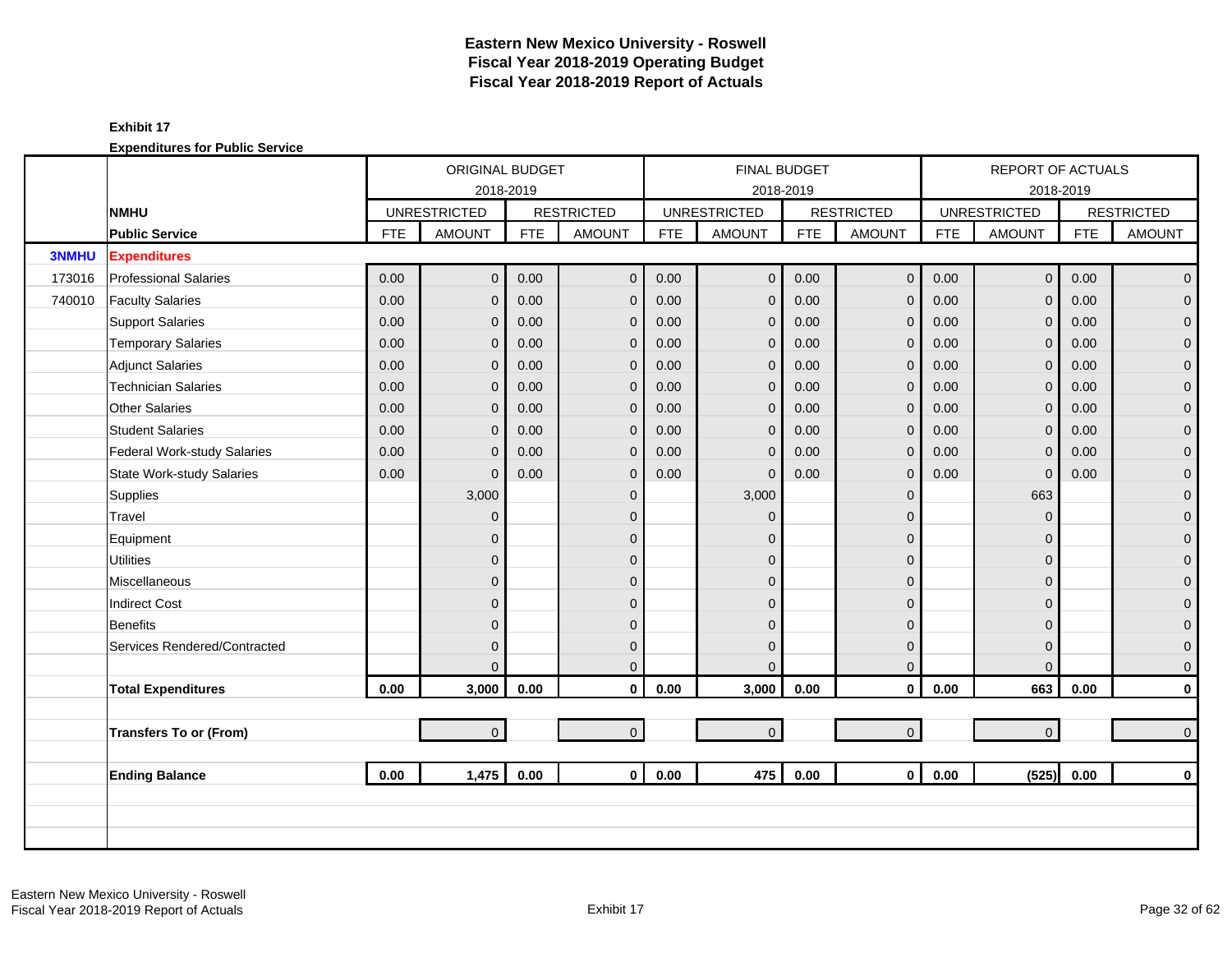|        |                                          |            | ORIGINAL BUDGET     |            |                   |            |                     | FINAL BUDGET |                   |            | REPORT OF ACTUALS   |            |                   |
|--------|------------------------------------------|------------|---------------------|------------|-------------------|------------|---------------------|--------------|-------------------|------------|---------------------|------------|-------------------|
|        |                                          |            | 2018-2019           |            |                   |            |                     | 2018-2019    |                   |            | 2018-2019           |            |                   |
|        | Environmental Health & Safety            |            | <b>UNRESTRICTED</b> |            | <b>RESTRICTED</b> |            | <b>UNRESTRICTED</b> |              | <b>RESTRICTED</b> |            | <b>UNRESTRICTED</b> |            | <b>RESTRICTED</b> |
|        | <b>Public Service</b>                    | <b>FTE</b> | <b>AMOUNT</b>       | <b>FTE</b> | <b>AMOUNT</b>     | <b>FTE</b> | <b>AMOUNT</b>       | <b>FTE</b>   | <b>AMOUNT</b>     | <b>FTE</b> | <b>AMOUNT</b>       | <b>FTE</b> | <b>AMOUNT</b>     |
| 3SAFE1 | <b>Revenues</b>                          |            |                     |            |                   |            |                     |              |                   |            |                     |            |                   |
| 173021 | Tuition and Miscellaneous Fees           |            | $\overline{0}$      |            | $\mathbf 0$       |            | $\mathbf 0$         |              | $\mathbf 0$       |            | $\mathbf 0$         |            | $\mathbf{0}$      |
| 720137 | <b>Federal Government Appropriations</b> |            | $\overline{0}$      |            | $\mathbf{0}$      |            | $\mathbf{0}$        |              | $\mathbf{0}$      |            | $\mathbf{0}$        |            | $\overline{0}$    |
|        | <b>State Government Appropriations</b>   |            | $\overline{0}$      |            | $\mathbf{0}$      |            | $\mathbf{0}$        |              | $\mathbf 0$       |            | $\mathbf{0}$        |            | $\overline{0}$    |
|        | <b>Local Government Appropriations</b>   |            | $\mathbf{0}$        |            | $\mathbf{0}$      |            | $\Omega$            |              | $\mathbf{0}$      |            | $\mathbf{0}$        |            | $\overline{0}$    |
|        | Federal Grants and Contracts             |            | $\overline{0}$      |            | $\mathbf{0}$      |            | $\mathbf{0}$        |              | $\mathbf{0}$      |            | $\Omega$            |            | $\overline{0}$    |
|        | <b>State Grants and Contracts</b>        |            | $\overline{0}$      |            | $\mathbf{0}$      |            | $\Omega$            |              | $\mathbf{0}$      |            | $\Omega$            |            | $\mathbf{0}$      |
|        | <b>Local Grants and Contracts</b>        |            | $\overline{0}$      |            | $\mathbf 0$       |            | $\Omega$            |              | $\mathbf{0}$      |            | $\mathbf{0}$        |            | 0                 |
|        | <b>Private Gifts</b>                     |            | $\overline{0}$      |            | $\Omega$          |            | $\overline{0}$      |              | $\mathbf{0}$      |            | $\Omega$            |            | $\overline{0}$    |
|        | Endowments, Land, and Perm Fund          |            | $\overline{0}$      |            | $\Omega$          |            | $\Omega$            |              | $\Omega$          |            | $\Omega$            |            | $\overline{0}$    |
|        | Sales and Services                       |            | $\Omega$            |            | $\mathbf{0}$      |            | $\Omega$            |              | $\mathbf 0$       |            | $\mathbf{0}$        |            | 0                 |
|        | Other Sources                            |            | 9,000               |            | $\mathbf 0$       |            | 9,000               |              | $\mathbf 0$       |            | 4,250               |            | $\mathbf 0$       |
|        | <b>Total Revenues</b>                    |            | 9,000               |            | $\mathbf{0}$      |            | 9,000               |              | $\mathbf 0$       |            | 4,250               |            | $\mathbf{0}$      |
|        |                                          |            |                     |            |                   |            |                     |              |                   |            |                     |            |                   |
|        | <b>Beginning Balance</b>                 |            | (9,373)             |            | $\mathbf{0}$      |            | (16, 248)           |              | $\mathbf{0}$      |            | (16, 248)           |            | $\mathbf{0}$      |
|        |                                          |            |                     |            |                   |            |                     |              |                   |            |                     |            |                   |
|        | <b>Total Available</b>                   |            | (373)               |            | $\mathbf 0$       |            | (7, 248)            |              | $\mathbf{0}$      |            | (11,998)            |            | $\mathbf 0$       |
|        |                                          |            |                     |            |                   |            |                     |              |                   |            |                     |            |                   |
|        |                                          |            |                     |            |                   |            |                     |              |                   |            |                     |            |                   |
|        |                                          |            |                     |            |                   |            |                     |              |                   |            |                     |            |                   |
|        |                                          |            |                     |            |                   |            |                     |              |                   |            |                     |            |                   |
|        |                                          |            |                     |            |                   |            |                     |              |                   |            |                     |            |                   |
|        |                                          |            |                     |            |                   |            |                     |              |                   |            |                     |            |                   |
|        |                                          |            |                     |            |                   |            |                     |              |                   |            |                     |            |                   |
|        |                                          |            |                     |            |                   |            |                     |              |                   |            |                     |            |                   |
|        |                                          |            |                     |            |                   |            |                     |              |                   |            |                     |            |                   |
|        |                                          |            |                     |            |                   |            |                     |              |                   |            |                     |            |                   |
|        |                                          |            |                     |            |                   |            |                     |              |                   |            |                     |            |                   |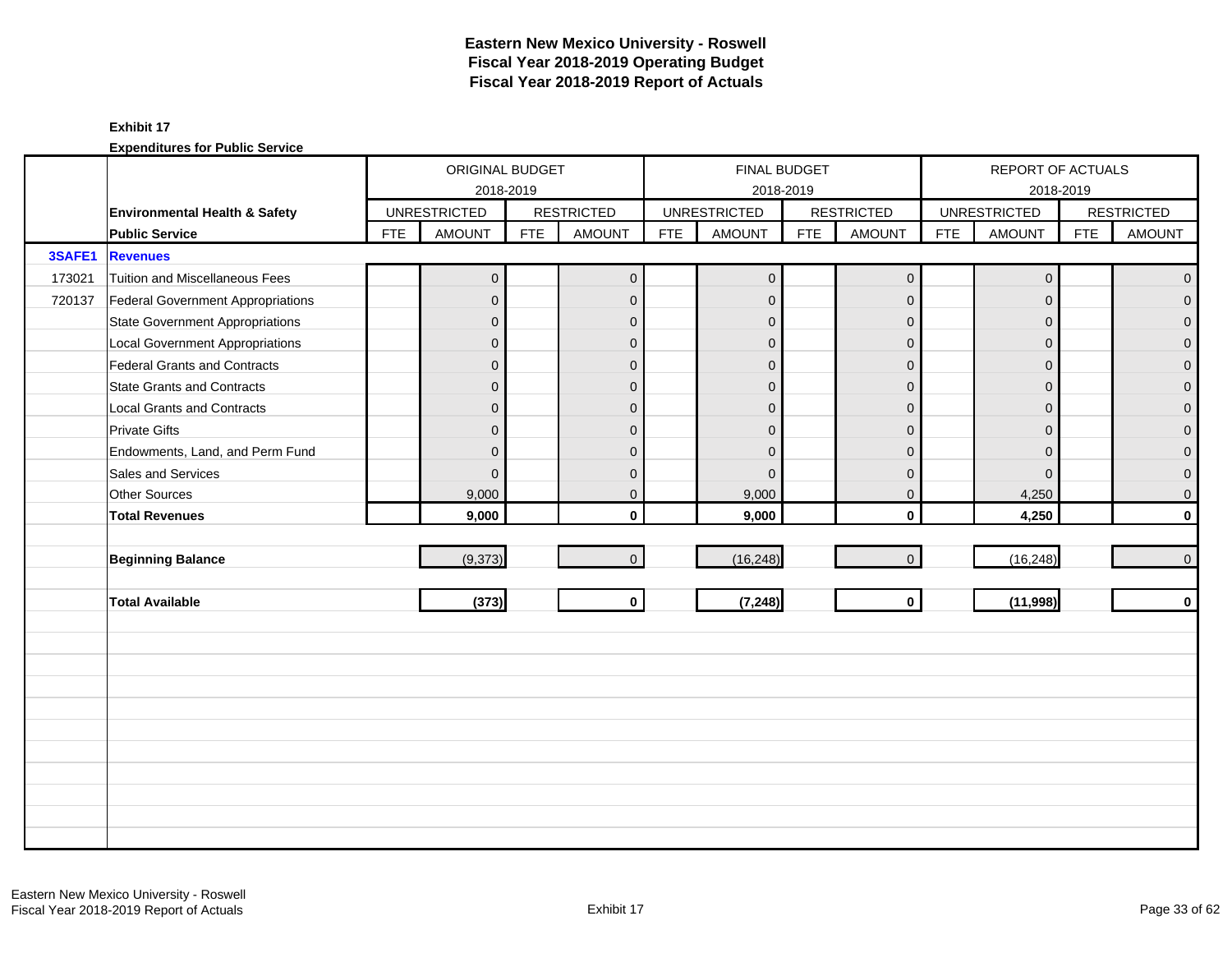|        |                                  |            | ORIGINAL BUDGET     |            |                   |            |                     | <b>FINAL BUDGET</b> |                     |            |                     |                                                                                                                                                                                                                                                                                                                                                                                                                             |                   |  |  |
|--------|----------------------------------|------------|---------------------|------------|-------------------|------------|---------------------|---------------------|---------------------|------------|---------------------|-----------------------------------------------------------------------------------------------------------------------------------------------------------------------------------------------------------------------------------------------------------------------------------------------------------------------------------------------------------------------------------------------------------------------------|-------------------|--|--|
|        |                                  |            | 2018-2019           |            |                   |            |                     | 2018-2019           |                     |            |                     | REPORT OF ACTUALS<br>2018-2019<br><b>FTE</b><br>8,028<br>0.00<br>0.00<br>$\Omega$<br>0.00<br>$\mathbf 0$<br>0.00<br>$\mathbf{0}$<br>7,577<br>0.00<br>0.00<br>$\mathbf 0$<br>0.00<br>$\mathbf{0}$<br>$\Omega$<br>0.00<br>0.00<br>$\mathbf{0}$<br>0.00<br>$\mathbf{0}$<br>24<br>$\Omega$<br>$\Omega$<br>$\Omega$<br>$\Omega$<br>$\Omega$<br>4,473<br>300<br>$\Omega$<br>20,402<br>0.00<br>$\overline{0}$<br>(32, 400)<br>0.00 |                   |  |  |
|        | Environmental Health & Safety    |            | <b>UNRESTRICTED</b> |            | <b>RESTRICTED</b> |            | <b>UNRESTRICTED</b> |                     | <b>RESTRICTED</b>   |            | <b>UNRESTRICTED</b> |                                                                                                                                                                                                                                                                                                                                                                                                                             | <b>RESTRICTED</b> |  |  |
|        | <b>Public Service</b>            | <b>FTE</b> | <b>AMOUNT</b>       | <b>FTE</b> | <b>AMOUNT</b>     | <b>FTE</b> | <b>AMOUNT</b>       | <b>FTE</b>          | <b>AMOUNT</b>       | <b>FTE</b> | <b>AMOUNT</b>       |                                                                                                                                                                                                                                                                                                                                                                                                                             | <b>AMOUNT</b>     |  |  |
| 3SAFE1 | <b>Expenditures</b>              |            |                     |            |                   |            |                     |                     |                     |            |                     |                                                                                                                                                                                                                                                                                                                                                                                                                             |                   |  |  |
| 173021 | <b>Professional Salaries</b>     | 0.10       | 5,641               | 0.00       | $\mathbf{0}$      | 0.10       | 5,641               | 0.00                | $\mathbf 0$         | 0.15       |                     |                                                                                                                                                                                                                                                                                                                                                                                                                             | $\overline{0}$    |  |  |
| 720137 | <b>Faculty Salaries</b>          | 0.00       | $\mathbf 0$         | 0.00       | $\mathbf{0}$      | 0.00       | $\mathbf 0$         | 0.00                | $\mathbf{0}$        | 0.00       |                     |                                                                                                                                                                                                                                                                                                                                                                                                                             | $\overline{0}$    |  |  |
|        | <b>Support Salaries</b>          | 0.00       | 0                   | 0.00       | $\mathbf 0$       | 0.00       | $\mathbf 0$         | 0.00                | $\mathbf 0$         | 0.00       |                     |                                                                                                                                                                                                                                                                                                                                                                                                                             | $\overline{0}$    |  |  |
|        | <b>Temporary Salaries</b>        | 0.00       | 0                   | 0.00       | $\mathbf{0}$      | 0.00       | $\mathbf{0}$        | 0.00                | $\mathbf{0}$        | 0.00       |                     |                                                                                                                                                                                                                                                                                                                                                                                                                             | $\mathbf 0$       |  |  |
|        | <b>Adjunct Salaries</b>          | 0.00       | 0                   | 0.00       | $\mathbf{0}$      | 0.00       | $\mathbf 0$         | 0.00                | $\mathbf{0}$        | 0.15       |                     |                                                                                                                                                                                                                                                                                                                                                                                                                             | $\mathbf{0}$      |  |  |
|        | <b>Technician Salaries</b>       | 0.00       | 0                   | 0.00       | $\mathbf 0$       | 0.00       | $\mathbf 0$         | 0.00                | $\mathbf 0$         | 0.00       |                     |                                                                                                                                                                                                                                                                                                                                                                                                                             | $\mathbf{O}$      |  |  |
|        | <b>Other Salaries</b>            | 0.00       | 0                   | 0.00       | $\mathbf{0}$      | 0.00       | $\mathbf 0$         | 0.00                | $\mathbf 0$         | 0.00       |                     |                                                                                                                                                                                                                                                                                                                                                                                                                             | $\mathbf 0$       |  |  |
|        | <b>Student Salaries</b>          | 0.00       | 0                   | 0.00       | $\mathbf{0}$      | 0.00       | $\mathbf{0}$        | 0.00                | $\mathbf{0}$        | 0.00       |                     |                                                                                                                                                                                                                                                                                                                                                                                                                             | $\overline{0}$    |  |  |
|        | Federal Work-study Salaries      | 0.00       | 0                   | 0.00       | $\mathbf 0$       | 0.00       | $\overline{0}$      | 0.00                | $\mathbf 0$         | 0.00       |                     |                                                                                                                                                                                                                                                                                                                                                                                                                             | $\overline{0}$    |  |  |
|        | <b>State Work-study Salaries</b> | 0.00       | 0                   | 0.00       | $\mathbf{0}$      | 0.00       | $\mathbf{0}$        | 0.00                | $\mathbf 0$         | 0.00       |                     |                                                                                                                                                                                                                                                                                                                                                                                                                             | $\mathbf 0$       |  |  |
|        | Supplies                         |            | $\mathbf{0}$        |            | $\mathbf 0$       |            | 4,000               |                     | $\mathbf{0}$        |            |                     |                                                                                                                                                                                                                                                                                                                                                                                                                             | $\mathbf{0}$      |  |  |
|        | Travel                           |            | 0                   |            | $\Omega$          |            | $\Omega$            |                     | $\mathbf{0}$        |            |                     |                                                                                                                                                                                                                                                                                                                                                                                                                             | $\mathbf{0}$      |  |  |
|        | Equipment                        |            | 0                   |            | $\Omega$          |            | $\Omega$            |                     | $\mathbf{0}$        |            |                     |                                                                                                                                                                                                                                                                                                                                                                                                                             | $\mathbf 0$       |  |  |
|        | <b>Utilities</b>                 |            | 0                   |            | $\mathbf{0}$      |            | $\mathbf{0}$        |                     | $\mathbf{0}$        |            |                     |                                                                                                                                                                                                                                                                                                                                                                                                                             | $\overline{0}$    |  |  |
|        | Miscellaneous                    |            | 0                   |            | $\mathbf{0}$      |            | $\Omega$            |                     | $\mathbf{0}$        |            |                     |                                                                                                                                                                                                                                                                                                                                                                                                                             | $\mathbf{O}$      |  |  |
|        | <b>Indirect Cost</b>             |            | $\Omega$            |            | $\Omega$          |            | $\Omega$            |                     | $\mathbf{0}$        |            |                     |                                                                                                                                                                                                                                                                                                                                                                                                                             | $\pmb{0}$         |  |  |
|        | Benefits                         |            | 2,538               |            | $\Omega$          |            | 2,538               |                     | $\mathbf{0}$        |            |                     |                                                                                                                                                                                                                                                                                                                                                                                                                             | $\mathbf{O}$      |  |  |
|        | Services Rendered/Contracted     |            | 0                   |            | $\mathbf{0}$      |            | $\mathbf 0$         |                     | $\mathbf{0}$        |            |                     |                                                                                                                                                                                                                                                                                                                                                                                                                             | $\mathbf{O}$      |  |  |
|        |                                  |            | $\Omega$            |            | $\mathbf{0}$      |            | $\Omega$            |                     | $\mathbf{0}$        |            |                     |                                                                                                                                                                                                                                                                                                                                                                                                                             | $\mathbf{0}$      |  |  |
|        | <b>Total Expenditures</b>        | 0.10       | 8,179               | 0.00       | $\mathbf{0}$      | 0.10       | 12,179              | 0.00                | $\mathbf 0$         | 0.30       |                     |                                                                                                                                                                                                                                                                                                                                                                                                                             | $\mathbf{0}$      |  |  |
|        |                                  |            |                     |            |                   |            |                     |                     |                     |            |                     |                                                                                                                                                                                                                                                                                                                                                                                                                             |                   |  |  |
|        | <b>Transfers To or (From)</b>    |            | $\overline{0}$      |            | $\overline{0}$    |            | $\mathbf{0}$        |                     | $\mathsf{O}\xspace$ |            |                     |                                                                                                                                                                                                                                                                                                                                                                                                                             | $\mathbf{0}$      |  |  |
|        |                                  |            |                     |            |                   |            |                     |                     |                     |            |                     |                                                                                                                                                                                                                                                                                                                                                                                                                             |                   |  |  |
|        | <b>Ending Balance</b>            | 0.10       | (8, 552)            | 0.00       |                   | $0$ 0.10   | (19, 427)           | 0.00                | $\mathbf{0}$        | 0.30       |                     |                                                                                                                                                                                                                                                                                                                                                                                                                             | $\mathbf 0$       |  |  |
|        |                                  |            |                     |            |                   |            |                     |                     |                     |            |                     |                                                                                                                                                                                                                                                                                                                                                                                                                             |                   |  |  |
|        |                                  |            |                     |            |                   |            |                     |                     |                     |            |                     |                                                                                                                                                                                                                                                                                                                                                                                                                             |                   |  |  |
|        |                                  |            |                     |            |                   |            |                     |                     |                     |            |                     |                                                                                                                                                                                                                                                                                                                                                                                                                             |                   |  |  |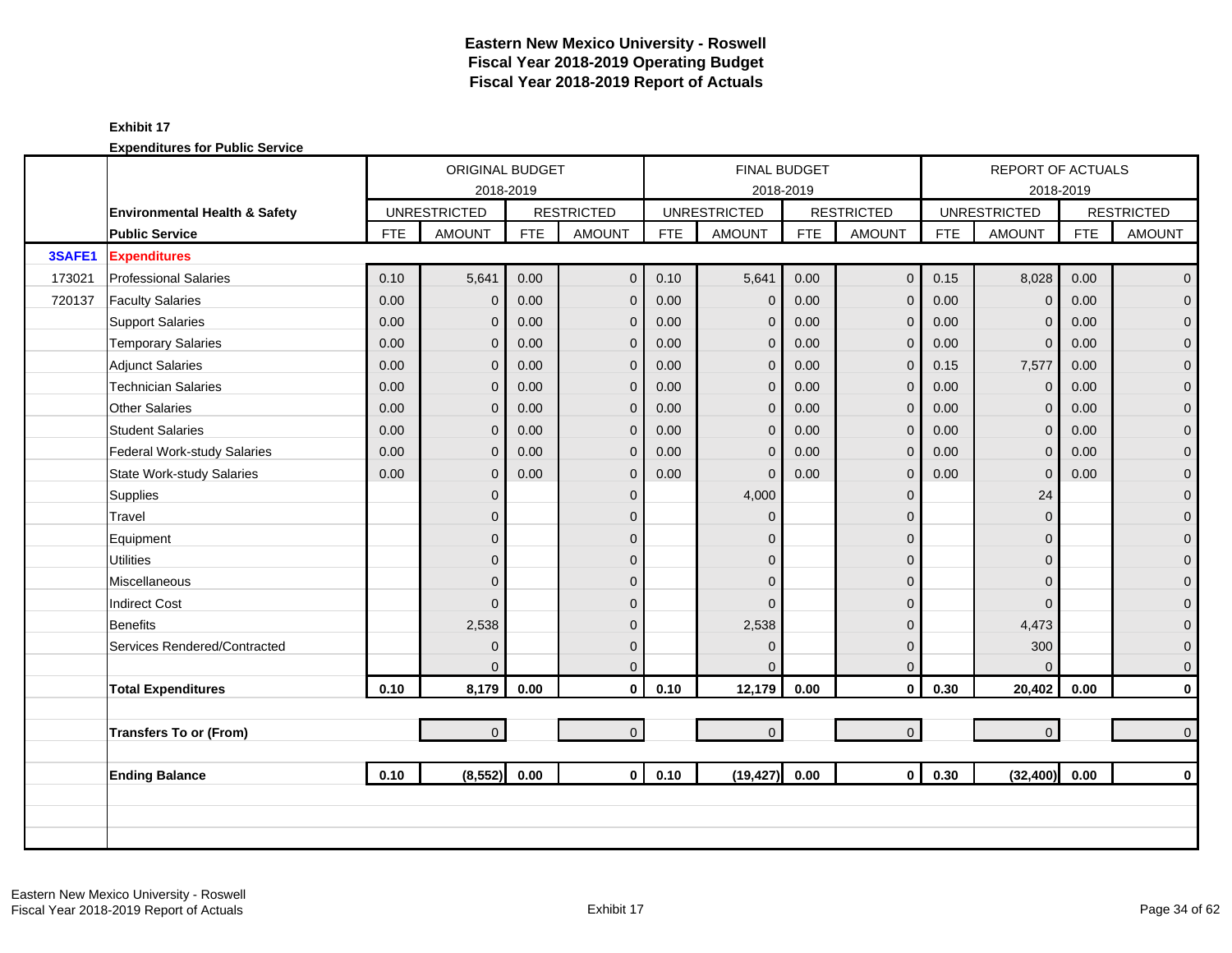|        |                                          |            | ORIGINAL BUDGET     |            |                   |            |                     | FINAL BUDGET |                   |            | REPORT OF ACTUALS   |            |                   |
|--------|------------------------------------------|------------|---------------------|------------|-------------------|------------|---------------------|--------------|-------------------|------------|---------------------|------------|-------------------|
|        |                                          |            | 2018-2019           |            |                   |            |                     | 2018-2019    |                   |            | 2018-2019           |            |                   |
|        | <b>Student Based Health Center</b>       |            | <b>UNRESTRICTED</b> |            | <b>RESTRICTED</b> |            | <b>UNRESTRICTED</b> |              | <b>RESTRICTED</b> |            | <b>UNRESTRICTED</b> |            | <b>RESTRICTED</b> |
|        | <b>Public Service</b>                    | <b>FTE</b> | <b>AMOUNT</b>       | <b>FTE</b> | <b>AMOUNT</b>     | <b>FTE</b> | <b>AMOUNT</b>       | <b>FTE</b>   | <b>AMOUNT</b>     | <b>FTE</b> | <b>AMOUNT</b>       | <b>FTE</b> | <b>AMOUNT</b>     |
| 3SBHC  | <b>Revenues</b>                          |            |                     |            |                   |            |                     |              |                   |            |                     |            |                   |
| 173018 | Tuition and Miscellaneous Fees           |            | 106,290             |            | $\overline{0}$    |            | 106,290             |              | $\mathbf 0$       |            | 127,241             |            | $\overline{0}$    |
| 720136 | <b>Federal Government Appropriations</b> |            | $\overline{0}$      |            | $\mathbf{0}$      |            | $\mathbf{0}$        |              | $\mathbf 0$       |            | $\mathbf 0$         |            | $\overline{0}$    |
|        | <b>State Government Appropriations</b>   |            | $\mathbf 0$         |            | $\mathbf{0}$      |            | $\mathbf{0}$        |              | $\mathbf 0$       |            | $\Omega$            |            | $\overline{0}$    |
|        | <b>Local Government Appropriations</b>   |            | 0                   |            | $\mathbf 0$       |            | $\mathbf{0}$        |              | $\mathbf 0$       |            | $\mathbf 0$         |            | $\pmb{0}$         |
|        | <b>Federal Grants and Contracts</b>      |            | $\overline{0}$      |            | $\mathbf{0}$      |            | $\Omega$            |              | $\mathbf{0}$      |            | $\Omega$            |            | $\overline{0}$    |
|        | <b>State Grants and Contracts</b>        |            | 0                   |            | $\Omega$          |            | $\Omega$            |              | $\mathbf{0}$      |            | $\Omega$            |            | $\overline{0}$    |
|        | <b>Local Grants and Contracts</b>        |            | 0                   |            | $\mathbf{0}$      |            | $\mathbf{0}$        |              | $\mathbf 0$       |            | $\mathbf{0}$        |            | 0                 |
|        | <b>Private Gifts</b>                     |            | $\overline{0}$      |            | $\mathbf{0}$      |            | $\mathbf{0}$        |              | $\mathbf 0$       |            | $\Omega$            |            | $\overline{0}$    |
|        | Endowments, Land, and Perm Fund          |            | 0                   |            | $\Omega$          |            | $\Omega$            |              | $\Omega$          |            | $\Omega$            |            | $\mathbf{0}$      |
|        | Sales and Services                       |            | $\overline{0}$      |            | $\Omega$          |            | $\Omega$            |              | $\mathbf{0}$      |            | $\Omega$            |            | $\mathbf 0$       |
|        | <b>Other Sources</b>                     |            | 11,290              |            | $\overline{0}$    |            | 11,290              |              | $\mathbf 0$       |            | 9,600               |            | $\mathbf 0$       |
|        | <b>Total Revenues</b>                    |            | 117,580             |            | $\mathbf{0}$      |            | 117,580             |              | $\mathbf 0$       |            | 136,841             |            | $\mathbf 0$       |
|        |                                          |            |                     |            |                   |            |                     |              |                   |            |                     |            |                   |
|        | <b>Beginning Balance</b>                 |            | 83,371              |            | $\Omega$          |            | 81,490              |              | $\overline{0}$    |            | 81,490              |            | $\mathbf 0$       |
|        |                                          |            |                     |            |                   |            |                     |              |                   |            |                     |            |                   |
|        | <b>Total Available</b>                   |            | 200,951             |            | $\mathbf 0$       |            | 199,070             |              | $\mathbf 0$       |            | 218,331             |            | $\mathbf 0$       |
|        |                                          |            |                     |            |                   |            |                     |              |                   |            |                     |            |                   |
|        |                                          |            |                     |            |                   |            |                     |              |                   |            |                     |            |                   |
|        |                                          |            |                     |            |                   |            |                     |              |                   |            |                     |            |                   |
|        |                                          |            |                     |            |                   |            |                     |              |                   |            |                     |            |                   |
|        |                                          |            |                     |            |                   |            |                     |              |                   |            |                     |            |                   |
|        |                                          |            |                     |            |                   |            |                     |              |                   |            |                     |            |                   |
|        |                                          |            |                     |            |                   |            |                     |              |                   |            |                     |            |                   |
|        |                                          |            |                     |            |                   |            |                     |              |                   |            |                     |            |                   |
|        |                                          |            |                     |            |                   |            |                     |              |                   |            |                     |            |                   |
|        |                                          |            |                     |            |                   |            |                     |              |                   |            |                     |            |                   |
|        |                                          |            |                     |            |                   |            |                     |              |                   |            |                     |            |                   |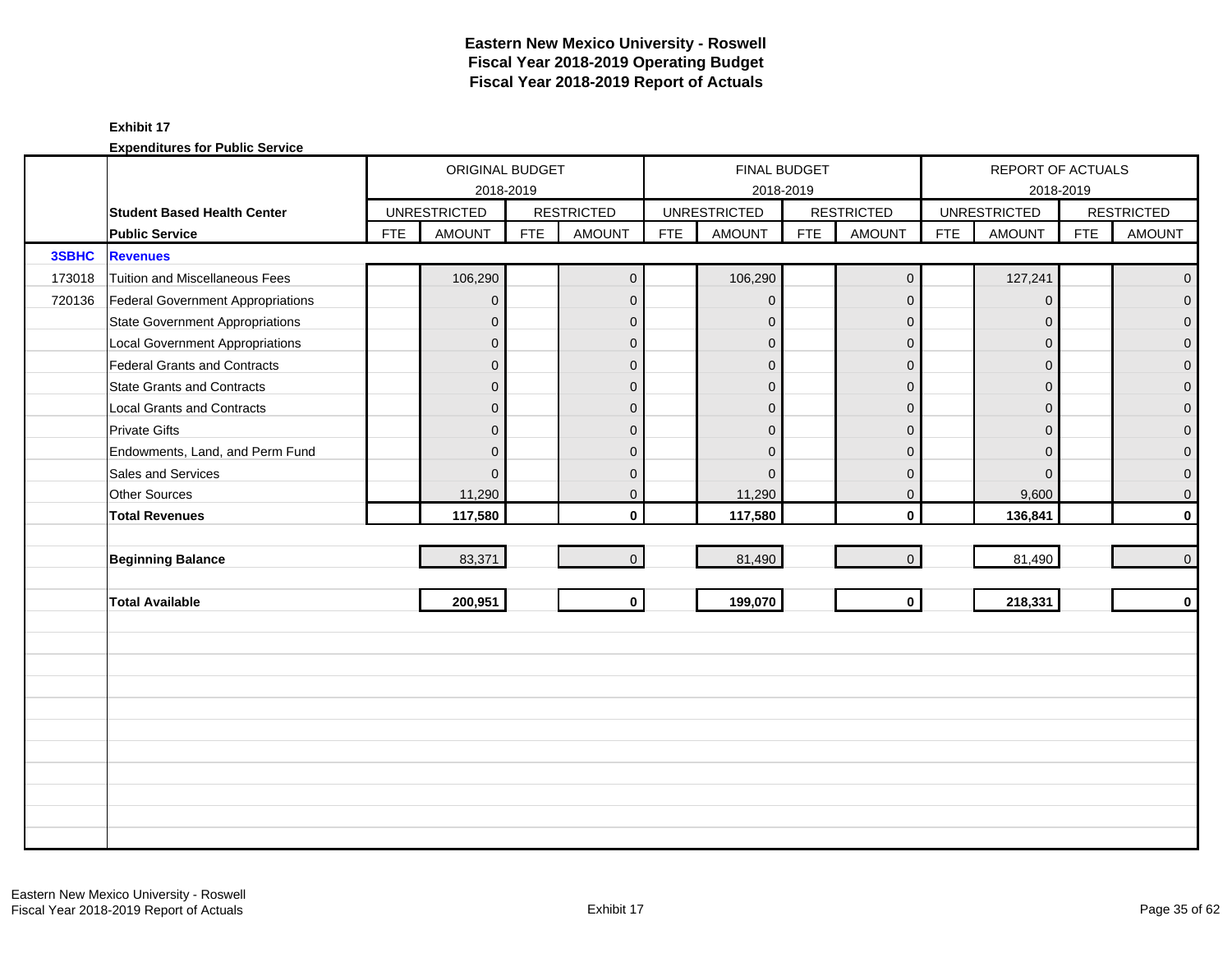|        |                                    | ORIGINAL BUDGET<br>2018-2019<br><b>UNRESTRICTED</b><br><b>FTE</b><br><b>AMOUNT</b><br><b>FTE</b><br>0.00<br>$\overline{0}$<br>0.00<br>0.00<br>0.00<br>$\overline{0}$<br>0.00<br>0.00<br>0<br>0.00<br>0.00<br>0<br>0.00<br>0.00<br>$\Omega$<br>0.00<br>0.00<br>0<br>0.00<br>0.00<br>0<br>0.00<br>0.00<br>0<br>0.00<br>0.00<br>0<br>0.00<br>0.00<br>0<br>$\overline{0}$<br>0<br>0<br>$\overline{0}$<br>0<br>0<br>$\Omega$<br>96,000 |                |      |                   |            |                     | <b>FINAL BUDGET</b> |                     |            | <b>REPORT OF ACTUALS</b> |            |                   |
|--------|------------------------------------|-----------------------------------------------------------------------------------------------------------------------------------------------------------------------------------------------------------------------------------------------------------------------------------------------------------------------------------------------------------------------------------------------------------------------------------|----------------|------|-------------------|------------|---------------------|---------------------|---------------------|------------|--------------------------|------------|-------------------|
|        |                                    |                                                                                                                                                                                                                                                                                                                                                                                                                                   |                |      |                   |            |                     | 2018-2019           |                     |            |                          | 2018-2019  |                   |
|        | <b>Student Based Health Center</b> |                                                                                                                                                                                                                                                                                                                                                                                                                                   |                |      | <b>RESTRICTED</b> |            | <b>UNRESTRICTED</b> |                     | <b>RESTRICTED</b>   |            | <b>UNRESTRICTED</b>      |            | <b>RESTRICTED</b> |
|        | <b>Public Service</b>              |                                                                                                                                                                                                                                                                                                                                                                                                                                   |                |      | <b>AMOUNT</b>     | <b>FTE</b> | <b>AMOUNT</b>       | <b>FTE</b>          | <b>AMOUNT</b>       | <b>FTE</b> | <b>AMOUNT</b>            | <b>FTE</b> | <b>AMOUNT</b>     |
| 3SBHC  | <b>Expenditures</b>                |                                                                                                                                                                                                                                                                                                                                                                                                                                   |                |      |                   |            |                     |                     |                     |            |                          |            |                   |
| 173018 | <b>Professional Salaries</b>       |                                                                                                                                                                                                                                                                                                                                                                                                                                   |                |      | $\mathbf 0$       | 0.00       | $\overline{0}$      | 0.00                | $\mathbf 0$         | 0.00       | $\overline{0}$           | 0.00       | $\overline{0}$    |
| 720136 | <b>Faculty Salaries</b>            |                                                                                                                                                                                                                                                                                                                                                                                                                                   |                |      | $\mathbf{0}$      | 0.00       | $\mathbf{0}$        | 0.00                | $\mathbf{0}$        | 0.00       | $\Omega$                 | 0.00       | $\overline{0}$    |
|        | <b>Support Salaries</b>            |                                                                                                                                                                                                                                                                                                                                                                                                                                   |                |      | $\mathbf 0$       | 0.00       | $\mathbf 0$         | 0.00                | $\mathbf 0$         | 0.00       | $\mathbf{0}$             | 0.00       | $\overline{0}$    |
|        | <b>Temporary Salaries</b>          |                                                                                                                                                                                                                                                                                                                                                                                                                                   |                |      | $\mathbf 0$       | 0.00       | $\mathbf{0}$        | 0.00                | $\mathbf 0$         | 0.00       | $\mathbf{0}$             | 0.00       | $\mathbf 0$       |
|        | Adjunct Salaries                   |                                                                                                                                                                                                                                                                                                                                                                                                                                   |                |      | $\Omega$          | 0.00       | $\mathbf{0}$        | 0.00                | $\mathbf{0}$        | 0.00       | $\Omega$                 | 0.00       | $\mathbf{0}$      |
|        | <b>Technician Salaries</b>         |                                                                                                                                                                                                                                                                                                                                                                                                                                   |                |      | $\mathbf{0}$      | 0.00       | $\overline{0}$      | 0.00                | $\mathbf{0}$        | 0.00       | $\Omega$                 | 0.00       | $\mathbf{0}$      |
|        | Other Salaries                     |                                                                                                                                                                                                                                                                                                                                                                                                                                   |                |      | $\mathbf{0}$      | 0.00       | $\mathbf{0}$        | 0.00                | $\mathbf{0}$        | 0.00       | $\Omega$                 | 0.00       | $\mathbf{O}$      |
|        | <b>Student Salaries</b>            |                                                                                                                                                                                                                                                                                                                                                                                                                                   |                |      | $\mathbf{0}$      | 0.00       | $\mathbf 0$         | 0.00                | $\mathbf 0$         | 0.00       | $\Omega$                 | 0.00       | $\overline{0}$    |
|        | Federal Work-study Salaries        |                                                                                                                                                                                                                                                                                                                                                                                                                                   |                |      | $\mathbf{0}$      | 0.00       | $\mathbf{0}$        | 0.00                | $\mathbf{0}$        | 0.00       | $\Omega$                 | 0.00       | $\mathbf{0}$      |
|        | <b>State Work-study Salaries</b>   |                                                                                                                                                                                                                                                                                                                                                                                                                                   |                |      | $\mathbf{0}$      | 0.00       | $\mathbf{0}$        | 0.00                | $\mathbf{0}$        | 0.00       | $\overline{0}$           | 0.00       | $\mathbf 0$       |
|        | Supplies                           |                                                                                                                                                                                                                                                                                                                                                                                                                                   |                |      | $\mathbf{0}$      |            | $\Omega$            |                     | $\mathbf{0}$        |            | $\Omega$                 |            | $\mathbf{O}$      |
|        | Travel                             |                                                                                                                                                                                                                                                                                                                                                                                                                                   |                |      | $\mathbf{0}$      |            | $\Omega$            |                     | $\mathbf{0}$        |            | $\Omega$                 |            | $\mathbf{O}$      |
|        | Equipment                          |                                                                                                                                                                                                                                                                                                                                                                                                                                   |                |      | $\mathbf{0}$      |            | $\Omega$            |                     | $\mathbf 0$         |            | $\Omega$                 |            | $\pmb{0}$         |
|        | <b>Utilities</b>                   |                                                                                                                                                                                                                                                                                                                                                                                                                                   |                |      | $\Omega$          |            | $\Omega$            |                     | $\mathbf{0}$        |            | $\Omega$                 |            | $\mathbf{O}$      |
|        | Miscellaneous                      |                                                                                                                                                                                                                                                                                                                                                                                                                                   |                |      | $\mathbf{0}$      |            | $\Omega$            |                     | $\mathbf{0}$        |            | $\Omega$                 |            | $\mathbf 0$       |
|        | <b>Indirect Cost</b>               |                                                                                                                                                                                                                                                                                                                                                                                                                                   |                |      | $\Omega$          |            | $\Omega$            |                     | $\mathbf 0$         |            | $\Omega$                 |            | $\mathbf 0$       |
|        | Benefits                           |                                                                                                                                                                                                                                                                                                                                                                                                                                   |                |      | $\mathbf{0}$      |            |                     |                     | $\mathbf 0$         |            | $\Omega$                 |            | $\mathbf{0}$      |
|        | Services Rendered/Contracted       |                                                                                                                                                                                                                                                                                                                                                                                                                                   |                |      | $\mathbf{0}$      |            | 131,000             |                     | $\mathbf{0}$        |            | 127,241                  |            | $\mathbf 0$       |
|        |                                    |                                                                                                                                                                                                                                                                                                                                                                                                                                   | $\Omega$       |      | $\Omega$          |            | $\Omega$            |                     | $\overline{0}$      |            | $\Omega$                 |            | $\mathbf{0}$      |
|        | <b>Total Expenditures</b>          | 0.00                                                                                                                                                                                                                                                                                                                                                                                                                              | 96,000         | 0.00 | $\mathbf 0$       | 0.00       | 131,000             | 0.00                | $\mathbf 0$         | 0.00       | 127,241                  | 0.00       | $\mathbf{0}$      |
|        |                                    |                                                                                                                                                                                                                                                                                                                                                                                                                                   |                |      |                   |            |                     |                     |                     |            |                          |            |                   |
|        | <b>Transfers To or (From)</b>      |                                                                                                                                                                                                                                                                                                                                                                                                                                   | $\overline{0}$ |      | $\overline{0}$    |            | $\mathbf 0$         |                     | $\mathsf{O}\xspace$ |            | $\overline{0}$           |            | $\mathbf{0}$      |
|        |                                    |                                                                                                                                                                                                                                                                                                                                                                                                                                   |                |      |                   |            |                     |                     |                     |            |                          |            |                   |
|        | <b>Ending Balance</b>              | 0.00                                                                                                                                                                                                                                                                                                                                                                                                                              | 104,951        | 0.00 | $\mathbf{0}$      | 0.00       | 68,070              | 0.00                | $\mathbf{0}$        | 0.00       | 91,090                   | 0.00       | $\mathbf{0}$      |
|        |                                    |                                                                                                                                                                                                                                                                                                                                                                                                                                   |                |      |                   |            |                     |                     |                     |            |                          |            |                   |
|        |                                    |                                                                                                                                                                                                                                                                                                                                                                                                                                   |                |      |                   |            |                     |                     |                     |            |                          |            |                   |
|        |                                    |                                                                                                                                                                                                                                                                                                                                                                                                                                   |                |      |                   |            |                     |                     |                     |            |                          |            |                   |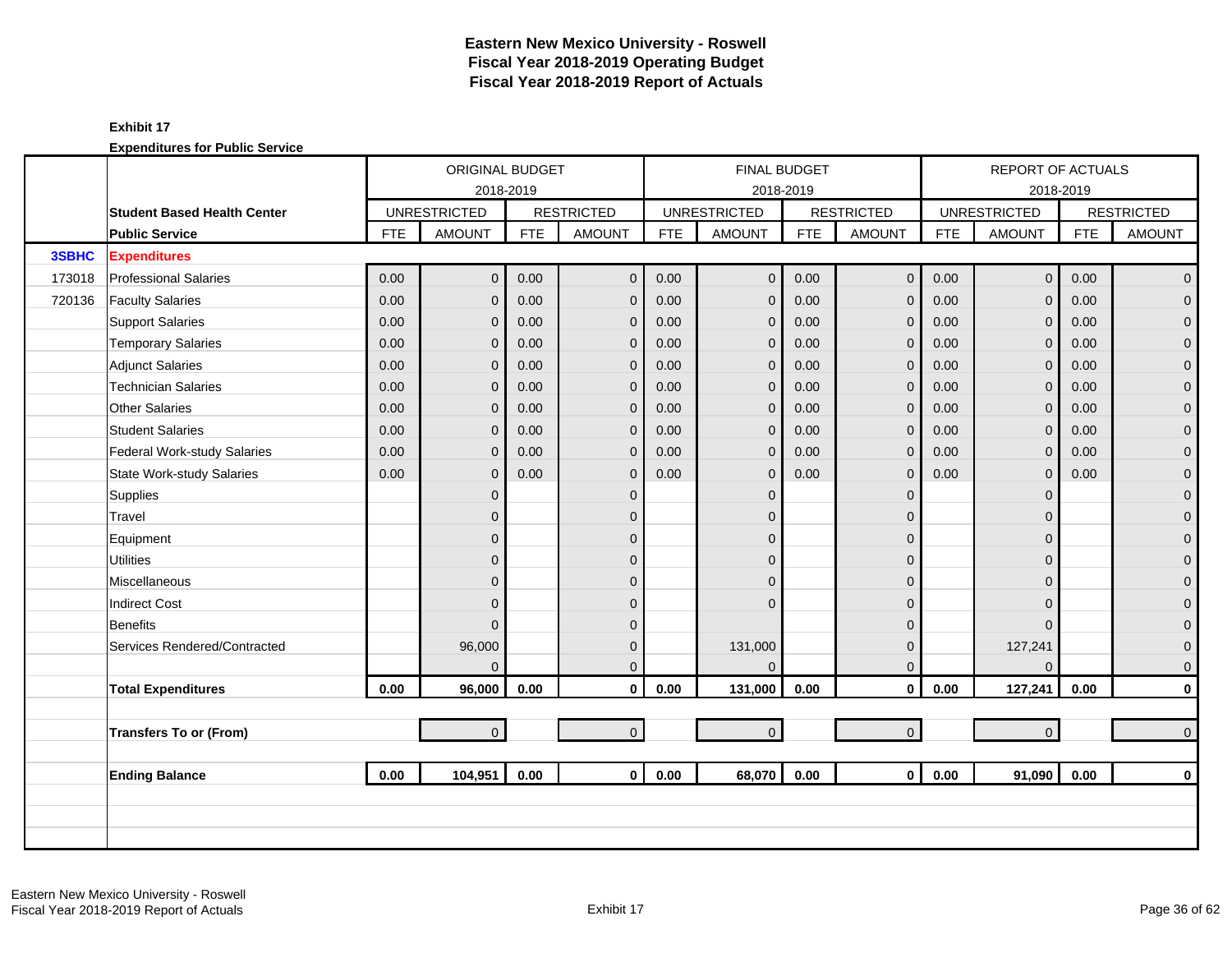|              |                                          |            | ORIGINAL BUDGET     |            |                   |            | <b>FINAL BUDGET</b> |            |                   |            | REPORT OF ACTUALS   |            |                   |
|--------------|------------------------------------------|------------|---------------------|------------|-------------------|------------|---------------------|------------|-------------------|------------|---------------------|------------|-------------------|
|              |                                          |            | 2018-2019           |            |                   |            | 2018-2019           |            |                   |            |                     | 2018-2019  |                   |
|              | <b>Scrubs Camp</b>                       |            | <b>UNRESTRICTED</b> |            | <b>RESTRICTED</b> |            | <b>UNRESTRICTED</b> |            | <b>RESTRICTED</b> |            | <b>UNRESTRICTED</b> |            | <b>RESTRICTED</b> |
|              | <b>Public Service</b>                    | <b>FTE</b> | <b>AMOUNT</b>       | <b>FTE</b> | <b>AMOUNT</b>     | <b>FTE</b> | <b>AMOUNT</b>       | <b>FTE</b> | <b>AMOUNT</b>     | <b>FTE</b> | <b>AMOUNT</b>       | <b>FTE</b> | <b>AMOUNT</b>     |
| <b>3SHPS</b> | <b>Revenues</b>                          |            |                     |            |                   |            |                     |            |                   |            |                     |            |                   |
| 173025       | Tuition and Miscellaneous Fees           |            | $\mathbf 0$         |            | $\mathbf{0}$      |            | $\mathbf 0$         |            | $\mathbf 0$       |            | $\mathbf 0$         |            | $\overline{0}$    |
| 720152       | <b>Federal Government Appropriations</b> |            | $\overline{0}$      |            | $\overline{0}$    |            | $\mathbf{0}$        |            | $\mathbf{0}$      |            | $\Omega$            |            | $\overline{0}$    |
|              | <b>State Government Appropriations</b>   |            | $\mathbf 0$         |            | $\mathbf{0}$      |            | $\mathbf 0$         |            | $\mathbf 0$       |            | $\Omega$            |            | $\overline{0}$    |
|              | <b>Local Government Appropriations</b>   |            | $\mathbf 0$         |            | $\mathbf{0}$      |            | $\Omega$            |            | $\mathbf{0}$      |            | $\Omega$            |            | $\pmb{0}$         |
|              | Federal Grants and Contracts             |            | $\mathbf 0$         |            | $\mathbf{0}$      |            | $\overline{0}$      |            | $\mathbf{0}$      |            | $\Omega$            |            | $\mathbf 0$       |
|              | <b>State Grants and Contracts</b>        |            | $\overline{0}$      |            | $\mathbf{0}$      |            | $\mathbf{0}$        |            | $\mathbf{0}$      |            | $\Omega$            |            | $\mathbf{O}$      |
|              | <b>Local Grants and Contracts</b>        |            | $\mathbf{0}$        |            | $\mathbf 0$       |            | $\Omega$            |            | $\mathbf 0$       |            | $\Omega$            |            | $\mathbf{O}$      |
|              | <b>Private Gifts</b>                     |            | $\overline{0}$      |            | $\overline{0}$    |            | $\Omega$            |            | $\overline{0}$    |            | $\Omega$            |            | $\mathbf 0$       |
|              | Endowments, Land, and Perm Fund          |            | $\mathbf{0}$        |            | $\Omega$          |            | $\Omega$            |            | $\mathbf{0}$      |            | $\Omega$            |            | $\overline{0}$    |
|              | Sales and Services                       |            | $\mathbf 0$         |            | $\mathbf{0}$      |            | $\mathbf{0}$        |            | $\mathbf{0}$      |            | $\Omega$            |            | $\pmb{0}$         |
|              | Other Sources                            |            | $\overline{0}$      |            | $\mathbf{0}$      |            | $\mathbf 0$         |            | $\mathbf{0}$      |            | 3,970               |            | $\mathbf 0$       |
|              | <b>Total Revenues</b>                    |            | $\mathbf{0}$        |            | $\mathbf{0}$      |            | $\Omega$            |            | $\mathbf{0}$      |            | 3,970               |            | $\mathbf{0}$      |
|              |                                          |            |                     |            |                   |            |                     |            |                   |            |                     |            |                   |
|              | <b>Beginning Balance</b>                 |            | $\overline{0}$      |            | $\mathbf{0}$      |            | $\mathbf{0}$        |            | $\mathbf 0$       |            | $\mathbf 0$         |            | $\overline{0}$    |
|              |                                          |            |                     |            |                   |            |                     |            |                   |            |                     |            |                   |
|              | <b>Total Available</b>                   |            | $\mathbf 0$         |            | $\mathbf{0}$      |            | $\mathbf 0$         |            | $\mathbf{0}$      |            | 3,970               |            | $\mathbf{0}$      |
|              |                                          |            |                     |            |                   |            |                     |            |                   |            |                     |            |                   |
|              |                                          |            |                     |            |                   |            |                     |            |                   |            |                     |            |                   |
|              |                                          |            |                     |            |                   |            |                     |            |                   |            |                     |            |                   |
|              |                                          |            |                     |            |                   |            |                     |            |                   |            |                     |            |                   |
|              |                                          |            |                     |            |                   |            |                     |            |                   |            |                     |            |                   |
|              |                                          |            |                     |            |                   |            |                     |            |                   |            |                     |            |                   |
|              |                                          |            |                     |            |                   |            |                     |            |                   |            |                     |            |                   |
|              |                                          |            |                     |            |                   |            |                     |            |                   |            |                     |            |                   |
|              |                                          |            |                     |            |                   |            |                     |            |                   |            |                     |            |                   |
|              |                                          |            |                     |            |                   |            |                     |            |                   |            |                     |            |                   |
|              |                                          |            |                     |            |                   |            |                     |            |                   |            |                     |            |                   |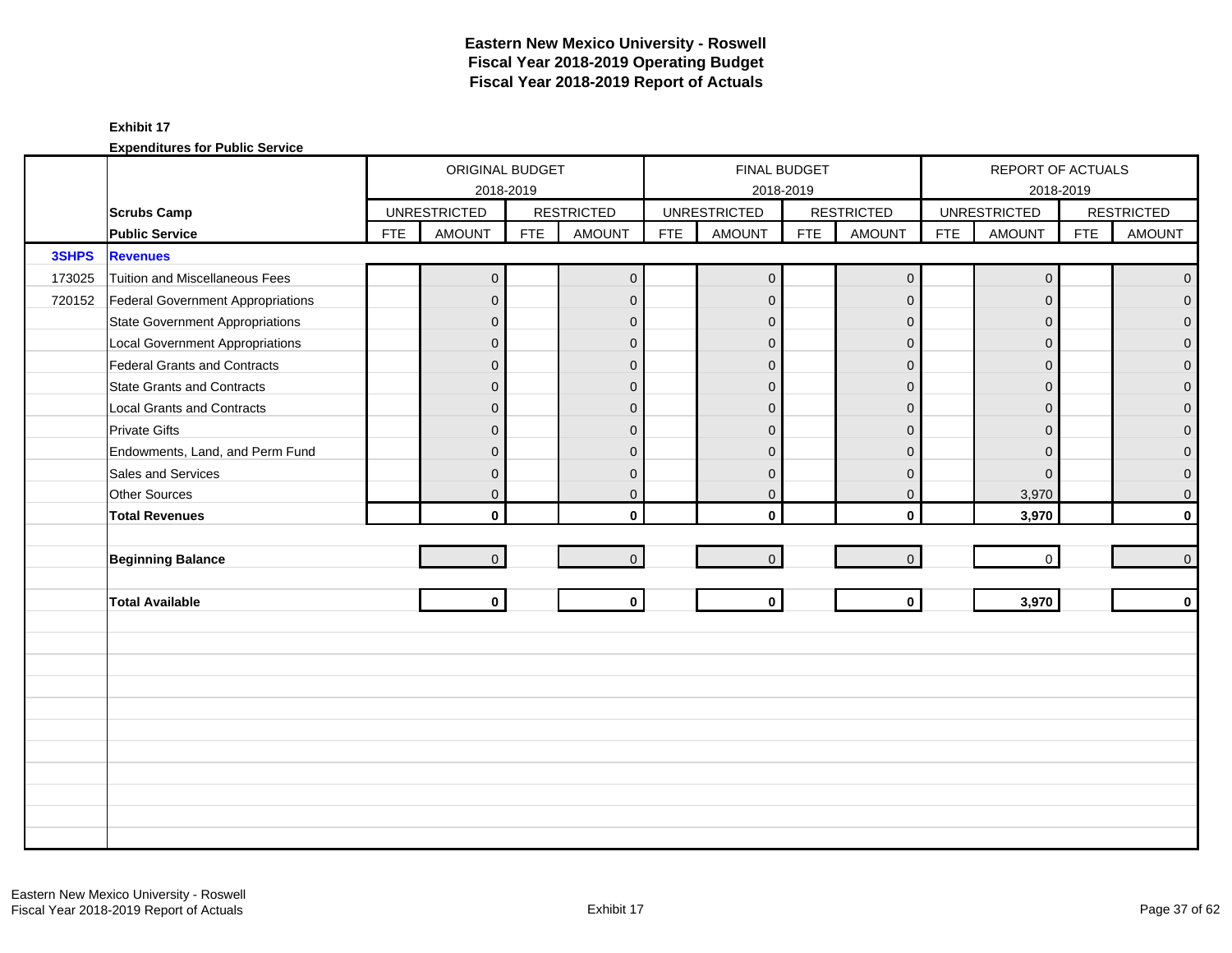|        |                                  | ORIGINAL BUDGET<br>2018-2019<br><b>UNRESTRICTED</b><br><b>FTE</b><br><b>AMOUNT</b><br><b>FTE</b><br>0.00<br>$\overline{0}$<br>0.00<br>0.00<br>0.00<br>$\overline{0}$<br>0.00<br>0.00<br>$\mathbf{0}$<br>0.00<br>0.00<br>0<br>0.00<br>0.00<br>$\overline{0}$<br>0.00<br>0.00<br>0<br>0.00<br>0.00<br>0<br>0.00<br>0.00<br>0<br>0.00<br>0.00<br>0<br>0.00<br>0.00<br>0<br>$\overline{0}$<br>0<br>0<br>$\overline{0}$<br>0<br>0<br>0 |                |      |                   |            | <b>FINAL BUDGET</b> |            |                     | <b>REPORT OF ACTUALS</b> |                     |            |                   |
|--------|----------------------------------|-----------------------------------------------------------------------------------------------------------------------------------------------------------------------------------------------------------------------------------------------------------------------------------------------------------------------------------------------------------------------------------------------------------------------------------|----------------|------|-------------------|------------|---------------------|------------|---------------------|--------------------------|---------------------|------------|-------------------|
|        |                                  |                                                                                                                                                                                                                                                                                                                                                                                                                                   |                |      |                   |            |                     | 2018-2019  |                     |                          |                     | 2018-2019  |                   |
|        | <b>Scrubs Camp</b>               |                                                                                                                                                                                                                                                                                                                                                                                                                                   |                |      | <b>RESTRICTED</b> |            | <b>UNRESTRICTED</b> |            | <b>RESTRICTED</b>   |                          | <b>UNRESTRICTED</b> |            | <b>RESTRICTED</b> |
|        | <b>Public Service</b>            |                                                                                                                                                                                                                                                                                                                                                                                                                                   |                |      | <b>AMOUNT</b>     | <b>FTE</b> | <b>AMOUNT</b>       | <b>FTE</b> | <b>AMOUNT</b>       | <b>FTE</b>               | <b>AMOUNT</b>       | <b>FTE</b> | <b>AMOUNT</b>     |
| 3SHPS  | <b>Expenditures</b>              |                                                                                                                                                                                                                                                                                                                                                                                                                                   |                |      |                   |            |                     |            |                     |                          |                     |            |                   |
| 173025 | <b>Professional Salaries</b>     |                                                                                                                                                                                                                                                                                                                                                                                                                                   |                |      | $\mathbf 0$       | 0.00       | $\overline{0}$      | 0.00       | $\mathbf 0$         | 0.00                     | $\overline{0}$      | 0.00       | $\overline{0}$    |
| 720152 | <b>Faculty Salaries</b>          |                                                                                                                                                                                                                                                                                                                                                                                                                                   |                |      | $\mathbf{0}$      | 0.00       | $\mathbf{0}$        | 0.00       | $\mathbf{0}$        | 0.00                     | $\Omega$            | 0.00       | $\overline{0}$    |
|        | <b>Support Salaries</b>          |                                                                                                                                                                                                                                                                                                                                                                                                                                   |                |      | $\mathbf 0$       | 0.00       | $\mathbf 0$         | 0.00       | $\mathbf 0$         | 0.00                     | $\mathbf{0}$        | 0.00       | $\overline{0}$    |
|        | <b>Temporary Salaries</b>        |                                                                                                                                                                                                                                                                                                                                                                                                                                   |                |      | $\mathbf 0$       | 0.00       | $\mathbf 0$         | 0.00       | $\mathbf 0$         | 0.00                     | $\mathbf{0}$        | 0.00       | $\mathbf 0$       |
|        | Adjunct Salaries                 |                                                                                                                                                                                                                                                                                                                                                                                                                                   |                |      | $\mathbf{0}$      | 0.00       | $\mathbf{0}$        | 0.00       | $\mathbf{0}$        | 0.00                     | $\Omega$            | 0.00       | $\mathbf{0}$      |
|        | <b>Technician Salaries</b>       |                                                                                                                                                                                                                                                                                                                                                                                                                                   |                |      | $\mathbf{0}$      | 0.00       | $\overline{0}$      | 0.00       | $\mathbf{0}$        | 0.00                     | $\mathbf{0}$        | 0.00       | $\mathbf{O}$      |
|        | Other Salaries                   |                                                                                                                                                                                                                                                                                                                                                                                                                                   |                |      | $\mathbf{0}$      | 0.00       | $\mathbf{0}$        | 0.00       | $\mathbf{0}$        | 0.00                     | $\Omega$            | 0.00       | $\mathbf 0$       |
|        | <b>Student Salaries</b>          |                                                                                                                                                                                                                                                                                                                                                                                                                                   |                |      | $\mathbf{0}$      | 0.00       | $\mathbf 0$         | 0.00       | $\mathbf 0$         | 0.00                     | $\Omega$            | 0.00       | $\overline{0}$    |
|        | Federal Work-study Salaries      |                                                                                                                                                                                                                                                                                                                                                                                                                                   |                |      | $\mathbf{0}$      | 0.00       | $\mathbf{0}$        | 0.00       | $\mathbf{0}$        | 0.00                     | $\Omega$            | 0.00       | $\overline{0}$    |
|        | <b>State Work-study Salaries</b> |                                                                                                                                                                                                                                                                                                                                                                                                                                   |                |      | $\mathbf{0}$      | 0.00       | $\mathbf{0}$        | 0.00       | $\mathbf{0}$        | 0.00                     | $\mathbf{0}$        | 0.00       | $\mathbf 0$       |
|        | Supplies                         |                                                                                                                                                                                                                                                                                                                                                                                                                                   |                |      | $\mathbf{0}$      |            | $\overline{0}$      |            | $\mathbf{0}$        |                          | 706                 |            | $\mathbf{O}$      |
|        | Travel                           |                                                                                                                                                                                                                                                                                                                                                                                                                                   |                |      | $\mathbf{0}$      |            | $\Omega$            |            | $\mathbf{0}$        |                          | $\Omega$            |            | $\mathbf{O}$      |
|        | Equipment                        |                                                                                                                                                                                                                                                                                                                                                                                                                                   |                |      | $\mathbf{0}$      |            | $\Omega$            |            | $\mathbf 0$         |                          | $\Omega$            |            | $\pmb{0}$         |
|        | <b>Utilities</b>                 |                                                                                                                                                                                                                                                                                                                                                                                                                                   |                |      | $\Omega$          |            | $\Omega$            |            | $\mathbf 0$         |                          | $\Omega$            |            | $\overline{0}$    |
|        | Miscellaneous                    |                                                                                                                                                                                                                                                                                                                                                                                                                                   |                |      | $\mathbf{0}$      |            | $\Omega$            |            | $\overline{0}$      |                          | $\Omega$            |            | $\mathbf 0$       |
|        | <b>Indirect Cost</b>             |                                                                                                                                                                                                                                                                                                                                                                                                                                   |                |      | $\Omega$          |            | $\Omega$            |            | $\mathbf 0$         |                          | $\Omega$            |            | $\pmb{0}$         |
|        | <b>Benefits</b>                  |                                                                                                                                                                                                                                                                                                                                                                                                                                   |                |      | $\mathbf{0}$      |            |                     |            | $\mathbf 0$         |                          | $\Omega$            |            | $\mathbf{0}$      |
|        | Services Rendered/Contracted     |                                                                                                                                                                                                                                                                                                                                                                                                                                   | 0              |      | $\mathbf{0}$      |            | $\mathbf 0$         |            | $\overline{0}$      |                          | $\Omega$            |            | $\mathbf{0}$      |
|        |                                  |                                                                                                                                                                                                                                                                                                                                                                                                                                   | $\overline{0}$ |      | $\Omega$          |            | $\Omega$            |            | $\overline{0}$      |                          | $\Omega$            |            | $\mathbf{0}$      |
|        | <b>Total Expenditures</b>        | 0.00                                                                                                                                                                                                                                                                                                                                                                                                                              | $\mathbf{0}$   | 0.00 | $\mathbf 0$       | 0.00       | $\mathbf 0$         | 0.00       | $\mathbf 0$         | 0.00                     | 706                 | 0.00       | $\mathbf{0}$      |
|        |                                  |                                                                                                                                                                                                                                                                                                                                                                                                                                   |                |      |                   |            |                     |            |                     |                          |                     |            |                   |
|        | <b>Transfers To or (From)</b>    |                                                                                                                                                                                                                                                                                                                                                                                                                                   | $\overline{0}$ |      | $\overline{0}$    |            | $\pmb{0}$           |            | $\mathsf{O}\xspace$ |                          | $\overline{0}$      |            | $\mathbf{0}$      |
|        |                                  |                                                                                                                                                                                                                                                                                                                                                                                                                                   |                |      |                   |            |                     |            |                     |                          |                     |            |                   |
|        | <b>Ending Balance</b>            | 0.00                                                                                                                                                                                                                                                                                                                                                                                                                              | $\mathbf{0}$   | 0.00 | $\overline{0}$    | 0.00       | $\mathbf{0}$        | 0.00       | $\mathbf{0}$        | 0.00                     | 3,264               | 0.00       | $\mathbf 0$       |
|        |                                  |                                                                                                                                                                                                                                                                                                                                                                                                                                   |                |      |                   |            |                     |            |                     |                          |                     |            |                   |
|        |                                  |                                                                                                                                                                                                                                                                                                                                                                                                                                   |                |      |                   |            |                     |            |                     |                          |                     |            |                   |
|        |                                  |                                                                                                                                                                                                                                                                                                                                                                                                                                   |                |      |                   |            |                     |            |                     |                          |                     |            |                   |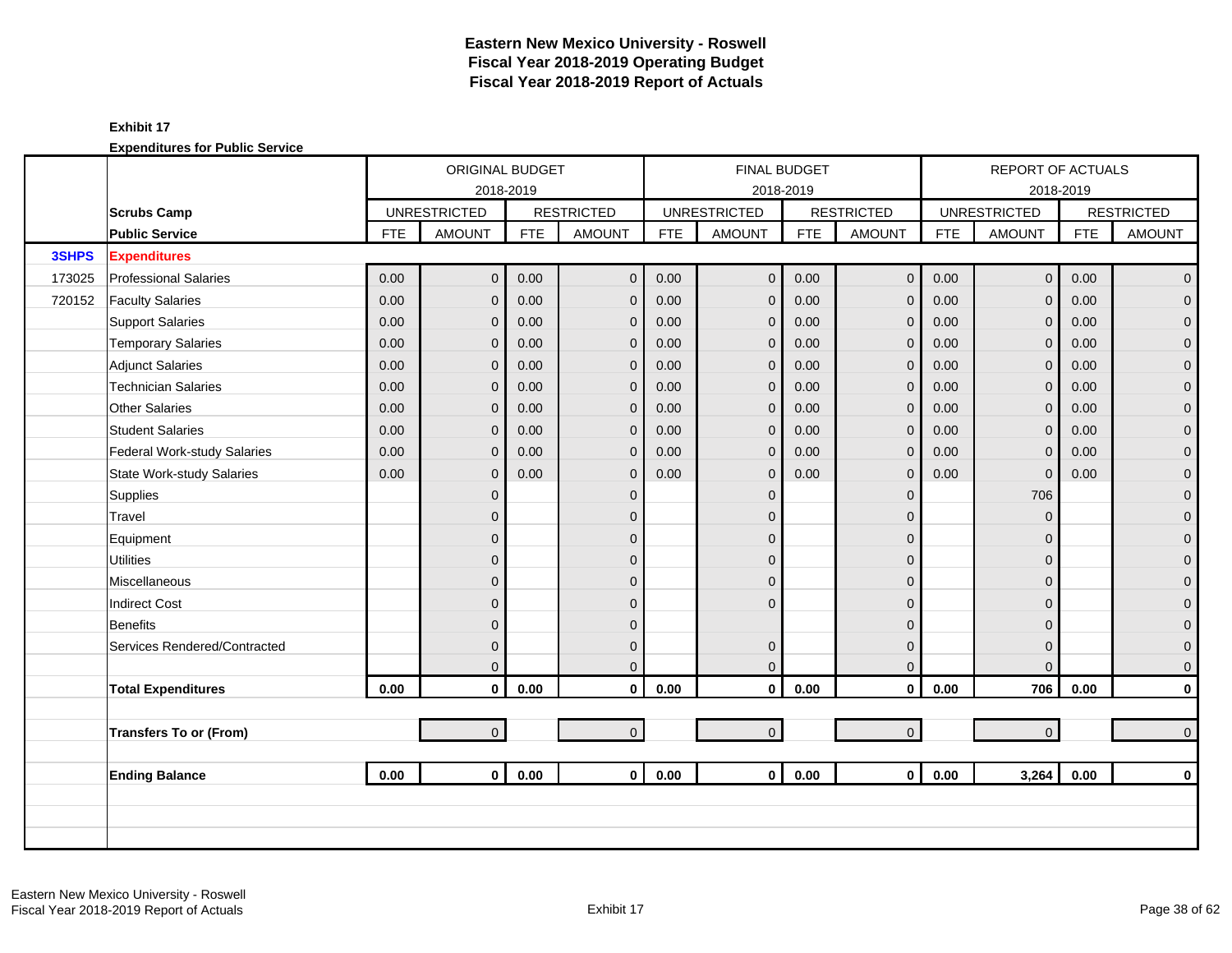|               |                                        |            | ORIGINAL BUDGET     |            |                   |            | FINAL BUDGET        |            |                   |            | REPORT OF ACTUALS   |            |                   |
|---------------|----------------------------------------|------------|---------------------|------------|-------------------|------------|---------------------|------------|-------------------|------------|---------------------|------------|-------------------|
|               |                                        |            | 2018-2019           |            |                   |            | 2018-2019           |            |                   |            | 2018-2019           |            |                   |
|               | <b>Training Center - EMT</b>           |            | <b>UNRESTRICTED</b> |            | <b>RESTRICTED</b> |            | <b>UNRESTRICTED</b> |            | <b>RESTRICTED</b> |            | <b>UNRESTRICTED</b> |            | <b>RESTRICTED</b> |
|               | <b>Public Service</b>                  | <b>FTE</b> | <b>AMOUNT</b>       | <b>FTE</b> | <b>AMOUNT</b>     | <b>FTE</b> | <b>AMOUNT</b>       | <b>FTE</b> | <b>AMOUNT</b>     | <b>FTE</b> | <b>AMOUNT</b>       | <b>FTE</b> | <b>AMOUNT</b>     |
| <b>3TCEMT</b> | <b>Revenues</b>                        |            |                     |            |                   |            |                     |            |                   |            |                     |            |                   |
| 173034        | Tuition and Miscellaneous Fees         |            | 65,000              |            | $\mathbf{0}$      |            | 65,000              |            | $\mathbf 0$       |            | 147,018             |            | $\mathbf{0}$      |
| 720141        | Federal Government Appropriations      |            | $\mathbf 0$         |            | $\mathbf{0}$      |            | $\mathbf{0}$        |            | $\mathbf{0}$      |            | $\mathbf 0$         |            | $\overline{0}$    |
|               | <b>State Government Appropriations</b> |            | $\overline{0}$      |            | $\mathbf 0$       |            | $\Omega$            |            | $\mathbf 0$       |            | $\overline{0}$      |            | $\overline{0}$    |
|               | <b>Local Government Appropriations</b> |            | $\overline{0}$      |            | $\mathbf{0}$      |            | $\Omega$            |            | $\mathbf{0}$      |            | $\Omega$            |            | $\mathbf 0$       |
|               | <b>Federal Grants and Contracts</b>    |            | $\mathbf 0$         |            | $\mathbf{0}$      |            | $\mathbf 0$         |            | $\mathbf{0}$      |            | $\Omega$            |            | $\overline{0}$    |
|               | <b>State Grants and Contracts</b>      |            | $\overline{0}$      |            | $\mathbf{0}$      |            | $\Omega$            |            | $\mathbf{0}$      |            | $\overline{0}$      |            | $\mathbf{0}$      |
|               | <b>Local Grants and Contracts</b>      |            | $\overline{0}$      |            | $\mathbf 0$       |            | $\mathbf{0}$        |            | $\mathbf{0}$      |            | $\mathbf 0$         |            | 0                 |
|               | <b>Private Gifts</b>                   |            | $\overline{0}$      |            | $\mathbf{0}$      |            | $\Omega$            |            | $\mathbf{0}$      |            | $\Omega$            |            | $\overline{0}$    |
|               | Endowments, Land, and Perm Fund        |            | $\overline{0}$      |            | $\mathbf{0}$      |            | $\Omega$            |            | $\mathbf{0}$      |            | $\Omega$            |            | 0                 |
|               | Sales and Services                     |            | $\overline{0}$      |            | $\mathbf{0}$      |            | $\Omega$            |            | $\mathbf{0}$      |            | $\Omega$            |            | 0                 |
|               | Other Sources                          |            | $\overline{0}$      |            | $\mathbf 0$       |            | $\Omega$            |            | $\mathbf 0$       |            | $\mathbf{0}$        |            | 0                 |
|               | <b>Total Revenues</b>                  |            | 65,000              |            | $\mathbf{0}$      |            | 65,000              |            | $\mathbf 0$       |            | 147,018             |            | $\mathbf 0$       |
|               |                                        |            |                     |            |                   |            |                     |            |                   |            |                     |            |                   |
|               | <b>Beginning Balance</b>               |            | 20,530              |            | $\mathbf{0}$      |            | 25,220              |            | $\mathbf 0$       |            | 25,220              |            | $\pmb{0}$         |
|               |                                        |            |                     |            |                   |            |                     |            |                   |            |                     |            |                   |
|               | <b>Total Available</b>                 |            | 85,530              |            | $\mathbf 0$       |            | 90,220              |            | $\mathbf 0$       |            | 172,238             |            | $\mathbf 0$       |
|               |                                        |            |                     |            |                   |            |                     |            |                   |            |                     |            |                   |
|               |                                        |            |                     |            |                   |            |                     |            |                   |            |                     |            |                   |
|               |                                        |            |                     |            |                   |            |                     |            |                   |            |                     |            |                   |
|               |                                        |            |                     |            |                   |            |                     |            |                   |            |                     |            |                   |
|               |                                        |            |                     |            |                   |            |                     |            |                   |            |                     |            |                   |
|               |                                        |            |                     |            |                   |            |                     |            |                   |            |                     |            |                   |
|               |                                        |            |                     |            |                   |            |                     |            |                   |            |                     |            |                   |
|               |                                        |            |                     |            |                   |            |                     |            |                   |            |                     |            |                   |
|               |                                        |            |                     |            |                   |            |                     |            |                   |            |                     |            |                   |
|               |                                        |            |                     |            |                   |            |                     |            |                   |            |                     |            |                   |
|               |                                        |            |                     |            |                   |            |                     |            |                   |            |                     |            |                   |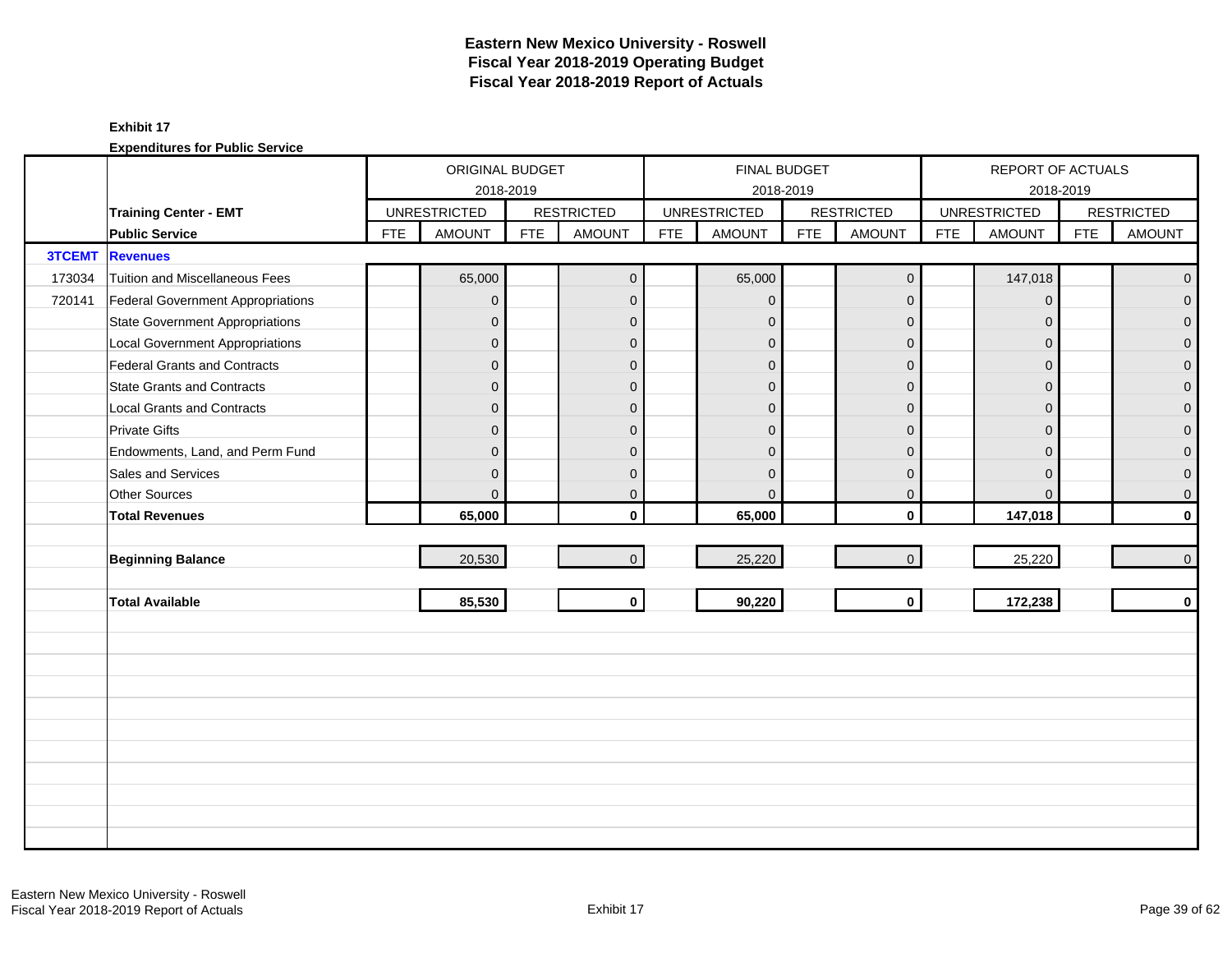|               |                                  |                | ORIGINAL BUDGET     |            |                   |            | <b>FINAL BUDGET</b> |            |                   |            | <b>REPORT OF ACTUALS</b> |            |                   |
|---------------|----------------------------------|----------------|---------------------|------------|-------------------|------------|---------------------|------------|-------------------|------------|--------------------------|------------|-------------------|
|               |                                  |                | 2018-2019           |            |                   |            | 2018-2019           |            |                   |            |                          | 2018-2019  |                   |
|               | <b>Training Center - EMT</b>     |                | <b>UNRESTRICTED</b> |            | <b>RESTRICTED</b> |            | <b>UNRESTRICTED</b> |            | <b>RESTRICTED</b> |            | <b>UNRESTRICTED</b>      |            | <b>RESTRICTED</b> |
|               | <b>Public Service</b>            | <b>FTE</b>     | <b>AMOUNT</b>       | <b>FTE</b> | <b>AMOUNT</b>     | <b>FTE</b> | <b>AMOUNT</b>       | <b>FTE</b> | <b>AMOUNT</b>     | <b>FTE</b> | <b>AMOUNT</b>            | <b>FTE</b> | <b>AMOUNT</b>     |
| <b>3TCEMT</b> | <b>Expenditures</b>              |                |                     |            |                   |            |                     |            |                   |            |                          |            |                   |
| 173034        | <b>Professional Salaries</b>     | 0.00           | $\overline{0}$      | 0.00       | $\mathbf{0}$      | 0.00       | $\mathbf{0}$        | 0.00       | $\mathbf 0$       | 0.00       | $\overline{0}$           | 0.00       | $\overline{0}$    |
| 720141        | <b>Faculty Salaries</b>          | 1.00           | 26,307              | 0.00       | $\mathbf 0$       | 1.00       | 26,307              | 0.00       | $\overline{0}$    | 1.00       | 26,312                   | 0.00       | $\overline{0}$    |
|               | <b>Support Salaries</b>          | 0.00           | $\mathbf{0}$        | 0.00       | $\mathbf 0$       | 0.00       | $\mathbf 0$         | 0.00       | $\mathbf{0}$      | 0.00       | $\mathbf 0$              | 0.00       | $\overline{0}$    |
|               | <b>Temporary Salaries</b>        | 0.00           | $\overline{0}$      | 0.00       | $\mathbf 0$       | 0.00       | $\mathbf{0}$        | 0.00       | $\mathbf{0}$      | 0.00       | $\mathbf 0$              | 0.00       | 0                 |
|               | <b>Adjunct Salaries</b>          | 0.00           | $\overline{0}$      | 0.00       | $\overline{0}$    | 0.00       | $\mathbf{0}$        | 0.00       | $\mathbf{0}$      | 0.00       | $\overline{0}$           | 0.00       | $\mathbf 0$       |
|               | <b>Technician Salaries</b>       | 0.00           | $\overline{0}$      | 0.00       | $\mathbf 0$       | 0.00       | $\mathbf{0}$        | 0.00       | $\mathbf{0}$      | 0.00       | $\mathbf 0$              | 0.00       | $\mathbf 0$       |
|               | <b>Other Salaries</b>            | 0.00           | $\overline{0}$      | 0.00       | $\overline{0}$    | 0.00       | $\mathbf{0}$        | 0.00       | $\mathbf{0}$      | 0.00       | $\mathbf 0$              | 0.00       | 0                 |
|               | <b>Student Salaries</b>          | 0.00           | $\overline{0}$      | 0.00       | $\overline{0}$    | 0.00       | $\mathbf{0}$        | 0.00       | $\mathbf{0}$      | 0.00       | $\mathbf{0}$             | 0.00       | 0                 |
|               | Federal Work-study Salaries      | 0.00           | $\overline{0}$      | 0.00       | $\mathbf 0$       | 0.00       | $\mathbf 0$         | 0.00       | $\mathbf{0}$      | 0.00       | $\mathbf 0$              | 0.00       | $\mathbf 0$       |
|               | <b>State Work-study Salaries</b> | 0.00           | $\overline{0}$      | 0.00       | $\mathbf 0$       | 0.00       | $\mathbf{0}$        | 0.00       | $\mathbf{0}$      | 0.00       | $\mathbf 0$              | 0.00       | 0                 |
|               | Supplies                         |                | 25,000              |            | $\mathbf 0$       |            | 60,000              |            | $\mathbf 0$       |            | 89,400                   |            | $\mathbf 0$       |
|               | Travel                           |                | 3,000               |            | $\Omega$          |            | 3,000               |            | $\mathbf{0}$      |            | 681                      |            | $\overline{0}$    |
|               | Equipment                        |                | $\overline{0}$      |            | $\Omega$          |            | $\Omega$            |            | $\mathbf{0}$      |            | $\Omega$                 |            | $\overline{0}$    |
|               | <b>Utilities</b>                 |                | $\overline{0}$      |            | $\Omega$          |            | $\Omega$            |            | $\mathbf{0}$      |            | 144                      |            | $\overline{0}$    |
|               | Miscellaneous                    |                | $\overline{0}$      |            | $\mathbf{0}$      |            | $\Omega$            |            | $\mathbf{0}$      |            | $\overline{0}$           |            | 0                 |
|               | <b>Indirect Cost</b>             |                | $\Omega$            |            | $\Omega$          |            | $\Omega$            |            | $\mathbf{0}$      |            | $\Omega$                 |            | $\mathbf{0}$      |
|               | <b>Benefits</b>                  |                | 11,838              |            | $\Omega$          |            | 11,838              |            | $\mathbf{0}$      |            | 12,378                   |            | $\mathbf 0$       |
|               | Services Rendered/Contracted     |                | $\overline{0}$      |            | $\mathbf{0}$      |            | $\mathbf{0}$        |            | $\mathbf 0$       |            | $\overline{0}$           |            | $\mathbf 0$       |
|               |                                  |                | 0                   |            | $\mathbf{0}$      |            | $\Omega$            |            | $\mathbf{0}$      |            | $\Omega$                 |            | $\mathbf 0$       |
|               | <b>Total Expenditures</b>        | 1.00           | 66,145              | 0.00       | $\mathbf 0$       | 1.00       | 101,145             | 0.00       | $\mathbf 0$       | 1.00       | 128,915                  | 0.00       | 0                 |
|               | <b>Transfers To or (From)</b>    |                | $\overline{0}$      |            | $\overline{0}$    |            | $\pmb{0}$           |            | $\mathbf{0}$      |            | $\overline{0}$           |            | $\boldsymbol{0}$  |
|               |                                  |                |                     |            |                   |            |                     |            |                   |            |                          |            |                   |
|               | <b>Ending Balance</b>            | 19,385<br>1.00 |                     | 0.00       | $\mathbf{0}$      | 1.00       | (10, 925)           | 0.00       | $\mathbf 0$       | 1.00       | 43,323                   | 0.00       | $\bf{0}$          |
|               |                                  |                |                     |            |                   |            |                     |            |                   |            |                          |            |                   |
|               |                                  |                |                     |            |                   |            |                     |            |                   |            |                          |            |                   |
|               |                                  |                |                     |            |                   |            |                     |            |                   |            |                          |            |                   |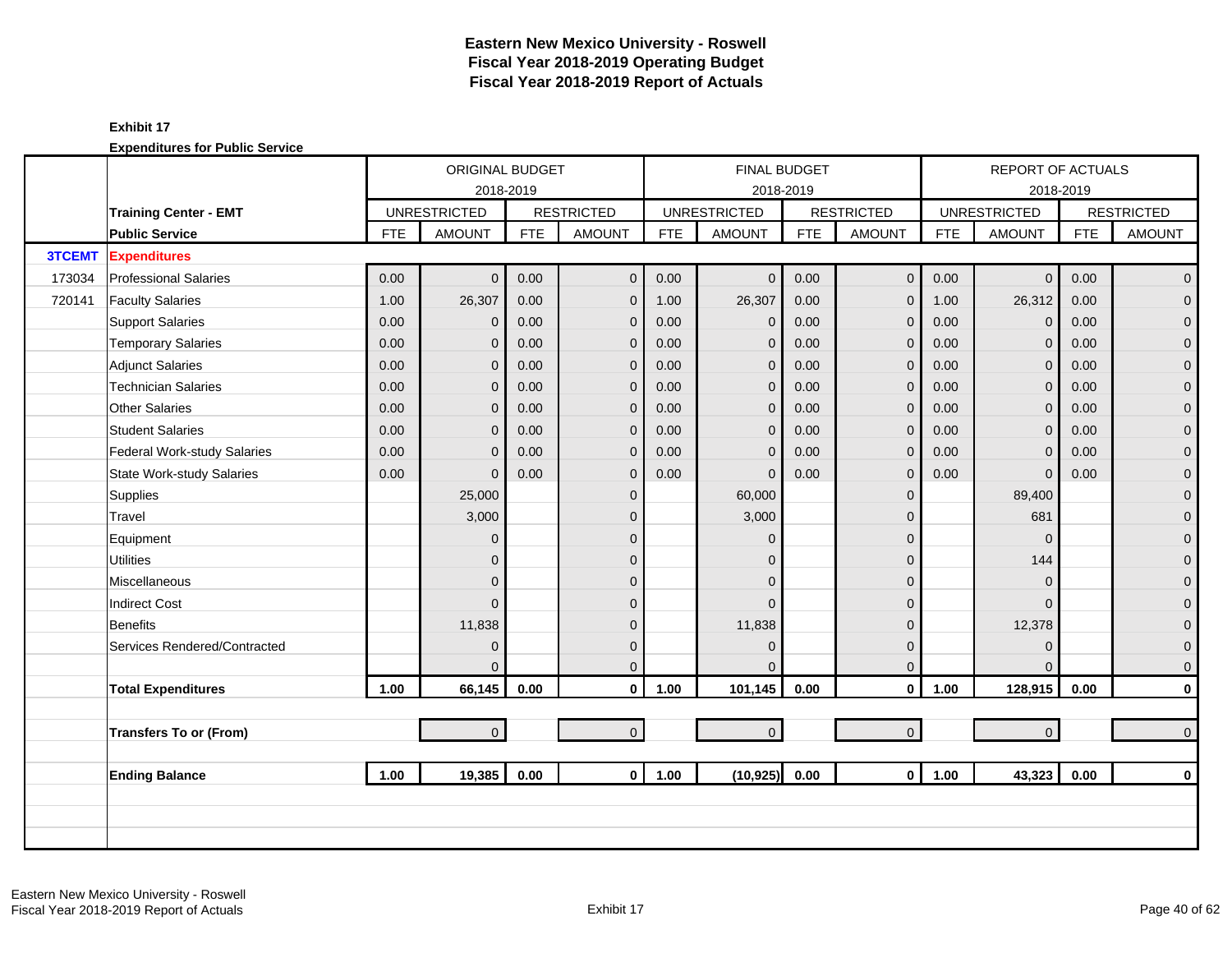|              |                                        |            | ORIGINAL BUDGET     |            |                   |            |                     | FINAL BUDGET |                   |            | REPORT OF ACTUALS   |            |                   |
|--------------|----------------------------------------|------------|---------------------|------------|-------------------|------------|---------------------|--------------|-------------------|------------|---------------------|------------|-------------------|
|              |                                        |            | 2018-2019           |            |                   |            |                     | 2018-2019    |                   |            | 2018-2019           |            |                   |
|              | Youth Challenge                        |            | <b>UNRESTRICTED</b> |            | <b>RESTRICTED</b> |            | <b>UNRESTRICTED</b> |              | <b>RESTRICTED</b> |            | <b>UNRESTRICTED</b> |            | <b>RESTRICTED</b> |
|              | <b>Public Service</b>                  | <b>FTE</b> | <b>AMOUNT</b>       | <b>FTE</b> | <b>AMOUNT</b>     | <b>FTE</b> | <b>AMOUNT</b>       | <b>FTE</b>   | <b>AMOUNT</b>     | <b>FTE</b> | <b>AMOUNT</b>       | <b>FTE</b> | <b>AMOUNT</b>     |
| <b>3YCHB</b> | <b>Revenues</b>                        |            |                     |            |                   |            |                     |              |                   |            |                     |            |                   |
| 173009       | Tuition and Miscellaneous Fees         |            | $\mathbf{0}$        |            | $\mathbf{0}$      |            | $\mathbf 0$         |              | $\mathbf 0$       |            | $\mathbf 0$         |            | $\overline{0}$    |
| 720133       | Federal Government Appropriations      |            | $\mathbf{0}$        |            | $\mathbf{0}$      |            | $\mathbf{0}$        |              | $\overline{0}$    |            | $\mathbf{0}$        |            | $\overline{0}$    |
|              | <b>State Government Appropriations</b> |            | $\overline{0}$      |            | $\mathbf 0$       |            | $\mathbf{0}$        |              | $\mathbf{0}$      |            | $\mathbf{0}$        |            | $\overline{0}$    |
|              | <b>Local Government Appropriations</b> |            | $\overline{0}$      |            | $\mathbf{0}$      |            | $\Omega$            |              | $\mathbf{0}$      |            | $\Omega$            |            | $\mathbf 0$       |
|              | <b>Federal Grants and Contracts</b>    |            | $\overline{0}$      |            | $\mathbf{0}$      |            | $\mathbf{0}$        |              | $\mathbf{0}$      |            | $\Omega$            |            | $\overline{0}$    |
|              | <b>State Grants and Contracts</b>      |            | $\overline{0}$      |            | $\mathbf{0}$      |            | $\overline{0}$      |              | $\mathbf{0}$      |            | $\mathbf{0}$        |            | $\mathbf{0}$      |
|              | <b>Local Grants and Contracts</b>      |            | $\overline{0}$      |            | $\mathbf 0$       |            | $\mathbf{0}$        |              | $\mathbf{0}$      |            | $\mathbf{0}$        |            | 0                 |
|              | <b>Private Gifts</b>                   |            | $\overline{0}$      |            | $\mathbf{0}$      |            | $\Omega$            |              | $\mathbf{0}$      |            | $\Omega$            |            | $\overline{0}$    |
|              | Endowments, Land, and Perm Fund        |            | $\overline{0}$      |            | $\mathbf{0}$      |            | $\Omega$            |              | $\mathbf{0}$      |            | $\Omega$            |            | 0                 |
|              | Sales and Services                     |            | $\overline{0}$      |            | $\mathbf{0}$      |            | $\Omega$            |              | $\mathbf{0}$      |            | $\Omega$            |            | 0                 |
|              | Other Sources                          |            | 27,000              |            | $\mathbf 0$       |            | 27,000              |              | $\mathbf 0$       |            | 60,197              |            | 0                 |
|              | <b>Total Revenues</b>                  |            | 27,000              |            | $\mathbf{0}$      |            | 27,000              |              | $\mathbf 0$       |            | 60,197              |            | $\mathbf 0$       |
|              |                                        |            |                     |            |                   |            |                     |              |                   |            |                     |            |                   |
|              | <b>Beginning Balance</b>               |            | 75,632              |            | $\overline{0}$    |            | 70,457              |              | $\mathbf{0}$      |            | 70,457              |            | $\mathbf 0$       |
|              |                                        |            |                     |            |                   |            |                     |              |                   |            |                     |            |                   |
|              | <b>Total Available</b>                 |            | 102,632             |            | $\mathbf 0$       |            | 97,457              |              | $\mathbf 0$       |            | 130,654             |            | $\mathbf 0$       |
|              |                                        |            |                     |            |                   |            |                     |              |                   |            |                     |            |                   |
|              |                                        |            |                     |            |                   |            |                     |              |                   |            |                     |            |                   |
|              |                                        |            |                     |            |                   |            |                     |              |                   |            |                     |            |                   |
|              |                                        |            |                     |            |                   |            |                     |              |                   |            |                     |            |                   |
|              |                                        |            |                     |            |                   |            |                     |              |                   |            |                     |            |                   |
|              |                                        |            |                     |            |                   |            |                     |              |                   |            |                     |            |                   |
|              |                                        |            |                     |            |                   |            |                     |              |                   |            |                     |            |                   |
|              |                                        |            |                     |            |                   |            |                     |              |                   |            |                     |            |                   |
|              |                                        |            |                     |            |                   |            |                     |              |                   |            |                     |            |                   |
|              |                                        |            |                     |            |                   |            |                     |              |                   |            |                     |            |                   |
|              |                                        |            |                     |            |                   |            |                     |              |                   |            |                     |            |                   |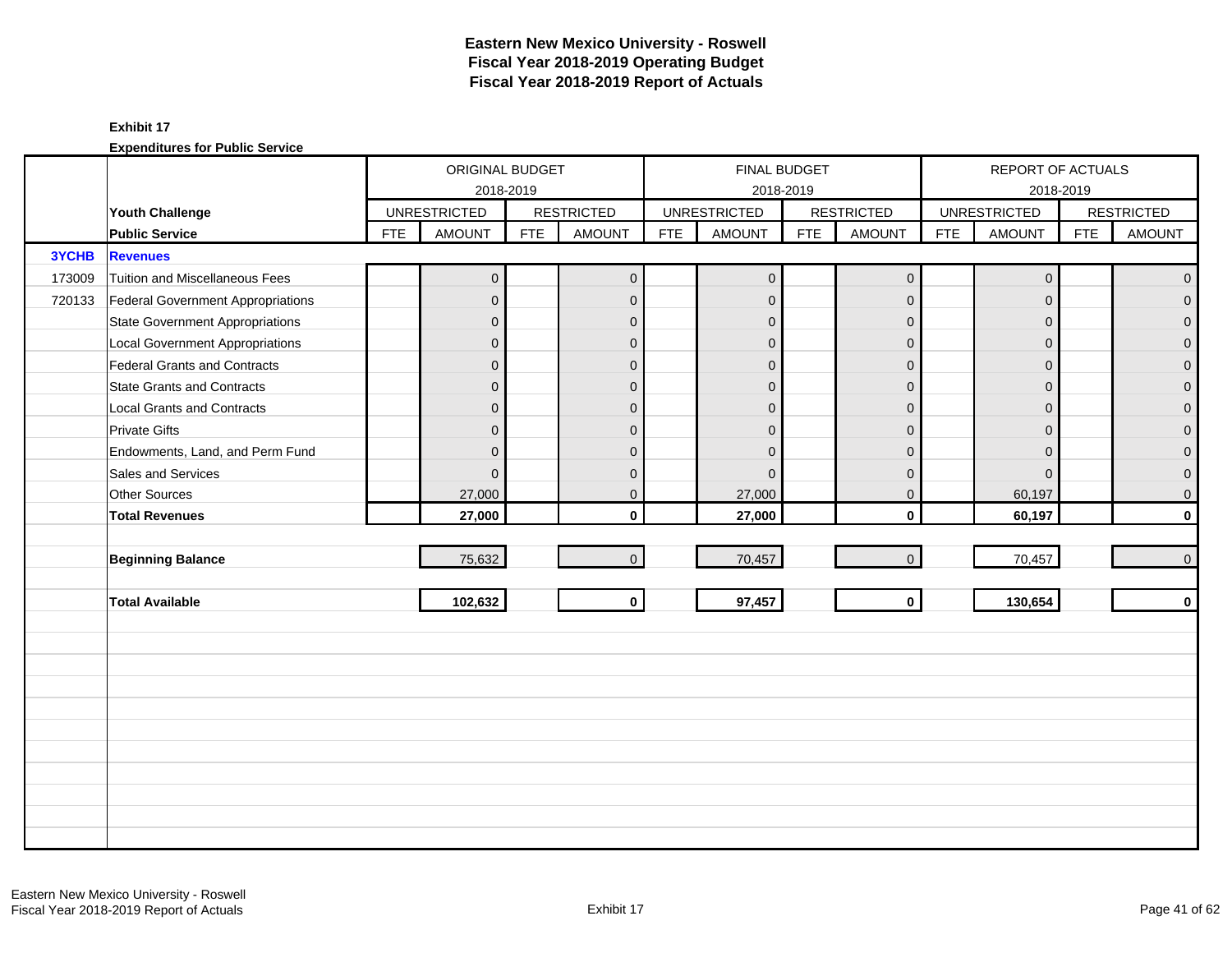|        |                                  |            | ORIGINAL BUDGET     |            |                   |            |                     | <b>FINAL BUDGET</b> |                   |            | REPORT OF ACTUALS   |            |                     |
|--------|----------------------------------|------------|---------------------|------------|-------------------|------------|---------------------|---------------------|-------------------|------------|---------------------|------------|---------------------|
|        |                                  |            | 2018-2019           |            |                   |            |                     | 2018-2019           |                   |            | 2018-2019           |            |                     |
|        | Youth Challenge                  |            | <b>UNRESTRICTED</b> |            | <b>RESTRICTED</b> |            | <b>UNRESTRICTED</b> |                     | <b>RESTRICTED</b> |            | <b>UNRESTRICTED</b> |            | <b>RESTRICTED</b>   |
|        | <b>Public Service</b>            | <b>FTE</b> | <b>AMOUNT</b>       | <b>FTE</b> | <b>AMOUNT</b>     | <b>FTE</b> | <b>AMOUNT</b>       | <b>FTE</b>          | <b>AMOUNT</b>     | <b>FTE</b> | <b>AMOUNT</b>       | <b>FTE</b> | <b>AMOUNT</b>       |
| 3YCHB  | <b>Expenditures</b>              |            |                     |            |                   |            |                     |                     |                   |            |                     |            |                     |
| 173009 | <b>Professional Salaries</b>     | 0.20       | 11,282              | 0.00       | $\mathbf{0}$      | 0.20       | 11,282              | 0.00                | $\mathbf 0$       | 0.25       | 13,669              | 0.00       | $\overline{0}$      |
| 720133 | <b>Faculty Salaries</b>          | 0.00       | $\mathbf{0}$        | 0.00       | $\mathbf{0}$      | 0.00       | $\mathbf{0}$        | 0.00                | $\mathbf 0$       | 0.00       | $\Omega$            | 0.00       | $\mathbf 0$         |
|        | <b>Support Salaries</b>          | 0.00       | $\overline{0}$      | 0.00       | $\mathbf{0}$      | 0.00       | $\mathbf{0}$        | 0.00                | $\mathbf 0$       | 0.00       | $\mathbf 0$         | 0.00       | $\mathbf 0$         |
|        | <b>Temporary Salaries</b>        | 0.00       | $\mathbf{0}$        | 0.00       | $\mathbf{0}$      | 0.00       | $\mathbf{0}$        | 0.00                | $\mathbf 0$       | 0.00       | $\mathbf{0}$        | 0.00       | $\pmb{0}$           |
|        | <b>Adjunct Salaries</b>          | 0.00       | $\overline{0}$      | 0.00       | $\mathbf{0}$      | 0.00       | $\mathbf{0}$        | 0.00                | $\mathbf 0$       | 0.00       | $\Omega$            | 0.00       | $\mathbf 0$         |
|        | <b>Technician Salaries</b>       | 0.00       | $\mathbf{0}$        | 0.00       | $\mathbf{0}$      | 0.00       | $\mathbf 0$         | 0.00                | $\mathbf 0$       | 0.00       | $\mathbf{0}$        | 0.00       | $\mathbf 0$         |
|        | <b>Other Salaries</b>            | 0.00       | $\mathbf{0}$        | 0.00       | $\mathbf{0}$      | 0.00       | $\mathbf{0}$        | 0.00                | $\mathbf 0$       | 0.00       | $\mathbf{0}$        | 0.00       | $\pmb{0}$           |
|        | <b>Student Salaries</b>          | 0.00       | $\Omega$            | 0.00       | $\Omega$          | 0.00       | $\mathbf{0}$        | 0.00                | $\mathbf{0}$      | 0.00       | $\Omega$            | 0.00       | $\overline{0}$      |
|        | Federal Work-study Salaries      | 0.00       | $\overline{0}$      | 0.00       | $\mathbf{0}$      | 0.00       | $\overline{0}$      | 0.00                | $\mathbf 0$       | 0.00       | $\Omega$            | 0.00       | $\mathbf{0}$        |
|        | <b>State Work-study Salaries</b> | 0.00       | $\mathbf{0}$        | 0.00       | $\mathbf{0}$      | 0.00       | $\Omega$            | 0.00                | $\mathbf 0$       | 0.00       | $\mathbf{0}$        | 0.00       | $\mathbf 0$         |
|        | Supplies                         |            | $\overline{0}$      |            | $\mathbf{0}$      |            | 22,000              |                     | $\mathbf 0$       |            | 34,293              |            | $\overline{0}$      |
|        | Travel                           |            | $\overline{0}$      |            | $\Omega$          |            | $\Omega$            |                     | $\mathbf{0}$      |            | $\Omega$            |            | $\mathbf 0$         |
|        | Equipment                        |            | 0                   |            | $\mathbf{0}$      |            | $\Omega$            |                     | $\mathbf 0$       |            | $\Omega$            |            | $\boldsymbol{0}$    |
|        | <b>Utilities</b>                 |            | 0                   |            | $\mathbf{0}$      |            | $\mathbf{0}$        |                     | $\pmb{0}$         |            | $\Omega$            |            | $\overline{0}$      |
|        | Miscellaneous                    |            | $\Omega$            |            | $\Omega$          |            | $\Omega$            |                     | $\mathbf{0}$      |            | $\Omega$            |            | $\mathsf{O}\xspace$ |
|        | <b>Indirect Cost</b>             |            | $\Omega$            |            | $\Omega$          |            | $\Omega$            |                     | $\mathbf{0}$      |            | $\Omega$            |            | $\mathbf 0$         |
|        | Benefits                         |            | 5,077               |            | $\Omega$          |            | 5,077               |                     | $\mathbf 0$       |            | 4,389               |            | $\overline{0}$      |
|        | Services Rendered/Contracted     |            | $\mathbf{0}$        |            | $\mathbf{0}$      |            | $\mathbf{0}$        |                     | $\mathbf 0$       |            | 11,582              |            | $\boldsymbol{0}$    |
|        |                                  |            | $\Omega$            |            | $\Omega$          |            | $\Omega$            |                     | $\mathbf 0$       |            | $\Omega$            |            | $\mathbf{0}$        |
|        | <b>Total Expenditures</b>        | 0.20       | 16,359              | 0.00       | $\mathbf 0$       | 0.20       | 38,359              | 0.00                | $\mathbf 0$       | 0.25       | 63,933              | 0.00       | $\pmb{0}$           |
|        |                                  |            |                     |            |                   |            |                     |                     |                   |            |                     |            |                     |
|        | <b>Transfers To or (From)</b>    |            | $\overline{0}$      |            | $\overline{0}$    |            | $\mathbf{0}$        |                     | $\mathbf{0}$      |            | $\mathbf{0}$        |            | $\mathbf 0$         |
|        |                                  |            |                     |            |                   |            |                     |                     |                   |            |                     |            |                     |
|        | <b>Ending Balance</b>            | 0.20       | 86,273              | 0.00       | $\mathbf{0}$      | 0.20       | 59,098              | 0.00                | $\mathbf{0}$      | 0.25       | 66,721              | 0.00       | $\mathbf 0$         |
|        |                                  |            |                     |            |                   |            |                     |                     |                   |            |                     |            |                     |
|        |                                  |            |                     |            |                   |            |                     |                     |                   |            |                     |            |                     |
|        |                                  |            |                     |            |                   |            |                     |                     |                   |            |                     |            |                     |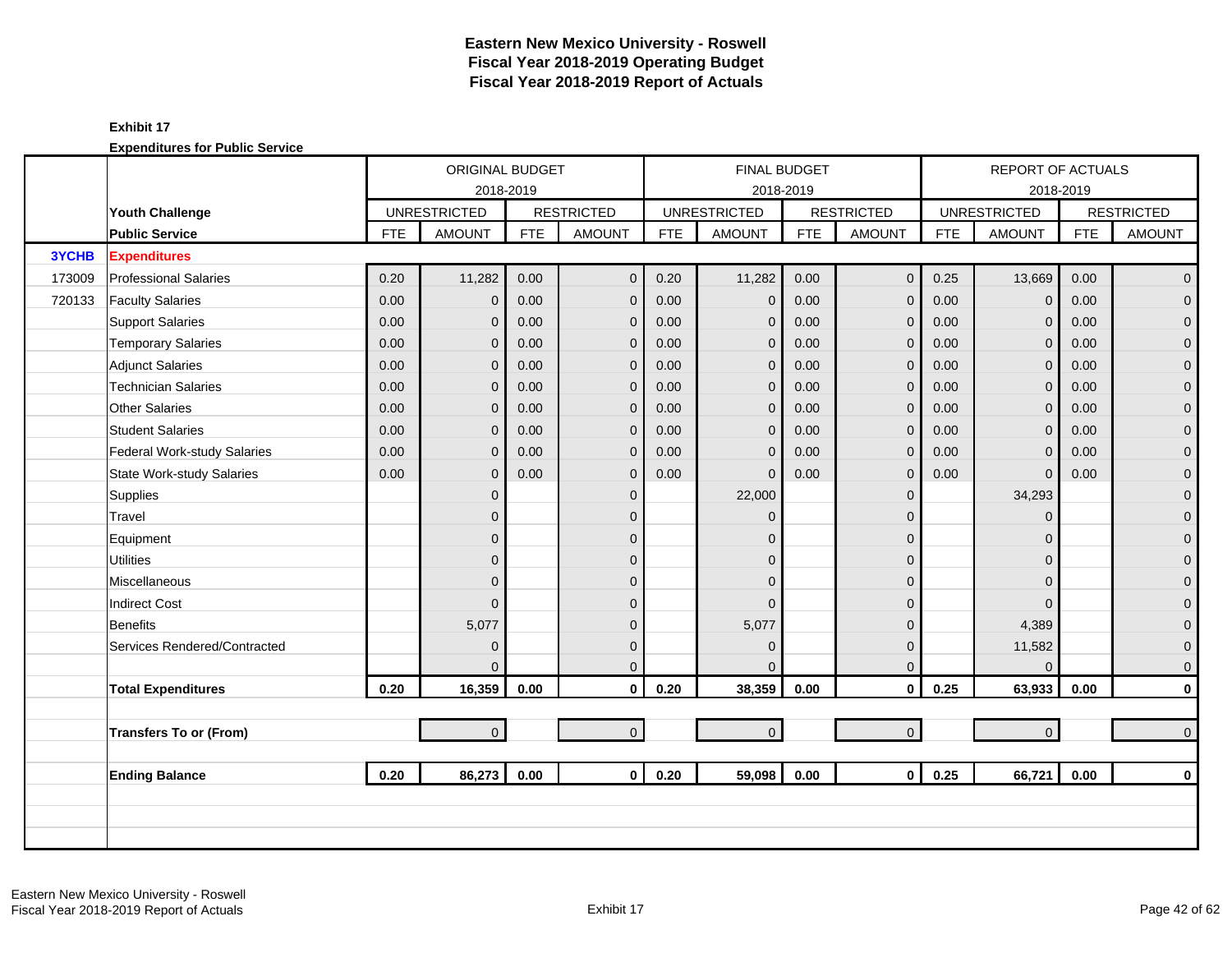|        |                                        |            | ORIGINAL BUDGET     |            |                   |            | FINAL BUDGET        |            |                     |            | REPORT OF ACTUALS   |            |                   |
|--------|----------------------------------------|------------|---------------------|------------|-------------------|------------|---------------------|------------|---------------------|------------|---------------------|------------|-------------------|
|        |                                        |            | 2018-2019           |            |                   |            |                     | 2018-2019  |                     |            |                     | 2018-2019  |                   |
|        | <b>Studio G</b>                        |            | <b>UNRESTRICTED</b> |            | <b>RESTRICTED</b> |            | <b>UNRESTRICTED</b> |            | <b>RESTRICTED</b>   |            | <b>UNRESTRICTED</b> |            | <b>RESTRICTED</b> |
|        | <b>Public Service</b>                  | <b>FTE</b> | <b>AMOUNT</b>       | <b>FTE</b> | <b>AMOUNT</b>     | <b>FTE</b> | <b>AMOUNT</b>       | <b>FTE</b> | <b>AMOUNT</b>       | <b>FTE</b> | <b>AMOUNT</b>       | <b>FTE</b> | <b>AMOUNT</b>     |
| 3EDEV4 | <b>Revenues</b>                        |            |                     |            |                   |            |                     |            |                     |            |                     |            |                   |
| 272035 | Tuition and Miscellaneous Fees         |            | $\overline{0}$      |            | $\mathbf 0$       |            | $\mathbf 0$         |            | $\mathsf{O}\xspace$ |            | $\mathbf 0$         |            | $\mathbf{0}$      |
| 812035 | Federal Government Appropriations      |            | $\overline{0}$      |            | $\mathbf{0}$      |            | $\mathbf{0}$        |            | $\mathbf{0}$        |            | $\Omega$            |            | $\overline{0}$    |
|        | <b>State Government Appropriations</b> |            | $\overline{0}$      |            | $\mathbf{0}$      |            | $\mathbf{0}$        |            | $\mathbf{0}$        |            | $\Omega$            |            | 584               |
|        | <b>Local Government Appropriations</b> |            | $\overline{0}$      |            | $\mathbf{0}$      |            | $\Omega$            |            | $\mathbf{0}$        |            | $\Omega$            |            | $\mathbf 0$       |
|        | <b>Federal Grants and Contracts</b>    |            | $\overline{0}$      |            | $\mathbf{0}$      |            | $\overline{0}$      |            | $\mathbf{0}$        |            | $\Omega$            |            | $\overline{0}$    |
|        | <b>State Grants and Contracts</b>      |            | $\overline{0}$      |            | $\mathbf{0}$      |            | $\mathbf{0}$        |            | $\mathbf{0}$        |            | $\Omega$            |            | $\mathbf{O}$      |
|        | <b>Local Grants and Contracts</b>      |            | $\overline{0}$      |            | $\mathbf{0}$      |            | $\Omega$            |            | $\mathbf 0$         |            | $\Omega$            |            | $\mathbf 0$       |
|        | <b>Private Gifts</b>                   |            | $\overline{0}$      |            | $\Omega$          |            | $\Omega$            |            | $\mathbf 0$         |            | $\Omega$            |            | $\overline{0}$    |
|        | Endowments, Land, and Perm Fund        |            | $\overline{0}$      |            | $\Omega$          |            | $\Omega$            |            | $\mathbf{0}$        |            | $\Omega$            |            | $\mathbf{0}$      |
|        | Sales and Services                     |            | $\overline{0}$      |            | $\mathbf{0}$      |            | $\Omega$            |            | $\mathbf{0}$        |            | $\Omega$            |            | $\pmb{0}$         |
|        | <b>Other Sources</b>                   |            | $\overline{0}$      |            | $\mathbf{0}$      |            | $\mathbf 0$         |            | $\mathbf 0$         |            | $\mathbf 0$         |            | $\mathsf{O}^-$    |
|        | <b>Total Revenues</b>                  |            | $\mathbf{0}$        |            | $\mathbf{0}$      |            | $\Omega$            |            | $\mathbf 0$         |            | $\mathbf{0}$        |            | 584               |
|        |                                        |            |                     |            |                   |            |                     |            |                     |            |                     |            |                   |
|        | <b>Beginning Balance</b>               |            | $\overline{0}$      |            | $\overline{0}$    |            | $\mathbf{0}$        |            | $\mathbf{0}$        |            | $\mathbf 0$         |            | $\overline{0}$    |
|        |                                        |            |                     |            |                   |            |                     |            |                     |            |                     |            |                   |
|        | <b>Total Available</b>                 |            | $\mathbf{0}$        |            | $\mathbf 0$       |            | $\mathbf 0$         |            | $\mathbf{0}$        |            | $\mathbf{0}$        |            | 584               |
|        |                                        |            |                     |            |                   |            |                     |            |                     |            |                     |            |                   |
|        |                                        |            |                     |            |                   |            |                     |            |                     |            |                     |            |                   |
|        |                                        |            |                     |            |                   |            |                     |            |                     |            |                     |            |                   |
|        |                                        |            |                     |            |                   |            |                     |            |                     |            |                     |            |                   |
|        |                                        |            |                     |            |                   |            |                     |            |                     |            |                     |            |                   |
|        |                                        |            |                     |            |                   |            |                     |            |                     |            |                     |            |                   |
|        |                                        |            |                     |            |                   |            |                     |            |                     |            |                     |            |                   |
|        |                                        |            |                     |            |                   |            |                     |            |                     |            |                     |            |                   |
|        |                                        |            |                     |            |                   |            |                     |            |                     |            |                     |            |                   |
|        |                                        |            |                     |            |                   |            |                     |            |                     |            |                     |            |                   |
|        |                                        |            |                     |            |                   |            |                     |            |                     |            |                     |            |                   |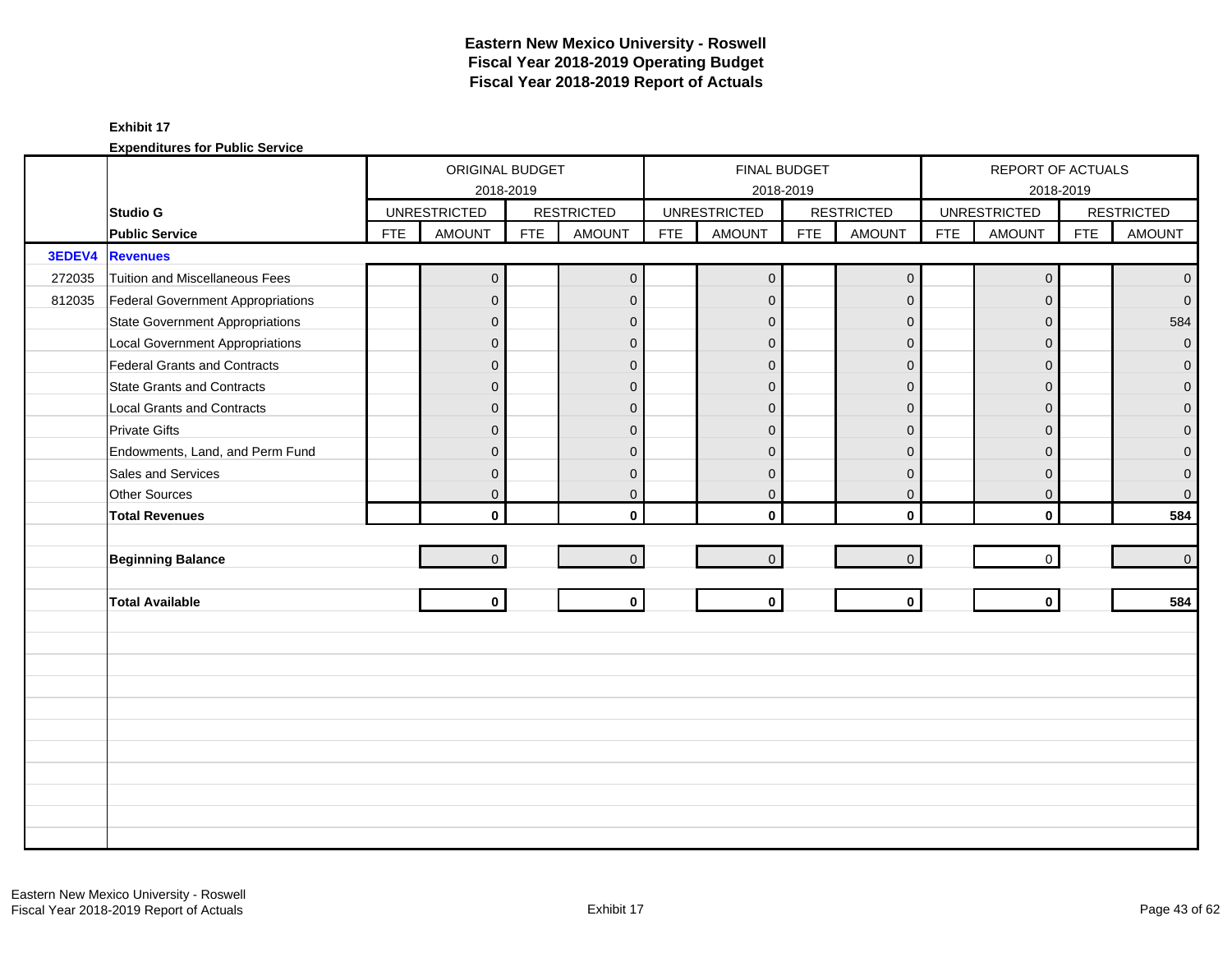|        |                                  | ORIGINAL BUDGET<br>2018-2019<br><b>UNRESTRICTED</b><br><b>AMOUNT</b><br><b>FTE</b><br>0.00<br>$\overline{0}$<br>0.00<br>$\overline{0}$<br>0.00<br>$\overline{0}$<br>0.00<br>$\mathbf{0}$<br>0.00<br>$\overline{0}$<br>0.00<br>$\overline{0}$<br>0.00<br>$\mathbf{0}$<br>0.00<br>$\Omega$<br>0.00<br>$\overline{0}$<br>0.00<br>$\Omega$<br>$\mathbf 0$<br>$\overline{0}$<br>$\overline{0}$<br>$\overline{0}$<br>$\overline{0}$<br>$\overline{0}$<br>$\mathbf 0$ |                |            |                   |            | <b>FINAL BUDGET</b> |            |                   |            | REPORT OF ACTUALS   |            |                   |
|--------|----------------------------------|----------------------------------------------------------------------------------------------------------------------------------------------------------------------------------------------------------------------------------------------------------------------------------------------------------------------------------------------------------------------------------------------------------------------------------------------------------------|----------------|------------|-------------------|------------|---------------------|------------|-------------------|------------|---------------------|------------|-------------------|
|        |                                  |                                                                                                                                                                                                                                                                                                                                                                                                                                                                |                |            |                   |            | 2018-2019           |            |                   |            |                     | 2018-2019  |                   |
|        | <b>Studio G</b>                  |                                                                                                                                                                                                                                                                                                                                                                                                                                                                |                |            | <b>RESTRICTED</b> |            | <b>UNRESTRICTED</b> |            | <b>RESTRICTED</b> |            | <b>UNRESTRICTED</b> |            | <b>RESTRICTED</b> |
|        | <b>Public Service</b>            |                                                                                                                                                                                                                                                                                                                                                                                                                                                                |                | <b>FTE</b> | <b>AMOUNT</b>     | <b>FTE</b> | <b>AMOUNT</b>       | <b>FTE</b> | <b>AMOUNT</b>     | <b>FTE</b> | <b>AMOUNT</b>       | <b>FTE</b> | <b>AMOUNT</b>     |
| 3EDEV4 | <b>Expenditures</b>              |                                                                                                                                                                                                                                                                                                                                                                                                                                                                |                |            |                   |            |                     |            |                   |            |                     |            |                   |
| 272035 | <b>Professional Salaries</b>     |                                                                                                                                                                                                                                                                                                                                                                                                                                                                |                | 0.00       | $\mathbf 0$       | 0.00       | $\mathbf 0$         | 0.00       | $\mathbf 0$       | 0.00       | $\overline{0}$      | 0.00       | $\mathbf{0}$      |
| 812035 | <b>Faculty Salaries</b>          |                                                                                                                                                                                                                                                                                                                                                                                                                                                                |                | 0.00       | $\overline{0}$    | 0.00       | $\mathbf{0}$        | 0.00       | $\mathbf{0}$      | 0.00       | $\overline{0}$      | 0.00       | $\overline{0}$    |
|        | <b>Support Salaries</b>          |                                                                                                                                                                                                                                                                                                                                                                                                                                                                |                | 0.00       | $\overline{0}$    | 0.00       | $\mathbf{0}$        | 0.00       | $\mathbf{0}$      | 0.00       | $\mathbf 0$         | 0.00       | $\overline{0}$    |
|        | <b>Temporary Salaries</b>        |                                                                                                                                                                                                                                                                                                                                                                                                                                                                |                | 0.00       | $\overline{0}$    | 0.00       | $\mathbf{0}$        | 0.00       | $\mathbf{0}$      | 0.00       | $\mathbf 0$         | 0.00       | 0                 |
|        | <b>Adjunct Salaries</b>          |                                                                                                                                                                                                                                                                                                                                                                                                                                                                |                | 0.00       | $\overline{0}$    | 0.00       | $\mathbf{0}$        | 0.00       | $\mathbf{0}$      | 0.00       | $\mathbf{0}$        | 0.00       | $\mathbf 0$       |
|        | <b>Technician Salaries</b>       |                                                                                                                                                                                                                                                                                                                                                                                                                                                                |                | 0.00       | $\mathbf 0$       | 0.00       | $\mathbf 0$         | 0.00       | $\mathbf 0$       | 0.00       | $\mathbf 0$         | 0.00       | $\mathbf 0$       |
|        | <b>Other Salaries</b>            |                                                                                                                                                                                                                                                                                                                                                                                                                                                                |                | 0.00       | $\mathbf 0$       | 0.00       | $\mathbf{0}$        | 0.00       | $\mathbf 0$       | 0.00       | $\mathbf 0$         | 0.00       | 0                 |
|        | <b>Student Salaries</b>          |                                                                                                                                                                                                                                                                                                                                                                                                                                                                |                | 0.00       | $\mathbf{0}$      | 0.00       | $\mathbf{0}$        | 0.00       | $\mathbf{0}$      | 0.00       | $\overline{0}$      | 0.00       | $\overline{0}$    |
|        | Federal Work-study Salaries      |                                                                                                                                                                                                                                                                                                                                                                                                                                                                |                | 0.00       | $\overline{0}$    | 0.00       | $\mathbf{0}$        | 0.00       | $\mathbf{0}$      | 0.00       | $\overline{0}$      | 0.00       | $\overline{0}$    |
|        | <b>State Work-study Salaries</b> |                                                                                                                                                                                                                                                                                                                                                                                                                                                                |                | 0.00       | $\mathbf 0$       | 0.00       | $\mathbf{0}$        | 0.00       | $\mathbf{0}$      | 0.00       | $\mathbf 0$         | 0.00       | $\mathbf 0$       |
|        | <b>Supplies</b>                  |                                                                                                                                                                                                                                                                                                                                                                                                                                                                |                |            | $\overline{0}$    |            | $\Omega$            |            | $\mathbf{0}$      |            | $\mathbf{0}$        |            | $\mathbf 0$       |
|        | Travel                           |                                                                                                                                                                                                                                                                                                                                                                                                                                                                |                |            | $\mathbf{0}$      |            | $\Omega$            |            | $\mathbf{0}$      |            | $\mathbf 0$         |            | 584               |
|        | Equipment                        |                                                                                                                                                                                                                                                                                                                                                                                                                                                                |                |            | $\mathbf{0}$      |            | $\Omega$            |            | $\mathbf{0}$      |            | $\overline{0}$      |            | $\mathbf 0$       |
|        | <b>Utilities</b>                 |                                                                                                                                                                                                                                                                                                                                                                                                                                                                |                |            | $\mathbf{0}$      |            | $\overline{0}$      |            | $\mathbf{0}$      |            | $\mathbf{0}$        |            | $\mathbf 0$       |
|        | Miscellaneous                    |                                                                                                                                                                                                                                                                                                                                                                                                                                                                |                |            | $\mathbf{0}$      |            | $\Omega$            |            | $\mathbf{0}$      |            | $\Omega$            |            | $\overline{0}$    |
|        | <b>Indirect Cost</b>             |                                                                                                                                                                                                                                                                                                                                                                                                                                                                |                |            | $\Omega$          |            | $\Omega$            |            | $\Omega$          |            | $\Omega$            |            | $\mathbf{0}$      |
|        | <b>Benefits</b>                  |                                                                                                                                                                                                                                                                                                                                                                                                                                                                |                |            | $\mathbf 0$       |            | $\Omega$            |            | $\mathbf{0}$      |            | $\Omega$            |            | $\mathbf 0$       |
|        | Services Rendered/Contracted     |                                                                                                                                                                                                                                                                                                                                                                                                                                                                | $\overline{0}$ |            | $\mathbf 0$       |            | $\overline{0}$      |            | $\mathbf{0}$      |            | $\mathbf 0$         |            | $\mathbf 0$       |
|        |                                  |                                                                                                                                                                                                                                                                                                                                                                                                                                                                | $\overline{0}$ |            | $\mathbf{0}$      |            | $\Omega$            |            | $\mathbf{0}$      |            | $\mathbf{0}$        |            | $\overline{0}$    |
|        | <b>Total Expenditures</b>        | 0.00                                                                                                                                                                                                                                                                                                                                                                                                                                                           | $\mathbf 0$    | 0.00       | $\mathbf{0}$      | 0.00       | $\mathbf 0$         | 0.00       | $\mathbf 0$       | 0.00       | $\mathbf{0}$        | 0.00       | 584               |
|        |                                  |                                                                                                                                                                                                                                                                                                                                                                                                                                                                |                |            |                   |            |                     |            |                   |            |                     |            |                   |
|        | <b>Transfers To or (From)</b>    |                                                                                                                                                                                                                                                                                                                                                                                                                                                                | $\overline{0}$ |            | $\overline{0}$    |            | $\mathbf 0$         |            | $\mathbf{O}$      |            | $\overline{0}$      |            | $\mathbf{0}$      |
|        |                                  |                                                                                                                                                                                                                                                                                                                                                                                                                                                                |                |            |                   |            |                     |            |                   |            |                     |            |                   |
|        | <b>Ending Balance</b>            | 0.00                                                                                                                                                                                                                                                                                                                                                                                                                                                           | $\mathbf{0}$   | 0.00       | $\mathbf{0}$      | 0.00       | $\mathbf{0}$        | 0.00       | $\mathbf{0}$      | 0.00       | $\overline{0}$      | 0.00       | $\mathbf{0}$      |
|        |                                  |                                                                                                                                                                                                                                                                                                                                                                                                                                                                |                |            |                   |            |                     |            |                   |            |                     |            |                   |
|        |                                  |                                                                                                                                                                                                                                                                                                                                                                                                                                                                |                |            |                   |            |                     |            |                   |            |                     |            |                   |
|        |                                  |                                                                                                                                                                                                                                                                                                                                                                                                                                                                |                |            |                   |            |                     |            |                   |            |                     |            |                   |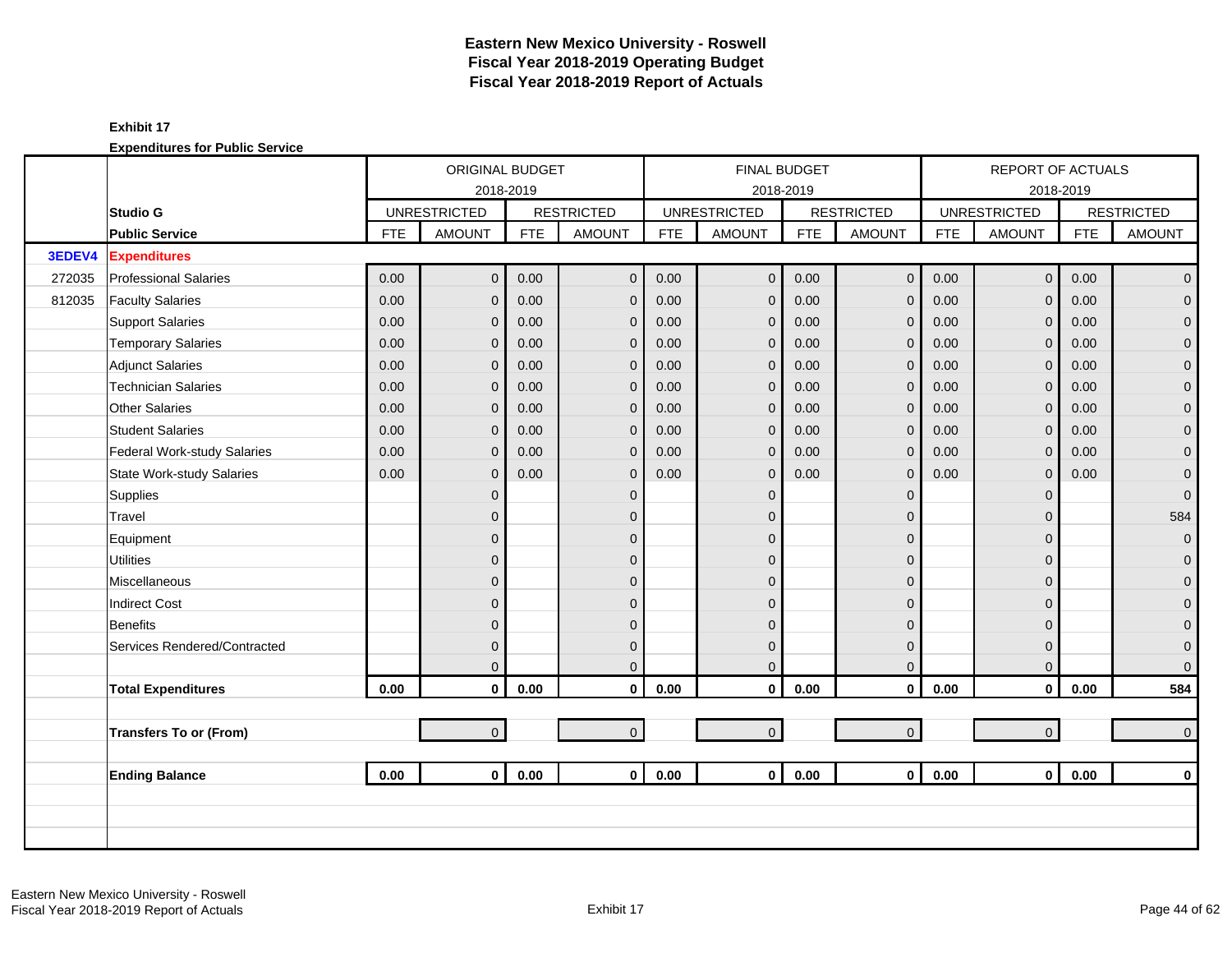|        |                                        |            | ORIGINAL BUDGET     |            |                   |            |                     | FINAL BUDGET |                     |            | REPORT OF ACTUALS   |            |                   |
|--------|----------------------------------------|------------|---------------------|------------|-------------------|------------|---------------------|--------------|---------------------|------------|---------------------|------------|-------------------|
|        |                                        |            | 2018-2019           |            |                   |            |                     | 2018-2019    |                     |            |                     | 2018-2019  |                   |
|        | Gear-up 4th Year                       |            | <b>UNRESTRICTED</b> |            | <b>RESTRICTED</b> |            | <b>UNRESTRICTED</b> |              | <b>RESTRICTED</b>   |            | <b>UNRESTRICTED</b> |            | <b>RESTRICTED</b> |
|        | <b>Public Service</b>                  | <b>FTE</b> | <b>AMOUNT</b>       | <b>FTE</b> | <b>AMOUNT</b>     | <b>FTE</b> | <b>AMOUNT</b>       | <b>FTE</b>   | <b>AMOUNT</b>       | <b>FTE</b> | <b>AMOUNT</b>       | <b>FTE</b> | <b>AMOUNT</b>     |
| 3GEAR4 | <b>Revenues</b>                        |            |                     |            |                   |            |                     |              |                     |            |                     |            |                   |
| 282039 | Tuition and Miscellaneous Fees         |            | $\boldsymbol{0}$    |            | $\mathbf{0}$      |            | $\mathbf 0$         |              | $\mathsf{O}\xspace$ |            | $\mathbf 0$         |            | $\mathbf{0}$      |
| 812039 | Federal Government Appropriations      |            | 0                   |            | $\mathbf 0$       |            | $\mathbf{0}$        |              | $\mathbf{0}$        |            | $\Omega$            |            | $\overline{0}$    |
|        | <b>State Government Appropriations</b> |            | $\mathbf 0$         |            | $\mathbf{0}$      |            | $\mathbf{0}$        |              | $\mathbf 0$         |            | $\Omega$            |            | $\mathbf{0}$      |
|        | <b>Local Government Appropriations</b> |            | 0                   |            | $\mathbf{0}$      |            | $\Omega$            |              | $\Omega$            |            | $\Omega$            |            | $\overline{0}$    |
|        | Federal Grants and Contracts           |            | $\overline{0}$      |            | $\mathbf{0}$      |            | $\Omega$            |              | 795,000             |            | $\Omega$            |            | 563,649           |
|        | <b>State Grants and Contracts</b>      |            | $\mathbf{0}$        |            | $\mathbf{0}$      |            | $\mathbf{0}$        |              | $\mathbf{0}$        |            | $\Omega$            |            | $\overline{0}$    |
|        | <b>Local Grants and Contracts</b>      |            | 0                   |            | $\mathbf{0}$      |            | $\Omega$            |              | $\mathbf{0}$        |            | $\Omega$            |            | $\mathbf 0$       |
|        | <b>Private Gifts</b>                   |            | $\overline{0}$      |            | $\mathbf{0}$      |            | $\Omega$            |              | $\mathbf{0}$        |            | $\Omega$            |            | $\overline{0}$    |
|        | Endowments, Land, and Perm Fund        |            | $\mathbf{0}$        |            | $\mathbf{0}$      |            | $\Omega$            |              | $\mathbf{0}$        |            | $\Omega$            |            | $\overline{0}$    |
|        | Sales and Services                     |            | $\mathbf{0}$        |            | $\mathbf{0}$      |            | $\mathbf{0}$        |              | $\mathbf{0}$        |            | $\Omega$            |            | $\mathbf 0$       |
|        | Other Sources                          |            | 0                   |            | $\mathbf 0$       |            | $\mathbf 0$         |              | $\mathbf{0}$        |            | 0                   |            | $\overline{0}$    |
|        | <b>Total Revenues</b>                  |            | $\mathbf{0}$        |            | $\mathbf{0}$      |            | $\mathbf{0}$        |              | 795,000             |            | $\mathbf{0}$        |            | 563,649           |
|        |                                        |            |                     |            |                   |            |                     |              |                     |            |                     |            |                   |
|        | <b>Beginning Balance</b>               |            | $\overline{0}$      |            | $\overline{0}$    |            | $\mathbf{0}$        |              | $\mathsf{O}\xspace$ |            | $\mathbf 0$         |            | $\overline{0}$    |
|        |                                        |            |                     |            |                   |            |                     |              |                     |            |                     |            |                   |
|        | <b>Total Available</b>                 |            | $\mathbf{0}$        |            | $\mathbf{0}$      |            | $\mathbf 0$         |              | 795,000             |            | $\mathbf{0}$        |            | 563,649           |
|        |                                        |            |                     |            |                   |            |                     |              |                     |            |                     |            |                   |
|        |                                        |            |                     |            |                   |            |                     |              |                     |            |                     |            |                   |
|        |                                        |            |                     |            |                   |            |                     |              |                     |            |                     |            |                   |
|        |                                        |            |                     |            |                   |            |                     |              |                     |            |                     |            |                   |
|        |                                        |            |                     |            |                   |            |                     |              |                     |            |                     |            |                   |
|        |                                        |            |                     |            |                   |            |                     |              |                     |            |                     |            |                   |
|        |                                        |            |                     |            |                   |            |                     |              |                     |            |                     |            |                   |
|        |                                        |            |                     |            |                   |            |                     |              |                     |            |                     |            |                   |
|        |                                        |            |                     |            |                   |            |                     |              |                     |            |                     |            |                   |
|        |                                        |            |                     |            |                   |            |                     |              |                     |            |                     |            |                   |
|        |                                        |            |                     |            |                   |            |                     |              |                     |            |                     |            |                   |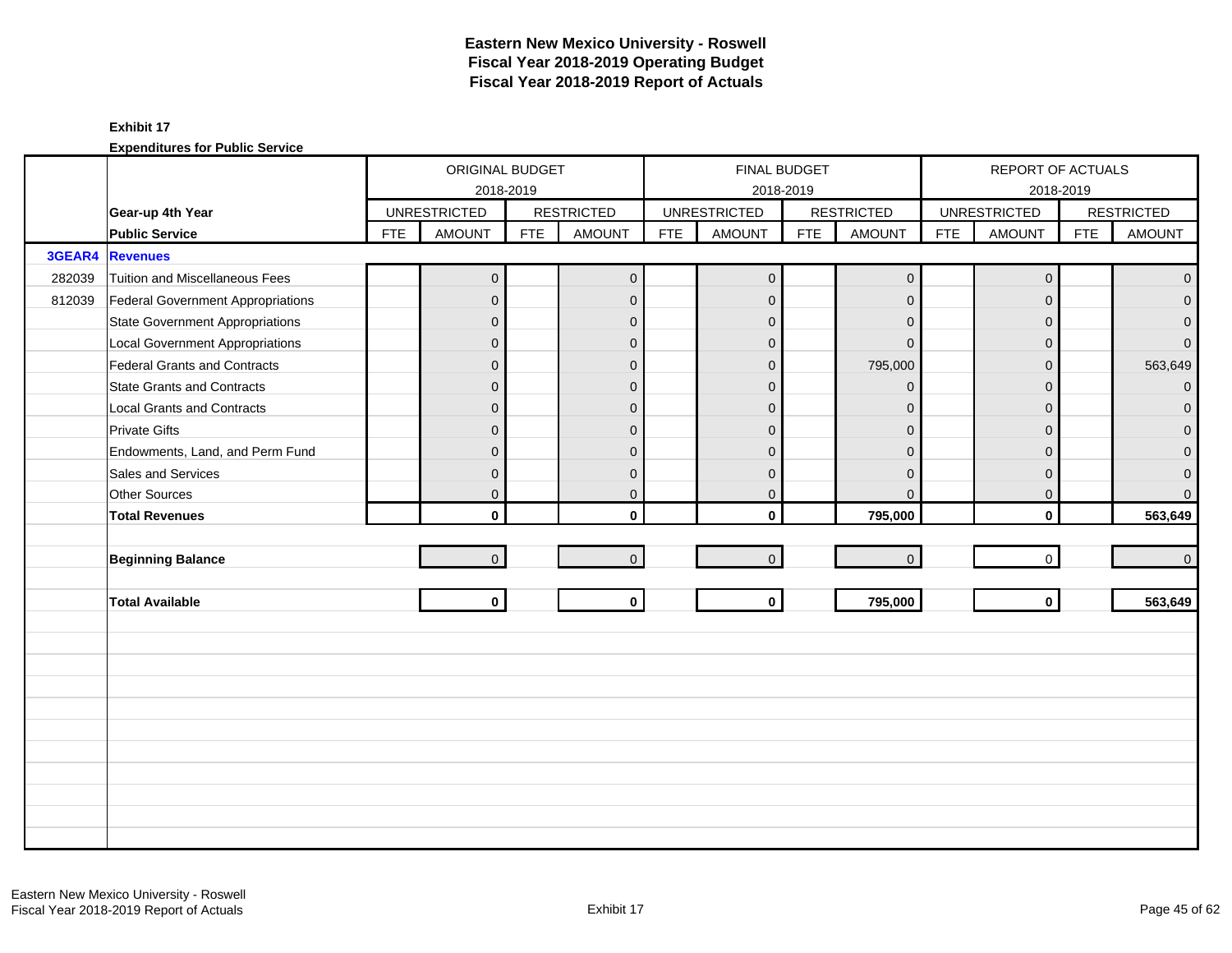|        |                                    |            | ORIGINAL BUDGET     |            |                   |            | <b>FINAL BUDGET</b> |            |                     |            | <b>REPORT OF ACTUALS</b> |            |                   |
|--------|------------------------------------|------------|---------------------|------------|-------------------|------------|---------------------|------------|---------------------|------------|--------------------------|------------|-------------------|
|        |                                    |            | 2018-2019           |            |                   |            |                     | 2018-2019  |                     |            |                          | 2018-2019  |                   |
|        | Gear-up 4th Year                   |            | <b>UNRESTRICTED</b> |            | <b>RESTRICTED</b> |            | <b>UNRESTRICTED</b> |            | <b>RESTRICTED</b>   |            | <b>UNRESTRICTED</b>      |            | <b>RESTRICTED</b> |
|        | <b>Public Service</b>              | <b>FTE</b> | <b>AMOUNT</b>       | <b>FTE</b> | <b>AMOUNT</b>     | <b>FTE</b> | <b>AMOUNT</b>       | <b>FTE</b> | <b>AMOUNT</b>       | <b>FTE</b> | <b>AMOUNT</b>            | <b>FTE</b> | <b>AMOUNT</b>     |
| 3GEAR4 | <b>Expenditures</b>                |            |                     |            |                   |            |                     |            |                     |            |                          |            |                   |
| 282039 | <b>Professional Salaries</b>       | 0.00       | $\overline{0}$      | 0.00       | $\mathbf 0$       | 0.00       | $\mathbf 0$         | 6.00       | 393,484             | 0.00       | $\mathbf 0$              | 2.00       | 114,622           |
| 812039 | <b>Faculty Salaries</b>            | 0.00       | 0                   | 0.00       | $\mathbf{0}$      | 0.00       | $\mathbf{0}$        | 0.00       | $\mathbf{0}$        | 0.00       | $\Omega$                 | 0.00       | $\mathbf{0}$      |
|        | <b>Support Salaries</b>            | 0.00       | 0                   | 0.00       | $\mathbf{0}$      | 0.00       | $\overline{0}$      | 0.00       | $\mathbf{0}$        | 0.00       | $\mathbf{0}$             | 0.00       | $\overline{0}$    |
|        | <b>Temporary Salaries</b>          | 0.00       | 0                   | 0.00       | $\mathbf{0}$      | 0.00       | $\mathbf{0}$        | 0.00       | $\mathbf{0}$        | 0.00       | $\mathbf{0}$             | 4.25       | 173,541           |
|        | Adjunct Salaries                   | 0.00       | 0                   | 0.00       | $\mathbf{0}$      | 0.00       | $\mathbf{0}$        | 0.00       | $\mathbf{0}$        | 0.00       | $\Omega$                 | 0.00       | $\mathbf{0}$      |
|        | <b>Technician Salaries</b>         | 0.00       | 0                   | 0.00       | $\mathbf 0$       | 0.00       | $\mathbf 0$         | 0.00       | $\mathbf 0$         | 0.00       | $\mathbf{0}$             | 0.00       | $\mathbf 0$       |
|        | <b>Other Salaries</b>              | 0.00       | 0                   | 0.00       | $\mathbf{0}$      | 0.00       | $\mathbf{0}$        | 0.00       | $\mathbf{0}$        | 0.00       | $\mathbf{0}$             | 0.00       | $\mathbf{0}$      |
|        | <b>Student Salaries</b>            | 0.00       | $\Omega$            | 0.00       | $\mathbf{0}$      | 0.00       | $\mathbf 0$         | 0.00       | $\Omega$            | 0.00       | $\Omega$                 | 0.05       | 2,164             |
|        | <b>Federal Work-study Salaries</b> | 0.00       | $\mathbf{0}$        | 0.00       | $\mathbf{0}$      | 0.00       | $\overline{0}$      | 0.00       | $\mathbf{0}$        | 0.00       | $\mathbf{0}$             | 0.00       | $\mathbf 0$       |
|        | <b>State Work-study Salaries</b>   | 0.00       | 0                   | 0.00       | $\mathbf{0}$      | 0.00       | $\mathbf{0}$        | 0.00       | $\mathbf{0}$        | 0.00       | $\mathbf{0}$             | 0.00       | $\mathbf{0}$      |
|        | Supplies                           |            | $\overline{0}$      |            | $\mathbf{0}$      |            | $\mathbf{0}$        |            | 95,005              |            | $\Omega$                 |            | 7,720             |
|        | Travel                             |            | 0                   |            | $\mathbf{0}$      |            | $\mathbf{0}$        |            | 40,000              |            | $\Omega$                 |            | 23,954            |
|        | Equipment                          |            | 0                   |            | $\mathbf{0}$      |            | $\Omega$            |            | $\mathbf{0}$        |            | $\Omega$                 |            | $\overline{0}$    |
|        | <b>Utilities</b>                   |            | 0                   |            | $\mathbf{0}$      |            | $\mathbf{0}$        |            | $\mathbf{0}$        |            | $\Omega$                 |            | 957               |
|        | Miscellaneous                      |            | $\mathbf 0$         |            | $\mathbf{0}$      |            | $\overline{0}$      |            | 5,000               |            | $\Omega$                 |            | 15,800            |
|        | <b>Indirect Cost</b>               |            | 0                   |            | $\Omega$          |            | $\Omega$            |            | 52,592              |            | $\Omega$                 |            | 40,631            |
|        | <b>Benefits</b>                    |            | 0                   |            | $\Omega$          |            | $\Omega$            |            | 137,719             |            | $\Omega$                 |            | 91,332            |
|        | Services Rendered/Contracted       |            | 0                   |            | $\mathbf 0$       |            | $\mathbf{0}$        |            | 71,200              |            | $\Omega$                 |            | 92,928            |
|        |                                    |            | 0                   |            | $\overline{0}$    |            | $\mathbf{0}$        |            | $\Omega$            |            | $\mathbf{0}$             |            | $\overline{0}$    |
|        | <b>Total Expenditures</b>          | 0.00       | $\mathbf 0$         | 0.00       | $\mathbf 0$       | 0.00       | $\mathbf 0$         | 6.00       | 795,000             | 0.00       | $\mathbf 0$              | 6.30       | 563,649           |
|        |                                    |            |                     |            |                   |            |                     |            |                     |            |                          |            |                   |
|        | <b>Transfers To or (From)</b>      |            | $\overline{0}$      |            | $\overline{0}$    |            | $\mathbf 0$         |            | $\mathsf{O}\xspace$ |            | $\overline{0}$           |            | $\overline{0}$    |
|        |                                    |            |                     |            |                   |            |                     |            |                     |            |                          |            |                   |
|        | <b>Ending Balance</b>              | 0.00       | $\mathbf{0}$        | 0.00       | $\mathbf{0}$      | 0.00       | $\mathbf{0}$        | 6.00       | $\mathbf 0$         | 0.00       | $\mathbf{0}$             | 6.30       | $\mathbf{0}$      |
|        |                                    |            |                     |            |                   |            |                     |            |                     |            |                          |            |                   |
|        |                                    |            |                     |            |                   |            |                     |            |                     |            |                          |            |                   |
|        |                                    |            |                     |            |                   |            |                     |            |                     |            |                          |            |                   |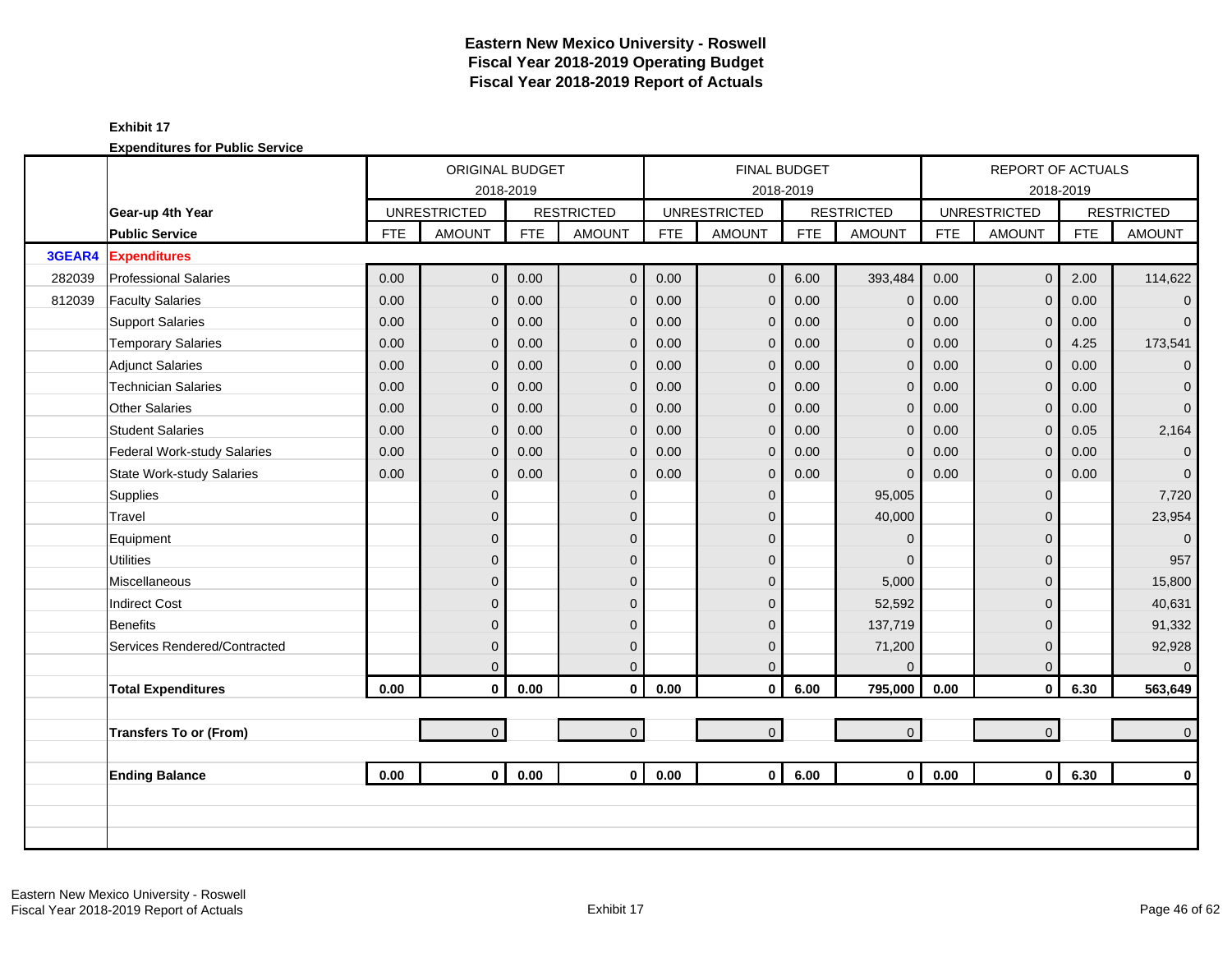|               |                                        |            | ORIGINAL BUDGET     |            |                   |            | FINAL BUDGET        |            |                     |            | REPORT OF ACTUALS   |            |                   |
|---------------|----------------------------------------|------------|---------------------|------------|-------------------|------------|---------------------|------------|---------------------|------------|---------------------|------------|-------------------|
|               |                                        |            | 2018-2019           |            |                   |            | 2018-2019           |            |                     |            |                     | 2018-2019  |                   |
|               | Gear-up 4th Year                       |            | <b>UNRESTRICTED</b> |            | <b>RESTRICTED</b> |            | <b>UNRESTRICTED</b> |            | <b>RESTRICTED</b>   |            | <b>UNRESTRICTED</b> |            | <b>RESTRICTED</b> |
|               | <b>Public Service</b>                  | <b>FTE</b> | <b>AMOUNT</b>       | <b>FTE</b> | AMOUNT            | <b>FTE</b> | <b>AMOUNT</b>       | <b>FTE</b> | <b>AMOUNT</b>       | <b>FTE</b> | <b>AMOUNT</b>       | <b>FTE</b> | <b>AMOUNT</b>     |
| <b>3GEARF</b> | <b>Revenues</b>                        |            |                     |            |                   |            |                     |            |                     |            |                     |            |                   |
| 272039        | Tuition and Miscellaneous Fees         |            | $\overline{0}$      |            | $\mathbf 0$       |            | $\mathbf 0$         |            | $\mathsf{O}\xspace$ |            | $\mathbf 0$         |            | $\overline{0}$    |
| 812038        | Federal Government Appropriations      |            | $\mathbf{0}$        |            | $\mathbf{0}$      |            | $\mathbf{0}$        |            | $\mathbf{0}$        |            | $\Omega$            |            | $\overline{0}$    |
|               | <b>State Government Appropriations</b> |            | $\overline{0}$      |            | $\mathbf{0}$      |            | $\mathbf 0$         |            | $\mathbf{0}$        |            | $\Omega$            |            | $\overline{0}$    |
|               | <b>Local Government Appropriations</b> |            | $\overline{0}$      |            | $\mathbf{0}$      |            | $\Omega$            |            | $\mathbf{0}$        |            | $\Omega$            |            | $\mathbf 0$       |
|               | <b>Federal Grants and Contracts</b>    |            | $\overline{0}$      |            | $\mathbf{0}$      |            | $\overline{0}$      |            | $\mathbf{0}$        |            | $\Omega$            |            | $\mathbf{O}$      |
|               | <b>State Grants and Contracts</b>      |            | $\overline{0}$      |            | $\mathbf{0}$      |            | $\mathbf{0}$        |            | $\mathbf{0}$        |            | $\Omega$            |            | $\mathbf{O}$      |
|               | <b>Local Grants and Contracts</b>      |            | $\mathbf{0}$        |            | $\mathbf{0}$      |            | $\Omega$            |            | $\mathbf 0$         |            | $\Omega$            |            | $\mathbf 0$       |
|               | <b>Private Gifts</b>                   |            | $\overline{0}$      |            | $\Omega$          |            | $\Omega$            |            | $\mathbf 0$         |            | $\Omega$            |            | $\overline{0}$    |
|               | Endowments, Land, and Perm Fund        |            | $\overline{0}$      |            | $\Omega$          |            | $\Omega$            |            | $\mathbf{0}$        |            | $\Omega$            |            | $\mathbf{O}$      |
|               | Sales and Services                     |            | $\mathbf{0}$        |            | $\mathbf{0}$      |            | $\Omega$            |            | $\mathbf{0}$        |            | $\Omega$            |            | $\pmb{0}$         |
|               | Other Sources                          |            | $\overline{0}$      |            | $\mathbf{0}$      |            | $\mathbf 0$         |            | $\mathbf 0$         |            | $\mathbf 0$         |            | $\overline{0}$    |
|               | <b>Total Revenues</b>                  |            | $\mathbf{0}$        |            | $\mathbf{0}$      |            | $\Omega$            |            | $\mathbf 0$         |            | $\mathbf{0}$        |            | $\mathbf{0}$      |
|               |                                        |            |                     |            |                   |            |                     |            |                     |            |                     |            |                   |
|               | <b>Beginning Balance</b>               |            | $\overline{0}$      |            | $\overline{0}$    |            | $\mathbf 0$         |            | $\mathbf{0}$        |            | $\mathbf 0$         |            | $\overline{0}$    |
|               |                                        |            |                     |            |                   |            |                     |            |                     |            |                     |            |                   |
|               | <b>Total Available</b>                 |            | $\mathbf{0}$        |            | $\mathbf 0$       |            | $\mathbf 0$         |            | $\mathbf{0}$        |            | $\mathbf{0}$        |            | $\mathbf 0$       |
|               |                                        |            |                     |            |                   |            |                     |            |                     |            |                     |            |                   |
|               |                                        |            |                     |            |                   |            |                     |            |                     |            |                     |            |                   |
|               |                                        |            |                     |            |                   |            |                     |            |                     |            |                     |            |                   |
|               |                                        |            |                     |            |                   |            |                     |            |                     |            |                     |            |                   |
|               |                                        |            |                     |            |                   |            |                     |            |                     |            |                     |            |                   |
|               |                                        |            |                     |            |                   |            |                     |            |                     |            |                     |            |                   |
|               |                                        |            |                     |            |                   |            |                     |            |                     |            |                     |            |                   |
|               |                                        |            |                     |            |                   |            |                     |            |                     |            |                     |            |                   |
|               |                                        |            |                     |            |                   |            |                     |            |                     |            |                     |            |                   |
|               |                                        |            |                     |            |                   |            |                     |            |                     |            |                     |            |                   |
|               |                                        |            |                     |            |                   |            |                     |            |                     |            |                     |            |                   |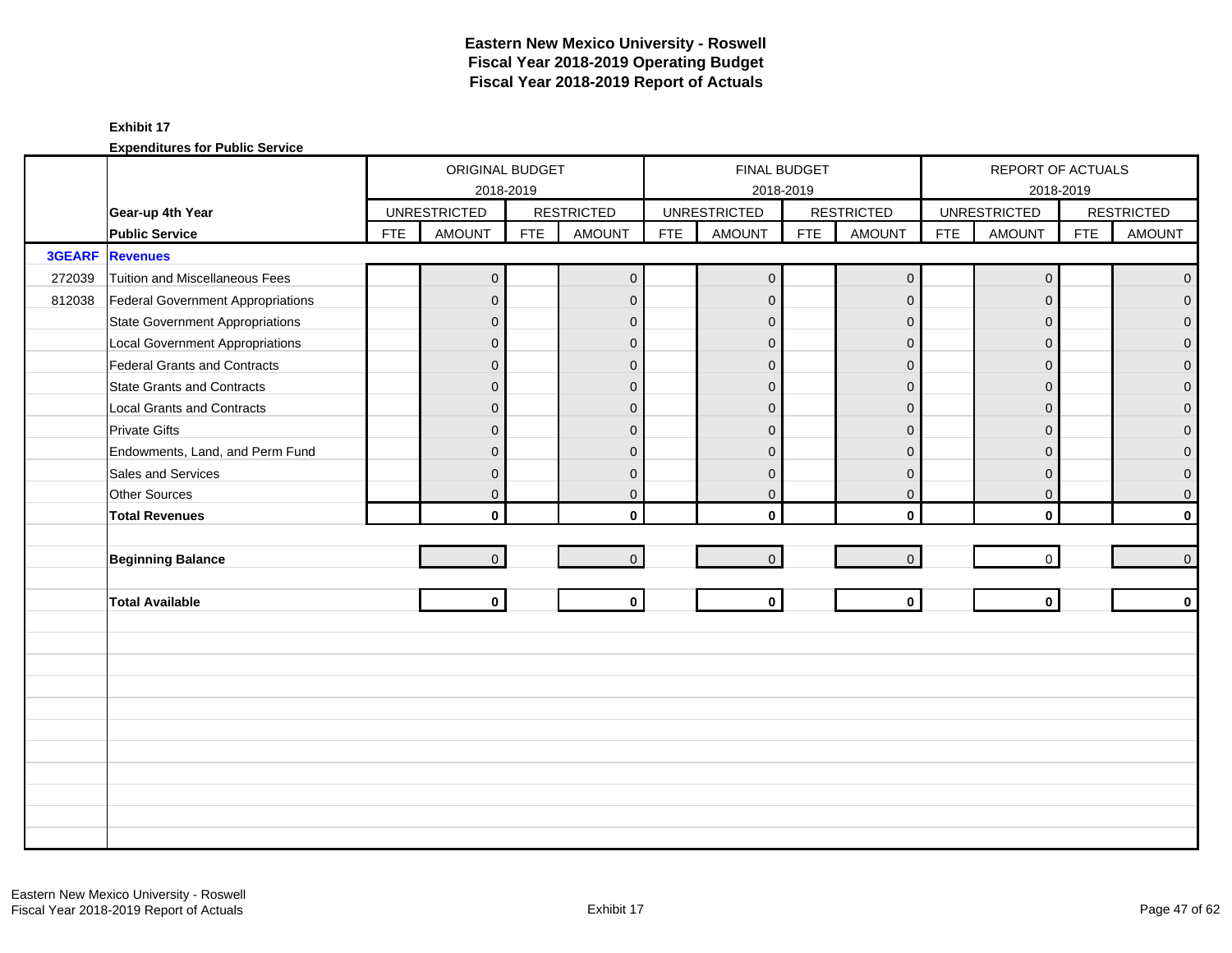|               |                                  |            | ORIGINAL BUDGET     |            |                   |            | <b>FINAL BUDGET</b> |            |                   |            | REPORT OF ACTUALS   |            |                     |
|---------------|----------------------------------|------------|---------------------|------------|-------------------|------------|---------------------|------------|-------------------|------------|---------------------|------------|---------------------|
|               |                                  |            | 2018-2019           |            |                   |            |                     | 2018-2019  |                   |            |                     | 2018-2019  |                     |
|               | Gear-up 4th Year                 |            | <b>UNRESTRICTED</b> |            | <b>RESTRICTED</b> |            | <b>UNRESTRICTED</b> |            | <b>RESTRICTED</b> |            | <b>UNRESTRICTED</b> |            | <b>RESTRICTED</b>   |
|               | <b>Public Service</b>            | <b>FTE</b> | <b>AMOUNT</b>       | <b>FTE</b> | <b>AMOUNT</b>     | <b>FTE</b> | <b>AMOUNT</b>       | <b>FTE</b> | <b>AMOUNT</b>     | <b>FTE</b> | <b>AMOUNT</b>       | <b>FTE</b> | <b>AMOUNT</b>       |
| <b>3GEARF</b> | <b>Expenditures</b>              |            |                     |            |                   |            |                     |            |                   |            |                     |            |                     |
| 272039        | <b>Professional Salaries</b>     | 0.00       | $\overline{0}$      | 0.00       | $\mathbf{0}$      | 0.00       | $\mathbf 0$         | 0.00       | $\mathbf 0$       | 0.00       | $\overline{0}$      | 0.00       | $\overline{0}$      |
| 812038        | <b>Faculty Salaries</b>          | 0.00       | $\overline{0}$      | 0.00       | $\mathbf{0}$      | 0.00       | $\mathbf{0}$        | 0.00       | $\mathbf 0$       | 0.00       | $\Omega$            | 0.00       | $\mathbf 0$         |
|               | <b>Support Salaries</b>          | 0.00       | $\overline{0}$      | 0.00       | $\mathbf 0$       | 0.00       | $\mathbf{0}$        | 0.00       | $\mathbf 0$       | 0.00       | $\mathbf{0}$        | 0.00       | $\mathbf 0$         |
|               | <b>Temporary Salaries</b>        | 0.00       | $\mathbf{0}$        | 0.00       | $\mathbf{0}$      | 0.00       | $\mathbf{0}$        | 0.00       | $\mathbf 0$       | 0.00       | $\mathbf{0}$        | 0.00       | $\pmb{0}$           |
|               | <b>Adjunct Salaries</b>          | 0.00       | $\overline{0}$      | 0.00       | $\mathbf{0}$      | 0.00       | $\mathbf{0}$        | 0.00       | $\mathbf 0$       | 0.00       | $\Omega$            | 0.00       | $\mathbf 0$         |
|               | <b>Technician Salaries</b>       | 0.00       | $\mathbf{0}$        | 0.00       | $\mathbf 0$       | 0.00       | $\mathbf 0$         | 0.00       | $\mathbf 0$       | 0.00       | $\mathbf{0}$        | 0.00       | $\mathbf 0$         |
|               | <b>Other Salaries</b>            | 0.00       | $\mathbf 0$         | 0.00       | $\mathbf{0}$      | 0.00       | $\mathbf{0}$        | 0.00       | $\mathbf 0$       | 0.00       | $\mathbf{0}$        | 0.00       | $\pmb{0}$           |
|               | <b>Student Salaries</b>          | 0.00       | $\Omega$            | 0.00       | $\Omega$          | 0.00       | $\mathbf{0}$        | 0.00       | $\mathbf{0}$      | 0.00       | $\Omega$            | 0.00       | $\overline{0}$      |
|               | Federal Work-study Salaries      | 0.00       | $\overline{0}$      | 0.00       | $\mathbf{0}$      | 0.00       | $\overline{0}$      | 0.00       | $\mathbf 0$       | 0.00       | $\mathbf{0}$        | 0.00       | $\mathbf{0}$        |
|               | <b>State Work-study Salaries</b> | 0.00       | $\overline{0}$      | 0.00       | $\mathbf{0}$      | 0.00       | $\mathbf{0}$        | 0.00       | $\mathbf 0$       | 0.00       | $\mathbf 0$         | 0.00       | $\pmb{0}$           |
|               | Supplies                         |            | $\overline{0}$      |            | $\mathbf{0}$      |            | $\Omega$            |            | $\mathbf 0$       |            | $\Omega$            |            | $\mathbf 0$         |
|               | Travel                           |            | $\overline{0}$      |            | $\Omega$          |            | $\Omega$            |            | $\mathbf 0$       |            | $\Omega$            |            | $\mathbf 0$         |
|               | Equipment                        |            | 0                   |            | $\mathbf{0}$      |            | $\Omega$            |            | $\mathbf 0$       |            | $\Omega$            |            | $\pmb{0}$           |
|               | <b>Utilities</b>                 |            | $\mathbf{0}$        |            | $\mathbf{0}$      |            | $\mathbf{0}$        |            | $\pmb{0}$         |            | $\Omega$            |            | $\overline{0}$      |
|               | Miscellaneous                    |            | $\overline{0}$      |            | $\Omega$          |            | $\Omega$            |            | $\mathbf{0}$      |            | $\Omega$            |            | $\mathsf{O}\xspace$ |
|               | <b>Indirect Cost</b>             |            | $\overline{0}$      |            | $\Omega$          |            | $\Omega$            |            | $\mathbf{0}$      |            | $\Omega$            |            | $\mathbf 0$         |
|               | Benefits                         |            | $\overline{0}$      |            | $\Omega$          |            | $\Omega$            |            | $\mathbf 0$       |            | $\Omega$            |            | $\mathbf{0}$        |
|               | Services Rendered/Contracted     |            | $\overline{0}$      |            | $\mathbf{0}$      |            | $\mathbf{0}$        |            | $\mathbf 0$       |            | $\Omega$            |            | $\mathbf 0$         |
|               |                                  |            | $\overline{0}$      |            | $\Omega$          |            | $\mathbf{0}$        |            | $\mathbf 0$       |            | $\mathbf{0}$        |            | $\mathbf 0$         |
|               | <b>Total Expenditures</b>        | 0.00       | $\mathbf 0$         | 0.00       | $\mathbf 0$       | 0.00       | $\mathbf 0$         | 0.00       | $\mathbf 0$       | 0.00       | $\mathbf 0$         | 0.00       | $\pmb{0}$           |
|               |                                  |            |                     |            |                   |            |                     |            |                   |            |                     |            |                     |
|               | <b>Transfers To or (From)</b>    |            | $\overline{0}$      |            | $\overline{0}$    |            | $\mathbf 0$         |            | $\mathbf{0}$      |            | $\overline{0}$      |            | $\mathbf 0$         |
|               |                                  |            |                     |            |                   |            |                     |            |                   |            |                     |            |                     |
|               | <b>Ending Balance</b>            | 0.00       | $\mathbf{0}$        | 0.00       | $\mathbf{0}$      | 0.00       | $\mathbf{0}$        | 0.00       | $\mathbf 0$       | 0.00       | $\mathbf 0$         | 0.00       | $\mathbf 0$         |
|               |                                  |            |                     |            |                   |            |                     |            |                   |            |                     |            |                     |
|               |                                  |            |                     |            |                   |            |                     |            |                   |            |                     |            |                     |
|               |                                  |            |                     |            |                   |            |                     |            |                   |            |                     |            |                     |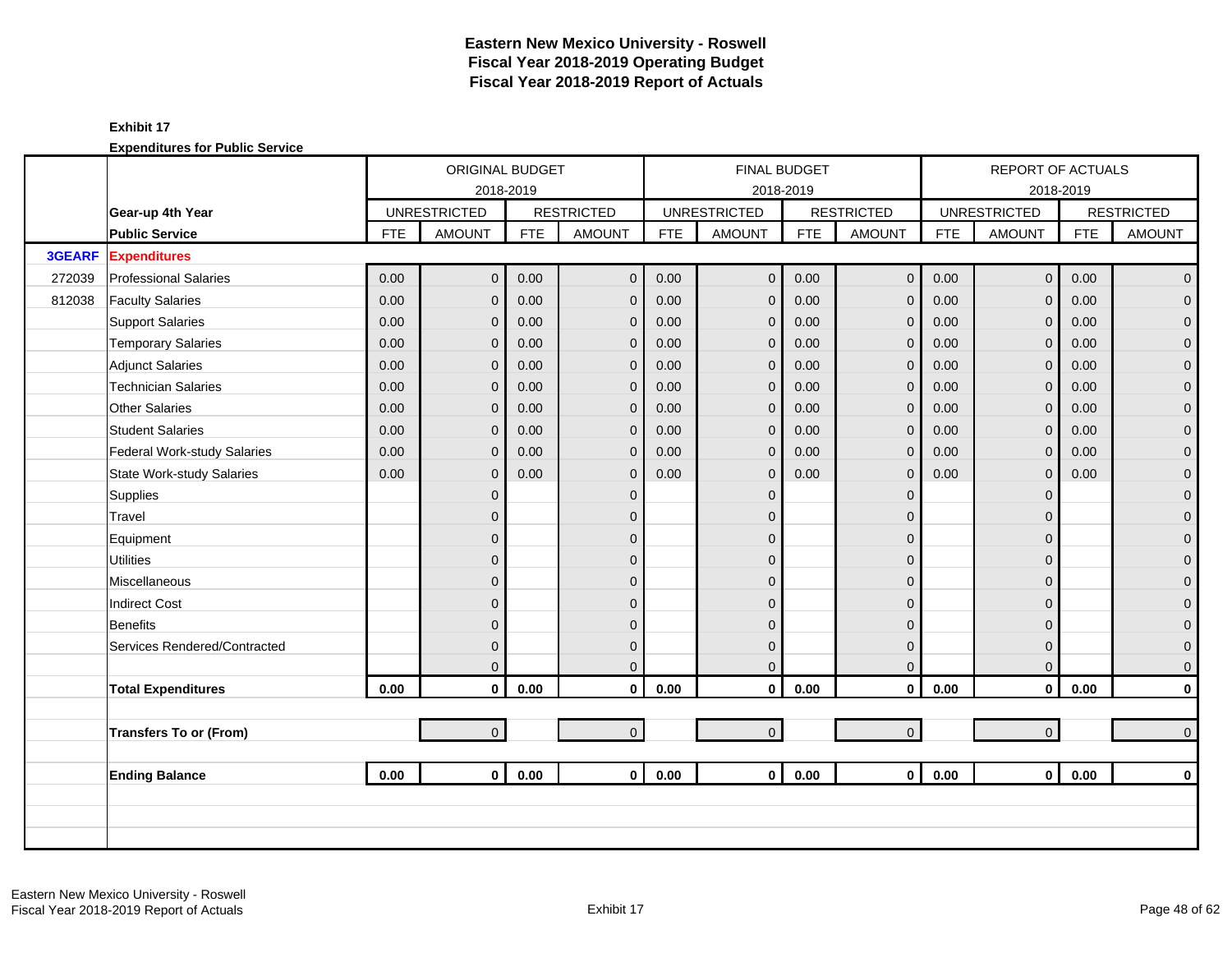|        |                                           |            | ORIGINAL BUDGET     |            |                   |            | <b>FINAL BUDGET</b> |            |                     |            | REPORT OF ACTUALS   |            |                   |
|--------|-------------------------------------------|------------|---------------------|------------|-------------------|------------|---------------------|------------|---------------------|------------|---------------------|------------|-------------------|
|        |                                           |            | 2018-2019           |            |                   |            | 2018-2019           |            |                     |            |                     | 2018-2019  |                   |
|        | <b>Educational Opportunity (Old Year)</b> |            | <b>UNRESTRICTED</b> |            | <b>RESTRICTED</b> |            | <b>UNRESTRICTED</b> |            | <b>RESTRICTED</b>   |            | <b>UNRESTRICTED</b> |            | <b>RESTRICTED</b> |
|        | <b>Public Service</b>                     | <b>FTE</b> | <b>AMOUNT</b>       | <b>FTE</b> | <b>AMOUNT</b>     | <b>FTE</b> | <b>AMOUNT</b>       | <b>FTE</b> | <b>AMOUNT</b>       | <b>FTE</b> | <b>AMOUNT</b>       | <b>FTE</b> | <b>AMOUNT</b>     |
| 3EDOPG | <b>Revenues</b>                           |            |                     |            |                   |            |                     |            |                     |            |                     |            |                   |
| 282045 | Tuition and Miscellaneous Fees            |            | $\mathbf{0}$        |            | $\mathbf 0$       |            | $\mathbf 0$         |            | $\mathsf{O}\xspace$ |            | $\mathbf 0$         |            | $\mathbf{0}$      |
| 812042 | <b>Federal Government Appropriations</b>  |            | $\overline{0}$      |            | $\mathbf{0}$      |            | $\mathbf 0$         |            | $\mathbf{0}$        |            | $\Omega$            |            | $\overline{0}$    |
|        | <b>State Government Appropriations</b>    |            | $\overline{0}$      |            | $\mathbf{0}$      |            | $\mathbf 0$         |            | $\mathbf 0$         |            | $\Omega$            |            | $\mathbf{0}$      |
|        | <b>Local Government Appropriations</b>    |            | $\overline{0}$      |            | $\Omega$          |            | $\Omega$            |            | $\Omega$            |            | $\Omega$            |            | $\overline{0}$    |
|        | <b>Federal Grants and Contracts</b>       |            | $\overline{0}$      |            | 340,765           |            | $\overline{0}$      |            | 340,765             |            | $\Omega$            |            | 376,274           |
|        | <b>State Grants and Contracts</b>         |            | $\overline{0}$      |            | $\Omega$          |            | $\mathbf{0}$        |            | $\mathbf{0}$        |            | $\Omega$            |            | $\overline{0}$    |
|        | <b>Local Grants and Contracts</b>         |            | 0                   |            | $\mathbf{0}$      |            | $\Omega$            |            | $\mathbf{0}$        |            | $\Omega$            |            | $\mathbf 0$       |
|        | <b>Private Gifts</b>                      |            | $\overline{0}$      |            | $\Omega$          |            | $\Omega$            |            | $\mathbf{0}$        |            | $\Omega$            |            | $\overline{0}$    |
|        | Endowments, Land, and Perm Fund           |            | $\overline{0}$      |            | $\Omega$          |            | $\Omega$            |            | $\overline{0}$      |            | $\Omega$            |            | $\mathbf{0}$      |
|        | Sales and Services                        |            | $\overline{0}$      |            | $\Omega$          |            | $\Omega$            |            | $\mathbf{0}$        |            | $\Omega$            |            | $\mathbf{O}$      |
|        | <b>Other Sources</b>                      |            | $\mathbf{0}$        |            | $\Omega$          |            | $\mathbf 0$         |            | $\mathbf{0}$        |            | $\mathbf 0$         |            | $\overline{0}$    |
|        | <b>Total Revenues</b>                     |            | $\mathbf{0}$        |            | 340,765           |            | $\Omega$            |            | 340,765             |            | $\mathbf{0}$        |            | 376,274           |
|        |                                           |            |                     |            |                   |            |                     |            |                     |            |                     |            |                   |
|        | <b>Beginning Balance</b>                  |            | $\overline{0}$      |            | $\overline{0}$    |            | $\mathbf 0$         |            | $\mathbf{0}$        |            | $\mathbf 0$         |            | $\overline{0}$    |
|        |                                           |            |                     |            |                   |            |                     |            |                     |            |                     |            |                   |
|        | <b>Total Available</b>                    |            | $\mathbf{0}$        |            | 340,765           |            | $\mathbf 0$         |            | 340,765             |            | $\mathbf{0}$        |            | 376,274           |
|        |                                           |            |                     |            |                   |            |                     |            |                     |            |                     |            |                   |
|        |                                           |            |                     |            |                   |            |                     |            |                     |            |                     |            |                   |
|        |                                           |            |                     |            |                   |            |                     |            |                     |            |                     |            |                   |
|        |                                           |            |                     |            |                   |            |                     |            |                     |            |                     |            |                   |
|        |                                           |            |                     |            |                   |            |                     |            |                     |            |                     |            |                   |
|        |                                           |            |                     |            |                   |            |                     |            |                     |            |                     |            |                   |
|        |                                           |            |                     |            |                   |            |                     |            |                     |            |                     |            |                   |
|        |                                           |            |                     |            |                   |            |                     |            |                     |            |                     |            |                   |
|        |                                           |            |                     |            |                   |            |                     |            |                     |            |                     |            |                   |
|        |                                           |            |                     |            |                   |            |                     |            |                     |            |                     |            |                   |
|        |                                           |            |                     |            |                   |            |                     |            |                     |            |                     |            |                   |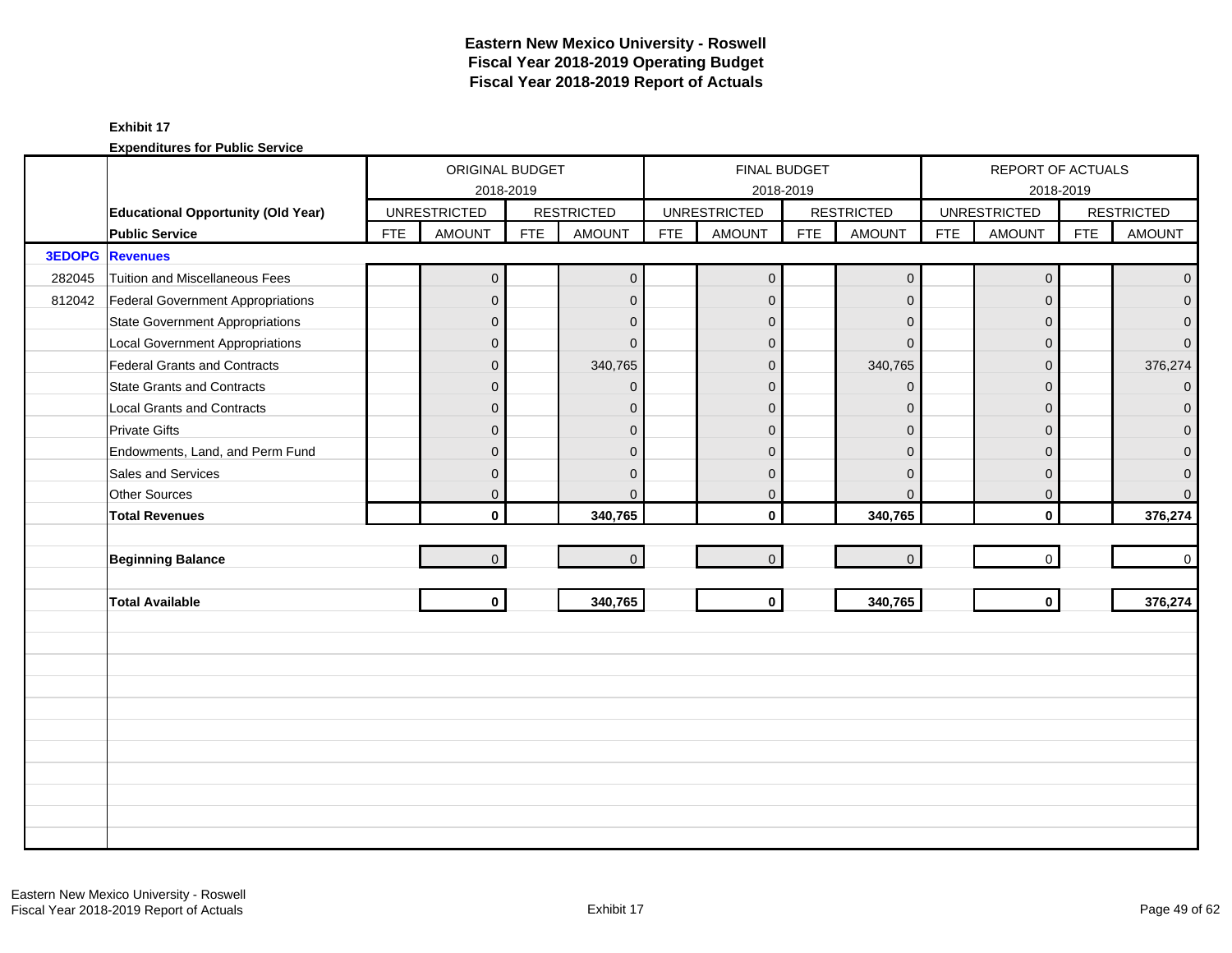|               |                                           |            | ORIGINAL BUDGET     |            |                   |            |                     | <b>FINAL BUDGET</b> |                     |            | <b>REPORT OF ACTUALS</b> |            |                   |
|---------------|-------------------------------------------|------------|---------------------|------------|-------------------|------------|---------------------|---------------------|---------------------|------------|--------------------------|------------|-------------------|
|               |                                           |            | 2018-2019           |            |                   |            |                     | 2018-2019           |                     |            |                          | 2018-2019  |                   |
|               | <b>Educational Opportunity (Old Year)</b> |            | <b>UNRESTRICTED</b> |            | <b>RESTRICTED</b> |            | <b>UNRESTRICTED</b> |                     | <b>RESTRICTED</b>   |            | <b>UNRESTRICTED</b>      |            | <b>RESTRICTED</b> |
|               | <b>Public Service</b>                     | <b>FTE</b> | <b>AMOUNT</b>       | <b>FTE</b> | <b>AMOUNT</b>     | <b>FTE</b> | <b>AMOUNT</b>       | <b>FTE</b>          | <b>AMOUNT</b>       | <b>FTE</b> | <b>AMOUNT</b>            | <b>FTE</b> | <b>AMOUNT</b>     |
| <b>3EDOPG</b> | <b>Expenditures</b>                       |            |                     |            |                   |            |                     |                     |                     |            |                          |            |                   |
| 282045        | <b>Professional Salaries</b>              | 0.00       | $\overline{0}$      | 4.75       | 174,841           | 0.00       | $\overline{0}$      | 4.75                | 174,841             | 0.00       | $\mathbf{0}$             | 4.00       | 179,946           |
| 812042        | <b>Faculty Salaries</b>                   | 0.00       | 0                   | 0.00       | $\mathbf{0}$      | 0.00       | $\mathbf 0$         | 0.00                | $\mathbf{0}$        | 0.00       | $\Omega$                 | 0.00       | $\overline{0}$    |
|               | <b>Support Salaries</b>                   | 0.00       | 0                   | 1.00       | 22,006            | 0.00       | $\mathbf 0$         | 1.00                | 22,006              | 0.00       | $\mathbf 0$              | 0.00       | $\overline{0}$    |
|               | <b>Temporary Salaries</b>                 | 0.00       | 0                   | 0.00       | $\mathbf{0}$      | 0.00       | $\mathbf{0}$        | 0.00                | $\mathbf 0$         | 0.00       | $\mathbf{0}$             | 1.00       | 38,595            |
|               | <b>Adjunct Salaries</b>                   | 0.00       | 0                   | 0.00       | $\mathbf{0}$      | 0.00       | $\overline{0}$      | 0.00                | $\mathbf{0}$        | 0.00       | $\Omega$                 | 0.00       | $\overline{0}$    |
|               | <b>Technician Salaries</b>                | 0.00       | 0                   | 0.00       | $\mathbf{0}$      | 0.00       | $\mathbf 0$         | 0.00                | $\mathbf{0}$        | 0.00       | $\mathbf{0}$             | 0.00       | $\mathbf{0}$      |
|               | <b>Other Salaries</b>                     | 0.00       | 0                   | 0.00       | $\mathbf{0}$      | 0.00       | $\mathbf 0$         | 0.00                | $\mathbf{0}$        | 0.00       | $\mathbf{0}$             | 0.00       | $\mathbf{0}$      |
|               | <b>Student Salaries</b>                   | 0.00       | $\overline{0}$      | 1.18       | 28,000            | 0.00       | $\mathbf{0}$        | 1.18                | 28,000              | 0.00       | $\Omega$                 | 0.05       | 2,858             |
|               | Federal Work-study Salaries               | 0.00       | 0                   | 0.00       | $\mathbf{0}$      | 0.00       | $\overline{0}$      | 0.00                | $\mathbf{0}$        | 0.00       | $\mathbf{0}$             | 0.00       | $\mathbf{0}$      |
|               | <b>State Work-study Salaries</b>          | 0.00       | 0                   | 0.00       | $\mathbf{0}$      | 0.00       | $\mathbf{0}$        | 0.00                | $\mathbf 0$         | 0.00       | 0                        | 0.00       | $\mathbf{0}$      |
|               | Supplies                                  |            | $\overline{0}$      |            | 11,288            |            | $\mathbf 0$         |                     | 11,288              |            | $\Omega$                 |            | 13,465            |
|               | Travel                                    |            | $\overline{0}$      |            | 33,343            |            | $\Omega$            |                     | 33,343              |            | $\Omega$                 |            | 17,327            |
|               | Equipment                                 |            | 0                   |            | $\Omega$          |            | $\Omega$            |                     | $\mathbf{0}$        |            | $\Omega$                 |            | $\overline{0}$    |
|               | <b>Utilities</b>                          |            | 0                   |            | $\mathbf{0}$      |            | $\overline{0}$      |                     | $\mathbf 0$         |            | $\Omega$                 |            | 1,221             |
|               | Miscellaneous                             |            | 0                   |            | $\mathbf{0}$      |            | $\mathbf{0}$        |                     | $\mathbf{0}$        |            | $\Omega$                 |            | 2,839             |
|               | <b>Indirect Cost</b>                      |            | 0                   |            | 25,242            |            | $\Omega$            |                     | 25,242              |            | $\Omega$                 |            | 27,872            |
|               | Benefits                                  |            | 0                   |            | 46,045            |            | $\overline{0}$      |                     | 46,045              |            | $\Omega$                 |            | 77,487            |
|               | Services Rendered/Contracted              |            | 0                   |            | $\mathbf 0$       |            | $\mathbf{0}$        |                     | $\mathbf 0$         |            | $\mathbf{0}$             |            | 14,664            |
|               |                                           |            | 0                   |            | $\Omega$          |            | $\mathbf{0}$        |                     | $\mathbf{0}$        |            | $\Omega$                 |            | $\overline{0}$    |
|               | <b>Total Expenditures</b>                 | 0.00       | $\mathbf 0$         | 6.93       | 340,765           | 0.00       | $\mathbf 0$         | 6.93                | 340,765             | 0.00       | $\mathbf{0}$             | 5.05       | 376,274           |
|               |                                           |            |                     |            |                   |            |                     |                     |                     |            |                          |            |                   |
|               | <b>Transfers To or (From)</b>             |            | $\overline{0}$      |            | $\overline{0}$    |            | $\overline{0}$      |                     | $\mathsf{O}\xspace$ |            | $\overline{0}$           |            | $\mathbf{0}$      |
|               |                                           |            |                     |            |                   |            |                     |                     |                     |            |                          |            |                   |
|               | <b>Ending Balance</b>                     | 0.00       | $\mathbf{0}$        | 6.93       | $\overline{0}$    | 0.00       | $\mathbf{0}$        | 6.93                | $\mathbf{0}$        | 0.00       | $\mathbf{0}$             | 5.05       | $\mathbf 0$       |
|               |                                           |            |                     |            |                   |            |                     |                     |                     |            |                          |            |                   |
|               |                                           |            |                     |            |                   |            |                     |                     |                     |            |                          |            |                   |
|               |                                           |            |                     |            |                   |            |                     |                     |                     |            |                          |            |                   |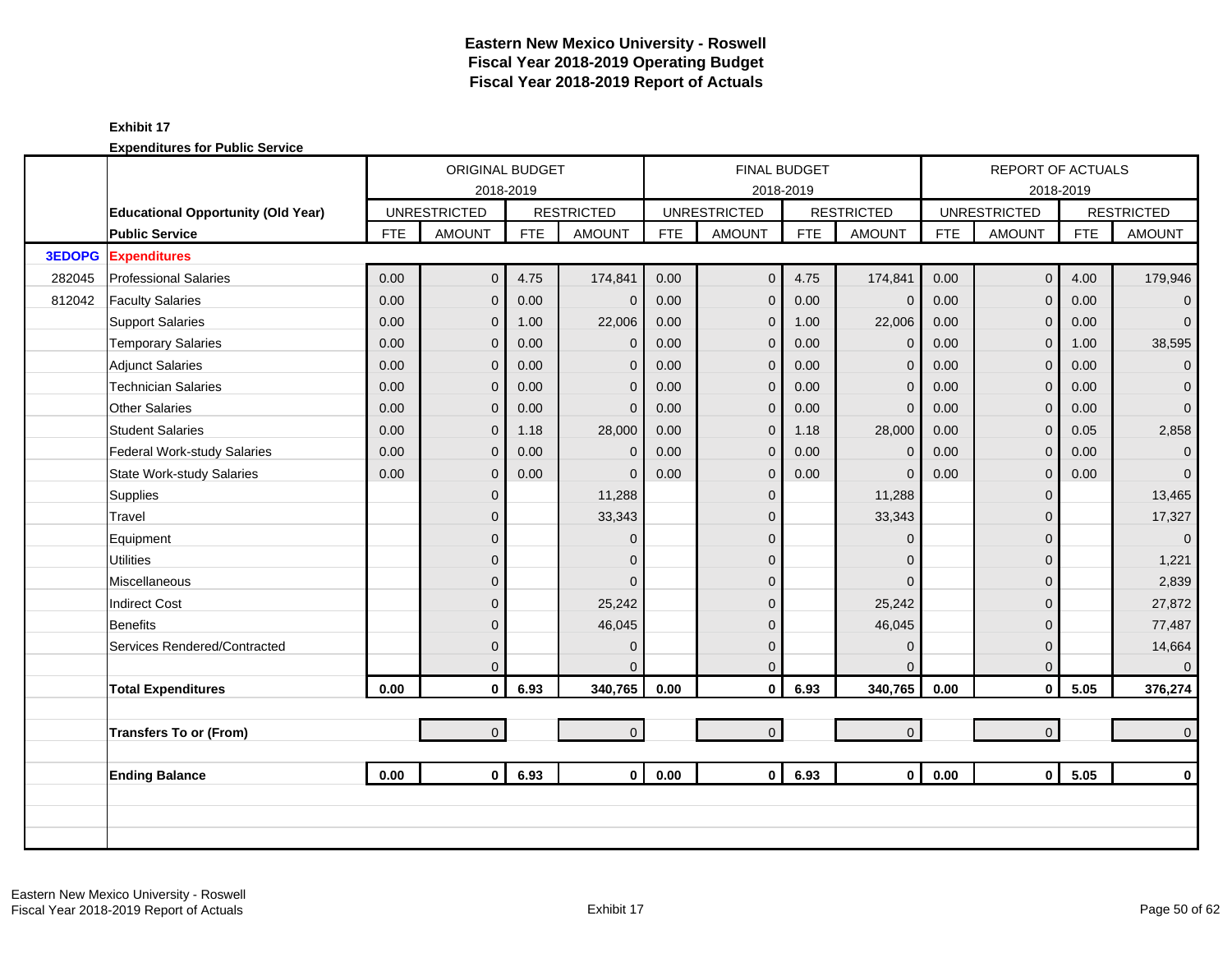#### **Exhibit 17**

|        |                                          |            | ORIGINAL BUDGET     |            |                   |            |                     | FINAL BUDGET |                     |            | REPORT OF ACTUALS   |            |                   |
|--------|------------------------------------------|------------|---------------------|------------|-------------------|------------|---------------------|--------------|---------------------|------------|---------------------|------------|-------------------|
|        |                                          |            |                     | 2018-2019  |                   |            |                     | 2018-2019    |                     |            |                     | 2018-2019  |                   |
|        | <b>Small Business Development Center</b> |            | <b>UNRESTRICTED</b> |            | <b>RESTRICTED</b> |            | <b>UNRESTRICTED</b> |              | <b>RESTRICTED</b>   |            | <b>UNRESTRICTED</b> |            | <b>RESTRICTED</b> |
|        | <b>Public Service</b>                    | <b>FTE</b> | <b>AMOUNT</b>       | <b>FTE</b> | <b>AMOUNT</b>     | <b>FTE</b> | <b>AMOUNT</b>       | <b>FTE</b>   | <b>AMOUNT</b>       | <b>FTE</b> | <b>AMOUNT</b>       | <b>FTE</b> | <b>AMOUNT</b>     |
| 3SBDC  | <b>Revenues</b>                          |            |                     |            |                   |            |                     |              |                     |            |                     |            |                   |
| 282007 | Tuition and Miscellaneous Fees           |            | 0                   |            | $\mathbf{0}$      |            | $\mathbf 0$         |              | $\mathsf{O}\xspace$ |            | $\mathbf 0$         |            | $\overline{0}$    |
| 822007 | Federal Government Appropriations        |            | $\overline{0}$      |            | $\Omega$          |            | $\Omega$            |              | $\mathbf{0}$        |            | $\Omega$            |            | $\overline{0}$    |
|        | <b>State Government Appropriations</b>   |            | $\overline{0}$      |            | $\overline{0}$    |            | $\mathbf 0$         |              | $\mathbf{0}$        |            | $\Omega$            |            | $\mathbf{0}$      |
|        | <b>Local Government Appropriations</b>   |            | 0                   |            | $\mathbf{0}$      |            | $\Omega$            |              | $\mathbf{0}$        |            | $\Omega$            |            | $\mathbf{0}$      |
|        | Federal Grants and Contracts             |            | $\overline{0}$      |            | 214,000           |            | $\Omega$            |              | 214,000             |            | $\Omega$            |            | 168,145           |
|        | State Grants and Contracts               |            | $\overline{0}$      |            | $\mathbf{0}$      |            | $\Omega$            |              | $\mathbf{0}$        |            | $\Omega$            |            | $\overline{0}$    |
|        | Local Grants and Contracts               |            | 0                   |            | $\mathbf{0}$      |            | $\Omega$            |              | $\mathbf{0}$        |            | $\Omega$            |            | $\mathbf{0}$      |
|        | <b>Private Gifts</b>                     |            | $\overline{0}$      |            | $\Omega$          |            | $\Omega$            |              | $\mathbf{0}$        |            | $\Omega$            |            | $\overline{0}$    |
|        | Endowments, Land, and Perm Fund          |            | $\overline{0}$      |            | $\Omega$          |            | $\Omega$            |              | $\mathbf{0}$        |            | $\Omega$            |            | $\mathbf{0}$      |
|        | Sales and Services                       |            | $\overline{0}$      |            | $\Omega$          |            | $\Omega$            |              | $\mathbf{0}$        |            | $\Omega$            |            | $\pmb{0}$         |
|        | Other Sources                            |            | 0                   |            | $\Omega$          |            | $\mathbf 0$         |              | $\mathbf{0}$        |            | 0                   |            | $\overline{0}$    |
|        | <b>Total Revenues</b>                    |            | $\mathbf{0}$        |            | 214,000           |            | $\mathbf{0}$        |              | 214,000             |            | $\mathbf{0}$        |            | 168,145           |
|        |                                          |            |                     |            |                   |            |                     |              |                     |            |                     |            |                   |
|        | <b>Beginning Balance</b>                 |            | $\overline{0}$      |            | $\overline{0}$    |            | $\mathbf 0$         |              | $\mathbf{0}$        |            | $\mathbf 0$         |            | $\mathbf 0$       |
|        |                                          |            |                     |            |                   |            |                     |              |                     |            |                     |            |                   |
|        | <b>Total Available</b>                   |            | $\mathbf 0$         |            | 214,000           |            | $\mathbf 0$         |              | 214,000             |            | $\mathbf{0}$        |            | 168,145           |
|        |                                          |            |                     |            |                   |            |                     |              |                     |            |                     |            |                   |
|        |                                          |            |                     |            |                   |            |                     |              |                     |            |                     |            |                   |
|        |                                          |            |                     |            |                   |            |                     |              |                     |            |                     |            |                   |
|        |                                          |            |                     |            |                   |            |                     |              |                     |            |                     |            |                   |
|        |                                          |            |                     |            |                   |            |                     |              |                     |            |                     |            |                   |
|        |                                          |            |                     |            |                   |            |                     |              |                     |            |                     |            |                   |
|        |                                          |            |                     |            |                   |            |                     |              |                     |            |                     |            |                   |
|        |                                          |            |                     |            |                   |            |                     |              |                     |            |                     |            |                   |
|        |                                          |            |                     |            |                   |            |                     |              |                     |            |                     |            |                   |
|        |                                          |            |                     |            |                   |            |                     |              |                     |            |                     |            |                   |
|        |                                          |            |                     |            |                   |            |                     |              |                     |            |                     |            |                   |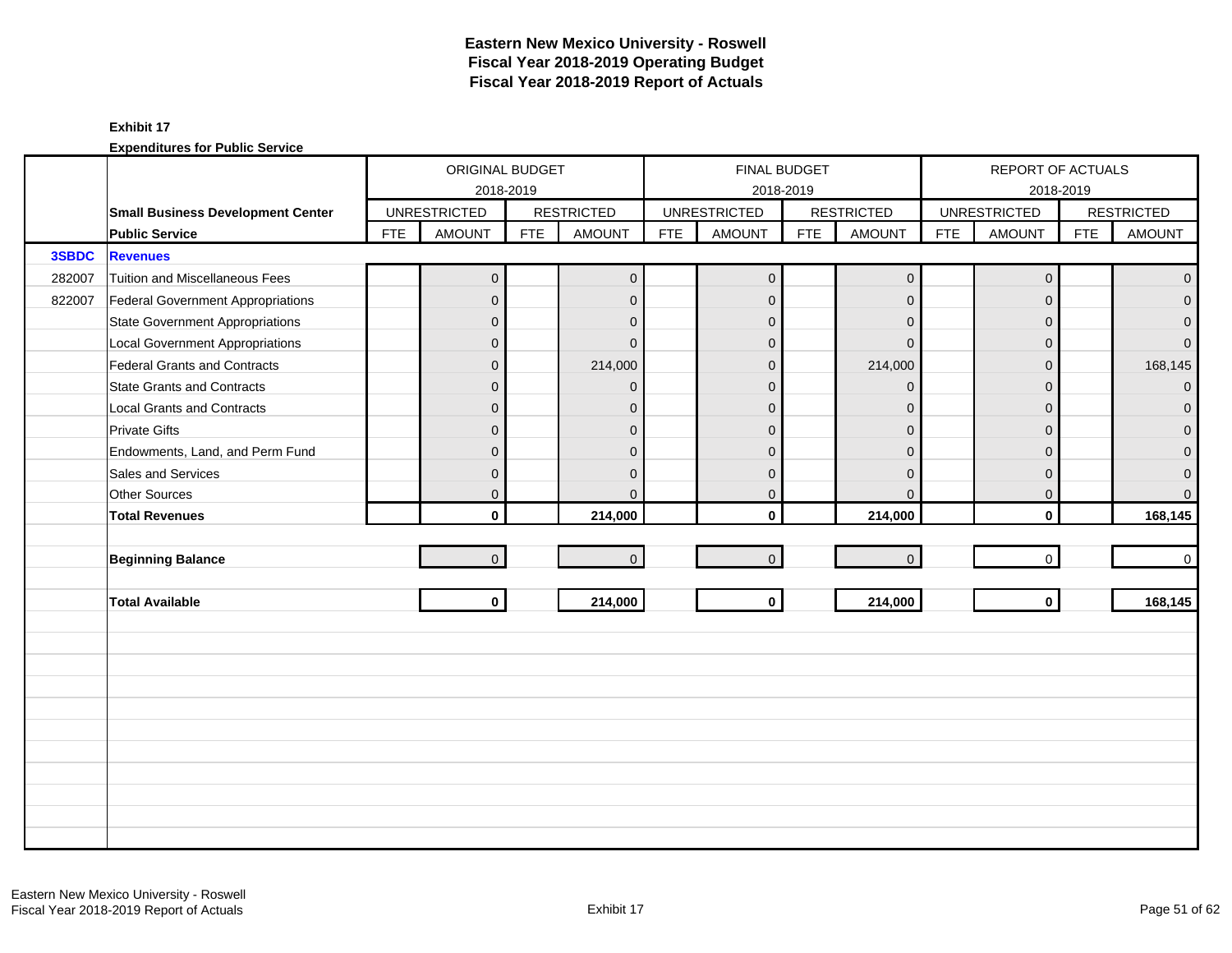### **Exhibit 17**

|        |                                          |            | ORIGINAL BUDGET     |            |                   |            |                     | <b>FINAL BUDGET</b> |                     |            | <b>REPORT OF ACTUALS</b> |            |                     |
|--------|------------------------------------------|------------|---------------------|------------|-------------------|------------|---------------------|---------------------|---------------------|------------|--------------------------|------------|---------------------|
|        |                                          |            | 2018-2019           |            |                   |            |                     | 2018-2019           |                     |            |                          | 2018-2019  |                     |
|        | <b>Small Business Development Center</b> |            | <b>UNRESTRICTED</b> |            | <b>RESTRICTED</b> |            | <b>UNRESTRICTED</b> |                     | <b>RESTRICTED</b>   |            | <b>UNRESTRICTED</b>      |            | <b>RESTRICTED</b>   |
|        | <b>Public Service</b>                    | <b>FTE</b> | <b>AMOUNT</b>       | <b>FTE</b> | <b>AMOUNT</b>     | <b>FTE</b> | <b>AMOUNT</b>       | <b>FTE</b>          | <b>AMOUNT</b>       | <b>FTE</b> | <b>AMOUNT</b>            | <b>FTE</b> | <b>AMOUNT</b>       |
| 3SBDC  | <b>Expenditures</b>                      |            |                     |            |                   |            |                     |                     |                     |            |                          |            |                     |
| 282007 | <b>Professional Salaries</b>             | 0.00       | $\overline{0}$      | 0.00       | $\mathbf{0}$      | 0.00       | $\overline{0}$      | 0.00                | $\mathbf 0$         | 0.00       | $\overline{0}$           | 2.00       | 114,515             |
| 822007 | <b>Faculty Salaries</b>                  | 0.00       | 0                   | 0.00       | $\mathbf 0$       | 0.00       | $\mathbf{0}$        | 0.00                | $\mathbf 0$         | 0.00       | $\overline{0}$           | 0.00       | $\mathbf{0}$        |
|        | <b>Support Salaries</b>                  | 0.00       | 0                   | 0.00       | $\mathbf 0$       | 0.00       | $\mathbf 0$         | 0.00                | $\mathbf 0$         | 0.00       | $\mathbf{0}$             | 0.00       | $\mathsf{O}\xspace$ |
|        | <b>Temporary Salaries</b>                | 0.00       | $\overline{0}$      | 0.00       | $\Omega$          | 0.00       | $\mathbf{0}$        | 0.00                | $\mathbf{0}$        | 0.00       | $\Omega$                 | 0.00       | $\pmb{0}$           |
|        | <b>Adjunct Salaries</b>                  | 0.00       | $\overline{0}$      | 0.00       | $\mathbf 0$       | 0.00       | $\mathbf{0}$        | 0.00                | $\mathbf{0}$        | 0.00       | $\Omega$                 | 0.00       | $\pmb{0}$           |
|        | <b>Technician Salaries</b>               | 0.00       | 0                   | 0.00       | $\mathbf 0$       | 0.00       | $\mathbf 0$         | 0.00                | $\mathbf 0$         | 0.00       | $\mathbf{0}$             | 0.00       | $\pmb{0}$           |
|        | <b>Other Salaries</b>                    | 0.00       | 0                   | 0.00       | $\mathbf 0$       | 0.00       | $\mathbf{0}$        | 0.00                | $\mathbf 0$         | 0.00       | $\mathbf{0}$             | 0.00       | $\pmb{0}$           |
|        | <b>Student Salaries</b>                  | 0.00       | $\overline{0}$      | 0.00       | $\Omega$          | 0.00       | $\mathbf{0}$        | 0.00                | $\mathbf{0}$        | 0.00       | $\Omega$                 | 0.00       | $\overline{0}$      |
|        | Federal Work-study Salaries              | 0.00       | $\overline{0}$      | 0.00       | $\Omega$          | 0.00       | $\mathbf 0$         | 0.00                | $\mathbf{0}$        | 0.00       | $\mathbf{0}$             | 0.00       | $\mathbf{O}$        |
|        | <b>State Work-study Salaries</b>         | 0.00       | 0                   | 0.00       | $\Omega$          | 0.00       | $\mathbf 0$         | 0.00                | $\mathbf{0}$        | 0.00       | $\mathbf{0}$             | 0.00       | $\boldsymbol{0}$    |
|        | Supplies                                 |            | $\overline{0}$      |            | 207,611           |            | $\mathbf 0$         |                     | 207,611             |            | $\Omega$                 |            | 992                 |
|        | Travel                                   |            | $\overline{0}$      |            | 6,389             |            | $\mathbf{0}$        |                     | 6,389               |            | $\Omega$                 |            | 6,043               |
|        | Equipment                                |            | $\overline{0}$      |            | $\Omega$          |            | $\Omega$            |                     | $\Omega$            |            | $\Omega$                 |            | $\mathbf{0}$        |
|        | <b>Utilities</b>                         |            | $\overline{0}$      |            | $\Omega$          |            | $\mathbf{0}$        |                     | $\mathbf{0}$        |            | $\Omega$                 |            | 899                 |
|        | Miscellaneous                            |            | $\overline{0}$      |            | $\mathbf{0}$      |            | $\mathbf{0}$        |                     | 0                   |            | $\Omega$                 |            | 41                  |
|        | <b>Indirect Cost</b>                     |            | $\overline{0}$      |            | $\Omega$          |            | $\Omega$            |                     | $\mathbf{0}$        |            | $\Omega$                 |            | $\overline{0}$      |
|        | <b>Benefits</b>                          |            | $\overline{0}$      |            | $\Omega$          |            | $\Omega$            |                     | $\mathbf{0}$        |            | $\Omega$                 |            | 45,527              |
|        | Services Rendered/Contracted             |            | $\overline{0}$      |            | $\mathbf{0}$      |            | $\mathbf 0$         |                     | $\mathbf{0}$        |            | $\mathbf{0}$             |            | 128                 |
|        |                                          |            | $\Omega$            |            | $\Omega$          |            | $\mathbf{0}$        |                     | $\Omega$            |            | $\Omega$                 |            | $\overline{0}$      |
|        | <b>Total Expenditures</b>                | 0.00       | $\mathbf{0}$        | 0.00       | 214,000           | 0.00       | $\mathbf 0$         | 0.00                | 214,000             | 0.00       | $\mathbf 0$              | 2.00       | 168,145             |
|        |                                          |            |                     |            |                   |            |                     |                     |                     |            |                          |            |                     |
|        | <b>Transfers To or (From)</b>            |            | $\overline{0}$      |            | $\overline{0}$    |            | $\overline{0}$      |                     | $\mathsf{O}\xspace$ |            | $\overline{0}$           |            | $\mathbf{0}$        |
|        |                                          |            |                     |            |                   |            |                     |                     |                     |            |                          |            |                     |
|        | <b>Ending Balance</b>                    | 0.00       | $\mathbf{0}$        | 0.00       | $\mathbf{0}$      | 0.00       | $\overline{0}$      | 0.00                | $\mathbf{0}$        | 0.00       | $\mathbf{0}$             | 2.00       | $\mathbf 0$         |
|        |                                          |            |                     |            |                   |            |                     |                     |                     |            |                          |            |                     |
|        |                                          |            |                     |            |                   |            |                     |                     |                     |            |                          |            |                     |
|        |                                          |            |                     |            |                   |            |                     |                     |                     |            |                          |            |                     |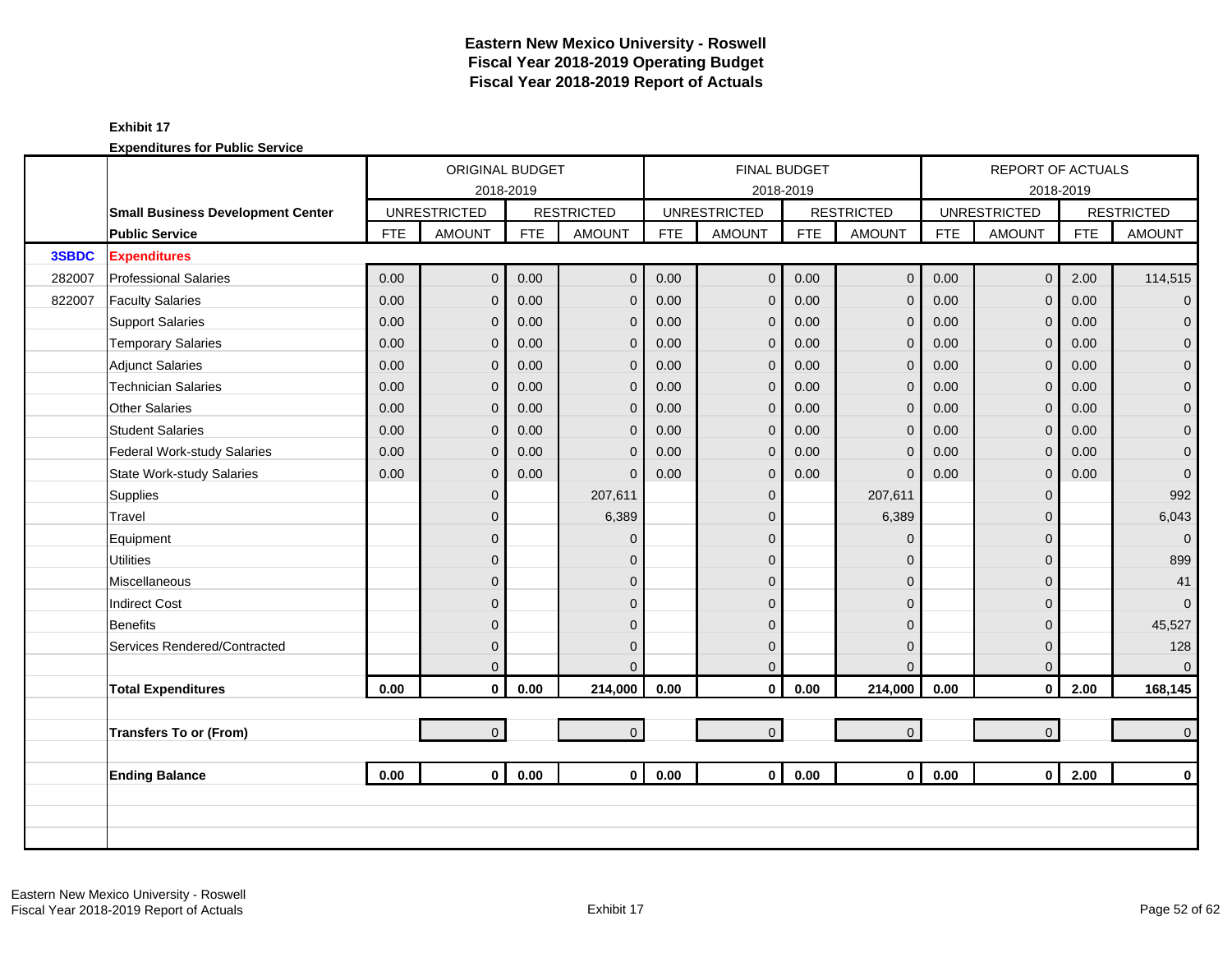|              |                                          |            | ORIGINAL BUDGET     |            |                   |            | <b>FINAL BUDGET</b> |            |                   |            | REPORT OF ACTUALS   |            |                     |
|--------------|------------------------------------------|------------|---------------------|------------|-------------------|------------|---------------------|------------|-------------------|------------|---------------------|------------|---------------------|
|              |                                          |            | 2018-2019           |            |                   |            |                     | 2018-2019  |                   |            |                     | 2018-2019  |                     |
|              | <b>Student Support Services</b>          |            | <b>UNRESTRICTED</b> |            | <b>RESTRICTED</b> |            | <b>UNRESTRICTED</b> |            | <b>RESTRICTED</b> |            | <b>UNRESTRICTED</b> |            | <b>RESTRICTED</b>   |
|              | <b>Public Service</b>                    | <b>FTE</b> | <b>AMOUNT</b>       | <b>FTE</b> | <b>AMOUNT</b>     | <b>FTE</b> | <b>AMOUNT</b>       | <b>FTE</b> | <b>AMOUNT</b>     | <b>FTE</b> | <b>AMOUNT</b>       | <b>FTE</b> | <b>AMOUNT</b>       |
| <b>3SSS2</b> | <b>Revenues</b>                          |            |                     |            |                   |            |                     |            |                   |            |                     |            |                     |
| 272017       | Tuition and Miscellaneous Fees           |            | $\overline{0}$      |            | $\mathbf{0}$      |            | $\mathbf{0}$        |            | $\mathbf 0$       |            | $\mathbf 0$         |            | $\overline{0}$      |
| 812017       | <b>Federal Government Appropriations</b> |            | $\overline{0}$      |            | $\mathbf{0}$      |            | $\mathbf{0}$        |            | $\mathbf 0$       |            | $\Omega$            |            | $\mathbf 0$         |
|              | State Government Appropriations          |            | 0                   |            | $\mathbf{0}$      |            | $\mathbf 0$         |            | $\mathbf 0$       |            | $\Omega$            |            | $\overline{0}$      |
| <b>3SSS3</b> | Local Government Appropriations          |            | $\overline{0}$      |            | $\Omega$          |            | $\Omega$            |            | $\mathbf{0}$      |            | $\Omega$            |            | $\overline{0}$      |
| 272024       | Federal Grants and Contracts             |            | 0                   |            | 220,000           |            | $\Omega$            |            | 220,000           |            | $\Omega$            |            | 225,524             |
| 812024       | State Grants and Contracts               |            | 0                   |            | $\Omega$          |            | $\mathbf{0}$        |            | $\mathbf 0$       |            | $\Omega$            |            | $\overline{0}$      |
|              | Local Grants and Contracts               |            | 0                   |            | $\mathbf{0}$      |            | $\Omega$            |            | $\mathbf 0$       |            | $\mathbf 0$         |            | $\mathbf{0}$        |
| <b>3SSS4</b> | <b>Private Gifts</b>                     |            | $\overline{0}$      |            | $\Omega$          |            | $\Omega$            |            | $\mathbf 0$       |            | $\Omega$            |            | $\mathbf{0}$        |
| 272032       | Endowments, Land, and Perm Fund          |            | 0                   |            | $\Omega$          |            | $\Omega$            |            | $\mathbf{0}$      |            | $\Omega$            |            | $\mathsf{O}\xspace$ |
| 812032       | Sales and Services                       |            | 0                   |            | $\mathbf{0}$      |            | $\Omega$            |            | $\mathbf 0$       |            | $\mathbf 0$         |            | $\pmb{0}$           |
|              | Other Sources                            |            | $\overline{0}$      |            | $\mathbf{0}$      |            | $\mathbf 0$         |            | $\mathbf 0$       |            | $\mathbf 0$         |            | $\overline{0}$      |
| <b>3SSS5</b> | <b>Total Revenues</b>                    |            | $\mathbf{0}$        |            | 220,000           |            | $\Omega$            |            | 220,000           |            | $\mathbf{0}$        |            | 225,524             |
| 282036       |                                          |            |                     |            |                   |            |                     |            |                   |            |                     |            |                     |
| 822036       | <b>Beginning Balance</b>                 |            | $\overline{0}$      |            | $\overline{0}$    |            | $\mathbf 0$         |            | $\mathbf{0}$      |            | $\mathbf 0$         |            | $\mathbf 0$         |
|              |                                          |            |                     |            |                   |            |                     |            |                   |            |                     |            |                     |
|              | <b>Total Available</b>                   |            | $\mathbf 0$         |            | 220,000           |            | $\mathbf 0$         |            | 220,000           |            | $\mathbf{0}$        |            | 225,524             |
|              |                                          |            |                     |            |                   |            |                     |            |                   |            |                     |            |                     |
|              |                                          |            |                     |            |                   |            |                     |            |                   |            |                     |            |                     |
|              |                                          |            |                     |            |                   |            |                     |            |                   |            |                     |            |                     |
|              |                                          |            |                     |            |                   |            |                     |            |                   |            |                     |            |                     |
|              |                                          |            |                     |            |                   |            |                     |            |                   |            |                     |            |                     |
|              |                                          |            |                     |            |                   |            |                     |            |                   |            |                     |            |                     |
|              |                                          |            |                     |            |                   |            |                     |            |                   |            |                     |            |                     |
|              |                                          |            |                     |            |                   |            |                     |            |                   |            |                     |            |                     |
|              |                                          |            |                     |            |                   |            |                     |            |                   |            |                     |            |                     |
|              |                                          |            |                     |            |                   |            |                     |            |                   |            |                     |            |                     |
|              |                                          |            |                     |            |                   |            |                     |            |                   |            |                     |            |                     |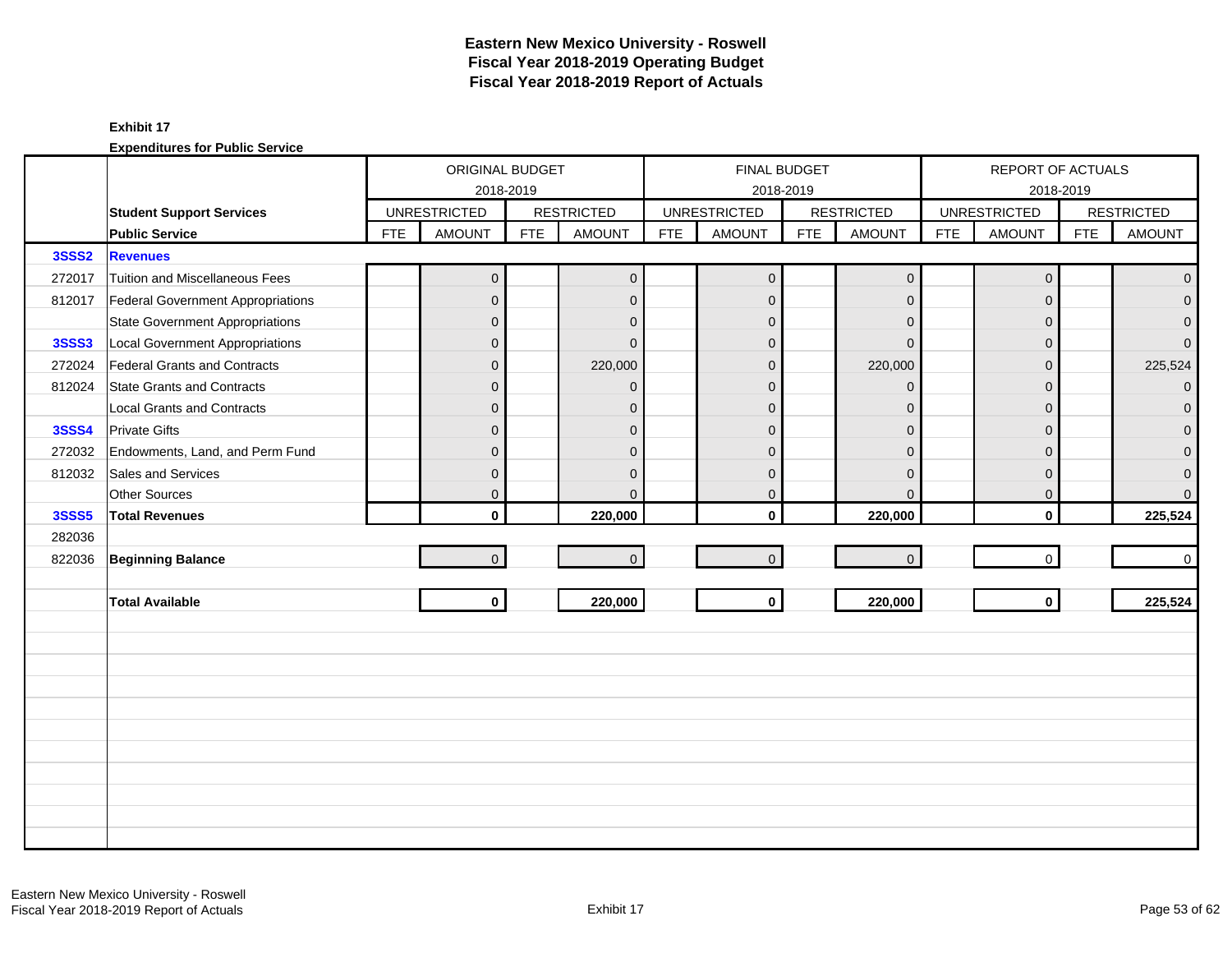|              |                                  |            | ORIGINAL BUDGET     |            |                   |            |                     | <b>FINAL BUDGET</b> |                   |            | <b>REPORT OF ACTUALS</b> |            |                   |
|--------------|----------------------------------|------------|---------------------|------------|-------------------|------------|---------------------|---------------------|-------------------|------------|--------------------------|------------|-------------------|
|              |                                  |            |                     | 2018-2019  |                   |            |                     | 2018-2019           |                   |            |                          | 2018-2019  |                   |
|              | <b>Student Support Services</b>  |            | <b>UNRESTRICTED</b> |            | <b>RESTRICTED</b> |            | <b>UNRESTRICTED</b> |                     | <b>RESTRICTED</b> |            | <b>UNRESTRICTED</b>      |            | <b>RESTRICTED</b> |
|              | <b>Public Service</b>            | <b>FTE</b> | <b>AMOUNT</b>       | <b>FTE</b> | <b>AMOUNT</b>     | <b>FTE</b> | <b>AMOUNT</b>       | <b>FTE</b>          | <b>AMOUNT</b>     | <b>FTE</b> | <b>AMOUNT</b>            | <b>FTE</b> | <b>AMOUNT</b>     |
| <b>3SSS2</b> | <b>Expenditures</b>              |            |                     |            |                   |            |                     |                     |                   |            |                          |            |                   |
| 272017       | <b>Professional Salaries</b>     | 0.00       | $\overline{0}$      | 2.00       | 139,837           | 0.00       | $\overline{0}$      | 2.00                | 139,837           | 0.00       | $\mathbf{0}$             | 2.00       | 131,589           |
| 812017       | <b>Faculty Salaries</b>          | 0.00       | $\overline{0}$      | 0.00       | $\mathbf 0$       | 0.00       | $\mathbf 0$         | 0.00                | $\mathbf 0$       | 0.00       | $\overline{0}$           | 0.00       | $\mathbf{0}$      |
|              | <b>Support Salaries</b>          | 0.00       | $\overline{0}$      | 0.00       | $\mathbf 0$       | 0.00       | $\mathbf 0$         | 0.00                | $\mathbf 0$       | 0.00       | $\mathbf{0}$             | 0.00       | $\overline{0}$    |
| <b>3SSS3</b> | <b>Temporary Salaries</b>        | 0.00       | $\overline{0}$      | 0.00       | $\mathbf 0$       | 0.00       | $\mathbf 0$         | 0.00                | $\mathbf{0}$      | 0.00       | $\mathbf{0}$             | 0.10       | 4,752             |
| 272024       | <b>Adjunct Salaries</b>          | 0.00       | 0                   | 0.00       | $\mathbf{0}$      | 0.00       | $\mathbf 0$         | 0.00                | $\mathbf 0$       | 0.00       | $\Omega$                 | 0.00       | $\overline{0}$    |
| 812024       | <b>Technician Salaries</b>       | 0.00       | $\overline{0}$      | 0.00       | $\Omega$          | 0.00       | $\mathbf 0$         | 0.00                | $\mathbf{0}$      | 0.00       | $\Omega$                 | 0.00       | $\overline{0}$    |
|              | <b>Other Salaries</b>            | 0.00       | $\overline{0}$      | 0.00       | $\Omega$          | 0.00       | $\mathbf 0$         | 0.00                | $\mathbf{0}$      | 0.00       | $\Omega$                 | 0.00       | $\mathbf{0}$      |
| <b>3SSS4</b> | <b>Student Salaries</b>          | 0.00       | $\overline{0}$      | 0.00       | $\mathbf{0}$      | 0.00       | $\mathbf{0}$        | 0.00                | $\mathbf{0}$      | 0.00       | $\Omega$                 | 0.10       | 4,609             |
| 272032       | Federal Work-study Salaries      | 0.00       | $\overline{0}$      | 0.00       | $\mathbf{0}$      | 0.00       | $\mathbf 0$         | 0.00                | $\mathbf{0}$      | 0.00       | $\mathbf{0}$             | 0.00       | $\overline{0}$    |
| 812032       | <b>State Work-study Salaries</b> | 0.00       | 0                   | 0.00       | $\Omega$          | 0.00       | $\mathbf 0$         | 0.00                | $\Omega$          | 0.00       | 0                        | 0.00       | $\mathbf 0$       |
|              | Supplies                         |            | $\overline{0}$      |            | 8,449             |            | $\mathbf 0$         |                     | 8,449             |            | $\mathbf{0}$             |            | 5,407             |
| <b>3SSS5</b> | Travel                           |            | $\overline{0}$      |            | 11,015            |            | $\Omega$            |                     | 11,015            |            | $\Omega$                 |            | 7,033             |
| 282036       | Equipment                        |            | $\overline{0}$      |            | $\Omega$          |            | $\Omega$            |                     | $\Omega$          |            | $\Omega$                 |            | $\overline{0}$    |
| 822036       | <b>Utilities</b>                 |            | $\mathbf 0$         |            | $\Omega$          |            | $\mathbf 0$         |                     | $\Omega$          |            | $\Omega$                 |            | 410               |
|              | Miscellaneous                    |            | $\overline{0}$      |            | 4,276             |            | $\mathbf{0}$        |                     | 4,276             |            | $\Omega$                 |            | 382               |
|              | <b>Indirect Cost</b>             |            | $\overline{0}$      |            | 16,296            |            | $\mathbf 0$         |                     | 16,296            |            | $\Omega$                 |            | 16,691            |
|              | <b>Benefits</b>                  |            | $\overline{0}$      |            | 40,127            |            | $\Omega$            |                     | 40,127            |            | $\Omega$                 |            | 53,683            |
|              | Services Rendered/Contracted     |            | $\overline{0}$      |            | $\mathbf{0}$      |            | $\mathbf{0}$        |                     | $\mathbf{0}$      |            | $\Omega$                 |            | 968               |
|              |                                  |            | $\Omega$            |            | $\Omega$          |            | $\Omega$            |                     | $\Omega$          |            | $\Omega$                 |            | $\overline{0}$    |
|              | <b>Total Expenditures</b>        | 0.00       | 0                   | 2.00       | 220,000           | 0.00       | $\pmb{0}$           | 2.00                | 220,000           | 0.00       | $\mathbf 0$              | 2.20       | 225,524           |
|              |                                  |            |                     |            |                   |            |                     |                     |                   |            |                          |            |                   |
|              | <b>Transfers To or (From)</b>    |            | $\overline{0}$      |            | $\overline{0}$    |            | $\mathbf{0}$        |                     | $\mathbf{0}$      |            | $\Omega$                 |            | $\overline{0}$    |
|              |                                  |            |                     |            |                   |            |                     |                     |                   |            |                          |            |                   |
|              | <b>Total Expenses</b>            | 0.00       | $\mathbf{0}$        | 2.00       | $\mathbf{0}$      | 0.00       | $\mathbf{0}$        | 2.00                | $\mathbf{0}$      | 0.00       | $\mathbf{0}$             | 2.20       | $\mathbf{0}$      |
|              |                                  |            |                     |            |                   |            |                     |                     |                   |            |                          |            |                   |
|              |                                  |            |                     |            |                   |            |                     |                     |                   |            |                          |            |                   |
|              |                                  |            |                     |            |                   |            |                     |                     |                   |            |                          |            |                   |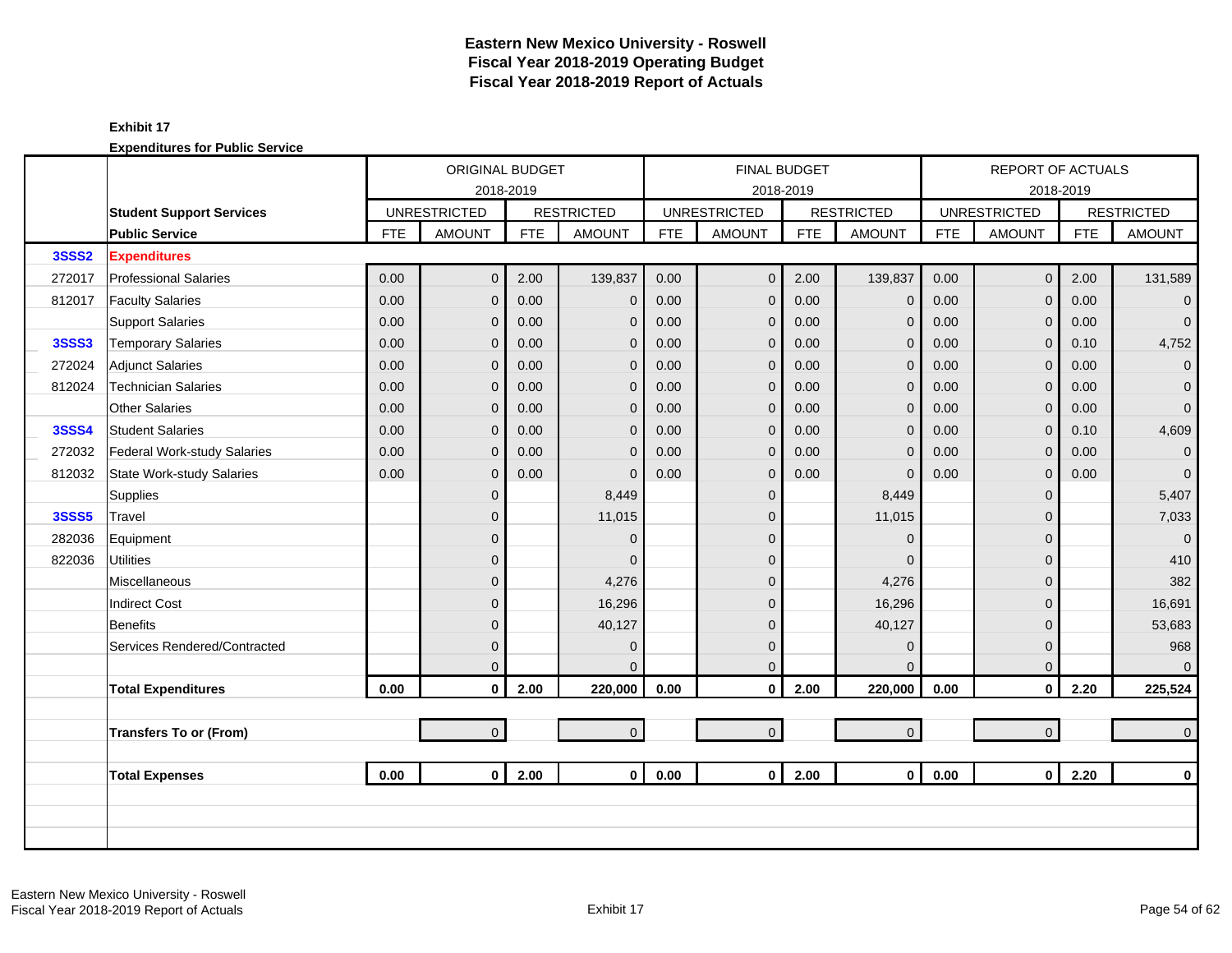|        |                                        |            | ORIGINAL BUDGET     |            |                   |            | FINAL BUDGET        |            |                   |            | REPORT OF ACTUALS   |            |                   |
|--------|----------------------------------------|------------|---------------------|------------|-------------------|------------|---------------------|------------|-------------------|------------|---------------------|------------|-------------------|
|        |                                        |            | 2018-2019           |            |                   |            |                     | 2018-2019  |                   |            | 2018-2019           |            |                   |
|        | Xcel Solar                             |            | <b>UNRESTRICTED</b> |            | <b>RESTRICTED</b> |            | <b>UNRESTRICTED</b> |            | <b>RESTRICTED</b> |            | <b>UNRESTRICTED</b> |            | <b>RESTRICTED</b> |
|        | <b>Public Service</b>                  | <b>FTE</b> | AMOUNT              | <b>FTE</b> | <b>AMOUNT</b>     | <b>FTE</b> | <b>AMOUNT</b>       | <b>FTE</b> | <b>AMOUNT</b>     | <b>FTE</b> | <b>AMOUNT</b>       | <b>FTE</b> | <b>AMOUNT</b>     |
| 3SLR   | <b>Revenues</b>                        |            |                     |            |                   |            |                     |            |                   |            |                     |            |                   |
| 278008 | Tuition and Miscellaneous Fees         |            | $\overline{0}$      |            | $\mathbf 0$       |            | $\overline{0}$      |            | $\mathbf 0$       |            | $\mathbf 0$         |            | $\overline{0}$    |
| 830008 | Federal Government Appropriations      |            | $\mathbf{0}$        |            | $\mathbf{0}$      |            | $\mathbf{0}$        |            | $\mathbf{0}$      |            | $\Omega$            |            | $\Omega$          |
|        | <b>State Government Appropriations</b> |            | $\overline{0}$      |            | $\mathbf{0}$      |            | $\mathbf{0}$        |            | $\mathbf{0}$      |            | $\Omega$            |            | 0                 |
|        | <b>Local Government Appropriations</b> |            | $\mathbf{0}$        |            | $\mathbf{0}$      |            | $\mathbf{0}$        |            | $\mathbf{0}$      |            | $\mathbf{0}$        |            | 0                 |
|        | Federal Grants and Contracts           |            | $\mathbf{0}$        |            | $\mathbf{0}$      |            | $\mathbf{0}$        |            | $\mathbf{0}$      |            | $\Omega$            |            | $\mathbf{0}$      |
|        | <b>State Grants and Contracts</b>      |            | $\overline{0}$      |            | $\Omega$          |            | $\Omega$            |            | $\Omega$          |            | $\Omega$            |            | 0                 |
|        | <b>Local Grants and Contracts</b>      |            | $\overline{0}$      |            | $\mathbf{0}$      |            | $\Omega$            |            | $\overline{0}$    |            | $\Omega$            |            | $\mathbf 0$       |
|        | <b>Private Gifts</b>                   |            | $\overline{0}$      |            | $\mathbf{0}$      |            | $\mathbf{0}$        |            | $\mathbf{0}$      |            | $\Omega$            |            | 0                 |
|        | Endowments, Land, and Perm Fund        |            | $\overline{0}$      |            | $\Omega$          |            | $\Omega$            |            | $\mathbf{0}$      |            | $\Omega$            |            | 0                 |
|        | Sales and Services                     |            | $\mathsf{O}\xspace$ |            | $\mathbf{0}$      |            | $\mathbf{0}$        |            | $\mathbf{0}$      |            | $\mathbf{0}$        |            | 0                 |
|        | Other Sources                          |            | $\overline{0}$      |            | $\mathbf 0$       |            | $\mathbf 0$         |            | $\mathbf 0$       |            | $\mathbf 0$         |            | $\mathbf 0$       |
|        | <b>Total Revenues</b>                  |            | $\mathbf{0}$        |            | $\mathbf{0}$      |            | $\mathbf{0}$        |            | $\mathbf 0$       |            | $\mathbf{0}$        |            | $\mathbf{0}$      |
|        |                                        |            |                     |            |                   |            |                     |            |                   |            |                     |            |                   |
|        | <b>Beginning Balance</b>               |            | $\overline{0}$      |            | $\overline{0}$    |            | $\mathbf 0$         |            | $\mathbf 0$       |            | $\mathbf 0$         |            | 0                 |
|        |                                        |            |                     |            |                   |            |                     |            |                   |            |                     |            |                   |
|        | <b>Total Available</b>                 |            | $\mathbf{0}$        |            | $\mathbf{0}$      |            | $\mathbf 0$         |            | $\mathbf 0$       |            | $\mathbf{0}$        |            | $\mathbf 0$       |
|        |                                        |            |                     |            |                   |            |                     |            |                   |            |                     |            |                   |
|        |                                        |            |                     |            |                   |            |                     |            |                   |            |                     |            |                   |
|        |                                        |            |                     |            |                   |            |                     |            |                   |            |                     |            |                   |
|        |                                        |            |                     |            |                   |            |                     |            |                   |            |                     |            |                   |
|        |                                        |            |                     |            |                   |            |                     |            |                   |            |                     |            |                   |
|        |                                        |            |                     |            |                   |            |                     |            |                   |            |                     |            |                   |
|        |                                        |            |                     |            |                   |            |                     |            |                   |            |                     |            |                   |
|        |                                        |            |                     |            |                   |            |                     |            |                   |            |                     |            |                   |
|        |                                        |            |                     |            |                   |            |                     |            |                   |            |                     |            |                   |
|        |                                        |            |                     |            |                   |            |                     |            |                   |            |                     |            |                   |
|        |                                        |            |                     |            |                   |            |                     |            |                   |            |                     |            |                   |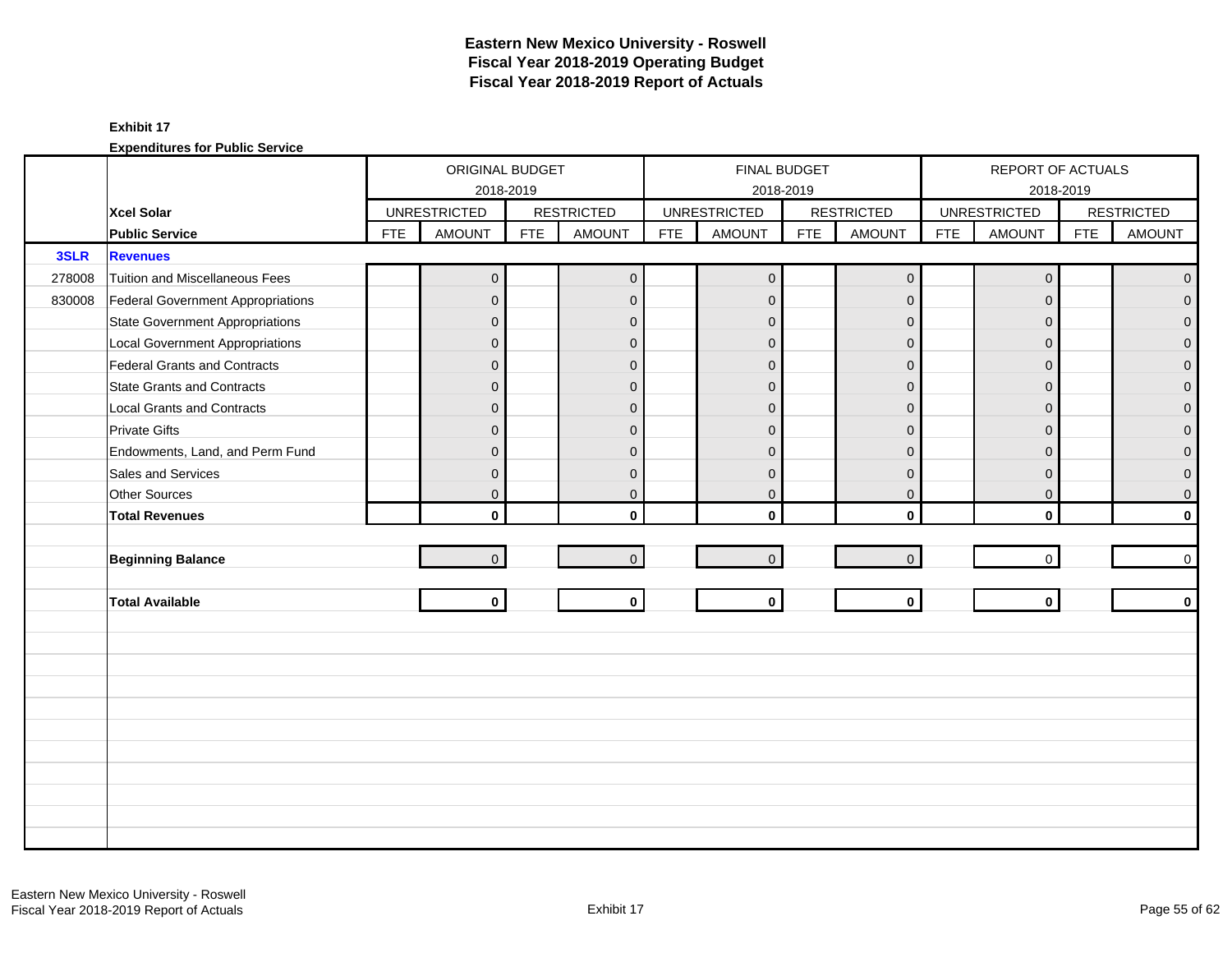|        |                                  |            | ORIGINAL BUDGET     |            |                   |            | <b>FINAL BUDGET</b> |            |                   |            | REPORT OF ACTUALS   |            |                     |
|--------|----------------------------------|------------|---------------------|------------|-------------------|------------|---------------------|------------|-------------------|------------|---------------------|------------|---------------------|
|        |                                  |            | 2018-2019           |            |                   |            | 2018-2019           |            |                   |            | 2018-2019           |            |                     |
|        | <b>Xcel Solar</b>                |            | <b>UNRESTRICTED</b> |            | <b>RESTRICTED</b> |            | <b>UNRESTRICTED</b> |            | <b>RESTRICTED</b> |            | <b>UNRESTRICTED</b> |            | <b>RESTRICTED</b>   |
|        | <b>Public Service</b>            | <b>FTE</b> | <b>AMOUNT</b>       | <b>FTE</b> | <b>AMOUNT</b>     | <b>FTE</b> | <b>AMOUNT</b>       | <b>FTE</b> | <b>AMOUNT</b>     | <b>FTE</b> | <b>AMOUNT</b>       | <b>FTE</b> | <b>AMOUNT</b>       |
| 3SLR   | <b>Expenditures</b>              |            |                     |            |                   |            |                     |            |                   |            |                     |            |                     |
| 278008 | <b>Professional Salaries</b>     | 0.00       | $\overline{0}$      | 0.00       | $\mathbf 0$       | 0.00       | $\mathbf 0$         | 0.00       | $\mathbf 0$       | 0.00       | $\overline{0}$      | 0.00       | $\mathbf{0}$        |
| 830008 | <b>Faculty Salaries</b>          | 0.00       | $\overline{0}$      | 0.00       | $\mathbf{0}$      | 0.00       | $\overline{0}$      | 0.00       | $\mathbf 0$       | 0.00       | $\Omega$            | 0.00       | $\mathbf 0$         |
|        | <b>Support Salaries</b>          | 0.00       | $\overline{0}$      | 0.00       | $\mathbf 0$       | 0.00       | $\mathbf{0}$        | 0.00       | $\mathbf{0}$      | 0.00       | $\mathbf 0$         | 0.00       | $\mathbf 0$         |
|        | <b>Temporary Salaries</b>        | 0.00       | $\mathbf{0}$        | 0.00       | $\mathbf 0$       | 0.00       | $\mathbf{0}$        | 0.00       | $\mathbf 0$       | 0.00       | $\mathbf{0}$        | 0.00       | $\pmb{0}$           |
|        | <b>Adjunct Salaries</b>          | 0.00       | $\overline{0}$      | 0.00       | $\mathbf{0}$      | 0.00       | $\mathbf{0}$        | 0.00       | $\mathbf 0$       | 0.00       | $\Omega$            | 0.00       | $\mathbf 0$         |
|        | <b>Technician Salaries</b>       | 0.00       | $\mathbf{0}$        | 0.00       | $\mathbf 0$       | 0.00       | $\mathbf 0$         | 0.00       | $\mathbf 0$       | 0.00       | $\mathbf{0}$        | 0.00       | $\mathbf 0$         |
|        | <b>Other Salaries</b>            | 0.00       | $\overline{0}$      | 0.00       | $\mathbf 0$       | 0.00       | $\mathbf{0}$        | 0.00       | $\mathbf 0$       | 0.00       | $\mathbf 0$         | 0.00       | $\pmb{0}$           |
|        | <b>Student Salaries</b>          | 0.00       | $\overline{0}$      | 0.00       | $\overline{0}$    | 0.00       | $\mathbf{0}$        | 0.00       | $\mathbf{0}$      | 0.00       | $\Omega$            | 0.00       | $\overline{0}$      |
|        | Federal Work-study Salaries      | 0.00       | $\overline{0}$      | 0.00       | $\mathbf 0$       | 0.00       | $\overline{0}$      | 0.00       | $\mathbf{0}$      | 0.00       | $\mathbf 0$         | 0.00       | $\overline{0}$      |
|        | <b>State Work-study Salaries</b> | 0.00       | $\overline{0}$      | 0.00       | $\mathbf{0}$      | 0.00       | $\mathbf{0}$        | 0.00       | $\mathbf 0$       | 0.00       | $\mathbf{0}$        | 0.00       | $\pmb{0}$           |
|        | Supplies                         |            | $\overline{0}$      |            | $\mathbf{0}$      |            | $\overline{0}$      |            | $\mathbf 0$       |            | $\Omega$            |            | $\mathbf 0$         |
|        | Travel                           |            | $\overline{0}$      |            | $\mathbf{0}$      |            | $\Omega$            |            | $\mathbf{0}$      |            | $\Omega$            |            | $\mathbf 0$         |
|        | Equipment                        |            | $\overline{0}$      |            | $\mathbf{0}$      |            | $\Omega$            |            | $\mathbf 0$       |            | $\Omega$            |            | $\pmb{0}$           |
|        | <b>Utilities</b>                 |            | $\mathbf 0$         |            | $\mathbf{0}$      |            | $\overline{0}$      |            | $\mathbf 0$       |            | $\Omega$            |            | $\overline{0}$      |
|        | Miscellaneous                    |            | $\mathbf{0}$        |            | $\mathbf{0}$      |            | $\Omega$            |            | $\mathbf{0}$      |            | $\Omega$            |            | $\mathsf{O}\xspace$ |
|        | <b>Indirect Cost</b>             |            | $\overline{0}$      |            | $\Omega$          |            | $\Omega$            |            | $\mathbf{0}$      |            | $\Omega$            |            | $\mathbf 0$         |
|        | <b>Benefits</b>                  |            | $\overline{0}$      |            | $\Omega$          |            | $\Omega$            |            | $\mathbf 0$       |            | $\Omega$            |            | $\overline{0}$      |
|        | Services Rendered/Contracted     |            | $\overline{0}$      |            | $\mathbf 0$       |            | $\overline{0}$      |            | $\mathbf 0$       |            | $\mathbf 0$         |            | $\mathbf 0$         |
|        |                                  |            | $\overline{0}$      |            | $\mathbf{0}$      |            | $\overline{0}$      |            | $\mathbf 0$       |            | $\mathbf{0}$        |            | $\mathbf 0$         |
|        | <b>Total Expenditures</b>        | 0.00       | $\mathbf 0$         | 0.00       | $\mathbf 0$       | $0.00\,$   | $\mathbf 0$         | 0.00       | $\mathbf 0$       | $0.00\,$   | $\mathbf 0$         | 0.00       | $\pmb{0}$           |
|        |                                  |            |                     |            |                   |            |                     |            |                   |            |                     |            |                     |
|        | <b>Transfers To or (From)</b>    |            | $\overline{0}$      |            | $\mathbf{0}$      |            | $\mathbf 0$         |            | $\mathbf 0$       |            | $\overline{0}$      |            | $\mathbf 0$         |
|        |                                  |            |                     |            |                   |            |                     |            |                   |            |                     |            |                     |
|        | <b>Ending Balance</b>            | 0.00       | $\mathbf{0}$        | 0.00       | $\mathbf{0}$      | 0.00       | $\mathbf{0}$        | 0.00       | $\mathbf{0}$      | 0.00       | $\overline{0}$      | 0.00       | $\mathbf 0$         |
|        |                                  |            |                     |            |                   |            |                     |            |                   |            |                     |            |                     |
|        |                                  |            |                     |            |                   |            |                     |            |                   |            |                     |            |                     |
|        |                                  |            |                     |            |                   |            |                     |            |                   |            |                     |            |                     |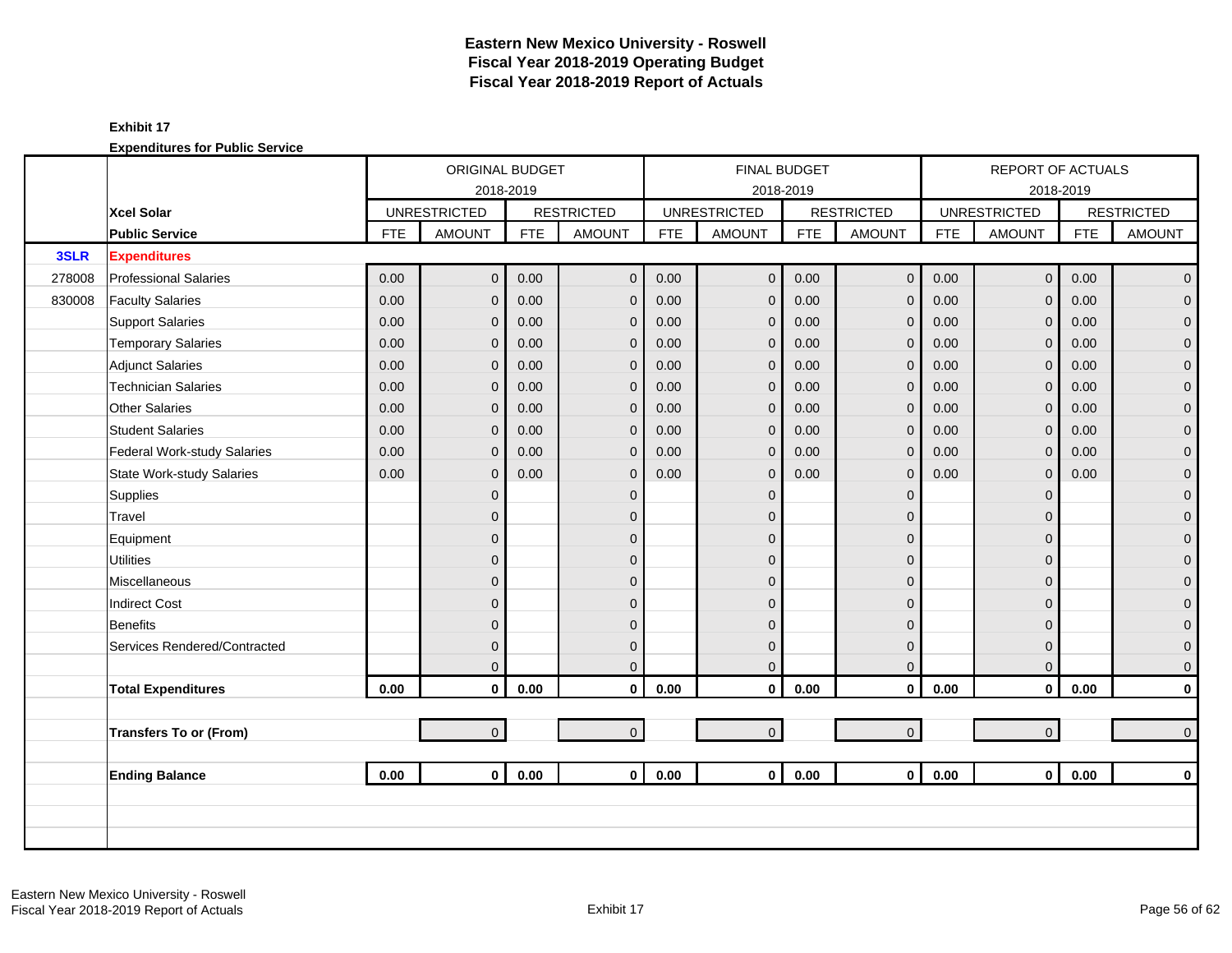|               |                                        |            | ORIGINAL BUDGET     |            |                   |            |                     | FINAL BUDGET |                     |            | REPORT OF ACTUALS   |            |                   |
|---------------|----------------------------------------|------------|---------------------|------------|-------------------|------------|---------------------|--------------|---------------------|------------|---------------------|------------|-------------------|
|               |                                        |            | 2018-2019           |            |                   |            |                     | 2018-2019    |                     |            |                     | 2018-2019  |                   |
|               | Talend Search (Old Year)               |            | <b>UNRESTRICTED</b> |            | <b>RESTRICTED</b> |            | <b>UNRESTRICTED</b> |              | <b>RESTRICTED</b>   |            | <b>UNRESTRICTED</b> |            | <b>RESTRICTED</b> |
|               | <b>Public Service</b>                  | <b>FTE</b> | <b>AMOUNT</b>       | <b>FTE</b> | <b>AMOUNT</b>     | <b>FTE</b> | <b>AMOUNT</b>       | <b>FTE</b>   | <b>AMOUNT</b>       | <b>FTE</b> | <b>AMOUNT</b>       | <b>FTE</b> | <b>AMOUNT</b>     |
| <b>3TALEG</b> | <b>Revenues</b>                        |            |                     |            |                   |            |                     |              |                     |            |                     |            |                   |
| 282046        | Tuition and Miscellaneous Fees         |            | $\mathbf 0$         |            | $\mathbf{0}$      |            | $\mathbf 0$         |              | $\mathsf{O}\xspace$ |            | $\mathbf 0$         |            | $\overline{0}$    |
| 812043        | Federal Government Appropriations      |            | $\overline{0}$      |            | $\mathbf{0}$      |            | $\mathbf{0}$        |              | $\mathbf{0}$        |            | $\mathbf{0}$        |            | $\overline{0}$    |
|               | <b>State Government Appropriations</b> |            | $\mathbf 0$         |            | $\Omega$          |            | $\Omega$            |              | $\mathbf{0}$        |            | $\Omega$            |            | $\overline{0}$    |
|               | <b>Local Government Appropriations</b> |            | $\mathbf 0$         |            | $\Omega$          |            | $\Omega$            |              | $\Omega$            |            | $\Omega$            |            | $\overline{0}$    |
|               | Federal Grants and Contracts           |            | 0                   |            | 450,000           |            | $\overline{0}$      |              | 450,000             |            | $\Omega$            |            | 534,952           |
|               | <b>State Grants and Contracts</b>      |            | $\mathbf{0}$        |            | $\Omega$          |            | $\Omega$            |              | $\Omega$            |            | $\Omega$            |            | $\overline{0}$    |
|               | <b>Local Grants and Contracts</b>      |            | 0                   |            | $\Omega$          |            | $\Omega$            |              | $\Omega$            |            | $\Omega$            |            | $\mathbf{0}$      |
|               | <b>Private Gifts</b>                   |            | $\overline{0}$      |            | $\mathbf{0}$      |            | $\overline{0}$      |              | $\mathbf{0}$        |            | $\Omega$            |            | $\overline{0}$    |
|               | Endowments, Land, and Perm Fund        |            | $\mathbf{0}$        |            | $\mathbf{0}$      |            | $\mathbf{0}$        |              | $\mathbf{0}$        |            | $\Omega$            |            | $\overline{0}$    |
|               | Sales and Services                     |            | $\mathbf{0}$        |            | $\mathbf{0}$      |            | $\Omega$            |              | $\mathbf{0}$        |            | $\Omega$            |            | $\mathbf 0$       |
|               | Other Sources                          |            | $\overline{0}$      |            | $\mathbf{0}$      |            | $\mathbf 0$         |              | $\mathbf{0}$        |            | $\mathbf 0$         |            | $\overline{0}$    |
|               | <b>Total Revenues</b>                  |            | $\mathbf{0}$        |            | 450,000           |            | $\mathbf{0}$        |              | 450,000             |            | $\mathbf{0}$        |            | 534,952           |
|               |                                        |            |                     |            |                   |            |                     |              |                     |            |                     |            |                   |
|               | <b>Beginning Balance</b>               |            | $\overline{0}$      |            | $\overline{0}$    |            | $\mathbf{0}$        |              | $\mathsf{O}\xspace$ |            | $\mathbf 0$         |            | $\overline{0}$    |
|               |                                        |            |                     |            |                   |            |                     |              |                     |            |                     |            |                   |
|               | <b>Total Available</b>                 |            | $\mathbf 0$         |            | 450,000           |            | $\mathbf 0$         |              | 450,000             |            | $\mathbf{0}$        |            | 534,952           |
|               |                                        |            |                     |            |                   |            |                     |              |                     |            |                     |            |                   |
|               |                                        |            |                     |            |                   |            |                     |              |                     |            |                     |            |                   |
|               |                                        |            |                     |            |                   |            |                     |              |                     |            |                     |            |                   |
|               |                                        |            |                     |            |                   |            |                     |              |                     |            |                     |            |                   |
|               |                                        |            |                     |            |                   |            |                     |              |                     |            |                     |            |                   |
|               |                                        |            |                     |            |                   |            |                     |              |                     |            |                     |            |                   |
|               |                                        |            |                     |            |                   |            |                     |              |                     |            |                     |            |                   |
|               |                                        |            |                     |            |                   |            |                     |              |                     |            |                     |            |                   |
|               |                                        |            |                     |            |                   |            |                     |              |                     |            |                     |            |                   |
|               |                                        |            |                     |            |                   |            |                     |              |                     |            |                     |            |                   |
|               |                                        |            |                     |            |                   |            |                     |              |                     |            |                     |            |                   |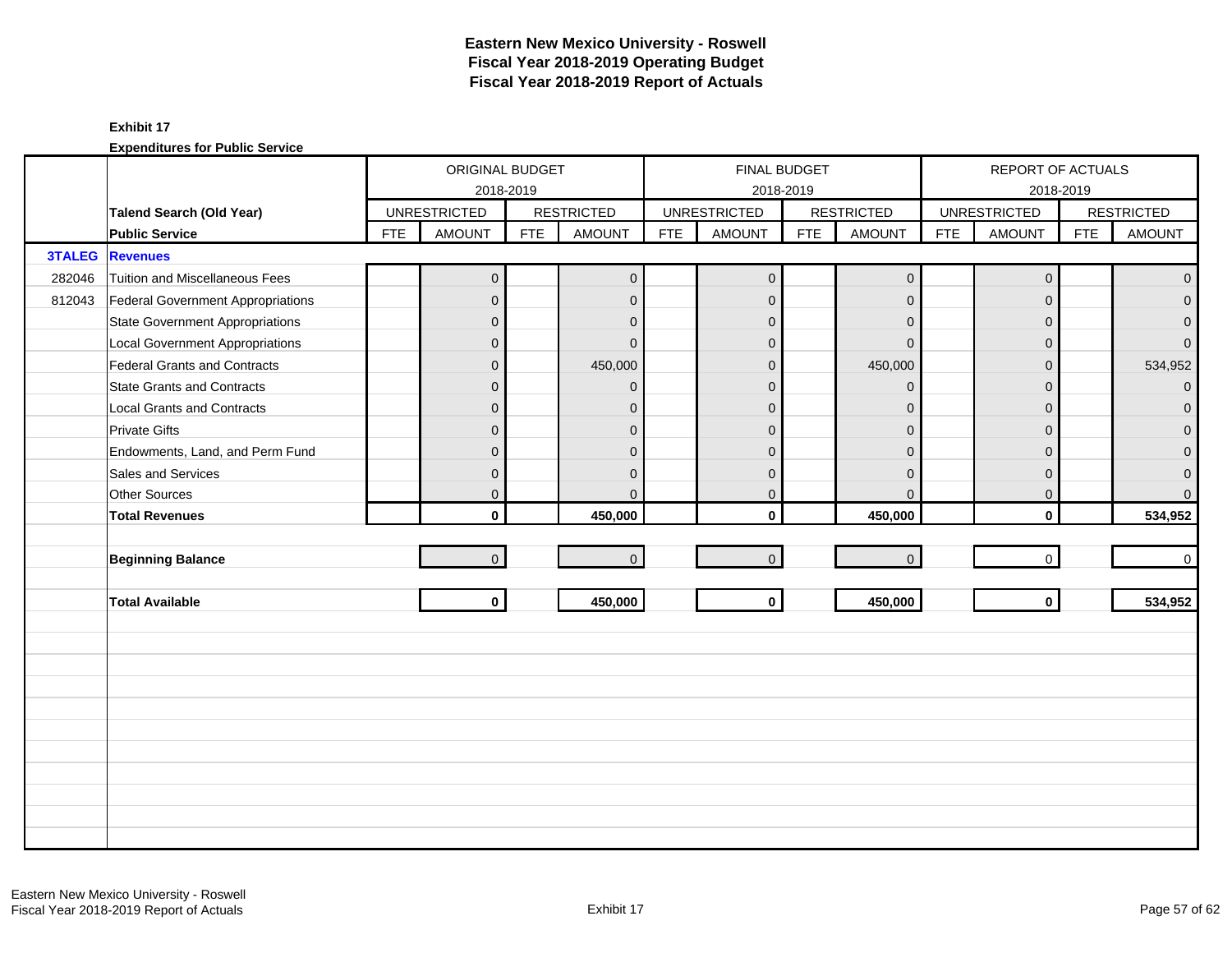|               |                                  |            | ORIGINAL BUDGET     |            |                   |            | <b>FINAL BUDGET</b> |            |                   |            | REPORT OF ACTUALS   |            |                   |
|---------------|----------------------------------|------------|---------------------|------------|-------------------|------------|---------------------|------------|-------------------|------------|---------------------|------------|-------------------|
|               |                                  |            | 2018-2019           |            |                   |            | 2018-2019           |            |                   |            |                     | 2018-2019  |                   |
|               | Talend Search (Old Year)         |            | <b>UNRESTRICTED</b> |            | <b>RESTRICTED</b> |            | <b>UNRESTRICTED</b> |            | <b>RESTRICTED</b> |            | <b>UNRESTRICTED</b> |            | <b>RESTRICTED</b> |
|               | <b>Public Service</b>            | <b>FTE</b> | <b>AMOUNT</b>       | <b>FTE</b> | <b>AMOUNT</b>     | <b>FTE</b> | <b>AMOUNT</b>       | <b>FTE</b> | <b>AMOUNT</b>     | <b>FTE</b> | <b>AMOUNT</b>       | <b>FTE</b> | <b>AMOUNT</b>     |
| <b>3TALEG</b> | <b>Expenditures</b>              |            |                     |            |                   |            |                     |            |                   |            |                     |            |                   |
| 282046        | <b>Professional Salaries</b>     | 0.00       | $\overline{0}$      | 4.50       | 245,292           | 0.00       | $\mathbf 0$         | 4.50       | 245,292           | 0.00       | $\overline{0}$      | 4.50       | 234,785           |
| 812043        | <b>Faculty Salaries</b>          | 0.00       | $\overline{0}$      | 0.00       | $\mathbf{0}$      | 0.00       | $\overline{0}$      | 0.00       | $\mathbf 0$       | 0.00       | $\overline{0}$      | 0.00       | $\overline{0}$    |
|               | <b>Support Salaries</b>          | 0.00       | $\overline{0}$      | 0.00       | $\mathbf 0$       | 0.00       | $\mathbf{0}$        | 0.00       | $\mathbf{0}$      | 0.00       | $\overline{0}$      | 1.00       | 23,336            |
|               | <b>Temporary Salaries</b>        | 0.00       | $\overline{0}$      | 0.00       | $\mathbf 0$       | 0.00       | $\mathbf{0}$        | 0.00       | $\mathbf{0}$      | 0.00       | $\mathbf{0}$        | 0.75       | 22,793            |
|               | <b>Adjunct Salaries</b>          | 0.00       | $\overline{0}$      | 0.00       | $\mathbf{0}$      | 0.00       | $\mathbf{0}$        | 0.00       | $\mathbf{0}$      | 0.00       | $\mathbf{0}$        | 0.00       | $\mathbf 0$       |
|               | <b>Technician Salaries</b>       | 0.00       | $\overline{0}$      | 0.00       | $\mathbf 0$       | 0.00       | $\mathbf{0}$        | 0.00       | $\mathbf{0}$      | 0.00       | $\mathbf 0$         | 0.00       | $\mathbf{0}$      |
|               | <b>Other Salaries</b>            | 0.00       | $\overline{0}$      | 0.00       | $\mathbf 0$       | 0.00       | $\mathbf{0}$        | 0.00       | $\mathbf{0}$      | 0.00       | $\mathbf{0}$        | 0.00       | $\overline{0}$    |
|               | <b>Student Salaries</b>          | 0.00       | $\overline{0}$      | 0.00       | $\overline{0}$    | 0.00       | $\mathbf{0}$        | 0.00       | $\mathbf{0}$      | 0.00       | $\Omega$            | 0.25       | 11,456            |
|               | Federal Work-study Salaries      | 0.00       | $\overline{0}$      | 0.00       | $\mathbf{0}$      | 0.00       | $\overline{0}$      | 0.00       | $\mathbf{0}$      | 0.00       | $\mathsf{O}\xspace$ | 0.00       | $\overline{0}$    |
|               | <b>State Work-study Salaries</b> | 0.00       | $\overline{0}$      | 0.00       | $\mathbf{0}$      | 0.00       | $\mathbf{0}$        | 0.00       | $\Omega$          | 0.00       | $\mathbf 0$         | 0.00       | $\overline{0}$    |
|               | Supplies                         |            | $\mathbf{0}$        |            | 32,243            |            | $\overline{0}$      |            | 32,243            |            | $\mathbf{0}$        |            | 10,821            |
|               | Travel                           |            | $\mathbf{0}$        |            | 11,165            |            | $\overline{0}$      |            | 11,165            |            | $\mathbf{0}$        |            | 31,589            |
|               | Equipment                        |            | $\overline{0}$      |            | $\mathbf{0}$      |            | $\Omega$            |            | $\mathbf{0}$      |            | $\overline{0}$      |            | 2,379             |
|               | <b>Utilities</b>                 |            | $\overline{0}$      |            | $\mathbf{0}$      |            | $\overline{0}$      |            | $\mathbf 0$       |            | $\mathbf{0}$        |            | 602               |
|               | Miscellaneous                    |            | $\overline{0}$      |            | $\Omega$          |            | $\Omega$            |            | $\Omega$          |            | $\Omega$            |            | 596               |
|               | <b>Indirect Cost</b>             |            | $\overline{0}$      |            | 45,000            |            | $\Omega$            |            | 45,000            |            | $\Omega$            |            | 39,626            |
|               | Benefits                         |            | $\overline{0}$      |            | 110,381           |            | $\overline{0}$      |            | 110,381           |            | $\Omega$            |            | 134,953           |
|               | Services Rendered/Contracted     |            | $\overline{0}$      |            | 5,919             |            | $\overline{0}$      |            | 5,919             |            | $\mathbf 0$         |            | 22,016            |
|               |                                  |            | $\overline{0}$      |            | $\Omega$          |            | $\Omega$            |            | $\mathbf{0}$      |            | $\mathbf{0}$        |            |                   |
|               | <b>Total Expenditures</b>        | 0.00       | $\mathbf 0$         | 4.50       | 450,000           | $0.00\,$   | $\mathbf 0$         | 4.50       | 450,000           | 0.00       | $\mathbf{0}$        | 6.50       | 534,952           |
|               |                                  |            |                     |            |                   |            |                     |            |                   |            |                     |            |                   |
|               | <b>Transfers To or (From)</b>    |            | $\overline{0}$      |            | $\overline{0}$    |            | $\mathbf 0$         |            | $\mathbf{0}$      |            | $\overline{0}$      |            | $\overline{0}$    |
|               |                                  |            |                     |            |                   |            |                     |            |                   |            |                     |            |                   |
|               | <b>Ending Balance</b>            | 0.00       | $\overline{0}$      | 4.50       | $\mathbf{0}$      | 0.00       | $\mathbf{0}$        | 4.50       | $\mathbf{0}$      | 0.00       | $\overline{0}$      | 6.50       | $\bf{0}$          |
|               |                                  |            |                     |            |                   |            |                     |            |                   |            |                     |            |                   |
|               |                                  |            |                     |            |                   |            |                     |            |                   |            |                     |            |                   |
|               |                                  |            |                     |            |                   |            |                     |            |                   |            |                     |            |                   |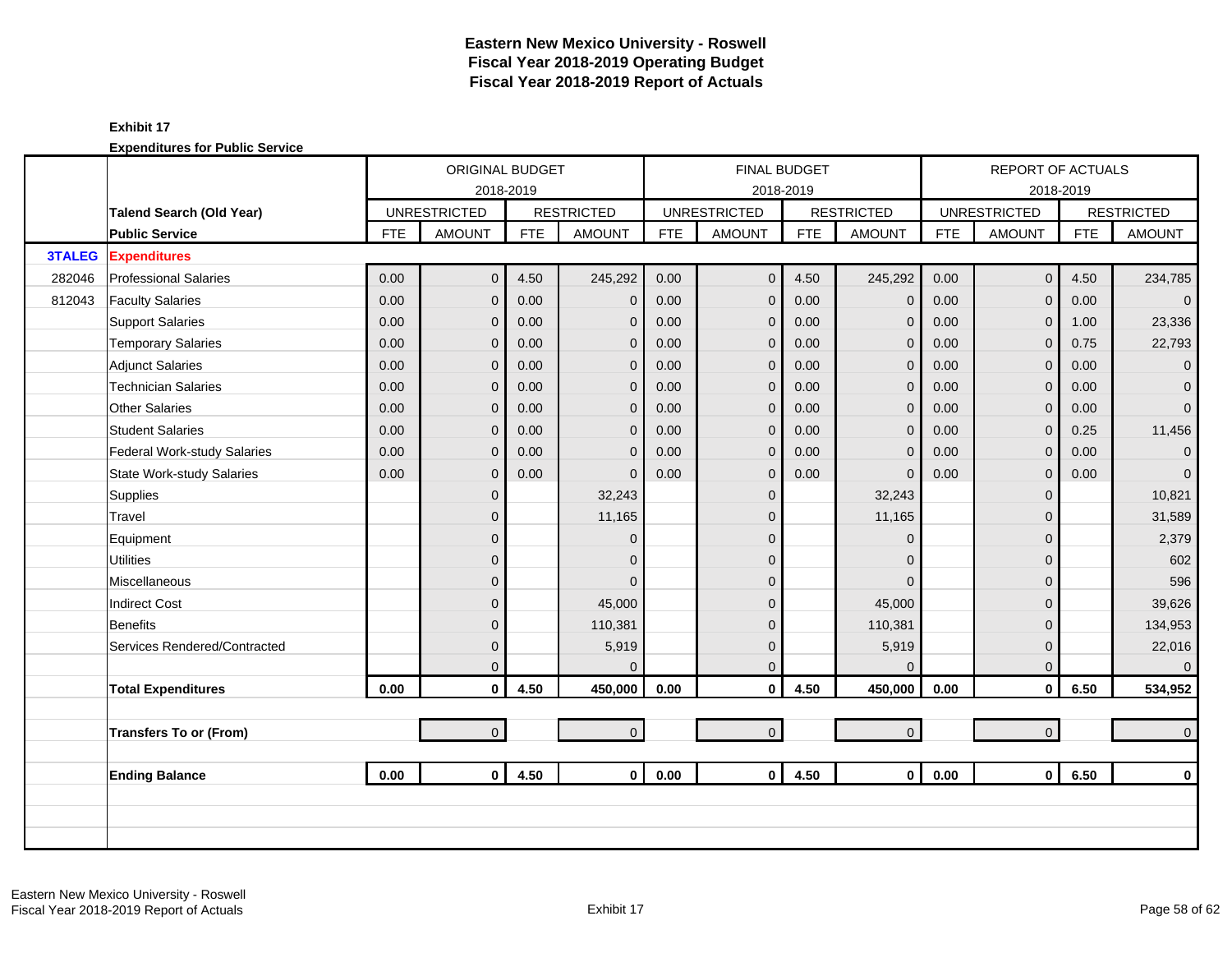|        |                                        |            | ORIGINAL BUDGET     |            |                   |            |                     | FINAL BUDGET |                   |            | REPORT OF ACTUALS   |            |                   |
|--------|----------------------------------------|------------|---------------------|------------|-------------------|------------|---------------------|--------------|-------------------|------------|---------------------|------------|-------------------|
|        |                                        |            | 2018-2019           |            |                   |            |                     | 2018-2019    |                   |            |                     | 2018-2019  |                   |
|        | <b>Upwpard Bound (New Year)</b>        |            | <b>UNRESTRICTED</b> |            | <b>RESTRICTED</b> |            | <b>UNRESTRICTED</b> |              | <b>RESTRICTED</b> |            | <b>UNRESTRICTED</b> |            | <b>RESTRICTED</b> |
|        | <b>Public Service</b>                  | <b>FTE</b> | <b>AMOUNT</b>       | <b>FTE</b> | <b>AMOUNT</b>     | <b>FTE</b> | <b>AMOUNT</b>       | <b>FTE</b>   | <b>AMOUNT</b>     | <b>FTE</b> | <b>AMOUNT</b>       | <b>FTE</b> | <b>AMOUNT</b>     |
|        | <b>3UPBDG</b> Revenues                 |            |                     |            |                   |            |                     |              |                   |            |                     |            |                   |
| 282050 | Tuition and Miscellaneous Fees         |            | $\overline{0}$      |            | $\mathbf 0$       |            | $\mathbf 0$         |              | $\mathbf 0$       |            | $\mathbf 0$         |            | $\mathbf{0}$      |
| 812045 | Federal Government Appropriations      |            | $\overline{0}$      |            | $\mathbf{0}$      |            | $\mathbf{0}$        |              | $\mathbf{0}$      |            | $\mathbf{0}$        |            | $\overline{0}$    |
|        | <b>State Government Appropriations</b> |            | $\mathbf 0$         |            | $\Omega$          |            | $\mathbf{0}$        |              | $\mathbf{0}$      |            | $\Omega$            |            | $\mathbf{0}$      |
|        | Local Government Appropriations        |            | $\mathbf 0$         |            | $\Omega$          |            | $\Omega$            |              | $\Omega$          |            | $\Omega$            |            | $\overline{0}$    |
|        | Federal Grants and Contracts           |            | $\mathbf 0$         |            | 305,217           |            | $\mathbf{0}$        |              | 305,217           |            | $\Omega$            |            | 291,367           |
|        | <b>State Grants and Contracts</b>      |            | $\mathbf{0}$        |            | $\Omega$          |            | $\Omega$            |              | $\mathbf{0}$      |            | $\Omega$            |            | $\overline{0}$    |
|        | Local Grants and Contracts             |            | 0                   |            | $\mathbf{0}$      |            | $\Omega$            |              | $\mathbf{0}$      |            | $\mathbf{0}$        |            | $\mathbf{0}$      |
|        | <b>Private Gifts</b>                   |            | $\overline{0}$      |            | $\Omega$          |            | $\Omega$            |              | $\mathbf{0}$      |            | $\Omega$            |            | $\Omega$          |
|        | Endowments, Land, and Perm Fund        |            | $\mathbf{0}$        |            | $\Omega$          |            | $\Omega$            |              | $\Omega$          |            | $\Omega$            |            | 0                 |
|        | Sales and Services                     |            | $\mathbf 0$         |            | $\mathbf{0}$      |            | $\mathbf{0}$        |              | $\mathbf{0}$      |            | $\mathbf{0}$        |            | $\mathbf 0$       |
|        | Other Sources                          |            | $\overline{0}$      |            | $\Omega$          |            | $\mathbf 0$         |              | $\mathbf 0$       |            | $\mathbf 0$         |            | $\mathbf{0}$      |
|        | <b>Total Revenues</b>                  |            | $\mathbf{0}$        |            | 305,217           |            | $\mathbf{0}$        |              | 305,217           |            | $\mathbf{0}$        |            | 291,367           |
|        |                                        |            |                     |            |                   |            |                     |              |                   |            |                     |            |                   |
|        | <b>Beginning Balance</b>               |            | $\mathbf 0$         |            | $\Omega$          |            | $\overline{0}$      |              | $\mathbf 0$       |            | $\mathbf 0$         |            | $\mathbf 0$       |
|        |                                        |            |                     |            |                   |            |                     |              |                   |            |                     |            |                   |
|        | <b>Total Available</b>                 |            | $\mathbf{0}$        |            | 305,217           |            | $\mathbf{0}$        |              | 305,217           |            | $\mathbf{0}$        |            | 291,367           |
|        |                                        |            |                     |            |                   |            |                     |              |                   |            |                     |            |                   |
|        |                                        |            |                     |            |                   |            |                     |              |                   |            |                     |            |                   |
|        |                                        |            |                     |            |                   |            |                     |              |                   |            |                     |            |                   |
|        |                                        |            |                     |            |                   |            |                     |              |                   |            |                     |            |                   |
|        |                                        |            |                     |            |                   |            |                     |              |                   |            |                     |            |                   |
|        |                                        |            |                     |            |                   |            |                     |              |                   |            |                     |            |                   |
|        |                                        |            |                     |            |                   |            |                     |              |                   |            |                     |            |                   |
|        |                                        |            |                     |            |                   |            |                     |              |                   |            |                     |            |                   |
|        |                                        |            |                     |            |                   |            |                     |              |                   |            |                     |            |                   |
|        |                                        |            |                     |            |                   |            |                     |              |                   |            |                     |            |                   |
|        |                                        |            |                     |            |                   |            |                     |              |                   |            |                     |            |                   |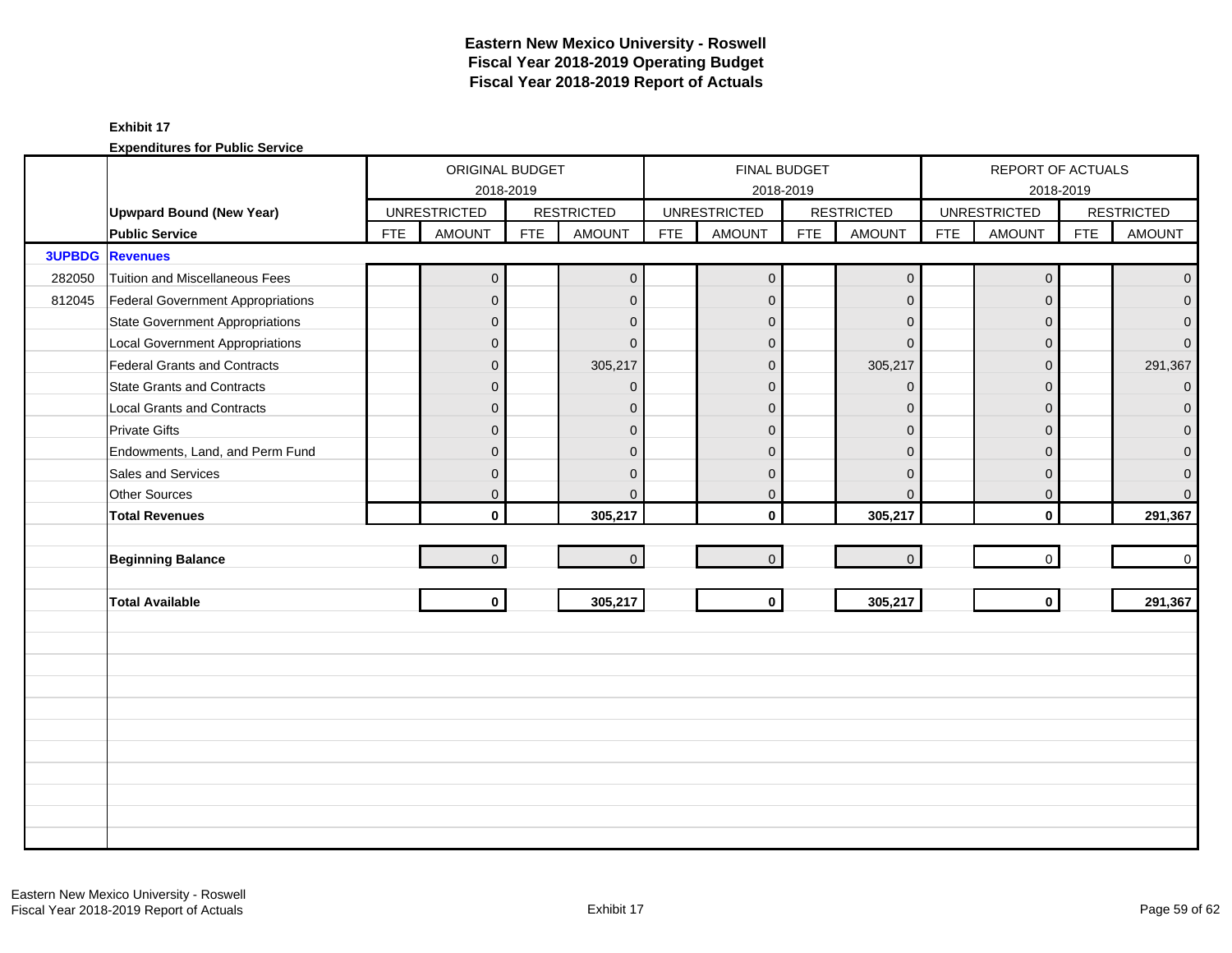|               |                                  |            | ORIGINAL BUDGET     |            |                   |            | FINAL BUDGET        |            |                   |            | <b>REPORT OF ACTUALS</b> |            |                   |
|---------------|----------------------------------|------------|---------------------|------------|-------------------|------------|---------------------|------------|-------------------|------------|--------------------------|------------|-------------------|
|               |                                  |            | 2018-2019           |            |                   |            | 2018-2019           |            |                   |            |                          | 2018-2019  |                   |
|               | <b>Upwpard Bound (New Year)</b>  |            | <b>UNRESTRICTED</b> |            | <b>RESTRICTED</b> |            | <b>UNRESTRICTED</b> |            | <b>RESTRICTED</b> |            | <b>UNRESTRICTED</b>      |            | <b>RESTRICTED</b> |
|               | <b>Public Service</b>            | <b>FTE</b> | <b>AMOUNT</b>       | <b>FTE</b> | <b>AMOUNT</b>     | <b>FTE</b> | <b>AMOUNT</b>       | <b>FTE</b> | <b>AMOUNT</b>     | <b>FTE</b> | <b>AMOUNT</b>            | <b>FTE</b> | <b>AMOUNT</b>     |
| <b>3UPBDG</b> | <b>Expenditures</b>              |            |                     |            |                   |            |                     |            |                   |            |                          |            |                   |
| 282050        | <b>Professional Salaries</b>     | 0.00       | $\overline{0}$      | 0.50       | 38,840            | 0.00       | $\mathbf 0$         | 0.50       | 38,840            | 0.00       | $\overline{0}$           | 2.00       | 100,434           |
| 812045        | <b>Faculty Salaries</b>          | 0.00       | $\mathbf{0}$        | 3.00       | 103,055           | 0.00       | $\mathbf 0$         | 3.00       | 103,055           | 0.00       | $\mathbf 0$              | 0.00       | $\mathbf 0$       |
|               | <b>Support Salaries</b>          | 0.00       | $\mathbf 0$         | 0.00       | $\mathbf{0}$      | 0.00       | $\mathbf 0$         | 0.00       | $\mathbf 0$       | 0.00       | $\mathbf 0$              | 0.00       | $\overline{0}$    |
|               | <b>Temporary Salaries</b>        | 0.00       | $\mathbf{0}$        | 0.00       | $\mathbf{0}$      | 0.00       | $\mathbf{0}$        | 0.00       | $\mathbf{0}$      | 0.00       | $\mathbf{0}$             | 0.33       | 16,416            |
|               | <b>Adjunct Salaries</b>          | 0.00       | $\overline{0}$      | 0.00       | $\mathbf{0}$      | 0.00       | $\overline{0}$      | 0.00       | $\mathbf{0}$      | 0.00       | $\overline{0}$           | 0.40       | 25,417            |
|               | <b>Technician Salaries</b>       | 0.00       | $\Omega$            | 0.00       | $\mathbf{0}$      | 0.00       | $\mathbf{0}$        | 0.00       | $\Omega$          | 0.00       | $\mathbf 0$              | 0.00       | $\mathbf{0}$      |
|               | <b>Other Salaries</b>            | 0.00       | $\Omega$            | 0.00       | $\mathbf{0}$      | 0.00       | $\mathbf{0}$        | 0.00       | $\mathbf{0}$      | 0.00       | $\mathbf{0}$             | 0.00       | $\overline{0}$    |
|               | <b>Student Salaries</b>          | 0.00       | 0                   | 0.09       | 1,500             | 0.00       | $\mathbf{0}$        | 0.09       | 1,500             | 0.00       | $\overline{0}$           | 0.13       | 5,472             |
|               | Federal Work-study Salaries      | 0.00       | $\mathbf{0}$        | 0.00       | $\mathbf 0$       | 0.00       | $\mathbf 0$         | 0.00       | $\mathbf{0}$      | 0.00       | $\mathbf 0$              | 0.00       | $\mathbf 0$       |
|               | <b>State Work-study Salaries</b> | 0.00       | $\mathbf 0$         | 0.00       | $\mathbf 0$       | 0.00       | $\mathbf 0$         | 0.00       | $\mathbf{0}$      | 0.00       | $\mathbf 0$              | 0.00       | $\overline{0}$    |
|               | Supplies                         |            | $\overline{0}$      |            | 27,240            |            | $\mathbf 0$         |            | 27,240            |            | $\mathbf 0$              |            | 10,226            |
|               | Travel                           |            | $\mathbf 0$         |            | 14,000            |            | $\Omega$            |            | 14,000            |            | $\mathbf{0}$             |            | 36,154            |
|               | Equipment                        |            | 0                   |            | 12,145            |            | $\Omega$            |            | 12,145            |            | $\mathbf{0}$             |            | $\Omega$          |
|               | <b>Utilities</b>                 |            | $\overline{0}$      |            | $\Omega$          |            | $\overline{0}$      |            | $\mathbf{0}$      |            | $\Omega$                 |            | 604               |
|               | Miscellaneous                    |            | $\mathbf{0}$        |            | $\Omega$          |            | $\mathbf{0}$        |            | $\Omega$          |            | $\mathbf{0}$             |            | 5,029             |
|               | <b>Indirect Cost</b>             |            | 0                   |            | 25,535            |            | $\mathbf{0}$        |            | 25,535            |            | $\Omega$                 |            | 19,946            |
|               | <b>Benefits</b>                  |            | 0                   |            | 67,153            |            | $\mathbf{0}$        |            | 67,153            |            | $\Omega$                 |            | 51,380            |
|               | Services Rendered/Contracted     |            | $\mathbf 0$         |            | 15,749            |            | $\mathbf 0$         |            | 15,749            |            | $\mathbf 0$              |            | 20,289            |
|               |                                  |            | 0                   |            | $\Omega$          |            | $\Omega$            |            | $\mathbf{0}$      |            | $\mathbf{0}$             |            | $\Omega$          |
|               | <b>Total Expenditures</b>        | 0.00       | $\mathbf 0$         | 3.59       | 305,217           | 0.00       | $\mathbf 0$         | 3.59       | 305,217           | 0.00       | $\mathbf{0}$             | 2.86       | 291,367           |
|               |                                  |            |                     |            |                   |            |                     |            |                   |            |                          |            |                   |
|               | <b>Transfers To or (From)</b>    |            | $\overline{0}$      |            | $\overline{0}$    |            | $\mathbf 0$         |            | $\mathbf{0}$      |            | $\overline{0}$           |            | $\overline{0}$    |
|               | <b>Ending Balance</b>            | 0.00       | $\mathbf{0}$        | 3.59       | $\mathbf{0}$      | 0.00       | $\mathbf 0$         | 3.59       | $\mathbf 0$       | 0.00       | $\overline{0}$           | 2.86       | $\mathbf{0}$      |
|               |                                  |            |                     |            |                   |            |                     |            |                   |            |                          |            |                   |
|               |                                  |            |                     |            |                   |            |                     |            |                   |            |                          |            |                   |
|               |                                  |            |                     |            |                   |            |                     |            |                   |            |                          |            |                   |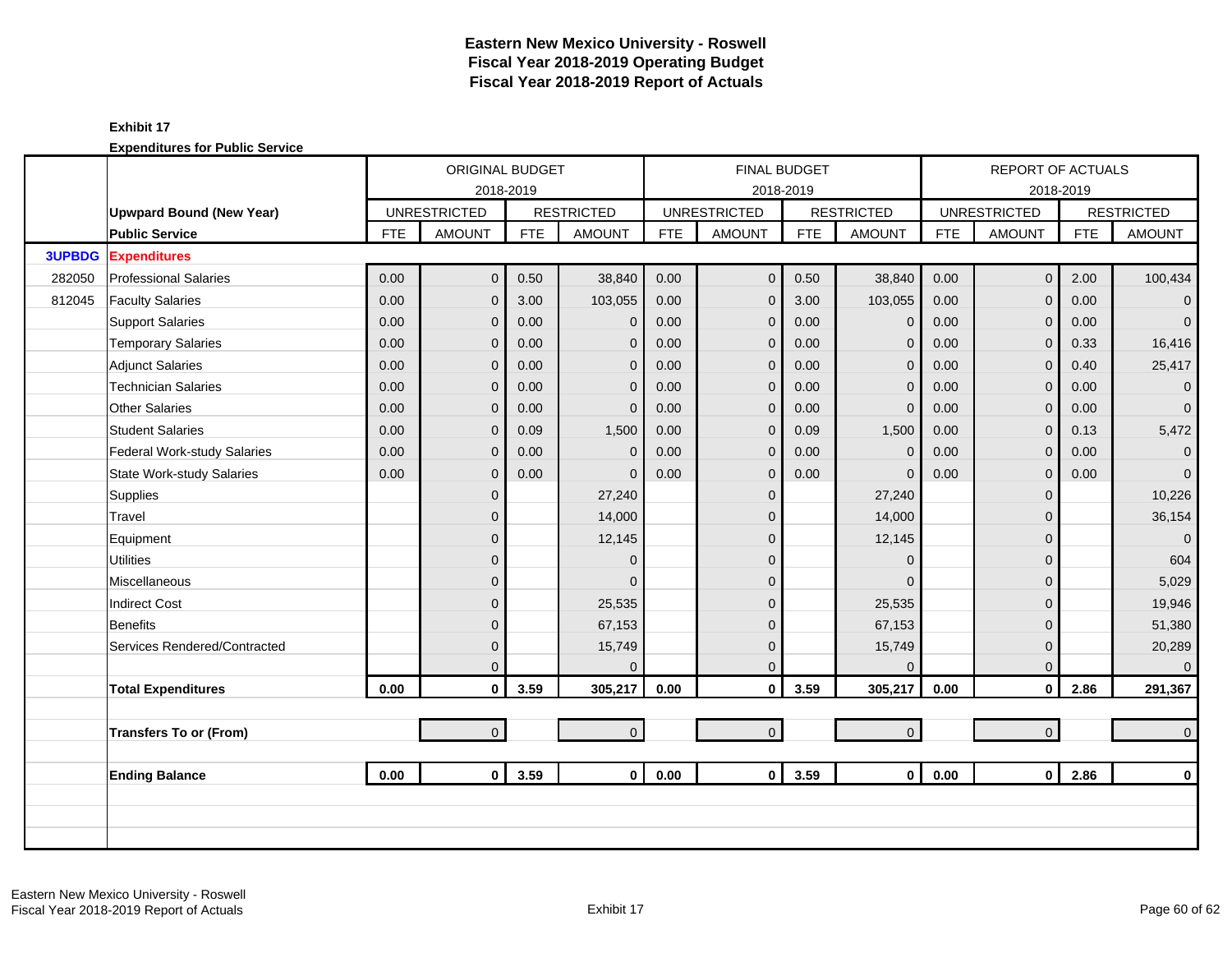#### **Exhibit 17**

|              |                                          |            | ORIGINAL BUDGET     |            |                   |            |                     | FINAL BUDGET |                   |            | REPORT OF ACTUALS   |            |                   |
|--------------|------------------------------------------|------------|---------------------|------------|-------------------|------------|---------------------|--------------|-------------------|------------|---------------------|------------|-------------------|
|              |                                          |            | 2018-2019           |            |                   |            | 2018-2019           |              |                   |            | 2018-2019           |            |                   |
|              |                                          |            | <b>UNRESTRICTED</b> |            | <b>RESTRICTED</b> |            | <b>UNRESTRICTED</b> |              | <b>RESTRICTED</b> |            | <b>UNRESTRICTED</b> |            | <b>RESTRICTED</b> |
|              | <b>Public Service</b>                    | <b>FTE</b> | <b>AMOUNT</b>       | <b>FTE</b> | <b>AMOUNT</b>     | <b>FTE</b> | <b>AMOUNT</b>       | <b>FTE</b>   | <b>AMOUNT</b>     | <b>FTE</b> | <b>AMOUNT</b>       | <b>FTE</b> | <b>AMOUNT</b>     |
| <b>Other</b> | <b>Revenues</b>                          |            |                     |            |                   |            |                     |              |                   |            |                     |            |                   |
| 173000       | <b>Tuition and Miscellaneous Fees</b>    |            | $\mathbf 0$         |            | $\mathbf 0$       |            | $\mathbf 0$         |              | $\pmb{0}$         |            | $\mathbf 0$         |            | $\overline{0}$    |
|              | <b>Federal Government Appropriations</b> |            | $\mathbf{0}$        |            | $\mathbf 0$       |            | $\overline{0}$      |              | $\overline{0}$    |            | $\mathbf 0$         |            | $\overline{0}$    |
|              | <b>State Government Appropriations</b>   |            | $\mathbf{0}$        |            | $\mathbf 0$       |            | $\Omega$            |              | $\mathbf{0}$      |            | $\overline{0}$      |            | $\overline{0}$    |
|              | <b>Local Government Appropriations</b>   |            | $\mathbf{0}$        |            | $\mathbf 0$       |            | $\Omega$            |              | $\Omega$          |            | $\Omega$            |            | $\overline{0}$    |
|              | <b>Federal Grants and Contracts</b>      |            | $\mathbf{0}$        |            | $\mathbf 0$       |            | $\Omega$            |              | $\mathbf{0}$      |            | $\mathbf{0}$        |            | $\overline{0}$    |
|              | <b>State Grants and Contracts</b>        |            | $\mathbf{0}$        |            | $\mathbf{0}$      |            | $\Omega$            |              | $\Omega$          |            | $\overline{0}$      |            | $\overline{0}$    |
|              | <b>Local Grants and Contracts</b>        |            | $\mathbf{0}$        |            | $\mathbf 0$       |            | $\Omega$            |              | $\Omega$          |            | $\mathbf{0}$        |            | $\mathbf{0}$      |
|              | <b>Private Gifts</b>                     |            | $\mathbf{0}$        |            | $\mathbf 0$       |            | $\Omega$            |              | $\Omega$          |            | $\mathbf{0}$        |            | $\overline{0}$    |
|              | Endowments, Land, and Perm Fund          |            | $\mathbf{0}$        |            | $\mathbf 0$       |            | $\Omega$            |              | $\mathbf{0}$      |            | $\overline{0}$      |            | $\overline{0}$    |
|              | Sales and Services                       |            | $\mathbf{0}$        |            | $\mathbf 0$       |            | $\Omega$            |              | $\mathbf{0}$      |            | $\mathbf 0$         |            | $\overline{0}$    |
|              | Other Sources                            |            | $\mathbf 0$         |            | $\mathbf 0$       |            | 0                   |              | $\mathbf 0$       |            | $\mathbf 0$         |            | $\mathbf 0$       |
|              | <b>Total Revenues</b>                    |            | $\mathbf{0}$        |            | $\mathbf{0}$      |            | $\mathbf{0}$        |              | $\mathbf{0}$      |            | $\mathbf{0}$        |            | $\mathbf{0}$      |
|              |                                          |            |                     |            |                   |            |                     |              |                   |            |                     |            |                   |
|              | <b>Beginning Balance</b>                 |            | 123,251             |            | $\overline{0}$    |            | 171,806             |              | $\overline{0}$    |            | 171,806             |            | $\mathbf 0$       |
|              |                                          |            |                     |            |                   |            |                     |              |                   |            |                     |            |                   |
|              | <b>Total Available</b>                   |            | 123,251             |            | $\mathbf{0}$      |            | 171,806             |              | $\mathbf 0$       |            | 171,806             |            | $\mathbf 0$       |
|              |                                          |            |                     |            |                   |            |                     |              |                   |            |                     |            |                   |
|              |                                          |            |                     |            |                   |            |                     |              |                   |            |                     |            |                   |
|              |                                          |            |                     |            |                   |            |                     |              |                   |            |                     |            |                   |
|              |                                          |            |                     |            |                   |            |                     |              |                   |            |                     |            |                   |
|              |                                          |            |                     |            |                   |            |                     |              |                   |            |                     |            |                   |
|              |                                          |            |                     |            |                   |            |                     |              |                   |            |                     |            |                   |
|              |                                          |            |                     |            |                   |            |                     |              |                   |            |                     |            |                   |
|              |                                          |            |                     |            |                   |            |                     |              |                   |            |                     |            |                   |
|              |                                          |            |                     |            |                   |            |                     |              |                   |            |                     |            |                   |
|              |                                          |            |                     |            |                   |            |                     |              |                   |            |                     |            |                   |
|              |                                          |            |                     |            |                   |            |                     |              |                   |            |                     |            |                   |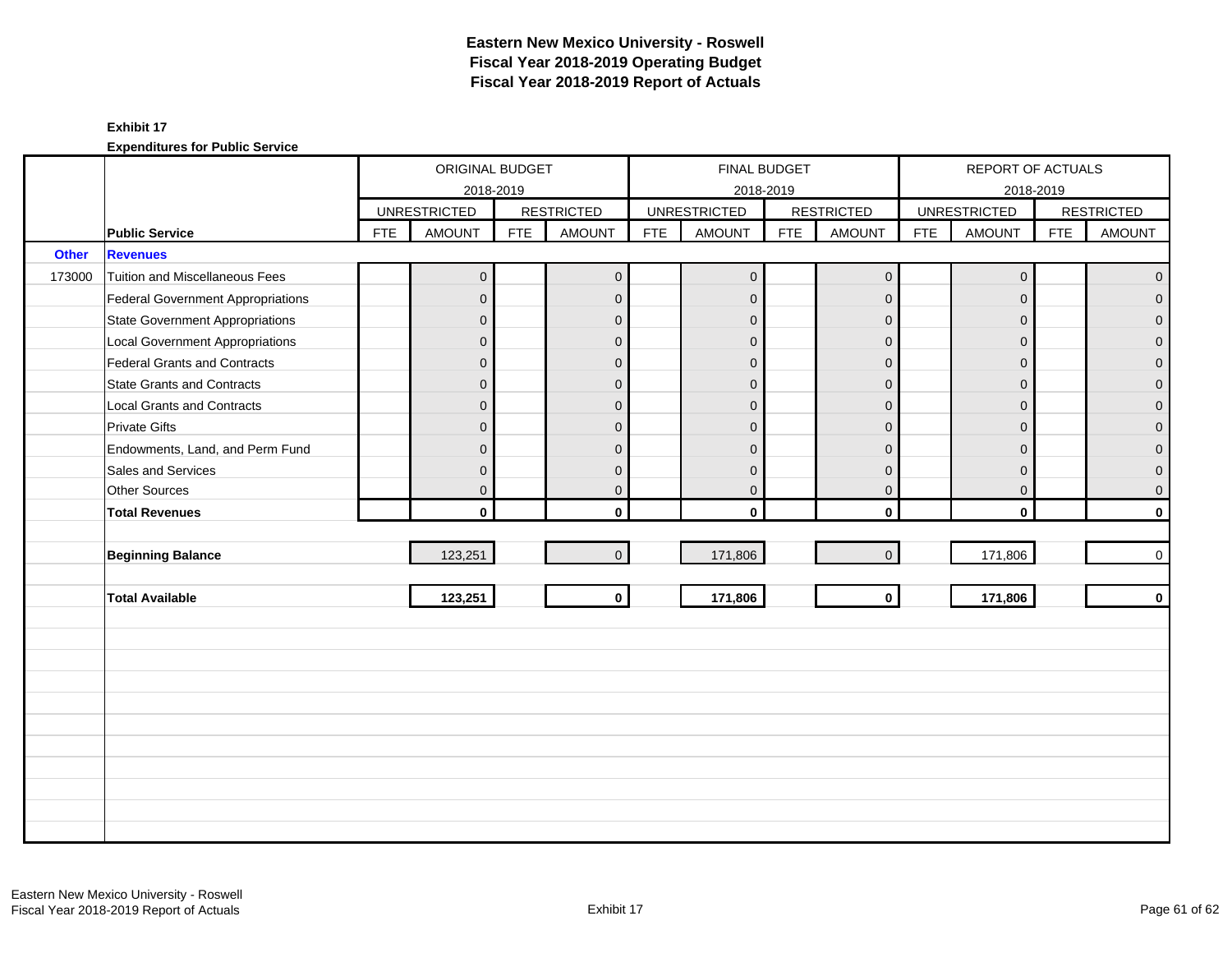|              |                                  |            | ORIGINAL BUDGET     |            |                   |            |                     | <b>FINAL BUDGET</b> |                     |            | REPORT OF ACTUALS   |            |                   |
|--------------|----------------------------------|------------|---------------------|------------|-------------------|------------|---------------------|---------------------|---------------------|------------|---------------------|------------|-------------------|
|              |                                  |            | 2018-2019           |            |                   |            |                     | 2018-2019           |                     |            |                     | 2018-2019  |                   |
|              |                                  |            | <b>UNRESTRICTED</b> |            | <b>RESTRICTED</b> |            | <b>UNRESTRICTED</b> |                     | <b>RESTRICTED</b>   |            | <b>UNRESTRICTED</b> |            | <b>RESTRICTED</b> |
|              | <b>Public Service</b>            | <b>FTE</b> | <b>AMOUNT</b>       | <b>FTE</b> | <b>AMOUNT</b>     | <b>FTE</b> | <b>AMOUNT</b>       | <b>FTE</b>          | <b>AMOUNT</b>       | <b>FTE</b> | <b>AMOUNT</b>       | <b>FTE</b> | <b>AMOUNT</b>     |
| <b>Other</b> | <b>Expenditures</b>              |            |                     |            |                   |            |                     |                     |                     |            |                     |            |                   |
| 173000       | <b>Professional Salaries</b>     | 0.00       | $\overline{0}$      | 0.00       | $\mathbf{0}$      | 0.00       | $\overline{0}$      | 0.00                | $\mathbf 0$         | 0.00       | $\overline{0}$      | 0.00       | $\overline{0}$    |
|              | <b>Faculty Salaries</b>          | 0.00       | 0                   | 0.00       | $\mathbf{0}$      | 0.00       | $\mathbf{0}$        | 0.00                | $\mathbf 0$         | 0.00       | $\Omega$            | 0.00       | $\overline{0}$    |
|              | <b>Support Salaries</b>          | 0.00       | 0                   | 0.00       | $\mathbf 0$       | 0.00       | $\mathbf 0$         | 0.00                | $\mathbf 0$         | 0.00       | $\mathbf{0}$        | 0.00       | $\overline{0}$    |
|              | <b>Temporary Salaries</b>        | 0.00       | $\overline{0}$      | 0.00       | $\Omega$          | 0.00       | $\mathbf{0}$        | 0.00                | $\mathbf{0}$        | 0.00       | $\Omega$            | 0.00       | $\mathbf 0$       |
|              | Adjunct Salaries                 | 0.00       | $\overline{0}$      | 0.00       | $\mathbf{0}$      | 0.00       | $\mathbf{0}$        | 0.00                | $\mathbf{0}$        | 0.00       | $\Omega$            | 0.00       | $\overline{0}$    |
|              | <b>Technician Salaries</b>       | 0.00       | 0                   | 0.00       | $\mathbf{0}$      | 0.00       | $\mathbf 0$         | 0.00                | $\mathbf 0$         | 0.00       | $\mathbf{0}$        | 0.00       | $\mathbf{O}$      |
|              | <b>Other Salaries</b>            | 0.00       | 0                   | 0.00       | $\mathbf 0$       | 0.00       | $\mathbf{0}$        | 0.00                | $\mathbf 0$         | 0.00       | $\mathbf{0}$        | 0.00       | $\mathbf 0$       |
|              | <b>Student Salaries</b>          | 0.00       | $\overline{0}$      | 0.00       | $\Omega$          | 0.00       | $\mathbf{0}$        | 0.00                | $\mathbf{0}$        | 0.00       | $\Omega$            | 0.00       | $\overline{0}$    |
|              | Federal Work-study Salaries      | 0.00       | $\mathbf 0$         | 0.00       | $\mathbf 0$       | 0.00       | $\mathbf 0$         | 0.00                | $\mathbf{0}$        | 0.00       | $\mathbf{0}$        | 0.00       | $\overline{0}$    |
|              | <b>State Work-study Salaries</b> | 0.00       | $\overline{0}$      | 0.00       | $\mathbf 0$       | 0.00       | $\mathbf 0$         | 0.00                | $\mathbf 0$         | 0.00       | $\mathbf{0}$        | 0.00       | $\pmb{0}$         |
|              | Supplies                         |            | $\mathbf 0$         |            | $\mathbf{0}$      |            | $\mathbf 0$         |                     | $\mathbf 0$         |            | $\Omega$            |            | $\mathbf{0}$      |
|              | Travel                           |            | $\overline{0}$      |            | $\Omega$          |            | $\Omega$            |                     | $\mathbf 0$         |            | $\Omega$            |            | $\mathbf{0}$      |
|              | Equipment                        |            | $\mathbf{0}$        |            | $\Omega$          |            | $\Omega$            |                     | $\mathbf{0}$        |            | $\Omega$            |            | $\mathbf 0$       |
|              | <b>Utilities</b>                 |            | $\overline{0}$      |            | $\Omega$          |            | $\Omega$            |                     | $\mathbf{0}$        |            | $\Omega$            |            | $\overline{0}$    |
|              | Miscellaneous                    |            | $\overline{0}$      |            | $\mathbf{0}$      |            | $\mathbf{0}$        |                     | $\mathbf 0$         |            | $\Omega$            |            | $\mathbf 0$       |
|              | <b>Indirect Cost</b>             |            | $\overline{0}$      |            | $\Omega$          |            | $\Omega$            |                     | $\mathbf{0}$        |            | $\Omega$            |            | $\mathbf 0$       |
|              | <b>Benefits</b>                  |            | $\overline{0}$      |            | $\Omega$          |            | $\Omega$            |                     | $\mathbf{0}$        |            | $\Omega$            |            | $\mathbf{O}$      |
|              | Services Rendered/Contracted     |            | $\overline{0}$      |            | $\mathbf{0}$      |            | $\mathbf 0$         |                     | $\mathbf 0$         |            | $\Omega$            |            | $\mathbf{O}$      |
|              |                                  |            | $\Omega$            |            | $\mathbf{0}$      |            | $\mathbf 0$         |                     | $\mathbf{0}$        |            | $\Omega$            |            | $\mathbf{0}$      |
|              | <b>Total Expenditures</b>        | 0.00       | $\mathbf{0}$        | 0.00       | $\mathbf 0$       | 0.00       | $\mathbf 0$         | 0.00                | $\mathbf 0$         | 0.00       | $\mathbf{0}$        | 0.00       | $\mathbf{0}$      |
|              |                                  |            |                     |            |                   |            |                     |                     |                     |            |                     |            |                   |
|              | Transfers To or (From)           |            | $\overline{0}$      |            | $\overline{0}$    |            | 19,462              |                     | $\mathsf{O}\xspace$ |            | 19,462              |            | $\mathbf{0}$      |
|              |                                  |            |                     |            |                   |            |                     |                     |                     |            |                     |            |                   |
|              | <b>Ending Balance</b>            | 0.00       | 123,251             | 0.00       | $\mathbf{0}$      | 0.00       | 191,268             | 0.00                | $\mathbf{0}$        | 0.00       | 191,268             | 0.00       | $\mathbf 0$       |
|              |                                  |            |                     |            |                   |            |                     |                     |                     |            |                     |            |                   |
|              |                                  |            |                     |            |                   |            |                     |                     |                     |            |                     |            |                   |
|              |                                  |            |                     |            |                   |            |                     |                     |                     |            |                     |            |                   |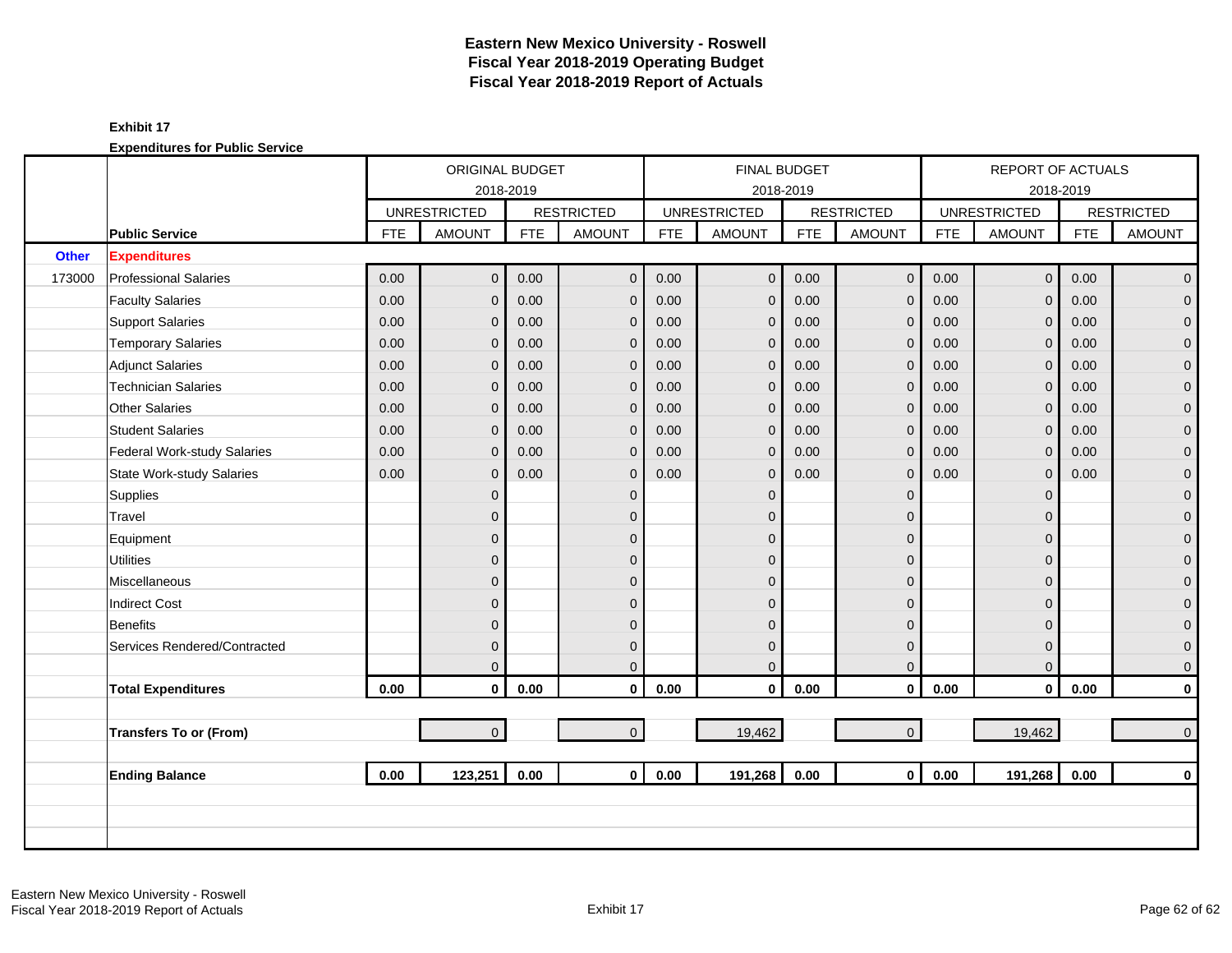#### **Exhibit 18**

|                          |            | ORIGINAL BUDGET     | 2018-2019  |                     |            |                     | FINAL BUDGET<br>2018-2019 |                   |            | REPORT OF ACTUALS   | 2018-2019  |                   |
|--------------------------|------------|---------------------|------------|---------------------|------------|---------------------|---------------------------|-------------------|------------|---------------------|------------|-------------------|
|                          |            | <b>UNRESTRICTED</b> |            | <b>RESTRICTED</b>   |            | <b>UNRESTRICTED</b> |                           | <b>RESTRICTED</b> |            | <b>UNRESTRICTED</b> |            | <b>RESTRICTED</b> |
| <b>Internal Services</b> | <b>FTE</b> | <b>AMOUNT</b>       | <b>FTE</b> | <b>AMOUNT</b>       | <b>FTE</b> | <b>AMOUNT</b>       | <b>FTE</b>                | <b>AMOUNT</b>     | <b>FTE</b> | AMOUNT              | <b>FTE</b> | <b>AMOUNT</b>     |
| <b>Revenues</b>          |            |                     |            |                     |            |                     |                           |                   |            |                     |            |                   |
| Sales and Services       |            | $\mathsf{O}\xspace$ |            | $\mathbf 0$         |            | $\pmb{0}$           |                           | $\mathsf{O}$      |            | $\mathbf 0$         |            | $\overline{0}$    |
| Cost Recoveries          |            | $\mathbf 0$         |            | $\mathbf 0$         |            | $\mathbf 0$         |                           | $\mathbf 0$       |            | $\mathbf 0$         |            | $\overline{0}$    |
| Internal Charges         |            | $\mathbf 0$         |            | $\mathbf 0$         |            | $\mathbf 0$         |                           | $\mathbf 0$       |            | $\mathbf 0$         |            | $\overline{0}$    |
| Fees                     |            | $\pmb{0}$           |            | $\mathsf{O}\xspace$ |            | $\boldsymbol{0}$    |                           | $\mathbf 0$       |            | $\mathbf 0$         |            | $\overline{0}$    |
| Other Revenue            |            | $\mathsf 0$         |            | $\mathbf{0}$        |            | $\boldsymbol{0}$    |                           | $\mathbf 0$       |            | 322                 |            | $\overline{0}$    |
|                          |            | $\mathsf 0$         |            | $\mathbf 0$         |            | $\mathbf 0$         |                           | $\mathbf 0$       |            | $\mathbf 0$         |            | $\overline{0}$    |
|                          |            | $\mathsf 0$         |            | $\mathsf{O}\xspace$ |            | $\boldsymbol{0}$    |                           | $\mathsf 0$       |            | $\mathbf 0$         |            | $\overline{O}$    |
|                          |            | $\mathsf 0$         |            | $\mathbf 0$         |            | $\boldsymbol{0}$    |                           | $\mathbf 0$       |            | $\mathbf 0$         |            | $\overline{O}$    |
|                          |            | $\mathbf 0$         |            | $\mathbf 0$         |            | $\mathbf 0$         |                           | $\mathbf 0$       |            | $\mathbf 0$         |            | $\overline{0}$    |
|                          |            | $\mathsf 0$         |            | $\mathsf{O}\xspace$ |            | $\mathbf 0$         |                           | $\mathbf 0$       |            | 0                   |            | $\overline{O}$    |
|                          |            | 0                   |            | 0                   |            | $\pmb{0}$           |                           | $\pmb{0}$         |            | $\mathbf 0$         |            | $\overline{0}$    |
| <b>Total Revenues</b>    |            | $\mathbf{0}$        |            | $\mathbf{0}$        |            | $\mathbf 0$         |                           | $\mathbf 0$       |            | 322                 |            | $\mathbf{0}$      |
|                          |            |                     |            |                     |            |                     |                           |                   |            |                     |            |                   |
| <b>Beginning Balance</b> |            | 985,582             |            | $\overline{0}$      |            | 1,073,288           |                           | $\mathbf 0$       |            | 1,073,288           |            | $\overline{0}$    |
|                          |            |                     |            |                     |            |                     |                           |                   |            |                     |            |                   |
| <b>Total Available</b>   |            | 985,582             |            | $\circ$             |            | 1,073,288           |                           | $\mathbf{0}$      |            | 1,073,610           |            | $\mathbf{0}$      |
|                          |            |                     |            |                     |            |                     |                           |                   |            |                     |            |                   |
|                          |            |                     |            |                     |            |                     |                           |                   |            |                     |            |                   |
|                          |            |                     |            |                     |            |                     |                           |                   |            |                     |            |                   |
|                          |            |                     |            |                     |            |                     |                           |                   |            |                     |            |                   |
|                          |            |                     |            |                     |            |                     |                           |                   |            |                     |            |                   |
|                          |            |                     |            |                     |            |                     |                           |                   |            |                     |            |                   |
|                          |            |                     |            |                     |            |                     |                           |                   |            |                     |            |                   |
|                          |            |                     |            |                     |            |                     |                           |                   |            |                     |            |                   |
|                          |            |                     |            |                     |            |                     |                           |                   |            |                     |            |                   |
|                          |            |                     |            |                     |            |                     |                           |                   |            |                     |            |                   |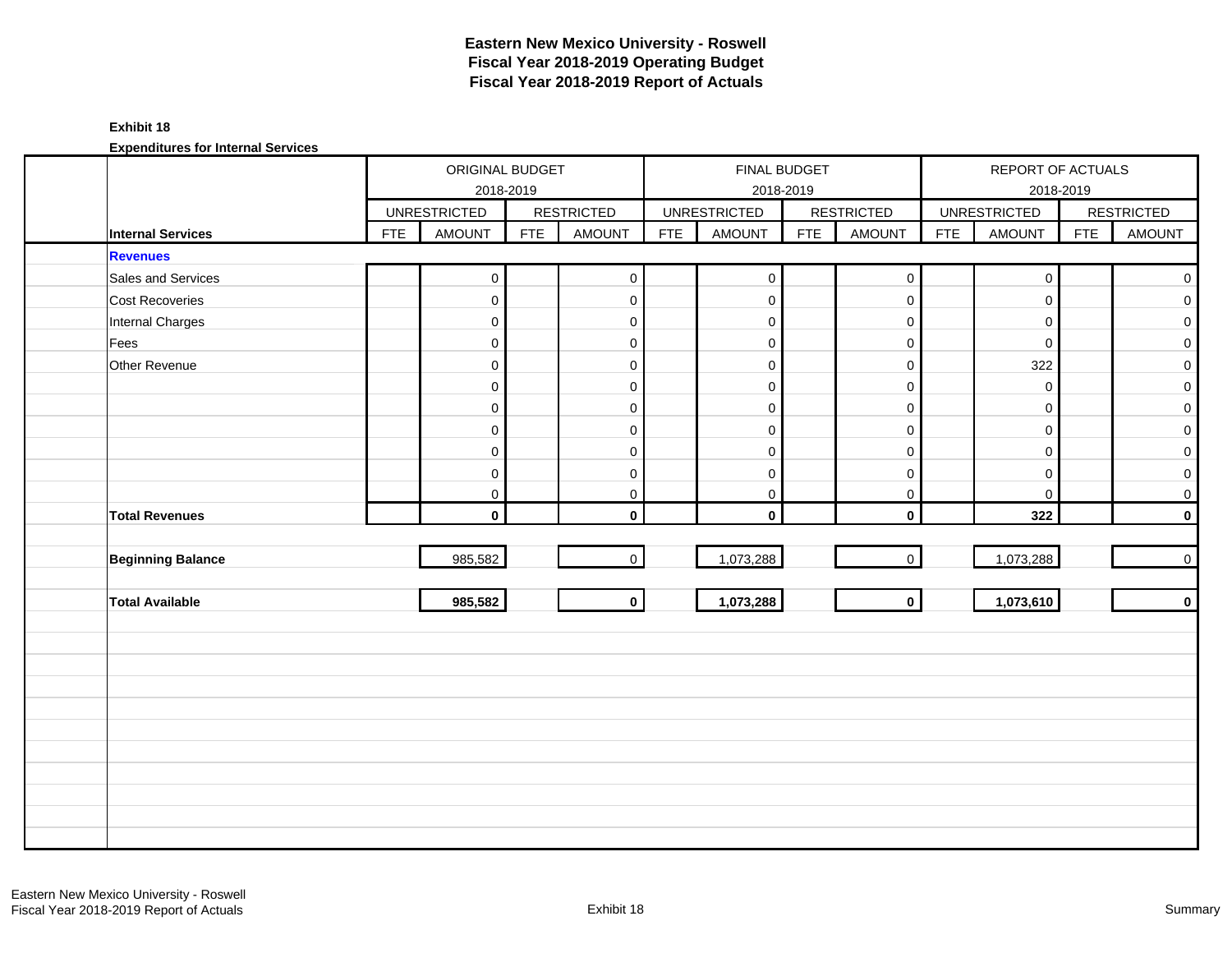#### **Exhibit 18**

|                                  |            | ORIGINAL BUDGET<br>2018-2019 |            |                   |            | FINAL BUDGET<br>2018-2019 |            |                   |            | <b>REPORT OF ACTUALS</b> | 2018-2019  |                     |
|----------------------------------|------------|------------------------------|------------|-------------------|------------|---------------------------|------------|-------------------|------------|--------------------------|------------|---------------------|
|                                  |            | <b>UNRESTRICTED</b>          |            | <b>RESTRICTED</b> |            | <b>UNRESTRICTED</b>       |            | <b>RESTRICTED</b> |            | <b>UNRESTRICTED</b>      |            | <b>RESTRICTED</b>   |
| <b>Internal Services</b>         | <b>FTE</b> | <b>AMOUNT</b>                | <b>FTE</b> | <b>AMOUNT</b>     | <b>FTE</b> | <b>AMOUNT</b>             | <b>FTE</b> | <b>AMOUNT</b>     | <b>FTE</b> | <b>AMOUNT</b>            | <b>FTE</b> | <b>AMOUNT</b>       |
| <b>Expenditures</b>              |            |                              |            |                   |            |                           |            |                   |            |                          |            |                     |
| <b>Professional Salaries</b>     | 4.25       | 233,472                      | 0.00       | $\mathbf 0$       | 4.25       | 233,472                   | 0.00       | $\mathbf 0$       | 4.00       | 217,009                  | 0.00       | $\overline{0}$      |
| <b>Faculty Salaries</b>          | 0.00       | $\overline{0}$               | 0.00       | $\mathbf 0$       | 0.00       | $\mathbf 0$               | 0.00       | $\mathbf 0$       | 0.00       | $\mathbf 0$              | 0.00       | $\mathbf 0$         |
| <b>Support Salaries</b>          | 6.00       | 211,832                      | 0.00       | $\mathbf 0$       | 6.00       | 211,832                   | 0.00       | 0                 | 1.00       | 36,358                   | 0.00       | $\overline{0}$      |
| <b>Temporary Salaries</b>        | 0.00       | $\mathbf 0$                  | 0.00       | $\mathbf 0$       | 0.00       | $\mathbf 0$               | 0.00       | $\mathbf 0$       | 0.00       | $\Omega$                 | 0.00       | $\mathbf 0$         |
| <b>Adjunct Salaries</b>          | 0.00       | $\mathbf 0$                  | 0.00       | $\mathbf 0$       | 0.00       | $\mathbf 0$               | 0.00       | $\mathbf 0$       | 0.00       | $\Omega$                 | 0.00       | $\mathbf 0$         |
| <b>Technician Salaries</b>       | 0.00       | $\mathbf 0$                  | 0.00       | $\mathbf 0$       | 0.00       | $\mathbf 0$               | 0.00       | $\mathbf 0$       | 2.00       | 65,026                   | 0.00       | 0                   |
| <b>Other Salaries</b>            | 0.00       | $\Omega$                     | 0.00       | $\mathbf 0$       | 0.00       | $\mathbf 0$               | 0.00       | $\mathbf 0$       | 0.00       | $\mathbf 0$              | 0.00       | $\mathbf 0$         |
| <b>Student Salaries</b>          | 0.00       | $\mathbf 0$                  | 0.00       | $\mathbf 0$       | 0.00       | $\mathbf 0$               | 0.00       | $\mathbf 0$       | 0.00       | $\mathbf 0$              | 0.00       | $\mathbf 0$         |
| Federal Work-study Salaries      | 0.00       | $\Omega$                     | 0.00       | $\mathbf 0$       | 0.00       | $\Omega$                  | 0.00       | $\mathbf 0$       | 0.00       | $\Omega$                 | 0.00       | $\mathbf 0$         |
| <b>State Work-study Salaries</b> | 0.00       | $\Omega$                     | 0.00       | $\mathbf 0$       | 0.00       | $\Omega$                  | 0.00       | $\mathbf 0$       | 0.00       | $\Omega$                 | 0.00       | $\mathbf 0$         |
| Supplies                         |            | 613,000                      |            | $\mathbf 0$       |            | 613,000                   |            | $\mathbf 0$       |            | 150,107                  |            | $\mathbf 0$         |
| Travel                           |            | 20,000                       |            | $\mathbf 0$       |            | 20,000                    |            | $\mathbf 0$       |            | 2,360                    |            | $\mathsf{O}\xspace$ |
| Equipment                        |            | 180,000                      |            | $\mathbf{0}$      |            | 180,000                   |            | $\mathbf 0$       |            | 145,997                  |            | $\mathbf 0$         |
| <b>Utilities</b>                 |            | $\mathbf 0$                  |            | $\Omega$          |            | $\Omega$                  |            | $\mathbf 0$       |            | 27,572                   |            | $\mathbf 0$         |
| Miscellaneous                    |            | $\mathbf 0$                  |            | $\mathbf 0$       |            | $\Omega$                  |            | $\mathbf 0$       |            | $\Omega$                 |            | $\mathbf 0$         |
| <b>Indirect Cost</b>             |            | $\Omega$                     |            | $\mathbf 0$       |            | $\Omega$                  |            | $\mathbf 0$       |            | $\Omega$                 |            | $\mathsf{O}\xspace$ |
| <b>Benefits</b>                  |            | 195,734                      |            | $\mathbf 0$       |            | 195,734                   |            | 0                 |            | 136,953                  |            | 0                   |
| Services Rendered/Contracted     |            | $\Omega$                     |            | $\Omega$          |            | $\Omega$                  |            | $\mathbf 0$       |            | 407,660                  |            | $\mathbf 0$         |
| <b>Cost Recoveries</b>           |            | (1,288,016)                  |            | $\mathbf 0$       |            | (1,288,016)               |            | $\mathbf 0$       |            | (1,264,456)              |            | $\mathbf 0$         |
|                                  |            | $\mathbf 0$                  |            | $\mathbf 0$       |            | 0                         |            | $\mathbf 0$       |            | $\mathbf 0$              |            | $\mathbf 0$         |
|                                  |            | $\Omega$                     |            | $\mathbf 0$       |            | $\Omega$                  |            | $\mathbf 0$       |            | $\Omega$                 |            | 0                   |
| <b>Total Expenditures</b>        | 10.25      | 166,022                      | 0.00       | $\mathbf{0}$      | 10.25      | 166,022                   | 0.00       | $\mathbf 0$       | 7.00       | (75, 414)                | 0.00       | $\mathbf 0$         |
|                                  |            |                              |            |                   |            |                           |            |                   |            |                          |            |                     |
|                                  |            |                              |            |                   |            |                           |            |                   |            |                          |            |                     |
|                                  |            |                              |            |                   |            |                           |            |                   |            |                          |            |                     |
|                                  |            |                              |            |                   |            |                           |            |                   |            |                          |            |                     |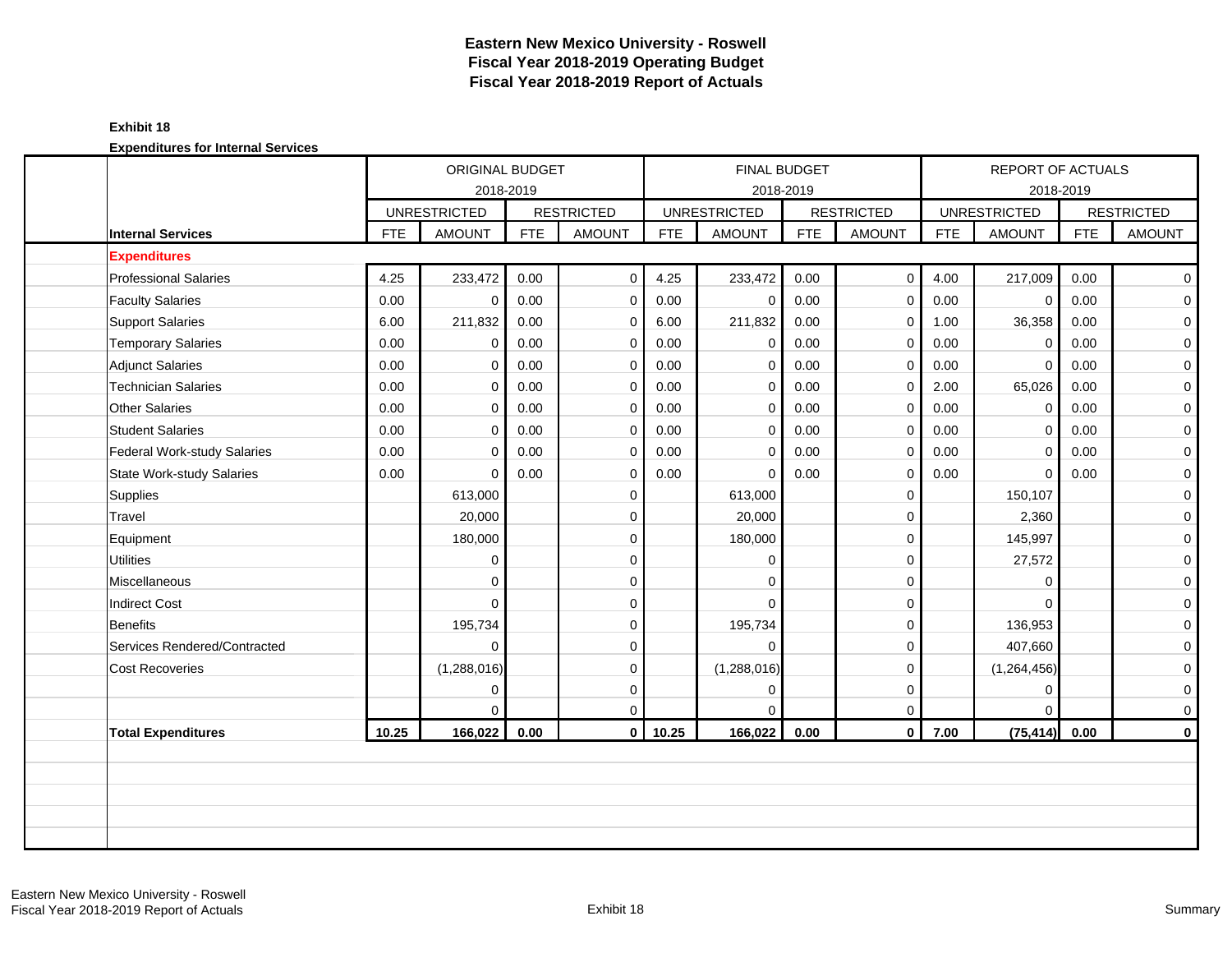#### **Exhibit 18**

|                                  |            | ORIGINAL BUDGET     |            |                   |            |                     | FINAL BUDGET |                     |            | REPORT OF ACTUALS   |            |                   |
|----------------------------------|------------|---------------------|------------|-------------------|------------|---------------------|--------------|---------------------|------------|---------------------|------------|-------------------|
|                                  |            |                     | 2018-2019  |                   |            |                     | 2018-2019    |                     |            |                     | 2018-2019  |                   |
|                                  |            | <b>UNRESTRICTED</b> |            | <b>RESTRICTED</b> |            | <b>UNRESTRICTED</b> |              | <b>RESTRICTED</b>   |            | <b>UNRESTRICTED</b> |            | <b>RESTRICTED</b> |
| <b>Internal Services</b>         | <b>FTE</b> | AMOUNT              | <b>FTE</b> | <b>AMOUNT</b>     | <b>FTE</b> | <b>AMOUNT</b>       | <b>FTE</b>   | <b>AMOUNT</b>       | <b>FTE</b> | <b>AMOUNT</b>       | <b>FTE</b> | <b>AMOUNT</b>     |
| <b>Internal Charges</b>          |            |                     |            |                   |            |                     |              |                     |            |                     |            |                   |
| Instruction                      |            | 386,672             |            | $\mathbf 0$       |            | 386,672             |              | $\mathsf{O}\xspace$ |            | 386,672             |            | $\mathbf 0$       |
| Academic Support                 |            | 89,997              |            | $\mathbf 0$       |            | 89,997              |              | $\mathbf 0$         |            | 89,997              |            | $\overline{0}$    |
| <b>Student Services</b>          |            | 162,185             |            | $\mathbf 0$       |            | 162,185             |              | $\mathbf 0$         |            | 162,185             |            | $\overline{0}$    |
| <b>Institutional Support</b>     |            | 403,476             |            | 0                 |            | 403,476             |              | 0                   |            | 403,476             |            | $\mathbf{O}$      |
| Operations and Plant Management  |            | 67,919              |            | $\mathbf 0$       |            | 67,919              |              | $\mathsf{O}\xspace$ |            | 67,919              |            | $\overline{0}$    |
| Other Funds                      |            | 0                   |            | 0                 |            | $\Omega$            |              | $\mathbf 0$         |            | $\Omega$            |            | $\mathbf 0$       |
| <b>Total of Internal Charges</b> |            | 1,110,249           |            | $\mathbf 0$       |            | 1,110,249           |              | $\mathbf 0$         |            | 1,110,249           |            | $\mathbf{0}$      |
|                                  |            |                     |            |                   |            |                     |              |                     |            |                     |            |                   |
| <b>Expenses Net of Internal</b>  |            |                     |            |                   |            |                     |              |                     |            |                     |            |                   |
| <b>Departmental Charges</b>      |            | 166,022             |            | $\mathbf 0$       |            | 166,022             |              | $\mathbf{0}$        |            | (75, 736)           |            | $\mathbf{0}$      |
|                                  |            |                     |            |                   |            |                     |              |                     |            |                     |            |                   |
| <b>Transfers To or (From)</b>    |            | $\overline{0}$      |            | $\overline{0}$    |            | $\mathbf 0$         |              | $\overline{0}$      |            | $\mathbf 0$         |            | $\overline{0}$    |
|                                  |            |                     |            |                   |            |                     |              |                     |            |                     |            |                   |
| <b>Ending Balance</b>            | 10.25      | 819,560 0.00        |            |                   | $0$ 10.25  | 907,266             | 0.00         | $\mathbf{0}$        | 7.00       | 1,149,024           | 0.00       | $\mathbf{0}$      |
|                                  |            |                     |            |                   |            |                     |              |                     |            |                     |            |                   |
|                                  |            |                     |            |                   |            |                     |              |                     |            |                     |            |                   |
|                                  |            |                     |            |                   |            |                     |              |                     |            |                     |            |                   |
|                                  |            |                     |            |                   |            |                     |              |                     |            |                     |            |                   |
|                                  |            |                     |            |                   |            |                     |              |                     |            |                     |            |                   |
|                                  |            |                     |            |                   |            |                     |              |                     |            |                     |            |                   |
|                                  |            |                     |            |                   |            |                     |              |                     |            |                     |            |                   |
|                                  |            |                     |            |                   |            |                     |              |                     |            |                     |            |                   |
|                                  |            |                     |            |                   |            |                     |              |                     |            |                     |            |                   |
|                                  |            |                     |            |                   |            |                     |              |                     |            |                     |            |                   |
|                                  |            |                     |            |                   |            |                     |              |                     |            |                     |            |                   |
|                                  |            |                     |            |                   |            |                     |              |                     |            |                     |            |                   |
|                                  |            |                     |            |                   |            |                     |              |                     |            |                     |            |                   |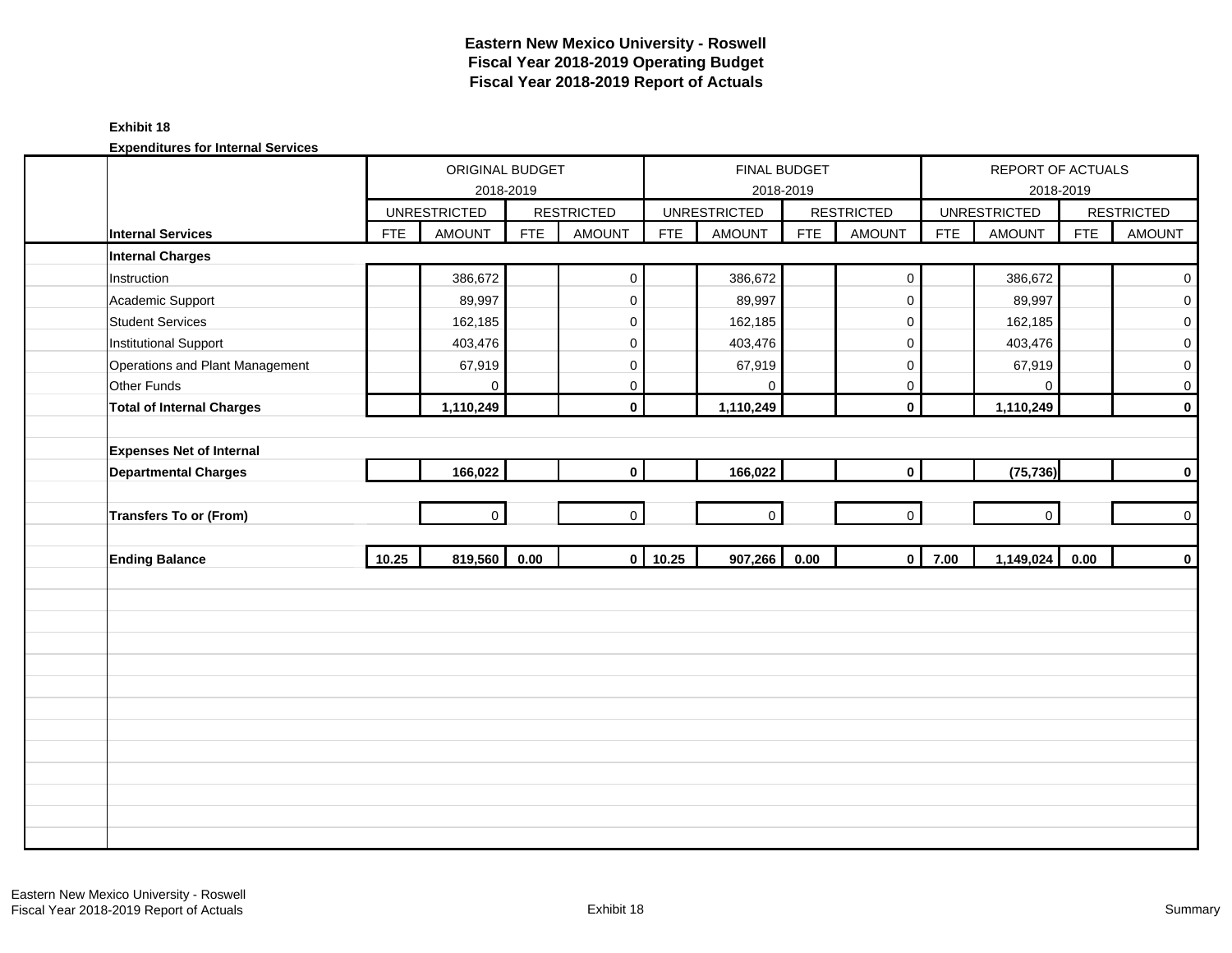#### **Exhibit 18**

|        |                          |            | ORIGINAL BUDGET     |            |                   |            | FINAL BUDGET        |            |                         |            | REPORT OF ACTUALS   |            |                   |
|--------|--------------------------|------------|---------------------|------------|-------------------|------------|---------------------|------------|-------------------------|------------|---------------------|------------|-------------------|
|        |                          |            |                     | 2018-2019  |                   |            |                     | 2018-2019  |                         |            |                     | 2018-2019  |                   |
|        | <b>Computer Services</b> |            | <b>UNRESTRICTED</b> |            | <b>RESTRICTED</b> |            | <b>UNRESTRICTED</b> |            | <b>RESTRICTED</b>       |            | <b>UNRESTRICTED</b> |            | <b>RESTRICTED</b> |
|        | <b>Internal Services</b> | <b>FTE</b> | <b>AMOUNT</b>       | <b>FTE</b> | <b>AMOUNT</b>     | <b>FTE</b> | AMOUNT              | <b>FTE</b> | <b>AMOUNT</b>           | <b>FTE</b> | AMOUNT              | <b>FTE</b> | AMOUNT            |
| 3COMP  | <b>Revenues</b>          |            |                     |            |                   |            |                     |            |                         |            |                     |            |                   |
| 174002 | Sales and Services       |            | $\pmb{0}$           |            | $\mathbf{0}$      |            | $\mathbf 0$         |            | $\mathsf{O}\xspace$     |            | $\mathbf 0$         |            | $\overline{0}$    |
| 750020 | Cost Recoveries          |            | $\mathbf 0$         |            | $\mathbf{0}$      |            | $\mathbf{0}$        |            | $\mathbf{O}$            |            | $\mathbf{0}$        |            | $\mathbf{0}$      |
|        | Internal Charges         |            | $\mathbf 0$         |            | $\mathbf 0$       |            | $\mathbf 0$         |            | $\mathbf 0$             |            | $\mathbf{0}$        |            | $\overline{0}$    |
|        | Fees                     |            | $\mathbf 0$         |            | $\mathbf 0$       |            | $\mathbf 0$         |            | $\mathbf 0$             |            | $\mathbf 0$         |            | $\overline{0}$    |
|        | Other Revenue            |            | $\boldsymbol{0}$    |            | $\mathbf{0}$      |            | $\mathbf 0$         |            | $\mathbf 0$             |            | $\mathbf{0}$        |            | $\overline{0}$    |
|        |                          |            | $\overline{0}$      |            | $\mathbf{0}$      |            | $\mathbf 0$         |            | $\mathbf 0$             |            | $\Omega$            |            | $\mathbf 0$       |
|        |                          |            | 0                   |            | $\mathbf{0}$      |            | $\Omega$            |            | $\mathbf 0$             |            | $\mathbf{0}$        |            | $\overline{0}$    |
|        |                          |            | $\mathbf 0$         |            | $\mathbf{0}$      |            | $\overline{0}$      |            | $\pmb{0}$               |            | $\mathbf{0}$        |            | $\overline{0}$    |
|        |                          |            | $\mathbf 0$         |            | $\mathbf{0}$      |            | $\mathbf{0}$        |            | $\pmb{0}$               |            | $\mathbf{0}$        |            | $\overline{0}$    |
|        |                          |            | $\mathbf 0$         |            | $\mathbf 0$       |            | $\mathbf 0$         |            | $\mathbf 0$             |            | $\mathbf 0$         |            | $\overline{0}$    |
|        |                          |            | 0                   |            | $\mathbf 0$       |            | $\mathbf 0$         |            | $\pmb{0}$               |            | 0                   |            | $\overline{0}$    |
|        | <b>Total Revenues</b>    |            | $\mathbf{0}$        |            | $\mathbf{0}$      |            | $\mathbf 0$         |            | $\mathbf 0$             |            | $\mathbf 0$         |            | $\mathbf{0}$      |
|        |                          |            |                     |            |                   |            |                     |            |                         |            |                     |            |                   |
|        | <b>Beginning Balance</b> |            | 368,084             |            | $\overline{0}$    |            | 657,515             |            | $\mathbf{0}$            |            | 657,515             |            | $\overline{0}$    |
|        |                          |            |                     |            |                   |            |                     |            | $\mathbf 0$             |            |                     |            |                   |
|        | <b>Total Available</b>   |            | 368,084             |            | 0                 |            | 657,515             |            | $\overline{\mathbf{0}}$ |            | 657,515             |            | $\mathbf 0$       |
|        |                          |            |                     |            |                   |            |                     |            |                         |            |                     |            |                   |
|        |                          |            |                     |            |                   |            |                     |            |                         |            |                     |            |                   |
|        |                          |            |                     |            |                   |            |                     |            |                         |            |                     |            |                   |
|        |                          |            |                     |            |                   |            |                     |            |                         |            |                     |            |                   |
|        |                          |            |                     |            |                   |            |                     |            |                         |            |                     |            |                   |
|        |                          |            |                     |            |                   |            |                     |            |                         |            |                     |            |                   |
|        |                          |            |                     |            |                   |            |                     |            |                         |            |                     |            |                   |
|        |                          |            |                     |            |                   |            |                     |            |                         |            |                     |            |                   |
|        |                          |            |                     |            |                   |            |                     |            |                         |            |                     |            |                   |
|        |                          |            |                     |            |                   |            |                     |            |                         |            |                     |            |                   |
|        |                          |            |                     |            |                   |            |                     |            |                         |            |                     |            |                   |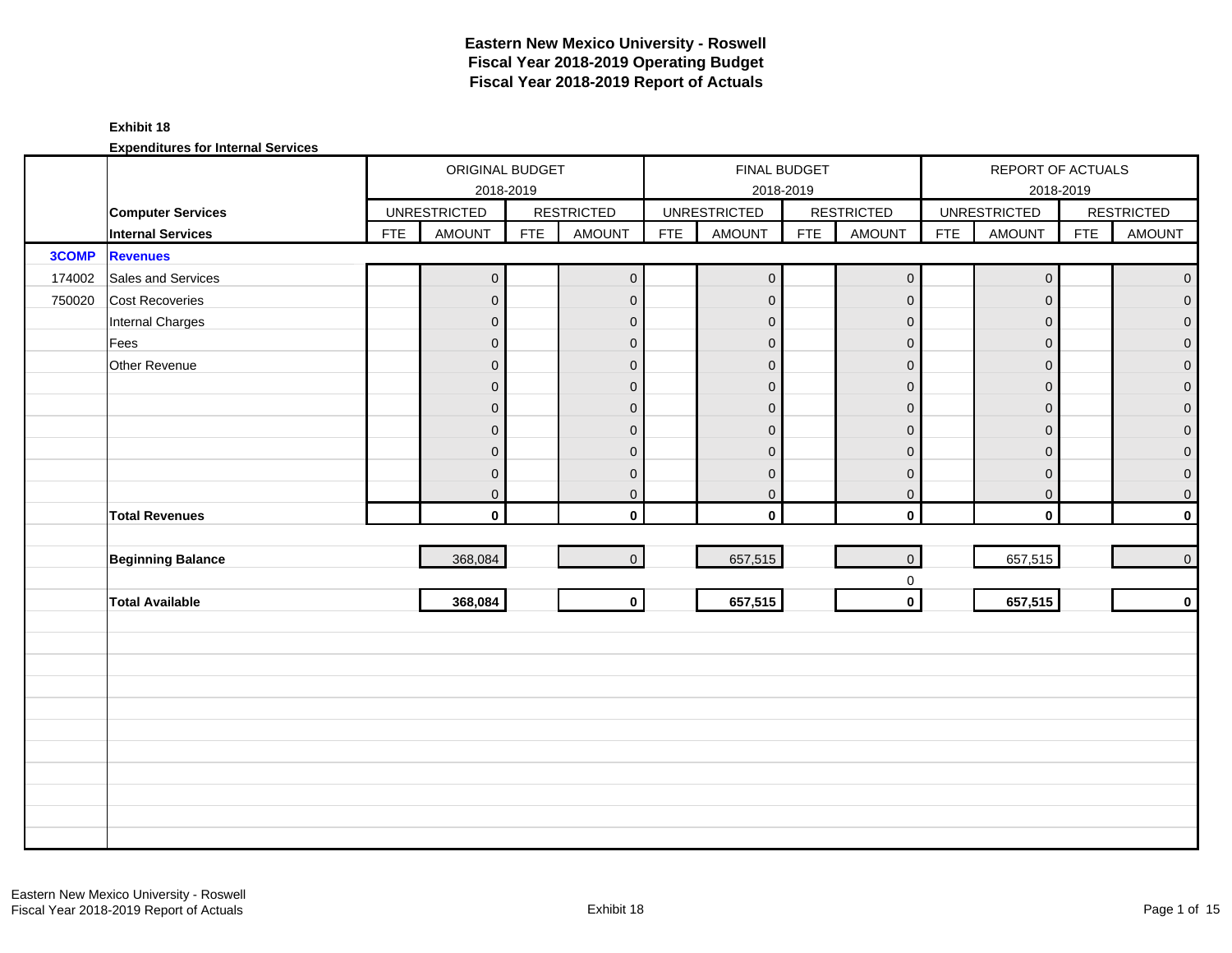#### **Exhibit 18**

|              |                                  |            | ORIGINAL BUDGET                  |            |                   |            | FINAL BUDGET                     |            |                   |            | <b>REPORT OF ACTUALS</b> |            |                   |
|--------------|----------------------------------|------------|----------------------------------|------------|-------------------|------------|----------------------------------|------------|-------------------|------------|--------------------------|------------|-------------------|
|              | <b>Computer Services</b>         |            | 2018-2019<br><b>UNRESTRICTED</b> |            | <b>RESTRICTED</b> |            | 2018-2019<br><b>UNRESTRICTED</b> |            | <b>RESTRICTED</b> |            | <b>UNRESTRICTED</b>      | 2018-2019  | <b>RESTRICTED</b> |
|              | <b>Internal Services</b>         | <b>FTE</b> | <b>AMOUNT</b>                    | <b>FTE</b> | <b>AMOUNT</b>     | <b>FTE</b> | <b>AMOUNT</b>                    | <b>FTE</b> | <b>AMOUNT</b>     | <b>FTE</b> | <b>AMOUNT</b>            | <b>FTE</b> | <b>AMOUNT</b>     |
| <b>3COMP</b> | <b>Expenditures</b>              |            |                                  |            |                   |            |                                  |            |                   |            |                          |            |                   |
| 174002       | <b>Professional Salaries</b>     | 4.25       | 233,472                          | 0.00       | $\mathbf{0}$      | 4.25       | 233,472                          | 0.00       | $\overline{0}$    | 4.00       | 217,009                  | 0.00       | $\overline{0}$    |
| 750020       | <b>Faculty Salaries</b>          | 0.00       | $\overline{0}$                   | 0.00       | $\mathbf 0$       | 0.00       | $\mathbf{0}$                     | 0.00       | $\mathbf{0}$      | 0.00       | $\mathbf 0$              | 0.00       | $\overline{0}$    |
|              | <b>Support Salaries</b>          | 6.00       | 211,832                          | 0.00       | $\mathbf{0}$      | 6.00       | 211,832                          | 0.00       | $\mathbf 0$       | 1.00       | 36,358                   | 0.00       | $\overline{0}$    |
|              | <b>Temporary Salaries</b>        | 0.00       | 0                                | 0.00       | $\mathbf{0}$      | 0.00       | $\mathbf 0$                      | 0.00       | $\mathbf{0}$      | 0.00       | $\mathbf 0$              | 0.00       | 0                 |
|              | <b>Adjunct Salaries</b>          | 0.00       | $\mathbf{0}$                     | 0.00       | $\mathbf{0}$      | 0.00       | $\mathbf{0}$                     | 0.00       | $\mathbf{0}$      | 0.00       | $\mathbf{0}$             | 0.00       | $\overline{0}$    |
|              | <b>Technician Salaries</b>       | 0.00       | 0                                | 0.00       | $\Omega$          | 0.00       | $\mathbf{0}$                     | 0.00       | $\mathbf{0}$      | 2.00       | 65,026                   | 0.00       | $\overline{0}$    |
|              | <b>Other Salaries</b>            | 0.00       | $\Omega$                         | 0.00       | $\mathbf{0}$      | 0.00       | $\mathbf{0}$                     | 0.00       | $\mathbf{0}$      | 0.00       | $\mathbf{0}$             | 0.00       | 0                 |
|              | <b>Student Salaries</b>          | 0.00       | $\overline{0}$                   | 0.00       | $\mathbf 0$       | 0.00       | $\mathbf{0}$                     | 0.00       | $\mathbf 0$       | 0.00       | $\mathbf{0}$             | 0.00       | 0                 |
|              | Federal Work-study Salaries      | 0.00       | $\Omega$                         | 0.00       | $\Omega$          | 0.00       | $\Omega$                         | 0.00       | $\mathbf{0}$      | 0.00       | $\mathbf{0}$             | 0.00       | $\overline{0}$    |
|              | <b>State Work-study Salaries</b> | 0.00       | $\Omega$                         | 0.00       | $\mathbf{0}$      | 0.00       | $\Omega$                         | 0.00       | $\mathbf{0}$      | 0.00       | $\mathbf{0}$             | 0.00       | $\overline{0}$    |
|              | Supplies                         |            | 381,000                          |            | $\mathbf{0}$      |            | 381,000                          |            | $\mathbf{0}$      |            | 76,528                   |            | $\mathbf 0$       |
|              | Travel                           |            | 20,000                           |            | $\Omega$          |            | 20,000                           |            | $\mathbf 0$       |            | $\Omega$                 |            | $\mathbf 0$       |
|              | Equipment                        |            | 180,000                          |            | $\mathbf{0}$      |            | 180,000                          |            | $\mathbf{0}$      |            | 145,997                  |            | $\mathbf 0$       |
|              | <b>Utilities</b>                 |            | $\overline{0}$                   |            | $\Omega$          |            | $\Omega$                         |            | $\mathbf{0}$      |            | 2,092                    |            | $\overline{0}$    |
|              | Miscellaneous                    |            | 0                                |            | $\Omega$          |            | $\Omega$                         |            | $\mathbf{0}$      |            | $\Omega$                 |            | $\mathbf 0$       |
|              | <b>Indirect Cost</b>             |            | $\Omega$                         |            | $\Omega$          |            | $\Omega$                         |            | $\mathbf{0}$      |            | $\Omega$                 |            | $\mathbf 0$       |
|              | <b>Benefits</b>                  |            | 195,734                          |            | $\Omega$          |            | 195,734                          |            | $\mathbf{0}$      |            | 136,953                  |            | $\mathbf{0}$      |
|              | Services Rendered/Contracted     |            | $\Omega$                         |            | $\Omega$          |            | $\Omega$                         |            | $\Omega$          |            | 300,263                  |            | 0                 |
|              | <b>Cost Recoveries</b>           |            | (1,019,516)                      |            | $\Omega$          |            | (1,019,516)                      |            | $\Omega$          |            | (1,019,516)              |            | $\overline{0}$    |
|              |                                  |            | $\Omega$                         |            | $\Omega$          |            | $\Omega$                         |            | $\mathbf{0}$      |            | $\overline{0}$           |            | $\mathbf 0$       |
|              |                                  |            |                                  |            | $\overline{0}$    |            |                                  |            | $\mathbf 0$       |            | $\Omega$                 |            | 0                 |
|              | <b>Total Expenditures</b>        | 10.25      | 202,522                          | 0.00       | $\mathbf{0}$      | 10.25      | 202,522                          | 0.00       | $\mathbf 0$       | 7.00       | (39, 290)                | 0.00       | $\mathbf 0$       |
|              |                                  |            |                                  |            |                   |            |                                  |            |                   |            |                          |            |                   |
|              |                                  |            |                                  |            |                   |            |                                  |            |                   |            |                          |            |                   |
|              |                                  |            |                                  |            |                   |            |                                  |            |                   |            |                          |            |                   |
|              |                                  |            |                                  |            |                   |            |                                  |            |                   |            |                          |            |                   |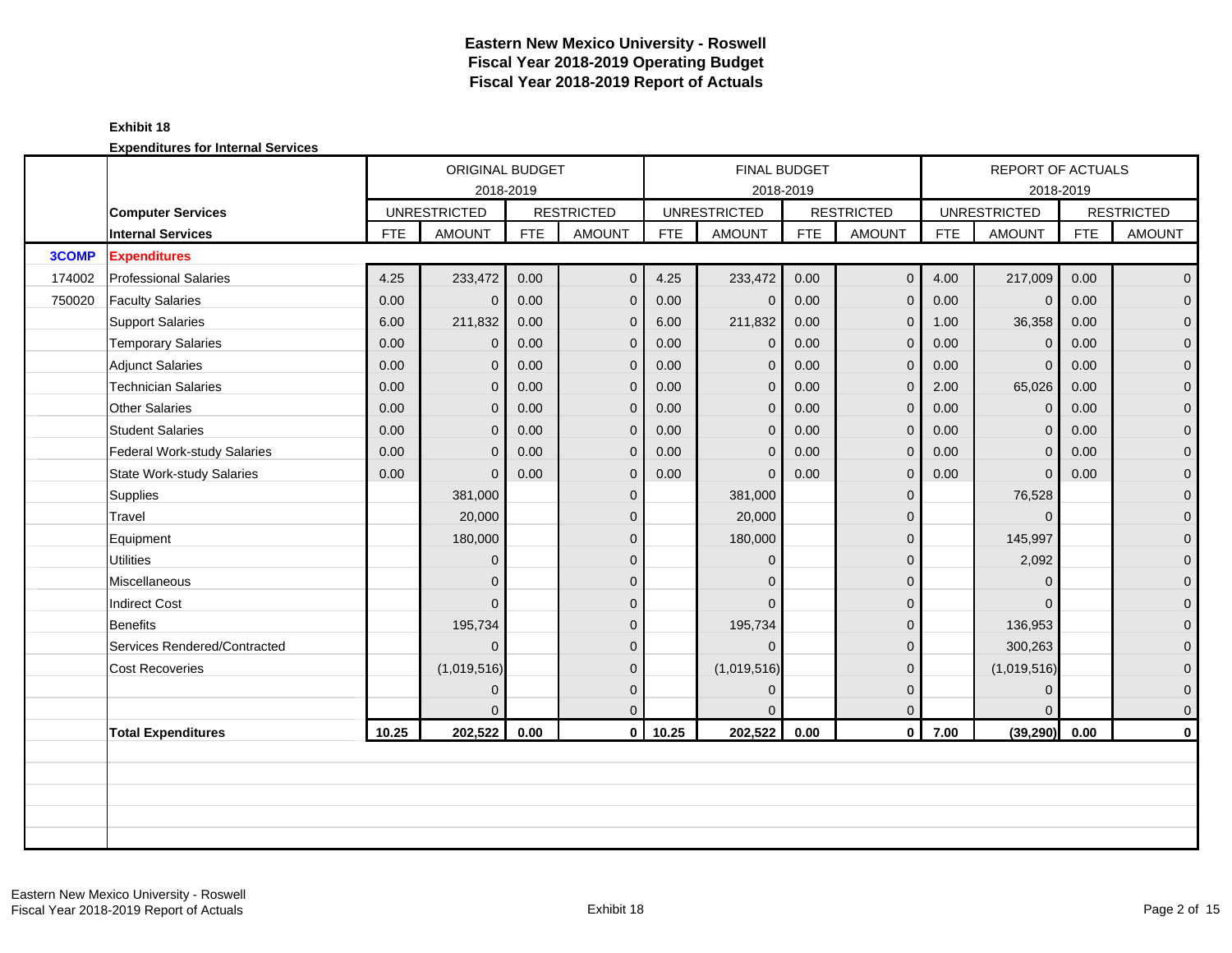#### **Exhibit 18**

|        |                                  |            | ORIGINAL BUDGET     | 2018-2019  |                         |            | FINAL BUDGET<br>2018-2019 |            |                     |            | REPORT OF ACTUALS<br>2018-2019 |            |                   |
|--------|----------------------------------|------------|---------------------|------------|-------------------------|------------|---------------------------|------------|---------------------|------------|--------------------------------|------------|-------------------|
|        | <b>Computer Services</b>         |            | <b>UNRESTRICTED</b> |            | <b>RESTRICTED</b>       |            | <b>UNRESTRICTED</b>       |            | <b>RESTRICTED</b>   |            | <b>UNRESTRICTED</b>            |            | <b>RESTRICTED</b> |
|        | Internal Services                | <b>FTE</b> | <b>AMOUNT</b>       | <b>FTE</b> | <b>AMOUNT</b>           | <b>FTE</b> | <b>AMOUNT</b>             | <b>FTE</b> | <b>AMOUNT</b>       | <b>FTE</b> | <b>AMOUNT</b>                  | <b>FTE</b> | <b>AMOUNT</b>     |
| 3COMP  | <b>Internal Charges</b>          |            |                     |            |                         |            |                           |            |                     |            |                                |            |                   |
| 174002 | Instruction                      |            | 346,154             |            | $\mathbf 0$             |            | 346,154                   |            | $\mathsf{O}\xspace$ |            | 346,154                        |            | $\mathbf 0$       |
| 750020 | Academic Support                 |            | 84,946              |            | $\mathbf 0$             |            | 84,946                    |            | $\mathbf 0$         |            | 84,946                         |            | $\overline{0}$    |
|        | <b>Student Services</b>          |            | 153,251             |            | $\mathbf{0}$            |            | 153,251                   |            | $\mathbf 0$         |            | 153,251                        |            | $\mathbf 0$       |
|        | <b>Institutional Support</b>     |            | 385,714             |            | $\mathbf 0$             |            | 385,714                   |            | $\mathbf 0$         |            | 385,714                        |            | $\overline{0}$    |
|        | Operations and Plant Management  |            | 49,451              |            | $\mathbf 0$             |            | 49,451                    |            | $\mathbf 0$         |            | 49,451                         |            | $\pmb{0}$         |
|        | Other Funds                      |            | 0                   |            | $\mathbf{0}$            |            | $\Omega$                  |            | $\mathbf 0$         |            | $\overline{0}$                 |            | $\mathbf 0$       |
|        | <b>Total of Internal Charges</b> |            | 1,019,516           |            | $\mathbf 0$             |            | 1,019,516                 |            | $\mathbf 0$         |            | 1,019,516                      |            | $\pmb{0}$         |
|        |                                  |            |                     |            |                         |            |                           |            |                     |            |                                |            |                   |
|        | <b>Expenses Net of Internal</b>  |            |                     |            |                         |            |                           |            |                     |            |                                |            |                   |
|        | <b>Departmental Charges</b>      |            | 202,522             |            | $\mathbf{0}$            |            | 202,522                   |            | $\mathbf 0$         |            | (39, 290)                      |            | $\pmb{0}$         |
|        |                                  |            |                     |            |                         |            |                           |            |                     |            |                                |            |                   |
|        | <b>Transfers To or (From)</b>    |            | $\Omega$            |            | $\Omega$                |            | $\Omega$                  |            | $\overline{0}$      |            | $\overline{0}$                 |            | $\pmb{0}$         |
|        |                                  |            |                     |            |                         |            |                           |            |                     |            |                                |            |                   |
|        | <b>Ending Balance</b>            | 10.25      | 165,562             | 0.00       | $\overline{\mathbf{0}}$ | 10.25      | 454,993                   | 0.00       | $\mathbf 0$         | 7.00       | 696,805                        | 0.00       | $\mathbf 0$       |
|        |                                  |            |                     |            |                         |            |                           |            |                     |            |                                |            |                   |
|        |                                  |            |                     |            |                         |            |                           |            |                     |            |                                |            |                   |
|        |                                  |            |                     |            |                         |            |                           |            |                     |            |                                |            |                   |
|        |                                  |            |                     |            |                         |            |                           |            |                     |            |                                |            |                   |
|        |                                  |            |                     |            |                         |            |                           |            |                     |            |                                |            |                   |
|        |                                  |            |                     |            |                         |            |                           |            |                     |            |                                |            |                   |
|        |                                  |            |                     |            |                         |            |                           |            |                     |            |                                |            |                   |
|        |                                  |            |                     |            |                         |            |                           |            |                     |            |                                |            |                   |
|        |                                  |            |                     |            |                         |            |                           |            |                     |            |                                |            |                   |
|        |                                  |            |                     |            |                         |            |                           |            |                     |            |                                |            |                   |
|        |                                  |            |                     |            |                         |            |                           |            |                     |            |                                |            |                   |
|        |                                  |            |                     |            |                         |            |                           |            |                     |            |                                |            |                   |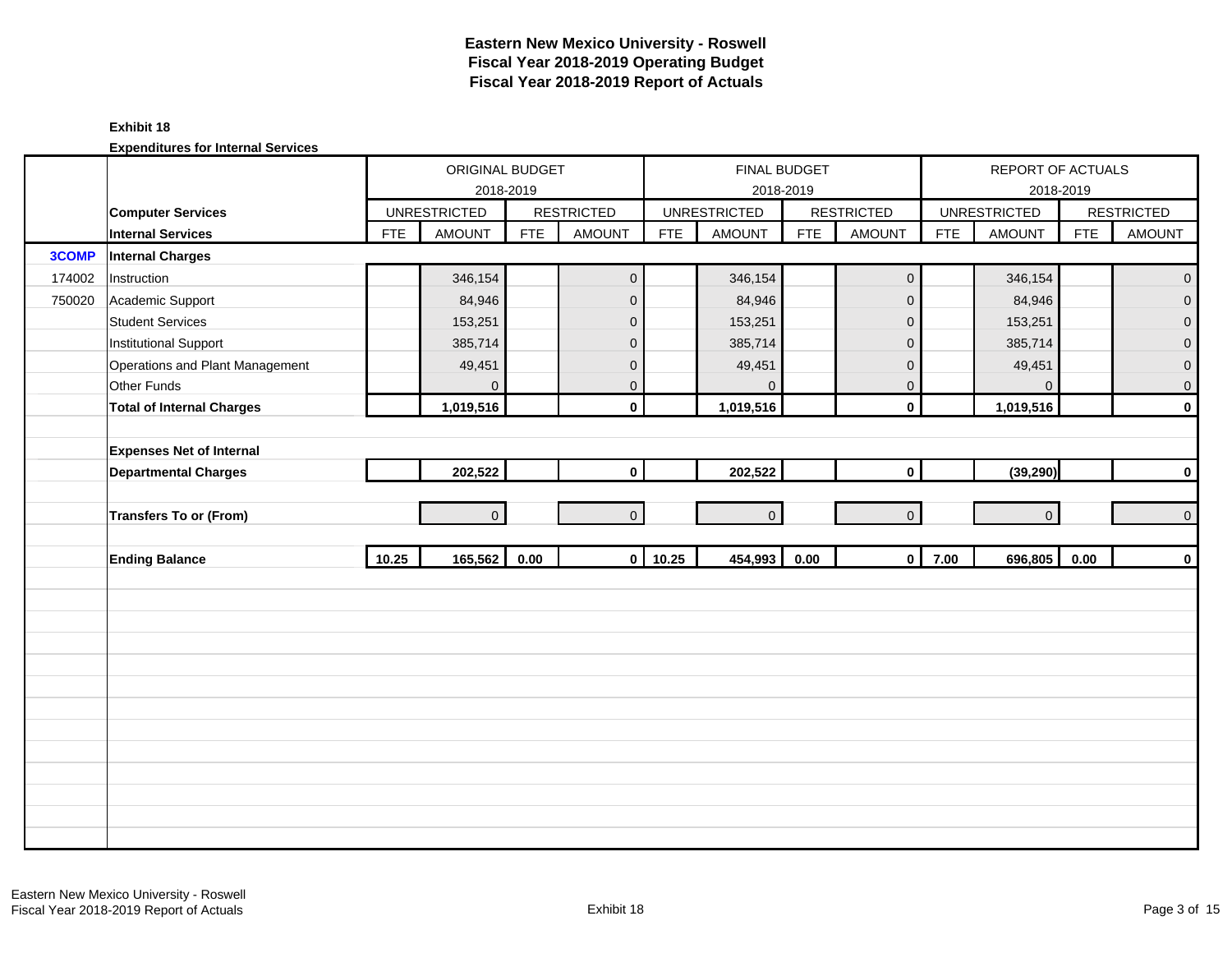#### **Exhibit 18**

|        |                            |            | ORIGINAL BUDGET     | 2018-2019  |                   |            | FINAL BUDGET<br>2018-2019 |            |                     |            | REPORT OF ACTUALS<br>2018-2019 |            |                   |
|--------|----------------------------|------------|---------------------|------------|-------------------|------------|---------------------------|------------|---------------------|------------|--------------------------------|------------|-------------------|
|        | <b>Central Copy Center</b> |            | <b>UNRESTRICTED</b> |            | <b>RESTRICTED</b> |            | <b>UNRESTRICTED</b>       |            | <b>RESTRICTED</b>   |            | <b>UNRESTRICTED</b>            |            | <b>RESTRICTED</b> |
|        | <b>Internal Services</b>   | <b>FTE</b> | <b>AMOUNT</b>       | <b>FTE</b> | <b>AMOUNT</b>     | <b>FTE</b> | <b>AMOUNT</b>             | <b>FTE</b> | <b>AMOUNT</b>       | <b>FTE</b> | <b>AMOUNT</b>                  | <b>FTE</b> | <b>AMOUNT</b>     |
| 3COPY1 | <b>Revenues</b>            |            |                     |            |                   |            |                           |            |                     |            |                                |            |                   |
| 174007 | Sales and Services         |            | $\overline{0}$      |            | $\mathbf{O}$      |            | $\pmb{0}$                 |            | $\mathbf 0$         |            | $\boldsymbol{0}$               |            | $\overline{0}$    |
| 740081 | Cost Recoveries            |            | $\mathbf 0$         |            | $\mathbf{0}$      |            | $\mathbf 0$               |            | $\mathbf 0$         |            | $\mathbf{0}$                   |            | $\overline{0}$    |
|        | Internal Charges           |            | $\overline{0}$      |            | $\mathbf{0}$      |            | $\mathbf{0}$              |            | $\mathbf{0}$        |            | $\mathbf{0}$                   |            | $\overline{0}$    |
|        | Fees                       |            | $\pmb{0}$           |            | $\mathbf{0}$      |            | $\overline{0}$            |            | $\mathbf 0$         |            | $\mathbf{0}$                   |            | $\overline{0}$    |
|        | Other Revenue              |            | $\mathsf{O}\xspace$ |            | $\mathbf{0}$      |            | $\overline{0}$            |            | $\mathbf 0$         |            | $\Omega$                       |            | $\overline{0}$    |
|        |                            |            | $\mathbf 0$         |            | $\mathbf{0}$      |            | $\mathbf{0}$              |            | $\mathbf{0}$        |            | $\Omega$                       |            | $\overline{0}$    |
|        |                            |            | $\pmb{0}$           |            | $\mathbf 0$       |            | $\mathbf{0}$              |            | $\mathbf 0$         |            | $\mathbf{0}$                   |            | $\overline{0}$    |
|        |                            |            | $\boldsymbol{0}$    |            | $\mathbf 0$       |            | $\mathbf{0}$              |            | $\mathbf 0$         |            | $\mathbf{0}$                   |            | $\overline{0}$    |
|        |                            |            | $\boldsymbol{0}$    |            | $\mathbf 0$       |            | $\mathbf 0$               |            | $\mathsf{O}\xspace$ |            | $\mathbf{0}$                   |            | $\overline{0}$    |
|        |                            |            | $\mathbf 0$         |            | $\mathbf 0$       |            | $\mathbf 0$               |            | $\mathsf{O}\xspace$ |            | $\mathbf 0$                    |            | $\overline{0}$    |
|        |                            |            | $\mathbf 0$         |            | $\mathbf{0}$      |            | $\pmb{0}$                 |            | $\mathbf 0$         |            | $\boldsymbol{0}$               |            | $\overline{0}$    |
|        | <b>Total Revenues</b>      |            | $\mathbf{0}$        |            | $\mathbf{0}$      |            | $\mathbf 0$               |            | $\mathbf{0}$        |            | $\mathbf{0}$                   |            | $\mathbf{0}$      |
|        |                            |            |                     |            |                   |            |                           |            |                     |            |                                |            |                   |
|        | <b>Beginning Balance</b>   |            | 17,000              |            | $\overline{0}$    |            | (16, 585)                 |            | $\mathsf{O}\xspace$ |            | (16, 585)                      |            | $\overline{0}$    |
|        |                            |            |                     |            |                   |            |                           |            | $\mathbf 0$         |            |                                |            |                   |
|        | <b>Total Available</b>     |            | 17,000              |            | $\circ$           |            | (16, 585)                 |            | $\mathbf 0$         |            | (16, 585)                      |            | $\mathbf{0}$      |
|        |                            |            |                     |            |                   |            |                           |            |                     |            |                                |            |                   |
|        |                            |            |                     |            |                   |            |                           |            |                     |            |                                |            |                   |
|        |                            |            |                     |            |                   |            |                           |            |                     |            |                                |            |                   |
|        |                            |            |                     |            |                   |            |                           |            |                     |            |                                |            |                   |
|        |                            |            |                     |            |                   |            |                           |            |                     |            |                                |            |                   |
|        |                            |            |                     |            |                   |            |                           |            |                     |            |                                |            |                   |
|        |                            |            |                     |            |                   |            |                           |            |                     |            |                                |            |                   |
|        |                            |            |                     |            |                   |            |                           |            |                     |            |                                |            |                   |
|        |                            |            |                     |            |                   |            |                           |            |                     |            |                                |            |                   |
|        |                            |            |                     |            |                   |            |                           |            |                     |            |                                |            |                   |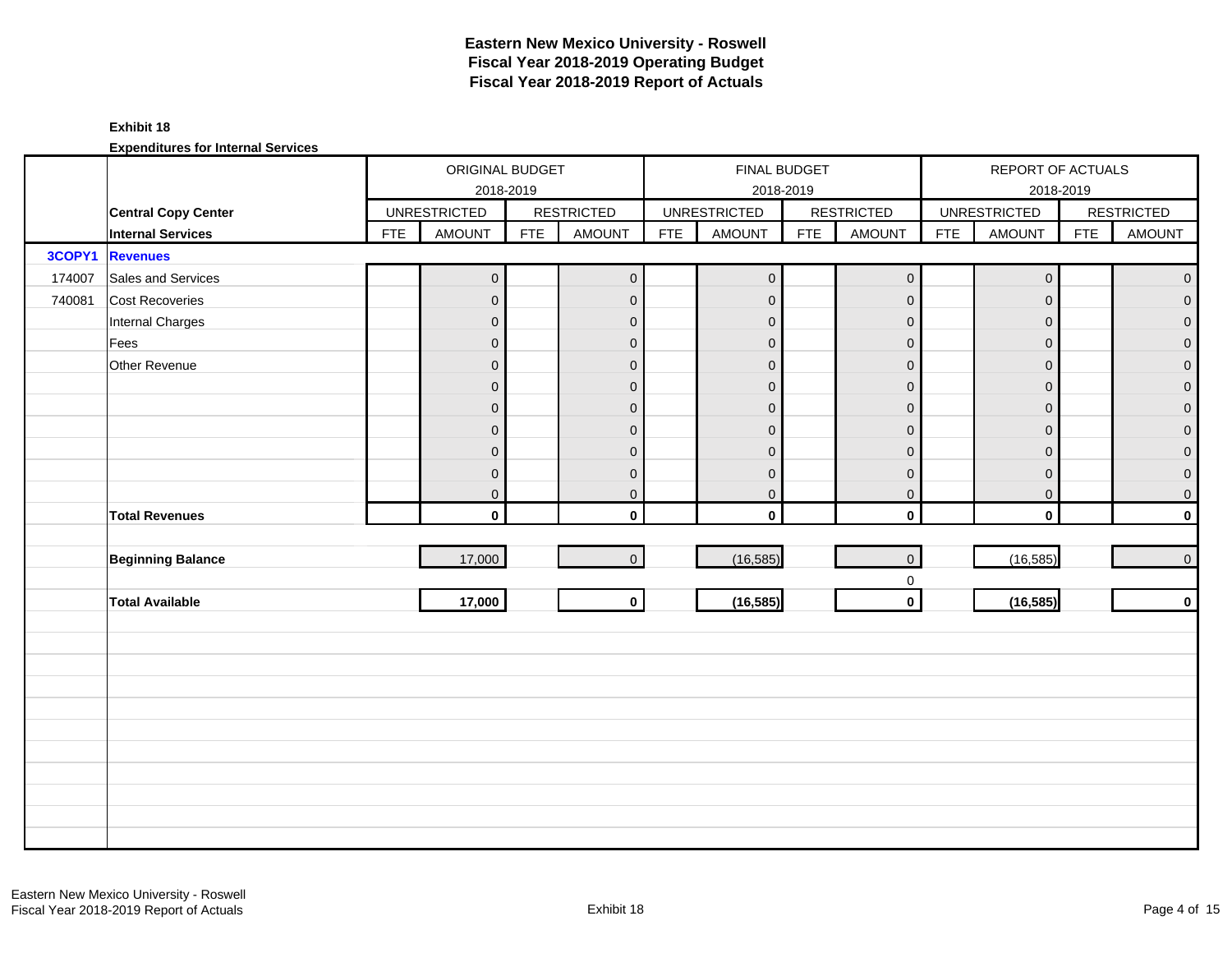|        |                              |            | ORIGINAL BUDGET     |            |                   |            | <b>FINAL BUDGET</b> |            |                   |            | <b>REPORT OF ACTUALS</b> |            |                   |
|--------|------------------------------|------------|---------------------|------------|-------------------|------------|---------------------|------------|-------------------|------------|--------------------------|------------|-------------------|
|        |                              |            | 2018-2019           |            |                   |            | 2018-2019           |            |                   |            |                          | 2018-2019  |                   |
|        | <b>Central Copy Center</b>   |            | <b>UNRESTRICTED</b> |            | <b>RESTRICTED</b> |            | <b>UNRESTRICTED</b> |            | <b>RESTRICTED</b> |            | <b>UNRESTRICTED</b>      |            | <b>RESTRICTED</b> |
|        | <b>Internal Services</b>     | <b>FTE</b> | <b>AMOUNT</b>       | <b>FTE</b> | <b>AMOUNT</b>     | <b>FTE</b> | <b>AMOUNT</b>       | <b>FTE</b> | <b>AMOUNT</b>     | <b>FTE</b> | <b>AMOUNT</b>            | <b>FTE</b> | <b>AMOUNT</b>     |
| 3COPY1 | <b>Expenditures</b>          |            |                     |            |                   |            |                     |            |                   |            |                          |            |                   |
| 174007 | <b>Professional Salaries</b> | 0.00       | $\overline{O}$      | 0.00       | $\mathbf 0$       | 0.00       | $\pmb{0}$           | 0.00       | $\mathbf 0$       | 0.00       | 0 <sup>1</sup>           | 0.00       | $\overline{0}$    |
| 740081 | <b>Faculty Salaries</b>      | 0.00       | $\overline{0}$      | 0.00       | $\mathbf 0$       | 0.00       | $\mathbf 0$         | 0.00       | $\mathbf{0}$      | 0.00       | $\mathbf{0}$             | 0.00       | $\mathbf{0}$      |
|        | <b>Support Salaries</b>      | 0.00       | $\overline{0}$      | 0.00       | $\overline{0}$    | 0.00       | $\mathbf{0}$        | 0.00       | $\mathbf{0}$      | 0.00       | $\mathbf{0}$             | 0.00       | $\overline{0}$    |
|        | <b>Temporary Salaries</b>    | 0.00       | $\overline{0}$      | 0.00       | $\overline{0}$    | 0.00       | $\mathbf{0}$        | 0.00       | $\mathbf{0}$      | 0.00       | $\overline{0}$           | 0.00       | $\mathbf 0$       |
|        | <b>Adjunct Salaries</b>      | 0.00       | $\overline{0}$      | 0.00       | $\mathbf 0$       | 0.00       | $\mathbf{0}$        | 0.00       | $\mathbf 0$       | 0.00       | $\mathbf{0}$             | 0.00       | $\mathbf 0$       |
|        | <b>Technician Salaries</b>   | 0.00       | $\Omega$            | 0.00       | $\mathbf{0}$      | 0.00       | $\mathbf{0}$        | 0.00       | $\mathbf{0}$      | 0.00       | $\overline{0}$           | 0.00       | $\mathbf{0}$      |
|        | Other Salaries               | 0.00       | $\Omega$            | 0.00       | $\overline{0}$    | 0.00       | $\mathbf{0}$        | 0.00       | $\mathbf{0}$      | 0.00       | $\overline{0}$           | 0.00       | 0                 |
|        | <b>Student Salaries</b>      | 0.00       | $\overline{0}$      | 0.00       | $\mathbf 0$       | 0.00       | $\mathbf{0}$        | 0.00       | $\mathbf{0}$      | 0.00       | $\mathbf{0}$             | 0.00       | $\overline{0}$    |
|        | Federal Work-study Salaries  | 0.00       | $\overline{0}$      | 0.00       | $\mathbf 0$       | 0.00       | $\mathbf 0$         | 0.00       | $\mathbf 0$       | 0.00       | $\mathbf 0$              | 0.00       | $\mathbf 0$       |
|        | State Work-study Salaries    | 0.00       | $\Omega$            | 0.00       | $\mathbf{0}$      | 0.00       | $\Omega$            | 0.00       | $\mathbf{0}$      | 0.00       | $\mathbf{0}$             | 0.00       | $\mathbf 0$       |
|        | Supplies                     |            | 80,000              |            | $\mathbf{0}$      |            | 80,000              |            | $\mathbf{0}$      |            | 9,210                    |            | $\mathbf 0$       |
|        | Travel                       |            | $\overline{0}$      |            | $\mathbf{0}$      |            | $\mathbf{0}$        |            | $\mathbf 0$       |            | $\mathbf{0}$             |            | $\mathbf 0$       |
|        | Equipment                    |            | $\overline{0}$      |            | $\Omega$          |            | $\Omega$            |            | $\mathbf{0}$      |            | $\Omega$                 |            | $\mathbf 0$       |
|        | <b>Utilities</b>             |            | $\overline{0}$      |            | $\mathbf{0}$      |            | $\Omega$            |            | $\mathbf{0}$      |            | $\Omega$                 |            | $\overline{0}$    |
|        | Miscellaneous                |            | $\overline{0}$      |            | $\mathbf{0}$      |            | $\Omega$            |            | $\mathbf{0}$      |            | $\Omega$                 |            | $\mathbf 0$       |
|        | <b>Indirect Cost</b>         |            | $\overline{0}$      |            | $\mathbf 0$       |            | $\Omega$            |            | $\mathbf{0}$      |            | $\Omega$                 |            | $\mathbf 0$       |
|        | Benefits                     |            | $\overline{0}$      |            | $\Omega$          |            | $\Omega$            |            | $\Omega$          |            | $\Omega$                 |            | $\overline{0}$    |
|        | Services Rendered/Contracted |            | $\overline{0}$      |            | $\Omega$          |            | $\Omega$            |            | $\mathbf{0}$      |            | 58,975                   |            | 0                 |
|        | <b>Cost Recoveries</b>       |            | (85,000)            |            | $\mathbf{0}$      |            | (85,000)            |            | $\mathbf 0$       |            | (63, 135)                |            | 0                 |
|        |                              |            | $\overline{0}$      |            | $\mathbf{0}$      |            | $\mathbf{0}$        |            | $\mathbf{0}$      |            | $\mathbf 0$              |            | $\mathbf 0$       |
|        |                              |            | 0                   |            | $\mathbf{0}$      |            | $\Omega$            |            | $\overline{0}$    |            | $\Omega$                 |            | $\mathbf 0$       |
|        | <b>Total Expenditures</b>    | 0.00       | (5,000)             | 0.00       | $\mathbf{0}$      | 0.00       | (5,000)             | 0.00       | $\mathbf 0$       | 0.00       | 5,050                    | 0.00       | $\mathbf 0$       |
|        |                              |            |                     |            |                   |            |                     |            |                   |            |                          |            |                   |
|        |                              |            |                     |            |                   |            |                     |            |                   |            |                          |            |                   |
|        |                              |            |                     |            |                   |            |                     |            |                   |            |                          |            |                   |
|        |                              |            |                     |            |                   |            |                     |            |                   |            |                          |            |                   |
|        |                              |            |                     |            |                   |            |                     |            |                   |            |                          |            |                   |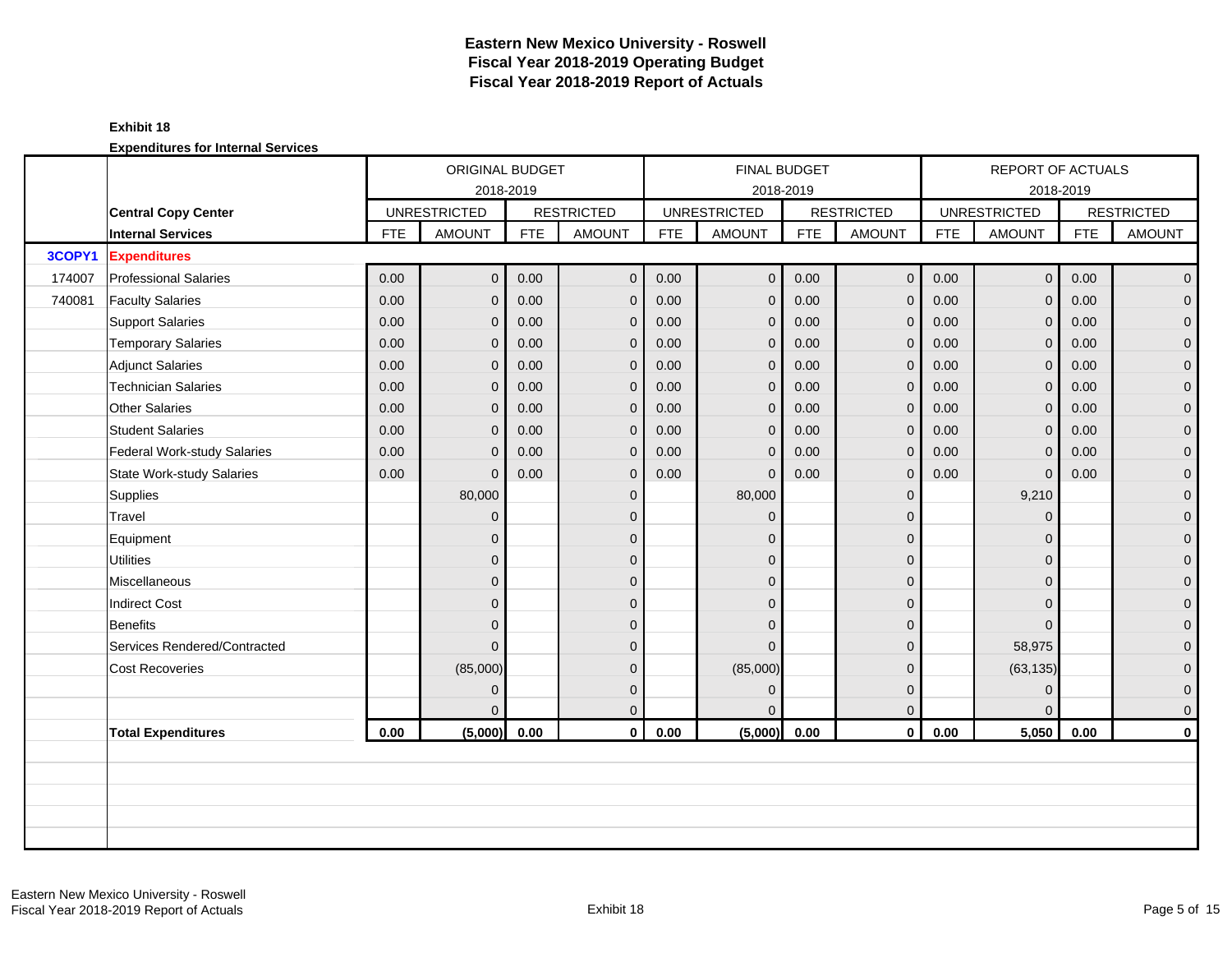#### **Exhibit 18**

|        |                                  |            | ORIGINAL BUDGET<br>2018-2019 |            |                     |            | FINAL BUDGET<br>2018-2019 |            |                     |            | REPORT OF ACTUALS<br>2018-2019 |            |                   |
|--------|----------------------------------|------------|------------------------------|------------|---------------------|------------|---------------------------|------------|---------------------|------------|--------------------------------|------------|-------------------|
|        | <b>Central Copy Center</b>       |            | <b>UNRESTRICTED</b>          |            | <b>RESTRICTED</b>   |            | <b>UNRESTRICTED</b>       |            | <b>RESTRICTED</b>   |            | <b>UNRESTRICTED</b>            |            | <b>RESTRICTED</b> |
|        | <b>Internal Services</b>         | <b>FTE</b> | <b>AMOUNT</b>                | <b>FTE</b> | <b>AMOUNT</b>       | <b>FTE</b> | <b>AMOUNT</b>             | <b>FTE</b> | <b>AMOUNT</b>       | <b>FTE</b> | <b>AMOUNT</b>                  | <b>FTE</b> | <b>AMOUNT</b>     |
| 3COPY1 | <b>Internal Charges</b>          |            |                              |            |                     |            |                           |            |                     |            |                                |            |                   |
| 174007 | Instruction                      |            | $\overline{0}$               |            | $\mathsf{O}\xspace$ |            | $\mathbf 0$               |            | $\mathsf{O}\xspace$ |            | $\mathsf{O}\xspace$            |            | $\overline{0}$    |
| 740081 | Academic Support                 |            | $\mathsf{O}\xspace$          |            | $\mathbf 0$         |            | $\mathbf 0$               |            | $\mathbf 0$         |            | $\mathbf 0$                    |            | $\overline{0}$    |
|        | <b>Student Services</b>          |            | $\overline{0}$               |            | $\mathbf 0$         |            | $\mathbf 0$               |            | $\mathbf 0$         |            | $\mathbf{0}$                   |            | $\overline{0}$    |
|        | <b>Institutional Support</b>     |            | $\mathsf{O}\xspace$          |            | $\mathbf 0$         |            | $\mathbf 0$               |            | $\mathbf 0$         |            | $\mathbf 0$                    |            | $\pmb{0}$         |
|        | Operations and Plant Management  |            | $\mathsf{O}\xspace$          |            | $\mathbf 0$         |            | $\mathbf 0$               |            | $\mathbf 0$         |            | $\mathbf 0$                    |            | $\pmb{0}$         |
|        | Other Funds                      |            | $\overline{0}$               |            | $\mathbf{0}$        |            | $\mathbf{0}$              |            | $\mathbf{0}$        |            | $\mathbf{0}$                   |            | $\pmb{0}$         |
|        | <b>Total of Internal Charges</b> |            | $\mathbf 0$                  |            | $\mathbf{0}$        |            | $\mathbf 0$               |            | $\mathbf 0$         |            | $\mathbf 0$                    |            | $\pmb{0}$         |
|        |                                  |            |                              |            |                     |            |                           |            |                     |            |                                |            |                   |
|        | <b>Expenses Net of Internal</b>  |            |                              |            |                     |            |                           |            |                     |            |                                |            |                   |
|        | <b>Departmental Charges</b>      |            | (5,000)                      |            | $\mathbf{0}$        |            | (5,000)                   |            | $\mathbf 0$         |            | 5,050                          |            | $\pmb{0}$         |
|        |                                  |            |                              |            |                     |            |                           |            |                     |            |                                |            |                   |
|        | Transfers To or (From)           |            | $\overline{0}$               |            | $\overline{0}$      |            | $\Omega$                  |            | $\overline{0}$      |            | $\overline{0}$                 |            | $\pmb{0}$         |
|        |                                  |            |                              |            |                     |            |                           |            |                     |            |                                |            |                   |
|        | <b>Ending Balance</b>            | 0.00       | 22,000                       | 0.00       | $\mathbf{0}$        | 0.00       | (11, 585)                 | 0.00       | $\mathbf 0$         | 0.00       | (21, 635)                      | 0.00       | $\pmb{0}$         |
|        |                                  |            |                              |            |                     |            |                           |            |                     |            |                                |            |                   |
|        |                                  |            |                              |            |                     |            |                           |            |                     |            |                                |            |                   |
|        |                                  |            |                              |            |                     |            |                           |            |                     |            |                                |            |                   |
|        |                                  |            |                              |            |                     |            |                           |            |                     |            |                                |            |                   |
|        |                                  |            |                              |            |                     |            |                           |            |                     |            |                                |            |                   |
|        |                                  |            |                              |            |                     |            |                           |            |                     |            |                                |            |                   |
|        |                                  |            |                              |            |                     |            |                           |            |                     |            |                                |            |                   |
|        |                                  |            |                              |            |                     |            |                           |            |                     |            |                                |            |                   |
|        |                                  |            |                              |            |                     |            |                           |            |                     |            |                                |            |                   |
|        |                                  |            |                              |            |                     |            |                           |            |                     |            |                                |            |                   |
|        |                                  |            |                              |            |                     |            |                           |            |                     |            |                                |            |                   |
|        |                                  |            |                              |            |                     |            |                           |            |                     |            |                                |            |                   |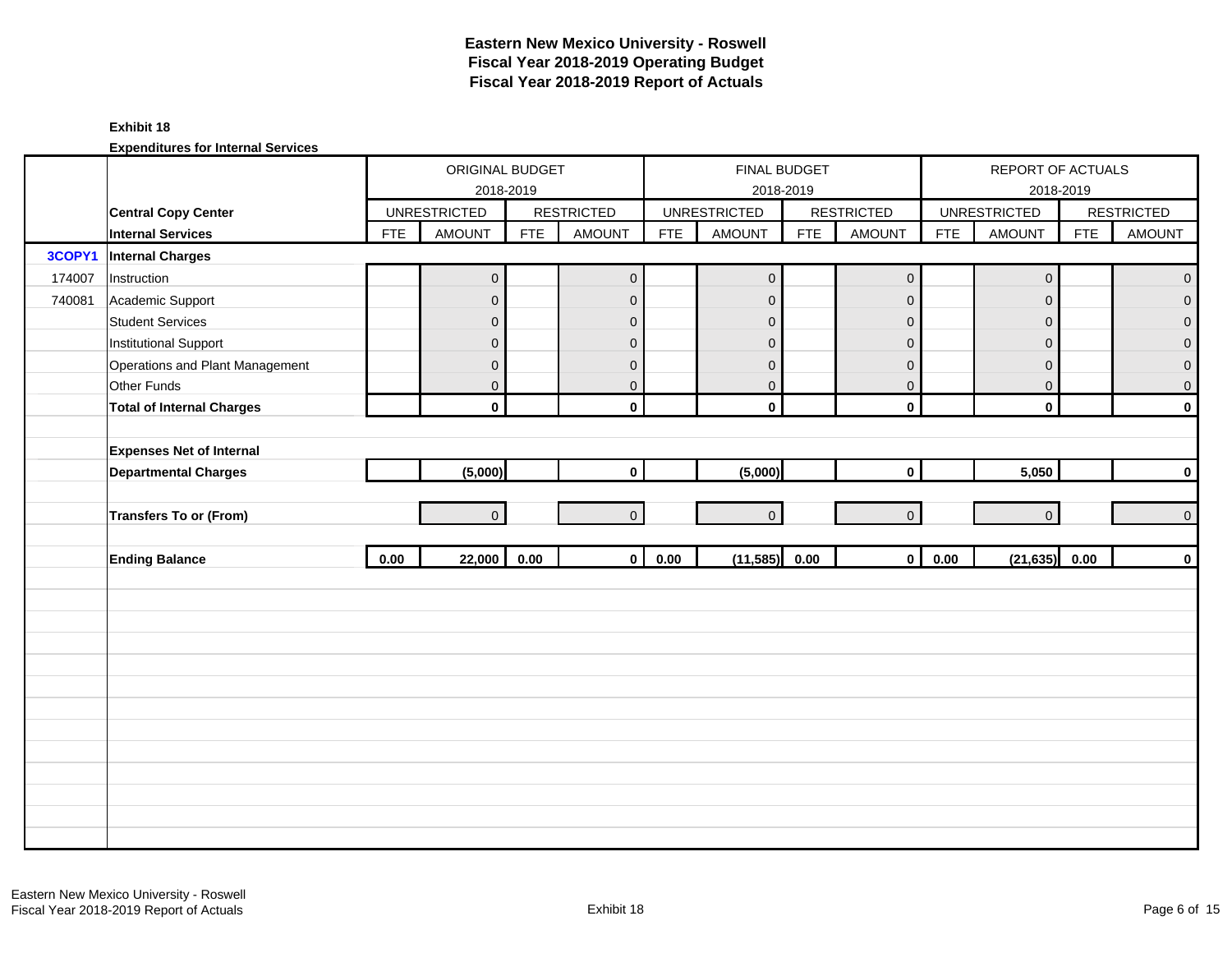### **Exhibit 18**

|               |                          |            | ORIGINAL BUDGET     |            |                         |            |                     | FINAL BUDGET |                   |            | REPORT OF ACTUALS   |            |                   |
|---------------|--------------------------|------------|---------------------|------------|-------------------------|------------|---------------------|--------------|-------------------|------------|---------------------|------------|-------------------|
|               |                          |            |                     | 2018-2019  |                         |            |                     | 2018-2019    |                   |            |                     | 2018-2019  |                   |
|               | <b>Mailroom Services</b> |            | <b>UNRESTRICTED</b> |            | <b>RESTRICTED</b>       |            | <b>UNRESTRICTED</b> |              | <b>RESTRICTED</b> |            | <b>UNRESTRICTED</b> |            | <b>RESTRICTED</b> |
|               | <b>Internal Services</b> | <b>FTE</b> | <b>AMOUNT</b>       | <b>FTE</b> | <b>AMOUNT</b>           | <b>FTE</b> | <b>AMOUNT</b>       | <b>FTE</b>   | <b>AMOUNT</b>     | <b>FTE</b> | <b>AMOUNT</b>       | <b>FTE</b> | <b>AMOUNT</b>     |
| <b>3MAILE</b> | <b>Revenues</b>          |            |                     |            |                         |            |                     |              |                   |            |                     |            |                   |
| 174006        | Sales and Services       |            | $\mathbf{0}$        |            | $\overline{0}$          |            | $\mathbf 0$         |              | $\mathbf 0$       |            | $\mathsf{O}\xspace$ |            | $\overline{0}$    |
| 740083        | <b>Cost Recoveries</b>   |            | $\mathbf 0$         |            | $\mathbf{O}$            |            | $\mathbf{0}$        |              | $\mathbf 0$       |            | $\Omega$            |            | $\overline{0}$    |
|               | Internal Charges         |            | $\overline{0}$      |            | $\mathbf{0}$            |            | $\mathbf 0$         |              | $\mathbf 0$       |            | $\Omega$            |            | $\overline{0}$    |
|               | Fees                     |            | $\mathbf 0$         |            | $\mathbf{0}$            |            | $\mathbf 0$         |              | $\mathbf 0$       |            | $\mathbf 0$         |            | $\mathbf{0}$      |
|               | Other Revenue            |            | $\boldsymbol{0}$    |            | $\mathbf{0}$            |            | $\mathbf 0$         |              | $\pmb{0}$         |            | $\mathbf{0}$        |            | $\mathbf{0}$      |
|               |                          |            | $\mathbf 0$         |            | $\mathbf{0}$            |            | $\mathbf{0}$        |              | $\mathbf{0}$      |            | $\Omega$            |            | $\mathbf 0$       |
|               |                          |            | $\mathbf 0$         |            | $\overline{0}$          |            | $\mathbf{0}$        |              | $\mathbf 0$       |            | $\mathbf{0}$        |            | $\overline{0}$    |
|               |                          |            | $\mathbf 0$         |            | $\overline{0}$          |            | $\mathbf{0}$        |              | $\pmb{0}$         |            | $\Omega$            |            | $\overline{0}$    |
|               |                          |            | $\mathbf 0$         |            | $\mathbf{0}$            |            | $\mathbf{0}$        |              | $\mathbf{0}$      |            | $\Omega$            |            | $\overline{0}$    |
|               |                          |            | $\boldsymbol{0}$    |            | $\mathbf{0}$            |            | $\mathbf 0$         |              | $\mathbf 0$       |            | $\mathbf 0$         |            | $\overline{0}$    |
|               |                          |            | 0                   |            | $\mathbf{0}$            |            | $\boldsymbol{0}$    |              | $\pmb{0}$         |            | $\mathbf 0$         |            | $\overline{0}$    |
|               | <b>Total Revenues</b>    |            | $\mathbf{0}$        |            | $\mathbf{0}$            |            | $\mathbf 0$         |              | $\mathbf 0$       |            | $\mathbf 0$         |            | $\mathbf{0}$      |
|               |                          |            |                     |            |                         |            |                     |              |                   |            |                     |            |                   |
|               | <b>Beginning Balance</b> |            | 49,692              |            | $\overline{0}$          |            | 31,935              |              | $\mathbf 0$       |            | 31,935              |            | $\circ$           |
|               |                          |            |                     |            |                         |            |                     |              | $\mathbf 0$       |            |                     |            |                   |
|               | <b>Total Available</b>   |            | 49,692              |            | $\overline{\mathbf{0}}$ |            | 31,935              |              | $\mathbf 0$       |            | 31,935              |            | $\mathbf{0}$      |
|               |                          |            |                     |            |                         |            |                     |              |                   |            |                     |            |                   |
|               |                          |            |                     |            |                         |            |                     |              |                   |            |                     |            |                   |
|               |                          |            |                     |            |                         |            |                     |              |                   |            |                     |            |                   |
|               |                          |            |                     |            |                         |            |                     |              |                   |            |                     |            |                   |
|               |                          |            |                     |            |                         |            |                     |              |                   |            |                     |            |                   |
|               |                          |            |                     |            |                         |            |                     |              |                   |            |                     |            |                   |
|               |                          |            |                     |            |                         |            |                     |              |                   |            |                     |            |                   |
|               |                          |            |                     |            |                         |            |                     |              |                   |            |                     |            |                   |
|               |                          |            |                     |            |                         |            |                     |              |                   |            |                     |            |                   |
|               |                          |            |                     |            |                         |            |                     |              |                   |            |                     |            |                   |
|               |                          |            |                     |            |                         |            |                     |              |                   |            |                     |            |                   |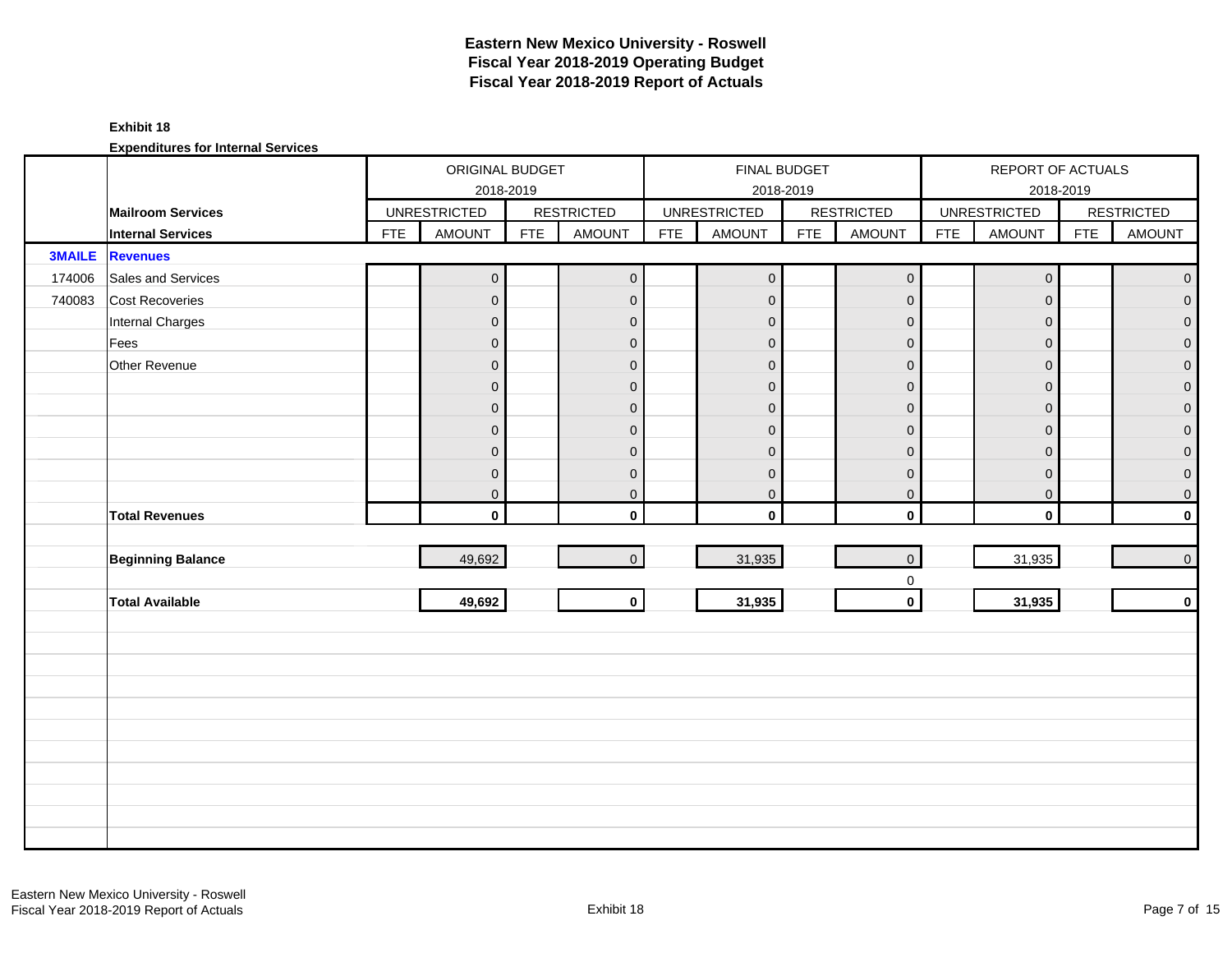### **Exhibit 18**

|               |                              |            | ORIGINAL BUDGET     |            |                   |            | <b>FINAL BUDGET</b> |            |                   |            | <b>REPORT OF ACTUALS</b> |            |                   |
|---------------|------------------------------|------------|---------------------|------------|-------------------|------------|---------------------|------------|-------------------|------------|--------------------------|------------|-------------------|
|               |                              |            | 2018-2019           |            |                   |            | 2018-2019           |            |                   |            |                          | 2018-2019  |                   |
|               | <b>Mailroom Services</b>     |            | <b>UNRESTRICTED</b> |            | <b>RESTRICTED</b> |            | <b>UNRESTRICTED</b> |            | <b>RESTRICTED</b> |            | <b>UNRESTRICTED</b>      |            | <b>RESTRICTED</b> |
|               | <b>Internal Services</b>     | <b>FTE</b> | <b>AMOUNT</b>       | <b>FTE</b> | <b>AMOUNT</b>     | <b>FTE</b> | <b>AMOUNT</b>       | <b>FTE</b> | <b>AMOUNT</b>     | <b>FTE</b> | <b>AMOUNT</b>            | <b>FTE</b> | <b>AMOUNT</b>     |
| <b>3MAILE</b> | <b>Expenditures</b>          |            |                     |            |                   |            |                     |            |                   |            |                          |            |                   |
| 174006        | <b>Professional Salaries</b> | 0.00       | $\overline{O}$      | 0.00       | $\mathbf 0$       | 0.00       | $\overline{0}$      | 0.00       | $\mathbf{O}$      | 0.00       | 0 <sup>1</sup>           | 0.00       | $\overline{0}$    |
| 740083        | <b>Faculty Salaries</b>      | 0.00       | $\overline{0}$      | 0.00       | $\mathbf 0$       | 0.00       | $\mathbf 0$         | 0.00       | $\mathbf{0}$      | 0.00       | $\mathbf{0}$             | 0.00       | $\mathbf{0}$      |
|               | <b>Support Salaries</b>      | 0.00       | $\overline{0}$      | 0.00       | $\overline{0}$    | 0.00       | $\mathbf{0}$        | 0.00       | $\mathbf{0}$      | 0.00       | $\mathbf{0}$             | 0.00       | $\overline{0}$    |
|               | <b>Temporary Salaries</b>    | 0.00       | $\overline{0}$      | 0.00       | $\overline{0}$    | 0.00       | $\mathbf{0}$        | 0.00       | $\mathbf{0}$      | 0.00       | $\mathbf{0}$             | 0.00       | $\mathbf 0$       |
|               | <b>Adjunct Salaries</b>      | 0.00       | $\overline{0}$      | 0.00       | $\mathbf 0$       | 0.00       | $\mathbf{0}$        | 0.00       | $\mathbf 0$       | 0.00       | $\mathbf{0}$             | 0.00       | $\mathbf 0$       |
|               | <b>Technician Salaries</b>   | 0.00       | $\Omega$            | 0.00       | $\mathbf{0}$      | 0.00       | $\mathbf{0}$        | 0.00       | $\mathbf{0}$      | 0.00       | $\overline{0}$           | 0.00       | $\mathbf{0}$      |
|               | Other Salaries               | 0.00       | $\Omega$            | 0.00       | $\overline{0}$    | 0.00       | $\mathbf{0}$        | 0.00       | $\mathbf{0}$      | 0.00       | $\mathbf{0}$             | 0.00       | 0                 |
|               | <b>Student Salaries</b>      | 0.00       | $\overline{0}$      | 0.00       | $\mathbf 0$       | 0.00       | $\mathbf{0}$        | 0.00       | $\mathbf{0}$      | 0.00       | $\mathbf{0}$             | 0.00       | $\mathbf{0}$      |
|               | Federal Work-study Salaries  | 0.00       | $\overline{0}$      | 0.00       | $\mathbf 0$       | 0.00       | $\mathbf 0$         | 0.00       | $\mathbf 0$       | 0.00       | $\mathbf 0$              | 0.00       | $\mathbf 0$       |
|               | State Work-study Salaries    | 0.00       | $\Omega$            | 0.00       | $\mathbf{0}$      | 0.00       | $\Omega$            | 0.00       | $\mathbf{0}$      | 0.00       | $\mathbf{0}$             | 0.00       | $\mathbf 0$       |
|               | Supplies                     |            | 60,000              |            | $\mathbf{0}$      |            | 60,000              |            | $\mathbf{0}$      |            | 32,293                   |            | $\mathbf 0$       |
|               | Travel                       |            | $\overline{0}$      |            | $\mathbf{0}$      |            | $\mathbf{0}$        |            | $\mathbf{0}$      |            | 2,158                    |            | $\mathbf 0$       |
|               | Equipment                    |            | $\overline{0}$      |            | $\Omega$          |            | $\Omega$            |            | $\mathbf{0}$      |            | $\Omega$                 |            | $\mathbf 0$       |
|               | <b>Utilities</b>             |            | $\overline{0}$      |            | $\mathbf{0}$      |            | $\Omega$            |            | $\mathbf{0}$      |            | $\Omega$                 |            | $\overline{0}$    |
|               | Miscellaneous                |            | $\overline{0}$      |            | $\mathbf{0}$      |            | $\Omega$            |            | $\mathbf{0}$      |            | $\Omega$                 |            | $\mathbf 0$       |
|               | <b>Indirect Cost</b>         |            | $\overline{0}$      |            | $\mathbf{0}$      |            | $\Omega$            |            | $\mathbf{0}$      |            | $\Omega$                 |            | $\mathbf 0$       |
|               | Benefits                     |            | $\overline{0}$      |            | $\Omega$          |            | $\Omega$            |            | $\Omega$          |            | $\Omega$                 |            | $\overline{0}$    |
|               | Services Rendered/Contracted |            | $\overline{0}$      |            | $\Omega$          |            | $\Omega$            |            | $\mathbf{0}$      |            | 2,054                    |            | 0                 |
|               | <b>Cost Recoveries</b>       |            | (65,000)            |            | $\mathbf{0}$      |            | (65,000)            |            | $\mathbf{0}$      |            | (16, 252)                |            | 0                 |
|               |                              |            | $\overline{0}$      |            | $\mathbf{0}$      |            | $\mathbf{0}$        |            | $\mathbf{0}$      |            | $\mathbf{0}$             |            | $\mathbf 0$       |
|               |                              |            | 0                   |            | $\overline{0}$    |            | $\Omega$            |            | $\mathbf{0}$      |            | $\Omega$                 |            | $\mathbf 0$       |
|               | <b>Total Expenditures</b>    | 0.00       | (5,000)             | 0.00       | $\mathbf{0}$      | 0.00       | (5,000)             | 0.00       | $\mathbf 0$       | 0.00       | 20,253                   | 0.00       | $\mathbf 0$       |
|               |                              |            |                     |            |                   |            |                     |            |                   |            |                          |            |                   |
|               |                              |            |                     |            |                   |            |                     |            |                   |            |                          |            |                   |
|               |                              |            |                     |            |                   |            |                     |            |                   |            |                          |            |                   |
|               |                              |            |                     |            |                   |            |                     |            |                   |            |                          |            |                   |
|               |                              |            |                     |            |                   |            |                     |            |                   |            |                          |            |                   |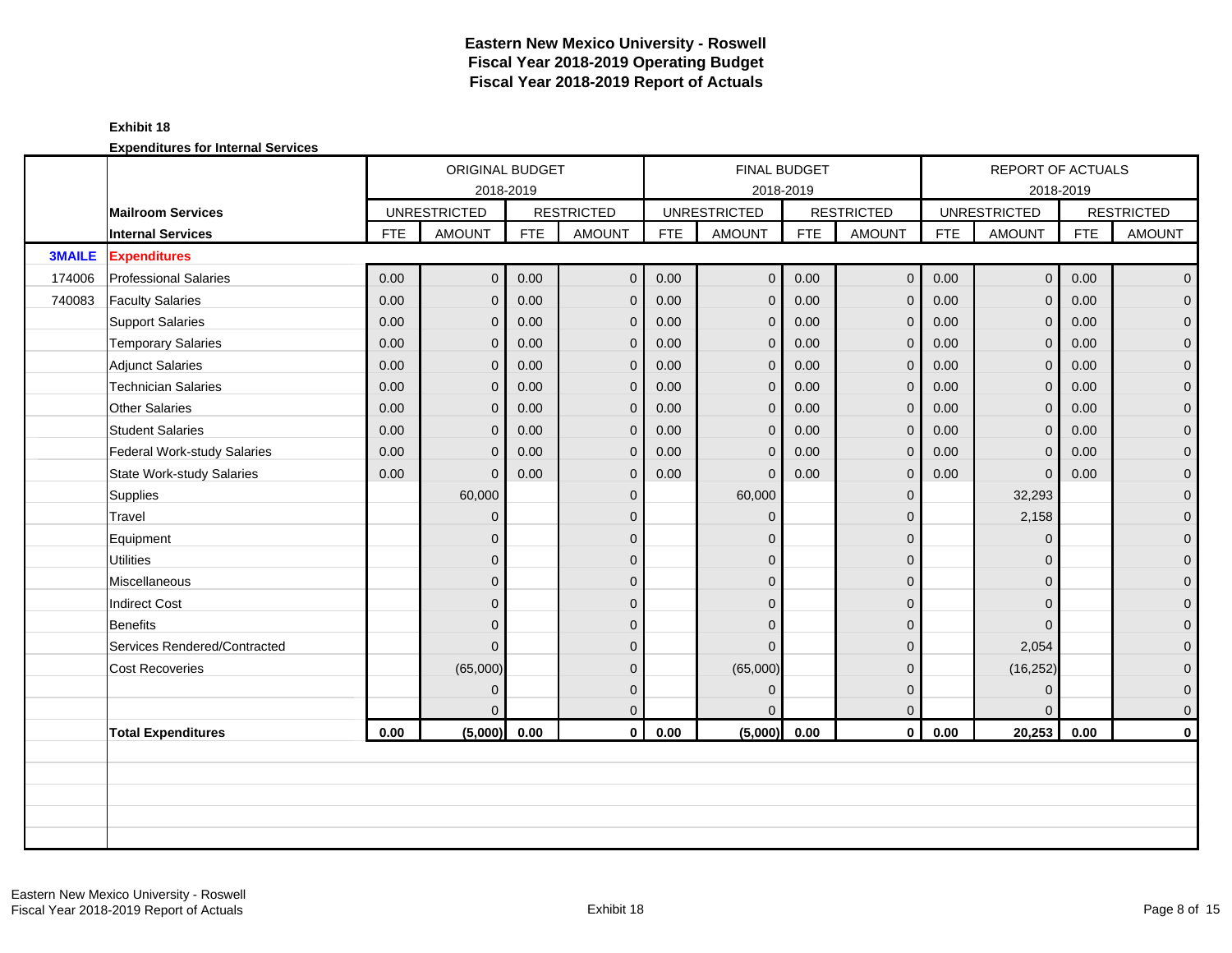#### **Exhibit 18**

|               |                                  |            | ORIGINAL BUDGET<br>2018-2019 |            |                   |            | FINAL BUDGET<br>2018-2019 |            |                   |            | REPORT OF ACTUALS   | 2018-2019  |                   |
|---------------|----------------------------------|------------|------------------------------|------------|-------------------|------------|---------------------------|------------|-------------------|------------|---------------------|------------|-------------------|
|               | <b>Mailroom Services</b>         |            | <b>UNRESTRICTED</b>          |            | <b>RESTRICTED</b> |            | <b>UNRESTRICTED</b>       |            | <b>RESTRICTED</b> |            | <b>UNRESTRICTED</b> |            | <b>RESTRICTED</b> |
|               | <b>Internal Services</b>         | <b>FTE</b> | <b>AMOUNT</b>                | <b>FTE</b> | <b>AMOUNT</b>     | <b>FTE</b> | <b>AMOUNT</b>             | <b>FTE</b> | <b>AMOUNT</b>     | <b>FTE</b> | <b>AMOUNT</b>       | <b>FTE</b> | <b>AMOUNT</b>     |
| <b>3MAILE</b> | <b>Internal Charges</b>          |            |                              |            |                   |            |                           |            |                   |            |                     |            |                   |
| 174006        | Instruction                      |            | $\mathsf{O}\xspace$          |            | $\mathbf 0$       |            | $\pmb{0}$                 |            | $\mathbf 0$       |            | $\pmb{0}$           |            | $\pmb{0}$         |
| 740083        | Academic Support                 |            | $\mathsf{O}\xspace$          |            | $\mathbf{0}$      |            | $\pmb{0}$                 |            | $\mathbf{0}$      |            | $\mathbf 0$         |            | 0                 |
|               | <b>Student Services</b>          |            | $\overline{0}$               |            | $\mathbf 0$       |            | $\mathbf 0$               |            | $\mathbf 0$       |            | $\mathbf{0}$        |            | $\overline{0}$    |
|               | <b>Institutional Support</b>     |            | $\mathbf 0$                  |            | $\mathbf 0$       |            | $\mathbf 0$               |            | $\mathbf 0$       |            | $\mathbf 0$         |            | 0                 |
|               | Operations and Plant Management  |            | $\mathsf{O}\xspace$          |            | $\mathbf 0$       |            | $\pmb{0}$                 |            | $\pmb{0}$         |            | $\mathbf 0$         |            | $\pmb{0}$         |
|               | Other Funds                      |            | $\overline{0}$               |            | $\mathbf{0}$      |            | $\mathbf{0}$              |            | $\mathbf{0}$      |            | $\mathbf{0}$        |            | $\mathbf 0$       |
|               | <b>Total of Internal Charges</b> |            | $\mathbf 0$                  |            | $\mathbf{0}$      |            | $\mathbf 0$               |            | $\mathbf 0$       |            | $\mathbf 0$         |            | $\mathbf 0$       |
|               |                                  |            |                              |            |                   |            |                           |            |                   |            |                     |            |                   |
|               | <b>Expenses Net of Internal</b>  |            |                              |            |                   |            |                           |            |                   |            |                     |            |                   |
|               | <b>Departmental Charges</b>      |            | (5,000)                      |            | $\mathbf 0$       |            | (5,000)                   |            | $\mathbf 0$       |            | 20,253              |            | $\mathbf 0$       |
|               |                                  |            |                              |            |                   |            |                           |            |                   |            |                     |            |                   |
|               | Transfers To or (From)           |            | $\Omega$                     |            | $\overline{0}$    |            | $\Omega$                  |            | $\overline{0}$    |            | $\Omega$            |            | $\mathbf 0$       |
|               |                                  |            |                              |            |                   |            |                           |            |                   |            |                     |            |                   |
|               | <b>Ending Balance</b>            | 0.00       | 54,692                       | 0.00       | $\mathbf{0}$      | 0.00       | 36,935                    | 0.00       | $\mathbf 0$       | 0.00       | 11,682              | 0.00       | $\pmb{0}$         |
|               |                                  |            |                              |            |                   |            |                           |            |                   |            |                     |            |                   |
|               |                                  |            |                              |            |                   |            |                           |            |                   |            |                     |            |                   |
|               |                                  |            |                              |            |                   |            |                           |            |                   |            |                     |            |                   |
|               |                                  |            |                              |            |                   |            |                           |            |                   |            |                     |            |                   |
|               |                                  |            |                              |            |                   |            |                           |            |                   |            |                     |            |                   |
|               |                                  |            |                              |            |                   |            |                           |            |                   |            |                     |            |                   |
|               |                                  |            |                              |            |                   |            |                           |            |                   |            |                     |            |                   |
|               |                                  |            |                              |            |                   |            |                           |            |                   |            |                     |            |                   |
|               |                                  |            |                              |            |                   |            |                           |            |                   |            |                     |            |                   |
|               |                                  |            |                              |            |                   |            |                           |            |                   |            |                     |            |                   |
|               |                                  |            |                              |            |                   |            |                           |            |                   |            |                     |            |                   |
|               |                                  |            |                              |            |                   |            |                           |            |                   |            |                     |            |                   |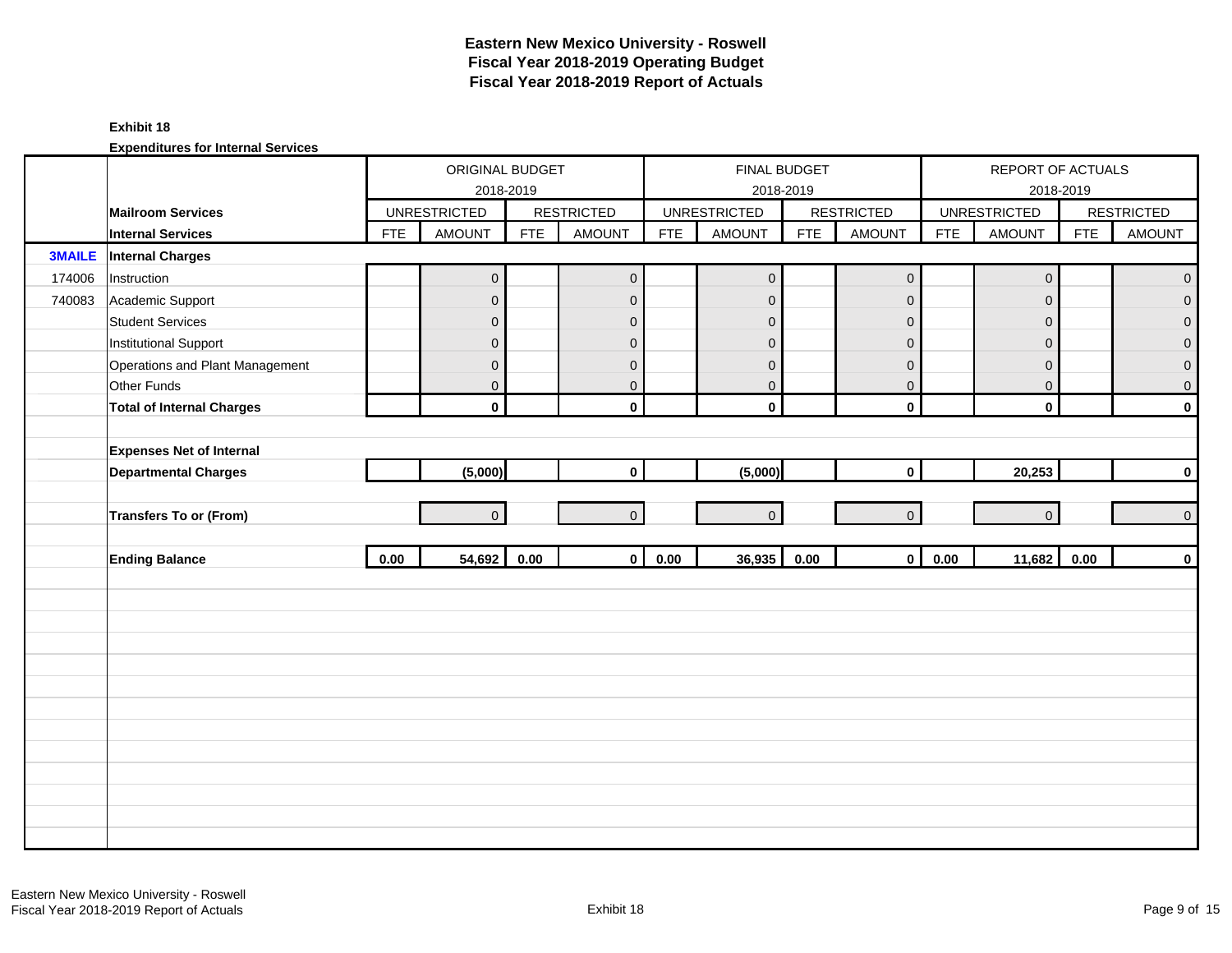#### **Exhibit 18**

|              |                          |            | ORIGINAL BUDGET<br>2018-2019 |            |                     |            | FINAL BUDGET<br>2018-2019 |            |                     |            | REPORT OF ACTUALS<br>2018-2019 |            |                     |
|--------------|--------------------------|------------|------------------------------|------------|---------------------|------------|---------------------------|------------|---------------------|------------|--------------------------------|------------|---------------------|
|              | <b>Motor Pool</b>        |            | <b>UNRESTRICTED</b>          |            | <b>RESTRICTED</b>   |            | <b>UNRESTRICTED</b>       |            | <b>RESTRICTED</b>   |            | <b>UNRESTRICTED</b>            |            | <b>RESTRICTED</b>   |
|              | <b>Internal Services</b> | <b>FTE</b> | <b>AMOUNT</b>                | <b>FTE</b> | <b>AMOUNT</b>       | <b>FTE</b> | <b>AMOUNT</b>             | <b>FTE</b> | <b>AMOUNT</b>       | <b>FTE</b> | <b>AMOUNT</b>                  | <b>FTE</b> | <b>AMOUNT</b>       |
| <b>3MOTR</b> | <b>Revenues</b>          |            |                              |            |                     |            |                           |            |                     |            |                                |            |                     |
| 174001       | Sales and Services       |            | $\mathsf{O}\xspace$          |            | $\mathsf{O}\xspace$ |            | $\mathbf 0$               |            | $\mathsf{O}\xspace$ |            | $\mathsf{O}\xspace$            |            | $\pmb{0}$           |
| 740096       | Cost Recoveries          |            | $\overline{0}$               |            | $\mathbf 0$         |            | $\pmb{0}$                 |            | $\mathbf 0$         |            | $\mathbf 0$                    |            | $\overline{0}$      |
|              | Internal Charges         |            | $\overline{0}$               |            | $\mathbf{0}$        |            | $\mathbf{0}$              |            | $\mathbf{0}$        |            | $\mathbf{0}$                   |            | $\overline{0}$      |
|              | Fees                     |            | $\mathbf 0$                  |            | $\mathbf 0$         |            | $\overline{0}$            |            | $\mathbf{O}$        |            | $\mathbf{0}$                   |            | $\mathbf 0$         |
|              | Other Revenue            |            | $\mathbf 0$                  |            | $\mathbf{0}$        |            | $\overline{0}$            |            | $\mathbf{0}$        |            | $\mathbf{0}$                   |            | $\overline{0}$      |
|              |                          |            | $\overline{0}$               |            | $\mathbf{0}$        |            | $\mathbf{0}$              |            | $\mathbf{0}$        |            | $\mathbf{0}$                   |            | $\boldsymbol{0}$    |
|              |                          |            | $\overline{0}$               |            | $\mathbf 0$         |            | $\overline{0}$            |            | $\mathbf{0}$        |            | $\boldsymbol{0}$               |            | $\mathbf 0$         |
|              |                          |            | $\mathsf{O}\xspace$          |            | $\mathbf{0}$        |            | $\pmb{0}$                 |            | $\overline{0}$      |            | $\mathbf{0}$                   |            | $\mathsf{O}\xspace$ |
|              |                          |            | $\overline{0}$               |            | $\mathbf{0}$        |            | $\mathbf 0$               |            | $\mathbf{0}$        |            | $\mathbf{0}$                   |            | $\boldsymbol{0}$    |
|              |                          |            | $\pmb{0}$                    |            | $\mathbf 0$         |            | $\mathbf 0$               |            | $\mathbf 0$         |            | $\mathbf 0$                    |            | $\mathbf 0$         |
|              |                          |            | $\mathsf{O}\xspace$          |            | $\pmb{0}$           |            | $\mathbf 0$               |            | $\mathbf 0$         |            | $\mathbf 0$                    |            | 0                   |
|              | <b>Total Revenues</b>    |            | $\mathbf{0}$                 |            | $\mathbf{0}$        |            | $\mathbf 0$               |            | $\mathbf 0$         |            | $\mathbf 0$                    |            | $\mathbf 0$         |
|              |                          |            |                              |            |                     |            |                           |            |                     |            |                                |            |                     |
|              | <b>Beginning Balance</b> |            | 125,687                      |            | $\mathbf{0}$        |            | 131,800                   |            | $\mathbf 0$         |            | 131,800                        |            | $\mathsf{O}\xspace$ |
|              |                          |            |                              |            |                     |            |                           |            |                     |            |                                |            |                     |
|              | <b>Total Available</b>   |            | 125,687                      |            | $\mathbf{0}$        |            | 131,800                   |            | $\mathbf{0}$        |            | 131,800                        |            | $\mathbf 0$         |
|              |                          |            |                              |            |                     |            |                           |            |                     |            |                                |            |                     |
|              |                          |            |                              |            |                     |            |                           |            |                     |            |                                |            |                     |
|              |                          |            |                              |            |                     |            |                           |            |                     |            |                                |            |                     |
|              |                          |            |                              |            |                     |            |                           |            |                     |            |                                |            |                     |
|              |                          |            |                              |            |                     |            |                           |            |                     |            |                                |            |                     |
|              |                          |            |                              |            |                     |            |                           |            |                     |            |                                |            |                     |
|              |                          |            |                              |            |                     |            |                           |            |                     |            |                                |            |                     |
|              |                          |            |                              |            |                     |            |                           |            |                     |            |                                |            |                     |
|              |                          |            |                              |            |                     |            |                           |            |                     |            |                                |            |                     |
|              |                          |            |                              |            |                     |            |                           |            |                     |            |                                |            |                     |
|              |                          |            |                              |            |                     |            |                           |            |                     |            |                                |            |                     |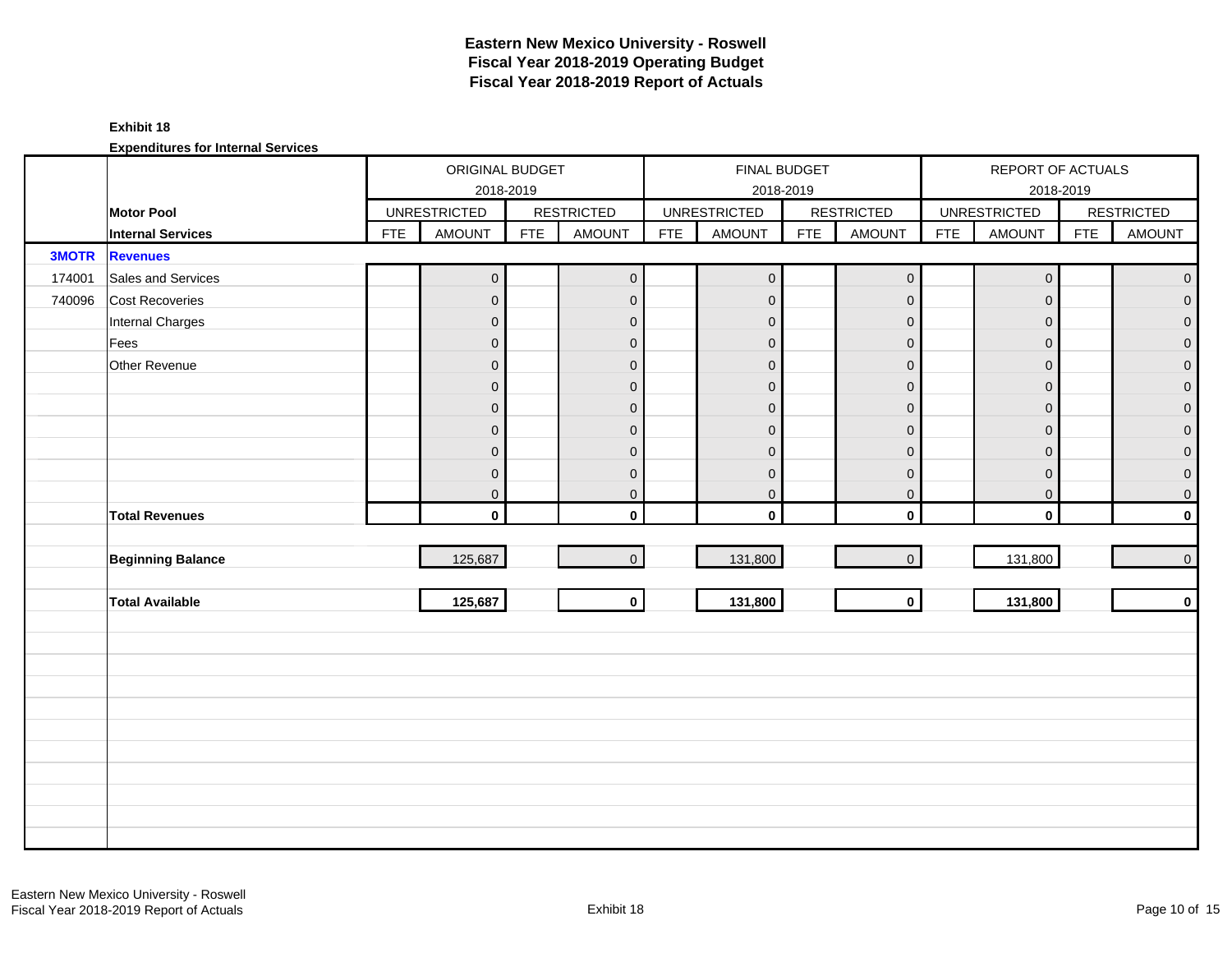#### **Exhibit 18**

|              |                                  |            | ORIGINAL BUDGET     |            |                   |            | <b>FINAL BUDGET</b> |            |                   |            | REPORT OF ACTUALS   |            |                   |
|--------------|----------------------------------|------------|---------------------|------------|-------------------|------------|---------------------|------------|-------------------|------------|---------------------|------------|-------------------|
|              |                                  |            | 2018-2019           |            |                   |            |                     | 2018-2019  |                   |            |                     | 2018-2019  |                   |
|              | <b>Motor Pool</b>                |            | <b>UNRESTRICTED</b> |            | <b>RESTRICTED</b> |            | <b>UNRESTRICTED</b> |            | <b>RESTRICTED</b> |            | <b>UNRESTRICTED</b> |            | <b>RESTRICTED</b> |
|              | <b>Internal Services</b>         | <b>FTE</b> | <b>AMOUNT</b>       | <b>FTE</b> | <b>AMOUNT</b>     | <b>FTE</b> | <b>AMOUNT</b>       | <b>FTE</b> | <b>AMOUNT</b>     | <b>FTE</b> | <b>AMOUNT</b>       | <b>FTE</b> | <b>AMOUNT</b>     |
| <b>3MOTR</b> | <b>Expenditures</b>              |            |                     |            |                   |            |                     |            |                   |            |                     |            |                   |
| 174001       | <b>Professional Salaries</b>     | 0.00       | $\overline{0}$      | 0.00       | $\mathbf{0}$      | 0.00       | $\mathbf{0}$        | 0.00       | $\overline{0}$    | 0.00       | $\overline{0}$      | 0.00       | $\overline{0}$    |
| 740096       | <b>Faculty Salaries</b>          | 0.00       | $\mathbf{0}$        | 0.00       | $\mathbf 0$       | 0.00       | $\mathbf 0$         | 0.00       | $\mathbf{0}$      | 0.00       | $\mathbf 0$         | 0.00       | $\overline{0}$    |
|              | <b>Support Salaries</b>          | 0.00       | $\mathbf{0}$        | 0.00       | $\overline{0}$    | 0.00       | $\mathbf{0}$        | 0.00       | $\Omega$          | 0.00       | $\mathbf{0}$        | 0.00       | $\overline{0}$    |
|              | <b>Temporary Salaries</b>        | 0.00       | $\Omega$            | 0.00       | $\overline{0}$    | 0.00       | $\mathbf{0}$        | 0.00       | $\Omega$          | 0.00       | $\mathbf{0}$        | 0.00       | $\overline{0}$    |
|              | <b>Adjunct Salaries</b>          | 0.00       | $\mathbf{0}$        | 0.00       | $\overline{0}$    | 0.00       | $\mathbf{0}$        | 0.00       | $\Omega$          | 0.00       | $\mathbf 0$         | 0.00       | $\overline{0}$    |
|              | <b>Technician Salaries</b>       | 0.00       | $\Omega$            | 0.00       | $\overline{0}$    | 0.00       | 0                   | 0.00       | $\Omega$          | 0.00       | $\mathbf 0$         | 0.00       | $\overline{0}$    |
|              | <b>Other Salaries</b>            | 0.00       | $\mathbf{0}$        | 0.00       | $\mathbf 0$       | 0.00       | $\mathbf{0}$        | 0.00       | $\mathbf{0}$      | 0.00       | $\mathbf 0$         | 0.00       | $\mathbf{0}$      |
|              | <b>Student Salaries</b>          | 0.00       | $\Omega$            | 0.00       | $\overline{0}$    | 0.00       | $\overline{0}$      | 0.00       | $\Omega$          | 0.00       | $\overline{0}$      | 0.00       | $\overline{0}$    |
|              | Federal Work-study Salaries      | 0.00       | $\Omega$            | 0.00       | $\mathbf 0$       | 0.00       | $\overline{0}$      | 0.00       | $\Omega$          | 0.00       | $\mathbf 0$         | 0.00       | $\overline{0}$    |
|              | <b>State Work-study Salaries</b> | 0.00       | $\Omega$            | 0.00       | $\mathbf 0$       | 0.00       | $\mathbf{0}$        | 0.00       | $\mathbf{0}$      | 0.00       | $\mathbf 0$         | 0.00       | $\mathbf{0}$      |
|              | Supplies                         |            | 12,000              |            | $\mathbf 0$       |            | 12,000              |            | $\Omega$          |            | 19,268              |            | $\mathbf{0}$      |
|              | Travel                           |            | $\Omega$            |            | $\mathbf{0}$      |            | $\Omega$            |            | $\Omega$          |            | 202                 |            | $\overline{0}$    |
|              | Equipment                        |            | $\mathbf{0}$        |            | $\mathbf{0}$      |            | $\Omega$            |            | $\mathbf{0}$      |            | $\mathbf 0$         |            | $\overline{0}$    |
|              | <b>Utilities</b>                 |            | $\mathbf{0}$        |            | $\overline{0}$    |            | $\Omega$            |            | $\mathbf{0}$      |            | $\Omega$            |            | $\overline{0}$    |
|              | Miscellaneous                    |            | $\mathbf{0}$        |            | $\mathbf{0}$      |            | 0                   |            | $\mathbf{0}$      |            | $\mathbf{0}$        |            | $\overline{0}$    |
|              | <b>Indirect Cost</b>             |            | $\Omega$            |            | $\overline{0}$    |            | $\Omega$            |            | $\Omega$          |            | $\Omega$            |            | $\overline{0}$    |
|              | <b>Benefits</b>                  |            | $\mathbf{0}$        |            | $\overline{0}$    |            | $\Omega$            |            | $\Omega$          |            | $\Omega$            |            | $\overline{0}$    |
|              | Services Rendered/Contracted     |            | $\Omega$            |            | $\mathbf{0}$      |            | $\Omega$            |            | $\Omega$          |            | $\overline{7}$      |            | $\overline{0}$    |
|              | <b>Cost Recoveries</b>           |            | (23,500)            |            | $\mathbf{0}$      |            | (23,500)            |            | $\mathbf{0}$      |            | (34,072)            |            | $\overline{0}$    |
|              |                                  |            | $\Omega$            |            | $\mathbf{0}$      |            | $\Omega$            |            | $\mathbf{0}$      |            | $\mathbf{0}$        |            | $\mathbf{0}$      |
|              |                                  |            |                     |            | $\mathbf 0$       |            |                     |            | $\mathbf{0}$      |            | $\Omega$            |            | $\mathbf{0}$      |
|              | <b>Total Expenditures</b>        | 0.00       | (11,500)            | 0.00       | $\mathbf 0$       | 0.00       | (11,500)            | 0.00       | $\mathbf 0$       | 0.00       | (14, 595)           | 0.00       | $\mathbf 0$       |
|              |                                  |            |                     |            |                   |            |                     |            |                   |            |                     |            |                   |
|              |                                  |            |                     |            |                   |            |                     |            |                   |            |                     |            |                   |
|              |                                  |            |                     |            |                   |            |                     |            |                   |            |                     |            |                   |
|              |                                  |            |                     |            |                   |            |                     |            |                   |            |                     |            |                   |
|              |                                  |            |                     |            |                   |            |                     |            |                   |            |                     |            |                   |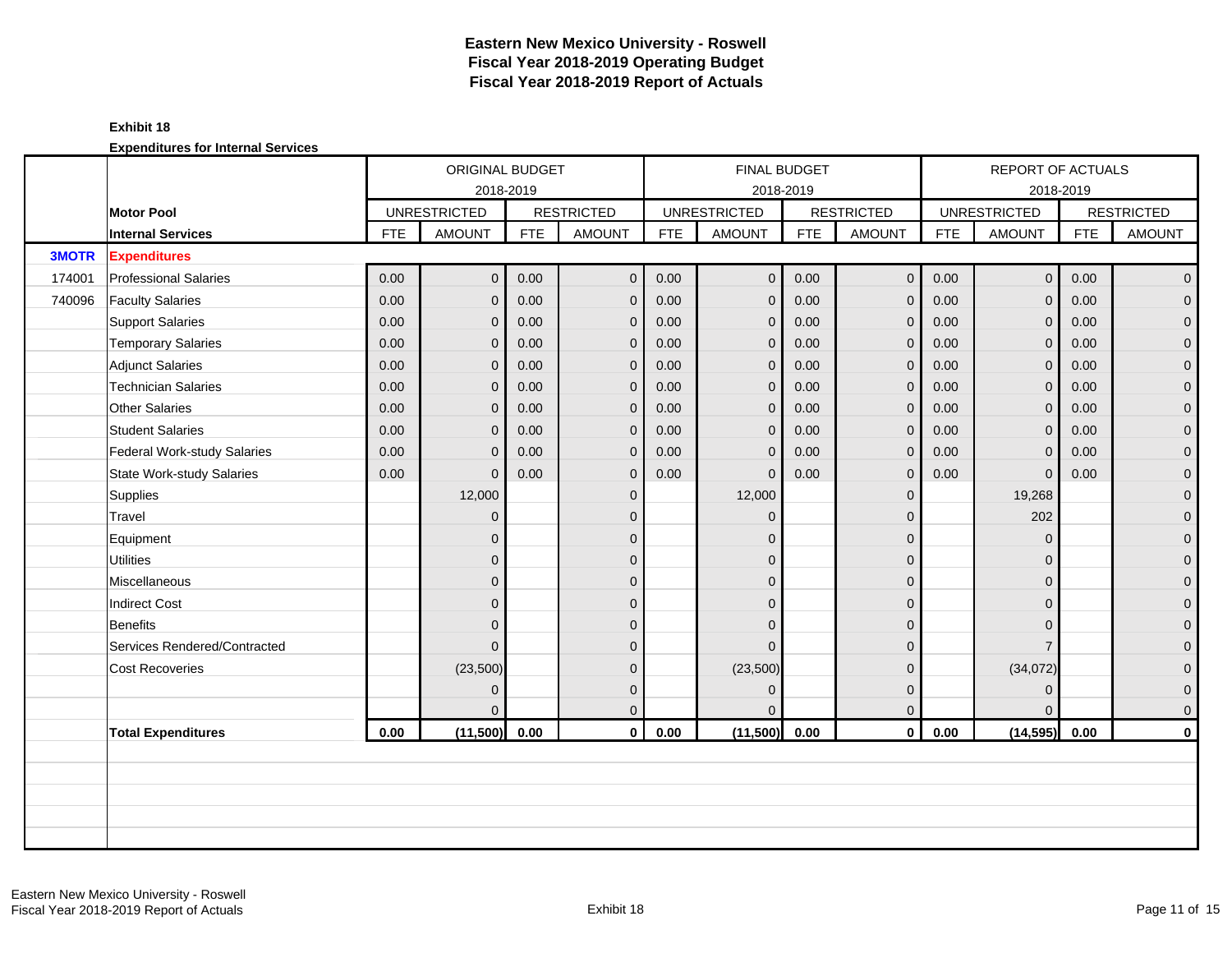#### **Exhibit 18**

|              |                                  |            | ORIGINAL BUDGET     | 2018-2019  |                   |            | FINAL BUDGET<br>2018-2019 |            |                   |            | REPORT OF ACTUALS<br>2018-2019 |            |                   |
|--------------|----------------------------------|------------|---------------------|------------|-------------------|------------|---------------------------|------------|-------------------|------------|--------------------------------|------------|-------------------|
|              | <b>Motor Pool</b>                |            | <b>UNRESTRICTED</b> |            | <b>RESTRICTED</b> |            | <b>UNRESTRICTED</b>       |            | <b>RESTRICTED</b> |            | <b>UNRESTRICTED</b>            |            | <b>RESTRICTED</b> |
|              | <b>Internal Services</b>         | <b>FTE</b> | <b>AMOUNT</b>       | <b>FTE</b> | <b>AMOUNT</b>     | <b>FTE</b> | <b>AMOUNT</b>             | <b>FTE</b> | <b>AMOUNT</b>     | <b>FTE</b> | <b>AMOUNT</b>                  | <b>FTE</b> | <b>AMOUNT</b>     |
| <b>3MOTR</b> | <b>Internal Charges</b>          |            |                     |            |                   |            |                           |            |                   |            |                                |            |                   |
| 174001       | Instruction                      |            | 1,555               |            |                   |            | 1,555                     |            |                   |            | 1,555                          |            |                   |
| 740096       | Academic Support                 |            | 1,550               |            |                   |            | 1,550                     |            |                   |            | 1,550                          |            |                   |
|              | <b>Student Services</b>          |            | 2,300               |            |                   |            | 2,300                     |            |                   |            | 2,300                          |            |                   |
|              | <b>Institutional Support</b>     |            | 2,300               |            |                   |            | 2,300                     |            |                   |            | 2,300                          |            |                   |
|              | Operations and Plant Management  |            | 3,795               |            |                   |            | 3,795                     |            |                   |            | 3,795                          |            |                   |
|              | Other Funds                      |            | $\overline{0}$      |            |                   |            | $\mathbf{0}$              |            |                   |            | $\mathbf 0$                    |            |                   |
|              | <b>Total of Internal Charges</b> |            | 11,500              |            | $\mathbf 0$       |            | 11,500                    |            | $\pmb{0}$         |            | 11,500                         |            | $\mathbf 0$       |
|              |                                  |            |                     |            |                   |            |                           |            |                   |            |                                |            |                   |
|              | <b>Expenses Net of Internal</b>  |            |                     |            |                   |            |                           |            |                   |            |                                |            |                   |
|              | <b>Departmental Charges</b>      |            | (11,500)            |            | $\mathbf 0$       |            | (11,500)                  |            | $\mathbf 0$       |            | (14, 595)                      |            | $\pmb{0}$         |
|              |                                  |            |                     |            |                   |            |                           |            |                   |            |                                |            |                   |
|              | Transfers To or (From)           |            | $\overline{0}$      |            | $\overline{0}$    |            | $\overline{0}$            |            | $\mathbf{O}$      |            | $\overline{0}$                 |            | $\mathbf 0$       |
|              |                                  |            |                     |            |                   |            |                           |            |                   |            |                                |            |                   |
|              | <b>Ending Balance</b>            | 0.00       | 137,187             | 0.00       | $\mathbf{0}$      | 0.00       | 143,300                   | 0.00       | $\mathbf 0$       | 0.00       | 146,395                        | 0.00       | $\pmb{0}$         |
|              |                                  |            |                     |            |                   |            |                           |            |                   |            |                                |            |                   |
|              |                                  |            |                     |            |                   |            |                           |            |                   |            |                                |            |                   |
|              |                                  |            |                     |            |                   |            |                           |            |                   |            |                                |            |                   |
|              |                                  |            |                     |            |                   |            |                           |            |                   |            |                                |            |                   |
|              |                                  |            |                     |            |                   |            |                           |            |                   |            |                                |            |                   |
|              |                                  |            |                     |            |                   |            |                           |            |                   |            |                                |            |                   |
|              |                                  |            |                     |            |                   |            |                           |            |                   |            |                                |            |                   |
|              |                                  |            |                     |            |                   |            |                           |            |                   |            |                                |            |                   |
|              |                                  |            |                     |            |                   |            |                           |            |                   |            |                                |            |                   |
|              |                                  |            |                     |            |                   |            |                           |            |                   |            |                                |            |                   |
|              |                                  |            |                     |            |                   |            |                           |            |                   |            |                                |            |                   |
|              |                                  |            |                     |            |                   |            |                           |            |                   |            |                                |            |                   |
|              |                                  |            |                     |            |                   |            |                           |            |                   |            |                                |            |                   |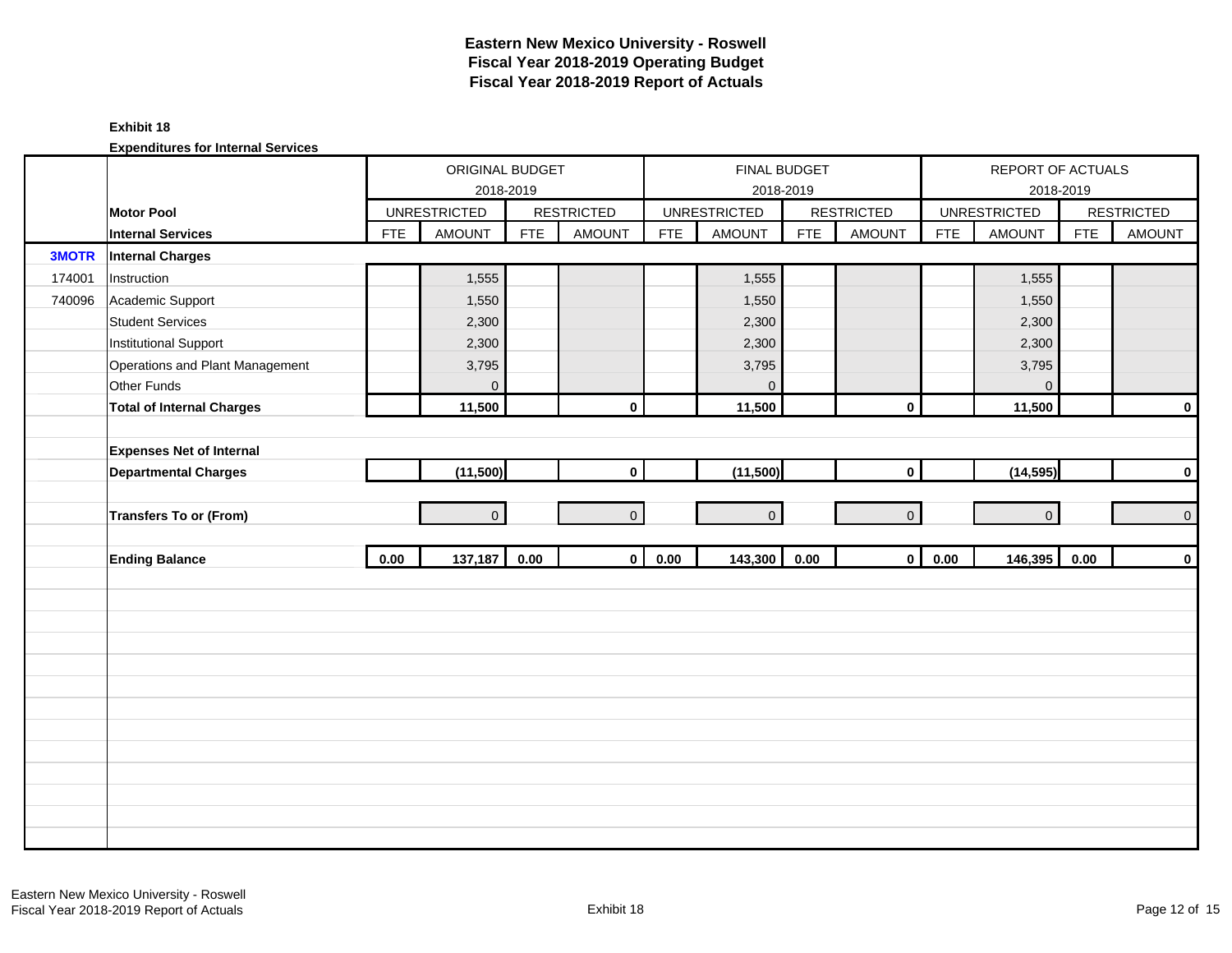#### **Exhibit 18**

|        |                           |            | ORIGINAL BUDGET     | 2018-2019  |                     |            | FINAL BUDGET        | 2018-2019  |                     |            | REPORT OF ACTUALS<br>2018-2019 |            |                     |
|--------|---------------------------|------------|---------------------|------------|---------------------|------------|---------------------|------------|---------------------|------------|--------------------------------|------------|---------------------|
|        | <b>Telephone Services</b> |            | <b>UNRESTRICTED</b> |            | <b>RESTRICTED</b>   |            | <b>UNRESTRICTED</b> |            | <b>RESTRICTED</b>   |            | <b>UNRESTRICTED</b>            |            | <b>RESTRICTED</b>   |
|        | <b>Internal Services</b>  | <b>FTE</b> | <b>AMOUNT</b>       | <b>FTE</b> | <b>AMOUNT</b>       | <b>FTE</b> | <b>AMOUNT</b>       | <b>FTE</b> | <b>AMOUNT</b>       | <b>FTE</b> | AMOUNT                         | <b>FTE</b> | <b>AMOUNT</b>       |
| 3TELE  | <b>Revenues</b>           |            |                     |            |                     |            |                     |            |                     |            |                                |            |                     |
| 174005 | Sales and Services        |            | $\overline{0}$      |            | $\mathsf{O}\xspace$ |            | $\mathbf 0$         |            | $\mathsf{O}\xspace$ |            | $\mathbf 0$                    |            | $\overline{0}$      |
| 750040 | <b>Cost Recoveries</b>    |            | $\overline{0}$      |            | $\mathbf 0$         |            | $\mathbf 0$         |            | $\mathbf 0$         |            | $\mathbf 0$                    |            | $\overline{0}$      |
|        | Internal Charges          |            | $\overline{0}$      |            | $\mathbf{0}$        |            | $\mathbf{0}$        |            | $\mathbf 0$         |            | $\mathbf{0}$                   |            | $\overline{0}$      |
|        | Fees                      |            | $\mathbf 0$         |            | $\mathbf 0$         |            | $\mathbf{0}$        |            | $\mathbf 0$         |            | $\mathsf{O}\xspace$            |            | $\mathsf{O}\xspace$ |
|        | Other Revenue             |            | $\overline{0}$      |            | $\mathbf{0}$        |            | $\mathbf{0}$        |            | $\mathbf{0}$        |            | 322                            |            | $\overline{0}$      |
|        |                           |            | $\overline{0}$      |            | $\mathbf{0}$        |            | $\mathbf{0}$        |            | $\mathbf{0}$        |            | $\mathsf{O}\xspace$            |            | $\overline{0}$      |
|        |                           |            | $\overline{0}$      |            | $\mathbf{0}$        |            | $\mathbf{0}$        |            | $\mathbf{0}$        |            | $\mathbf 0$                    |            | $\overline{0}$      |
|        |                           |            | $\overline{0}$      |            | $\mathbf 0$         |            | $\mathbf{0}$        |            | $\mathbf{0}$        |            | $\mathbf{0}$                   |            | $\overline{0}$      |
|        |                           |            | $\overline{0}$      |            | $\mathbf 0$         |            | $\mathbf{0}$        |            | $\mathbf{0}$        |            | $\mathbf 0$                    |            | $\overline{0}$      |
|        |                           |            | $\pmb{0}$           |            | $\mathbf 0$         |            | $\mathbf 0$         |            | $\mathbf 0$         |            | $\mathbf 0$                    |            | $\pmb{0}$           |
|        |                           |            | $\overline{0}$      |            | $\pmb{0}$           |            | $\mathbf 0$         |            | $\mathbf 0$         |            | $\pmb{0}$                      |            | $\mathbf 0$         |
|        | <b>Total Revenues</b>     |            | $\mathbf{0}$        |            | $\mathbf{0}$        |            | $\mathbf 0$         |            | $\mathbf 0$         |            | 322                            |            | $\mathbf 0$         |
|        |                           |            |                     |            |                     |            |                     |            |                     |            |                                |            |                     |
|        | <b>Beginning Balance</b>  |            | 425,118             |            | $\overline{0}$      |            | 268,623             |            | $\mathbf{0}$        |            | 268,623                        |            | $\overline{0}$      |
|        |                           |            |                     |            |                     |            |                     |            |                     |            |                                |            |                     |
|        | <b>Total Available</b>    |            | 425,118             |            | $\mathbf{0}$        |            | 268,623             |            | $\mathbf 0$         |            | 268,945                        |            | $\mathbf 0$         |
|        |                           |            |                     |            |                     |            |                     |            |                     |            |                                |            |                     |
|        |                           |            |                     |            |                     |            |                     |            |                     |            |                                |            |                     |
|        |                           |            |                     |            |                     |            |                     |            |                     |            |                                |            |                     |
|        |                           |            |                     |            |                     |            |                     |            |                     |            |                                |            |                     |
|        |                           |            |                     |            |                     |            |                     |            |                     |            |                                |            |                     |
|        |                           |            |                     |            |                     |            |                     |            |                     |            |                                |            |                     |
|        |                           |            |                     |            |                     |            |                     |            |                     |            |                                |            |                     |
|        |                           |            |                     |            |                     |            |                     |            |                     |            |                                |            |                     |
|        |                           |            |                     |            |                     |            |                     |            |                     |            |                                |            |                     |
|        |                           |            |                     |            |                     |            |                     |            |                     |            |                                |            |                     |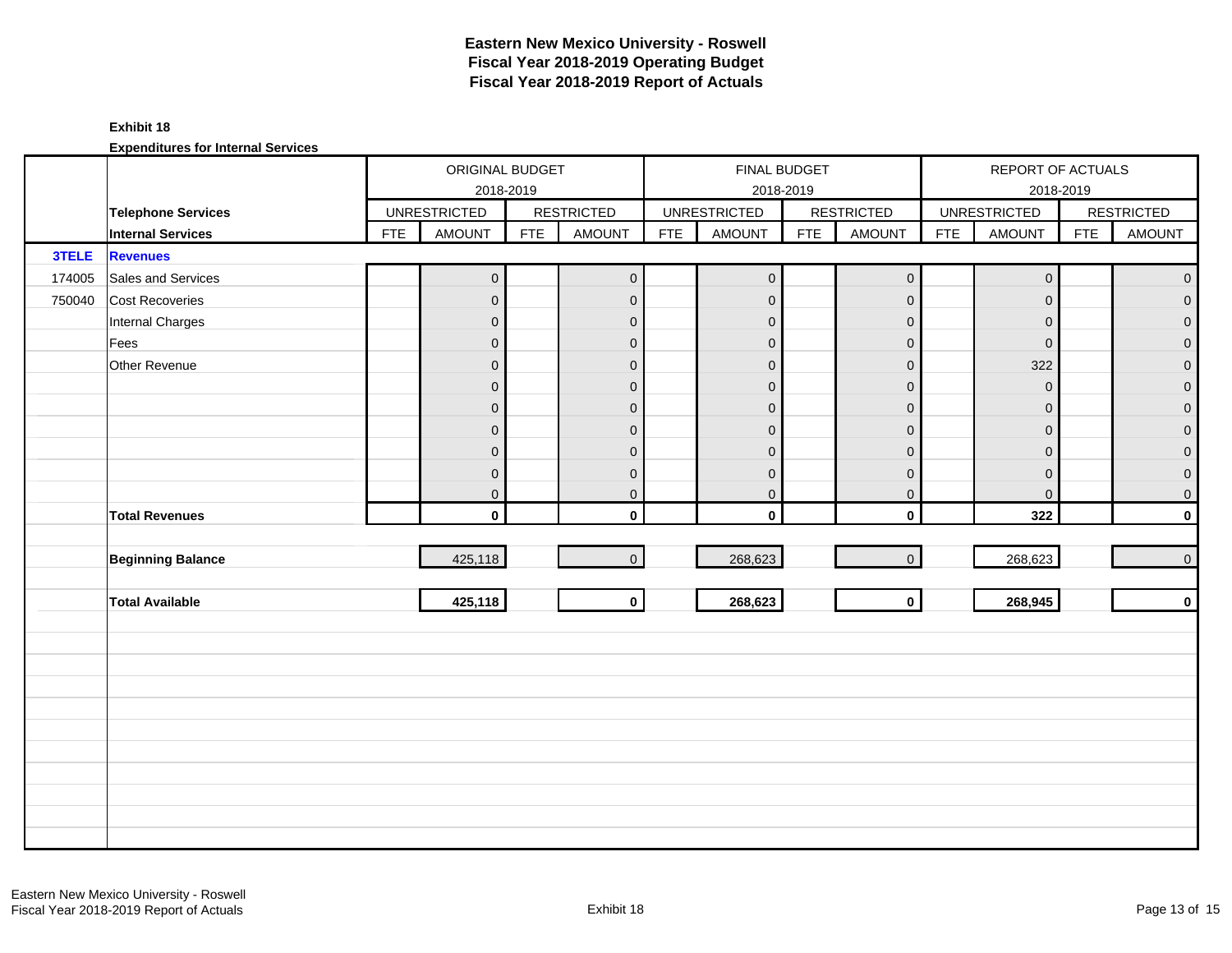#### **Exhibit 18**

|        |                              |            | ORIGINAL BUDGET     |            |                   |            |                     | <b>FINAL BUDGET</b> |                   |            | REPORT OF ACTUALS   |            |                   |
|--------|------------------------------|------------|---------------------|------------|-------------------|------------|---------------------|---------------------|-------------------|------------|---------------------|------------|-------------------|
|        |                              |            | 2018-2019           |            |                   |            |                     | 2018-2019           |                   |            |                     | 2018-2019  |                   |
|        | <b>Telephone Services</b>    |            | <b>UNRESTRICTED</b> |            | <b>RESTRICTED</b> |            | <b>UNRESTRICTED</b> |                     | <b>RESTRICTED</b> |            | <b>UNRESTRICTED</b> |            | <b>RESTRICTED</b> |
|        | <b>Internal Services</b>     | <b>FTE</b> | <b>AMOUNT</b>       | <b>FTE</b> | <b>AMOUNT</b>     | <b>FTE</b> | <b>AMOUNT</b>       | <b>FTE</b>          | <b>AMOUNT</b>     | <b>FTE</b> | <b>AMOUNT</b>       | <b>FTE</b> | <b>AMOUNT</b>     |
| 3TELE  | <b>Expenditures</b>          |            |                     |            |                   |            |                     |                     |                   |            |                     |            |                   |
| 174005 | <b>Professional Salaries</b> | 0.00       | $\overline{0}$      | 0.00       | $\mathbf{0}$      | 0.00       | $\mathbf{0}$        | 0.00                | $\mathbf 0$       | 0.00       | $\overline{0}$      | 0.00       | $\overline{0}$    |
| 750040 | <b>Faculty Salaries</b>      | 0.00       | $\overline{0}$      | 0.00       | $\mathbf 0$       | 0.00       | $\mathbf 0$         | 0.00                | $\mathbf 0$       | 0.00       | $\mathbf{0}$        | 0.00       | $\overline{0}$    |
|        | <b>Support Salaries</b>      | 0.00       | $\overline{0}$      | 0.00       | $\overline{0}$    | 0.00       | $\mathbf{0}$        | 0.00                | $\Omega$          | 0.00       | $\mathbf{0}$        | 0.00       | $\overline{0}$    |
|        | <b>Temporary Salaries</b>    | 0.00       | $\overline{0}$      | 0.00       | $\overline{0}$    | 0.00       | $\mathbf{0}$        | 0.00                | $\mathbf{0}$      | 0.00       | $\mathbf 0$         | 0.00       | $\overline{0}$    |
|        | <b>Adjunct Salaries</b>      | 0.00       | $\mathbf{0}$        | 0.00       | $\overline{0}$    | 0.00       | $\mathbf{0}$        | 0.00                | $\mathbf{0}$      | 0.00       | $\mathbf{0}$        | 0.00       | $\overline{0}$    |
|        | <b>Technician Salaries</b>   | 0.00       | $\Omega$            | 0.00       | $\mathbf 0$       | 0.00       | $\mathbf{0}$        | 0.00                | $\Omega$          | 0.00       | $\mathbf{0}$        | 0.00       | 0                 |
|        | Other Salaries               | 0.00       | $\Omega$            | 0.00       | $\mathbf{0}$      | 0.00       | $\mathbf{0}$        | 0.00                | $\mathbf{0}$      | 0.00       | $\mathbf{0}$        | 0.00       | $\overline{0}$    |
|        | <b>Student Salaries</b>      | 0.00       | $\overline{0}$      | 0.00       | $\overline{0}$    | 0.00       | $\mathbf{0}$        | 0.00                | $\mathbf{0}$      | 0.00       | $\mathbf{0}$        | 0.00       | $\overline{0}$    |
|        | Federal Work-study Salaries  | 0.00       | $\mathbf{0}$        | 0.00       | $\mathbf 0$       | 0.00       | $\mathbf{0}$        | 0.00                | $\mathbf{0}$      | 0.00       | $\mathbf 0$         | 0.00       | $\overline{0}$    |
|        | State Work-study Salaries    | 0.00       | $\Omega$            | 0.00       | $\overline{0}$    | 0.00       | $\mathbf{0}$        | 0.00                | $\mathbf{0}$      | 0.00       | $\mathbf{0}$        | 0.00       | 0                 |
|        | Supplies                     |            | 80,000              |            | $\mathbf 0$       |            | 80,000              |                     | $\mathbf{0}$      |            | 12,808              |            | $\overline{0}$    |
|        | Travel                       |            | $\mathbf{0}$        |            | $\mathbf 0$       |            | $\Omega$            |                     | $\mathbf{0}$      |            | $\mathbf{0}$        |            | $\overline{0}$    |
|        | Equipment                    |            | $\overline{0}$      |            | $\mathbf{0}$      |            | $\Omega$            |                     | $\mathbf{0}$      |            | $\Omega$            |            | $\overline{0}$    |
|        | <b>Utilities</b>             |            | $\overline{0}$      |            | $\mathbf 0$       |            | $\Omega$            |                     | $\mathbf{0}$      |            | 25,480              |            | $\overline{0}$    |
|        | Miscellaneous                |            | $\overline{0}$      |            | $\mathbf 0$       |            | $\Omega$            |                     | $\mathbf{0}$      |            | $\mathbf{0}$        |            | $\overline{0}$    |
|        | <b>Indirect Cost</b>         |            | $\overline{0}$      |            | $\mathbf 0$       |            | $\Omega$            |                     | $\mathbf{0}$      |            | $\Omega$            |            | $\overline{0}$    |
|        | Benefits                     |            | $\overline{0}$      |            | $\Omega$          |            | $\Omega$            |                     | $\Omega$          |            | $\Omega$            |            | $\overline{0}$    |
|        | Services Rendered/Contracted |            | $\Omega$            |            | $\Omega$          |            | $\Omega$            |                     | $\Omega$          |            | 46,361              |            | $\overline{0}$    |
|        | <b>Cost Recoveries</b>       |            | (95,000)            |            | $\mathbf 0$       |            | (95,000)            |                     | $\mathbf{0}$      |            | (131, 481)          |            | $\overline{0}$    |
|        |                              |            | $\Omega$            |            | $\mathbf{0}$      |            | $\Omega$            |                     | $\mathbf{0}$      |            | $\mathbf{0}$        |            | 0                 |
|        |                              |            | $\Omega$            |            | $\mathbf{0}$      |            |                     |                     | $\mathbf{0}$      |            | $\Omega$            |            | $\overline{0}$    |
|        | <b>Total Expenditures</b>    | 0.00       | (15,000)            | 0.00       | $\mathbf{0}$      | 0.00       | (15,000)            | 0.00                | $\mathbf 0$       | 0.00       | (46, 832)           | 0.00       | $\mathbf 0$       |
|        |                              |            |                     |            |                   |            |                     |                     |                   |            |                     |            |                   |
|        |                              |            |                     |            |                   |            |                     |                     |                   |            |                     |            |                   |
|        |                              |            |                     |            |                   |            |                     |                     |                   |            |                     |            |                   |
|        |                              |            |                     |            |                   |            |                     |                     |                   |            |                     |            |                   |
|        |                              |            |                     |            |                   |            |                     |                     |                   |            |                     |            |                   |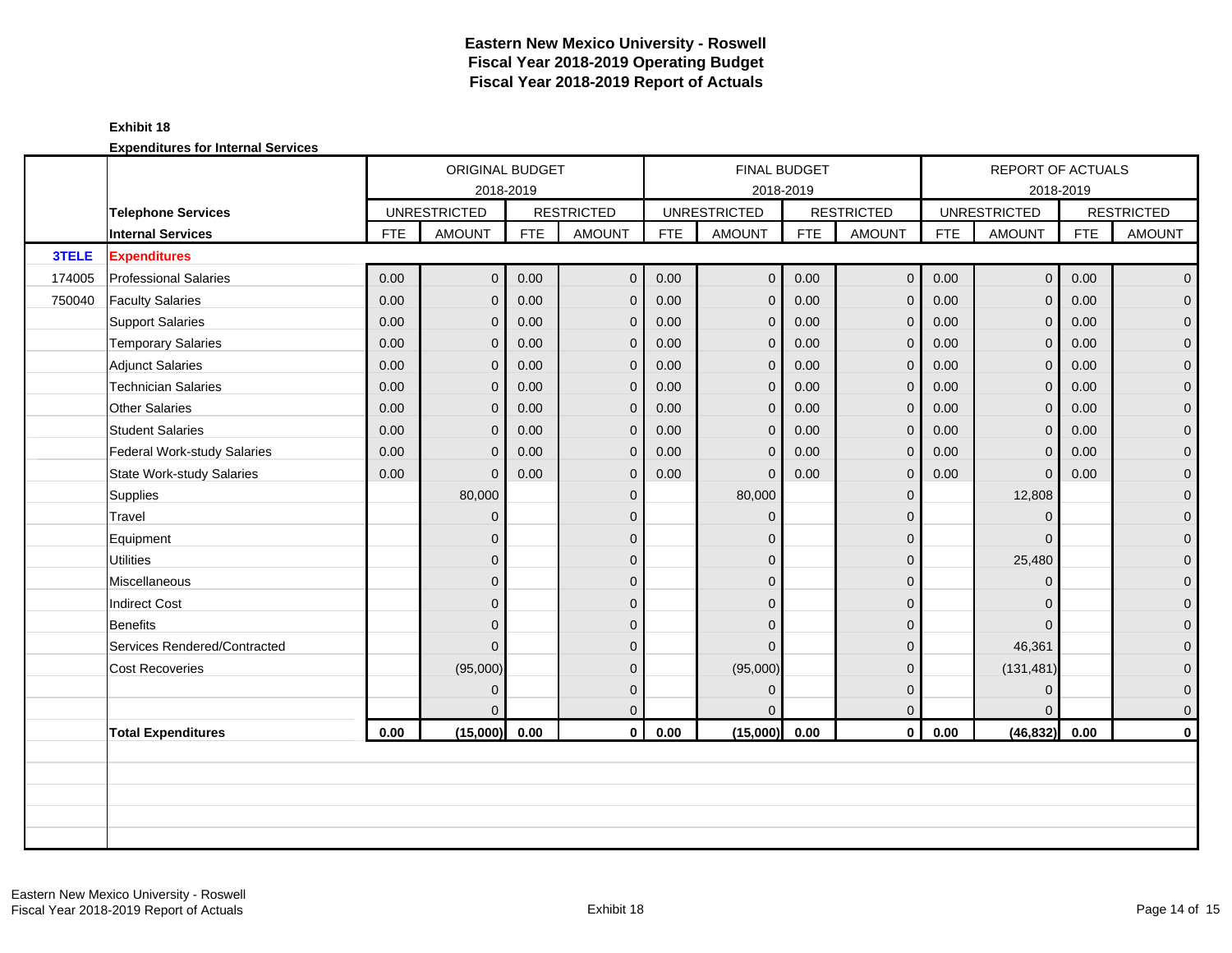#### **Exhibit 18**

|        |                                  |            | ORIGINAL BUDGET     |            |                   |            | FINAL BUDGET        |            |                   |            | REPORT OF ACTUALS   |            |                   |
|--------|----------------------------------|------------|---------------------|------------|-------------------|------------|---------------------|------------|-------------------|------------|---------------------|------------|-------------------|
|        |                                  |            | 2018-2019           |            |                   |            |                     | 2018-2019  |                   |            |                     | 2018-2019  |                   |
|        | <b>Telephone Services</b>        |            | <b>UNRESTRICTED</b> |            | <b>RESTRICTED</b> |            | <b>UNRESTRICTED</b> |            | <b>RESTRICTED</b> |            | <b>UNRESTRICTED</b> |            | <b>RESTRICTED</b> |
|        | <b>Internal Services</b>         | <b>FTE</b> | <b>AMOUNT</b>       | <b>FTE</b> | <b>AMOUNT</b>     | <b>FTE</b> | <b>AMOUNT</b>       | <b>FTE</b> | <b>AMOUNT</b>     | <b>FTE</b> | AMOUNT              | <b>FTE</b> | <b>AMOUNT</b>     |
| 3TELE  | <b>Internal Charges</b>          |            |                     |            |                   |            |                     |            |                   |            |                     |            |                   |
| 174005 | Instruction                      |            | 38,963              |            | $\mathbf 0$       |            | 38,963              |            | $\mathbf 0$       |            | 38,963              |            | $\mathbf{O}$      |
| 750040 | Academic Support                 |            | 3,501               |            | $\mathbf{0}$      |            | 3,501               |            | $\mathbf 0$       |            | 3,501               |            | $\overline{0}$    |
|        | <b>Student Services</b>          |            | 6,634               |            | $\mathbf 0$       |            | 6,634               |            | $\mathbf 0$       |            | 6,634               |            | $\overline{0}$    |
|        | <b>Institutional Support</b>     |            | 15,462              |            | $\mathbf 0$       |            | 15,462              |            | $\mathbf 0$       |            | 15,462              |            | 0                 |
|        | Operations and Plant Management  |            | 14,673              |            | $\mathbf 0$       |            | 14,673              |            | $\pmb{0}$         |            | 14,673              |            | $\overline{0}$    |
|        | Other Funds                      |            | $\Omega$            |            | $\mathbf{0}$      |            | $\Omega$            |            | $\mathbf 0$       |            | $\mathbf{0}$        |            | $\mathbf{0}$      |
|        | <b>Total of Internal Charges</b> |            | 79,233              |            | $\mathbf{0}$      |            | 79,233              |            | $\mathbf 0$       |            | 79,233              |            | $\mathbf 0$       |
|        |                                  |            |                     |            |                   |            |                     |            |                   |            |                     |            |                   |
|        | <b>Expenses Net of Internal</b>  |            |                     |            |                   |            |                     |            |                   |            |                     |            |                   |
|        | <b>Departmental Charges</b>      |            | (15,000)            |            | $\mathbf{0}$      |            | (15,000)            |            | $\mathbf 0$       |            | (47, 154)           |            | $\mathbf 0$       |
|        |                                  |            |                     |            |                   |            |                     |            |                   |            |                     |            |                   |
|        | Transfers To or (From)           |            | $\overline{0}$      |            | $\mathbf{0}$      |            | $\Omega$            |            | $\mathbf{0}$      |            | $\Omega$            |            | $\mathbf{0}$      |
|        |                                  |            |                     |            |                   |            |                     |            |                   |            |                     |            |                   |
|        | <b>Ending Balance</b>            | 0.00       | 440,118             | 0.00       | $\mathbf{0}$      | 0.00       | 283,623             | 0.00       | $\mathbf 0$       | 0.00       | 315,777             | 0.00       | $\mathbf 0$       |
|        |                                  |            |                     |            |                   |            |                     |            |                   |            |                     |            |                   |
|        |                                  |            |                     |            |                   |            |                     |            |                   |            |                     |            |                   |
|        |                                  |            |                     |            |                   |            |                     |            |                   |            |                     |            |                   |
|        |                                  |            |                     |            |                   |            |                     |            |                   |            |                     |            |                   |
|        |                                  |            |                     |            |                   |            |                     |            |                   |            |                     |            |                   |
|        |                                  |            |                     |            |                   |            |                     |            |                   |            |                     |            |                   |
|        |                                  |            |                     |            |                   |            |                     |            |                   |            |                     |            |                   |
|        |                                  |            |                     |            |                   |            |                     |            |                   |            |                     |            |                   |
|        |                                  |            |                     |            |                   |            |                     |            |                   |            |                     |            |                   |
|        |                                  |            |                     |            |                   |            |                     |            |                   |            |                     |            |                   |
|        |                                  |            |                     |            |                   |            |                     |            |                   |            |                     |            |                   |
|        |                                  |            |                     |            |                   |            |                     |            |                   |            |                     |            |                   |
|        |                                  |            |                     |            |                   |            |                     |            |                   |            |                     |            |                   |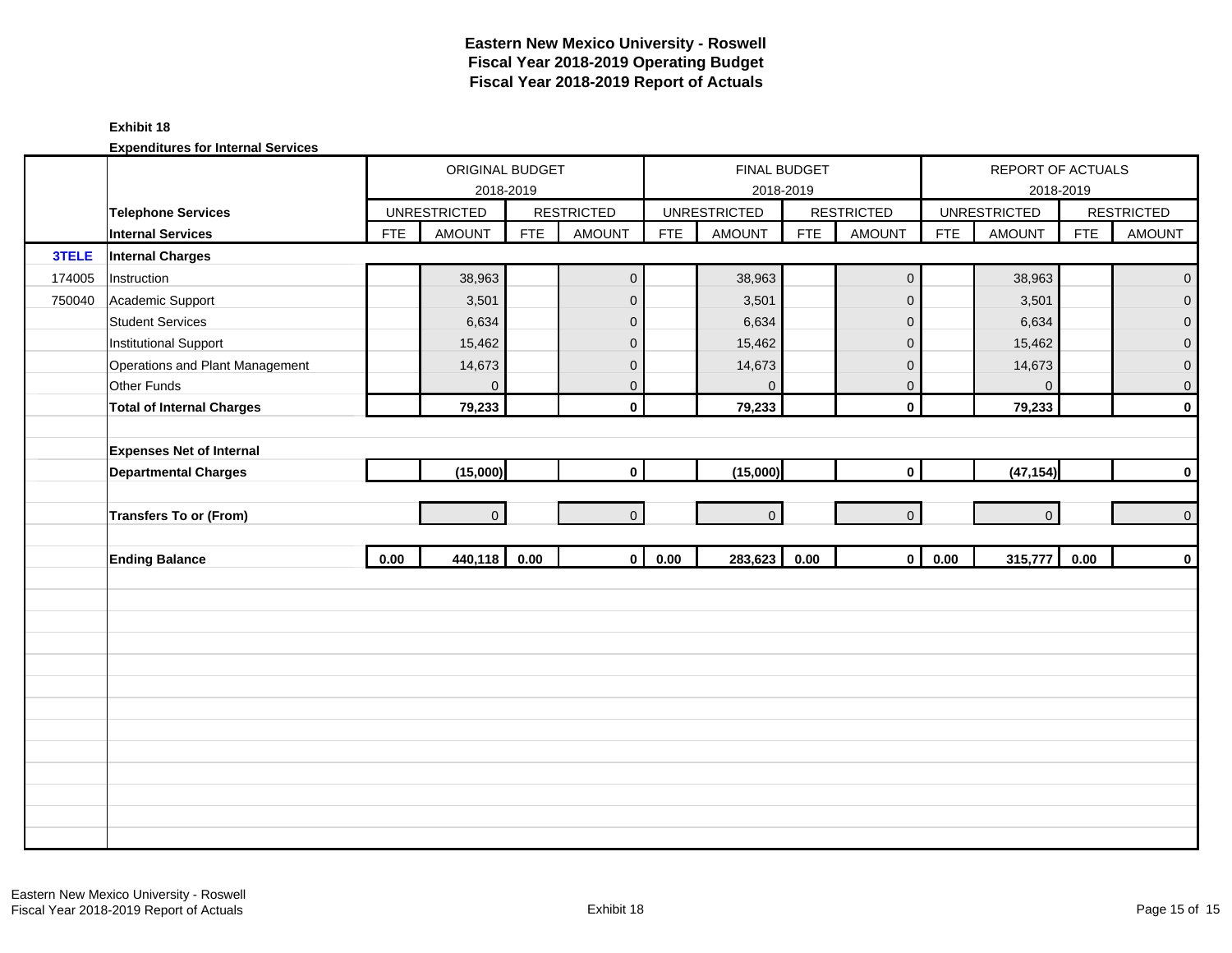|                                          |            | ORIGINAL BUDGET                  |            |                        |            | <b>FINAL BUDGET</b>              |                             |                         |            | REPORT OF ACTUALS                |            |                         |
|------------------------------------------|------------|----------------------------------|------------|------------------------|------------|----------------------------------|-----------------------------|-------------------------|------------|----------------------------------|------------|-------------------------|
|                                          |            | 2018-2019<br><b>UNRESTRICTED</b> |            | <b>RESTRICTED</b>      |            | 2018-2019<br><b>UNRESTRICTED</b> | <b>RESTRICTED</b>           |                         |            | 2018-2019<br><b>UNRESTRICTED</b> |            | <b>RESTRICTED</b>       |
| <b>Financial Aid</b>                     | <b>FTE</b> | <b>AMOUNT</b>                    | <b>FTE</b> | <b>AMOUNT</b>          | <b>FTE</b> | <b>AMOUNT</b>                    | <b>FTE</b><br><b>AMOUNT</b> |                         | <b>FTE</b> | <b>AMOUNT</b>                    | <b>FTE</b> | <b>AMOUNT</b>           |
| <b>Revenues</b>                          |            |                                  |            |                        |            |                                  |                             |                         |            |                                  |            |                         |
| <b>Tuition and Miscellaneous Fees</b>    |            | $\overline{0}$                   |            | $\mathbf{0}$           |            | $\overline{0}$                   |                             | $\overline{0}$          |            | $\overline{0}$                   |            | $\Omega$                |
| <b>Federal Government Appropriations</b> |            |                                  |            |                        |            |                                  |                             |                         |            |                                  |            |                         |
| <b>SEOG</b>                              |            | $\overline{0}$                   |            | 100,000                |            | $\mathbf 0$                      |                             | 100,000                 |            | $\overline{0}$                   |            | 130,708                 |
| <b>NMGSL</b>                             |            | $\overline{0}$                   |            | $\Omega$               |            | $\Omega$                         |                             | $\Omega$                |            | $\mathbf{0}$                     |            | $\overline{0}$          |
| Pell Grants                              |            | $\overline{0}$                   |            | 3,650,000              |            | $\Omega$                         | 3,650,000                   |                         |            | $\mathbf 0$                      |            | 2,705,021               |
| Academic Competitiveness Grant           |            | $\Omega$                         |            | $\Omega$               |            | $\Omega$                         |                             | $\Omega$                |            | $\overline{0}$                   |            | $\Omega$                |
| Federal Work Study                       |            | $\overline{0}$                   |            | 200,000                |            | $\Omega$                         |                             | 200,000                 |            | $\mathbf{0}$                     |            | 172,454                 |
| Direct Loan                              |            | $\overline{0}$                   |            | 400,000                |            | 0                                |                             | 400,000                 |            | $\mathbf 0$                      |            | 207,127                 |
|                                          |            | $\mathbf{0}$                     |            | $\Omega$               |            | $\Omega$                         |                             | $\Omega$                |            | $\mathbf 0$                      |            | $\overline{0}$          |
| <b>Total Federal Appropriations</b>      |            | $\mathbf{0}$                     |            | 4,350,000              |            | $\mathbf{0}$                     | 4,350,000                   |                         |            | $\mathbf{0}$                     |            | 3,215,310               |
|                                          |            |                                  |            |                        |            |                                  |                             |                         |            |                                  |            |                         |
| <b>State Government Appropriations</b>   |            |                                  |            |                        |            |                                  |                             |                         |            |                                  |            |                         |
| <b>NMSIG</b>                             |            | $\overline{0}$                   |            | 200,000                |            | $\mathbf{0}$                     |                             | 200,000                 |            | $\mathbf 0$                      |            | 143,388                 |
| <b>NM Lottery</b>                        |            | $\overline{0}$                   |            | 100,000                |            | 0                                |                             | 100,000                 |            | $\mathbf 0$                      |            | 141,183                 |
| <b>EBT Pathways</b>                      |            | $\mathbf{0}$                     |            | 25,000                 |            | $\Omega$                         |                             | 25,000                  |            | $\mathbf{0}$                     |            | $\overline{0}$          |
| <b>NM Endowment Merit</b>                |            | $\overline{0}$                   |            | $\mathbf{0}$           |            | $\Omega$                         |                             | $\Omega$                |            |                                  |            | $\overline{0}$          |
|                                          |            |                                  |            |                        |            |                                  |                             |                         |            | $\overline{0}$                   |            |                         |
| NM Child Care                            |            | $\overline{0}$                   |            | $\Omega$               |            | 0                                |                             | $\Omega$                |            | $\mathbf{0}$                     |            | $\overline{0}$          |
| College Affordability                    |            | $\mathbf{0}$                     |            | 70,000                 |            | $\Omega$                         |                             | 70,000                  |            | $\overline{0}$                   |            | 4,740                   |
| <b>State Work Study</b>                  |            | $\overline{0}$                   |            | 130,000                |            | 0                                |                             | 130,000                 |            | $\mathbf 0$                      |            | 86,406                  |
| <b>Total State Appropriations</b>        |            | $\overline{0}$<br>$\mathbf{0}$   |            | $\mathbf 0$<br>525,000 |            | 0<br>$\mathbf{0}$                |                             | $\mathbf{0}$<br>525,000 |            | $\mathbf 0$<br>$\mathbf 0$       |            | $\mathbf{0}$<br>375,717 |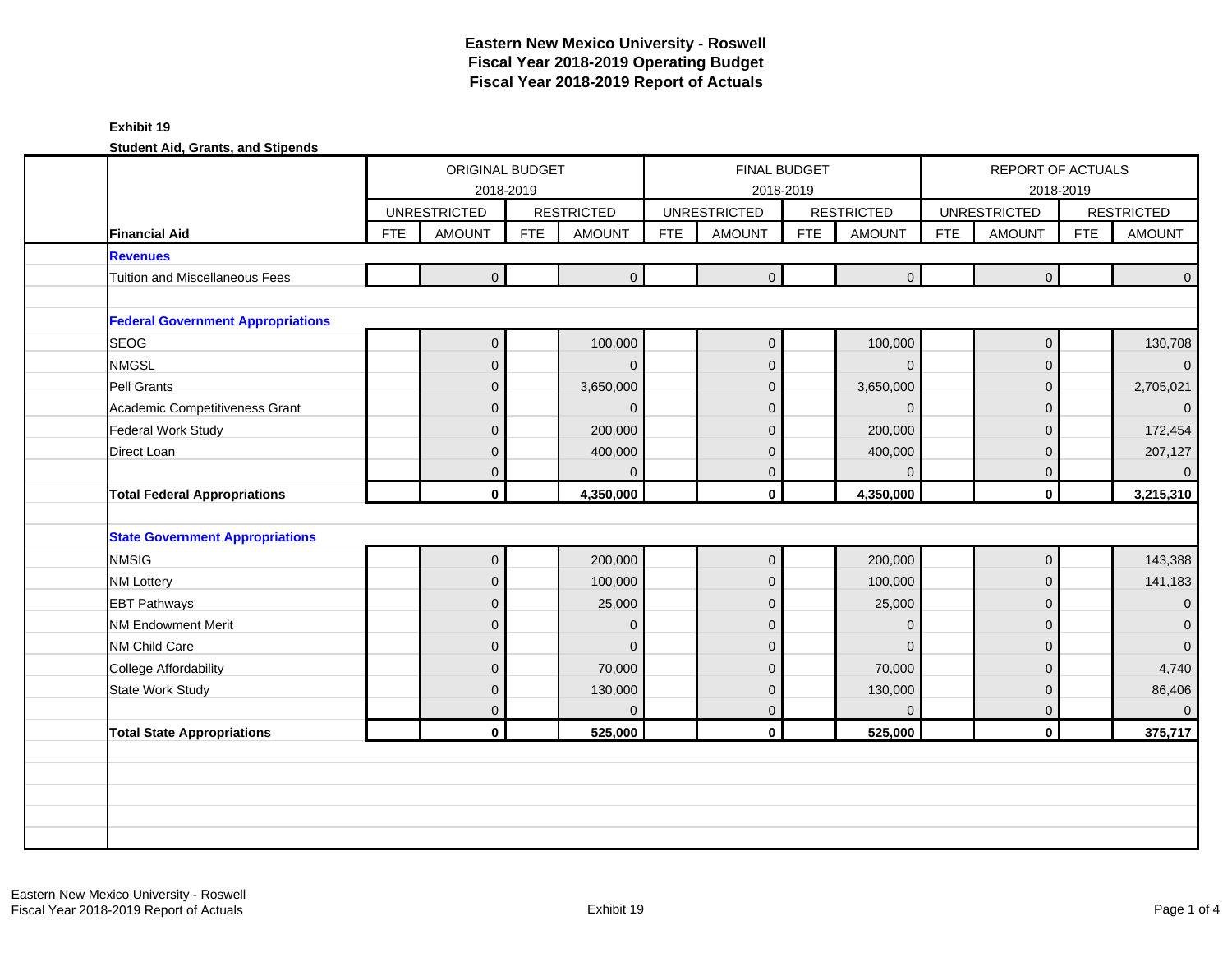|                                        |            | ORIGINAL BUDGET     | 2018-2019  |                   |            |                     | <b>FINAL BUDGET</b><br>2018-2019 |                   |            | REPORT OF ACTUALS   | 2018-2019  |                   |
|----------------------------------------|------------|---------------------|------------|-------------------|------------|---------------------|----------------------------------|-------------------|------------|---------------------|------------|-------------------|
|                                        |            | <b>UNRESTRICTED</b> |            | <b>RESTRICTED</b> |            | <b>UNRESTRICTED</b> |                                  | <b>RESTRICTED</b> |            | <b>UNRESTRICTED</b> |            | <b>RESTRICTED</b> |
| <b>Financial Aid</b>                   | <b>FTE</b> | <b>AMOUNT</b>       | <b>FTE</b> | <b>AMOUNT</b>     | <b>FTE</b> | <b>AMOUNT</b>       | <b>FTE</b>                       | <b>AMOUNT</b>     | <b>FTE</b> | <b>AMOUNT</b>       | <b>FTE</b> | <b>AMOUNT</b>     |
| <b>Local and Other Appropriations</b>  |            |                     |            |                   |            |                     |                                  |                   |            |                     |            |                   |
| <b>Local Government Appropriations</b> |            | $\overline{0}$      |            | $\overline{0}$    |            | $\mathbf 0$         |                                  | $\mathbf 0$       |            | $\mathbf 0$         |            | $\overline{0}$    |
| Federal Grants & Contracts             |            | $\mathbf 0$         |            | $\overline{0}$    |            | $\Omega$            |                                  | $\mathbf{0}$      |            | $\Omega$            |            | $\overline{0}$    |
| <b>State Grants &amp; Contracts</b>    |            | $\overline{0}$      |            | $\mathbf{0}$      |            | $\Omega$            |                                  | $\mathbf{0}$      |            | $\Omega$            |            | $\overline{0}$    |
| Local Grants & Contracts               |            | $\overline{0}$      |            | $\Omega$          |            | $\Omega$            |                                  | $\Omega$          |            | $\Omega$            |            | $\overline{0}$    |
| <b>Private Gifts</b>                   |            | 75,000              |            | 775,000           |            | 75,000              |                                  | 775,000           |            | 55,000              |            | 946,064           |
| Endowment, Land, & Permanent Fund      |            | $\overline{0}$      |            | $\Omega$          |            | $\Omega$            |                                  | $\mathbf{0}$      |            | $\Omega$            |            | $\overline{0}$    |
| Sales & Services                       |            | $\overline{0}$      |            | $\mathbf{0}$      |            | $\Omega$            |                                  | $\mathbf{0}$      |            | $\Omega$            |            | $\overline{0}$    |
| Other Sources                          |            | $\overline{0}$      |            | $\mathbf{0}$      |            | $\Omega$            |                                  | $\mathbf{0}$      |            | $\Omega$            |            | 4,186             |
|                                        |            | $\Omega$            |            | $\Omega$          |            | $\Omega$            |                                  | $\Omega$          |            | $\Omega$            |            | $\overline{0}$    |
| <b>Local and Other Appropriations</b>  |            | 75,000              |            | 775,000           |            | 75,000              |                                  | 775,000           |            | 55,000              |            | 950,250           |
|                                        |            |                     |            |                   |            |                     |                                  |                   |            |                     |            |                   |
| <b>Total Revenues</b>                  |            | 75,000              |            | 5,650,000         |            | 75,000              |                                  | 5,650,000         |            | 55,000              |            | 4,541,277         |
|                                        |            |                     |            |                   |            |                     |                                  |                   |            |                     |            |                   |
| <b>Beginning Balances</b>              |            | 89,029              |            | $\mathbf{0}$      |            | 155,686             |                                  | $\mathbf{O}$      |            | 155,686             |            | $\overline{0}$    |
|                                        |            |                     |            |                   |            |                     |                                  |                   |            |                     |            |                   |
| <b>Total Available</b>                 |            | 164,029             |            | 5,650,000         |            | 230,686             |                                  | 5,650,000         |            | 210,686             |            | 4,541,277         |
|                                        |            |                     |            |                   |            |                     |                                  |                   |            |                     |            |                   |
|                                        |            |                     |            |                   |            |                     |                                  |                   |            |                     |            |                   |
|                                        |            |                     |            |                   |            |                     |                                  |                   |            |                     |            |                   |
|                                        |            |                     |            |                   |            |                     |                                  |                   |            |                     |            |                   |
|                                        |            |                     |            |                   |            |                     |                                  |                   |            |                     |            |                   |
|                                        |            |                     |            |                   |            |                     |                                  |                   |            |                     |            |                   |
|                                        |            |                     |            |                   |            |                     |                                  |                   |            |                     |            |                   |
|                                        |            |                     |            |                   |            |                     |                                  |                   |            |                     |            |                   |
|                                        |            |                     |            |                   |            |                     |                                  |                   |            |                     |            |                   |
|                                        |            |                     |            |                   |            |                     |                                  |                   |            |                     |            |                   |
|                                        |            |                     |            |                   |            |                     |                                  |                   |            |                     |            |                   |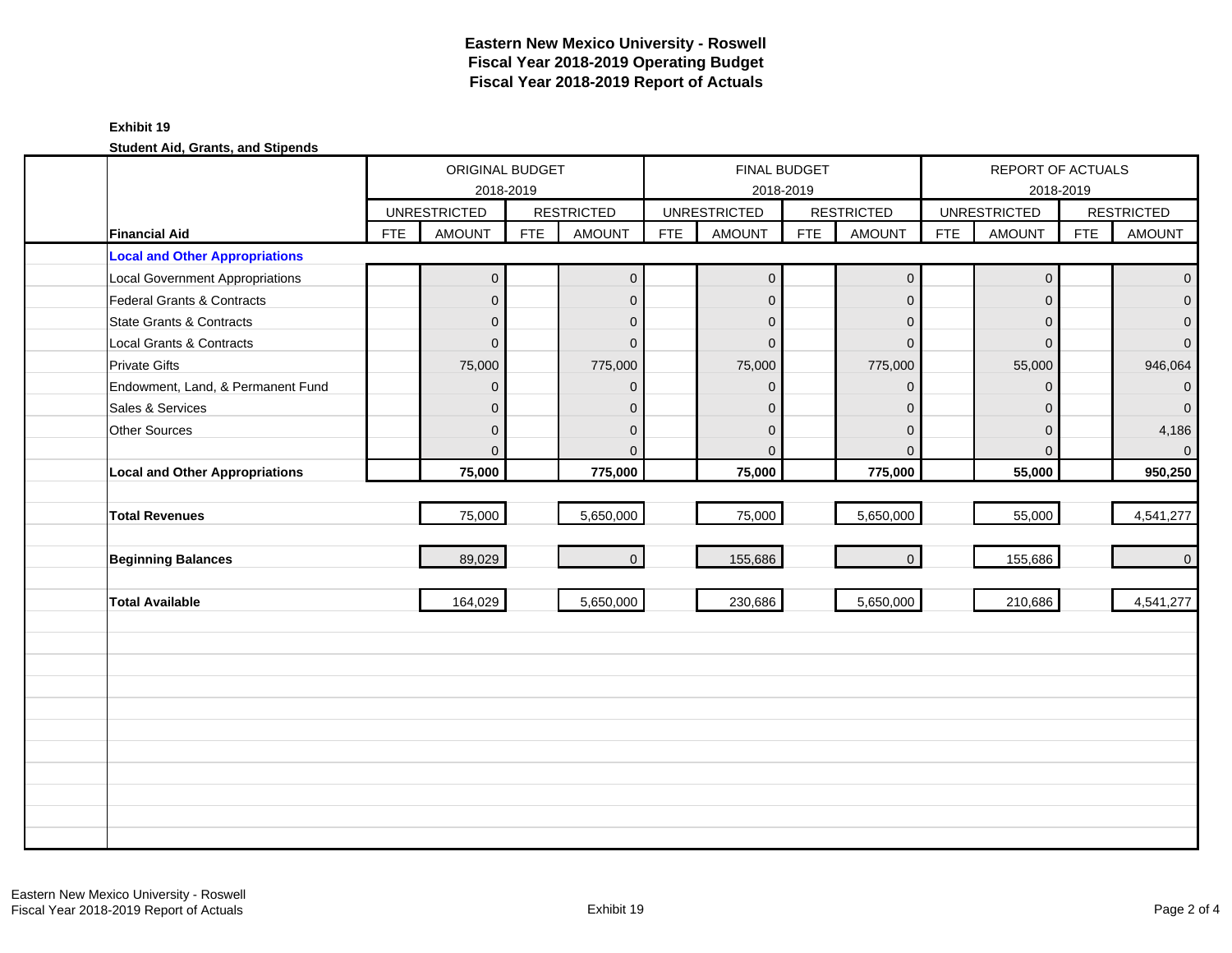|              |                                        |     | ORIGINAL BUDGET     | 2018-2019  |                   |            | FINAL BUDGET        | 2018-2019  |                   |            | REPORT OF ACTUALS   | 2018-2019  |                   |
|--------------|----------------------------------------|-----|---------------------|------------|-------------------|------------|---------------------|------------|-------------------|------------|---------------------|------------|-------------------|
|              |                                        |     | <b>UNRESTRICTED</b> |            | <b>RESTRICTED</b> |            | <b>UNRESTRICTED</b> |            | <b>RESTRICTED</b> |            | <b>UNRESTRICTED</b> |            | <b>RESTRICTED</b> |
|              | <b>Financial Aid</b>                   | FTE | <b>AMOUNT</b>       | <b>FTE</b> | <b>AMOUNT</b>     | <b>FTE</b> | <b>AMOUNT</b>       | <b>FTE</b> | <b>AMOUNT</b>     | <b>FTE</b> | <b>AMOUNT</b>       | <b>FTE</b> | <b>AMOUNT</b>     |
|              | <b>Expenditures</b>                    |     |                     |            |                   |            |                     |            |                   |            |                     |            |                   |
|              | <b>Federal Government Expenditures</b> |     |                     |            |                   |            |                     |            |                   |            |                     |            |                   |
| <b>SEOG</b>  |                                        |     | $\overline{0}$      |            | 100,000           |            | $\mathbf 0$         |            | 100,000           |            | $\mathbf 0$         |            | 130,708           |
| <b>NMGSL</b> |                                        |     | $\overline{0}$      |            | $\Omega$          |            | $\mathbf{0}$        |            | $\Omega$          |            | $\mathbf{0}$        |            | $\overline{0}$    |
|              | Pell Grants                            |     | $\mathbf 0$         |            | 3,650,000         |            | $\mathbf{0}$        |            | 3,650,000         |            | $\mathbf{0}$        |            | 2,705,021         |
|              | Academic Competitiveness Grant         |     | $\mathbf 0$         |            | 200,000           |            | $\mathbf{0}$        |            | 200,000           |            | $\mathbf 0$         |            | $\mathbf{0}$      |
|              | Federal Work Study                     |     | $\overline{0}$      |            | 400,000           |            | $\overline{0}$      |            | 400,000           |            | $\mathbf{0}$        |            | 172,454           |
|              | Direct Loan                            |     | $\overline{0}$      |            | $\Omega$          |            | $\mathbf{0}$        |            | $\mathbf{0}$      |            | $\Omega$            |            | 207,127           |
|              |                                        |     | $\overline{0}$      |            | $\Omega$          |            | $\overline{0}$      |            | $\Omega$          |            | $\overline{0}$      |            | $\overline{0}$    |
|              | <b>Total Federal Expenditures</b>      |     | $\mathbf 0$         |            | 4,350,000         |            | $\mathbf 0$         |            | 4,350,000         |            | $\mathbf 0$         |            | 3,215,310         |
|              | <b>State Government Expenditures</b>   |     |                     |            |                   |            |                     |            |                   |            |                     |            |                   |
|              | 3% State Scholarship                   |     | 100,000             |            | $\mathbf{0}$      |            | 100,000             |            | $\overline{0}$    |            | 104,836             |            | $\Omega$          |
| <b>NMSIG</b> |                                        |     | $\mathbf 0$         |            | 200,000           |            | $\mathbf{0}$        |            | 200,000           |            | $\overline{0}$      |            | 143,388           |
|              | <b>NM Lottery</b>                      |     | $\mathbf 0$         |            | 100,000           |            | $\mathbf 0$         |            | 100,000           |            | $\mathbf 0$         |            | 141,183           |
|              | <b>EBT Pathways</b>                    |     | $\overline{0}$      |            | 25,000            |            | $\mathbf{0}$        |            | 25,000            |            | $\mathbf{0}$        |            | $\overline{0}$    |
|              | <b>NM Endowment Merit</b>              |     | $\overline{0}$      |            | $\Omega$          |            | $\mathbf{0}$        |            | $\mathbf{0}$      |            | $\Omega$            |            | $\mathbf 0$       |
|              | NM Child Care                          |     | $\overline{0}$      |            | $\mathbf{0}$      |            | $\overline{0}$      |            | $\Omega$          |            | $\mathbf{0}$        |            | $\overline{0}$    |
|              | <b>College Affordability</b>           |     | $\overline{0}$      |            | 70,000            |            | $\overline{0}$      |            | 70,000            |            | $\mathbf{0}$        |            | 4,740             |
|              | <b>State Work Study</b>                |     | $\overline{0}$      |            | 130,000           |            | $\mathbf{0}$        |            | 130,000           |            | $\mathbf{0}$        |            | 86,406            |
|              |                                        |     | $\Omega$            |            |                   |            | $\Omega$            |            |                   |            | $\Omega$            |            |                   |
|              | <b>Total State Expenditures</b>        |     | 100,000             |            | 525,000           |            | 100,000             |            | 525,000           |            | 104,836             |            | 375,717           |
|              |                                        |     |                     |            |                   |            |                     |            |                   |            |                     |            |                   |
|              |                                        |     |                     |            |                   |            |                     |            |                   |            |                     |            |                   |
|              |                                        |     |                     |            |                   |            |                     |            |                   |            |                     |            |                   |
|              |                                        |     |                     |            |                   |            |                     |            |                   |            |                     |            |                   |
|              |                                        |     |                     |            |                   |            |                     |            |                   |            |                     |            |                   |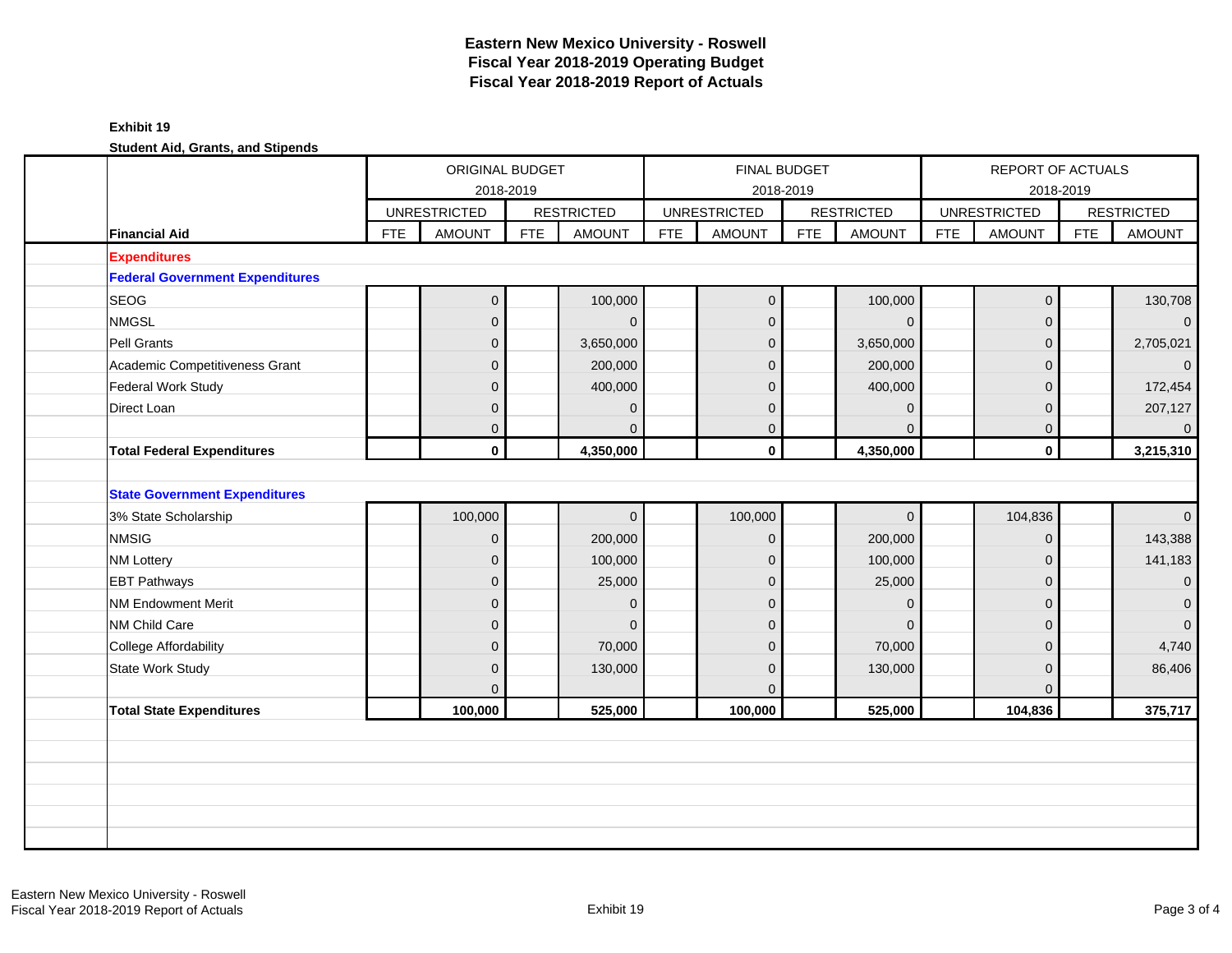#### **Exhibit 19**

|                                     |            | ORIGINAL BUDGET                  |            |                   |            | <b>FINAL BUDGET</b>              |            |                     |            | REPORT OF ACTUALS                |            |                     |
|-------------------------------------|------------|----------------------------------|------------|-------------------|------------|----------------------------------|------------|---------------------|------------|----------------------------------|------------|---------------------|
|                                     |            | 2018-2019<br><b>UNRESTRICTED</b> |            | <b>RESTRICTED</b> |            | 2018-2019<br><b>UNRESTRICTED</b> |            | <b>RESTRICTED</b>   |            | 2018-2019<br><b>UNRESTRICTED</b> |            | <b>RESTRICTED</b>   |
| <b>Financial Aid</b>                | <b>FTE</b> | <b>AMOUNT</b>                    | <b>FTE</b> | <b>AMOUNT</b>     | <b>FTE</b> | <b>AMOUNT</b>                    | <b>FTE</b> | <b>AMOUNT</b>       | <b>FTE</b> | <b>AMOUNT</b>                    | <b>FTE</b> | <b>AMOUNT</b>       |
| <b>Local and Other Expenditures</b> |            |                                  |            |                   |            |                                  |            |                     |            |                                  |            |                     |
| President's Scholarship             |            | 100,000                          |            | $\mathbf{0}$      |            | 100,000                          |            | $\mathbf 0$         |            | 48,849                           |            | $\mathbf 0$         |
| <b>Indirect Costs</b>               |            | $\boldsymbol{0}$                 |            | $\mathbf 0$       |            | $\mathbf 0$                      |            | $\overline{0}$      |            | $\overline{0}$                   |            | $\mathbf 0$         |
| <b>Support Salaries</b>             |            | $\mathbf{0}$                     |            | $\mathbf{0}$      |            | $\mathbf{0}$                     |            | 0                   |            | $\Omega$                         |            | $\overline{0}$      |
| GA, TA, & RA Salaries               |            | $\pmb{0}$                        |            | $\mathbf{0}$      |            | $\mathbf 0$                      |            | 0                   |            | $\mathbf{0}$                     |            | $\overline{0}$      |
| <b>Student Salaries</b>             |            | $\boldsymbol{0}$                 |            | $\mathbf{0}$      |            | $\mathbf{0}$                     |            | 0                   |            | $\Omega$                         |            | $\pmb{0}$           |
| <b>Other Salaries</b>               |            | $\Omega$                         |            | $\Omega$          |            | $\Omega$                         |            | $\Omega$            |            | $\Omega$                         |            | $\mathsf{O}\xspace$ |
| Other Costs                         |            | 70,000                           |            | 775,000           |            | 120,000                          |            | 775,000             |            | 181,182                          |            | 950,250             |
|                                     |            | $\Omega$                         |            | $\Omega$          |            | $\Omega$                         |            | $\Omega$            |            | $\Omega$                         |            | $\mathsf{O}\xspace$ |
| <b>Total Local Expenditures</b>     |            | 170,000                          |            | 775,000           |            | 220,000                          |            | 775,000             |            | 230,031                          |            | 950,250             |
|                                     |            |                                  |            |                   |            |                                  |            |                     |            |                                  |            |                     |
| <b>Total Expenditures</b>           |            | 270,000                          |            | 5,650,000         |            | 320,000                          |            | 5,650,000           |            | 334,867                          |            | 4,541,277           |
|                                     |            |                                  |            |                   |            |                                  |            |                     |            |                                  |            |                     |
| Transfers In or (Out) - Required 3% |            | 104,836                          |            | $\overline{0}$    |            | 104,836                          |            | $\mathsf{O}\xspace$ |            | 104,836                          |            | $\mathbf 0$         |
|                                     |            |                                  |            |                   |            |                                  |            |                     |            |                                  |            |                     |
| <b>Non-Mandatory Transfers</b>      |            | 141,300                          |            | $\mathbf{0}$      |            | 141,300                          |            | $\mathbf 0$         |            | 141,300                          |            | $\mathsf{O}\xspace$ |
|                                     |            |                                  |            |                   |            |                                  |            |                     |            |                                  |            |                     |
| <b>Ending Balance</b>               |            | 140,165                          |            | $\overline{0}$    |            | 156,822                          |            | $\mathbf 0$         |            | 121,955                          |            | $\overline{0}$      |
|                                     |            |                                  |            |                   |            |                                  |            |                     |            |                                  |            |                     |
|                                     |            |                                  |            |                   |            |                                  |            |                     |            |                                  |            |                     |
|                                     |            |                                  |            |                   |            |                                  |            |                     |            |                                  |            |                     |
|                                     |            |                                  |            |                   |            |                                  |            |                     |            |                                  |            |                     |
|                                     |            |                                  |            |                   |            |                                  |            |                     |            |                                  |            |                     |
|                                     |            |                                  |            |                   |            |                                  |            |                     |            |                                  |            |                     |
|                                     |            |                                  |            |                   |            |                                  |            |                     |            |                                  |            |                     |
|                                     |            |                                  |            |                   |            |                                  |            |                     |            |                                  |            |                     |
|                                     |            |                                  |            |                   |            |                                  |            |                     |            |                                  |            |                     |
|                                     |            |                                  |            |                   |            |                                  |            |                     |            |                                  |            |                     |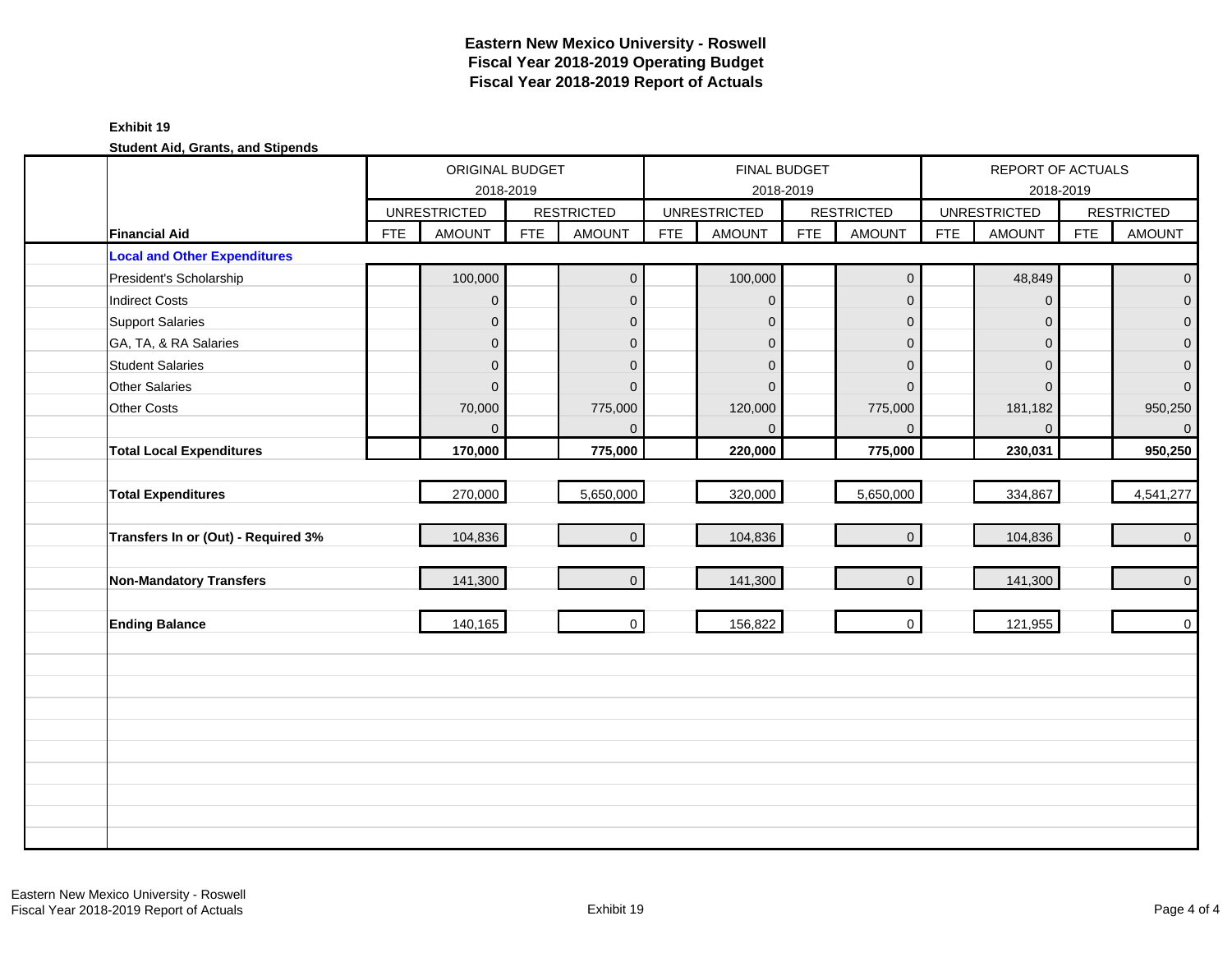#### **Exhibit 20**

|                                        |            | ORIGINAL BUDGET     |            |                   |            | <b>FINAL BUDGET</b> |            |                     |            | REPORT OF ACTUALS   |            |                   |
|----------------------------------------|------------|---------------------|------------|-------------------|------------|---------------------|------------|---------------------|------------|---------------------|------------|-------------------|
|                                        |            | 2018-2019           |            |                   |            | 2018-2019           |            |                     |            |                     | 2018-2019  |                   |
|                                        |            | <b>UNRESTRICTED</b> |            | <b>RESTRICTED</b> |            | <b>UNRESTRICTED</b> |            | <b>RESTRICTED</b>   |            | <b>UNRESTRICTED</b> |            | <b>RESTRICTED</b> |
| <b>Auxiliaries and Enterprises</b>     | <b>FTE</b> | <b>AMOUNT</b>       | <b>FTE</b> | <b>AMOUNT</b>     | <b>FTE</b> | <b>AMOUNT</b>       | <b>FTE</b> | <b>AMOUNT</b>       | <b>FTE</b> | <b>AMOUNT</b>       | <b>FTE</b> | <b>AMOUNT</b>     |
| <b>Revenues</b>                        |            |                     |            |                   |            |                     |            |                     |            |                     |            |                   |
| <b>Tuition and Miscellaneous Fees</b>  |            | 0                   |            | $\mathbf 0$       |            | $\mathbf 0$         |            | $\boldsymbol{0}$    |            | $\mathbf 0$         |            | $\mathbf{0}$      |
| Federal Government Appropriations      |            | 0                   |            | $\mathbf 0$       |            | $\mathbf 0$         |            | $\mathbf 0$         |            | $\Omega$            |            | $\overline{0}$    |
| <b>State Government Appropriations</b> |            | $\mathbf 0$         |            | $\mathbf 0$       |            | $\mathbf 0$         |            | $\mathbf 0$         |            | $\Omega$            |            | $\overline{0}$    |
| <b>Local Government Appropriations</b> |            | $\mathbf 0$         |            | 0                 |            | $\mathbf 0$         |            | $\mathbf 0$         |            | $\Omega$            |            | $\mathbf{O}$      |
| Federal Grants and Contracts           |            | $\mathbf 0$         |            | $\mathbf{0}$      |            | $\mathbf 0$         |            | $\mathsf{O}\xspace$ |            | $\Omega$            |            | $\mathbf{O}$      |
| <b>State Grants and Contracts</b>      |            | $\mathbf 0$         |            | $\mathbf 0$       |            | $\Omega$            |            | $\mathbf 0$         |            | $\Omega$            |            | $\overline{0}$    |
| <b>Local Grants and Contracts</b>      |            | $\mathbf 0$         |            | 0                 |            | $\Omega$            |            | $\mathbf 0$         |            | $\mathbf 0$         |            | $\mathbf{O}$      |
| <b>Private Gifts</b>                   |            | $\Omega$            |            | $\mathbf{0}$      |            | $\Omega$            |            | $\mathbf 0$         |            | $\Omega$            |            | $\mathbf{O}$      |
| Endowments, Land, and Perm Fund        |            | $\Omega$            |            | $\mathbf 0$       |            | $\Omega$            |            | $\mathbf 0$         |            | $\Omega$            |            | $\overline{0}$    |
| Sales and Services                     |            | 800,000             |            | 0                 |            | 451,817             |            | $\mathbf 0$         |            | 420,766             |            | $\mathbf{O}$      |
| Other Sources                          |            | 0                   |            | $\mathbf 0$       |            | $\mathbf 0$         |            | $\mathbf 0$         |            | $\Omega$            |            | $\overline{0}$    |
| <b>Total Revenues</b>                  |            | 800,000             |            | $\mathbf{0}$      |            | 451,817             |            | $\mathbf{0}$        |            | 420,766             |            | $\mathbf{0}$      |
|                                        |            |                     |            |                   |            |                     |            |                     |            |                     |            |                   |
| <b>Beginning Balance</b>               |            | 1,378,192           |            | $\mathbf{0}$      |            | 1,406,546           |            | $\mathbf 0$         |            | 1,406,546           |            | $\overline{0}$    |
|                                        |            |                     |            |                   |            |                     |            |                     |            |                     |            |                   |
| <b>Total Available</b>                 |            | 2,178,192           |            | $\mathbf{0}$      |            | 1,858,363           |            | $\mathbf{0}$        |            | 1,827,312           |            | $\mathbf{0}$      |
|                                        |            |                     |            |                   |            |                     |            |                     |            |                     |            |                   |
|                                        |            |                     |            |                   |            |                     |            |                     |            |                     |            |                   |
|                                        |            |                     |            |                   |            |                     |            |                     |            |                     |            |                   |
|                                        |            |                     |            |                   |            |                     |            |                     |            |                     |            |                   |
|                                        |            |                     |            |                   |            |                     |            |                     |            |                     |            |                   |
|                                        |            |                     |            |                   |            |                     |            |                     |            |                     |            |                   |
|                                        |            |                     |            |                   |            |                     |            |                     |            |                     |            |                   |
|                                        |            |                     |            |                   |            |                     |            |                     |            |                     |            |                   |
|                                        |            |                     |            |                   |            |                     |            |                     |            |                     |            |                   |
|                                        |            |                     |            |                   |            |                     |            |                     |            |                     |            |                   |
|                                        |            |                     |            |                   |            |                     |            |                     |            |                     |            |                   |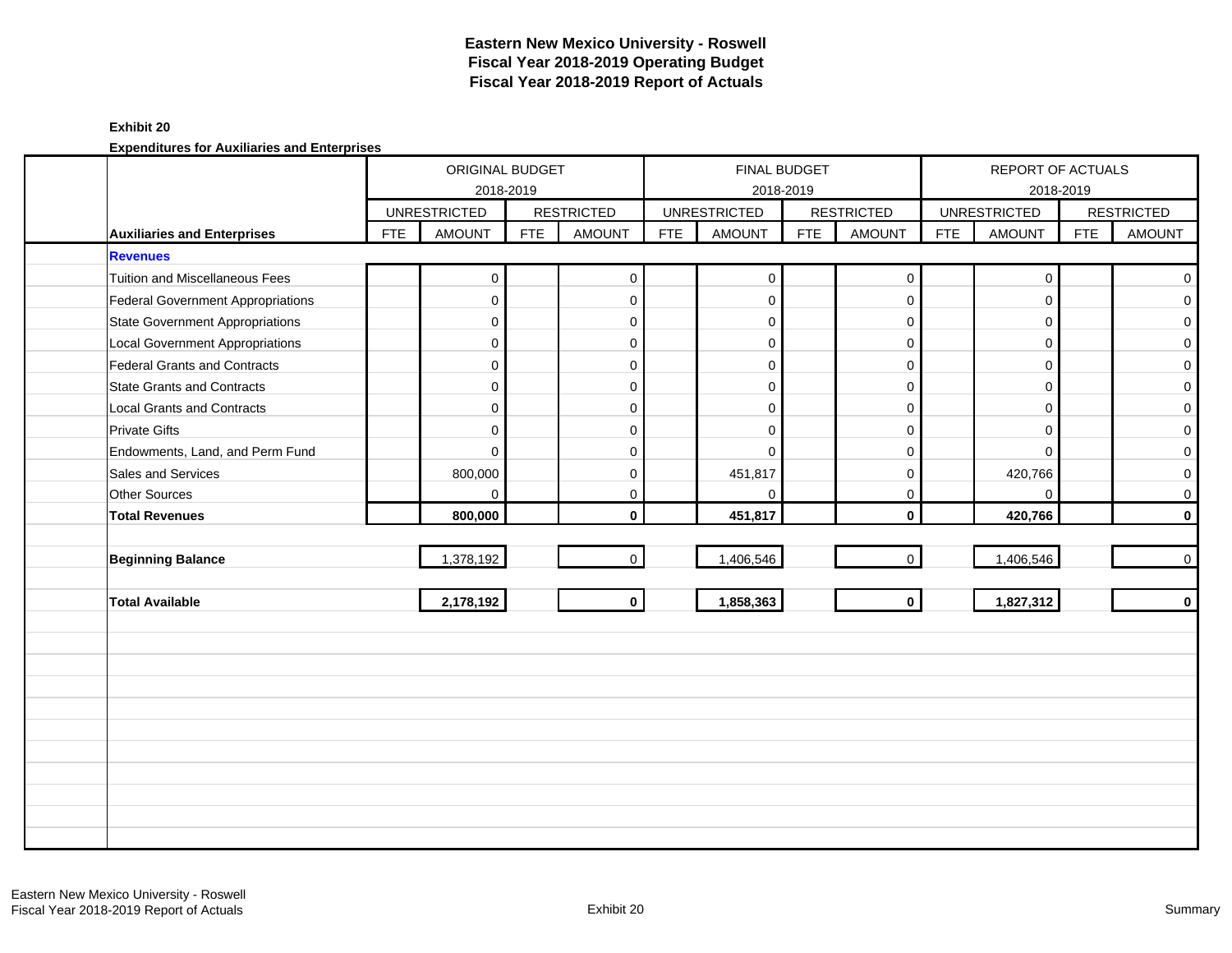#### **Exhibit 20**

|                                    |            | ORIGINAL BUDGET     |            |                   |            |                     | <b>FINAL BUDGET</b> |                   |            | <b>REPORT OF ACTUALS</b> |            |                     |
|------------------------------------|------------|---------------------|------------|-------------------|------------|---------------------|---------------------|-------------------|------------|--------------------------|------------|---------------------|
|                                    |            | 2018-2019           |            |                   |            |                     | 2018-2019           |                   |            | 2018-2019                |            |                     |
|                                    |            | <b>UNRESTRICTED</b> |            | <b>RESTRICTED</b> |            | <b>UNRESTRICTED</b> |                     | <b>RESTRICTED</b> |            | <b>UNRESTRICTED</b>      |            | <b>RESTRICTED</b>   |
| <b>Auxiliaries and Enterprises</b> | <b>FTE</b> | <b>AMOUNT</b>       | <b>FTE</b> | <b>AMOUNT</b>     | <b>FTE</b> | <b>AMOUNT</b>       | <b>FTE</b>          | <b>AMOUNT</b>     | <b>FTE</b> | <b>AMOUNT</b>            | <b>FTE</b> | <b>AMOUNT</b>       |
| <b>Expenditures</b>                |            |                     |            |                   |            |                     |                     |                   |            |                          |            |                     |
| <b>Professional Salaries</b>       | 0.00       | $\mathbf 0$         | 0.00       | $\mathbf 0$       | 0.00       | $\mathbf 0$         | 0.00                | $\mathbf 0$       | 0.00       | $\mathbf 0$              | 0.00       | $\overline{0}$      |
| <b>Faculty Salaries</b>            | 0.00       | $\Omega$            | 0.00       | $\mathbf 0$       | 0.00       | $\Omega$            | 0.00                | $\mathbf 0$       | 0.00       | $\mathbf 0$              | 0.00       | $\overline{0}$      |
| <b>Support Salaries</b>            | 0.00       | $\mathbf 0$         | 0.00       | $\mathbf 0$       | 0.00       | $\mathbf 0$         | 0.00                | $\mathbf 0$       | 0.00       | $\mathbf 0$              | 0.00       | $\mathbf{O}$        |
| <b>Temporary Salaries</b>          | 0.75       | 20,905              | 0.00       | $\mathbf 0$       | 0.75       | 20,905              | 0.00                | $\mathbf 0$       | 1.00       | 44,444                   | 0.00       | $\mathbf 0$         |
| <b>Adjunct Salaries</b>            | 0.00       | $\mathbf 0$         | 0.00       | $\mathbf 0$       | 0.00       | $\mathbf 0$         | 0.00                | $\mathbf 0$       | 0.00       | $\mathbf 0$              | 0.00       | $\mathbf 0$         |
| <b>Technician Salaries</b>         | 0.00       | $\mathbf 0$         | 0.00       | $\mathbf 0$       | 0.00       | 0                   | 0.00                | $\mathbf 0$       | 0.00       | $\mathbf 0$              | 0.00       | $\mathbf 0$         |
| <b>Other Salaries</b>              | 0.00       | $\mathbf 0$         | 0.00       | $\mathbf 0$       | 0.00       | $\mathbf 0$         | 0.00                | $\mathbf 0$       | 0.00       | $\mathbf 0$              | 0.00       | 0                   |
| <b>Student Salaries</b>            | 0.00       | $\Omega$            | 0.00       | $\mathbf 0$       | 0.00       | $\Omega$            | 0.00                | $\mathbf 0$       | 0.00       | $\mathbf 0$              | 0.00       | $\mathbf 0$         |
| <b>Federal Work-study Salaries</b> | 0.00       | $\mathbf 0$         | 0.00       | 0                 | 0.00       | $\mathbf 0$         | 0.00                | $\mathbf 0$       | 0.00       | $\Omega$                 | 0.00       | $\mathbf 0$         |
| <b>State Work-study Salaries</b>   | 0.00       | $\mathbf 0$         | 0.00       | $\mathbf 0$       | 0.00       | $\mathbf 0$         | 0.00                | 0                 | 0.00       | $\mathbf 0$              | 0.00       | $\mathbf 0$         |
| Supplies                           |            | 726,350             |            | 0                 |            | 399,456             |                     | 0                 |            | 399,080                  |            | $\mathbf 0$         |
| Travel                             |            | $\mathbf{0}$        |            | $\Omega$          |            | $\Omega$            |                     | $\mathbf 0$       |            | $\Omega$                 |            | $\pmb{0}$           |
| Equipment                          |            | $\mathbf 0$         |            | $\Omega$          |            | $\Omega$            |                     | $\mathbf 0$       |            | $\Omega$                 |            | $\mathbf 0$         |
| <b>Utilities</b>                   |            | $\mathbf 0$         |            | $\mathbf 0$       |            | $\Omega$            |                     | $\mathbf 0$       |            | 276                      |            | $\mathbf 0$         |
| Miscellaneous                      |            | $\mathbf 0$         |            | $\Omega$          |            | $\Omega$            |                     | $\mathbf 0$       |            | $\Omega$                 |            | $\pmb{0}$           |
| <b>Indirect Cost</b>               |            | $\Omega$            |            | $\Omega$          |            | $\Omega$            |                     | $\mathbf 0$       |            | $\Omega$                 |            | $\pmb{0}$           |
| <b>Benefits</b>                    |            | 7,650               |            | 0                 |            | 7,650               |                     | $\mathbf 0$       |            | 4,802                    |            | $\pmb{0}$           |
| Services Rendered/Contracted       |            | $\mathbf 0$         |            | 0                 |            | $\mathbf 0$         |                     | $\mathbf 0$       |            | (31, 750)                |            | $\pmb{0}$           |
|                                    |            | $\mathbf 0$         |            | $\Omega$          |            | $\Omega$            |                     | $\mathbf 0$       |            | $\Omega$                 |            | $\mathbf 0$         |
|                                    |            | $\mathbf 0$         |            | $\mathbf 0$       |            | $\Omega$            |                     | $\mathbf 0$       |            | $\mathbf 0$              |            | $\mathbf 0$         |
|                                    |            | $\mathbf 0$         |            | 0                 |            | $\Omega$            |                     | 0                 |            | $\mathbf 0$              |            | $\mathbf 0$         |
|                                    |            | $\Omega$            |            | $\mathbf 0$       |            | $\Omega$            |                     | $\mathbf 0$       |            | $\Omega$                 |            | $\mathsf{O}\xspace$ |
| <b>Total Expenditures</b>          | 0.75       | 754,905             | 0.00       | $\mathbf{0}$      | 0.75       | 428,011             | 0.00                | $\mathbf 0$       | 1.00       | 416,852                  | 0.00       | $\mathbf 0$         |
|                                    |            |                     |            |                   |            |                     |                     |                   |            |                          |            |                     |
| <b>Transfers To or (From)</b>      |            | $\Omega$            |            | $\Omega$          |            | (19, 462)           |                     | $\Omega$          |            | (19, 462)                |            | $\overline{0}$      |
|                                    |            |                     |            |                   |            |                     |                     |                   |            |                          |            |                     |
| <b>Ending Balance</b>              | 0.75       | 1,423,287           | 0.00       | $\mathbf 0$       | 0.75       | 1,410,890           | 0.00                | $\mathbf 0$       | 1.00       | 1,390,998                | 0.00       | $\mathbf 0$         |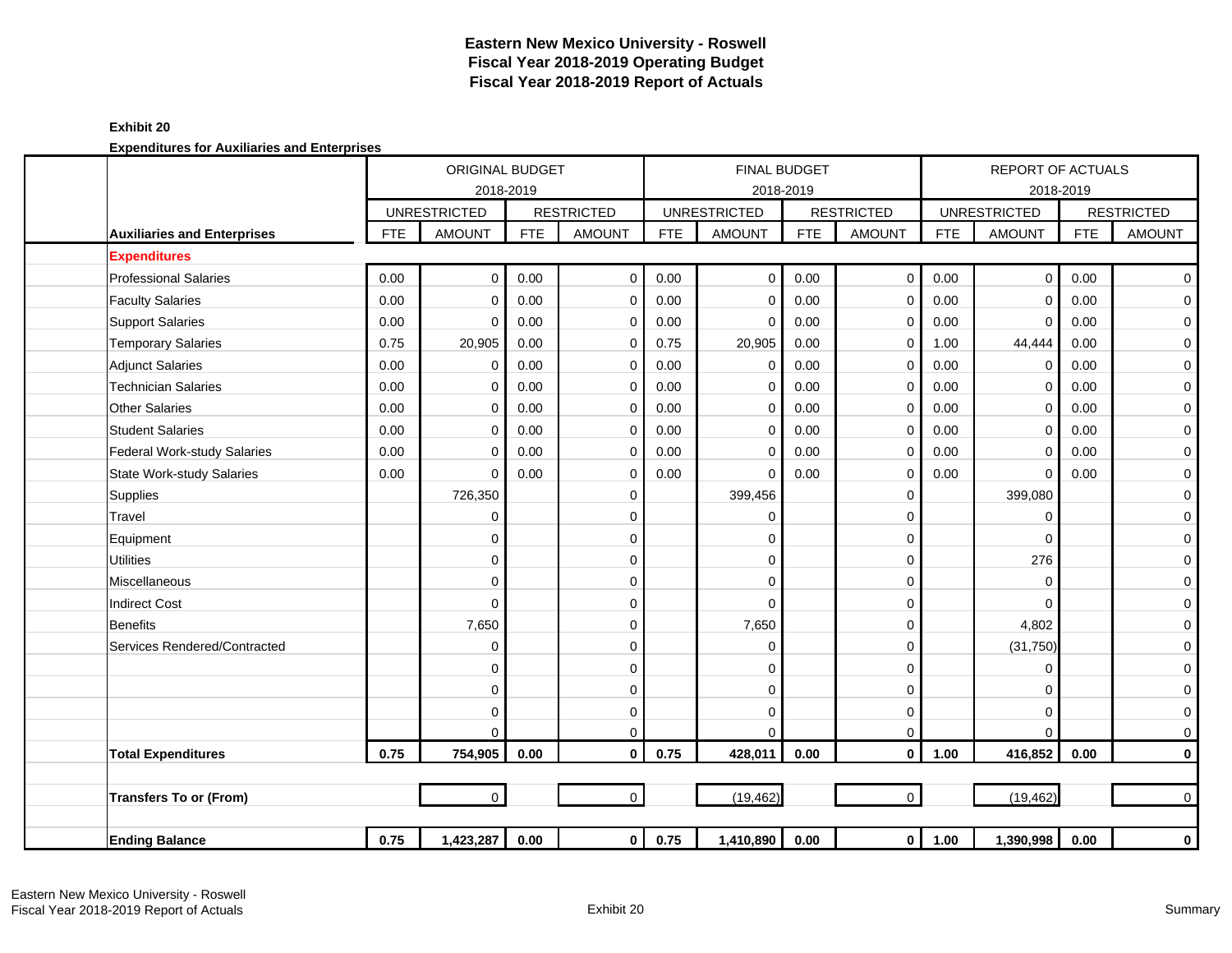### **Exhibit 20**

|        |                                          |            | ORIGINAL BUDGET<br>2018-2019 |            |                         |            | FINAL BUDGET<br>2018-2019 |            |                   |            | REPORT OF ACTUALS<br>2018-2019 |            |                   |
|--------|------------------------------------------|------------|------------------------------|------------|-------------------------|------------|---------------------------|------------|-------------------|------------|--------------------------------|------------|-------------------|
|        | <b>Auxiliaries</b>                       |            | <b>UNRESTRICTED</b>          |            | <b>RESTRICTED</b>       |            | <b>UNRESTRICTED</b>       |            | <b>RESTRICTED</b> |            | <b>UNRESTRICTED</b>            |            | <b>RESTRICTED</b> |
|        | <b>Auxiliaries and Enterprises</b>       | <b>FTE</b> | <b>AMOUNT</b>                | <b>FTE</b> | <b>AMOUNT</b>           | <b>FTE</b> | <b>AMOUNT</b>             | <b>FTE</b> | <b>AMOUNT</b>     | <b>FTE</b> | <b>AMOUNT</b>                  | <b>FTE</b> | <b>AMOUNT</b>     |
|        | <b>Revenues</b>                          |            |                              |            |                         |            |                           |            |                   |            |                                |            |                   |
| 370000 | <b>Tuition and Miscellaneous Fees</b>    |            | $\overline{0}$               |            | $\mathbf 0$             |            | $\pmb{0}$                 |            | $\mathbf 0$       |            | $\mathbf 0$                    |            | $\overline{0}$    |
|        | <b>Federal Government Appropriations</b> |            | $\overline{0}$               |            | $\mathbf 0$             |            | $\mathbf{0}$              |            | $\mathbf 0$       |            | $\mathbf{0}$                   |            | $\overline{0}$    |
|        | <b>State Government Appropriations</b>   |            | $\mathbf{0}$                 |            | $\mathbf 0$             |            | $\Omega$                  |            | $\mathbf{0}$      |            | $\Omega$                       |            | $\overline{0}$    |
|        | <b>Local Government Appropriations</b>   |            | $\mathbf{0}$                 |            | $\overline{0}$          |            | $\mathbf 0$               |            | $\mathbf 0$       |            | $\mathbf{0}$                   |            | $\mathbf 0$       |
|        | Federal Grants and Contracts             |            | $\mathbf{0}$                 |            | $\mathbf 0$             |            | $\mathbf{0}$              |            | $\mathbf 0$       |            | $\Omega$                       |            | $\mathbf 0$       |
|        | <b>State Grants and Contracts</b>        |            | $\Omega$                     |            | $\mathbf 0$             |            | $\Omega$                  |            | $\mathbf{0}$      |            | $\Omega$                       |            | $\mathbf{O}$      |
|        | <b>Local Grants and Contracts</b>        |            | $\mathbf{0}$                 |            | $\mathbf 0$             |            | $\mathbf{0}$              |            | $\mathbf 0$       |            | $\mathbf{0}$                   |            | $\mathbf{O}$      |
|        | <b>Private Gifts</b>                     |            | $\Omega$                     |            | $\mathbf{0}$            |            | $\Omega$                  |            | $\mathbf{0}$      |            | $\Omega$                       |            | $\overline{0}$    |
|        | Endowments, Land, and Perm Fund          |            | $\Omega$                     |            | $\mathbf{0}$            |            | $\Omega$                  |            | $\mathbf{0}$      |            | $\Omega$                       |            | $\overline{0}$    |
|        | Sales and Services                       |            | $\mathbf{0}$                 |            | $\mathbf 0$             |            | $\overline{0}$            |            | $\mathbf 0$       |            | $\overline{0}$                 |            | $\overline{0}$    |
|        | Other Sources                            |            | $\mathbf{0}$                 |            | $\mathbf 0$             |            | $\mathbf 0$               |            | $\mathbf 0$       |            | $\mathbf{0}$                   |            | $\mathsf{O}^-$    |
|        | <b>Total Revenues</b>                    |            | $\mathbf{0}$                 |            | $\mathbf 0$             |            | $\mathbf{0}$              |            | $\mathbf{0}$      |            | $\mathbf 0$                    |            | $\mathbf{0}$      |
|        |                                          |            |                              |            |                         |            |                           |            |                   |            |                                |            |                   |
|        | <b>Beginning Balance</b>                 |            | 719,854                      |            | $\mathbf{0}$            |            | 719,854                   |            | $\mathbf 0$       |            | 719,854                        |            | $\overline{0}$    |
|        |                                          |            |                              |            |                         |            |                           |            |                   |            |                                |            |                   |
|        | <b>Total Available</b>                   |            | 719,854                      |            | $\overline{\mathbf{o}}$ |            | 719,854                   |            | $\mathbf 0$       |            | 719,854                        |            | $\mathbf{0}$      |
|        |                                          |            |                              |            |                         |            |                           |            |                   |            |                                |            |                   |
|        |                                          |            |                              |            |                         |            |                           |            |                   |            |                                |            |                   |
|        |                                          |            |                              |            |                         |            |                           |            |                   |            |                                |            |                   |
|        |                                          |            |                              |            |                         |            |                           |            |                   |            |                                |            |                   |
|        |                                          |            |                              |            |                         |            |                           |            |                   |            |                                |            |                   |
|        |                                          |            |                              |            |                         |            |                           |            |                   |            |                                |            |                   |
|        |                                          |            |                              |            |                         |            |                           |            |                   |            |                                |            |                   |
|        |                                          |            |                              |            |                         |            |                           |            |                   |            |                                |            |                   |
|        |                                          |            |                              |            |                         |            |                           |            |                   |            |                                |            |                   |
|        |                                          |            |                              |            |                         |            |                           |            |                   |            |                                |            |                   |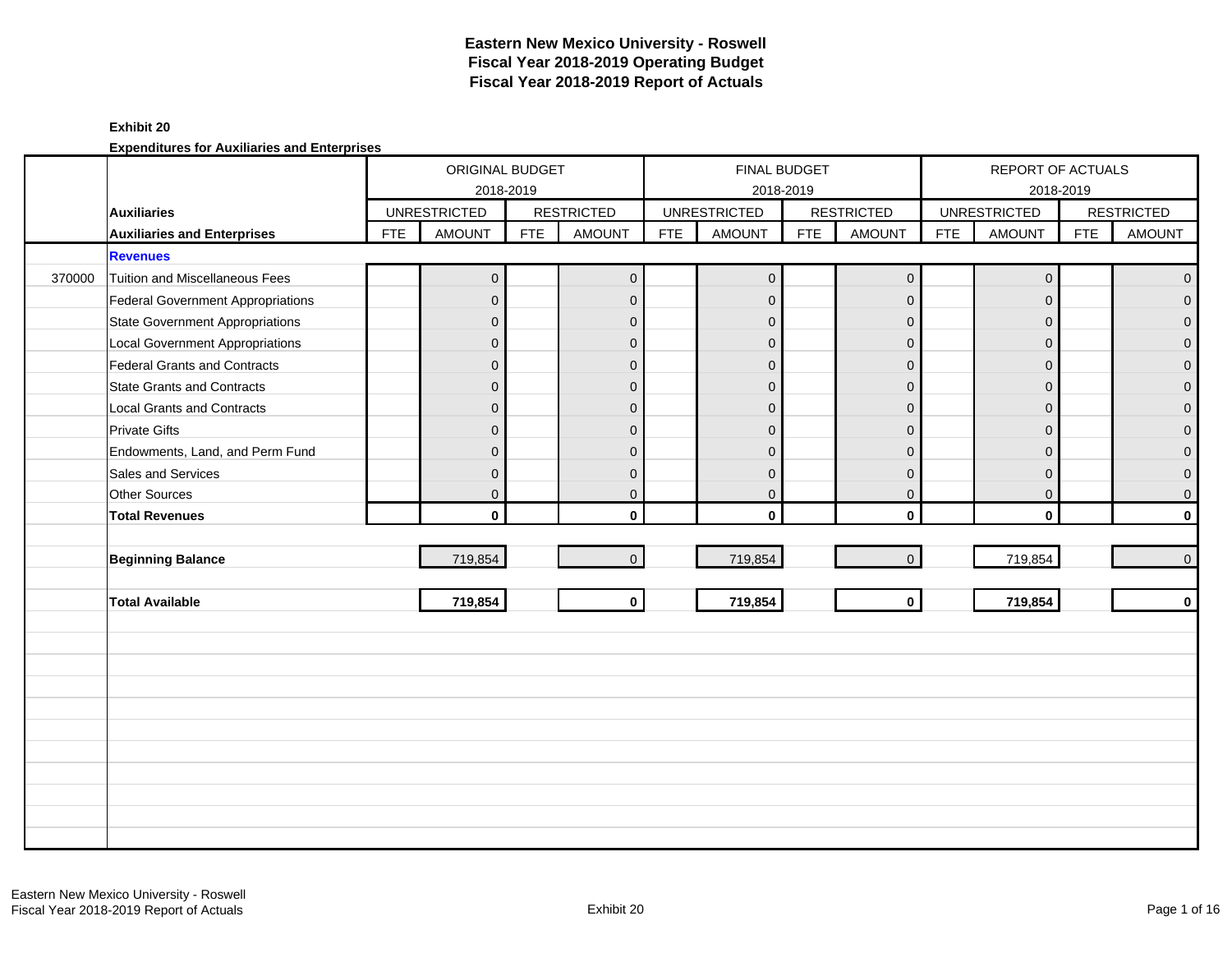### **Exhibit 20**

|        |                                    |            | ORIGINAL BUDGET     |            |                   |            | <b>FINAL BUDGET</b> |            |                     |            | <b>REPORT OF ACTUALS</b> |            |                   |
|--------|------------------------------------|------------|---------------------|------------|-------------------|------------|---------------------|------------|---------------------|------------|--------------------------|------------|-------------------|
|        |                                    |            | 2018-2019           |            |                   |            | 2018-2019           |            |                     |            | 2018-2019                |            |                   |
|        | <b>Auxiliaries</b>                 |            | <b>UNRESTRICTED</b> |            | <b>RESTRICTED</b> |            | <b>UNRESTRICTED</b> |            | <b>RESTRICTED</b>   |            | <b>UNRESTRICTED</b>      |            | <b>RESTRICTED</b> |
|        | <b>Auxiliaries and Enterprises</b> | <b>FTE</b> | <b>AMOUNT</b>       | <b>FTE</b> | <b>AMOUNT</b>     | <b>FTE</b> | <b>AMOUNT</b>       | <b>FTE</b> | <b>AMOUNT</b>       | <b>FTE</b> | <b>AMOUNT</b>            | <b>FTE</b> | <b>AMOUNT</b>     |
|        | <b>Expenditures</b>                |            |                     |            |                   |            |                     |            |                     |            |                          |            |                   |
| 370000 | <b>Professional Salaries</b>       | 0.00       | $\Omega$            | 0.00       | $\mathbf 0$       | 0.00       | $\overline{0}$      | 0.00       | $\mathsf{O}\xspace$ | 0.00       | $\overline{0}$           | 0.00       | $\overline{0}$    |
|        | <b>Faculty Salaries</b>            | 0.00       | $\Omega$            | 0.00       | $\overline{0}$    | 0.00       | $\mathbf{0}$        | 0.00       | $\mathbf{0}$        | 0.00       | $\mathbf{0}$             | 0.00       | $\overline{0}$    |
|        | <b>Support Salaries</b>            | 0.00       | $\Omega$            | 0.00       | $\mathbf 0$       | 0.00       | $\mathbf{0}$        | 0.00       | $\mathbf 0$         | 0.00       | $\mathbf{0}$             | 0.00       | $\mathbf{O}$      |
|        | <b>Temporary Salaries</b>          | 0.00       | $\Omega$            | 0.00       | $\mathbf 0$       | 0.00       | $\mathbf{0}$        | 0.00       | $\mathbf{0}$        | 0.00       | $\mathbf{0}$             | 0.00       | $\pmb{0}$         |
|        | <b>Adjunct Salaries</b>            | 0.00       | $\Omega$            | 0.00       | $\mathbf 0$       | 0.00       | $\mathbf{0}$        | 0.00       | $\mathbf 0$         | 0.00       | $\Omega$                 | 0.00       | $\mathbf 0$       |
|        | <b>Technician Salaries</b>         | 0.00       | $\Omega$            | 0.00       | $\mathbf 0$       | 0.00       | $\mathbf 0$         | 0.00       | $\mathbf{0}$        | 0.00       | $\Omega$                 | 0.00       | $\mathbf{0}$      |
|        | <b>Other Salaries</b>              | 0.00       | $\Omega$            | 0.00       | $\mathbf 0$       | 0.00       | $\Omega$            | 0.00       | $\mathbf{0}$        | 0.00       | $\Omega$                 | 0.00       | $\pmb{0}$         |
|        | <b>Student Salaries</b>            | 0.00       | $\Omega$            | 0.00       | $\overline{0}$    | 0.00       | $\mathbf{0}$        | 0.00       | $\mathbf{0}$        | 0.00       | $\Omega$                 | 0.00       | $\mathsf{O}^-$    |
|        | Federal Work-study Salaries        | 0.00       | $\Omega$            | 0.00       | $\mathbf 0$       | 0.00       | $\mathbf 0$         | 0.00       | $\mathbf 0$         | 0.00       | $\mathbf{0}$             | 0.00       | $\mathbf 0$       |
|        | <b>State Work-study Salaries</b>   | 0.00       | $\Omega$            | 0.00       | $\mathbf 0$       | 0.00       | $\mathbf{0}$        | 0.00       | $\mathbf 0$         | 0.00       | $\mathbf{0}$             | 0.00       | $\pmb{0}$         |
|        | Supplies                           |            | $\mathbf{0}$        |            | $\mathbf 0$       |            | $\mathbf{0}$        |            | $\mathbf 0$         |            | $\Omega$                 |            | $\mathbf 0$       |
|        | Travel                             |            | $\Omega$            |            | $\mathbf{0}$      |            | $\Omega$            |            | $\mathbf{0}$        |            | $\Omega$                 |            | $\mathbf 0$       |
|        | Equipment                          |            | $\Omega$            |            | $\mathbf 0$       |            | $\Omega$            |            | $\mathbf{0}$        |            | $\Omega$                 |            | $\mathbf 0$       |
|        | <b>Utilities</b>                   |            | $\mathbf{0}$        |            | $\mathbf{0}$      |            | $\mathbf{0}$        |            | $\mathbf 0$         |            | $\Omega$                 |            | $\mathbf 0$       |
|        | Miscellaneous                      |            | $\mathbf{0}$        |            | $\mathbf 0$       |            | $\Omega$            |            | $\mathbf 0$         |            | $\Omega$                 |            | $\mathbf 0$       |
|        | <b>Indirect Cost</b>               |            | $\mathbf{0}$        |            | $\Omega$          |            | $\mathbf{0}$        |            | $\mathbf{0}$        |            | $\Omega$                 |            | $\mathbf 0$       |
|        | <b>Benefits</b>                    |            | $\Omega$            |            | $\Omega$          |            | $\Omega$            |            | $\mathbf 0$         |            | $\Omega$                 |            | $\mathbf{O}$      |
|        | Services Rendered/Contracted       |            | $\Omega$            |            | $\mathbf{0}$      |            | $\Omega$            |            | $\Omega$            |            | $\Omega$                 |            | $\mathbf 0$       |
|        |                                    |            | $\Omega$            |            | $\mathbf 0$       |            | $\Omega$            |            | $\mathbf{0}$        |            | $\Omega$                 |            | $\mathbf 0$       |
|        |                                    |            | $\mathbf{0}$        |            | $\mathbf{0}$      |            | $\mathbf{0}$        |            | $\mathbf 0$         |            | $\Omega$                 |            | $\mathbf 0$       |
|        |                                    |            | $\mathbf{0}$        |            | $\mathbf 0$       |            | $\mathbf 0$         |            | $\mathbf 0$         |            | $\mathbf 0$              |            | $\mathbf 0$       |
|        |                                    |            | $\Omega$            |            | $\mathbf{0}$      |            | $\mathbf{0}$        |            | $\mathbf{0}$        |            | $\Omega$                 |            | $\overline{0}$    |
|        | <b>Total Expenditures</b>          | 0.00       | $\mathbf{0}$        | 0.00       | $\mathbf{0}$      | 0.00       | $\mathbf{0}$        | 0.00       | $\mathbf{0}$        | 0.00       | $\mathbf{0}$             | 0.00       | $\mathbf 0$       |
|        |                                    |            |                     |            |                   |            |                     |            |                     |            |                          |            |                   |
|        | <b>Transfers To or (From)</b>      |            | $\Omega$            |            | $\mathbf{0}$      |            | $\mathbf{0}$        |            | $\mathbf{0}$        |            | $\overline{0}$           |            | $\overline{0}$    |
|        |                                    |            |                     |            |                   |            |                     |            |                     |            |                          |            |                   |
|        | <b>Ending Balance</b>              | $0.00\,$   | 719,854             | 0.00       | $\overline{0}$    | $0.00\,$   | 719,854             | 0.00       | $\mathbf 0$         | 0.00       | 719,854                  | 0.00       | $\mathbf 0$       |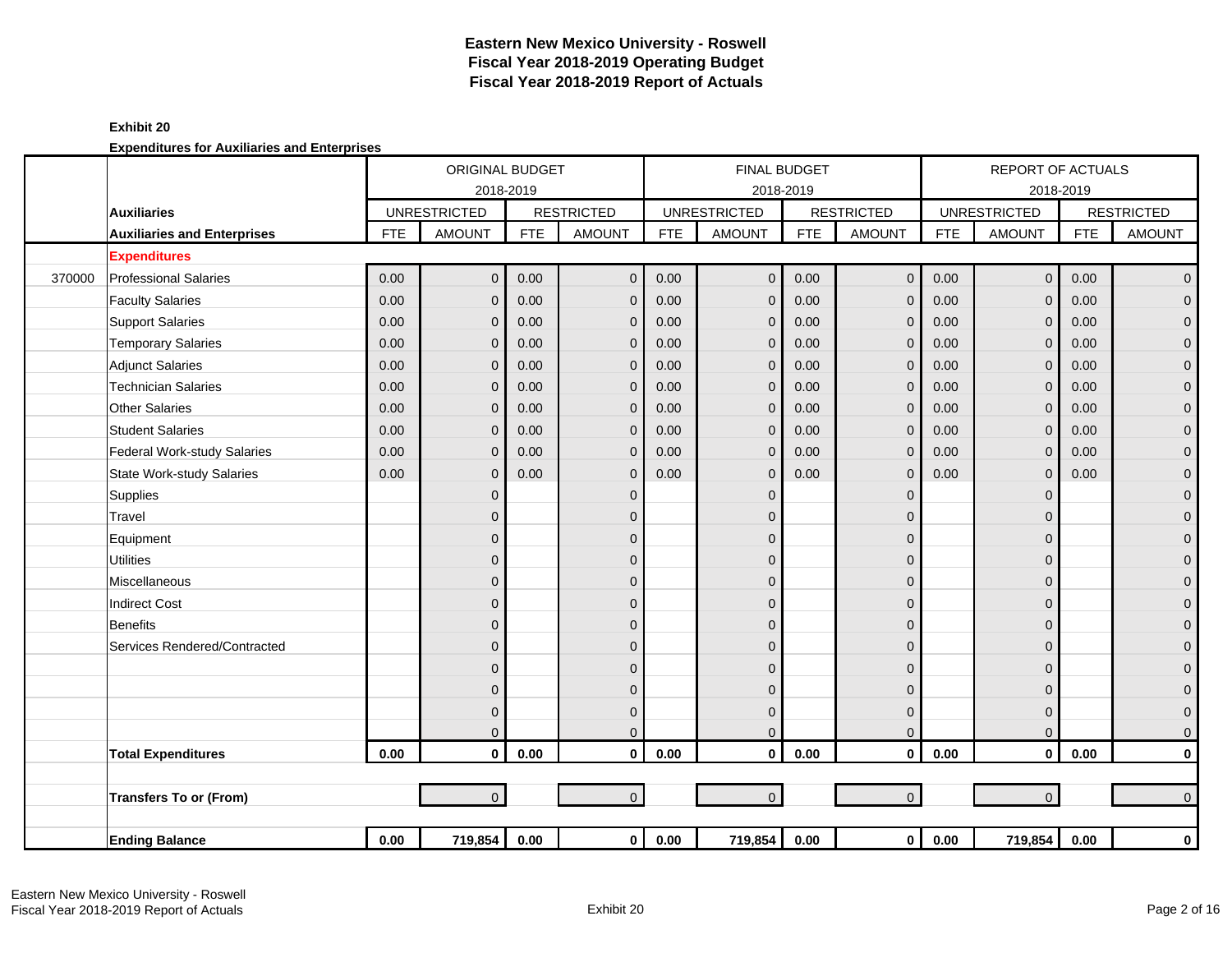#### **Exhibit 20**

|        |                                          |            | ORIGINAL BUDGET     |            |                   |            | <b>FINAL BUDGET</b> |            |                   |            | REPORT OF ACTUALS   |            |                     |
|--------|------------------------------------------|------------|---------------------|------------|-------------------|------------|---------------------|------------|-------------------|------------|---------------------|------------|---------------------|
|        | 3BOOK                                    |            | 2018-2019           |            |                   |            |                     | 2018-2019  |                   |            |                     | 2018-2019  |                     |
|        | <b>Bookstore</b>                         |            | <b>UNRESTRICTED</b> |            | <b>RESTRICTED</b> |            | <b>UNRESTRICTED</b> |            | <b>RESTRICTED</b> |            | <b>UNRESTRICTED</b> |            | <b>RESTRICTED</b>   |
|        | <b>Auxiliaries and Enterprises</b>       | <b>FTE</b> | <b>AMOUNT</b>       | <b>FTE</b> | <b>AMOUNT</b>     | <b>FTE</b> | <b>AMOUNT</b>       | <b>FTE</b> | <b>AMOUNT</b>     | <b>FTE</b> | <b>AMOUNT</b>       | <b>FTE</b> | <b>AMOUNT</b>       |
| 3BOOK  | <b>Revenues</b>                          |            |                     |            |                   |            |                     |            |                   |            |                     |            |                     |
| 373000 | Tuition and Miscellaneous Fees           |            | $\overline{0}$      |            | $\mathbf 0$       |            | $\mathbf{0}$        |            | $\mathbf 0$       |            | $\mathbf 0$         |            | $\overline{0}$      |
| 740020 | <b>Federal Government Appropriations</b> |            | $\overline{0}$      |            | $\mathbf{0}$      |            | $\mathbf{0}$        |            | $\mathbf 0$       |            | $\Omega$            |            | $\mathbf 0$         |
|        | <b>State Government Appropriations</b>   |            | $\overline{0}$      |            | $\mathbf{0}$      |            | $\mathbf{0}$        |            | $\mathbf 0$       |            | $\Omega$            |            | $\mathbf 0$         |
|        | <b>Local Government Appropriations</b>   |            | $\mathbf{0}$        |            | $\mathbf 0$       |            | $\mathbf{0}$        |            | $\mathbf 0$       |            | $\mathbf{0}$        |            | $\mathbf 0$         |
|        | Federal Grants and Contracts             |            | $\overline{0}$      |            | $\mathbf{0}$      |            | $\Omega$            |            | $\mathbf 0$       |            | $\Omega$            |            | $\mathsf{O}\xspace$ |
|        | <b>State Grants and Contracts</b>        |            | $\overline{0}$      |            | $\Omega$          |            | $\Omega$            |            | $\mathbf{0}$      |            | $\Omega$            |            | $\overline{0}$      |
|        | <b>Local Grants and Contracts</b>        |            | $\overline{0}$      |            | $\mathbf{0}$      |            | $\Omega$            |            | $\mathbf 0$       |            | $\mathbf{0}$        |            | $\mathbf 0$         |
|        | <b>Private Gifts</b>                     |            | $\overline{0}$      |            | $\mathbf{0}$      |            | $\Omega$            |            | $\mathbf 0$       |            | $\Omega$            |            | $\overline{0}$      |
|        | Endowments, Land, and Perm Fund          |            | $\Omega$            |            | $\Omega$          |            | $\Omega$            |            | $\mathbf{0}$      |            | $\Omega$            |            | $\mathbf 0$         |
|        | Sales and Services                       |            | 100,000             |            | $\mathbf{0}$      |            | 110,000             |            | $\mathbf 0$       |            | 97,798              |            | $\overline{0}$      |
|        | Other Sources                            |            | $\overline{0}$      |            | $\mathbf{0}$      |            | $\Omega$            |            | $\mathbf 0$       |            | $\Omega$            |            | $\mathsf{O}\xspace$ |
|        | <b>Total Revenues</b>                    |            | 100,000             |            | $\mathbf{0}$      |            | 110,000             |            | $\mathbf 0$       |            | 97,798              |            | $\mathbf 0$         |
|        |                                          |            |                     |            |                   |            |                     |            |                   |            |                     |            |                     |
|        | <b>Beginning Balance</b>                 |            | 545,282             |            | $\Omega$          |            | 538,715             |            | $\overline{0}$    |            | 538,715             |            | $\overline{0}$      |
|        |                                          |            |                     |            |                   |            |                     |            |                   |            |                     |            |                     |
|        | <b>Total Available</b>                   |            | 645,282             |            | $\mathbf{0}$      |            | 648,715             |            | $\mathbf 0$       |            | 636,513             |            | $\mathbf 0$         |
|        |                                          |            |                     |            |                   |            |                     |            |                   |            |                     |            |                     |
|        |                                          |            |                     |            |                   |            |                     |            |                   |            |                     |            |                     |
|        |                                          |            |                     |            |                   |            |                     |            |                   |            |                     |            |                     |
|        |                                          |            |                     |            |                   |            |                     |            |                   |            |                     |            |                     |
|        |                                          |            |                     |            |                   |            |                     |            |                   |            |                     |            |                     |
|        |                                          |            |                     |            |                   |            |                     |            |                   |            |                     |            |                     |
|        |                                          |            |                     |            |                   |            |                     |            |                   |            |                     |            |                     |
|        |                                          |            |                     |            |                   |            |                     |            |                   |            |                     |            |                     |
|        |                                          |            |                     |            |                   |            |                     |            |                   |            |                     |            |                     |
|        |                                          |            |                     |            |                   |            |                     |            |                   |            |                     |            |                     |
|        |                                          |            |                     |            |                   |            |                     |            |                   |            |                     |            |                     |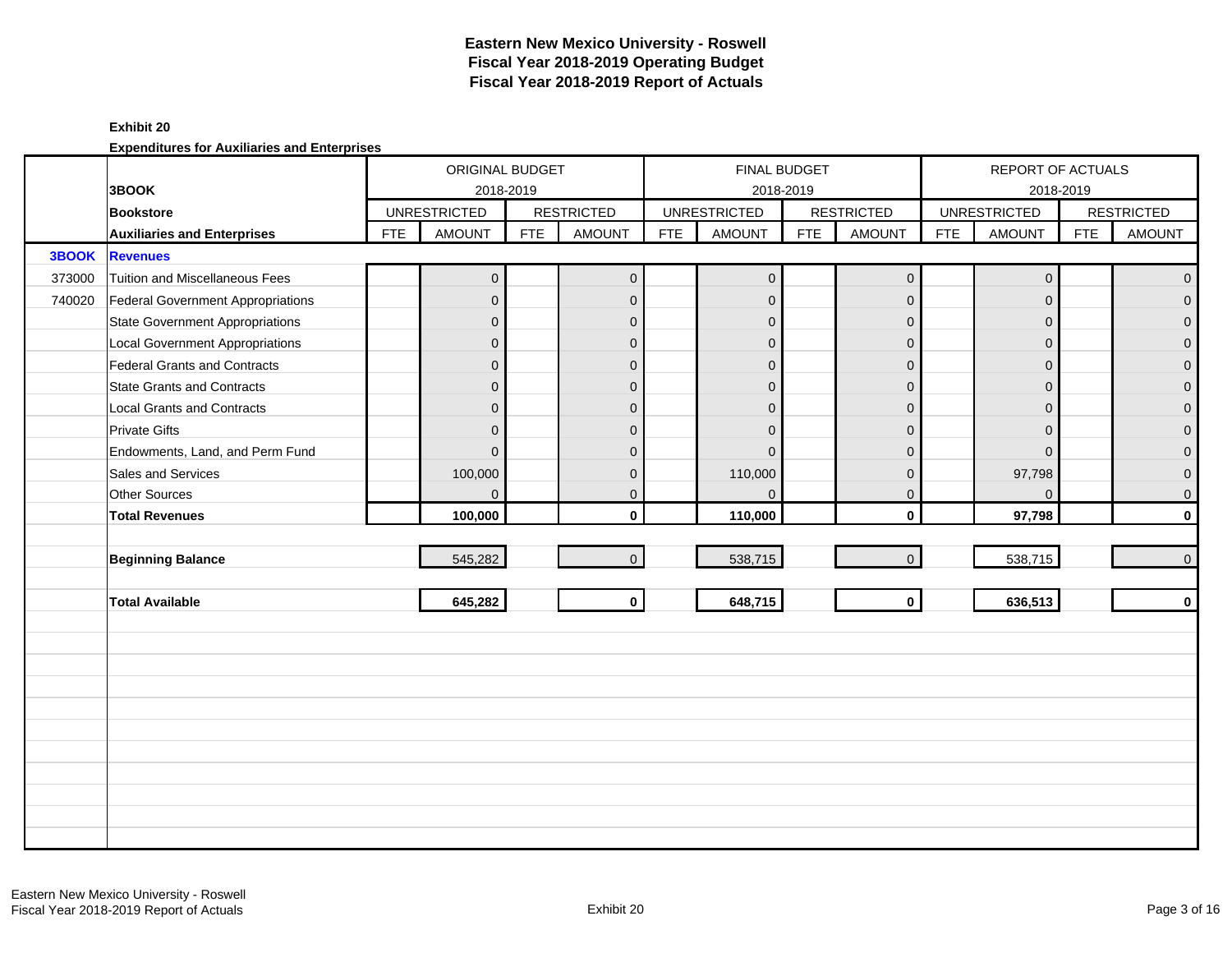### **Exhibit 20**

|              |                                    |            | ORIGINAL BUDGET     |            |                   |            |                     | <b>FINAL BUDGET</b> |                   |            | <b>REPORT OF ACTUALS</b> |            |                   |
|--------------|------------------------------------|------------|---------------------|------------|-------------------|------------|---------------------|---------------------|-------------------|------------|--------------------------|------------|-------------------|
|              |                                    |            | 2018-2019           |            |                   |            |                     | 2018-2019           |                   |            |                          | 2018-2019  |                   |
|              | <b>Bookstore</b>                   |            | <b>UNRESTRICTED</b> |            | <b>RESTRICTED</b> |            | <b>UNRESTRICTED</b> |                     | <b>RESTRICTED</b> |            | <b>UNRESTRICTED</b>      |            | <b>RESTRICTED</b> |
|              | <b>Auxiliaries and Enterprises</b> | <b>FTE</b> | <b>AMOUNT</b>       | <b>FTE</b> | <b>AMOUNT</b>     | <b>FTE</b> | <b>AMOUNT</b>       | <b>FTE</b>          | <b>AMOUNT</b>     | <b>FTE</b> | <b>AMOUNT</b>            | <b>FTE</b> | <b>AMOUNT</b>     |
| <b>3BOOK</b> | <b>Expenditures</b>                |            |                     |            |                   |            |                     |                     |                   |            |                          |            |                   |
| 373000       | <b>Professional Salaries</b>       | 0.00       | $\overline{0}$      | 0.00       | $\mathbf 0$       | 0.00       | $\mathbf 0$         | 0.00                | $\mathbf 0$       | 0.00       | $\mathsf{O}\xspace$      | 0.00       | $\overline{0}$    |
| 740020       | <b>Faculty Salaries</b>            | 0.00       | $\overline{0}$      | 0.00       | $\mathbf{0}$      | 0.00       | $\mathbf{0}$        | 0.00                | $\mathbf{0}$      | 0.00       | $\Omega$                 | 0.00       | $\overline{0}$    |
|              | <b>Support Salaries</b>            | 0.00       | $\mathbf{0}$        | 0.00       | $\mathbf{0}$      | 0.00       | $\mathbf 0$         | 0.00                | $\mathbf{0}$      | 0.00       | $\mathbf{0}$             | 0.00       | $\mathbf 0$       |
|              | <b>Temporary Salaries</b>          | 0.00       | $\mathbf{0}$        | 0.00       | $\mathbf{0}$      | 0.00       | $\Omega$            | 0.00                | $\mathbf{0}$      | 0.00       | $\Omega$                 | 0.00       | $\pmb{0}$         |
|              | <b>Adjunct Salaries</b>            | 0.00       | $\mathbf{0}$        | 0.00       | $\mathbf{0}$      | 0.00       | $\mathbf{0}$        | 0.00                | $\mathbf{0}$      | 0.00       | $\Omega$                 | 0.00       | $\mathbf 0$       |
|              | <b>Technician Salaries</b>         | 0.00       | $\mathbf{0}$        | 0.00       | $\mathbf 0$       | 0.00       | $\mathbf 0$         | 0.00                | $\mathbf 0$       | 0.00       | $\mathbf{0}$             | 0.00       | $\mathbf 0$       |
|              | <b>Other Salaries</b>              | 0.00       | $\mathbf{0}$        | 0.00       | $\mathbf{0}$      | 0.00       | $\mathbf 0$         | 0.00                | $\mathbf 0$       | 0.00       | $\mathbf{0}$             | 0.00       | $\pmb{0}$         |
|              | <b>Student Salaries</b>            | 0.00       | $\Omega$            | 0.00       | $\Omega$          | 0.00       | $\Omega$            | 0.00                | $\mathbf{0}$      | 0.00       | $\Omega$                 | 0.00       | $\overline{0}$    |
|              | Federal Work-study Salaries        | 0.00       | $\mathbf{0}$        | 0.00       | $\mathbf{0}$      | 0.00       | $\mathbf 0$         | 0.00                | $\mathbf{0}$      | 0.00       | $\mathbf{0}$             | 0.00       | $\mathbf 0$       |
|              | <b>State Work-study Salaries</b>   | 0.00       | $\mathbf{0}$        | 0.00       | $\mathbf{0}$      | 0.00       | $\Omega$            | 0.00                | $\mathbf{0}$      | 0.00       | $\Omega$                 | 0.00       | $\pmb{0}$         |
|              | Supplies                           |            | 1,500               |            | $\mathbf{0}$      |            | 1,500               |                     | $\mathbf 0$       |            | $\Omega$                 |            | $\mathbf 0$       |
|              | Travel                             |            | $\mathbf{0}$        |            | $\mathbf{0}$      |            | $\mathbf 0$         |                     | $\Omega$          |            | $\Omega$                 |            | $\mathbf 0$       |
|              | Equipment                          |            | $\mathbf 0$         |            | $\mathbf{0}$      |            | $\Omega$            |                     | $\mathbf 0$       |            | $\Omega$                 |            | $\mathbf 0$       |
|              | <b>Utilities</b>                   |            | $\mathbf 0$         |            | $\mathbf{0}$      |            | $\mathbf 0$         |                     | $\mathbf 0$       |            | 144                      |            | $\mathbf 0$       |
|              | Miscellaneous                      |            | $\overline{0}$      |            | $\mathbf{0}$      |            | $\Omega$            |                     | $\mathbf 0$       |            | $\Omega$                 |            | $\mathbf 0$       |
|              | <b>Indirect Cost</b>               |            | $\overline{0}$      |            | $\Omega$          |            | $\Omega$            |                     | $\overline{0}$    |            | $\Omega$                 |            | $\pmb{0}$         |
|              | Benefits                           |            | $\overline{0}$      |            | $\Omega$          |            | $\Omega$            |                     | $\mathbf{0}$      |            | $\Omega$                 |            | $\mathbf 0$       |
|              | Services Rendered/Contracted       |            | $\overline{0}$      |            | $\mathbf{0}$      |            | $\Omega$            |                     | $\Omega$          |            | (884)                    |            | $\mathbf 0$       |
|              |                                    |            | 0                   |            | $\mathbf{0}$      |            | $\Omega$            |                     | 0                 |            | $\Omega$                 |            | $\mathbf 0$       |
|              |                                    |            | $\mathbf 0$         |            | $\mathbf{0}$      |            | $\mathbf{0}$        |                     | $\mathbf 0$       |            | $\Omega$                 |            | $\pmb{0}$         |
|              |                                    |            | $\Omega$            |            | $\mathbf{0}$      |            | $\Omega$            |                     | $\mathbf 0$       |            | $\Omega$                 |            | $\mathbf 0$       |
|              |                                    |            | $\Omega$            |            | $\overline{0}$    |            | $\Omega$            |                     | $\mathbf{0}$      |            | $\Omega$                 |            | $\mathbf{O}$      |
|              | <b>Total Expenditures</b>          | 0.00       | 1,500               | 0.00       | $\mathbf{0}$      | 0.00       | 1,500               | 0.00                | $\mathbf{0}$      | 0.00       | (740)                    | 0.00       | $\mathbf 0$       |
|              |                                    |            |                     |            |                   |            |                     |                     |                   |            |                          |            |                   |
|              | <b>Transfers To or (From)</b>      |            | $\overline{0}$      |            | $\overline{0}$    |            | $\Omega$            |                     | $\mathbf 0$       |            | $\overline{0}$           |            | $\overline{0}$    |
|              |                                    |            |                     |            |                   |            |                     |                     |                   |            |                          |            |                   |
|              | <b>Ending Balance</b>              | 0.00       | 643,782             | 0.00       | $\mathbf{0}$      | 0.00       | 647,215             | 0.00                | $\mathbf 0$       | 0.00       | 637,253                  | 0.00       | $\mathbf 0$       |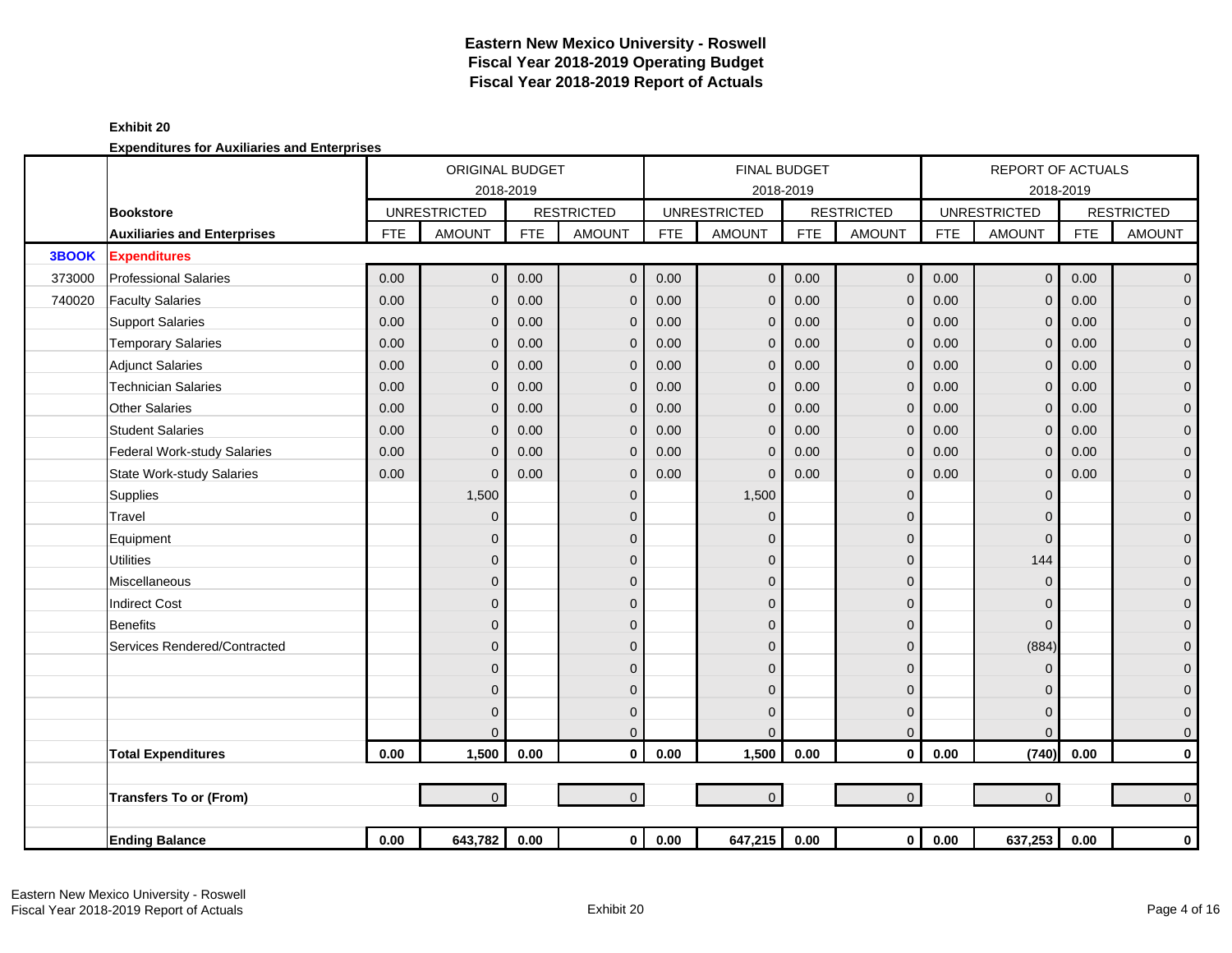### **Exhibit 20**

|        |                                        |            | ORIGINAL BUDGET     |            |                         |            | <b>FINAL BUDGET</b> |            |                   |            | REPORT OF ACTUALS   |            |                   |
|--------|----------------------------------------|------------|---------------------|------------|-------------------------|------------|---------------------|------------|-------------------|------------|---------------------|------------|-------------------|
|        |                                        |            |                     | 2018-2019  |                         |            | 2018-2019           |            |                   |            |                     | 2018-2019  |                   |
|        | <b>Food Services</b>                   |            | <b>UNRESTRICTED</b> |            | <b>RESTRICTED</b>       |            | <b>UNRESTRICTED</b> |            | <b>RESTRICTED</b> |            | <b>UNRESTRICTED</b> |            | <b>RESTRICTED</b> |
|        | <b>Auxiliaries and Enterprises</b>     | <b>FTE</b> | <b>AMOUNT</b>       | <b>FTE</b> | <b>AMOUNT</b>           | <b>FTE</b> | <b>AMOUNT</b>       | <b>FTE</b> | <b>AMOUNT</b>     | <b>FTE</b> | <b>AMOUNT</b>       | <b>FTE</b> | <b>AMOUNT</b>     |
| 3FOOD  | <b>Revenues</b>                        |            |                     |            |                         |            |                     |            |                   |            |                     |            |                   |
| 374000 | Tuition and Miscellaneous Fees         |            | $\mathbf 0$         |            | $\mathbf 0$             |            | $\boldsymbol{0}$    |            | $\mathbf 0$       |            | $\mathbf 0$         |            | $\overline{0}$    |
| 740060 | Federal Government Appropriations      |            | $\overline{0}$      |            | $\mathbf 0$             |            | $\mathbf{0}$        |            | $\mathbf 0$       |            | $\Omega$            |            | $\overline{0}$    |
|        | <b>State Government Appropriations</b> |            | $\overline{0}$      |            | $\mathbf{0}$            |            | $\mathbf{0}$        |            | $\mathbf{0}$      |            | $\Omega$            |            | $\overline{0}$    |
|        | <b>Local Government Appropriations</b> |            | $\overline{0}$      |            | $\mathbf 0$             |            | $\overline{0}$      |            | $\mathbf{0}$      |            | $\Omega$            |            | $\mathbf 0$       |
|        | Federal Grants and Contracts           |            | $\overline{0}$      |            | $\mathbf{0}$            |            | $\Omega$            |            | $\overline{0}$    |            | $\Omega$            |            | $\mathbf 0$       |
|        | <b>State Grants and Contracts</b>      |            | 0                   |            | $\mathbf{0}$            |            | $\mathbf{0}$        |            | $\mathbf{0}$      |            | $\Omega$            |            | $\mathbf{O}$      |
|        | <b>Local Grants and Contracts</b>      |            | 0                   |            | $\mathbf 0$             |            | $\mathbf{0}$        |            | $\mathbf{0}$      |            | $\mathbf{0}$        |            | $\mathbf{O}$      |
|        | <b>Private Gifts</b>                   |            | $\overline{0}$      |            | $\mathbf{0}$            |            | $\Omega$            |            | $\mathbf{0}$      |            | $\Omega$            |            | $\pmb{0}$         |
|        | Endowments, Land, and Perm Fund        |            | $\mathbf{0}$        |            | $\Omega$                |            | $\Omega$            |            | $\mathbf{0}$      |            | $\Omega$            |            | $\overline{0}$    |
|        | Sales and Services                     |            | 7,000               |            | $\mathbf{0}$            |            | 12,317              |            | $\mathbf{0}$      |            | $\mathbf{0}$        |            | $\overline{0}$    |
|        | Other Sources                          |            | $\Omega$            |            | $\mathbf{0}$            |            | $\mathbf{0}$        |            | $\mathbf{0}$      |            | $\mathbf{0}$        |            | $\overline{0}$    |
|        | <b>Total Revenues</b>                  |            | 7,000               |            | $\mathbf{0}$            |            | 12,317              |            | $\mathbf 0$       |            | $\mathbf{0}$        |            | $\mathbf{0}$      |
|        |                                        |            |                     |            |                         |            |                     |            |                   |            |                     |            |                   |
|        | <b>Beginning Balance</b>               |            | 44,478              |            | $\overline{0}$          |            | 48,993              |            | $\mathbf 0$       |            | 48,993              |            | $\overline{0}$    |
|        |                                        |            |                     |            |                         |            |                     |            |                   |            |                     |            |                   |
|        | <b>Total Available</b>                 |            | 51,478              |            | $\overline{\mathbf{0}}$ |            | 61,310              |            | $\mathbf{0}$      |            | 48,993              |            | $\mathbf{0}$      |
|        |                                        |            |                     |            |                         |            |                     |            |                   |            |                     |            |                   |
|        |                                        |            |                     |            |                         |            |                     |            |                   |            |                     |            |                   |
|        |                                        |            |                     |            |                         |            |                     |            |                   |            |                     |            |                   |
|        |                                        |            |                     |            |                         |            |                     |            |                   |            |                     |            |                   |
|        |                                        |            |                     |            |                         |            |                     |            |                   |            |                     |            |                   |
|        |                                        |            |                     |            |                         |            |                     |            |                   |            |                     |            |                   |
|        |                                        |            |                     |            |                         |            |                     |            |                   |            |                     |            |                   |
|        |                                        |            |                     |            |                         |            |                     |            |                   |            |                     |            |                   |
|        |                                        |            |                     |            |                         |            |                     |            |                   |            |                     |            |                   |
|        |                                        |            |                     |            |                         |            |                     |            |                   |            |                     |            |                   |
|        |                                        |            |                     |            |                         |            |                     |            |                   |            |                     |            |                   |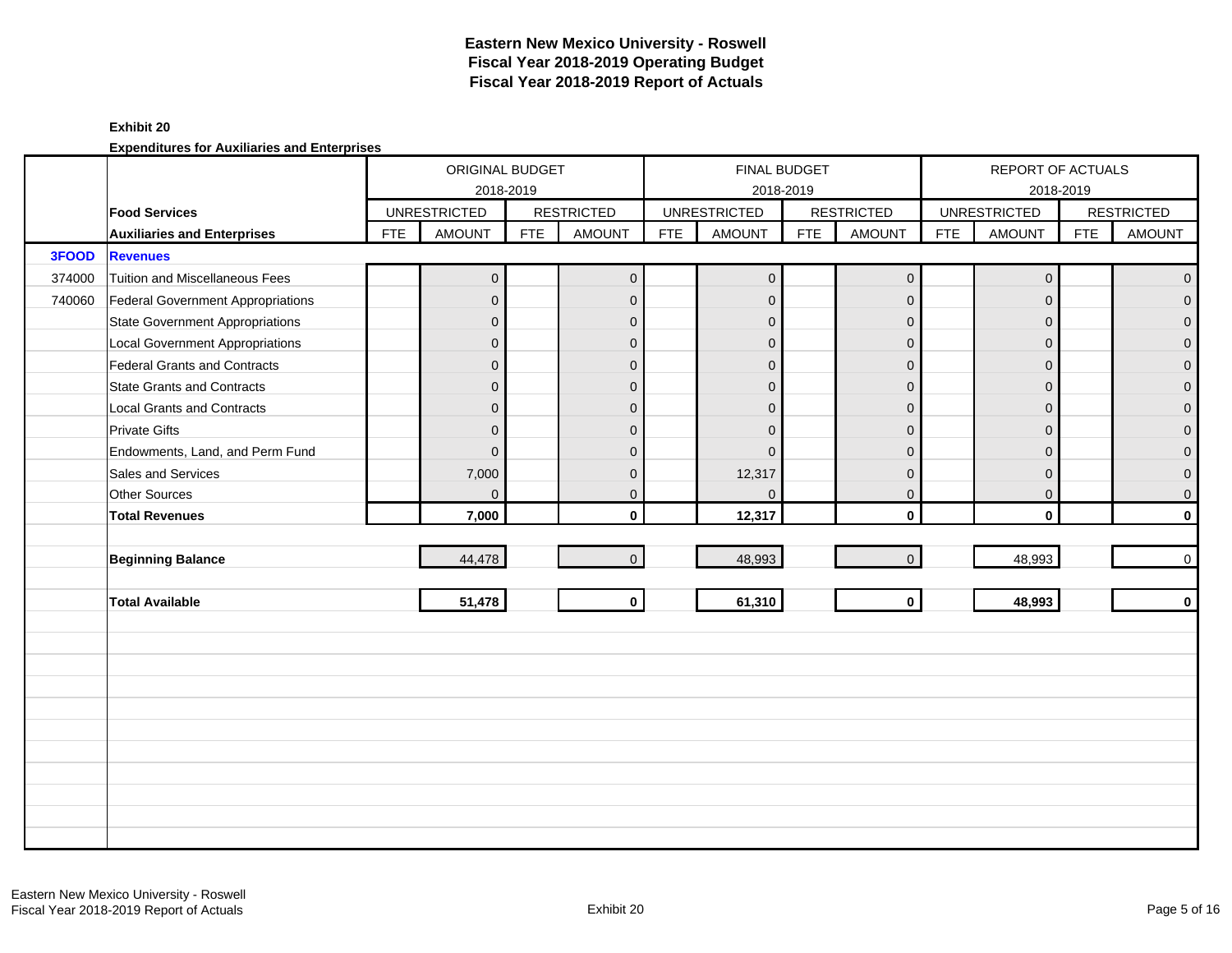|        |                                    |            | ORIGINAL BUDGET     |            |                   |            |                     | <b>FINAL BUDGET</b> |                   |            | <b>REPORT OF ACTUALS</b> |            |                   |
|--------|------------------------------------|------------|---------------------|------------|-------------------|------------|---------------------|---------------------|-------------------|------------|--------------------------|------------|-------------------|
|        |                                    |            |                     | 2018-2019  |                   |            |                     | 2018-2019           |                   |            |                          | 2018-2019  |                   |
|        | <b>Food Services</b>               |            | <b>UNRESTRICTED</b> |            | <b>RESTRICTED</b> |            | <b>UNRESTRICTED</b> |                     | <b>RESTRICTED</b> |            | <b>UNRESTRICTED</b>      |            | <b>RESTRICTED</b> |
|        | <b>Auxiliaries and Enterprises</b> | <b>FTE</b> | <b>AMOUNT</b>       | <b>FTE</b> | <b>AMOUNT</b>     | <b>FTE</b> | <b>AMOUNT</b>       | <b>FTE</b>          | <b>AMOUNT</b>     | <b>FTE</b> | <b>AMOUNT</b>            | <b>FTE</b> | <b>AMOUNT</b>     |
| 3FOOD  | <b>Expenditures</b>                |            |                     |            |                   |            |                     |                     |                   |            |                          |            |                   |
| 374000 | <b>Professional Salaries</b>       | 0.00       | $\overline{0}$      | 0.00       | $\mathbf{0}$      | 0.00       | $\mathbf 0$         | 0.00                | $\mathbf{0}$      | 0.00       | $\mathbf 0$              | 0.00       | $\overline{0}$    |
| 740060 | <b>Faculty Salaries</b>            | 0.00       | $\overline{0}$      | 0.00       | $\mathbf{0}$      | 0.00       | $\mathbf{0}$        | 0.00                | $\mathbf{0}$      | 0.00       | $\Omega$                 | 0.00       | $\mathbf{O}$      |
|        | <b>Support Salaries</b>            | 0.00       | 0                   | 0.00       | $\Omega$          | 0.00       | $\mathbf{0}$        | 0.00                | $\mathbf{0}$      | 0.00       | $\Omega$                 | 0.00       | $\mathbf 0$       |
|        | <b>Temporary Salaries</b>          | 0.00       | 0                   | 0.00       | $\mathbf{0}$      | 0.00       | $\mathbf 0$         | 0.00                | $\mathbf{0}$      | 0.00       | $\Omega$                 | 0.00       | $\mathbf 0$       |
|        | <b>Adjunct Salaries</b>            | 0.00       | 0                   | 0.00       | $\mathbf 0$       | 0.00       | $\mathbf{0}$        | 0.00                | $\mathbf{0}$      | 0.00       | $\Omega$                 | 0.00       | $\mathbf 0$       |
|        | <b>Technician Salaries</b>         | 0.00       | 0                   | 0.00       | $\mathbf{0}$      | 0.00       | $\mathbf{0}$        | 0.00                | $\mathbf 0$       | 0.00       | $\mathbf{0}$             | 0.00       | $\mathbf 0$       |
|        | <b>Other Salaries</b>              | 0.00       | 0                   | 0.00       | $\mathbf{0}$      | 0.00       | $\Omega$            | 0.00                | $\mathbf{0}$      | 0.00       | $\Omega$                 | 0.00       | $\pmb{0}$         |
|        | <b>Student Salaries</b>            | 0.00       | $\Omega$            | 0.00       | $\Omega$          | 0.00       | $\Omega$            | 0.00                | $\mathbf{0}$      | 0.00       | $\Omega$                 | 0.00       | $\overline{0}$    |
|        | <b>Federal Work-study Salaries</b> | 0.00       | $\Omega$            | 0.00       | $\mathbf{0}$      | 0.00       | $\mathbf{0}$        | 0.00                | $\mathbf{0}$      | 0.00       | $\Omega$                 | 0.00       | $\mathbf 0$       |
|        | <b>State Work-study Salaries</b>   | 0.00       | $\Omega$            | 0.00       | $\mathbf{0}$      | 0.00       | $\Omega$            | 0.00                | $\mathbf{0}$      | 0.00       | $\Omega$                 | 0.00       | $\pmb{0}$         |
|        | Supplies                           |            | 1,000               |            | $\mathbf{0}$      |            | 7,106               |                     | $\mathbf 0$       |            | $\Omega$                 |            | $\mathbf 0$       |
|        | Travel                             |            | 0                   |            | $\mathbf{0}$      |            | $\Omega$            |                     | 0                 |            | $\Omega$                 |            | $\mathbf{O}$      |
|        | Equipment                          |            | 0                   |            | $\Omega$          |            | $\Omega$            |                     | 0                 |            | $\Omega$                 |            | $\pmb{0}$         |
|        | <b>Utilities</b>                   |            | 0                   |            | $\mathbf{0}$      |            | $\mathbf{0}$        |                     | $\mathbf 0$       |            | $\mathbf{0}$             |            | $\mathbf 0$       |
|        | Miscellaneous                      |            | 0                   |            | $\Omega$          |            | $\Omega$            |                     | 0                 |            | $\Omega$                 |            | $\mathbf 0$       |
|        | <b>Indirect Cost</b>               |            | 0                   |            | $\Omega$          |            | $\Omega$            |                     | 0                 |            | $\Omega$                 |            | $\mathbf 0$       |
|        | <b>Benefits</b>                    |            | 0                   |            | $\Omega$          |            | $\Omega$            |                     | 0                 |            | $\Omega$                 |            | $\mathbf{O}$      |
|        | Services Rendered/Contracted       |            | 0                   |            | $\mathbf{0}$      |            | $\mathbf{0}$        |                     | 0                 |            | $\Omega$                 |            | $\mathbf 0$       |
|        |                                    |            | 0                   |            | $\Omega$          |            | $\Omega$            |                     | 0                 |            | $\Omega$                 |            | $\pmb{0}$         |
|        |                                    |            | 0                   |            | $\mathbf{0}$      |            | $\mathbf{0}$        |                     | $\mathbf 0$       |            | $\Omega$                 |            | $\mathbf 0$       |
|        |                                    |            | $\Omega$            |            | $\mathbf{0}$      |            | $\mathbf{0}$        |                     | $\mathbf 0$       |            | $\Omega$                 |            | $\mathbf{O}$      |
|        |                                    |            | 0                   |            | $\Omega$          |            | $\Omega$            |                     | $\mathbf{0}$      |            | $\Omega$                 |            | $\mathbf{O}$      |
|        | <b>Total Expenditures</b>          | 0.00       | 1,000               | 0.00       | $\mathbf{0}$      | 0.00       | 7,106               | 0.00                | $\mathbf{0}$      | 0.00       | $\mathbf{0}$             | 0.00       | $\mathbf 0$       |
|        |                                    |            |                     |            |                   |            |                     |                     |                   |            |                          |            |                   |
|        | <b>Transfers To or (From)</b>      |            | $\overline{0}$      |            | $\overline{0}$    |            | $\overline{0}$      |                     | $\mathbf{0}$      |            | $\overline{0}$           |            | $\mathbf{0}$      |
|        |                                    |            |                     |            |                   |            |                     |                     |                   |            |                          |            |                   |
|        | <b>Ending Balance</b>              | 0.00       | 50,478              | 0.00       | $\overline{0}$    | 0.00       | 54,204              | 0.00                | $\mathbf 0$       | $0.00\,$   | 48,993                   | 0.00       | $\mathbf 0$       |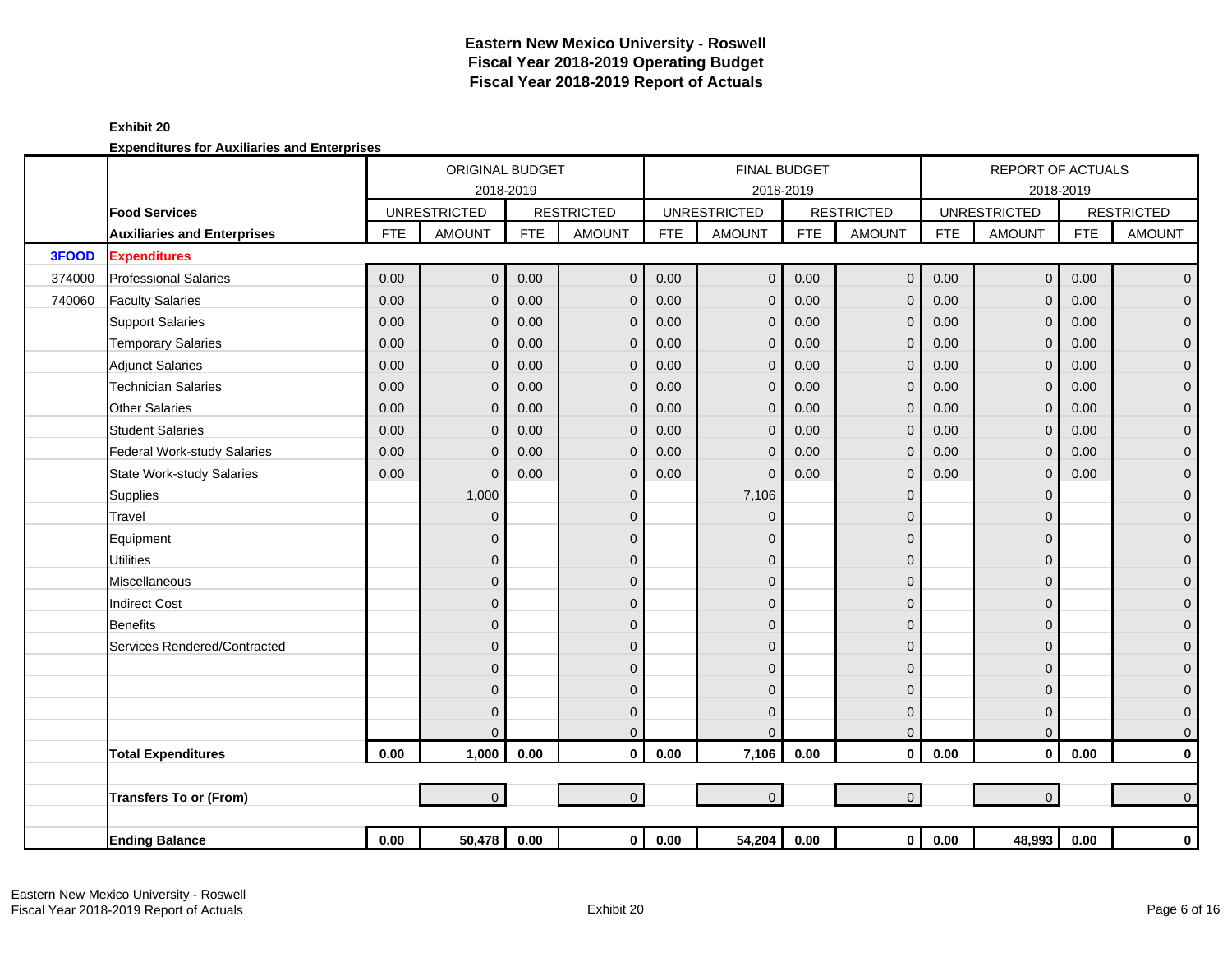#### **Exhibit 20**

|        |                                          |            | ORIGINAL BUDGET<br>2018-2019 |            |                   |            | <b>FINAL BUDGET</b> | 2018-2019  |                     |            | REPORT OF ACTUALS   | 2018-2019  |                   |
|--------|------------------------------------------|------------|------------------------------|------------|-------------------|------------|---------------------|------------|---------------------|------------|---------------------|------------|-------------------|
|        | <b>Great Western Dining Service</b>      |            | <b>UNRESTRICTED</b>          |            | <b>RESTRICTED</b> |            | <b>UNRESTRICTED</b> |            | <b>RESTRICTED</b>   |            | <b>UNRESTRICTED</b> |            | <b>RESTRICTED</b> |
|        | <b>Auxiliaries and Enterprises</b>       | <b>FTE</b> | <b>AMOUNT</b>                | <b>FTE</b> | <b>AMOUNT</b>     | <b>FTE</b> | <b>AMOUNT</b>       | <b>FTE</b> | <b>AMOUNT</b>       | <b>FTE</b> | <b>AMOUNT</b>       | <b>FTE</b> | <b>AMOUNT</b>     |
| 3GWDS  | <b>Revenues</b>                          |            |                              |            |                   |            |                     |            |                     |            |                     |            |                   |
| 375000 | Tuition and Miscellaneous Fees           |            | $\overline{0}$               |            | $\overline{0}$    |            | $\overline{0}$      |            | $\mathsf{O}\xspace$ |            | $\mathbf{0}$        |            | $\overline{0}$    |
| 740060 | <b>Federal Government Appropriations</b> |            | $\overline{0}$               |            | $\mathbf{0}$      |            | $\mathbf{0}$        |            | $\mathbf{0}$        |            | $\Omega$            |            | $\overline{0}$    |
|        | <b>State Government Appropriations</b>   |            | $\overline{0}$               |            | $\mathbf{0}$      |            | $\overline{0}$      |            | $\mathbf{0}$        |            | $\Omega$            |            | $\overline{0}$    |
|        | <b>Local Government Appropriations</b>   |            | $\mathbf 0$                  |            | $\mathbf{0}$      |            | $\mathbf{0}$        |            | $\mathbf{0}$        |            | $\mathbf{0}$        |            | $\pmb{0}$         |
|        | <b>Federal Grants and Contracts</b>      |            | $\overline{0}$               |            | $\mathbf{0}$      |            | $\mathbf{0}$        |            | $\mathbf 0$         |            | $\Omega$            |            | $\pmb{0}$         |
|        | <b>State Grants and Contracts</b>        |            | $\overline{0}$               |            | $\Omega$          |            | $\Omega$            |            | $\mathbf{0}$        |            | $\Omega$            |            | $\mathbf{0}$      |
|        | <b>Local Grants and Contracts</b>        |            | $\overline{0}$               |            | $\mathbf{0}$      |            | $\Omega$            |            | $\mathbf{0}$        |            | $\Omega$            |            | $\mathbf 0$       |
|        | <b>Private Gifts</b>                     |            | $\overline{0}$               |            | $\mathbf{0}$      |            | $\Omega$            |            | $\mathbf{0}$        |            | $\Omega$            |            | $\mathsf{O}^-$    |
|        | Endowments, Land, and Perm Fund          |            | $\overline{0}$               |            | $\Omega$          |            | $\Omega$            |            | $\mathbf{0}$        |            | $\Omega$            |            | $\mathbf 0$       |
|        | Sales and Services                       |            | 250,000                      |            | $\mathbf{0}$      |            | 255,000             |            | $\mathbf{0}$        |            | 264,547             |            | $\overline{0}$    |
|        | Other Sources                            |            | $\overline{0}$               |            | $\mathbf{0}$      |            | $\Omega$            |            | $\mathbf{0}$        |            | $\Omega$            |            | $\overline{0}$    |
|        | <b>Total Revenues</b>                    |            | 250,000                      |            | $\mathbf{0}$      |            | 255,000             |            | $\mathbf{0}$        |            | 264,547             |            | $\mathbf{0}$      |
|        |                                          |            |                              |            |                   |            |                     |            |                     |            |                     |            |                   |
|        | <b>Beginning Balance</b>                 |            | (81,968)                     |            | $\mathbf{0}$      |            | (76, 557)           |            | $\mathbf{0}$        |            | (76, 557)           |            | $\overline{0}$    |
|        |                                          |            |                              |            |                   |            |                     |            |                     |            |                     |            |                   |
|        | <b>Total Available</b>                   |            | 168,032                      |            | $\mathbf 0$       |            | 178,443             |            | $\mathbf{0}$        |            | 187,990             |            | $\mathbf{0}$      |
|        |                                          |            |                              |            |                   |            |                     |            |                     |            |                     |            |                   |
|        |                                          |            |                              |            |                   |            |                     |            |                     |            |                     |            |                   |
|        |                                          |            |                              |            |                   |            |                     |            |                     |            |                     |            |                   |
|        |                                          |            |                              |            |                   |            |                     |            |                     |            |                     |            |                   |
|        |                                          |            |                              |            |                   |            |                     |            |                     |            |                     |            |                   |
|        |                                          |            |                              |            |                   |            |                     |            |                     |            |                     |            |                   |
|        |                                          |            |                              |            |                   |            |                     |            |                     |            |                     |            |                   |
|        |                                          |            |                              |            |                   |            |                     |            |                     |            |                     |            |                   |
|        |                                          |            |                              |            |                   |            |                     |            |                     |            |                     |            |                   |
|        |                                          |            |                              |            |                   |            |                     |            |                     |            |                     |            |                   |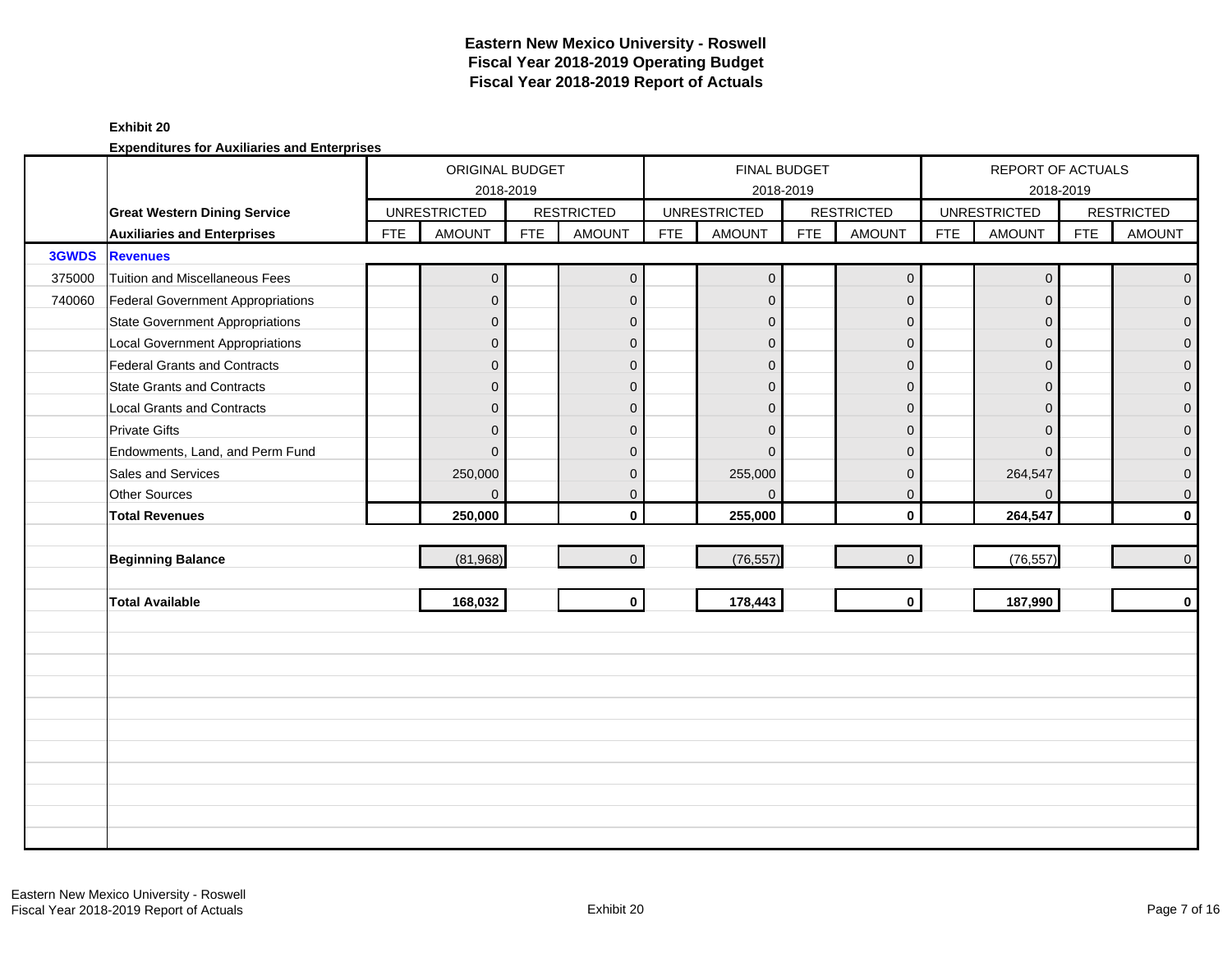### **Exhibit 20**

|        |                                     |            | ORIGINAL BUDGET     |            |                   |            |                     | <b>FINAL BUDGET</b> |                   |            | <b>REPORT OF ACTUALS</b> |            |                   |
|--------|-------------------------------------|------------|---------------------|------------|-------------------|------------|---------------------|---------------------|-------------------|------------|--------------------------|------------|-------------------|
|        |                                     |            | 2018-2019           |            |                   |            | 2018-2019           |                     |                   |            | 2018-2019                |            |                   |
|        | <b>Great Western Dining Service</b> |            | <b>UNRESTRICTED</b> |            | <b>RESTRICTED</b> |            | <b>UNRESTRICTED</b> |                     | <b>RESTRICTED</b> |            | <b>UNRESTRICTED</b>      |            | <b>RESTRICTED</b> |
|        | <b>Auxiliaries and Enterprises</b>  | <b>FTE</b> | <b>AMOUNT</b>       | <b>FTE</b> | <b>AMOUNT</b>     | <b>FTE</b> | <b>AMOUNT</b>       | <b>FTE</b>          | <b>AMOUNT</b>     | <b>FTE</b> | <b>AMOUNT</b>            | <b>FTE</b> | <b>AMOUNT</b>     |
| 3GWDS  | <b>Expenditures</b>                 |            |                     |            |                   |            |                     |                     |                   |            |                          |            |                   |
| 375000 | <b>Professional Salaries</b>        | 0.00       | $\overline{0}$      | 0.00       | $\mathbf{0}$      | 0.00       | $\overline{0}$      | 0.00                | $\mathbf 0$       | 0.00       | $\overline{0}$           | 0.00       | $\overline{0}$    |
| 740060 | <b>Faculty Salaries</b>             | 0.00       | $\mathbf{0}$        | 0.00       | $\mathbf{0}$      | 0.00       | $\mathbf 0$         | 0.00                | $\mathbf{0}$      | 0.00       | $\mathbf{0}$             | 0.00       | $\mathbf 0$       |
|        | <b>Support Salaries</b>             | 0.00       | $\mathbf{0}$        | 0.00       | $\mathbf 0$       | 0.00       | $\mathbf 0$         | 0.00                | $\mathbf 0$       | 0.00       | $\mathbf{0}$             | 0.00       | $\mathbf 0$       |
|        | <b>Temporary Salaries</b>           | 0.00       | $\mathbf 0$         | 0.00       | $\mathbf{0}$      | 0.00       | $\mathbf 0$         | 0.00                | $\mathbf 0$       | 0.00       | $\mathbf{0}$             | 0.00       | $\pmb{0}$         |
|        | <b>Adjunct Salaries</b>             | 0.00       | $\mathbf{0}$        | 0.00       | $\mathbf{0}$      | 0.00       | $\mathbf{0}$        | 0.00                | $\mathbf{0}$      | 0.00       | $\Omega$                 | 0.00       | $\mathbf 0$       |
|        | <b>Technician Salaries</b>          | 0.00       | $\mathbf{0}$        | 0.00       | $\mathbf{0}$      | 0.00       | $\overline{0}$      | 0.00                | $\mathbf{0}$      | 0.00       | $\Omega$                 | 0.00       | $\mathbf{0}$      |
|        | <b>Other Salaries</b>               | 0.00       | $\Omega$            | 0.00       | $\Omega$          | 0.00       | $\Omega$            | 0.00                | $\mathbf{0}$      | 0.00       | $\Omega$                 | 0.00       | $\mathbf 0$       |
|        | <b>Student Salaries</b>             | 0.00       | $\Omega$            | 0.00       | $\mathbf{0}$      | 0.00       | $\Omega$            | 0.00                | $\mathbf{0}$      | 0.00       | $\Omega$                 | 0.00       | $\mathsf{O}^-$    |
|        | Federal Work-study Salaries         | 0.00       | $\mathbf{0}$        | 0.00       | $\mathbf{0}$      | 0.00       | $\overline{0}$      | 0.00                | $\mathbf{0}$      | 0.00       | $\Omega$                 | 0.00       | $\mathbf 0$       |
|        | <b>State Work-study Salaries</b>    | 0.00       | $\mathbf{0}$        | 0.00       | $\mathbf{0}$      | 0.00       | $\Omega$            | 0.00                | $\mathbf 0$       | 0.00       | $\mathbf{0}$             | 0.00       | $\mathbf 0$       |
|        | Supplies                            |            | 305,850             |            | $\mathbf{0}$      |            | 351,350             |                     | $\mathbf 0$       |            | 382,802                  |            | $\mathbf 0$       |
|        | Travel                              |            | $\mathbf{0}$        |            | $\mathbf{0}$      |            | $\Omega$            |                     | $\Omega$          |            | $\Omega$                 |            | $\pmb{0}$         |
|        | Equipment                           |            | $\Omega$            |            | $\mathbf{0}$      |            | $\Omega$            |                     | 0                 |            | $\Omega$                 |            | $\mathbf 0$       |
|        | <b>Utilities</b>                    |            | $\overline{0}$      |            | $\mathbf{0}$      |            | $\mathbf 0$         |                     | $\mathbf 0$       |            | $\Omega$                 |            | $\mathbf 0$       |
|        | Miscellaneous                       |            | $\mathbf 0$         |            | $\mathbf{0}$      |            | $\overline{0}$      |                     | 0                 |            | $\Omega$                 |            | $\pmb{0}$         |
|        | <b>Indirect Cost</b>                |            | $\mathbf 0$         |            | $\mathbf{0}$      |            | $\mathbf 0$         |                     | 0                 |            | $\Omega$                 |            | $\pmb{0}$         |
|        | Benefits                            |            | $\mathbf{0}$        |            | $\Omega$          |            | $\Omega$            |                     | $\Omega$          |            | $\Omega$                 |            | $\mathbf{0}$      |
|        | Services Rendered/Contracted        |            | $\overline{0}$      |            | $\Omega$          |            | $\Omega$            |                     | $\overline{0}$    |            | (36,007)                 |            | $\pmb{0}$         |
|        |                                     |            | $\overline{0}$      |            | $\Omega$          |            | $\Omega$            |                     | $\Omega$          |            | $\Omega$                 |            | $\pmb{0}$         |
|        |                                     |            | $\overline{0}$      |            | $\Omega$          |            | $\Omega$            |                     | $\mathbf{0}$      |            | $\Omega$                 |            | $\mathbf{O}$      |
|        |                                     |            | $\mathbf{0}$        |            | $\mathbf{0}$      |            | $\Omega$            |                     | $\mathbf 0$       |            | $\Omega$                 |            | $\pmb{0}$         |
|        |                                     |            | $\Omega$            |            | $\Omega$          |            | $\Omega$            |                     | $\mathbf{0}$      |            | $\Omega$                 |            | $\mathbf{O}$      |
|        | <b>Total Expenditures</b>           | 0.00       | 305,850             | 0.00       | $\mathbf 0$       | 0.00       | 351,350             | 0.00                | $\mathbf 0$       | 0.00       | 346,795                  | 0.00       | $\mathbf 0$       |
|        |                                     |            |                     |            |                   |            |                     |                     |                   |            |                          |            |                   |
|        | <b>Transfers To or (From)</b>       |            | $\overline{0}$      |            | $\Omega$          |            | $\Omega$            |                     | $\mathbf 0$       |            | $\Omega$                 |            | $\overline{0}$    |
|        |                                     |            |                     |            |                   |            |                     |                     |                   |            |                          |            |                   |
|        | <b>Ending Balance</b>               | 0.00       | (137, 818)          | 0.00       | $\overline{0}$    | 0.00       | (172, 907)          | 0.00                | $\mathbf 0$       | 0.00       | (158, 805)               | 0.00       | $\mathbf 0$       |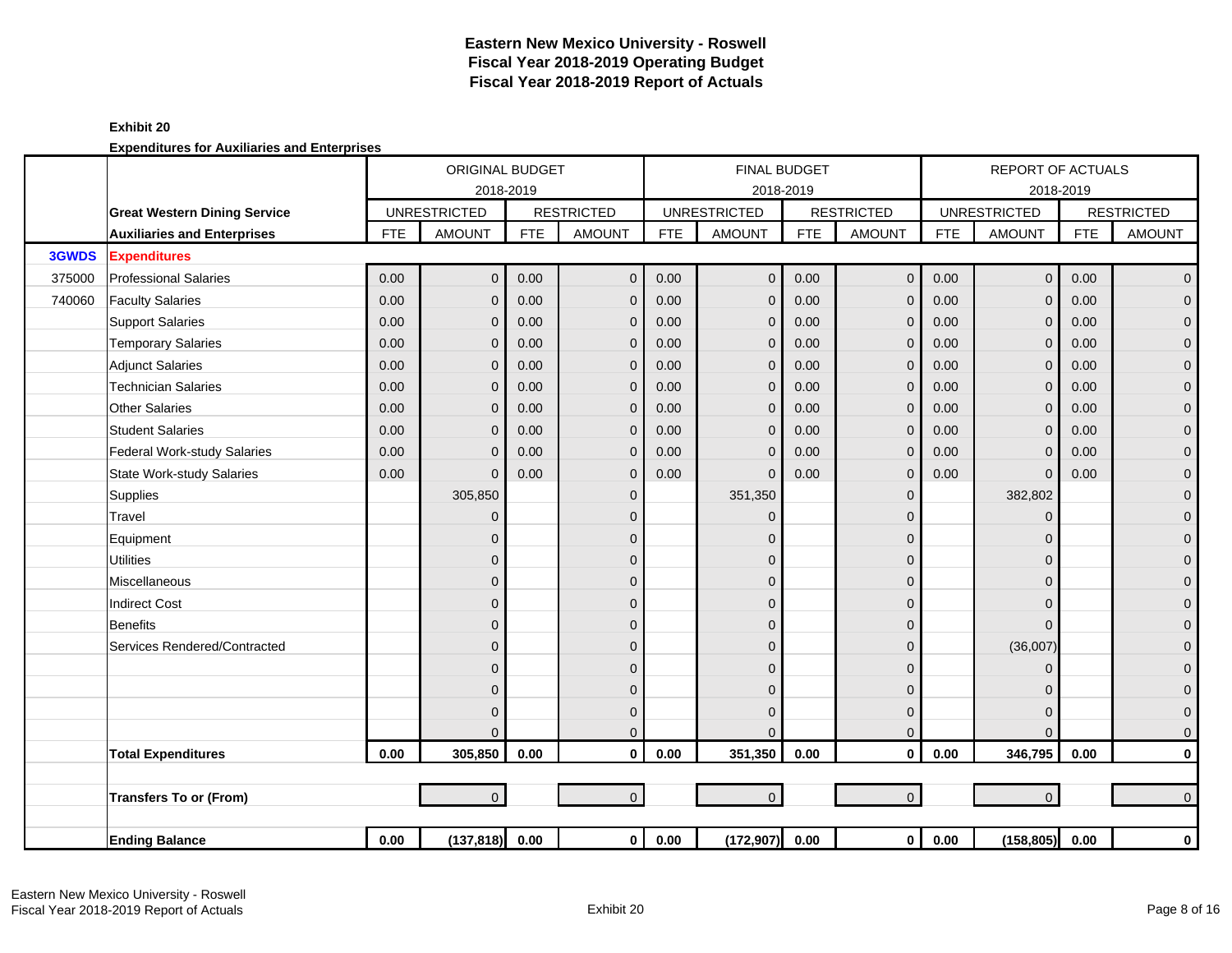#### **Exhibit 20**

|        |                                          |            | ORIGINAL BUDGET                  |            |                   |            | <b>FINAL BUDGET</b> |            |                   |            | REPORT OF ACTUALS   |            |                   |
|--------|------------------------------------------|------------|----------------------------------|------------|-------------------|------------|---------------------|------------|-------------------|------------|---------------------|------------|-------------------|
|        | <b>Swimming Pool</b>                     |            | 2018-2019<br><b>UNRESTRICTED</b> |            | <b>RESTRICTED</b> |            | <b>UNRESTRICTED</b> | 2018-2019  | <b>RESTRICTED</b> |            | <b>UNRESTRICTED</b> | 2018-2019  | <b>RESTRICTED</b> |
|        | <b>Auxiliaries and Enterprises</b>       | <b>FTE</b> | <b>AMOUNT</b>                    | <b>FTE</b> | <b>AMOUNT</b>     | <b>FTE</b> | <b>AMOUNT</b>       | <b>FTE</b> | <b>AMOUNT</b>     | <b>FTE</b> | <b>AMOUNT</b>       | <b>FTE</b> | <b>AMOUNT</b>     |
| 3SWIM  | <b>Revenues</b>                          |            |                                  |            |                   |            |                     |            |                   |            |                     |            |                   |
| 372000 | <b>Tuition and Miscellaneous Fees</b>    |            | $\overline{0}$                   |            | $\mathbf 0$       |            | $\mathbf{0}$        |            | $\mathbf 0$       |            | $\mathbf{0}$        |            | $\overline{0}$    |
| 730064 | <b>Federal Government Appropriations</b> |            | $\overline{0}$                   |            | $\mathbf{0}$      |            | $\mathbf 0$         |            | $\mathbf{0}$      |            | $\Omega$            |            | $\overline{0}$    |
|        | <b>State Government Appropriations</b>   |            | $\overline{0}$                   |            | $\mathbf{0}$      |            | $\mathbf 0$         |            | $\mathbf 0$       |            | $\Omega$            |            | $\overline{0}$    |
|        | <b>Local Government Appropriations</b>   |            | $\overline{0}$                   |            | $\mathbf 0$       |            | $\mathbf 0$         |            | $\mathbf{0}$      |            | $\mathbf{0}$        |            | $\mathbf 0$       |
|        | <b>Federal Grants and Contracts</b>      |            | $\overline{0}$                   |            | $\overline{0}$    |            | $\Omega$            |            | $\mathbf{0}$      |            | $\Omega$            |            | $\mathbf 0$       |
|        | <b>State Grants and Contracts</b>        |            | $\overline{0}$                   |            | $\Omega$          |            | $\Omega$            |            | $\mathbf{0}$      |            | $\Omega$            |            | $\overline{0}$    |
|        | <b>Local Grants and Contracts</b>        |            | $\overline{0}$                   |            | $\mathbf{0}$      |            | $\Omega$            |            | $\mathbf{0}$      |            | $\Omega$            |            | $\mathbf 0$       |
|        | <b>Private Gifts</b>                     |            | $\overline{0}$                   |            | $\mathbf{0}$      |            | $\mathbf 0$         |            | $\mathbf{0}$      |            | $\Omega$            |            | $\mathsf{O}^-$    |
|        | Endowments, Land, and Perm Fund          |            | $\overline{0}$                   |            | $\Omega$          |            | $\Omega$            |            | $\mathbf{0}$      |            | $\Omega$            |            | $\overline{0}$    |
|        | Sales and Services                       |            | 35,000                           |            | $\mathbf{0}$      |            | 65,000              |            | $\mathbf 0$       |            | 43,086              |            | $\pmb{0}$         |
|        | Other Sources                            |            | $\overline{0}$                   |            | $\mathbf{0}$      |            | $\Omega$            |            | $\mathbf 0$       |            | $\Omega$            |            | $\mathsf{O}^-$    |
|        | <b>Total Revenues</b>                    |            | 35,000                           |            | $\mathbf{0}$      |            | 65,000              |            | $\mathbf 0$       |            | 43,086              |            | $\mathbf{0}$      |
|        |                                          |            |                                  |            |                   |            |                     |            |                   |            |                     |            |                   |
|        | <b>Beginning Balance</b>                 |            | 127,925                          |            | $\Omega$          |            | 142,103             |            | $\overline{0}$    |            | 142,103             |            | $\overline{0}$    |
|        |                                          |            |                                  |            |                   |            |                     |            |                   |            |                     |            |                   |
|        | <b>Total Available</b>                   |            | 162,925                          |            | $\mathbf 0$       |            | 207,103             |            | $\mathbf{0}$      |            | 185,189             |            | $\mathbf{0}$      |
|        |                                          |            |                                  |            |                   |            |                     |            |                   |            |                     |            |                   |
|        |                                          |            |                                  |            |                   |            |                     |            |                   |            |                     |            |                   |
|        |                                          |            |                                  |            |                   |            |                     |            |                   |            |                     |            |                   |
|        |                                          |            |                                  |            |                   |            |                     |            |                   |            |                     |            |                   |
|        |                                          |            |                                  |            |                   |            |                     |            |                   |            |                     |            |                   |
|        |                                          |            |                                  |            |                   |            |                     |            |                   |            |                     |            |                   |
|        |                                          |            |                                  |            |                   |            |                     |            |                   |            |                     |            |                   |
|        |                                          |            |                                  |            |                   |            |                     |            |                   |            |                     |            |                   |
|        |                                          |            |                                  |            |                   |            |                     |            |                   |            |                     |            |                   |
|        |                                          |            |                                  |            |                   |            |                     |            |                   |            |                     |            |                   |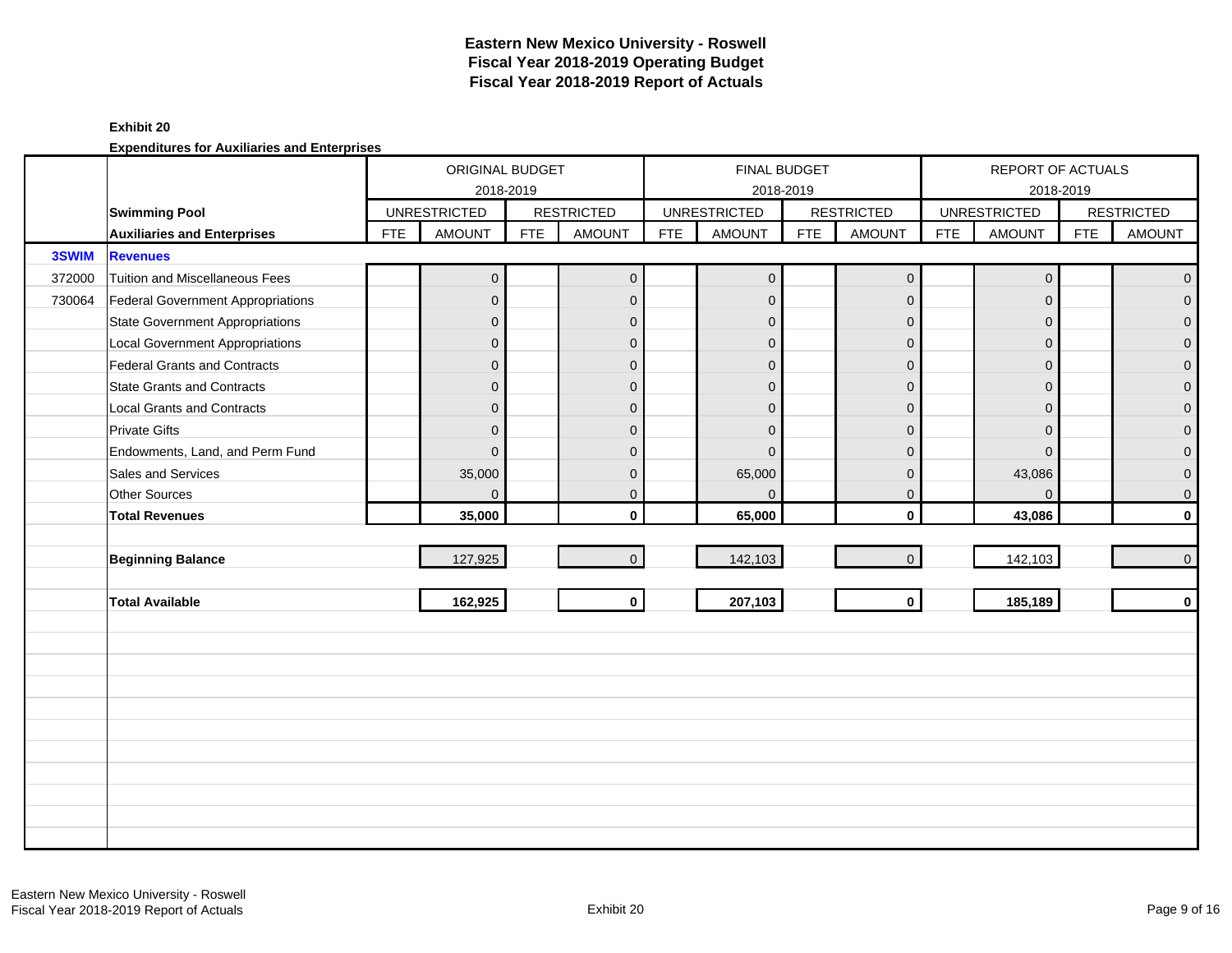|        |                                    |            | ORIGINAL BUDGET     |            |                   |            |                     | <b>FINAL BUDGET</b> |                   |            | <b>REPORT OF ACTUALS</b> |            |                   |
|--------|------------------------------------|------------|---------------------|------------|-------------------|------------|---------------------|---------------------|-------------------|------------|--------------------------|------------|-------------------|
|        |                                    |            | 2018-2019           |            |                   |            |                     | 2018-2019           |                   |            |                          | 2018-2019  |                   |
|        | <b>Swimming Pool</b>               |            | <b>UNRESTRICTED</b> |            | <b>RESTRICTED</b> |            | <b>UNRESTRICTED</b> |                     | <b>RESTRICTED</b> |            | <b>UNRESTRICTED</b>      |            | <b>RESTRICTED</b> |
|        | <b>Auxiliaries and Enterprises</b> | <b>FTE</b> | <b>AMOUNT</b>       | <b>FTE</b> | <b>AMOUNT</b>     | <b>FTE</b> | <b>AMOUNT</b>       | <b>FTE</b>          | <b>AMOUNT</b>     | <b>FTE</b> | <b>AMOUNT</b>            | <b>FTE</b> | <b>AMOUNT</b>     |
| 3SWIM  | <b>Expenditures</b>                |            |                     |            |                   |            |                     |                     |                   |            |                          |            |                   |
| 372000 | <b>Professional Salaries</b>       | 0.00       | $\overline{0}$      | 0.00       | $\mathbf{0}$      | 0.00       | $\overline{0}$      | 0.00                | $\mathbf 0$       | 0.00       | $\overline{0}$           | 0.00       | $\overline{0}$    |
| 730064 | <b>Faculty Salaries</b>            | 0.00       | 0                   | 0.00       | $\mathbf{0}$      | 0.00       | $\mathbf{0}$        | 0.00                | $\mathbf 0$       | 0.00       | $\mathbf{0}$             | 0.00       | $\mathbf 0$       |
|        | <b>Support Salaries</b>            | 0.00       | 0                   | 0.00       | $\mathbf{0}$      | 0.00       | $\mathbf{0}$        | 0.00                | $\mathbf 0$       | 0.00       | $\mathbf{0}$             | 0.00       | $\mathbf{O}$      |
|        | <b>Temporary Salaries</b>          | 0.75       | 20,905              | 0.00       | $\mathbf 0$       | 0.75       | 20,905              | 0.00                | $\mathbf{0}$      | 1.00       | 44,444                   | 0.00       | $\pmb{0}$         |
|        | <b>Adjunct Salaries</b>            | 0.00       | 0                   | 0.00       | $\mathbf 0$       | 0.00       | $\mathbf{0}$        | 0.00                | $\mathbf 0$       | 0.00       | $\Omega$                 | 0.00       | $\mathbf 0$       |
|        | <b>Technician Salaries</b>         | 0.00       | $\Omega$            | 0.00       | $\Omega$          | 0.00       | $\mathbf 0$         | 0.00                | $\mathbf{0}$      | 0.00       | $\Omega$                 | 0.00       | $\mathbf{O}$      |
|        | <b>Other Salaries</b>              | 0.00       | $\Omega$            | 0.00       | $\Omega$          | 0.00       | $\Omega$            | 0.00                | $\mathbf{0}$      | 0.00       | $\Omega$                 | 0.00       | $\pmb{0}$         |
|        | <b>Student Salaries</b>            | 0.00       | $\Omega$            | 0.00       | $\Omega$          | 0.00       | $\Omega$            | 0.00                | $\mathbf{0}$      | 0.00       | $\Omega$                 | 0.00       | $\overline{0}$    |
|        | <b>Federal Work-study Salaries</b> | 0.00       | 0                   | 0.00       | $\mathbf 0$       | 0.00       | $\mathbf{0}$        | 0.00                | $\mathbf{0}$      | 0.00       | $\Omega$                 | 0.00       | $\mathbf 0$       |
|        | <b>State Work-study Salaries</b>   | 0.00       | $\Omega$            | 0.00       | $\Omega$          | 0.00       | $\Omega$            | 0.00                | $\mathbf{0}$      | 0.00       | $\mathbf{0}$             | 0.00       | $\pmb{0}$         |
|        | Supplies                           |            | 10,000              |            | $\mathbf{0}$      |            | 30,000              |                     | $\mathbf 0$       |            | 13,925                   |            | $\mathbf{O}$      |
|        | Travel                             |            | 0                   |            | $\mathbf{0}$      |            | $\mathbf{0}$        |                     | 0                 |            | $\Omega$                 |            | $\mathbf 0$       |
|        | Equipment                          |            | 0                   |            | $\mathbf{0}$      |            | $\Omega$            |                     | 0                 |            | $\Omega$                 |            | $\pmb{0}$         |
|        | <b>Utilities</b>                   |            | 0                   |            | $\mathbf{0}$      |            | $\mathbf{0}$        |                     | 0                 |            | 132                      |            | $\mathbf 0$       |
|        | Miscellaneous                      |            | 0                   |            | $\mathbf{0}$      |            | $\mathbf{0}$        |                     | 0                 |            | $\mathbf{0}$             |            | $\mathbf 0$       |
|        | <b>Indirect Cost</b>               |            | 0                   |            | $\mathbf{0}$      |            | $\Omega$            |                     | 0                 |            | $\Omega$                 |            | $\pmb{0}$         |
|        | <b>Benefits</b>                    |            | 7,650               |            | $\Omega$          |            | 7,650               |                     | $\Omega$          |            | 4,802                    |            | $\pmb{0}$         |
|        | Services Rendered/Contracted       |            | 0                   |            | $\Omega$          |            | $\Omega$            |                     | 0                 |            | 3,978                    |            | $\mathbf 0$       |
|        |                                    |            | 0                   |            | $\Omega$          |            | $\Omega$            |                     | 0                 |            | $\Omega$                 |            | $\mathbf 0$       |
|        |                                    |            | $\Omega$            |            | $\Omega$          |            | $\Omega$            |                     | 0                 |            | $\Omega$                 |            | $\pmb{0}$         |
|        |                                    |            | 0                   |            | $\mathbf{0}$      |            | $\Omega$            |                     | $\mathbf 0$       |            | $\Omega$                 |            | $\mathbf 0$       |
|        |                                    |            |                     |            | $\mathbf{0}$      |            | $\Omega$            |                     | $\mathbf 0$       |            | $\Omega$                 |            | $\mathbf{O}$      |
|        | <b>Total Expenditures</b>          | 0.75       | 38,555              | 0.00       | $\mathbf{0}$      | 0.75       | 58,555              | 0.00                | $\mathbf 0$       | 1.00       | 67,281                   | 0.00       | $\mathbf 0$       |
|        |                                    |            |                     |            |                   |            |                     |                     |                   |            |                          |            |                   |
|        | <b>Transfers To or (From)</b>      |            | $\overline{0}$      |            | $\overline{0}$    |            | $\overline{0}$      |                     | $\mathbf 0$       |            | $\overline{0}$           |            | $\overline{0}$    |
|        |                                    |            |                     |            |                   |            |                     |                     |                   |            |                          |            |                   |
|        | <b>Ending Balance</b>              | 0.75       | 124,370             | 0.00       | $\mathbf{0}$      | 0.75       | 148,548             | 0.00                | $\mathbf 0$       | 1.00       | 117,908                  | 0.00       | $\mathbf 0$       |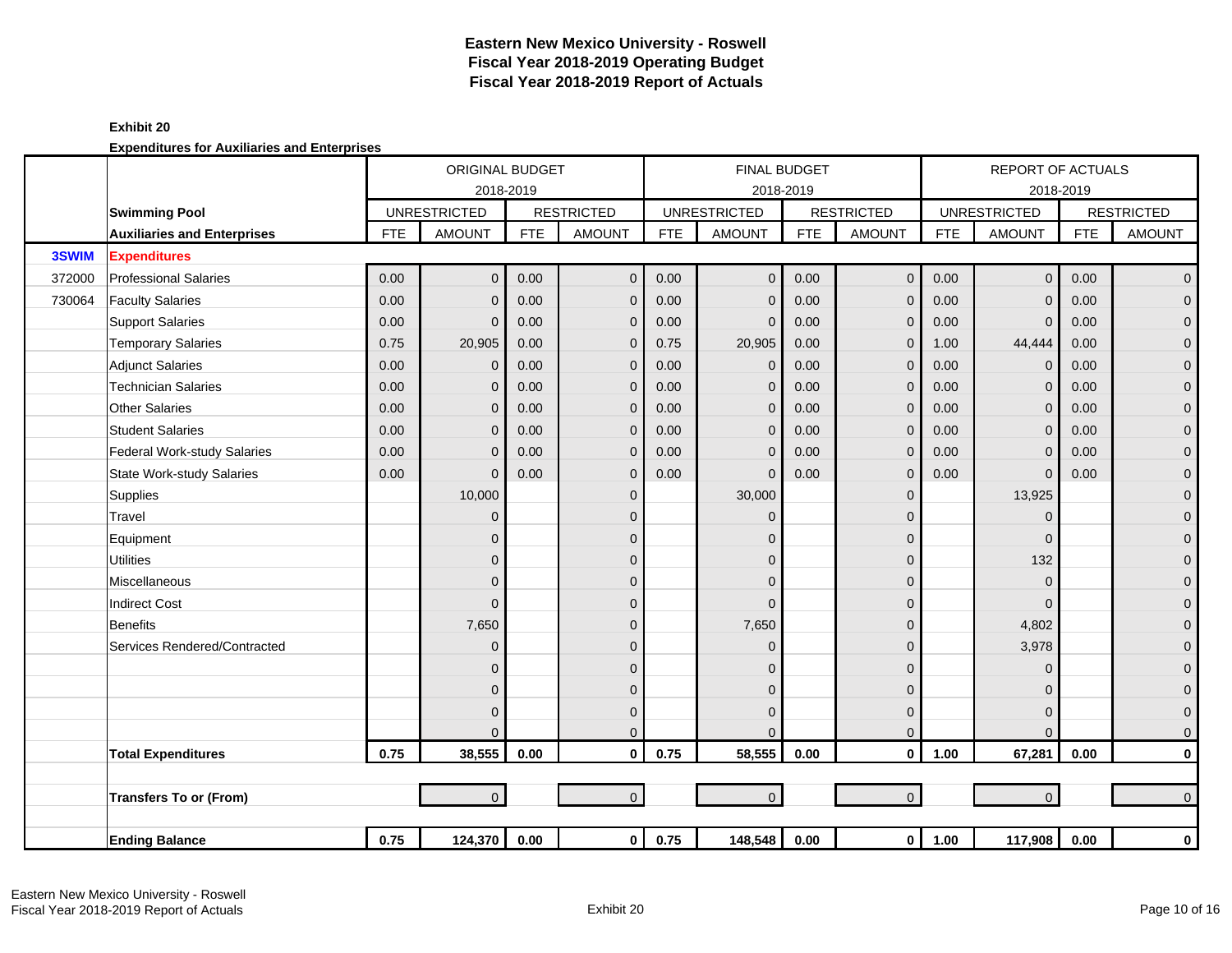#### **Exhibit 20**

|              |                                        |            | ORIGINAL BUDGET     |            |                   |            | <b>FINAL BUDGET</b> |            |                     |            | REPORT OF ACTUALS   |            |                   |
|--------------|----------------------------------------|------------|---------------------|------------|-------------------|------------|---------------------|------------|---------------------|------------|---------------------|------------|-------------------|
|              | 3THTR                                  |            | 2018-2019           |            |                   |            |                     | 2018-2019  |                     |            |                     | 2018-2019  |                   |
|              | <b>Theatrical Events</b>               |            | <b>UNRESTRICTED</b> |            | <b>RESTRICTED</b> |            | <b>UNRESTRICTED</b> |            | <b>RESTRICTED</b>   |            | <b>UNRESTRICTED</b> |            | <b>RESTRICTED</b> |
|              | <b>Auxiliaries and Enterprises</b>     | <b>FTE</b> | <b>AMOUNT</b>       | <b>FTE</b> | <b>AMOUNT</b>     | <b>FTE</b> | <b>AMOUNT</b>       | <b>FTE</b> | <b>AMOUNT</b>       | <b>FTE</b> | <b>AMOUNT</b>       | <b>FTE</b> | <b>AMOUNT</b>     |
| <b>3THTR</b> | <b>Revenues</b>                        |            |                     |            |                   |            |                     |            |                     |            |                     |            |                   |
| 376000       | Tuition and Miscellaneous Fees         |            | $\overline{0}$      |            | $\mathbf 0$       |            | $\mathbf{0}$        |            | $\mathsf{O}\xspace$ |            | $\mathbf 0$         |            | $\overline{0}$    |
| 710014       | Federal Government Appropriations      |            | $\overline{0}$      |            | $\mathbf{0}$      |            | $\mathbf 0$         |            | $\mathbf{0}$        |            | $\Omega$            |            | $\overline{0}$    |
|              | <b>State Government Appropriations</b> |            | $\overline{0}$      |            | $\mathbf{0}$      |            | $\mathbf{0}$        |            | $\mathbf{0}$        |            | $\Omega$            |            | $\overline{0}$    |
|              | <b>Local Government Appropriations</b> |            | $\overline{0}$      |            | $\mathbf{0}$      |            | $\Omega$            |            | $\mathbf{0}$        |            | $\Omega$            |            | $\pmb{0}$         |
|              | <b>Federal Grants and Contracts</b>    |            | $\overline{0}$      |            | $\mathbf{0}$      |            | $\overline{0}$      |            | $\mathbf{0}$        |            | $\Omega$            |            | $\mathbf 0$       |
|              | <b>State Grants and Contracts</b>      |            | $\overline{0}$      |            | $\mathbf{0}$      |            | $\Omega$            |            | $\mathbf{0}$        |            | $\Omega$            |            | $\overline{0}$    |
|              | <b>Local Grants and Contracts</b>      |            | $\overline{0}$      |            | $\mathbf 0$       |            | $\Omega$            |            | $\mathbf{0}$        |            | $\Omega$            |            | $\mathbf{O}$      |
|              | <b>Private Gifts</b>                   |            | $\overline{0}$      |            | $\mathbf{0}$      |            | $\Omega$            |            | $\mathbf 0$         |            | $\Omega$            |            | $\overline{0}$    |
|              | Endowments, Land, and Perm Fund        |            | $\mathbf{0}$        |            | $\mathbf{0}$      |            | $\Omega$            |            | $\mathbf{0}$        |            | $\Omega$            |            | $\overline{0}$    |
|              | Sales and Services                     |            | 8,000               |            | $\mathbf{0}$      |            | 9,500               |            | $\mathbf{0}$        |            | 15,335              |            | $\overline{0}$    |
|              | <b>Other Sources</b>                   |            | $\overline{0}$      |            | $\mathbf 0$       |            | $\mathbf 0$         |            | $\mathbf 0$         |            | $\Omega$            |            | $\overline{0}$    |
|              | <b>Total Revenues</b>                  |            | 8,000               |            | $\mathbf{0}$      |            | 9,500               |            | $\mathbf 0$         |            | 15,335              |            | $\mathbf{0}$      |
|              |                                        |            |                     |            |                   |            |                     |            |                     |            |                     |            |                   |
|              | <b>Beginning Balance</b>               |            | 30,089              |            | $\mathbf{0}$      |            | 42,069              |            | $\mathbf{0}$        |            | 42,069              |            | $\overline{0}$    |
|              |                                        |            |                     |            |                   |            |                     |            |                     |            |                     |            |                   |
|              | <b>Total Available</b>                 |            | 38,089              |            | $\mathbf 0$       |            | 51,569              |            | $\mathbf{0}$        |            | 57,404              |            | $\mathbf{0}$      |
|              |                                        |            |                     |            |                   |            |                     |            |                     |            |                     |            |                   |
|              |                                        |            |                     |            |                   |            |                     |            |                     |            |                     |            |                   |
|              |                                        |            |                     |            |                   |            |                     |            |                     |            |                     |            |                   |
|              |                                        |            |                     |            |                   |            |                     |            |                     |            |                     |            |                   |
|              |                                        |            |                     |            |                   |            |                     |            |                     |            |                     |            |                   |
|              |                                        |            |                     |            |                   |            |                     |            |                     |            |                     |            |                   |
|              |                                        |            |                     |            |                   |            |                     |            |                     |            |                     |            |                   |
|              |                                        |            |                     |            |                   |            |                     |            |                     |            |                     |            |                   |
|              |                                        |            |                     |            |                   |            |                     |            |                     |            |                     |            |                   |
|              |                                        |            |                     |            |                   |            |                     |            |                     |            |                     |            |                   |
|              |                                        |            |                     |            |                   |            |                     |            |                     |            |                     |            |                   |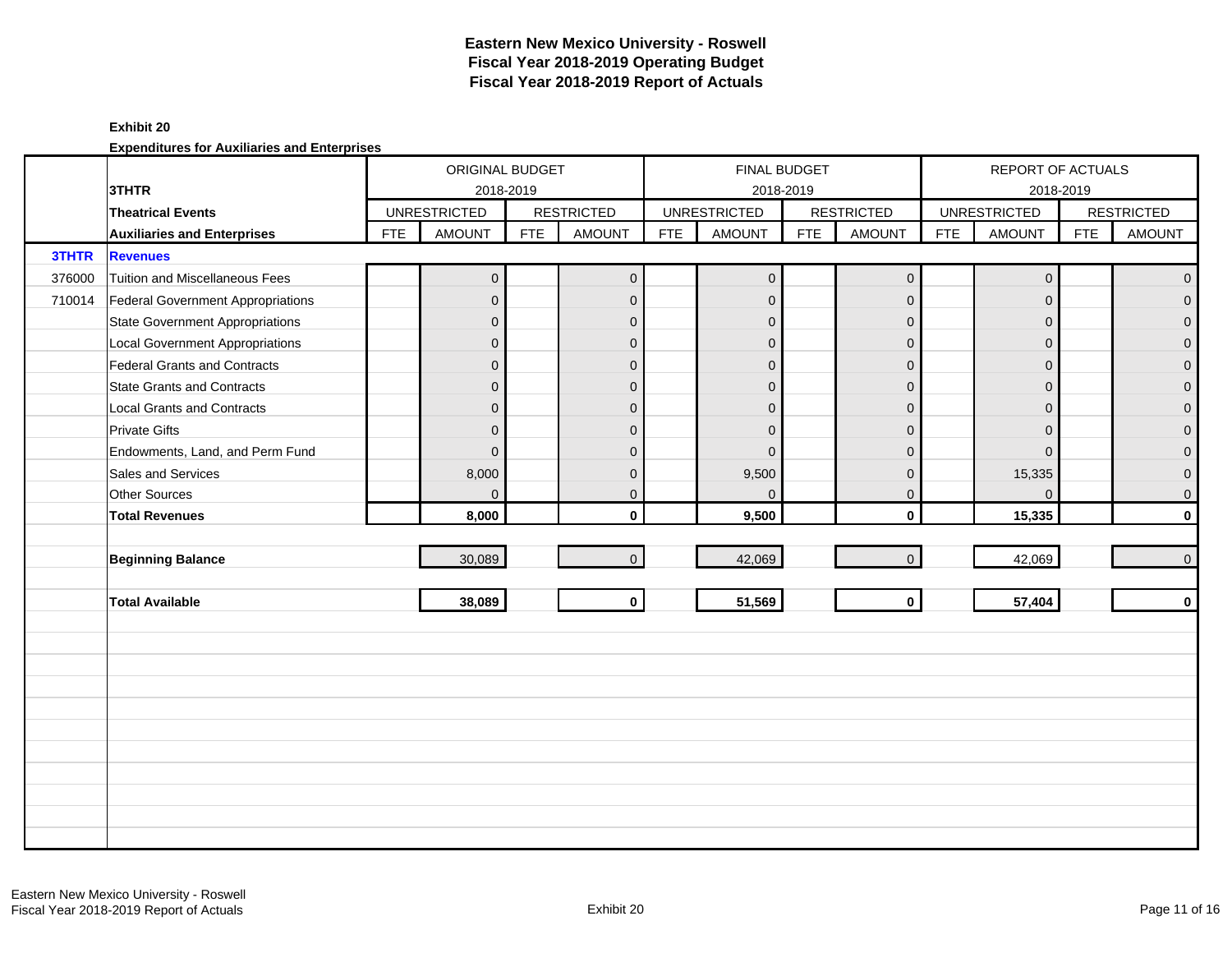|        |                                    |            | <b>ORIGINAL BUDGET</b> |            |                   |            | <b>FINAL BUDGET</b> |            |                   |            | <b>REPORT OF ACTUALS</b> |            |                     |
|--------|------------------------------------|------------|------------------------|------------|-------------------|------------|---------------------|------------|-------------------|------------|--------------------------|------------|---------------------|
|        | 3THTR                              |            | 2018-2019              |            |                   |            | 2018-2019           |            |                   |            | 2018-2019                |            |                     |
|        | <b>Theatrical Events</b>           |            | <b>UNRESTRICTED</b>    |            | <b>RESTRICTED</b> |            | <b>UNRESTRICTED</b> |            | <b>RESTRICTED</b> |            | <b>UNRESTRICTED</b>      |            | <b>RESTRICTED</b>   |
|        | <b>Auxiliaries and Enterprises</b> | <b>FTE</b> | <b>AMOUNT</b>          | <b>FTE</b> | <b>AMOUNT</b>     | <b>FTE</b> | <b>AMOUNT</b>       | <b>FTE</b> | <b>AMOUNT</b>     | <b>FTE</b> | <b>AMOUNT</b>            | <b>FTE</b> | <b>AMOUNT</b>       |
| 3THTR  | <b>Expenditures</b>                |            |                        |            |                   |            |                     |            |                   |            |                          |            |                     |
| 173042 | <b>Professional Salaries</b>       | 0.00       | $\overline{0}$         | 0.00       | $\mathbf{0}$      | 0.00       | $\overline{0}$      | 0.00       | $\mathbf{0}$      | 0.00       | $\mathbf{0}$             | 0.00       | $\overline{0}$      |
| 740015 | <b>Faculty Salaries</b>            | 0.00       | $\mathbf{0}$           | 0.00       | $\mathbf 0$       | 0.00       | $\mathbf{0}$        | 0.00       | $\mathbf 0$       | 0.00       | $\Omega$                 | 0.00       | $\mathbf{O}$        |
|        | <b>Support Salaries</b>            | 0.00       | $\Omega$               | 0.00       | $\mathbf 0$       | 0.00       | $\mathbf{0}$        | 0.00       | $\mathbf 0$       | 0.00       | $\Omega$                 | 0.00       | $\mathbf{O}$        |
|        | <b>Temporary Salaries</b>          | 0.00       | $\Omega$               | 0.00       | $\mathbf 0$       | 0.00       | $\mathbf{0}$        | 0.00       | $\mathbf{0}$      | 0.00       | $\Omega$                 | 0.00       | $\mathbf 0$         |
|        | <b>Adjunct Salaries</b>            | 0.00       | $\mathbf{0}$           | 0.00       | $\mathbf 0$       | 0.00       | $\mathbf{0}$        | 0.00       | $\mathbf{0}$      | 0.00       | $\Omega$                 | 0.00       | $\mathbf{O}$        |
|        | <b>Technician Salaries</b>         | 0.00       | $\Omega$               | 0.00       | $\mathbf 0$       | 0.00       | $\mathbf{0}$        | 0.00       | $\mathbf{0}$      | 0.00       | $\Omega$                 | 0.00       | $\mathbf{O}$        |
|        | <b>Other Salaries</b>              | 0.00       | $\Omega$               | 0.00       | $\mathbf 0$       | 0.00       | $\Omega$            | 0.00       | $\mathbf{0}$      | 0.00       | $\Omega$                 | 0.00       | $\mathbf 0$         |
|        | <b>Student Salaries</b>            | 0.00       | $\Omega$               | 0.00       | $\mathbf 0$       | 0.00       | $\mathbf{0}$        | 0.00       | $\mathbf 0$       | 0.00       | $\Omega$                 | 0.00       | $\mathbf 0$         |
|        | Federal Work-study Salaries        | 0.00       | $\Omega$               | 0.00       | $\mathbf 0$       | 0.00       | $\overline{0}$      | 0.00       | $\mathbf 0$       | 0.00       | $\mathbf 0$              | 0.00       | $\mathbf{O}$        |
|        | <b>State Work-study Salaries</b>   | 0.00       | $\Omega$               | 0.00       | $\mathbf 0$       | 0.00       | $\Omega$            | 0.00       | $\mathbf 0$       | 0.00       | $\mathbf{0}$             | 0.00       | $\pmb{0}$           |
|        | Supplies                           |            | 8,000                  |            | $\overline{0}$    |            | 9,500               |            | $\mathbf 0$       |            | 2,353                    |            | $\mathbf{O}$        |
|        | Travel                             |            | $\mathbf{0}$           |            | $\mathbf 0$       |            | $\mathbf{0}$        |            | $\mathbf 0$       |            | $\Omega$                 |            | $\mathbf{O}$        |
|        | Equipment                          |            | $\mathbf{0}$           |            | $\mathbf 0$       |            | $\Omega$            |            | $\mathbf 0$       |            | $\Omega$                 |            | $\mathbf 0$         |
|        | <b>Utilities</b>                   |            | $\mathbf{0}$           |            | $\mathbf 0$       |            | $\mathbf{0}$        |            | $\mathbf 0$       |            | $\Omega$                 |            | $\mathbf{0}$        |
|        | <b>Miscellaneous</b>               |            | $\overline{0}$         |            | $\mathbf 0$       |            | $\overline{0}$      |            | $\mathbf 0$       |            | $\Omega$                 |            | $\pmb{0}$           |
|        | <b>Indirect Cost</b>               |            | $\overline{0}$         |            | $\mathbf 0$       |            | $\mathbf{0}$        |            | $\mathbf 0$       |            | $\Omega$                 |            | $\mathbf 0$         |
|        | Benefits                           |            | $\mathbf{0}$           |            | $\mathbf 0$       |            | $\mathbf{0}$        |            | $\mathbf 0$       |            | $\Omega$                 |            | $\mathbf{0}$        |
|        | Services Rendered/Contracted       |            | $\mathbf 0$            |            | $\mathbf 0$       |            | $\mathbf{0}$        |            | $\mathbf 0$       |            | $\Omega$                 |            | 0                   |
|        |                                    |            | $\overline{0}$         |            | $\mathbf 0$       |            | $\mathbf{0}$        |            | $\mathbf 0$       |            | $\Omega$                 |            | $\mathsf{O}\xspace$ |
|        |                                    |            | $\mathbf{0}$           |            | $\mathbf 0$       |            | $\mathbf{0}$        |            | $\mathbf 0$       |            | $\Omega$                 |            | $\mathbf 0$         |
|        |                                    |            | $\mathbf{0}$           |            | $\mathbf 0$       |            | $\Omega$            |            | $\mathbf 0$       |            | $\Omega$                 |            | $\mathbf 0$         |
|        |                                    |            | $\Omega$               |            | $\mathbf 0$       |            | $\Omega$            |            | $\mathbf 0$       |            | $\Omega$                 |            | $\pmb{0}$           |
|        | <b>Total Expenditures</b>          | 0.00       | 8,000                  | 0.00       | $\mathbf 0$       | 0.00       | 9,500               | 0.00       | $\mathbf 0$       | 0.00       | 2,353                    | 0.00       | $\overline{0}$      |
|        |                                    |            |                        |            |                   |            |                     |            |                   |            |                          |            |                     |
|        | <b>Transfers To or (From)</b>      |            | $\overline{0}$         |            | $\mathbf{0}$      |            | (19, 462)           |            | $\mathbf{0}$      |            | (19, 462)                |            | $\overline{0}$      |
|        |                                    |            |                        |            |                   |            |                     |            |                   |            |                          |            |                     |
|        | <b>Ending Balance</b>              | 0.00       | 30,089                 | 0.00       | $\mathbf{0}$      | 0.00       | 22,607              | 0.00       | $\mathbf 0$       | $0.00\,$   | 35,589                   | 0.00       | $\mathbf{0}$        |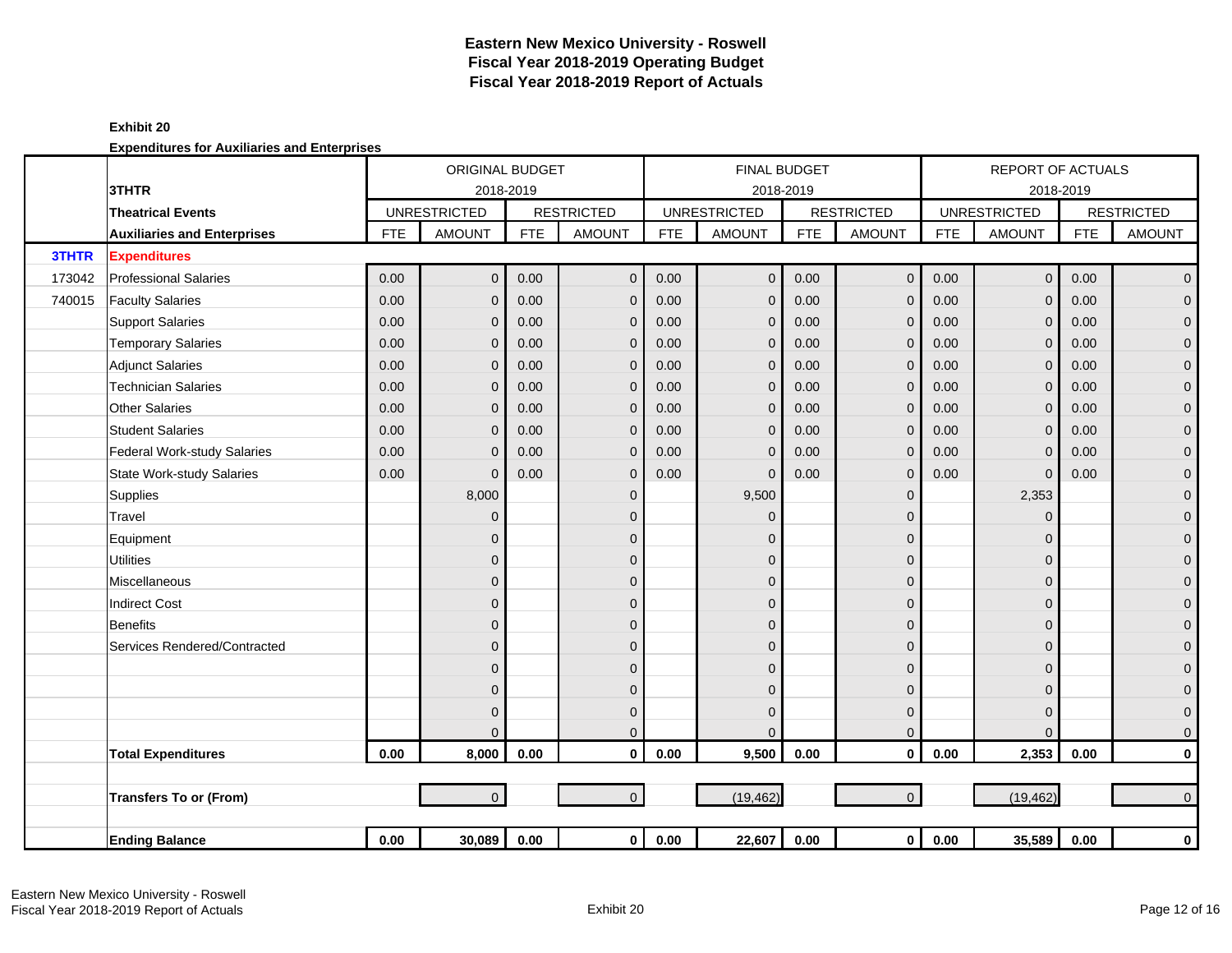### **Exhibit 20**

|        |                                          |            | ORIGINAL BUDGET<br>2018-2019 |            |                   |            | <b>FINAL BUDGET</b> | 2018-2019  |                   |            | REPORT OF ACTUALS   | 2018-2019  |                   |
|--------|------------------------------------------|------------|------------------------------|------------|-------------------|------------|---------------------|------------|-------------------|------------|---------------------|------------|-------------------|
|        | <b>Third Party Dorms</b>                 |            | <b>UNRESTRICTED</b>          |            | <b>RESTRICTED</b> |            | <b>UNRESTRICTED</b> |            | <b>RESTRICTED</b> |            | <b>UNRESTRICTED</b> |            | <b>RESTRICTED</b> |
|        | <b>Auxiliaries and Enterprises</b>       | <b>FTE</b> | <b>AMOUNT</b>                | <b>FTE</b> | <b>AMOUNT</b>     | <b>FTE</b> | <b>AMOUNT</b>       | <b>FTE</b> | <b>AMOUNT</b>     | <b>FTE</b> | <b>AMOUNT</b>       | <b>FTE</b> | <b>AMOUNT</b>     |
| 3TPD   | <b>Revenues</b>                          |            |                              |            |                   |            |                     |            |                   |            |                     |            |                   |
| 371110 | <b>Tuition and Miscellaneous Fees</b>    |            | $\overline{0}$               |            | $\overline{0}$    |            | $\overline{0}$      |            | $\mathbf{0}$      |            | $\overline{0}$      |            | $\overline{0}$    |
| 740042 | <b>Federal Government Appropriations</b> |            | $\overline{0}$               |            | $\mathbf{0}$      |            | $\mathbf{0}$        |            | $\mathbf{0}$      |            | $\Omega$            |            | $\overline{0}$    |
|        | <b>State Government Appropriations</b>   |            | $\overline{0}$               |            | $\mathbf{0}$      |            | $\overline{0}$      |            | $\mathbf{0}$      |            | $\Omega$            |            | $\overline{0}$    |
|        | <b>Local Government Appropriations</b>   |            | $\overline{0}$               |            | $\mathbf{0}$      |            | $\mathbf{0}$        |            | $\mathbf{0}$      |            | $\mathbf{0}$        |            | $\pmb{0}$         |
|        | <b>Federal Grants and Contracts</b>      |            | $\overline{0}$               |            | $\mathbf{0}$      |            | $\mathbf{0}$        |            | $\mathbf 0$       |            | $\Omega$            |            | $\pmb{0}$         |
|        | <b>State Grants and Contracts</b>        |            | $\overline{0}$               |            | $\Omega$          |            | $\Omega$            |            | $\mathbf{0}$      |            | $\Omega$            |            | $\mathbf{0}$      |
|        | <b>Local Grants and Contracts</b>        |            | $\overline{0}$               |            | $\mathbf{0}$      |            | $\Omega$            |            | $\mathbf{0}$      |            | $\Omega$            |            | $\pmb{0}$         |
|        | <b>Private Gifts</b>                     |            | $\overline{0}$               |            | $\mathbf{0}$      |            | $\Omega$            |            | $\mathbf{0}$      |            | $\Omega$            |            | $\mathsf{O}^-$    |
|        | Endowments, Land, and Perm Fund          |            | $\overline{0}$               |            | $\Omega$          |            | $\mathbf{0}$        |            | $\mathbf{0}$      |            | $\Omega$            |            | $\overline{0}$    |
|        | Sales and Services                       |            | $\mathsf{O}\xspace$          |            | $\mathbf{0}$      |            | $\mathbf{0}$        |            | $\mathbf 0$       |            | $\mathbf{0}$        |            | $\overline{0}$    |
|        | Other Sources                            |            | $\overline{0}$               |            | $\mathbf 0$       |            | $\mathbf 0$         |            | $\mathbf{0}$      |            | $\mathbf{0}$        |            | $\overline{0}$    |
|        | <b>Total Revenues</b>                    |            | $\mathbf{0}$                 |            | $\mathbf{0}$      |            | $\mathbf{0}$        |            | $\mathbf 0$       |            | $\mathbf 0$         |            | $\mathbf{0}$      |
|        |                                          |            |                              |            |                   |            |                     |            |                   |            |                     |            |                   |
|        | <b>Beginning Balance</b>                 |            | (7, 468)                     |            | $\overline{0}$    |            | (8,631)             |            | $\mathbf{0}$      |            | (8,631)             |            | $\overline{0}$    |
|        |                                          |            |                              |            |                   |            |                     |            |                   |            |                     |            |                   |
|        | <b>Total Available</b>                   |            | (7, 468)                     |            | $\mathbf 0$       |            | (8,631)             |            | $\mathbf{0}$      |            | (8,631)             |            | $\mathbf{0}$      |
|        |                                          |            |                              |            |                   |            |                     |            |                   |            |                     |            |                   |
|        |                                          |            |                              |            |                   |            |                     |            |                   |            |                     |            |                   |
|        |                                          |            |                              |            |                   |            |                     |            |                   |            |                     |            |                   |
|        |                                          |            |                              |            |                   |            |                     |            |                   |            |                     |            |                   |
|        |                                          |            |                              |            |                   |            |                     |            |                   |            |                     |            |                   |
|        |                                          |            |                              |            |                   |            |                     |            |                   |            |                     |            |                   |
|        |                                          |            |                              |            |                   |            |                     |            |                   |            |                     |            |                   |
|        |                                          |            |                              |            |                   |            |                     |            |                   |            |                     |            |                   |
|        |                                          |            |                              |            |                   |            |                     |            |                   |            |                     |            |                   |
|        |                                          |            |                              |            |                   |            |                     |            |                   |            |                     |            |                   |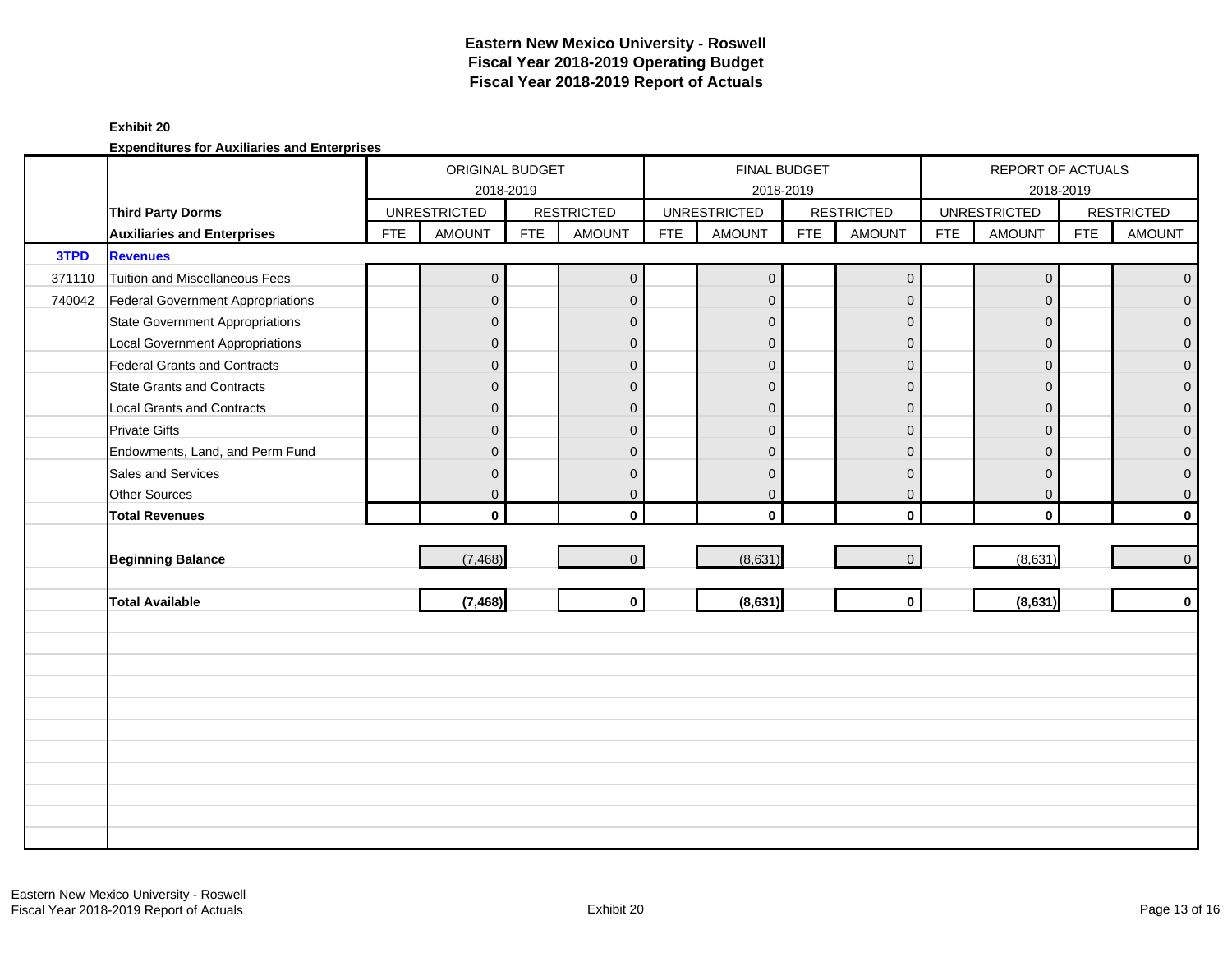|        |                                    |            | ORIGINAL BUDGET     |            |                   |            | <b>FINAL BUDGET</b> |            |                   |            | <b>REPORT OF ACTUALS</b> |            |                   |
|--------|------------------------------------|------------|---------------------|------------|-------------------|------------|---------------------|------------|-------------------|------------|--------------------------|------------|-------------------|
|        |                                    |            | 2018-2019           |            |                   |            | 2018-2019           |            |                   |            |                          | 2018-2019  |                   |
|        | <b>Third Party Dorms</b>           |            | <b>UNRESTRICTED</b> |            | <b>RESTRICTED</b> |            | <b>UNRESTRICTED</b> |            | <b>RESTRICTED</b> |            | <b>UNRESTRICTED</b>      |            | <b>RESTRICTED</b> |
|        | <b>Auxiliaries and Enterprises</b> | <b>FTE</b> | <b>AMOUNT</b>       | <b>FTE</b> | <b>AMOUNT</b>     | <b>FTE</b> | <b>AMOUNT</b>       | <b>FTE</b> | <b>AMOUNT</b>     | <b>FTE</b> | <b>AMOUNT</b>            | <b>FTE</b> | <b>AMOUNT</b>     |
| 3TPD   | <b>Expenditures</b>                |            |                     |            |                   |            |                     |            |                   |            |                          |            |                   |
| 371110 | <b>Professional Salaries</b>       | 0.00       | $\overline{0}$      | 0.00       | $\mathbf{0}$      | 0.00       | $\overline{0}$      | 0.00       | $\mathbf 0$       | 0.00       | $\mathsf{O}\xspace$      | 0.00       | $\overline{0}$    |
| 740042 | <b>Faculty Salaries</b>            | 0.00       | $\overline{0}$      | 0.00       | $\mathbf{0}$      | 0.00       | $\mathbf{0}$        | 0.00       | $\mathbf{0}$      | 0.00       | $\Omega$                 | 0.00       | $\overline{0}$    |
|        | <b>Support Salaries</b>            | 0.00       | $\mathbf{0}$        | 0.00       | $\mathbf{0}$      | 0.00       | $\mathbf 0$         | 0.00       | $\mathbf{0}$      | 0.00       | $\mathbf{0}$             | 0.00       | $\mathbf 0$       |
|        | <b>Temporary Salaries</b>          | 0.00       | $\mathbf{0}$        | 0.00       | $\mathbf{0}$      | 0.00       | $\Omega$            | 0.00       | $\mathbf{0}$      | 0.00       | $\Omega$                 | 0.00       | $\pmb{0}$         |
|        | <b>Adjunct Salaries</b>            | 0.00       | $\mathbf{0}$        | 0.00       | $\mathbf{0}$      | 0.00       | $\mathbf 0$         | 0.00       | $\mathbf{0}$      | 0.00       | $\Omega$                 | 0.00       | $\mathbf 0$       |
|        | <b>Technician Salaries</b>         | 0.00       | $\mathbf{0}$        | 0.00       | $\mathbf 0$       | 0.00       | $\mathbf 0$         | 0.00       | $\mathbf 0$       | 0.00       | $\mathbf{0}$             | 0.00       | $\mathbf 0$       |
|        | <b>Other Salaries</b>              | 0.00       | $\mathbf{0}$        | 0.00       | $\mathbf{0}$      | 0.00       | $\mathbf 0$         | 0.00       | $\mathbf 0$       | 0.00       | $\mathbf{0}$             | 0.00       | $\pmb{0}$         |
|        | <b>Student Salaries</b>            | 0.00       | $\Omega$            | 0.00       | $\Omega$          | 0.00       | $\Omega$            | 0.00       | $\Omega$          | 0.00       | $\Omega$                 | 0.00       | $\overline{0}$    |
|        | Federal Work-study Salaries        | 0.00       | $\mathbf{0}$        | 0.00       | $\mathbf{0}$      | 0.00       | $\overline{0}$      | 0.00       | $\mathbf{0}$      | 0.00       | $\mathbf{0}$             | 0.00       | $\mathbf 0$       |
|        | <b>State Work-study Salaries</b>   | 0.00       | $\mathbf{0}$        | 0.00       | $\mathbf{0}$      | 0.00       | $\Omega$            | 0.00       | $\mathbf{0}$      | 0.00       | $\Omega$                 | 0.00       | $\pmb{0}$         |
|        | Supplies                           |            | $\overline{0}$      |            | $\mathbf{0}$      |            | $\Omega$            |            | $\mathbf 0$       |            | $\Omega$                 |            | $\mathbf 0$       |
|        | Travel                             |            | $\overline{0}$      |            | $\mathbf{0}$      |            | $\mathbf{0}$        |            | $\Omega$          |            | $\Omega$                 |            | $\mathbf 0$       |
|        | Equipment                          |            | 0                   |            | $\mathbf{0}$      |            | $\Omega$            |            | $\mathbf{0}$      |            | $\Omega$                 |            | $\mathbf 0$       |
|        | <b>Utilities</b>                   |            | $\mathbf 0$         |            | $\mathbf{0}$      |            | $\mathbf{0}$        |            | $\mathbf 0$       |            | $\Omega$                 |            | $\mathbf 0$       |
|        | Miscellaneous                      |            | $\overline{0}$      |            | $\mathbf{0}$      |            | $\Omega$            |            | $\mathbf 0$       |            | $\Omega$                 |            | $\mathbf 0$       |
|        | <b>Indirect Cost</b>               |            | $\overline{0}$      |            | $\Omega$          |            | $\Omega$            |            | $\overline{0}$    |            | $\Omega$                 |            | $\mathbf 0$       |
|        | Benefits                           |            | $\overline{0}$      |            | $\Omega$          |            | $\Omega$            |            | $\mathbf{0}$      |            | $\Omega$                 |            | $\mathbf 0$       |
|        | Services Rendered/Contracted       |            | $\overline{0}$      |            | $\mathbf{0}$      |            | $\mathbf{0}$        |            | $\mathbf{0}$      |            | 1,163                    |            | $\mathbf 0$       |
|        |                                    |            | $\mathbf{0}$        |            | $\mathbf{0}$      |            | $\Omega$            |            | 0                 |            | $\Omega$                 |            | $\mathbf 0$       |
|        |                                    |            | $\mathbf 0$         |            | $\mathbf{0}$      |            | $\mathbf{0}$        |            | $\mathbf 0$       |            | $\Omega$                 |            | $\mathbf 0$       |
|        |                                    |            | $\mathbf{0}$        |            | $\mathbf{0}$      |            | $\mathbf 0$         |            | $\mathbf 0$       |            | $\Omega$                 |            | $\mathbf 0$       |
|        |                                    |            | $\Omega$            |            | $\overline{0}$    |            | $\Omega$            |            | $\mathbf{0}$      |            | $\Omega$                 |            | $\mathbf{O}$      |
|        | <b>Total Expenditures</b>          | 0.00       | $\mathbf{0}$        | 0.00       | $\mathbf{0}$      | 0.00       | $\mathbf 0$         | 0.00       | $\mathbf{0}$      | 0.00       | 1,163                    | 0.00       | $\mathbf 0$       |
|        |                                    |            |                     |            |                   |            |                     |            |                   |            |                          |            |                   |
|        | <b>Transfers To or (From)</b>      |            | $\overline{0}$      |            | $\overline{0}$    |            | $\Omega$            |            | $\mathbf 0$       |            | $\overline{0}$           |            | $\overline{0}$    |
|        |                                    |            |                     |            |                   |            |                     |            |                   |            |                          |            |                   |
|        | <b>Ending Balance</b>              | 0.00       | (7, 468)            | 0.00       | $\mathbf{0}$      | 0.00       | (8,631)             | 0.00       | $\mathbf 0$       | 0.00       | (9,794) 0.00             |            | $\mathbf 0$       |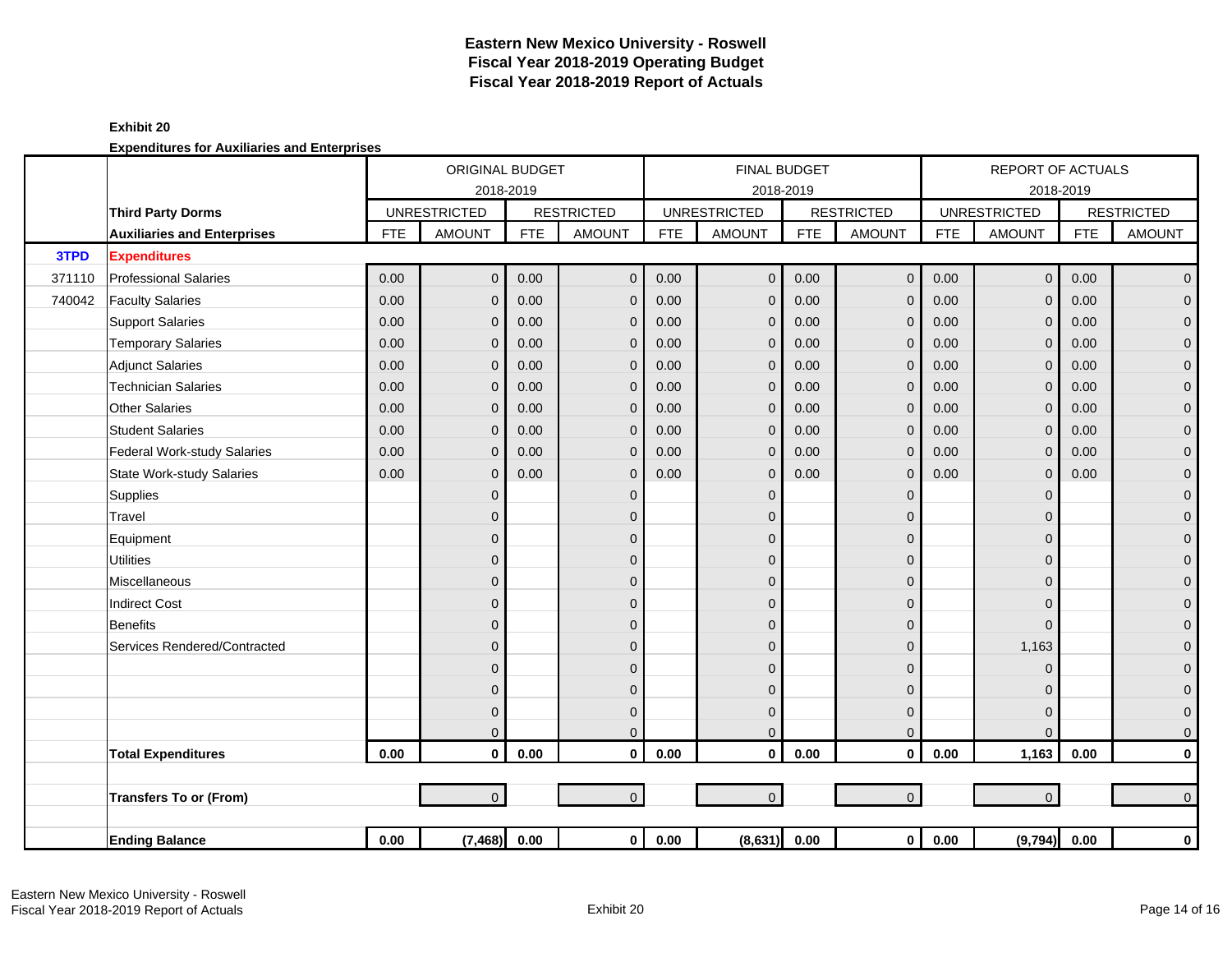#### **Exhibit 20**

|        |                                          |            | ORIGINAL BUDGET<br>2018-2019 |            |                   |            | <b>FINAL BUDGET</b> | 2018-2019  |                   |            | REPORT OF ACTUALS   | 2018-2019  |                   |
|--------|------------------------------------------|------------|------------------------------|------------|-------------------|------------|---------------------|------------|-------------------|------------|---------------------|------------|-------------------|
|        | Youth Challenge - Food                   |            | <b>UNRESTRICTED</b>          |            | <b>RESTRICTED</b> |            | <b>UNRESTRICTED</b> |            | <b>RESTRICTED</b> |            | <b>UNRESTRICTED</b> |            | <b>RESTRICTED</b> |
|        | <b>Auxiliaries and Enterprises</b>       | <b>FTE</b> | <b>AMOUNT</b>                | <b>FTE</b> | <b>AMOUNT</b>     | <b>FTE</b> | <b>AMOUNT</b>       | <b>FTE</b> | <b>AMOUNT</b>     | <b>FTE</b> | <b>AMOUNT</b>       | <b>FTE</b> | <b>AMOUNT</b>     |
| 3YCFD  | <b>Revenues</b>                          |            |                              |            |                   |            |                     |            |                   |            |                     |            |                   |
| 374000 | <b>Tuition and Miscellaneous Fees</b>    |            | $\overline{0}$               |            | $\overline{0}$    |            | $\overline{0}$      |            | $\mathbf{0}$      |            | $\mathbf{0}$        |            | $\overline{0}$    |
| 720133 | <b>Federal Government Appropriations</b> |            | $\overline{0}$               |            | $\mathbf{0}$      |            | $\mathbf{0}$        |            | $\mathbf{0}$      |            | $\Omega$            |            | $\overline{0}$    |
|        | <b>State Government Appropriations</b>   |            | $\overline{0}$               |            | $\mathbf{0}$      |            | $\mathbf{0}$        |            | $\mathbf{0}$      |            | $\Omega$            |            | $\overline{0}$    |
|        | <b>Local Government Appropriations</b>   |            | $\overline{0}$               |            | $\mathbf{0}$      |            | $\mathbf{0}$        |            | $\mathbf{0}$      |            | $\mathbf{0}$        |            | $\pmb{0}$         |
|        | <b>Federal Grants and Contracts</b>      |            | $\overline{0}$               |            | $\mathbf{0}$      |            | $\mathbf{0}$        |            | $\mathbf 0$       |            | $\Omega$            |            | $\pmb{0}$         |
|        | <b>State Grants and Contracts</b>        |            | $\overline{0}$               |            | $\Omega$          |            | $\Omega$            |            | $\mathbf{0}$      |            | $\Omega$            |            | $\mathbf{0}$      |
|        | <b>Local Grants and Contracts</b>        |            | $\overline{0}$               |            | $\mathbf{0}$      |            | $\Omega$            |            | $\mathbf{0}$      |            | $\Omega$            |            | $\mathbf 0$       |
|        | <b>Private Gifts</b>                     |            | $\overline{0}$               |            | $\mathbf{0}$      |            | $\Omega$            |            | $\mathbf{0}$      |            | $\Omega$            |            | $\mathbf 0$       |
|        | Endowments, Land, and Perm Fund          |            | $\overline{0}$               |            | $\Omega$          |            | $\mathbf{0}$        |            | $\mathbf{0}$      |            | $\Omega$            |            | $\mathbf 0$       |
|        | Sales and Services                       |            | 400,000                      |            | $\mathbf{0}$      |            | $\mathbf 0$         |            | $\mathbf{0}$      |            | $\mathbf{0}$        |            | $\overline{0}$    |
|        | Other Sources                            |            | $\overline{0}$               |            | $\mathbf{0}$      |            | $\mathbf 0$         |            | $\mathbf{0}$      |            | $\mathbf{0}$        |            | $\mathsf{O}^-$    |
|        | <b>Total Revenues</b>                    |            | 400,000                      |            | $\mathbf{0}$      |            | $\mathbf{0}$        |            | $\mathbf 0$       |            | $\mathbf{0}$        |            | $\mathbf{0}$      |
|        |                                          |            |                              |            |                   |            |                     |            |                   |            |                     |            |                   |
|        | <b>Beginning Balance</b>                 |            | $\overline{0}$               |            | $\mathbf{0}$      |            | $\overline{0}$      |            | $\mathbf{0}$      |            | $\mathbf 0$         |            | $\overline{0}$    |
|        |                                          |            |                              |            |                   |            | $\mathbf{0}$        |            | $\mathbf{0}$      |            | $\mathbf{0}$        |            | $\mathbf{0}$      |
|        | <b>Total Available</b>                   |            | 400,000                      |            | $\mathbf 0$       |            |                     |            |                   |            |                     |            |                   |
|        |                                          |            |                              |            |                   |            |                     |            |                   |            |                     |            |                   |
|        |                                          |            |                              |            |                   |            |                     |            |                   |            |                     |            |                   |
|        |                                          |            |                              |            |                   |            |                     |            |                   |            |                     |            |                   |
|        |                                          |            |                              |            |                   |            |                     |            |                   |            |                     |            |                   |
|        |                                          |            |                              |            |                   |            |                     |            |                   |            |                     |            |                   |
|        |                                          |            |                              |            |                   |            |                     |            |                   |            |                     |            |                   |
|        |                                          |            |                              |            |                   |            |                     |            |                   |            |                     |            |                   |
|        |                                          |            |                              |            |                   |            |                     |            |                   |            |                     |            |                   |
|        |                                          |            |                              |            |                   |            |                     |            |                   |            |                     |            |                   |
|        |                                          |            |                              |            |                   |            |                     |            |                   |            |                     |            |                   |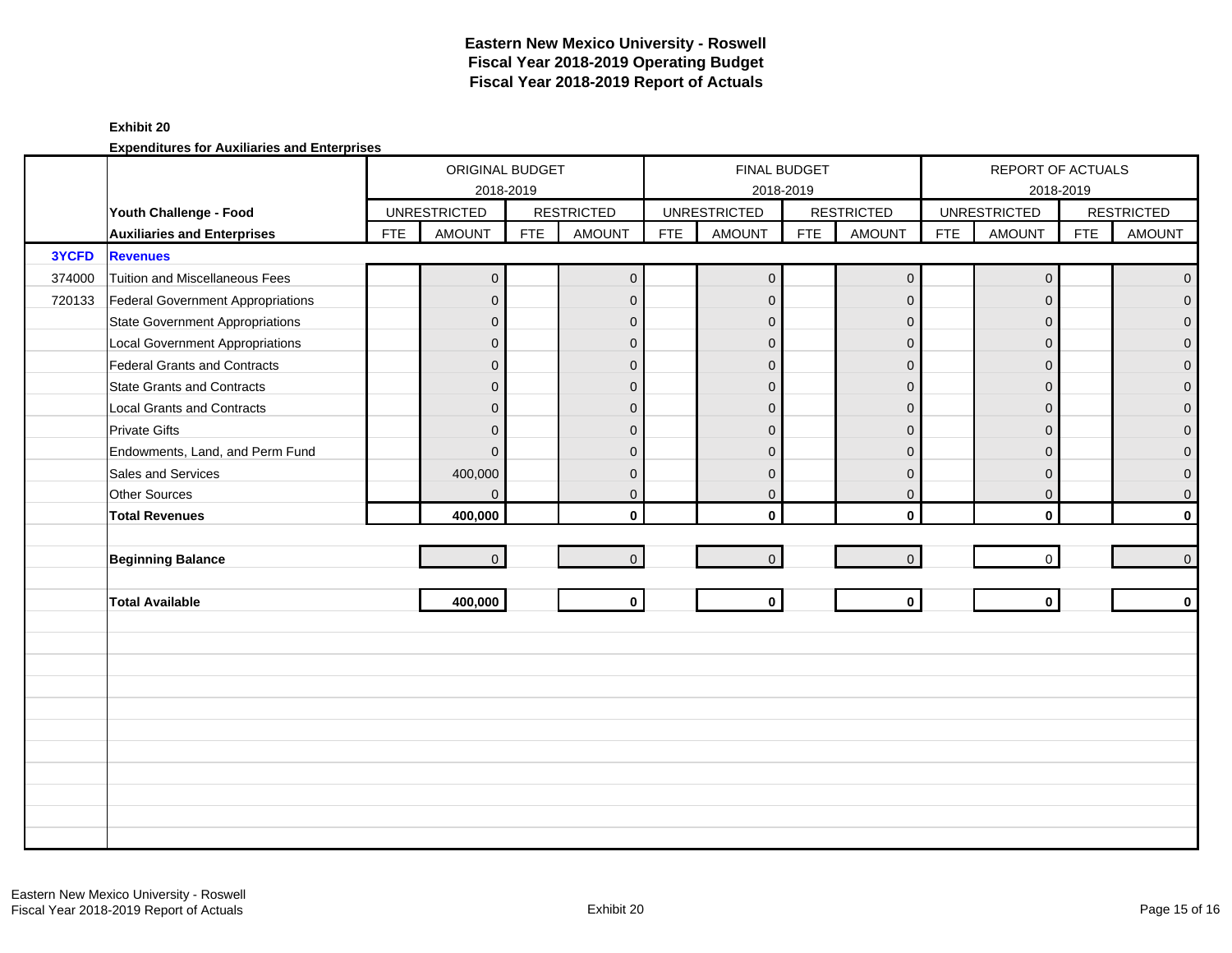|        |                                    |            | ORIGINAL BUDGET     |                |                   |            | <b>FINAL BUDGET</b>     |            |                   |            | <b>REPORT OF ACTUALS</b> |            |                     |
|--------|------------------------------------|------------|---------------------|----------------|-------------------|------------|-------------------------|------------|-------------------|------------|--------------------------|------------|---------------------|
|        |                                    |            | 2018-2019           |                |                   |            |                         | 2018-2019  |                   |            |                          | 2018-2019  |                     |
|        | Youth Challenge - Food             |            | <b>UNRESTRICTED</b> |                | <b>RESTRICTED</b> |            | <b>UNRESTRICTED</b>     |            | <b>RESTRICTED</b> |            | <b>UNRESTRICTED</b>      |            | <b>RESTRICTED</b>   |
|        | <b>Auxiliaries and Enterprises</b> | <b>FTE</b> | <b>AMOUNT</b>       | <b>FTE</b>     | <b>AMOUNT</b>     | <b>FTE</b> | <b>AMOUNT</b>           | <b>FTE</b> | <b>AMOUNT</b>     | <b>FTE</b> | <b>AMOUNT</b>            | <b>FTE</b> | <b>AMOUNT</b>       |
| 3YCFD  | <b>Expenditures</b>                |            |                     |                |                   |            |                         |            |                   |            |                          |            |                     |
| 374000 | <b>Professional Salaries</b>       | 0.00       | $\overline{0}$      | 0.00           | $\mathbf 0$       | 0.00       | $\mathbf 0$             | 0.00       | $\mathbf 0$       | 0.00       | $\mathbf 0$              | 0.00       | $\mathbf 0$         |
| 720133 | <b>Faculty Salaries</b>            | 0.00       | $\mathbf{0}$        | 0.00           | $\mathbf{0}$      | 0.00       | $\mathbf 0$             | 0.00       | $\mathbf{0}$      | 0.00       | $\Omega$                 | 0.00       | $\pmb{0}$           |
|        | <b>Support Salaries</b>            | 0.00       | $\overline{0}$      | 0.00           | $\mathbf{0}$      | 0.00       | $\mathbf{0}$            | 0.00       | $\mathbf{0}$      | 0.00       | $\Omega$                 | 0.00       | $\pmb{0}$           |
|        | <b>Temporary Salaries</b>          | 0.00       | $\mathbf{0}$        | 0.00           | $\mathbf{0}$      | 0.00       | $\mathbf{0}$            | 0.00       | $\mathbf{0}$      | 0.00       | $\Omega$                 | 0.00       | $\pmb{0}$           |
|        | <b>Adjunct Salaries</b>            | 0.00       | $\overline{0}$      | 0.00           | $\mathbf{0}$      | 0.00       | $\mathbf 0$             | 0.00       | $\mathbf{0}$      | 0.00       | $\Omega$                 | 0.00       | $\pmb{0}$           |
|        | <b>Technician Salaries</b>         | 0.00       | $\overline{0}$      | 0.00           | $\mathbf{0}$      | 0.00       | $\mathbf 0$             | 0.00       | $\mathbf 0$       | 0.00       | $\Omega$                 | 0.00       | $\pmb{0}$           |
|        | <b>Other Salaries</b>              | 0.00       | $\mathbf{0}$        | 0.00           | $\mathbf{0}$      | 0.00       | $\mathbf{0}$            | 0.00       | $\mathbf{0}$      | 0.00       | $\mathbf{0}$             | 0.00       | $\pmb{0}$           |
|        | <b>Student Salaries</b>            | 0.00       | $\Omega$            | 0.00           | $\Omega$          | 0.00       | $\Omega$                | 0.00       | $\mathbf{0}$      | 0.00       | $\Omega$                 | 0.00       | $\pmb{0}$           |
|        | Federal Work-study Salaries        | 0.00       | $\Omega$            | 0.00           | $\mathbf{0}$      | 0.00       | $\mathbf{0}$            | 0.00       | $\mathbf{0}$      | 0.00       | $\Omega$                 | 0.00       | $\mathsf{O}\xspace$ |
|        | <b>State Work-study Salaries</b>   | 0.00       | $\Omega$            | 0.00           | $\mathbf{0}$      | 0.00       | $\mathbf{0}$            | 0.00       | $\mathbf{0}$      | 0.00       | $\mathbf{0}$             | 0.00       | $\pmb{0}$           |
|        | Supplies                           |            | 400,000             |                | $\mathbf 0$       |            | $\Omega$                |            | $\mathbf{0}$      |            | $\Omega$                 |            | $\pmb{0}$           |
|        | Travel                             |            | $\overline{0}$      |                | $\Omega$          |            | $\Omega$                |            | $\mathbf{0}$      |            | $\Omega$                 |            | $\pmb{0}$           |
|        | Equipment                          |            | 0                   |                | $\mathbf{0}$      |            | $\Omega$                |            | $\mathbf{0}$      |            | $\Omega$                 |            | $\pmb{0}$           |
|        | <b>Utilities</b>                   |            | $\mathbf 0$         |                | $\mathbf{0}$      |            | $\mathbf{0}$            |            | $\mathbf 0$       |            | $\Omega$                 |            | $\pmb{0}$           |
|        | Miscellaneous                      |            | $\mathbf{0}$        |                | $\Omega$          |            | $\Omega$                |            | $\Omega$          |            | $\Omega$                 |            | $\mathsf{O}\xspace$ |
|        | <b>Indirect Cost</b>               |            | $\overline{0}$      |                | $\Omega$          |            | $\Omega$                |            | $\Omega$          |            | $\Omega$                 |            | $\boldsymbol{0}$    |
|        | Benefits                           |            | $\overline{0}$      |                | $\Omega$          |            | $\Omega$                |            | $\mathbf{0}$      |            | $\Omega$                 |            | $\pmb{0}$           |
|        | Services Rendered/Contracted       |            | $\overline{0}$      |                | $\Omega$          |            | $\Omega$                |            | $\Omega$          |            | $\Omega$                 |            | $\pmb{0}$           |
|        |                                    |            | 0                   |                | $\Omega$          |            | $\Omega$                |            | $\mathbf{0}$      |            | U                        |            | $\mathbf 0$         |
|        |                                    |            | $\overline{0}$      |                | $\mathbf{0}$      |            | $\Omega$                |            | $\mathbf 0$       |            | $\Omega$                 |            | $\pmb{0}$           |
|        |                                    |            | $\Omega$            |                | $\Omega$          |            | $\Omega$                |            | $\mathbf{0}$      |            | $\Omega$                 |            | $\boldsymbol{0}$    |
|        |                                    |            | $\Omega$            |                | $\Omega$          |            | $\Omega$                |            | $\mathbf{0}$      |            | $\Omega$                 |            | $\mathbf 0$         |
|        | <b>Total Expenditures</b>          | 0.00       | 400,000             | 0.00           | $\mathbf{0}$      | 0.00       | $\mathbf{0}$            | 0.00       | $\mathbf{0}$      | 0.00       | $\mathbf{0}$             | 0.00       | $\mathbf{0}$        |
|        |                                    |            |                     |                |                   |            |                         |            |                   |            |                          |            |                     |
|        | <b>Transfers To or (From)</b>      |            | $\overline{0}$      |                | $\mathbf{0}$      |            | $\mathbf{0}$            |            | $\mathbf 0$       |            | $\overline{0}$           |            | $\mathbf{0}$        |
|        |                                    |            |                     |                |                   |            |                         |            |                   |            |                          |            |                     |
|        | <b>Ending Balance</b>              | 0.00       |                     | $0 \big  0.00$ |                   | $0 \ 0.00$ | $\overline{\mathbf{0}}$ | 0.00       | $\mathbf{0}$      | 0.00       | $\overline{\mathbf{o}}$  | 0.00       | $\mathbf{0}$        |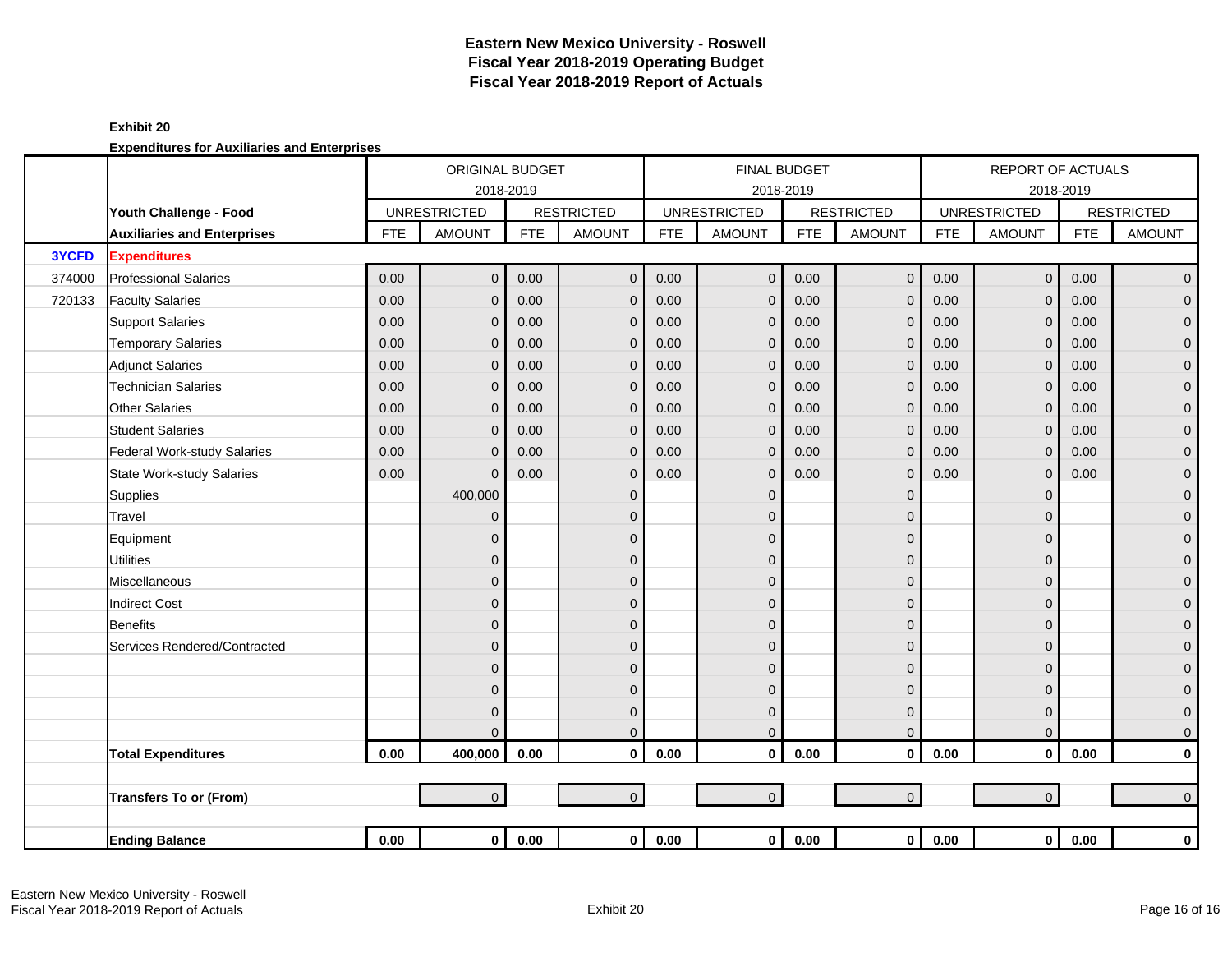#### **Exhibit A Summary of Current Funds - Revenue by Sources**

| Summary of Current Funds - Revenue by Sources |            | ORIGINAL BUDGET     |            |                   |            |                     | <b>FINAL BUDGET</b> |                   |            | REPORT OF ACTUALS   |            |                   |
|-----------------------------------------------|------------|---------------------|------------|-------------------|------------|---------------------|---------------------|-------------------|------------|---------------------|------------|-------------------|
|                                               |            |                     | 2018-2019  |                   |            |                     | 2018-2019           |                   |            |                     | 2018-2019  |                   |
|                                               |            | <b>UNRESTRICTED</b> |            | <b>RESTRICTED</b> |            | <b>UNRESTRICTED</b> |                     | <b>RESTRICTED</b> |            | <b>UNRESTRICTED</b> |            | <b>RESTRICTED</b> |
| <b>Revenue by Sources</b>                     | <b>FTE</b> | <b>AMOUNT</b>       | <b>FTE</b> | <b>AMOUNT</b>     | <b>FTE</b> | <b>AMOUNT</b>       | <b>FTE</b>          | <b>AMOUNT</b>     | <b>FTE</b> | <b>AMOUNT</b>       | <b>FTE</b> | <b>AMOUNT</b>     |
| <b>Tuition and Fees</b>                       |            |                     |            |                   |            |                     |                     |                   |            |                     |            |                   |
| Instruction and General (Exhibit 2)           |            | 3,711,289           |            | 0                 |            | 3,711,289           |                     | $\mathbf{0}$      |            | 3,621,466           |            | $\overline{0}$    |
| Student Social and Cultural (Exhibit 15)      |            | 185,000             |            | $\mathbf 0$       |            | 185,000             |                     | $\mathbf 0$       |            | 241,757             |            | $\overline{0}$    |
| Research (Exhibit 16)                         |            |                     |            |                   |            |                     |                     |                   |            |                     |            |                   |
| Public Service (Exhibit 17)                   |            | 284,290             |            | 0                 |            | 284,290             |                     | $\mathbf 0$       |            | 454,139             |            | $\overline{0}$    |
| Internal Service (Exhibit 18)                 |            | 0                   |            | $\mathbf 0$       |            |                     |                     | $\mathbf 0$       |            | O                   |            | $\mathbf{O}$      |
| Student Aid (Exhibit 19)                      |            | $\Omega$            |            | $\mathbf 0$       |            | $\Omega$            |                     | $\mathbf 0$       |            | $\Omega$            |            | $\overline{0}$    |
| Auxiliaries (Exhibit 20)                      |            | 0                   |            | $\mathbf 0$       |            | $\Omega$            |                     | $\mathbf 0$       |            | $\Omega$            |            | $\overline{0}$    |
|                                               |            | $\Omega$            |            | $\mathbf 0$       |            | $\Omega$            |                     | $\mathbf 0$       |            | $\Omega$            |            | $\overline{0}$    |
| <b>Total Tuition and Fees</b>                 |            | 4,180,579           |            | $\mathbf{0}$      |            | 4,180,579           |                     | $\mathbf 0$       |            | 4,317,362           |            | $\mathbf{0}$      |
|                                               |            |                     |            |                   |            |                     |                     |                   |            |                     |            |                   |
| <b>Federal Government Appropriations</b>      |            |                     |            |                   |            |                     |                     |                   |            |                     |            |                   |
| Instruction and General (Exhibit 2)           |            | 0                   |            | 0                 |            | $\mathbf 0$         |                     | $\pmb{0}$         |            | $\mathbf 0$         |            | $\overline{0}$    |
| Student Social and Cultural (Exhibit 15)      |            | 0                   |            | $\mathbf 0$       |            | $\Omega$            |                     | $\mathbf{0}$      |            | $\Omega$            |            | $\overline{0}$    |
| Research (Exhibit 16)                         |            |                     |            |                   |            |                     |                     |                   |            |                     |            |                   |
| Public Service (Exhibit 17)                   |            | 0                   |            | $\mathbf 0$       |            | $\mathbf 0$         |                     | $\mathbf 0$       |            | $\Omega$            |            | $\overline{0}$    |
| Internal Service (Exhibit 18)                 |            |                     |            |                   |            |                     |                     |                   |            |                     |            |                   |
| Student Aid (Exhibit 19)                      |            | $\Omega$            |            | 4,350,000         |            | $\Omega$            |                     | 4,350,000         |            | $\Omega$            |            | 3,215,310         |
| Auxiliaries (Exhibit 20)                      |            | 0                   |            | $\mathbf 0$       |            | $\Omega$            |                     | $\mathbf 0$       |            | $\Omega$            |            | $\overline{0}$    |
|                                               |            | 0                   |            | $\mathbf 0$       |            | 0                   |                     | $\mathbf 0$       |            | $\mathbf 0$         |            | $\overline{0}$    |
| <b>Total Federal Appropriations</b>           |            | $\mathbf{0}$        |            | 4,350,000         |            | $\mathbf{0}$        |                     | 4,350,000         |            | $\mathbf{0}$        |            | 3,215,310         |
|                                               |            |                     |            |                   |            |                     |                     |                   |            |                     |            |                   |
|                                               |            |                     |            |                   |            |                     |                     |                   |            |                     |            |                   |
|                                               |            |                     |            |                   |            |                     |                     |                   |            |                     |            |                   |
|                                               |            |                     |            |                   |            |                     |                     |                   |            |                     |            |                   |
|                                               |            |                     |            |                   |            |                     |                     |                   |            |                     |            |                   |
|                                               |            |                     |            |                   |            |                     |                     |                   |            |                     |            |                   |
|                                               |            |                     |            |                   |            |                     |                     |                   |            |                     |            |                   |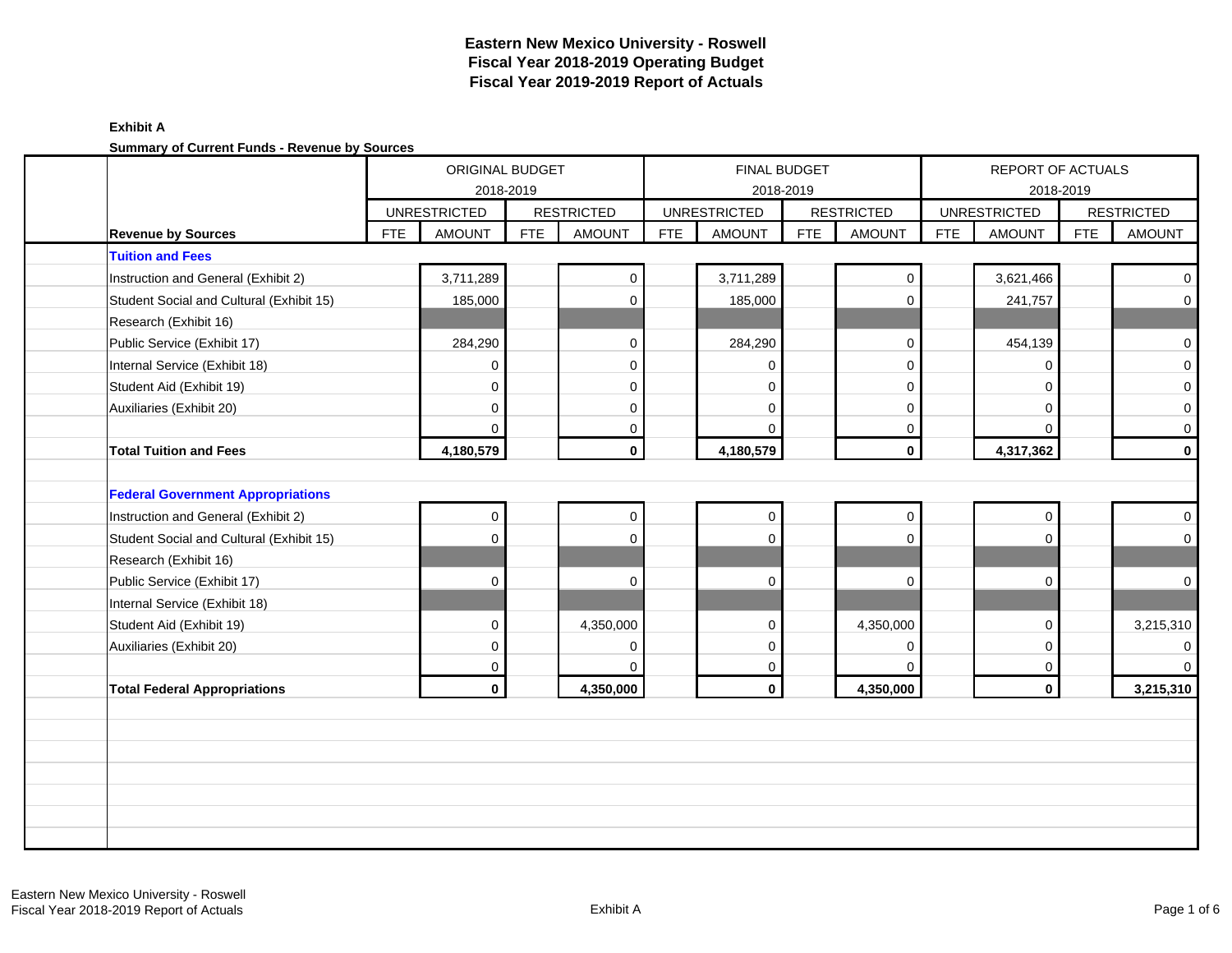#### **Exhibit A Summary of Current Funds - Revenue by Sources**

| Summary or Current Funds - Revenue by Sources |            |                     |            |                   |            |                     |                     |                   |            |                     |            |                   |
|-----------------------------------------------|------------|---------------------|------------|-------------------|------------|---------------------|---------------------|-------------------|------------|---------------------|------------|-------------------|
|                                               |            | ORIGINAL BUDGET     |            |                   |            |                     | <b>FINAL BUDGET</b> |                   |            | REPORT OF ACTUALS   |            |                   |
|                                               |            |                     | 2018-2019  |                   |            |                     | 2018-2019           |                   |            |                     | 2018-2019  |                   |
|                                               |            | <b>UNRESTRICTED</b> |            | <b>RESTRICTED</b> |            | <b>UNRESTRICTED</b> |                     | <b>RESTRICTED</b> |            | <b>UNRESTRICTED</b> |            | <b>RESTRICTED</b> |
| <b>Revenue by Sources</b>                     | <b>FTE</b> | <b>AMOUNT</b>       | <b>FTE</b> | <b>AMOUNT</b>     | <b>FTE</b> | <b>AMOUNT</b>       | <b>FTE</b>          | <b>AMOUNT</b>     | <b>FTE</b> | <b>AMOUNT</b>       | <b>FTE</b> | <b>AMOUNT</b>     |
| <b>State Appropriations</b>                   |            |                     |            |                   |            |                     |                     |                   |            |                     |            |                   |
| Instruction and General (Exhibit 2)           |            | 11,361,900          |            | 0                 |            | 11,411,900          |                     | $\mathbf 0$       |            | 11,411,900          |            | $\mathbf{0}$      |
| Student Social and Cultural (Exhibit 15)      |            | $\mathbf 0$         |            | 0                 |            | $\Omega$            |                     | $\Omega$          |            | $\Omega$            |            | $\overline{0}$    |
| Research (Exhibit 16)                         |            |                     |            |                   |            |                     |                     |                   |            |                     |            |                   |
| Public Service (Exhibit 17)                   |            | $\Omega$            |            | 0                 |            | $\mathbf 0$         |                     | $\mathbf 0$       |            | $\Omega$            |            | 584               |
| Internal Service (Exhibit 18)                 |            |                     |            |                   |            |                     |                     |                   |            |                     |            |                   |
| Student Aid (Exhibit 19)                      |            | $\Omega$            |            | 525,000           |            | $\Omega$            |                     | 525,000           |            | $\Omega$            |            | 375,717           |
| Auxiliaries (Exhibit 20)                      |            | $\Omega$            |            | 0                 |            | $\Omega$            |                     | $\Omega$          |            | $\Omega$            |            | $\mathbf 0$       |
|                                               |            | $\Omega$            |            | $\Omega$          |            |                     |                     | $\Omega$          |            | $\Omega$            |            | $\overline{0}$    |
| <b>Total State Appropriations</b>             |            | 11,361,900          |            | 525,000           |            | 11,411,900          |                     | 525,000           |            | 11,411,900          |            | 376,301           |
|                                               |            |                     |            |                   |            |                     |                     |                   |            |                     |            |                   |
| <b>Local Appropriations</b>                   |            |                     |            |                   |            |                     |                     |                   |            |                     |            |                   |
| Instruction and General (Exhibit 2)           |            | 1,060,000           |            | $\mathbf{0}$      |            | 1,060,000           |                     | $\mathbf 0$       |            | 1,178,125           |            | $\overline{0}$    |
| Student Social and Cultural (Exhibit 15)      |            | $\mathbf{0}$        |            | 0                 |            | $\mathbf 0$         |                     | $\Omega$          |            | $\Omega$            |            | $\overline{0}$    |
| Research (Exhibit 16)                         |            |                     |            |                   |            |                     |                     |                   |            |                     |            |                   |
| Public Service (Exhibit 17)                   |            | $\mathbf 0$         |            | 0                 |            | $\Omega$            |                     | $\mathbf 0$       |            | $\Omega$            |            | $\overline{0}$    |
| Internal Service (Exhibit 18)                 |            |                     |            |                   |            |                     |                     |                   |            |                     |            |                   |
| Student Aid (Exhibit 19)                      |            | $\Omega$            |            | $\Omega$          |            | $\Omega$            |                     | $\mathbf{0}$      |            | $\Omega$            |            | $\overline{0}$    |
| Auxiliaries (Exhibit 20)                      |            | $\Omega$            |            | $\mathbf 0$       |            | $\Omega$            |                     | $\mathbf 0$       |            | $\Omega$            |            | $\overline{0}$    |
|                                               |            | $\Omega$            |            | 0                 |            | $\Omega$            |                     | $\mathbf 0$       |            | $\Omega$            |            | $\overline{0}$    |
| <b>Total Local Appropriations</b>             |            | 1,060,000           |            | $\mathbf{0}$      |            | 1,060,000           |                     | $\mathbf 0$       |            | 1,178,125           |            | $\mathbf{0}$      |
|                                               |            |                     |            |                   |            |                     |                     |                   |            |                     |            |                   |
|                                               |            |                     |            |                   |            |                     |                     |                   |            |                     |            |                   |
|                                               |            |                     |            |                   |            |                     |                     |                   |            |                     |            |                   |
|                                               |            |                     |            |                   |            |                     |                     |                   |            |                     |            |                   |
|                                               |            |                     |            |                   |            |                     |                     |                   |            |                     |            |                   |
|                                               |            |                     |            |                   |            |                     |                     |                   |            |                     |            |                   |
|                                               |            |                     |            |                   |            |                     |                     |                   |            |                     |            |                   |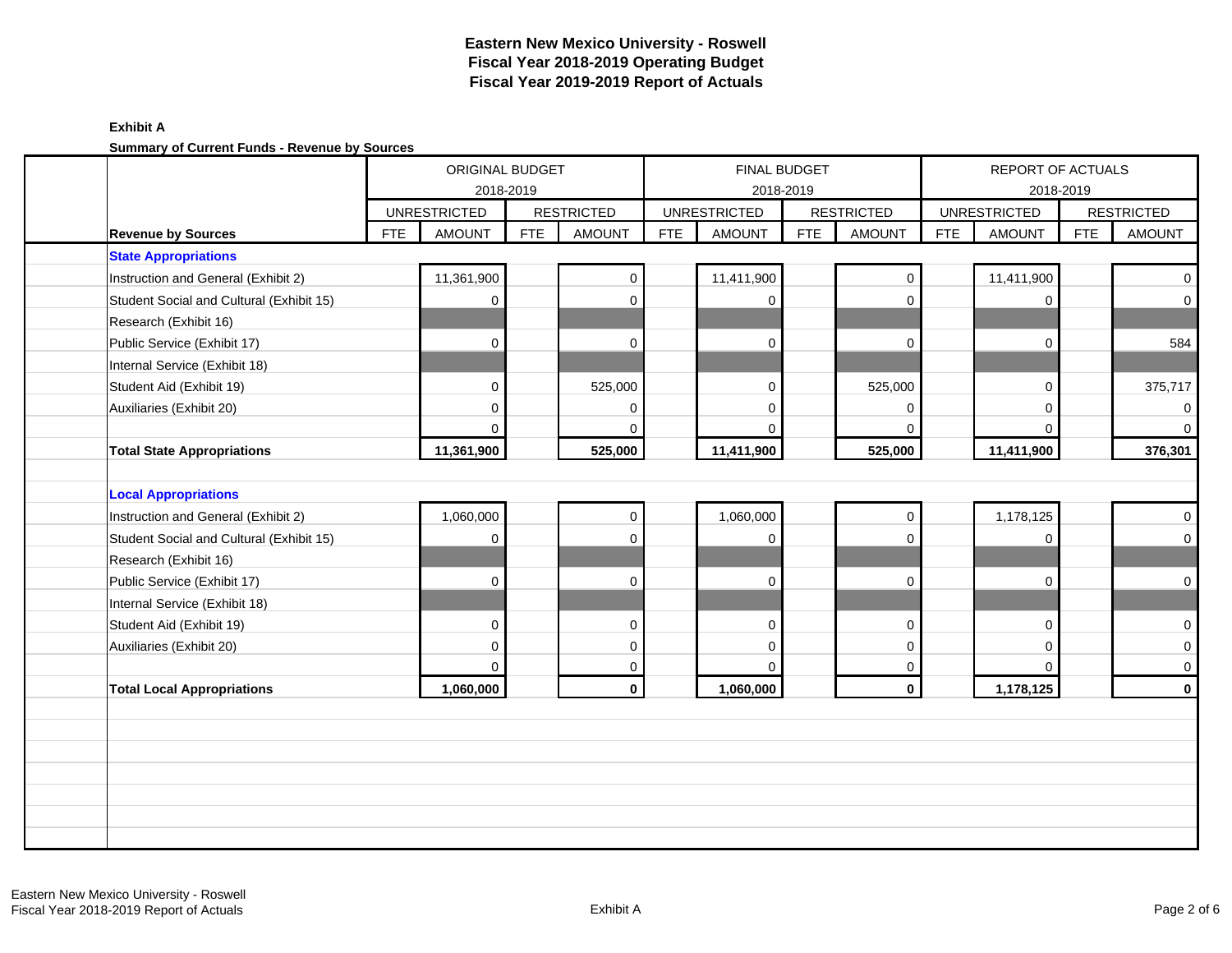#### **Exhibit A Summary of Current Funds - Revenue by Sources**

|                                           |            | ORIGINAL BUDGET     |            |                   |            |                     | <b>FINAL BUDGET</b> |                   |            | REPORT OF ACTUALS   |            |                   |
|-------------------------------------------|------------|---------------------|------------|-------------------|------------|---------------------|---------------------|-------------------|------------|---------------------|------------|-------------------|
|                                           |            | <b>UNRESTRICTED</b> | 2018-2019  | <b>RESTRICTED</b> |            | <b>UNRESTRICTED</b> | 2018-2019           | <b>RESTRICTED</b> |            | <b>UNRESTRICTED</b> | 2018-2019  | <b>RESTRICTED</b> |
| <b>Revenue by Sources</b>                 | <b>FTE</b> | <b>AMOUNT</b>       | <b>FTE</b> | <b>AMOUNT</b>     | <b>FTE</b> | <b>AMOUNT</b>       | <b>FTE</b>          | <b>AMOUNT</b>     | <b>FTE</b> | <b>AMOUNT</b>       | <b>FTE</b> | <b>AMOUNT</b>     |
| <b>Federal Grants and Contacts</b>        |            |                     |            |                   |            |                     |                     |                   |            |                     |            |                   |
|                                           |            | $\mathbf 0$         |            | 1,579,391         |            | $\mathbf 0$         |                     | 1,610,391         |            | 0                   |            | 1,752,599         |
| Instruction and General (Exhibit 2)       |            |                     |            |                   |            |                     |                     |                   |            |                     |            |                   |
| Student Social and Cultural (Exhibit 15)  |            | 0                   |            | $\Omega$          |            | $\mathbf 0$         |                     | $\mathbf 0$       |            | $\Omega$            |            | $\overline{0}$    |
| Research (Exhibit 16)                     |            |                     |            |                   |            |                     |                     |                   |            |                     |            |                   |
| Public Service (Exhibit 17)               |            | $\mathbf 0$         |            | 1,529,982         |            | $\mathbf 0$         |                     | 2,324,982         |            | 0                   |            | 2,159,911         |
| Internal Service (Exhibit 18)             |            |                     |            |                   |            |                     |                     |                   |            |                     |            |                   |
| Student Aid (Exhibit 19)                  |            | $\Omega$            |            | $\mathbf 0$       |            | $\Omega$            |                     | $\mathbf 0$       |            | 0                   |            | $\overline{0}$    |
| Auxiliaries (Exhibit 20)                  |            | 0                   |            | $\mathbf 0$       |            | $\Omega$            |                     | $\Omega$          |            | 0                   |            | $\overline{0}$    |
|                                           |            | 0                   |            | $\Omega$          |            | $\mathbf 0$         |                     | $\Omega$          |            | 0                   |            | $\overline{0}$    |
| <b>Total Federal Grants and Contracts</b> |            | $\mathbf{0}$        |            | 3,109,373         |            | $\mathbf 0$         |                     | 3,935,373         |            | $\mathbf{0}$        |            | 3,912,510         |
|                                           |            |                     |            |                   |            |                     |                     |                   |            |                     |            |                   |
| <b>State Grants and Contacts</b>          |            |                     |            |                   |            |                     |                     |                   |            |                     |            |                   |
| Instruction and General (Exhibit 2)       |            | 0                   |            | 321,671           |            | $\mathbf 0$         |                     | 321,671           |            | $\mathbf 0$         |            | 333,825           |
| Student Social and Cultural (Exhibit 15)  |            | 0                   |            | $\Omega$          |            | $\mathbf 0$         |                     | $\mathbf 0$       |            | 0                   |            | $\overline{0}$    |
| Research (Exhibit 16)                     |            |                     |            |                   |            |                     |                     |                   |            |                     |            |                   |
| Public Service (Exhibit 17)               |            | 0                   |            | $\Omega$          |            | $\mathbf 0$         |                     | $\mathbf 0$       |            | 0                   |            | $\overline{0}$    |
| Internal Service (Exhibit 18)             |            |                     |            |                   |            |                     |                     |                   |            |                     |            |                   |
| Student Aid (Exhibit 19)                  |            | $\Omega$            |            | $\Omega$          |            | $\Omega$            |                     | $\Omega$          |            | 0                   |            | $\overline{0}$    |
| Auxiliaries (Exhibit 20)                  |            | $\Omega$            |            | $\Omega$          |            | $\Omega$            |                     | $\Omega$          |            | $\Omega$            |            | $\overline{0}$    |
|                                           |            | 0                   |            | $\Omega$          |            | 0                   |                     | $\mathbf 0$       |            | $\mathbf 0$         |            | $\overline{0}$    |
| <b>Total State Grants and Contracts</b>   |            | $\mathbf{0}$        |            | 321,671           |            | $\mathbf 0$         |                     | 321,671           |            | $\mathbf{0}$        |            | 333,825           |
|                                           |            |                     |            |                   |            |                     |                     |                   |            |                     |            |                   |
|                                           |            |                     |            |                   |            |                     |                     |                   |            |                     |            |                   |
|                                           |            |                     |            |                   |            |                     |                     |                   |            |                     |            |                   |
|                                           |            |                     |            |                   |            |                     |                     |                   |            |                     |            |                   |
|                                           |            |                     |            |                   |            |                     |                     |                   |            |                     |            |                   |
|                                           |            |                     |            |                   |            |                     |                     |                   |            |                     |            |                   |
|                                           |            |                     |            |                   |            |                     |                     |                   |            |                     |            |                   |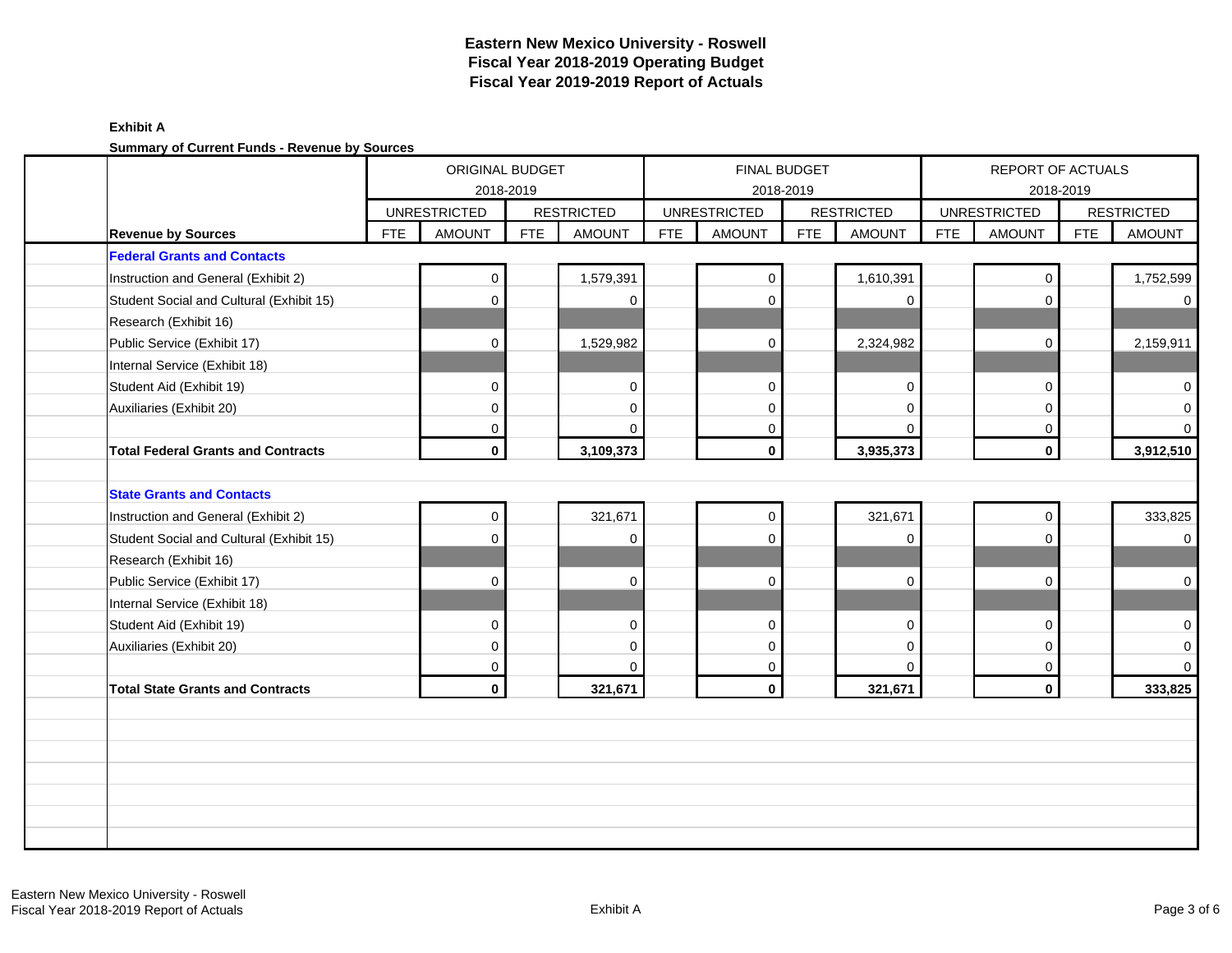### **Exhibit A Summary of Current Funds - Revenue by Sources**

|                                          |            | ORIGINAL BUDGET                      |            |                                    |            |                                      | <b>FINAL BUDGET</b> |                                    |            | REPORT OF ACTUALS                    |            |                                    |
|------------------------------------------|------------|--------------------------------------|------------|------------------------------------|------------|--------------------------------------|---------------------|------------------------------------|------------|--------------------------------------|------------|------------------------------------|
|                                          |            |                                      | 2018-2019  |                                    |            |                                      | 2018-2019           |                                    |            |                                      | 2018-2019  |                                    |
| <b>Revenue by Sources</b>                | <b>FTE</b> | <b>UNRESTRICTED</b><br><b>AMOUNT</b> | <b>FTE</b> | <b>RESTRICTED</b><br><b>AMOUNT</b> | <b>FTE</b> | <b>UNRESTRICTED</b><br><b>AMOUNT</b> | <b>FTE</b>          | <b>RESTRICTED</b><br><b>AMOUNT</b> | <b>FTE</b> | <b>UNRESTRICTED</b><br><b>AMOUNT</b> | <b>FTE</b> | <b>RESTRICTED</b><br><b>AMOUNT</b> |
| <b>Local Grants and Contracts</b>        |            |                                      |            |                                    |            |                                      |                     |                                    |            |                                      |            |                                    |
| Instruction and General (Exhibit 2)      |            | 0                                    |            | $\mathbf 0$                        |            | $\Omega$                             |                     | $\mathbf 0$                        |            | $\Omega$                             |            | 1,675                              |
| Student Social and Cultural (Exhibit 15) |            | 0                                    |            | $\Omega$                           |            | $\Omega$                             |                     | $\mathbf 0$                        |            | $\Omega$                             |            | $\mathbf 0$                        |
| Research (Exhibit 16)                    |            |                                      |            |                                    |            |                                      |                     |                                    |            |                                      |            |                                    |
| Public Service (Exhibit 17)              |            | 0                                    |            | $\mathbf 0$                        |            | $\mathbf 0$                          |                     | $\mathbf 0$                        |            | $\mathbf 0$                          |            | $\mathbf 0$                        |
| Internal Service (Exhibit 18)            |            |                                      |            |                                    |            |                                      |                     |                                    |            |                                      |            |                                    |
| Student Aid (Exhibit 19)                 |            | $\Omega$                             |            | $\Omega$                           |            | $\Omega$                             |                     | $\mathbf 0$                        |            | $\Omega$                             |            | $\overline{0}$                     |
| Auxiliaries (Exhibit 20)                 |            | 0                                    |            | $\mathbf 0$                        |            | $\mathbf 0$                          |                     | $\mathbf 0$                        |            | $\Omega$                             |            | $\overline{0}$                     |
|                                          |            | 0                                    |            | $\mathbf 0$                        |            | 0                                    |                     | 0                                  |            | 0                                    |            | $\mathbf 0$                        |
| <b>Total Local Grants and Contracts</b>  |            | $\mathbf{0}$                         |            | $\mathbf 0$                        |            | $\mathbf 0$                          |                     | $\mathbf 0$                        |            | $\mathbf 0$                          |            | 1,675                              |
|                                          |            |                                      |            |                                    |            |                                      |                     |                                    |            |                                      |            |                                    |
| <b>Private Gifts</b>                     |            |                                      |            |                                    |            |                                      |                     |                                    |            |                                      |            |                                    |
| Instruction and General (Exhibit 2)      |            | 0                                    |            | $\mathbf 0$                        |            | $\mathbf 0$                          |                     | $\mathsf{O}\xspace$                |            | $\mathbf 0$                          |            | $\overline{0}$                     |
| Student Social and Cultural (Exhibit 15) |            | $\Omega$                             |            | $\Omega$                           |            | $\Omega$                             |                     | $\mathbf 0$                        |            | $\Omega$                             |            | $\overline{0}$                     |
| Research (Exhibit 16)                    |            |                                      |            |                                    |            |                                      |                     |                                    |            |                                      |            |                                    |
| Public Service (Exhibit 17)              |            | $\Omega$                             |            | $\Omega$                           |            | $\Omega$                             |                     | $\mathbf 0$                        |            | 14,616                               |            | $\mathbf 0$                        |
| Internal Service (Exhibit 18)            |            |                                      |            |                                    |            |                                      |                     |                                    |            |                                      |            |                                    |
| Student Aid (Exhibit 19)                 |            | 75,000                               |            | 775,000                            |            | 75,000                               |                     | 775,000                            |            | 55,000                               |            | 946,064                            |
| Auxiliaries (Exhibit 20)                 |            | 0                                    |            | $\mathbf 0$                        |            | $\Omega$                             |                     | $\mathbf 0$                        |            | $\mathbf 0$                          |            | $\mathbf 0$                        |
|                                          |            | $\Omega$                             |            | $\mathbf 0$                        |            | $\Omega$                             |                     | $\mathbf 0$                        |            | $\Omega$                             |            | $\mathbf 0$                        |
| <b>Total Private Gifts</b>               |            | 75,000                               |            | 775,000                            |            | 75,000                               |                     | 775,000                            |            | 69,616                               |            | 946,064                            |
|                                          |            |                                      |            |                                    |            |                                      |                     |                                    |            |                                      |            |                                    |
|                                          |            |                                      |            |                                    |            |                                      |                     |                                    |            |                                      |            |                                    |
|                                          |            |                                      |            |                                    |            |                                      |                     |                                    |            |                                      |            |                                    |
|                                          |            |                                      |            |                                    |            |                                      |                     |                                    |            |                                      |            |                                    |
|                                          |            |                                      |            |                                    |            |                                      |                     |                                    |            |                                      |            |                                    |
|                                          |            |                                      |            |                                    |            |                                      |                     |                                    |            |                                      |            |                                    |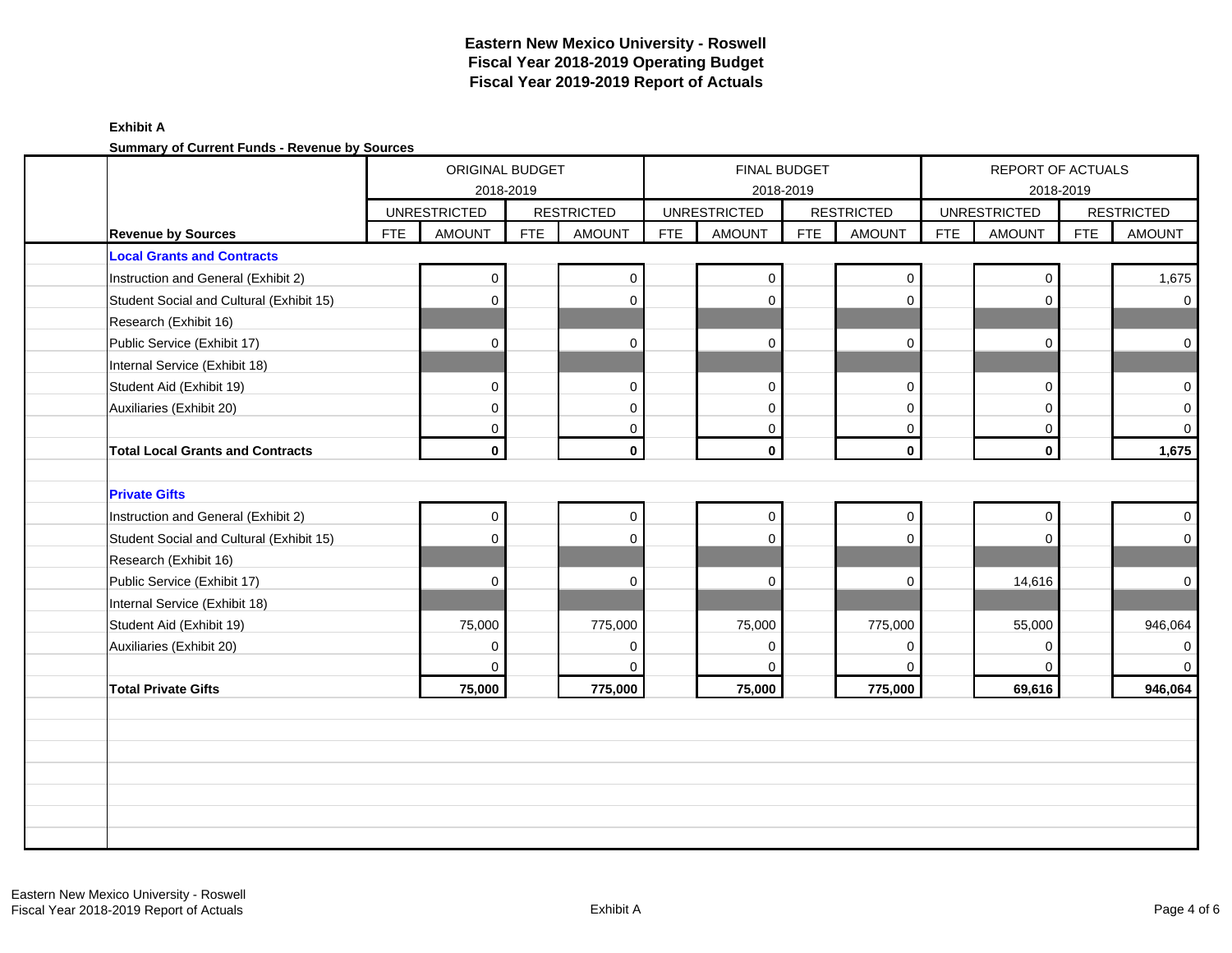#### **Exhibit A Summary of Current Funds - Revenue by Sources**

|                                            |            | ORIGINAL BUDGET<br>2018-2019 |            |                   |            |                     | <b>FINAL BUDGET</b><br>2018-2019 |                     |            | REPORT OF ACTUALS   | 2018-2019  |                   |
|--------------------------------------------|------------|------------------------------|------------|-------------------|------------|---------------------|----------------------------------|---------------------|------------|---------------------|------------|-------------------|
|                                            |            | <b>UNRESTRICTED</b>          |            | <b>RESTRICTED</b> |            | <b>UNRESTRICTED</b> |                                  | <b>RESTRICTED</b>   |            | <b>UNRESTRICTED</b> |            | <b>RESTRICTED</b> |
| <b>Revenue by Sources</b>                  | <b>FTE</b> | <b>AMOUNT</b>                | <b>FTE</b> | <b>AMOUNT</b>     | <b>FTE</b> | <b>AMOUNT</b>       | <b>FTE</b>                       | <b>AMOUNT</b>       | <b>FTE</b> | <b>AMOUNT</b>       | <b>FTE</b> | <b>AMOUNT</b>     |
| <b>Endowment, Land and Permanent Fund</b>  |            |                              |            |                   |            |                     |                                  |                     |            |                     |            |                   |
| Instruction and General (Exhibit 2)        |            | $\mathbf 0$                  |            | $\mathbf 0$       |            | $\mathbf 0$         |                                  | $\mathbf 0$         |            | 0                   |            | $\overline{0}$    |
| Student Social and Cultural (Exhibit 15)   |            | 0                            |            | $\mathbf 0$       |            | $\Omega$            |                                  | $\mathbf 0$         |            | $\Omega$            |            | $\overline{0}$    |
| Research (Exhibit 16)                      |            |                              |            |                   |            |                     |                                  |                     |            |                     |            |                   |
| Public Service (Exhibit 17)                |            | $\Omega$                     |            | $\mathbf 0$       |            | $\mathbf 0$         |                                  | $\mathbf 0$         |            | $\Omega$            |            | $\overline{0}$    |
| Internal Service (Exhibit 18)              |            |                              |            |                   |            |                     |                                  |                     |            |                     |            |                   |
| Student Aid (Exhibit 19)                   |            | 0                            |            | $\mathbf 0$       |            | $\Omega$            |                                  | $\mathbf 0$         |            | 0                   |            | $\overline{0}$    |
| Auxiliaries (Exhibit 20)                   |            | $\mathbf 0$                  |            | $\mathbf 0$       |            | $\Omega$            |                                  | $\mathbf 0$         |            | $\Omega$            |            | $\overline{0}$    |
|                                            |            | 0                            |            | $\mathbf 0$       |            | $\mathbf 0$         |                                  | $\mathbf 0$         |            | $\Omega$            |            | $\overline{0}$    |
| <b>Total Endowment, Land and Permanent</b> |            | $\mathbf 0$                  |            | $\mathbf{0}$      |            | $\mathbf 0$         |                                  | $\mathbf 0$         |            | $\mathbf{0}$        |            | $\mathbf{0}$      |
|                                            |            |                              |            |                   |            |                     |                                  |                     |            |                     |            |                   |
| <b>Sales and Services</b>                  |            |                              |            |                   |            |                     |                                  |                     |            |                     |            |                   |
| Instruction and General (Exhibit 2)        |            | $\Omega$                     |            | $\mathbf 0$       |            | $\Omega$            |                                  | $\mathsf{O}\xspace$ |            | $\Omega$            |            | $\overline{0}$    |
| Student Social and Cultural (Exhibit 15)   |            | 11,000                       |            | $\mathbf{0}$      |            | 11,000              |                                  | $\mathbf 0$         |            | 7,377               |            | $\overline{0}$    |
| Research (Exhibit 16)                      |            |                              |            |                   |            |                     |                                  |                     |            |                     |            |                   |
| Public Service (Exhibit 17)                |            | 0                            |            | 0                 |            | $\Omega$            |                                  | $\mathbf 0$         |            | $\mathbf 0$         |            | $\overline{0}$    |
| Internal Service (Exhibit 18)              |            | 0                            |            | $\mathbf 0$       |            | 0                   |                                  | $\mathbf 0$         |            | $\Omega$            |            | $\overline{0}$    |
| Student Aid (Exhibit 19)                   |            | $\Omega$                     |            | $\Omega$          |            | $\Omega$            |                                  | $\Omega$            |            | $\Omega$            |            | $\overline{0}$    |
| Auxiliaries (Exhibit 20)                   |            | 800,000                      |            | $\mathbf 0$       |            | 451,817             |                                  | $\mathbf 0$         |            | 420,766             |            | $\overline{0}$    |
|                                            |            | 0                            |            | 0                 |            | $\Omega$            |                                  | $\mathbf 0$         |            | $\Omega$            |            | $\overline{0}$    |
| <b>Total Sales and Services</b>            |            | 811,000                      |            | $\mathbf 0$       |            | 462,817             |                                  | $\mathbf 0$         |            | 428,143             |            | $\mathbf{0}$      |
|                                            |            |                              |            |                   |            |                     |                                  |                     |            |                     |            |                   |
|                                            |            |                              |            |                   |            |                     |                                  |                     |            |                     |            |                   |
|                                            |            |                              |            |                   |            |                     |                                  |                     |            |                     |            |                   |
|                                            |            |                              |            |                   |            |                     |                                  |                     |            |                     |            |                   |
|                                            |            |                              |            |                   |            |                     |                                  |                     |            |                     |            |                   |
|                                            |            |                              |            |                   |            |                     |                                  |                     |            |                     |            |                   |
|                                            |            |                              |            |                   |            |                     |                                  |                     |            |                     |            |                   |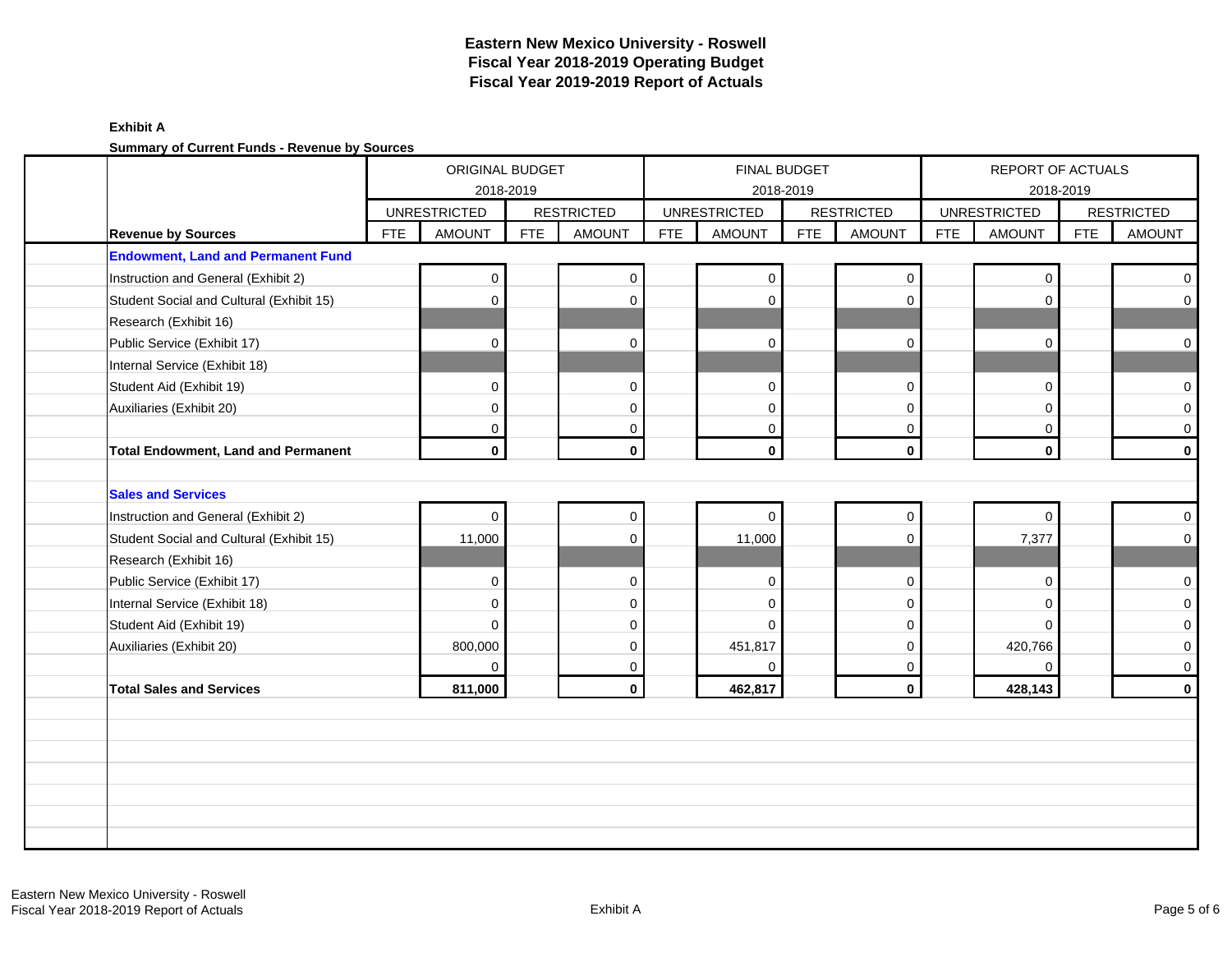### **Exhibit A Summary of Current Funds - Revenue by Sources**

| <b>During y Or Duricht Funds</b> - Revenue by Dources |            | ORIGINAL BUDGET<br>2018-2019 |            |                   |            |                     | FINAL BUDGET<br>2018-2019 |                   |            | REPORT OF ACTUALS   | 2018-2019  |                   |
|-------------------------------------------------------|------------|------------------------------|------------|-------------------|------------|---------------------|---------------------------|-------------------|------------|---------------------|------------|-------------------|
|                                                       |            | <b>UNRESTRICTED</b>          |            | <b>RESTRICTED</b> |            | <b>UNRESTRICTED</b> |                           | <b>RESTRICTED</b> |            | <b>UNRESTRICTED</b> |            | <b>RESTRICTED</b> |
| <b>Revenue by Sources</b>                             | <b>FTE</b> | <b>AMOUNT</b>                | <b>FTE</b> | <b>AMOUNT</b>     | <b>FTE</b> | <b>AMOUNT</b>       | <b>FTE</b>                | <b>AMOUNT</b>     | <b>FTE</b> | <b>AMOUNT</b>       | <b>FTE</b> | <b>AMOUNT</b>     |
| <b>Other Sources</b>                                  |            |                              |            |                   |            |                     |                           |                   |            |                     |            |                   |
| Instruction and General (Exhibit 2)                   |            | 193,250                      |            | $\mathbf 0$       |            | 193,250             |                           | $\mathsf 0$       |            | 504,011             |            | $\mathbf 0$       |
| Student Social and Cultural (Exhibit 15)              |            | 500                          |            | $\Omega$          |            | 500                 |                           | $\mathbf 0$       |            | 255                 |            | $\mathbf 0$       |
| Research (Exhibit 16)                                 |            |                              |            |                   |            |                     |                           |                   |            |                     |            |                   |
| Public Service (Exhibit 17)                           |            | 159,790                      |            | $\mathbf 0$       |            | 159,790             |                           | $\pmb{0}$         |            | 195,159             |            | $\mathbf 0$       |
| Internal Service (Exhibit 18)                         |            | $\mathbf 0$                  |            | $\Omega$          |            | $\Omega$            |                           | $\mathbf 0$       |            | 322                 |            | $\mathbf 0$       |
| Student Aid (Exhibit 19)                              |            | $\mathbf 0$                  |            | 0                 |            | $\Omega$            |                           | $\mathbf 0$       |            | 0                   |            | 4,186             |
| Auxiliaries (Exhibit 20)                              |            | $\mathbf 0$                  |            | 0                 |            | $\mathbf 0$         |                           | $\mathbf 0$       |            | $\Omega$            |            | $\mathbf 0$       |
|                                                       |            | $\mathbf{0}$                 |            | 0                 |            | $\Omega$            |                           | 0                 |            | $\Omega$            |            | $\mathbf 0$       |
| <b>Total Tuition and Fees</b>                         |            | 353,540                      |            | $\mathbf 0$       |            | 353,540             |                           | $\pmb{0}$         |            | 699,747             |            | 4,186             |
|                                                       |            |                              |            |                   |            |                     |                           |                   |            |                     |            |                   |
| <b>Total All Revenue Sources</b>                      |            | 17,842,019                   |            | 9,081,044         |            | 17,543,836          |                           | 9,907,044         |            | 18,104,893          |            | 8,789,871         |
|                                                       |            |                              |            |                   |            |                     |                           |                   |            |                     |            |                   |
|                                                       |            |                              |            |                   |            |                     |                           |                   |            |                     |            |                   |
|                                                       |            |                              |            |                   |            |                     |                           |                   |            |                     |            |                   |
|                                                       |            |                              |            |                   |            |                     |                           |                   |            |                     |            |                   |
|                                                       |            |                              |            |                   |            |                     |                           |                   |            |                     |            |                   |
|                                                       |            |                              |            |                   |            |                     |                           |                   |            |                     |            |                   |
|                                                       |            |                              |            |                   |            |                     |                           |                   |            |                     |            |                   |
|                                                       |            |                              |            |                   |            |                     |                           |                   |            |                     |            |                   |
|                                                       |            |                              |            |                   |            |                     |                           |                   |            |                     |            |                   |
|                                                       |            |                              |            |                   |            |                     |                           |                   |            |                     |            |                   |
|                                                       |            |                              |            |                   |            |                     |                           |                   |            |                     |            |                   |
|                                                       |            |                              |            |                   |            |                     |                           |                   |            |                     |            |                   |
|                                                       |            |                              |            |                   |            |                     |                           |                   |            |                     |            |                   |
|                                                       |            |                              |            |                   |            |                     |                           |                   |            |                     |            |                   |
|                                                       |            |                              |            |                   |            |                     |                           |                   |            |                     |            |                   |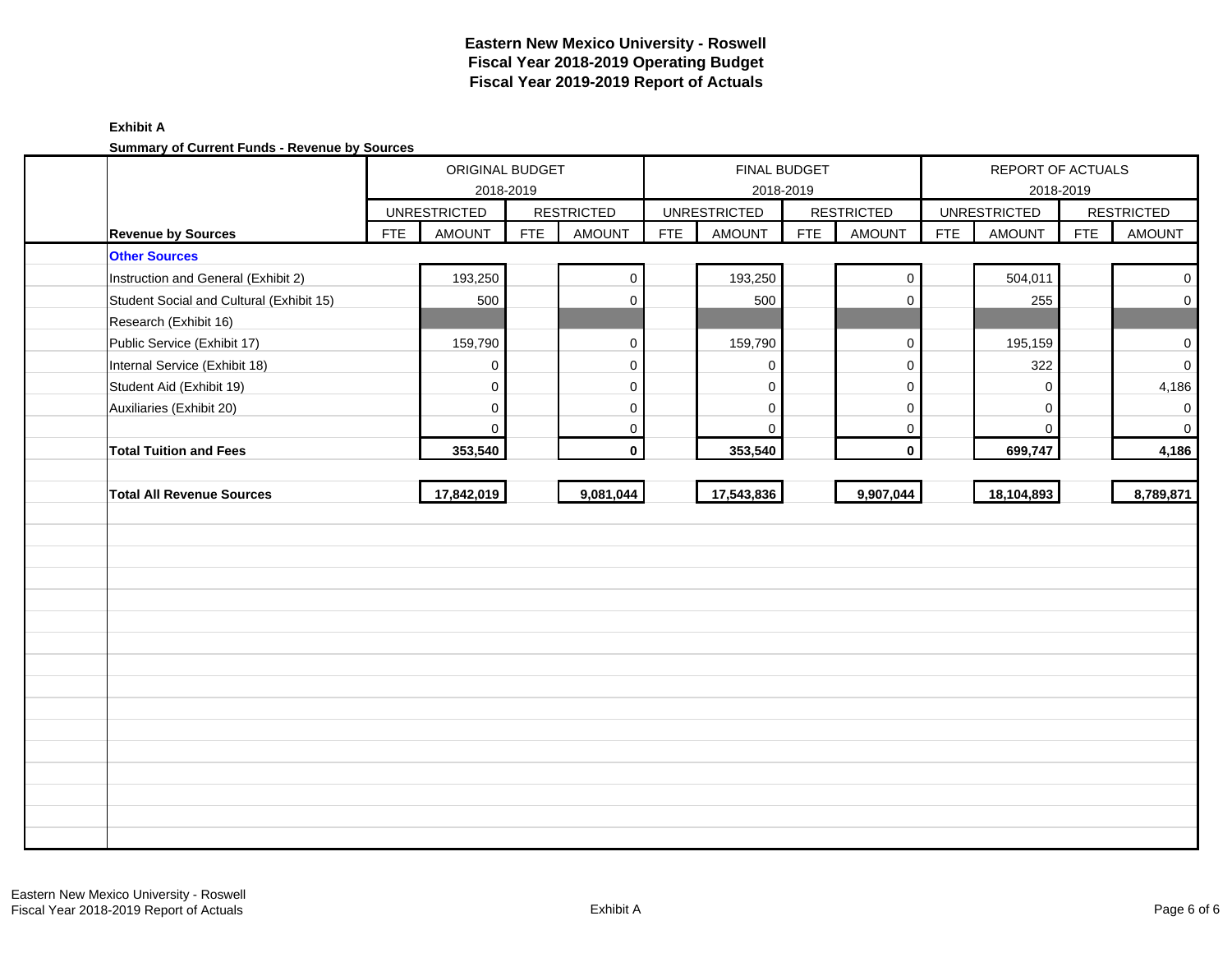| <u>odininary or odiance in an odirent rande</u> |            | <b>ORIGINAL BUDGET</b><br>2018-2019  |            |                   |            |                     | <b>FINAL BUDGET</b> |                   |            | <b>REPORT OF ACTUALS</b>             |            |                   |
|-------------------------------------------------|------------|--------------------------------------|------------|-------------------|------------|---------------------|---------------------|-------------------|------------|--------------------------------------|------------|-------------------|
|                                                 |            |                                      |            | <b>RESTRICTED</b> |            | <b>UNRESTRICTED</b> | 2018-2019           | <b>RESTRICTED</b> |            |                                      | 2018-2019  | <b>RESTRICTED</b> |
| <b>Summary of Salaries</b>                      | <b>FTE</b> | <b>UNRESTRICTED</b><br><b>AMOUNT</b> | <b>FTE</b> | <b>AMOUNT</b>     | <b>FTE</b> | <b>AMOUNT</b>       | <b>FTE</b>          | <b>AMOUNT</b>     | <b>FTE</b> | <b>UNRESTRICTED</b><br><b>AMOUNT</b> | <b>FTE</b> | <b>AMOUNT</b>     |
| <b>Professional Salaries</b>                    |            |                                      |            |                   |            |                     |                     |                   |            |                                      |            |                   |
| Instruction                                     | 9.80       | 607,507                              | 6.00       | 273,320           | 9.90       | 612,507             | 6.00                | 273,320           | 16.05      | 936,659                              | 11.40      | 562,936           |
| <b>Academic Support</b>                         | 6.00       | 486,347                              | 0.00       | $\mathbf 0$       | 6.00       | 486,347             | 0.00                | 0                 | 5.07       | 511,915                              | 0.00       | 0                 |
| <b>Student Affairs</b>                          | 11.05      | 644,088                              | 0.00       | $\mathbf 0$       | 11.05      | 698,988             | 0.00                | $\mathbf 0$       | 11.00      | 675,135                              | 0.00       | 0                 |
| <b>Institutional Support</b>                    | 20.05      | 1,292,403                            | 0.00       | $\mathbf 0$       | 20.05      | 1,292,403           | 0.00                | $\mathbf 0$       | 20.50      | 1,206,538                            | 0.00       | 0                 |
| <b>Physical Plant</b>                           | 3.00       | 132,776                              | 0.00       | $\mathbf 0$       | 3.00       | 132,776             | 0.00                | $\mathbf 0$       | 3.00       | 135,273                              | 0.00       | 0                 |
| <b>Student Social and Cultural</b>              | 1.00       | 58,231                               | 0.00       | $\mathbf 0$       | 1.00       | 58,231              | 0.00                | $\Omega$          | 1.00       | 58,231                               | 0.00       | $\mathbf 0$       |
| Research                                        |            |                                      |            |                   |            |                     |                     |                   |            |                                      |            |                   |
| <b>Public Service</b>                           | 1.00       | 56,834                               | 11.75      | 598,810           | 1.00       | 56,834              | 17.75               | 992,294           | 1.30       | 67,967                               | 16.50      | 875,891           |
| <b>Internal Service</b>                         | 4.25       | 233,472                              | 0.00       | $\Omega$          | 4.25       | 233,472             | 0.00                | $\mathbf 0$       | 4.00       | 217,009                              | 0.00       | 0                 |
| <b>Auxiliaries</b>                              | 0.00       | $\Omega$                             | 0.00       | $\mathbf 0$       | 0.00       | $\mathbf 0$         | 0.00                | $\mathbf 0$       | 0.00       | $\overline{0}$                       | 0.00       | 0                 |
| <b>Total Professional Salaries</b>              | 56.15      | 3,511,658                            | 17.75      | 872,130           | 56.25      | 3,571,558           | 23.75               | 1,265,614         | 61.92      | 3,808,727                            | 27.90      | 1,438,827         |
|                                                 |            |                                      |            |                   |            |                     |                     |                   |            |                                      |            |                   |
| <b>Faculty Salaries</b>                         |            |                                      |            |                   |            |                     |                     |                   |            |                                      |            |                   |
| Instruction                                     | 47.48      | 2,449,183                            | 19.25      | 707,934           | 47.48      | 2,449,183           | 19.25               | 707,934           | 33.98      | 2,013,787                            | 0.30       | 17,962            |
| Academic Support                                | 0.15       | 3,794                                | 0.00       | $\mathbf 0$       | 0.15       | 3,794               | 0.00                | 0                 | 0.15       | 3,694                                | 0.00       | 0                 |
| <b>Student Affairs</b>                          | 0.00       | 0                                    | 0.00       | $\mathbf 0$       | 0.00       | $\mathbf 0$         | 0.00                | $\mathbf 0$       | 0.00       | 0                                    | 0.00       | 0                 |
| <b>Institutional Support</b>                    | 0.00       | $\Omega$                             | 0.00       | $\mathbf 0$       | 0.00       | $\Omega$            | 0.00                | $\mathbf 0$       | 0.00       | $\mathbf 0$                          | 0.00       | 0                 |
| <b>Physical Plant</b>                           | 0.00       | $\Omega$                             | 0.00       | $\Omega$          | 0.00       | $\Omega$            | 0.00                | $\Omega$          | 0.00       | $\Omega$                             | 0.00       | 0                 |
| <b>Student Social and Cultural</b>              | 0.00       | $\Omega$                             | 0.00       | $\Omega$          | 0.00       | $\Omega$            | 0.00                | $\mathbf 0$       | 0.00       | $\mathbf 0$                          | 0.00       | $\mathbf 0$       |
| Research                                        |            |                                      |            |                   |            |                     |                     |                   |            |                                      |            |                   |
| <b>Public Service</b>                           | 1.25       | 36,307                               | 3.00       | 103,055           | 1.25       | 36,307              | 3.00                | 103,055           | 1.20       | 38,090                               | 0.00       | 0                 |
| <b>Internal Service</b>                         | 0.00       | $\Omega$                             | 0.00       | $\mathbf 0$       | 0.00       | $\Omega$            | 0.00                | $\mathbf 0$       | 0.00       | 0                                    | 0.00       | 0                 |
| <b>Auxiliaries</b>                              | 0.00       | $\Omega$                             | 0.00       | $\Omega$          | 0.00       | $\mathbf 0$         | 0.00                | $\mathbf 0$       | 0.00       | $\overline{0}$                       | 0.00       | 0                 |
| <b>Total Faculty Salaries</b>                   | 48.88      | 2,489,284                            | 22.25      | 810,989           | 48.88      | 2,489,284           | 22.25               | 810,989           | 35.33      | 2,055,571                            | 0.30       | 17,962            |
|                                                 |            |                                      |            |                   |            |                     |                     |                   |            |                                      |            |                   |
|                                                 |            |                                      |            |                   |            |                     |                     |                   |            |                                      |            |                   |
|                                                 |            |                                      |            |                   |            |                     |                     |                   |            |                                      |            |                   |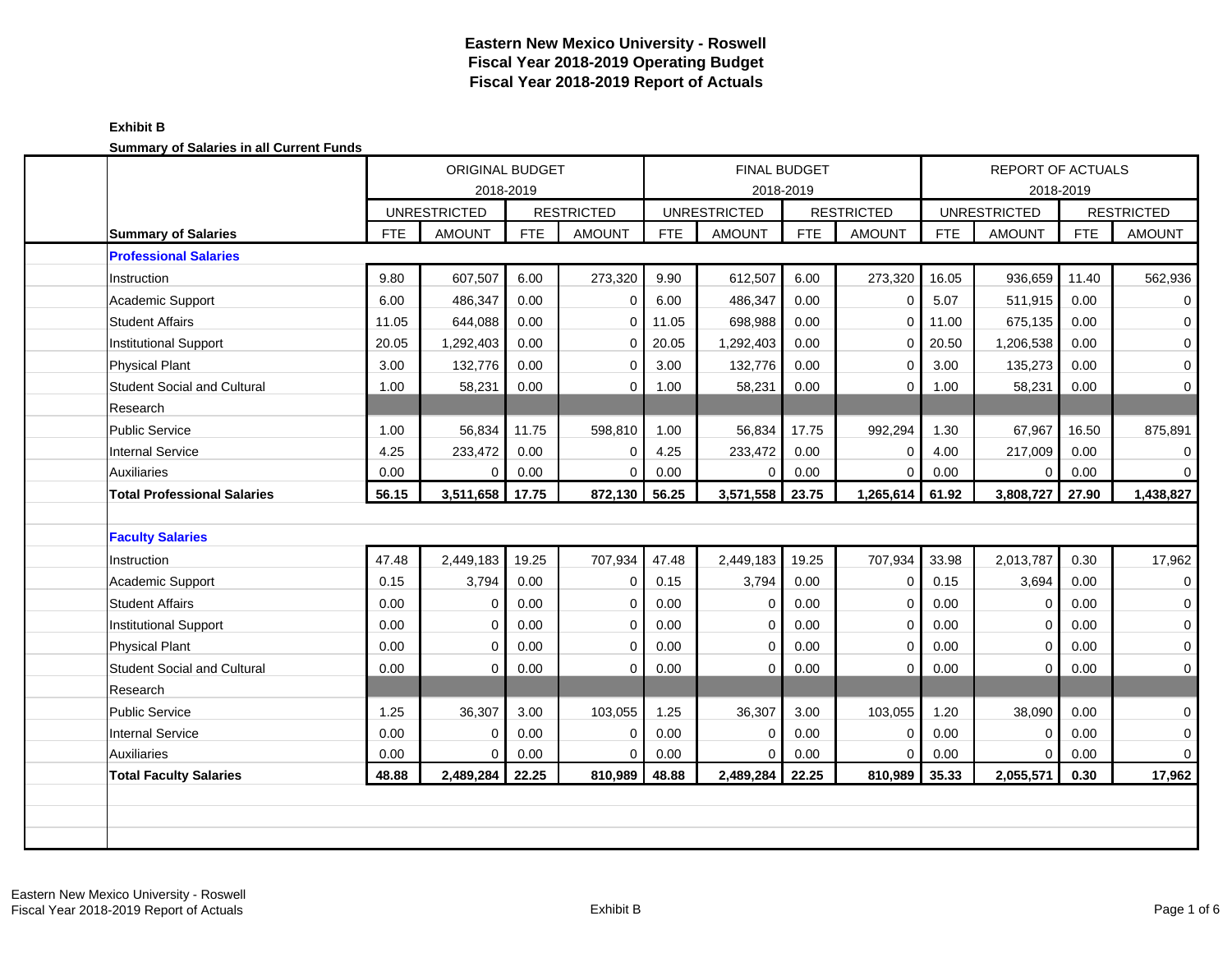|                                    |            | ORIGINAL BUDGET<br>2018-2019 |            |                   |            | FINAL BUDGET<br>2018-2019 |            |                   | <b>REPORT OF ACTUALS</b><br>2018-2019 |                     |            |                   |
|------------------------------------|------------|------------------------------|------------|-------------------|------------|---------------------------|------------|-------------------|---------------------------------------|---------------------|------------|-------------------|
|                                    |            | <b>UNRESTRICTED</b>          |            | <b>RESTRICTED</b> |            | <b>UNRESTRICTED</b>       |            | <b>RESTRICTED</b> |                                       | <b>UNRESTRICTED</b> |            | <b>RESTRICTED</b> |
| <b>Summary of Salaries</b>         | <b>FTE</b> | <b>AMOUNT</b>                | <b>FTE</b> | <b>AMOUNT</b>     | <b>FTE</b> | <b>AMOUNT</b>             | <b>FTE</b> | <b>AMOUNT</b>     | <b>FTE</b>                            | <b>AMOUNT</b>       | <b>FTE</b> | <b>AMOUNT</b>     |
| <b>Support Salaries</b>            |            |                              |            |                   |            |                           |            |                   |                                       |                     |            |                   |
| Instruction                        | 2.41       | 66,784                       | 0.35       | 10,000            | 2.41       | 66,784                    | 0.35       | 10,000            | 1.43                                  | 50,878              | 1.35       | 40,305            |
| Academic Support                   | 6.00       | 170,968                      | 0.00       | $\Omega$          | 6.00       | 170,968                   | 0.00       | $\mathbf 0$       | 6.00                                  | 158,781             | 0.00       | 0                 |
| <b>Student Affairs</b>             | 10.00      | 279,958                      | 0.00       | $\mathbf 0$       | 10.00      | 279,958                   | 0.00       | $\Omega$          | 10.00                                 | 277,094             | 0.00       | 0                 |
| <b>Institutional Support</b>       | 16.50      | 492,686                      | 0.00       | $\mathbf 0$       | 16.50      | 492,686                   | 0.00       | $\mathbf 0$       | 13.00                                 | 418,033             | 0.00       | 0                 |
| <b>Physical Plant</b>              | 16.00      | 390,294                      | 0.00       | $\mathbf 0$       | 16.00      | 390,294                   | 0.00       | $\Omega$          | 3.00                                  | 68,528              | 0.00       | 0                 |
| <b>Student Social and Cultural</b> | 1.00       | 34,728                       | 0.00       | $\mathbf 0$       | 1.00       | 34,728                    | 0.00       | $\mathbf 0$       | 0.00                                  | 0                   | 0.00       | 0                 |
| Research                           |            |                              |            |                   |            |                           |            |                   |                                       |                     |            |                   |
| <b>Public Service</b>              | 0.50       | 12,320                       | 1.00       | 22,006            | 0.50       | 12,320                    | 1.00       | 22,006            | 0.00                                  | $\overline{0}$      | 1.00       | 23,336            |
| <b>Internal Service</b>            | 6.00       | 211,832                      | 0.00       | 0                 | 6.00       | 211,832                   | 0.00       | 0                 | 1.00                                  | 36,358              | 0.00       | 0                 |
| <b>Auxiliaries</b>                 | 0.00       | 0                            | 0.00       | $\mathbf 0$       | 0.00       | 0                         | 0.00       | 0                 | 0.00                                  | $\mathbf 0$         | 0.00       | 0                 |
| <b>Total Support Salaries</b>      | 58.41      | 1,659,570                    | 1.35       | 32,006            | 58.41      | 1,659,570                 | 1.35       | 32,006            | 34.43                                 | 1,009,672           | 2.35       | 63,641            |
|                                    |            |                              |            |                   |            |                           |            |                   |                                       |                     |            |                   |
| <b>Temporary Salaries</b>          |            |                              |            |                   |            |                           |            |                   |                                       |                     |            |                   |
| Instruction                        | 0.00       | $\Omega$                     | 0.00       | $\mathbf 0$       | 0.00       | $\Omega$                  | 0.00       | $\Omega$          | 2.45                                  | 149,513             | 7.01       | 237,219           |
| <b>Academic Support</b>            | 0.00       | $\Omega$                     | 0.00       | $\mathbf 0$       | 0.00       | $\Omega$                  | 0.00       | $\mathbf 0$       | 0.00                                  | $\mathbf 0$         | 0.00       | 0                 |
| <b>Student Affairs</b>             | 0.00       | $\Omega$                     | 0.00       | $\mathbf 0$       | 0.00       | $\Omega$                  | 0.00       | $\Omega$          | 0.00                                  | $\Omega$            | 0.00       | 0                 |
| <b>Institutional Support</b>       | 1.00       | 23,005                       | 0.00       | $\mathbf 0$       | 1.00       | 23,005                    | 0.00       | $\mathbf 0$       | 0.01                                  | 525                 | 0.00       | 0                 |
| <b>Physical Plant</b>              | 1.00       | 24,210                       | 0.00       | $\mathbf 0$       | 1.00       | 24,210                    | 0.00       | $\Omega$          | 0.75                                  | 19,404              | 0.00       | 0                 |
| <b>Student Social and Cultural</b> | 0.50       | 12,500                       | 0.00       | $\mathbf 0$       | 0.50       | 12,500                    | 0.00       | $\mathbf 0$       | 0.25                                  | 12,739              | 0.00       | 0                 |
| Research                           |            |                              |            |                   |            |                           |            |                   |                                       |                     |            |                   |
| <b>Public Service</b>              | 0.00       | $\Omega$                     | 0.00       | $\mathbf 0$       | 0.00       | 0                         | 0.00       | $\mathbf 0$       | 0.28                                  | 14,833              | 6.43       | 256,097           |
| <b>Internal Service</b>            | 0.00       | $\Omega$                     | 0.00       | $\mathbf 0$       | 0.00       | $\Omega$                  | 0.00       | $\mathbf 0$       | 0.00                                  | $\mathbf 0$         | 0.00       | 0                 |
| <b>Auxiliaries</b>                 | 0.75       | 20,905                       | 0.00       | $\mathbf 0$       | 0.75       | 20,905                    | 0.00       | 0                 | 1.00                                  | 44,444              | 0.00       | 0                 |
| <b>Total Temporary Salaries</b>    | 3.25       | 80,620                       | 0.00       | $\mathbf 0$       | 3.25       | 80,620                    | 0.00       | $\mathbf 0$       | 4.74                                  | 241,458             | 13.44      | 493,316           |
|                                    |            |                              |            |                   |            |                           |            |                   |                                       |                     |            |                   |
|                                    |            |                              |            |                   |            |                           |            |                   |                                       |                     |            |                   |
|                                    |            |                              |            |                   |            |                           |            |                   |                                       |                     |            |                   |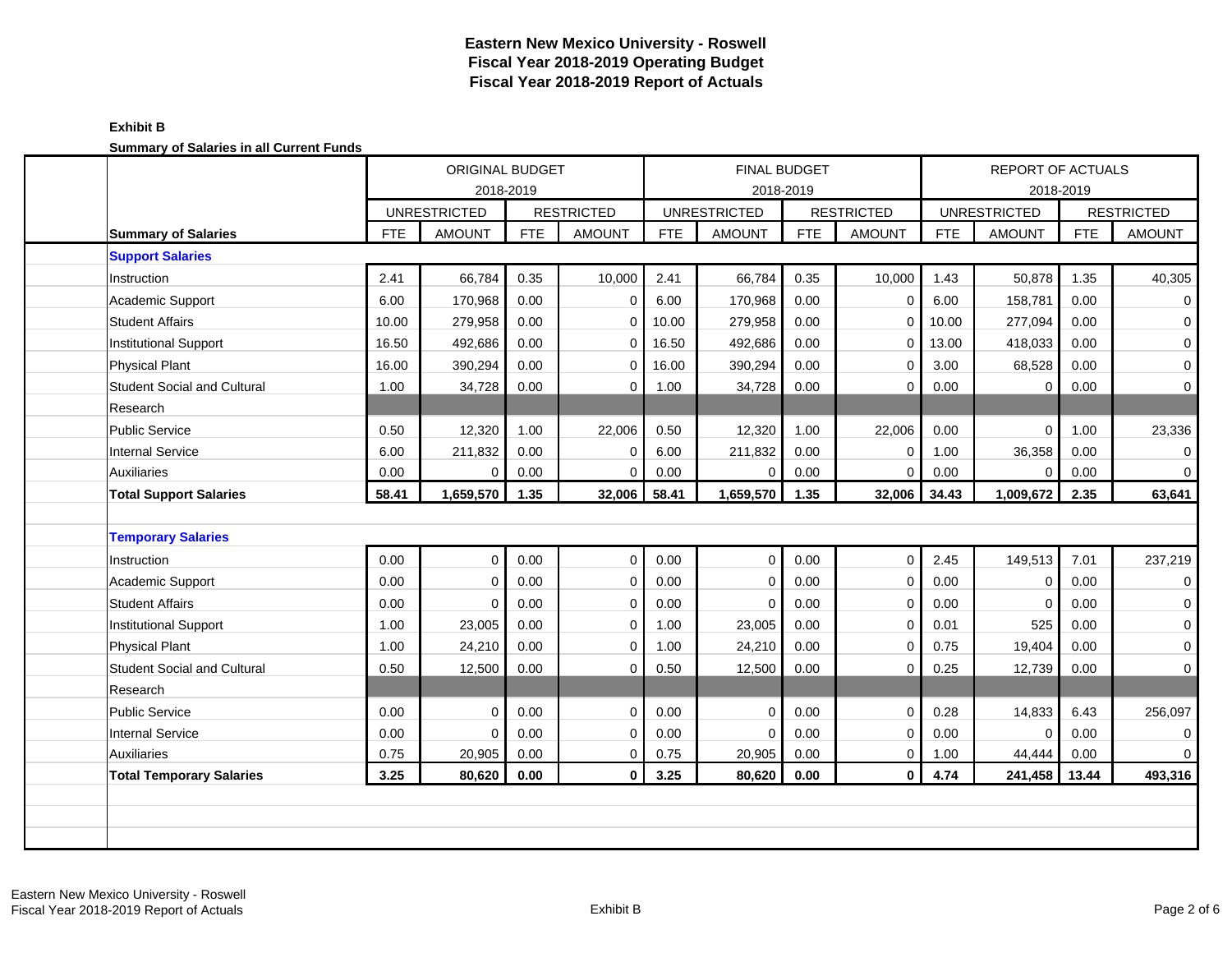| <u>odininal y or odiarios in all'oditone i anas</u> |            | <b>ORIGINAL BUDGET</b><br>2018-2019 |            |                   |            |                     | <b>FINAL BUDGET</b><br>2018-2019 |                   |            | REPORT OF ACTUALS<br>2018-2019 |            |                   |
|-----------------------------------------------------|------------|-------------------------------------|------------|-------------------|------------|---------------------|----------------------------------|-------------------|------------|--------------------------------|------------|-------------------|
|                                                     |            | <b>UNRESTRICTED</b>                 |            | <b>RESTRICTED</b> |            | <b>UNRESTRICTED</b> |                                  | <b>RESTRICTED</b> |            | <b>UNRESTRICTED</b>            |            | <b>RESTRICTED</b> |
| <b>Summary of Salaries</b>                          | <b>FTE</b> | <b>AMOUNT</b>                       | <b>FTE</b> | <b>AMOUNT</b>     | <b>FTE</b> | <b>AMOUNT</b>       | <b>FTE</b>                       | <b>AMOUNT</b>     | <b>FTE</b> | <b>AMOUNT</b>                  | <b>FTE</b> | <b>AMOUNT</b>     |
| <b>Adjunct Salaries</b>                             |            |                                     |            |                   |            |                     |                                  |                   |            |                                |            |                   |
| Instruction                                         | 17.86      | 725,356                             | 3.00       | 65,000            | 17.96      | 735,356             | 3.00                             | 65,000            | 19.84      | 1,126,512                      | 0.36       | 12,337            |
| Academic Support                                    | 0.15       | 7,381                               | 0.00       | $\mathbf 0$       | 0.15       | 7,381               | 0.00                             | $\mathbf 0$       | 0.50       | 24,464                         | 0.00       | 0                 |
| <b>Student Affairs</b>                              | 0.00       | $\Omega$                            | 0.00       | $\mathbf 0$       | 0.00       | $\mathbf 0$         | 0.00                             | 0                 | 0.00       | $\mathbf 0$                    | 0.00       | 0                 |
| <b>Institutional Support</b>                        | 0.00       | $\Omega$                            | 0.00       | $\mathbf 0$       | 0.00       | $\mathbf 0$         | 0.00                             | $\mathbf 0$       | 0.05       | 2,000                          | 0.00       | 0                 |
| <b>Physical Plant</b>                               | 0.00       | $\Omega$                            | 0.00       | $\mathbf 0$       | 0.00       | $\mathbf 0$         | 0.00                             | $\mathbf 0$       | 0.00       | $\mathbf 0$                    | 0.00       | 0                 |
| <b>Student Social and Cultural</b>                  | 0.00       | $\Omega$                            | 0.00       | $\mathbf 0$       | 0.00       | 0                   | 0.00                             | 0                 | 0.00       | 0                              | 0.00       | 0                 |
| Research                                            |            |                                     |            |                   |            |                     |                                  |                   |            |                                |            |                   |
| <b>Public Service</b>                               | 0.00       | $\Omega$                            | 0.00       | $\mathbf 0$       | 0.00       | $\mathbf 0$         | 0.00                             | $\mathbf 0$       | 0.22       | 11,325                         | 0.40       | 25,417            |
| <b>Internal Service</b>                             | 0.00       | $\Omega$                            | 0.00       | $\mathbf 0$       | 0.00       | $\mathbf 0$         | 0.00                             | 0                 | 0.00       | 0                              | 0.00       | 0                 |
| <b>Auxiliaries</b>                                  | 0.00       | $\Omega$                            | 0.00       | $\mathbf 0$       | 0.00       | $\mathbf 0$         | 0.00                             | $\mathbf 0$       | 0.00       | $\overline{0}$                 | 0.00       | 0                 |
| <b>Total Adjunct Salaries</b>                       | 18.01      | 732,737                             | 3.00       | 65,000            | 18.11      | 742,737             | 3.00                             | 65,000            | 20.61      | 1,164,301                      | 0.76       | 37,754            |
|                                                     |            |                                     |            |                   |            |                     |                                  |                   |            |                                |            |                   |
| <b>Technician Salaries</b>                          |            |                                     |            |                   |            |                     |                                  |                   |            |                                |            |                   |
| Instruction                                         | 0.00       | $\Omega$                            | 0.00       | $\mathbf 0$       | 0.00       | $\mathbf 0$         | 0.00                             | $\mathbf 0$       | 0.00       | $\mathbf 0$                    | 0.00       | 0                 |
| Academic Support                                    | 0.00       | $\Omega$                            | 0.00       | $\mathbf 0$       | 0.00       | 0                   | 0.00                             | $\mathbf 0$       | 2.50       | 72,717                         | 0.00       | 0                 |
| <b>Student Affairs</b>                              | 0.00       | $\Omega$                            | 0.00       | $\mathbf 0$       | 0.00       | $\mathbf 0$         | 0.00                             | $\mathbf 0$       | 0.00       | 0                              | 0.00       | 0                 |
| <b>Institutional Support</b>                        | 0.00       | 0                                   | 0.00       | $\mathbf 0$       | 0.00       | $\mathbf 0$         | 0.00                             | 0                 | 0.00       | $\mathbf 0$                    | 0.00       | 0                 |
| <b>Physical Plant</b>                               | 5.00       | 189,000                             | 0.00       | $\mathbf 0$       | 5.00       | 189,000             | 0.00                             | $\mathbf 0$       | 19.00      | 513,911                        | 0.00       | 0                 |
| <b>Student Social and Cultural</b>                  | 0.00       | 0                                   | 0.00       | $\mathbf 0$       | 0.00       | $\mathbf 0$         | 0.00                             | $\mathbf 0$       | 0.00       | 0                              | 0.00       | 0                 |
| Research                                            |            |                                     |            |                   |            |                     |                                  |                   |            |                                |            |                   |
| <b>Public Service</b>                               | 0.00       | $\Omega$                            | 0.00       | $\mathbf 0$       | 0.00       | $\mathbf 0$         | 0.00                             | $\mathbf 0$       | 0.00       | $\mathbf 0$                    | 0.00       | 0                 |
| <b>Internal Service</b>                             | 0.00       | $\Omega$                            | 0.00       | $\mathbf 0$       | 0.00       | $\mathbf 0$         | 0.00                             | $\mathbf 0$       | 2.00       | 65,026                         | 0.00       | 0                 |
| <b>Auxiliaries</b>                                  | 0.00       | $\Omega$                            | 0.00       | $\mathbf 0$       | 0.00       | $\mathbf 0$         | 0.00                             | 0                 | 0.00       | $\mathbf 0$                    | 0.00       | 0                 |
| <b>Total Technician Salaries</b>                    | 5.00       | 189,000                             | 0.00       | $\mathbf{0}$      | 5.00       | 189,000             | 0.00                             | $\mathbf{0}$      | 23.50      | 651,654                        | 0.00       | $\mathbf 0$       |
|                                                     |            |                                     |            |                   |            |                     |                                  |                   |            |                                |            |                   |
|                                                     |            |                                     |            |                   |            |                     |                                  |                   |            |                                |            |                   |
|                                                     |            |                                     |            |                   |            |                     |                                  |                   |            |                                |            |                   |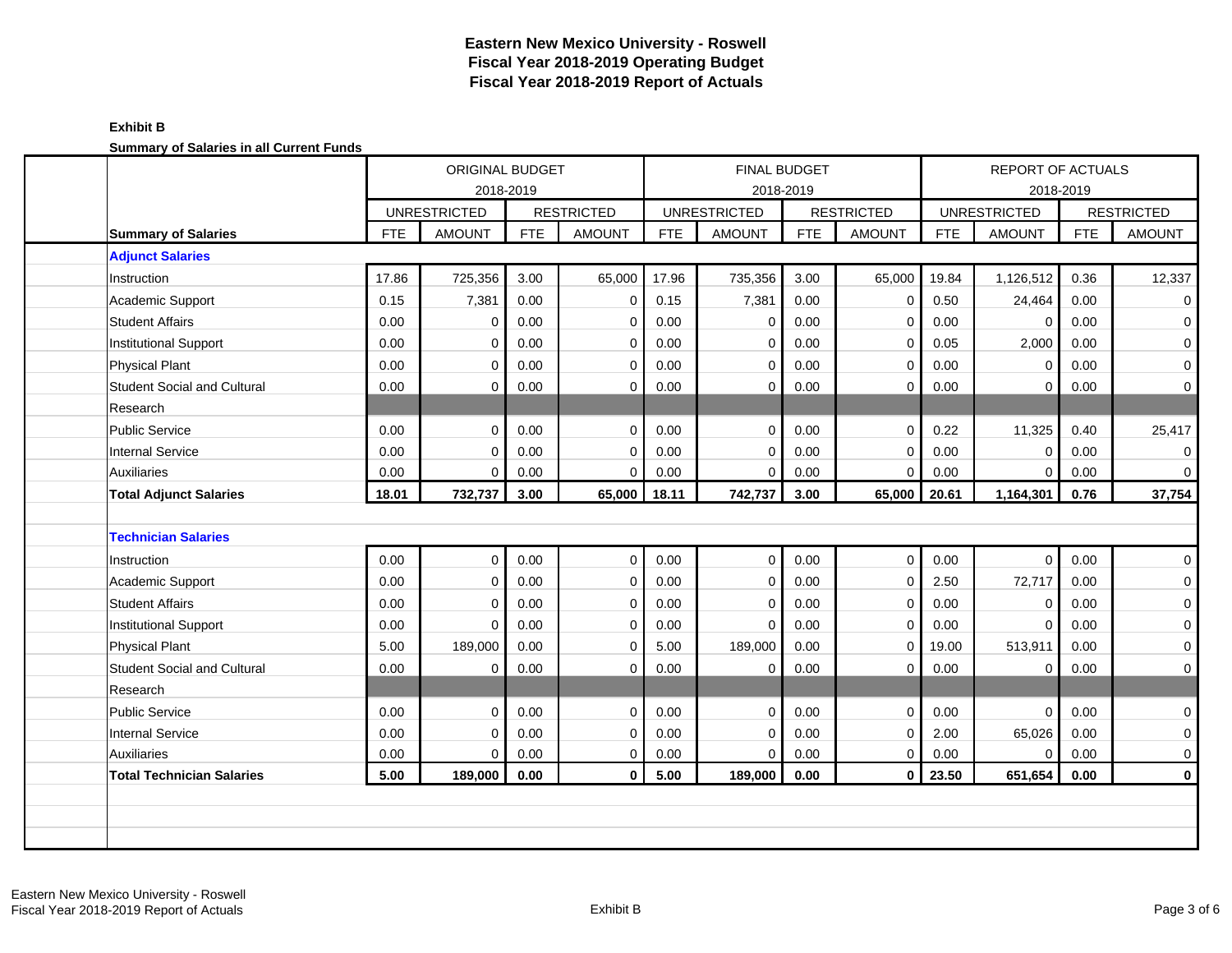|                                    |            | <b>ORIGINAL BUDGET</b><br>2018-2019 |            |                   |            |                     | <b>FINAL BUDGET</b> |                   |            | <b>REPORT OF ACTUALS</b>         |            |                   |
|------------------------------------|------------|-------------------------------------|------------|-------------------|------------|---------------------|---------------------|-------------------|------------|----------------------------------|------------|-------------------|
|                                    |            | <b>UNRESTRICTED</b>                 |            | <b>RESTRICTED</b> |            | <b>UNRESTRICTED</b> | 2018-2019           | <b>RESTRICTED</b> |            | 2018-2019<br><b>UNRESTRICTED</b> |            | <b>RESTRICTED</b> |
| <b>Summary of Salaries</b>         | <b>FTE</b> | <b>AMOUNT</b>                       | <b>FTE</b> | <b>AMOUNT</b>     | <b>FTE</b> | <b>AMOUNT</b>       | <b>FTE</b>          | <b>AMOUNT</b>     | <b>FTE</b> | <b>AMOUNT</b>                    | <b>FTE</b> | <b>AMOUNT</b>     |
| <b>Other Salaries</b>              |            |                                     |            |                   |            |                     |                     |                   |            |                                  |            |                   |
| Instruction                        | 1.00       | 68,500                              | 0.10       | 1,586             | 1.00       | 68,500              | 0.10                | 1,586             | 1.00       | 85,289                           | 0.00       | $\mathbf 0$       |
| Academic Support                   | 0.25       | 10,405                              | 0.00       | $\mathbf 0$       | 0.25       | 10,405              | 0.00                | $\mathbf 0$       | 0.00       | 2,477                            | 0.00       | 0                 |
| <b>Student Affairs</b>             | 0.00       | $\Omega$                            | 0.00       | $\mathbf 0$       | 0.00       | $\Omega$            | 0.00                | $\mathbf 0$       | 0.00       | $\mathbf 0$                      | 0.00       | 0                 |
| <b>Institutional Support</b>       | 0.00       | $\Omega$                            | 0.00       | $\mathbf 0$       | 0.00       | $\mathbf 0$         | 0.00                | $\mathbf 0$       | 0.00       | 0                                | 0.00       | $\pmb{0}$         |
| Physical Plant                     | 0.00       | $\Omega$                            | 0.00       | $\mathbf 0$       | 0.00       | $\mathbf 0$         | 0.00                | $\mathbf 0$       | 0.00       | 0                                | 0.00       | 0                 |
| <b>Student Social and Cultural</b> | 0.00       | $\Omega$                            | 0.00       | $\mathbf 0$       | 0.00       | $\Omega$            | 0.00                | $\Omega$          | 0.00       | $\mathbf 0$                      | 0.00       | 0                 |
| Research                           |            |                                     |            |                   |            |                     |                     |                   |            |                                  |            |                   |
| Public Service                     | 0.00       | $\Omega$                            | 0.00       | $\Omega$          | 0.00       | $\Omega$            | 0.00                | $\mathbf{0}$      | 0.00       | $\overline{0}$                   | 0.00       | $\mathbf{0}$      |
| Internal Service                   | 0.00       | $\Omega$                            | 0.00       | $\mathbf 0$       | 0.00       | $\Omega$            | 0.00                | $\mathbf 0$       | 0.00       | $\Omega$                         | 0.00       | 0                 |
| <b>Auxiliaries</b>                 | 0.00       | $\Omega$                            | 0.00       | $\mathbf 0$       | 0.00       | $\Omega$            | 0.00                | $\mathbf 0$       | 0.00       | $\overline{0}$                   | 0.00       | 0                 |
| <b>Total Other Salaries</b>        | 1.25       | 78,905                              | 0.10       | 1,586             | 1.25       | 78,905              | 0.10                | 1,586             | 1.00       | 87,766                           | 0.00       | $\mathbf 0$       |
|                                    |            |                                     |            |                   |            |                     |                     |                   |            |                                  |            |                   |
| <b>Student Salaries</b>            |            |                                     |            |                   |            |                     |                     |                   |            |                                  |            |                   |
| Instruction                        | 0.00       | $\Omega$                            | 0.00       | $\mathbf 0$       | 0.00       | $\mathbf 0$         | 0.00                | $\mathbf{0}$      | 0.40       | 11,322                           | 0.97       | 33,120            |
| Academic Support                   | 0.00       | $\Omega$                            | 0.00       | $\mathbf 0$       | 0.00       | $\mathbf 0$         | 0.00                | $\mathbf 0$       | 0.10       | 3,600                            | 0.00       | 0                 |
| <b>Student Affairs</b>             | 0.00       | $\Omega$                            | 0.00       | $\mathbf 0$       | 0.00       | $\mathbf 0$         | 0.00                | $\mathbf 0$       | 0.00       | 0                                | 0.00       | 0                 |
| <b>Institutional Support</b>       | 0.20       | 5,000                               | 0.00       | $\mathbf 0$       | 0.20       | 5,000               | 0.00                | $\Omega$          | 0.50       | 15,412                           | 0.00       | $\mathbf{0}$      |
| <b>Physical Plant</b>              | 0.00       | $\Omega$                            | 0.00       | $\Omega$          | 0.00       | $\Omega$            | 0.00                | $\Omega$          | 1.00       | 24,247                           | 0.00       | 0                 |
| <b>Student Social and Cultural</b> | 0.00       | $\Omega$                            | 0.00       | $\Omega$          | 0.00       | $\Omega$            | 0.00                | $\mathbf 0$       | 0.50       | 19,464                           | 0.00       | 0                 |
| Research                           |            |                                     |            |                   |            |                     |                     |                   |            |                                  |            |                   |
| <b>Public Service</b>              | 0.00       | $\Omega$                            | 1.27       | 29,500            | 0.00       | $\mathbf 0$         | 1.27                | 29,500            | 0.15       | 5,148                            | 0.58       | 26,559            |
| <b>Internal Service</b>            | 0.00       | $\Omega$                            | 0.00       | $\mathbf 0$       | 0.00       | $\Omega$            | 0.00                | $\mathbf 0$       | 0.00       | 0                                | 0.00       | 0                 |
| <b>Auxiliaries</b>                 | 0.00       | $\Omega$                            | 0.00       | $\mathbf 0$       | 0.00       | $\mathbf 0$         | 0.00                | $\mathbf 0$       | 0.00       | $\overline{0}$                   | 0.00       | $\mathbf{0}$      |
| <b>Total Student Salaries</b>      | 0.20       | 5,000                               | 1.27       | 29,500            | 0.20       | 5,000               | 1.27                | 29,500            | 2.65       | 79,193                           | 1.55       | 59,679            |
|                                    |            |                                     |            |                   |            |                     |                     |                   |            |                                  |            |                   |
|                                    |            |                                     |            |                   |            |                     |                     |                   |            |                                  |            |                   |
|                                    |            |                                     |            |                   |            |                     |                     |                   |            |                                  |            |                   |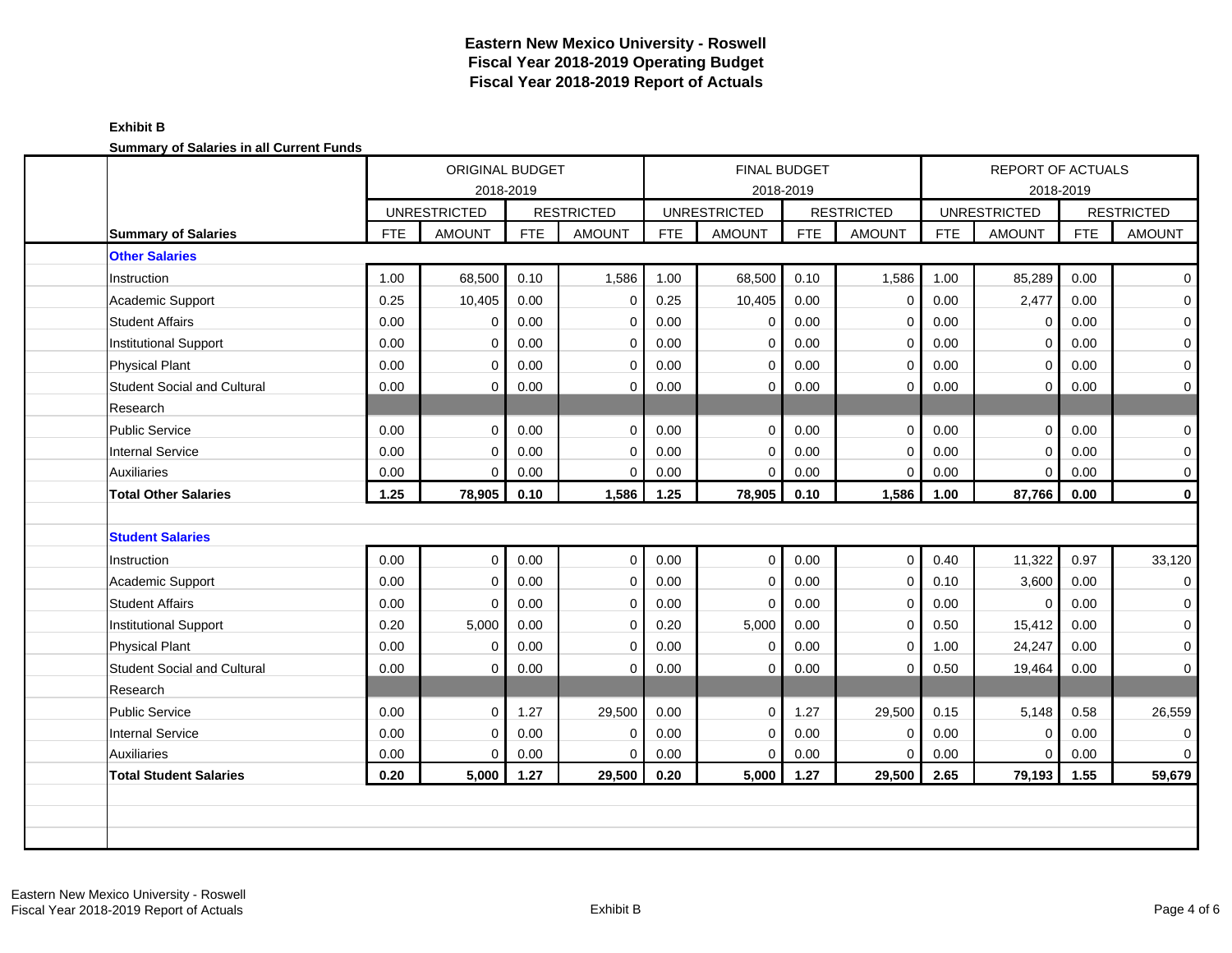| <u>cammary or calarics in all carrolly rands</u> | ORIGINAL BUDGET<br>2018-2019 |                     |            |                   |            |                     | FINAL BUDGET<br>2018-2019 |                   |            | <b>REPORT OF ACTUALS</b> | 2018-2019  |                   |
|--------------------------------------------------|------------------------------|---------------------|------------|-------------------|------------|---------------------|---------------------------|-------------------|------------|--------------------------|------------|-------------------|
|                                                  |                              | <b>UNRESTRICTED</b> |            | <b>RESTRICTED</b> |            | <b>UNRESTRICTED</b> |                           | <b>RESTRICTED</b> |            | <b>UNRESTRICTED</b>      |            | <b>RESTRICTED</b> |
| <b>Summary of Salaries</b>                       | <b>FTE</b>                   | <b>AMOUNT</b>       | <b>FTE</b> | <b>AMOUNT</b>     | <b>FTE</b> | <b>AMOUNT</b>       | <b>FTE</b>                | <b>AMOUNT</b>     | <b>FTE</b> | <b>AMOUNT</b>            | <b>FTE</b> | <b>AMOUNT</b>     |
| <b>Federal Work Study</b>                        |                              |                     |            |                   |            |                     |                           |                   |            |                          |            |                   |
| Instruction                                      | 0.00                         | $\mathbf 0$         | 0.00       | $\mathbf 0$       | 0.00       | $\mathbf 0$         | 0.00                      | $\mathbf 0$       | 0.00       | $\mathbf 0$              | 0.00       | $\mathbf 0$       |
| Academic Support                                 | 0.00                         | $\Omega$            | 0.00       | $\mathbf 0$       | 0.00       | $\mathbf 0$         | 0.00                      | 0                 | 0.00       | $\mathbf 0$              | 0.00       | $\mathbf 0$       |
| <b>Student Affairs</b>                           | 0.00                         | $\Omega$            | 0.00       | $\mathbf 0$       | 0.00       | $\mathbf 0$         | 0.00                      | 0                 | 0.00       | $\Omega$                 | 0.00       | $\mathbf 0$       |
| Institutional Support                            | 0.00                         | $\Omega$            | 0.00       | $\mathbf 0$       | 0.00       | 0                   | 0.00                      | 0                 | 0.00       | $\mathbf 0$              | 0.00       | $\mathbf 0$       |
| <b>Physical Plant</b>                            | 0.00                         | $\Omega$            | 0.00       | $\mathbf 0$       | 0.00       | 0                   | 0.00                      | 0                 | 0.00       | $\mathbf 0$              | 0.00       | $\mathbf 0$       |
| <b>Student Social and Cultural</b>               | 0.00                         | 0                   | 0.00       | $\mathbf 0$       | 0.00       | 0                   | 0.00                      | 0                 | 0.00       | 0                        | 0.00       | $\mathbf 0$       |
| Research                                         |                              |                     |            |                   |            |                     |                           |                   |            |                          |            |                   |
| <b>Public Service</b>                            | 0.00                         | $\Omega$            | 0.00       | $\mathbf 0$       | 0.00       | $\mathbf 0$         | 0.00                      | $\mathbf 0$       | 0.00       | $\mathbf 0$              | 0.00       | 0                 |
| <b>Internal Service</b>                          | 0.00                         | $\Omega$            | 0.00       | $\mathbf 0$       | 0.00       | $\mathbf 0$         | 0.00                      | 0                 | 0.00       | $\Omega$                 | 0.00       | 0                 |
| <b>Auxiliaries</b>                               | 0.00                         | $\mathbf 0$         | 0.00       | $\mathbf 0$       | 0.00       | $\mathbf 0$         | 0.00                      | 0                 | 0.00       | $\mathbf 0$              | 0.00       | 0                 |
| <b>Total Federal Work Study Salaries</b>         | 0.00                         | $\mathbf 0$         | 0.00       | $\mathbf 0$       | 0.00       | $\mathbf 0$         | 0.00                      | $\mathbf 0$       | 0.00       | $\mathbf{0}$             | 0.00       | $\pmb{0}$         |
|                                                  |                              |                     |            |                   |            |                     |                           |                   |            |                          |            |                   |
| <b>State Work Study Salaries</b>                 |                              |                     |            |                   |            |                     |                           |                   |            |                          |            |                   |
| Instruction                                      | 0.00                         | $\mathbf 0$         | 0.00       | $\mathbf 0$       | 0.00       | $\mathbf 0$         | 0.00                      | $\mathbf 0$       | 0.00       | $\mathbf 0$              | 0.00       | $\mathbf 0$       |
| Academic Support                                 | 0.00                         | $\Omega$            | 0.00       | $\mathbf 0$       | $0.00\,$   | 0                   | 0.00                      | 0                 | 0.00       | $\mathbf 0$              | 0.00       | $\mathbf 0$       |
| <b>Student Affairs</b>                           | 0.00                         | $\Omega$            | 0.00       | $\mathbf 0$       | 0.00       | $\mathbf 0$         | 0.00                      | $\mathbf 0$       | 0.00       | $\mathbf 0$              | 0.00       | 0                 |
| Institutional Support                            | 0.00                         | 0                   | 0.00       | $\mathbf 0$       | 0.00       | 0                   | 0.00                      | 0                 | 0.00       | 0                        | 0.00       | 0                 |
| <b>Physical Plant</b>                            | 0.00                         | $\Omega$            | 0.00       | $\mathbf 0$       | 0.00       | $\mathbf 0$         | 0.00                      | $\mathbf 0$       | 0.00       | $\Omega$                 | 0.00       | $\mathbf 0$       |
| <b>Student Social and Cultural</b>               | 0.00                         | $\Omega$            | 0.00       | $\mathbf 0$       | 0.00       | $\mathbf 0$         | 0.00                      | $\mathbf 0$       | 0.00       | $\mathbf 0$              | 0.00       | $\mathbf 0$       |
| Research                                         |                              |                     |            |                   |            |                     |                           |                   |            |                          |            |                   |
| <b>Public Service</b>                            | 0.00                         | $\Omega$            | 0.00       | $\mathbf 0$       | 0.00       | $\mathbf 0$         | 0.00                      | $\mathbf{0}$      | 0.00       | $\mathbf{0}$             | 0.00       | $\mathbf 0$       |
| <b>Internal Service</b>                          | 0.00                         | $\Omega$            | 0.00       | $\mathbf 0$       | 0.00       | $\mathbf 0$         | 0.00                      | $\mathbf 0$       | 0.00       | $\Omega$                 | 0.00       | 0                 |
| <b>Auxiliaries</b>                               | $0.00\,$                     | 0                   | 0.00       | $\mathbf 0$       | $0.00\,$   | 0                   | 0.00                      | 0                 | 0.00       | $\mathbf 0$              | 0.00       | 0                 |
| <b>Total State Work Study Salaries</b>           | 0.00                         | $\bf{0}$            | 0.00       | $\mathbf{0}$      | 0.00       | $\mathbf{0}$        | 0.00                      | $\mathbf{0}$      | 0.00       | $\mathbf 0$              | 0.00       | $\mathbf 0$       |
|                                                  |                              |                     |            |                   |            |                     |                           |                   |            |                          |            |                   |
|                                                  |                              |                     |            |                   |            |                     |                           |                   |            |                          |            |                   |
|                                                  |                              |                     |            |                   |            |                     |                           |                   |            |                          |            |                   |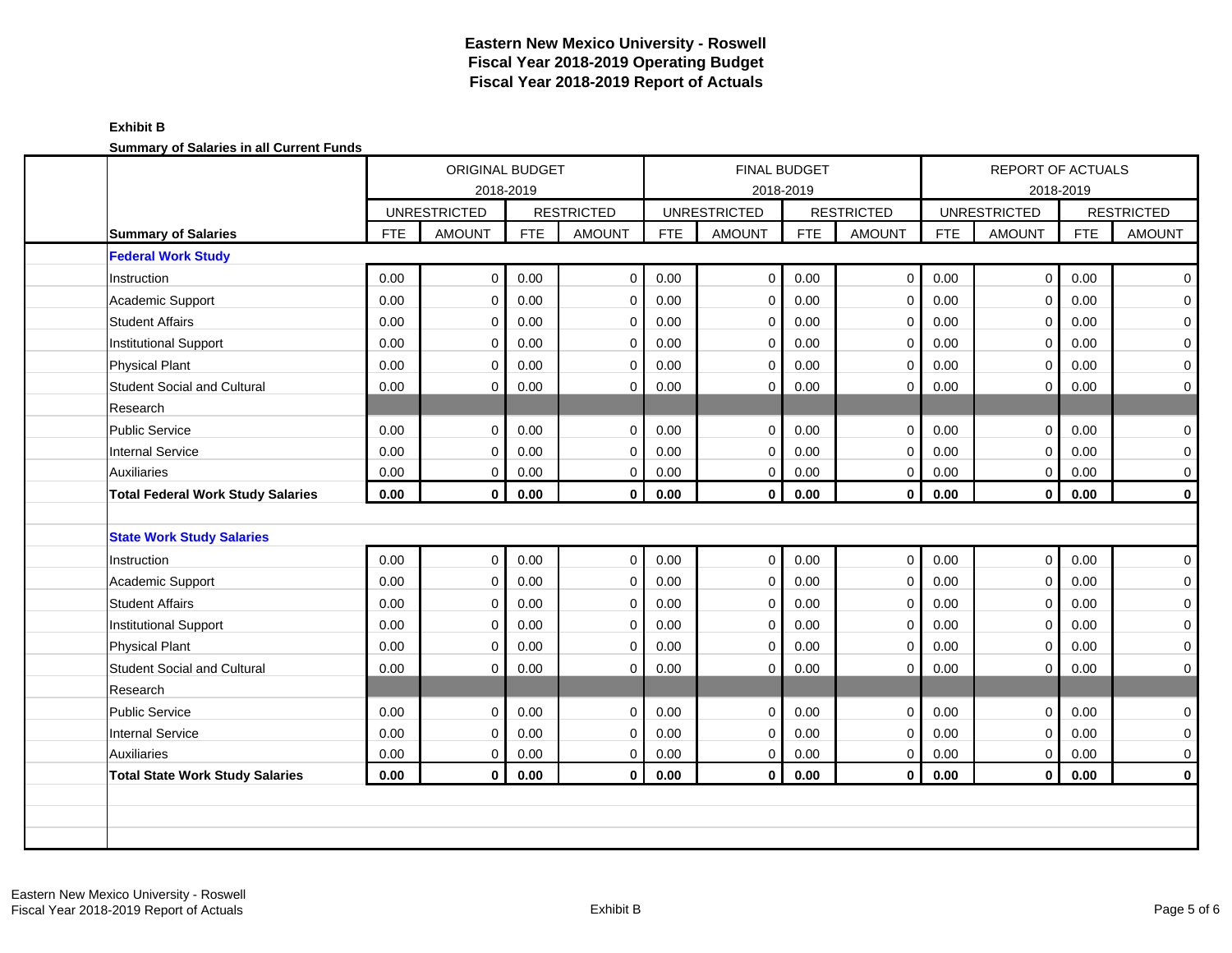| <b>Cammary or Calaries in all Carrent Fanas</b> | ORIGINAL BUDGET |                     |            |                   |            |                     | FINAL BUDGET |                   |            | REPORT OF ACTUALS   |            |                     |
|-------------------------------------------------|-----------------|---------------------|------------|-------------------|------------|---------------------|--------------|-------------------|------------|---------------------|------------|---------------------|
|                                                 |                 |                     | 2018-2019  |                   |            |                     | 2018-2019    |                   |            |                     | 2018-2019  |                     |
|                                                 |                 | <b>UNRESTRICTED</b> |            | <b>RESTRICTED</b> |            | <b>UNRESTRICTED</b> |              | <b>RESTRICTED</b> |            | <b>UNRESTRICTED</b> |            | <b>RESTRICTED</b>   |
| <b>Summary of Salaries</b>                      | FTE             | <b>AMOUNT</b>       | <b>FTE</b> | <b>AMOUNT</b>     | <b>FTE</b> | <b>AMOUNT</b>       | <b>FTE</b>   | <b>AMOUNT</b>     | <b>FTE</b> | <b>AMOUNT</b>       | <b>FTE</b> | <b>AMOUNT</b>       |
| <b>Total All Salaries</b>                       |                 |                     |            |                   |            |                     |              |                   |            |                     |            |                     |
| Instruction                                     | 78.55           | 3,917,330           | 28.70      | 1,057,840         | 78.75      | 3,932,330           | 28.70        | 1,057,840         | 75.15      | 4,373,960           | 21.39      | 903,879             |
| Academic Support                                | 12.55           | 678,895             | 0.00       | $\overline{0}$    | 12.55      | 678,895             | 0.00         | 0                 | 14.32      | 777,648             | 0.00       | $\overline{0}$      |
| <b>Student Affairs</b>                          | 21.05           | 924,046             | 0.00       | $\Omega$          | 21.05      | 978,946             | 0.00         | $\mathbf 0$       | 21.00      | 952,229             | 0.00       | $\mathsf{O}\xspace$ |
| <b>Institutional Support</b>                    | 37.75           | 1,813,094           | 0.00       | $\Omega$          | 37.75      | 1,813,094           | 0.00         | $\mathbf 0$       | 34.06      | 1,642,508           | 0.00       | $\mathsf{O}\,$      |
| <b>Physical Plant</b>                           | 25.00           | 736,280             | 0.00       | $\Omega$          | 25.00      | 736,280             | 0.00         | 0                 | 26.75      | 761,363             | 0.00       | $\overline{0}$      |
| <b>Student Social and Cultural</b>              | 2.50            | 105,459             | 0.00       | $\Omega$          | 2.50       | 105,459             | 0.00         | 0                 | 1.75       | 90,434              | 0.00       | $\mathsf{O}\xspace$ |
| Research                                        | 0.00            | $\mathbf 0$         | 0.00       | $\Omega$          | 0.00       | $\Omega$            | 0.00         | $\Omega$          | 0.00       | $\mathbf 0$         | 0.00       | $\mathsf{O}\xspace$ |
| <b>Public Service</b>                           | 2.75            | 105,461             | 17.02      | 753,371           | 2.75       | 105,461             | 23.02        | 1,146,855         | 3.15       | 137,363             | 24.91      | 1,207,300           |
| <b>Internal Service</b>                         | 10.25           | 445,304             | 0.00       | $\mathbf{0}$      | 10.25      | 445,304             | 0.00         | 0                 | 7.00       | 318,393             | 0.00       | $\overline{0}$      |
| Auxiliaries                                     | 0.75            | 20,905              | 0.00       | $\overline{0}$    | 0.75       | 20,905              | 0.00         | $\mathbf 0$       | 1.00       | 44,444              | 0.00       | $\overline{0}$      |
| <b>Total All Salaries</b>                       | 191.15          | 8,746,774           | 45.72      | 1,811,211 191.35  |            | 8,816,674           | 51.72        | 2,204,695 184.18  |            | 9,098,342           | 46.30      | 2,111,179           |
|                                                 |                 |                     |            |                   |            |                     |              |                   |            |                     |            |                     |
|                                                 |                 |                     |            |                   |            |                     |              |                   |            |                     |            |                     |
|                                                 |                 |                     |            |                   |            |                     |              |                   |            |                     |            |                     |
|                                                 |                 |                     |            |                   |            |                     |              |                   |            |                     |            |                     |
|                                                 |                 |                     |            |                   |            |                     |              |                   |            |                     |            |                     |
|                                                 |                 |                     |            |                   |            |                     |              |                   |            |                     |            |                     |
|                                                 |                 |                     |            |                   |            |                     |              |                   |            |                     |            |                     |
|                                                 |                 |                     |            |                   |            |                     |              |                   |            |                     |            |                     |
|                                                 |                 |                     |            |                   |            |                     |              |                   |            |                     |            |                     |
|                                                 |                 |                     |            |                   |            |                     |              |                   |            |                     |            |                     |
|                                                 |                 |                     |            |                   |            |                     |              |                   |            |                     |            |                     |
|                                                 |                 |                     |            |                   |            |                     |              |                   |            |                     |            |                     |
|                                                 |                 |                     |            |                   |            |                     |              |                   |            |                     |            |                     |
|                                                 |                 |                     |            |                   |            |                     |              |                   |            |                     |            |                     |
|                                                 |                 |                     |            |                   |            |                     |              |                   |            |                     |            |                     |
|                                                 |                 |                     |            |                   |            |                     |              |                   |            |                     |            |                     |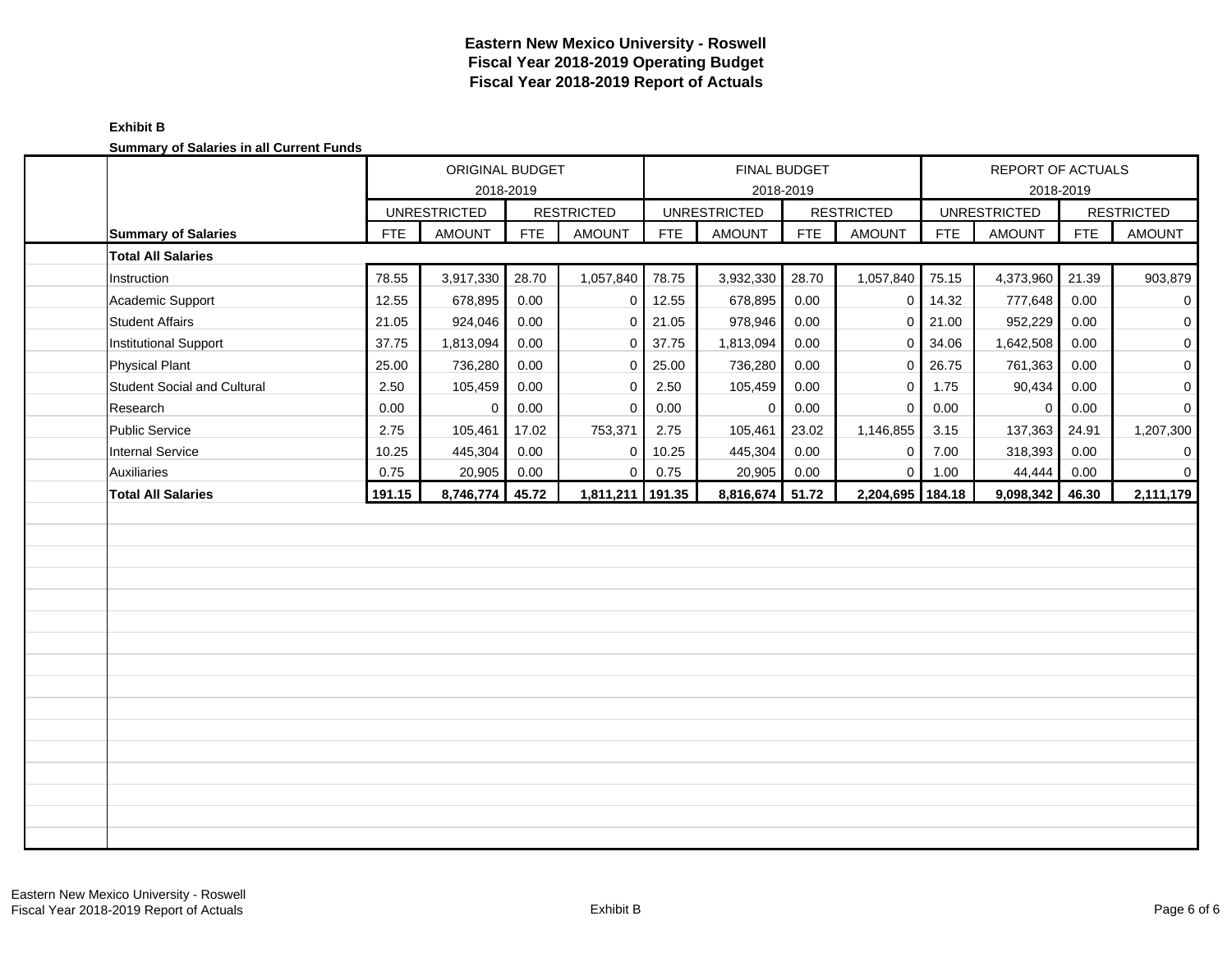# **Exhibit C**

**Proposed Salary Increases**

|                                            | ORIGINAL BUDGET<br>2018-2019 |  | FINAL BUDGET      |                     | REPORT OF ACTUALS |                     |                   |
|--------------------------------------------|------------------------------|--|-------------------|---------------------|-------------------|---------------------|-------------------|
|                                            |                              |  |                   | 2018-2019           |                   | 2018-2019           |                   |
|                                            | <b>UNRESTRICTED</b>          |  | <b>RESTRICTED</b> | <b>UNRESTRICTED</b> | <b>RESTRICTED</b> | <b>UNRESTRICTED</b> | <b>RESTRICTED</b> |
|                                            | Percentage                   |  | Percentage        | Percentage          | Percentage        | Percentage          | Percentage        |
| <b>Proposed Salary Increases</b>           |                              |  |                   |                     |                   |                     |                   |
| <b>Returning Faculty</b>                   | 2.00%                        |  | 2.00%             | 2.00%               | 2.00%             | 2.00%               | 2.00%             |
| <b>Adjunct Faculty</b>                     | 2.00%                        |  | 2.00%             | 2.00%               | 2.00%             | 2.00%               | 2.00%             |
| At-Will Employees                          | 2.00%                        |  | 2.00%             | 2.00%               | 2.00%             | 2.00%               | 2.00%             |
| Returning Professional Staff (FLSA Exempt) | 2.00%                        |  | 2.00%             | 2.00%               | 2.00%             | 2.00%               | 2.00%             |
| Returning Support Staff (Non-FLSA Exempt)  | 2.00%                        |  | 2.00%             | 2.00%               | 2.00%             | 2.00%               | 2.00%             |
|                                            |                              |  |                   |                     |                   |                     |                   |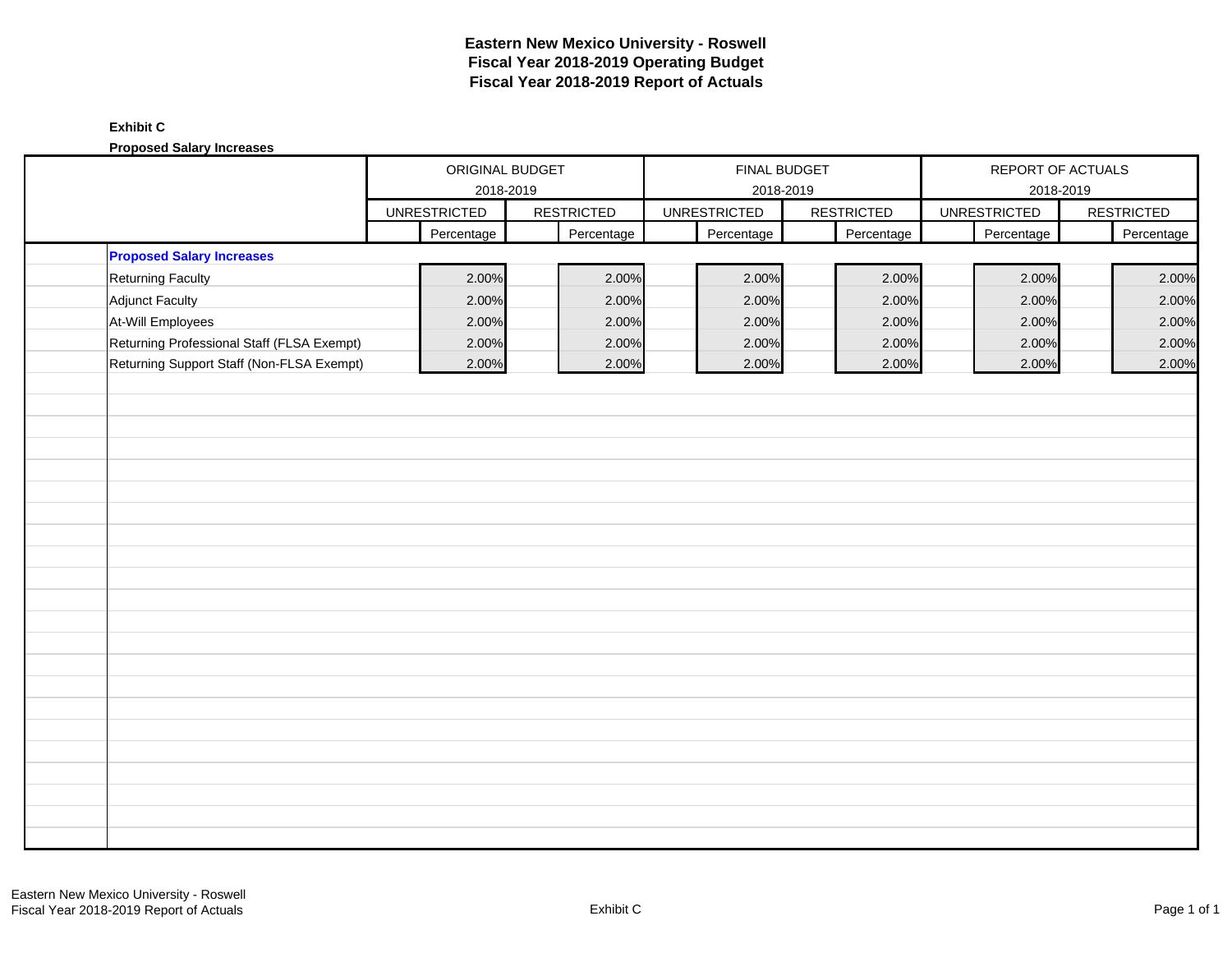|                                             | ORIGINAL BUDGET |                                           | <b>FINAL BUDGET</b> |                   |            |                                           | REPORT OF ACTUALS |                   |            |                                           |            |                   |
|---------------------------------------------|-----------------|-------------------------------------------|---------------------|-------------------|------------|-------------------------------------------|-------------------|-------------------|------------|-------------------------------------------|------------|-------------------|
|                                             |                 |                                           | 2018-2019           |                   |            |                                           | 2018-2019         |                   |            | 2018-2019                                 |            |                   |
|                                             |                 | <b>UNRESTRICTED</b>                       |                     | <b>RESTRICTED</b> |            | <b>UNRESTRICTED</b>                       |                   | <b>RESTRICTED</b> |            | <b>UNRESTRICTED</b>                       |            | <b>RESTRICTED</b> |
| <b>Tuition and Fees</b>                     | <b>FTE</b>      | <b>AMOUNT</b>                             | <b>FTE</b>          | <b>AMOUNT</b>     | <b>FTE</b> | <b>AMOUNT</b>                             | <b>FTE</b>        | <b>AMOUNT</b>     | <b>FTE</b> | <b>AMOUNT</b>                             | <b>FTE</b> | <b>AMOUNT</b>     |
| <b>Regular Semester</b>                     |                 |                                           |                     |                   |            |                                           |                   |                   |            |                                           |            |                   |
| <b>Undergraduate Rates</b>                  |                 |                                           |                     |                   |            |                                           |                   |                   |            |                                           |            |                   |
| Part-Time Students (Hourly Rate)            |                 |                                           |                     |                   |            |                                           |                   |                   |            |                                           |            |                   |
| <b>Resident In-District</b>                 |                 | 78.00                                     |                     |                   |            | 78.00                                     |                   |                   |            | 78.00                                     |            |                   |
| <b>Resident Out-of-District</b>             |                 | 85.00                                     |                     |                   |            | 85.00                                     |                   |                   |            | 85.00                                     |            |                   |
| Non-Resident                                |                 | 218.00                                    |                     |                   |            | 218.00                                    |                   |                   |            | 218.00                                    |            |                   |
|                                             |                 |                                           |                     |                   |            |                                           |                   |                   |            |                                           |            |                   |
| Full-Time Students (Per Semester)           |                 |                                           |                     |                   |            |                                           |                   |                   |            |                                           |            |                   |
| <b>Resident In-District</b>                 |                 | 936.00                                    |                     |                   |            | 936.00                                    |                   |                   |            | 936.00                                    |            |                   |
| <b>Resident Out-of-District</b>             |                 | 1,020.00                                  |                     |                   |            | 1,020.00                                  |                   |                   |            | 1,020.00                                  |            |                   |
| Non-Resident                                |                 | 2,616.00                                  |                     |                   |            | 2,616.00                                  |                   |                   |            | 2,616.00                                  |            |                   |
|                                             |                 |                                           |                     |                   |            |                                           |                   |                   |            |                                           |            |                   |
| <b>Summer Session</b>                       |                 |                                           |                     |                   |            |                                           |                   |                   |            |                                           |            |                   |
| <b>Undergraduate Rates</b>                  |                 |                                           |                     |                   |            |                                           |                   |                   |            |                                           |            |                   |
| <b>Resident In-District</b>                 |                 | 78.00                                     |                     |                   |            | 78.00                                     |                   |                   |            | 78.00                                     |            |                   |
| <b>Resident Out-of-District</b>             |                 | 85.00                                     |                     |                   |            | 85.00                                     |                   |                   |            | 85.00                                     |            |                   |
| Non-Resident                                |                 | 218.00                                    |                     |                   |            | 218.00                                    |                   |                   |            | 218.00                                    |            |                   |
|                                             |                 |                                           |                     |                   |            |                                           |                   |                   |            |                                           |            |                   |
| <b>Required Fees</b>                        |                 |                                           |                     |                   |            |                                           |                   |                   |            |                                           |            |                   |
| Resident In-District (Registration Fee)     |                 | 192.00 Per Full-Time Student Per Semester |                     |                   |            | 192.00 Per Full-Time Student Per Semester |                   |                   |            | 192.00 Per Full-Time Student Per Semester |            |                   |
| Resident Out-of-District (Registration Fee) |                 | 192.00 Per Full-Time Student Per Semester |                     |                   |            | 192.00 Per Full-Time Student Per Semester |                   |                   |            | 192.00 Per Full-Time Student Per Semester |            |                   |
| Non-Resident (Registration Fee)             |                 | 192.00 Per Full-Time Student Per Semester |                     |                   |            | 192.00 Per Full-Time Student Per Semester |                   |                   |            | 192.00 Per Full-Time Student Per Semester |            |                   |
|                                             |                 |                                           |                     |                   |            |                                           |                   |                   |            |                                           |            |                   |
|                                             |                 |                                           |                     |                   |            |                                           |                   |                   |            |                                           |            |                   |
|                                             |                 |                                           |                     |                   |            |                                           |                   |                   |            |                                           |            |                   |
|                                             |                 |                                           |                     |                   |            |                                           |                   |                   |            |                                           |            |                   |
|                                             |                 |                                           |                     |                   |            |                                           |                   |                   |            |                                           |            |                   |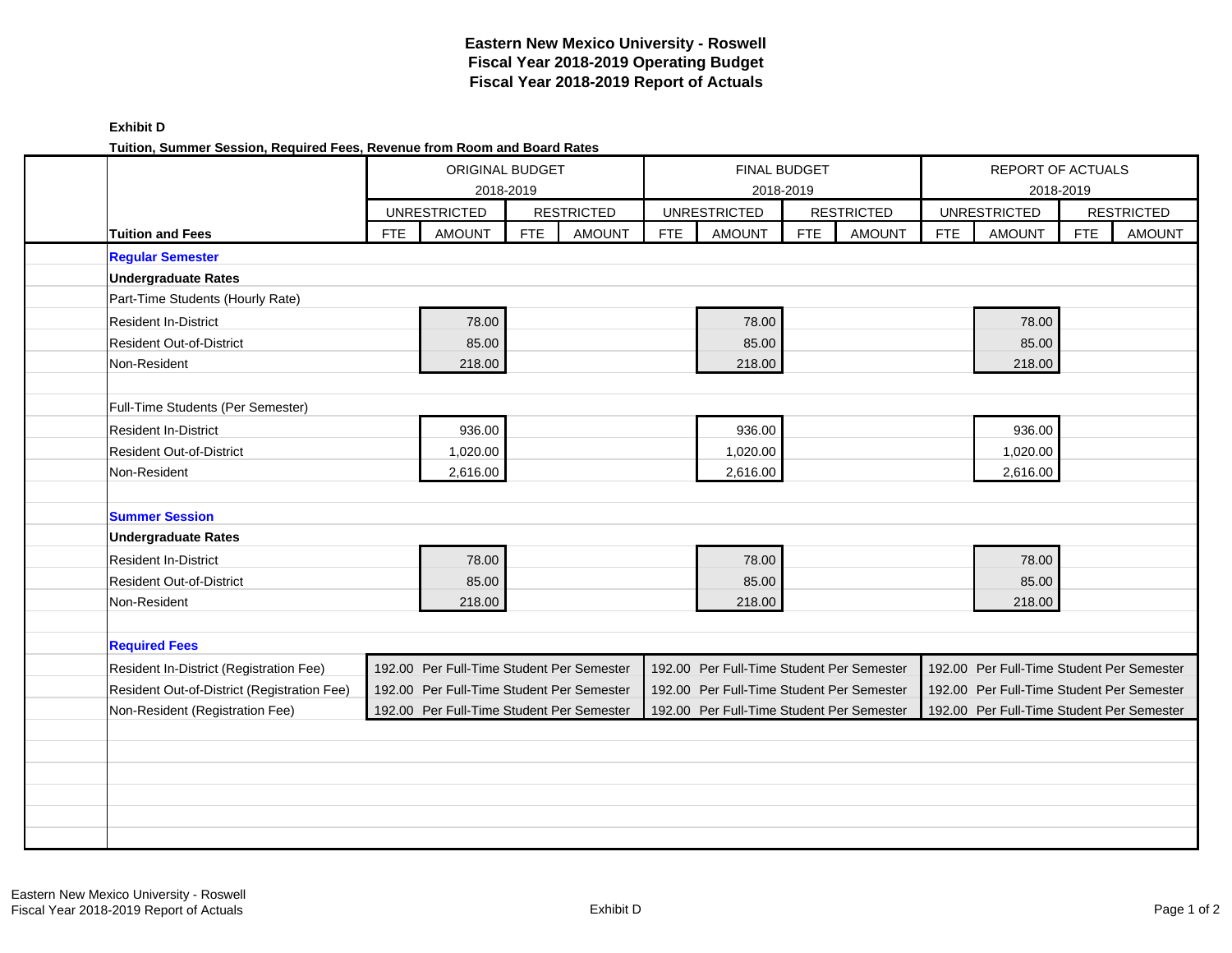| <b>Exhibit D</b>                                                          |
|---------------------------------------------------------------------------|
| Tuition, Summer Session, Required Fees, Revenue from Room and Board Rates |

| runun, Jummer Jession, Reyuneu i ees, Revenue hom Room and Doard Rates |            | ORIGINAL BUDGET     | 2018-2019  |                   |            | FINAL BUDGET<br>2018-2019 |            |                   |            |                     | REPORT OF ACTUALS<br>2018-2019 |                   |
|------------------------------------------------------------------------|------------|---------------------|------------|-------------------|------------|---------------------------|------------|-------------------|------------|---------------------|--------------------------------|-------------------|
|                                                                        |            | <b>UNRESTRICTED</b> |            | <b>RESTRICTED</b> |            | <b>UNRESTRICTED</b>       |            | <b>RESTRICTED</b> |            | <b>UNRESTRICTED</b> |                                | <b>RESTRICTED</b> |
| <b>Tuition and Fees</b>                                                | <b>FTE</b> | <b>AMOUNT</b>       | <b>FTE</b> | <b>AMOUNT</b>     | <b>FTE</b> | <b>AMOUNT</b>             | <b>FTE</b> | <b>AMOUNT</b>     | <b>FTE</b> | <b>AMOUNT</b>       | <b>FTE</b>                     | <b>AMOUNT</b>     |
| <b>Total Tuition and Required Fees</b>                                 |            |                     |            |                   |            |                           |            |                   |            |                     |                                |                   |
| <b>Full Time Students (Per Semester)</b>                               |            |                     |            |                   |            |                           |            |                   |            |                     |                                |                   |
| Resident In-District                                                   |            | 1,128.00            |            |                   |            | 1,128.00                  |            |                   |            | 1,128.00            |                                |                   |
| <b>Resident Out-of-District</b>                                        |            | 1,212.00            |            |                   |            | 1,212.00                  |            |                   |            | 1,212.00            |                                |                   |
| Non-Resident                                                           |            | 2,808.00            |            |                   |            | 2,808.00                  |            |                   |            | 2,808.00            |                                |                   |
|                                                                        |            |                     |            |                   |            |                           |            |                   |            |                     |                                |                   |
| <b>Room Rates</b>                                                      |            |                     |            |                   |            |                           |            |                   |            |                     |                                |                   |
| Minimum Rate (Double)                                                  |            | 1,895.00            |            |                   |            | 0.00                      |            |                   |            | 0.00                |                                |                   |
| Maximum Rate (Single)                                                  |            | 2,545.00            |            |                   |            | 0.00                      |            |                   |            | 0.00                |                                |                   |
|                                                                        |            |                     |            |                   |            |                           |            |                   |            |                     |                                |                   |
| <b>Board Rates</b>                                                     |            |                     |            |                   |            |                           |            |                   |            |                     |                                |                   |
| Minimum Rate                                                           |            | 1,686.00            |            |                   |            | 895.00                    |            |                   |            | 895.00              |                                |                   |
| Maximum Rate                                                           |            | 1,892.00            |            |                   |            | 4,365.00                  |            |                   |            | 4,365.00            |                                |                   |
|                                                                        |            |                     |            |                   |            |                           |            |                   |            |                     |                                |                   |
|                                                                        |            |                     |            |                   |            |                           |            |                   |            |                     |                                |                   |
|                                                                        |            |                     |            |                   |            |                           |            |                   |            |                     |                                |                   |
|                                                                        |            |                     |            |                   |            |                           |            |                   |            |                     |                                |                   |
|                                                                        |            |                     |            |                   |            |                           |            |                   |            |                     |                                |                   |
|                                                                        |            |                     |            |                   |            |                           |            |                   |            |                     |                                |                   |
|                                                                        |            |                     |            |                   |            |                           |            |                   |            |                     |                                |                   |
|                                                                        |            |                     |            |                   |            |                           |            |                   |            |                     |                                |                   |
|                                                                        |            |                     |            |                   |            |                           |            |                   |            |                     |                                |                   |
|                                                                        |            |                     |            |                   |            |                           |            |                   |            |                     |                                |                   |
|                                                                        |            |                     |            |                   |            |                           |            |                   |            |                     |                                |                   |
|                                                                        |            |                     |            |                   |            |                           |            |                   |            |                     |                                |                   |
|                                                                        |            |                     |            |                   |            |                           |            |                   |            |                     |                                |                   |
|                                                                        |            |                     |            |                   |            |                           |            |                   |            |                     |                                |                   |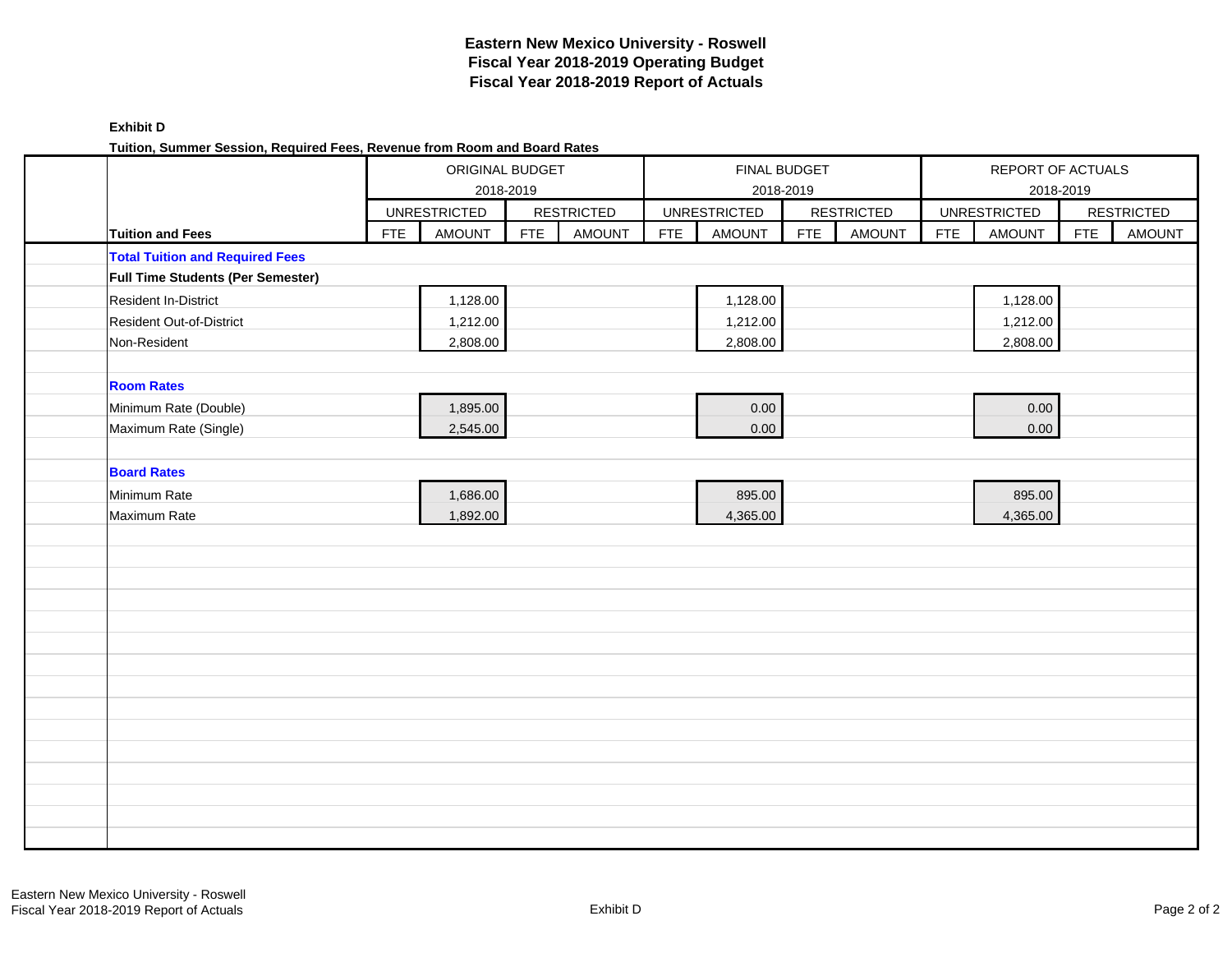# **Exhibit E**

**Salaries of Principal Officers**

| <b>Position</b>                                 | <b>Name</b>          | <b>Budget Fiscal Year</b><br>2018-2019 | <b>Actual Fiscal Year</b><br>2018-2019 |
|-------------------------------------------------|----------------------|----------------------------------------|----------------------------------------|
|                                                 |                      |                                        |                                        |
| President                                       | Shawn Powell         | 133,000.00                             | 133,000.00                             |
| Vice President for Academic Affairs             | Kenneth Maguire      | 108,401.36                             | 108,401.36                             |
| Vice President for Student Affairs              | <b>Mike Martinez</b> | 108,401.36                             | 108,401.36                             |
| <b>Vice President for Business Affairs</b>      | Vacant               | 108,401.36                             | 108,401.36                             |
| Assistant Vice President of Arts & Science      | Annaemarie Oldfield  | 91,309.90                              | 91,309.90                              |
| Assistant Vice President of Health              | Laurie Jensen        | 91,309.90                              | 91,309.90                              |
| Assistant Vice President of Technical Education | <b>Chad Smith</b>    | 91,309.90                              | 91,309.90                              |
| Director of College Development                 | Donna Oracion        | 84,343.06                              | 84,343.06                              |
| Director of Human Resources                     | Rebecca Schneider    | 56,411.42                              | 56,411.42                              |
| Director of Information Technology              | Vacant               | 81,707.50                              | 81,707.50                              |
| Controller                                      | Karen Franklin       | 95,763.19                              | 95,763.19                              |
|                                                 |                      |                                        |                                        |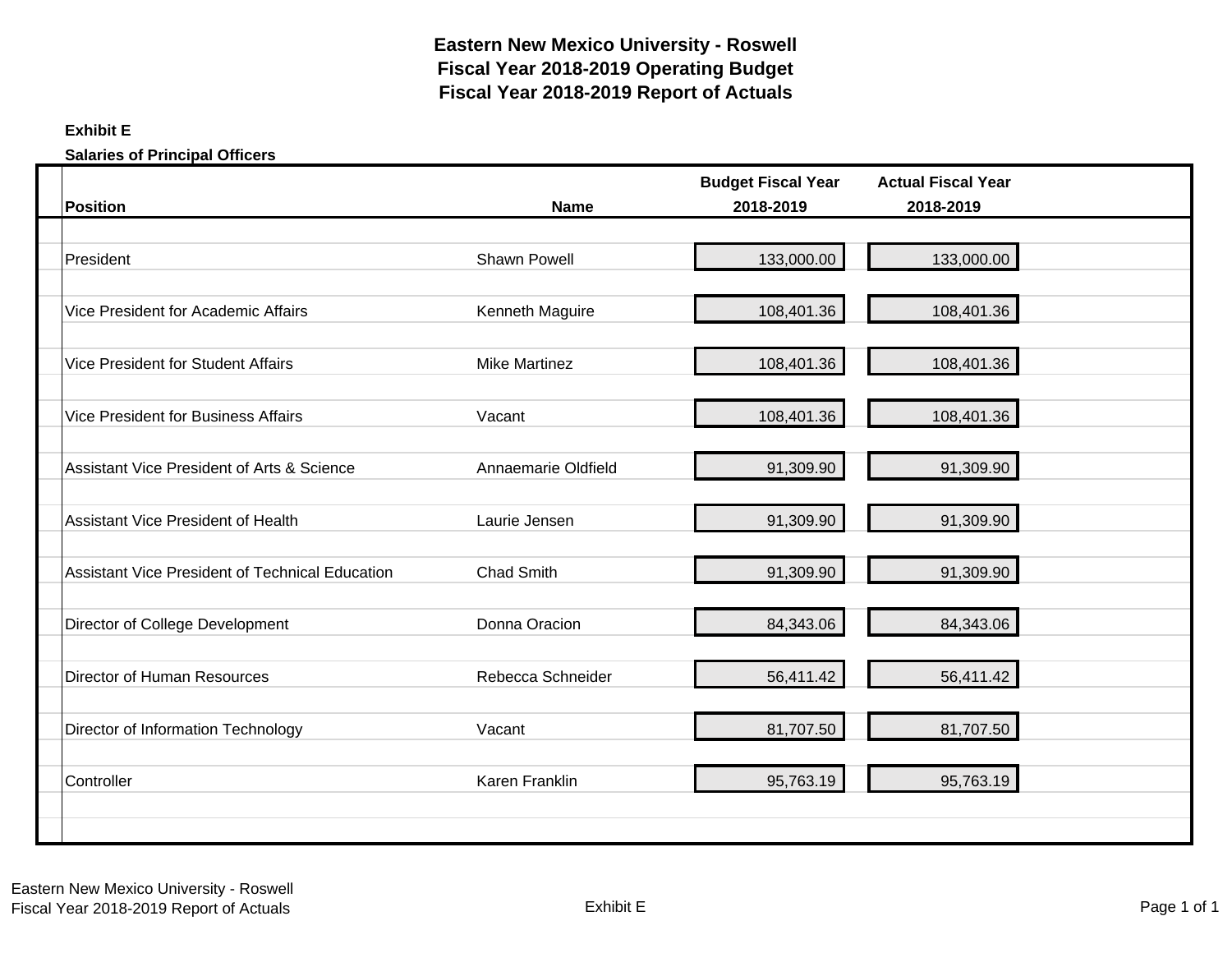| <b>Budget Statistics</b>                       |            |                     |            |                   |            |                     |            |                   |            |                     |            |                   |
|------------------------------------------------|------------|---------------------|------------|-------------------|------------|---------------------|------------|-------------------|------------|---------------------|------------|-------------------|
|                                                |            | ORIGINAL BUDGET     |            |                   |            | FINAL BUDGET        |            |                   |            | REPORT OF ACTUALS   |            |                   |
|                                                |            | 2018-2019           |            |                   |            | 2018-2019           |            |                   |            | 2018-2019           |            |                   |
|                                                |            | <b>UNRESTRICTED</b> |            | <b>RESTRICTED</b> |            | <b>UNRESTRICTED</b> |            | <b>RESTRICTED</b> |            | <b>UNRESTRICTED</b> |            | <b>RESTRICTED</b> |
| <b>Budget Statistics</b>                       | <b>FTE</b> | <b>AMOUNT</b>       | <b>FTE</b> | <b>AMOUNT</b>     | <b>FTE</b> | <b>AMOUNT</b>       | <b>FTE</b> | <b>AMOUNT</b>     | <b>FTE</b> | <b>AMOUNT</b>       | <b>FTE</b> | <b>AMOUNT</b>     |
|                                                |            |                     |            |                   |            |                     |            |                   |            |                     |            |                   |
| Salaries (10-14)                               |            | 8,069,645           |            |                   |            | 8,139,545           |            |                   |            | 8,507,708           |            |                   |
| <b>Estimated Benefits</b>                      |            | 2,824,376           |            |                   |            | 2,848,841           |            |                   |            | 2,977,698           |            |                   |
| <b>Total Salaries and Estimated Benefits</b>   |            | 10,894,021          |            |                   |            | 10,988,386          |            |                   |            | 11,485,406          |            |                   |
|                                                |            |                     |            |                   |            |                     |            |                   |            |                     |            |                   |
| Appropriations                                 |            | 11,361,900          |            |                   |            | 11,411,900          |            |                   |            | 11,411,900          |            |                   |
| <b>Tuition and Fees</b>                        |            | 0                   |            |                   |            | 0                   |            |                   |            | $\mathbf 0$         |            |                   |
| <b>Total Appropriations, Tuition, and Fees</b> |            | 11,361,900          |            |                   |            | 11,411,900          |            |                   |            | 11,411,900          |            |                   |
|                                                |            |                     |            |                   |            |                     |            |                   |            |                     |            |                   |
| <b>Excess Revenue over Compensation</b>        |            | 467,879             |            |                   |            | 423,514             |            |                   |            | (73, 506)           |            |                   |
| <b>Less Utilities</b>                          |            | (644, 116)          |            |                   |            | (744, 116)          |            |                   |            | (612, 880)          |            |                   |
| Less Insurance                                 |            | (220,000)           |            |                   |            | (220,000)           |            |                   |            | (196, 319)          |            |                   |
| <b>Net</b>                                     |            | (396, 237)          |            |                   |            | (540, 602)          |            |                   |            | (882, 705)          |            |                   |
|                                                |            |                     |            |                   |            |                     |            |                   |            |                     |            |                   |
| Instruction and General Percentage             |            | 7.43%               |            |                   |            | 6.52%               |            |                   |            | 9.19%               |            |                   |
| Current Fund Percentage                        |            | 25.97%              |            |                   |            | 25.85%              |            |                   |            | 31.79%              |            |                   |
|                                                |            |                     |            |                   |            |                     |            |                   |            |                     |            |                   |
| I&G Travel in Budget                           |            | 19,050              |            |                   |            | 19,050              |            |                   |            | 216,083             |            |                   |
| <b>Other Travel</b>                            |            | 25,500              |            |                   |            | 25,500              |            |                   |            | 18,426              |            |                   |
| <b>Total Travel</b>                            |            | 44,550              |            |                   |            | 44,550              |            |                   |            | 234,509             |            |                   |
|                                                |            |                     |            |                   |            |                     |            |                   |            |                     |            |                   |
| I&G Equipment in Budget                        |            | $\mathbf 0$         |            |                   |            | $\Omega$            |            |                   |            | 59,031              |            |                   |
| Other Equipment                                |            | 180,000             |            |                   |            | 180,000             |            |                   |            | 145,997             |            |                   |
| <b>Total Equipment</b>                         |            | 180,000             |            |                   |            | 180,000             |            |                   |            | 205,028             |            |                   |
|                                                |            |                     |            |                   |            |                     |            |                   |            |                     |            |                   |
|                                                |            |                     |            |                   |            |                     |            |                   |            |                     |            |                   |
|                                                |            |                     |            |                   |            |                     |            |                   |            |                     |            |                   |
|                                                |            |                     |            |                   |            |                     |            |                   |            |                     |            |                   |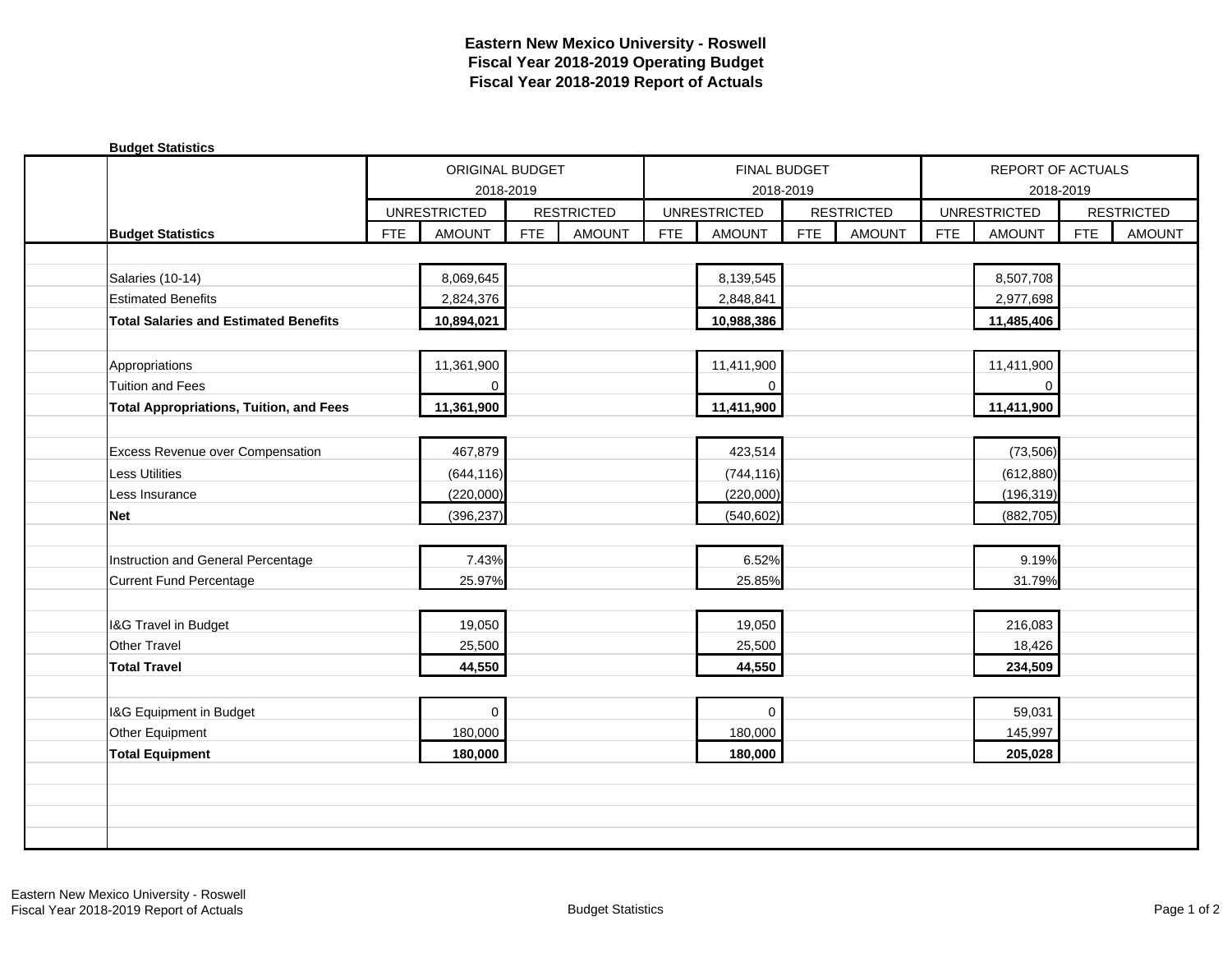| <b>Budget Statistics</b>     |            |                     |            |                   |            |                           |            |                   |            |                                |            |                   |
|------------------------------|------------|---------------------|------------|-------------------|------------|---------------------------|------------|-------------------|------------|--------------------------------|------------|-------------------|
|                              |            | ORIGINAL BUDGET     | 2018-2019  |                   |            | FINAL BUDGET<br>2018-2019 |            |                   |            | REPORT OF ACTUALS<br>2018-2019 |            |                   |
|                              |            | <b>UNRESTRICTED</b> |            | <b>RESTRICTED</b> |            | <b>UNRESTRICTED</b>       |            | <b>RESTRICTED</b> |            | <b>UNRESTRICTED</b>            |            | <b>RESTRICTED</b> |
| <b>Budget Statistics</b>     | <b>FTE</b> | <b>AMOUNT</b>       | <b>FTE</b> | <b>AMOUNT</b>     | <b>FTE</b> | AMOUNT                    | <b>FTE</b> | <b>AMOUNT</b>     | <b>FTE</b> | <b>AMOUNT</b>                  | <b>FTE</b> | <b>AMOUNT</b>     |
|                              |            |                     |            |                   |            |                           |            |                   |            |                                |            |                   |
| Controllable Cost I&G and IS |            | 2,481,353           |            |                   |            | 2,760,976                 |            |                   |            | 2,504,989                      |            |                   |
| Supplies                     |            | 2,256,803           |            |                   |            | 2,536,426                 |            |                   |            | 2,065,452                      |            |                   |
| Travel                       |            | 44,550              |            |                   |            | 44,550                    |            |                   |            | 234,509                        |            |                   |
| Equipment                    |            | 180,000             |            |                   |            | 180,000                   |            |                   |            | 205,028                        |            |                   |
|                              |            |                     |            |                   |            |                           |            |                   |            |                                |            |                   |
|                              |            |                     |            |                   |            |                           |            |                   |            |                                |            |                   |
|                              |            |                     |            |                   |            |                           |            |                   |            |                                |            |                   |
|                              |            |                     |            |                   |            |                           |            |                   |            |                                |            |                   |
|                              |            |                     |            |                   |            |                           |            |                   |            |                                |            |                   |
|                              |            |                     |            |                   |            |                           |            |                   |            |                                |            |                   |
|                              |            |                     |            |                   |            |                           |            |                   |            |                                |            |                   |
|                              |            |                     |            |                   |            |                           |            |                   |            |                                |            |                   |
|                              |            |                     |            |                   |            |                           |            |                   |            |                                |            |                   |
|                              |            |                     |            |                   |            |                           |            |                   |            |                                |            |                   |
|                              |            |                     |            |                   |            |                           |            |                   |            |                                |            |                   |
|                              |            |                     |            |                   |            |                           |            |                   |            |                                |            |                   |
|                              |            |                     |            |                   |            |                           |            |                   |            |                                |            |                   |
|                              |            |                     |            |                   |            |                           |            |                   |            |                                |            |                   |
|                              |            |                     |            |                   |            |                           |            |                   |            |                                |            |                   |
|                              |            |                     |            |                   |            |                           |            |                   |            |                                |            |                   |
|                              |            |                     |            |                   |            |                           |            |                   |            |                                |            |                   |
|                              |            |                     |            |                   |            |                           |            |                   |            |                                |            |                   |
|                              |            |                     |            |                   |            |                           |            |                   |            |                                |            |                   |
|                              |            |                     |            |                   |            |                           |            |                   |            |                                |            |                   |
|                              |            |                     |            |                   |            |                           |            |                   |            |                                |            |                   |
|                              |            |                     |            |                   |            |                           |            |                   |            |                                |            |                   |
|                              |            |                     |            |                   |            |                           |            |                   |            |                                |            |                   |
|                              |            |                     |            |                   |            |                           |            |                   |            |                                |            |                   |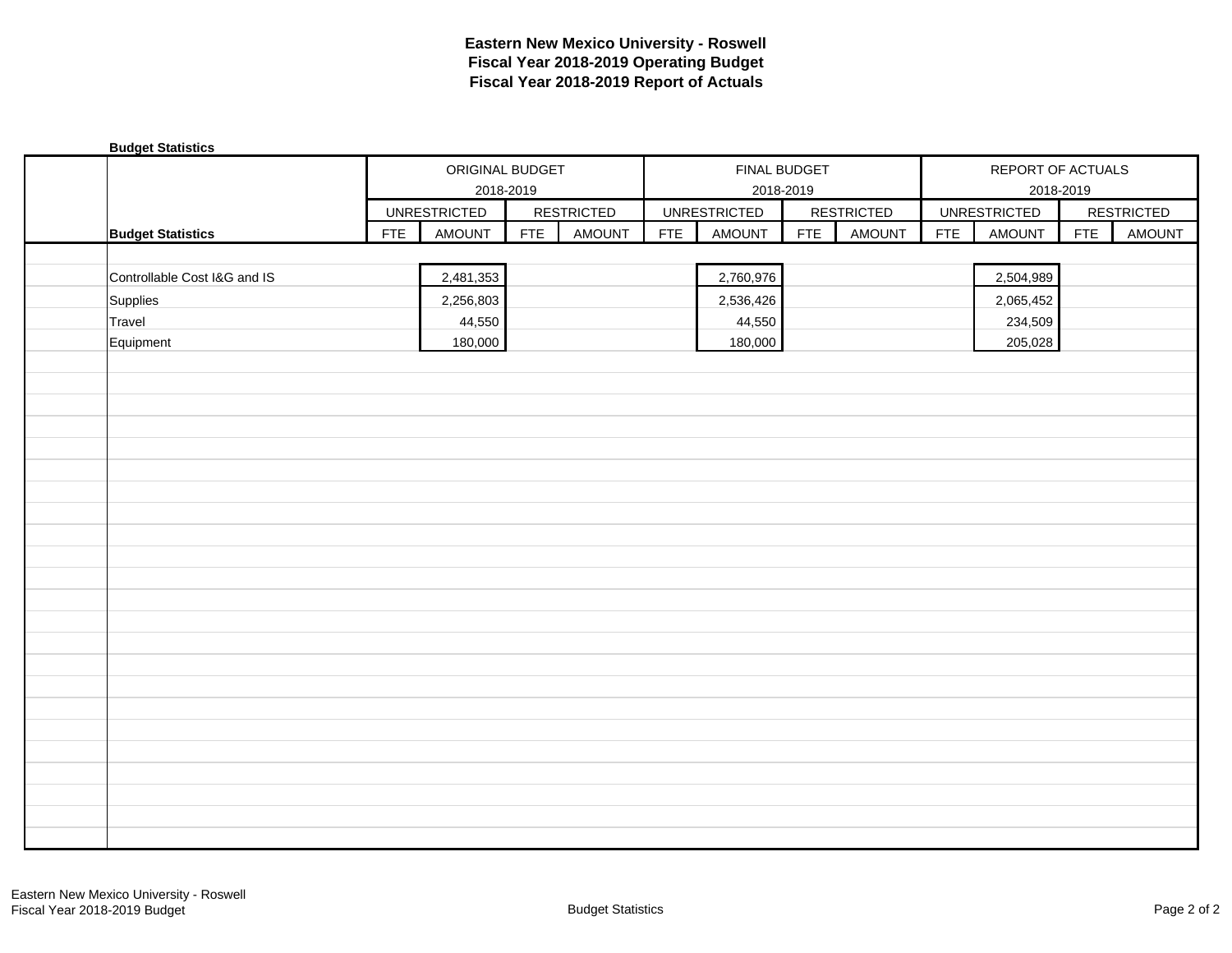|                                |            | ORIGINAL BUDGET     |            |                     |            | FINAL BUDGET        |            |                   |            | REPORT OF ACTUALS   |            |                     |
|--------------------------------|------------|---------------------|------------|---------------------|------------|---------------------|------------|-------------------|------------|---------------------|------------|---------------------|
|                                |            | 2018-2019           |            |                     |            | 2018-2019           |            |                   |            | 2018-2019           |            |                     |
|                                |            | <b>UNRESTRICTED</b> |            | <b>RESTRICTED</b>   |            | <b>UNRESTRICTED</b> |            | <b>RESTRICTED</b> |            | <b>UNRESTRICTED</b> |            | <b>RESTRICTED</b>   |
| <b>Allocated</b>               | <b>FTE</b> | <b>AMOUNT</b>       | <b>FTE</b> | <b>AMOUNT</b>       | <b>FTE</b> | <b>AMOUNT</b>       | <b>FTE</b> | <b>AMOUNT</b>     | <b>FTE</b> | <b>AMOUNT</b>       | <b>FTE</b> | <b>AMOUNT</b>       |
| <b>Revenues</b>                |            |                     |            |                     |            |                     |            |                   |            |                     |            |                     |
| Interest on Investments        |            | $\mathbf 0$         |            | $\mathsf{O}\xspace$ |            | $\mathbf 0$         |            | $\mathbf 0$       |            | $\mathsf{O}\xspace$ |            | $\mathbf 0$         |
| State Bond Proceeds            |            | $\pmb{0}$           |            | $\pmb{0}$           |            | $\mathbf 0$         |            | $\mathbf 0$       |            | 14,856              |            | $\mathsf{O}\xspace$ |
| <b>STB Proceeds</b>            |            | $\boldsymbol{0}$    |            | $\pmb{0}$           |            | $\mathbf{0}$        |            | $\mathbf 0$       |            | $\overline{0}$      |            | $\mathbf 0$         |
| <b>Technology Fee</b>          |            | 85,000              |            | $\pmb{0}$           |            | 85,000              |            | $\pmb{0}$         |            | 59,250              |            | $\mathbf{0}$        |
| Legislative Funding            |            | $\mathbf 0$         |            | $\pmb{0}$           |            | $\Omega$            |            | $\mathbf 0$       |            | $\mathbf{0}$        |            | $\mathbf 0$         |
| Other                          |            | $\mathbf 0$         |            | $\pmb{0}$           |            | $\Omega$            |            | $\pmb{0}$         |            | 2,219               |            | $\mathbf 0$         |
| <b>ADA Funds</b>               |            | $\mathbf{0}$        |            | $\pmb{0}$           |            | $\mathbf{0}$        |            | $\mathbf{0}$      |            | $\mathbf{0}$        |            | $\overline{0}$      |
| Infrastructure Funds           |            | $\overline{0}$      |            | $\mathbf{0}$        |            | $\mathbf{0}$        |            | $\mathbf 0$       |            | $\Omega$            |            | $\mathbf{0}$        |
| Interest Income                |            | $\Omega$            |            | $\mathbf{0}$        |            | $\Omega$            |            | $\mathbf{0}$      |            | $\mathbf{0}$        |            | $\mathbf{0}$        |
| Infrastructure Improvements    |            | 1,845,000           |            | $\overline{0}$      |            | 915,000             |            | $\mathbf 0$       |            | 826,502             |            | $\mathbf{0}$        |
| Health & Safety Infrastructure |            | $\mathbf{0}$        |            | $\mathbf 0$         |            | $\Omega$            |            | $\mathbf 0$       |            | $\overline{0}$      |            | $\mathbf 0$         |
|                                |            | $\overline{0}$      |            | $\mathbf 0$         |            | $\Omega$            |            | $\mathbf 0$       |            | $\Omega$            |            | $\mathbf 0$         |
| <b>Total Revenues</b>          |            | 1,930,000           |            | $\mathbf 0$         |            | 1,000,000           |            | $\mathbf 0$       |            | 902,827             |            | $\mathbf 0$         |
|                                |            |                     |            |                     |            |                     |            |                   |            |                     |            |                     |
| <b>Beginning Balances</b>      |            | 10,676,035          |            | $\mathbf{0}$        |            | 10,924,136          |            | $\mathbf{0}$      |            | 10,924,136          |            | $\mathbf 0$         |
| <b>Total Available</b>         |            | 12,606,035          |            | $\overline{0}$      |            | 11,924,136          |            | $\mathbf 0$       |            | 11,826,963          |            | $\mathbf 0$         |
|                                |            |                     |            |                     |            |                     |            |                   |            |                     |            |                     |
|                                |            |                     |            |                     |            |                     |            |                   |            |                     |            |                     |
|                                |            |                     |            |                     |            |                     |            |                   |            |                     |            |                     |
|                                |            |                     |            |                     |            |                     |            |                   |            |                     |            |                     |
|                                |            |                     |            |                     |            |                     |            |                   |            |                     |            |                     |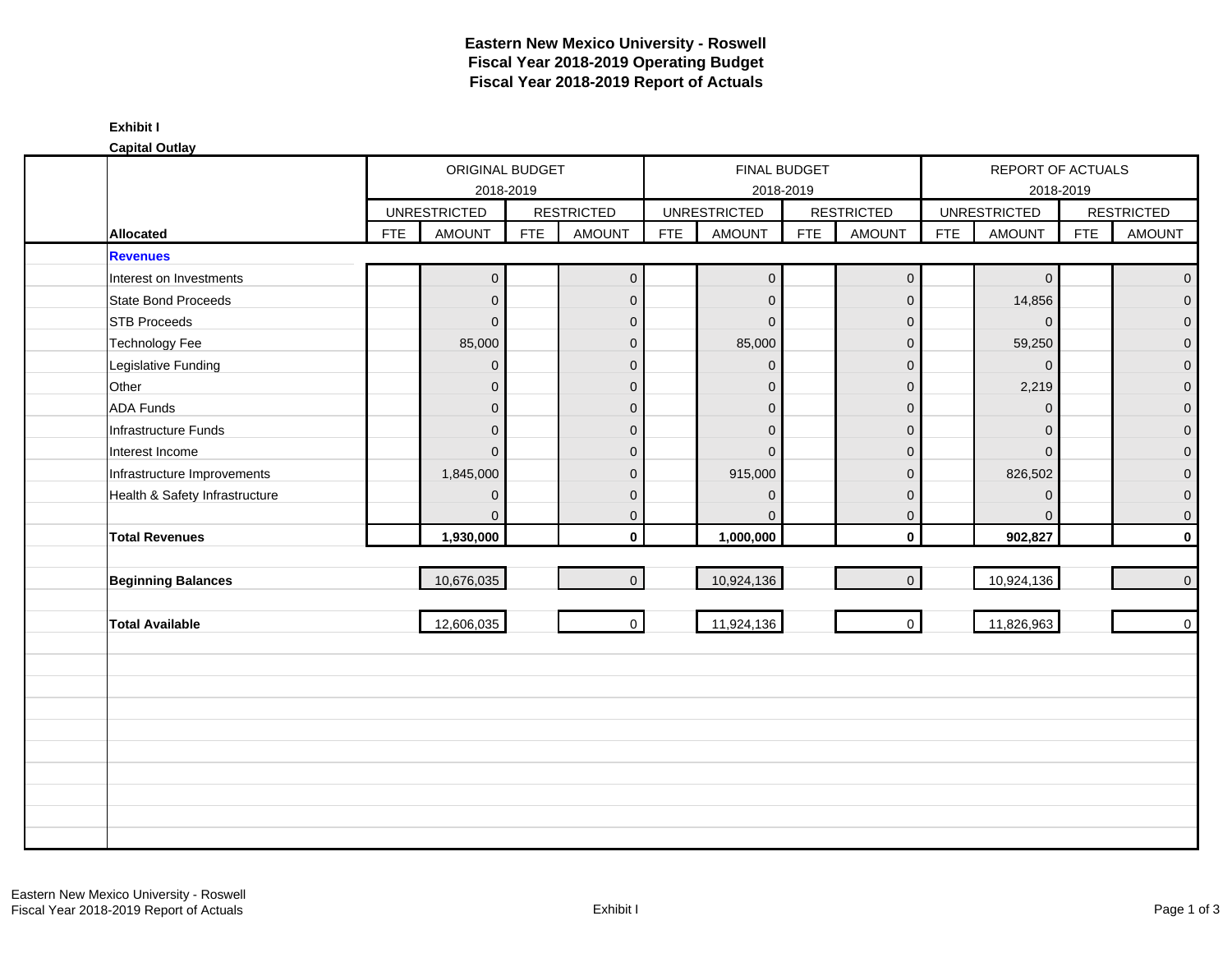**Capital Outlay**

| oupnur ounu                                    |                             |                                       |                 |                             |            |                                  |            |                     |                                |                               |            |                                       |  |
|------------------------------------------------|-----------------------------|---------------------------------------|-----------------|-----------------------------|------------|----------------------------------|------------|---------------------|--------------------------------|-------------------------------|------------|---------------------------------------|--|
|                                                |                             | 2018-2019                             | ORIGINAL BUDGET |                             |            | <b>FINAL BUDGET</b><br>2018-2019 |            |                     | REPORT OF ACTUALS<br>2018-2019 |                               |            |                                       |  |
|                                                | <b>UNRESTRICTED</b>         |                                       |                 | <b>RESTRICTED</b>           |            | <b>UNRESTRICTED</b>              |            | <b>RESTRICTED</b>   |                                | <b>UNRESTRICTED</b>           |            | <b>RESTRICTED</b>                     |  |
| Allocated                                      | <b>FTE</b><br><b>AMOUNT</b> |                                       | <b>FTE</b>      | AMOUNT                      | <b>FTE</b> | <b>AMOUNT</b>                    | <b>FTE</b> | <b>AMOUNT</b>       | <b>FTE</b>                     | <b>AMOUNT</b>                 | <b>FTE</b> | <b>AMOUNT</b>                         |  |
| <b>Expenditures</b>                            |                             |                                       |                 |                             |            |                                  |            |                     |                                |                               |            |                                       |  |
| <b>Major Projects</b>                          |                             |                                       |                 |                             |            |                                  |            |                     |                                |                               |            |                                       |  |
| Infrastructure Improvements                    | 1,845,000                   |                                       |                 | $\overline{0}$              |            | 1,480,000                        |            | $\mathbf 0$         |                                | 1,428,611                     |            | $\overline{0}$                        |  |
| Health & Safety Infrastructure                 |                             | $\overline{0}$                        |                 | $\mathbf{0}$                |            | $\Omega$                         |            | $\mathbf{0}$        |                                | $\mathbf{0}$                  |            | $\overline{0}$                        |  |
|                                                |                             | $\Omega$                              |                 | $\mathbf{0}$                |            | $\Omega$                         |            | 0                   |                                | $\Omega$                      |            | $\mathsf{O}\xspace$                   |  |
| <b>Expenditures - Major Projects</b>           | 1,845,000                   |                                       |                 | $\mathbf{0}$                |            | 1,480,000                        |            | $\mathbf 0$         |                                | 1,428,611                     |            | $\mathbf 0$                           |  |
|                                                |                             |                                       |                 |                             |            |                                  |            |                     |                                |                               |            |                                       |  |
| <b>Minor Projects</b>                          |                             |                                       |                 |                             |            |                                  |            |                     |                                |                               |            |                                       |  |
| <b>STB Projects</b>                            |                             | $\mathsf{O}\xspace$                   |                 | $\mathbf 0$                 |            | $\mathbf 0$                      |            | $\pmb{0}$           |                                | $\mathbf{0}$                  |            | $\mathsf{O}\xspace$                   |  |
| <b>Library Acquisitions</b>                    |                             | $\overline{0}$                        |                 | $\mathbf{0}$                |            | $\mathbf 0$                      |            | $\mathbf{0}$        |                                | 14,856                        |            | $\mathsf{O}\xspace$                   |  |
| <b>Technology Related</b>                      | 120,000                     |                                       |                 | $\mathbf{0}$                |            | 120,000                          |            | $\mathbf{0}$        |                                | 22,509                        |            | $\overline{0}$                        |  |
| <b>Building Demolition</b>                     |                             | $\overline{0}$                        |                 | $\mathbf{0}$                |            | $\Omega$                         |            | $\Omega$            |                                | $\Omega$                      |            | $\pmb{0}$                             |  |
| <b>Other Projects</b>                          |                             | $\mathbf{0}$                          |                 | $\Omega$                    |            | $\Omega$                         |            | $\mathbf{0}$        |                                | 8,972                         |            | $\overline{0}$                        |  |
|                                                |                             | $\Omega$                              |                 | $\overline{0}$              |            | $\Omega$                         |            | $\mathbf 0$         |                                | $\Omega$                      |            | $\mathsf{O}\xspace$                   |  |
| <b>Expenditures - Minor Projects</b>           | 120,000                     |                                       |                 | $\mathbf 0$                 |            | 120,000                          |            | $\mathbf 0$         |                                | 46,337                        |            | $\mathbf 0$                           |  |
| <b>Total Expenditures</b>                      | 1,965,000                   |                                       |                 | $\overline{0}$              |            | 1,600,000                        |            | $\mathbf{0}$        |                                | 1,474,948                     |            | $\overline{0}$                        |  |
| Transfers In or (Out) - ER&R                   |                             |                                       |                 |                             |            |                                  |            |                     |                                |                               |            |                                       |  |
|                                                |                             |                                       |                 |                             |            |                                  |            | $\mathsf{O}\xspace$ |                                |                               |            |                                       |  |
| Instruction & General<br><b>Public Service</b> |                             | $\mathsf{O}\xspace$<br>$\overline{0}$ |                 | $\mathbf 0$<br>$\mathbf{0}$ |            | $\mathbf 0$                      |            | $\mathbf{0}$        |                                | $\mathbf 0$<br>$\overline{0}$ |            | $\overline{0}$<br>$\overline{0}$      |  |
|                                                |                             | $\overline{0}$                        |                 | $\mathbf{0}$                |            | $\mathbf 0$<br>$\mathbf 0$       |            | $\overline{0}$      |                                | $\mathbf{0}$                  |            | $\overline{0}$                        |  |
| Capital Outlay                                 |                             | $\mathbf 0$                           |                 | $\mathbf{0}$                |            | $\mathbf 0$                      |            | $\mathbf{0}$        |                                | $\Omega$                      |            | $\pmb{0}$                             |  |
|                                                |                             | $\mathbf 0$                           |                 | $\mathbf{0}$                |            | $\mathbf 0$                      |            |                     |                                | $\mathbf{0}$                  |            |                                       |  |
|                                                |                             | $\overline{0}$                        |                 | $\overline{0}$              |            | $\mathbf 0$                      |            | 0<br>$\mathbf 0$    |                                | $\overline{0}$                |            | $\overline{0}$<br>$\mathsf{O}\xspace$ |  |
| <b>Total Transfers In or (Out)</b>             |                             | $\overline{0}$                        |                 | $\overline{0}$              |            | $\overline{0}$                   |            | $\mathbf 0$         |                                | $\Omega$                      |            | $\overline{0}$                        |  |
|                                                |                             |                                       |                 |                             |            |                                  |            |                     |                                |                               |            |                                       |  |
| <b>Ending Balances - Allocated</b>             | 10,641,035                  |                                       |                 | $\overline{0}$              |            | 10,324,136                       |            | $\mathsf{O}\xspace$ |                                | 10,352,015                    |            | $\overline{0}$                        |  |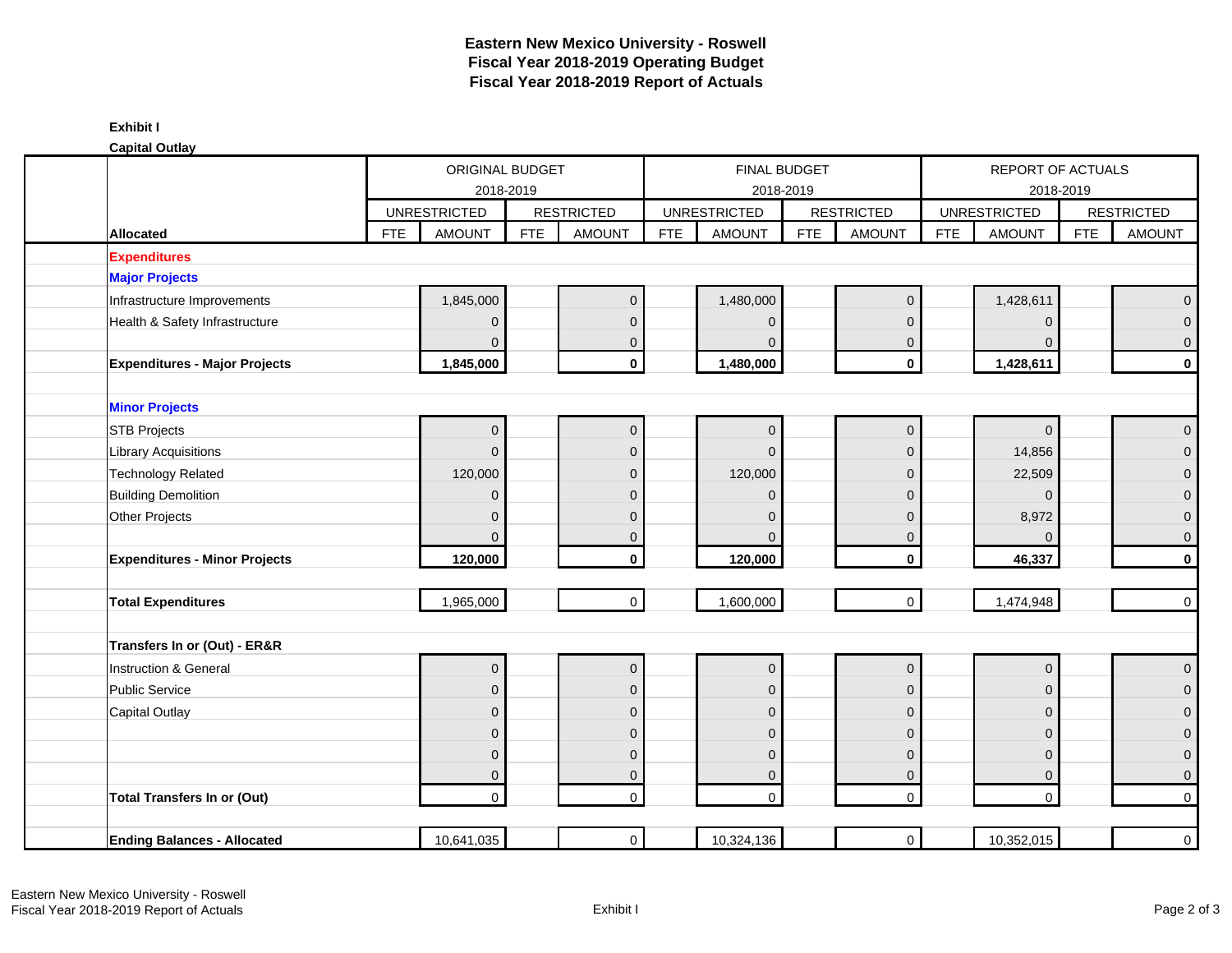|                                      |            | ORIGINAL BUDGET                      |            |                                    |            |                                      | FINAL BUDGET |                                    |            | REPORT OF ACTUALS                    |            |                                    |
|--------------------------------------|------------|--------------------------------------|------------|------------------------------------|------------|--------------------------------------|--------------|------------------------------------|------------|--------------------------------------|------------|------------------------------------|
|                                      |            | 2018-2019                            |            |                                    |            | 2018-2019                            |              |                                    |            | 2018-2019                            |            |                                    |
| <b>Unallocated</b>                   | <b>FTE</b> | <b>UNRESTRICTED</b><br><b>AMOUNT</b> | <b>FTE</b> | <b>RESTRICTED</b><br><b>AMOUNT</b> | <b>FTE</b> | <b>UNRESTRICTED</b><br><b>AMOUNT</b> | <b>FTE</b>   | <b>RESTRICTED</b><br><b>AMOUNT</b> | <b>FTE</b> | <b>UNRESTRICTED</b><br><b>AMOUNT</b> | <b>FTE</b> | <b>RESTRICTED</b><br><b>AMOUNT</b> |
| <b>Revenues</b>                      |            |                                      |            |                                    |            |                                      |              |                                    |            |                                      |            |                                    |
| Interest on Investments              |            | $\mathsf{O}\xspace$                  |            | $\mathsf{O}\xspace$                |            | $\overline{0}$                       |              | $\mathsf{O}\xspace$                |            | $\mathbf 0$                          |            | $\mathbf{0}$                       |
| State Bond Proceeds                  |            | $\mathsf{O}\xspace$                  |            | $\mathbf 0$                        |            | $\overline{0}$                       |              | $\mathbf 0$                        |            | $\mathbf{0}$                         |            | $\mathbf 0$                        |
| Local Bond Proceeds                  |            | $\mathbf 0$                          |            | $\mathbf 0$                        |            | $\overline{0}$                       |              | $\mathbf 0$                        |            | $\mathbf{0}$                         |            | $\Omega$                           |
| Other Courses                        |            | $\mathsf{O}\xspace$                  |            | $\mathsf{O}\xspace$                |            | $\overline{0}$                       |              | $\mathbf 0$                        |            | $\Omega$                             |            | $\Omega$                           |
|                                      |            | $\mathsf{O}\xspace$                  |            | $\mathbf{0}$                       |            | $\mathbf{0}$                         |              | $\mathbf{0}$                       |            | $\mathbf 0$                          |            | $\mathbf 0$                        |
|                                      |            | $\mathbf 0$                          |            | $\mathbf{0}$                       |            | $\mathbf 0$                          |              | $\mathbf 0$                        |            | $\mathbf 0$                          |            | $\mathbf 0$                        |
| <b>Total Revenues</b>                |            | $\mathbf 0$                          |            | $\mathbf 0$                        |            | $\mathbf 0$                          |              | $\mathbf 0$                        |            | $\mathbf 0$                          |            | $\pmb{0}$                          |
| <b>Beginning Balances</b>            |            | $\overline{0}$                       |            | $\overline{0}$                     |            | $\overline{0}$                       |              | $\mathbf{0}$                       |            | $\mathsf{O}\xspace$                  |            | $\mathbf 0$                        |
| <b>Total Available</b>               |            | $\overline{0}$                       |            | $\mathbf{0}$                       |            | $\overline{0}$                       |              | $\overline{0}$                     |            | $\overline{0}$                       |            | $\mathbf 0$                        |
| <b>Expenditures</b>                  |            |                                      |            |                                    |            |                                      |              |                                    |            |                                      |            |                                    |
| <b>Major Projects</b>                |            | $\overline{0}$                       |            | $\overline{0}$                     |            | $\overline{0}$                       |              | $\overline{0}$                     |            | $\overline{0}$                       |            | $\mathsf{O}\xspace$                |
| <b>Minor Projects</b>                |            | $\overline{0}$                       |            | $\overline{0}$                     |            | $\overline{0}$                       |              | $\mathbf 0$                        |            | $\mathbf{0}$                         |            | $\mathsf{O}\xspace$                |
| <b>Total Expenditures</b>            |            | $\overline{0}$                       |            | $\mathbf 0$                        |            | $\overline{0}$                       |              | $\overline{0}$                     |            | $\mathbf 0$                          |            | $\mathsf 0$                        |
| Transfers In or (Out) - Unallocated  |            | $\overline{0}$                       |            | $\Omega$                           |            | $\overline{0}$                       |              | $\Omega$                           |            | $\overline{0}$                       |            | $\mathbf{0}$                       |
| <b>Ending Balances - Unallocated</b> |            | 10,641,035                           |            | $\mathbf 0$                        |            | 10,324,136                           |              | $\overline{0}$                     |            | 10,352,015                           |            | $\mathsf{O}\xspace$                |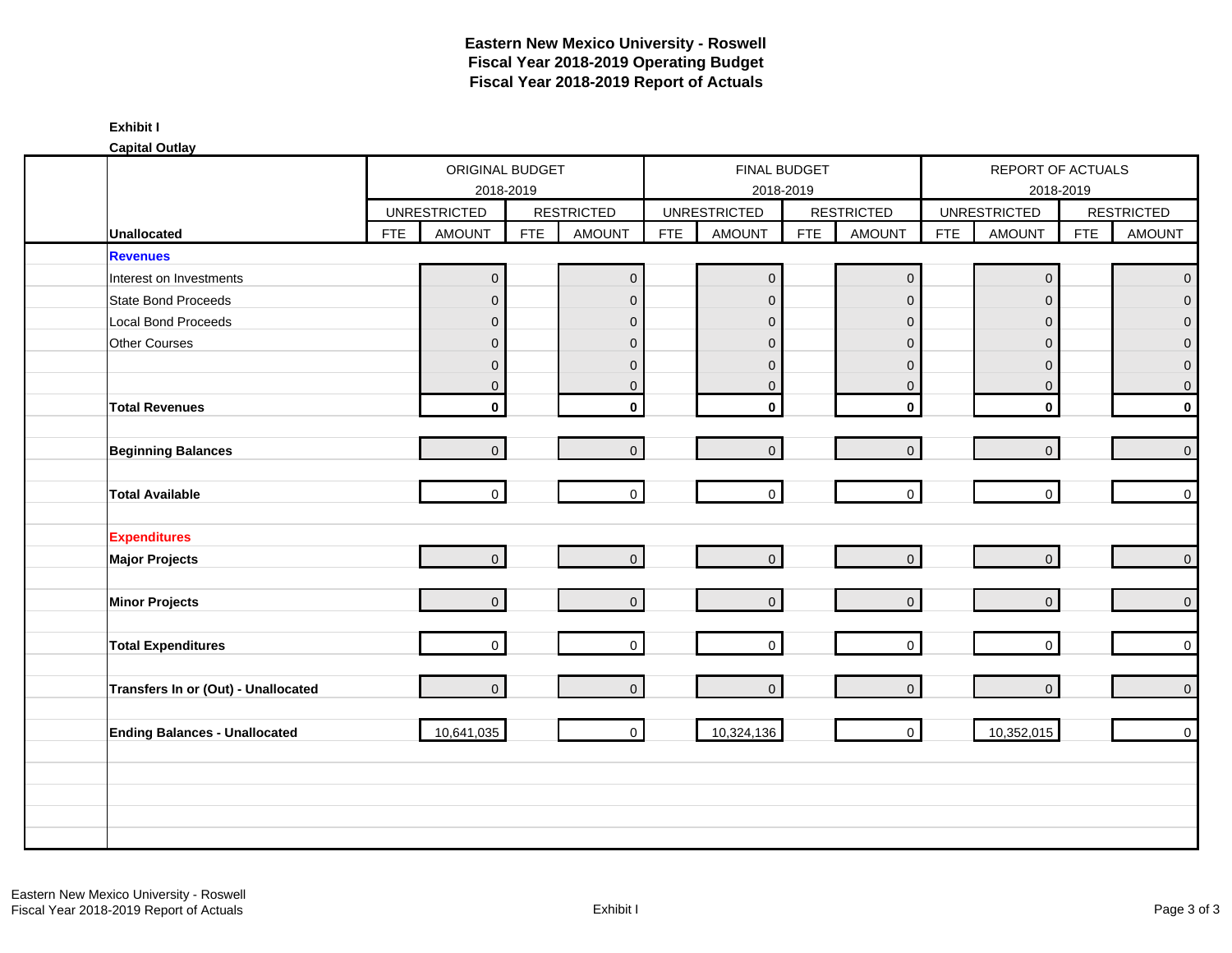### **Exhibit II**

**Expenditures for Renewals and Replacements**

|                                  |            | ORIGINAL BUDGET     | 2018-2019  |                   | FINAL BUDGET<br>2018-2019 |                     |            |                   | REPORT OF ACTUALS<br>2018-2019 |                     |            |                   |
|----------------------------------|------------|---------------------|------------|-------------------|---------------------------|---------------------|------------|-------------------|--------------------------------|---------------------|------------|-------------------|
|                                  |            | <b>UNRESTRICTED</b> |            | <b>RESTRICTED</b> |                           | <b>UNRESTRICTED</b> |            | <b>RESTRICTED</b> |                                | <b>UNRESTRICTED</b> |            | <b>RESTRICTED</b> |
| <b>Renewals and Replacements</b> | <b>FTE</b> | <b>AMOUNT</b>       | <b>FTE</b> | <b>AMOUNT</b>     | <b>FTE</b>                | <b>AMOUNT</b>       | <b>FTE</b> | <b>AMOUNT</b>     | <b>FTE</b>                     | <b>AMOUNT</b>       | <b>FTE</b> | AMOUNT            |
| <b>Revenues</b>                  |            |                     |            |                   |                           |                     |            |                   |                                |                     |            |                   |
| Interest on Investments          |            | O                   |            |                   |                           | O                   |            | $\Omega$          |                                |                     |            | $\mathbf 0$       |
| <b>Bond Issues</b>               |            | $\Omega$            |            | $\Omega$          |                           | 0                   |            | $\Omega$          |                                | $\Omega$            |            | $\mathbf 0$       |
| Funds Required By Indentures     |            | ∩                   |            | O                 |                           | O                   |            | $\Omega$          |                                | $\Omega$            |            | $\mathbf 0$       |
| Sales and Services               |            | $\Omega$            |            | $\Omega$          |                           | $\Omega$            |            | $\Omega$          |                                | $\Omega$            |            | $\mathbf 0$       |
| Other Sources                    |            | $\Omega$            |            | $\Omega$          |                           | 0                   |            | $\Omega$          |                                | 505                 |            | $\overline{O}$    |
|                                  |            | $\Omega$            |            | $\Omega$          |                           | U                   |            | $\Omega$          |                                |                     |            | $\mathbf 0$       |
|                                  |            | $\Omega$            |            | $\Omega$          |                           | 0                   |            | $\Omega$          |                                |                     |            | $\mathbf 0$       |
|                                  |            | $\Omega$            |            | $\Omega$          |                           | $\Omega$            |            | $\Omega$          |                                | $\Omega$            |            | $\mathsf{O}$      |
|                                  |            | $\Omega$            |            | ∩                 |                           | U                   |            | $\Omega$          |                                |                     |            | $\mathbf 0$       |
|                                  |            | $\Omega$            |            | $\Omega$          |                           | 0                   |            | $\Omega$          |                                | $\Omega$            |            | $\mathbf 0$       |
|                                  |            | $\Omega$            |            | $\Omega$          |                           | 0                   |            | $\Omega$          |                                |                     |            | $\mathbf 0$       |
| <b>Total Revenues</b>            |            | 0l                  |            | $\mathbf{0}$      |                           | 0l                  |            | $\mathbf{0}$      |                                | 505                 |            | $\mathbf{0}$      |
| <b>Beginning Balance</b>         |            | 6,670,048           |            | $\overline{0}$    |                           | 6,824,242           |            | $\Omega$          |                                | 6,824,242           |            | $\overline{0}$    |
|                                  |            |                     |            |                   |                           |                     |            |                   |                                |                     |            |                   |
| <b>Total Available</b>           |            | 6,670,048           |            | $\mathbf{0}$      |                           | 6,824,242           |            | $\mathbf{0}$      |                                | 6,824,747           |            | $\mathbf{0}$      |
|                                  |            |                     |            |                   |                           |                     |            |                   |                                |                     |            |                   |
|                                  |            |                     |            |                   |                           |                     |            |                   |                                |                     |            |                   |
|                                  |            |                     |            |                   |                           |                     |            |                   |                                |                     |            |                   |
|                                  |            |                     |            |                   |                           |                     |            |                   |                                |                     |            |                   |
|                                  |            |                     |            |                   |                           |                     |            |                   |                                |                     |            |                   |
|                                  |            |                     |            |                   |                           |                     |            |                   |                                |                     |            |                   |
|                                  |            |                     |            |                   |                           |                     |            |                   |                                |                     |            |                   |
|                                  |            |                     |            |                   |                           |                     |            |                   |                                |                     |            |                   |
|                                  |            |                     |            |                   |                           |                     |            |                   |                                |                     |            |                   |
|                                  |            |                     |            |                   |                           |                     |            |                   |                                |                     |            |                   |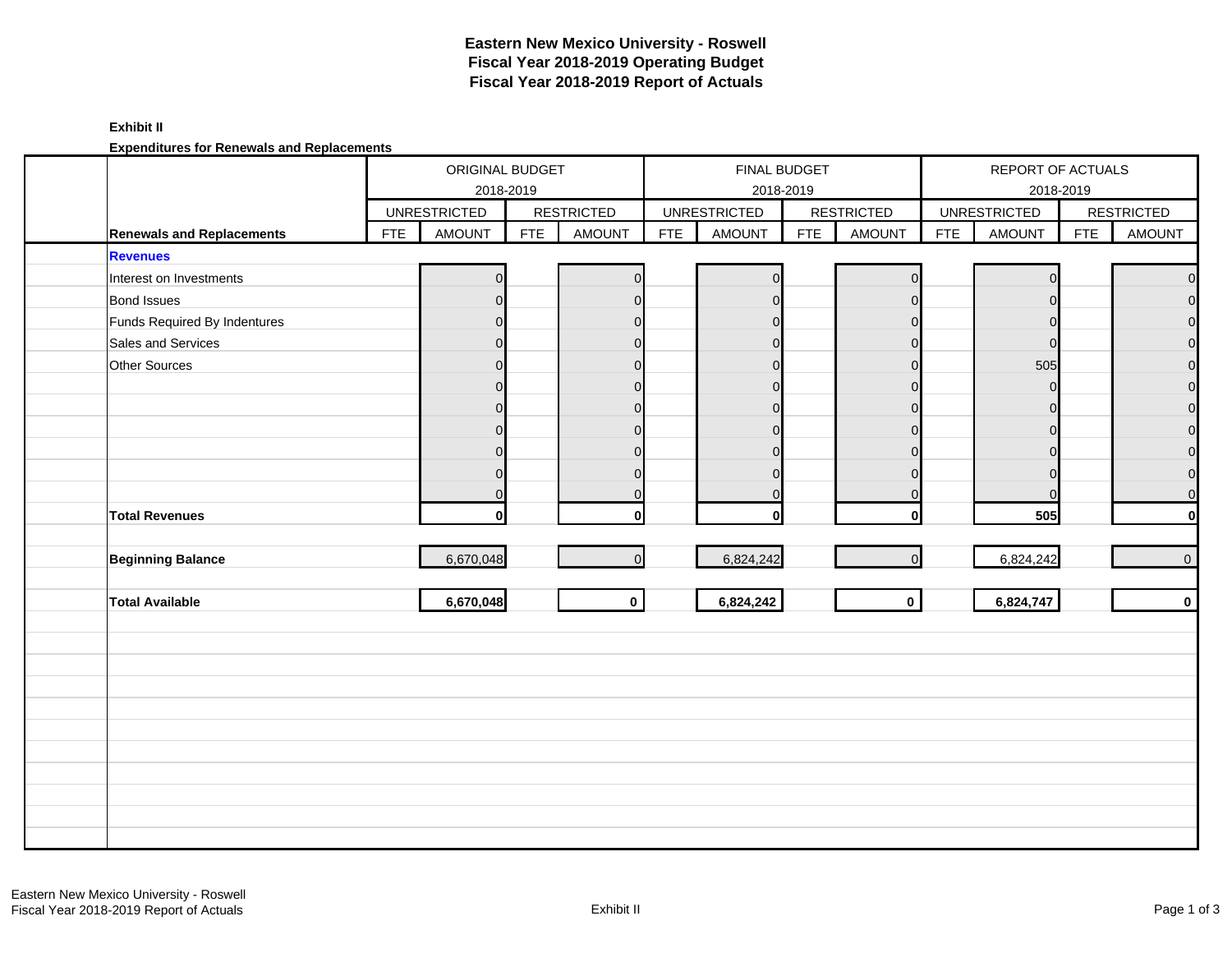### **Exhibit II**

**Expenditures for Renewals and Replacements**

|                                    |            | ORIGINAL BUDGET     |            |                   | FINAL BUDGET |                     |            |                   | REPORT OF ACTUALS |                     |            |                   |
|------------------------------------|------------|---------------------|------------|-------------------|--------------|---------------------|------------|-------------------|-------------------|---------------------|------------|-------------------|
|                                    |            | 2018-2019           |            |                   |              |                     | 2018-2019  |                   |                   | 2018-2019           |            |                   |
|                                    |            | <b>UNRESTRICTED</b> |            | <b>RESTRICTED</b> |              | <b>UNRESTRICTED</b> |            | <b>RESTRICTED</b> |                   | <b>UNRESTRICTED</b> |            | <b>RESTRICTED</b> |
| <b>Renewals and Replacements</b>   | <b>FTE</b> | <b>AMOUNT</b>       | <b>FTE</b> | <b>AMOUNT</b>     | <b>FTE</b>   | <b>AMOUNT</b>       | <b>FTE</b> | <b>AMOUNT</b>     | <b>FTE</b>        | <b>AMOUNT</b>       | <b>FTE</b> | <b>AMOUNT</b>     |
| <b>Expenditures</b>                |            |                     |            |                   |              |                     |            |                   |                   |                     |            |                   |
| Funds for Building Renewal         |            | $\overline{0}$      |            | $\mathbf{0}$      |              | $\mathbf{0}$        |            | $\mathbf 0$       |                   | $\Omega$            |            | $\overline{0}$    |
| Funds for Equipment Replacement    |            | $\overline{0}$      |            | $\mathbf{0}$      |              | $\overline{0}$      |            | $\mathbf 0$       |                   | $\Omega$            |            | $\overline{0}$    |
| <b>Computer Conversion</b>         |            | $\mathbf{0}$        |            | $\mathbf{0}$      |              | $\Omega$            |            | $\mathbf 0$       |                   | $\Omega$            |            | $\overline{0}$    |
| Misc. (For Internal Services)      |            | $\overline{0}$      |            | $\Omega$          |              | $\Omega$            |            | $\mathbf{0}$      |                   | $\Omega$            |            | $\mathbf{0}$      |
| Computer Equipment for New ITC     |            | $\overline{0}$      |            | $\Omega$          |              | $\Omega$            |            | $\mathbf{0}$      |                   | $\Omega$            |            | $\mathbf{0}$      |
| Signage                            |            | $\overline{0}$      |            | $\Omega$          |              | $\Omega$            |            | $\mathbf{0}$      |                   | $\Omega$            |            | $\overline{0}$    |
| Upgrading A/C                      |            | $\mathbf{0}$        |            | $\mathbf{0}$      |              | $\Omega$            |            | $\mathbf 0$       |                   | $\Omega$            |            | $\mathbf{0}$      |
| <b>Fire Escapes</b>                |            | $\overline{0}$      |            | $\Omega$          |              | $\Omega$            |            | $\mathbf 0$       |                   | $\Omega$            |            | $\mathbf{0}$      |
| Outdoor Sprinkler System/Landscape |            | $\overline{0}$      |            | $\Omega$          |              | $\Omega$            |            | $\mathbf 0$       |                   | $\Omega$            |            | $\mathbf{0}$      |
| Lights in Auto Tech Shop (Replace) |            | $\overline{0}$      |            | $\mathbf{0}$      |              | $\Omega$            |            | $\mathbf 0$       |                   | $\Omega$            |            | $\mathbf{O}$      |
| Storage Building for Auto Tech     |            | $\overline{0}$      |            | $\Omega$          |              | $\mathbf{0}$        |            | $\mathbf 0$       |                   | $\Omega$            |            | $\mathbf{O}$      |
| Site Utility                       |            | $\Omega$            |            | $\Omega$          |              | $\Omega$            |            | $\mathbf{0}$      |                   | $\Omega$            |            | $\overline{0}$    |
| Equipment for Cisco Lab            |            | $\overline{0}$      |            | $\Omega$          |              | $\Omega$            |            | $\mathbf 0$       |                   | $\Omega$            |            | $\mathbf{O}$      |
| PLATO Expansion                    |            | $\overline{0}$      |            | $\mathbf{0}$      |              | $\Omega$            |            | $\mathbf 0$       |                   | $\Omega$            |            | $\mathbf 0$       |
| <b>EMS Trailer</b>                 |            | $\mathbf{0}$        |            | $\mathbf 0$       |              | $\Omega$            |            | $\mathbf 0$       |                   | $\Omega$            |            | $\mathbf 0$       |
| BR&R                               |            | 300,000             |            | $\Omega$          |              | 300,000             |            | $\mathbf{0}$      |                   | 68,321              |            | $\mathbf{0}$      |
| ER&R                               |            | $\mathbf{0}$        |            | $\Omega$          |              | 100,000             |            | $\mathbf{0}$      |                   | 44,850              |            | $\mathbf{0}$      |
| Other                              |            | $\mathbf{0}$        |            | $\Omega$          |              | $\Omega$            |            | $\mathbf{0}$      |                   | $\Omega$            |            | $\mathbf{0}$      |
|                                    |            | $\mathbf{0}$        |            | $\mathbf{0}$      |              | $\Omega$            |            | $\mathbf 0$       |                   | $\Omega$            |            | $\mathbf{O}$      |
|                                    |            | $\overline{0}$      |            | $\Omega$          |              | $\Omega$            |            | $\mathbf{0}$      |                   | $\Omega$            |            | $\mathbf{0}$      |
|                                    |            | $\overline{0}$      |            | $\Omega$          |              | $\Omega$            |            | $\mathbf{0}$      |                   | $\Omega$            |            | $\overline{0}$    |
|                                    |            | $\overline{0}$      |            | $\mathbf{0}$      |              | $\Omega$            |            | $\mathbf 0$       |                   | $\Omega$            |            | $\mathbf 0$       |
|                                    |            | $\overline{0}$      |            | $\mathbf 0$       |              | $\Omega$            |            | $\mathbf 0$       |                   | $\Omega$            |            | $\overline{0}$    |
| <b>Total Expenditures</b>          |            | 300,000             |            | $\mathbf{0}$      |              | 400,000             |            | $\mathbf 0$       |                   | 113,171             |            | $\mathbf 0$       |
|                                    |            |                     |            |                   |              |                     |            |                   |                   |                     |            |                   |
|                                    |            |                     |            |                   |              |                     |            |                   |                   |                     |            |                   |
|                                    |            |                     |            |                   |              |                     |            |                   |                   |                     |            |                   |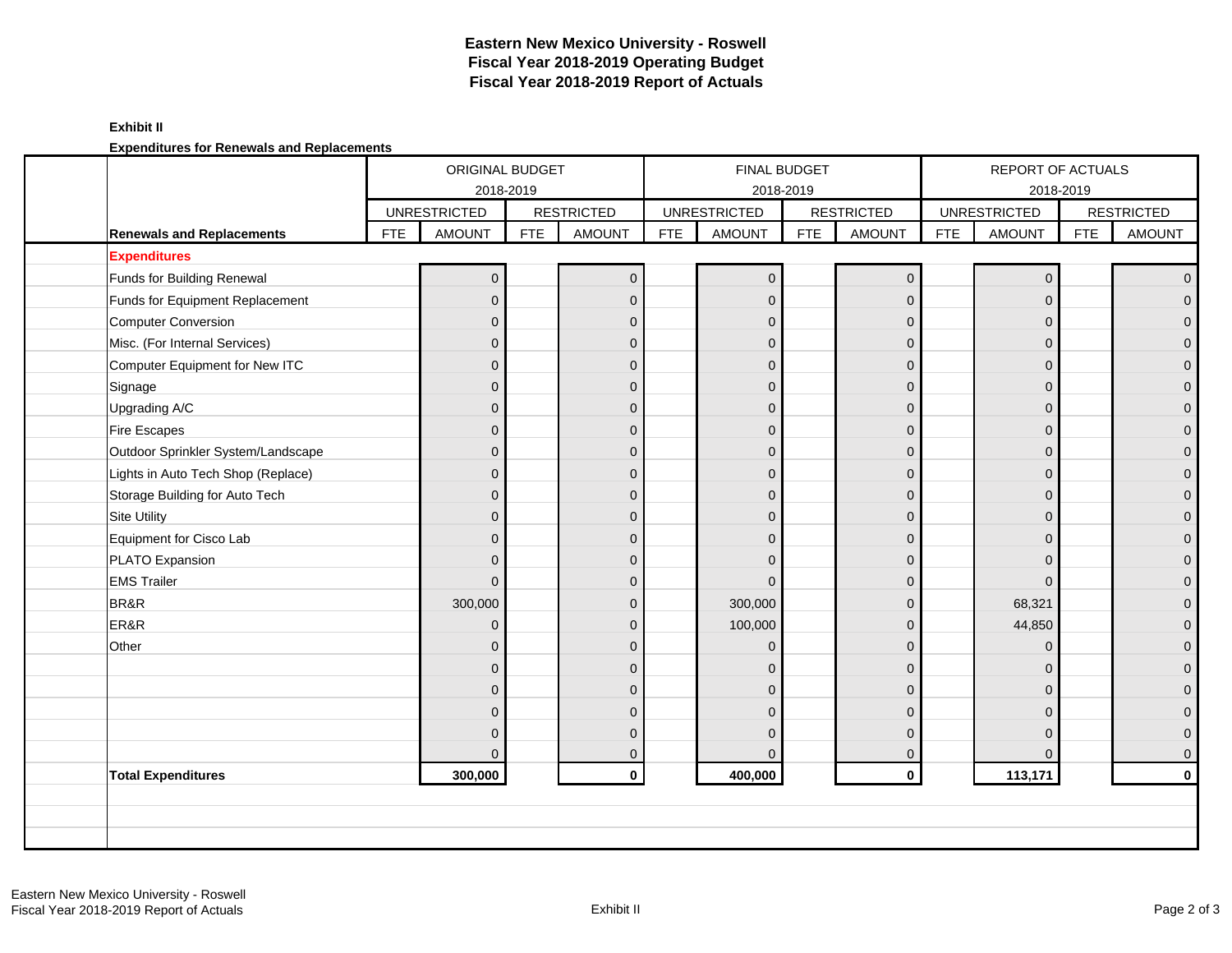### **Exhibit II**

**Expenditures for Renewals and Replacements**

|                                  |            | ORIGINAL BUDGET<br>2018-2019 |            |                     | FINAL BUDGET<br>2018-2019 |                     |            |                   | REPORT OF ACTUALS<br>2018-2019 |                     |            |                     |
|----------------------------------|------------|------------------------------|------------|---------------------|---------------------------|---------------------|------------|-------------------|--------------------------------|---------------------|------------|---------------------|
|                                  |            | <b>UNRESTRICTED</b>          |            | <b>RESTRICTED</b>   |                           | <b>UNRESTRICTED</b> |            | <b>RESTRICTED</b> |                                | <b>UNRESTRICTED</b> |            | <b>RESTRICTED</b>   |
| <b>Renewals and Replacements</b> | <b>FTE</b> | AMOUNT                       | <b>FTE</b> | AMOUNT              | <b>FTE</b>                | <b>AMOUNT</b>       | <b>FTE</b> | AMOUNT            | <b>FTE</b>                     | <b>AMOUNT</b>       | <b>FTE</b> | AMOUNT              |
| Transfers In or (Out)            |            |                              |            |                     |                           |                     |            |                   |                                |                     |            |                     |
| Instruction and General BR&R     |            | $\mathbf 0$                  |            | $\mathsf{O}\xspace$ |                           | $\overline{0}$      |            | $\pmb{0}$         |                                | $\mathbf 0$         |            | $\mathsf{O}\xspace$ |
| Instruction and General ER&R     |            | $\mathbf 0$                  |            | $\pmb{0}$           |                           | $\mathbf{0}$        |            | $\pmb{0}$         |                                | $\mathbf{0}$        |            | $\overline{0}$      |
| Life Cycle Replacement           |            | $\overline{0}$               |            | $\mathbf 0$         |                           | $\mathbf 0$         |            | $\mathbf 0$       |                                | $\mathbf 0$         |            | $\mathbf{0}$        |
| <b>Capital Outlay</b>            |            | $\mathbf 0$                  |            | $\mathbf 0$         |                           | $\mathbf 0$         |            | $\pmb{0}$         |                                | $\mathbf 0$         |            | $\overline{0}$      |
| Public Service                   |            | $\mathsf{O}\xspace$          |            | $\pmb{0}$           |                           | $\mathbf 0$         |            | $\mathbf 0$       |                                | $\mathbf{0}$        |            | $\mathbf{O}$        |
| <b>Internal Service</b>          |            | $\mathbf 0$                  |            | $\mathbf{0}$        |                           | $\mathbf 0$         |            | $\mathbf 0$       |                                | $\mathbf 0$         |            | $\overline{0}$      |
|                                  |            | $\mathbf 0$                  |            | $\mathbf 0$         |                           | $\mathbf{0}$        |            | $\mathbf 0$       |                                | 0                   |            | $\overline{0}$      |
|                                  |            | $\mathbf 0$                  |            | $\mathbf 0$         |                           | $\mathbf 0$         |            | $\pmb{0}$         |                                | $\mathbf 0$         |            | $\mathbf 0$         |
| <b>Transfers To or (From)</b>    |            | $\mathbf 0$                  |            | $\mathbf 0$         |                           | $\mathbf 0$         |            | $\mathbf 0$       |                                | $\mathbf 0$         |            | $\mathbf 0$         |
|                                  |            |                              |            |                     |                           |                     |            |                   |                                |                     |            |                     |
| <b>Ending Balance</b>            |            | 6,370,048                    |            | $\mathbf{0}$        |                           | 6,424,242           |            | $\mathbf 0$       |                                | 6,711,576           |            | $\mathbf 0$         |
|                                  |            |                              |            |                     |                           |                     |            |                   |                                |                     |            |                     |
|                                  |            |                              |            |                     |                           |                     |            |                   |                                |                     |            |                     |
|                                  |            |                              |            |                     |                           |                     |            |                   |                                |                     |            |                     |
|                                  |            |                              |            |                     |                           |                     |            |                   |                                |                     |            |                     |
|                                  |            |                              |            |                     |                           |                     |            |                   |                                |                     |            |                     |
|                                  |            |                              |            |                     |                           |                     |            |                   |                                |                     |            |                     |
|                                  |            |                              |            |                     |                           |                     |            |                   |                                |                     |            |                     |
|                                  |            |                              |            |                     |                           |                     |            |                   |                                |                     |            |                     |
|                                  |            |                              |            |                     |                           |                     |            |                   |                                |                     |            |                     |
|                                  |            |                              |            |                     |                           |                     |            |                   |                                |                     |            |                     |
|                                  |            |                              |            |                     |                           |                     |            |                   |                                |                     |            |                     |
|                                  |            |                              |            |                     |                           |                     |            |                   |                                |                     |            |                     |
|                                  |            |                              |            |                     |                           |                     |            |                   |                                |                     |            |                     |
|                                  |            |                              |            |                     |                           |                     |            |                   |                                |                     |            |                     |
|                                  |            |                              |            |                     |                           |                     |            |                   |                                |                     |            |                     |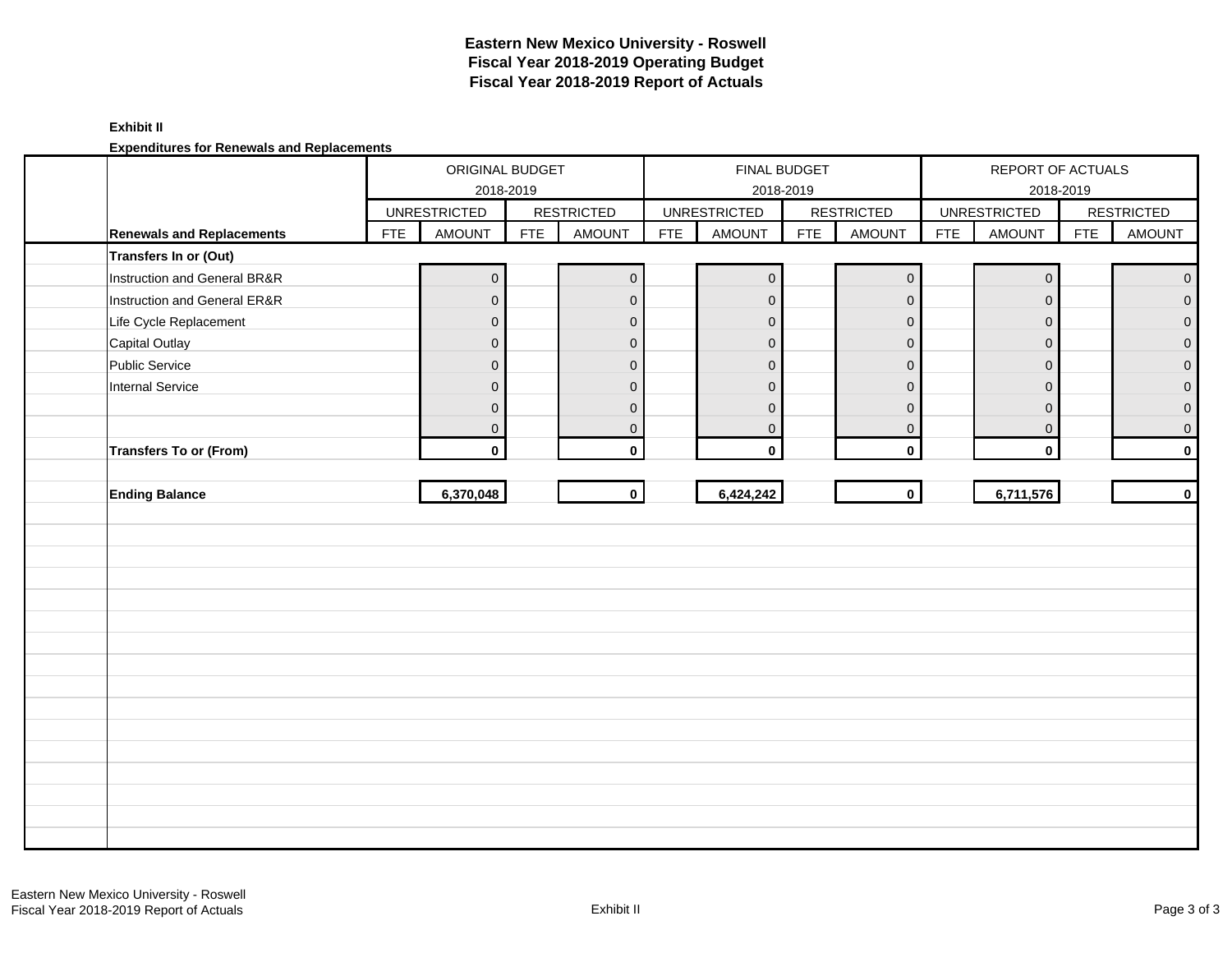### **Exhibit III**

**Retirement of Indebtedness**

|                                     |            | ORIGINAL BUDGET     |            |                     | FINAL BUDGET<br>2018-2019 |                     |            |                         | REPORT OF ACTUALS<br>2018-2019 |                     |            |                   |
|-------------------------------------|------------|---------------------|------------|---------------------|---------------------------|---------------------|------------|-------------------------|--------------------------------|---------------------|------------|-------------------|
|                                     |            |                     | 2018-2019  |                     |                           |                     |            |                         |                                |                     |            |                   |
| <b>Exhibit III</b>                  |            | <b>UNRESTRICTED</b> |            | <b>RESTRICTED</b>   |                           | <b>UNRESTRICTED</b> |            | <b>RESTRICTED</b>       |                                | <b>UNRESTRICTED</b> |            | <b>RESTRICTED</b> |
| <b>Retirement of Indebtedness</b>   | <b>FTE</b> | <b>AMOUNT</b>       | <b>FTE</b> | <b>AMOUNT</b>       | <b>FTE</b>                | <b>AMOUNT</b>       | <b>FTE</b> | <b>AMOUNT</b>           | <b>FTE</b>                     | <b>AMOUNT</b>       | <b>FTE</b> | AMOUNT            |
| <b>Revenues</b>                     |            |                     |            |                     |                           |                     |            |                         |                                |                     |            |                   |
| <b>Required Student Fees</b>        |            | $\overline{0}$      |            | $\mathbf 0$         |                           | $\mathbf{0}$        |            | $\mathbf 0$             |                                | $\mathbf{0}$        |            | $\overline{0}$    |
| Interest Income                     |            | $\overline{0}$      |            | $\mathbf{0}$        |                           | $\mathbf{0}$        |            | $\overline{0}$          |                                | $\Omega$            |            | $\overline{0}$    |
| Local Tax Levy                      |            | $\mathbf{0}$        |            | $\mathbf 0$         |                           | $\mathbf{0}$        |            | $\mathbf{0}$            |                                | $\overline{0}$      |            | $\overline{0}$    |
|                                     |            | $\mathbf{0}$        |            | $\mathbf 0$         |                           | $\mathbf{0}$        |            | $\mathbf{0}$            |                                | $\mathbf{0}$        |            | $\overline{0}$    |
| <b>Total Revenues</b>               |            | $\mathbf{0}$        |            | $\mathbf 0$         |                           | $\mathbf 0$         |            | $\mathbf 0$             |                                | $\mathbf 0$         |            | $\mathbf{0}$      |
|                                     |            |                     |            |                     |                           |                     |            |                         |                                |                     |            |                   |
| <b>Beginning Balance</b>            |            |                     |            |                     |                           |                     |            |                         |                                |                     |            |                   |
| Reserves for Principal and Interest |            | $\overline{0}$      |            | $\mathbf 0$         |                           | $\mathbf 0$         |            | $\overline{0}$          |                                | $\mathbf 0$         |            | $\overline{0}$    |
| Other Balances                      |            | $\overline{0}$      |            | $\mathbf 0$         |                           | $\mathbf 0$         |            | $\mathbf{0}$            |                                | $\mathbf 0$         |            | $\overline{0}$    |
|                                     |            | $\mathbf 0$         |            | $\mathbf 0$         |                           | $\mathbf{0}$        |            | $\mathbf 0$             |                                | $\mathbf{0}$        |            | $\overline{0}$    |
| <b>Total Beginning Balances</b>     |            | $\mathbf{0}$        |            | $\mathbf 0$         |                           | $\Omega$            |            | $\mathbf 0$             |                                | $\Omega$            |            | $\overline{0}$    |
|                                     |            |                     |            |                     |                           |                     |            |                         |                                |                     |            |                   |
| <b>Total Available</b>              |            | $\mathbf 0$         |            | $\mathbf 0$         |                           | $\mathbf 0$         |            | $\mathbf 0$             |                                | $\mathbf{0}$        |            | $\mathbf{0}$      |
|                                     |            |                     |            |                     |                           |                     |            |                         |                                |                     |            |                   |
| <b>Expenditures</b>                 |            |                     |            |                     |                           |                     |            |                         |                                |                     |            |                   |
| Retirement of Principal             |            | $\pmb{0}$           |            | $\mathsf{O}\xspace$ |                           | $\pmb{0}$           |            | $\mathbf 0$             |                                | $\mathbf 0$         |            | $\overline{0}$    |
| Payment of Interest                 |            | $\overline{0}$      |            | $\mathbf{0}$        |                           | $\mathbf{0}$        |            | $\overline{0}$          |                                | $\mathbf{0}$        |            | $\overline{0}$    |
| Service Charges/Issuing Cost        |            | $\overline{0}$      |            | $\mathbf{0}$        |                           | $\mathbf{0}$        |            | $\mathbf{0}$            |                                | $\Omega$            |            | $\overline{0}$    |
| Defeasance                          |            | $\mathbf{0}$        |            | $\mathbf 0$         |                           | $\mathbf{0}$        |            | $\mathbf 0$             |                                | $\mathbf{0}$        |            | $\overline{0}$    |
|                                     |            | $\mathbf{0}$        |            | $\mathbf{0}$        |                           | $\mathbf 0$         |            | $\mathbf{0}$            |                                | $\mathbf{0}$        |            | $\overline{0}$    |
| <b>Total Expenditures</b>           |            | $\mathbf 0$         |            | $\mathbf 0$         |                           | $\mathbf 0$         |            | $\overline{\mathbf{0}}$ |                                | $\mathbf 0$         |            | $\mathbf{0}$      |
|                                     |            |                     |            |                     |                           |                     |            |                         |                                |                     |            |                   |
|                                     |            |                     |            |                     |                           |                     |            |                         |                                |                     |            |                   |
|                                     |            |                     |            |                     |                           |                     |            |                         |                                |                     |            |                   |
|                                     |            |                     |            |                     |                           |                     |            |                         |                                |                     |            |                   |
|                                     |            |                     |            |                     |                           |                     |            |                         |                                |                     |            |                   |
|                                     |            |                     |            |                     |                           |                     |            |                         |                                |                     |            |                   |